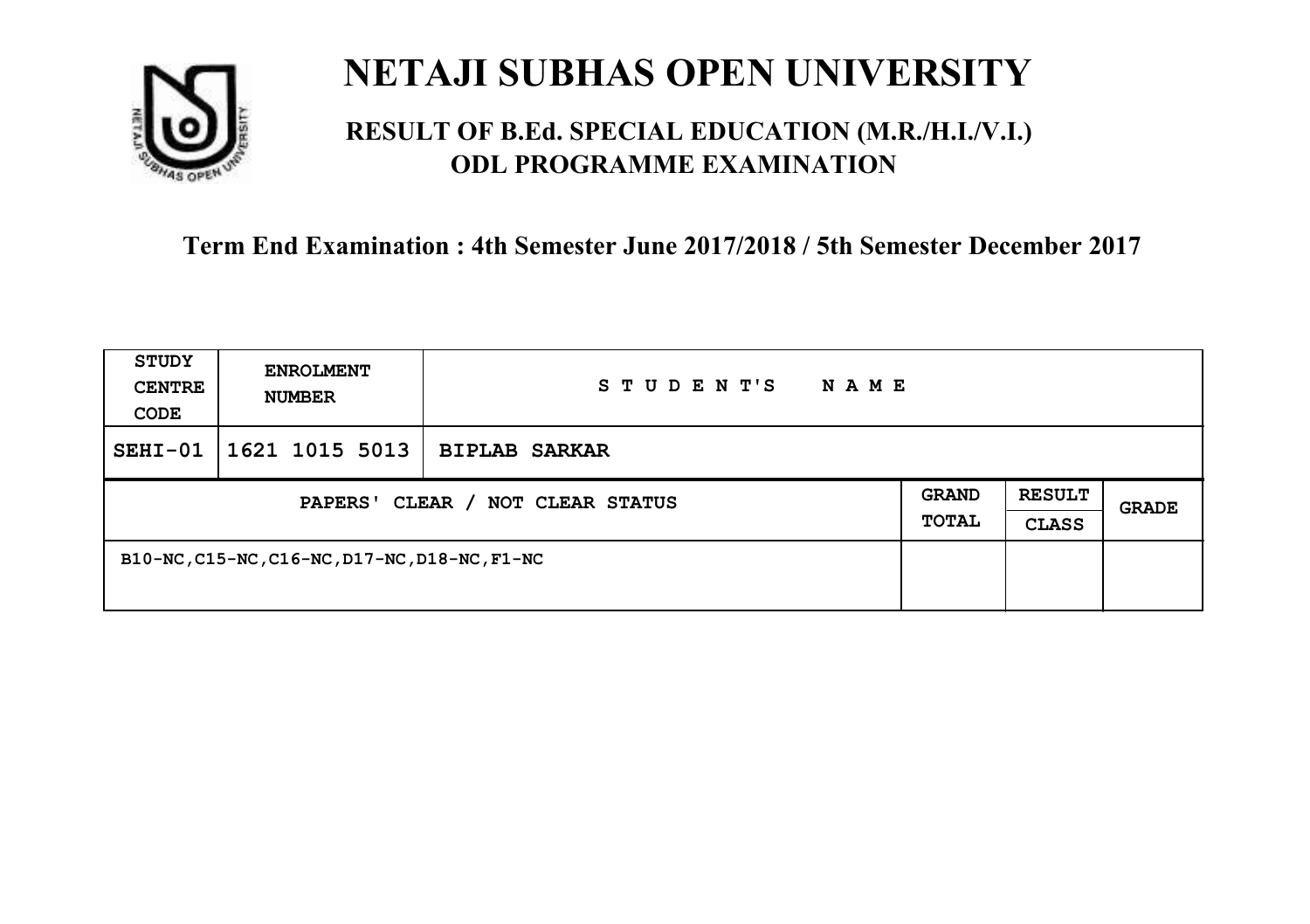

### **RESULT OF B.Ed. SPECIAL EDUCATION (M.R./H.I./V.I.) ODL PROGRAMME EXAMINATION**

| <b>STUDY</b><br><b>CENTRE</b><br>CODE | <b>ENROLMENT</b><br><b>NUMBER</b>        | STUDENT'S<br>NAME      |                              |                               |       |
|---------------------------------------|------------------------------------------|------------------------|------------------------------|-------------------------------|-------|
| $SEHI-01$                             | 1621 1015 5031                           | SHANKAR CHANDRA MAHATO |                              |                               |       |
| PAPERS' CLEAR / NOT CLEAR STATUS      |                                          |                        | <b>GRAND</b><br><b>TOTAL</b> | <b>RESULT</b><br><b>CLASS</b> | GRADE |
|                                       | B10-C, C15-C, C16-C, D17-C, D18-C, F1-NC |                        |                              |                               |       |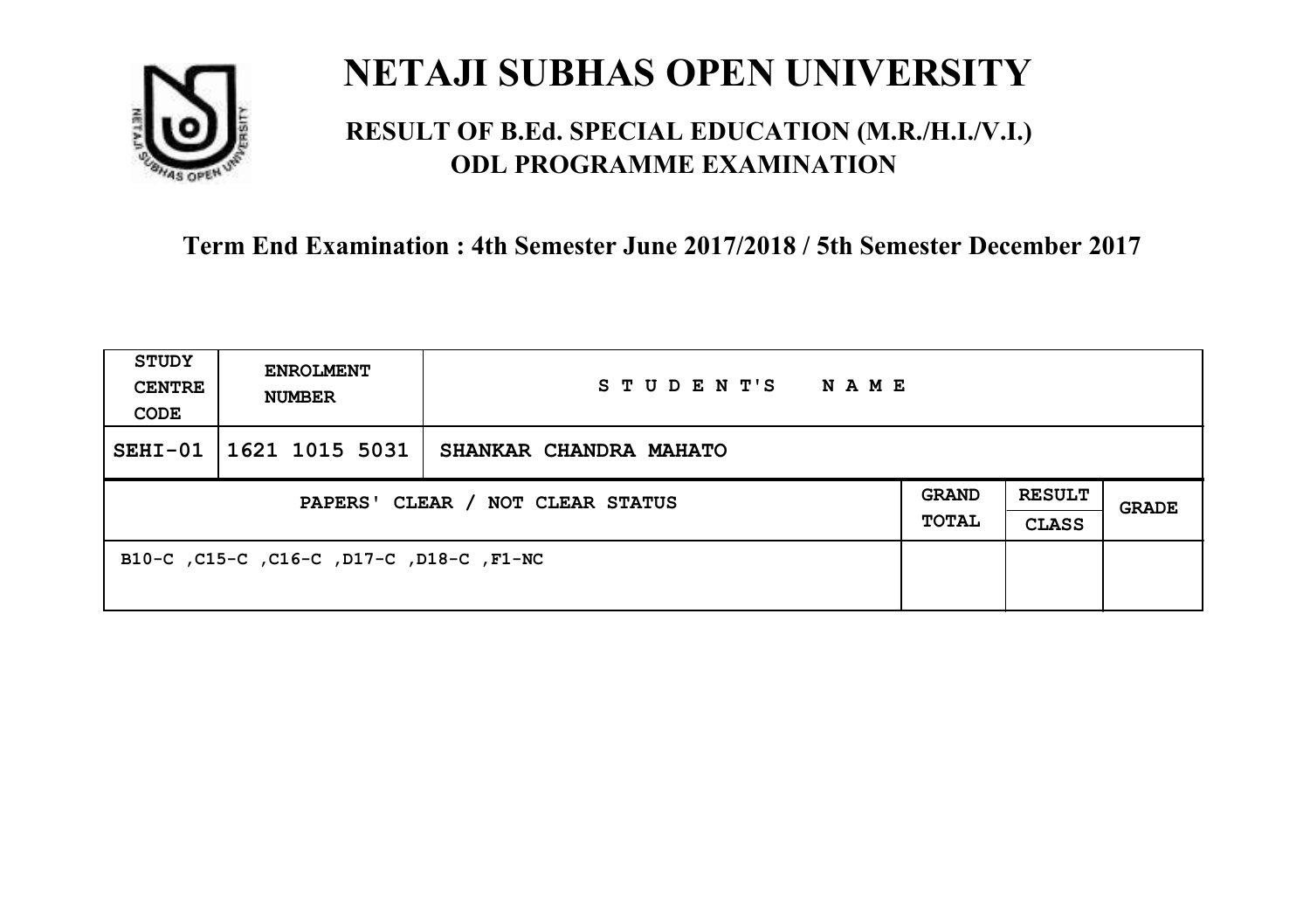

### **RESULT OF B.Ed. SPECIAL EDUCATION (M.R./H.I./V.I.) ODL PROGRAMME EXAMINATION**

| <b>STUDY</b><br><b>CENTRE</b><br>CODE | <b>ENROLMENT</b><br><b>NUMBER</b>        | STUDENT'S NAME      |  |                               |       |
|---------------------------------------|------------------------------------------|---------------------|--|-------------------------------|-------|
| $SEHI-01$                             | $\mid$ 1622 1015 5002 $\mid$             | <b>MOUSUMI SAHA</b> |  |                               |       |
| PAPERS' CLEAR / NOT CLEAR STATUS      |                                          |                     |  | <b>RESULT</b><br><b>CLASS</b> | GRADE |
|                                       | B10-C, C15-C, C16-C, D17-C, D18-C, F1-NC |                     |  |                               |       |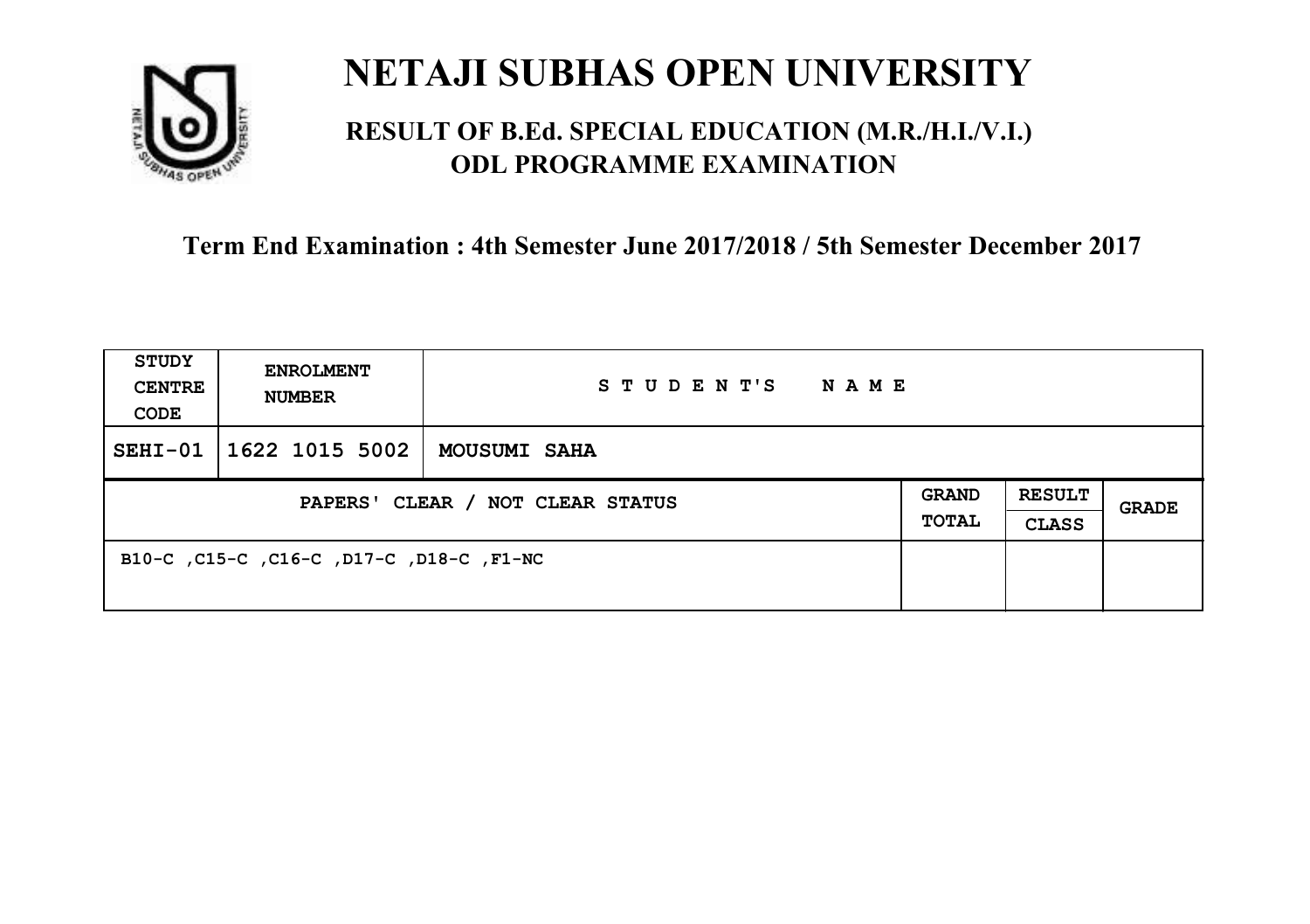

### **RESULT OF B.Ed. SPECIAL EDUCATION (M.R./H.I./V.I.) ODL PROGRAMME EXAMINATION**

| <b>STUDY</b><br><b>CENTRE</b><br>CODE | <b>ENROLMENT</b><br><b>NUMBER</b>        | STUDENT'S<br>NAME         |  |                               |       |
|---------------------------------------|------------------------------------------|---------------------------|--|-------------------------------|-------|
| $SEHI-01$                             | 1622 1015 5007                           | DEBARATI DAS (DAS SHARMA) |  |                               |       |
| PAPERS' CLEAR / NOT CLEAR STATUS      |                                          |                           |  | <b>RESULT</b><br><b>CLASS</b> | GRADE |
|                                       | B10-C, C15-C, C16-C, D17-C, D18-C, F1-NC |                           |  |                               |       |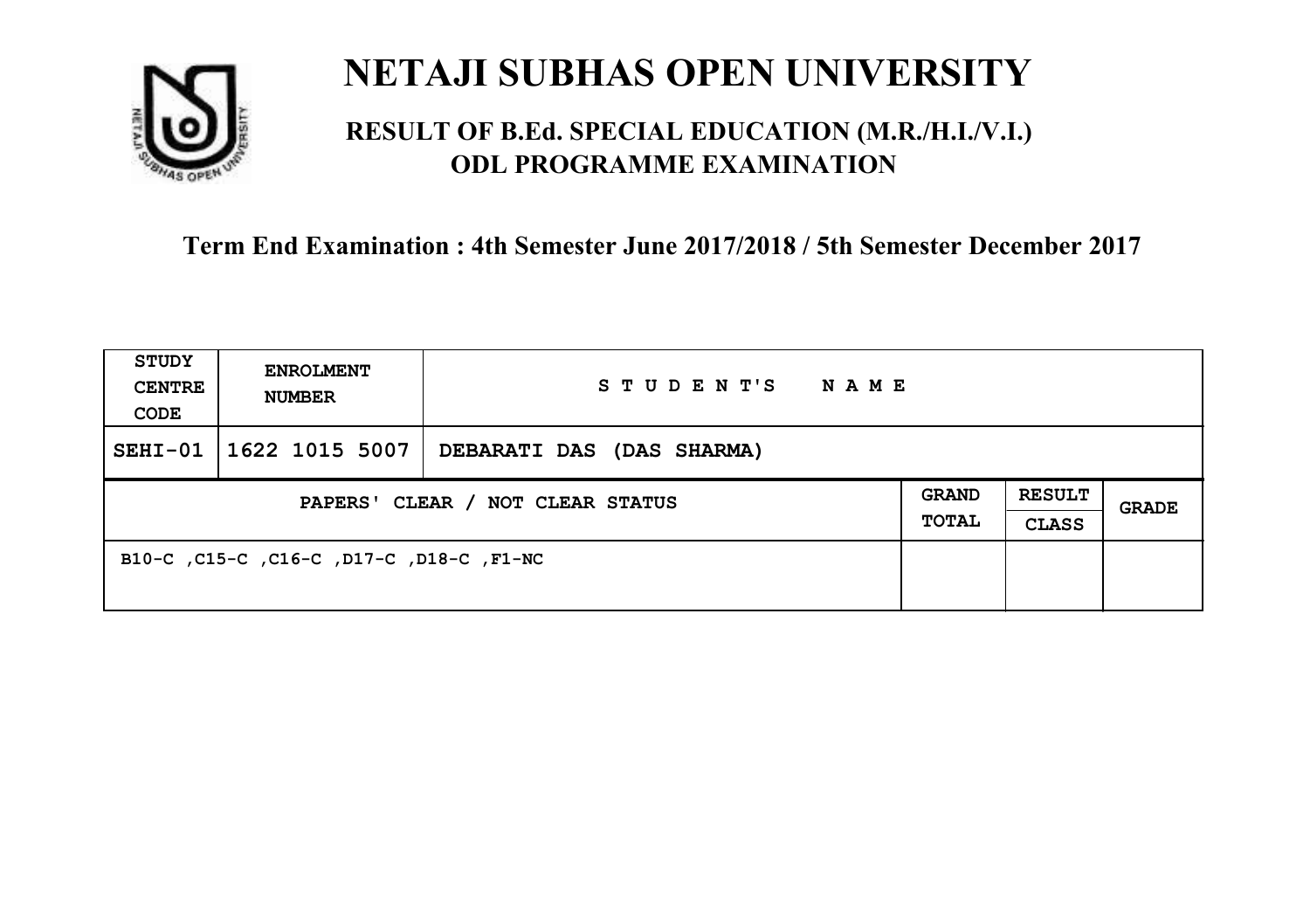

### **RESULT OF B.Ed. SPECIAL EDUCATION (M.R./H.I./V.I.) ODL PROGRAMME EXAMINATION**

| <b>STUDY</b><br><b>CENTRE</b><br>CODE | <b>ENROLMENT</b><br><b>NUMBER</b>        | STUDENT'S<br>NAME |                              |                               |       |
|---------------------------------------|------------------------------------------|-------------------|------------------------------|-------------------------------|-------|
| $SEHI-01$                             | 1622 1015 5009                           | CHANDANA PANDA    |                              |                               |       |
| PAPERS' CLEAR / NOT CLEAR STATUS      |                                          |                   | <b>GRAND</b><br><b>TOTAL</b> | <b>RESULT</b><br><b>CLASS</b> | GRADE |
|                                       | B10-C, C15-C, C16-C, D17-C, D18-C, F1-NC |                   |                              |                               |       |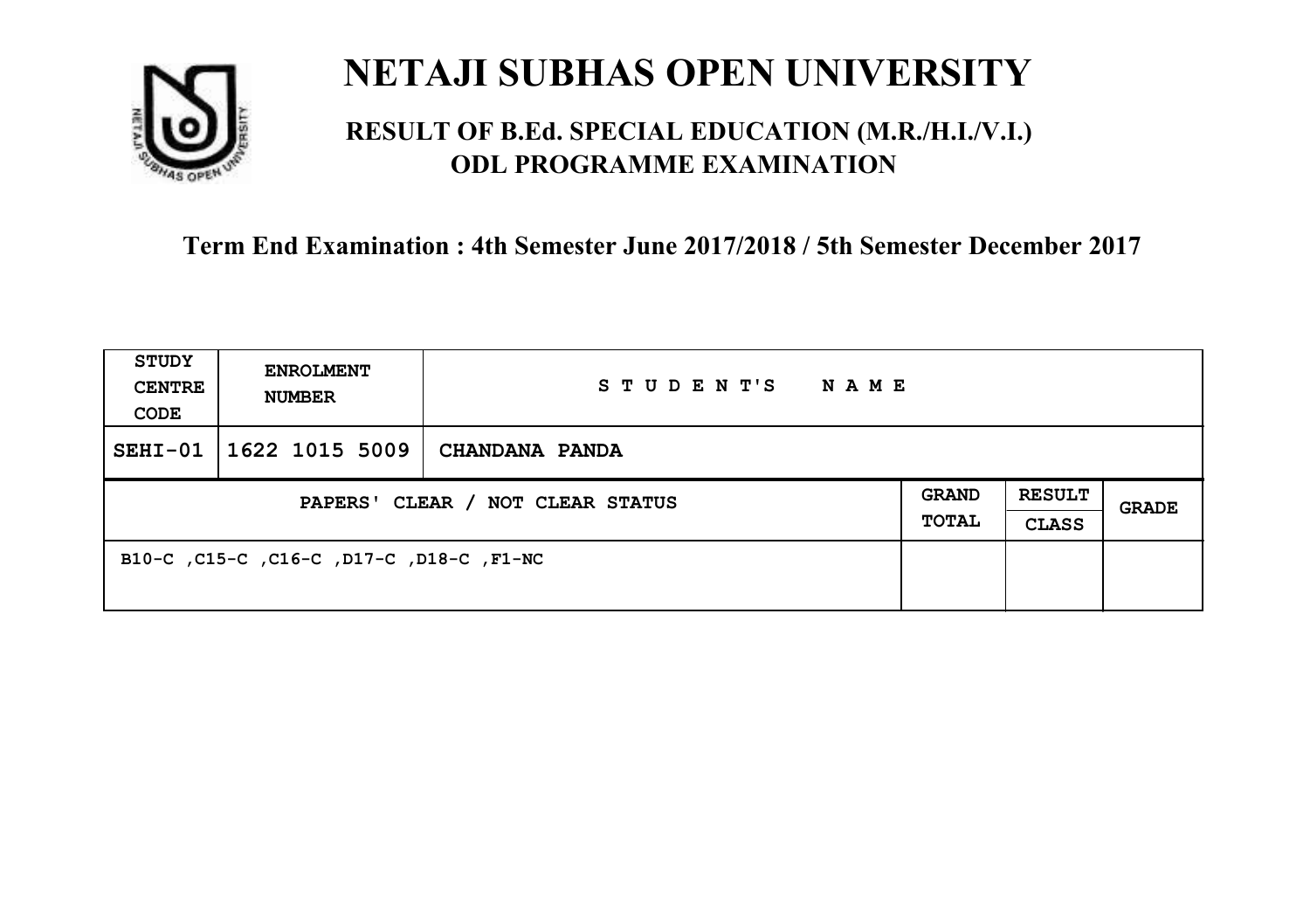

### **RESULT OF B.Ed. SPECIAL EDUCATION (M.R./H.I./V.I.) ODL PROGRAMME EXAMINATION**

| <b>STUDY</b><br><b>CENTRE</b><br>CODE | <b>ENROLMENT</b><br><b>NUMBER</b>          | STUDENT'S<br><b>NAME</b> |                              |                               |       |
|---------------------------------------|--------------------------------------------|--------------------------|------------------------------|-------------------------------|-------|
| $SEHI-01$                             | 1622 1015 5011                             | PRAGYA PARAMITA DAS      |                              |                               |       |
| PAPERS' CLEAR / NOT CLEAR STATUS      |                                            |                          | <b>GRAND</b><br><b>TOTAL</b> | <b>RESULT</b><br><b>CLASS</b> | GRADE |
|                                       | B10-C, C15-C, C16-NC, D17-NC, D18-C, F1-NC |                          |                              |                               |       |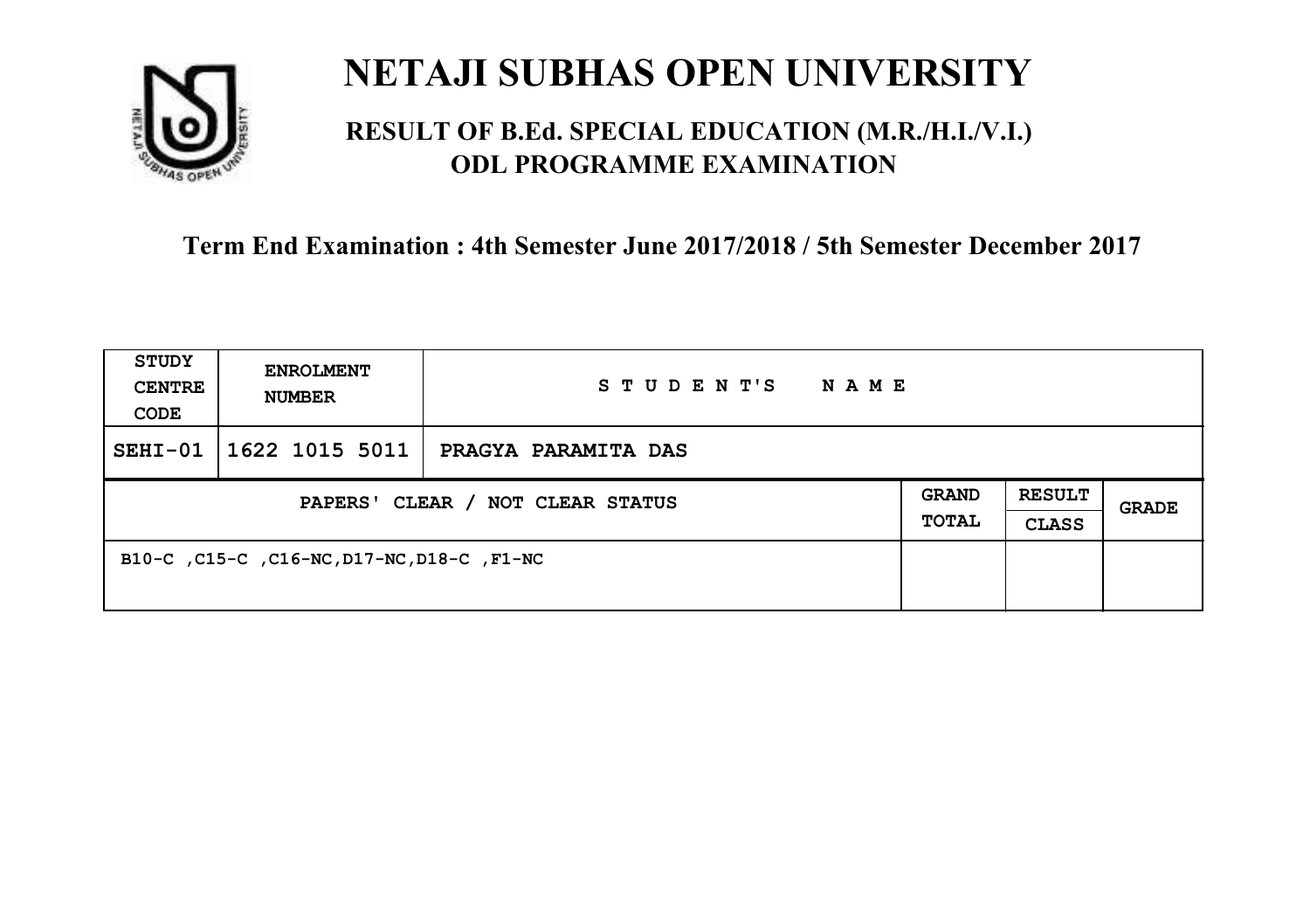

### **RESULT OF B.Ed. SPECIAL EDUCATION (M.R./H.I./V.I.) ODL PROGRAMME EXAMINATION**

| <b>STUDY</b><br><b>CENTRE</b><br>CODE | <b>ENROLMENT</b><br><b>NUMBER</b>        | STUDENT'S NAME    |  |                               |              |
|---------------------------------------|------------------------------------------|-------------------|--|-------------------------------|--------------|
| $SEHI-01$                             | 1622 1015 5016                           | SANJUKTA BANERJEE |  |                               |              |
| PAPERS' CLEAR / NOT CLEAR STATUS      |                                          |                   |  | <b>RESULT</b><br><b>CLASS</b> | <b>GRADE</b> |
|                                       | B10-C, C15-C, C16-C, D17-C, D18-C, F1-NC |                   |  |                               |              |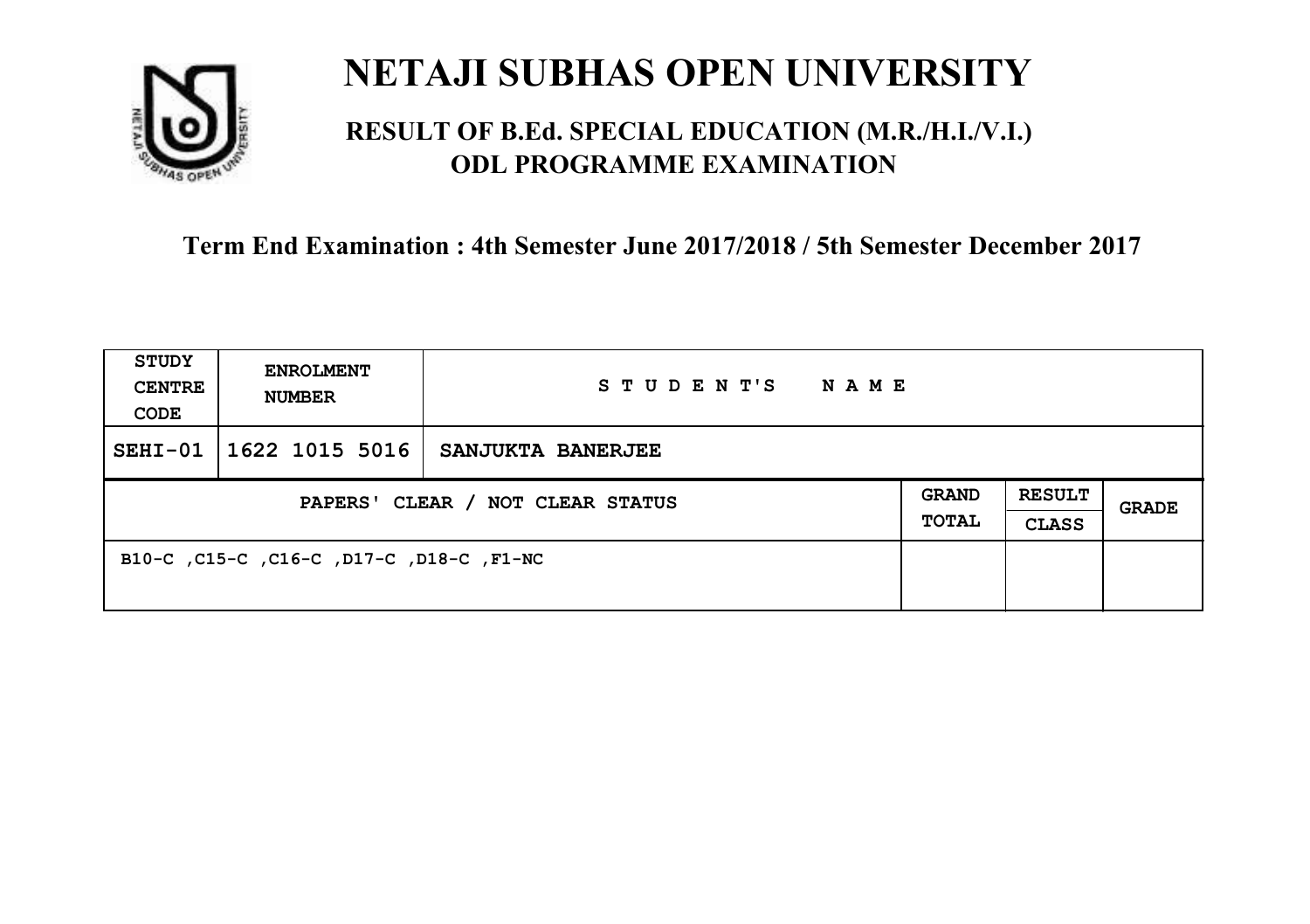

### **RESULT OF B.Ed. SPECIAL EDUCATION (M.R./H.I./V.I.) ODL PROGRAMME EXAMINATION**

| <b>STUDY</b><br><b>CENTRE</b><br>CODE | <b>ENROLMENT</b><br><b>NUMBER</b>        | STUDENT'S NAME |  |                               |              |
|---------------------------------------|------------------------------------------|----------------|--|-------------------------------|--------------|
| $SEHI-01$                             | $ 1622\;1015\;5025\; $ ARPITA NATHAK     |                |  |                               |              |
| PAPERS' CLEAR / NOT CLEAR STATUS      |                                          |                |  | <b>RESULT</b><br><b>CLASS</b> | <b>GRADE</b> |
|                                       | B10-C, C15-C, C16-C, D17-C, D18-C, F1-NC |                |  |                               |              |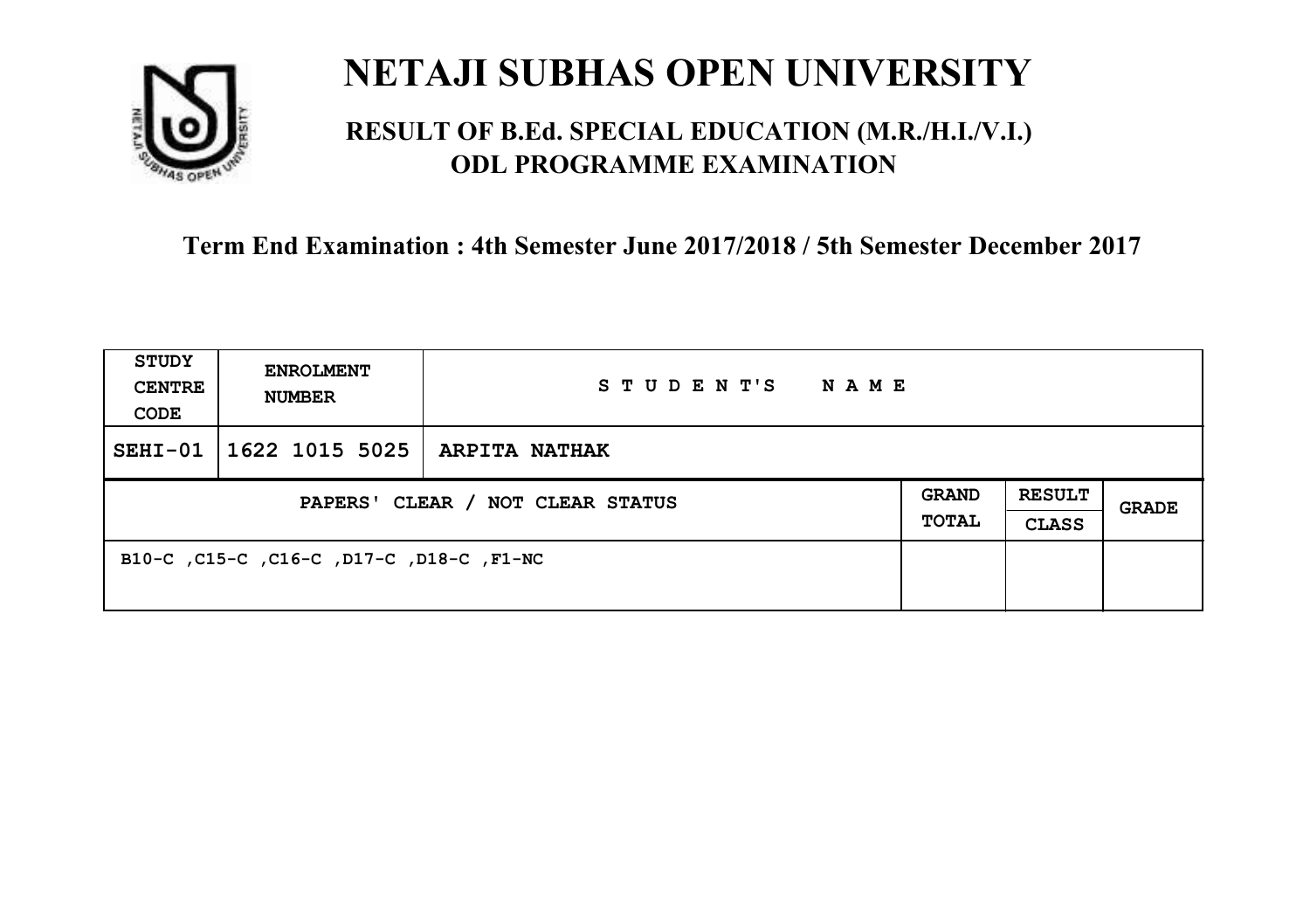

### **RESULT OF B.Ed. SPECIAL EDUCATION (M.R./H.I./V.I.) ODL PROGRAMME EXAMINATION**

| <b>STUDY</b><br><b>CENTRE</b><br>CODE | <b>ENROLMENT</b><br><b>NUMBER</b>        | STUDENT'S<br>NAME     |                              |                               |       |
|---------------------------------------|------------------------------------------|-----------------------|------------------------------|-------------------------------|-------|
| $SEHI-01$                             | 1622 1015 5026                           | <b>SASWATI MONDAL</b> |                              |                               |       |
| PAPERS' CLEAR / NOT CLEAR STATUS      |                                          |                       | <b>GRAND</b><br><b>TOTAL</b> | <b>RESULT</b><br><b>CLASS</b> | GRADE |
|                                       | B10-C, C15-C, C16-C, D17-C, D18-C, F1-NC |                       |                              |                               |       |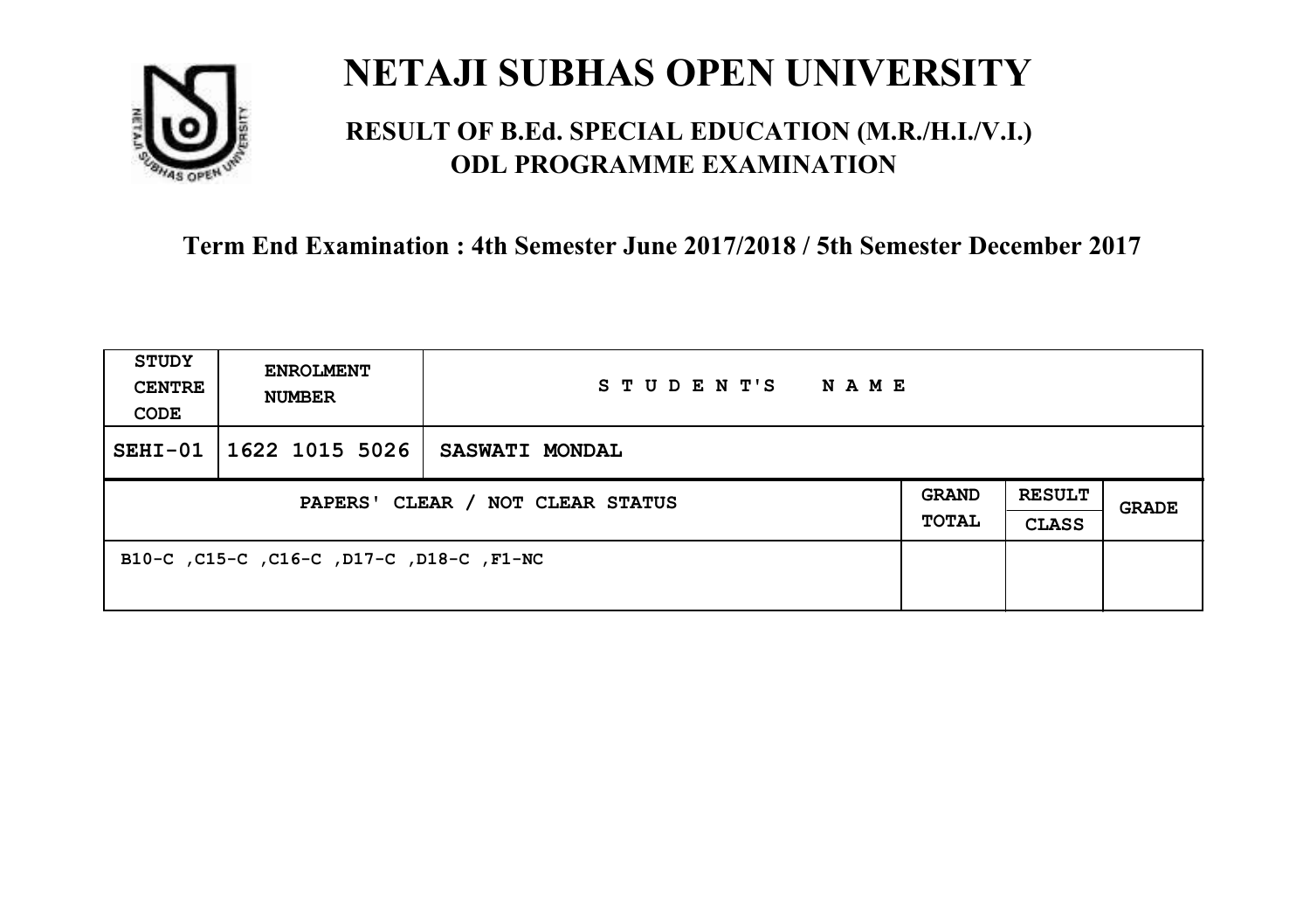

### **RESULT OF B.Ed. SPECIAL EDUCATION (M.R./H.I./V.I.) ODL PROGRAMME EXAMINATION**

| <b>STUDY</b><br><b>CENTRE</b><br>CODE | <b>ENROLMENT</b><br><b>NUMBER</b>        | STUDENT'S<br><b>NAME</b> |  |                               |              |
|---------------------------------------|------------------------------------------|--------------------------|--|-------------------------------|--------------|
| $SEHI-01$                             | 1622 1015 5027                           | <b>ANNU SHAW</b>         |  |                               |              |
| PAPERS' CLEAR / NOT CLEAR STATUS      |                                          |                          |  | <b>RESULT</b><br><b>CLASS</b> | <b>GRADE</b> |
|                                       | B10-C, C15-C, C16-C, D17-C, D18-C, F1-NC |                          |  |                               |              |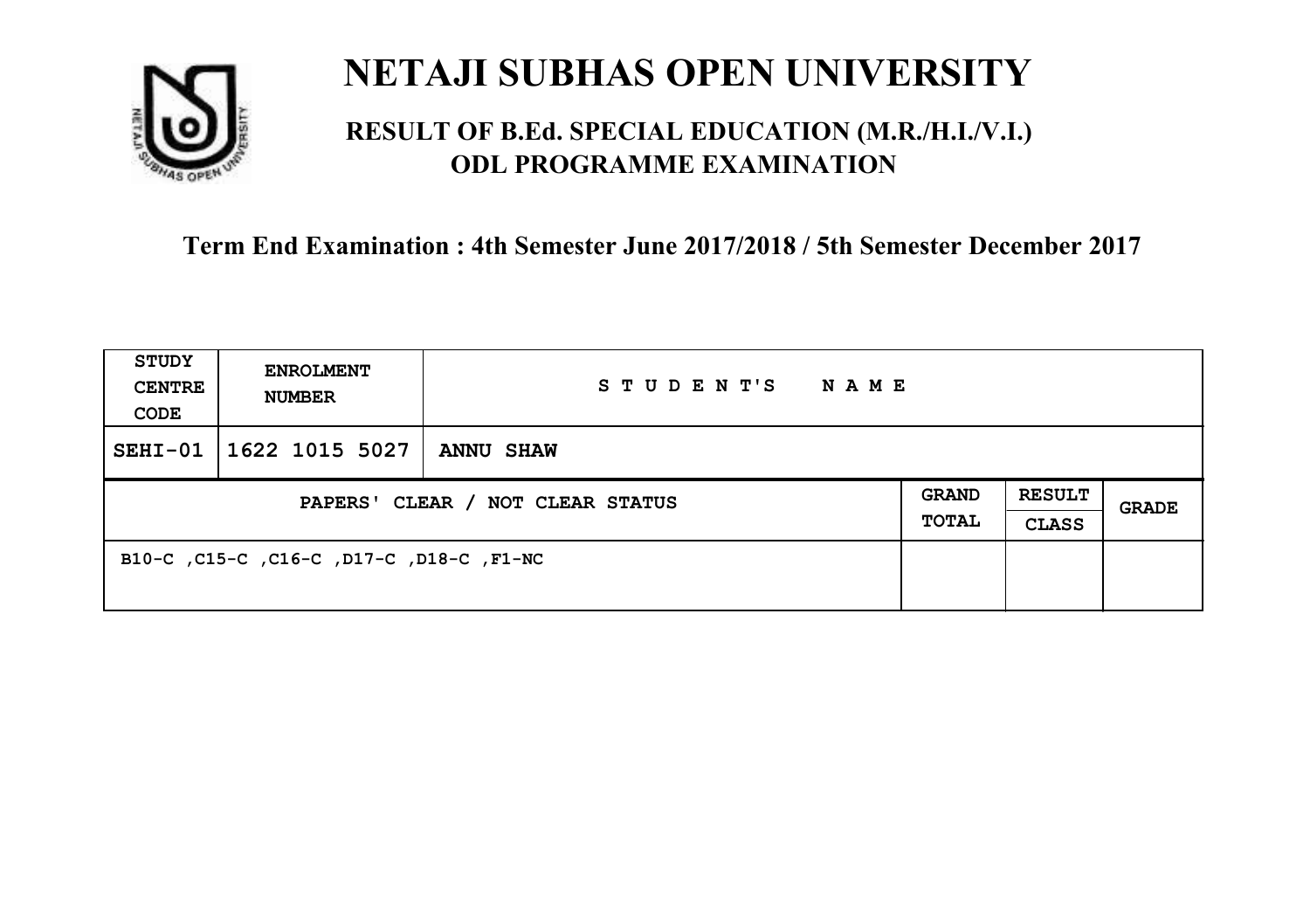

### **RESULT OF B.Ed. SPECIAL EDUCATION (M.R./H.I./V.I.) ODL PROGRAMME EXAMINATION**

| <b>STUDY</b><br><b>CENTRE</b><br>CODE | <b>ENROLMENT</b><br><b>NUMBER</b>        | STUDENT'S<br>NAME |                              |                               |       |
|---------------------------------------|------------------------------------------|-------------------|------------------------------|-------------------------------|-------|
| $SEHI-01$                             | 1622 1015 5034                           | <b>LUXIEE NAG</b> |                              |                               |       |
| PAPERS' CLEAR / NOT CLEAR STATUS      |                                          |                   | <b>GRAND</b><br><b>TOTAL</b> | <b>RESULT</b><br><b>CLASS</b> | GRADE |
|                                       | B10-C, C15-C, C16-C, D17-C, D18-C, F1-NC |                   |                              |                               |       |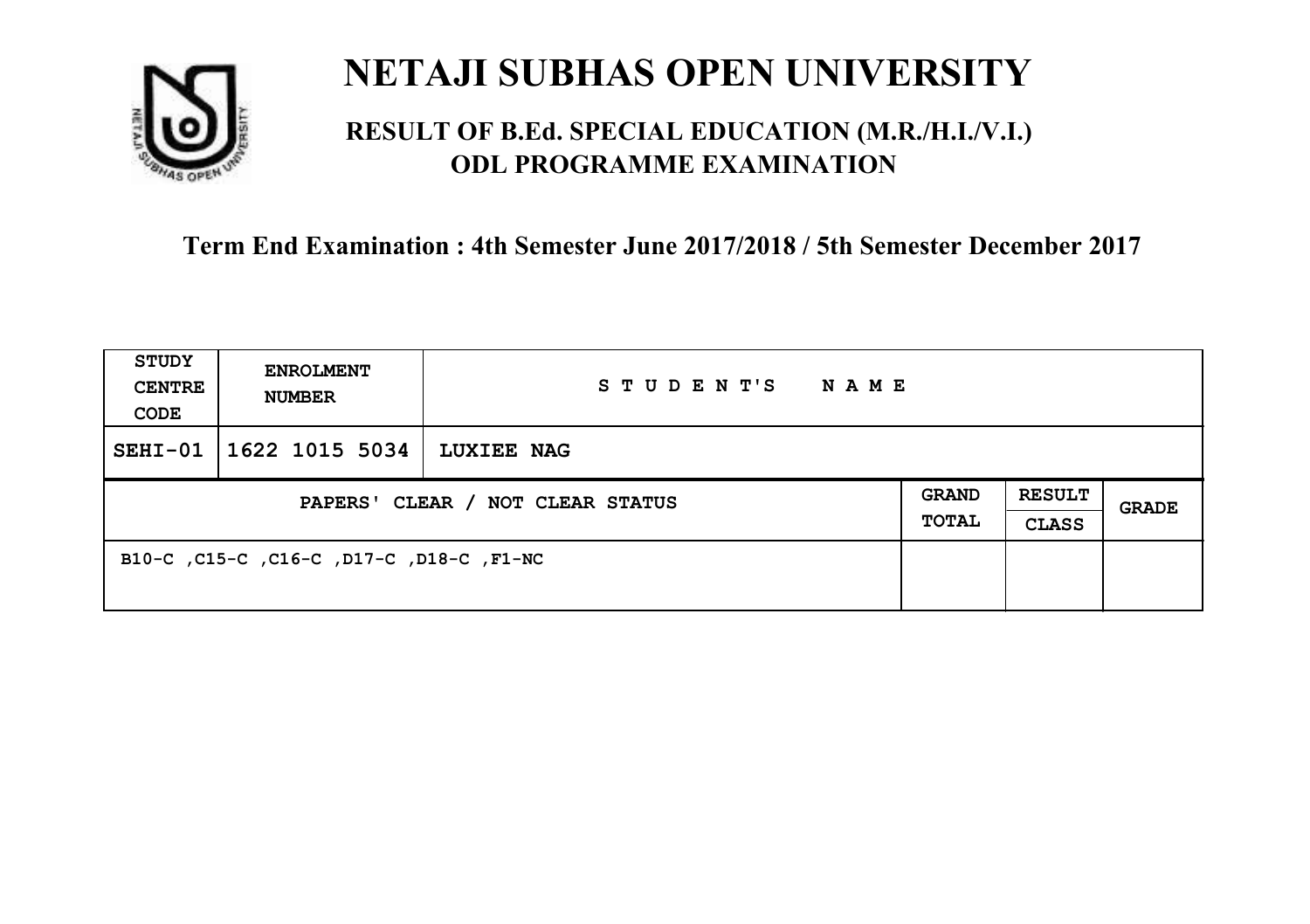

### **RESULT OF B.Ed. SPECIAL EDUCATION (M.R./H.I./V.I.) ODL PROGRAMME EXAMINATION**

| <b>STUDY</b><br><b>CENTRE</b><br>CODE | <b>ENROLMENT</b><br><b>NUMBER</b>         | STUDENT'S<br>N A M E |                              |                               |       |
|---------------------------------------|-------------------------------------------|----------------------|------------------------------|-------------------------------|-------|
| $SEHI-01$                             | 1622 1015 5035                            | <b>RUPA ADHIKARY</b> |                              |                               |       |
| PAPERS' CLEAR / NOT CLEAR STATUS      |                                           |                      | <b>GRAND</b><br><b>TOTAL</b> | <b>RESULT</b><br><b>CLASS</b> | GRADE |
|                                       | B10-C, C15-NC, C16-C, D17-C, D18-C, F1-NC |                      |                              |                               |       |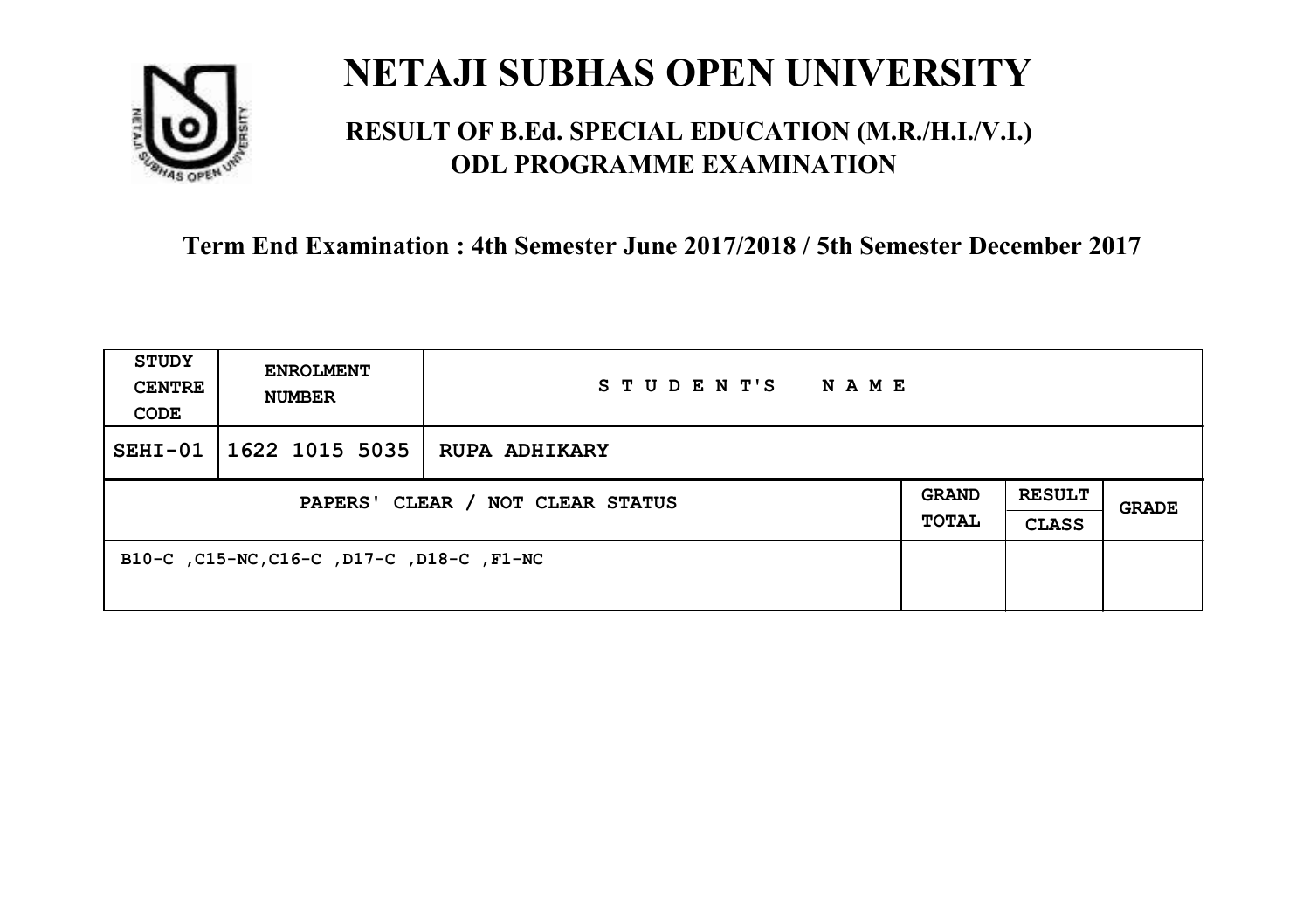

### **RESULT OF B.Ed. SPECIAL EDUCATION (M.R./H.I./V.I.) ODL PROGRAMME EXAMINATION**

| <b>STUDY</b><br><b>CENTRE</b><br>CODE | <b>ENROLMENT</b><br><b>NUMBER</b>         | STUDENT'S<br>N A M E |                              |                               |       |
|---------------------------------------|-------------------------------------------|----------------------|------------------------------|-------------------------------|-------|
| $SEHI-01$                             | 1623 1015 5004                            | PRASENJIT ROY        |                              |                               |       |
| PAPERS' CLEAR / NOT CLEAR STATUS      |                                           |                      | <b>GRAND</b><br><b>TOTAL</b> | <b>RESULT</b><br><b>CLASS</b> | GRADE |
|                                       | B10-C, C15-NC, C16-C, D17-C, D18-C, F1-NC |                      |                              |                               |       |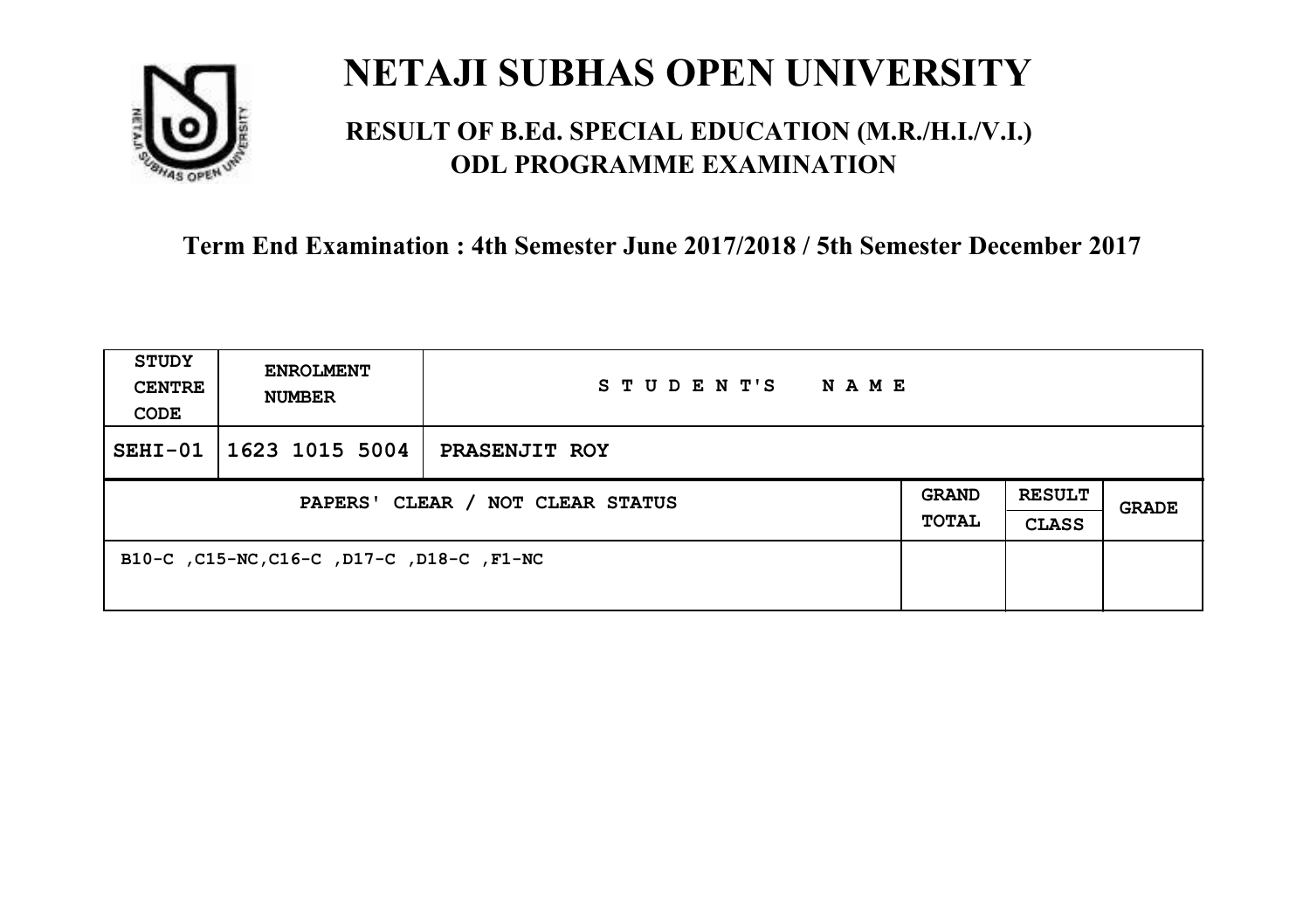

### **RESULT OF B.Ed. SPECIAL EDUCATION (M.R./H.I./V.I.) ODL PROGRAMME EXAMINATION**

| <b>STUDY</b><br><b>CENTRE</b><br>CODE | <b>ENROLMENT</b><br><b>NUMBER</b>        | STUDENT'S<br>NAME     |                              |                               |       |
|---------------------------------------|------------------------------------------|-----------------------|------------------------------|-------------------------------|-------|
| $SEHI-01$                             | 1623 1015 5017                           | <b>MRINMAY MANDAL</b> |                              |                               |       |
| PAPERS' CLEAR / NOT CLEAR STATUS      |                                          |                       | <b>GRAND</b><br><b>TOTAL</b> | <b>RESULT</b><br><b>CLASS</b> | GRADE |
|                                       | B10-C, C15-C, C16-C, D17-C, D18-C, F1-NC |                       |                              |                               |       |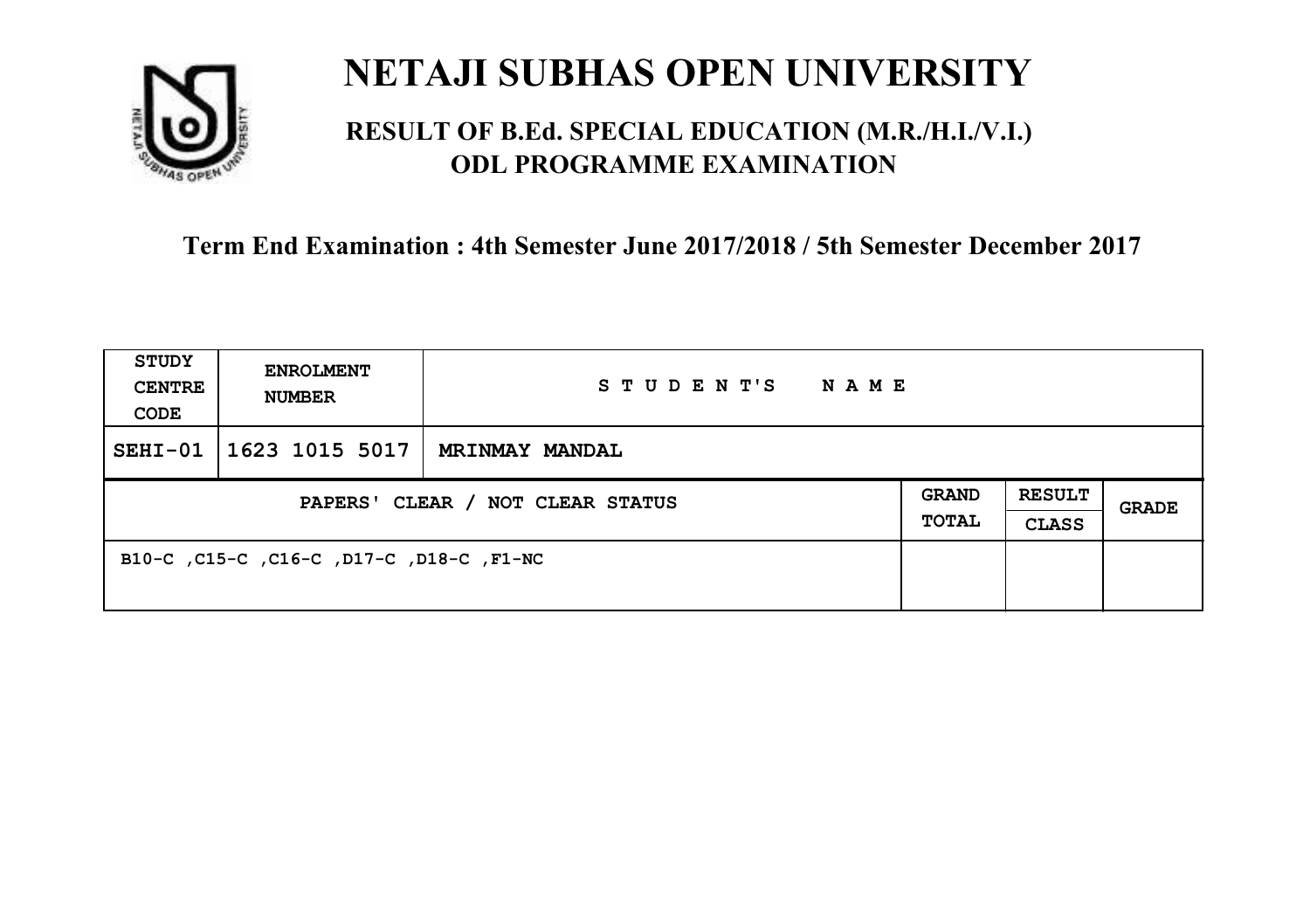

### **RESULT OF B.Ed. SPECIAL EDUCATION (M.R./H.I./V.I.) ODL PROGRAMME EXAMINATION**

| <b>STUDY</b><br><b>CENTRE</b><br>CODE | <b>ENROLMENT</b><br><b>NUMBER</b>        | STUDENT'S NAME                                      |  |                               |       |
|---------------------------------------|------------------------------------------|-----------------------------------------------------|--|-------------------------------|-------|
| $SEHI-01$                             |                                          | $\mid$ 1623 1015 5018 $\mid$ AVIJIT KUMAR CHOWDHURY |  |                               |       |
| PAPERS' CLEAR / NOT CLEAR STATUS      |                                          |                                                     |  | <b>RESULT</b><br><b>CLASS</b> | GRADE |
|                                       | B10-C, C15-C, C16-C, D17-C, D18-C, F1-NC |                                                     |  |                               |       |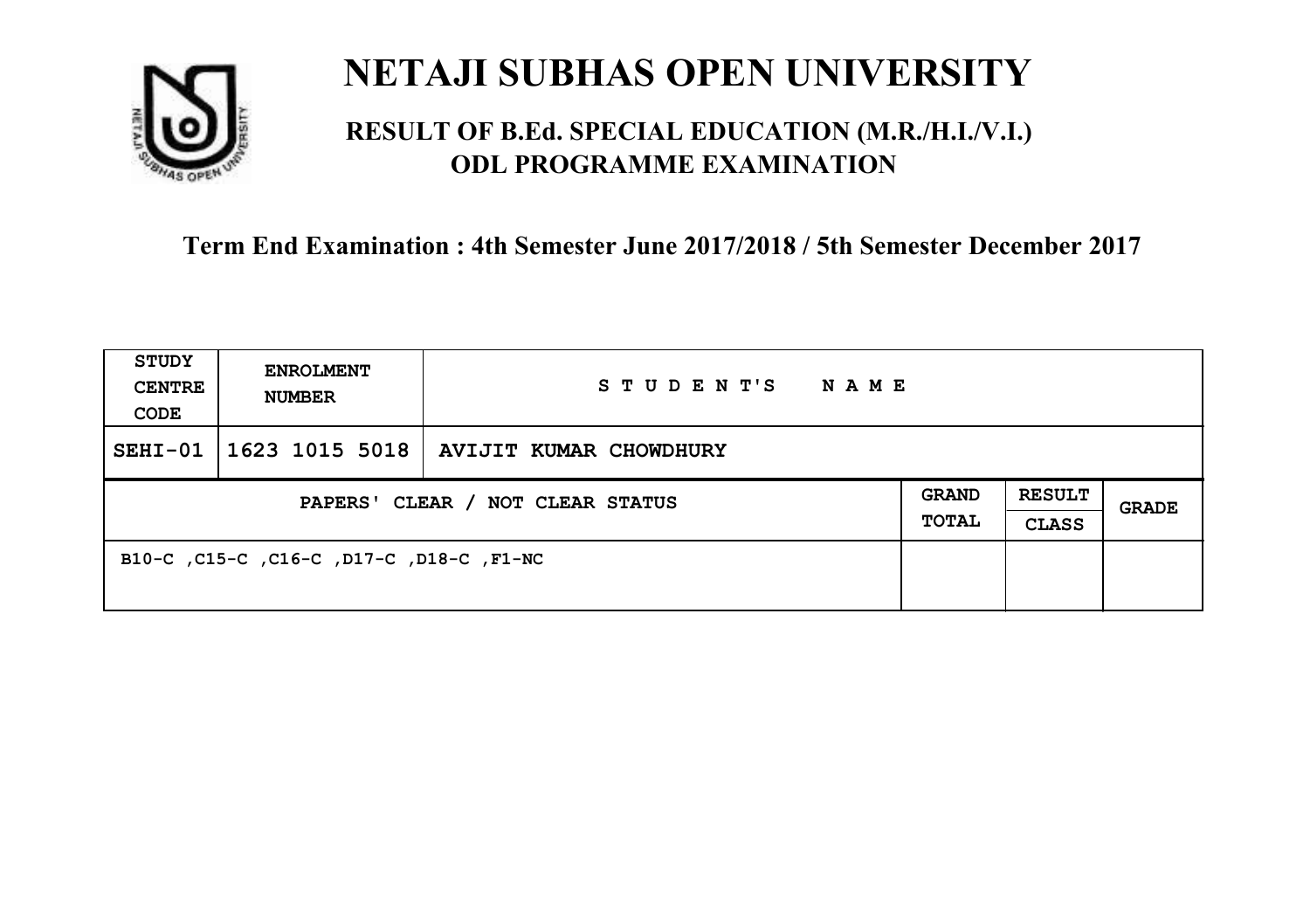

### **RESULT OF B.Ed. SPECIAL EDUCATION (M.R./H.I./V.I.) ODL PROGRAMME EXAMINATION**

| <b>STUDY</b><br><b>CENTRE</b><br>CODE | <b>ENROLMENT</b><br><b>NUMBER</b>        | STUDENT'S<br>NAME  |  |                               |       |
|---------------------------------------|------------------------------------------|--------------------|--|-------------------------------|-------|
| $SEHI-01$                             | 1623 1015 5021                           | SUDIPTA CH. MALLIK |  |                               |       |
| PAPERS' CLEAR / NOT CLEAR STATUS      |                                          |                    |  | <b>RESULT</b><br><b>CLASS</b> | GRADE |
|                                       | B10-C, C15-C, C16-C, D17-C, D18-C, F1-NC |                    |  |                               |       |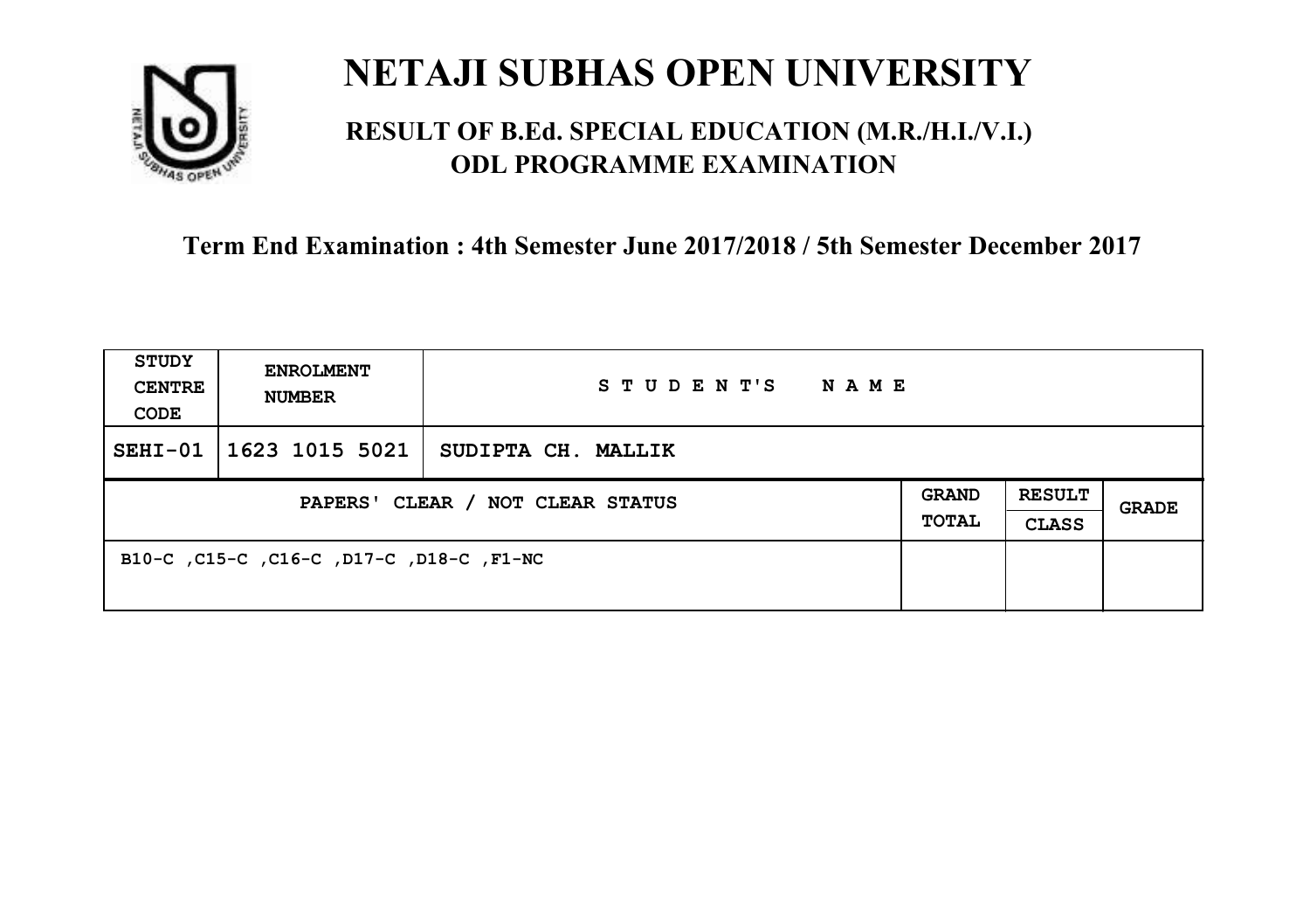

### **RESULT OF B.Ed. SPECIAL EDUCATION (M.R./H.I./V.I.) ODL PROGRAMME EXAMINATION**

| <b>STUDY</b><br><b>CENTRE</b><br>CODE | <b>ENROLMENT</b><br><b>NUMBER</b>        | STUDENT'S<br>NAME |                              |                               |       |
|---------------------------------------|------------------------------------------|-------------------|------------------------------|-------------------------------|-------|
| $SEHI-01$                             | 1624 1015 5029                           | MONIDIPA MONDAL   |                              |                               |       |
| PAPERS' CLEAR / NOT CLEAR STATUS      |                                          |                   | <b>GRAND</b><br><b>TOTAL</b> | <b>RESULT</b><br><b>CLASS</b> | GRADE |
|                                       | B10-C, C15-C, C16-C, D17-C, D18-C, F1-NC |                   |                              |                               |       |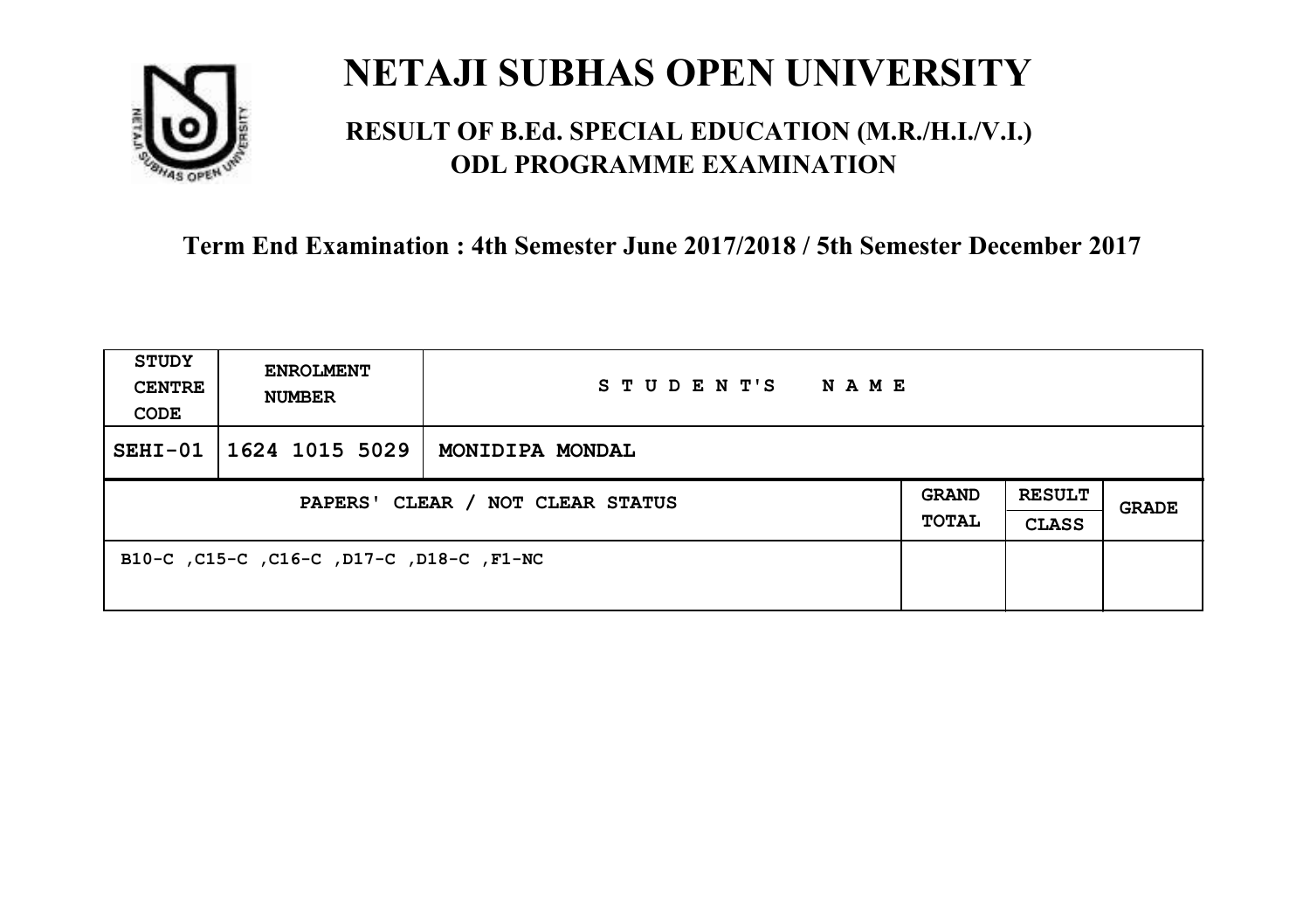

### **RESULT OF B.Ed. SPECIAL EDUCATION (M.R./H.I./V.I.) ODL PROGRAMME EXAMINATION**

| <b>STUDY</b><br><b>CENTRE</b><br>CODE | <b>ENROLMENT</b><br><b>NUMBER</b>        | STUDENT'S<br>N A M E |                              |                               |       |
|---------------------------------------|------------------------------------------|----------------------|------------------------------|-------------------------------|-------|
| $SEHI-01$                             | 1624 1015 5033                           | <b>ANITA ROY</b>     |                              |                               |       |
| PAPERS' CLEAR / NOT CLEAR STATUS      |                                          |                      | <b>GRAND</b><br><b>TOTAL</b> | <b>RESULT</b><br><b>CLASS</b> | GRADE |
|                                       | B10-C, C15-C, C16-C, D17-C, D18-C, F1-NC |                      |                              |                               |       |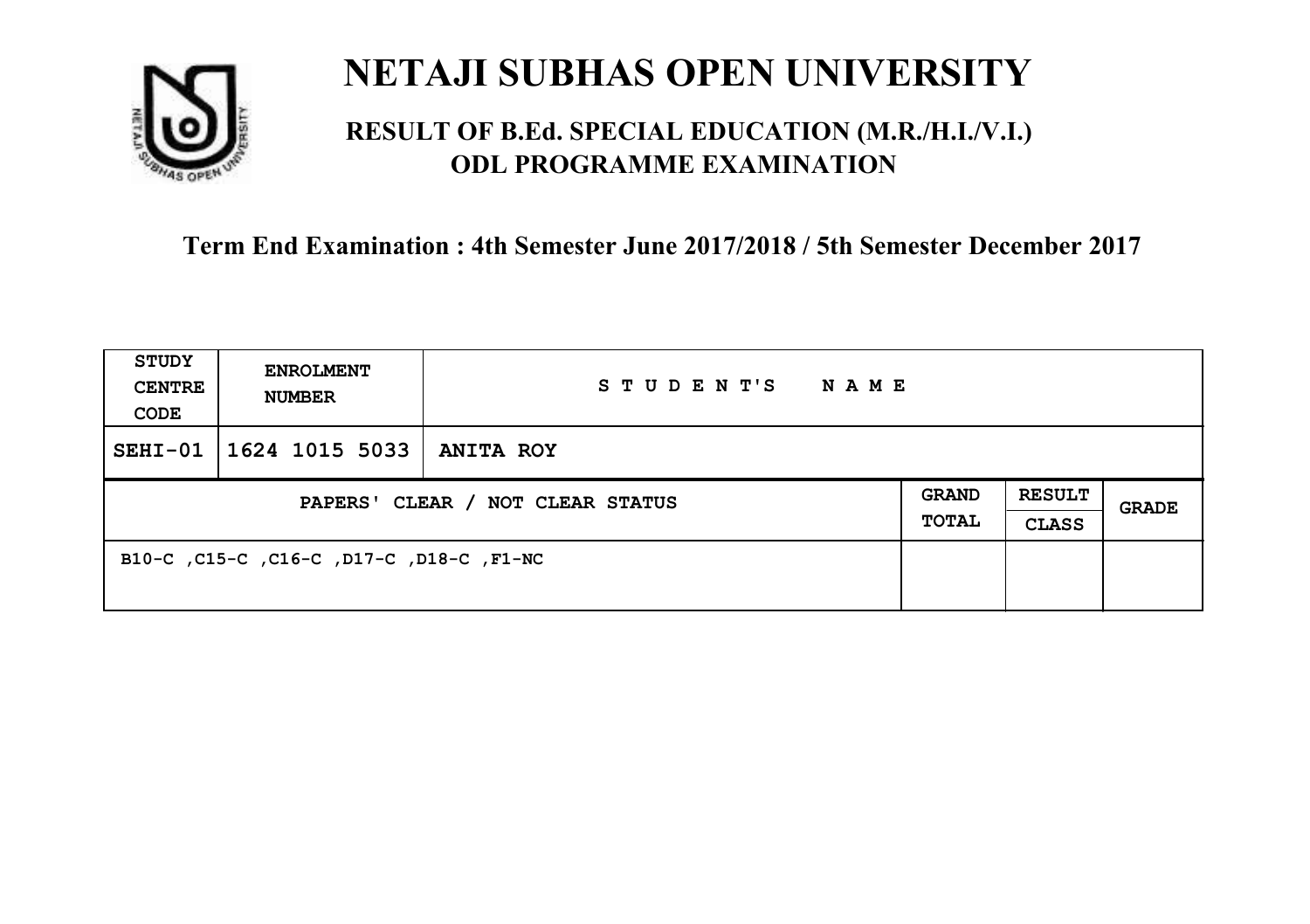

### **RESULT OF B.Ed. SPECIAL EDUCATION (M.R./H.I./V.I.) ODL PROGRAMME EXAMINATION**

| <b>STUDY</b><br><b>CENTRE</b><br>CODE | <b>ENROLMENT</b><br><b>NUMBER</b>       | STUDENT'S<br><b>NAME</b> |                              |                               |       |
|---------------------------------------|-----------------------------------------|--------------------------|------------------------------|-------------------------------|-------|
| $SEHI-01$                             | 1627 1015 5005                          | <b>NABAKUMAR HALDER</b>  |                              |                               |       |
| PAPERS' CLEAR / NOT CLEAR STATUS      |                                         |                          | <b>GRAND</b><br><b>TOTAL</b> | <b>RESULT</b><br><b>CLASS</b> | GRADE |
|                                       | B10-C, C15-C, C16-C, D17-C, D18-C, F1-C |                          |                              |                               |       |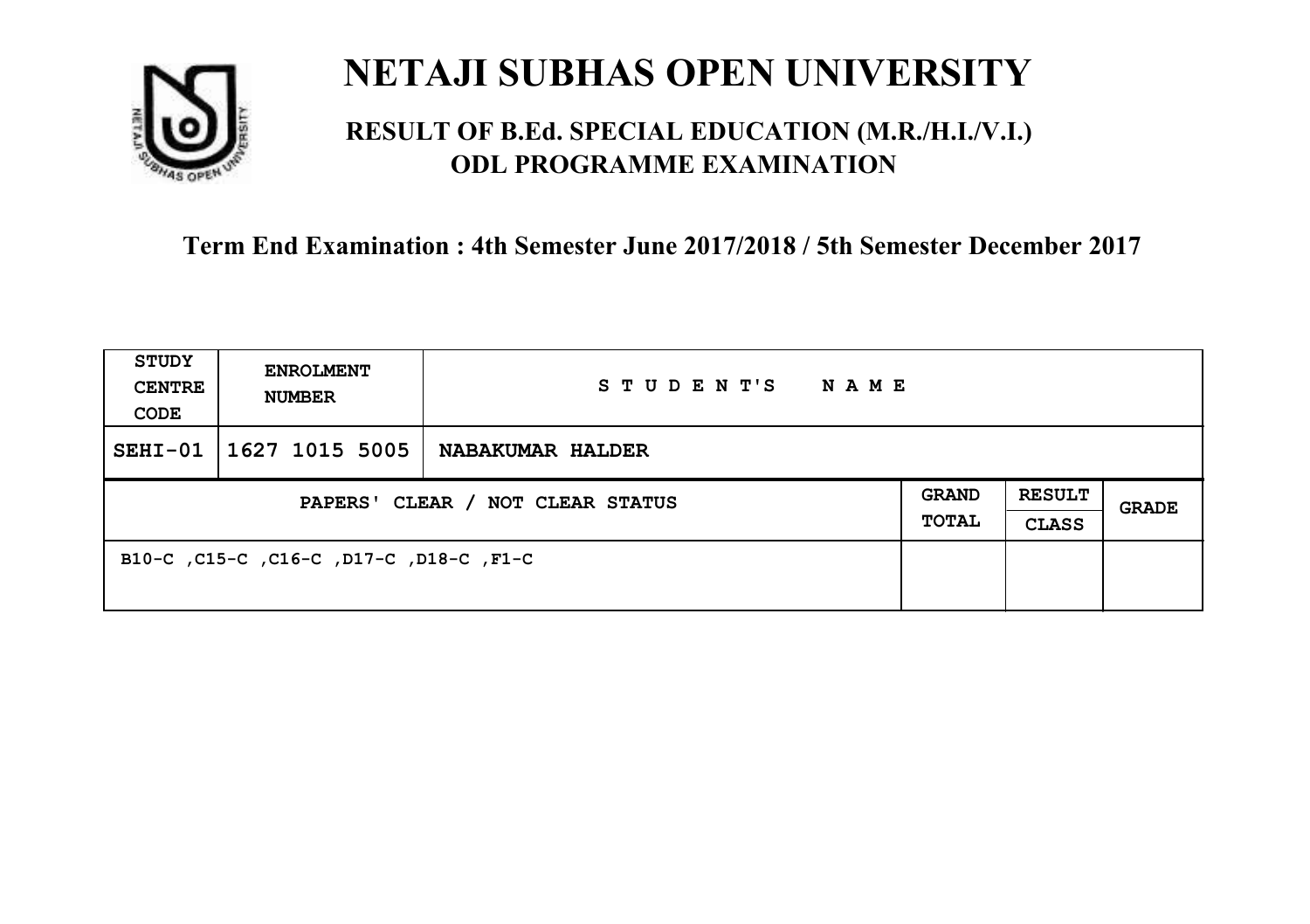

### **RESULT OF B.Ed. SPECIAL EDUCATION (M.R./H.I./V.I.) ODL PROGRAMME EXAMINATION**

| <b>STUDY</b><br><b>CENTRE</b><br>CODE | <b>ENROLMENT</b><br><b>NUMBER</b>             | STUDENT'S<br>N A M E |                       |                               |       |
|---------------------------------------|-----------------------------------------------|----------------------|-----------------------|-------------------------------|-------|
| $SEHI-01$                             | 1627 1015 5015                                | SREEMANTA KUMAR PAUL |                       |                               |       |
| PAPERS' CLEAR / NOT CLEAR STATUS      |                                               |                      | <b>GRAND</b><br>TOTAL | <b>RESULT</b><br><b>CLASS</b> | GRADE |
|                                       | B10-NC, C15-NC, C16-NC, D17-NC, D18-NC, F1-NC |                      |                       |                               |       |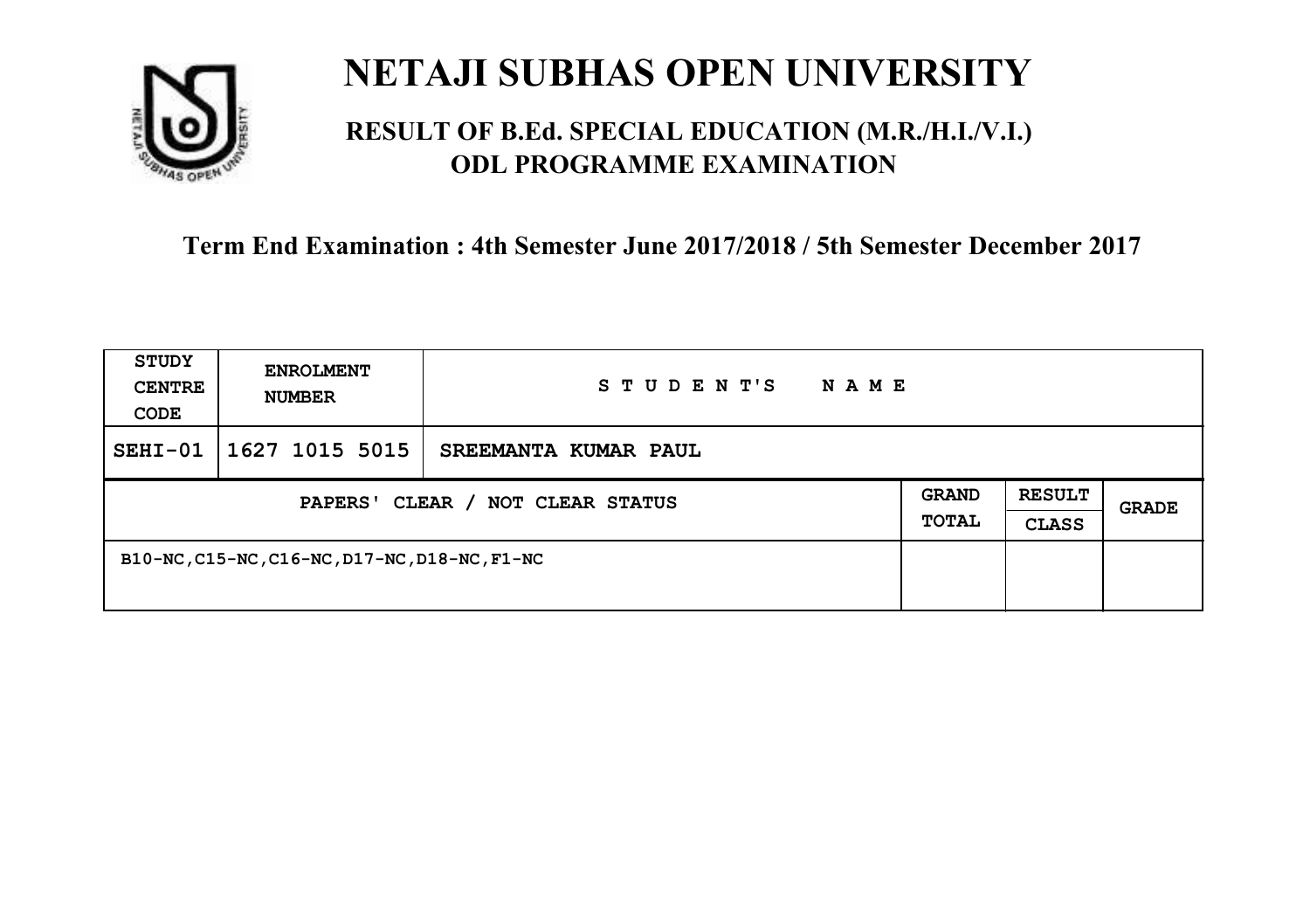

### **RESULT OF B.Ed. SPECIAL EDUCATION (M.R./H.I./V.I.) ODL PROGRAMME EXAMINATION**

| <b>STUDY</b><br><b>CENTRE</b><br>CODE | <b>ENROLMENT</b><br><b>NUMBER</b>        | STUDENT'S NAME                              |  |                               |              |
|---------------------------------------|------------------------------------------|---------------------------------------------|--|-------------------------------|--------------|
| $SEHI-01$                             |                                          | $\mid$ 1627 1015 5020   ARIFUL ISLAM MANDAL |  |                               |              |
| PAPERS' CLEAR / NOT CLEAR STATUS      |                                          |                                             |  | <b>RESULT</b><br><b>CLASS</b> | <b>GRADE</b> |
|                                       | B10-C, C15-C, C16-C, D17-C, D18-C, F1-NC |                                             |  |                               |              |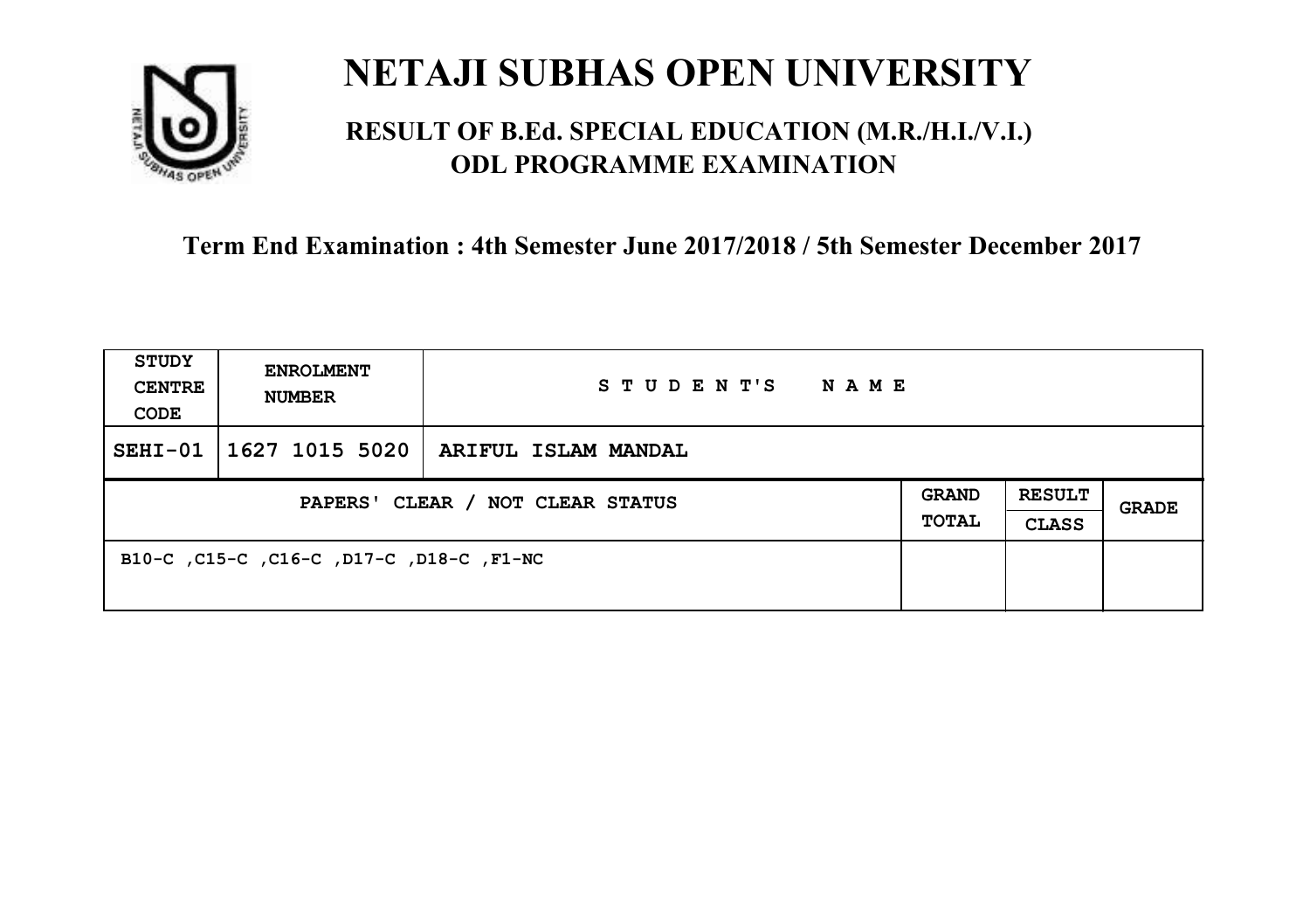

### **RESULT OF B.Ed. SPECIAL EDUCATION (M.R./H.I./V.I.) ODL PROGRAMME EXAMINATION**

| <b>STUDY</b><br><b>CENTRE</b><br>CODE | <b>ENROLMENT</b><br><b>NUMBER</b>        | STUDENT'S<br>NAME  |  |                               |       |
|---------------------------------------|------------------------------------------|--------------------|--|-------------------------------|-------|
| $SEHI-01$                             | 1627 1015 5024                           | KUTUB UDDIN MONDAL |  |                               |       |
| PAPERS' CLEAR / NOT CLEAR STATUS      |                                          |                    |  | <b>RESULT</b><br><b>CLASS</b> | GRADE |
|                                       | B10-C, C15-C, C16-C, D17-C, D18-C, F1-NC |                    |  |                               |       |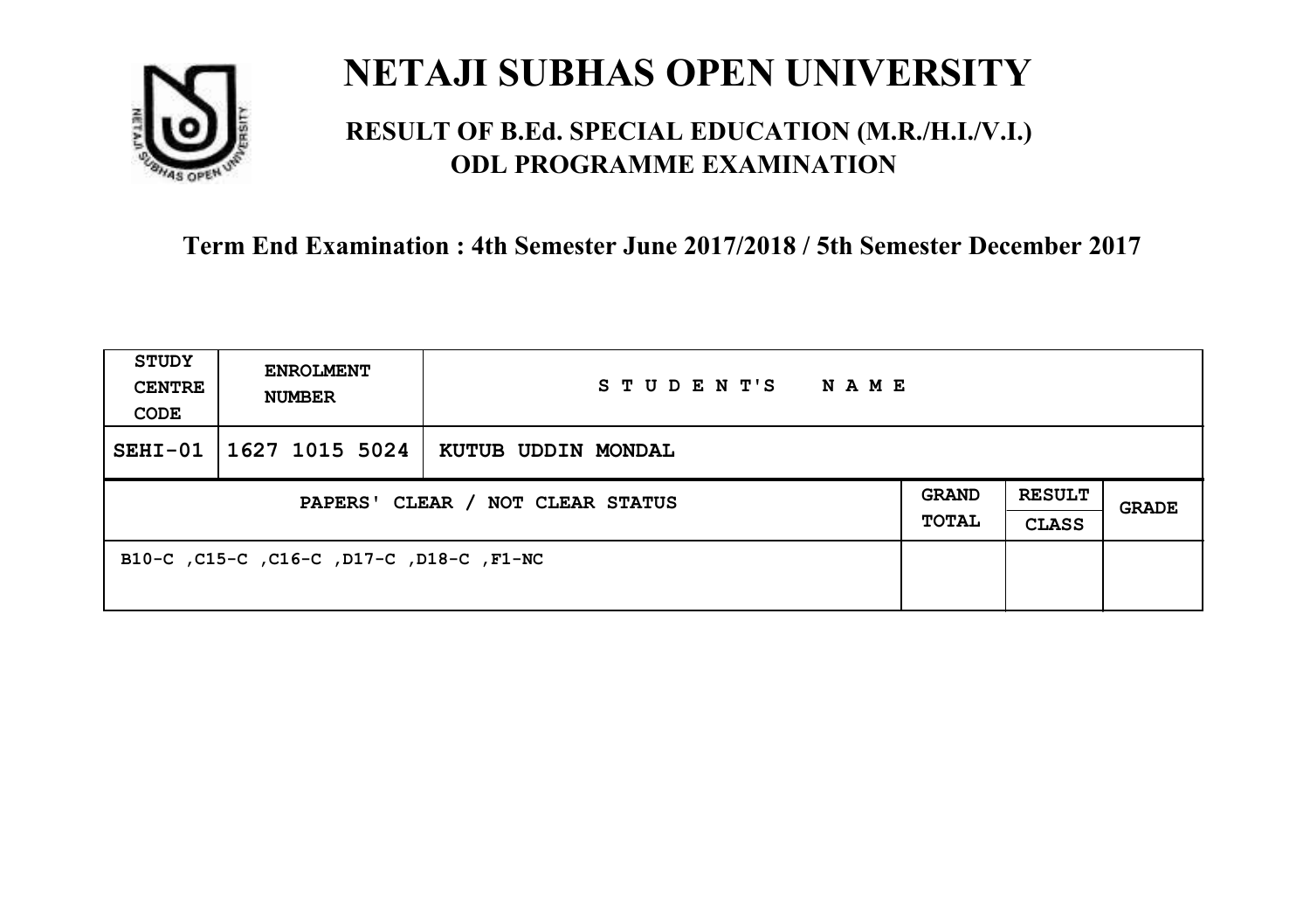

### **RESULT OF B.Ed. SPECIAL EDUCATION (M.R./H.I./V.I.) ODL PROGRAMME EXAMINATION**

| <b>STUDY</b><br><b>CENTRE</b><br>CODE | <b>ENROLMENT</b><br><b>NUMBER</b>        | STUDENT'S<br>NAME   |  |                               |       |
|---------------------------------------|------------------------------------------|---------------------|--|-------------------------------|-------|
| $SEHI-01$                             | 1627 1015 5028                           | <b>SK JAFAR ALI</b> |  |                               |       |
| PAPERS' CLEAR / NOT CLEAR STATUS      |                                          |                     |  | <b>RESULT</b><br><b>CLASS</b> | GRADE |
|                                       | B10-C, C15-C, C16-C, D17-C, D18-C, F1-NC |                     |  |                               |       |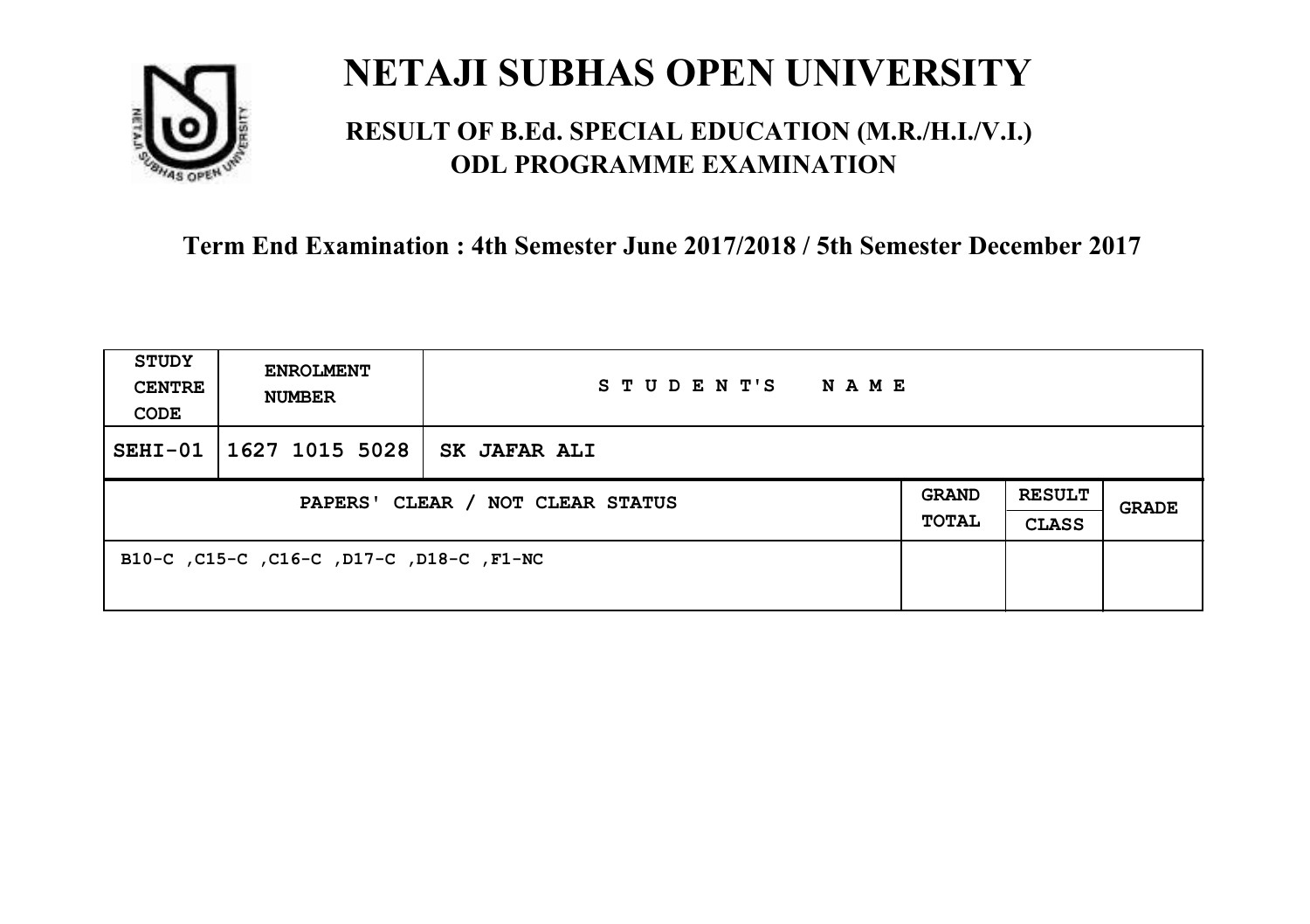

### **RESULT OF B.Ed. SPECIAL EDUCATION (M.R./H.I./V.I.) ODL PROGRAMME EXAMINATION**

| <b>STUDY</b><br><b>CENTRE</b><br>CODE | <b>ENROLMENT</b><br><b>NUMBER</b>        | STUDENT'S<br>NAME |                              |                               |       |
|---------------------------------------|------------------------------------------|-------------------|------------------------------|-------------------------------|-------|
| $SEHI-01$                             | 1627 1015 5032                           | SOMNATH MAHATO    |                              |                               |       |
| PAPERS' CLEAR / NOT CLEAR STATUS      |                                          |                   | <b>GRAND</b><br><b>TOTAL</b> | <b>RESULT</b><br><b>CLASS</b> | GRADE |
|                                       | B10-C, C15-C, C16-C, D17-C, D18-C, F1-NC |                   |                              |                               |       |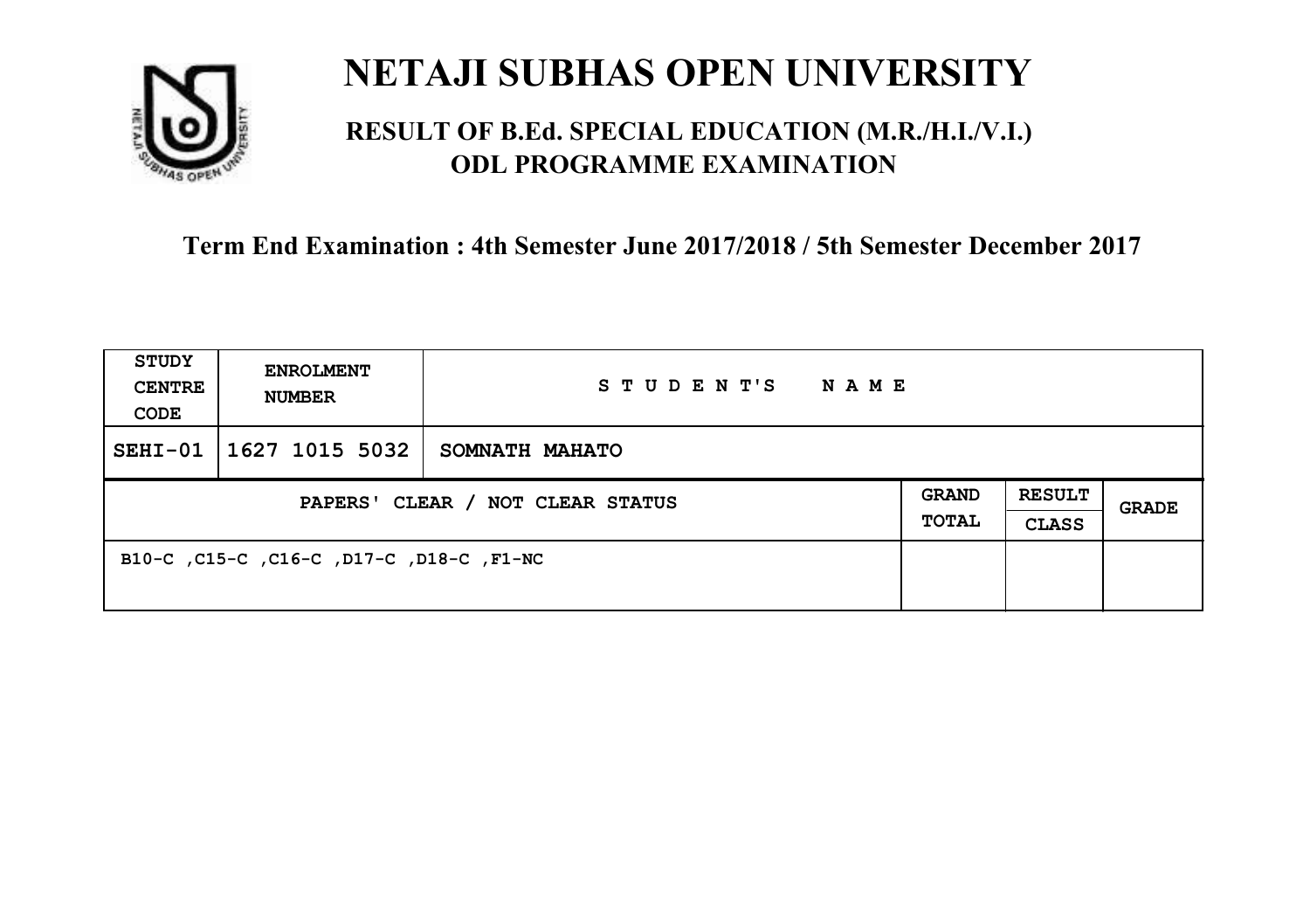

### **RESULT OF B.Ed. SPECIAL EDUCATION (M.R./H.I./V.I.) ODL PROGRAMME EXAMINATION**

| <b>STUDY</b><br><b>CENTRE</b><br>CODE | <b>ENROLMENT</b><br><b>NUMBER</b>        | STUDENT'S<br>NAME    |                              |                               |       |
|---------------------------------------|------------------------------------------|----------------------|------------------------------|-------------------------------|-------|
| $SEHI-01$                             | 1628 1015 5003                           | <b>SELIMA KHATUN</b> |                              |                               |       |
| PAPERS' CLEAR / NOT CLEAR STATUS      |                                          |                      | <b>GRAND</b><br><b>TOTAL</b> | <b>RESULT</b><br><b>CLASS</b> | GRADE |
|                                       | B10-C, C15-C, C16-C, D17-C, D18-C, F1-NC |                      |                              |                               |       |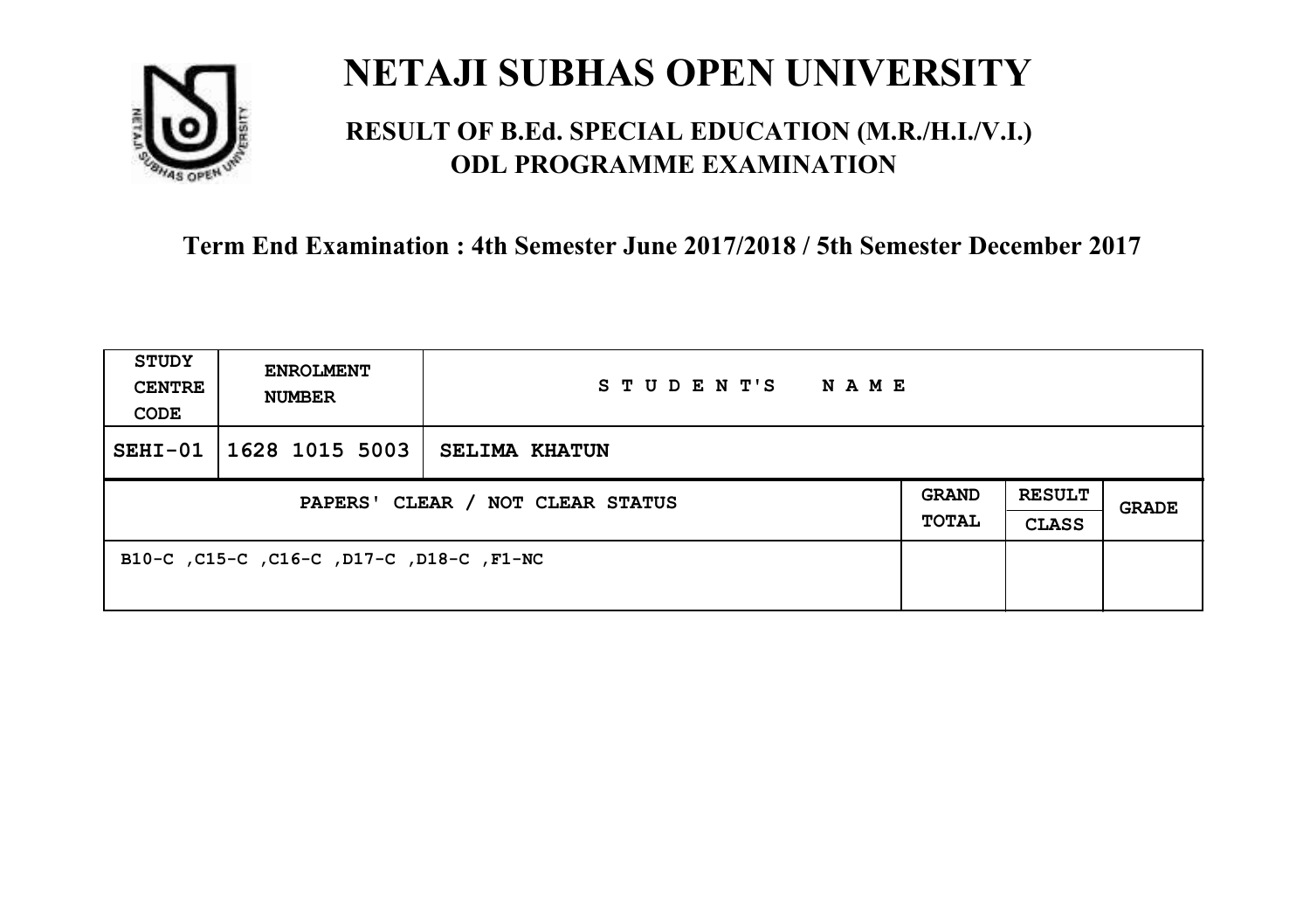

### **RESULT OF B.Ed. SPECIAL EDUCATION (M.R./H.I./V.I.) ODL PROGRAMME EXAMINATION**

| <b>STUDY</b><br><b>CENTRE</b><br>CODE | <b>ENROLMENT</b><br><b>NUMBER</b>        | STUDENT'S NAME      |  |                               |       |
|---------------------------------------|------------------------------------------|---------------------|--|-------------------------------|-------|
| $SEHI-01$                             | $\mid$ 1628 1015 5010 $\mid$             | <b>AMRITA GHOSH</b> |  |                               |       |
| PAPERS' CLEAR / NOT CLEAR STATUS      |                                          |                     |  | <b>RESULT</b><br><b>CLASS</b> | GRADE |
|                                       | B10-C, C15-C, C16-C, D17-C, D18-C, F1-NC |                     |  |                               |       |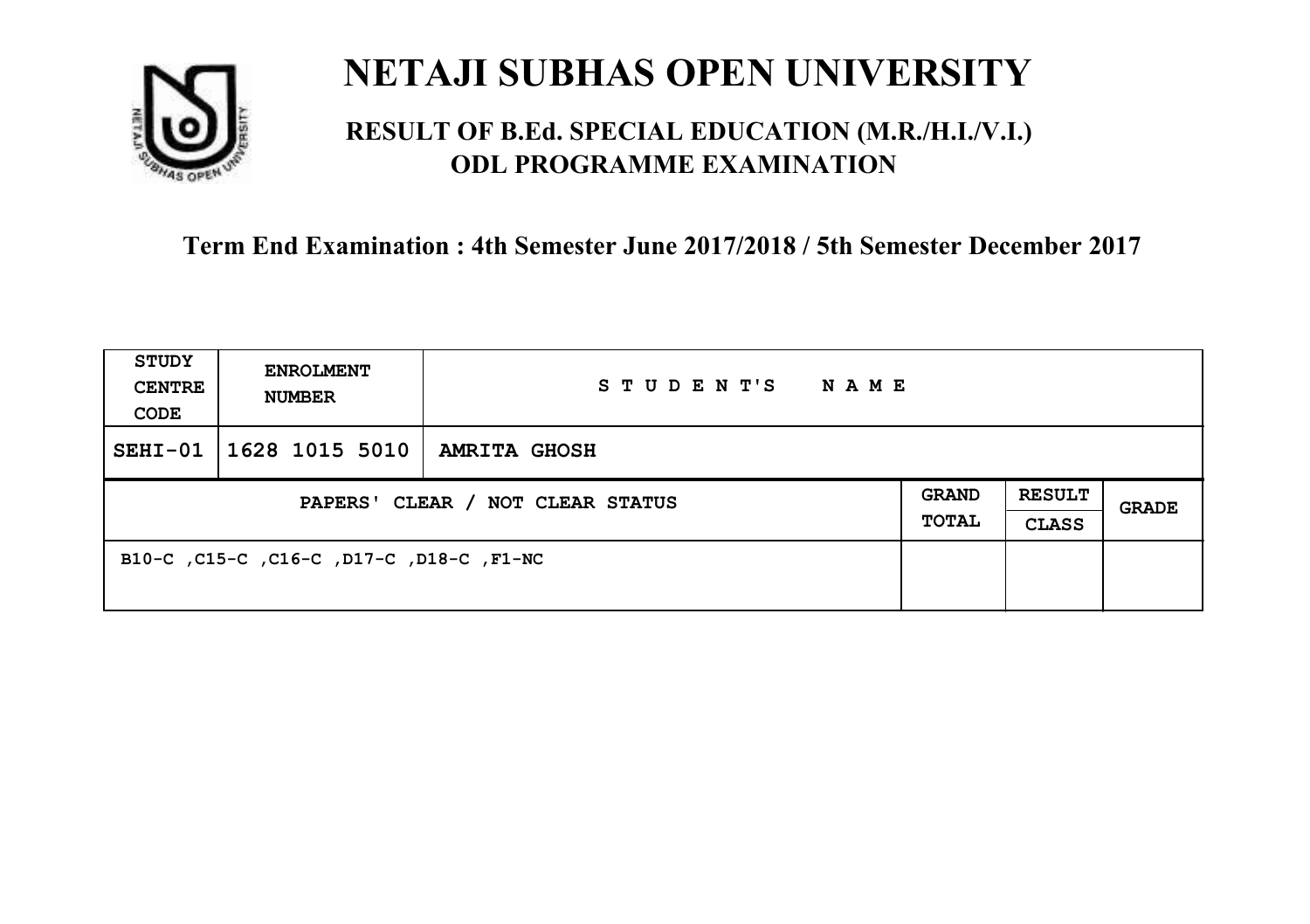

### **RESULT OF B.Ed. SPECIAL EDUCATION (M.R./H.I./V.I.) ODL PROGRAMME EXAMINATION**

| <b>STUDY</b><br><b>CENTRE</b><br>CODE | <b>ENROLMENT</b><br><b>NUMBER</b>        | STUDENT'S<br><b>NAME</b> |                       |                               |              |
|---------------------------------------|------------------------------------------|--------------------------|-----------------------|-------------------------------|--------------|
| $SEHI-01$                             | $1628$ 1015 5014                         | <b>FARAH KHALIQUE</b>    |                       |                               |              |
| PAPERS' CLEAR / NOT CLEAR STATUS      |                                          |                          | GRAND<br><b>TOTAL</b> | <b>RESULT</b><br><b>CLASS</b> | <b>GRADE</b> |
|                                       | B10-C, C15-C, C16-C, D17-C, D18-C, F1-NC |                          |                       |                               |              |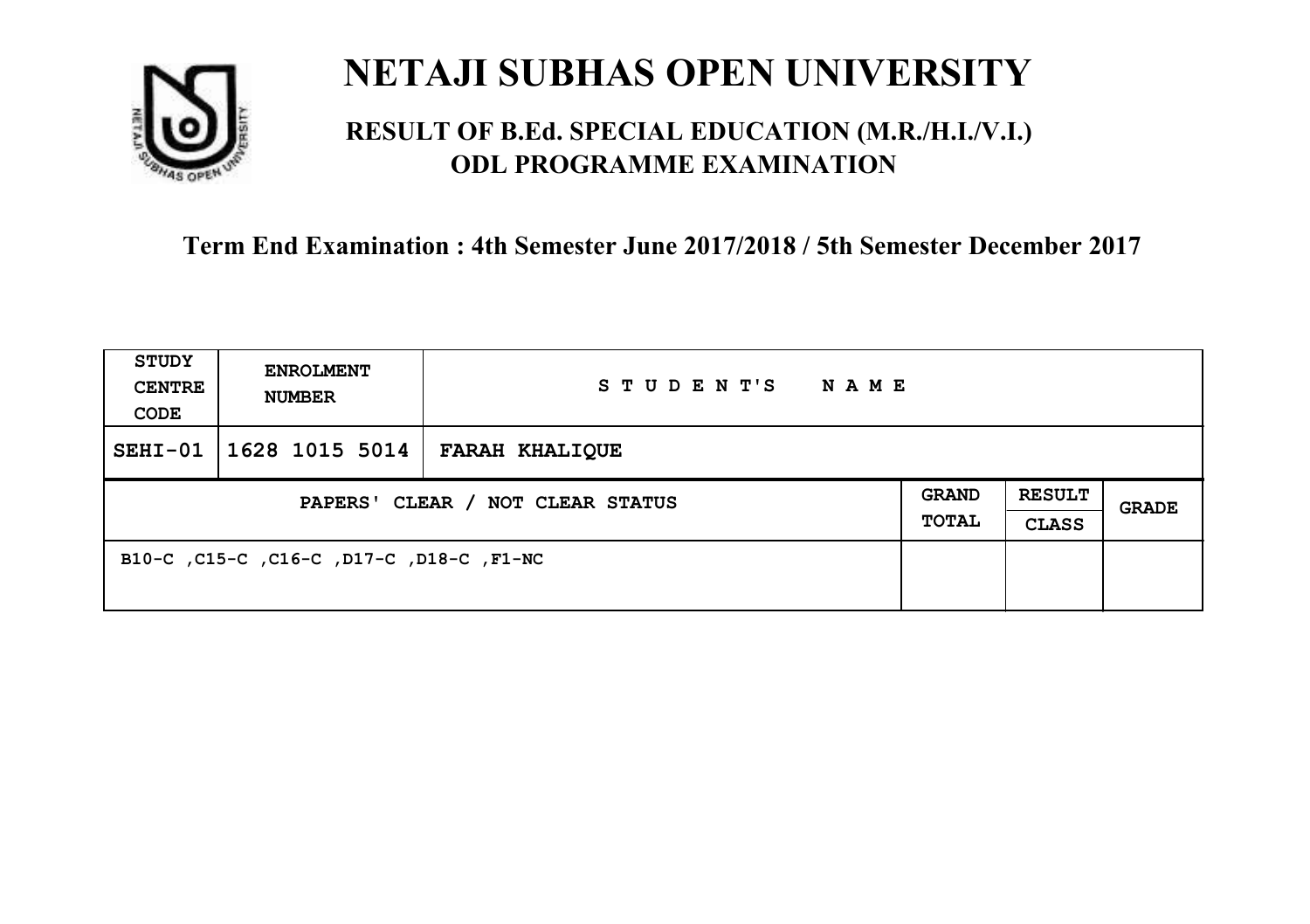

### **RESULT OF B.Ed. SPECIAL EDUCATION (M.R./H.I./V.I.) ODL PROGRAMME EXAMINATION**

| <b>STUDY</b><br><b>CENTRE</b><br>CODE | <b>ENROLMENT</b><br><b>NUMBER</b>           | STUDENT'S<br><b>NAME</b> |                              |                               |              |
|---------------------------------------|---------------------------------------------|--------------------------|------------------------------|-------------------------------|--------------|
| $SEHI-01$                             | 1628 1015 5023                              | SARMISTHA BISWAS         |                              |                               |              |
| PAPERS' CLEAR / NOT CLEAR STATUS      |                                             |                          | <b>GRAND</b><br><b>TOTAL</b> | <b>RESULT</b><br><b>CLASS</b> | <b>GRADE</b> |
|                                       | B10-C, C15-NC, C16-C, D17-NC, D18-NC, F1-NC |                          |                              |                               |              |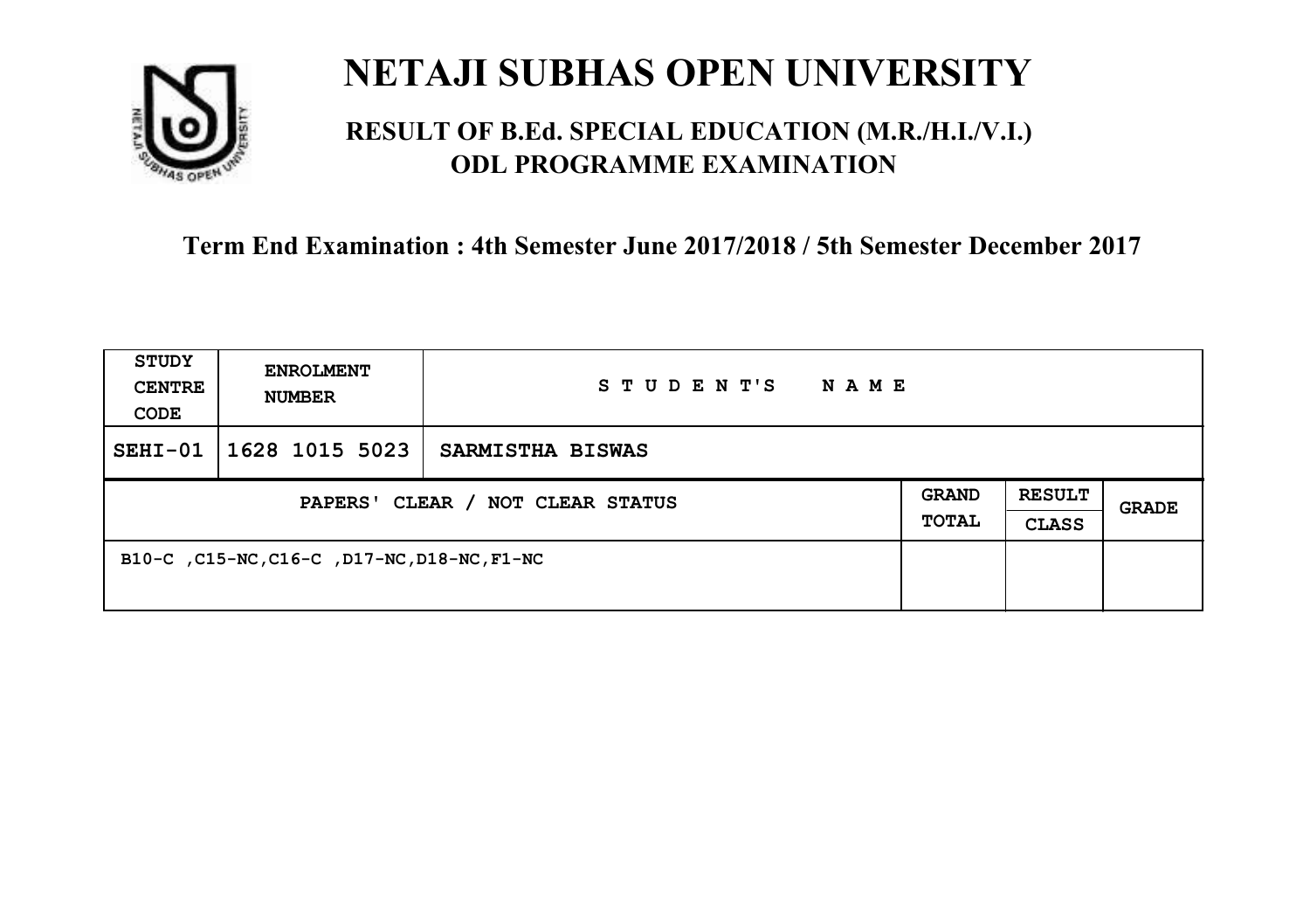

### **RESULT OF B.Ed. SPECIAL EDUCATION (M.R./H.I./V.I.) ODL PROGRAMME EXAMINATION**

| <b>STUDY</b><br><b>CENTRE</b><br>CODE | <b>ENROLMENT</b><br><b>NUMBER</b>   | STUDENT'S<br><b>NAME</b> |  |                               |       |
|---------------------------------------|-------------------------------------|--------------------------|--|-------------------------------|-------|
| $SEHI-01$                             | 1521 1015 5019                      | <b>PRONOY GHOSH</b>      |  |                               |       |
|                                       | CLEAR / NOT CLEAR STATUS<br>PAPERS' |                          |  | <b>RESULT</b><br><b>CLASS</b> | GRADE |
|                                       | All Clear                           |                          |  | I                             | A     |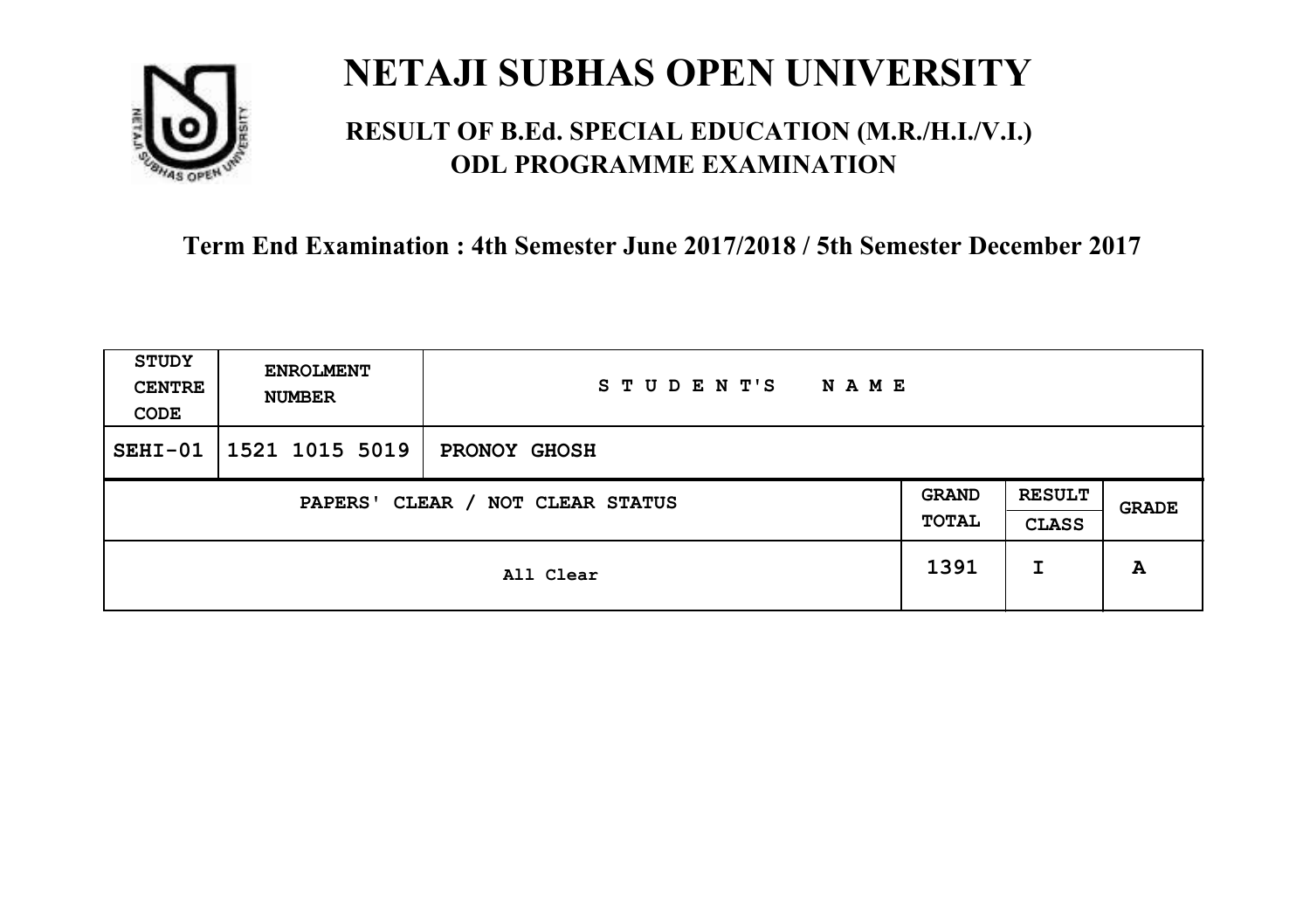

### **RESULT OF B.Ed. SPECIAL EDUCATION (M.R./H.I./V.I.) ODL PROGRAMME EXAMINATION**

| <b>STUDY</b><br><b>CENTRE</b><br>CODE | <b>ENROLMENT</b><br><b>NUMBER</b>   | STUDENT'S<br><b>NAME</b> |    |                               |              |
|---------------------------------------|-------------------------------------|--------------------------|----|-------------------------------|--------------|
| $SEHI-01$                             | 1521 1015 5025                      | LAKHIRAM SOREN           |    |                               |              |
|                                       | CLEAR / NOT CLEAR STATUS<br>PAPERS' |                          |    | <b>RESULT</b><br><b>CLASS</b> | <b>GRADE</b> |
| All Clear                             |                                     | 1104                     | II | $B+$                          |              |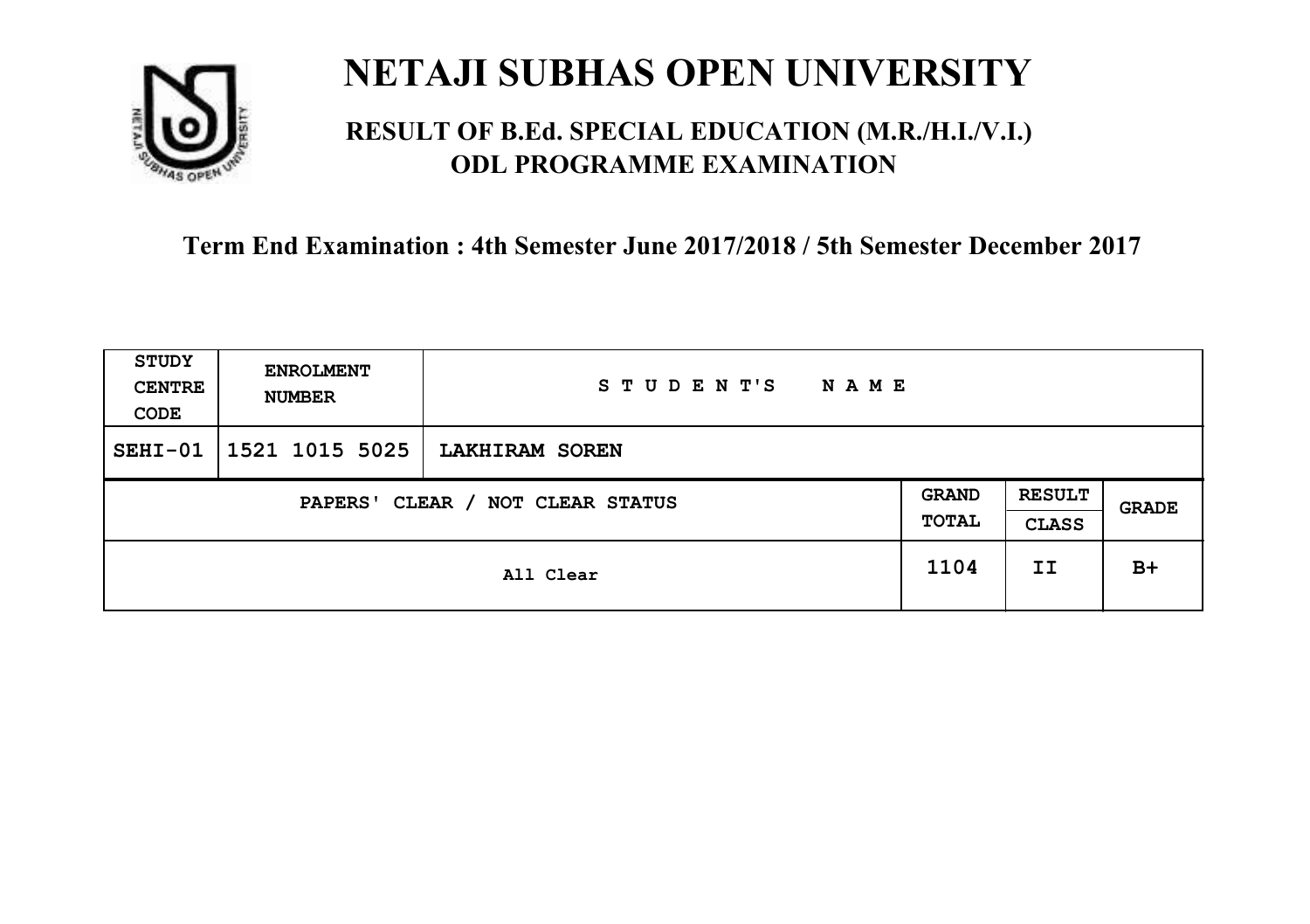

### **RESULT OF B.Ed. SPECIAL EDUCATION (M.R./H.I./V.I.) ODL PROGRAMME EXAMINATION**

| STUDY<br><b>CENTRE</b><br>CODE   | <b>ENROLMENT</b><br><b>NUMBER</b>                                              | STUDENT'S<br>NAME  |  |                               |       |
|----------------------------------|--------------------------------------------------------------------------------|--------------------|--|-------------------------------|-------|
| $SEHI-01$                        | 1521 1015 5033                                                                 | <b>NIKHIL KHAN</b> |  |                               |       |
| PAPERS' CLEAR / NOT CLEAR STATUS |                                                                                |                    |  | <b>RESULT</b><br><b>CLASS</b> | GRADE |
|                                  | B10-C, C15-C, C16-C, D17-C, D18-C, F1-NC, B11-C, D1<br>9-C, E1-B-C, F2-C, F3-C |                    |  |                               |       |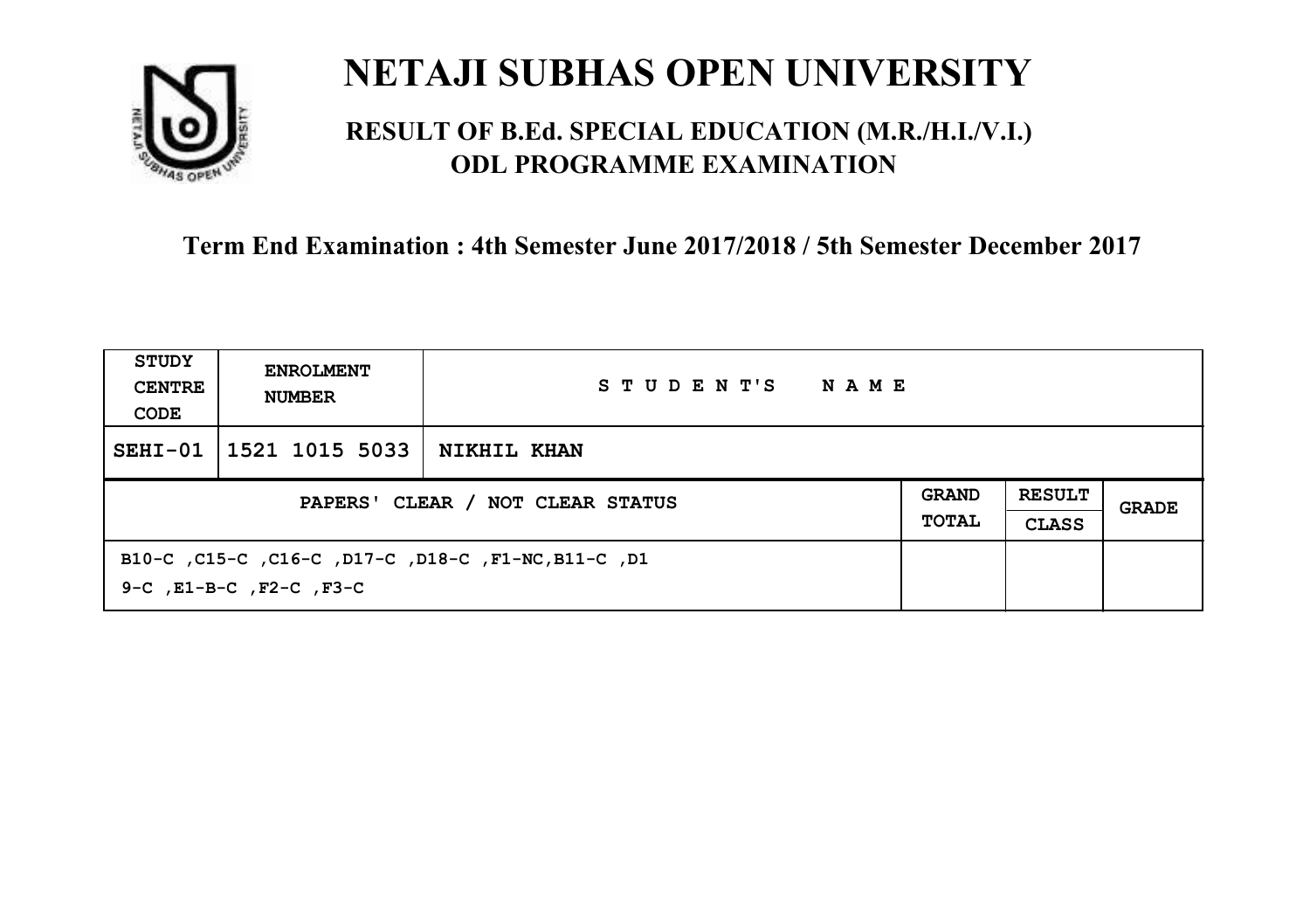

### **RESULT OF B.Ed. SPECIAL EDUCATION (M.R./H.I./V.I.) ODL PROGRAMME EXAMINATION**

| <b>STUDY</b><br><b>CENTRE</b><br>CODE | <b>ENROLMENT</b><br><b>NUMBER</b>   | STUDENT'S<br><b>NAME</b> |      |                               |       |
|---------------------------------------|-------------------------------------|--------------------------|------|-------------------------------|-------|
| $SEHI-01$                             | 1522 1015 5002                      | <b>DHUPSIKHA GHOSH</b>   |      |                               |       |
|                                       | CLEAR / NOT CLEAR STATUS<br>PAPERS' |                          |      | <b>RESULT</b><br><b>CLASS</b> | GRADE |
|                                       | All Clear                           |                          | 1296 | I                             | A     |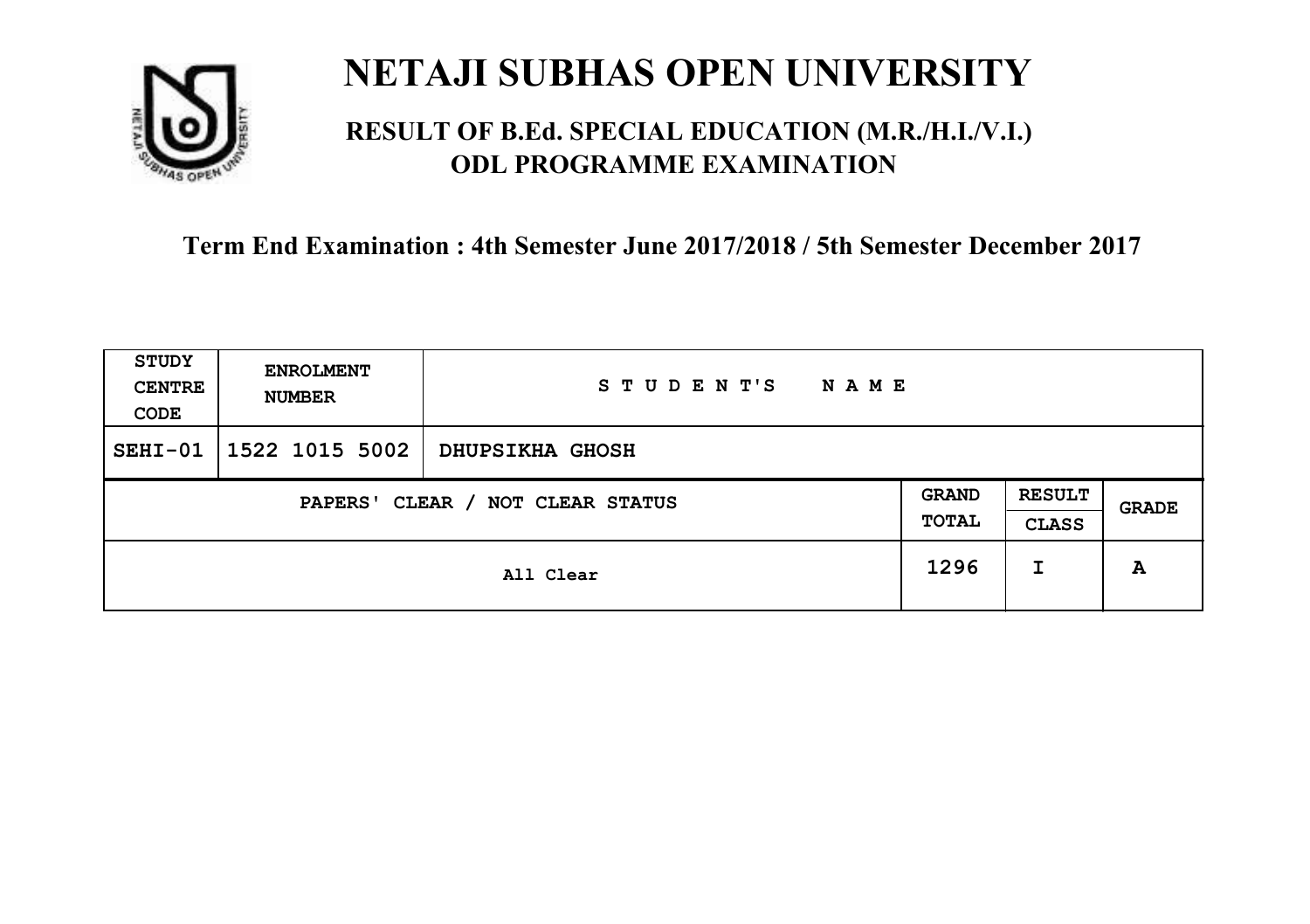

### **RESULT OF B.Ed. SPECIAL EDUCATION (M.R./H.I./V.I.) ODL PROGRAMME EXAMINATION**

| STUDY<br><b>CENTRE</b><br>CODE   | <b>ENROLMENT</b><br><b>NUMBER</b>                                                              | STUDENT'S<br><b>NAME</b> |                              |                               |       |
|----------------------------------|------------------------------------------------------------------------------------------------|--------------------------|------------------------------|-------------------------------|-------|
| $SEHI-01$                        | 1522 1015 5005                                                                                 | <b>SASWATI ROY</b>       |                              |                               |       |
| PAPERS' CLEAR / NOT CLEAR STATUS |                                                                                                |                          | <b>GRAND</b><br><b>TOTAL</b> | <b>RESULT</b><br><b>CLASS</b> | GRADE |
|                                  | B10-C, C15-NC, C16-C, D17-C, D18-C, F1-C, B11-NC, D1<br>$9-NC$ , $E1-B-NC$ , $F2-NC$ , $F3-NC$ |                          |                              |                               |       |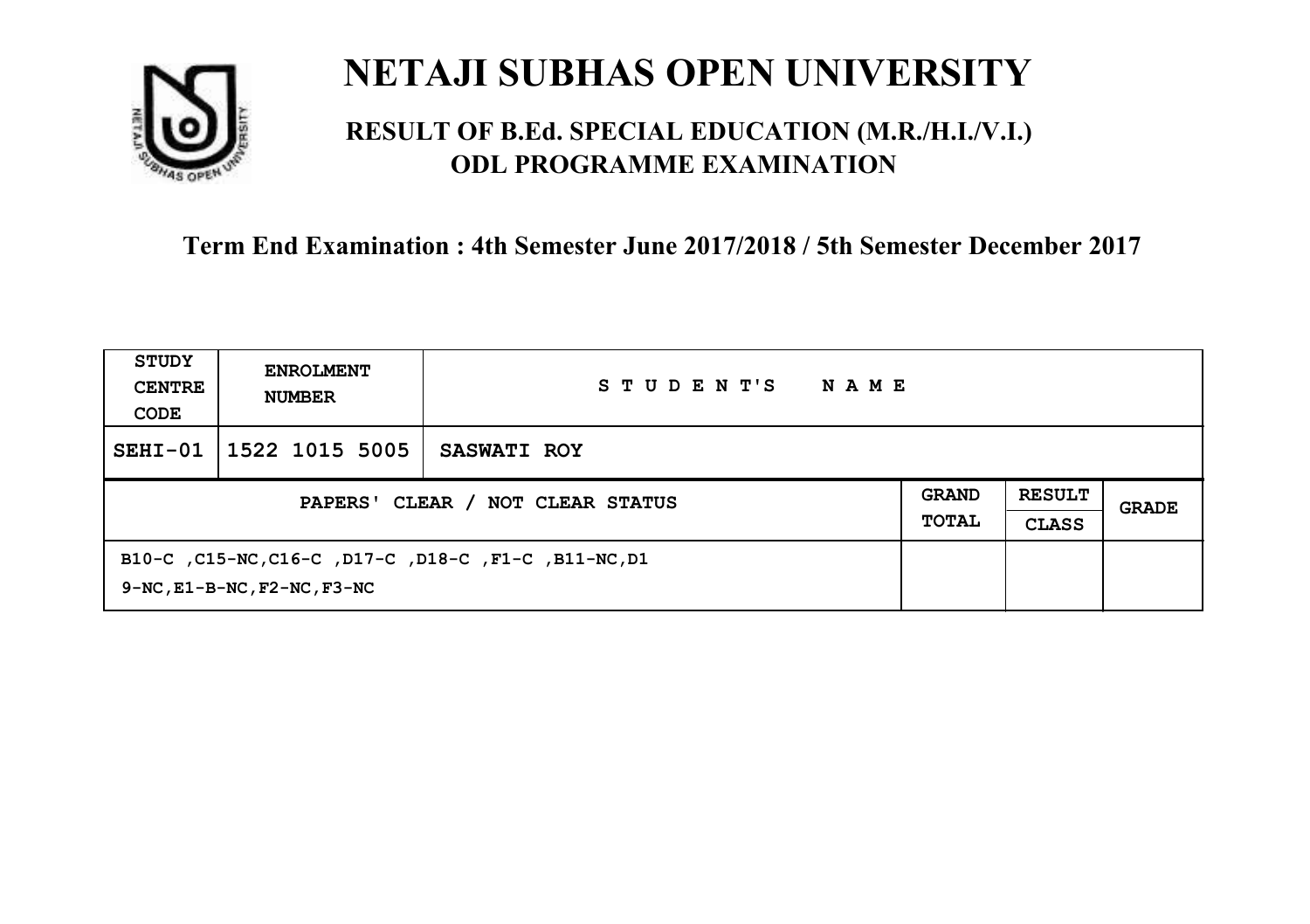

### **RESULT OF B.Ed. SPECIAL EDUCATION (M.R./H.I./V.I.) ODL PROGRAMME EXAMINATION**

| STUDY<br><b>CENTRE</b><br>CODE | <b>ENROLMENT</b><br><b>NUMBER</b>   | STUDENT'S<br><b>NAME</b> |      |                               |       |
|--------------------------------|-------------------------------------|--------------------------|------|-------------------------------|-------|
| $SEHI-01$                      | $1522$ 1015 5006                    | <b>BABITA ROY</b>        |      |                               |       |
|                                | CLEAR / NOT CLEAR STATUS<br>PAPERS' |                          |      | <b>RESULT</b><br><b>CLASS</b> | GRADE |
|                                | All Clear                           |                          | 1239 | I                             | A     |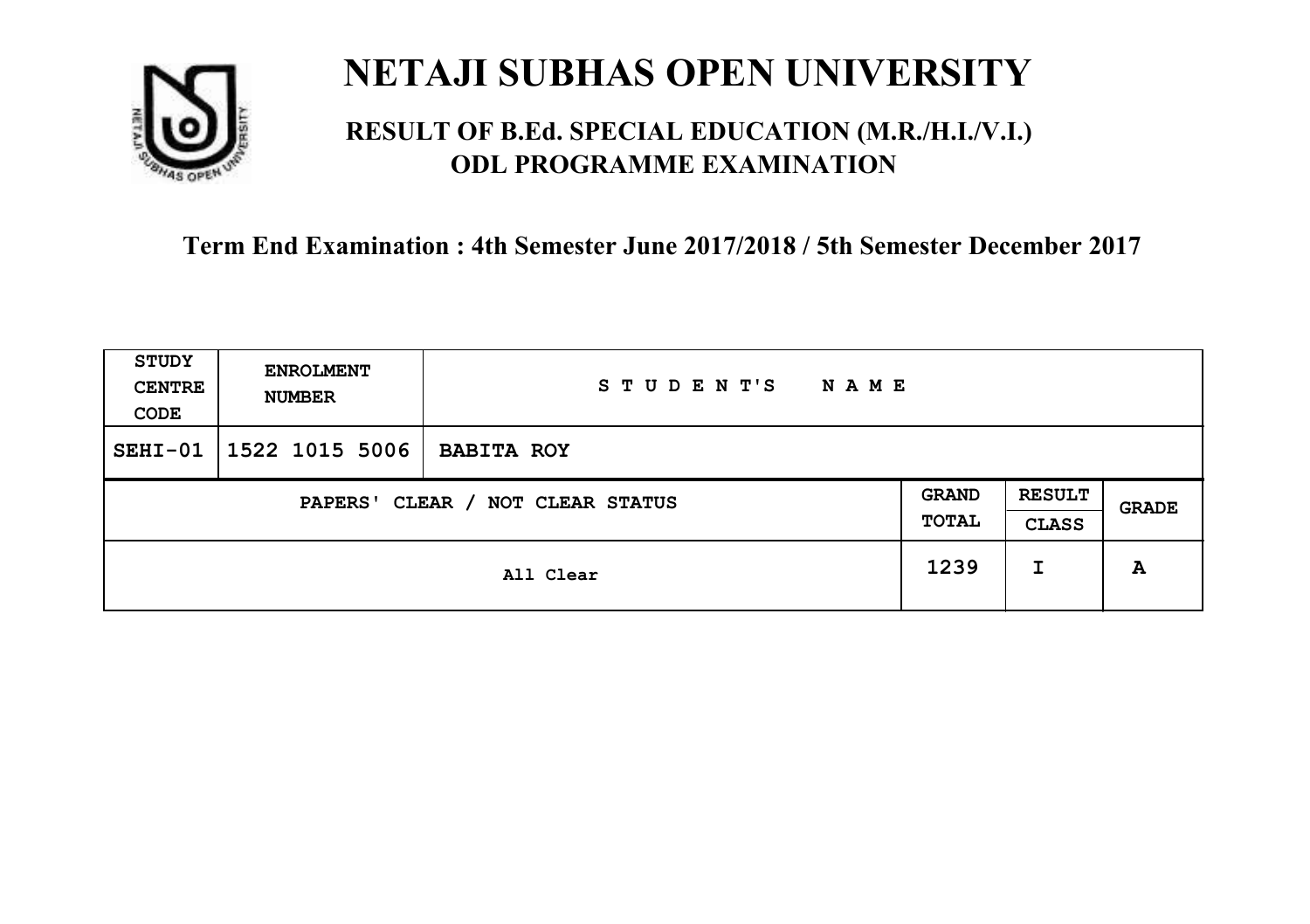

### **RESULT OF B.Ed. SPECIAL EDUCATION (M.R./H.I./V.I.) ODL PROGRAMME EXAMINATION**

| <b>STUDY</b><br><b>CENTRE</b><br>CODE | <b>ENROLMENT</b><br><b>NUMBER</b>        | STUDENT'S NAME                          |                       |                               |              |
|---------------------------------------|------------------------------------------|-----------------------------------------|-----------------------|-------------------------------|--------------|
| $SEHI-01$                             |                                          | $\mid$ 1522 1015 5011   APARNA KARMAKAR |                       |                               |              |
| PAPERS' CLEAR / NOT CLEAR STATUS      |                                          |                                         | GRAND<br><b>TOTAL</b> | <b>RESULT</b><br><b>CLASS</b> | <b>GRADE</b> |
|                                       | B10-C, C15-C, C16-C, D17-C, D18-C, F1-NC |                                         |                       |                               |              |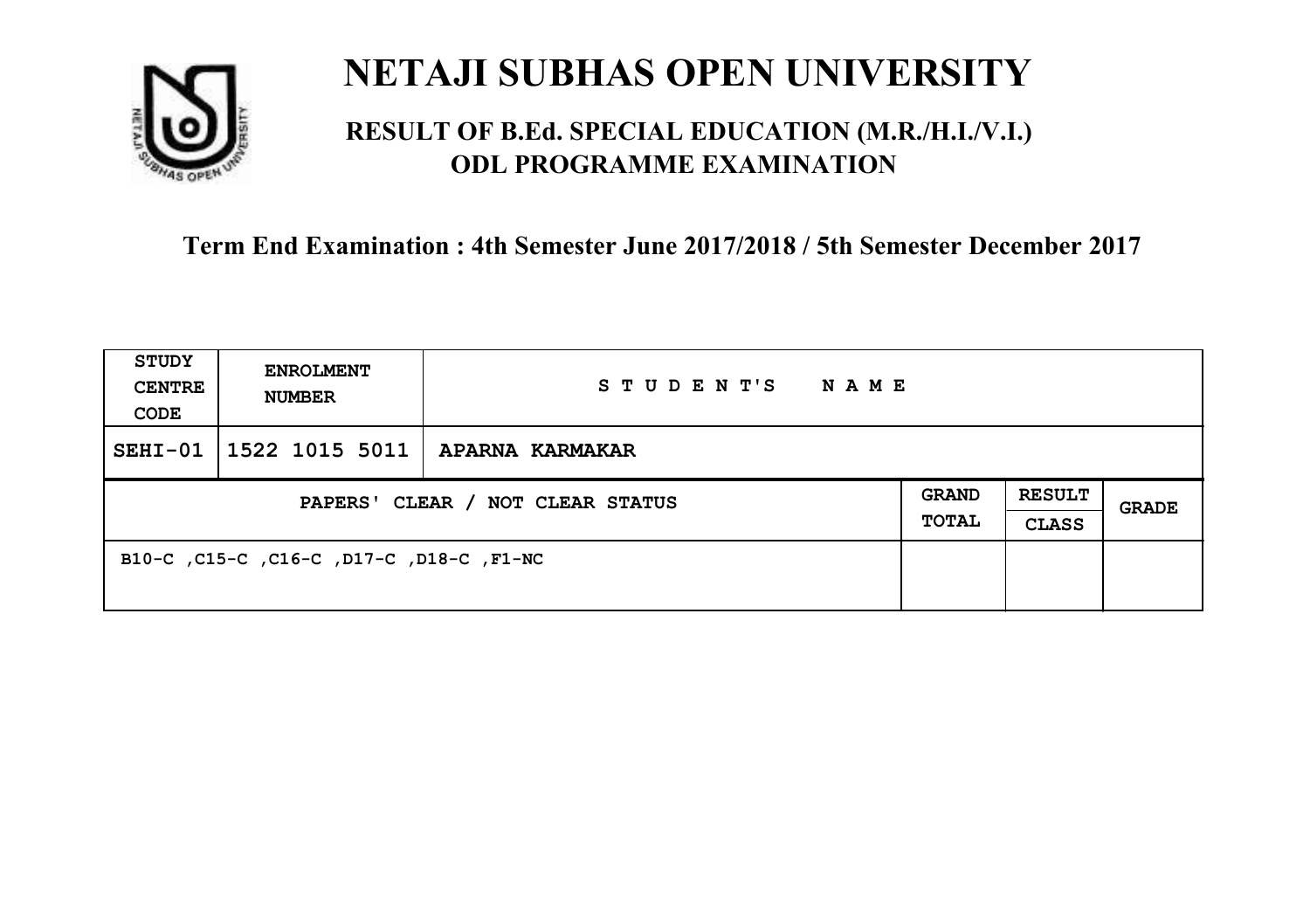

### **RESULT OF B.Ed. SPECIAL EDUCATION (M.R./H.I./V.I.) ODL PROGRAMME EXAMINATION**

| STUDY<br><b>CENTRE</b><br>CODE   | <b>ENROLMENT</b><br><b>NUMBER</b>                                              | STUDENT'S<br>NAME    |                              |                               |       |
|----------------------------------|--------------------------------------------------------------------------------|----------------------|------------------------------|-------------------------------|-------|
| $SEHI-01$                        | 1522 1015 5012                                                                 | <b>NAMITA BHANJA</b> |                              |                               |       |
| PAPERS' CLEAR / NOT CLEAR STATUS |                                                                                |                      | <b>GRAND</b><br><b>TOTAL</b> | <b>RESULT</b><br><b>CLASS</b> | GRADE |
|                                  | B10-C, C15-NC, C16-C, D17-C, D18-C, F1-C, B11-C, D1<br>9-C, E1-B-C, F2-C, F3-C |                      |                              |                               |       |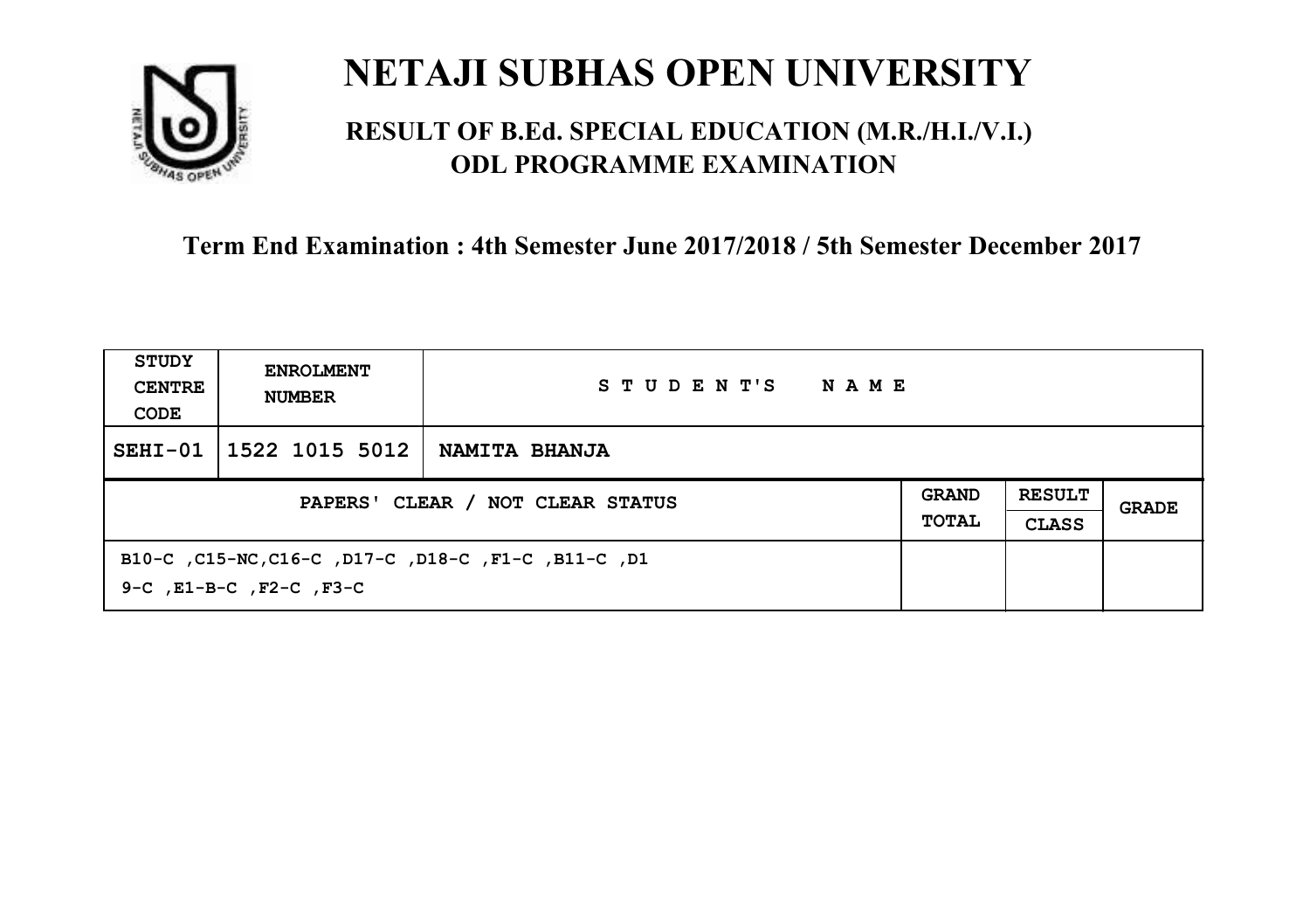

### **RESULT OF B.Ed. SPECIAL EDUCATION (M.R./H.I./V.I.) ODL PROGRAMME EXAMINATION**

| <b>STUDY</b><br><b>CENTRE</b><br>CODE | <b>ENROLMENT</b><br><b>NUMBER</b> | STUDENT'S<br><b>NAME</b> |                       |                               |       |
|---------------------------------------|-----------------------------------|--------------------------|-----------------------|-------------------------------|-------|
| $SEHI-01$                             | 1522 1015 5014                    | SANTA CHAKRABORTY        |                       |                               |       |
| CLEAR / NOT CLEAR STATUS<br>PAPERS'   |                                   |                          | <b>GRAND</b><br>TOTAL | <b>RESULT</b><br><b>CLASS</b> | GRADE |
|                                       | All Clear                         |                          | 1331                  | I                             | A     |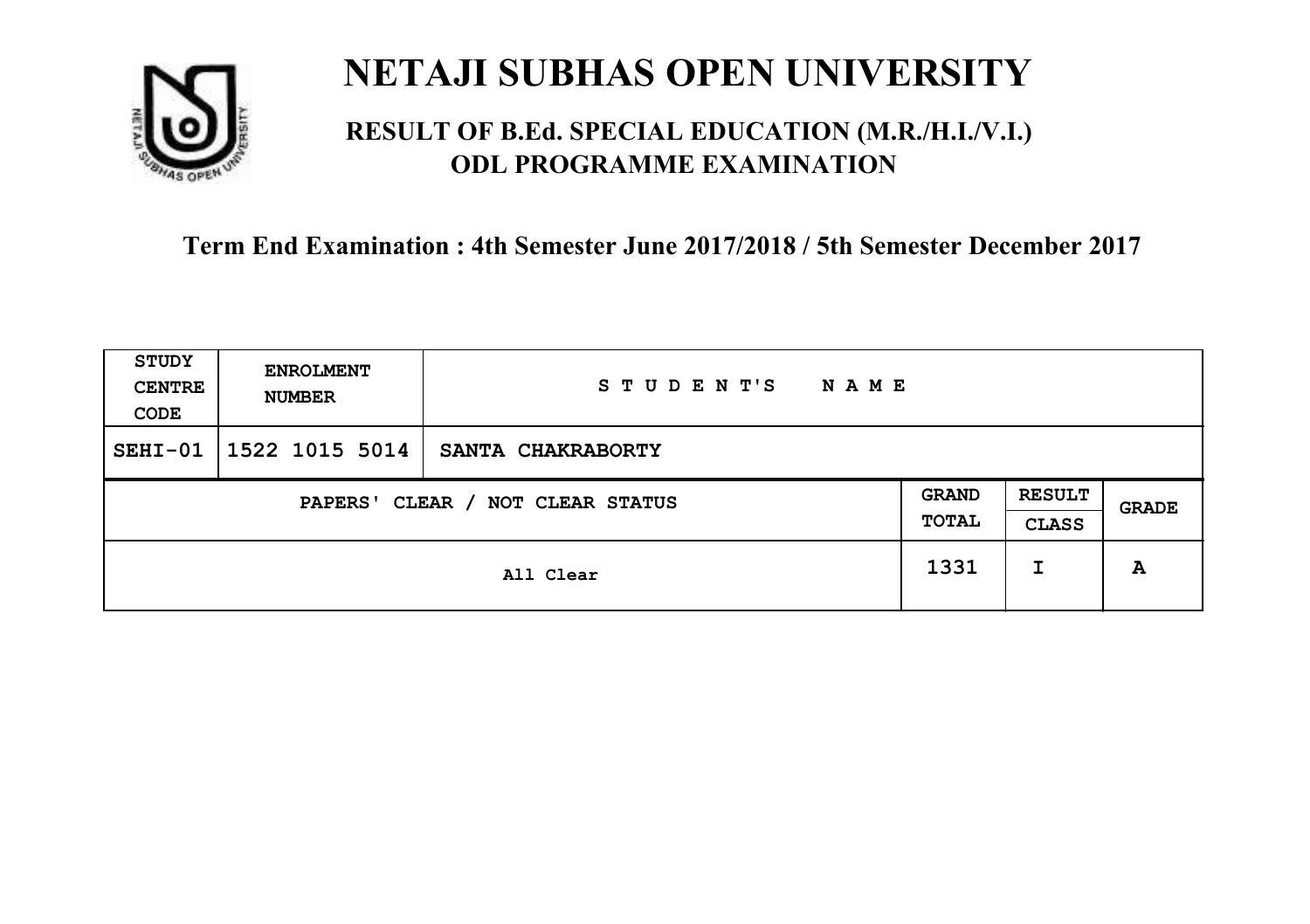

### **RESULT OF B.Ed. SPECIAL EDUCATION (M.R./H.I./V.I.) ODL PROGRAMME EXAMINATION**

| STUDY<br><b>CENTRE</b><br>CODE | <b>ENROLMENT</b><br><b>NUMBER</b>   | STUDENT'S<br>N A M E |      |                               |       |
|--------------------------------|-------------------------------------|----------------------|------|-------------------------------|-------|
| $SEHI-01$                      | 1522 1015 5015                      | SHWETA MAJUMDER      |      |                               |       |
|                                | CLEAR / NOT CLEAR STATUS<br>PAPERS' |                      |      | <b>RESULT</b><br><b>CLASS</b> | GRADE |
|                                |                                     | All Clear            | 1369 | I                             | A     |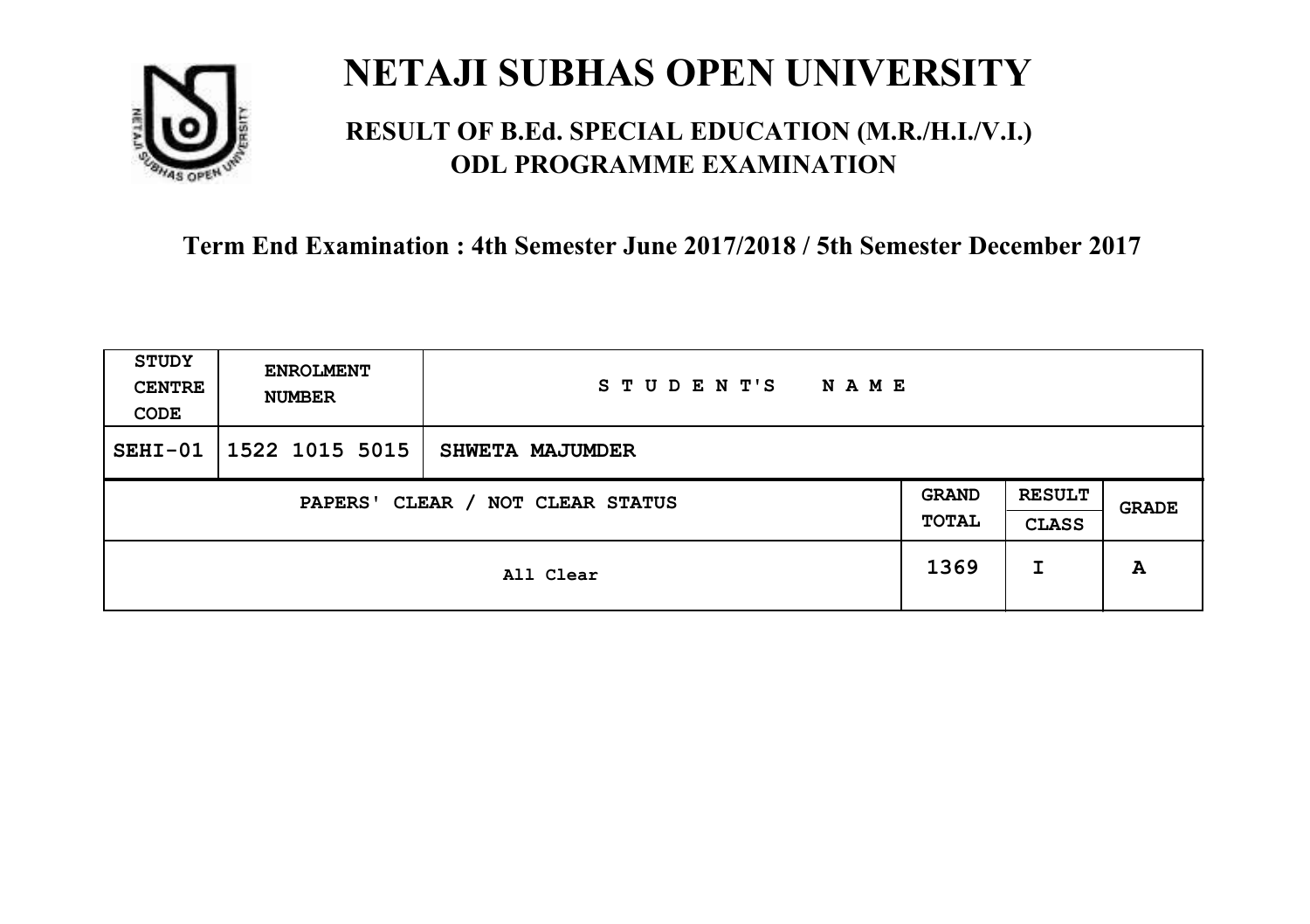

### **RESULT OF B.Ed. SPECIAL EDUCATION (M.R./H.I./V.I.) ODL PROGRAMME EXAMINATION**

| STUDY<br><b>CENTRE</b><br>CODE | <b>ENROLMENT</b><br><b>NUMBER</b>   | STUDENT'S<br><b>NAME</b> |      |                               |       |
|--------------------------------|-------------------------------------|--------------------------|------|-------------------------------|-------|
| $SEHI-01$                      | 1522 1015 5016                      | MS PIU LAHIRI            |      |                               |       |
|                                | CLEAR / NOT CLEAR STATUS<br>PAPERS' |                          |      | <b>RESULT</b><br><b>CLASS</b> | GRADE |
|                                | All Clear                           |                          | 1245 | I                             | A     |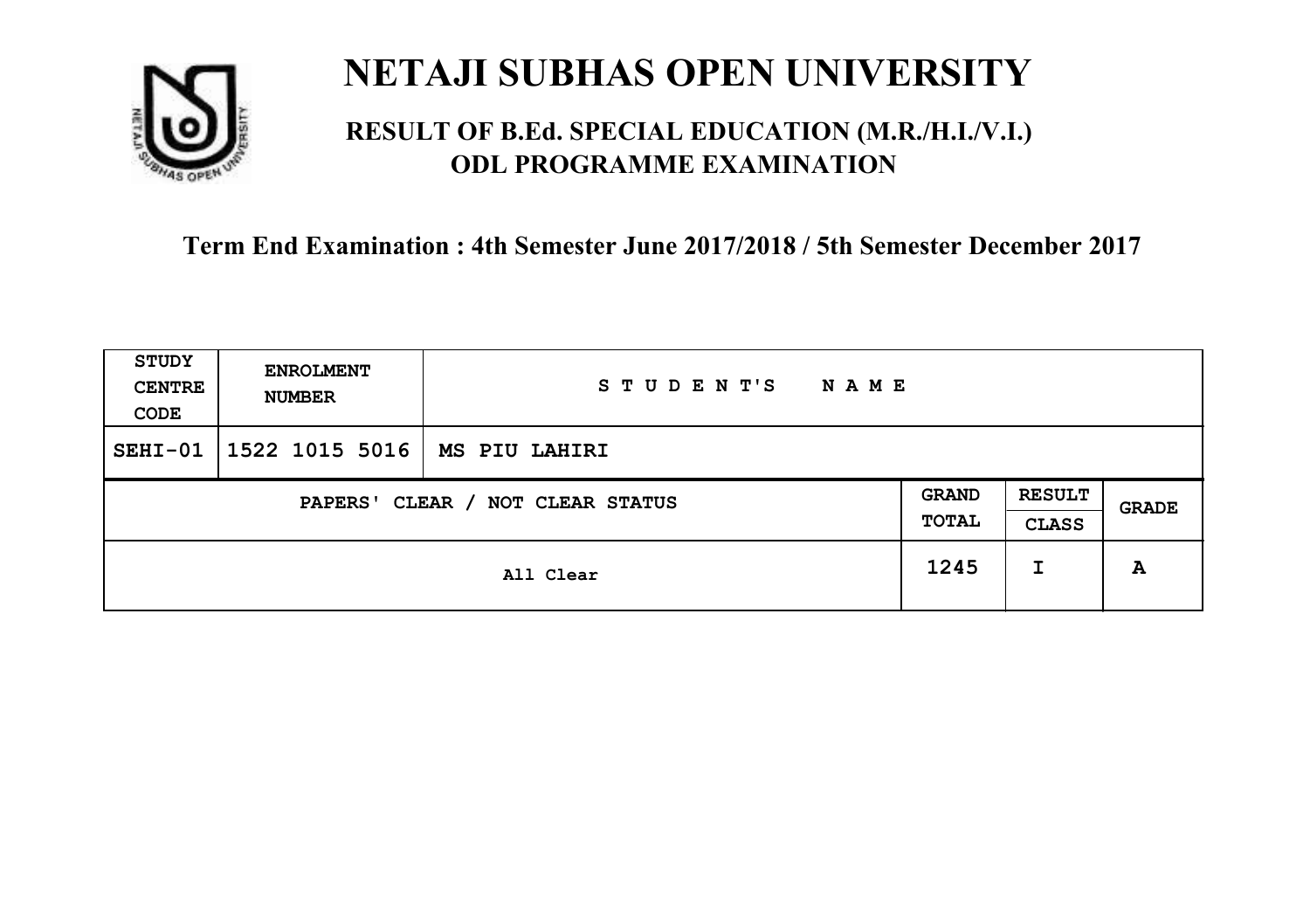

### **RESULT OF B.Ed. SPECIAL EDUCATION (M.R./H.I./V.I.) ODL PROGRAMME EXAMINATION**

| STUDY<br><b>CENTRE</b><br>CODE             | <b>ENROLMENT</b><br><b>NUMBER</b> | STUDENT'S<br><b>NAME</b> |                              |                               |              |
|--------------------------------------------|-----------------------------------|--------------------------|------------------------------|-------------------------------|--------------|
| $SEHI-01$                                  | 1522 1015 5017                    | <b>SUNANDA PATRA</b>     |                              |                               |              |
| CLEAR / NOT CLEAR STATUS<br><b>PAPERS'</b> |                                   |                          | <b>GRAND</b><br><b>TOTAL</b> | <b>RESULT</b><br><b>CLASS</b> | <b>GRADE</b> |
|                                            | All Clear                         |                          | 1277                         | I                             | A            |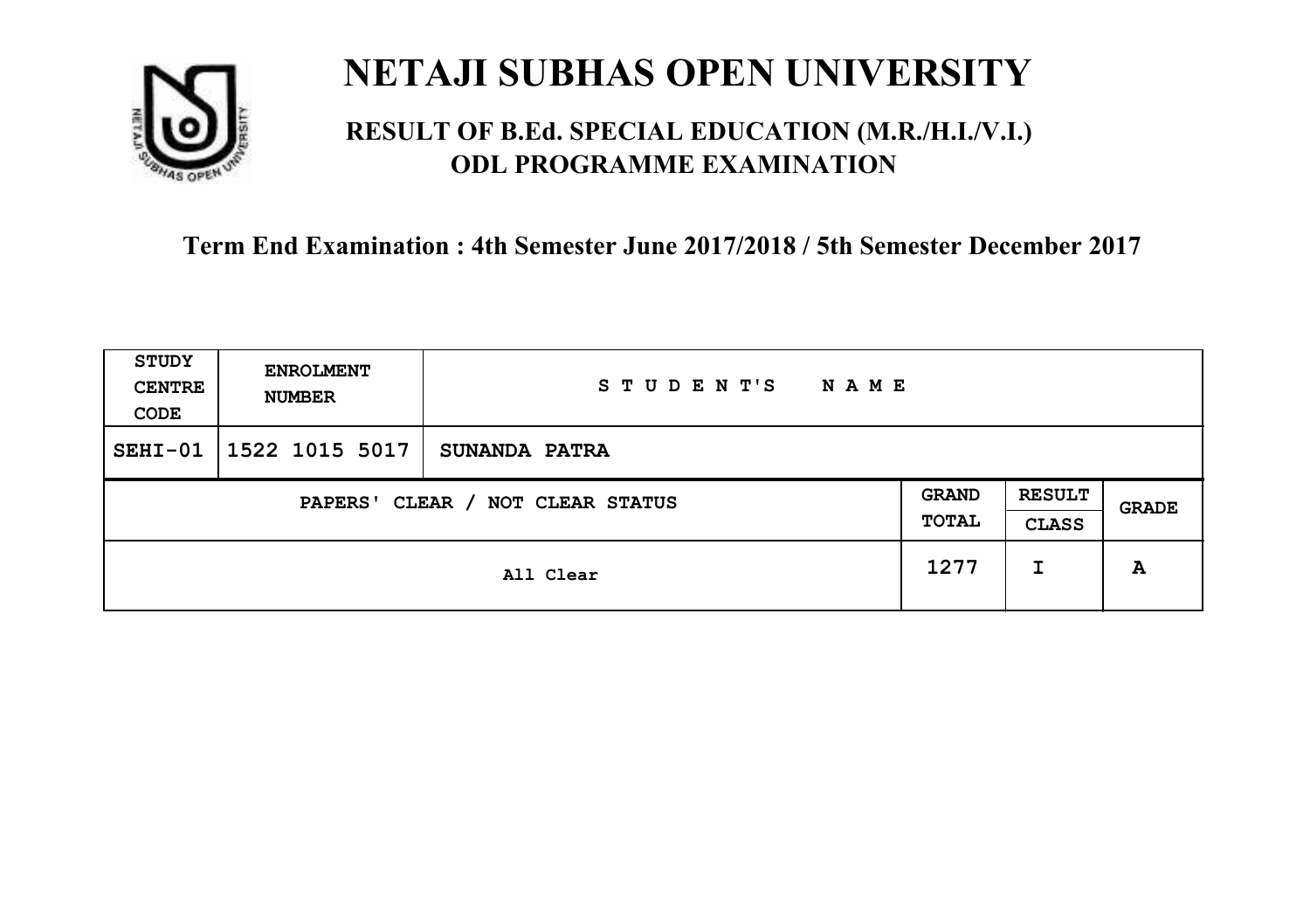

### **RESULT OF B.Ed. SPECIAL EDUCATION (M.R./H.I./V.I.) ODL PROGRAMME EXAMINATION**

| STUDY<br><b>CENTRE</b><br>CODE      | <b>ENROLMENT</b><br><b>NUMBER</b> | STUDENT'S<br><b>NAME</b> |                       |                               |       |
|-------------------------------------|-----------------------------------|--------------------------|-----------------------|-------------------------------|-------|
| $SEHI-01$                           | $1522$ 1015 5032                  | <b>JASODA DUTTA</b>      |                       |                               |       |
| CLEAR / NOT CLEAR STATUS<br>PAPERS' |                                   |                          | <b>GRAND</b><br>TOTAL | <b>RESULT</b><br><b>CLASS</b> | GRADE |
|                                     | All Clear                         |                          | 1388                  | I                             | A     |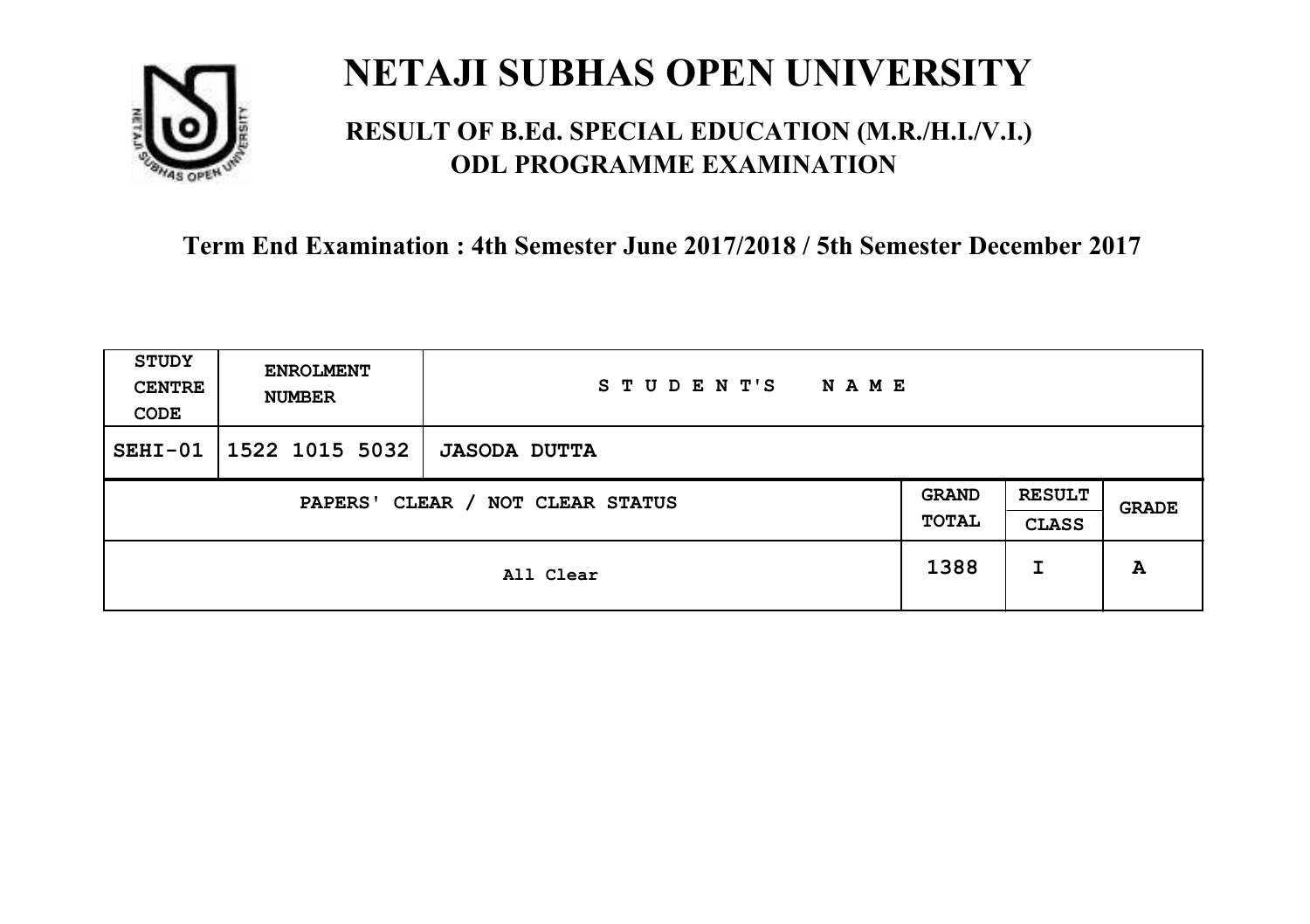

### **RESULT OF B.Ed. SPECIAL EDUCATION (M.R./H.I./V.I.) ODL PROGRAMME EXAMINATION**

| <b>STUDY</b><br><b>CENTRE</b><br>CODE | <b>ENROLMENT</b><br><b>NUMBER</b>               | STUDENT'S NAME |                       |                               |              |
|---------------------------------------|-------------------------------------------------|----------------|-----------------------|-------------------------------|--------------|
| $SEHI-01$                             | $\mid$ 1523 1015 5022   PINAKI HALDER           |                |                       |                               |              |
| PAPERS' CLEAR / NOT CLEAR STATUS      |                                                 |                | GRAND<br><b>TOTAL</b> | <b>RESULT</b><br><b>CLASS</b> | <b>GRADE</b> |
|                                       | B10-C, C15-C, C16-C, D17-C, D18-C, B11-C, C15-C |                |                       |                               |              |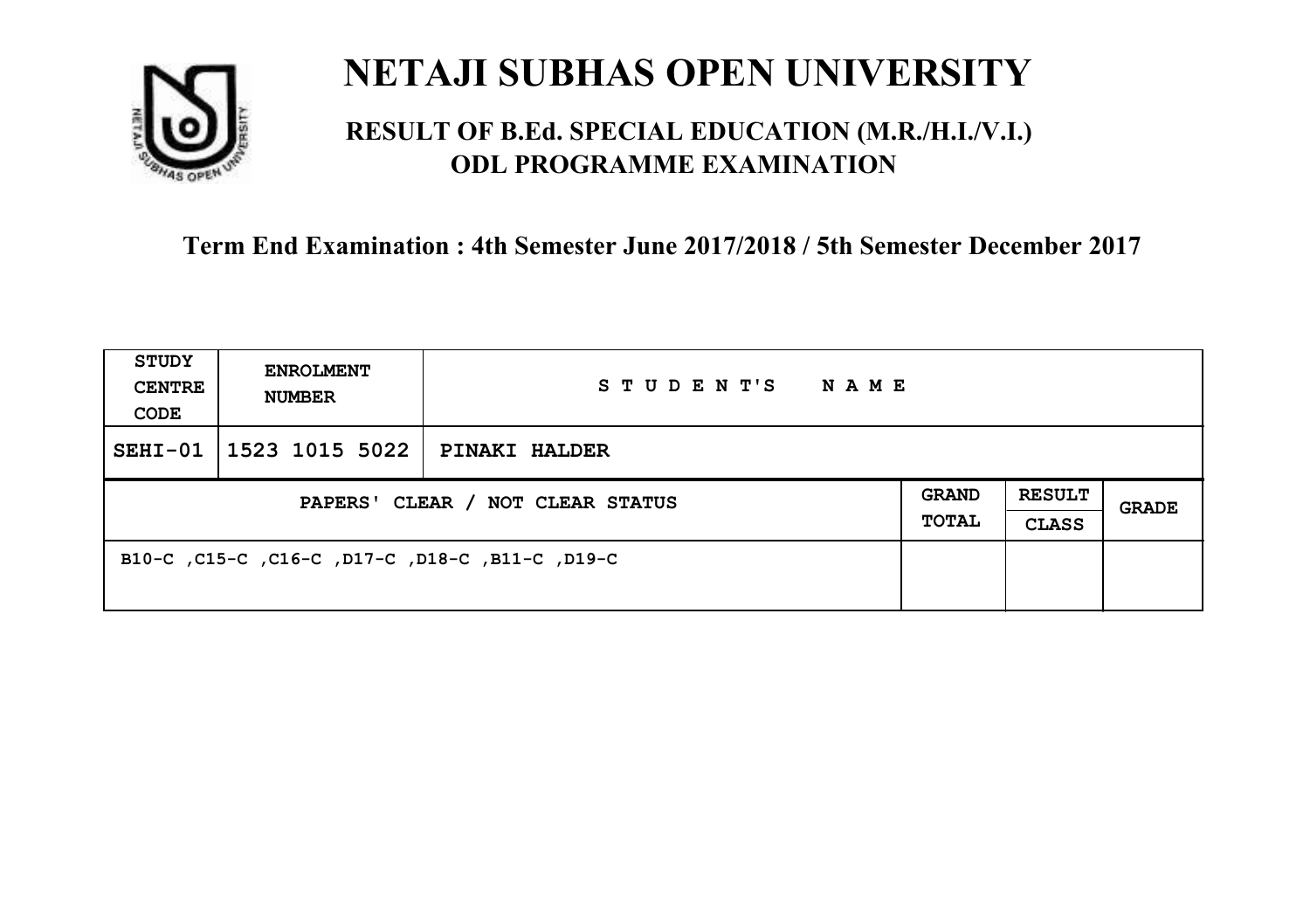

### **RESULT OF B.Ed. SPECIAL EDUCATION (M.R./H.I./V.I.) ODL PROGRAMME EXAMINATION**

| <b>STUDY</b><br><b>CENTRE</b><br>CODE | <b>ENROLMENT</b><br><b>NUMBER</b>          | STUDENT'S<br><b>NAME</b> |      |                               |              |
|---------------------------------------|--------------------------------------------|--------------------------|------|-------------------------------|--------------|
| $SEHI-01$                             | 1523 1015 5028                             | SAMBHU BAG               |      |                               |              |
|                                       | CLEAR / NOT CLEAR STATUS<br><b>PAPERS'</b> |                          |      | <b>RESULT</b><br><b>CLASS</b> | <b>GRADE</b> |
|                                       | All Clear                                  |                          | 1188 | II                            | $B+$         |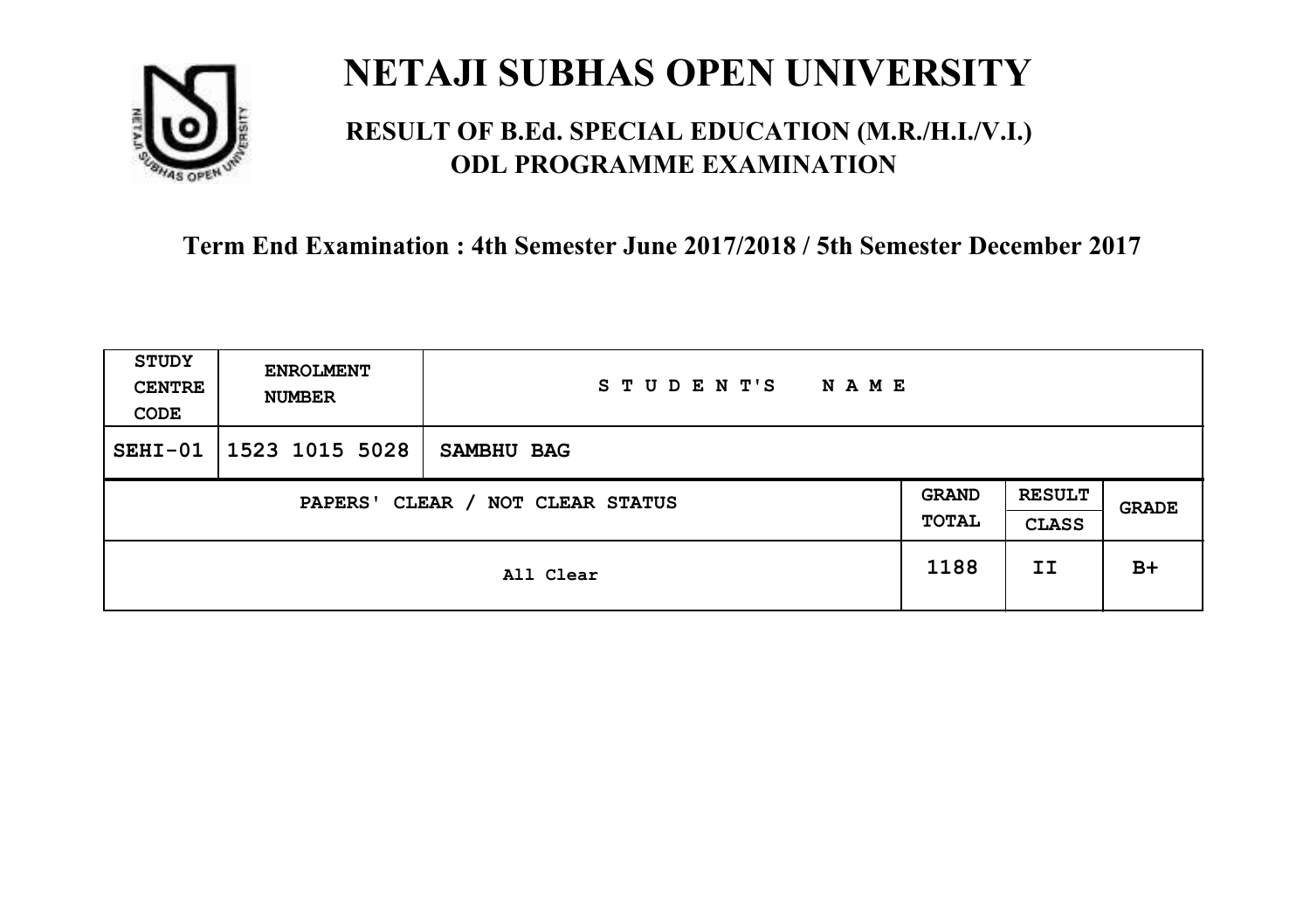

### **RESULT OF B.Ed. SPECIAL EDUCATION (M.R./H.I./V.I.) ODL PROGRAMME EXAMINATION**

| <b>STUDY</b><br><b>CENTRE</b><br>CODE | <b>ENROLMENT</b><br><b>NUMBER</b>   | STUDENT'S<br><b>NAME</b> |      |                               |       |
|---------------------------------------|-------------------------------------|--------------------------|------|-------------------------------|-------|
| $SEHI-01$                             | 1523 1015 5035                      | DIPESH CHANDRA ROY       |      |                               |       |
|                                       | CLEAR / NOT CLEAR STATUS<br>PAPERS' |                          |      | <b>RESULT</b><br><b>CLASS</b> | GRADE |
|                                       | All Clear                           |                          | 1250 | I                             | A     |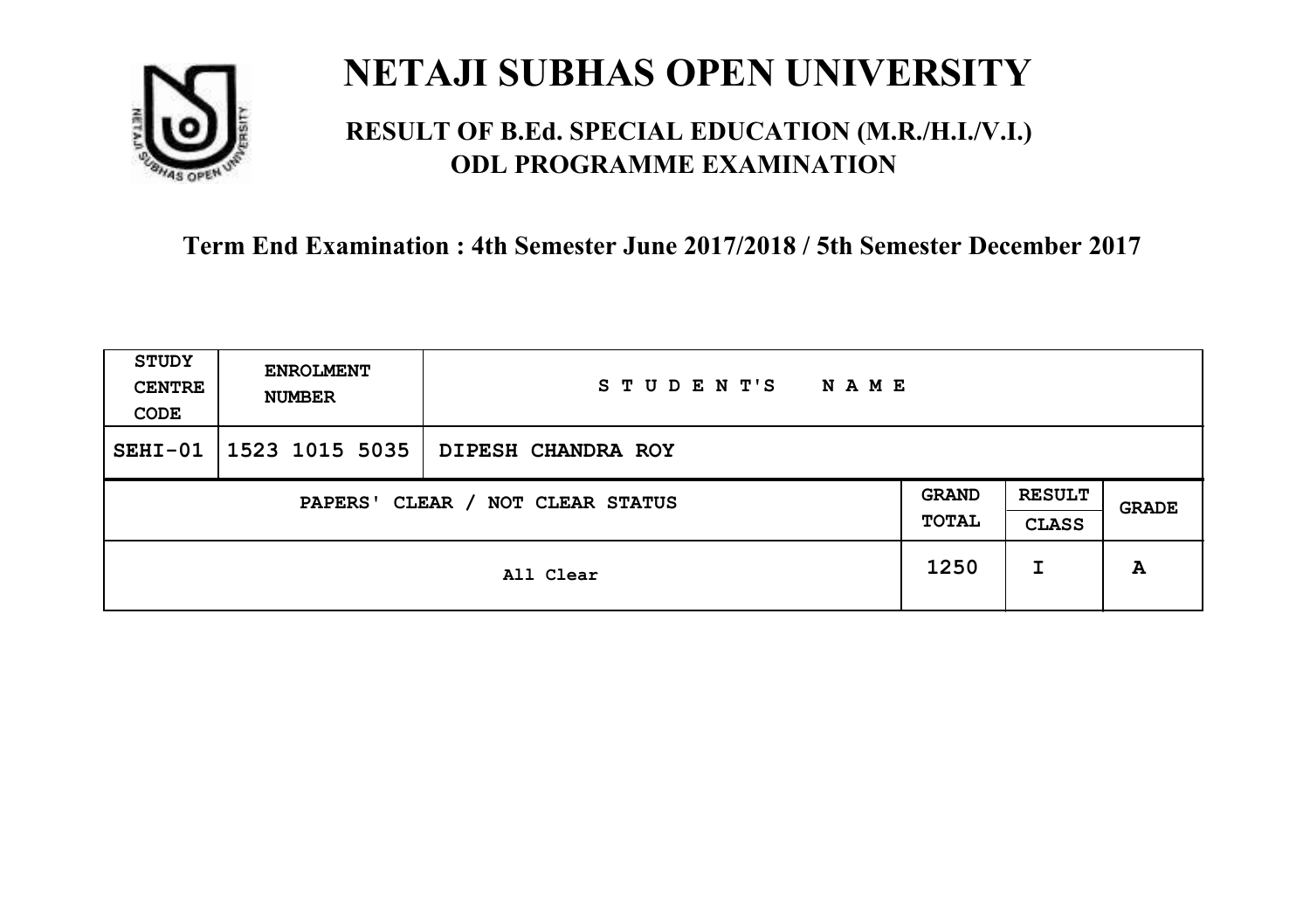

### **RESULT OF B.Ed. SPECIAL EDUCATION (M.R./H.I./V.I.) ODL PROGRAMME EXAMINATION**

| STUDY<br><b>CENTRE</b><br>CODE | <b>ENROLMENT</b><br><b>NUMBER</b>   | STUDENT'S<br><b>NAME</b> |  |                               |       |
|--------------------------------|-------------------------------------|--------------------------|--|-------------------------------|-------|
| $SEHI-01$                      | $1524$ 1015 5003                    | <b>BIPASHA ROY</b>       |  |                               |       |
|                                | CLEAR / NOT CLEAR STATUS<br>PAPERS' |                          |  | <b>RESULT</b><br><b>CLASS</b> | GRADE |
|                                | All Clear                           |                          |  | I                             | A     |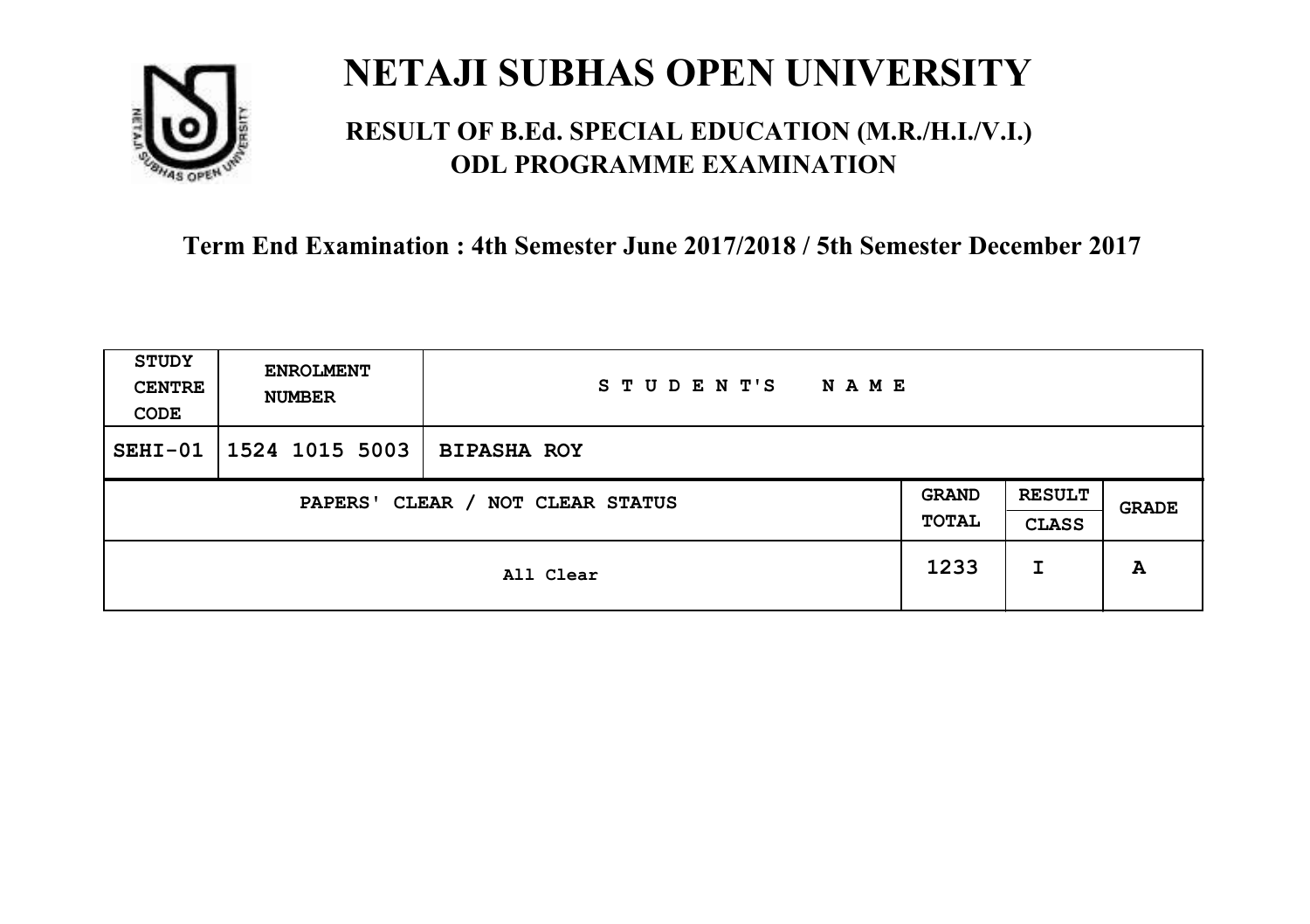

### **RESULT OF B.Ed. SPECIAL EDUCATION (M.R./H.I./V.I.) ODL PROGRAMME EXAMINATION**

| STUDY<br><b>CENTRE</b><br>CODE      | <b>ENROLMENT</b><br><b>NUMBER</b> | STUDENT'S<br><b>NAME</b> |                       |                               |       |
|-------------------------------------|-----------------------------------|--------------------------|-----------------------|-------------------------------|-------|
| $SEHI-01$                           | 1527 1015 5031                    | SARIFUL RAHAMAN MOLLA    |                       |                               |       |
| CLEAR / NOT CLEAR STATUS<br>PAPERS' |                                   |                          | <b>GRAND</b><br>TOTAL | <b>RESULT</b><br><b>CLASS</b> | GRADE |
|                                     | All Clear                         |                          | 1146                  | II                            | $B+$  |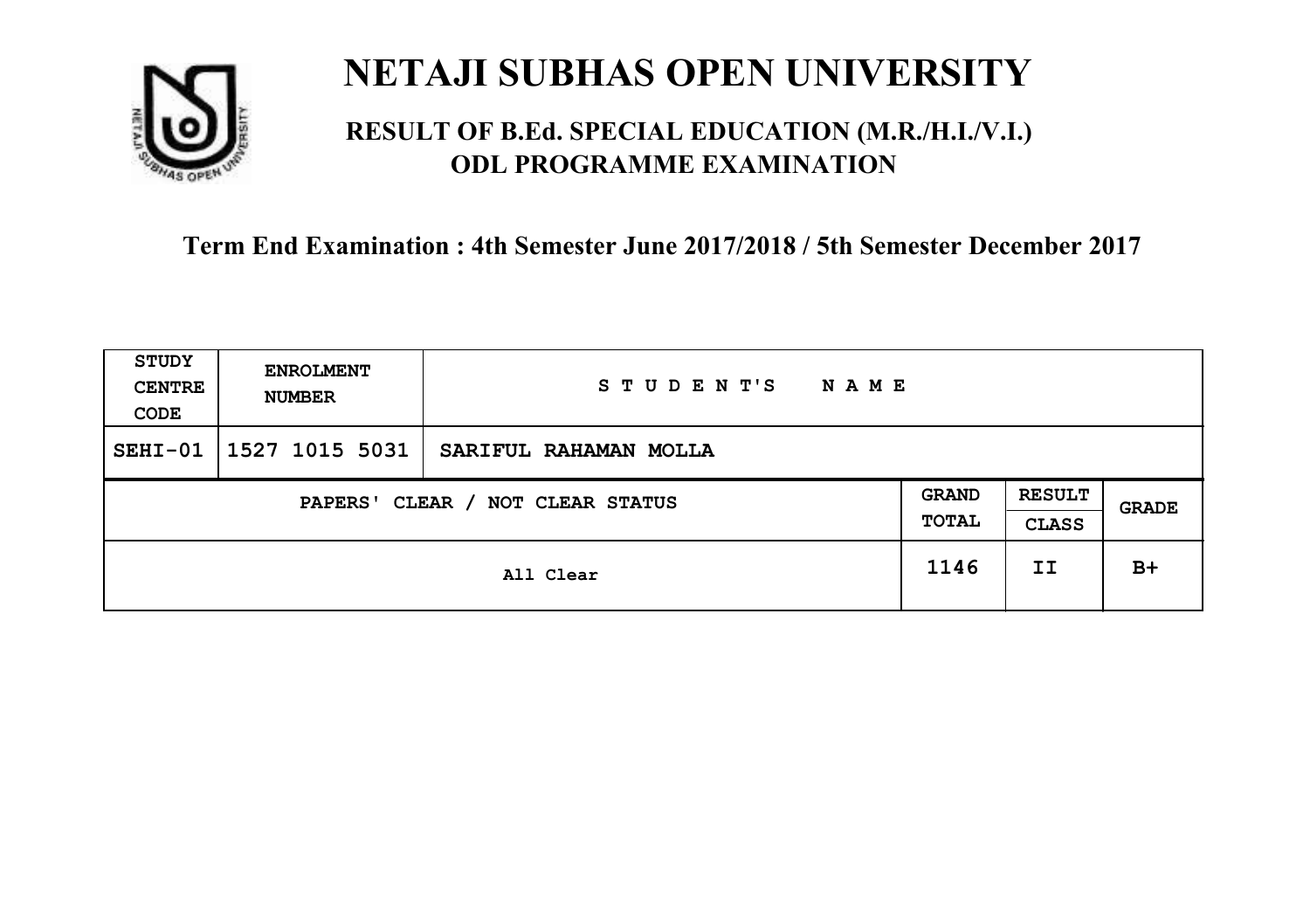

### **RESULT OF B.Ed. SPECIAL EDUCATION (M.R./H.I./V.I.) ODL PROGRAMME EXAMINATION**

| STUDY<br><b>CENTRE</b><br>CODE | <b>ENROLMENT</b><br><b>NUMBER</b>   | STUDENT'S<br>N A M E |      |                               |       |
|--------------------------------|-------------------------------------|----------------------|------|-------------------------------|-------|
| $SEHI-01$                      | 1528 1015 5026                      | MOHUYA KARMAKAR      |      |                               |       |
|                                | CLEAR / NOT CLEAR STATUS<br>PAPERS' |                      |      | <b>RESULT</b><br><b>CLASS</b> | GRADE |
|                                | All Clear                           |                      | 1221 | I                             | A     |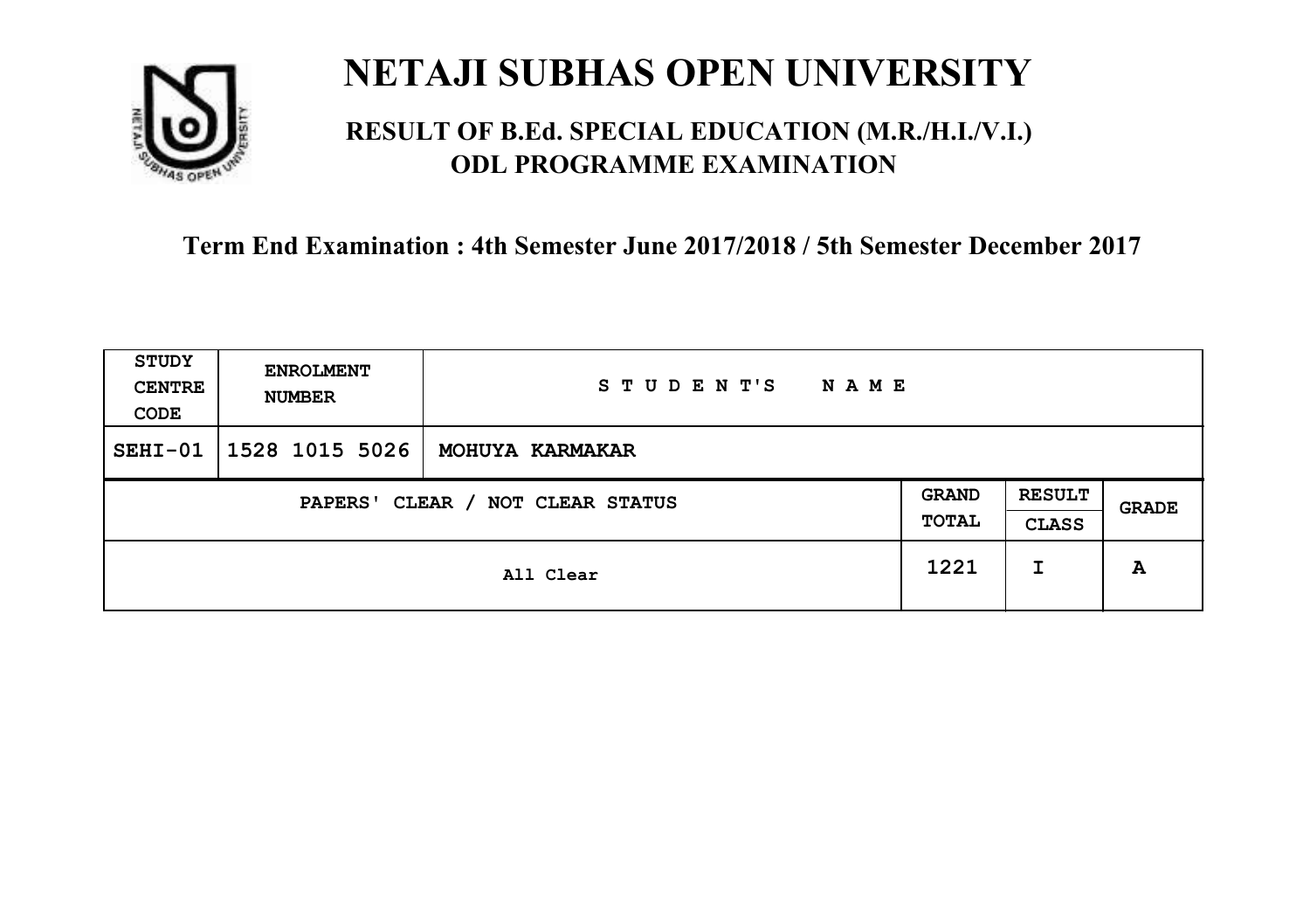

### **RESULT OF B.Ed. SPECIAL EDUCATION (M.R./H.I./V.I.) ODL PROGRAMME EXAMINATION**

| <b>STUDY</b><br><b>CENTRE</b><br>CODE | <b>ENROLMENT</b><br><b>NUMBER</b>       | STUDENT'S<br>NAME                |  |                               |       |
|---------------------------------------|-----------------------------------------|----------------------------------|--|-------------------------------|-------|
| $SEHI-02$                             | 1621 1015 6001                          | <b>DHURJATI PRASAD MUKHERJEE</b> |  |                               |       |
| PAPERS' CLEAR / NOT CLEAR STATUS      |                                         |                                  |  | <b>RESULT</b><br><b>CLASS</b> | GRADE |
|                                       | B10-C, C15-C, C16-C, D17-C, D18-C, F1-C |                                  |  |                               |       |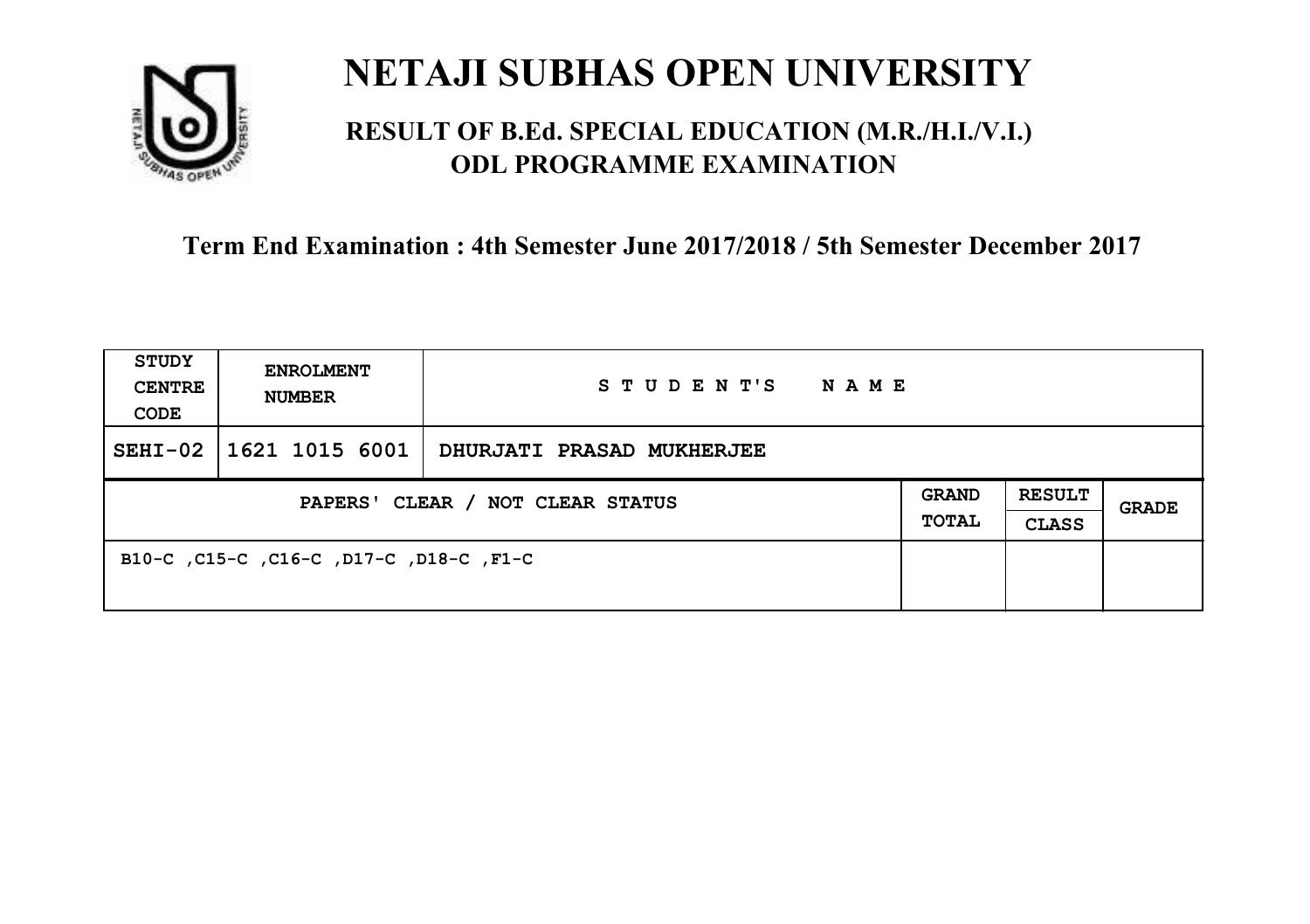

### **RESULT OF B.Ed. SPECIAL EDUCATION (M.R./H.I./V.I.) ODL PROGRAMME EXAMINATION**

| <b>STUDY</b><br><b>CENTRE</b><br>CODE | <b>ENROLMENT</b><br><b>NUMBER</b>       | STUDENT'S NAME                            |  |                               |              |
|---------------------------------------|-----------------------------------------|-------------------------------------------|--|-------------------------------|--------------|
| $SEHI-02$                             |                                         | $\mid$ 1621 1015 6002   DEBA PRASAD KUNDU |  |                               |              |
| PAPERS' CLEAR / NOT CLEAR STATUS      |                                         |                                           |  | <b>RESULT</b><br><b>CLASS</b> | <b>GRADE</b> |
|                                       | B10-C, C15-C, C16-C, D17-C, D18-C, F1-C |                                           |  |                               |              |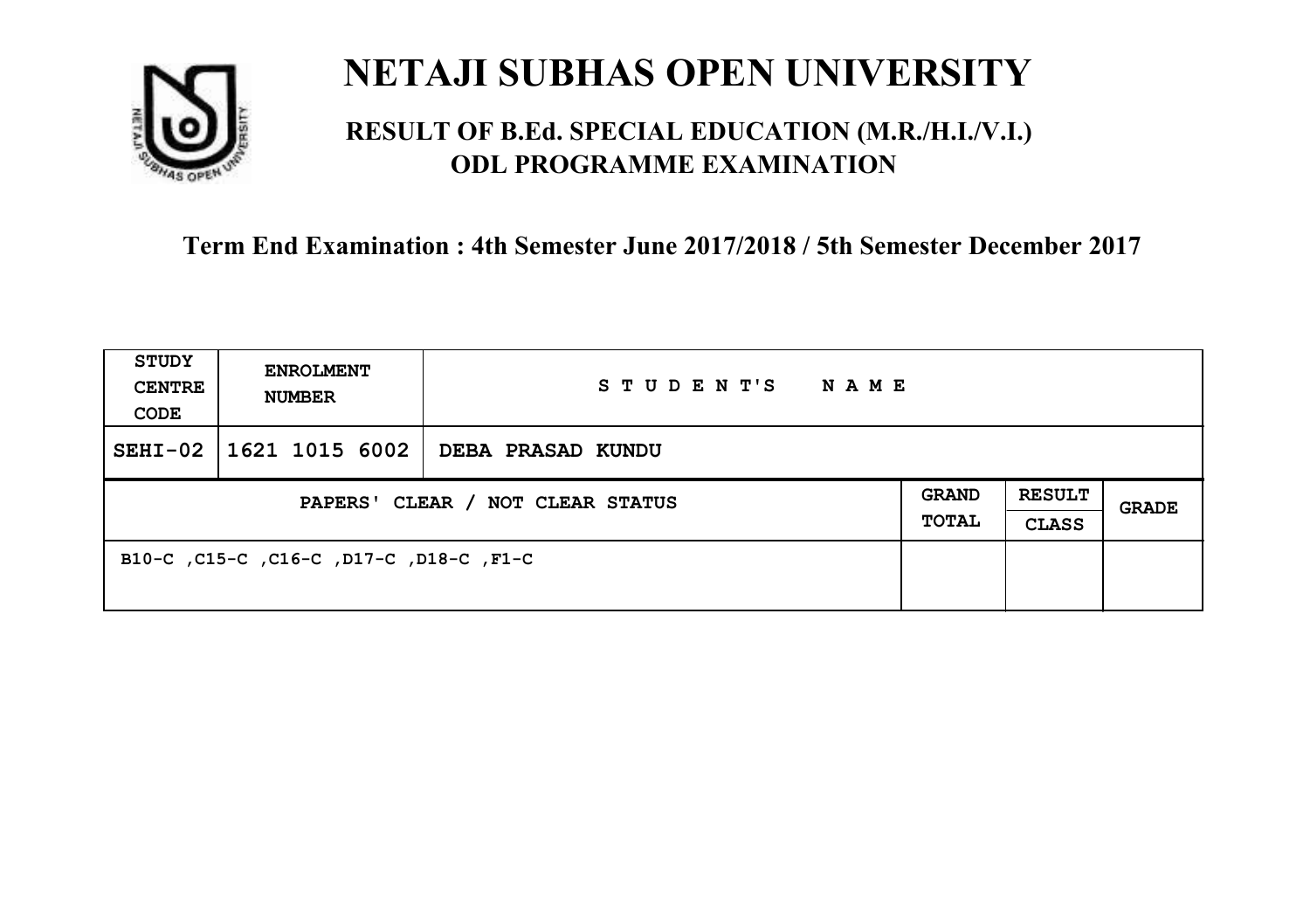

### **RESULT OF B.Ed. SPECIAL EDUCATION (M.R./H.I./V.I.) ODL PROGRAMME EXAMINATION**

| <b>STUDY</b><br><b>CENTRE</b><br>CODE | <b>ENROLMENT</b><br><b>NUMBER</b>       | STUDENT'S<br><b>NAME</b> |  |                               |       |
|---------------------------------------|-----------------------------------------|--------------------------|--|-------------------------------|-------|
| $SEHI-02$                             | 1621 1015 6004                          | CHIRANJIT CHAKRABORTY    |  |                               |       |
| PAPERS' CLEAR / NOT CLEAR STATUS      |                                         |                          |  | <b>RESULT</b><br><b>CLASS</b> | GRADE |
|                                       | B10-C, C15-C, C16-C, D17-C, D18-C, F1-C |                          |  |                               |       |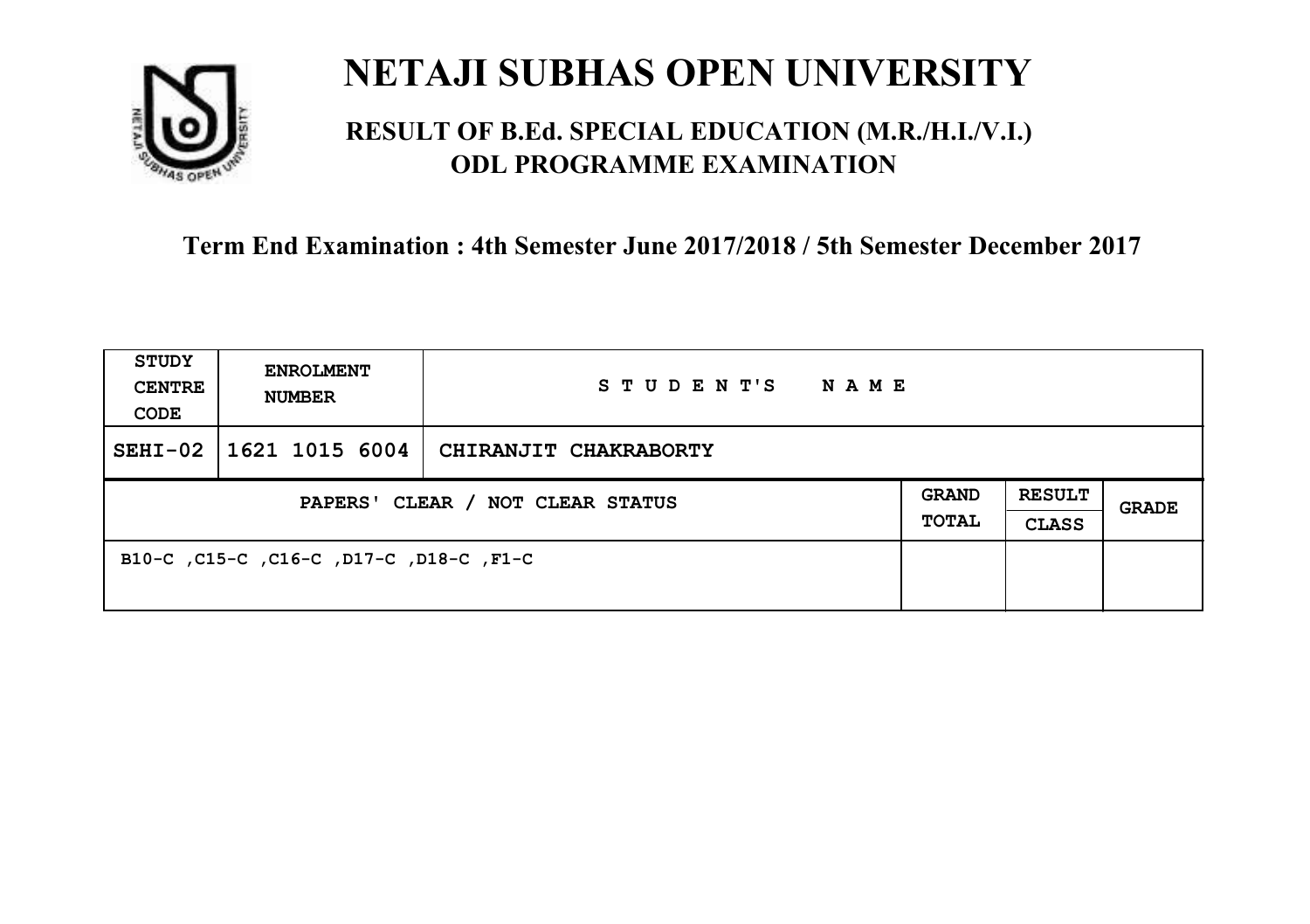

### **RESULT OF B.Ed. SPECIAL EDUCATION (M.R./H.I./V.I.) ODL PROGRAMME EXAMINATION**

| <b>STUDY</b><br><b>CENTRE</b><br>CODE | <b>ENROLMENT</b><br><b>NUMBER</b>       | STUDENT'S<br>NAME |  |                               |       |
|---------------------------------------|-----------------------------------------|-------------------|--|-------------------------------|-------|
| $SEHI-02$                             | 1621 1015 6007                          | SAIKAT DEY        |  |                               |       |
| PAPERS' CLEAR / NOT CLEAR STATUS      |                                         |                   |  | <b>RESULT</b><br><b>CLASS</b> | GRADE |
|                                       | B10-C, C15-C, C16-C, D17-C, D18-C, F1-C |                   |  |                               |       |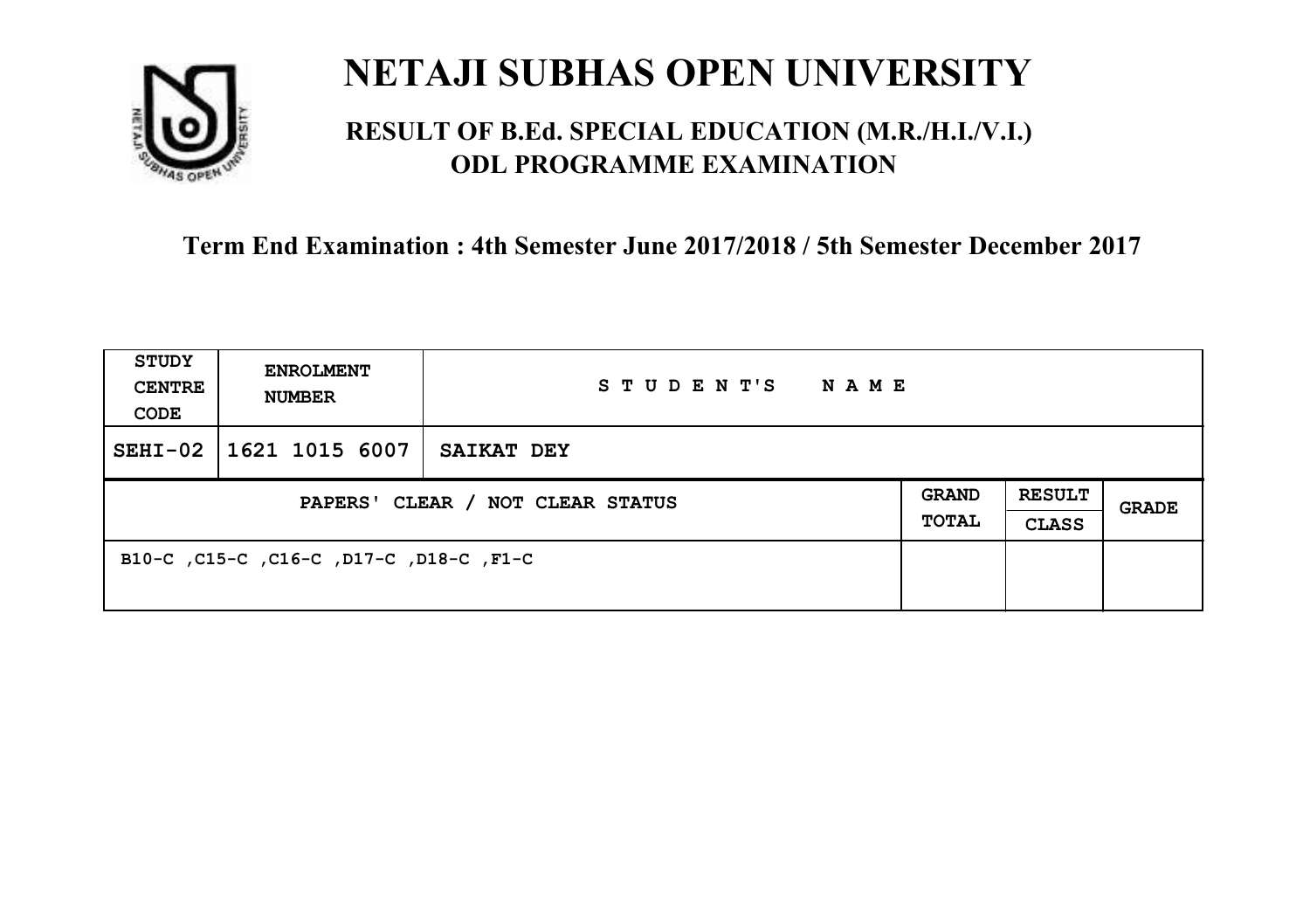

### **RESULT OF B.Ed. SPECIAL EDUCATION (M.R./H.I./V.I.) ODL PROGRAMME EXAMINATION**

| <b>STUDY</b><br><b>CENTRE</b><br>CODE | <b>ENROLMENT</b><br><b>NUMBER</b>       | STUDENT'S<br>NAME        |                              |                               |       |
|---------------------------------------|-----------------------------------------|--------------------------|------------------------------|-------------------------------|-------|
| $SEHI-02$                             | 1621 1015 6008                          | <b>MANAS KUMAR MAITY</b> |                              |                               |       |
| PAPERS' CLEAR / NOT CLEAR STATUS      |                                         |                          | <b>GRAND</b><br><b>TOTAL</b> | <b>RESULT</b><br><b>CLASS</b> | GRADE |
|                                       | B10-C, C15-C, C16-C, D17-C, D18-C, F1-C |                          |                              |                               |       |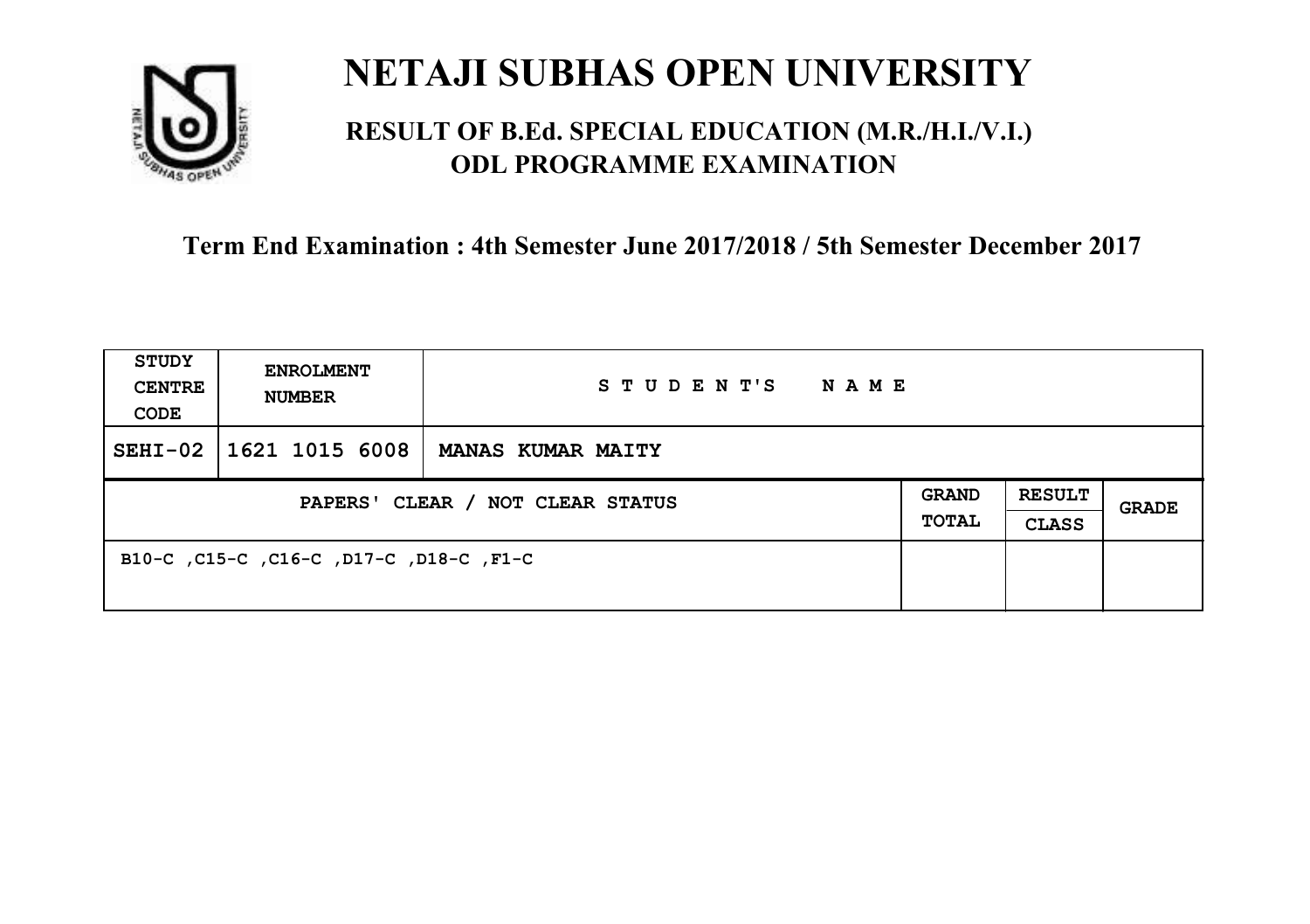

### **RESULT OF B.Ed. SPECIAL EDUCATION (M.R./H.I./V.I.) ODL PROGRAMME EXAMINATION**

| <b>STUDY</b><br><b>CENTRE</b><br>CODE | <b>ENROLMENT</b><br><b>NUMBER</b>       | STUDENT'S<br>NAME      |                              |                               |       |
|---------------------------------------|-----------------------------------------|------------------------|------------------------------|-------------------------------|-------|
| $SEHI-02$                             | 1621 1015 6009                          | <b>GORACHAND NEOGI</b> |                              |                               |       |
| PAPERS' CLEAR / NOT CLEAR STATUS      |                                         |                        | <b>GRAND</b><br><b>TOTAL</b> | <b>RESULT</b><br><b>CLASS</b> | GRADE |
|                                       | B10-C, C15-C, C16-C, D17-C, D18-C, F1-C |                        |                              |                               |       |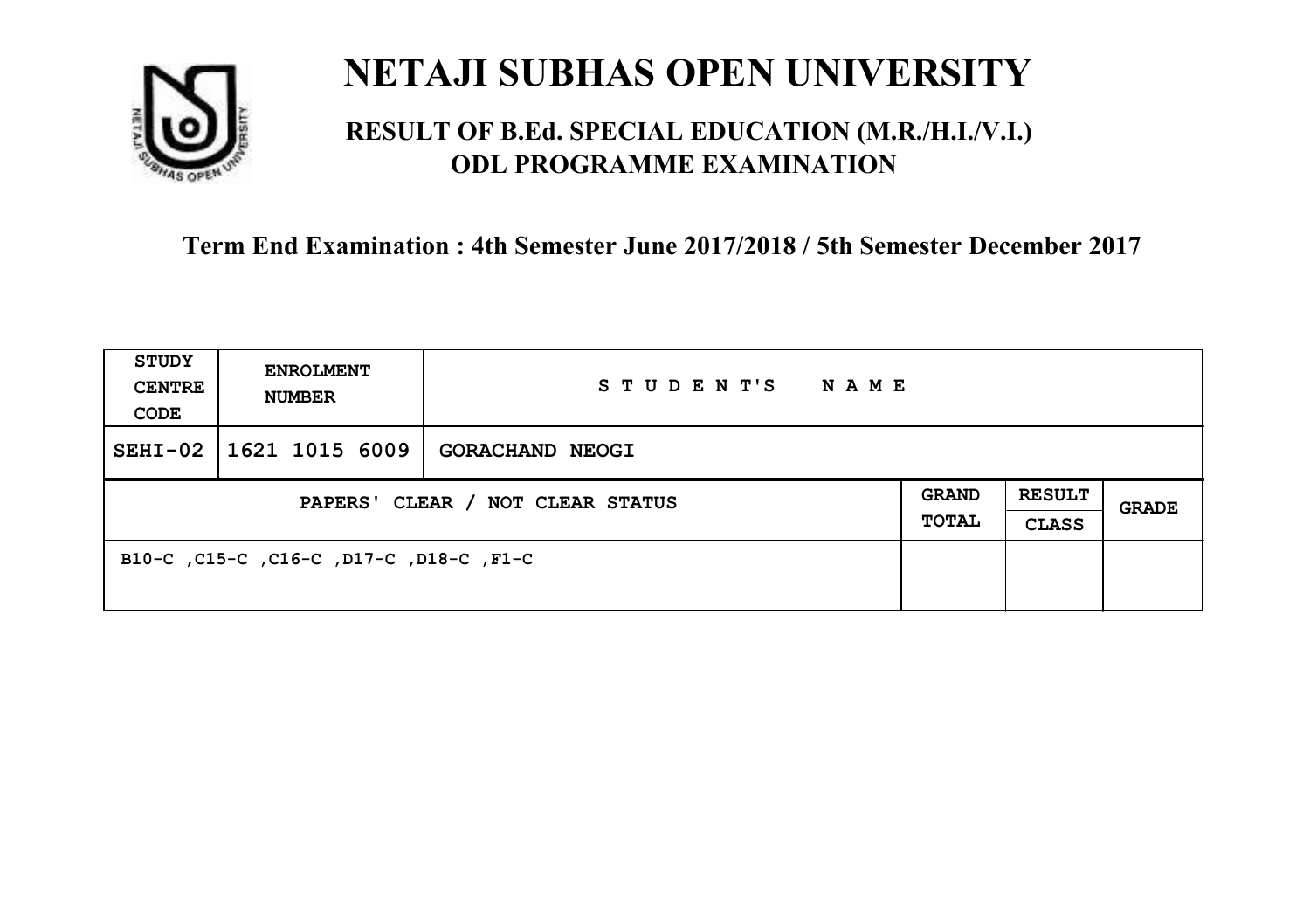

### **RESULT OF B.Ed. SPECIAL EDUCATION (M.R./H.I./V.I.) ODL PROGRAMME EXAMINATION**

| <b>STUDY</b><br><b>CENTRE</b><br>CODE | <b>ENROLMENT</b><br><b>NUMBER</b>       | STUDENT'S NAME   |  |                               |              |
|---------------------------------------|-----------------------------------------|------------------|--|-------------------------------|--------------|
| $SEHI-02$                             | $\mid$ 1621 1015 6011 $\mid$            | DUSSHASAN MAHATO |  |                               |              |
| PAPERS' CLEAR / NOT CLEAR STATUS      |                                         |                  |  | <b>RESULT</b><br><b>CLASS</b> | <b>GRADE</b> |
|                                       | B10-C, C15-C, C16-C, D17-C, D18-C, F1-C |                  |  |                               |              |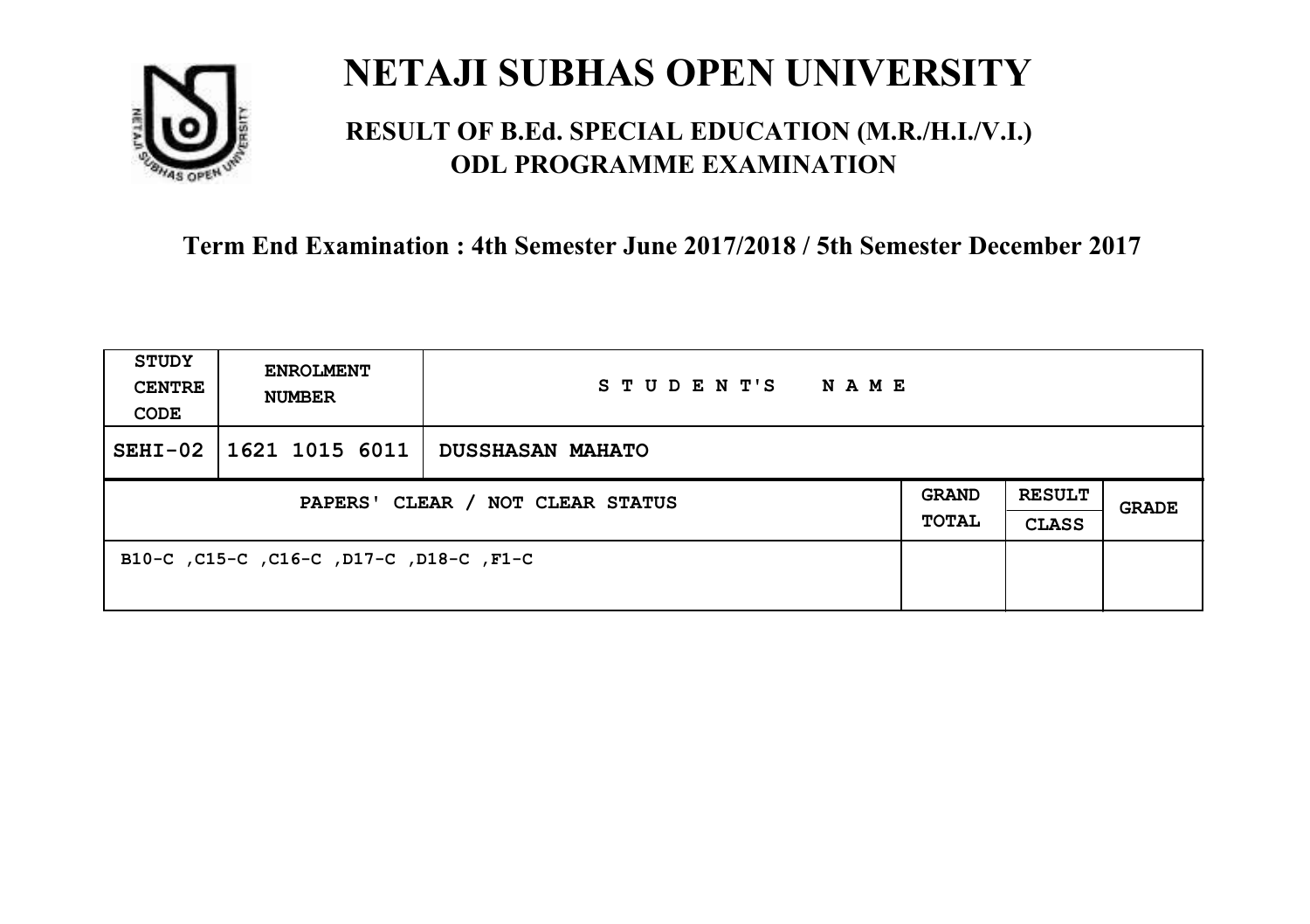

### **RESULT OF B.Ed. SPECIAL EDUCATION (M.R./H.I./V.I.) ODL PROGRAMME EXAMINATION**

| <b>STUDY</b><br><b>CENTRE</b><br>CODE | <b>ENROLMENT</b><br><b>NUMBER</b>        | STUDENT'S<br><b>NAME</b> |                       |                               |       |
|---------------------------------------|------------------------------------------|--------------------------|-----------------------|-------------------------------|-------|
| $SEHI-02$                             | 1621 1015 6012                           | SANDEEP MAHATO           |                       |                               |       |
| PAPERS' CLEAR / NOT CLEAR STATUS      |                                          |                          | <b>GRAND</b><br>TOTAL | <b>RESULT</b><br><b>CLASS</b> | GRADE |
|                                       | B10-C, C15-C, C16-C, D17-NC, D18-C, F1-C |                          |                       |                               |       |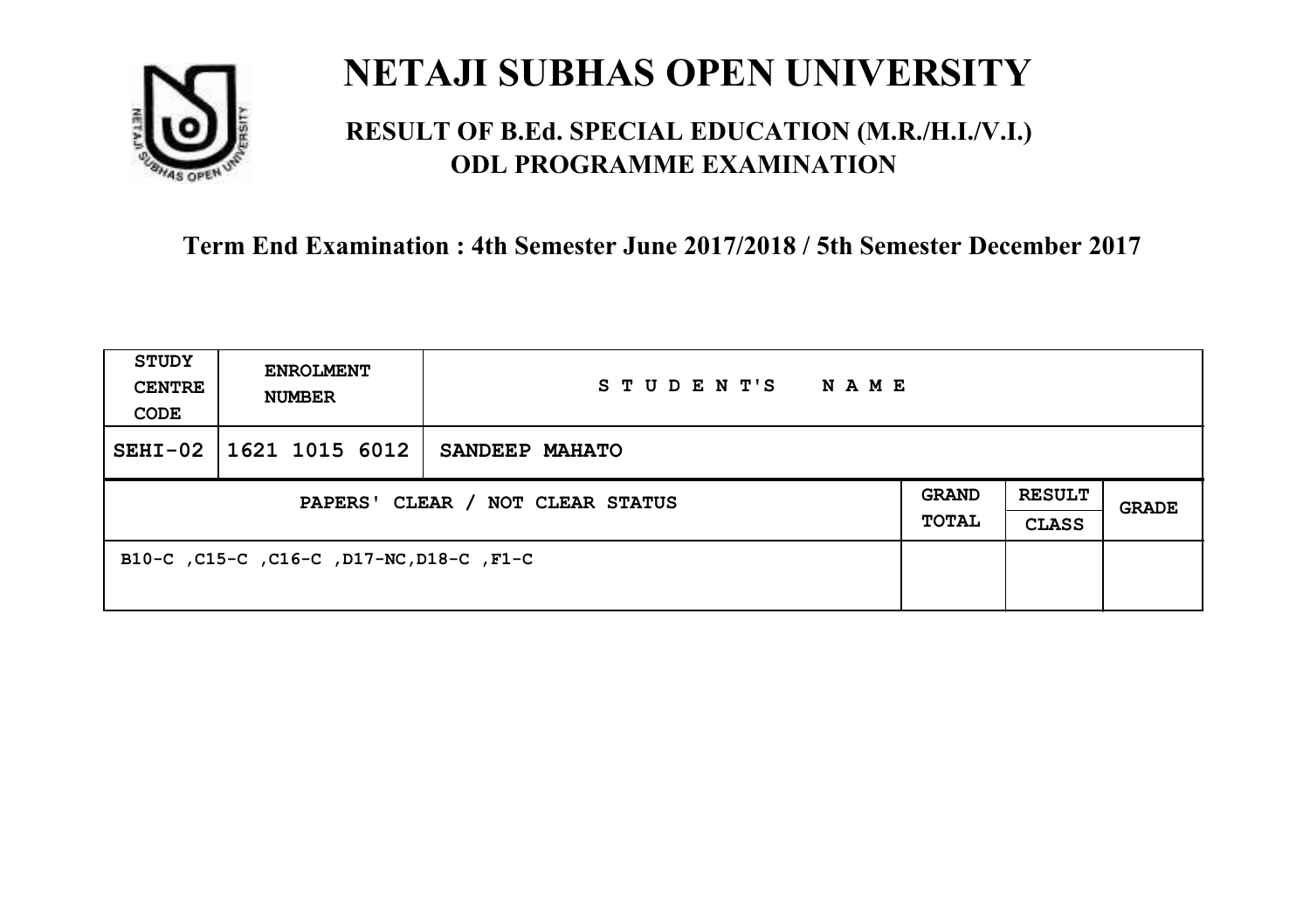

### **RESULT OF B.Ed. SPECIAL EDUCATION (M.R./H.I./V.I.) ODL PROGRAMME EXAMINATION**

| <b>STUDY</b><br><b>CENTRE</b><br>CODE | <b>ENROLMENT</b><br><b>NUMBER</b>       | STUDENT'S<br>NAME |  |                               |       |
|---------------------------------------|-----------------------------------------|-------------------|--|-------------------------------|-------|
| $SEHI-02$                             | 1621 1015 6016                          | ANAY KUMAR GHOSH  |  |                               |       |
| PAPERS' CLEAR / NOT CLEAR STATUS      |                                         |                   |  | <b>RESULT</b><br><b>CLASS</b> | GRADE |
|                                       | B10-C, C15-C, C16-C, D17-C, D18-C, F1-C |                   |  |                               |       |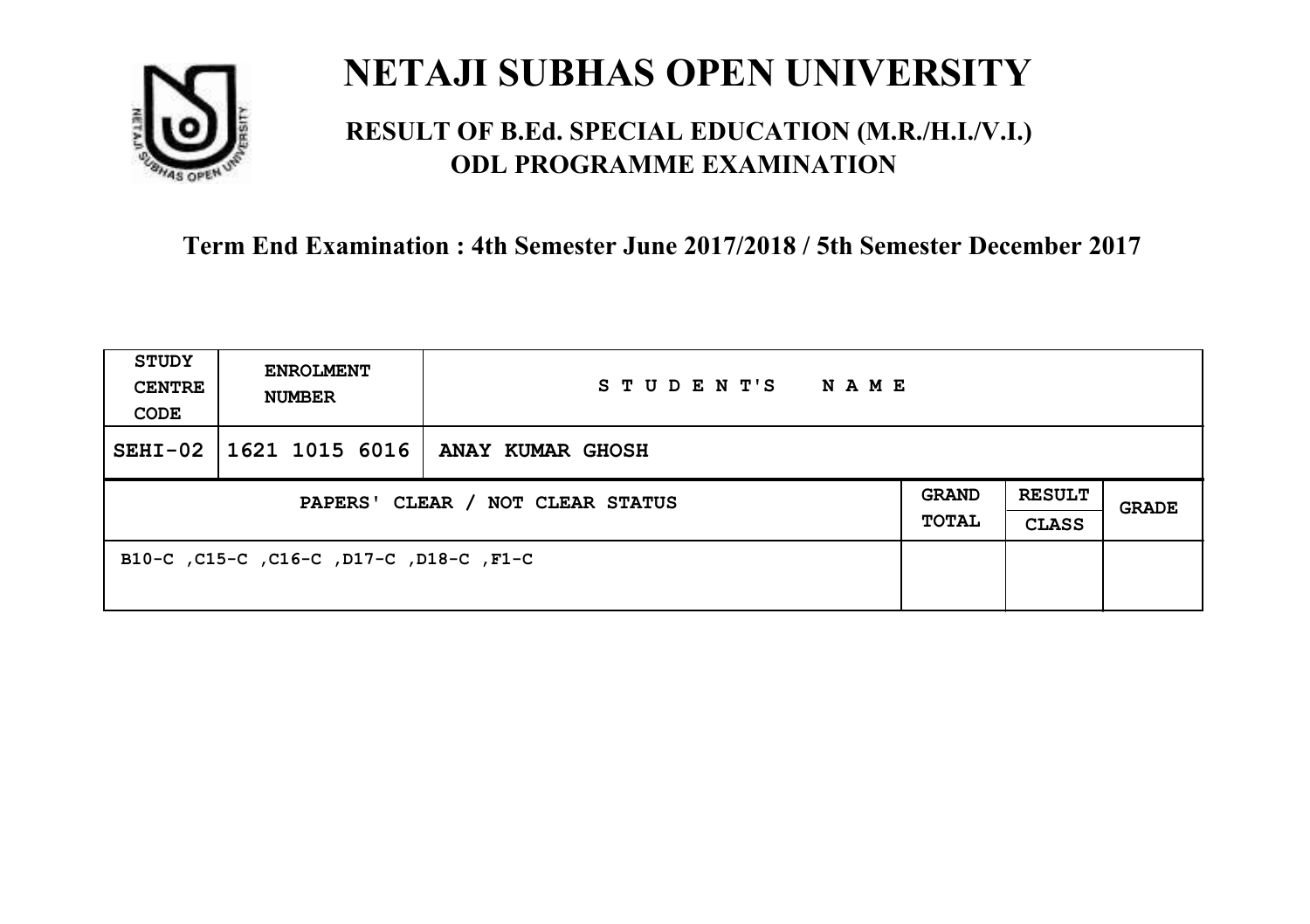

### **RESULT OF B.Ed. SPECIAL EDUCATION (M.R./H.I./V.I.) ODL PROGRAMME EXAMINATION**

| <b>STUDY</b><br><b>CENTRE</b><br>CODE | <b>ENROLMENT</b><br><b>NUMBER</b>       | STUDENT'S<br>NAME     |                       |                               |       |
|---------------------------------------|-----------------------------------------|-----------------------|-----------------------|-------------------------------|-------|
| $SEHI-02$                             | 1621 1015 6022                          | <b>SAYANDEB MAITY</b> |                       |                               |       |
| PAPERS' CLEAR / NOT CLEAR STATUS      |                                         |                       | <b>GRAND</b><br>TOTAL | <b>RESULT</b><br><b>CLASS</b> | GRADE |
|                                       | B10-C, C15-C, C16-C, D17-C, D18-C, F1-C |                       |                       |                               |       |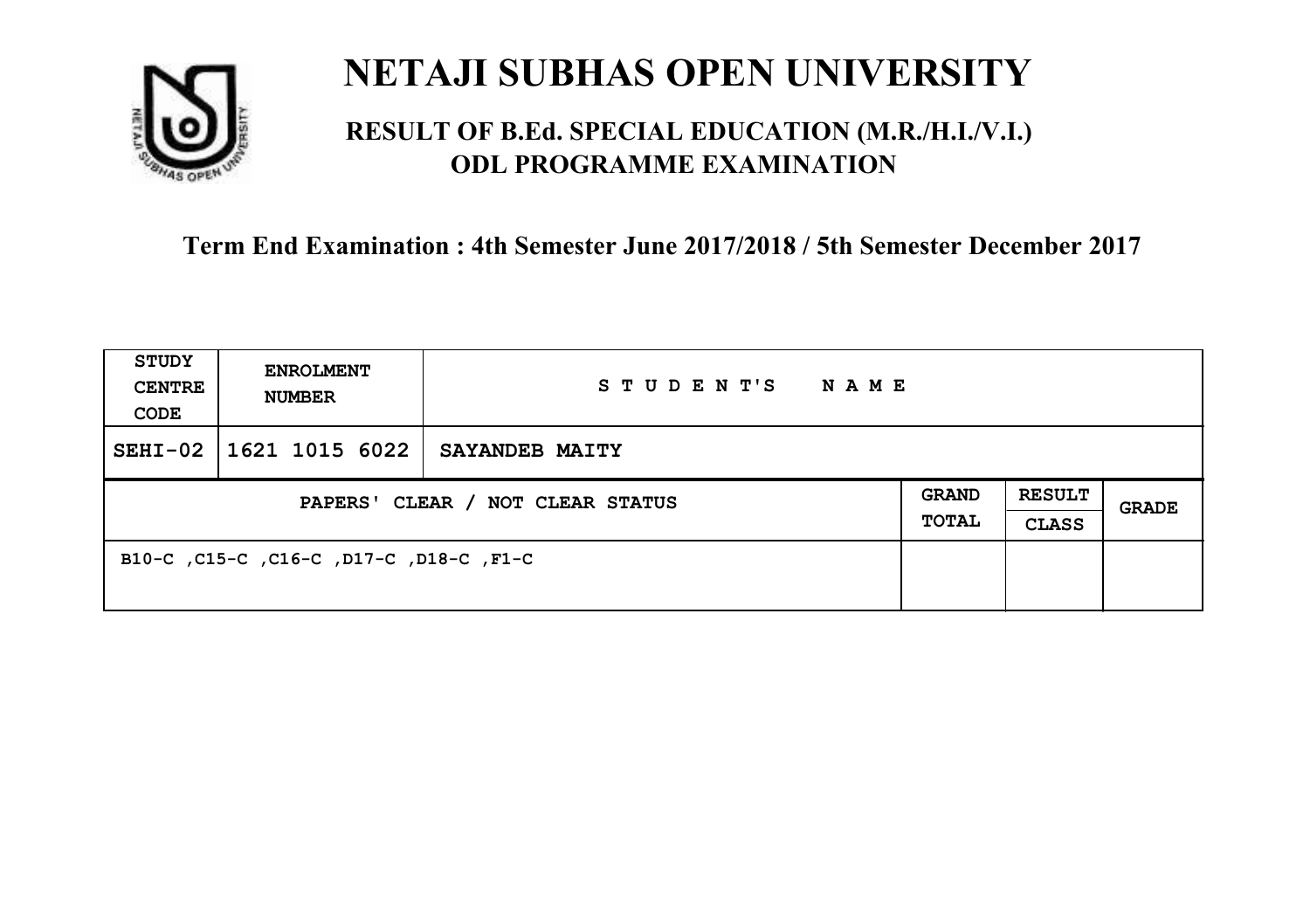

### **RESULT OF B.Ed. SPECIAL EDUCATION (M.R./H.I./V.I.) ODL PROGRAMME EXAMINATION**

| <b>STUDY</b><br><b>CENTRE</b><br>CODE | <b>ENROLMENT</b><br><b>NUMBER</b>        | STUDENT'S<br>N A M E   |                              |                               |       |
|---------------------------------------|------------------------------------------|------------------------|------------------------------|-------------------------------|-------|
| $SEHI-02$                             | 1621 1015 6029                           | <b>NIRANJAN MAHATA</b> |                              |                               |       |
| PAPERS' CLEAR / NOT CLEAR STATUS      |                                          |                        | <b>GRAND</b><br><b>TOTAL</b> | <b>RESULT</b><br><b>CLASS</b> | GRADE |
|                                       | B10-C, C15-NC, C16-C, D17-C, D18-C, F1-C |                        |                              |                               |       |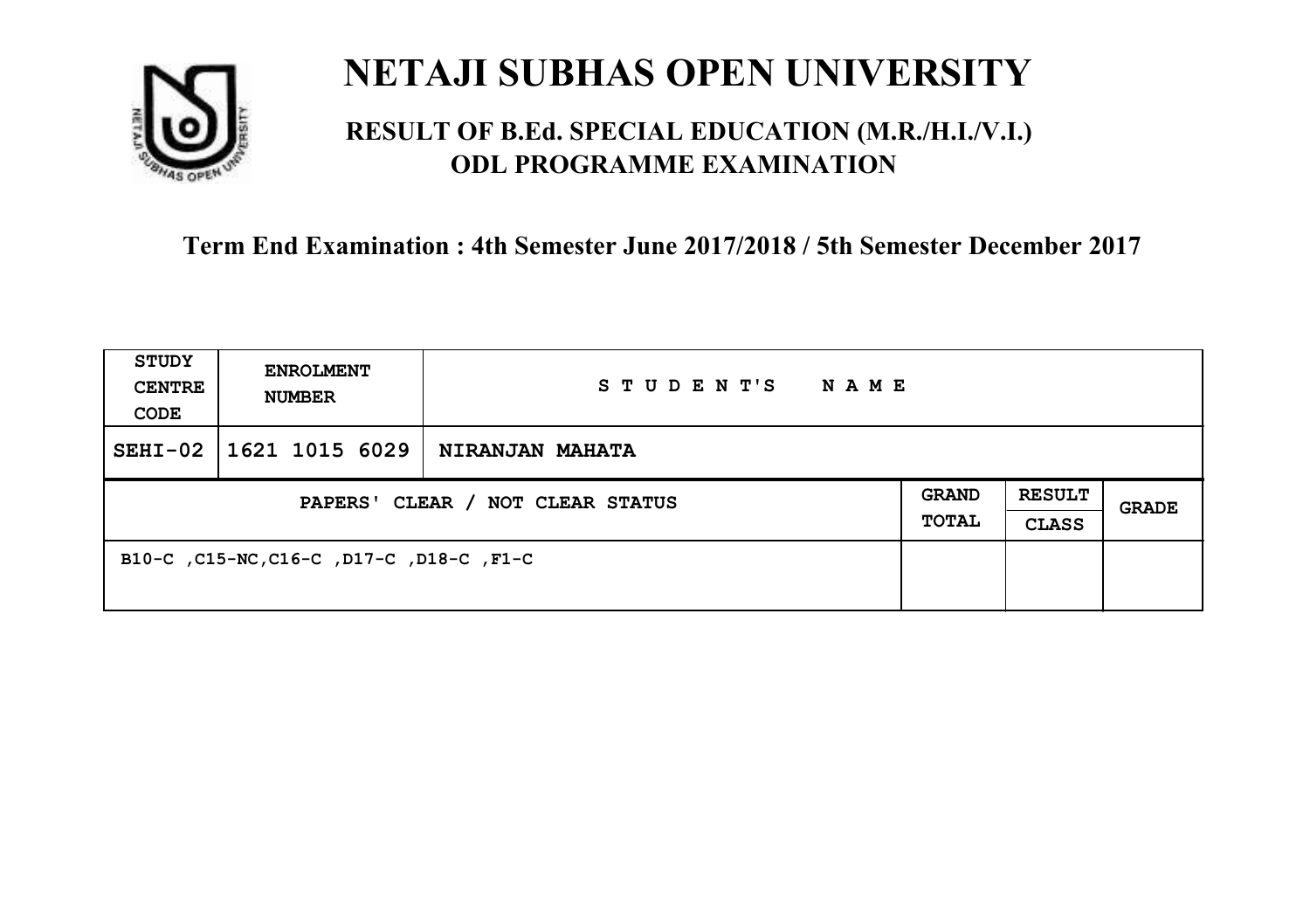

### **RESULT OF B.Ed. SPECIAL EDUCATION (M.R./H.I./V.I.) ODL PROGRAMME EXAMINATION**

| STUDY<br><b>CENTRE</b><br>CODE   | <b>ENROLMENT</b><br><b>NUMBER</b>          | STUDENT'S<br><b>NAME</b>                        |  |                               |       |
|----------------------------------|--------------------------------------------|-------------------------------------------------|--|-------------------------------|-------|
| $SEHI-02$                        |                                            | $\mid$ 1621 1015 6032 $\mid$ DILIP KUMAR BARMAN |  |                               |       |
| PAPERS' CLEAR / NOT CLEAR STATUS |                                            |                                                 |  | <b>RESULT</b><br><b>CLASS</b> | GRADE |
|                                  | B10-C, C15-NC, C16-C, D17-NC, D18-C, F1-NC |                                                 |  |                               |       |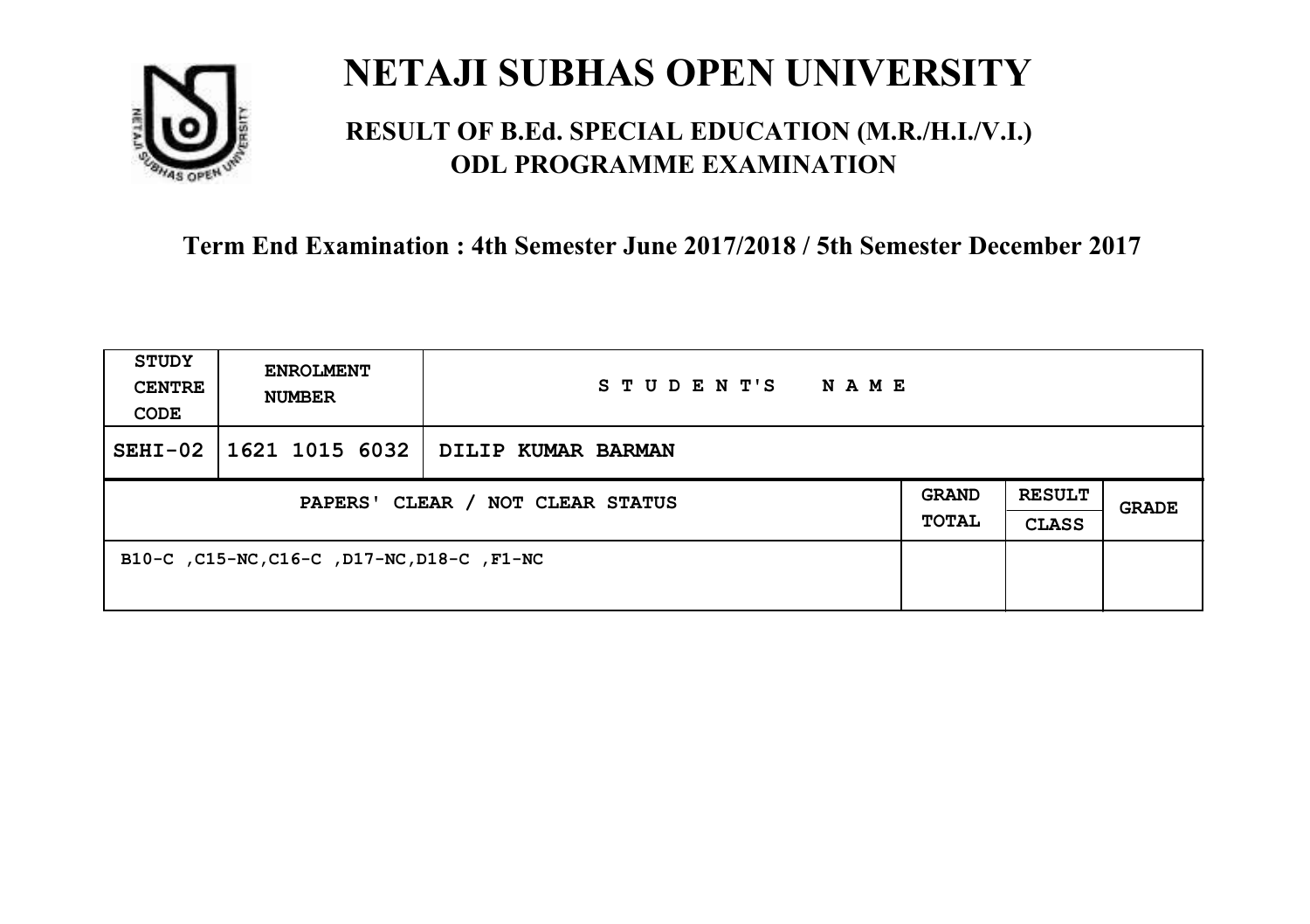

### **RESULT OF B.Ed. SPECIAL EDUCATION (M.R./H.I./V.I.) ODL PROGRAMME EXAMINATION**

| <b>STUDY</b><br><b>CENTRE</b><br>CODE | <b>ENROLMENT</b><br><b>NUMBER</b>             | STUDENT'S<br>N A M E |  |                               |       |
|---------------------------------------|-----------------------------------------------|----------------------|--|-------------------------------|-------|
| $SEHI-02$                             | 1621 1015 6039                                | ARKA DYUTI BERA      |  |                               |       |
| PAPERS' CLEAR / NOT CLEAR STATUS      |                                               |                      |  | <b>RESULT</b><br><b>CLASS</b> | GRADE |
|                                       | B10-NC, C15-NC, C16-NC, D17-NC, D18-NC, F1-NC |                      |  |                               |       |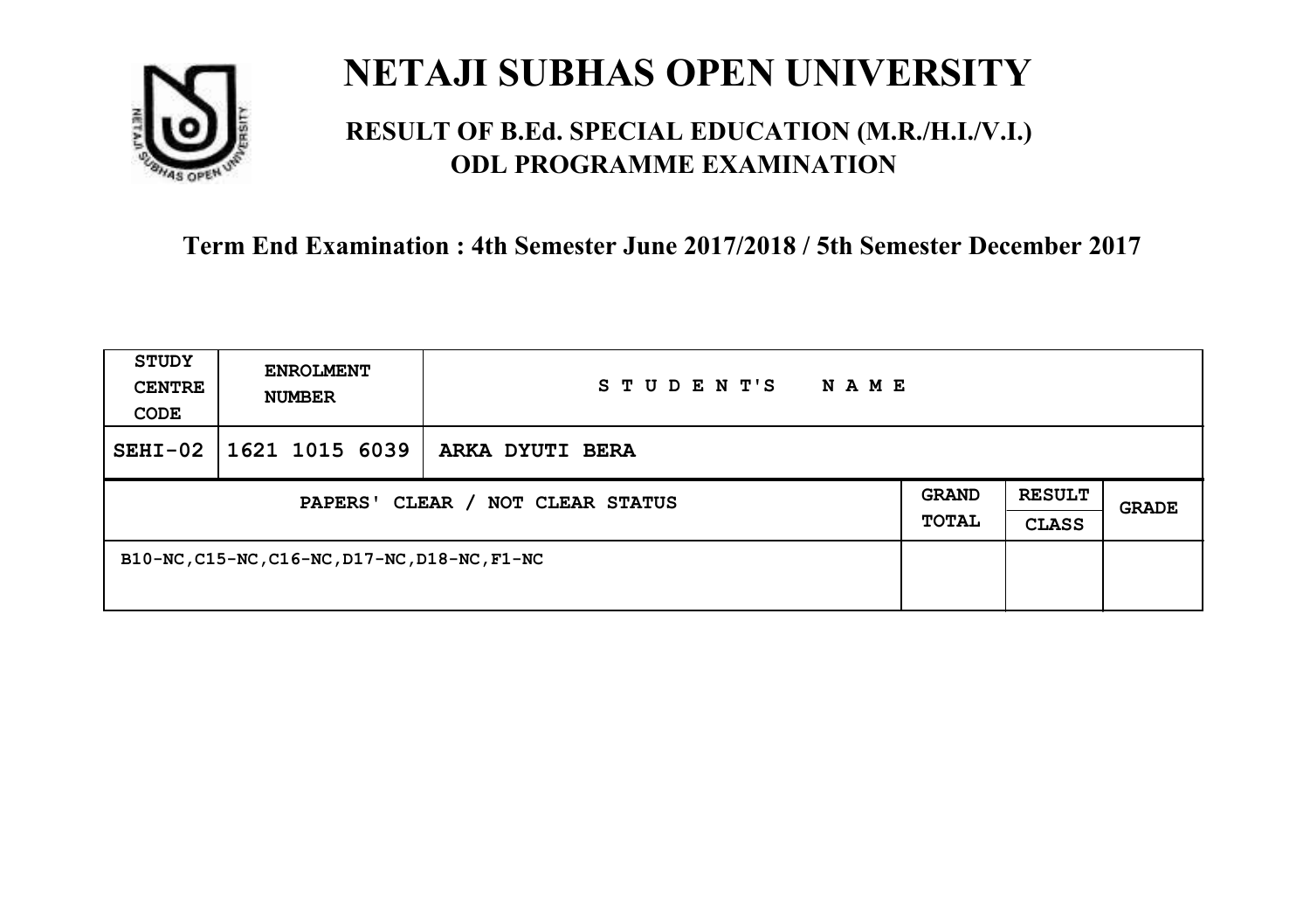

### **RESULT OF B.Ed. SPECIAL EDUCATION (M.R./H.I./V.I.) ODL PROGRAMME EXAMINATION**

| <b>STUDY</b><br><b>CENTRE</b><br>CODE | <b>ENROLMENT</b><br><b>NUMBER</b>       | STUDENT'S<br>NAME        |                              |                               |       |
|---------------------------------------|-----------------------------------------|--------------------------|------------------------------|-------------------------------|-------|
| $SEHI-02$                             | 1621 1015 6040                          | <b>BIKASH RANJAN BAG</b> |                              |                               |       |
| PAPERS' CLEAR / NOT CLEAR STATUS      |                                         |                          | <b>GRAND</b><br><b>TOTAL</b> | <b>RESULT</b><br><b>CLASS</b> | GRADE |
|                                       | B10-C, C15-C, C16-C, D17-C, D18-C, F1-C |                          |                              |                               |       |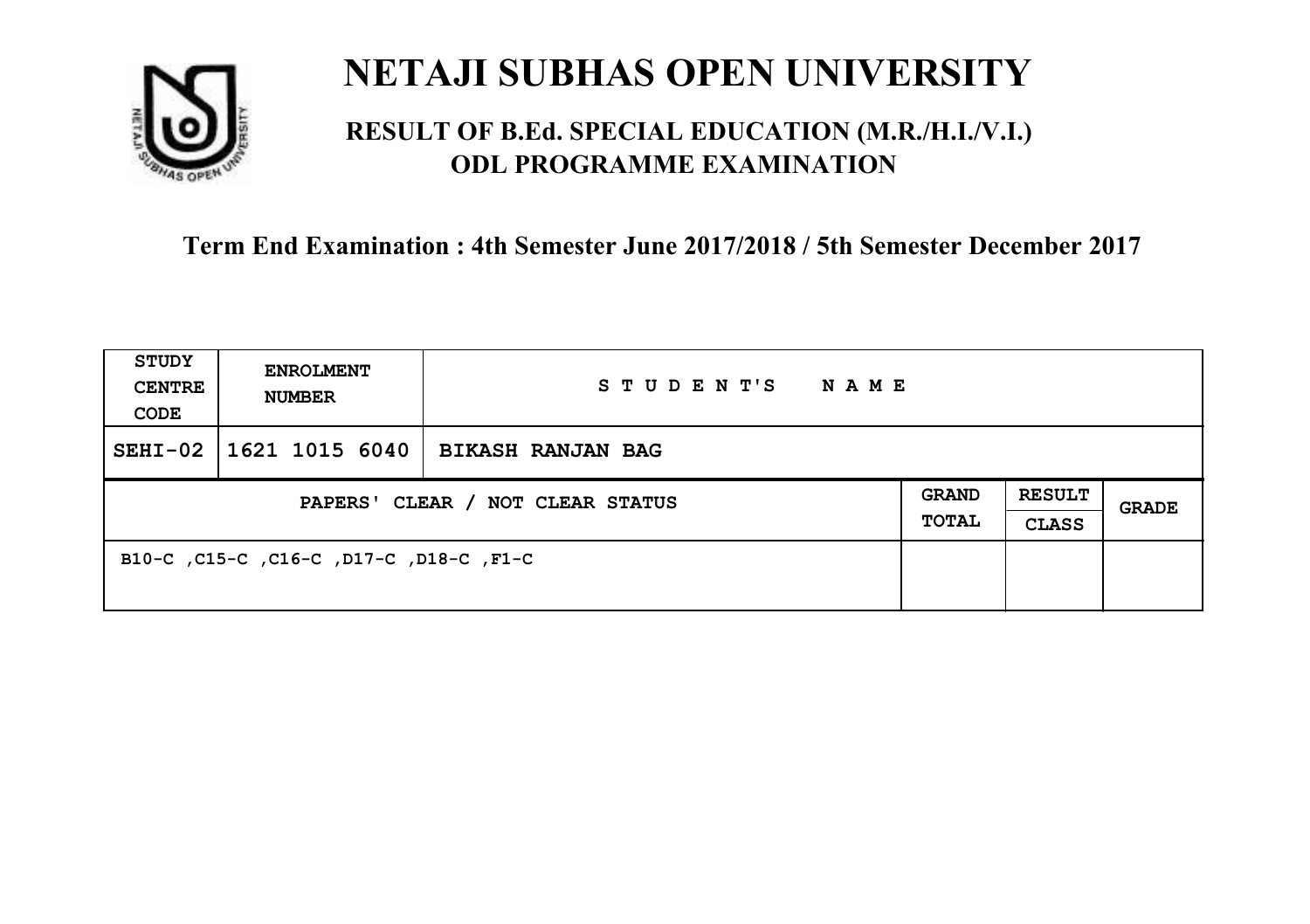

### **RESULT OF B.Ed. SPECIAL EDUCATION (M.R./H.I./V.I.) ODL PROGRAMME EXAMINATION**

| <b>STUDY</b><br><b>CENTRE</b><br>CODE | <b>ENROLMENT</b><br><b>NUMBER</b>       | STUDENT'S NAME              |  |                               |       |
|---------------------------------------|-----------------------------------------|-----------------------------|--|-------------------------------|-------|
| $SEHI-02$                             | $\mid$ 1622 1015 6010 $\mid$            | <b>RITUPARNA CHATTERJEE</b> |  |                               |       |
| PAPERS' CLEAR / NOT CLEAR STATUS      |                                         |                             |  | <b>RESULT</b><br><b>CLASS</b> | GRADE |
|                                       | B10-C, C15-C, C16-C, D17-C, D18-C, F1-C |                             |  |                               |       |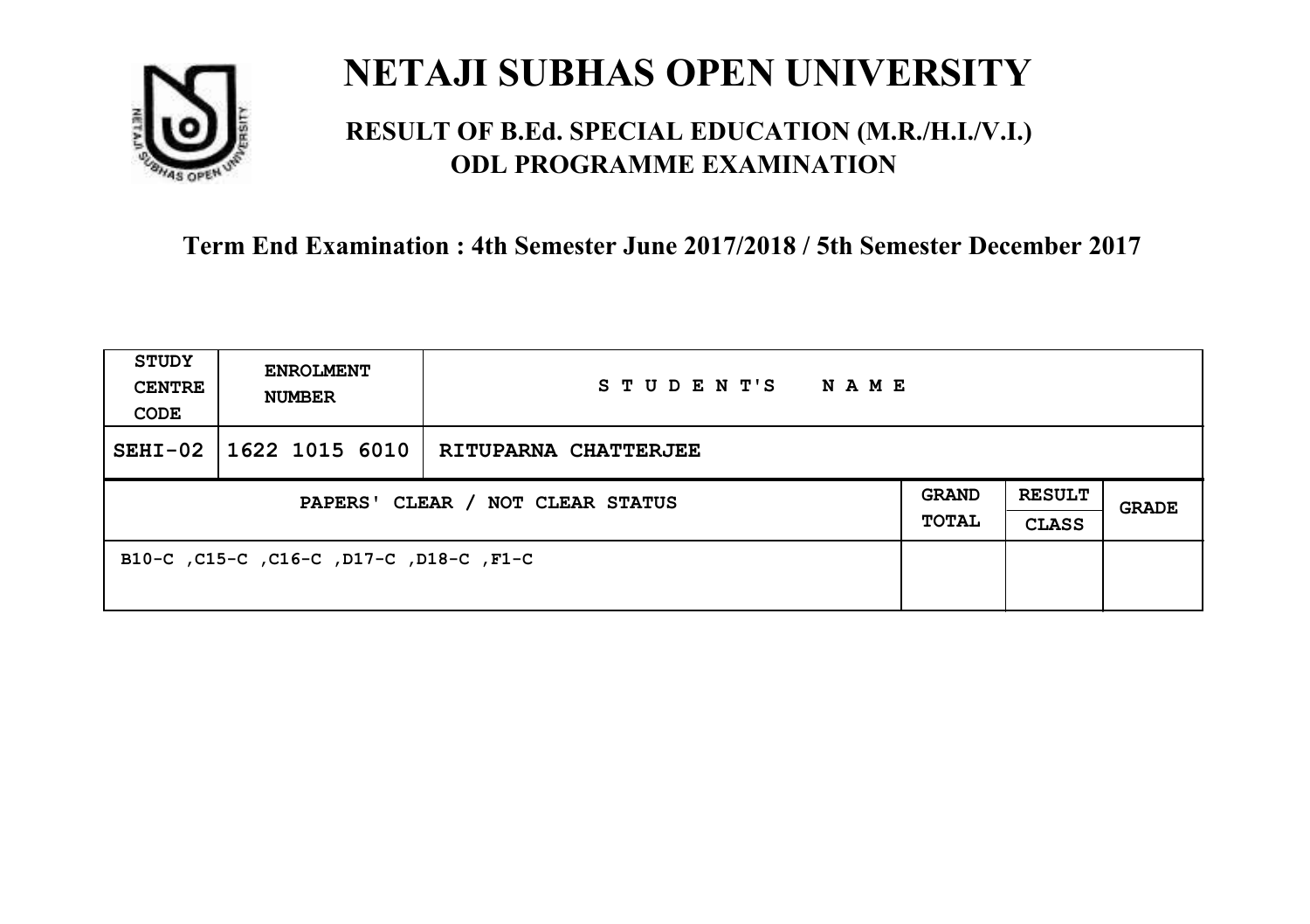

### **RESULT OF B.Ed. SPECIAL EDUCATION (M.R./H.I./V.I.) ODL PROGRAMME EXAMINATION**

| <b>STUDY</b><br><b>CENTRE</b><br>CODE | <b>ENROLMENT</b><br><b>NUMBER</b>            | STUDENT'S<br>N A M E |  |                               |       |
|---------------------------------------|----------------------------------------------|----------------------|--|-------------------------------|-------|
| $SEHI-02$                             | 1622 1015 6014                               | SHILPI MIDYA         |  |                               |       |
| PAPERS' CLEAR / NOT CLEAR STATUS      |                                              |                      |  | <b>RESULT</b><br><b>CLASS</b> | GRADE |
|                                       | B10-NC, C15-NC, C16-NC, D17-NC, D18-NC, F1-C |                      |  |                               |       |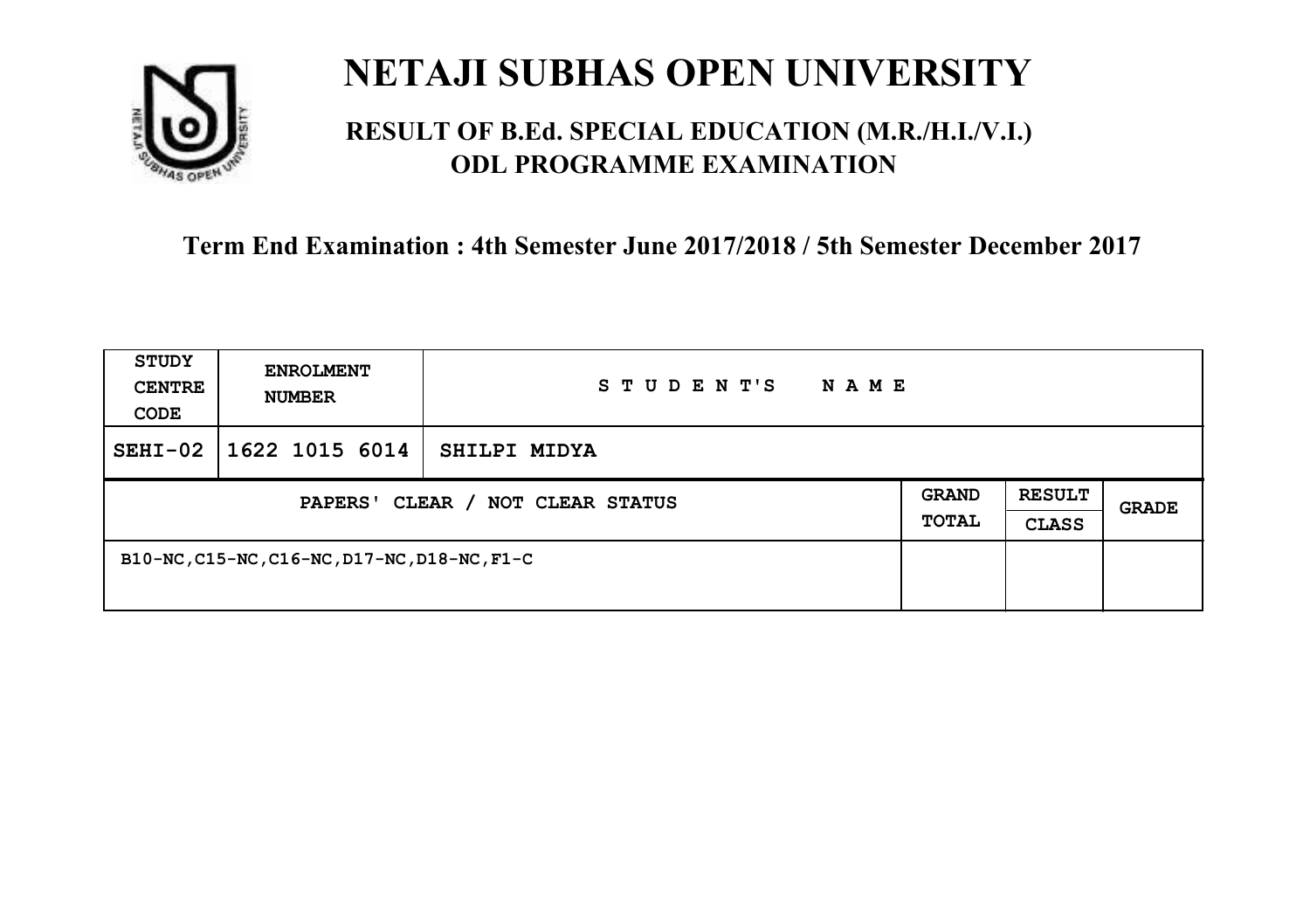

### **RESULT OF B.Ed. SPECIAL EDUCATION (M.R./H.I./V.I.) ODL PROGRAMME EXAMINATION**

| <b>STUDY</b><br><b>CENTRE</b><br>CODE | <b>ENROLMENT</b><br><b>NUMBER</b>       | STUDENT'S<br>NAME     |                       |                               |       |
|---------------------------------------|-----------------------------------------|-----------------------|-----------------------|-------------------------------|-------|
| $SEHI-02$                             | 1622 1015 6017                          | <b>PRIYANKA GHOSH</b> |                       |                               |       |
| PAPERS' CLEAR / NOT CLEAR STATUS      |                                         |                       | <b>GRAND</b><br>TOTAL | <b>RESULT</b><br><b>CLASS</b> | GRADE |
|                                       | B10-C, C15-C, C16-C, D17-C, D18-C, F1-C |                       |                       |                               |       |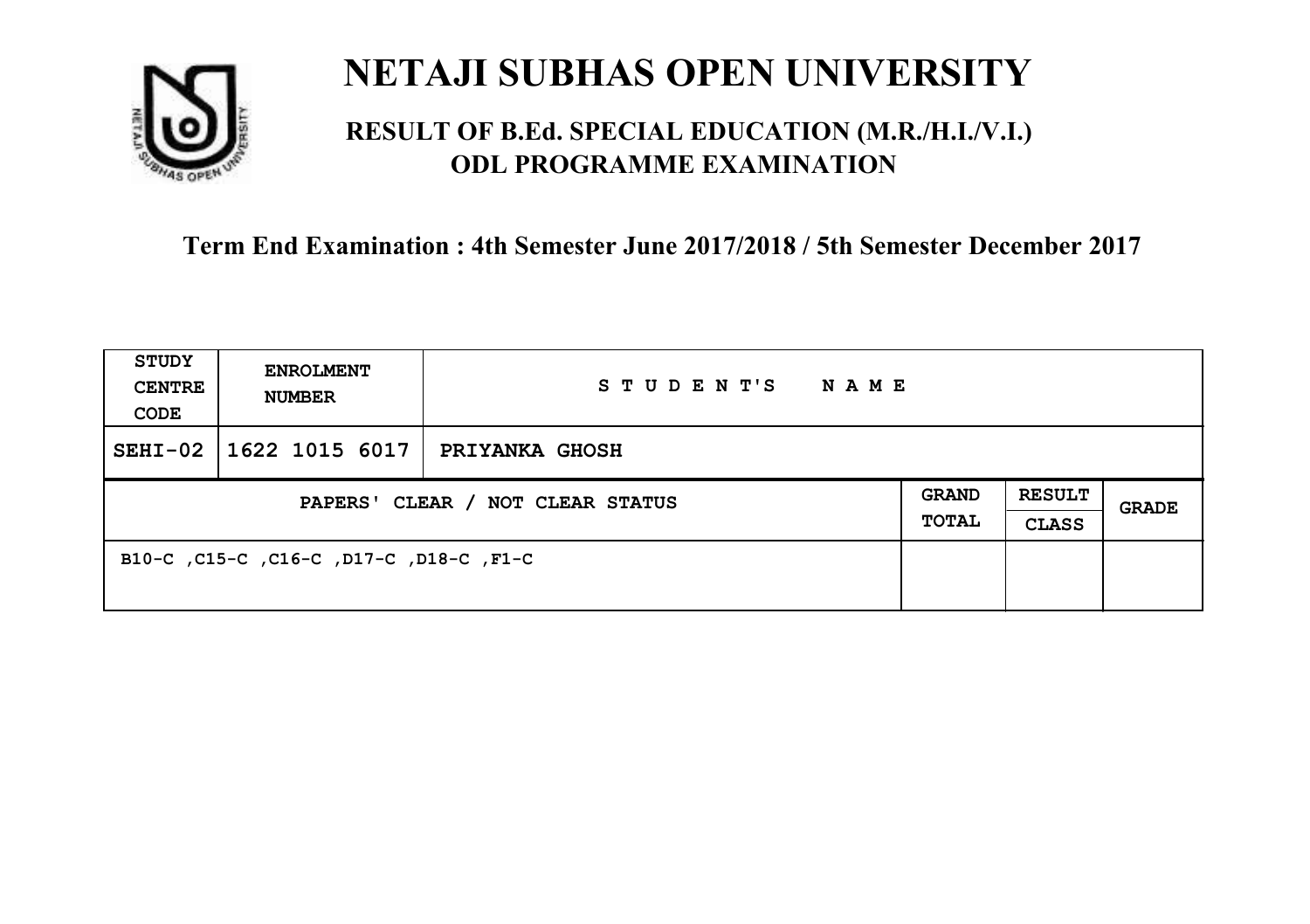

### **RESULT OF B.Ed. SPECIAL EDUCATION (M.R./H.I./V.I.) ODL PROGRAMME EXAMINATION**

| STUDY<br><b>CENTRE</b><br>CODE             | <b>ENROLMENT</b><br><b>NUMBER</b> | STUDENT'S<br>N A M E |                              |                               |              |
|--------------------------------------------|-----------------------------------|----------------------|------------------------------|-------------------------------|--------------|
| $SEHI-02$                                  | 1622 1015 6018                    | <b>SANGITA SEN</b>   |                              |                               |              |
| CLEAR / NOT CLEAR STATUS<br><b>PAPERS'</b> |                                   |                      | <b>GRAND</b><br><b>TOTAL</b> | <b>RESULT</b><br><b>CLASS</b> | <b>GRADE</b> |
| $F1-C$                                     |                                   |                      |                              |                               |              |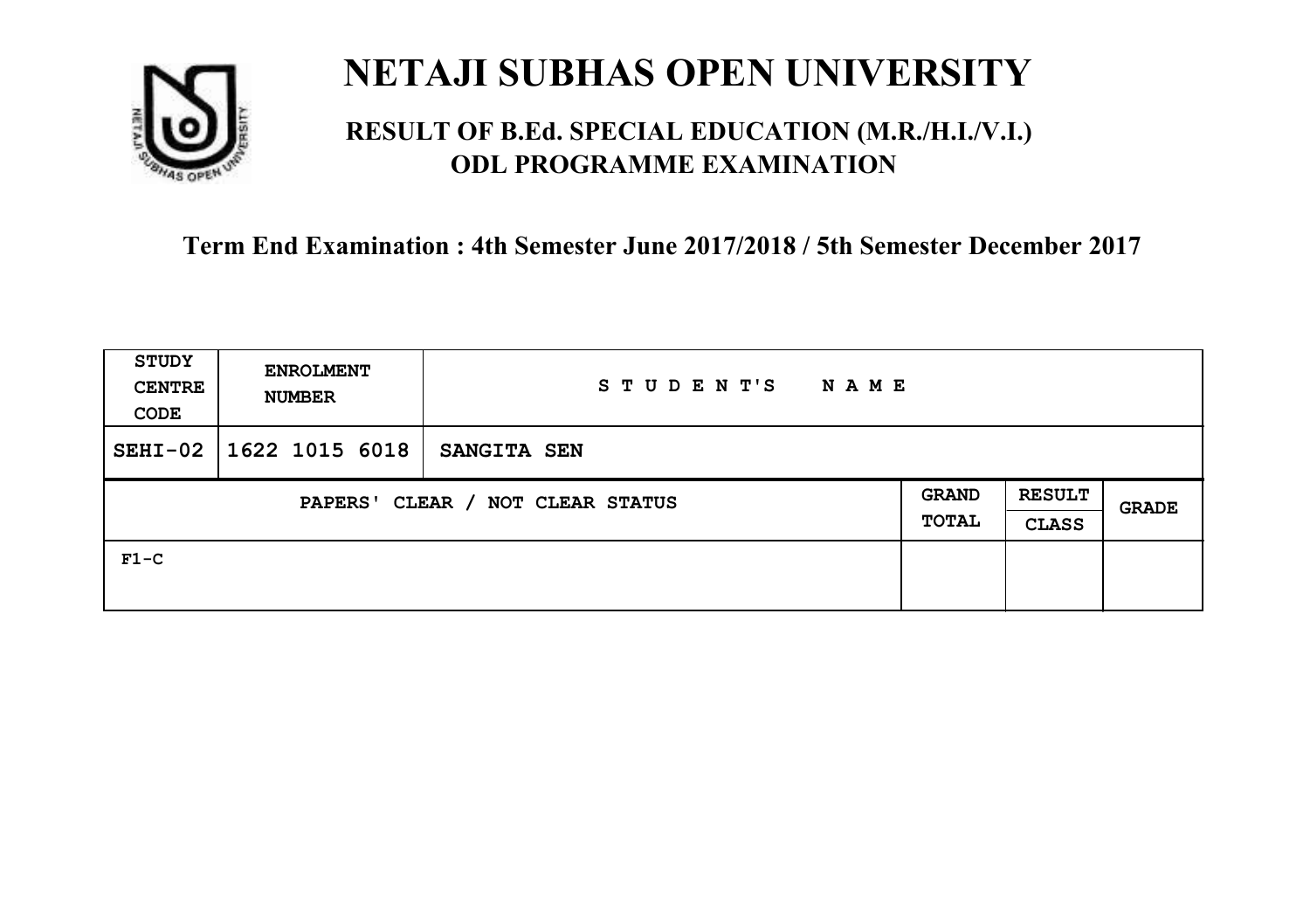

### **RESULT OF B.Ed. SPECIAL EDUCATION (M.R./H.I./V.I.) ODL PROGRAMME EXAMINATION**

| <b>STUDY</b><br><b>CENTRE</b><br>CODE | <b>ENROLMENT</b><br><b>NUMBER</b>       | STUDENT'S<br>NAME  |                              |                               |       |
|---------------------------------------|-----------------------------------------|--------------------|------------------------------|-------------------------------|-------|
| $SEHI-02$                             | 1622 1015 6019                          | <b>SAYANTI PAN</b> |                              |                               |       |
| PAPERS' CLEAR / NOT CLEAR STATUS      |                                         |                    | <b>GRAND</b><br><b>TOTAL</b> | <b>RESULT</b><br><b>CLASS</b> | GRADE |
|                                       | B10-C, C15-C, C16-C, D17-C, D18-C, F1-C |                    |                              |                               |       |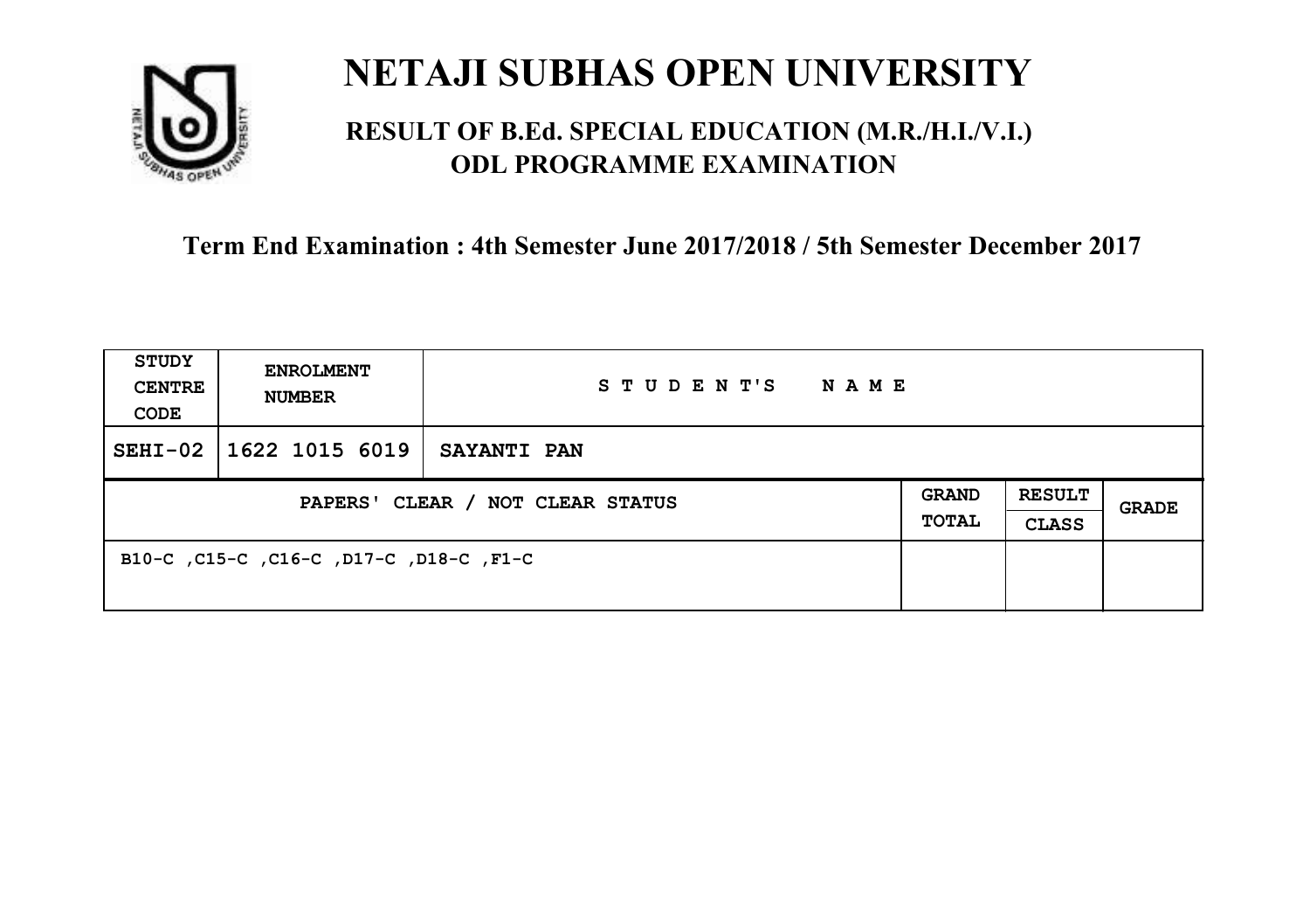

### **RESULT OF B.Ed. SPECIAL EDUCATION (M.R./H.I./V.I.) ODL PROGRAMME EXAMINATION**

| <b>STUDY</b><br><b>CENTRE</b><br>CODE | <b>ENROLMENT</b><br><b>NUMBER</b>        | STUDENT'S<br><b>NAME</b>             |                              |                               |       |
|---------------------------------------|------------------------------------------|--------------------------------------|------------------------------|-------------------------------|-------|
| $SEHI-02$                             |                                          | 1622 1015 6021   ESITA SINGHA HAZARI |                              |                               |       |
| PAPERS' CLEAR / NOT CLEAR STATUS      |                                          |                                      | <b>GRAND</b><br><b>TOTAL</b> | <b>RESULT</b><br><b>CLASS</b> | GRADE |
|                                       | B10-C, C15-C, C16-C, D17-C, D18-C, F1-NC |                                      |                              |                               |       |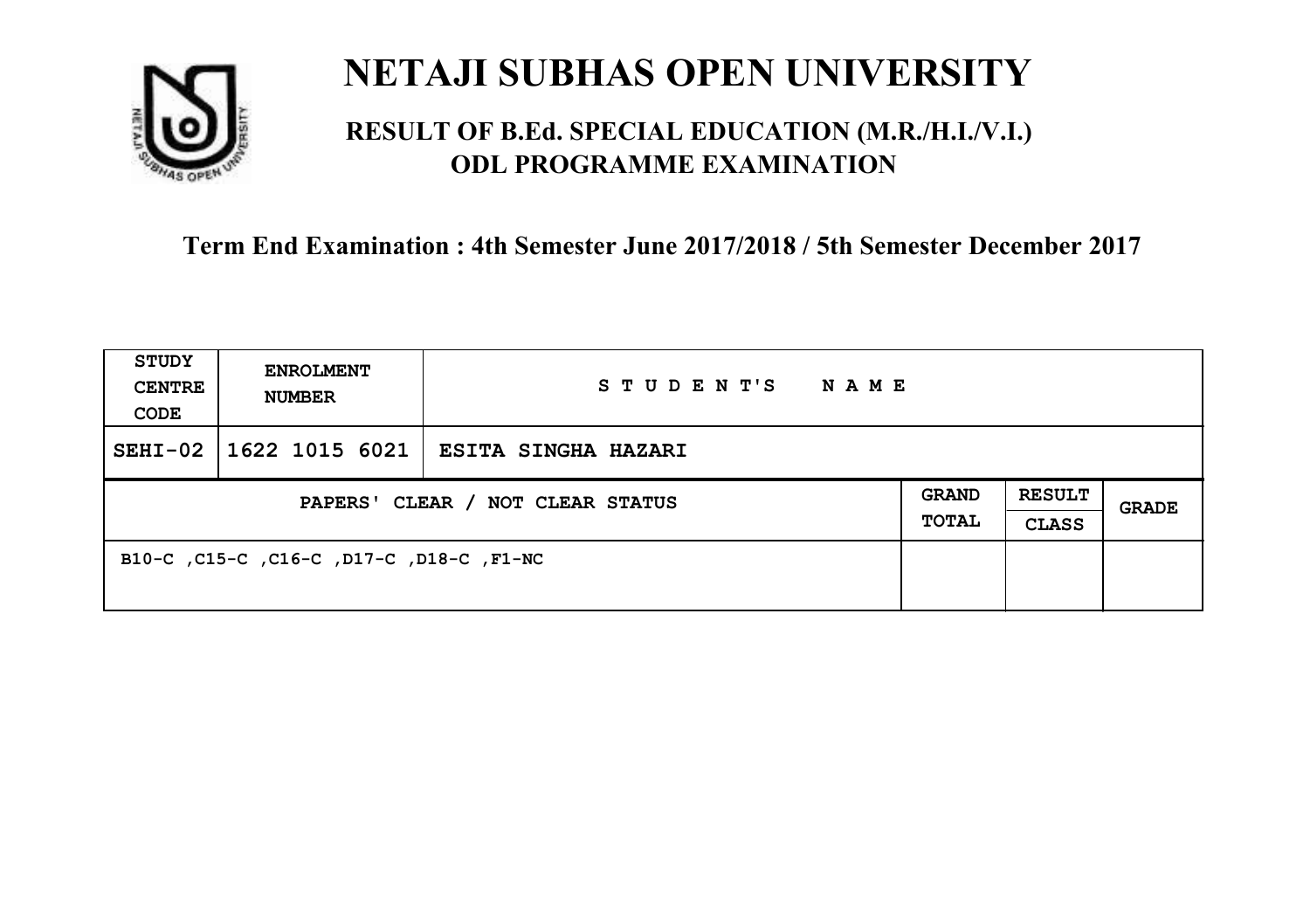

### **RESULT OF B.Ed. SPECIAL EDUCATION (M.R./H.I./V.I.) ODL PROGRAMME EXAMINATION**

| <b>STUDY</b><br><b>CENTRE</b><br>CODE | <b>ENROLMENT</b><br><b>NUMBER</b>       | STUDENT'S<br>NAME       |                              |                               |       |
|---------------------------------------|-----------------------------------------|-------------------------|------------------------------|-------------------------------|-------|
| $SEHI-02$                             | 1623 1015 6006                          | <b>RANINDRANATH DAS</b> |                              |                               |       |
| PAPERS' CLEAR / NOT CLEAR STATUS      |                                         |                         | <b>GRAND</b><br><b>TOTAL</b> | <b>RESULT</b><br><b>CLASS</b> | GRADE |
|                                       | B10-C, C15-C, C16-C, D17-C, D18-C, F1-C |                         |                              |                               |       |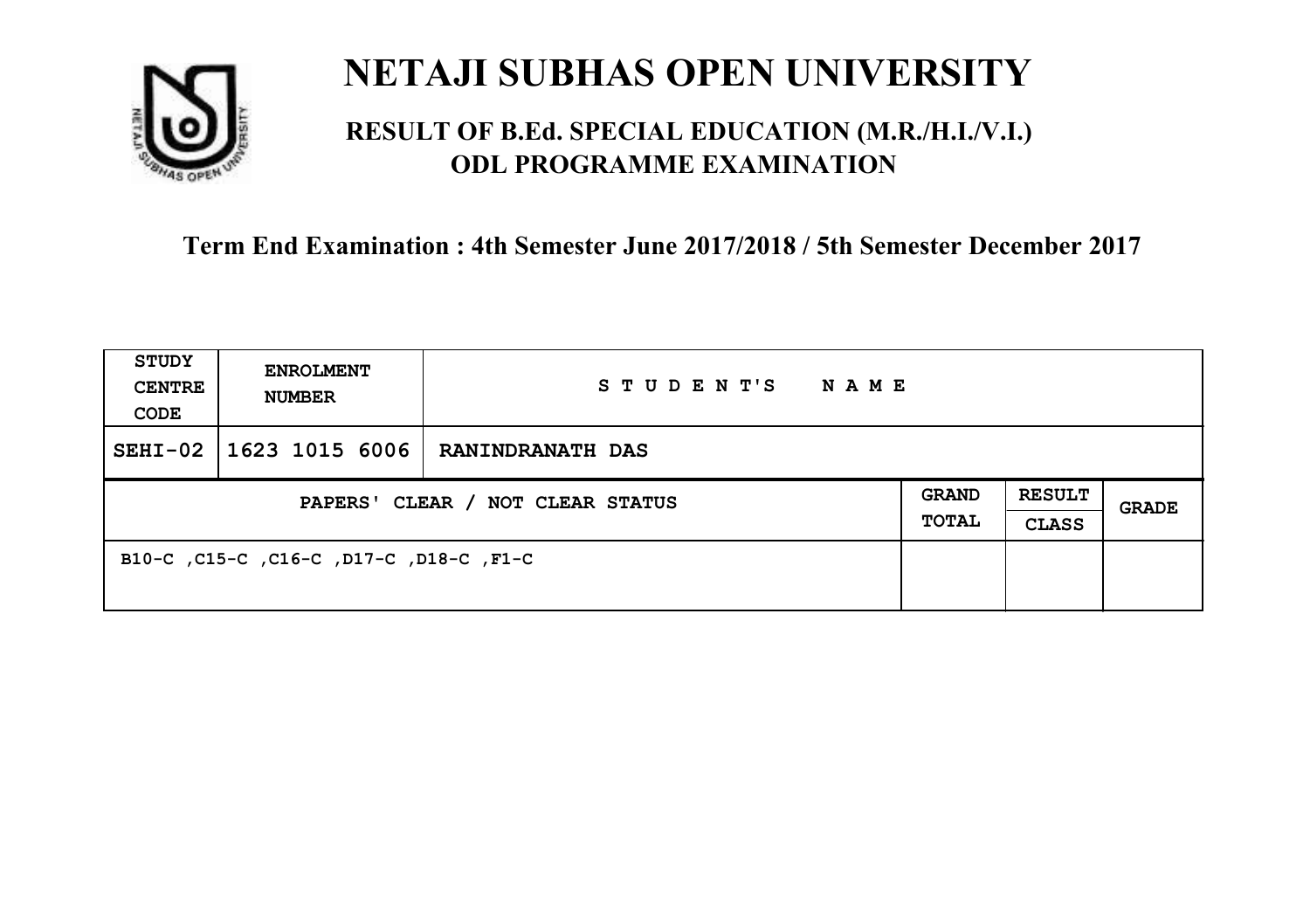

### **RESULT OF B.Ed. SPECIAL EDUCATION (M.R./H.I./V.I.) ODL PROGRAMME EXAMINATION**

| <b>STUDY</b><br><b>CENTRE</b><br>CODE | <b>ENROLMENT</b><br><b>NUMBER</b>       | STUDENT'S<br>NAME     |                              |                               |       |
|---------------------------------------|-----------------------------------------|-----------------------|------------------------------|-------------------------------|-------|
| $SEHI-02$                             | 1623 1015 6015                          | <b>ARGHA BARDOLAI</b> |                              |                               |       |
| PAPERS' CLEAR / NOT CLEAR STATUS      |                                         |                       | <b>GRAND</b><br><b>TOTAL</b> | <b>RESULT</b><br><b>CLASS</b> | GRADE |
|                                       | B10-C, C15-C, C16-C, D17-C, D18-C, F1-C |                       |                              |                               |       |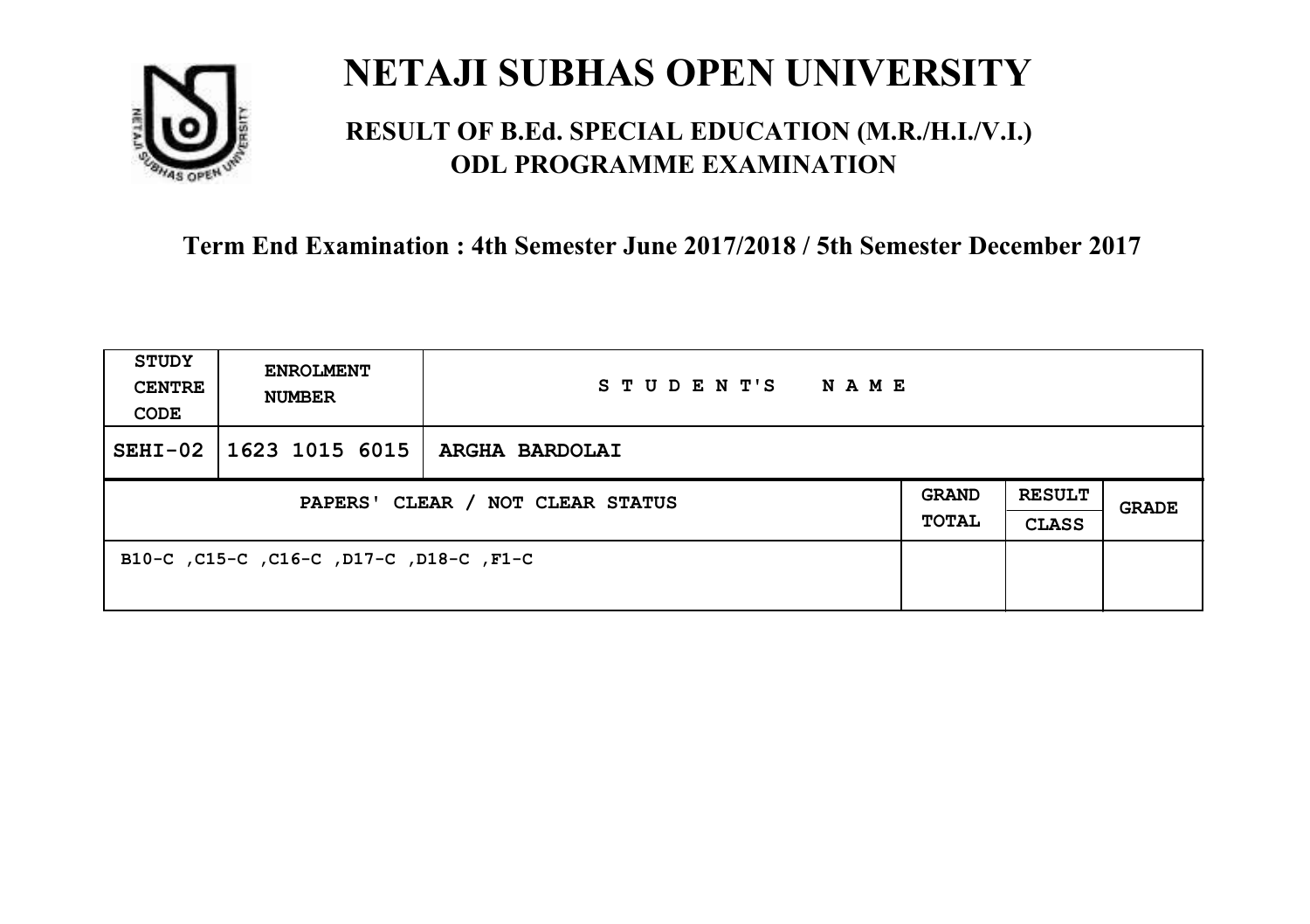

### **RESULT OF B.Ed. SPECIAL EDUCATION (M.R./H.I./V.I.) ODL PROGRAMME EXAMINATION**

| <b>STUDY</b><br><b>CENTRE</b><br>CODE | <b>ENROLMENT</b><br><b>NUMBER</b>        | STUDENT'S<br>NAME    |                              |                               |       |
|---------------------------------------|------------------------------------------|----------------------|------------------------------|-------------------------------|-------|
| $SEHI-02$                             | 1623 1015 6024                           | JAYANTA KUMAR BARMAN |                              |                               |       |
| PAPERS' CLEAR / NOT CLEAR STATUS      |                                          |                      | <b>GRAND</b><br><b>TOTAL</b> | <b>RESULT</b><br><b>CLASS</b> | GRADE |
|                                       | B10-C, C15-C, C16-C, D17-C, D18-C, F1-NC |                      |                              |                               |       |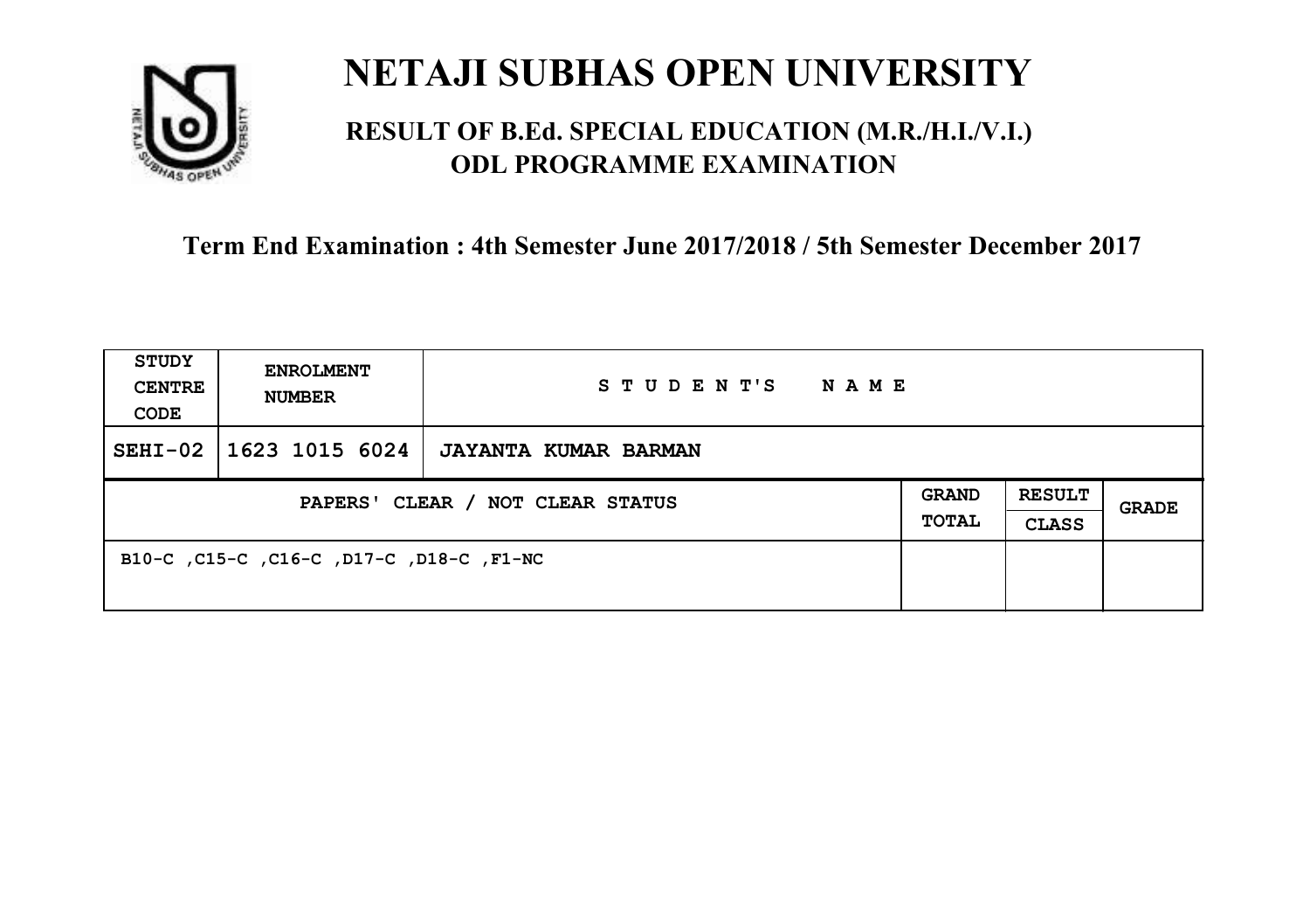

### **RESULT OF B.Ed. SPECIAL EDUCATION (M.R./H.I./V.I.) ODL PROGRAMME EXAMINATION**

| <b>STUDY</b><br><b>CENTRE</b><br>CODE | <b>ENROLMENT</b><br><b>NUMBER</b>        | STUDENT'S<br><b>NAME</b> |                              |                               |       |
|---------------------------------------|------------------------------------------|--------------------------|------------------------------|-------------------------------|-------|
| $SEHI-02$                             | 1623 1015 6027                           | RABINDRANATH BEHARA      |                              |                               |       |
| PAPERS' CLEAR / NOT CLEAR STATUS      |                                          |                          | <b>GRAND</b><br><b>TOTAL</b> | <b>RESULT</b><br><b>CLASS</b> | GRADE |
|                                       | B10-C, C15-NC, C16-C, D17-C, D18-C, F1-C |                          |                              |                               |       |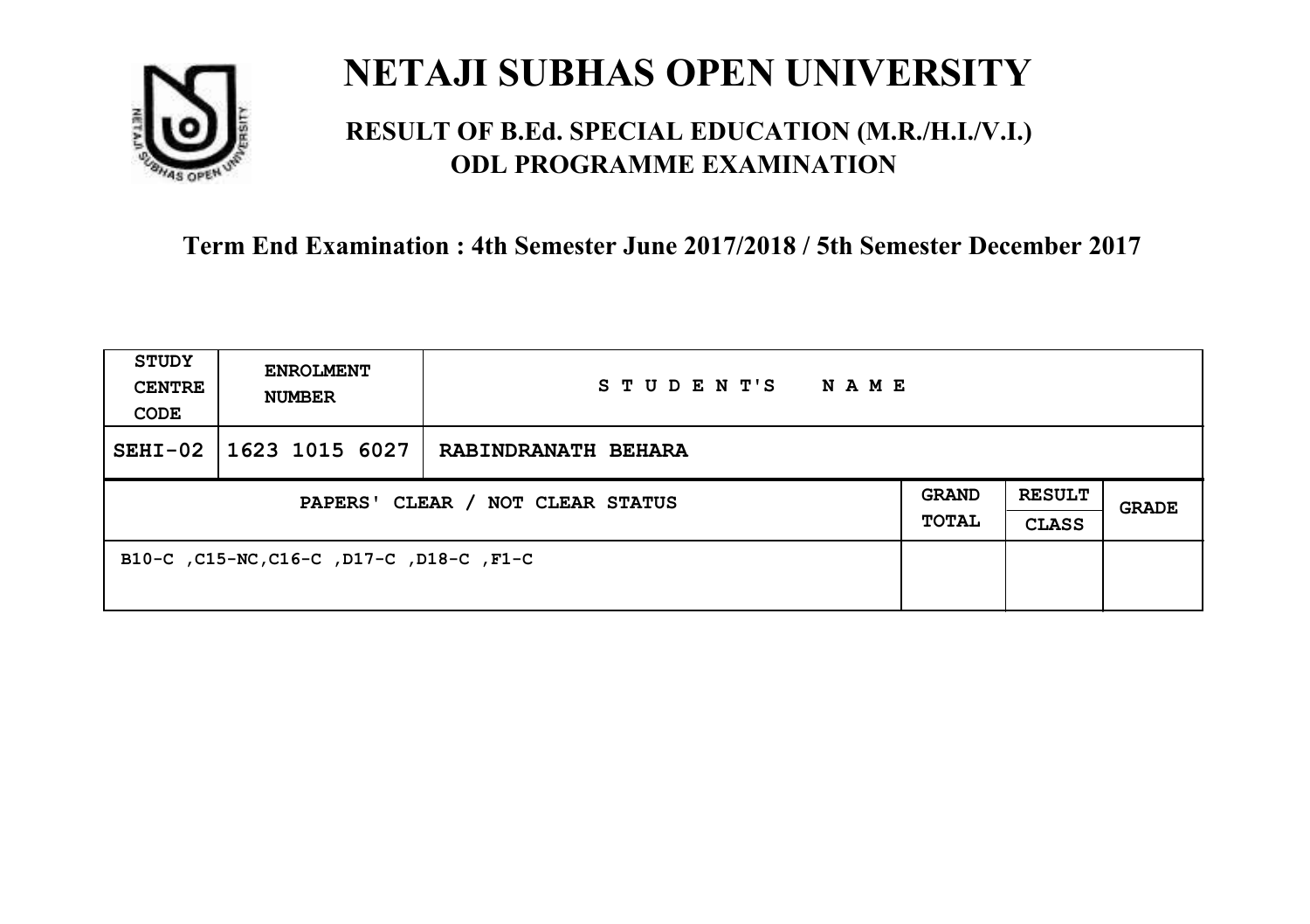

### **RESULT OF B.Ed. SPECIAL EDUCATION (M.R./H.I./V.I.) ODL PROGRAMME EXAMINATION**

| <b>STUDY</b><br><b>CENTRE</b><br>CODE | <b>ENROLMENT</b><br><b>NUMBER</b>       | STUDENT'S<br>NAME       |                              |                               |       |
|---------------------------------------|-----------------------------------------|-------------------------|------------------------------|-------------------------------|-------|
| $SEHI-02$                             | 1623 1015 6035                          | <b>VIVEKANANDA GIRI</b> |                              |                               |       |
| PAPERS' CLEAR / NOT CLEAR STATUS      |                                         |                         | <b>GRAND</b><br><b>TOTAL</b> | <b>RESULT</b><br><b>CLASS</b> | GRADE |
|                                       | B10-C, C15-C, C16-C, D17-C, D18-C, F1-C |                         |                              |                               |       |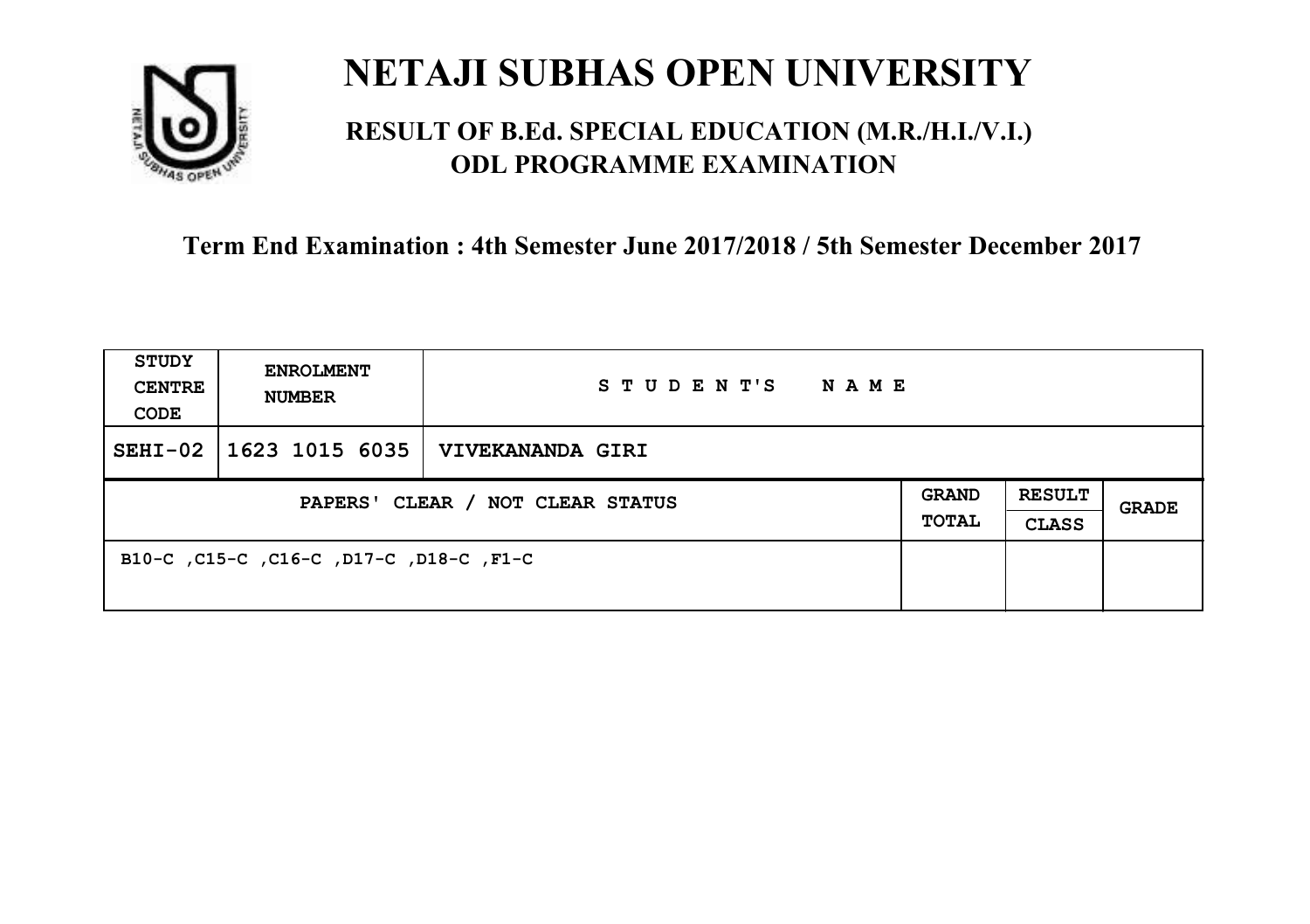

## **RESULT OF B.Ed. SPECIAL EDUCATION (M.R./H.I./V.I.) ODL PROGRAMME EXAMINATION**

| <b>STUDY</b><br><b>CENTRE</b><br>CODE | <b>ENROLMENT</b><br><b>NUMBER</b>        | STUDENT'S<br>N A M E |                              |                               |       |
|---------------------------------------|------------------------------------------|----------------------|------------------------------|-------------------------------|-------|
| $SEHI-02$                             | 1624 1015 6013                           | SOMA DOLOI           |                              |                               |       |
| PAPERS' CLEAR / NOT CLEAR STATUS      |                                          |                      | <b>GRAND</b><br><b>TOTAL</b> | <b>RESULT</b><br><b>CLASS</b> | GRADE |
|                                       | B10-C, C15-NC, C16-C, D17-C, D18-C, F1-C |                      |                              |                               |       |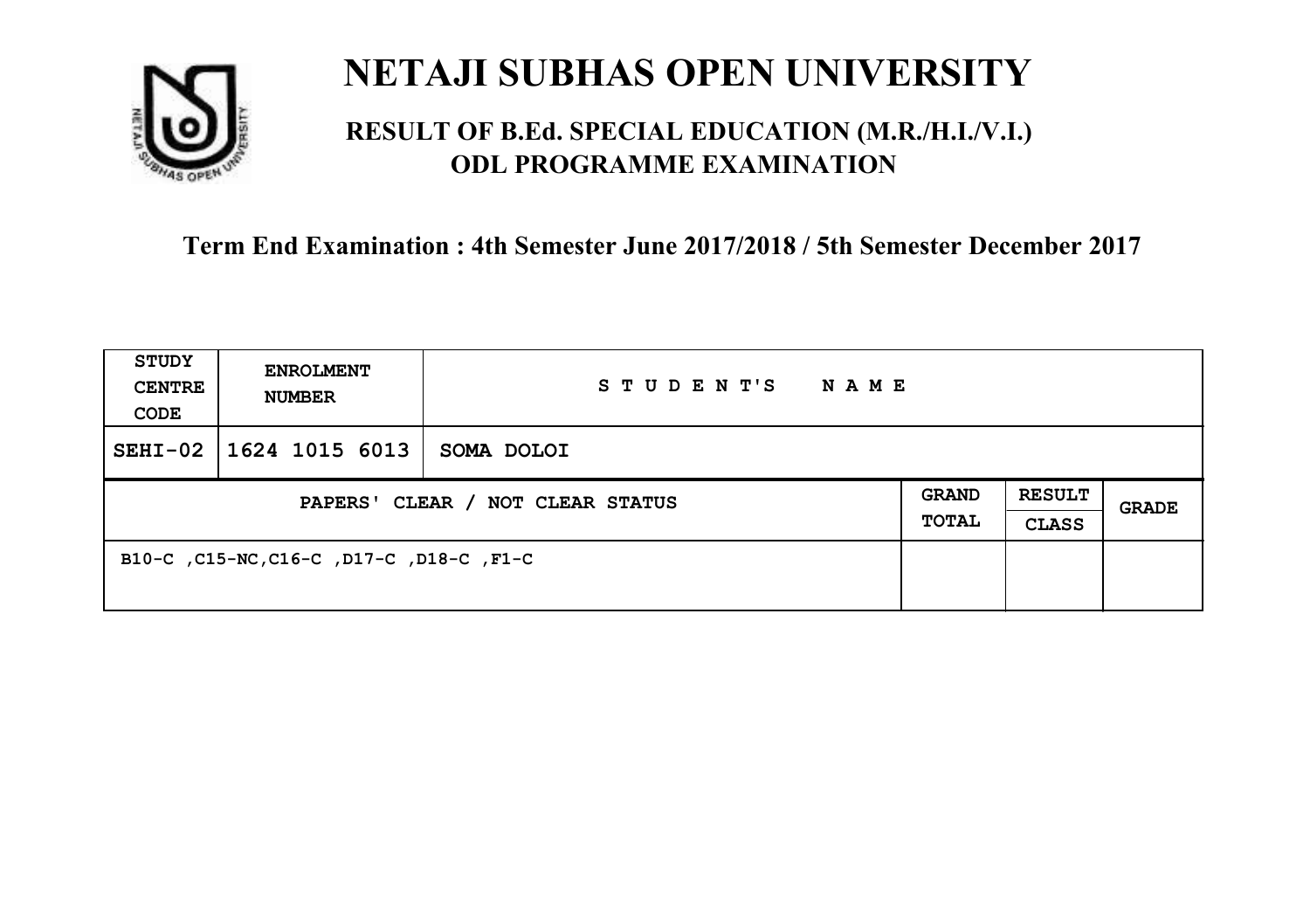

## **RESULT OF B.Ed. SPECIAL EDUCATION (M.R./H.I./V.I.) ODL PROGRAMME EXAMINATION**

| <b>STUDY</b><br><b>CENTRE</b><br>CODE | <b>ENROLMENT</b><br><b>NUMBER</b>       | STUDENT'S<br>NAME      |                              |                               |       |
|---------------------------------------|-----------------------------------------|------------------------|------------------------------|-------------------------------|-------|
| $SEHI-02$                             | 1624 1015 6028                          | <b>BISHNUPRIYA DAS</b> |                              |                               |       |
| PAPERS' CLEAR / NOT CLEAR STATUS      |                                         |                        | <b>GRAND</b><br><b>TOTAL</b> | <b>RESULT</b><br><b>CLASS</b> | GRADE |
|                                       | B10-C, C15-C, C16-C, D17-C, D18-C, F1-C |                        |                              |                               |       |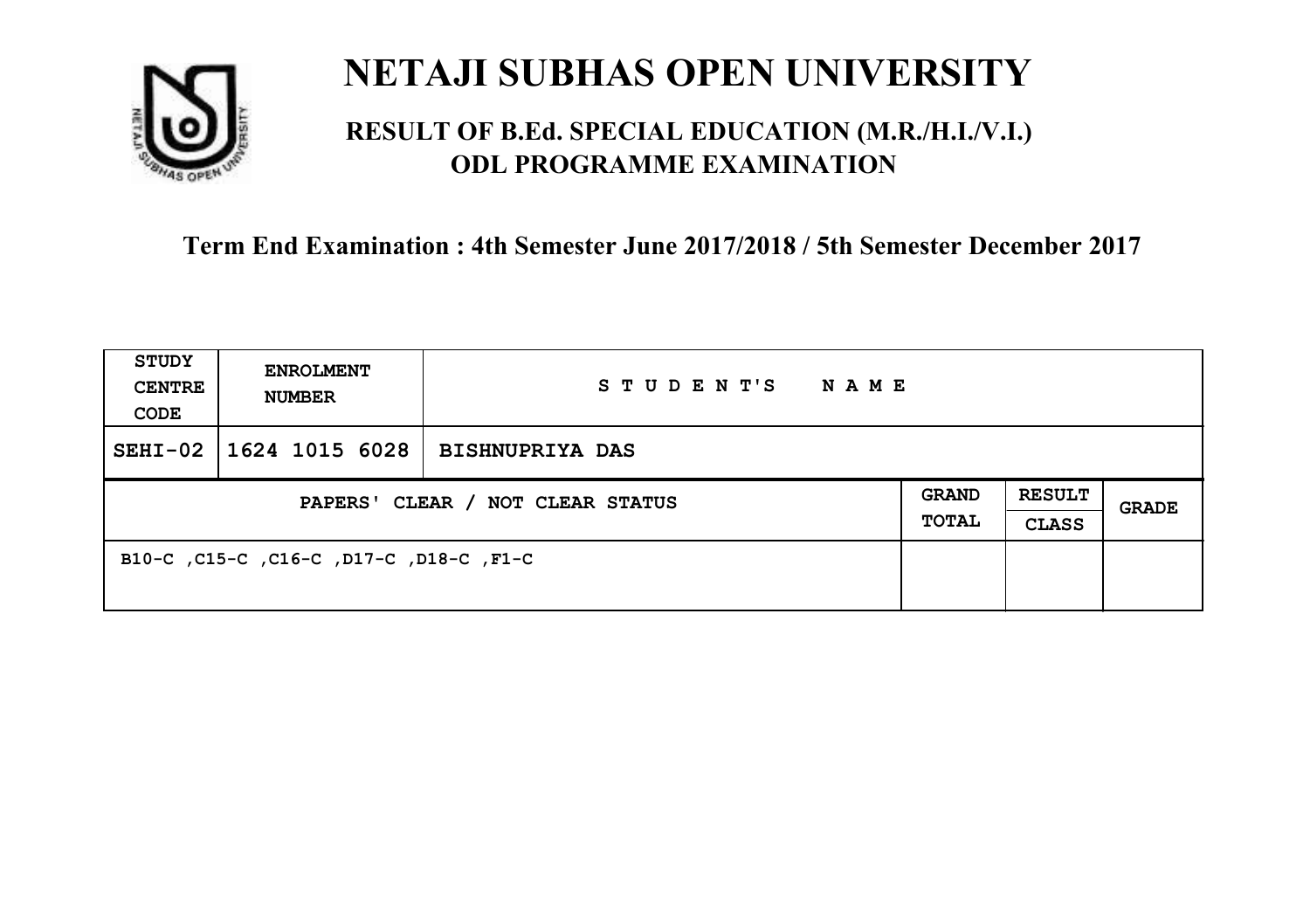

## **RESULT OF B.Ed. SPECIAL EDUCATION (M.R./H.I./V.I.) ODL PROGRAMME EXAMINATION**

| <b>STUDY</b><br><b>CENTRE</b><br>CODE | <b>ENROLMENT</b><br><b>NUMBER</b>         | STUDENT'S<br>N A M E |                              |                               |       |
|---------------------------------------|-------------------------------------------|----------------------|------------------------------|-------------------------------|-------|
| $SEHI-02$                             | 1625 1015 6026                            | <b>BAPAN SAREN</b>   |                              |                               |       |
| PAPERS' CLEAR / NOT CLEAR STATUS      |                                           |                      | <b>GRAND</b><br><b>TOTAL</b> | <b>RESULT</b><br><b>CLASS</b> | GRADE |
|                                       | B10-C, C15-NC, C16-NC, D17-C, D18-C, F1-C |                      |                              |                               |       |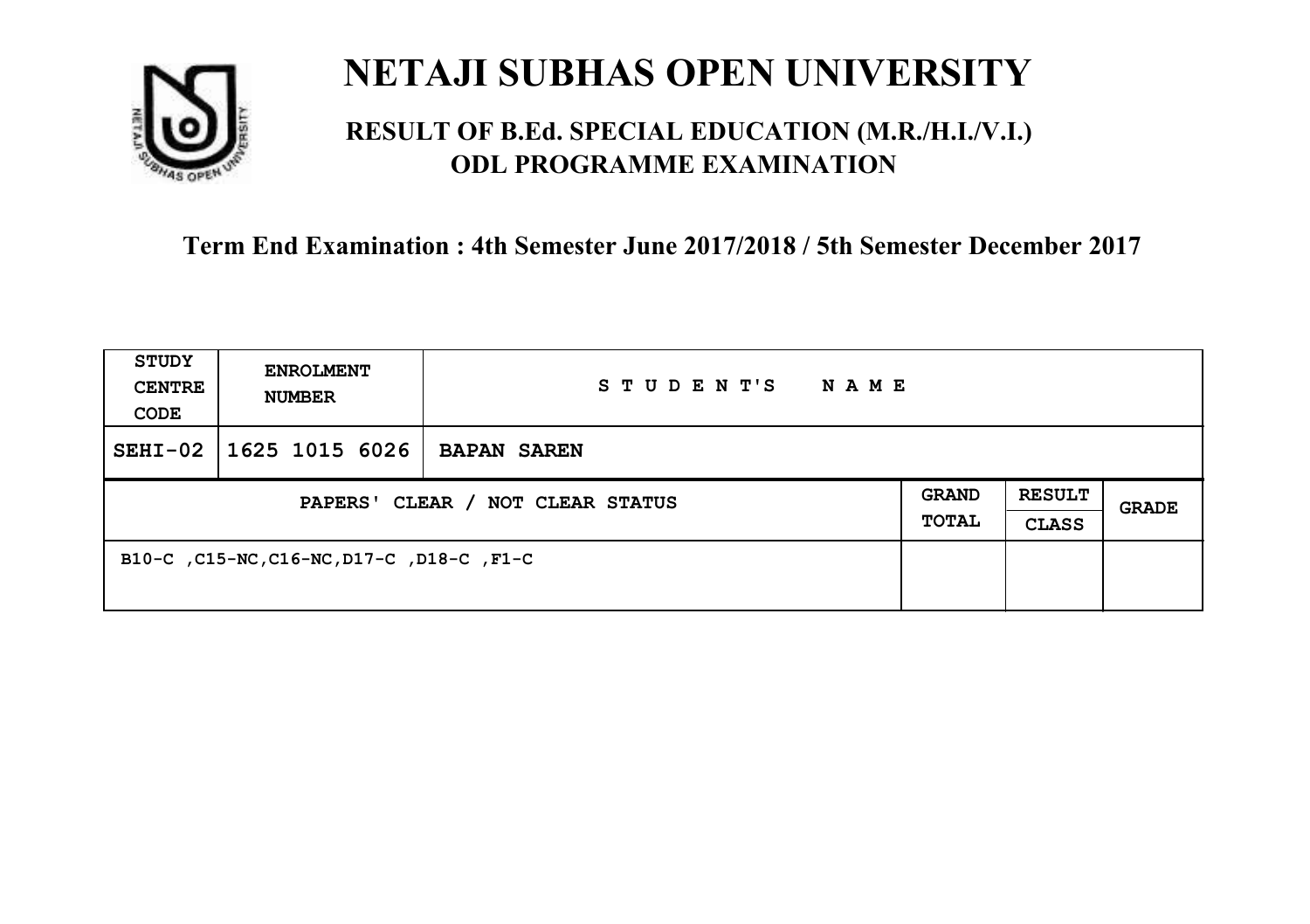

## **RESULT OF B.Ed. SPECIAL EDUCATION (M.R./H.I./V.I.) ODL PROGRAMME EXAMINATION**

| <b>STUDY</b><br><b>CENTRE</b><br>CODE | <b>ENROLMENT</b><br><b>NUMBER</b>        | STUDENT'S<br><b>NAME</b> |                              |                               |       |
|---------------------------------------|------------------------------------------|--------------------------|------------------------------|-------------------------------|-------|
| $SEHI-02$                             | 1627 1015 6030                           | MRITYUNJOY PAL           |                              |                               |       |
| PAPERS' CLEAR / NOT CLEAR STATUS      |                                          |                          | <b>GRAND</b><br><b>TOTAL</b> | <b>RESULT</b><br><b>CLASS</b> | GRADE |
|                                       | B10-C, C15-C, C16-C, D17-NC, D18-C, F1-C |                          |                              |                               |       |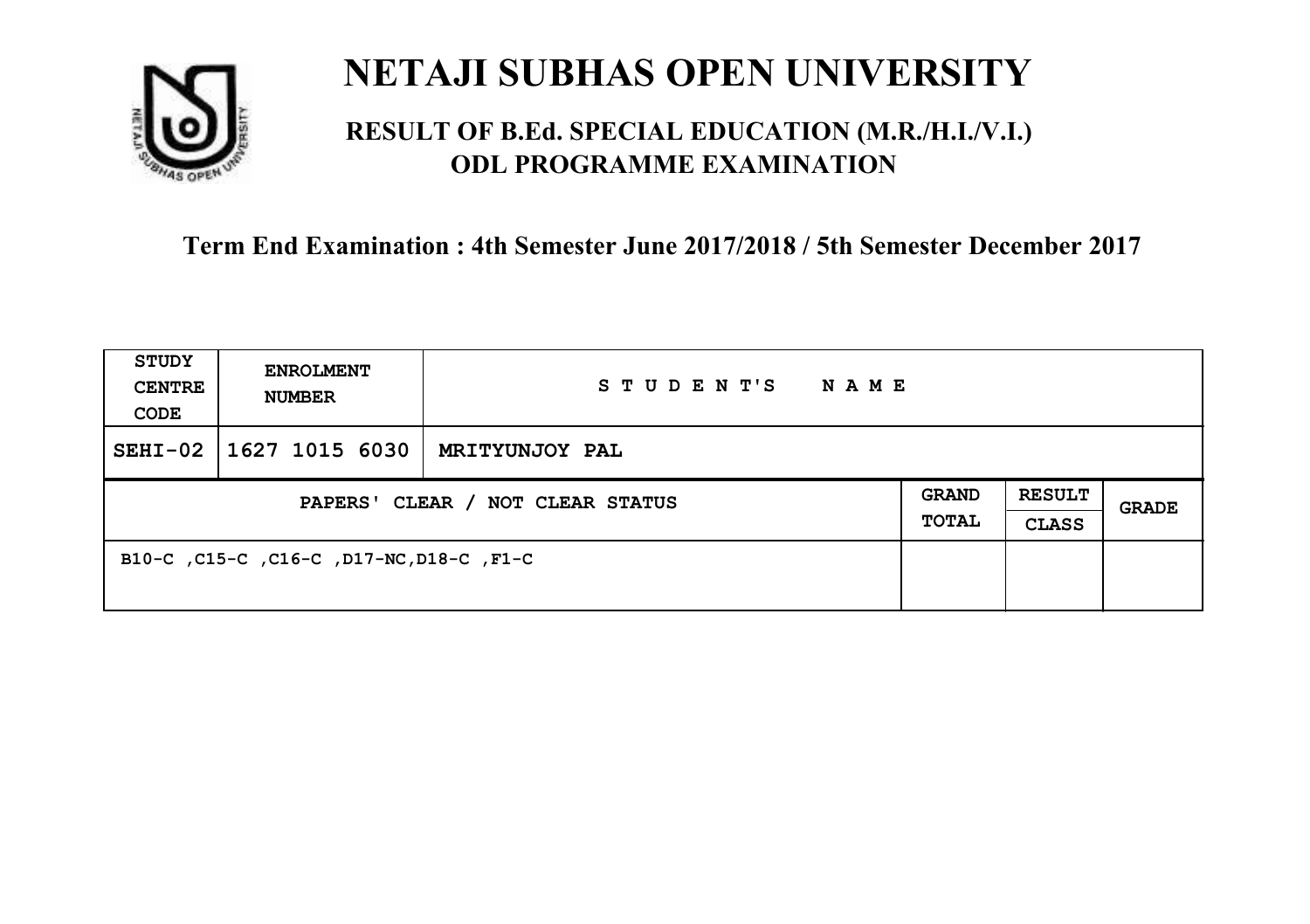

## **RESULT OF B.Ed. SPECIAL EDUCATION (M.R./H.I./V.I.) ODL PROGRAMME EXAMINATION**

| <b>STUDY</b><br><b>CENTRE</b><br>CODE | <b>ENROLMENT</b><br><b>NUMBER</b>       | STUDENT'S<br>NAME     |                       |                               |       |
|---------------------------------------|-----------------------------------------|-----------------------|-----------------------|-------------------------------|-------|
| $SEHI-02$                             | 1627 1015 6031                          | <b>PARIMAL MAHATA</b> |                       |                               |       |
| PAPERS' CLEAR / NOT CLEAR STATUS      |                                         |                       | <b>GRAND</b><br>TOTAL | <b>RESULT</b><br><b>CLASS</b> | GRADE |
|                                       | B10-C, C15-C, C16-C, D17-C, D18-C, F1-C |                       |                       |                               |       |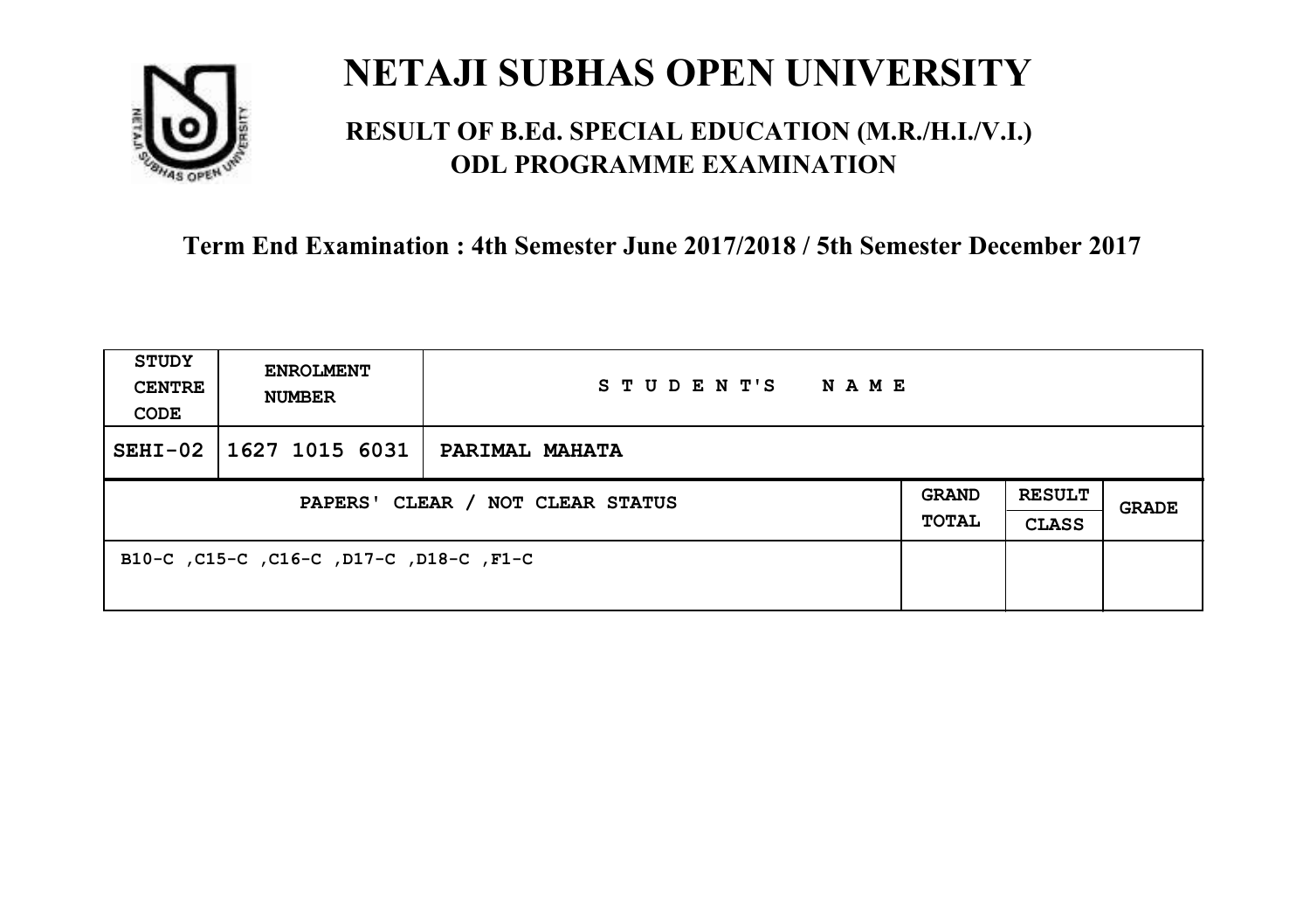

## **RESULT OF B.Ed. SPECIAL EDUCATION (M.R./H.I./V.I.) ODL PROGRAMME EXAMINATION**

| <b>STUDY</b><br><b>CENTRE</b><br>CODE | <b>ENROLMENT</b><br><b>NUMBER</b>       | STUDENT'S<br>NAME     |                       |                               |       |
|---------------------------------------|-----------------------------------------|-----------------------|-----------------------|-------------------------------|-------|
| $SEHI-02$                             | 1627 1015 6034                          | <b>ATAUDDIN MAITY</b> |                       |                               |       |
| PAPERS' CLEAR / NOT CLEAR STATUS      |                                         |                       | <b>GRAND</b><br>TOTAL | <b>RESULT</b><br><b>CLASS</b> | GRADE |
|                                       | B10-C, C15-C, C16-C, D17-C, D18-C, F1-C |                       |                       |                               |       |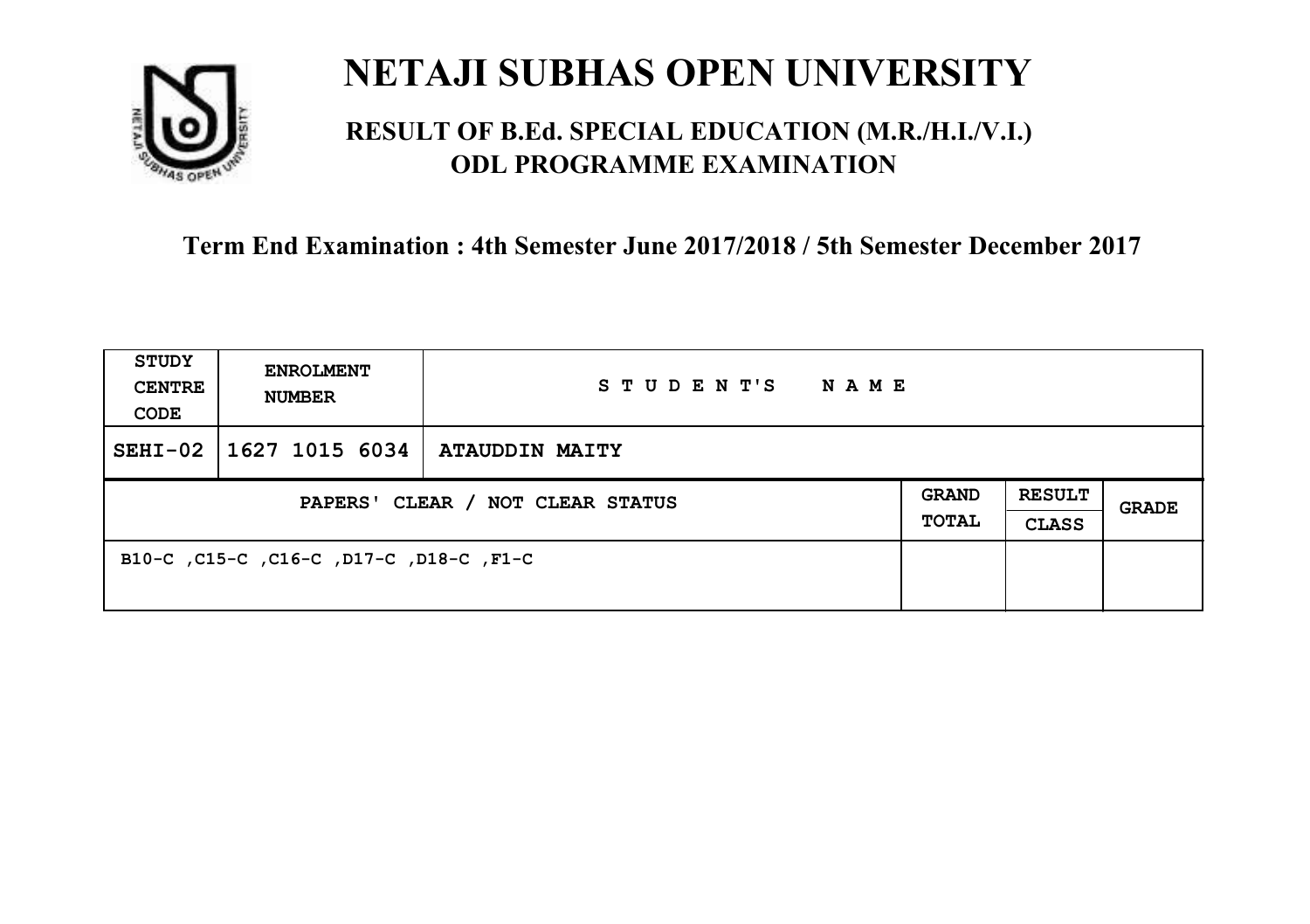

## **RESULT OF B.Ed. SPECIAL EDUCATION (M.R./H.I./V.I.) ODL PROGRAMME EXAMINATION**

| <b>STUDY</b><br><b>CENTRE</b><br>CODE | <b>ENROLMENT</b><br><b>NUMBER</b>       | STUDENT'S NAME                                  |  |                               |              |
|---------------------------------------|-----------------------------------------|-------------------------------------------------|--|-------------------------------|--------------|
| $SEHI-02$                             |                                         | $\mid$ 1627 1015 6036 $\mid$ SYED MANIRUL ISLAM |  |                               |              |
| PAPERS' CLEAR / NOT CLEAR STATUS      |                                         |                                                 |  | <b>RESULT</b><br><b>CLASS</b> | <b>GRADE</b> |
|                                       | B10-C, C15-C, C16-C, D17-C, D18-C, F1-C |                                                 |  |                               |              |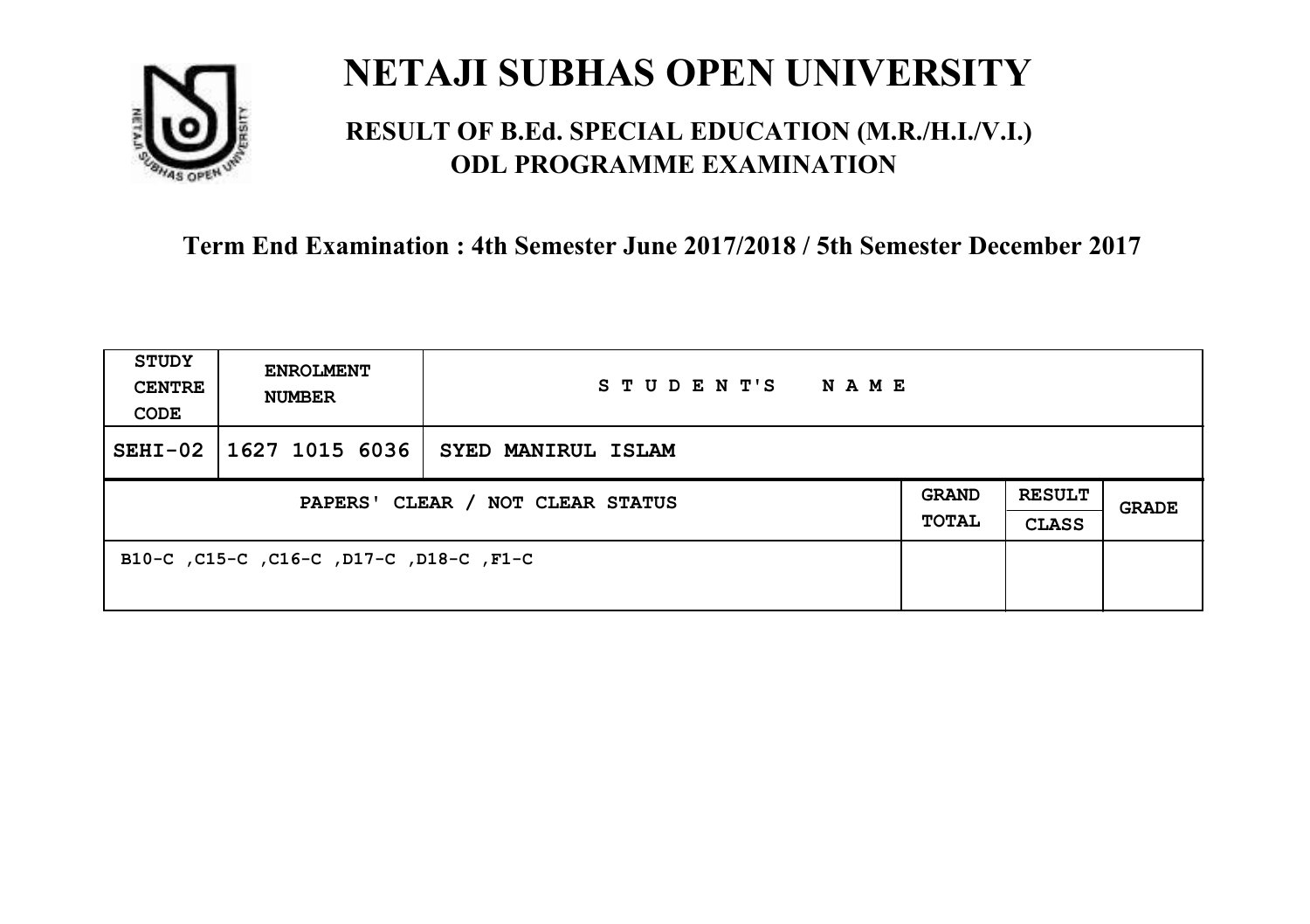

## **RESULT OF B.Ed. SPECIAL EDUCATION (M.R./H.I./V.I.) ODL PROGRAMME EXAMINATION**

| <b>STUDY</b><br><b>CENTRE</b><br>CODE | <b>ENROLMENT</b><br><b>NUMBER</b>       | STUDENT'S<br>NAME     |                              |                               |       |
|---------------------------------------|-----------------------------------------|-----------------------|------------------------------|-------------------------------|-------|
| $SEHI-02$                             | 1627 1015 6037                          | <b>SK SAHANUR ALI</b> |                              |                               |       |
| PAPERS' CLEAR / NOT CLEAR STATUS      |                                         |                       | <b>GRAND</b><br><b>TOTAL</b> | <b>RESULT</b><br><b>CLASS</b> | GRADE |
|                                       | B10-C, C15-C, C16-C, D17-C, D18-C, F1-C |                       |                              |                               |       |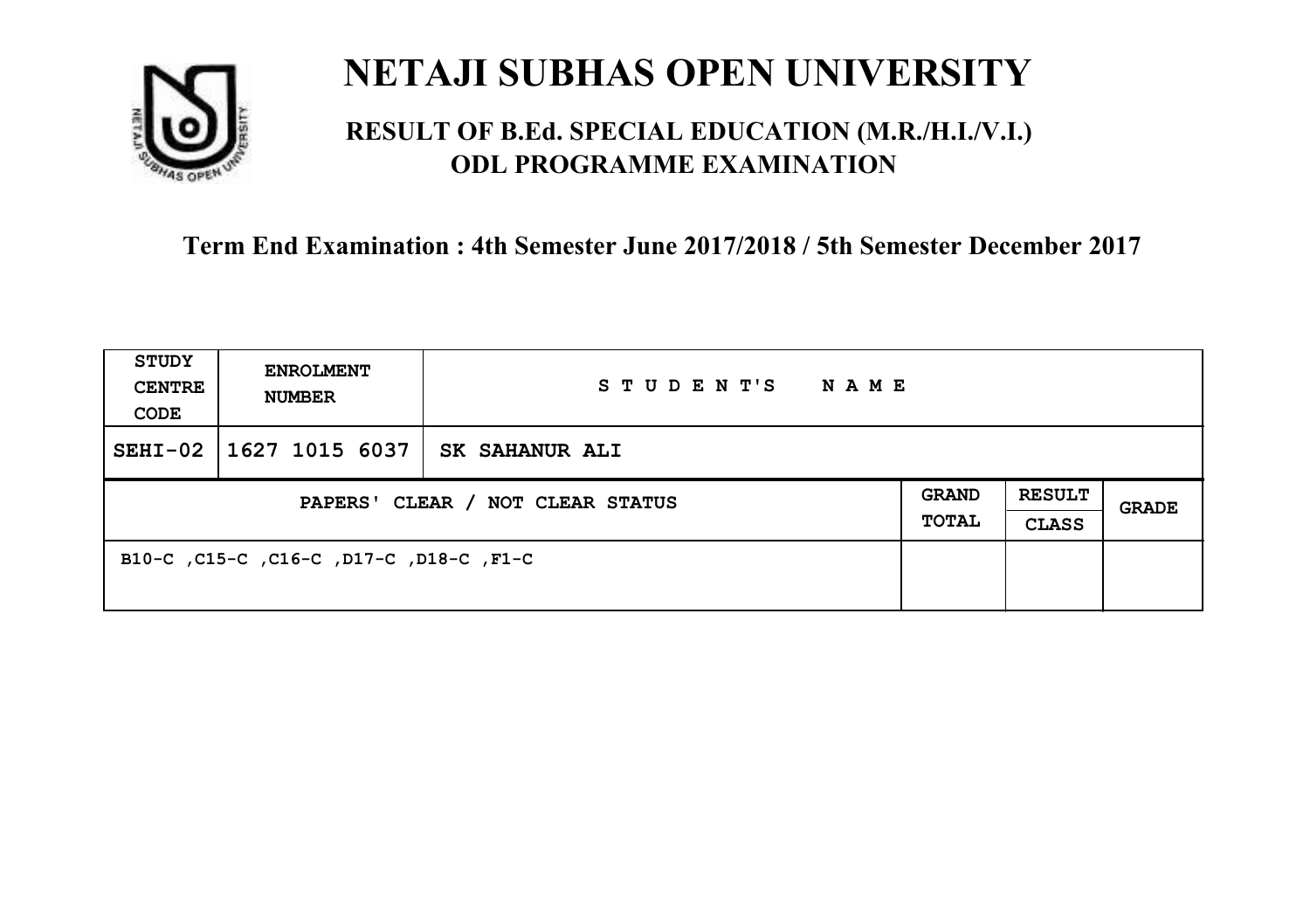

## **RESULT OF B.Ed. SPECIAL EDUCATION (M.R./H.I./V.I.) ODL PROGRAMME EXAMINATION**

| <b>STUDY</b><br><b>CENTRE</b><br>CODE | <b>ENROLMENT</b><br><b>NUMBER</b>          | STUDENT'S<br><b>NAME</b> |  |                               |              |
|---------------------------------------|--------------------------------------------|--------------------------|--|-------------------------------|--------------|
| $SEHI-02$                             | 1627 1015 6038                             | <b>MILAN MAHATO</b>      |  |                               |              |
| PAPERS' CLEAR / NOT CLEAR STATUS      |                                            |                          |  | <b>RESULT</b><br><b>CLASS</b> | <b>GRADE</b> |
|                                       | B10-C, C15-NC, C16-C, D17-NC, D18-NC, F1-C |                          |  |                               |              |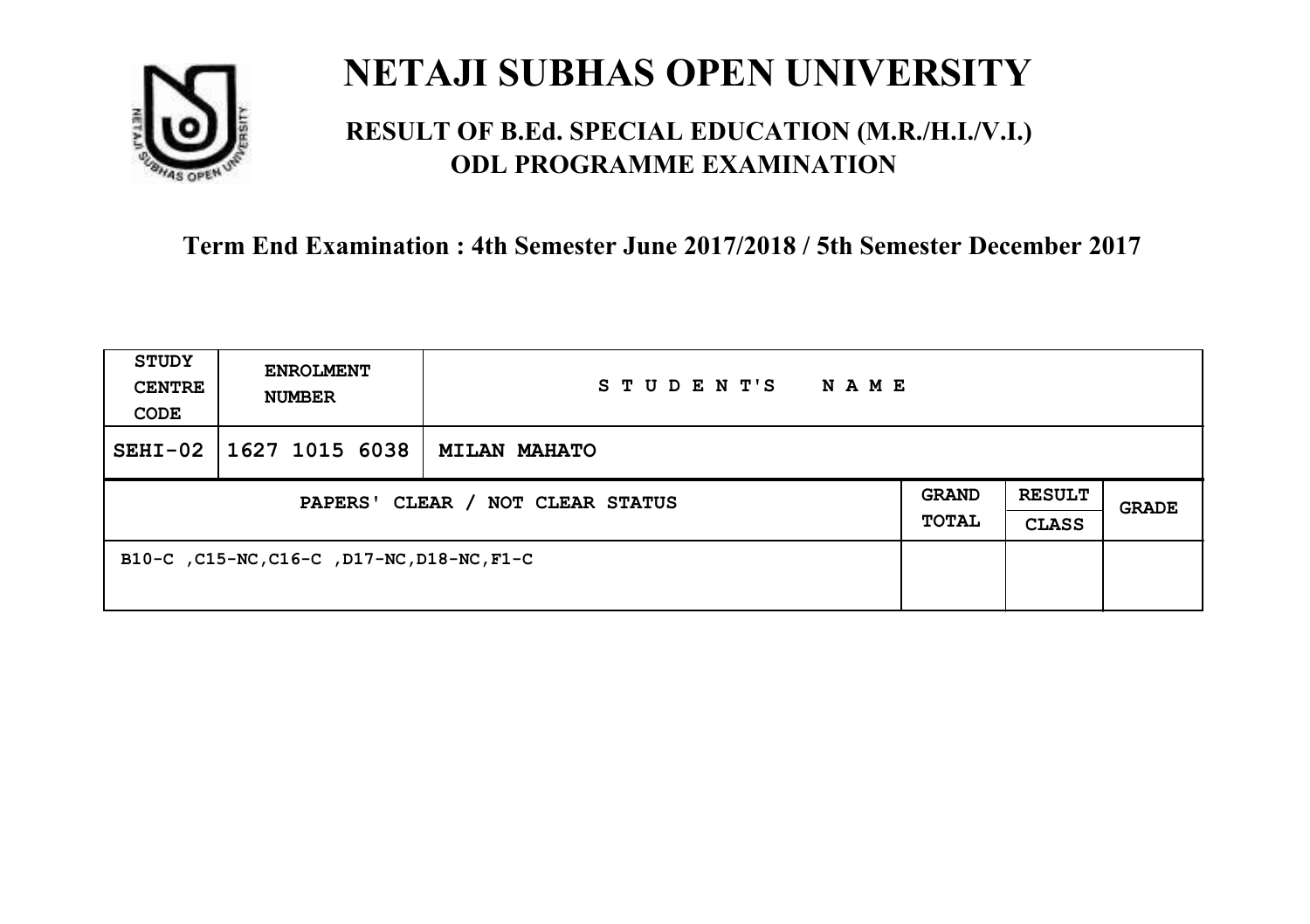

## **RESULT OF B.Ed. SPECIAL EDUCATION (M.R./H.I./V.I.) ODL PROGRAMME EXAMINATION**

| <b>STUDY</b><br><b>CENTRE</b><br>CODE | <b>ENROLMENT</b><br><b>NUMBER</b>       | STUDENT'S<br>NAME    |                       |                               |       |
|---------------------------------------|-----------------------------------------|----------------------|-----------------------|-------------------------------|-------|
| $SEHI-02$                             | 1628 1015 6020                          | <b>NUSHIN AKHTER</b> |                       |                               |       |
| PAPERS' CLEAR / NOT CLEAR STATUS      |                                         |                      | <b>GRAND</b><br>TOTAL | <b>RESULT</b><br><b>CLASS</b> | GRADE |
|                                       | B10-C, C15-C, C16-C, D17-C, D18-C, F1-C |                      |                       |                               |       |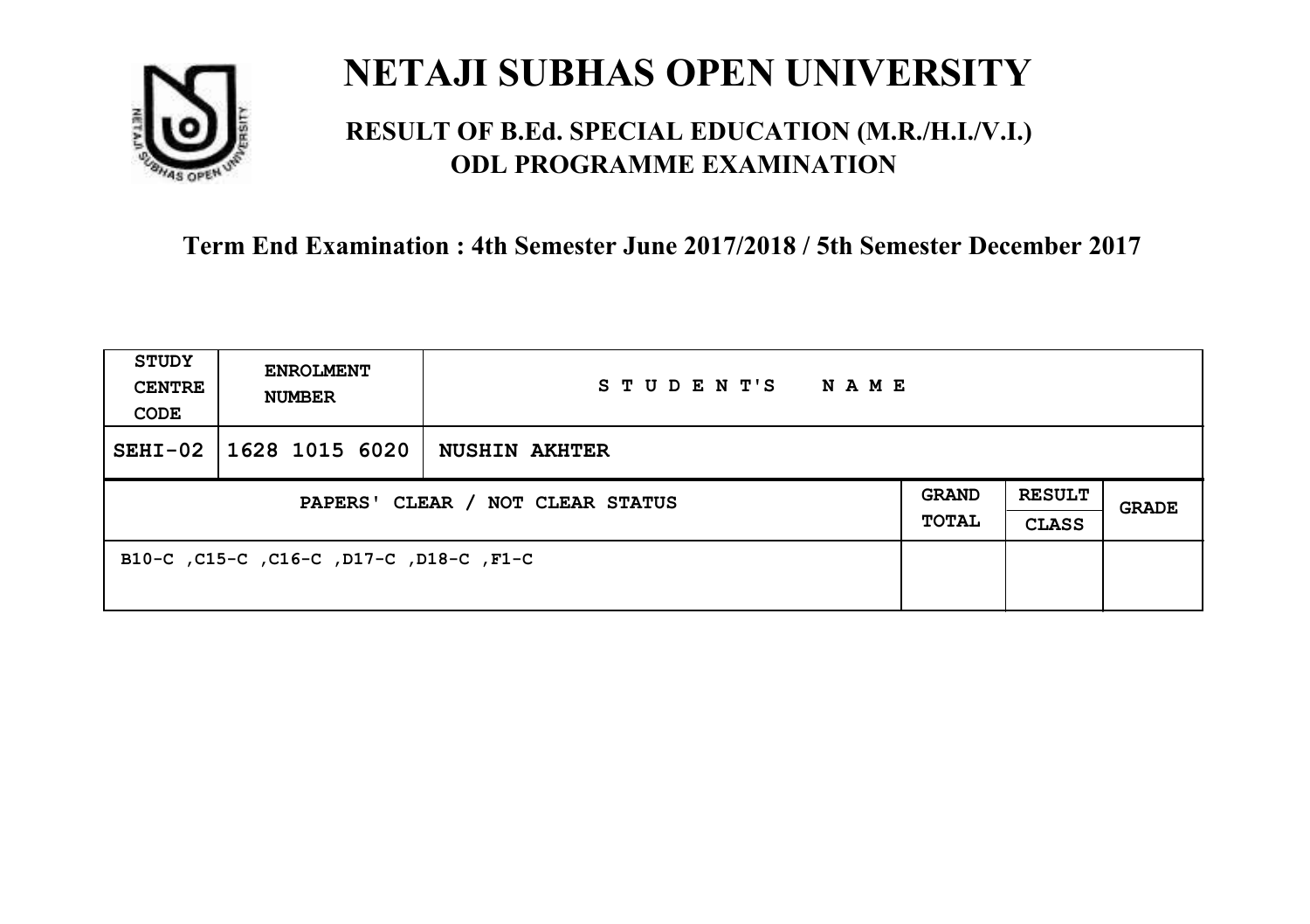

## **RESULT OF B.Ed. SPECIAL EDUCATION (M.R./H.I./V.I.) ODL PROGRAMME EXAMINATION**

| STUDY<br><b>CENTRE</b><br>CODE   | <b>ENROLMENT</b><br><b>NUMBER</b>  | STUDENT'S<br>NAME                                    |  |                               |       |
|----------------------------------|------------------------------------|------------------------------------------------------|--|-------------------------------|-------|
| $SEHI-02$                        | 1521 1015 6002                     | <b>SUSHOVAN MAHATO</b>                               |  |                               |       |
| PAPERS' CLEAR / NOT CLEAR STATUS |                                    |                                                      |  | <b>RESULT</b><br><b>CLASS</b> | GRADE |
|                                  | $9-C$ , $E1-B-C$ , $F2-C$ , $F3-C$ | B10-C, C15-NC, C16-C, D17-NC, D18-C, F1-C, B11-C, D1 |  |                               |       |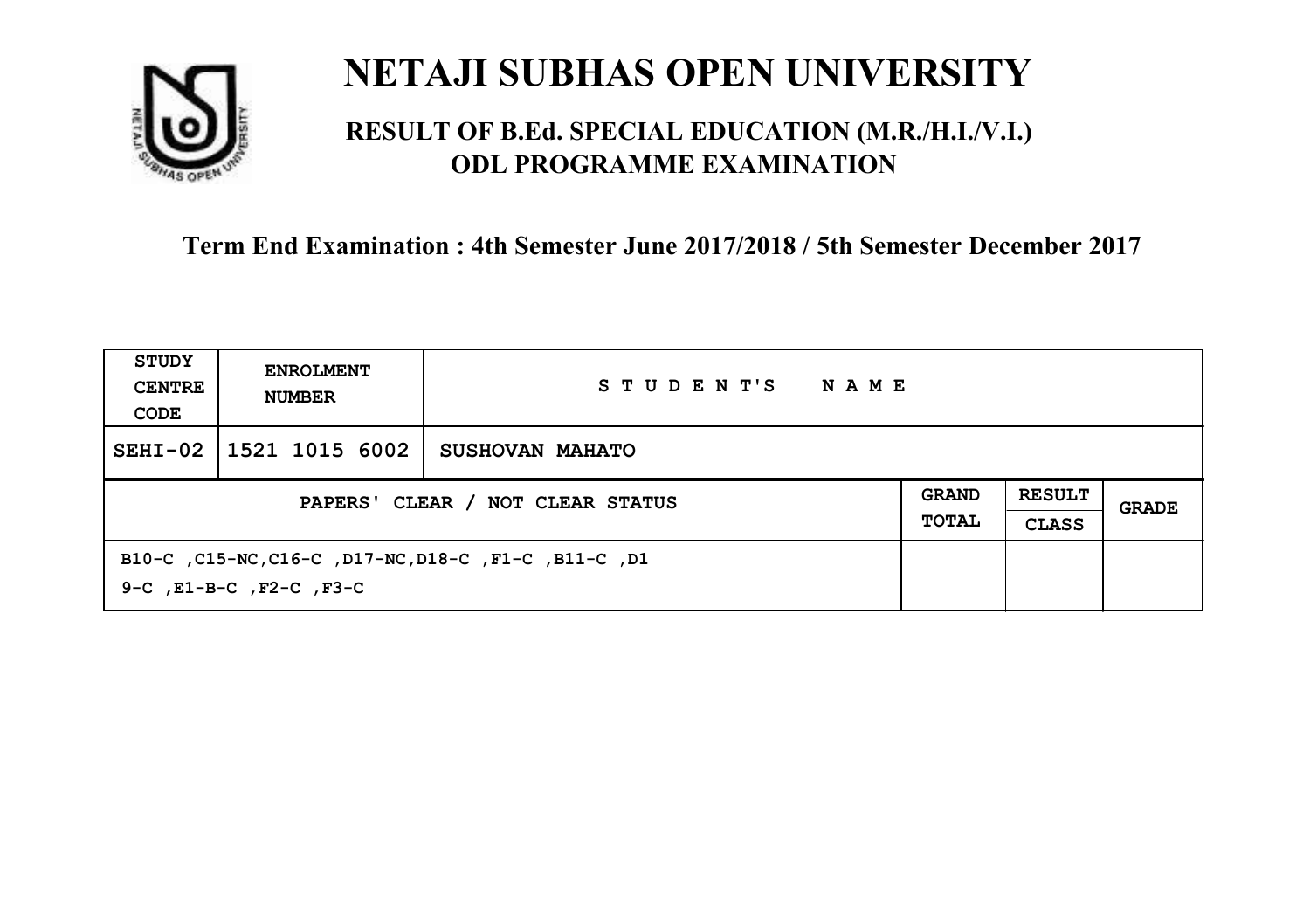

## **RESULT OF B.Ed. SPECIAL EDUCATION (M.R./H.I./V.I.) ODL PROGRAMME EXAMINATION**

| STUDY<br><b>CENTRE</b><br>CODE | <b>ENROLMENT</b><br><b>NUMBER</b>   | STUDENT'S<br>N A M E |      |                               |       |
|--------------------------------|-------------------------------------|----------------------|------|-------------------------------|-------|
| $SEHI-02$                      | $ 1521\;1015\;6010$                 | SOUMITRA ROY         |      |                               |       |
|                                | CLEAR / NOT CLEAR STATUS<br>PAPERS' |                      |      | <b>RESULT</b><br><b>CLASS</b> | GRADE |
|                                |                                     | All Clear            | 1227 | I                             | A     |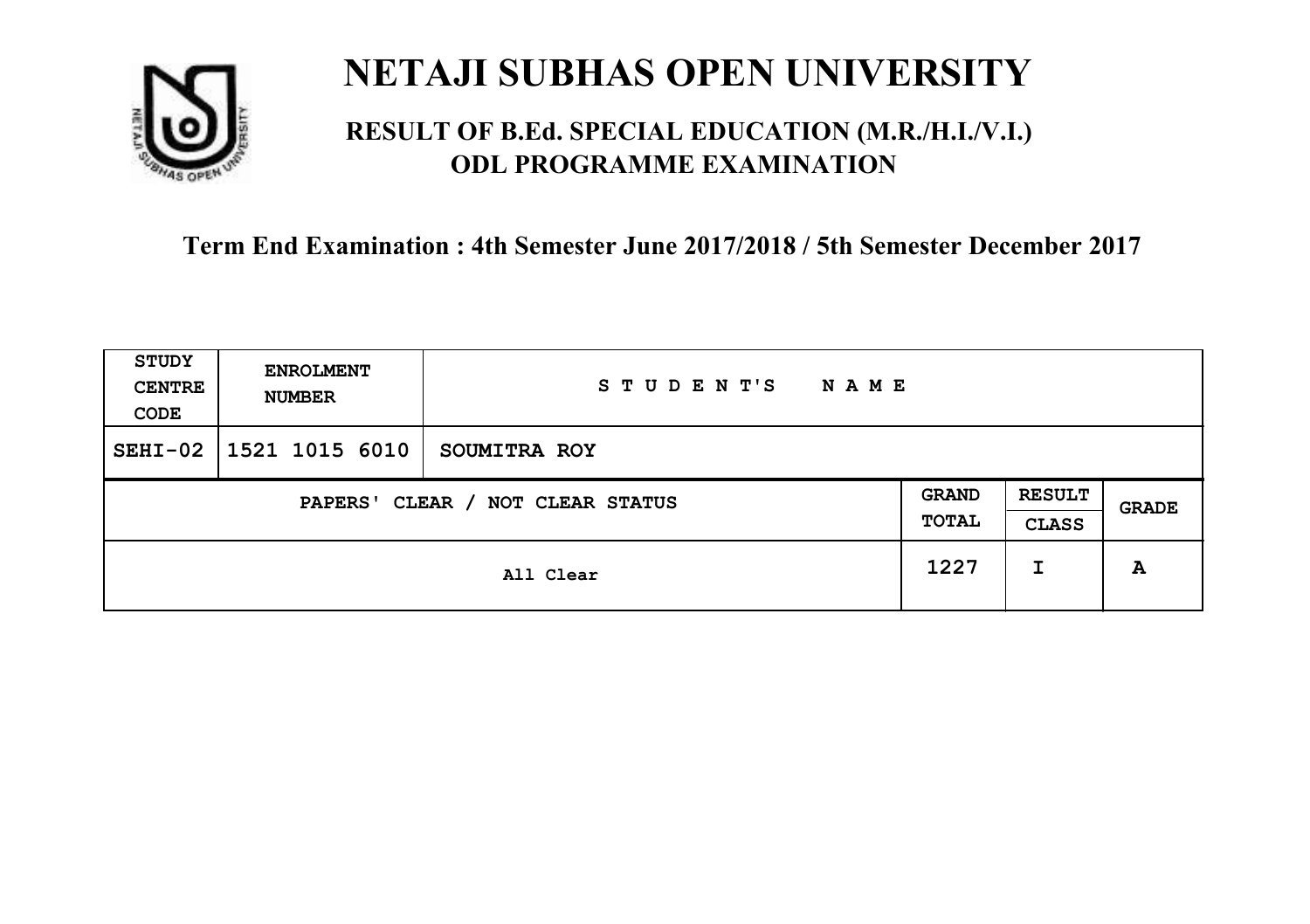

## **RESULT OF B.Ed. SPECIAL EDUCATION (M.R./H.I./V.I.) ODL PROGRAMME EXAMINATION**

| STUDY<br><b>CENTRE</b><br>CODE | <b>ENROLMENT</b><br><b>NUMBER</b>   | STUDENT'S<br><b>NAME</b> |      |   |       |
|--------------------------------|-------------------------------------|--------------------------|------|---|-------|
| $SEHI-02$                      | 1521 1015 6013                      | <b>BAPI SHEE</b>         |      |   |       |
|                                | CLEAR / NOT CLEAR STATUS<br>PAPERS' |                          |      |   | GRADE |
|                                |                                     | All Clear                | 1319 | I | A     |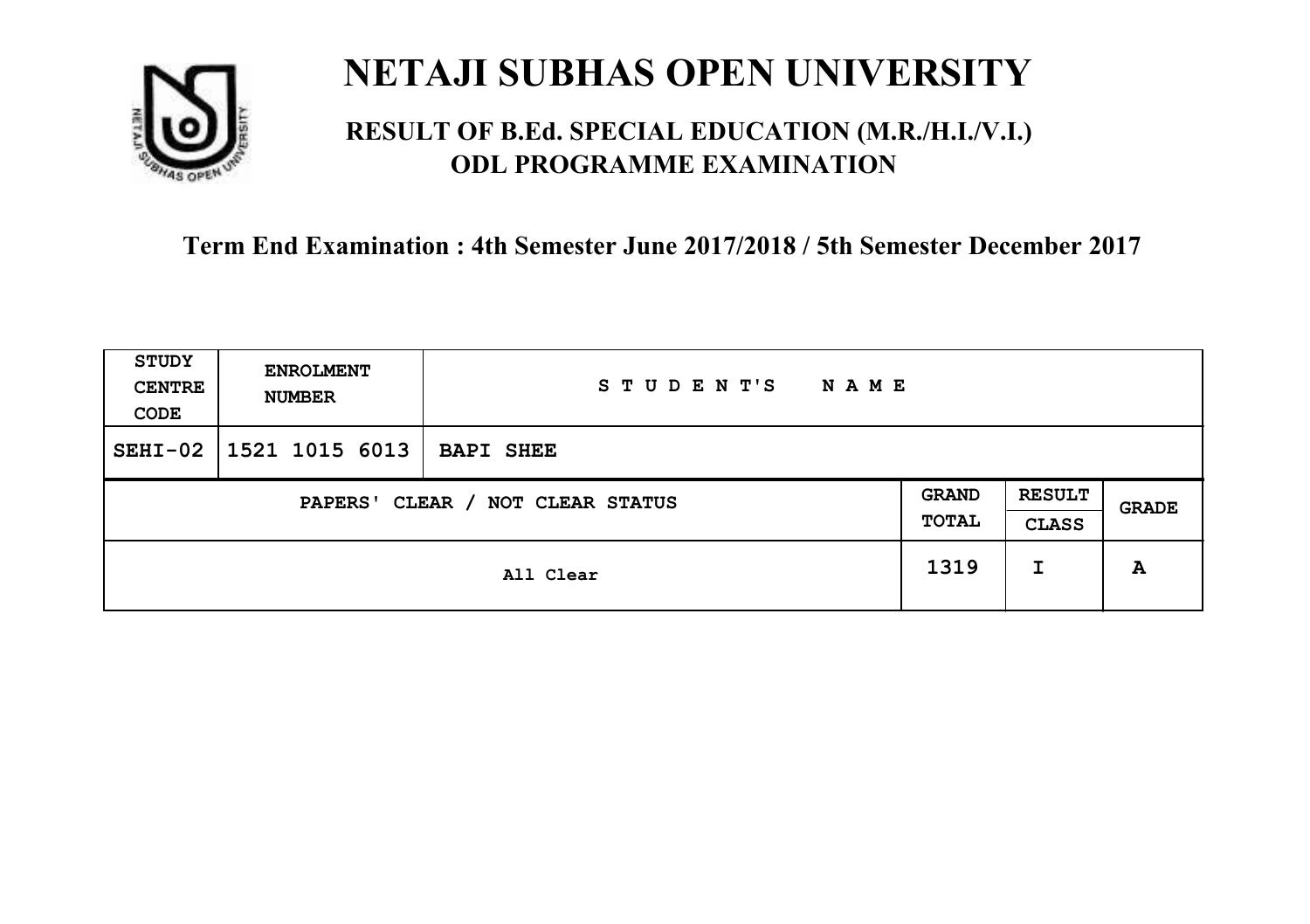

## **RESULT OF B.Ed. SPECIAL EDUCATION (M.R./H.I./V.I.) ODL PROGRAMME EXAMINATION**

| STUDY<br><b>CENTRE</b><br>CODE | <b>ENROLMENT</b><br><b>NUMBER</b>    | STUDENT'S<br>NAME                                   |                              |                               |       |
|--------------------------------|--------------------------------------|-----------------------------------------------------|------------------------------|-------------------------------|-------|
| $SEHI-02$                      | 1521 1015 6016                       | SOUMEN SAMANTA                                      |                              |                               |       |
|                                |                                      | PAPERS' CLEAR / NOT CLEAR STATUS                    | <b>GRAND</b><br><b>TOTAL</b> | <b>RESULT</b><br><b>CLASS</b> | GRADE |
|                                | $9-C$ , $E1-B-C$ , $F2-NC$ , $F3-NC$ | B10-C, C15-NC, C16-C, D17-C, D18-C, F1-C, B11-C, D1 |                              |                               |       |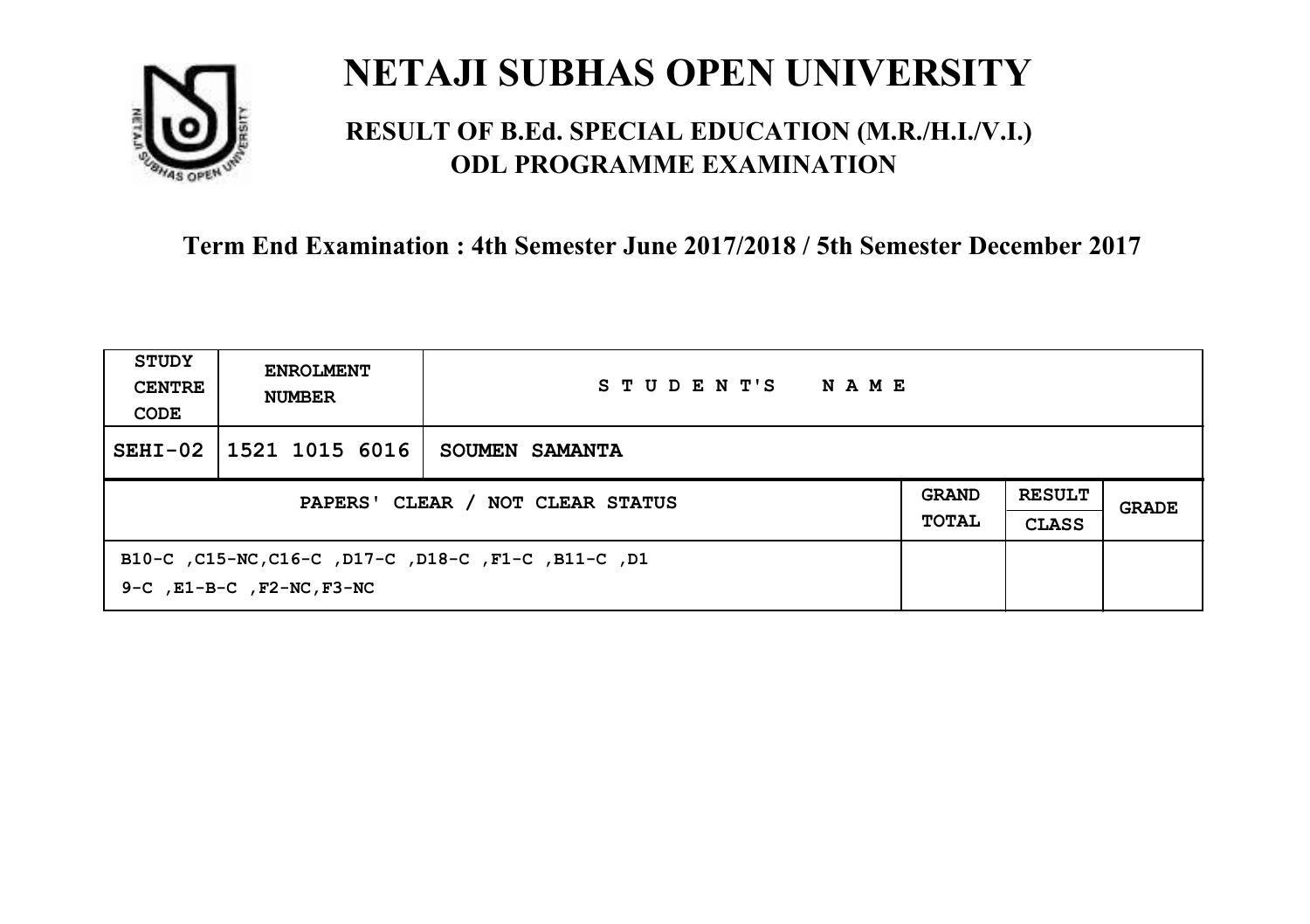

## **RESULT OF B.Ed. SPECIAL EDUCATION (M.R./H.I./V.I.) ODL PROGRAMME EXAMINATION**

| <b>STUDY</b><br><b>CENTRE</b><br>CODE | <b>ENROLMENT</b><br><b>NUMBER</b>   | STUDENT'S<br><b>NAME</b> |      |   |       |
|---------------------------------------|-------------------------------------|--------------------------|------|---|-------|
| $SEHI-02$                             | $1521$ 1015 6023                    | <b>SUSANTA BEHARA</b>    |      |   |       |
|                                       | CLEAR / NOT CLEAR STATUS<br>PAPERS' |                          |      |   | GRADE |
|                                       |                                     | All Clear                | 1331 | I | A     |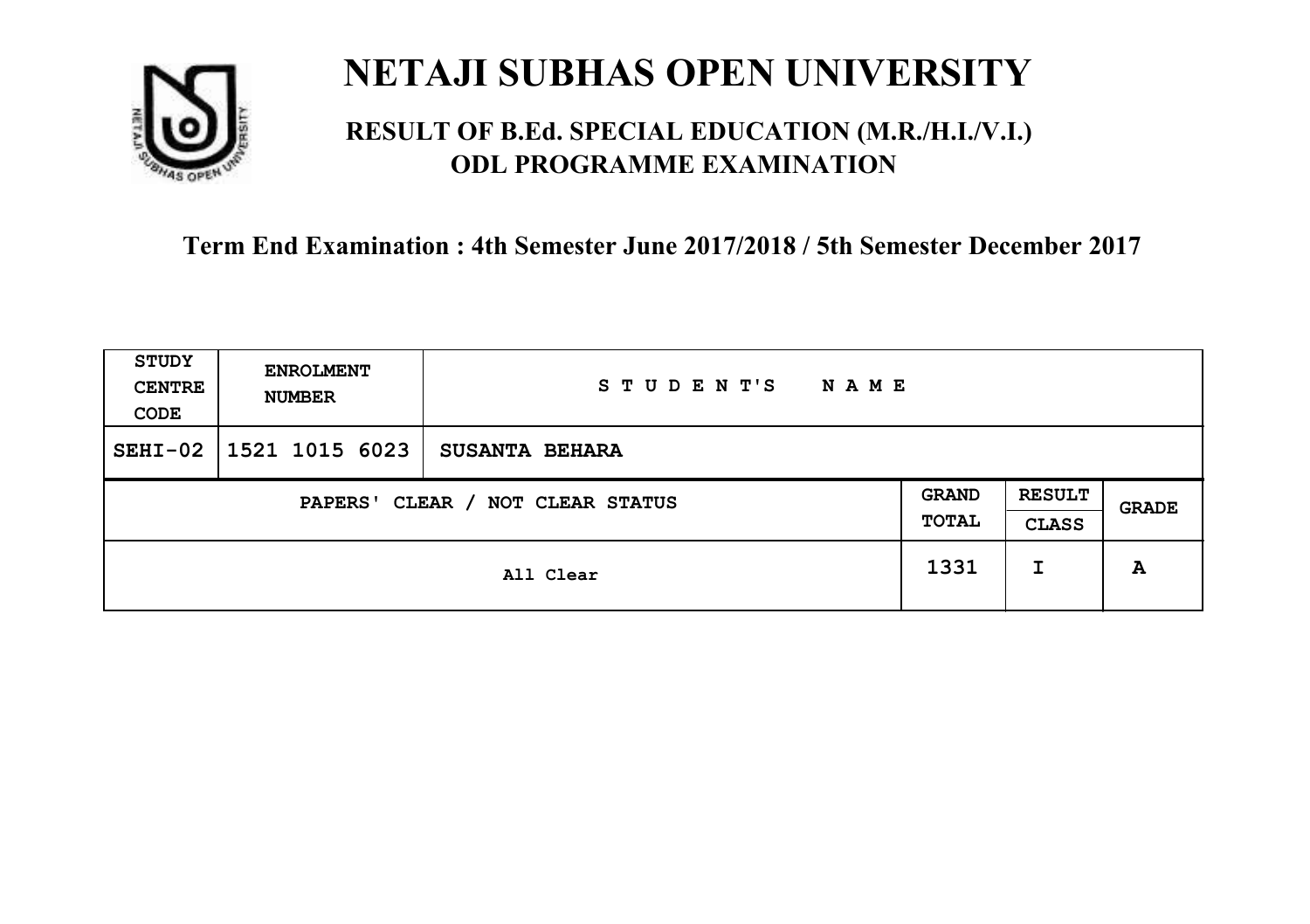

## **RESULT OF B.Ed. SPECIAL EDUCATION (M.R./H.I./V.I.) ODL PROGRAMME EXAMINATION**

| <b>STUDY</b><br><b>CENTRE</b><br>CODE | <b>ENROLMENT</b><br><b>NUMBER</b>   | STUDENT'S<br><b>NAME</b> |      |    |       |
|---------------------------------------|-------------------------------------|--------------------------|------|----|-------|
| $SEHI-02$                             | $1521$ 1015 6025                    | <b>ATANU ROY</b>         |      |    |       |
|                                       | CLEAR / NOT CLEAR STATUS<br>PAPERS' |                          |      |    | GRADE |
|                                       |                                     | All Clear                | 1188 | II | $B+$  |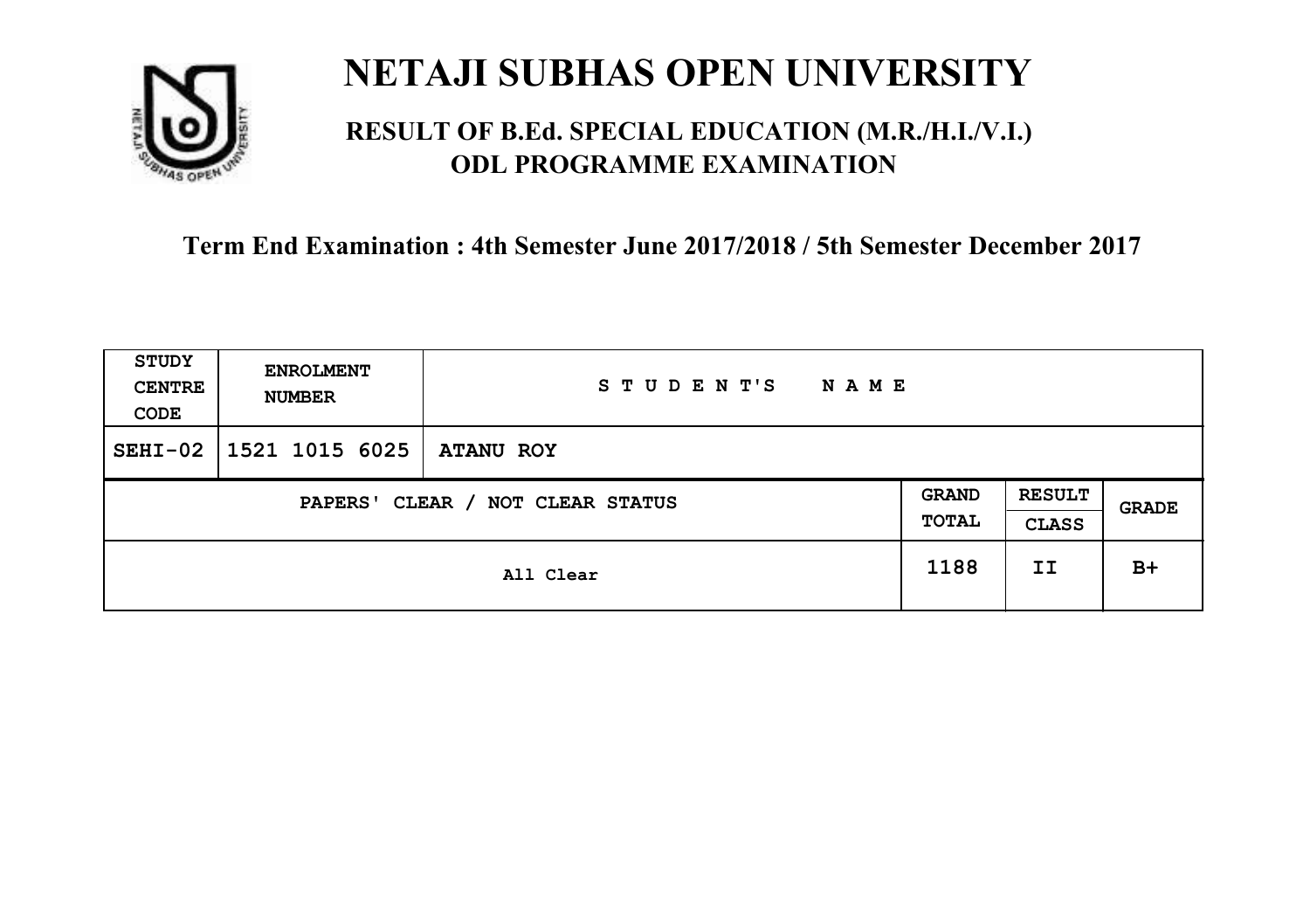

## **RESULT OF B.Ed. SPECIAL EDUCATION (M.R./H.I./V.I.) ODL PROGRAMME EXAMINATION**

| STUDY<br><b>CENTRE</b><br>CODE | <b>ENROLMENT</b><br><b>NUMBER</b>    | STUDENT'S<br>NAME                                  |  |  |       |
|--------------------------------|--------------------------------------|----------------------------------------------------|--|--|-------|
| $SEHI-02$                      | 1521 1015 6027                       | <b>PUSPENDU MAITY</b>                              |  |  |       |
|                                | PAPERS' CLEAR / NOT CLEAR STATUS     |                                                    |  |  | GRADE |
|                                | $9-C$ , $E1-B-C$ , $F2-NC$ , $F3-NC$ | B10-C ,C15-C ,C16-C ,D17-C ,D18-C ,F1-C ,B11-C ,D1 |  |  |       |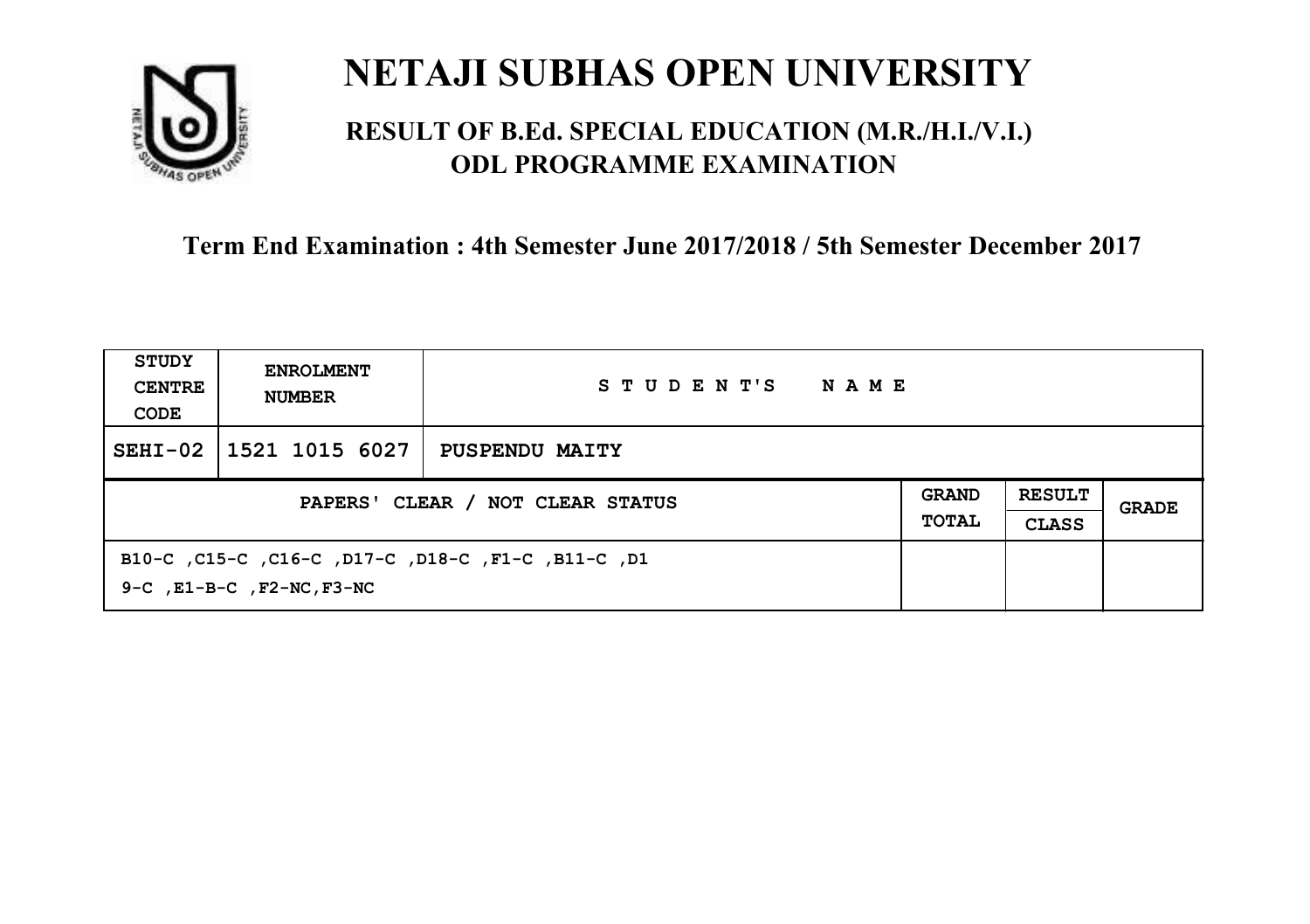

## **RESULT OF B.Ed. SPECIAL EDUCATION (M.R./H.I./V.I.) ODL PROGRAMME EXAMINATION**

| <b>STUDY</b><br><b>CENTRE</b><br>CODE | <b>ENROLMENT</b><br><b>NUMBER</b>   | STUDENT'S<br><b>NAME</b> |      |                               |       |
|---------------------------------------|-------------------------------------|--------------------------|------|-------------------------------|-------|
| $SEHI-02$                             | 1521 1015 6029                      | SOMNATH MAITY            |      |                               |       |
|                                       | CLEAR / NOT CLEAR STATUS<br>PAPERS' |                          |      | <b>RESULT</b><br><b>CLASS</b> | GRADE |
|                                       |                                     | All Clear                | 1187 | II                            | $B+$  |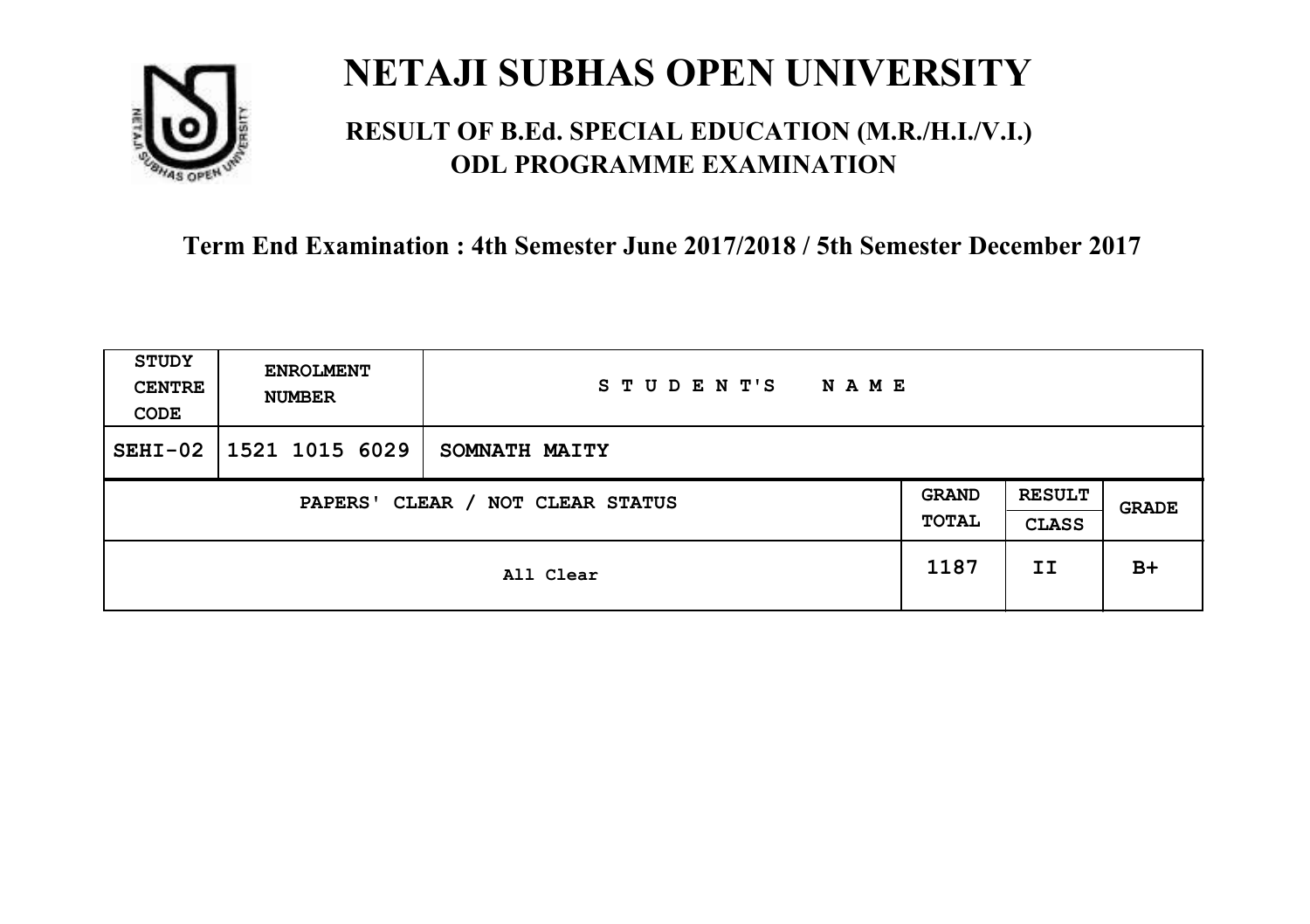

## **RESULT OF B.Ed. SPECIAL EDUCATION (M.R./H.I./V.I.) ODL PROGRAMME EXAMINATION**

| <b>STUDY</b><br><b>CENTRE</b><br>CODE | <b>ENROLMENT</b><br><b>NUMBER</b>   | STUDENT'S<br><b>NAME</b> |      |                               |       |
|---------------------------------------|-------------------------------------|--------------------------|------|-------------------------------|-------|
| $SEHI-02$                             | $1521$ 1015 6032                    | <b>PRASENJIT ROY</b>     |      |                               |       |
|                                       | CLEAR / NOT CLEAR STATUS<br>PAPERS' |                          |      | <b>RESULT</b><br><b>CLASS</b> | GRADE |
|                                       |                                     | All Clear                | 1204 | I                             | A     |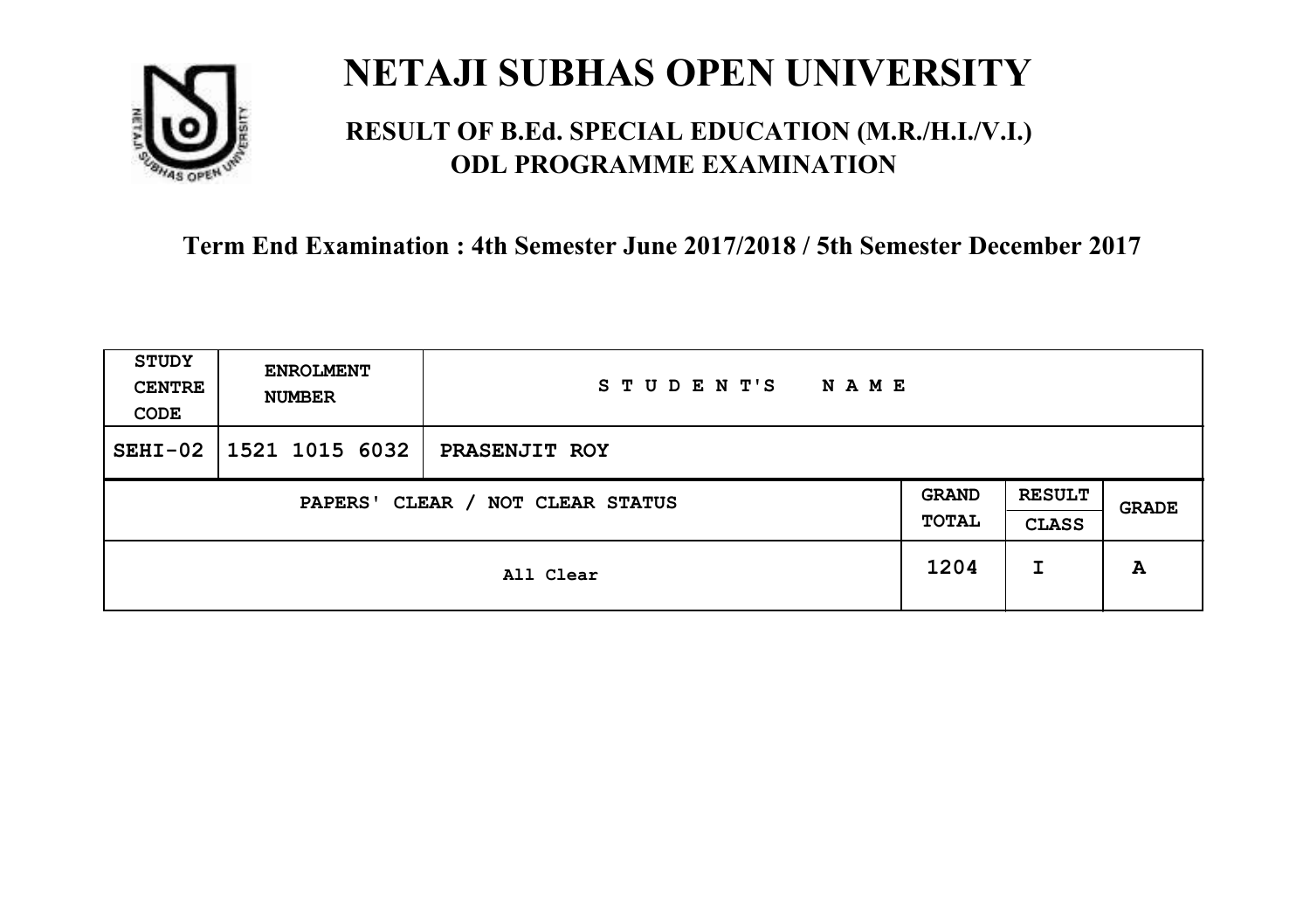

## **RESULT OF B.Ed. SPECIAL EDUCATION (M.R./H.I./V.I.) ODL PROGRAMME EXAMINATION**

| STUDY<br><b>CENTRE</b><br>CODE | <b>ENROLMENT</b><br><b>NUMBER</b>   | STUDENT'S<br>NAME                                  |  |  |       |
|--------------------------------|-------------------------------------|----------------------------------------------------|--|--|-------|
| $SEHI-02$                      | 1521 1015 6034                      | <b>GOUTAM DE</b>                                   |  |  |       |
|                                | PAPERS' CLEAR / NOT CLEAR STATUS    |                                                    |  |  | GRADE |
|                                | $9-C$ , $E1-B-C$ , $F2-NC$ , $F3-C$ | B10-C ,C15-C ,C16-C ,D17-C ,D18-C ,F1-C ,B11-C ,D1 |  |  |       |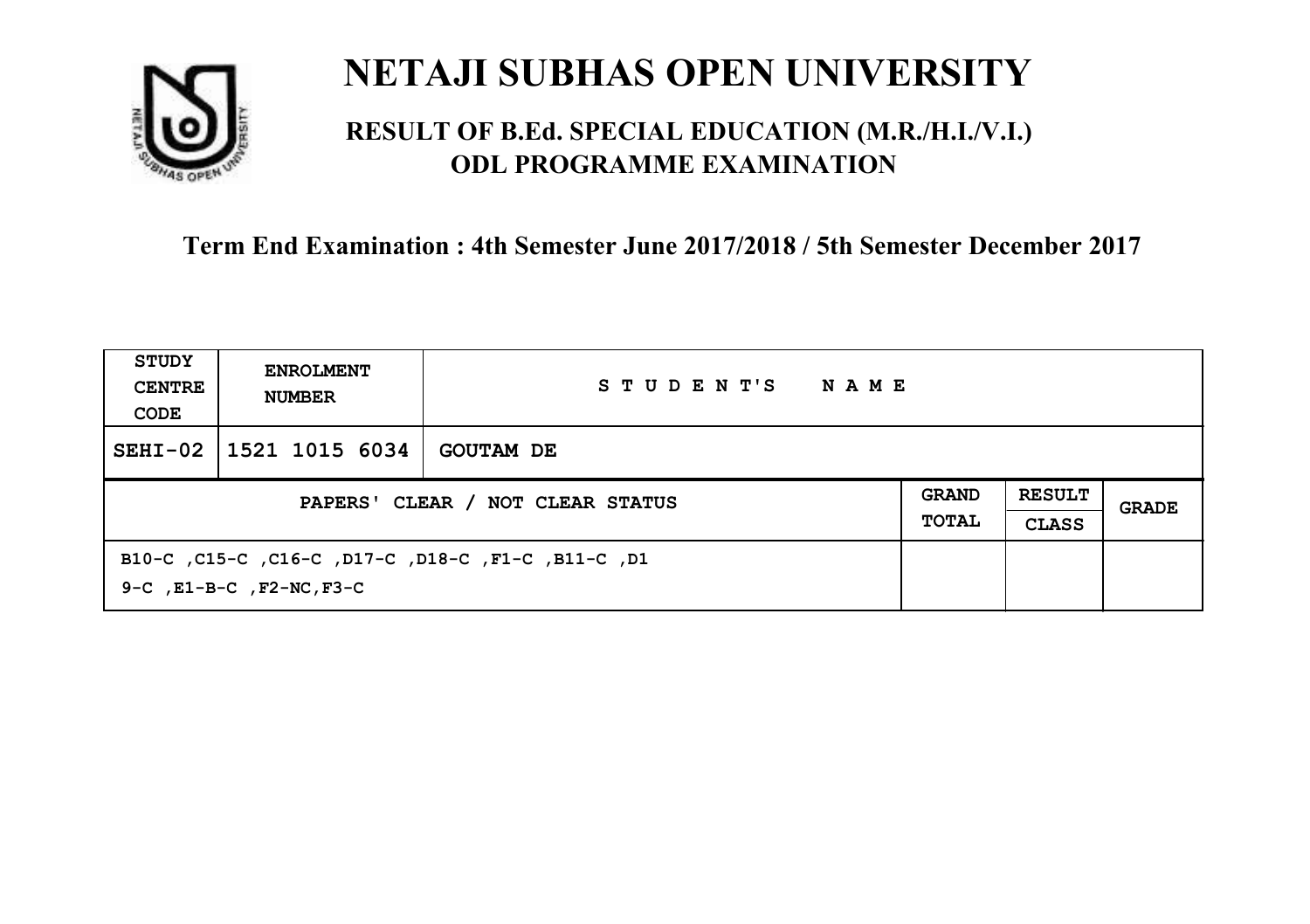

## **RESULT OF B.Ed. SPECIAL EDUCATION (M.R./H.I./V.I.) ODL PROGRAMME EXAMINATION**

| <b>STUDY</b><br><b>CENTRE</b><br>CODE | <b>ENROLMENT</b><br><b>NUMBER</b>   | STUDENT'S<br><b>NAME</b> |      |   |       |
|---------------------------------------|-------------------------------------|--------------------------|------|---|-------|
| $SEHI-02$                             | 1521 1015 6035                      | ANISH KUMAR BHUNIA       |      |   |       |
|                                       | CLEAR / NOT CLEAR STATUS<br>PAPERS' |                          |      |   | GRADE |
|                                       |                                     | All Clear                | 1353 | I | A     |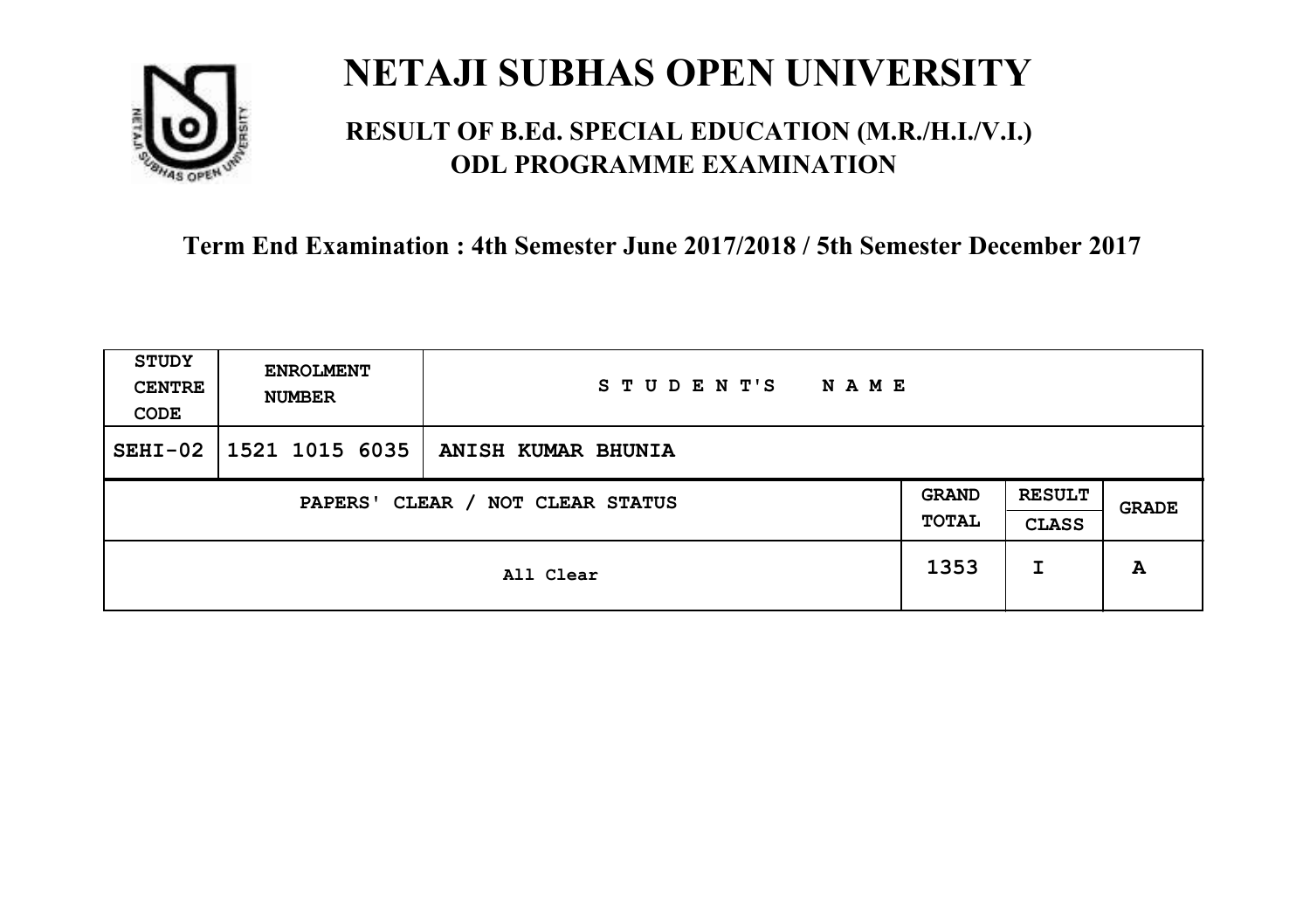

## **RESULT OF B.Ed. SPECIAL EDUCATION (M.R./H.I./V.I.) ODL PROGRAMME EXAMINATION**

| STUDY<br><b>CENTRE</b><br>CODE | <b>ENROLMENT</b><br><b>NUMBER</b>                                | STUDENT'S<br>NAME                                    |  |  |       |
|--------------------------------|------------------------------------------------------------------|------------------------------------------------------|--|--|-------|
| $SEHI-02$                      | 1521 1015 6037                                                   | SANDIPKUMAR MANDAL                                   |  |  |       |
|                                | <b>GRAND</b><br>PAPERS' CLEAR / NOT CLEAR STATUS<br><b>TOTAL</b> |                                                      |  |  | GRADE |
|                                | $9-C$ , $E1-B-NC$ , $F2-NC$ , $F3-NC$                            | B10-C, C15-C, C16-NC, D17-NC, D18-C, F1-C, B11-C, D1 |  |  |       |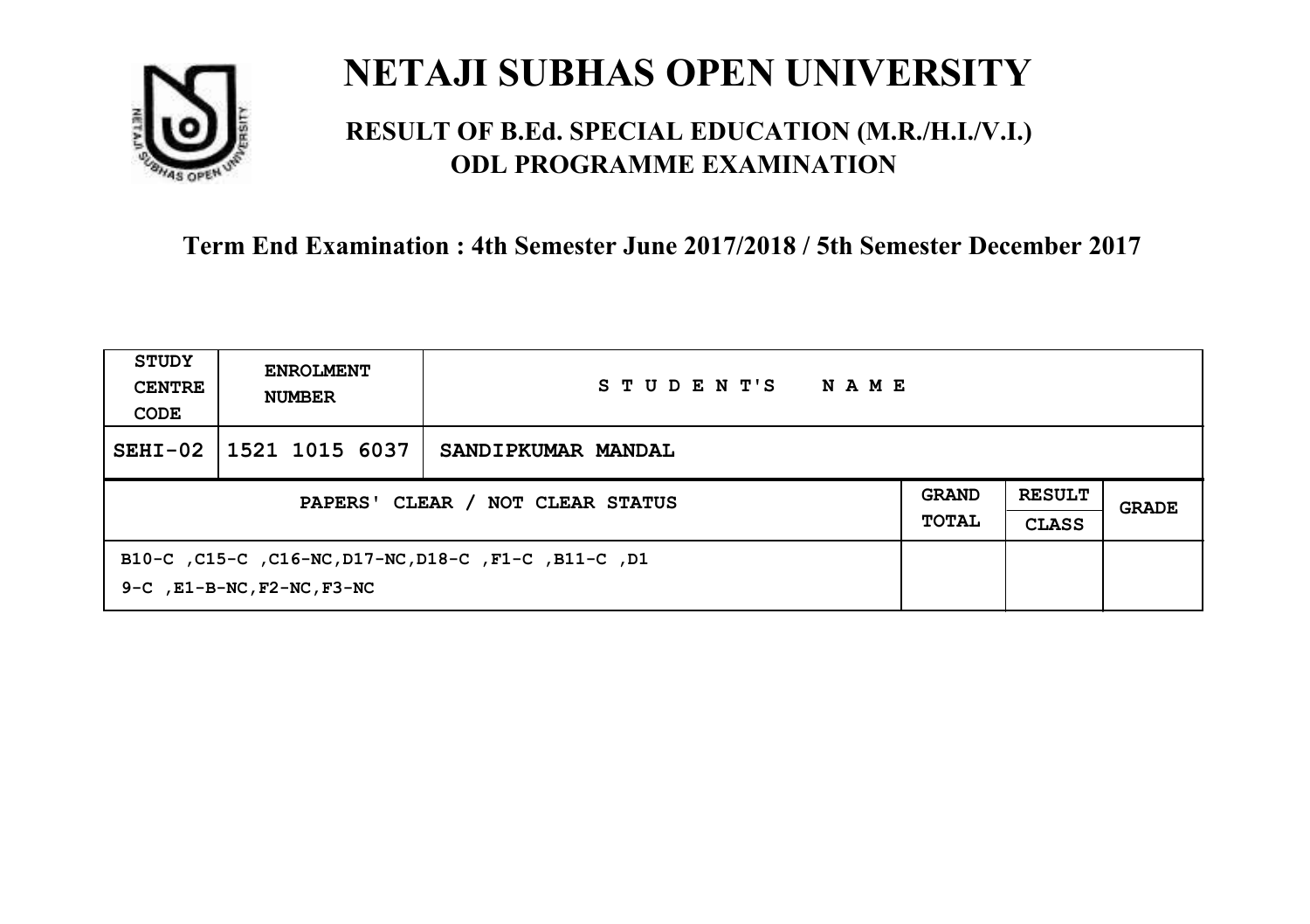

## **RESULT OF B.Ed. SPECIAL EDUCATION (M.R./H.I./V.I.) ODL PROGRAMME EXAMINATION**

| <b>STUDY</b><br><b>CENTRE</b><br>CODE | <b>ENROLMENT</b><br><b>NUMBER</b> | STUDENT'S<br><b>NAME</b> |                       |                               |       |
|---------------------------------------|-----------------------------------|--------------------------|-----------------------|-------------------------------|-------|
| $SEHI-02$                             | 1521 1015 6039                    | MUKUL KUMAR PATRA        |                       |                               |       |
| CLEAR / NOT CLEAR STATUS<br>PAPERS'   |                                   |                          | <b>GRAND</b><br>TOTAL | <b>RESULT</b><br><b>CLASS</b> | GRADE |
|                                       |                                   | All Clear                | 1231                  | I                             | A     |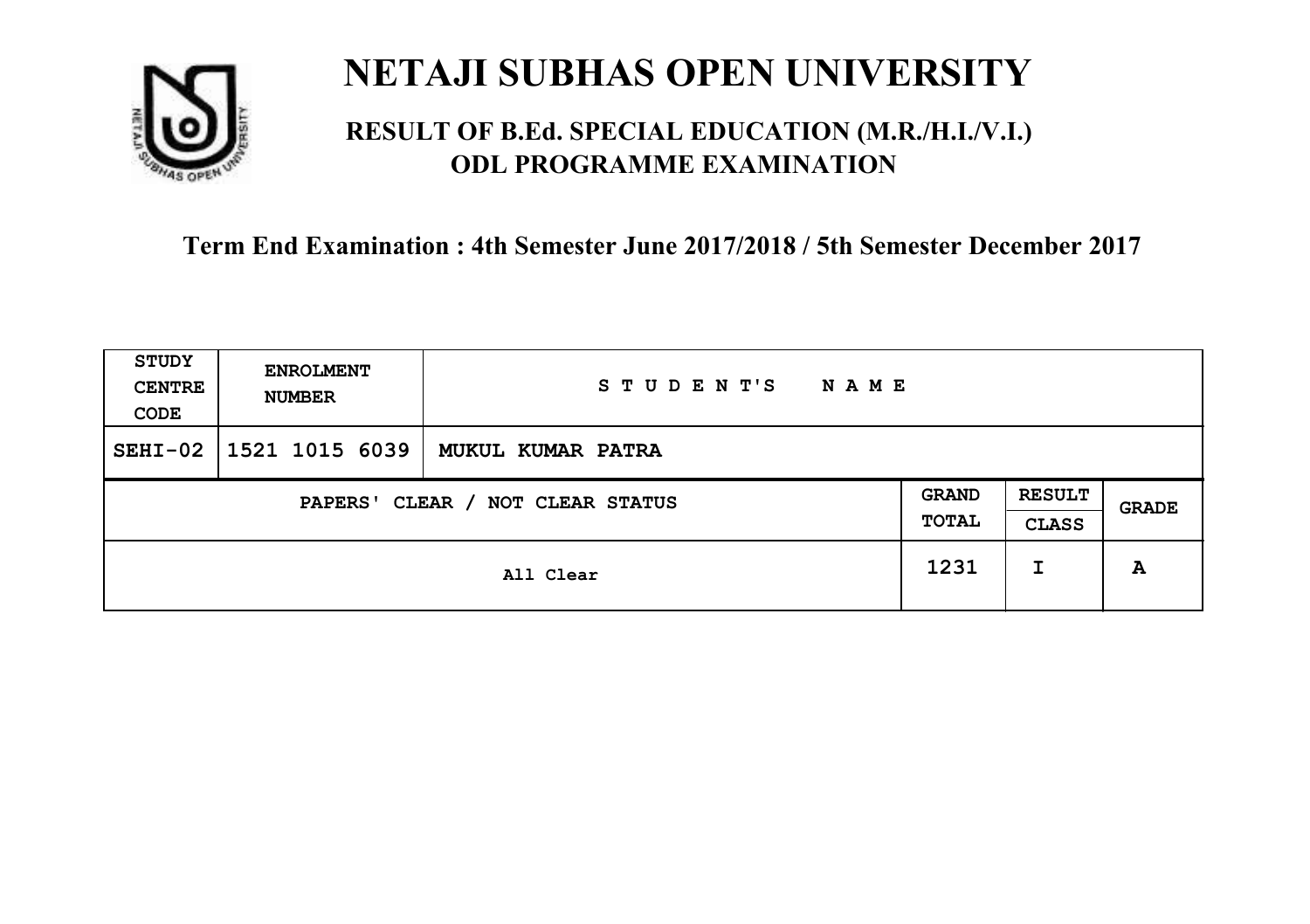

## **RESULT OF B.Ed. SPECIAL EDUCATION (M.R./H.I./V.I.) ODL PROGRAMME EXAMINATION**

| <b>STUDY</b><br><b>CENTRE</b><br>CODE | <b>ENROLMENT</b><br><b>NUMBER</b> | STUDENT'S<br><b>NAME</b> |                       |                               |       |
|---------------------------------------|-----------------------------------|--------------------------|-----------------------|-------------------------------|-------|
| $SEHI-02$                             | $1522$ 1015 6012                  | <b>MADHUSRI GHOSH</b>    |                       |                               |       |
| CLEAR / NOT CLEAR STATUS<br>PAPERS'   |                                   |                          | <b>GRAND</b><br>TOTAL | <b>RESULT</b><br><b>CLASS</b> | GRADE |
|                                       |                                   | All Clear                | 1305                  | I                             | A     |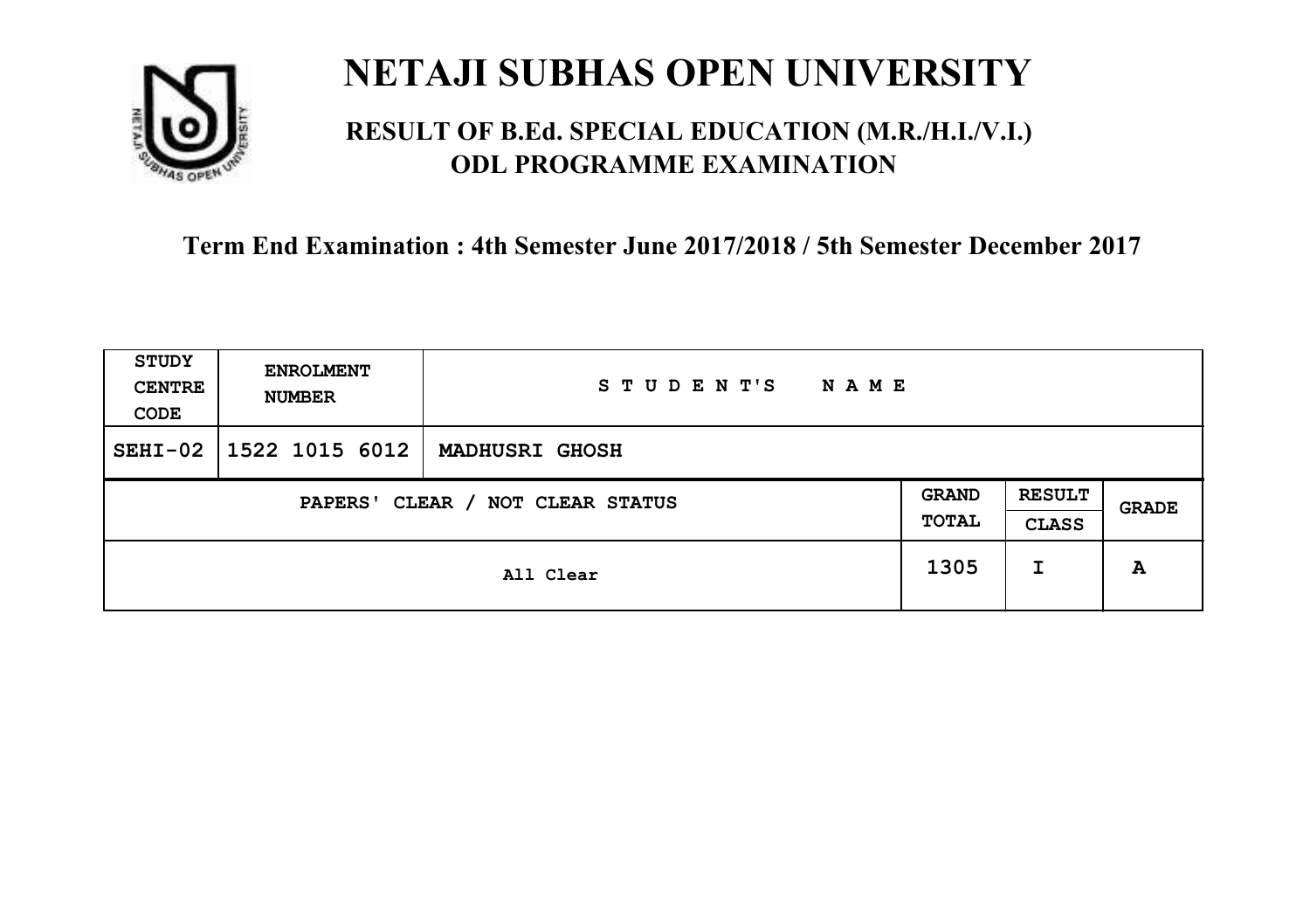

## **RESULT OF B.Ed. SPECIAL EDUCATION (M.R./H.I./V.I.) ODL PROGRAMME EXAMINATION**

| <b>STUDY</b><br><b>CENTRE</b><br>CODE | <b>ENROLMENT</b><br><b>NUMBER</b>   | STUDENT'S<br><b>NAME</b> |      |                               |       |
|---------------------------------------|-------------------------------------|--------------------------|------|-------------------------------|-------|
| $SEHI-02$                             | 1522 1015 6022                      | PAPIA RANI DUTTA         |      |                               |       |
|                                       | CLEAR / NOT CLEAR STATUS<br>PAPERS' |                          |      | <b>RESULT</b><br><b>CLASS</b> | GRADE |
|                                       |                                     | All Clear                | 1232 | I                             | A     |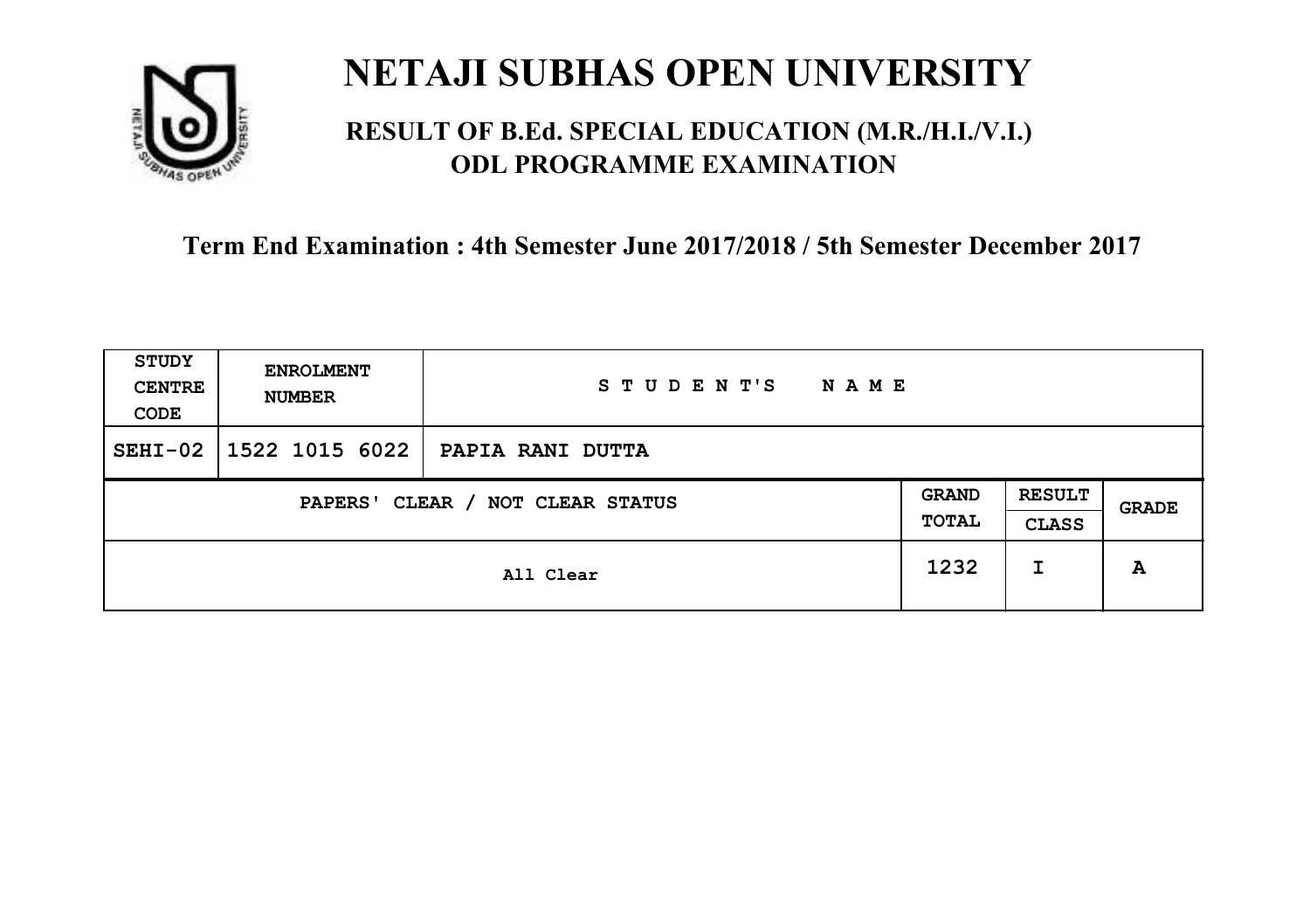

## **RESULT OF B.Ed. SPECIAL EDUCATION (M.R./H.I./V.I.) ODL PROGRAMME EXAMINATION**

| STUDY<br><b>CENTRE</b><br>CODE   | <b>ENROLMENT</b><br><b>NUMBER</b>  | STUDENT'S<br>NAME                                   |                              |                               |       |
|----------------------------------|------------------------------------|-----------------------------------------------------|------------------------------|-------------------------------|-------|
| $SEHI-02$                        | 1522 1015 6033                     | SONAMONI ACHARYA                                    |                              |                               |       |
| PAPERS' CLEAR / NOT CLEAR STATUS |                                    |                                                     | <b>GRAND</b><br><b>TOTAL</b> | <b>RESULT</b><br><b>CLASS</b> | GRADE |
|                                  | $9-C$ , $E1-B-C$ , $F2-C$ , $F3-C$ | B10-C, C15-C, C16-NC, D17-C, D18-C, F1-C, B11-C, D1 |                              |                               |       |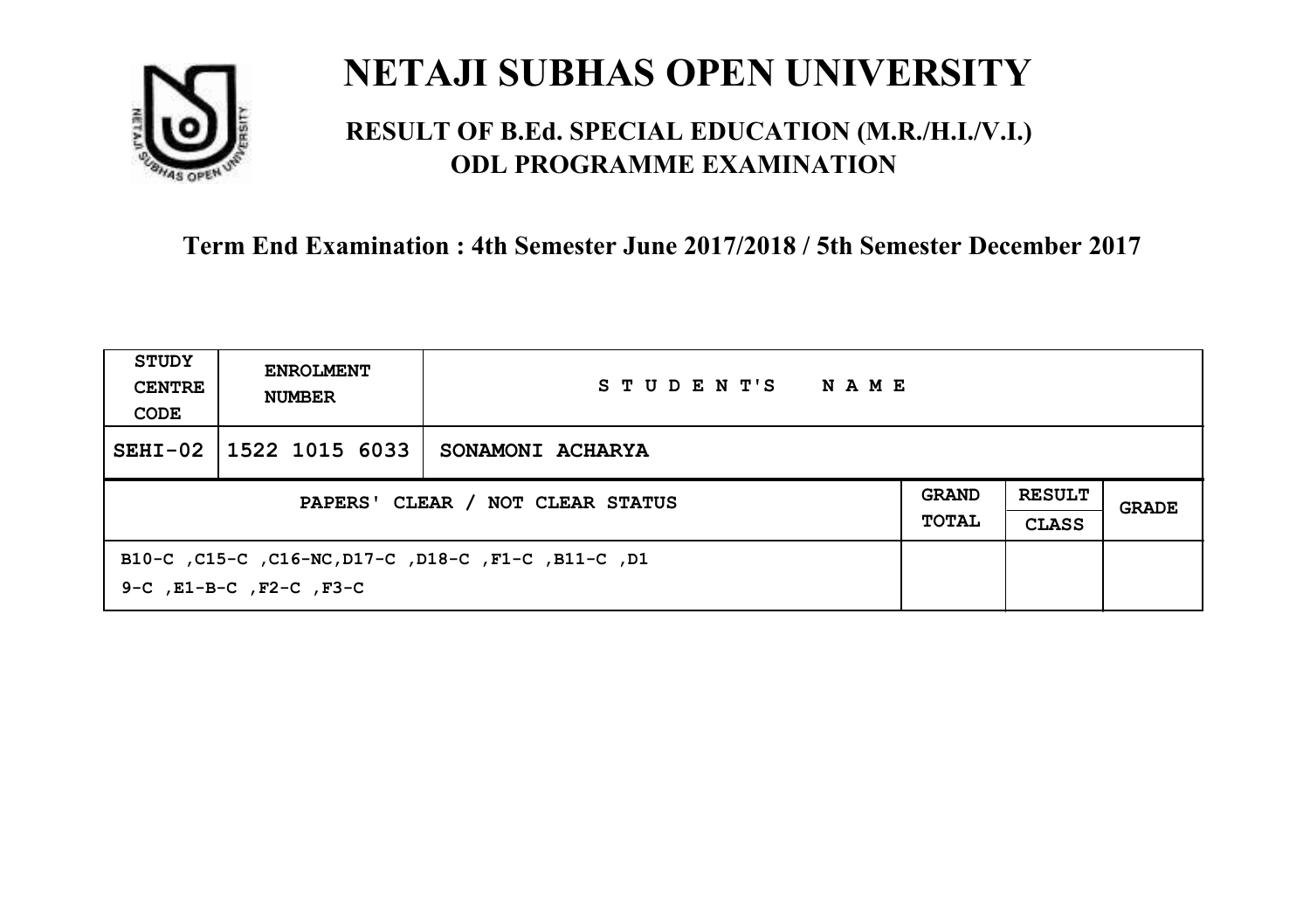

## **RESULT OF B.Ed. SPECIAL EDUCATION (M.R./H.I./V.I.) ODL PROGRAMME EXAMINATION**

| <b>STUDY</b><br><b>CENTRE</b><br>CODE | <b>ENROLMENT</b><br><b>NUMBER</b> | STUDENT'S<br>NAME                                  |                              |                               |       |
|---------------------------------------|-----------------------------------|----------------------------------------------------|------------------------------|-------------------------------|-------|
| $SEHI-02$                             | $\mid$ 1523 1015 6004             | AMAR CHANDRA DHIBAR                                |                              |                               |       |
| PAPERS' CLEAR / NOT CLEAR STATUS      |                                   |                                                    | <b>GRAND</b><br><b>TOTAL</b> | <b>RESULT</b><br><b>CLASS</b> | GRADE |
|                                       | 9-C, E1-B-C, F2-C, F3-C           | B10-C, C15-C, C16-C, D17-C, D18-C, F1-C, B11-C, D1 |                              |                               |       |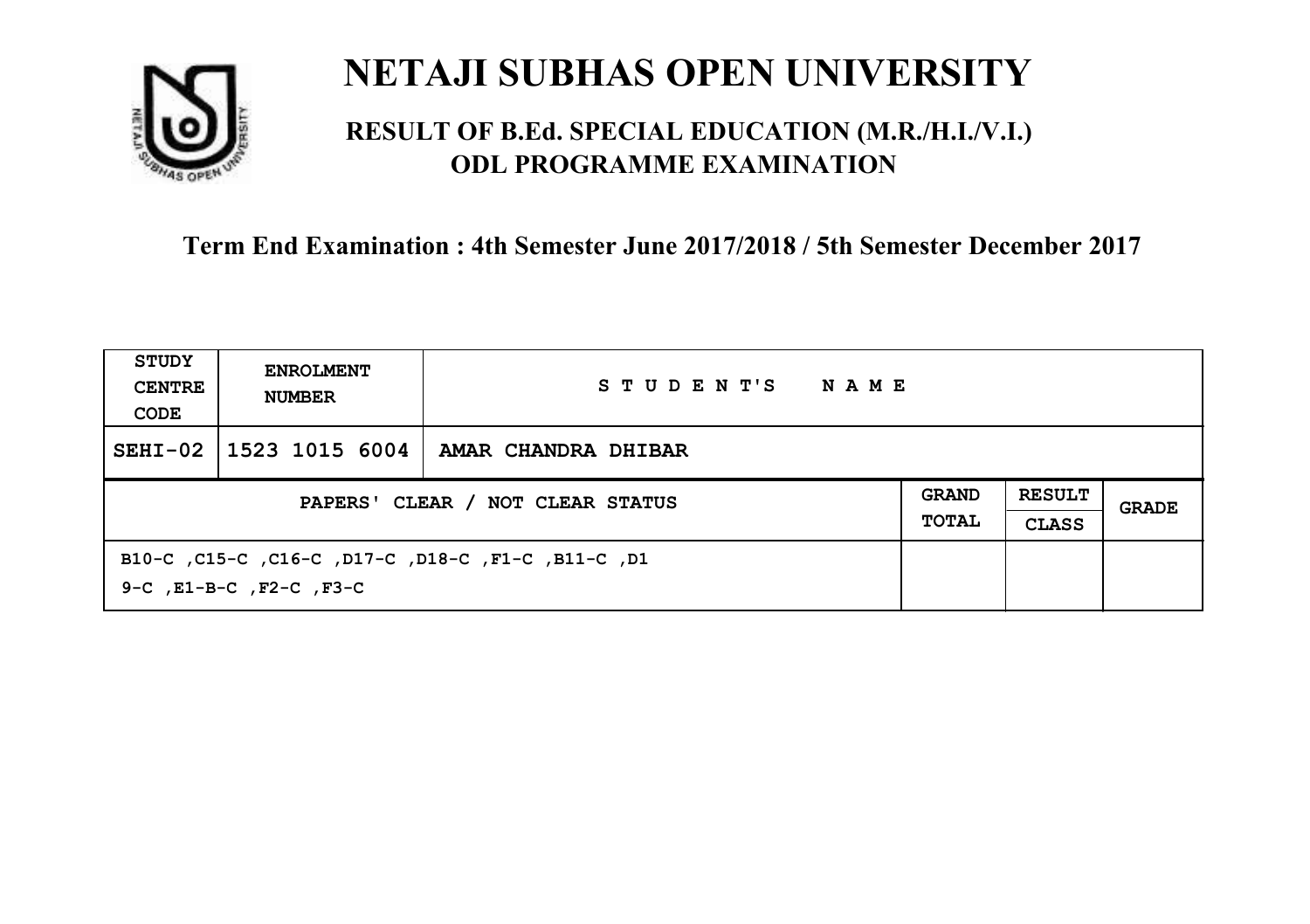

## **RESULT OF B.Ed. SPECIAL EDUCATION (M.R./H.I./V.I.) ODL PROGRAMME EXAMINATION**

| STUDY<br><b>CENTRE</b><br>CODE   | <b>ENROLMENT</b><br><b>NUMBER</b>     | STUDENT'S<br><b>NAME</b>                           |                              |                               |       |
|----------------------------------|---------------------------------------|----------------------------------------------------|------------------------------|-------------------------------|-------|
| $SEHI-02$                        | 1523 1015 6005                        | RAJKUMAR MONDAL                                    |                              |                               |       |
| PAPERS' CLEAR / NOT CLEAR STATUS |                                       |                                                    | <b>GRAND</b><br><b>TOTAL</b> | <b>RESULT</b><br><b>CLASS</b> | GRADE |
|                                  | $9-C$ , $E1-B-NC$ , $F2-NC$ , $F3-NC$ | B10-C ,C15-C ,C16-C ,D17-C ,D18-C ,F1-C ,B11-C ,D1 |                              |                               |       |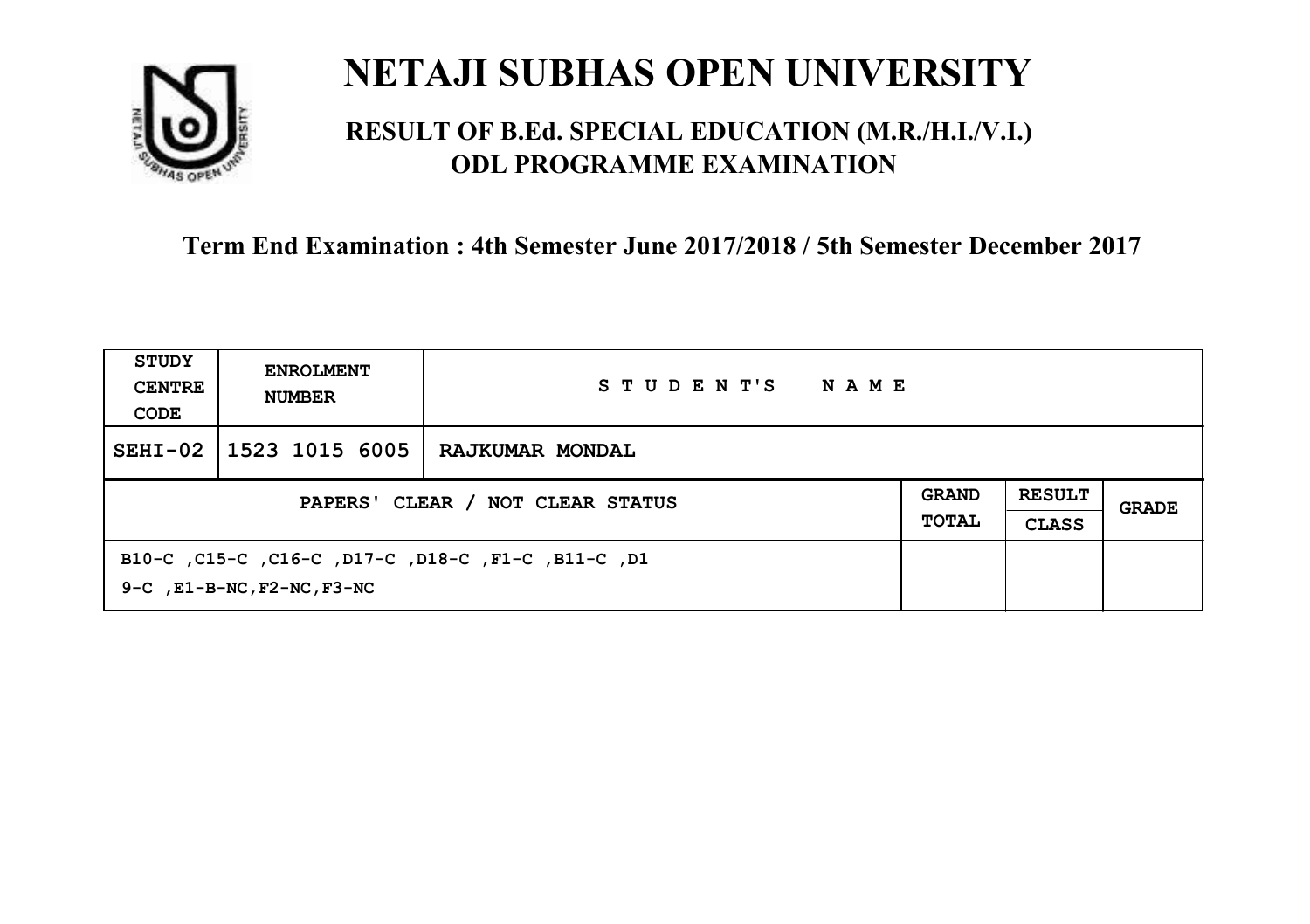

## **RESULT OF B.Ed. SPECIAL EDUCATION (M.R./H.I./V.I.) ODL PROGRAMME EXAMINATION**

| STUDY<br><b>CENTRE</b><br>CODE   | <b>ENROLMENT</b><br><b>NUMBER</b>     | STUDENT'S<br><b>NAME</b>                           |  |                               |       |
|----------------------------------|---------------------------------------|----------------------------------------------------|--|-------------------------------|-------|
| $SEHI-02$                        | $1523$ 1015 6009                      | <b>SAMIR BAGDI</b>                                 |  |                               |       |
| PAPERS' CLEAR / NOT CLEAR STATUS |                                       |                                                    |  | <b>RESULT</b><br><b>CLASS</b> | GRADE |
|                                  | $9-C$ , $E1-B-NC$ , $F2-NC$ , $F3-NC$ | B10-C ,C15-C ,C16-C ,D17-C ,D18-C ,F1-C ,B11-C ,D1 |  |                               |       |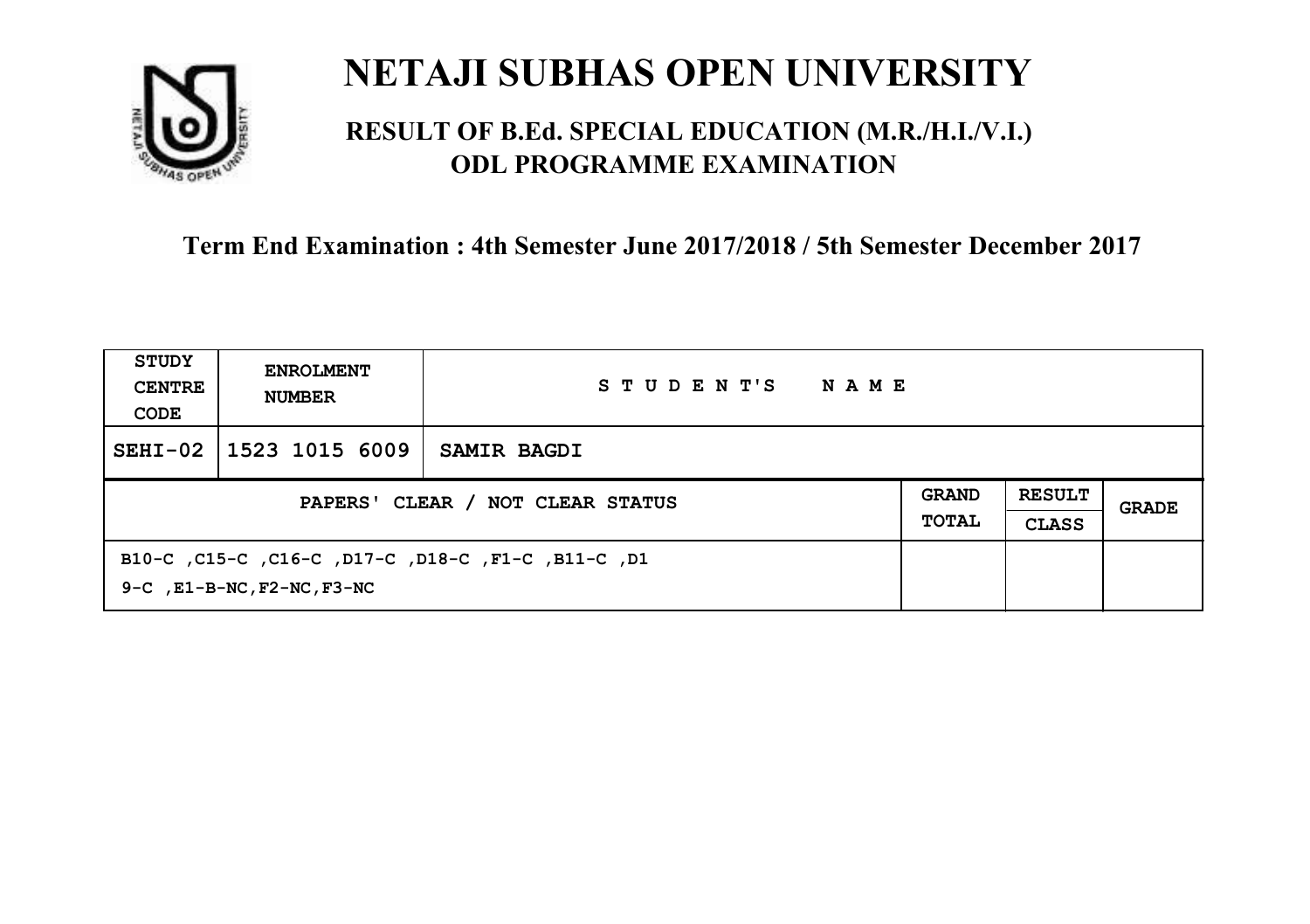

## **RESULT OF B.Ed. SPECIAL EDUCATION (M.R./H.I./V.I.) ODL PROGRAMME EXAMINATION**

| <b>STUDY</b><br><b>CENTRE</b><br>CODE | <b>ENROLMENT</b><br><b>NUMBER</b>   | STUDENT'S<br><b>NAME</b> |      |   |       |
|---------------------------------------|-------------------------------------|--------------------------|------|---|-------|
| $SEHI-02$                             | 1523 1015 6011                      | <b>MAHENDRA BARAI</b>    |      |   |       |
|                                       | CLEAR / NOT CLEAR STATUS<br>PAPERS' |                          |      |   | GRADE |
|                                       |                                     | All Clear                | 1341 | I | A     |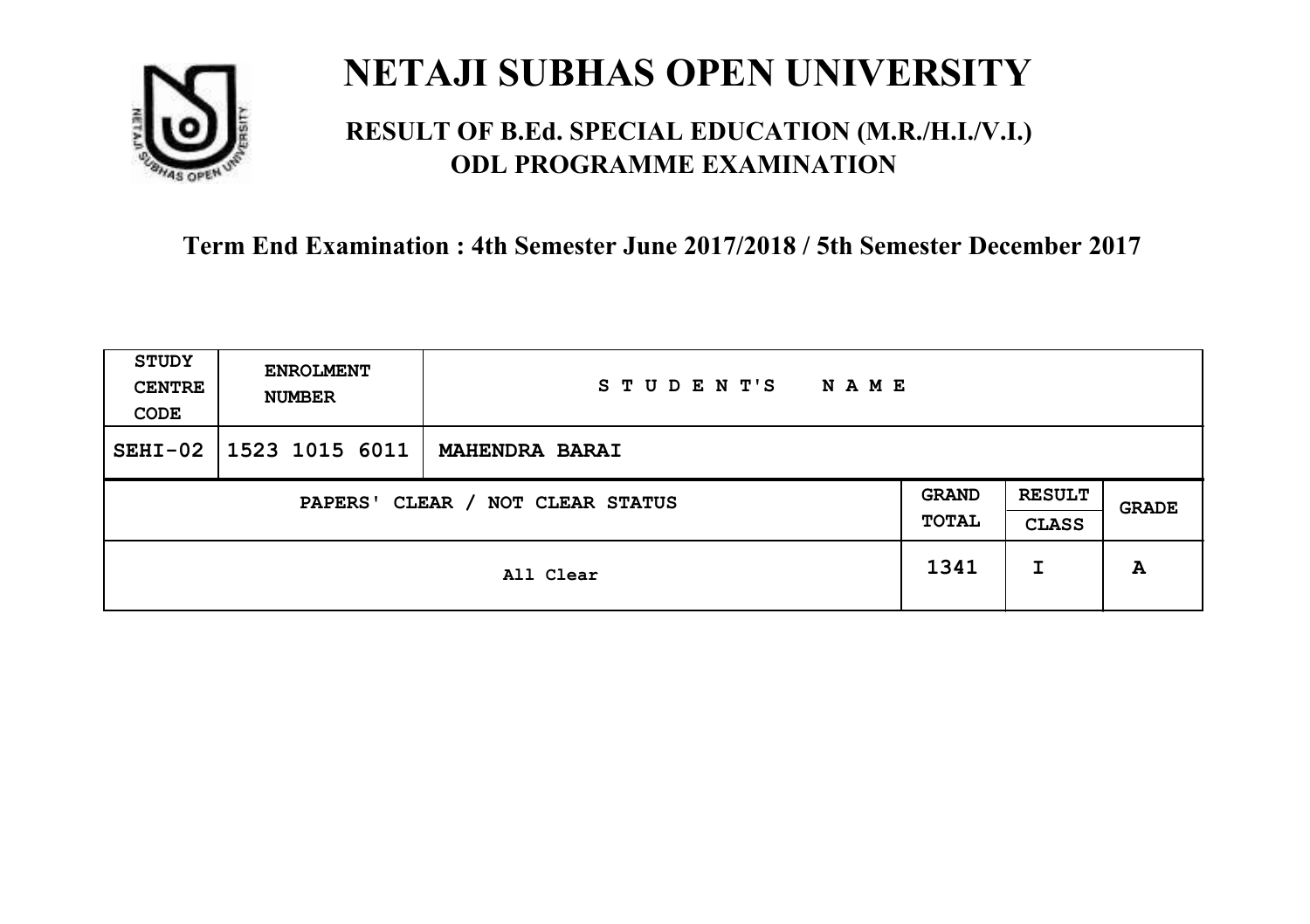

## **RESULT OF B.Ed. SPECIAL EDUCATION (M.R./H.I./V.I.) ODL PROGRAMME EXAMINATION**

| STUDY<br><b>CENTRE</b><br>CODE   | <b>ENROLMENT</b><br><b>NUMBER</b>    | STUDENT'S<br>NAME                                  |  |                               |       |
|----------------------------------|--------------------------------------|----------------------------------------------------|--|-------------------------------|-------|
| $SEHI-02$                        | 1523 1015 6015                       | <b>ISHAN NAYEK</b>                                 |  |                               |       |
| PAPERS' CLEAR / NOT CLEAR STATUS |                                      |                                                    |  | <b>RESULT</b><br><b>CLASS</b> | GRADE |
|                                  | $9-C$ , $E1-B-C$ , $F2-NC$ , $F3-NC$ | B10-C, C15-C, C16-C, D17-C, D18-C, F1-C, B11-C, D1 |  |                               |       |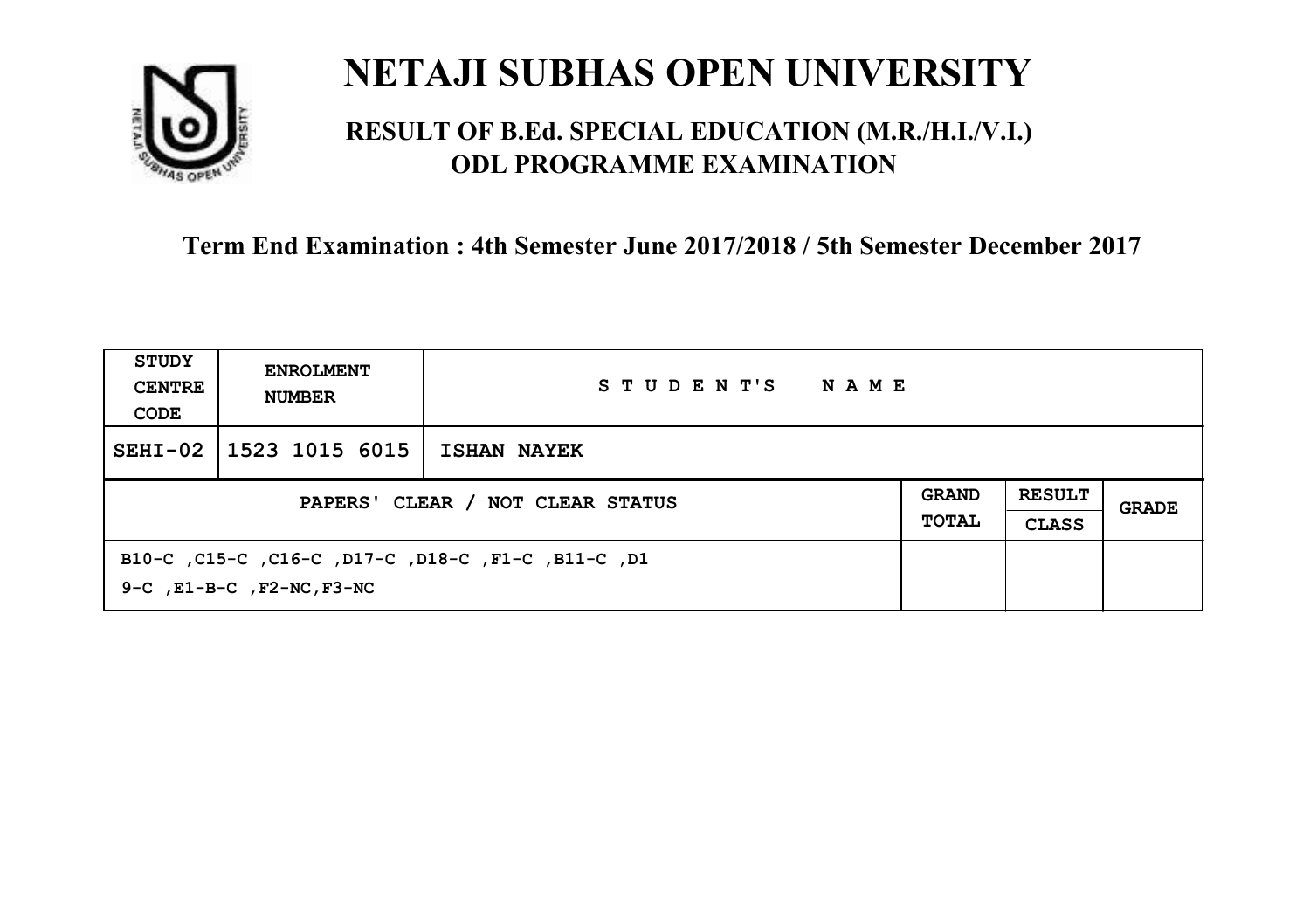

## **RESULT OF B.Ed. SPECIAL EDUCATION (M.R./H.I./V.I.) ODL PROGRAMME EXAMINATION**

| STUDY<br><b>CENTRE</b><br>CODE | <b>ENROLMENT</b><br><b>NUMBER</b>    | STUDENT'S<br>NAME                                  |  |                               |       |
|--------------------------------|--------------------------------------|----------------------------------------------------|--|-------------------------------|-------|
| $SEHI-02$                      | 1523 1015 6019                       | <b>ARUN PAUL</b>                                   |  |                               |       |
|                                | PAPERS' CLEAR / NOT CLEAR STATUS     |                                                    |  | <b>RESULT</b><br><b>CLASS</b> | GRADE |
|                                | $9-C$ , $E1-B-C$ , $F2-NC$ , $F3-NC$ | B10-C ,C15-C ,C16-C ,D17-C ,D18-C ,F1-C ,B11-C ,D1 |  |                               |       |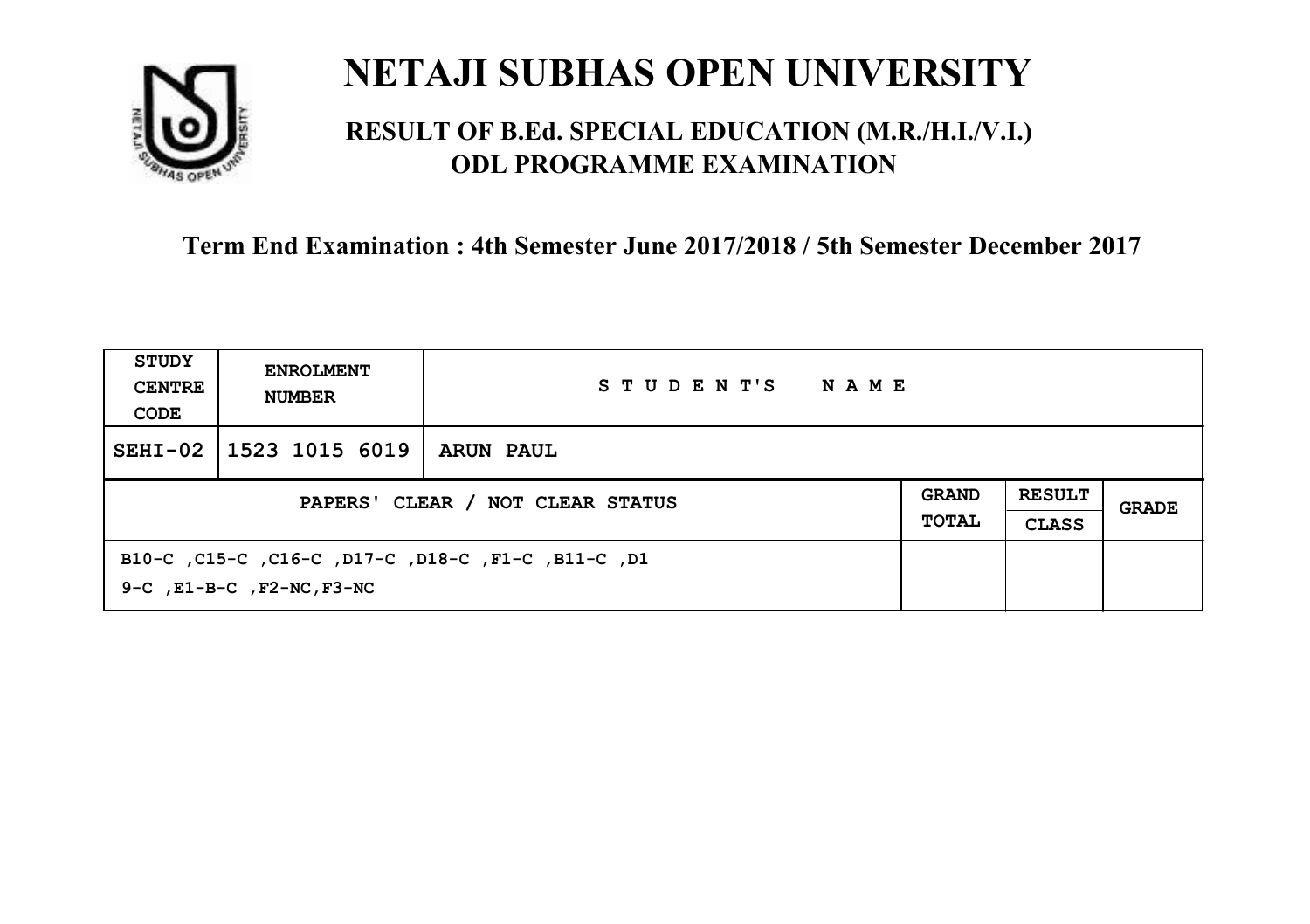

## **RESULT OF B.Ed. SPECIAL EDUCATION (M.R./H.I./V.I.) ODL PROGRAMME EXAMINATION**

| <b>STUDY</b><br><b>CENTRE</b><br>CODE | <b>ENROLMENT</b><br><b>NUMBER</b>   | STUDENT'S<br><b>NAME</b> |      |                               |       |
|---------------------------------------|-------------------------------------|--------------------------|------|-------------------------------|-------|
| $SEHI-02$                             | 1523 1015 6036                      | SUJOY KUMAR DOLAI        |      |                               |       |
|                                       | CLEAR / NOT CLEAR STATUS<br>PAPERS' |                          |      | <b>RESULT</b><br><b>CLASS</b> | GRADE |
|                                       |                                     | All Clear                | 1299 | I                             | A     |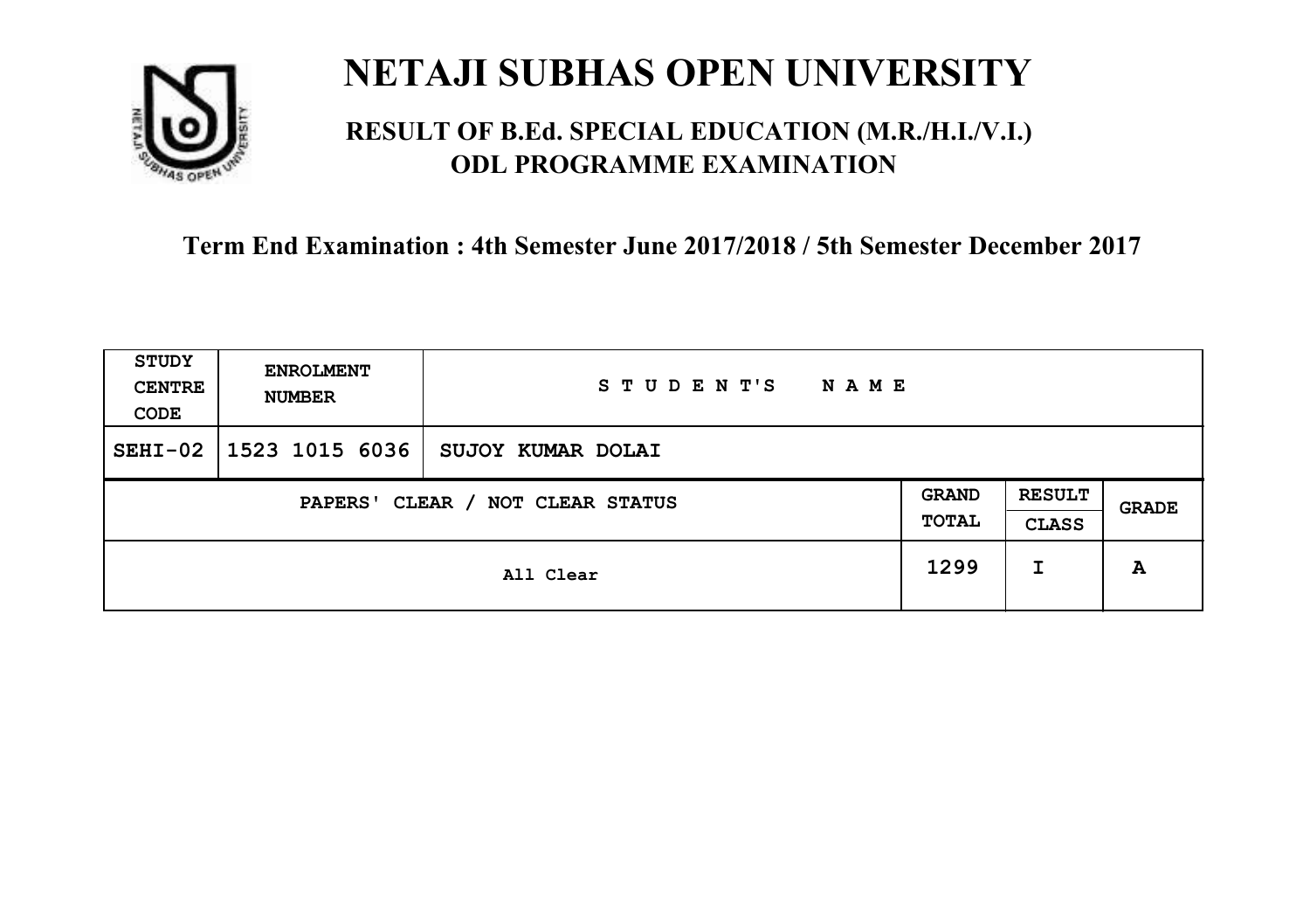

## **RESULT OF B.Ed. SPECIAL EDUCATION (M.R./H.I./V.I.) ODL PROGRAMME EXAMINATION**

| STUDY<br><b>CENTRE</b><br>CODE   | <b>ENROLMENT</b><br><b>NUMBER</b>    | STUDENT'S<br>NAME                                  |                              |                               |       |
|----------------------------------|--------------------------------------|----------------------------------------------------|------------------------------|-------------------------------|-------|
| $SEHI-02$                        | 1523 1015 6038                       | AMALANDU MIDDYA                                    |                              |                               |       |
| PAPERS' CLEAR / NOT CLEAR STATUS |                                      |                                                    | <b>GRAND</b><br><b>TOTAL</b> | <b>RESULT</b><br><b>CLASS</b> | GRADE |
|                                  | $9-C$ , $E1-B-C$ , $F2-NC$ , $F3-NC$ | B10-C, C15-C, C16-C, D17-C, D18-C, F1-C, B11-C, D1 |                              |                               |       |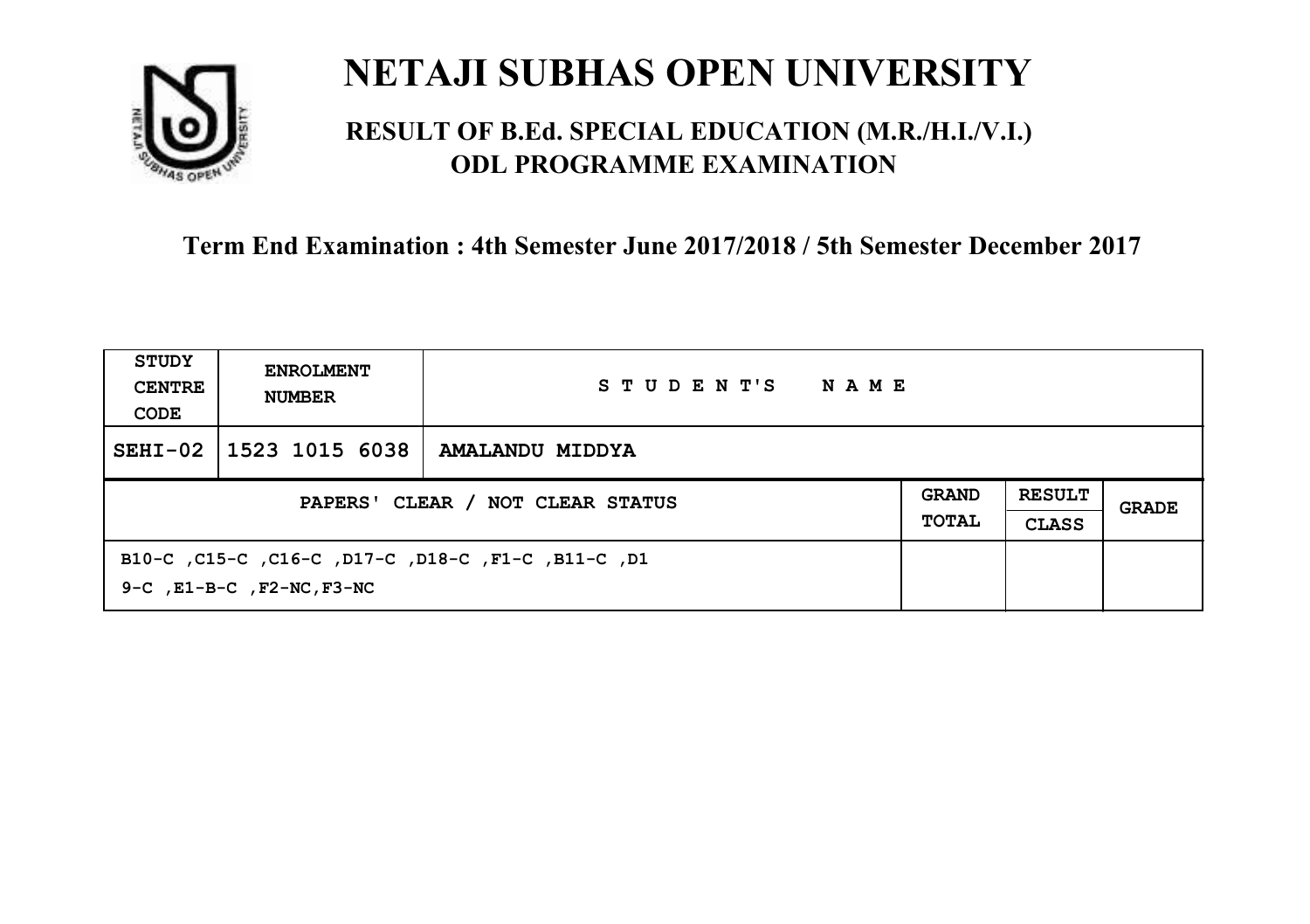

## **RESULT OF B.Ed. SPECIAL EDUCATION (M.R./H.I./V.I.) ODL PROGRAMME EXAMINATION**

| <b>STUDY</b><br><b>CENTRE</b><br>CODE | <b>ENROLMENT</b><br><b>NUMBER</b>   | STUDENT'S<br><b>NAME</b> |      |                               |       |
|---------------------------------------|-------------------------------------|--------------------------|------|-------------------------------|-------|
| $SEHI-02$                             | 1524 1015 6001                      | <b>MANORAMA MANDAL</b>   |      |                               |       |
|                                       | CLEAR / NOT CLEAR STATUS<br>PAPERS' |                          |      | <b>RESULT</b><br><b>CLASS</b> | GRADE |
|                                       |                                     | All Clear                | 1266 | I                             | A     |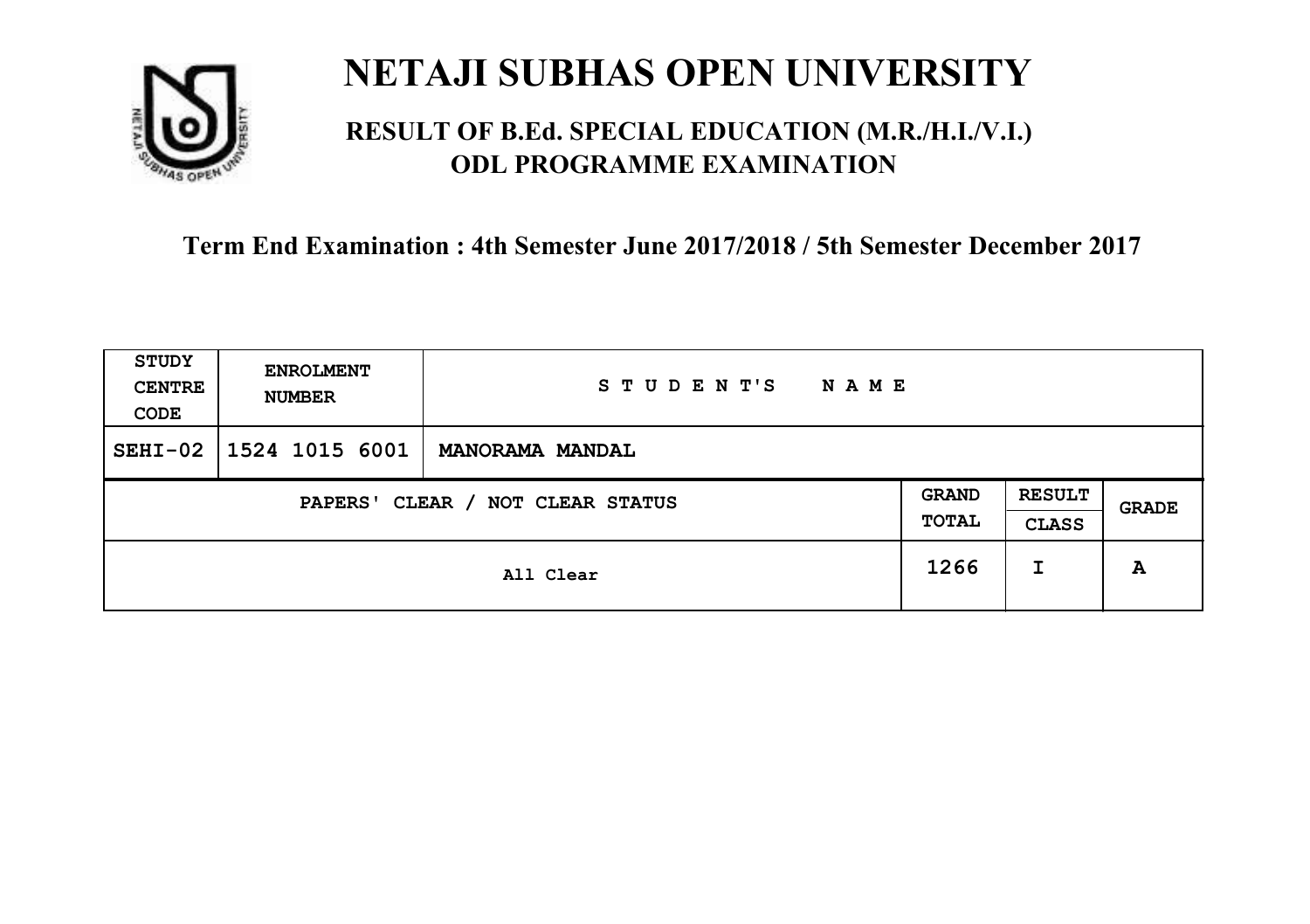

## **RESULT OF B.Ed. SPECIAL EDUCATION (M.R./H.I./V.I.) ODL PROGRAMME EXAMINATION**

| <b>STUDY</b><br><b>CENTRE</b><br>CODE | <b>ENROLMENT</b><br><b>NUMBER</b>          | STUDENT'S<br><b>NAME</b> |      |                               |              |
|---------------------------------------|--------------------------------------------|--------------------------|------|-------------------------------|--------------|
| $SEHI-02$                             | $1524$ 1015 6008                           | <b>SUBHRA MONDAL</b>     |      |                               |              |
|                                       | CLEAR / NOT CLEAR STATUS<br><b>PAPERS'</b> |                          |      | <b>RESULT</b><br><b>CLASS</b> | <b>GRADE</b> |
|                                       |                                            | All Clear                | 1376 | I                             | A            |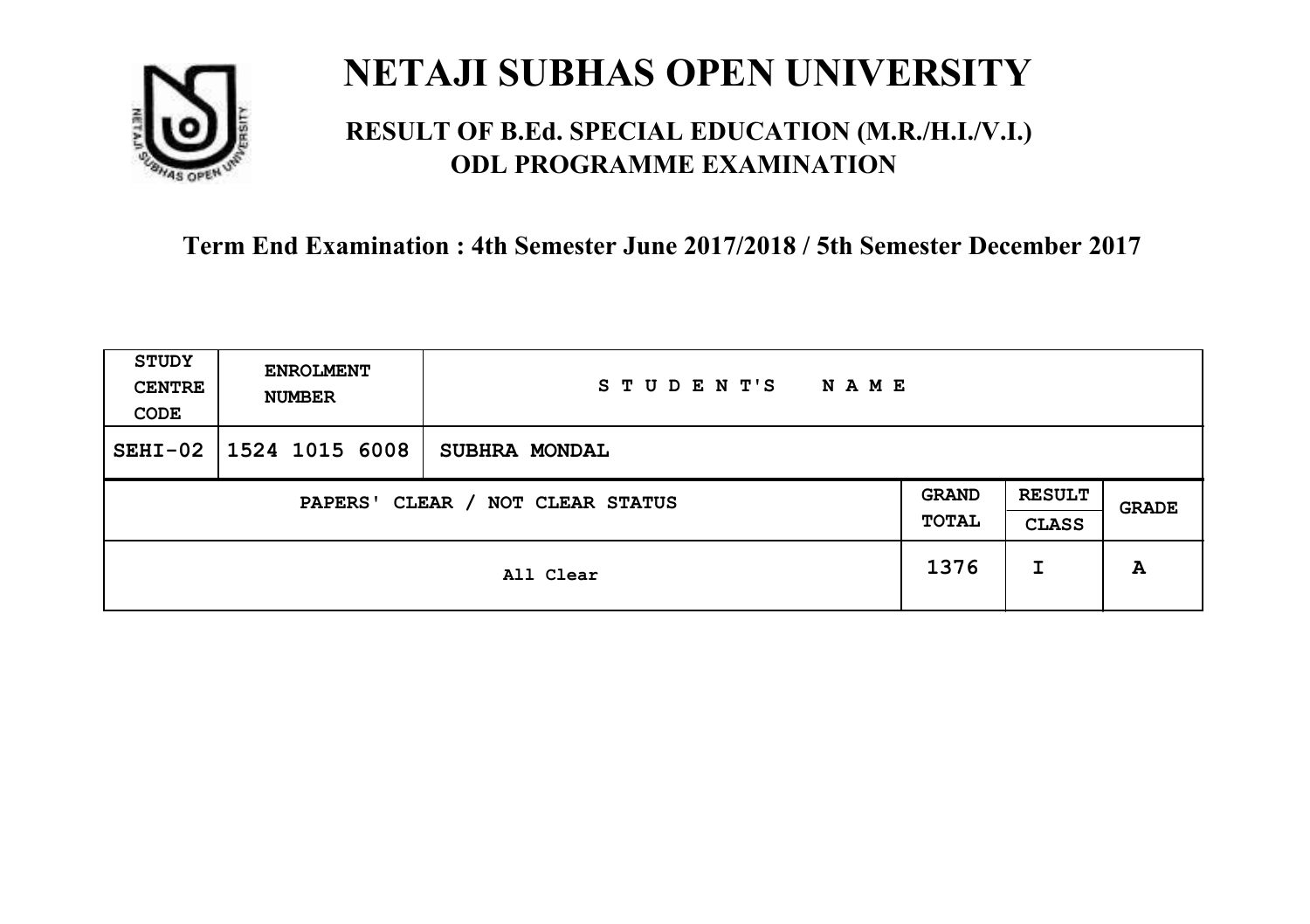

### **RESULT OF B.Ed. SPECIAL EDUCATION (M.R./H.I./V.I.) ODL PROGRAMME EXAMINATION**

| STUDY<br><b>CENTRE</b><br>CODE   | <b>ENROLMENT</b><br><b>NUMBER</b>      | STUDENT'S<br>NAME                                  |  |                               |       |
|----------------------------------|----------------------------------------|----------------------------------------------------|--|-------------------------------|-------|
| $SEHI-02$                        | 1526 1015 6007                         | KHUKUMONI TUDU                                     |  |                               |       |
| PAPERS' CLEAR / NOT CLEAR STATUS |                                        |                                                    |  | <b>RESULT</b><br><b>CLASS</b> | GRADE |
|                                  | $9-NC$ , $E1-B-NC$ , $F2-NC$ , $F3-NC$ | B10-C, C15-C, C16-C, D17-C, D18-C, F1-C, B11-C, D1 |  |                               |       |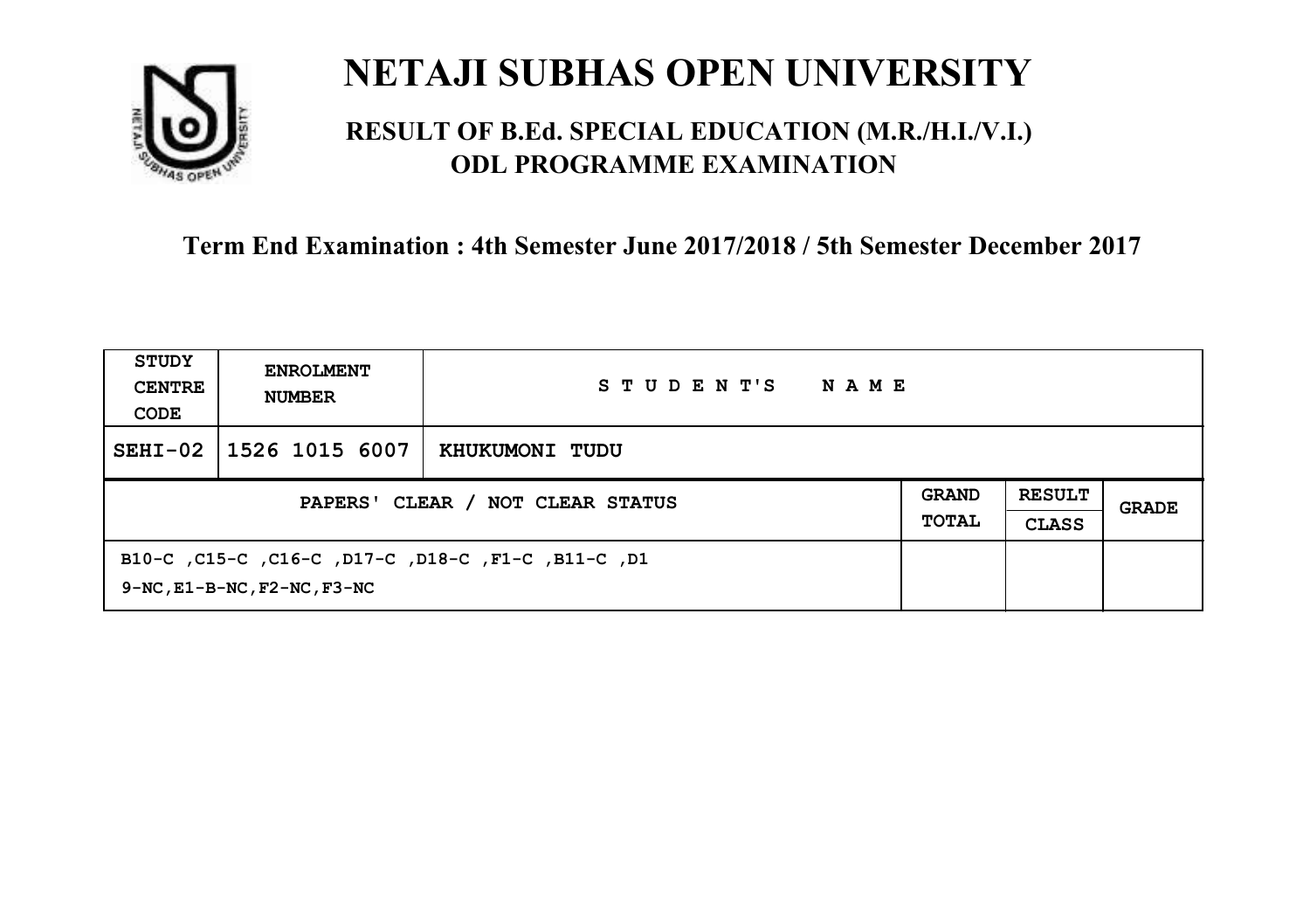

### **RESULT OF B.Ed. SPECIAL EDUCATION (M.R./H.I./V.I.) ODL PROGRAMME EXAMINATION**

| <b>STUDY</b><br><b>CENTRE</b><br>CODE | <b>ENROLMENT</b><br><b>NUMBER</b>    | STUDENT'S<br>NAME                                   |                              |                               |       |
|---------------------------------------|--------------------------------------|-----------------------------------------------------|------------------------------|-------------------------------|-------|
| $SEHI-02$                             | 1526 1015 6040                       | <b>JHARNA SAREN</b>                                 |                              |                               |       |
| PAPERS' CLEAR / NOT CLEAR STATUS      |                                      |                                                     | <b>GRAND</b><br><b>TOTAL</b> | <b>RESULT</b><br><b>CLASS</b> | GRADE |
|                                       | $9-C$ , $E1-B-C$ , $F2-NC$ , $F3-NC$ | B10-C, C15-C, C16-NC, D17-C, D18-C, F1-C, B11-C, D1 |                              |                               |       |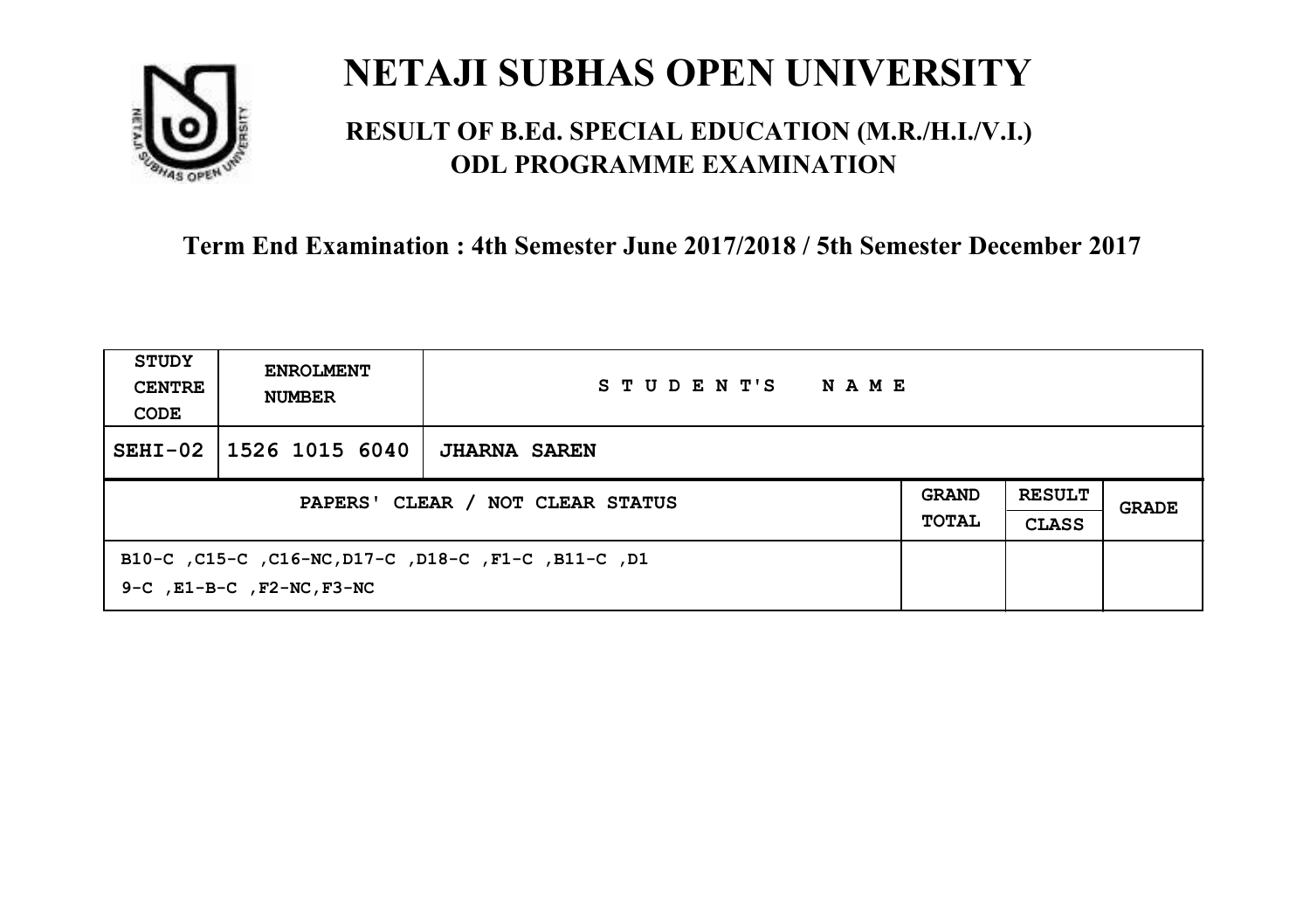

### **RESULT OF B.Ed. SPECIAL EDUCATION (M.R./H.I./V.I.) ODL PROGRAMME EXAMINATION**

| STUDY<br><b>CENTRE</b><br>CODE | <b>ENROLMENT</b><br><b>NUMBER</b>   | STUDENT'S<br>NAME                                  |  |  |       |
|--------------------------------|-------------------------------------|----------------------------------------------------|--|--|-------|
| $SEHI-02$                      | $ 1527 1015 6018 $ BIPLAB PATRA     |                                                    |  |  |       |
|                                | PAPERS' CLEAR / NOT CLEAR STATUS    |                                                    |  |  | GRADE |
|                                | $9-C$ , $E1-B-NC$ , $F2-C$ , $F3-C$ | B10-C, C15-C, C16-C, D17-C, D18-C, F1-C, B11-C, D1 |  |  |       |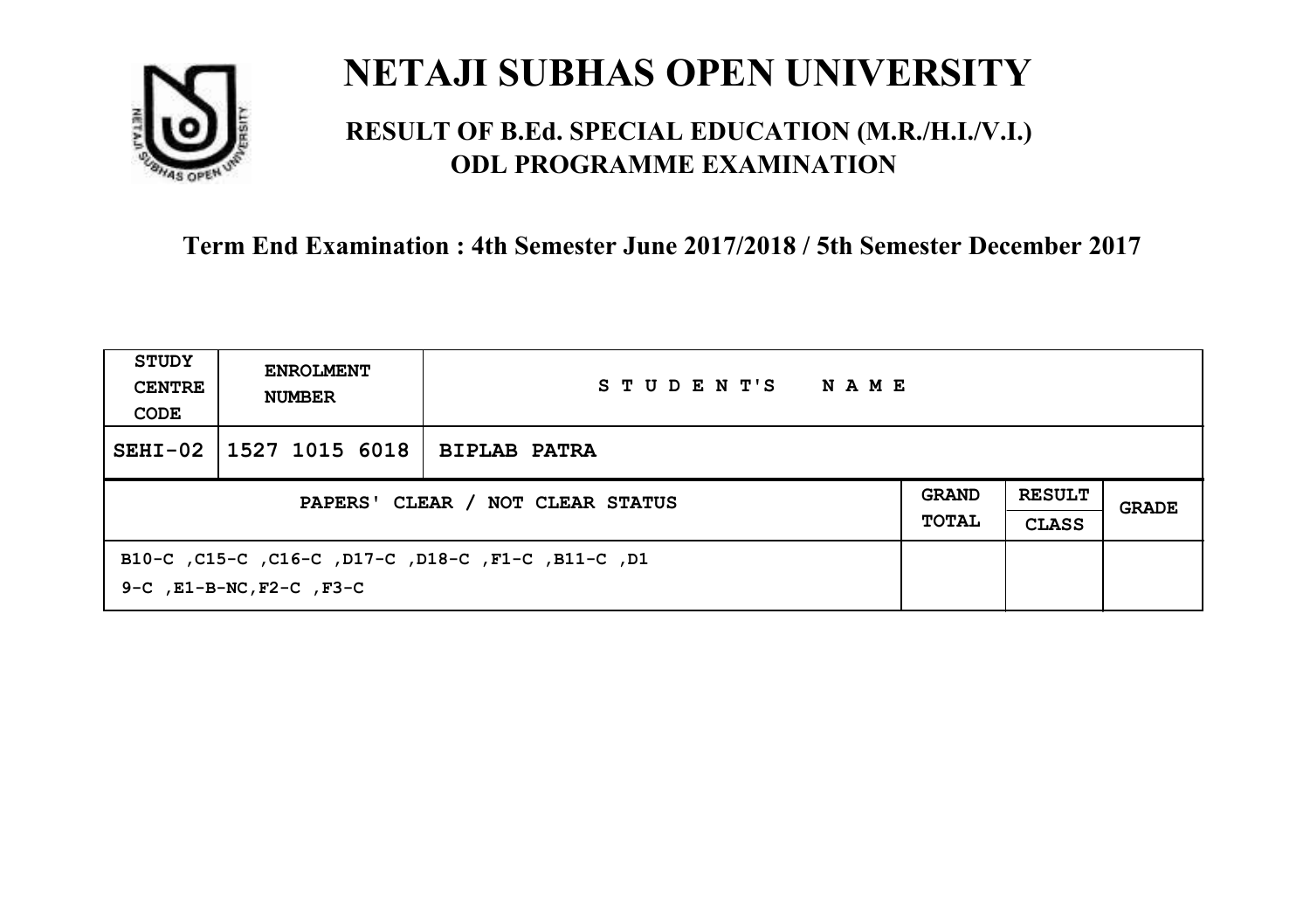

### **RESULT OF B.Ed. SPECIAL EDUCATION (M.R./H.I./V.I.) ODL PROGRAMME EXAMINATION**

| <b>STUDY</b><br><b>CENTRE</b><br>CODE | <b>ENROLMENT</b><br><b>NUMBER</b>   | STUDENT'S<br><b>NAME</b> |      |                               |       |
|---------------------------------------|-------------------------------------|--------------------------|------|-------------------------------|-------|
| $SEHI-02$                             | $1527$ 1015 6024                    | <b>PARBESH HOSSAIN</b>   |      |                               |       |
|                                       | CLEAR / NOT CLEAR STATUS<br>PAPERS' |                          |      | <b>RESULT</b><br><b>CLASS</b> | GRADE |
|                                       |                                     | All Clear                | 1294 | I                             | A     |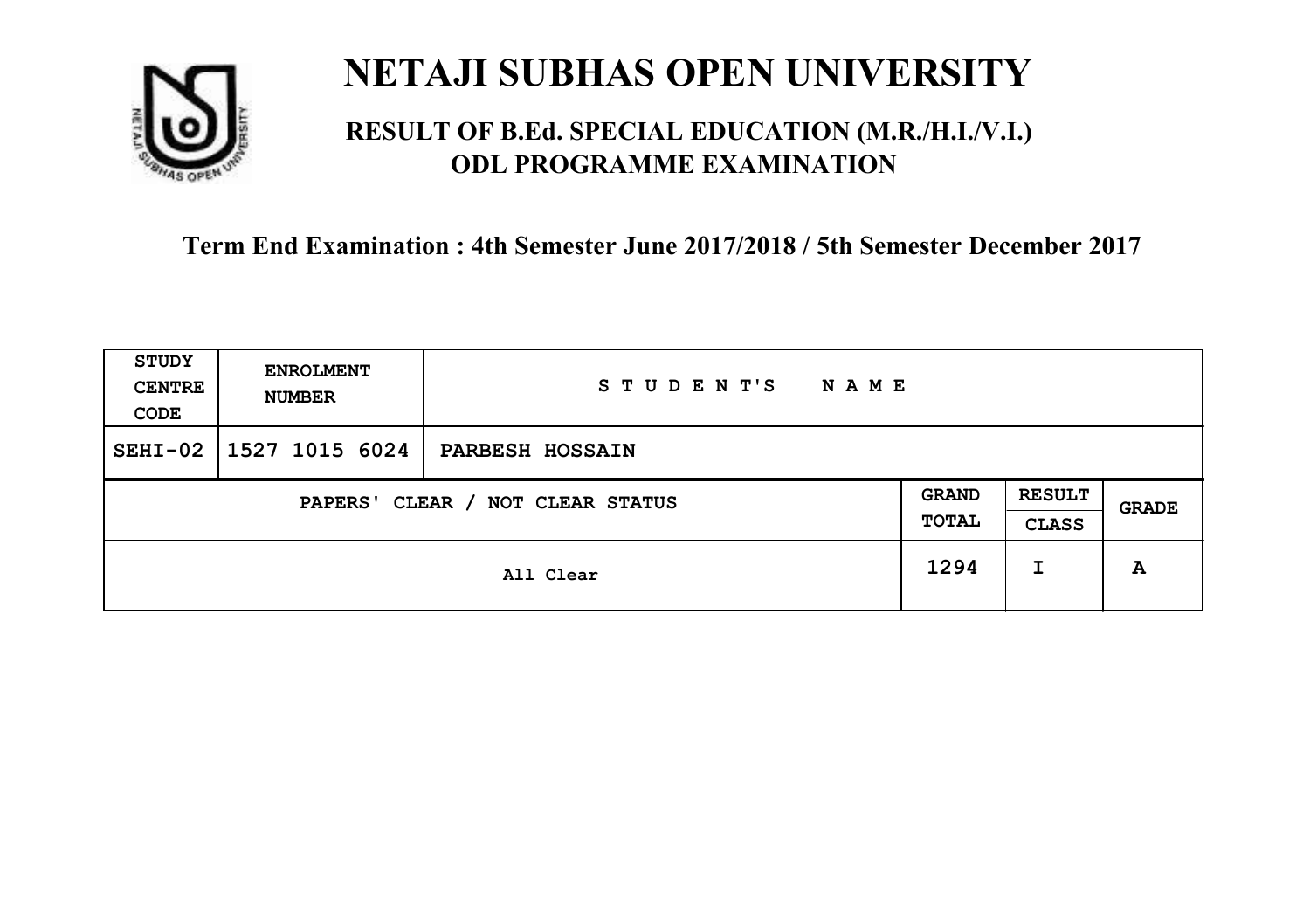

### **RESULT OF B.Ed. SPECIAL EDUCATION (M.R./H.I./V.I.) ODL PROGRAMME EXAMINATION**

| STUDY<br><b>CENTRE</b><br>CODE | <b>ENROLMENT</b><br><b>NUMBER</b>    | STUDENT'S<br>NAME                                   |  |  |       |
|--------------------------------|--------------------------------------|-----------------------------------------------------|--|--|-------|
| $SEHI-02$                      | 1527 1015 6026                       | <b>PALASH KARMAKAR</b>                              |  |  |       |
|                                | PAPERS' CLEAR / NOT CLEAR STATUS     |                                                     |  |  | GRADE |
|                                | $9-C$ , $E1-B-C$ , $F2-NC$ , $F3-NC$ | B10-C, C15-C, C16-NC, D17-C, D18-C, F1-C, B11-C, D1 |  |  |       |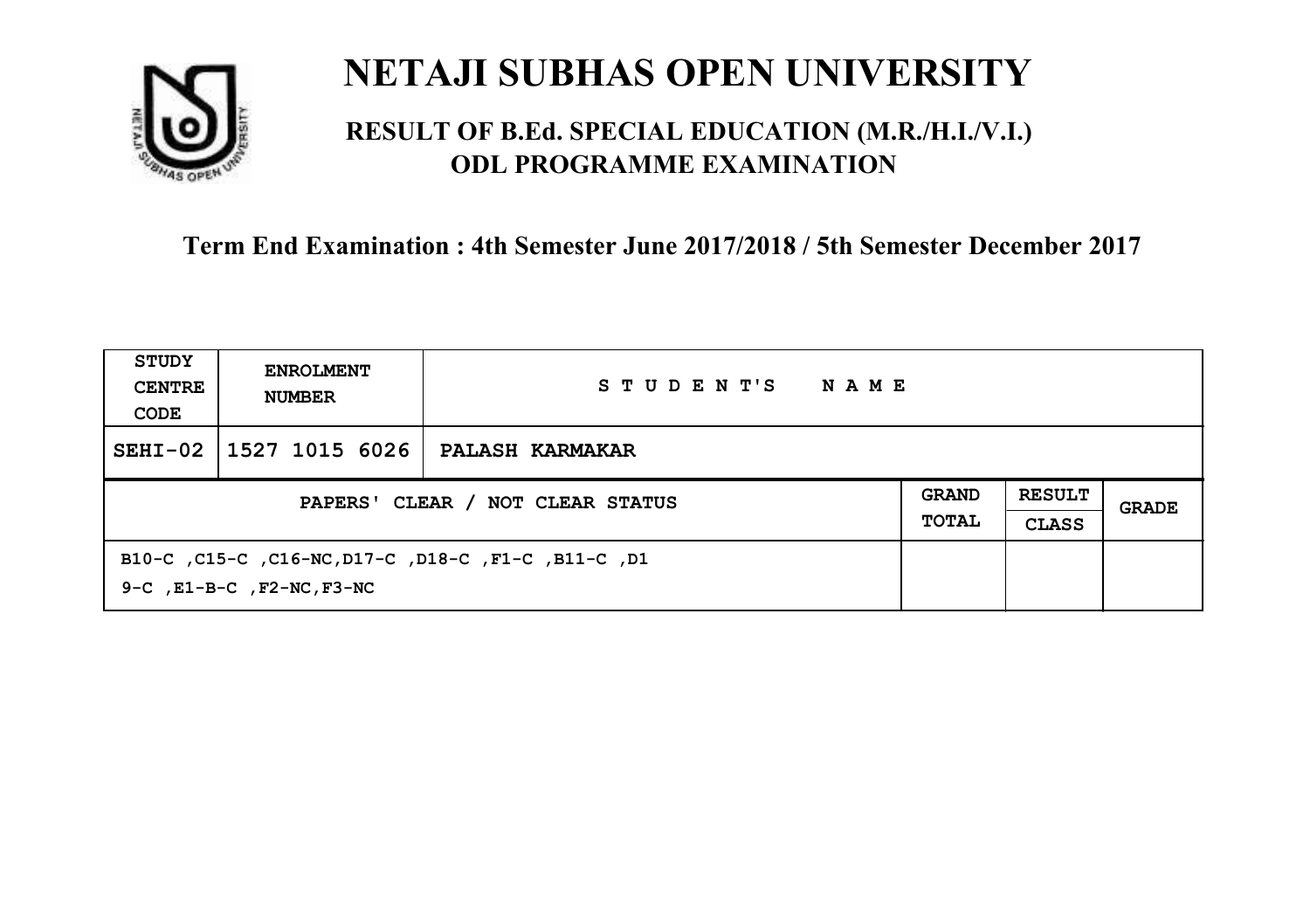

### **RESULT OF B.Ed. SPECIAL EDUCATION (M.R./H.I./V.I.) ODL PROGRAMME EXAMINATION**

| STUDY<br><b>CENTRE</b><br>CODE   | <b>ENROLMENT</b><br><b>NUMBER</b>   | STUDENT'S<br>NAME                                  |  |                               |       |
|----------------------------------|-------------------------------------|----------------------------------------------------|--|-------------------------------|-------|
| $SEHI-02$                        | 1527 1015 6030                      | <b>BHOLANATH KARMAKAR</b>                          |  |                               |       |
| PAPERS' CLEAR / NOT CLEAR STATUS |                                     |                                                    |  | <b>RESULT</b><br><b>CLASS</b> | GRADE |
|                                  | $9-C$ , $E1-B-C$ , $F2-NC$ , $F3-C$ | B10-C, C15-C, C16-C, D17-C, D18-C, F1-C, B11-C, D1 |  |                               |       |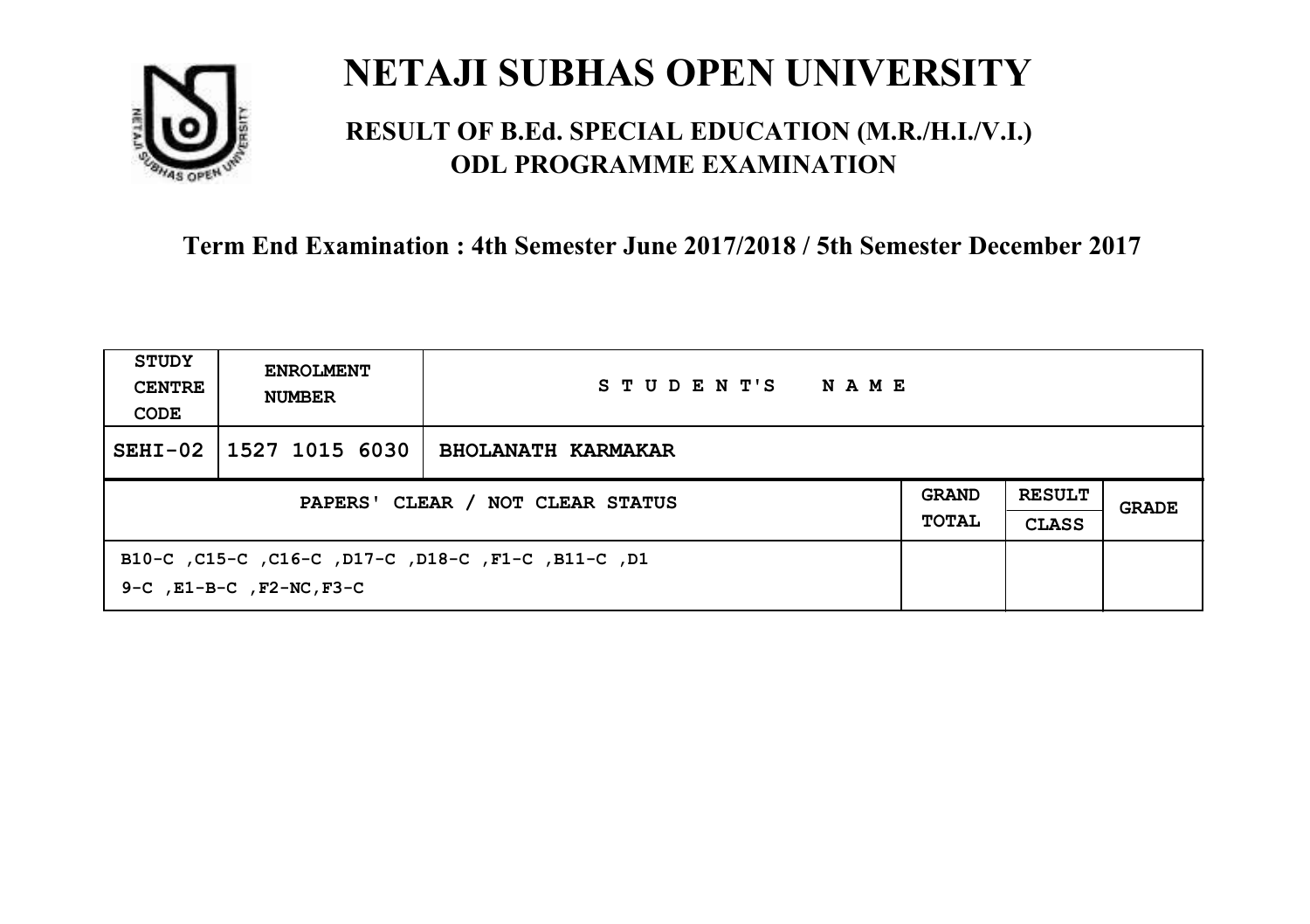

### **RESULT OF B.Ed. SPECIAL EDUCATION (M.R./H.I./V.I.) ODL PROGRAMME EXAMINATION**

| STUDY<br><b>CENTRE</b><br>CODE | <b>ENROLMENT</b><br><b>NUMBER</b>   | STUDENT'S<br>NAME                                   |  |  |       |
|--------------------------------|-------------------------------------|-----------------------------------------------------|--|--|-------|
| $SEHI-02$                      | 1528 1015 6021                      | ANJANA KHATUN                                       |  |  |       |
|                                | PAPERS' CLEAR / NOT CLEAR STATUS    |                                                     |  |  | GRADE |
|                                | $9-C$ , $E1-B-NC$ , $F2-C$ , $F3-C$ | B10-C, C15-C, C16-C, D17-C, D18-C, F1-NC, B11-C, D1 |  |  |       |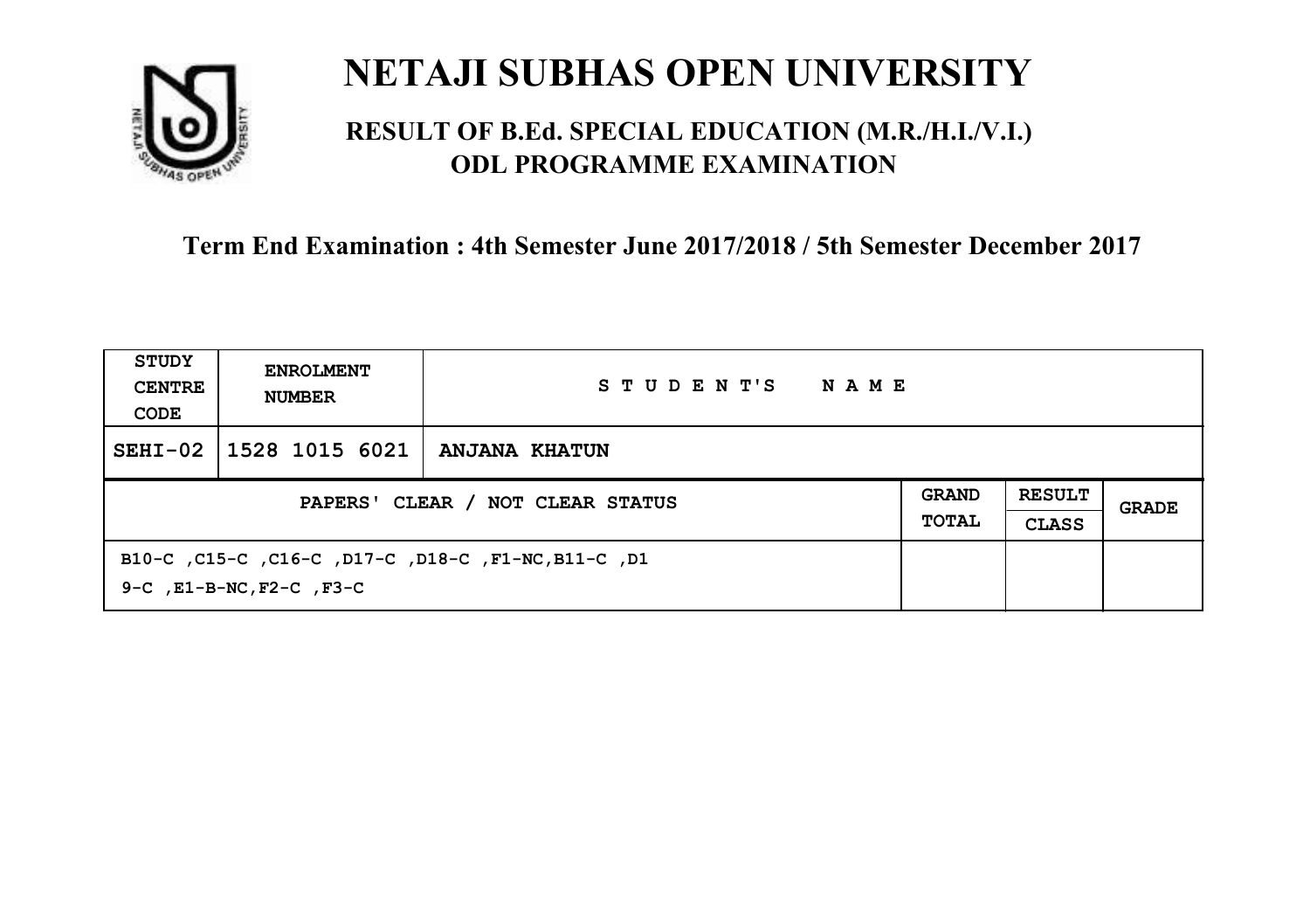

### **RESULT OF B.Ed. SPECIAL EDUCATION (M.R./H.I./V.I.) ODL PROGRAMME EXAMINATION**

| STUDY<br><b>CENTRE</b><br>CODE   | <b>ENROLMENT</b><br><b>NUMBER</b>    | STUDENT'S<br>NAME                                  |  |                               |       |
|----------------------------------|--------------------------------------|----------------------------------------------------|--|-------------------------------|-------|
| $SEHI-02$                        | 1528 1015 6028                       | PARAMITA SAHOO                                     |  |                               |       |
| PAPERS' CLEAR / NOT CLEAR STATUS |                                      |                                                    |  | <b>RESULT</b><br><b>CLASS</b> | GRADE |
|                                  | $9-C$ , $E1-B-NC$ , $F2-NC$ , $F3-C$ | B10-C, C15-C, C16-C, D17-C, D18-C, F1-C, B11-C, D1 |  |                               |       |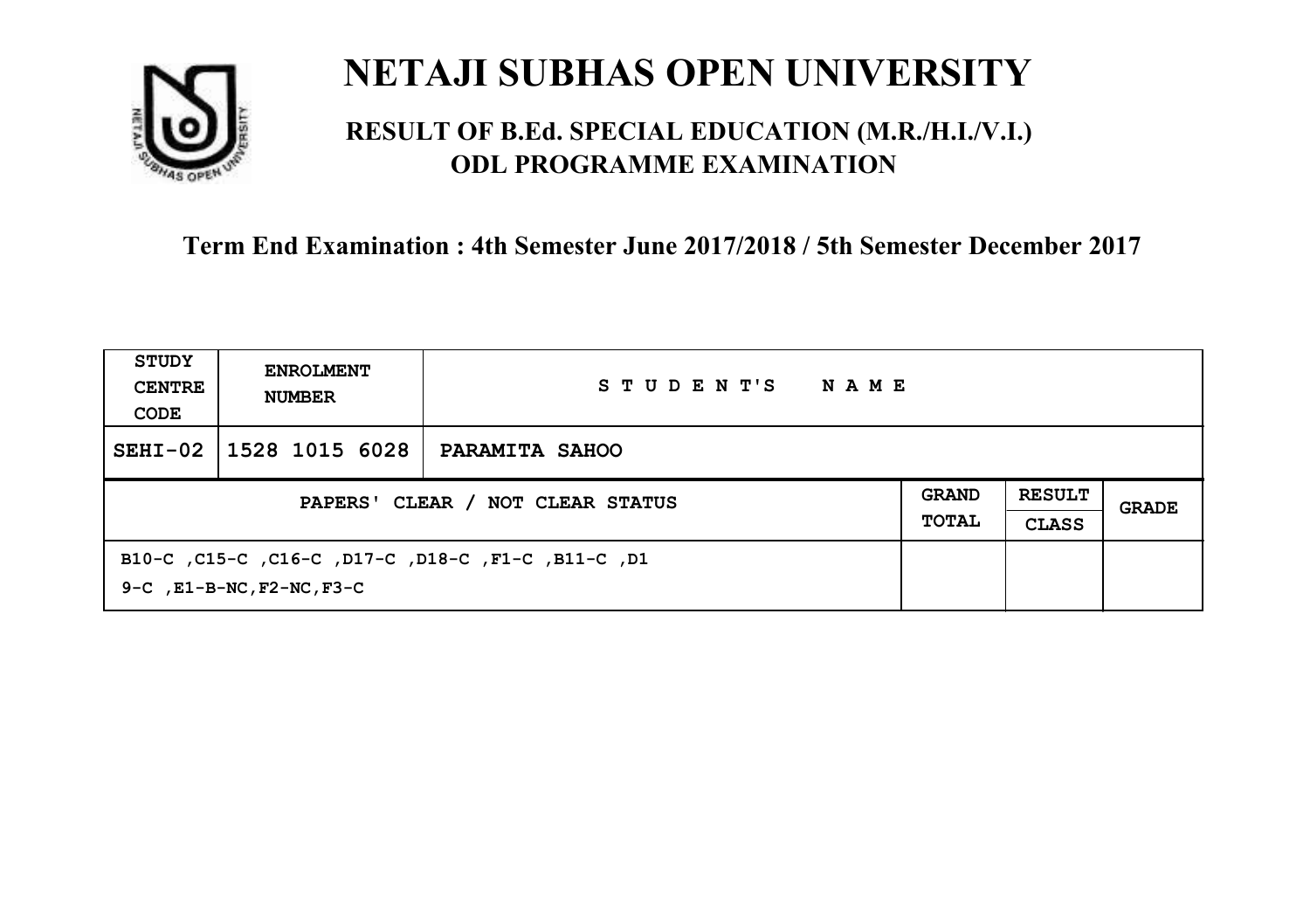

### **RESULT OF B.Ed. SPECIAL EDUCATION (M.R./H.I./V.I.) ODL PROGRAMME EXAMINATION**

| STUDY<br><b>CENTRE</b><br>CODE | <b>ENROLMENT</b><br><b>NUMBER</b>   | STUDENT'S<br>N A M E |      |                               |       |
|--------------------------------|-------------------------------------|----------------------|------|-------------------------------|-------|
| $SEHI-03$                      | 1521 1015 7008                      | <b>RAJKUMAR GIRI</b> |      |                               |       |
|                                | CLEAR / NOT CLEAR STATUS<br>PAPERS' |                      |      | <b>RESULT</b><br><b>CLASS</b> | GRADE |
|                                |                                     | All Clear            | 1358 | I                             | A     |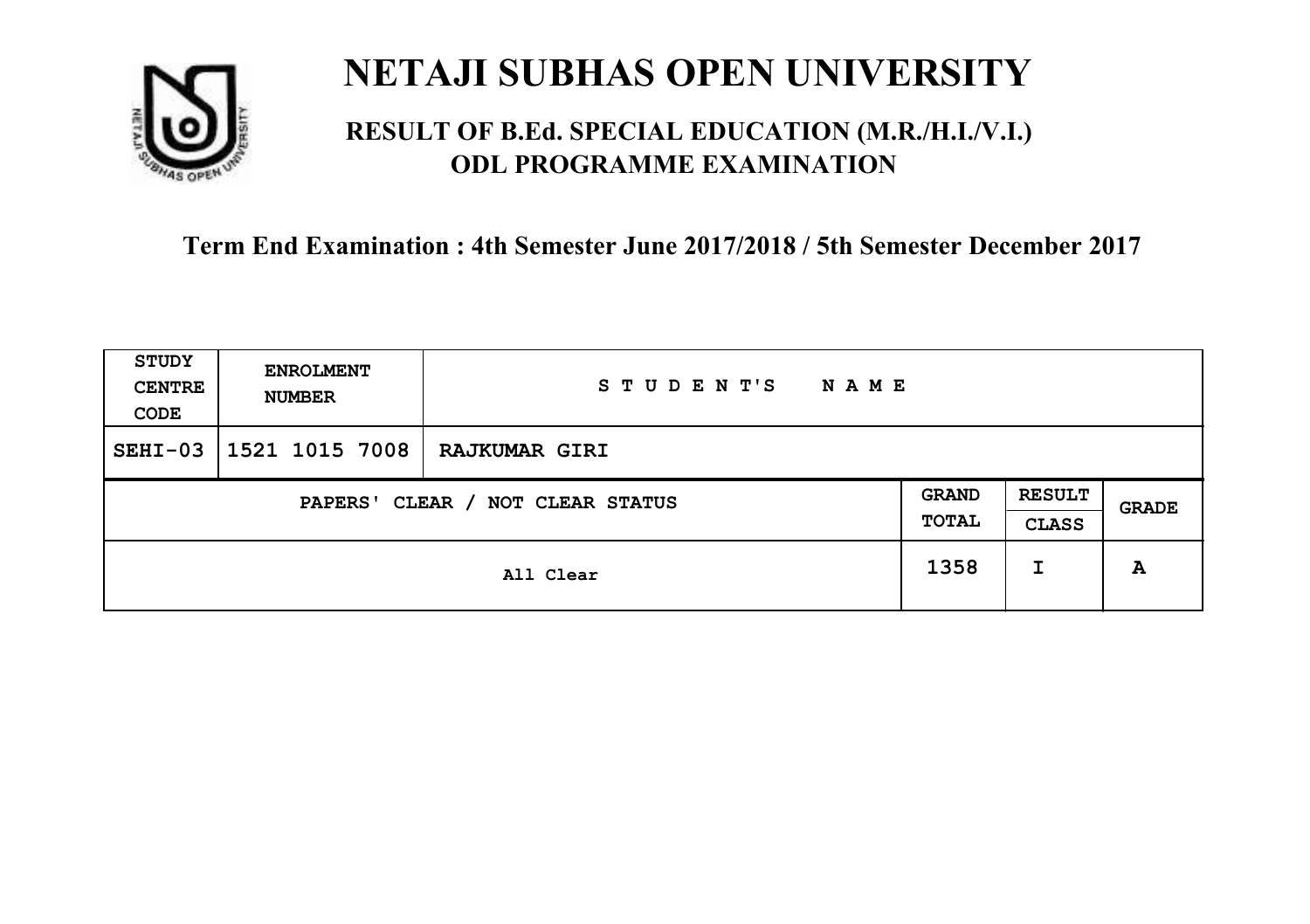

### **RESULT OF B.Ed. SPECIAL EDUCATION (M.R./H.I./V.I.) ODL PROGRAMME EXAMINATION**

| <b>STUDY</b><br><b>CENTRE</b><br>CODE | <b>ENROLMENT</b><br><b>NUMBER</b>   | STUDENT'S<br><b>NAME</b> |      |                               |              |
|---------------------------------------|-------------------------------------|--------------------------|------|-------------------------------|--------------|
| $SEHI-03$                             | 1521 1015 7009                      | <b>PRAKASH SAHA</b>      |      |                               |              |
|                                       | CLEAR / NOT CLEAR STATUS<br>PAPERS' |                          |      | <b>RESULT</b><br><b>CLASS</b> | <b>GRADE</b> |
|                                       |                                     | All Clear                | 1195 | II                            | $B+$         |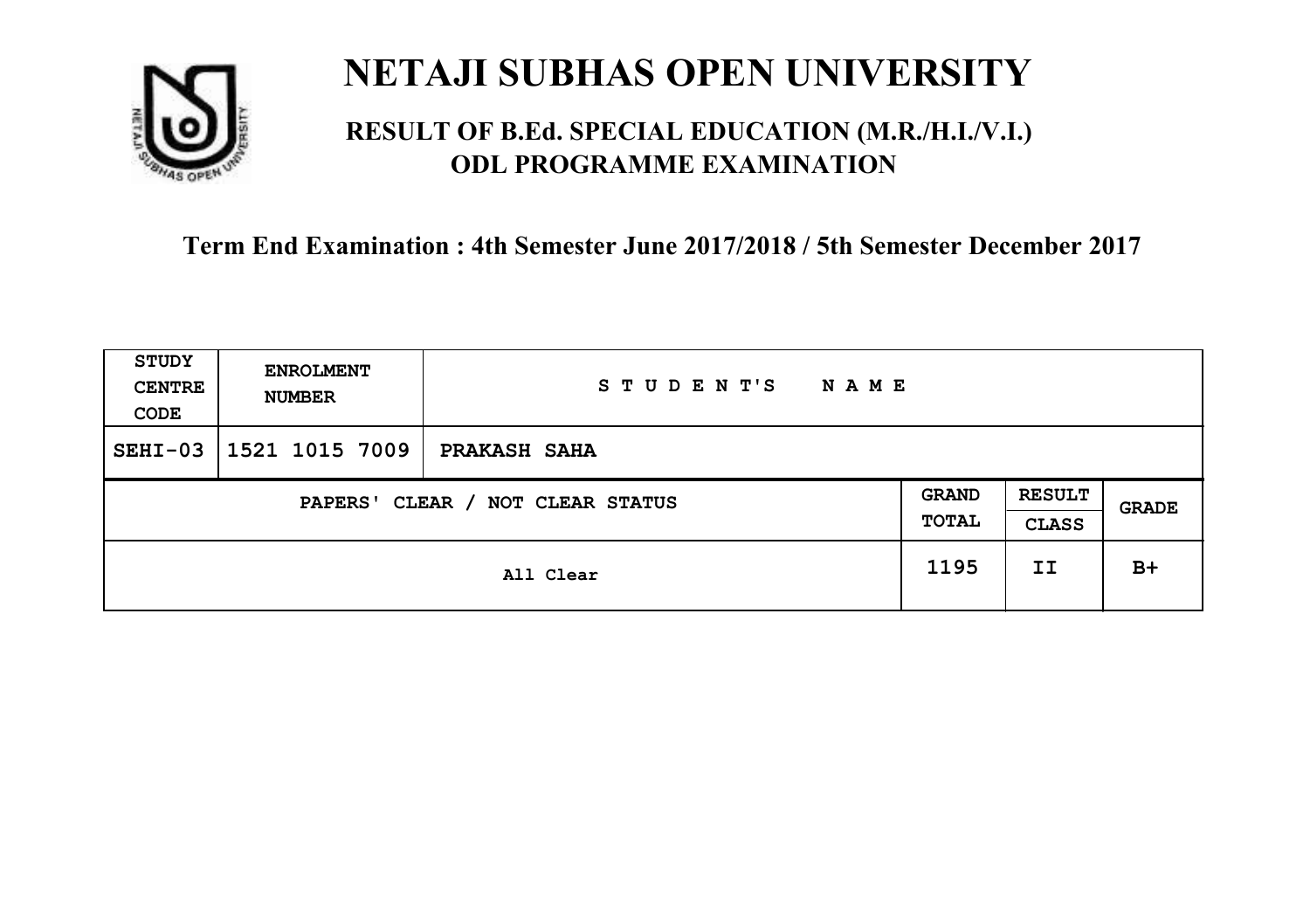

### **RESULT OF B.Ed. SPECIAL EDUCATION (M.R./H.I./V.I.) ODL PROGRAMME EXAMINATION**

| STUDY<br><b>CENTRE</b><br>CODE | <b>ENROLMENT</b><br><b>NUMBER</b>   | STUDENT'S<br><b>NAME</b> |      |                               |       |
|--------------------------------|-------------------------------------|--------------------------|------|-------------------------------|-------|
| $SEHI-03$                      | 1521 1015 7011                      | LAKSHMIKANTA MANDAL      |      |                               |       |
|                                | CLEAR / NOT CLEAR STATUS<br>PAPERS' |                          |      | <b>RESULT</b><br><b>CLASS</b> | GRADE |
|                                |                                     | All Clear                | 1185 | II                            | $B+$  |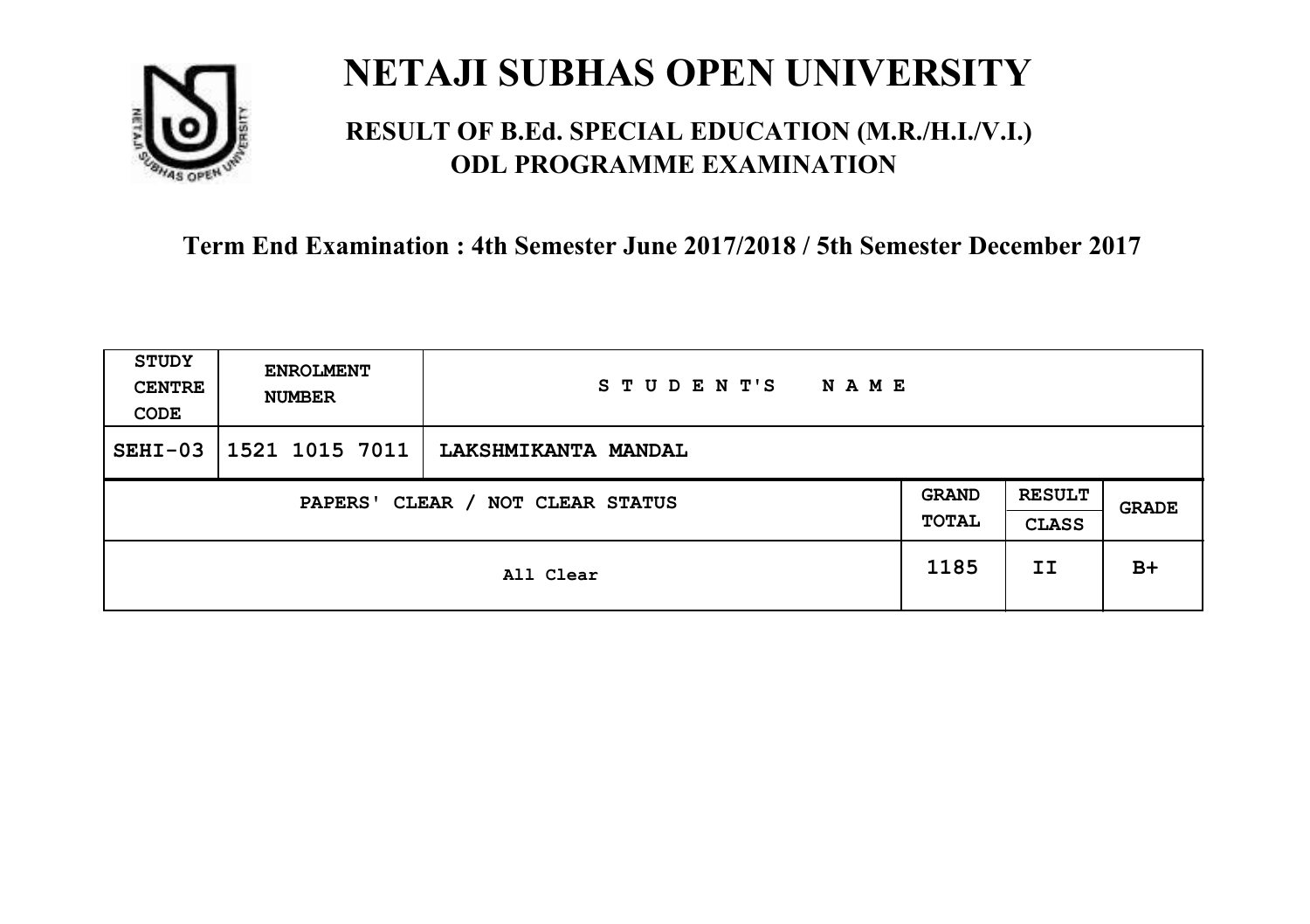

### **RESULT OF B.Ed. SPECIAL EDUCATION (M.R./H.I./V.I.) ODL PROGRAMME EXAMINATION**

| STUDY<br><b>CENTRE</b><br>CODE | <b>ENROLMENT</b><br><b>NUMBER</b>   | STUDENT'S<br>N A M E |      |                               |       |
|--------------------------------|-------------------------------------|----------------------|------|-------------------------------|-------|
| $SEHI-03$                      | 1521 1015 7017                      | <b>MIRJAFOR GAZI</b> |      |                               |       |
|                                | CLEAR / NOT CLEAR STATUS<br>PAPERS' |                      |      | <b>RESULT</b><br><b>CLASS</b> | GRADE |
|                                |                                     | All Clear            | 1320 | I                             | A     |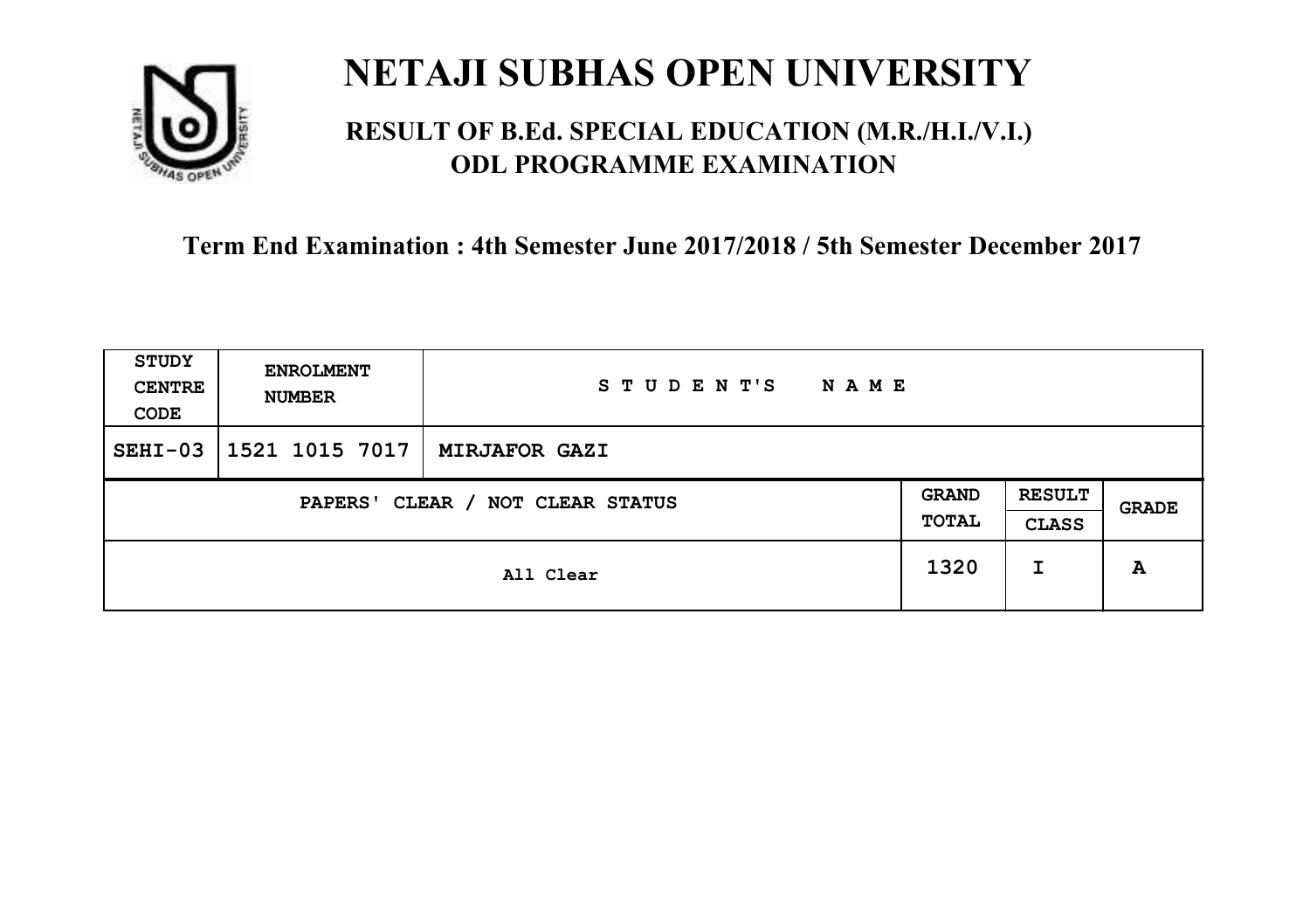

### **RESULT OF B.Ed. SPECIAL EDUCATION (M.R./H.I./V.I.) ODL PROGRAMME EXAMINATION**

| <b>STUDY</b><br><b>CENTRE</b><br>CODE | <b>ENROLMENT</b><br><b>NUMBER</b> | STUDENT'S<br><b>NAME</b> |                              |                               |              |
|---------------------------------------|-----------------------------------|--------------------------|------------------------------|-------------------------------|--------------|
| $SEHI-03$                             | 1521 1015 7031                    | SOUMENDRA JANTUA         |                              |                               |              |
| CLEAR / NOT CLEAR STATUS<br>PAPERS'   |                                   |                          | <b>GRAND</b><br><b>TOTAL</b> | <b>RESULT</b><br><b>CLASS</b> | <b>GRADE</b> |
|                                       | All Clear                         |                          | 1263                         | I                             | A            |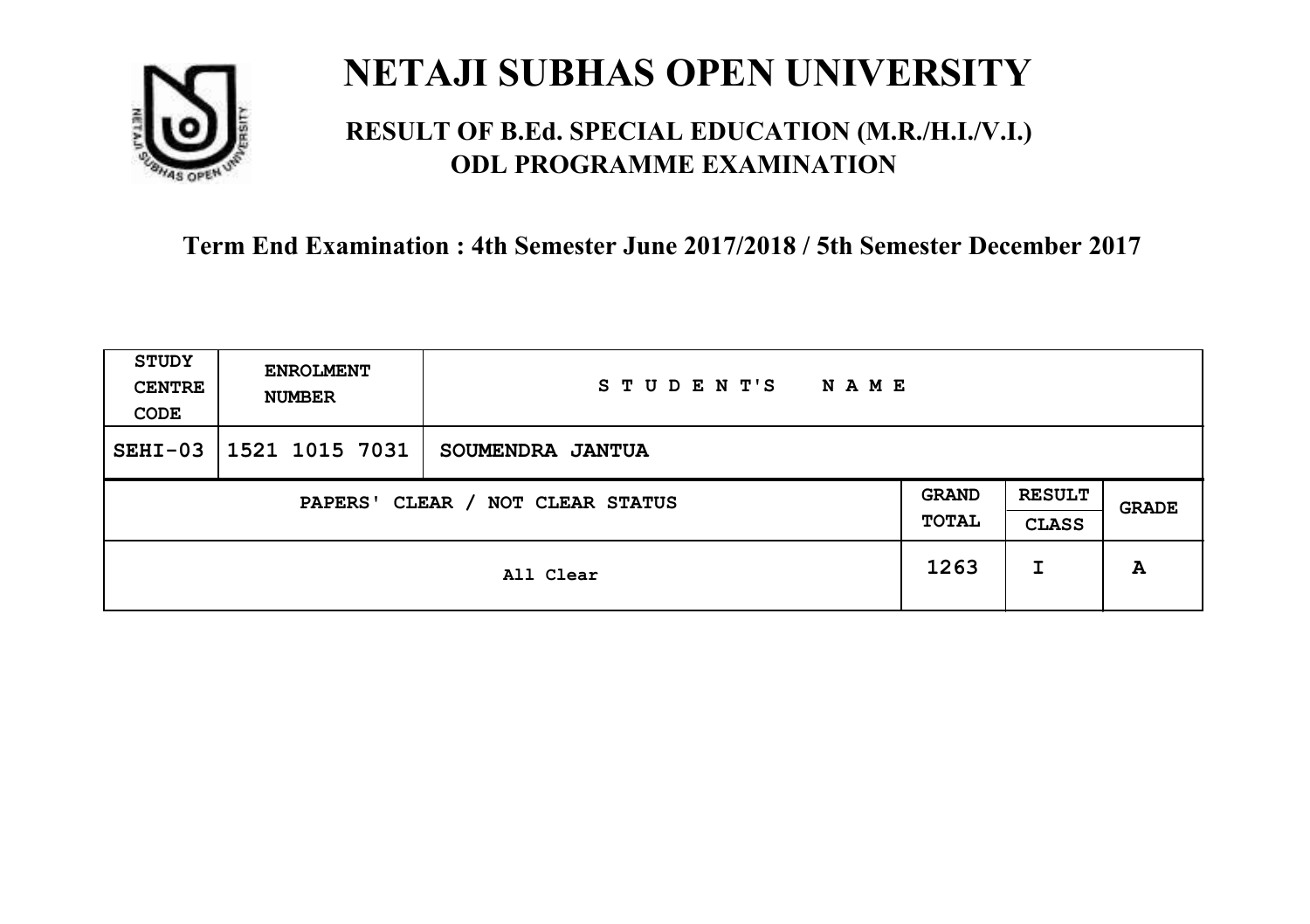

### **RESULT OF B.Ed. SPECIAL EDUCATION (M.R./H.I./V.I.) ODL PROGRAMME EXAMINATION**

| <b>STUDY</b><br><b>CENTRE</b><br>CODE | <b>ENROLMENT</b><br><b>NUMBER</b> | STUDENT'S<br><b>NAME</b> |                       |                               |       |
|---------------------------------------|-----------------------------------|--------------------------|-----------------------|-------------------------------|-------|
| $SEHI-03$                             | 1521 1015 7036                    | <b>BISWARANJAN MANNA</b> |                       |                               |       |
| CLEAR / NOT CLEAR STATUS<br>PAPERS'   |                                   |                          | <b>GRAND</b><br>TOTAL | <b>RESULT</b><br><b>CLASS</b> | GRADE |
|                                       | All Clear                         |                          | 1315                  | I                             | A     |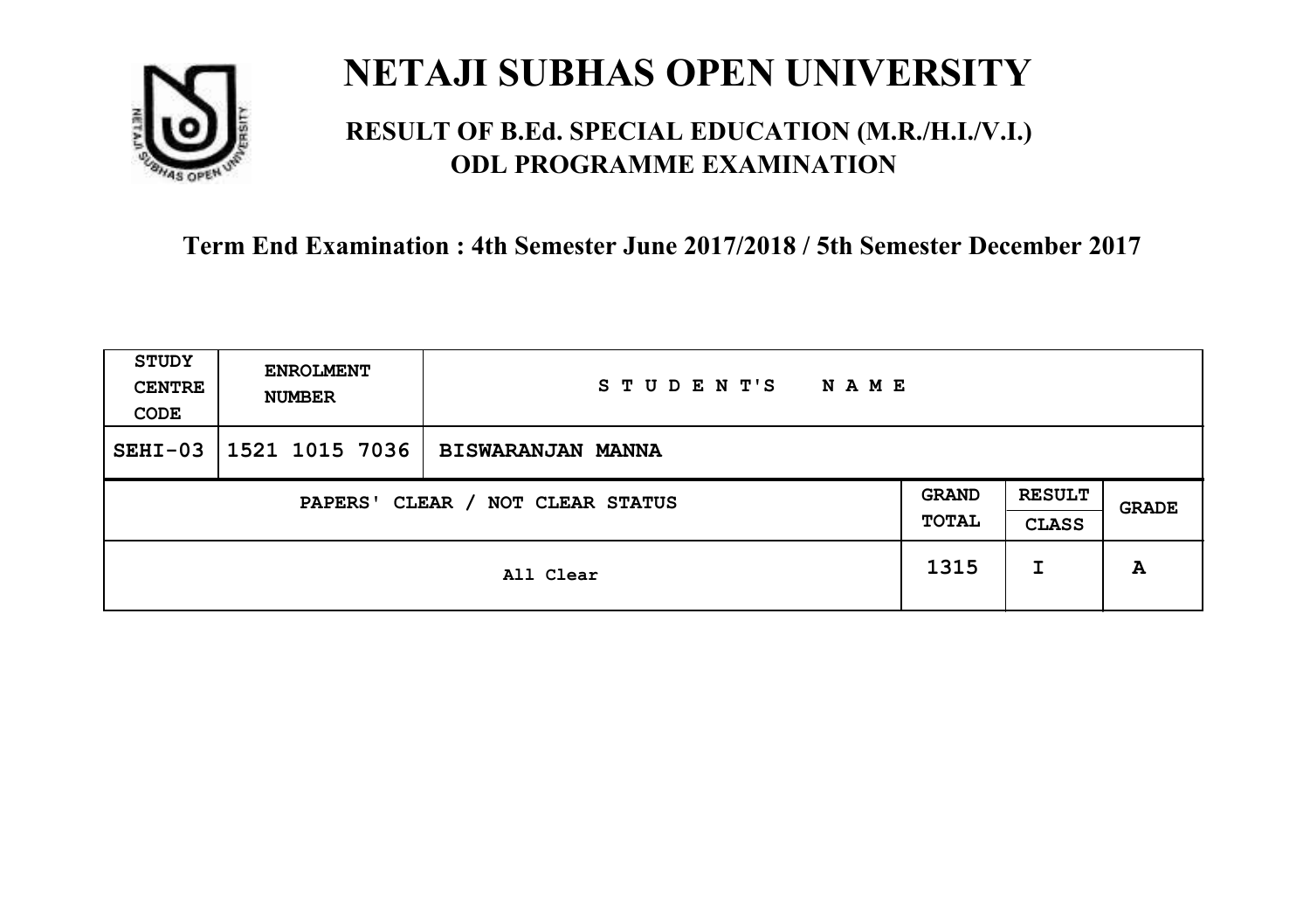

### **RESULT OF B.Ed. SPECIAL EDUCATION (M.R./H.I./V.I.) ODL PROGRAMME EXAMINATION**

| <b>STUDY</b><br><b>CENTRE</b><br>CODE      | <b>ENROLMENT</b><br><b>NUMBER</b>       | STUDENT'S<br>N A M E |                              |                               |              |
|--------------------------------------------|-----------------------------------------|----------------------|------------------------------|-------------------------------|--------------|
| $SEHI-03$                                  | 1522 1015 7006                          | LABONI DUTTA         |                              |                               |              |
| CLEAR / NOT CLEAR STATUS<br><b>PAPERS'</b> |                                         |                      | <b>GRAND</b><br><b>TOTAL</b> | <b>RESULT</b><br><b>CLASS</b> | <b>GRADE</b> |
|                                            | $F1-NC$ , $E1-B-NC$ , $F2-NC$ , $F3-NC$ |                      |                              |                               |              |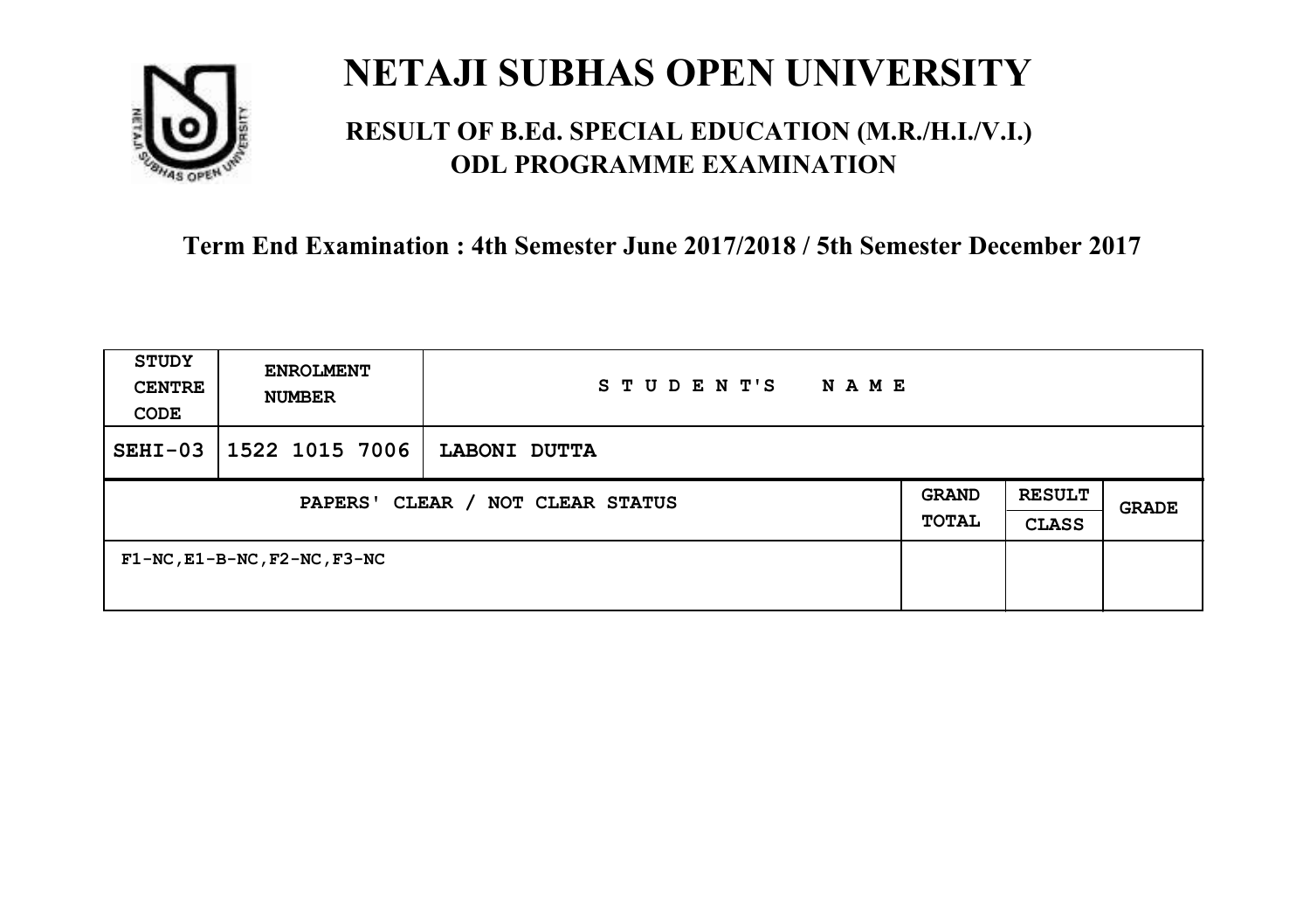

### **RESULT OF B.Ed. SPECIAL EDUCATION (M.R./H.I./V.I.) ODL PROGRAMME EXAMINATION**

| <b>STUDY</b><br><b>CENTRE</b><br>CODE | <b>ENROLMENT</b><br><b>NUMBER</b>          | S T U D E N T'S<br><b>NAME</b> |  |                               |              |
|---------------------------------------|--------------------------------------------|--------------------------------|--|-------------------------------|--------------|
| $SEHI-03$                             | 1522 1015 7014                             | POONAM SHAW                    |  |                               |              |
|                                       | CLEAR / NOT CLEAR STATUS<br><b>PAPERS'</b> |                                |  | <b>RESULT</b><br><b>CLASS</b> | <b>GRADE</b> |
|                                       |                                            |                                |  | <b>INC</b>                    |              |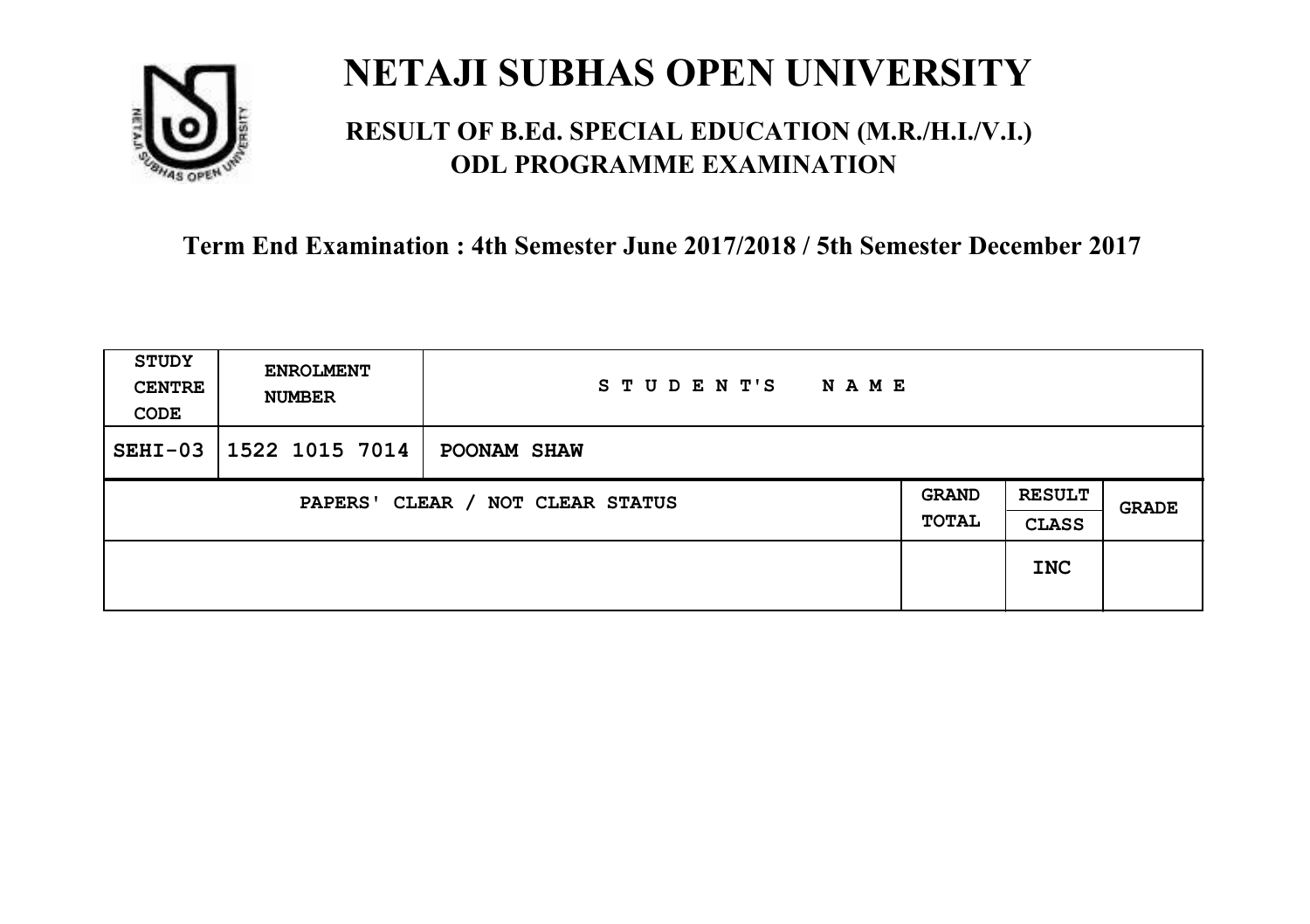

### **RESULT OF B.Ed. SPECIAL EDUCATION (M.R./H.I./V.I.) ODL PROGRAMME EXAMINATION**

| STUDY<br><b>CENTRE</b><br>CODE | <b>ENROLMENT</b><br><b>NUMBER</b>   | STUDENT'S<br>N A M E             |  |   |       |
|--------------------------------|-------------------------------------|----------------------------------|--|---|-------|
| $SEHI-03$                      | 1522 1015 7019                      | <b>GITA RANI</b><br><b>MAITY</b> |  |   |       |
|                                | CLEAR / NOT CLEAR STATUS<br>PAPERS' |                                  |  |   | GRADE |
|                                | All Clear                           |                                  |  | I | A     |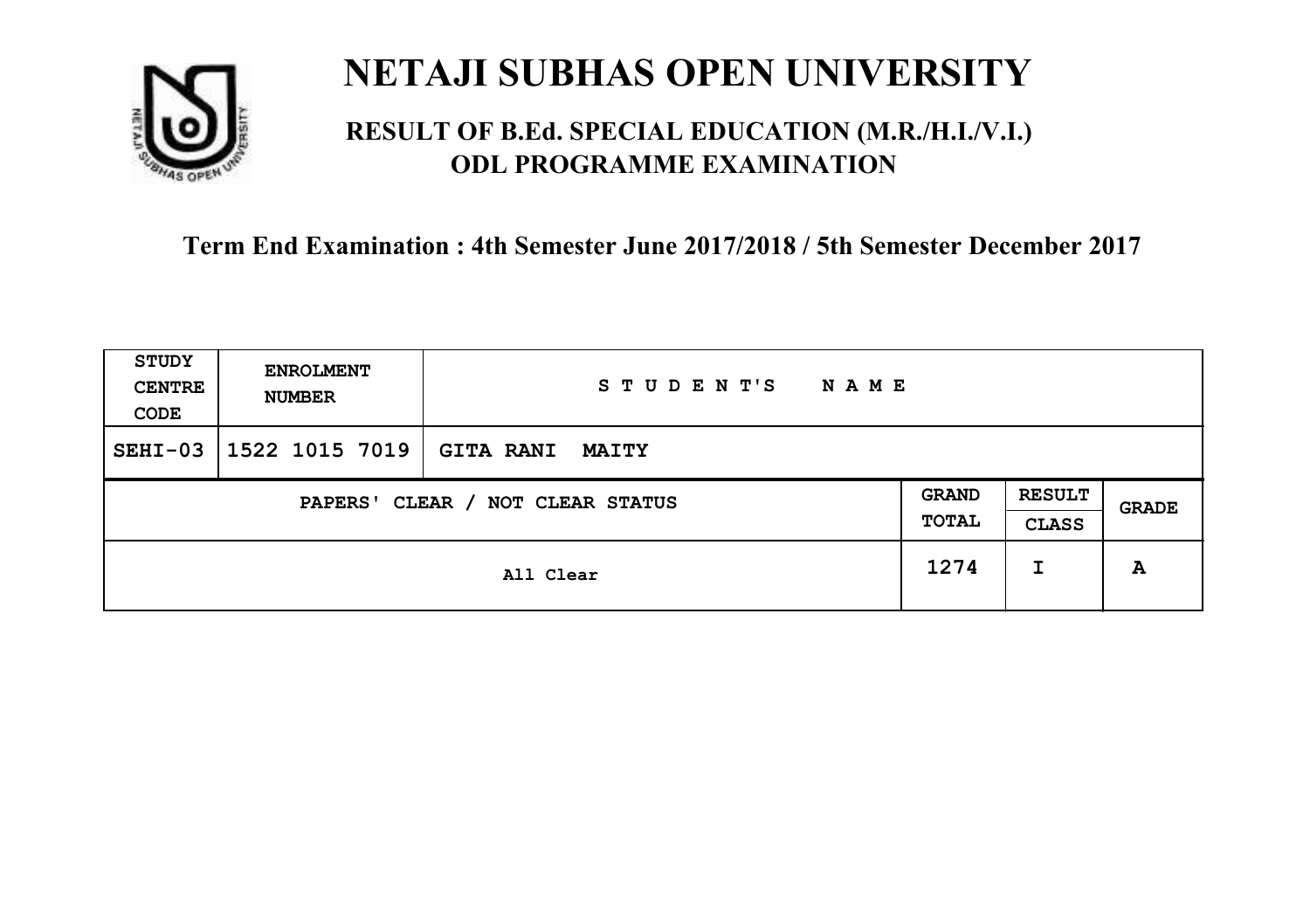

### **RESULT OF B.Ed. SPECIAL EDUCATION (M.R./H.I./V.I.) ODL PROGRAMME EXAMINATION**

| <b>STUDY</b><br><b>CENTRE</b><br>CODE | <b>ENROLMENT</b><br><b>NUMBER</b>   | STUDENT'S<br><b>NAME</b>    |      |                               |              |
|---------------------------------------|-------------------------------------|-----------------------------|------|-------------------------------|--------------|
| $SEHI-03$                             | 1522 1015 7020                      | <b>BAISAKHI CHAKRABORTY</b> |      |                               |              |
|                                       | CLEAR / NOT CLEAR STATUS<br>PAPERS' |                             |      | <b>RESULT</b><br><b>CLASS</b> | <b>GRADE</b> |
|                                       | All Clear                           |                             | 1301 | I                             | A            |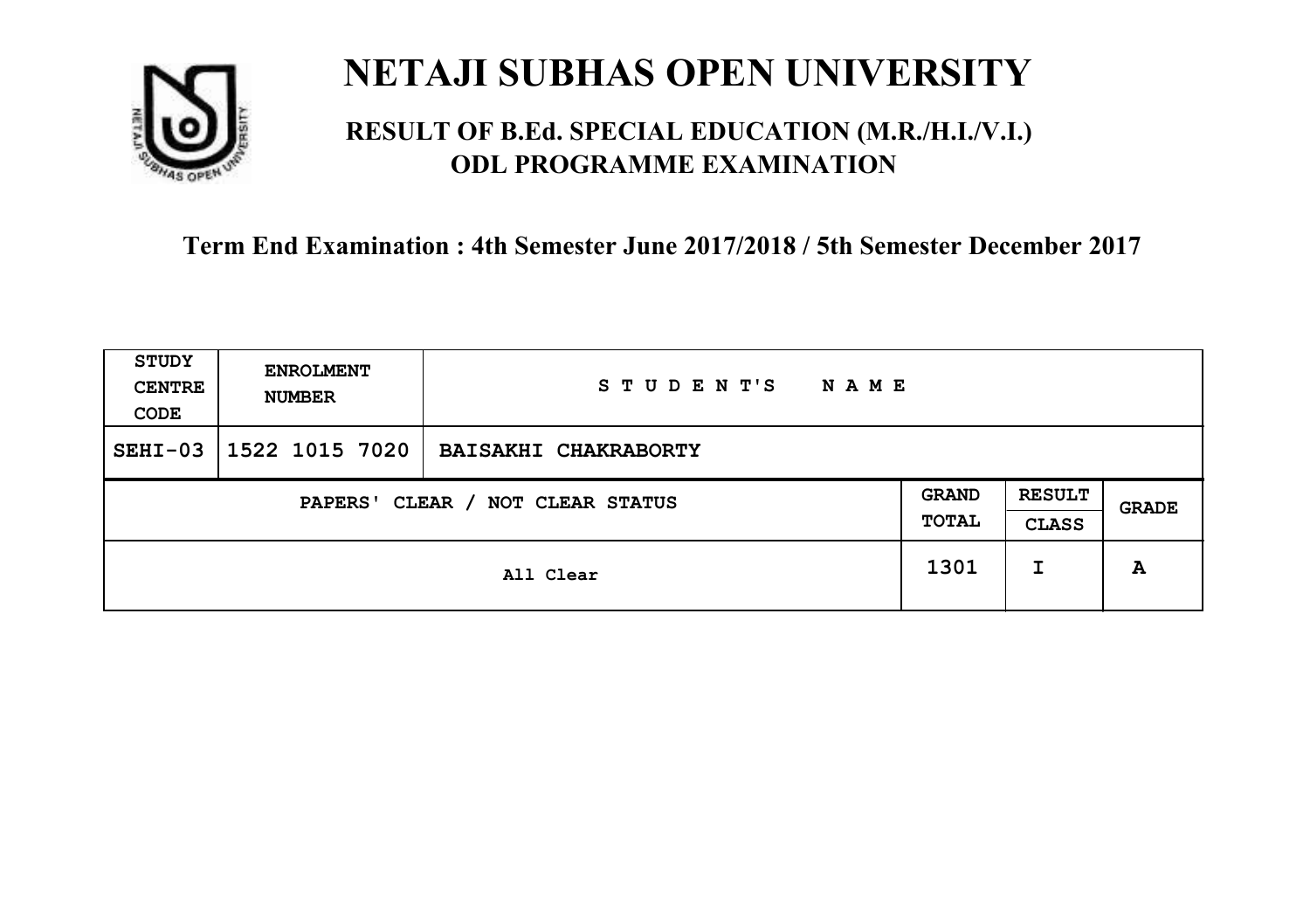

### **RESULT OF B.Ed. SPECIAL EDUCATION (M.R./H.I./V.I.) ODL PROGRAMME EXAMINATION**

| <b>STUDY</b><br><b>CENTRE</b><br>CODE | <b>ENROLMENT</b><br><b>NUMBER</b>   | STUDENT'S<br><b>NAME</b> |      |                               |              |
|---------------------------------------|-------------------------------------|--------------------------|------|-------------------------------|--------------|
| $SEHI-03$                             | 1522 1015 7034                      | <b>SUNANDA MANDAL</b>    |      |                               |              |
|                                       | CLEAR / NOT CLEAR STATUS<br>PAPERS' |                          |      | <b>RESULT</b><br><b>CLASS</b> | <b>GRADE</b> |
|                                       |                                     | All Clear                | 1320 | I                             | A            |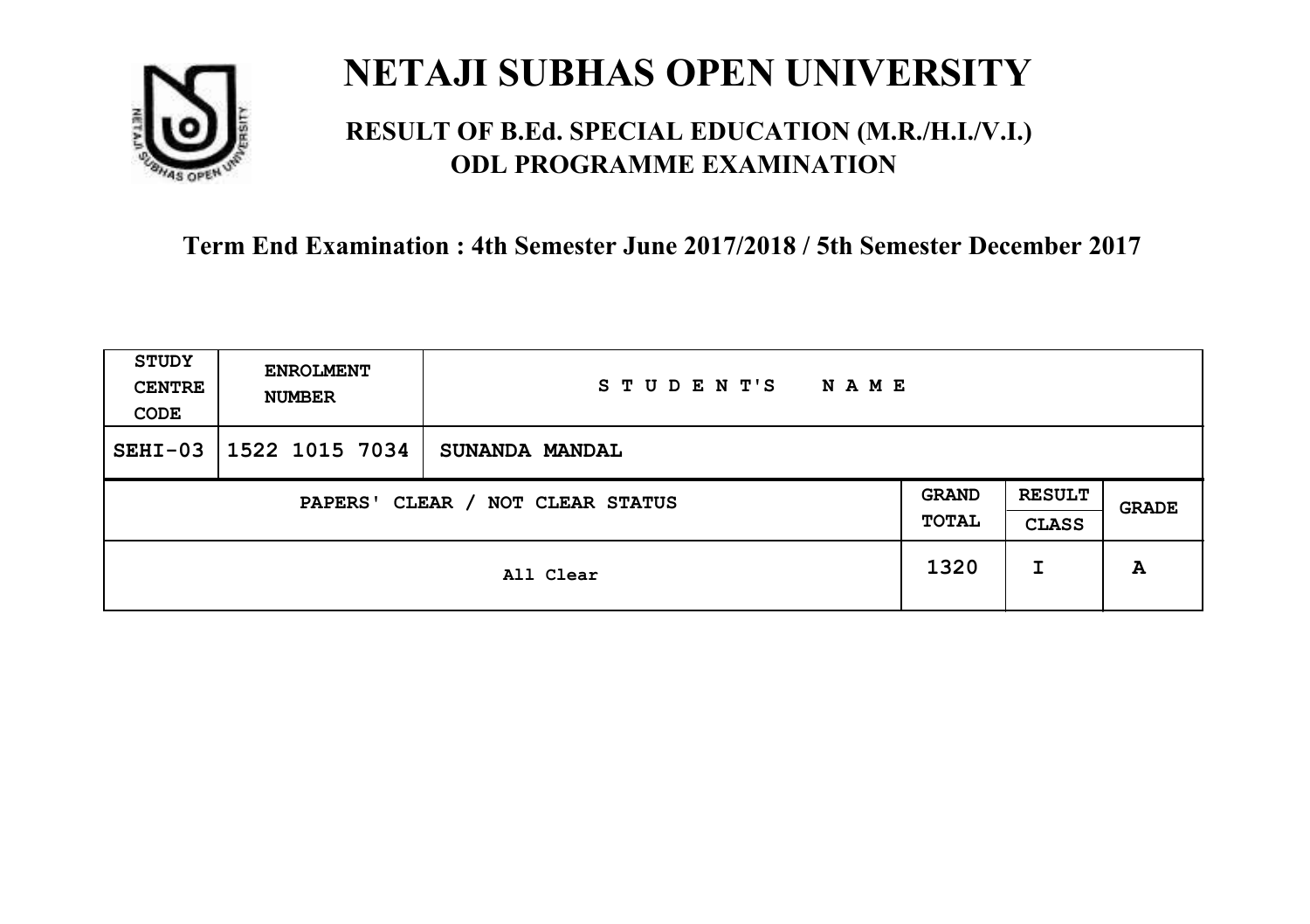

### **RESULT OF B.Ed. SPECIAL EDUCATION (M.R./H.I./V.I.) ODL PROGRAMME EXAMINATION**

| <b>STUDY</b><br><b>CENTRE</b><br>CODE | <b>ENROLMENT</b><br><b>NUMBER</b> | STUDENT'S<br><b>NAME</b> |                       |                               |       |
|---------------------------------------|-----------------------------------|--------------------------|-----------------------|-------------------------------|-------|
| $SEHI-03$                             | 1523 1015 7001                    | INDRAJIT SAHA            |                       |                               |       |
| CLEAR / NOT CLEAR STATUS<br>PAPERS'   |                                   |                          | <b>GRAND</b><br>TOTAL | <b>RESULT</b><br><b>CLASS</b> | GRADE |
|                                       | All Clear                         |                          | 1277                  | I                             | A     |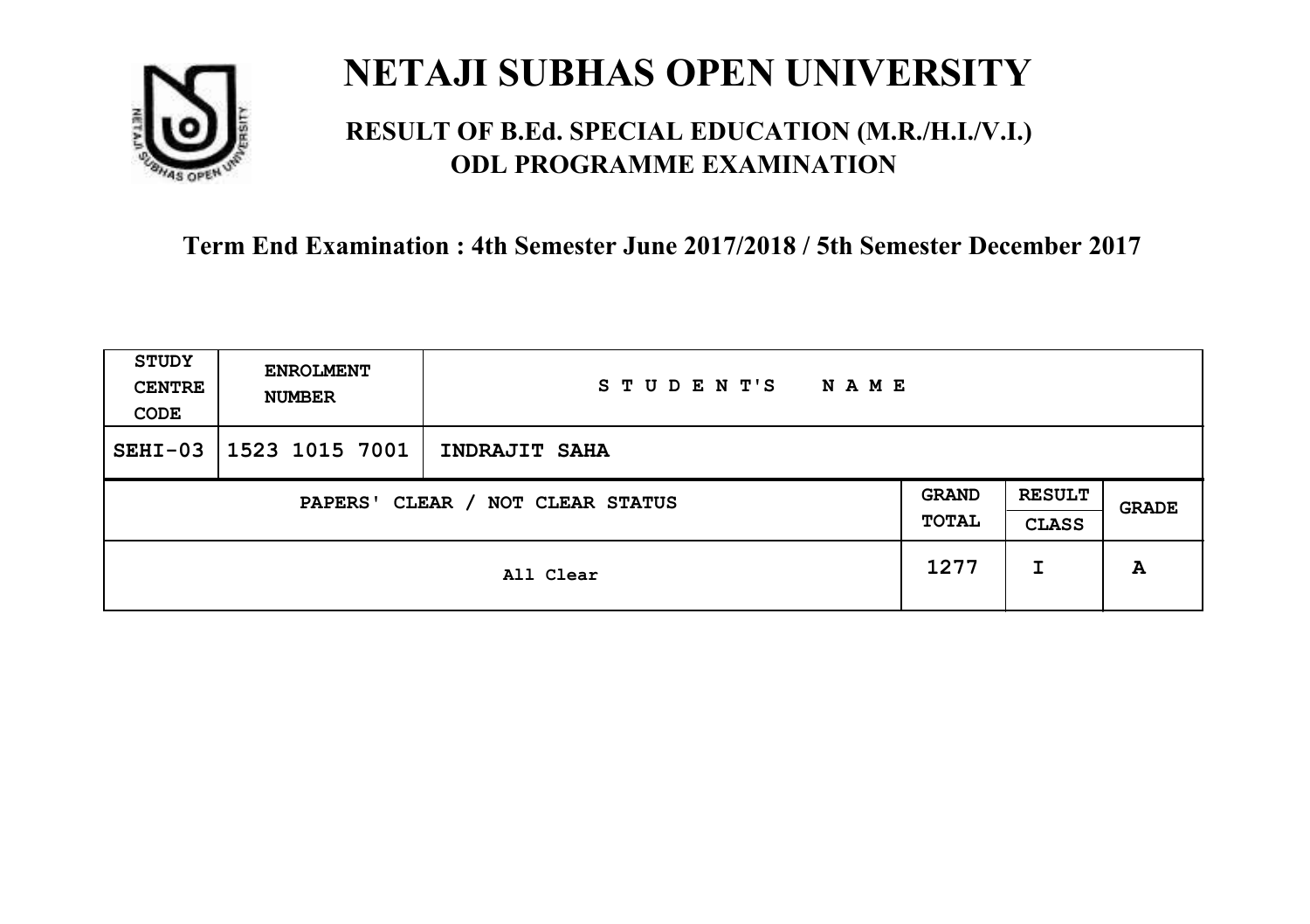

### **RESULT OF B.Ed. SPECIAL EDUCATION (M.R./H.I./V.I.) ODL PROGRAMME EXAMINATION**

| <b>STUDY</b><br><b>CENTRE</b><br>CODE | <b>ENROLMENT</b><br><b>NUMBER</b>   | STUDENT'S<br><b>NAME</b> |  |                               |              |
|---------------------------------------|-------------------------------------|--------------------------|--|-------------------------------|--------------|
| $SEHI-03$                             | 1523 1015 7002                      | <b>ASHIS KOTAL</b>       |  |                               |              |
|                                       | CLEAR / NOT CLEAR STATUS<br>PAPERS' |                          |  | <b>RESULT</b><br><b>CLASS</b> | <b>GRADE</b> |
|                                       | All Clear                           |                          |  | I                             | A            |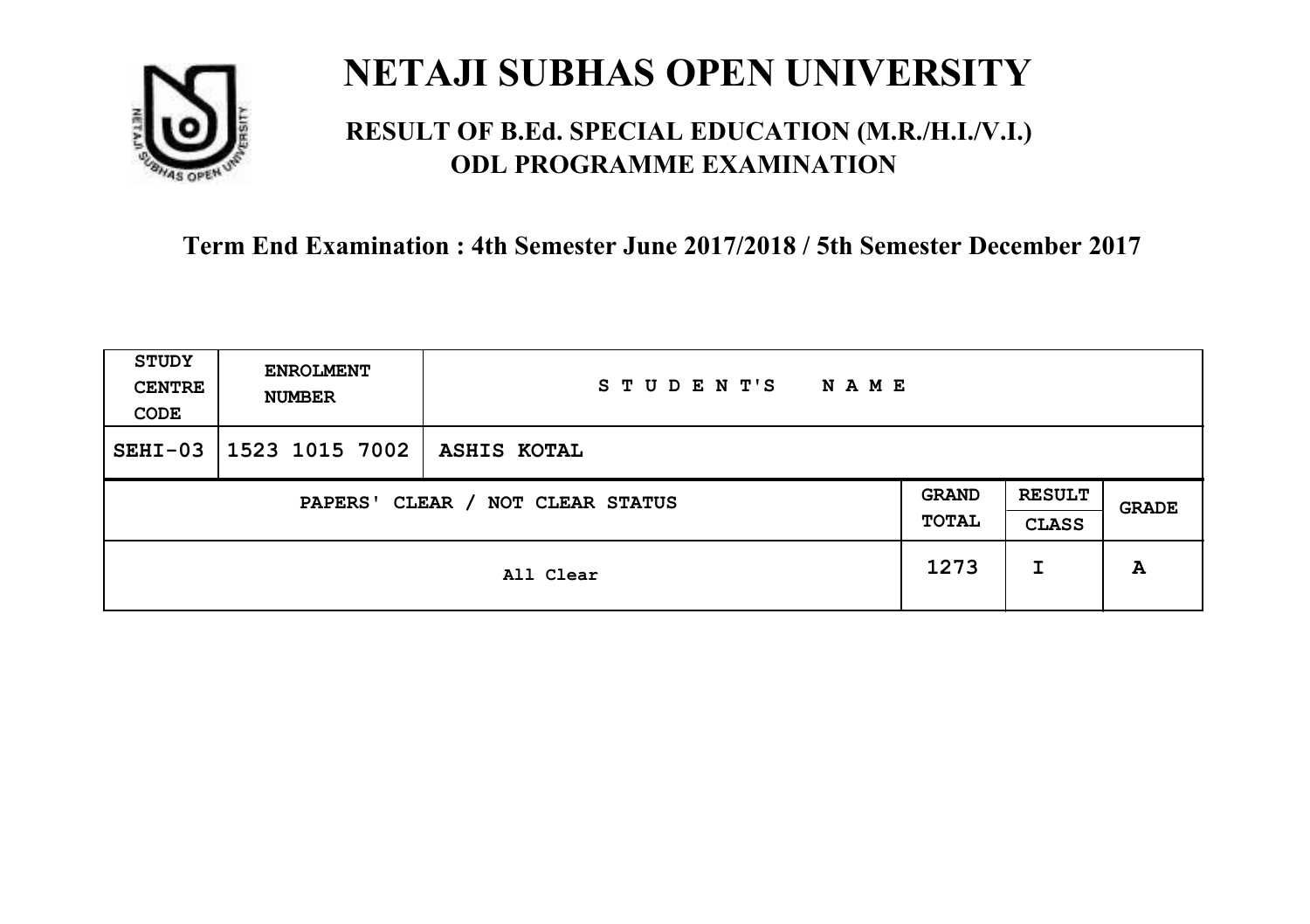

### **RESULT OF B.Ed. SPECIAL EDUCATION (M.R./H.I./V.I.) ODL PROGRAMME EXAMINATION**

| <b>STUDY</b><br><b>CENTRE</b><br>CODE | <b>ENROLMENT</b><br><b>NUMBER</b> | STUDENT'S<br><b>NAME</b> |                       |                               |       |
|---------------------------------------|-----------------------------------|--------------------------|-----------------------|-------------------------------|-------|
| $SEHI-03$                             | 1523 1015 7027                    | NABA KUMAR BISWAS        |                       |                               |       |
| CLEAR / NOT CLEAR STATUS<br>PAPERS'   |                                   |                          | <b>GRAND</b><br>TOTAL | <b>RESULT</b><br><b>CLASS</b> | GRADE |
|                                       | All Clear                         |                          | 1312                  | I                             | A     |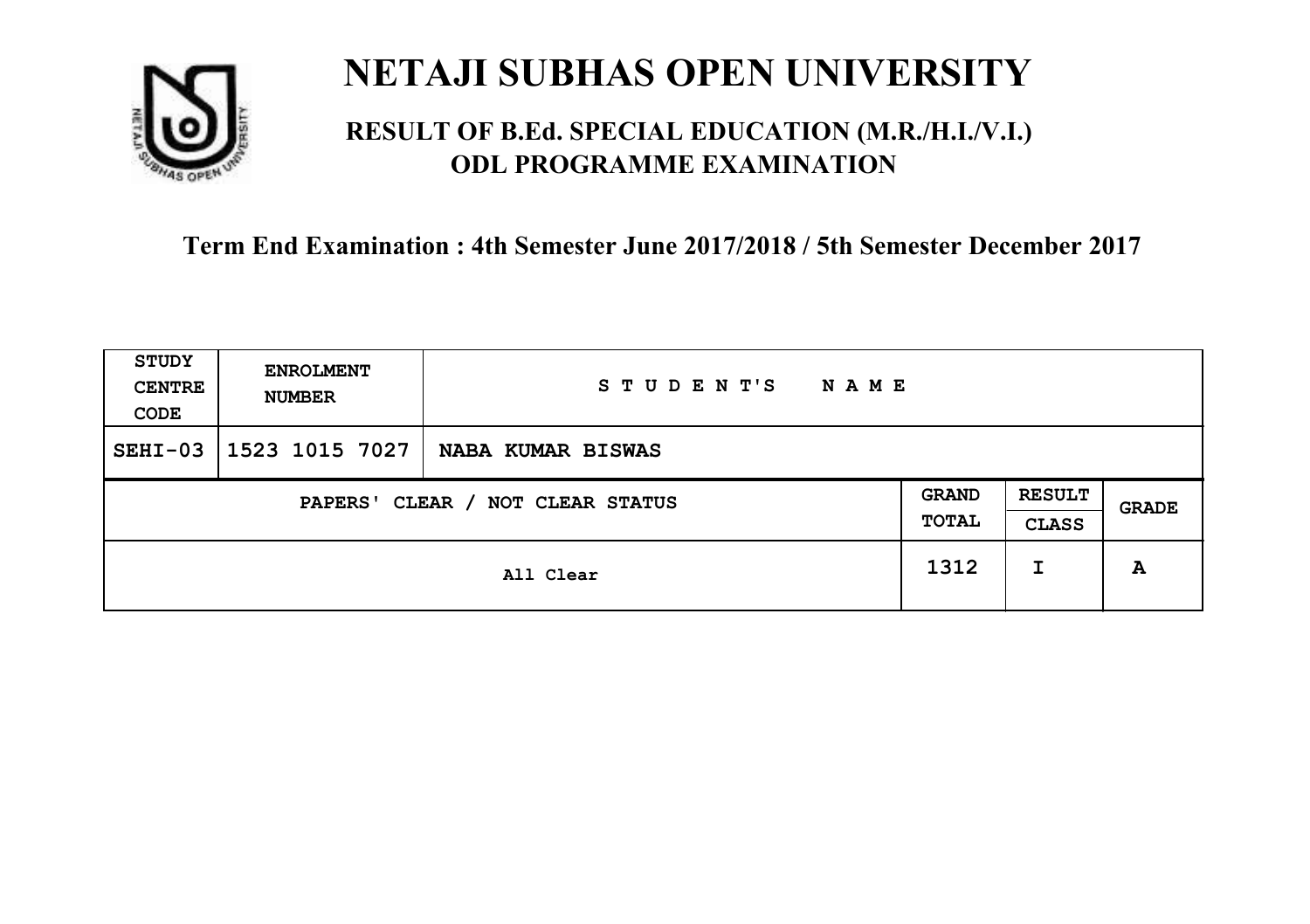

### **RESULT OF B.Ed. SPECIAL EDUCATION (M.R./H.I./V.I.) ODL PROGRAMME EXAMINATION**

| STUDY<br><b>CENTRE</b><br>CODE | <b>ENROLMENT</b><br><b>NUMBER</b>   | STUDENT'S<br><b>NAME</b> |      |                               |       |
|--------------------------------|-------------------------------------|--------------------------|------|-------------------------------|-------|
| $SEHI-03$                      | 1523 1015 7028                      | NABIN MANDAL             |      |                               |       |
|                                | CLEAR / NOT CLEAR STATUS<br>PAPERS' |                          |      | <b>RESULT</b><br><b>CLASS</b> | GRADE |
|                                | All Clear                           |                          | 1258 | I                             | A     |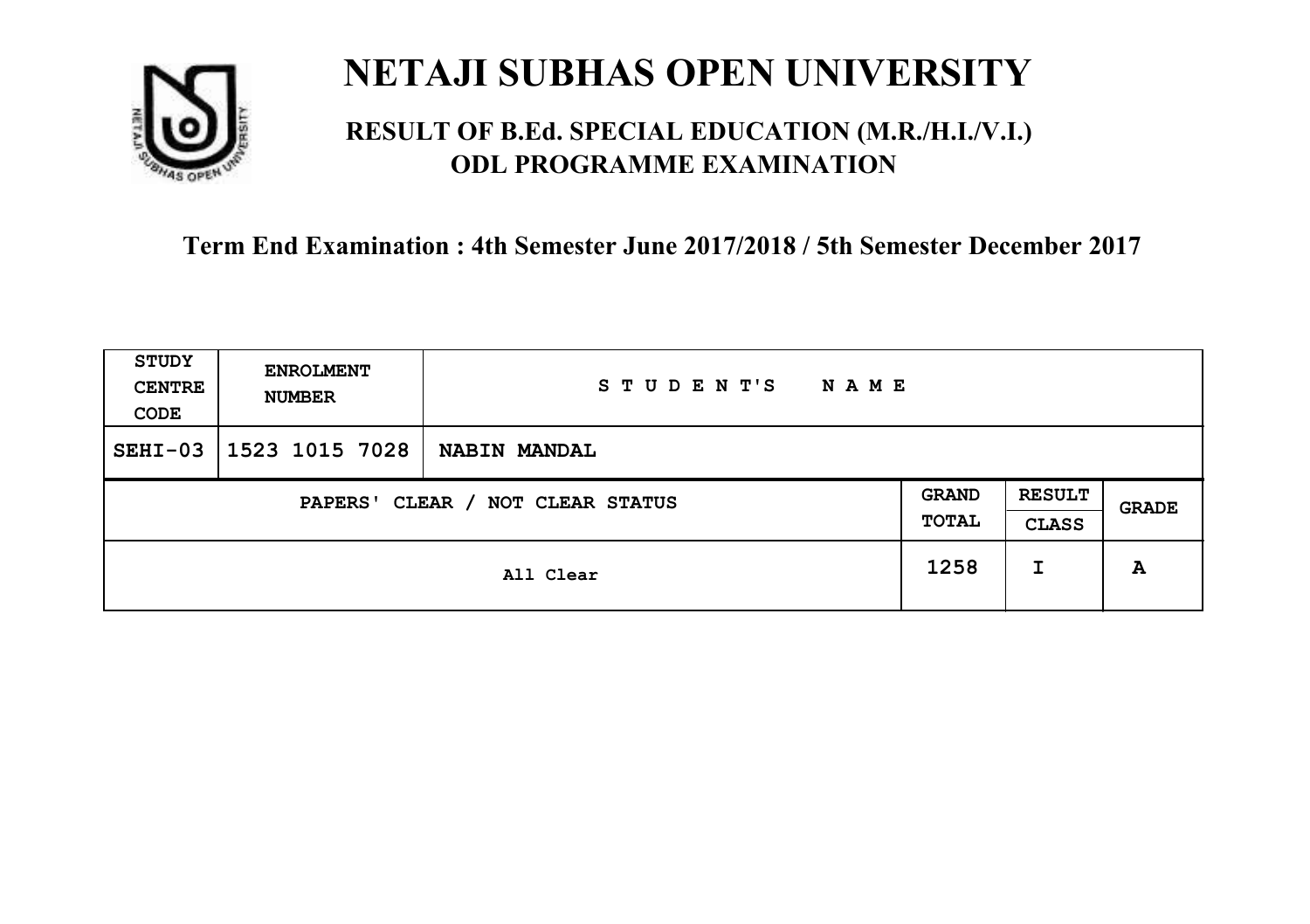

### **RESULT OF B.Ed. SPECIAL EDUCATION (M.R./H.I./V.I.) ODL PROGRAMME EXAMINATION**

| STUDY<br><b>CENTRE</b><br>CODE   | <b>ENROLMENT</b><br><b>NUMBER</b>                                                         | STUDENT'S<br>NAME |                              |                               |       |
|----------------------------------|-------------------------------------------------------------------------------------------|-------------------|------------------------------|-------------------------------|-------|
| $SEHI-03$                        | 1523 1015 7029                                                                            | SANDIP PURKAIT    |                              |                               |       |
| PAPERS' CLEAR / NOT CLEAR STATUS |                                                                                           |                   | <b>GRAND</b><br><b>TOTAL</b> | <b>RESULT</b><br><b>CLASS</b> | GRADE |
|                                  | B10-C, C15-NC, C16-C, D17-C, D18-C, F1-C, B11-C, D1<br>$9-C$ , $E1-B-C$ , $F2-C$ , $F3-C$ |                   |                              |                               |       |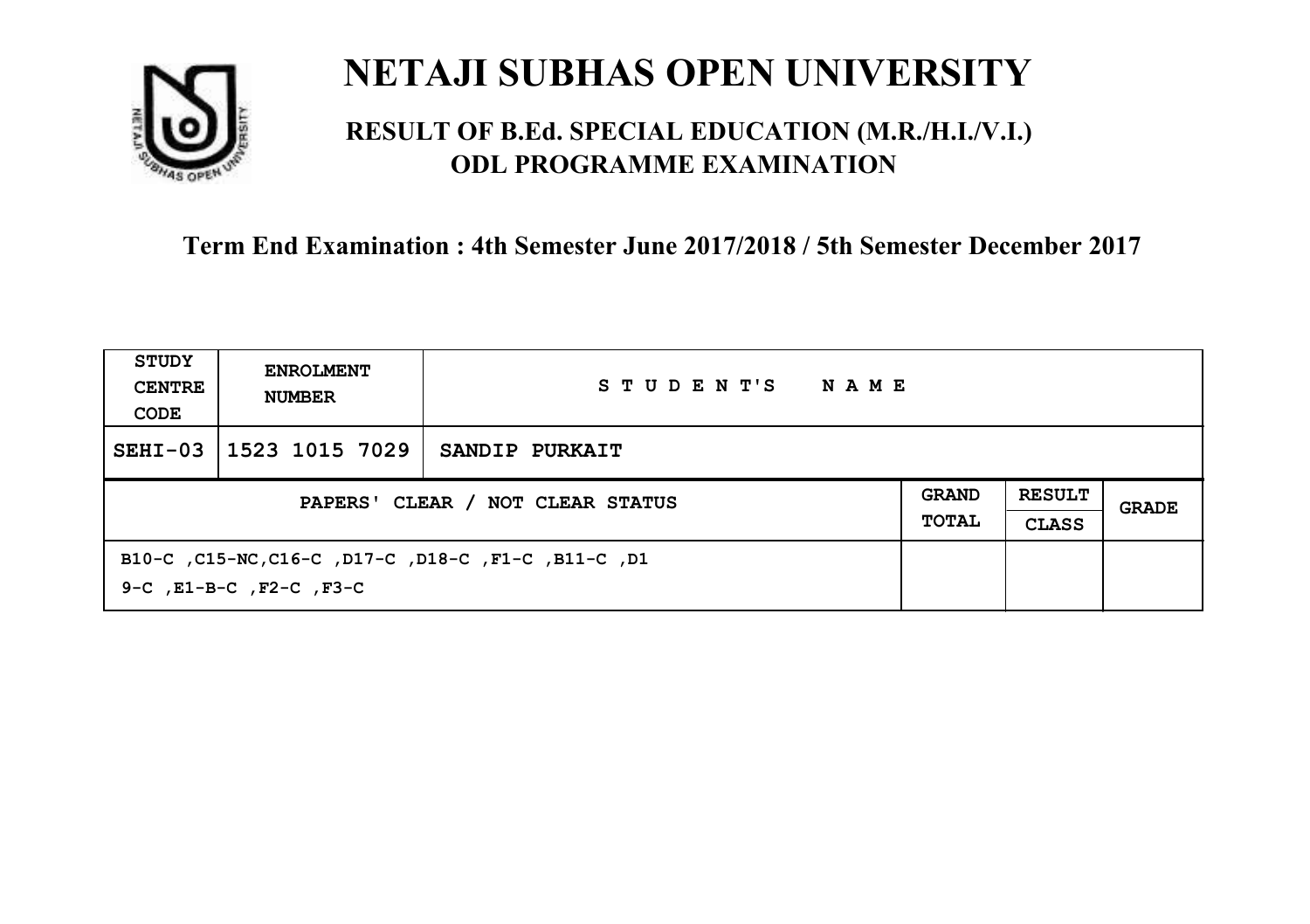

### **RESULT OF B.Ed. SPECIAL EDUCATION (M.R./H.I./V.I.) ODL PROGRAMME EXAMINATION**

| STUDY<br><b>CENTRE</b><br>CODE             | <b>ENROLMENT</b><br><b>NUMBER</b> | STUDENT'S<br>NAME |                       |                               |              |
|--------------------------------------------|-----------------------------------|-------------------|-----------------------|-------------------------------|--------------|
| $SEHI-03$                                  | 1524 1015 7005                    | SOMA ROY          |                       |                               |              |
| CLEAR / NOT CLEAR STATUS<br><b>PAPERS'</b> |                                   |                   | <b>GRAND</b><br>TOTAL | <b>RESULT</b><br><b>CLASS</b> | <b>GRADE</b> |
|                                            |                                   | All Clear         | 1306                  | I                             | A            |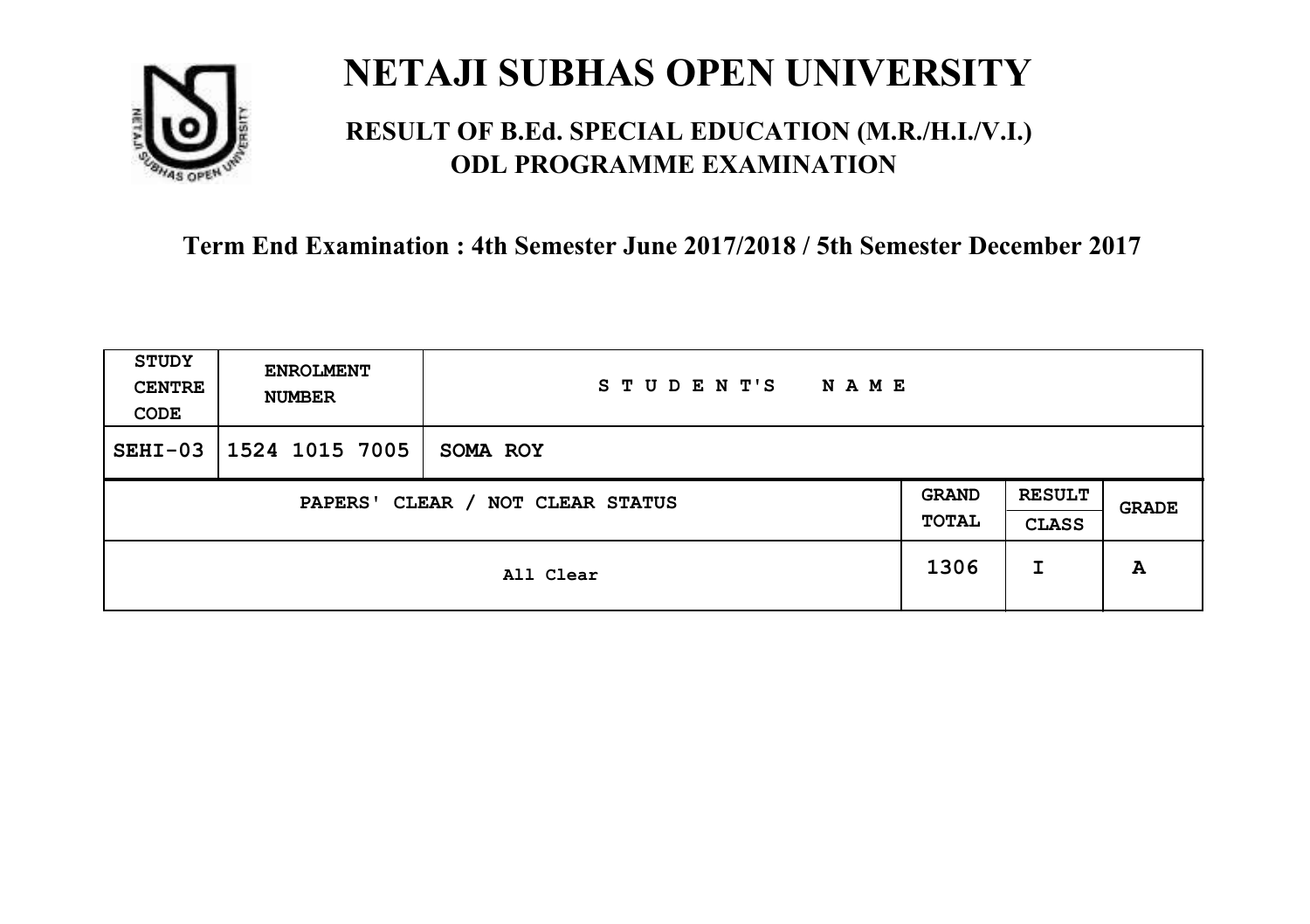

### **RESULT OF B.Ed. SPECIAL EDUCATION (M.R./H.I./V.I.) ODL PROGRAMME EXAMINATION**

| STUDY<br><b>CENTRE</b><br>CODE | <b>ENROLMENT</b><br><b>NUMBER</b>   | STUDENT'S<br>N A M E |      |                               |       |
|--------------------------------|-------------------------------------|----------------------|------|-------------------------------|-------|
| $SEHI-03$                      | 1524 1015 7022                      | <b>SHIPRA MONDAL</b> |      |                               |       |
|                                | CLEAR / NOT CLEAR STATUS<br>PAPERS' |                      |      | <b>RESULT</b><br><b>CLASS</b> | GRADE |
|                                |                                     | All Clear            | 1319 | I                             | A     |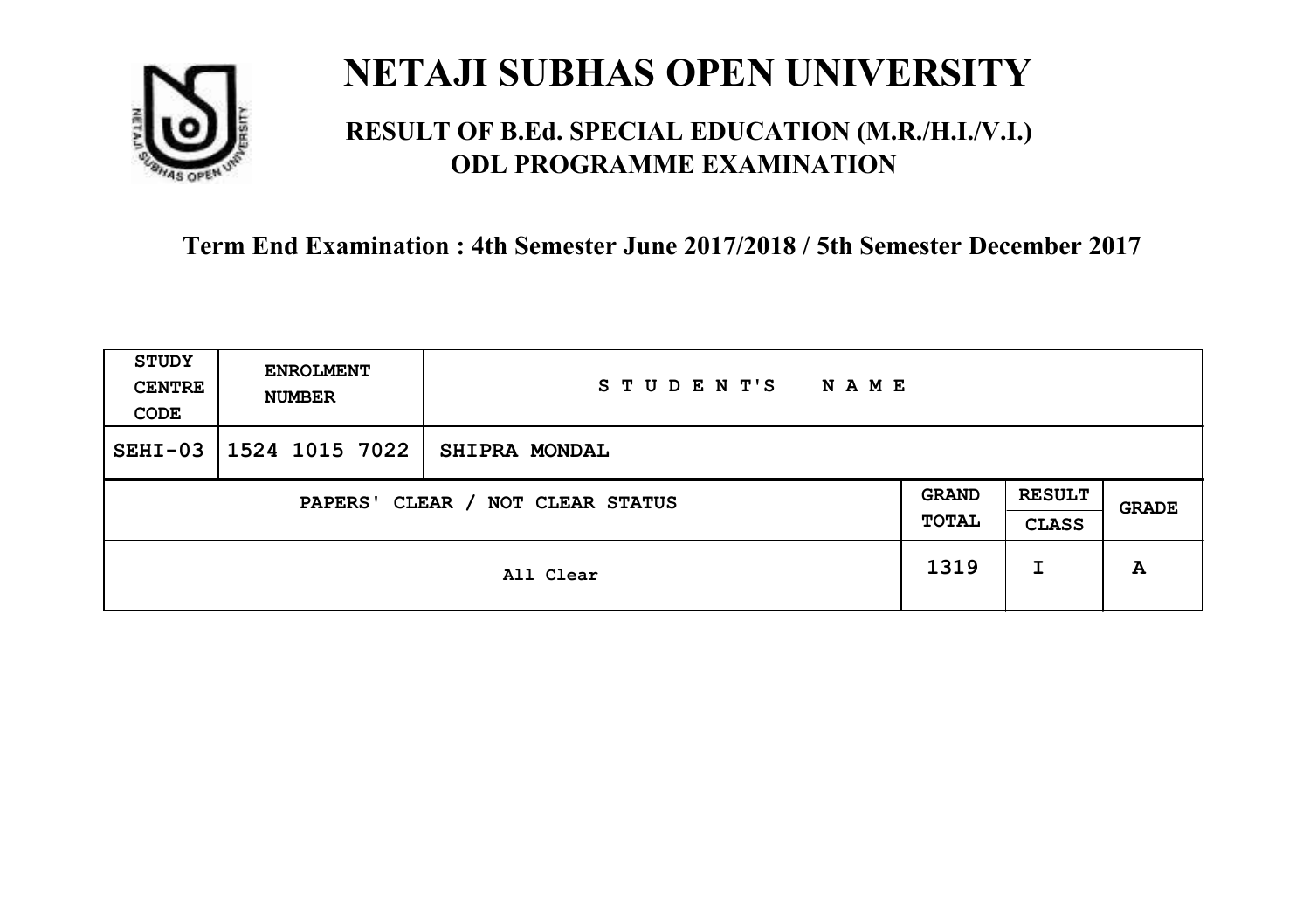

### **RESULT OF B.Ed. SPECIAL EDUCATION (M.R./H.I./V.I.) ODL PROGRAMME EXAMINATION**

| STUDY<br><b>CENTRE</b><br>CODE   | <b>ENROLMENT</b><br><b>NUMBER</b>  | STUDENT'S<br>NAME                                   |                              |                               |       |
|----------------------------------|------------------------------------|-----------------------------------------------------|------------------------------|-------------------------------|-------|
| $SEHI-03$                        | 1525 1015 7039                     | JAHARLAL MURMU                                      |                              |                               |       |
| PAPERS' CLEAR / NOT CLEAR STATUS |                                    |                                                     | <b>GRAND</b><br><b>TOTAL</b> | <b>RESULT</b><br><b>CLASS</b> | GRADE |
|                                  | $9-C$ , $E1-B-C$ , $F2-C$ , $F3-C$ | B10-C, C15-NC, C16-C, D17-C, D18-C, F1-C, B11-C, D1 |                              |                               |       |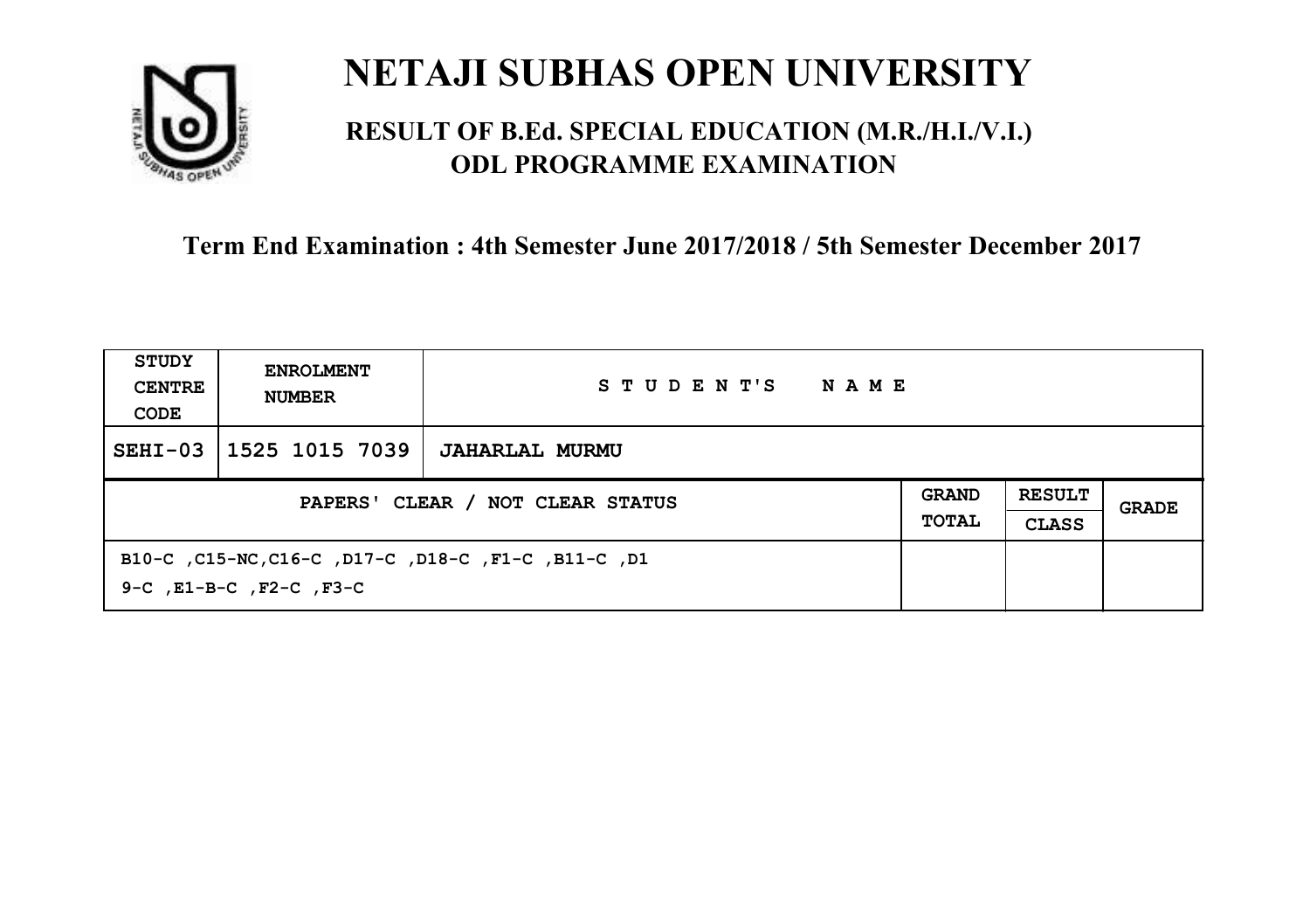

### **RESULT OF B.Ed. SPECIAL EDUCATION (M.R./H.I./V.I.) ODL PROGRAMME EXAMINATION**

| <b>STUDY</b><br><b>CENTRE</b><br>CODE | <b>ENROLMENT</b><br><b>NUMBER</b>   | STUDENT'S<br><b>NAME</b> |      |                               |       |
|---------------------------------------|-------------------------------------|--------------------------|------|-------------------------------|-------|
| $SEHI-03$                             | 1526 1015 7040                      | <b>RAKHI MURMU</b>       |      |                               |       |
|                                       | CLEAR / NOT CLEAR STATUS<br>PAPERS' |                          |      | <b>RESULT</b><br><b>CLASS</b> | GRADE |
|                                       |                                     | All Clear                | 1187 | II                            | $B+$  |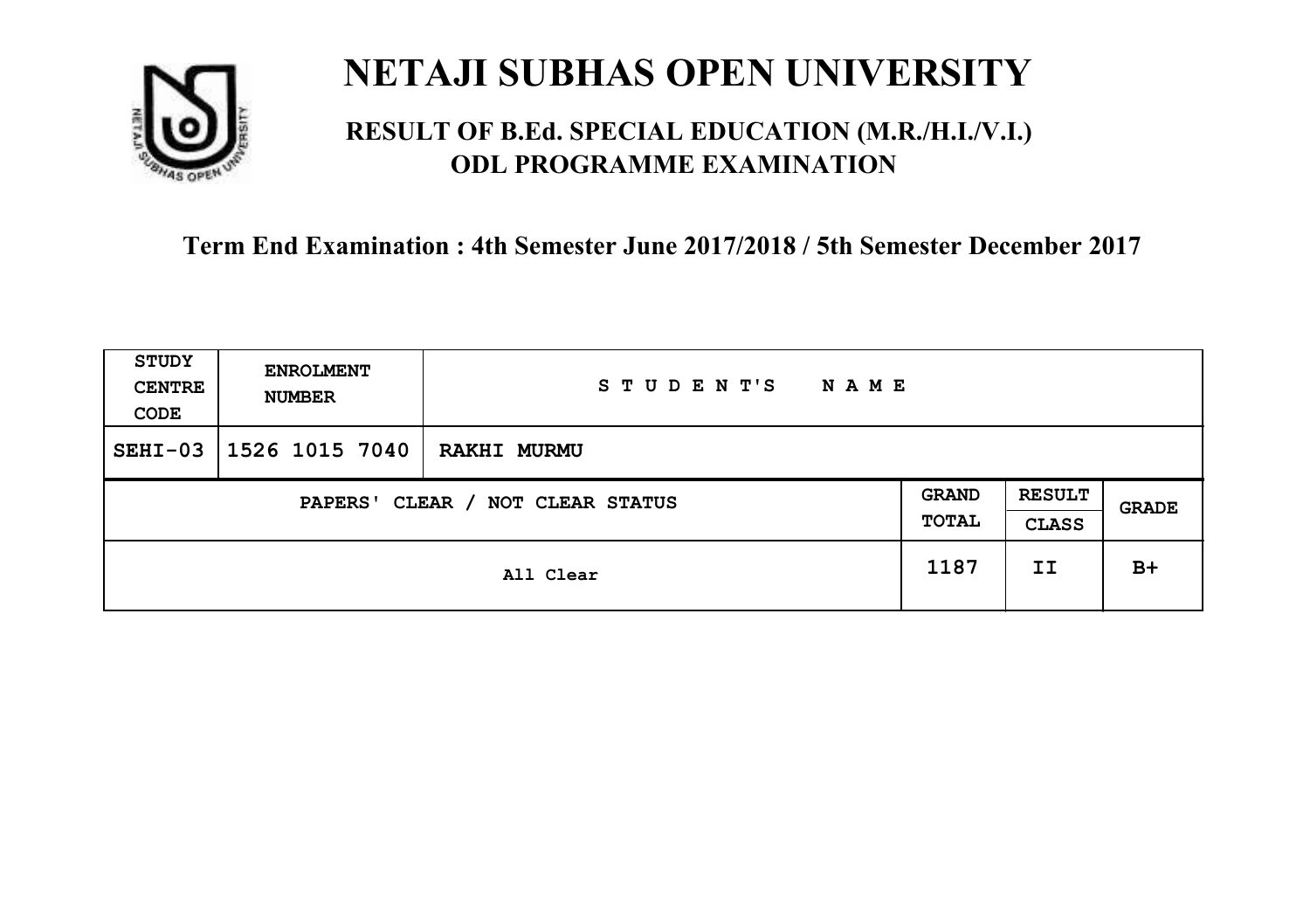

### **RESULT OF B.Ed. SPECIAL EDUCATION (M.R./H.I./V.I.) ODL PROGRAMME EXAMINATION**

| STUDY<br><b>CENTRE</b><br>CODE | <b>ENROLMENT</b><br><b>NUMBER</b>   | STUDENT'S<br><b>NAME</b> |      |                               |       |
|--------------------------------|-------------------------------------|--------------------------|------|-------------------------------|-------|
| $SEHI-03$                      | 1527 1015 7013                      | <b>BIDHAN SAU</b>        |      |                               |       |
|                                | CLEAR / NOT CLEAR STATUS<br>PAPERS' |                          |      | <b>RESULT</b><br><b>CLASS</b> | GRADE |
|                                |                                     | All Clear                | 1229 | I                             | A     |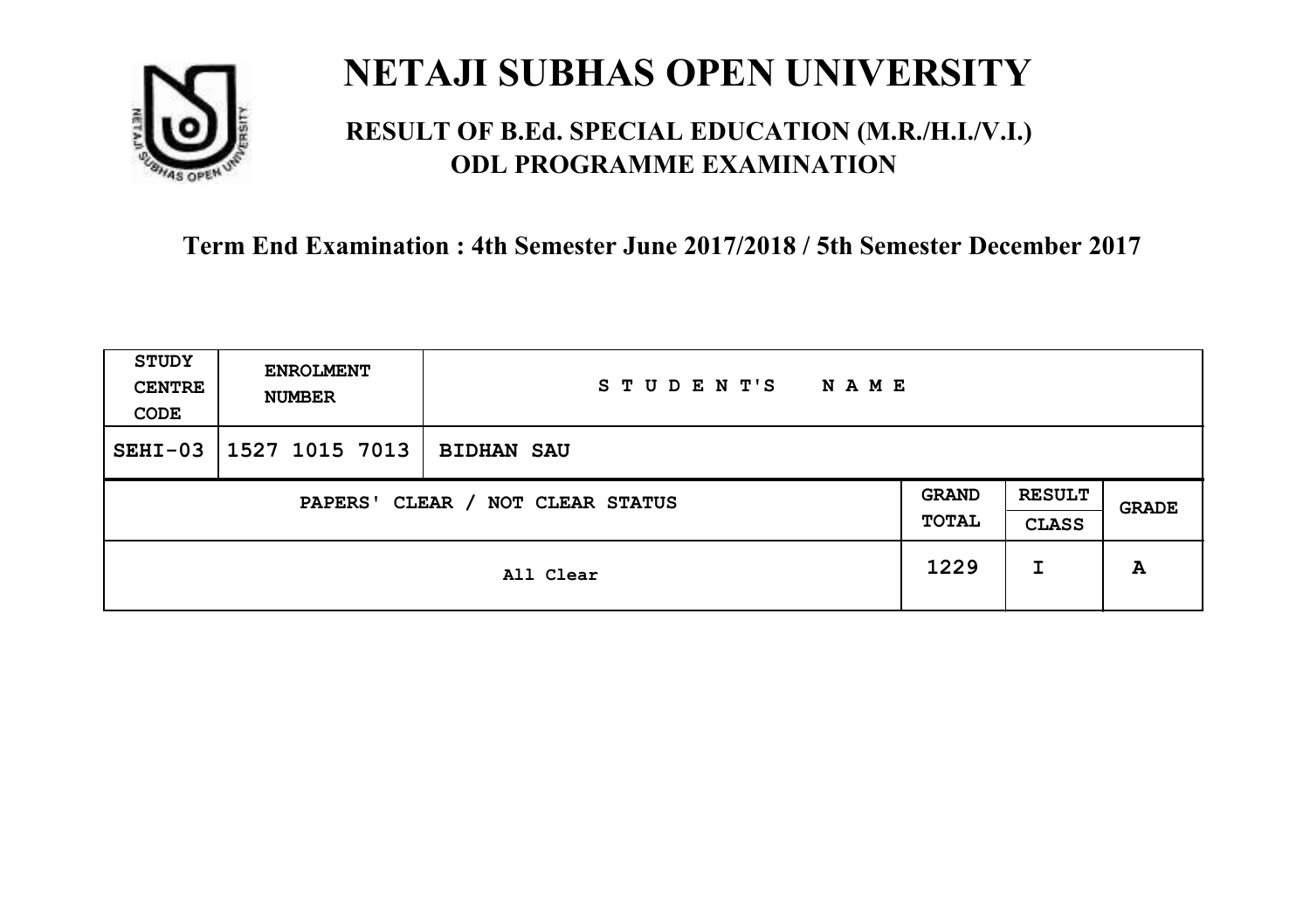

### **RESULT OF B.Ed. SPECIAL EDUCATION (M.R./H.I./V.I.) ODL PROGRAMME EXAMINATION**

| STUDY<br><b>CENTRE</b><br>CODE                                      | <b>ENROLMENT</b><br><b>NUMBER</b> | STUDENT'S<br><b>NAME</b> |      |                               |       |
|---------------------------------------------------------------------|-----------------------------------|--------------------------|------|-------------------------------|-------|
| $SEHI-03$                                                           | 1527 1015 7021   RAJIB JANA       |                          |      |                               |       |
| <b>GRAND</b><br>CLEAR / NOT CLEAR STATUS<br><b>PAPERS'</b><br>TOTAL |                                   |                          |      | <b>RESULT</b><br><b>CLASS</b> | GRADE |
|                                                                     |                                   | All Clear                | 1215 | I                             | A     |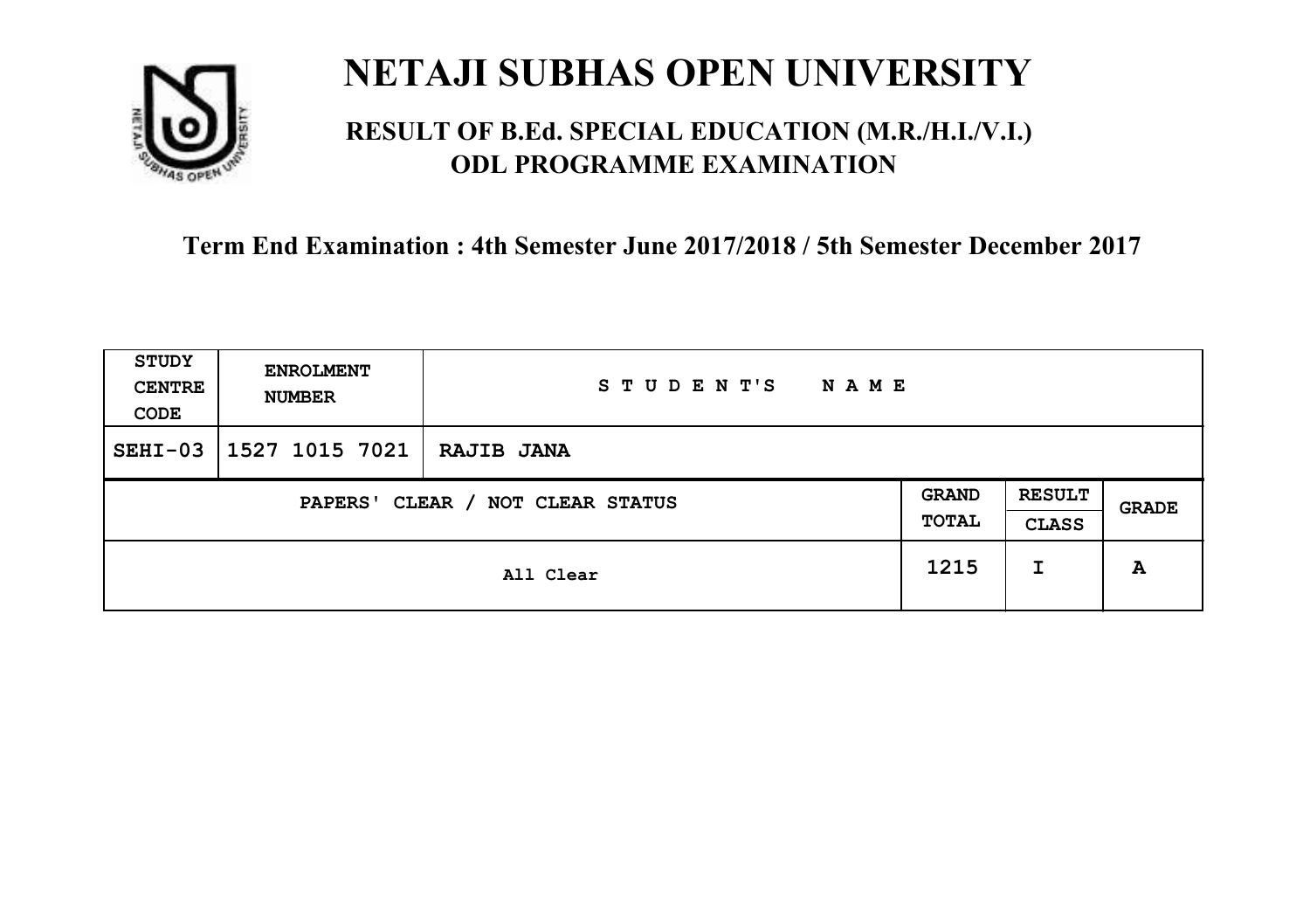

### **RESULT OF B.Ed. SPECIAL EDUCATION (M.R./H.I./V.I.) ODL PROGRAMME EXAMINATION**

| STUDY<br><b>CENTRE</b><br>CODE   | <b>ENROLMENT</b><br><b>NUMBER</b>   | STUDENT'S<br>NAME                                  |  |                               |       |
|----------------------------------|-------------------------------------|----------------------------------------------------|--|-------------------------------|-------|
| $SEHI-03$                        | 1527 1015 7030                      | <b>RAISUDDIN MOLLA</b>                             |  |                               |       |
| PAPERS' CLEAR / NOT CLEAR STATUS |                                     |                                                    |  | <b>RESULT</b><br><b>CLASS</b> | GRADE |
|                                  | $9-NC$ , $E1-B-C$ , $F2-C$ , $F3-C$ | B10-C, C15-C, C16-C, D17-C, D18-C, F1-C, B11-C, D1 |  |                               |       |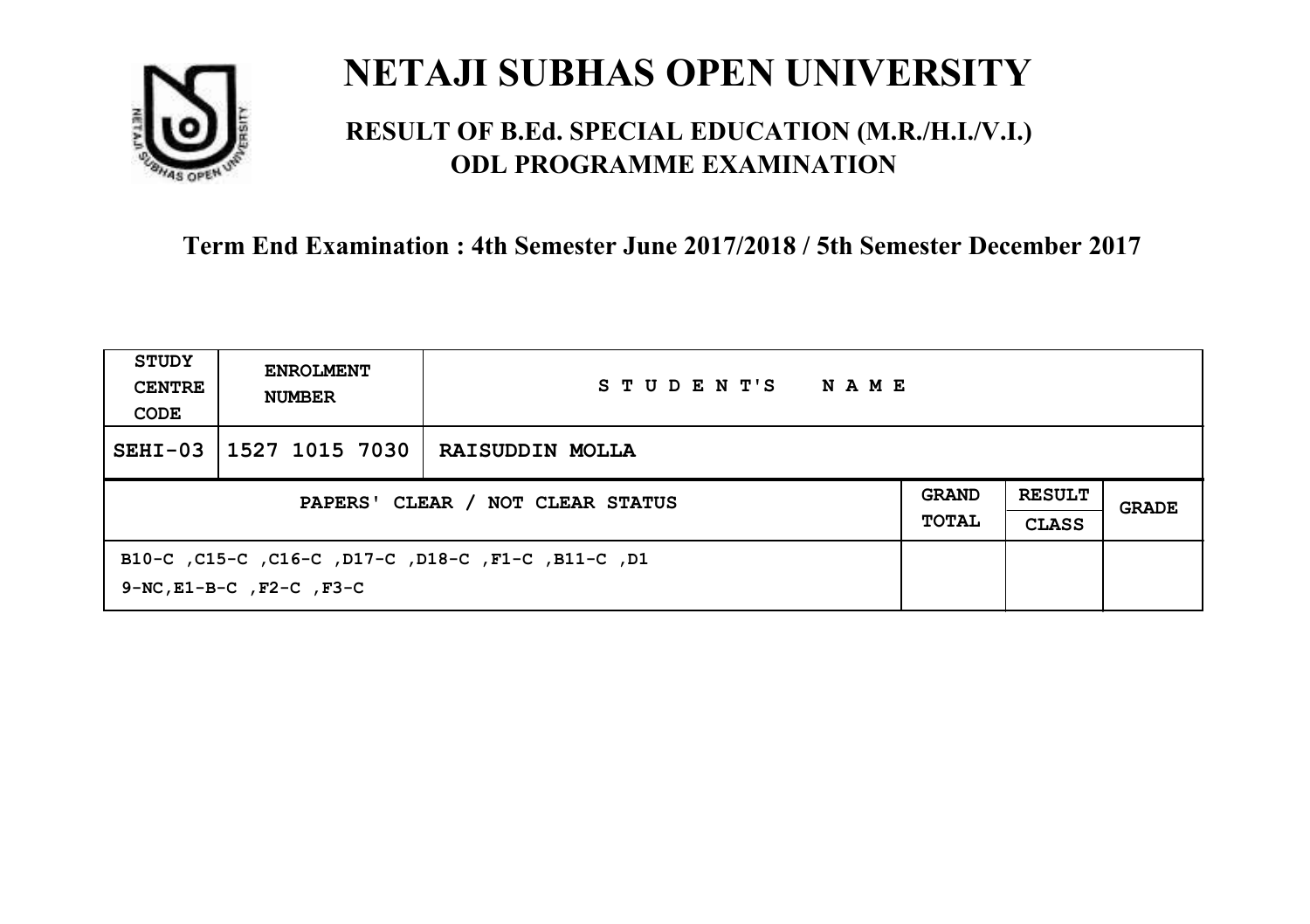

### **RESULT OF B.Ed. SPECIAL EDUCATION (M.R./H.I./V.I.) ODL PROGRAMME EXAMINATION**

| <b>STUDY</b><br><b>CENTRE</b><br>CODE | <b>ENROLMENT</b><br><b>NUMBER</b>   | STUDENT'S<br><b>NAME</b> |      |                               |       |
|---------------------------------------|-------------------------------------|--------------------------|------|-------------------------------|-------|
| $SEHI-03$                             | 1528 1015 7004                      | <b>JHUMPA PRAMANICK</b>  |      |                               |       |
|                                       | CLEAR / NOT CLEAR STATUS<br>PAPERS' |                          |      | <b>RESULT</b><br><b>CLASS</b> | GRADE |
|                                       |                                     | All Clear                | 1381 | I                             | A     |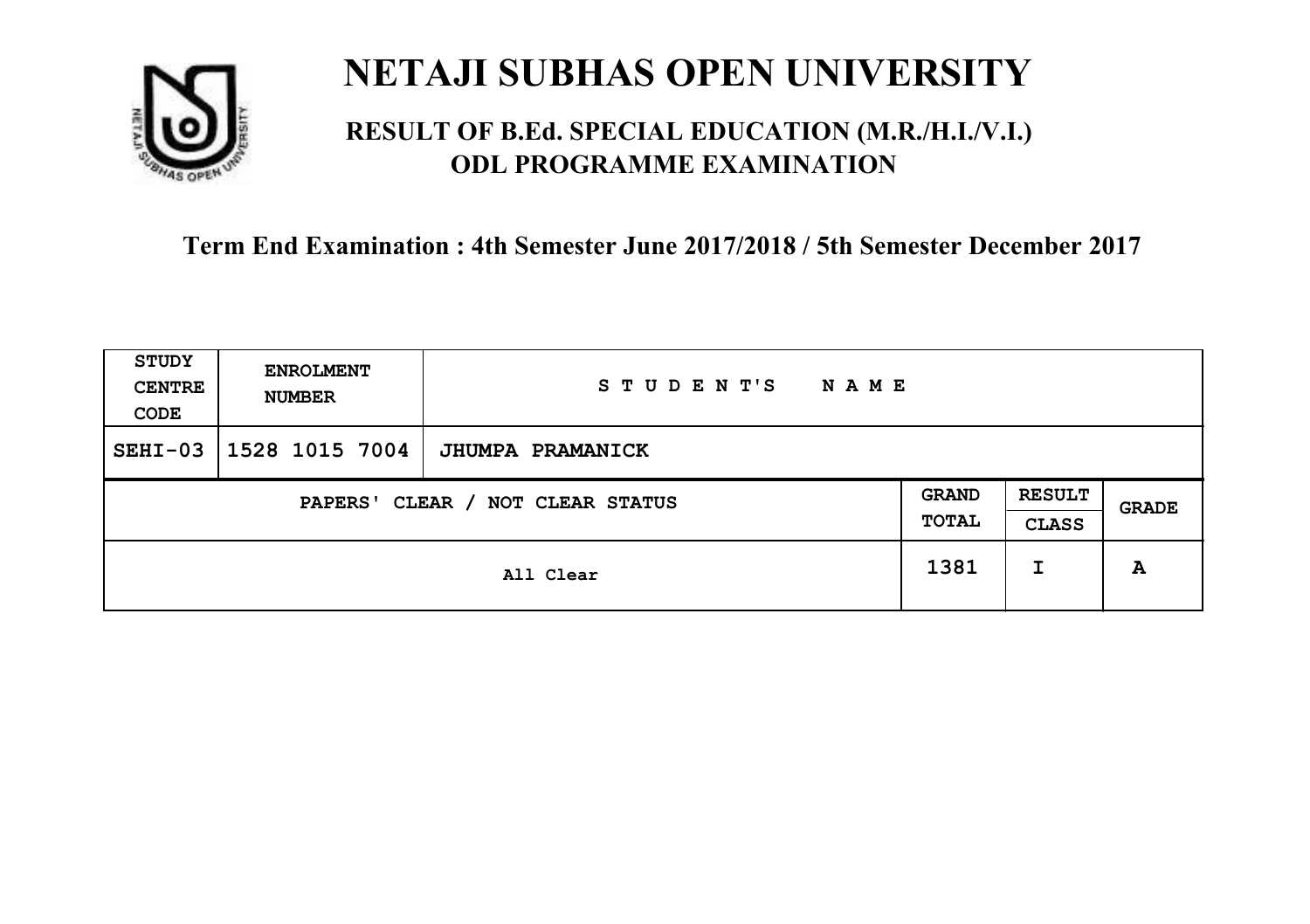

### **RESULT OF B.Ed. SPECIAL EDUCATION (M.R./H.I./V.I.) ODL PROGRAMME EXAMINATION**

| STUDY<br><b>CENTRE</b><br>CODE | <b>ENROLMENT</b><br><b>NUMBER</b>   | STUDENT'S<br>N A M E |      |                               |       |
|--------------------------------|-------------------------------------|----------------------|------|-------------------------------|-------|
| $SEHI-03$                      | 1528 1015 7010                      | SABRINA PARVEEN      |      |                               |       |
|                                | CLEAR / NOT CLEAR STATUS<br>PAPERS' |                      |      | <b>RESULT</b><br><b>CLASS</b> | GRADE |
|                                |                                     | All Clear            | 1267 | I                             | A     |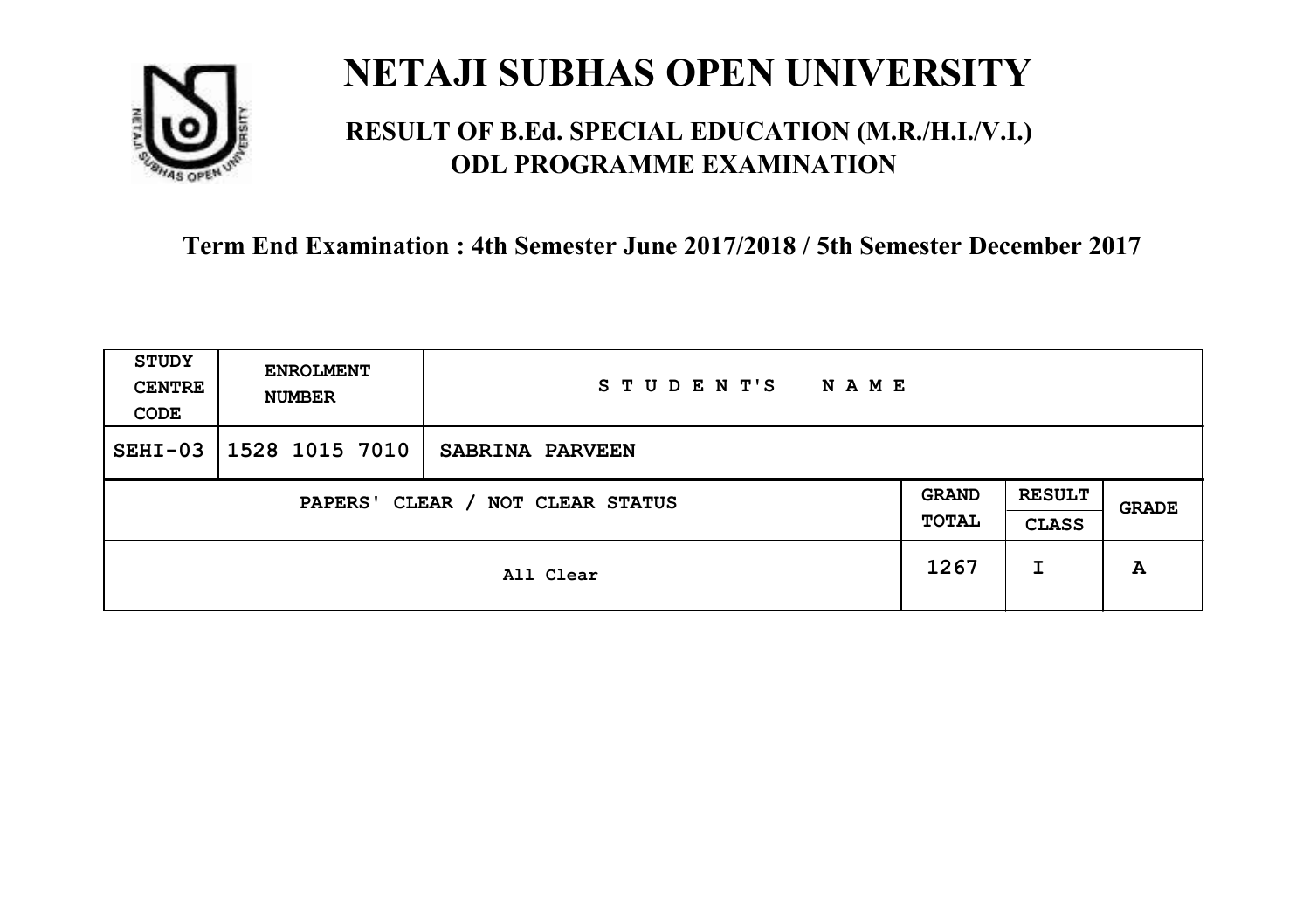

### **RESULT OF B.Ed. SPECIAL EDUCATION (M.R./H.I./V.I.) ODL PROGRAMME EXAMINATION**

| <b>STUDY</b><br><b>CENTRE</b><br>CODE | <b>ENROLMENT</b><br><b>NUMBER</b>   | STUDENT'S<br><b>NAME</b> |      |                               |              |
|---------------------------------------|-------------------------------------|--------------------------|------|-------------------------------|--------------|
| $SEHI-03$                             | 1528 1015 7023                      | <b>ADITI GHOSH</b>       |      |                               |              |
|                                       | CLEAR / NOT CLEAR STATUS<br>PAPERS' |                          |      | <b>RESULT</b><br><b>CLASS</b> | <b>GRADE</b> |
|                                       |                                     | All Clear                | 1327 | I                             | A            |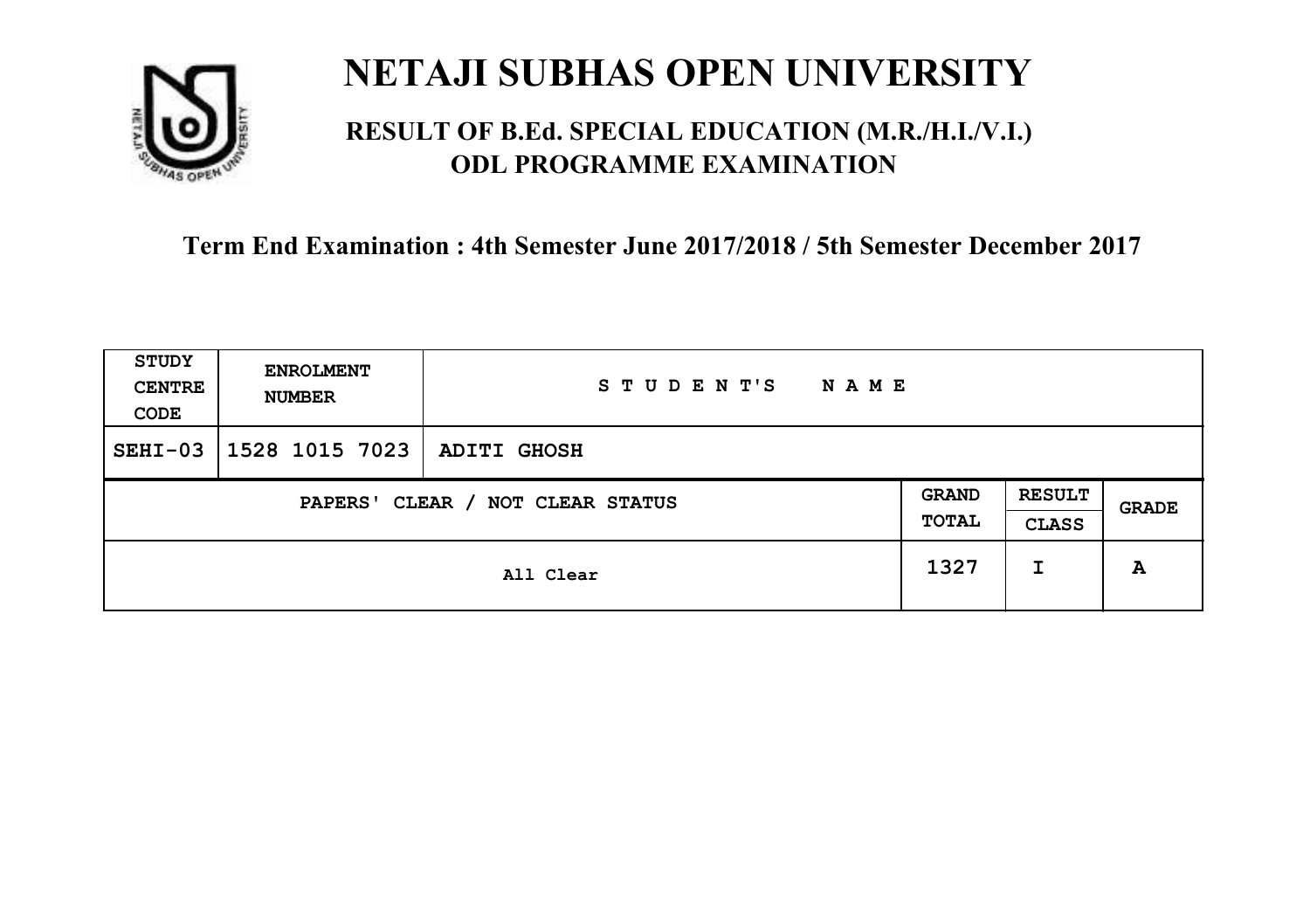

### **RESULT OF B.Ed. SPECIAL EDUCATION (M.R./H.I./V.I.) ODL PROGRAMME EXAMINATION**

| <b>STUDY</b><br><b>CENTRE</b><br>CODE | <b>ENROLMENT</b><br><b>NUMBER</b>   | STUDENT'S<br><b>NAME</b> |      |                               |       |
|---------------------------------------|-------------------------------------|--------------------------|------|-------------------------------|-------|
| $SEHI-03$                             | 1528 1015 7025                      | <b>TANIYA PARVEEN</b>    |      |                               |       |
|                                       | CLEAR / NOT CLEAR STATUS<br>PAPERS' |                          |      | <b>RESULT</b><br><b>CLASS</b> | GRADE |
|                                       |                                     | All Clear                | 1373 | I                             | A     |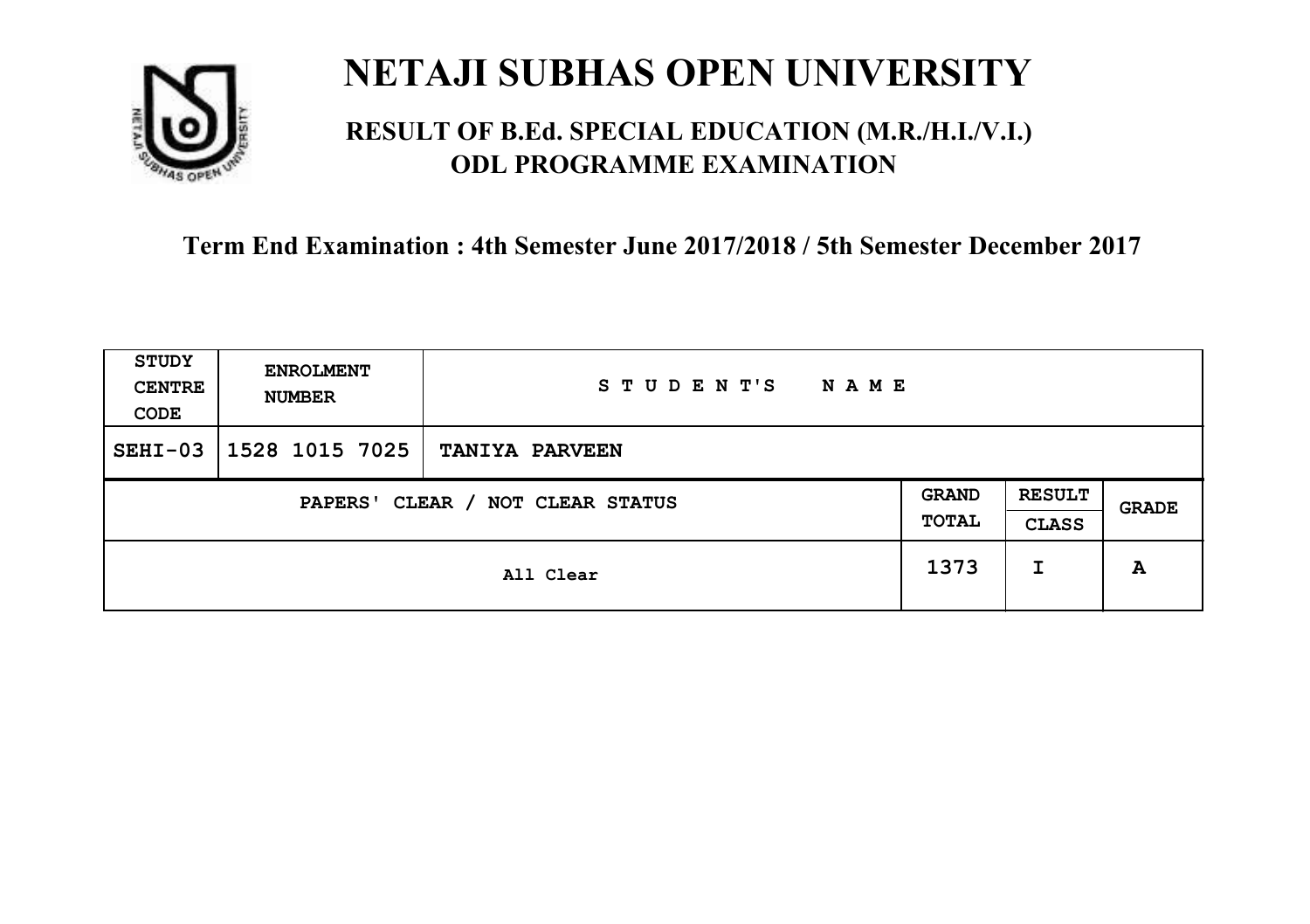

### **RESULT OF B.Ed. SPECIAL EDUCATION (M.R./H.I./V.I.) ODL PROGRAMME EXAMINATION**

| STUDY<br><b>CENTRE</b><br>CODE      | <b>ENROLMENT</b><br><b>NUMBER</b> | STUDENT'S<br><b>NAME</b> |                       |                               |       |
|-------------------------------------|-----------------------------------|--------------------------|-----------------------|-------------------------------|-------|
| $SEHI-04$                           | 1521 1015 4008                    | <b>DIPAK GARAI</b>       |                       |                               |       |
| CLEAR / NOT CLEAR STATUS<br>PAPERS' |                                   |                          | <b>GRAND</b><br>TOTAL | <b>RESULT</b><br><b>CLASS</b> | GRADE |
|                                     |                                   | All Clear                | 1351                  | I                             | A     |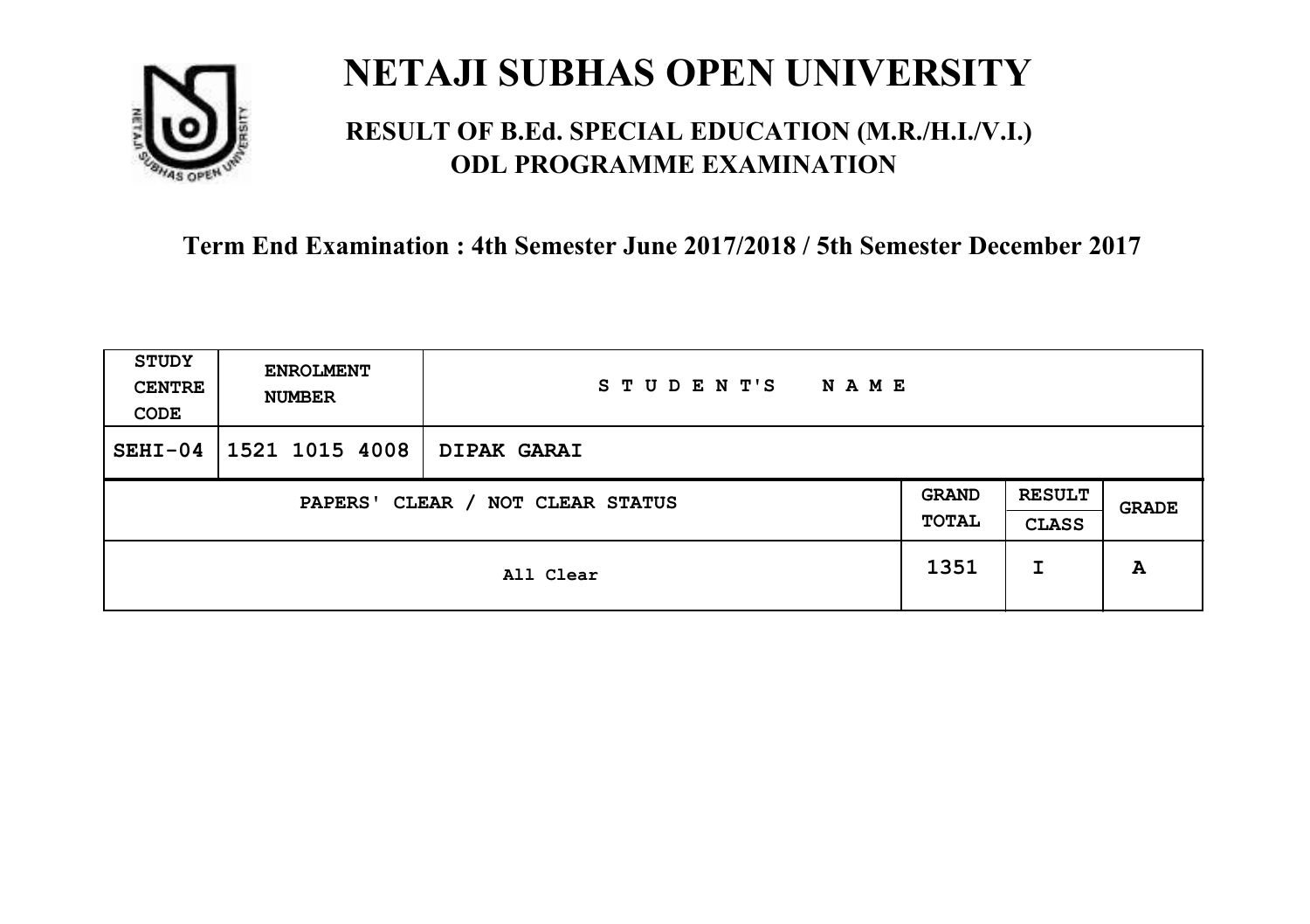

### **RESULT OF B.Ed. SPECIAL EDUCATION (M.R./H.I./V.I.) ODL PROGRAMME EXAMINATION**

| <b>STUDY</b><br><b>CENTRE</b><br>CODE | <b>ENROLMENT</b><br><b>NUMBER</b>   | STUDENT'S<br><b>NAME</b> |      |                               |       |
|---------------------------------------|-------------------------------------|--------------------------|------|-------------------------------|-------|
| $SEHI-04$                             | 1521 1015 4014                      | <b>DILIP BEPARI</b>      |      |                               |       |
|                                       | CLEAR / NOT CLEAR STATUS<br>PAPERS' |                          |      | <b>RESULT</b><br><b>CLASS</b> | GRADE |
|                                       |                                     | All Clear                | 1236 | I                             | A     |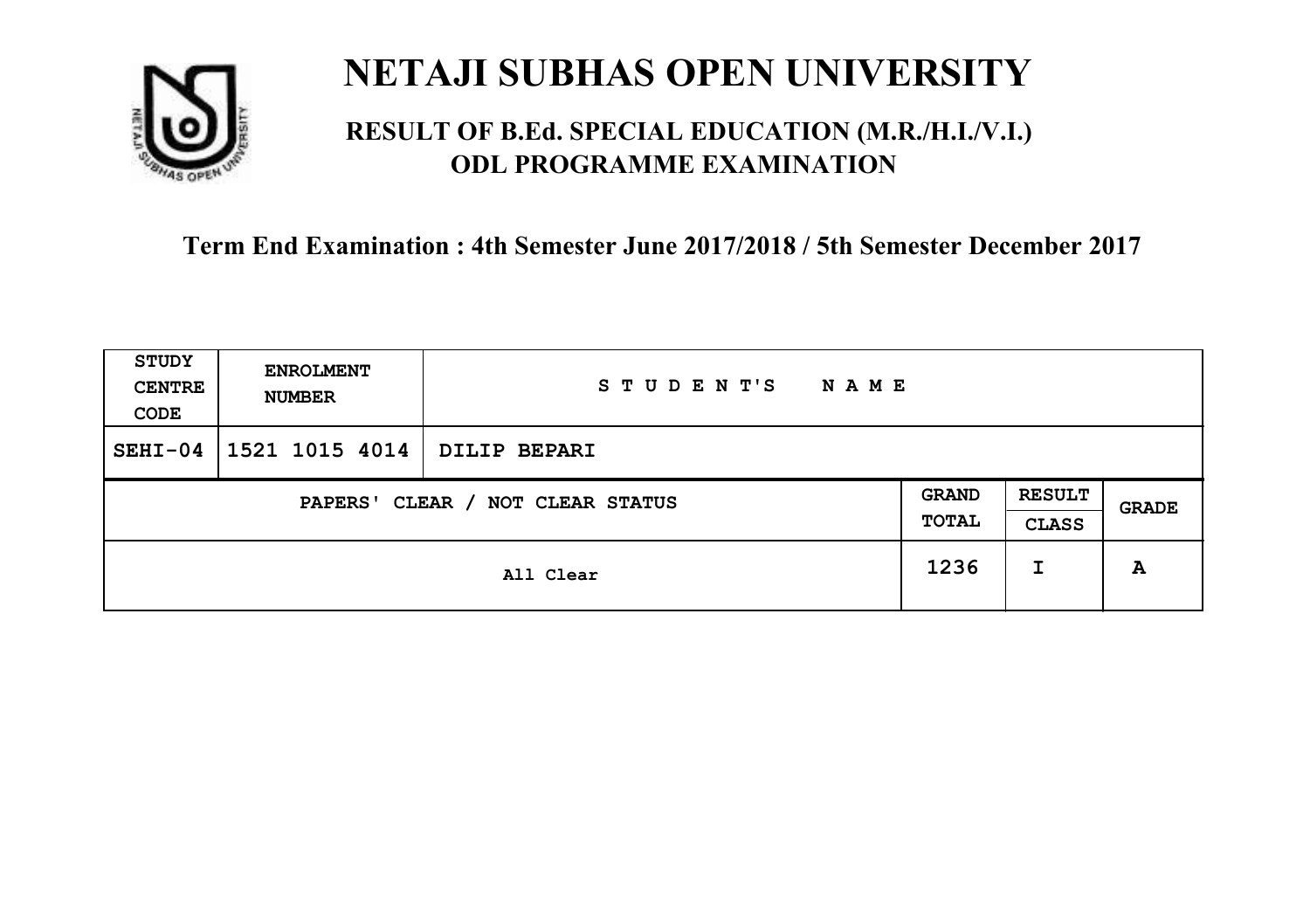

### **RESULT OF B.Ed. SPECIAL EDUCATION (M.R./H.I./V.I.) ODL PROGRAMME EXAMINATION**

| <b>STUDY</b><br><b>CENTRE</b><br>CODE | <b>ENROLMENT</b><br><b>NUMBER</b>   | STUDENT'S<br><b>NAME</b> |      |                               |       |
|---------------------------------------|-------------------------------------|--------------------------|------|-------------------------------|-------|
| $SEHI-04$                             | 1521 1015 4016                      | <b>ANIRBAN SAMANTA</b>   |      |                               |       |
|                                       | CLEAR / NOT CLEAR STATUS<br>PAPERS' |                          |      | <b>RESULT</b><br><b>CLASS</b> | GRADE |
|                                       |                                     | All Clear                | 1307 | I                             | A     |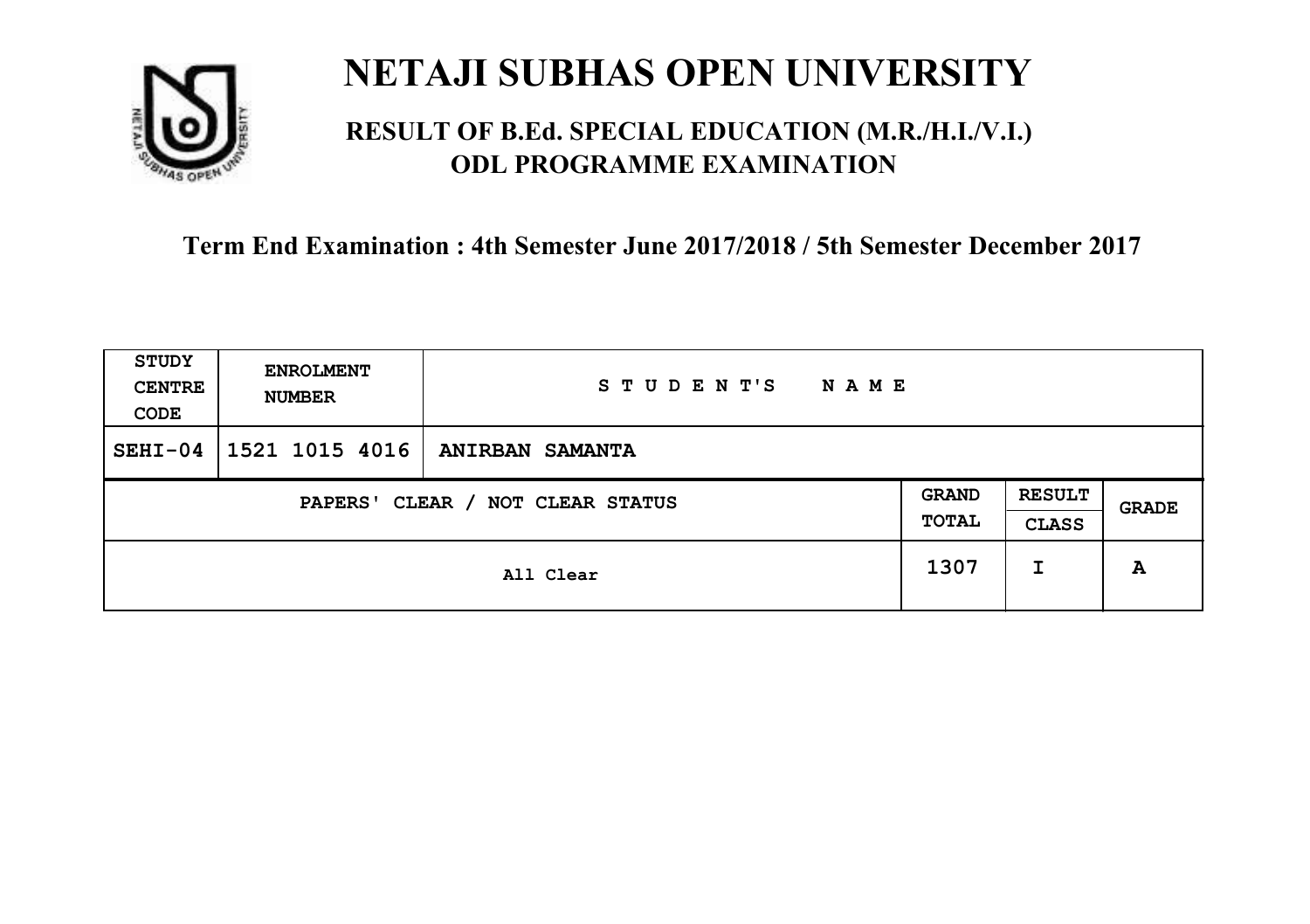

### **RESULT OF B.Ed. SPECIAL EDUCATION (M.R./H.I./V.I.) ODL PROGRAMME EXAMINATION**

| <b>STUDY</b><br><b>CENTRE</b><br>CODE | <b>ENROLMENT</b><br><b>NUMBER</b>   | STUDENT'S<br><b>NAME</b>  |      |                               |       |
|---------------------------------------|-------------------------------------|---------------------------|------|-------------------------------|-------|
| $SEHI-04$                             | 1521 1015 4026                      | <b>BANGSHI CAHTTERJEE</b> |      |                               |       |
|                                       | CLEAR / NOT CLEAR STATUS<br>PAPERS' |                           |      | <b>RESULT</b><br><b>CLASS</b> | GRADE |
|                                       |                                     | All Clear                 | 1220 | I                             | A     |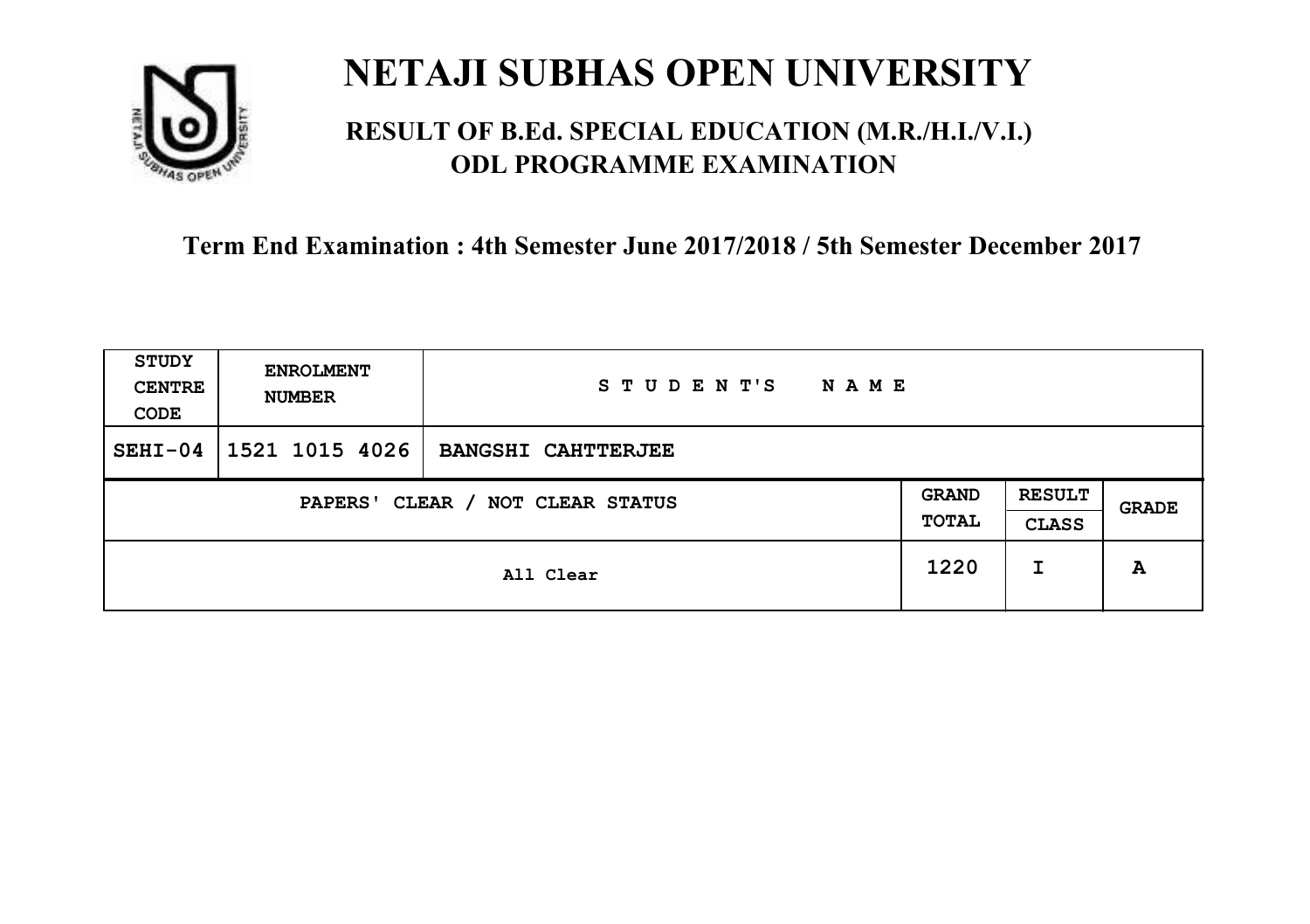

### **RESULT OF B.Ed. SPECIAL EDUCATION (M.R./H.I./V.I.) ODL PROGRAMME EXAMINATION**

| <b>STUDY</b><br><b>CENTRE</b><br>CODE | <b>ENROLMENT</b><br><b>NUMBER</b>   | STUDENT'S<br>NAME |      |                               |              |
|---------------------------------------|-------------------------------------|-------------------|------|-------------------------------|--------------|
| $SEHI-04$                             | 1521 1015 4027                      | PRADYUT ROY       |      |                               |              |
|                                       | CLEAR / NOT CLEAR STATUS<br>PAPERS' |                   |      | <b>RESULT</b><br><b>CLASS</b> | <b>GRADE</b> |
|                                       |                                     | All Clear         | 1259 | I                             | A            |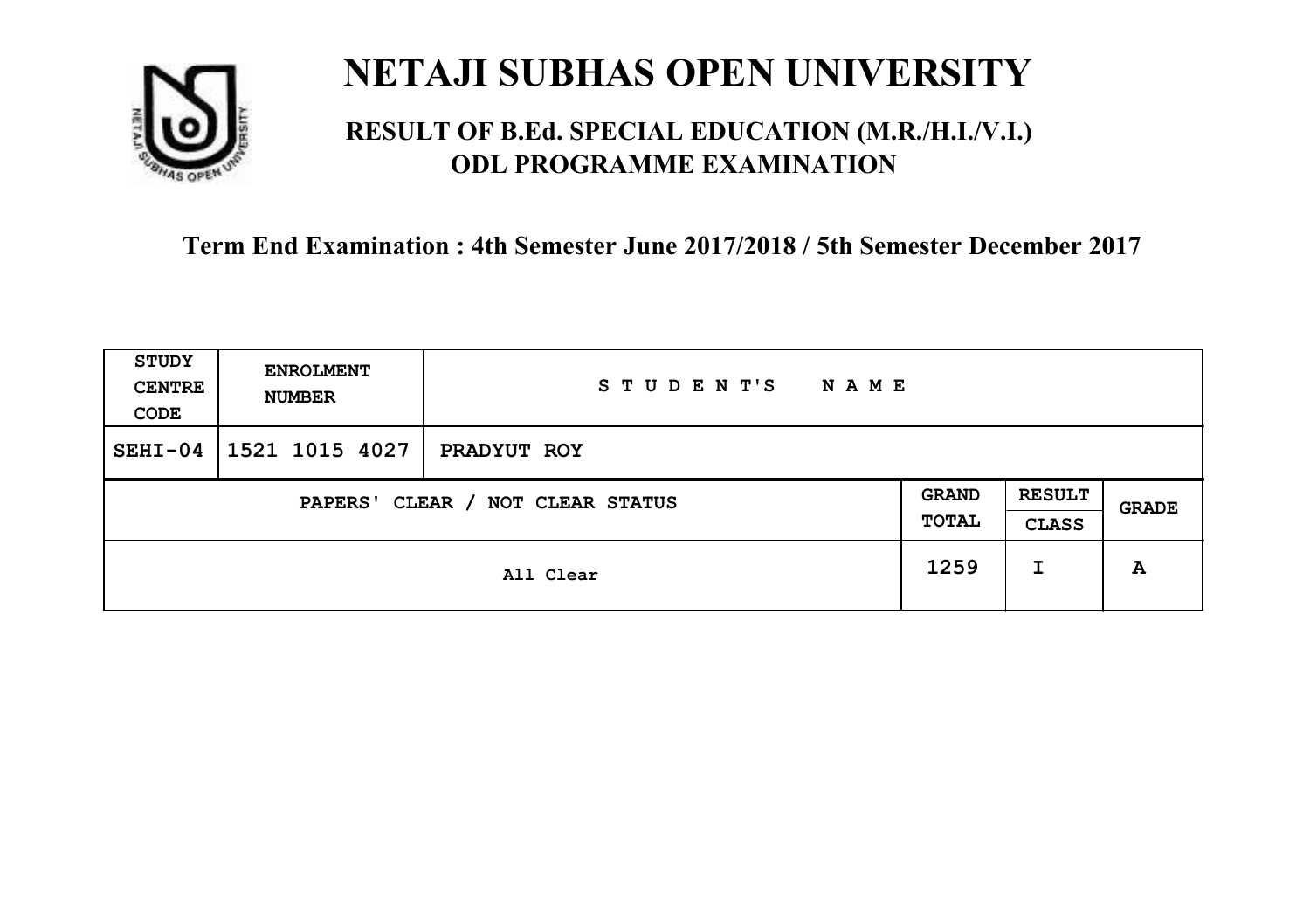

### **RESULT OF B.Ed. SPECIAL EDUCATION (M.R./H.I./V.I.) ODL PROGRAMME EXAMINATION**

| <b>STUDY</b><br><b>CENTRE</b><br>CODE | <b>ENROLMENT</b><br><b>NUMBER</b>   | STUDENT'S<br>NAME    |      |                               |              |
|---------------------------------------|-------------------------------------|----------------------|------|-------------------------------|--------------|
| $SEHI-04$                             | 1521 1015 4028                      | <b>BISWAJIT PAUL</b> |      |                               |              |
|                                       | CLEAR / NOT CLEAR STATUS<br>PAPERS' |                      |      | <b>RESULT</b><br><b>CLASS</b> | <b>GRADE</b> |
|                                       |                                     | All Clear            | 1247 | I                             | A            |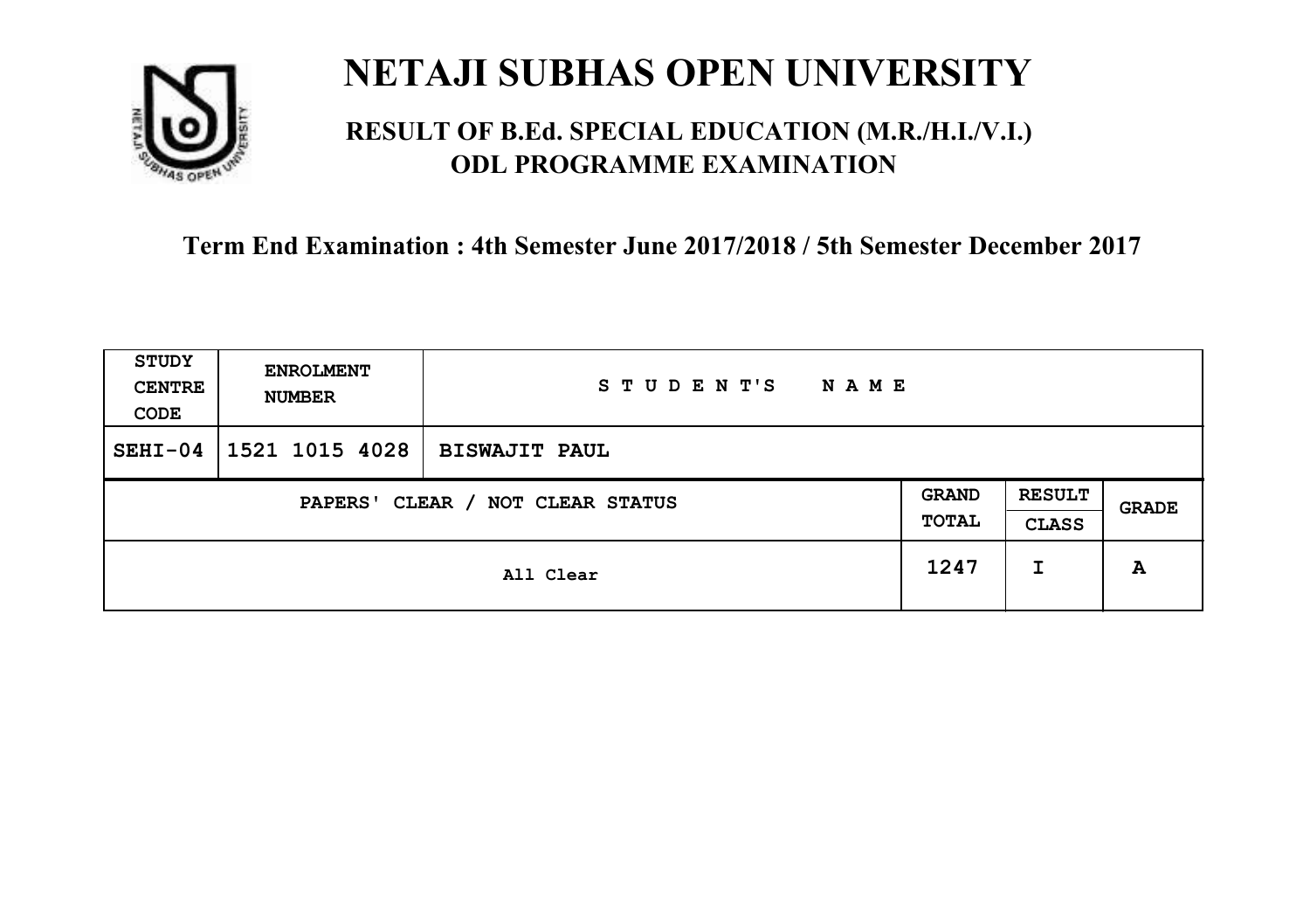

### **RESULT OF B.Ed. SPECIAL EDUCATION (M.R./H.I./V.I.) ODL PROGRAMME EXAMINATION**

| STUDY<br><b>CENTRE</b><br>CODE | <b>ENROLMENT</b><br><b>NUMBER</b>   | STUDENT'S<br><b>NAME</b> |      |                               |       |
|--------------------------------|-------------------------------------|--------------------------|------|-------------------------------|-------|
| $SEHI-04$                      | 1521 1015 4030                      | <b>TANMAY DAS</b>        |      |                               |       |
|                                | CLEAR / NOT CLEAR STATUS<br>PAPERS' |                          |      | <b>RESULT</b><br><b>CLASS</b> | GRADE |
|                                |                                     | All Clear                | 1310 | I                             | A     |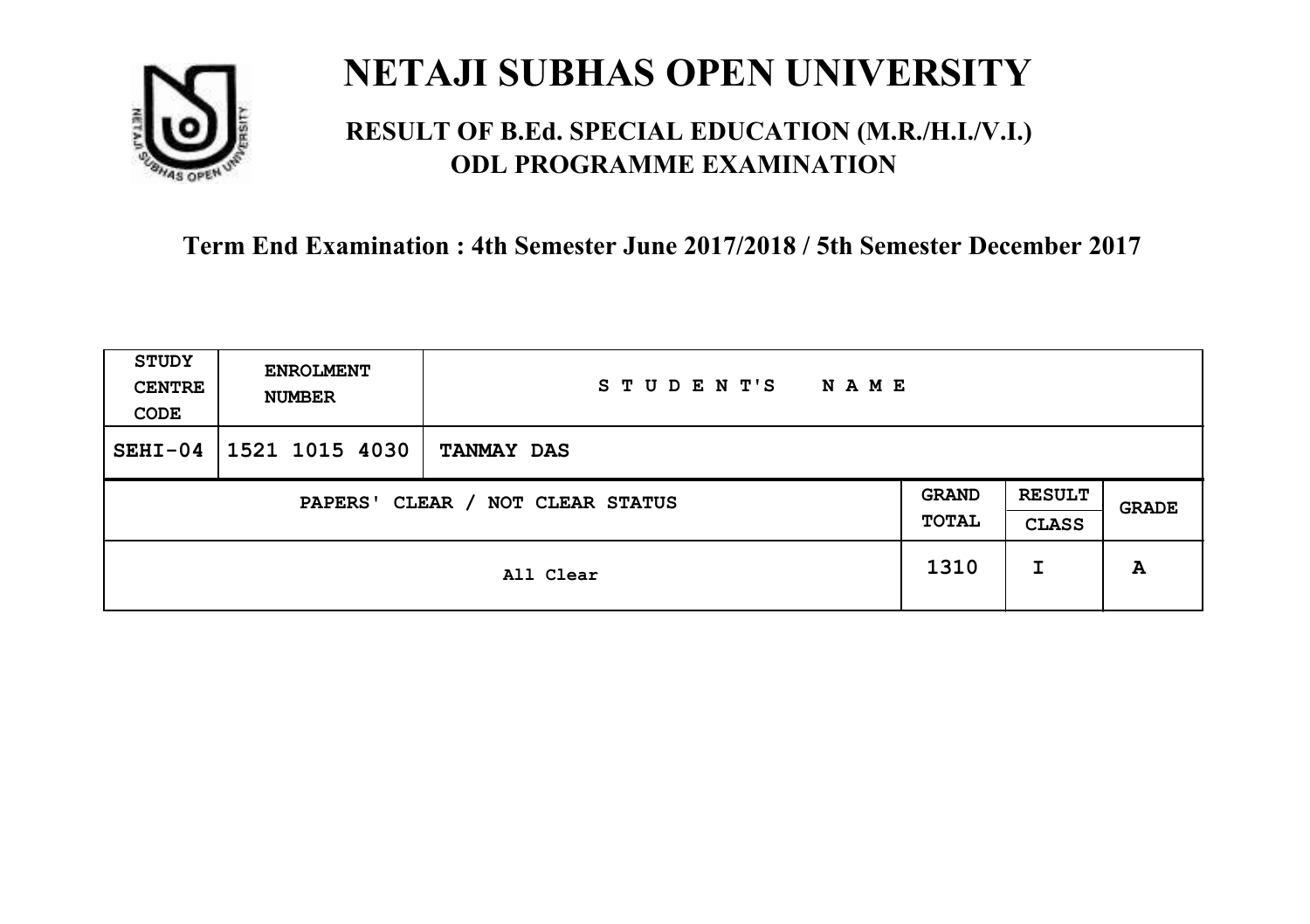

### **RESULT OF B.Ed. SPECIAL EDUCATION (M.R./H.I./V.I.) ODL PROGRAMME EXAMINATION**

| <b>STUDY</b><br><b>CENTRE</b><br>CODE | <b>ENROLMENT</b><br><b>NUMBER</b> | STUDENT'S<br><b>NAME</b> |                              |                               |              |
|---------------------------------------|-----------------------------------|--------------------------|------------------------------|-------------------------------|--------------|
| $SEHI-04$                             | 1521 1015 4032                    | <b>SHANTANU GHOSH</b>    |                              |                               |              |
| CLEAR / NOT CLEAR STATUS<br>PAPERS'   |                                   |                          | <b>GRAND</b><br><b>TOTAL</b> | <b>RESULT</b><br><b>CLASS</b> | <b>GRADE</b> |
|                                       |                                   | All Clear                | 1391                         | I                             | A            |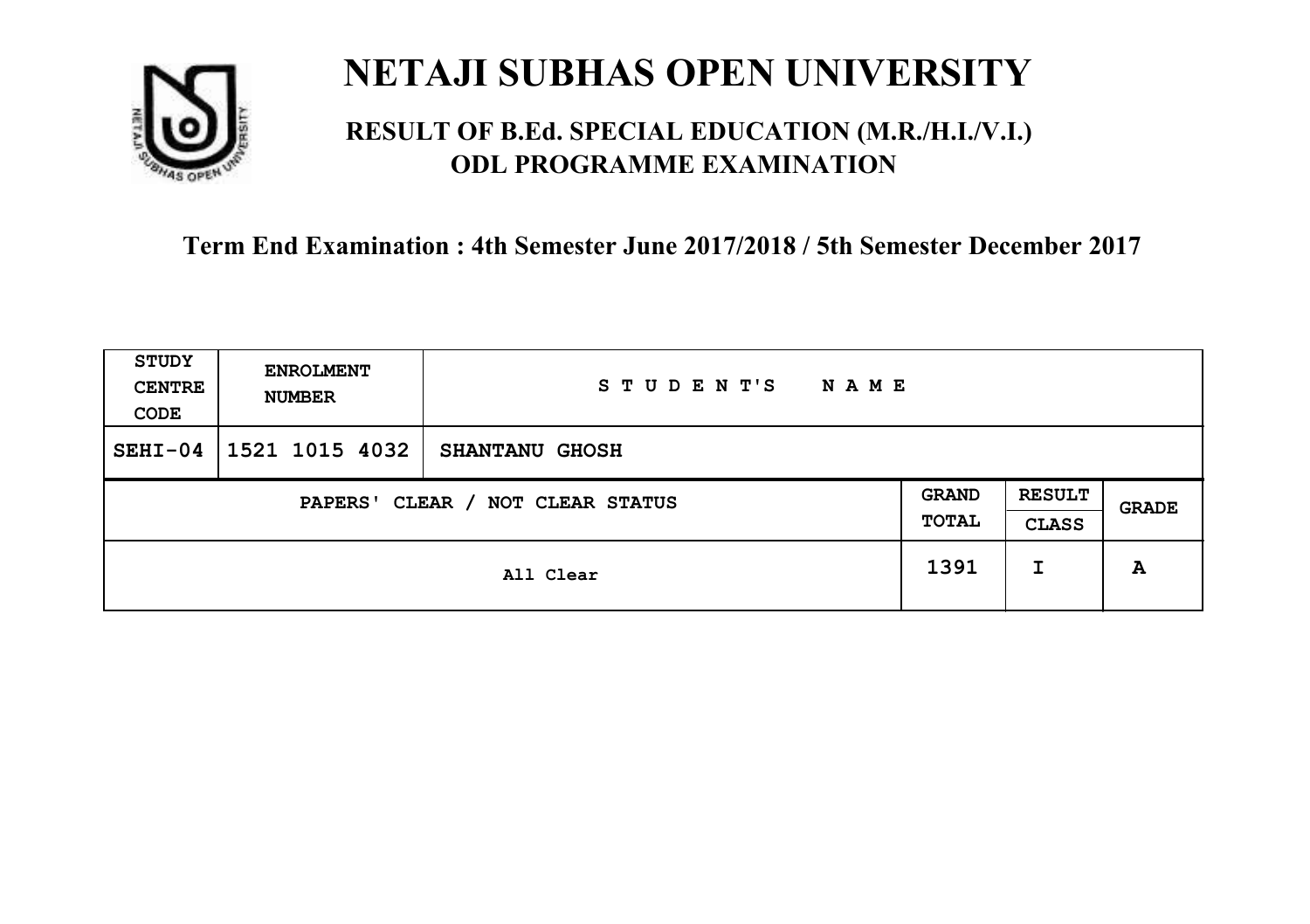

### **RESULT OF B.Ed. SPECIAL EDUCATION (M.R./H.I./V.I.) ODL PROGRAMME EXAMINATION**

| <b>STUDY</b><br><b>CENTRE</b><br>CODE | <b>ENROLMENT</b><br><b>NUMBER</b>   | STUDENT'S<br><b>NAME</b> |      |                               |       |
|---------------------------------------|-------------------------------------|--------------------------|------|-------------------------------|-------|
| $SEHI-04$                             | 1521 1015 4033                      | SUMAN ROY CHOWDHURY      |      |                               |       |
|                                       | CLEAR / NOT CLEAR STATUS<br>PAPERS' |                          |      | <b>RESULT</b><br><b>CLASS</b> | GRADE |
|                                       |                                     | All Clear                | 1242 | I                             | A     |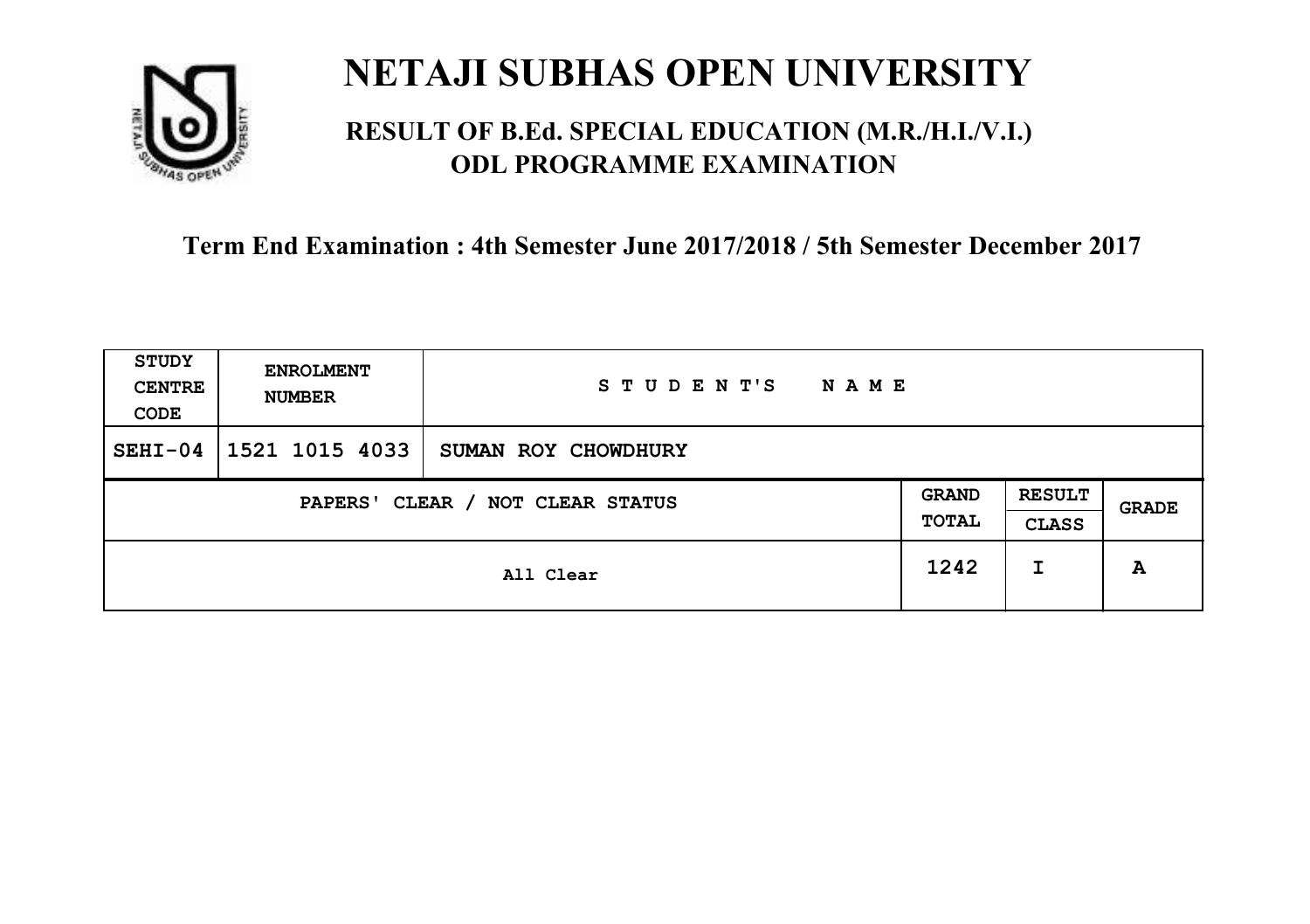

### **RESULT OF B.Ed. SPECIAL EDUCATION (M.R./H.I./V.I.) ODL PROGRAMME EXAMINATION**

| <b>STUDY</b><br><b>CENTRE</b><br>CODE | <b>ENROLMENT</b><br><b>NUMBER</b>   | STUDENT'S<br><b>NAME</b> |      |                               |       |
|---------------------------------------|-------------------------------------|--------------------------|------|-------------------------------|-------|
| $SEHI-04$                             | 1522 1015 4003                      | PAYEL BISWAS             |      |                               |       |
|                                       | CLEAR / NOT CLEAR STATUS<br>PAPERS' |                          |      | <b>RESULT</b><br><b>CLASS</b> | GRADE |
|                                       |                                     | All Clear                | 1332 | I                             | A     |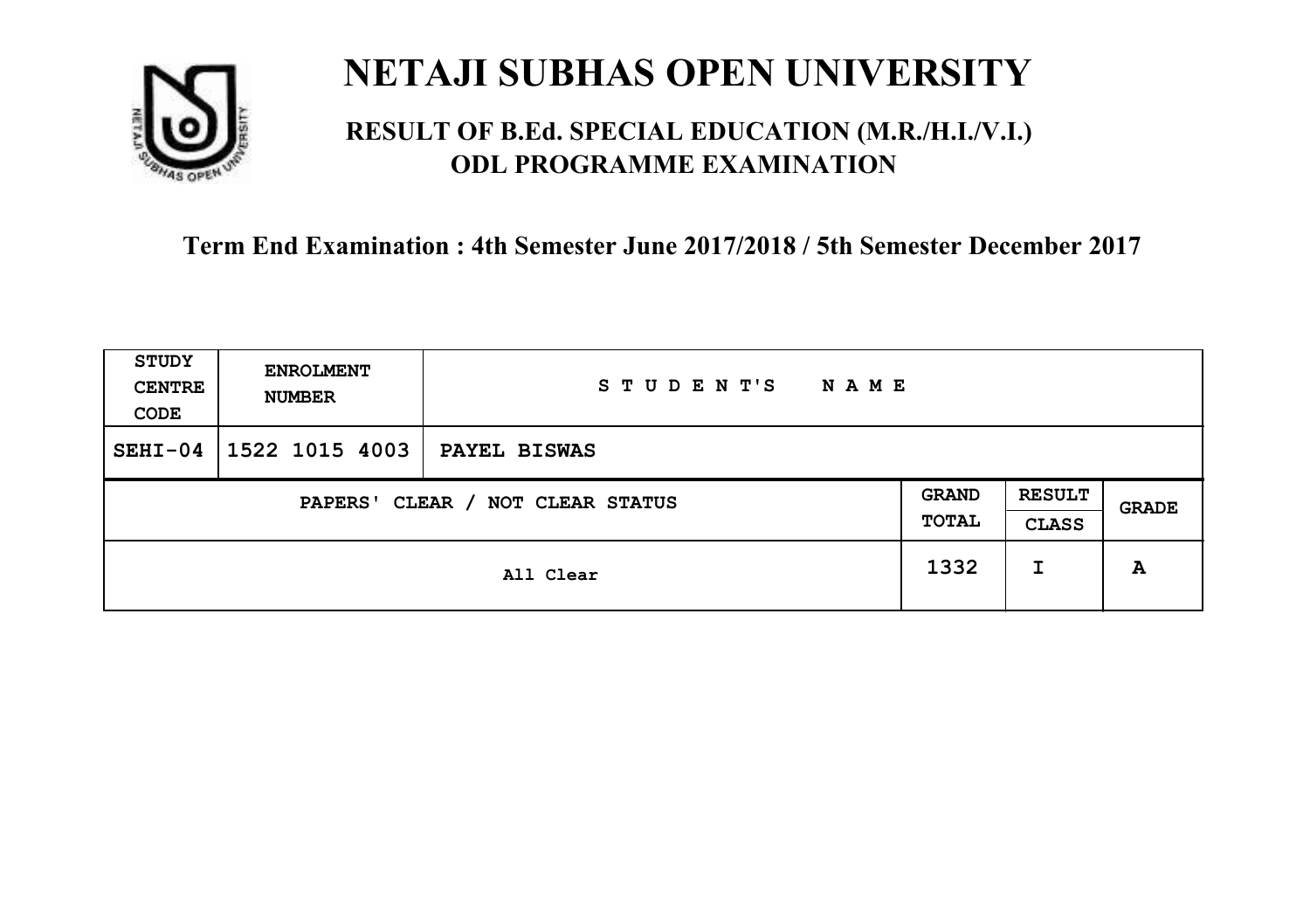

### **RESULT OF B.Ed. SPECIAL EDUCATION (M.R./H.I./V.I.) ODL PROGRAMME EXAMINATION**

| <b>STUDY</b><br><b>CENTRE</b><br>CODE      | <b>ENROLMENT</b><br><b>NUMBER</b> | STUDENT'S<br><b>NAME</b> |                              |                               |              |
|--------------------------------------------|-----------------------------------|--------------------------|------------------------------|-------------------------------|--------------|
| $SEHI-04$                                  | 1522 1015 4004                    | <b>SULAGNA SARKAR</b>    |                              |                               |              |
| CLEAR / NOT CLEAR STATUS<br><b>PAPERS'</b> |                                   |                          | <b>GRAND</b><br><b>TOTAL</b> | <b>RESULT</b><br><b>CLASS</b> | <b>GRADE</b> |
|                                            |                                   | All Clear                | 1398                         | I                             | A            |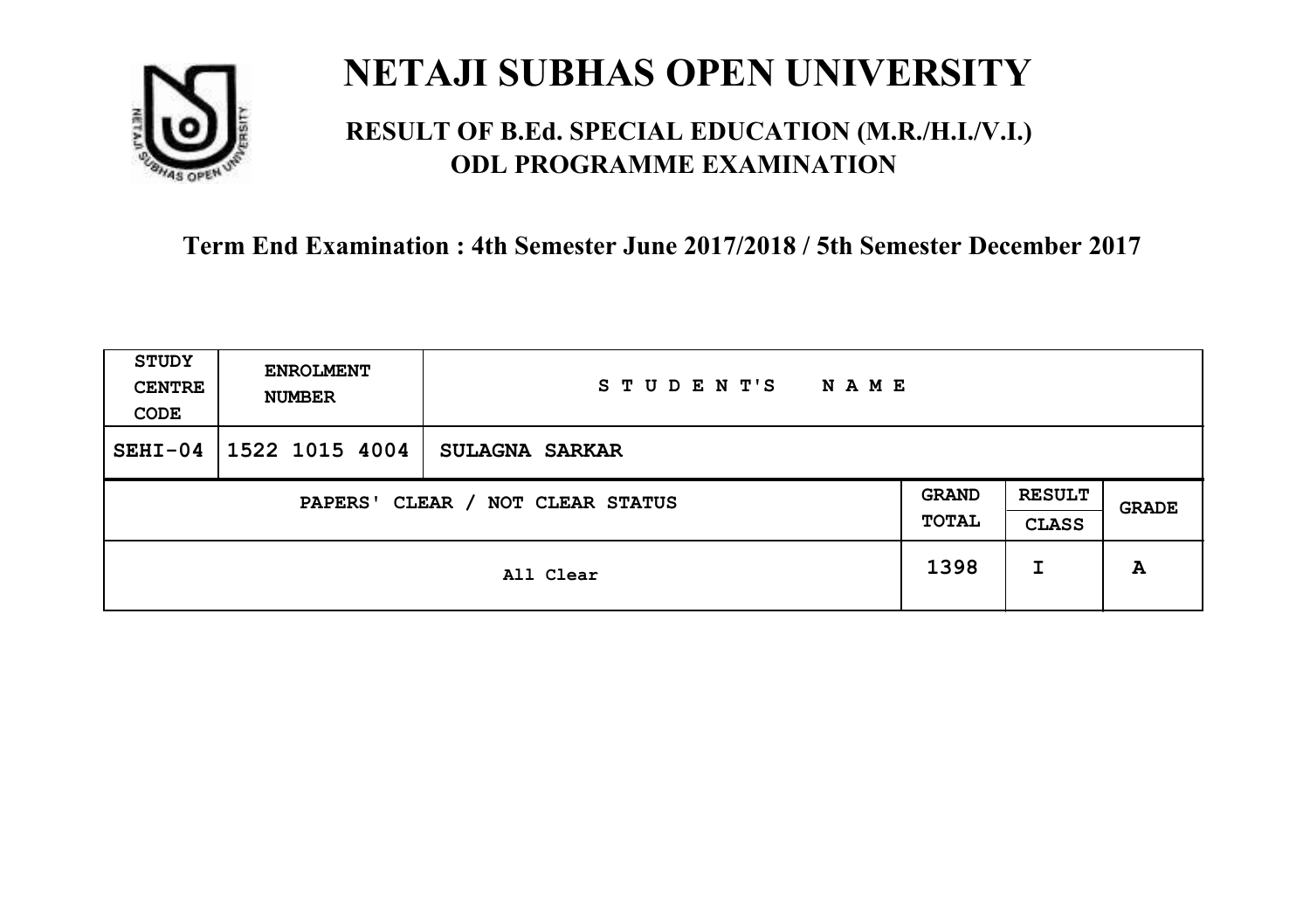

### **RESULT OF B.Ed. SPECIAL EDUCATION (M.R./H.I./V.I.) ODL PROGRAMME EXAMINATION**

| <b>STUDY</b><br><b>CENTRE</b><br>CODE | <b>ENROLMENT</b><br><b>NUMBER</b>   | STUDENT'S<br><b>NAME</b> |  |                               |              |
|---------------------------------------|-------------------------------------|--------------------------|--|-------------------------------|--------------|
| $SEHI-04$                             | 1522 1015 4017                      | PAYEL MONDAL             |  |                               |              |
|                                       | CLEAR / NOT CLEAR STATUS<br>PAPERS' |                          |  | <b>RESULT</b><br><b>CLASS</b> | <b>GRADE</b> |
|                                       | All Clear                           |                          |  | I                             | A            |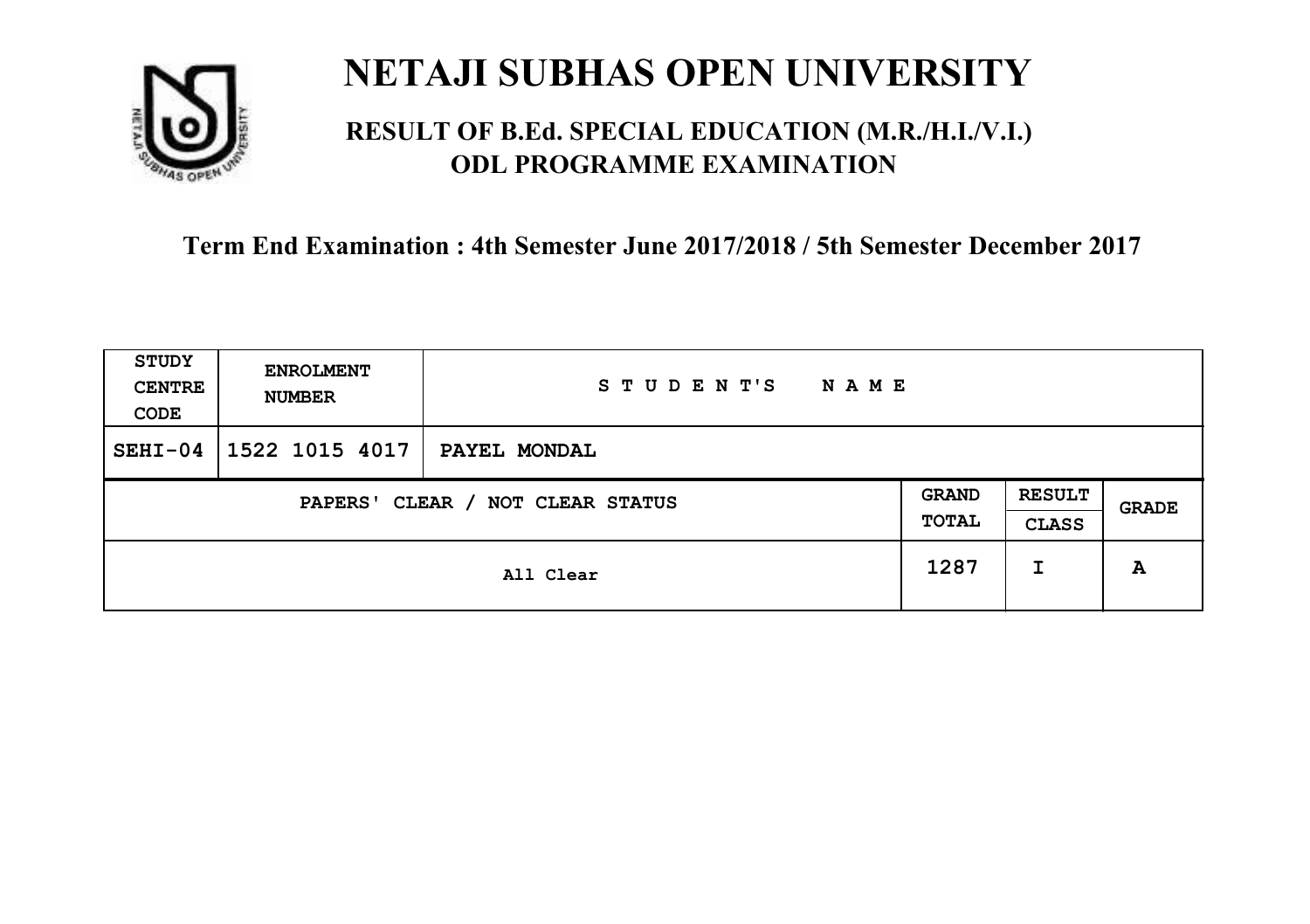

### **RESULT OF B.Ed. SPECIAL EDUCATION (M.R./H.I./V.I.) ODL PROGRAMME EXAMINATION**

| <b>STUDY</b><br><b>CENTRE</b><br>CODE | <b>ENROLMENT</b><br><b>NUMBER</b>   | STUDENT'S<br><b>NAME</b> |      |                               |       |
|---------------------------------------|-------------------------------------|--------------------------|------|-------------------------------|-------|
| $SEHI-04$                             | 1522 1015 4018                      | <b>ANTARA GANGULY</b>    |      |                               |       |
|                                       | CLEAR / NOT CLEAR STATUS<br>PAPERS' |                          |      | <b>RESULT</b><br><b>CLASS</b> | GRADE |
|                                       |                                     | All Clear                | 1404 | I                             | $A+$  |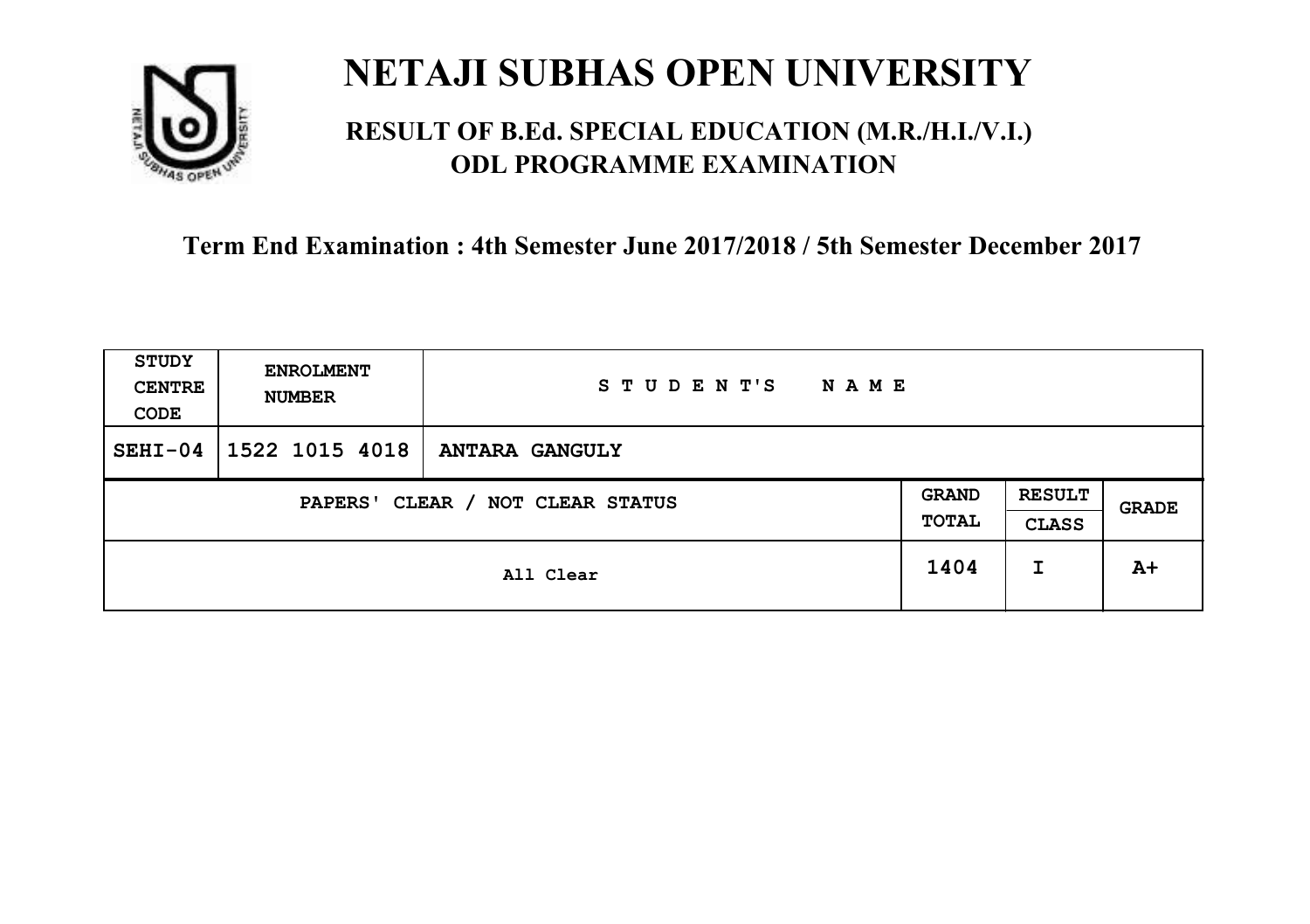

### **RESULT OF B.Ed. SPECIAL EDUCATION (M.R./H.I./V.I.) ODL PROGRAMME EXAMINATION**

| <b>STUDY</b><br><b>CENTRE</b><br>CODE | <b>ENROLMENT</b><br><b>NUMBER</b> | STUDENT'S<br><b>NAME</b> |                       |                               |       |
|---------------------------------------|-----------------------------------|--------------------------|-----------------------|-------------------------------|-------|
| $SEHI-04$                             | 1522 1015 4019                    | MOUSUMI DEOGHARIA        |                       |                               |       |
| CLEAR / NOT CLEAR STATUS<br>PAPERS'   |                                   |                          | <b>GRAND</b><br>TOTAL | <b>RESULT</b><br><b>CLASS</b> | GRADE |
|                                       |                                   | All Clear                | 1323                  | I                             | A     |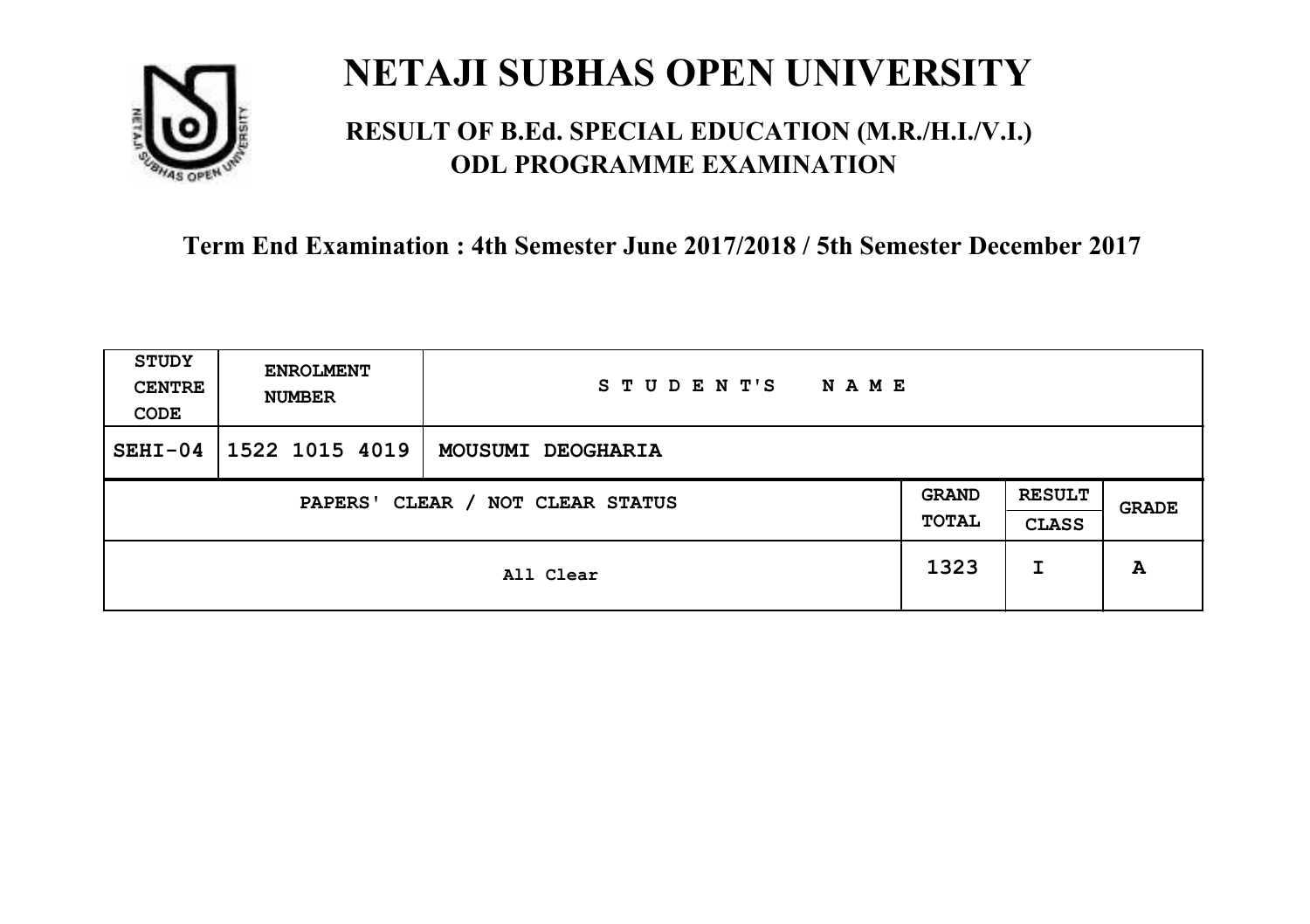

### **RESULT OF B.Ed. SPECIAL EDUCATION (M.R./H.I./V.I.) ODL PROGRAMME EXAMINATION**

| <b>STUDY</b><br><b>CENTRE</b><br>CODE | <b>ENROLMENT</b><br><b>NUMBER</b>   | STUDENT'S<br><b>NAME</b> |      |   |       |
|---------------------------------------|-------------------------------------|--------------------------|------|---|-------|
| $SEHI-04$                             | 1522 1015 4024                      | SNIGDHA LAYEK            |      |   |       |
|                                       | CLEAR / NOT CLEAR STATUS<br>PAPERS' |                          |      |   | GRADE |
|                                       |                                     | All Clear                | 1296 | I | A     |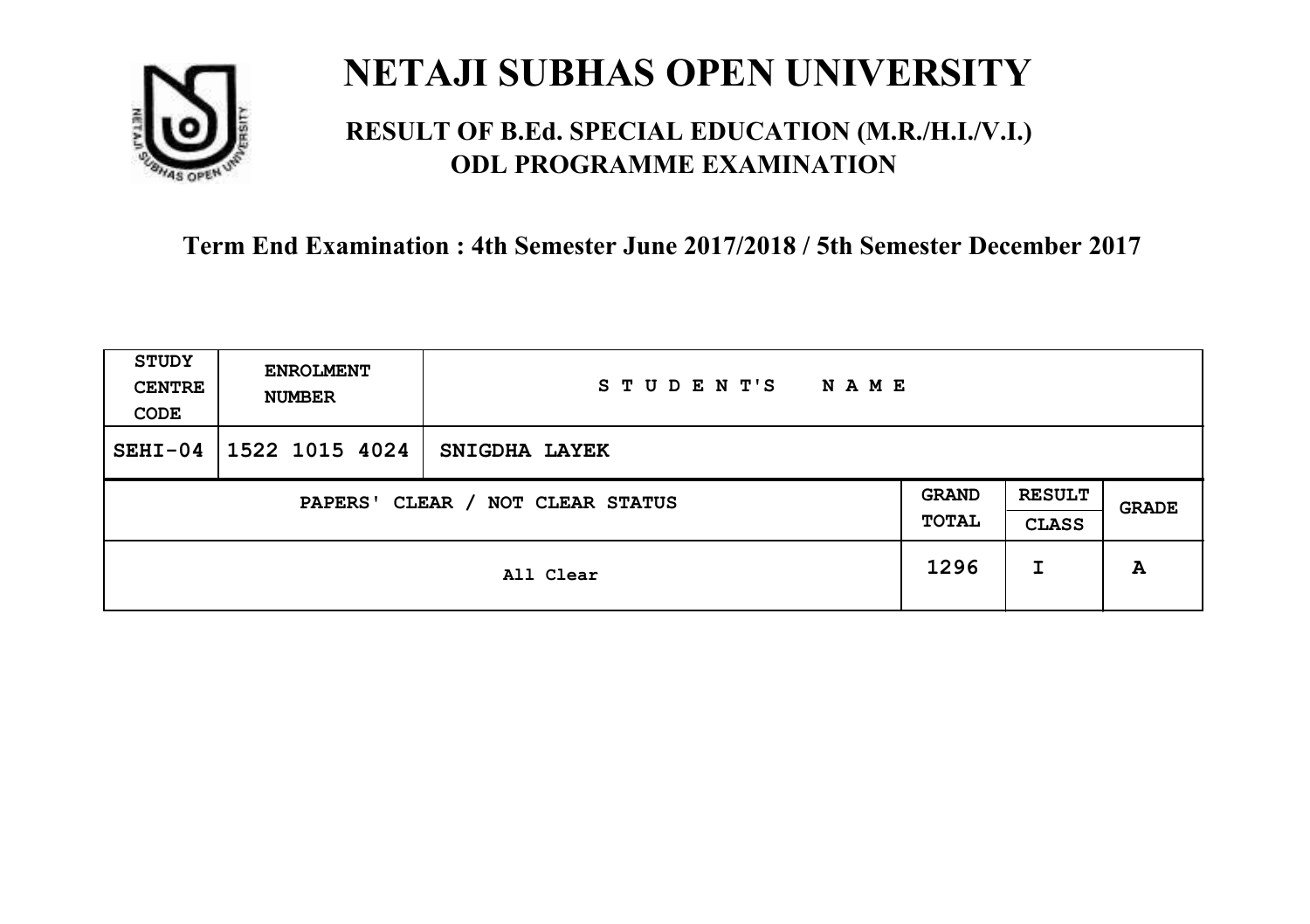

### **RESULT OF B.Ed. SPECIAL EDUCATION (M.R./H.I./V.I.) ODL PROGRAMME EXAMINATION**

| <b>STUDY</b><br><b>CENTRE</b><br>CODE | <b>ENROLMENT</b><br><b>NUMBER</b>   | STUDENT'S<br><b>NAME</b> |      |   |       |
|---------------------------------------|-------------------------------------|--------------------------|------|---|-------|
| $SEHI-04$                             | 1523 1015 4005                      | <b>SANTANU PATRA</b>     |      |   |       |
|                                       | CLEAR / NOT CLEAR STATUS<br>PAPERS' |                          |      |   | GRADE |
|                                       |                                     | All Clear                | 1342 | I | A     |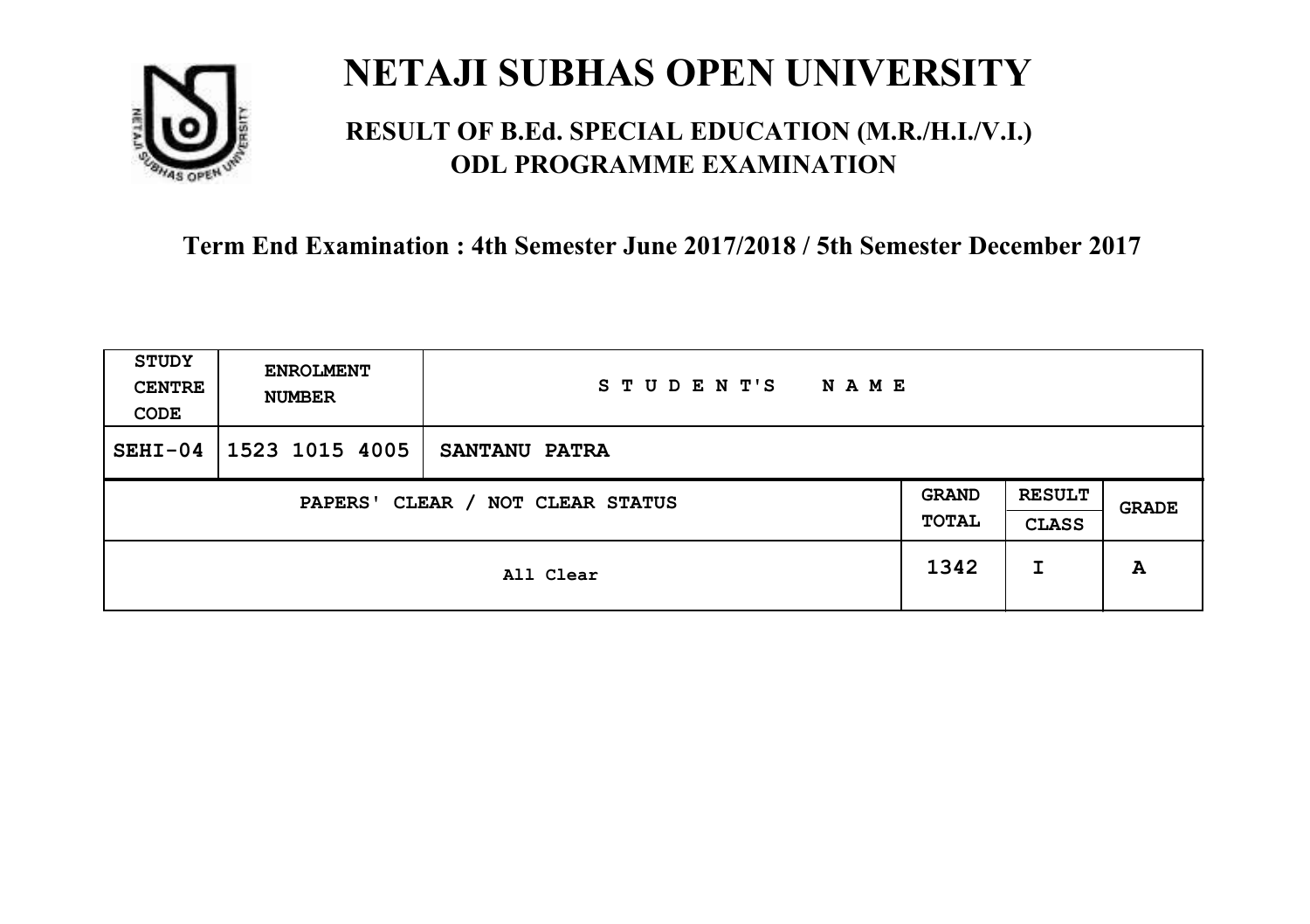

### **RESULT OF B.Ed. SPECIAL EDUCATION (M.R./H.I./V.I.) ODL PROGRAMME EXAMINATION**

| STUDY<br><b>CENTRE</b><br>CODE | <b>ENROLMENT</b><br><b>NUMBER</b>          | STUDENT'S<br>N A M E |      |                               |       |
|--------------------------------|--------------------------------------------|----------------------|------|-------------------------------|-------|
| $SEHI-04$                      | 1523 1015 4007                             | <b>SUBHANKAR DAS</b> |      |                               |       |
|                                | CLEAR / NOT CLEAR STATUS<br><b>PAPERS'</b> |                      |      | <b>RESULT</b><br><b>CLASS</b> | GRADE |
|                                |                                            | All Clear            | 1266 | I                             | A     |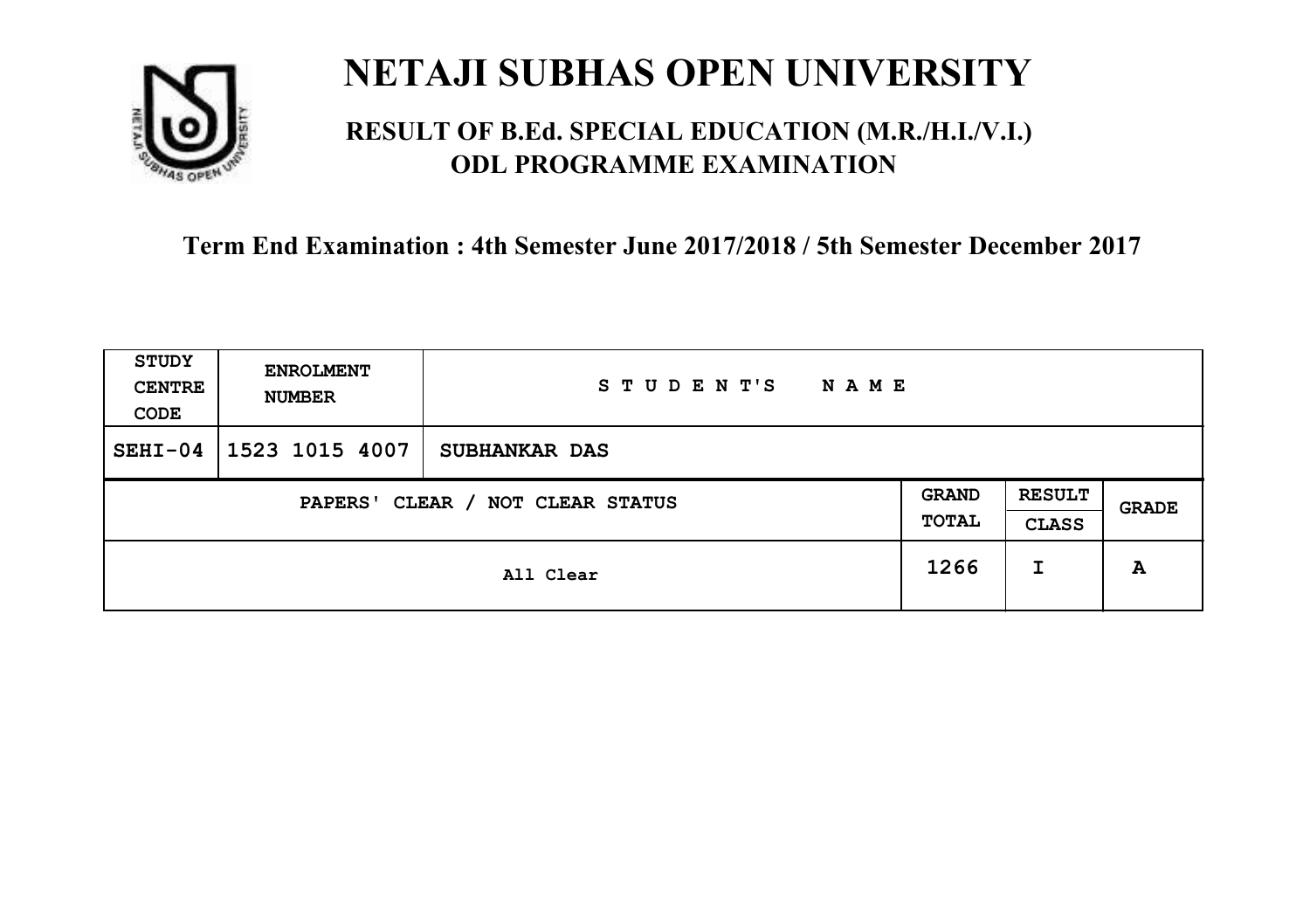

### **RESULT OF B.Ed. SPECIAL EDUCATION (M.R./H.I./V.I.) ODL PROGRAMME EXAMINATION**

| <b>STUDY</b><br><b>CENTRE</b><br>CODE | <b>ENROLMENT</b><br><b>NUMBER</b>   | STUDENT'S<br>NAME                                   |                              |                               |       |
|---------------------------------------|-------------------------------------|-----------------------------------------------------|------------------------------|-------------------------------|-------|
| $SEHI-04$                             | 1523 1015 4009                      | <b>TANMOY MANDAL</b>                                |                              |                               |       |
| PAPERS' CLEAR / NOT CLEAR STATUS      |                                     |                                                     | <b>GRAND</b><br><b>TOTAL</b> | <b>RESULT</b><br><b>CLASS</b> | GRADE |
|                                       | $9-NC$ , $E1-B-C$ , $F2-C$ , $F3-C$ | B10-C, C15-C, C16-C, D17-C, D18-C, F1-C, B11-NC, D1 |                              |                               |       |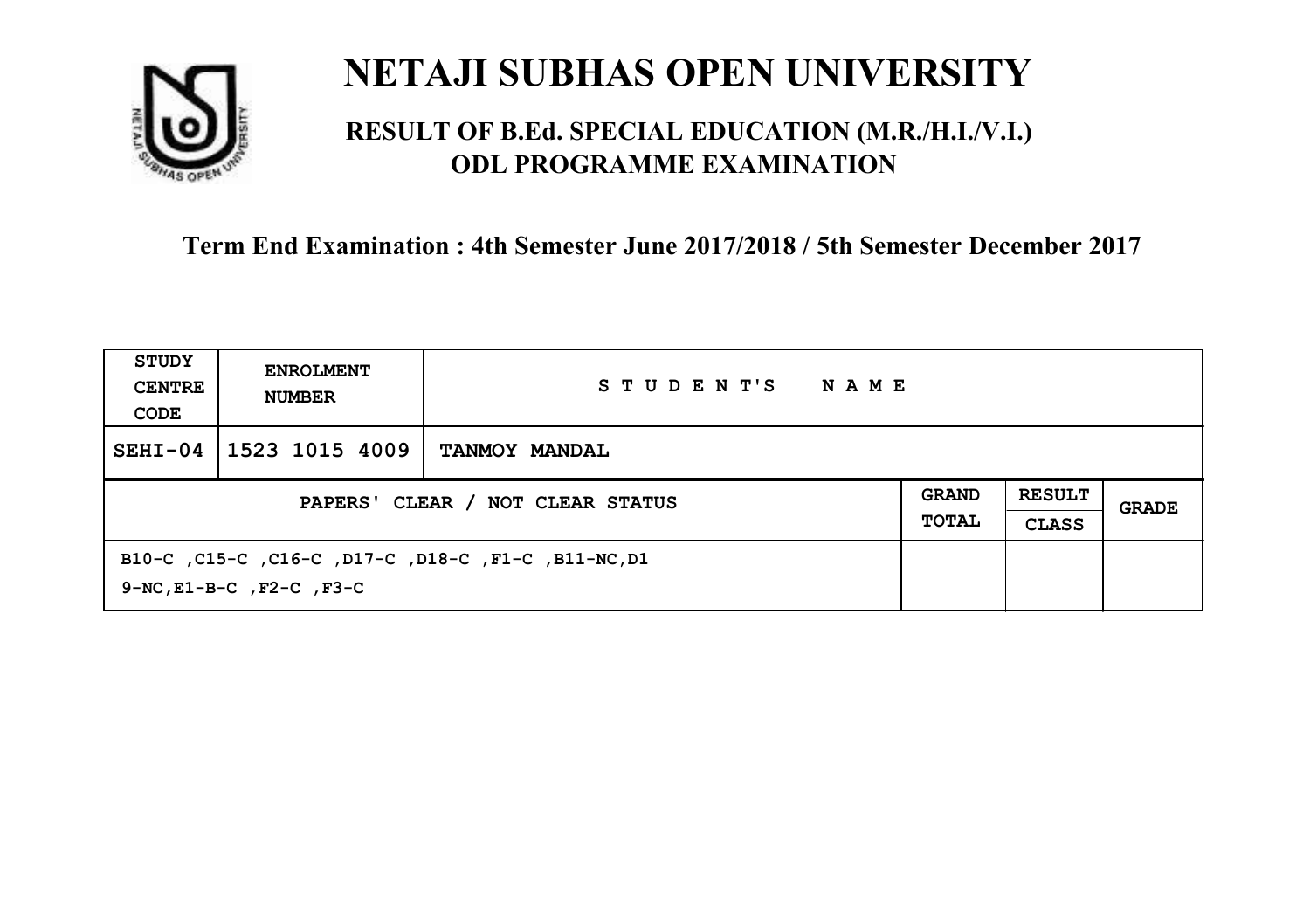

### **RESULT OF B.Ed. SPECIAL EDUCATION (M.R./H.I./V.I.) ODL PROGRAMME EXAMINATION**

| <b>STUDY</b><br><b>CENTRE</b><br>CODE | <b>ENROLMENT</b><br><b>NUMBER</b> | STUDENT'S<br><b>NAME</b> |                       |                               |       |
|---------------------------------------|-----------------------------------|--------------------------|-----------------------|-------------------------------|-------|
| $SEHI-04$                             | 1523 1015 4015                    | PROSENJIT DAS            |                       |                               |       |
| CLEAR / NOT CLEAR STATUS<br>PAPERS'   |                                   |                          | <b>GRAND</b><br>TOTAL | <b>RESULT</b><br><b>CLASS</b> | GRADE |
|                                       |                                   | All Clear                | 1249                  | I                             | A     |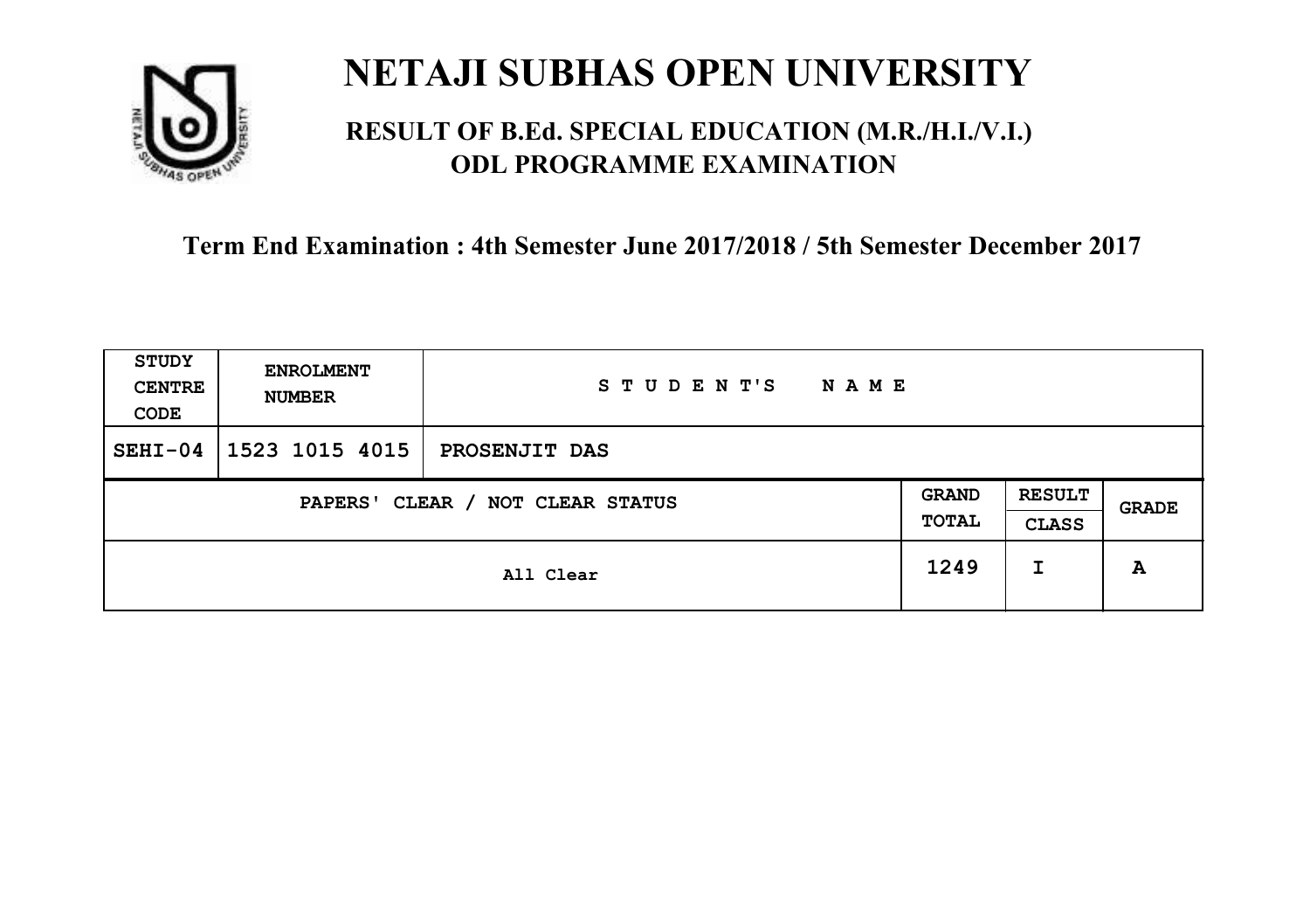

### **RESULT OF B.Ed. SPECIAL EDUCATION (M.R./H.I./V.I.) ODL PROGRAMME EXAMINATION**

| <b>STUDY</b><br><b>CENTRE</b><br>CODE | <b>ENROLMENT</b><br><b>NUMBER</b> | STUDENT'S<br><b>NAME</b> |  |                               |              |
|---------------------------------------|-----------------------------------|--------------------------|--|-------------------------------|--------------|
| $SEHI-04$                             | 1523 1015 4031                    | NEMAI MONDAL             |  |                               |              |
| CLEAR / NOT CLEAR STATUS<br>PAPERS'   |                                   |                          |  | <b>RESULT</b><br><b>CLASS</b> | <b>GRADE</b> |
|                                       | All Clear                         |                          |  | I                             | A            |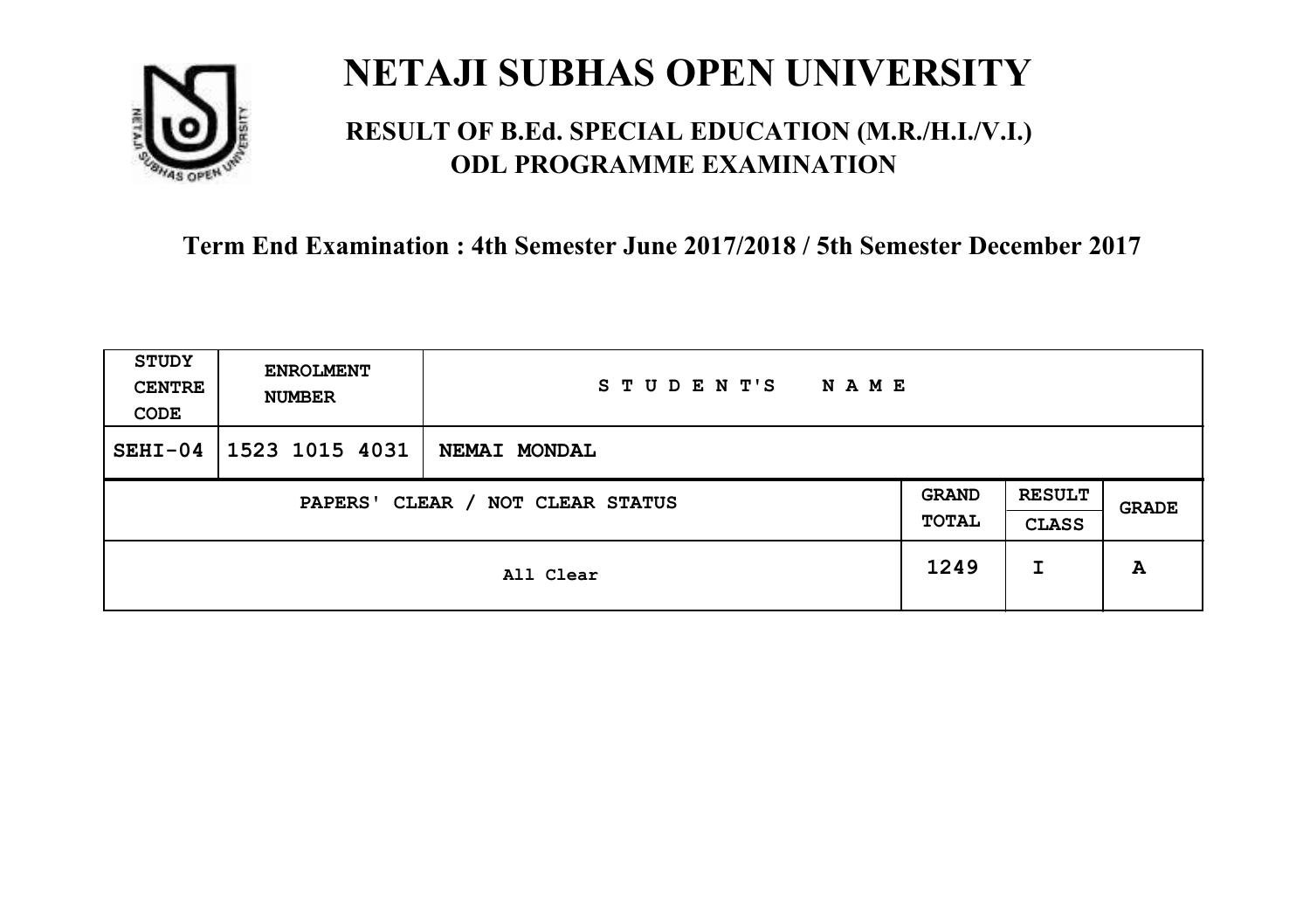

### **RESULT OF B.Ed. SPECIAL EDUCATION (M.R./H.I./V.I.) ODL PROGRAMME EXAMINATION**

| <b>STUDY</b><br><b>CENTRE</b><br>CODE | <b>ENROLMENT</b><br><b>NUMBER</b>   | STUDENT'S<br><b>NAME</b> |      |    |       |
|---------------------------------------|-------------------------------------|--------------------------|------|----|-------|
| $SEHI-04$                             | 1525 1015 4001                      | NEPAL MURMU              |      |    |       |
|                                       | CLEAR / NOT CLEAR STATUS<br>PAPERS' |                          |      |    | GRADE |
|                                       |                                     | All Clear                | 1154 | II | $B+$  |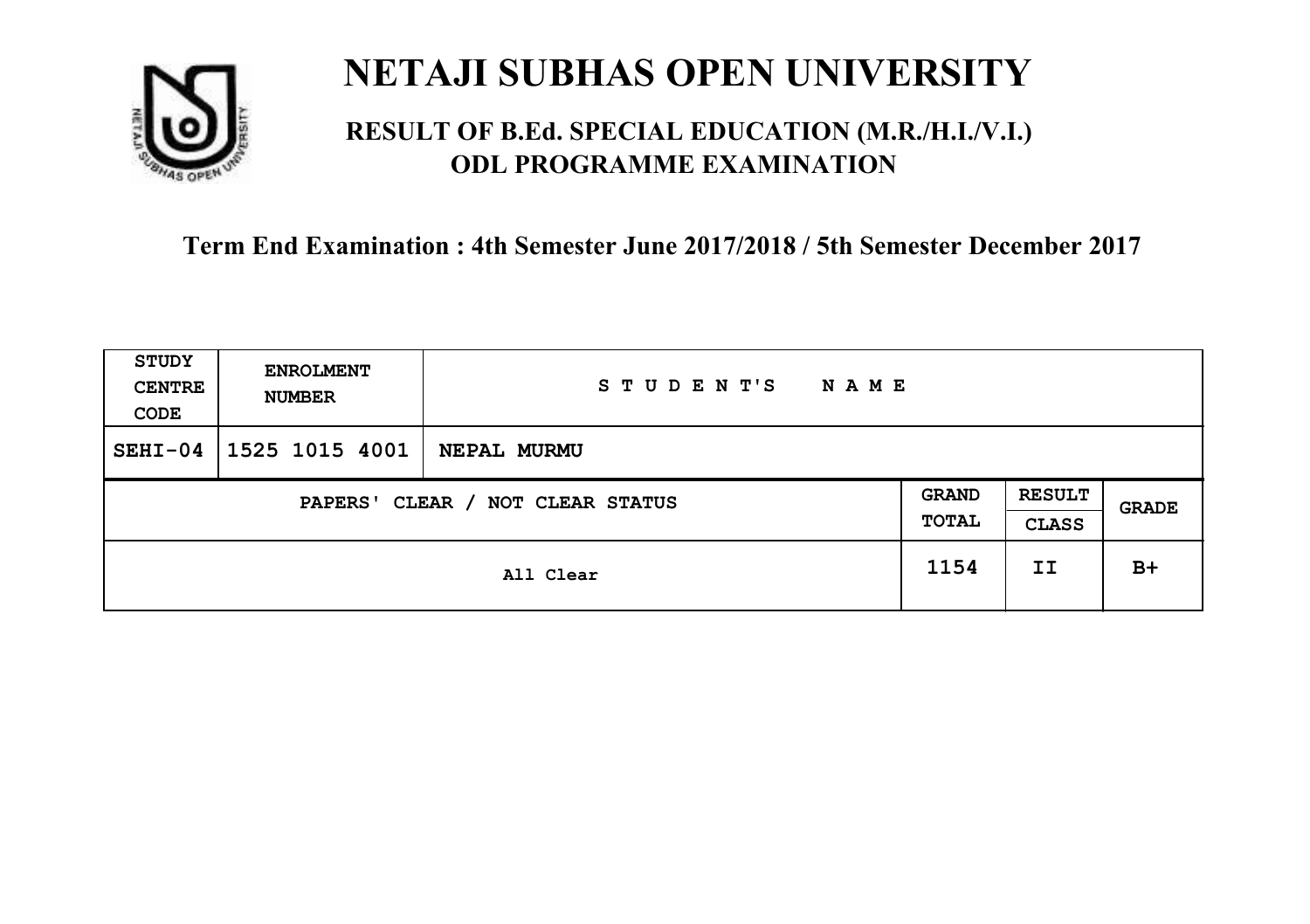

### **RESULT OF B.Ed. SPECIAL EDUCATION (M.R./H.I./V.I.) ODL PROGRAMME EXAMINATION**

| <b>STUDY</b><br><b>CENTRE</b><br>CODE | <b>ENROLMENT</b><br><b>NUMBER</b>   | STUDENT'S<br><b>NAME</b> |      |   |       |
|---------------------------------------|-------------------------------------|--------------------------|------|---|-------|
| $SEHI-04$                             | 1525 1015 4040                      | SUSHIL KUMAR MANDI       |      |   |       |
|                                       | CLEAR / NOT CLEAR STATUS<br>PAPERS' |                          |      |   | GRADE |
|                                       |                                     | All Clear                | 1223 | I | A     |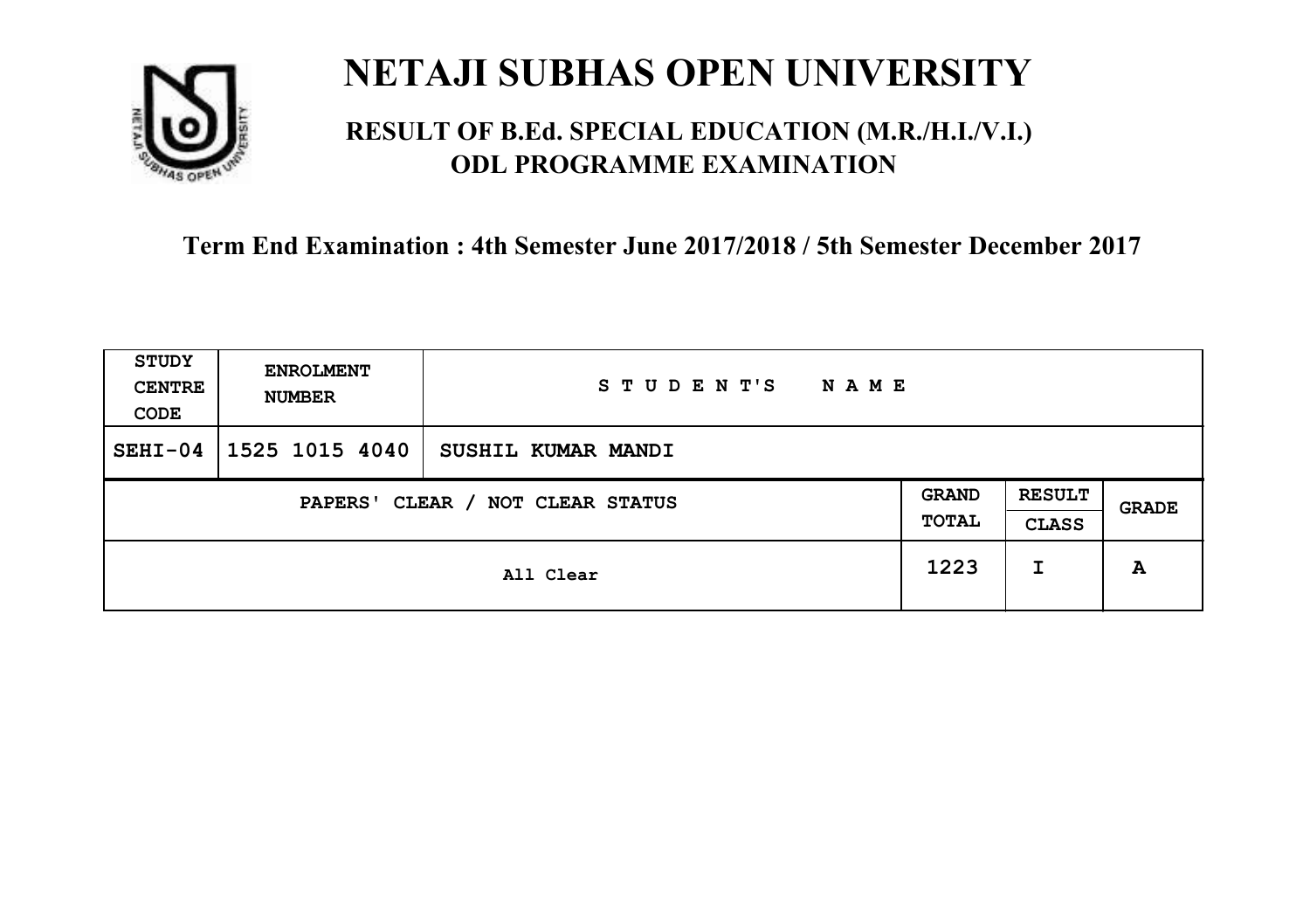

### **RESULT OF B.Ed. SPECIAL EDUCATION (M.R./H.I./V.I.) ODL PROGRAMME EXAMINATION**

| STUDY<br><b>CENTRE</b><br>CODE                               | <b>ENROLMENT</b><br><b>NUMBER</b> | STUDENT'S<br><b>NAME</b> |  |                               |       |
|--------------------------------------------------------------|-----------------------------------|--------------------------|--|-------------------------------|-------|
| $SEHI-04$                                                    | 1527 1015 4013                    | <b>DIPANKAR DAS</b>      |  |                               |       |
| <b>GRAND</b><br>CLEAR / NOT CLEAR STATUS<br>PAPERS'<br>TOTAL |                                   |                          |  | <b>RESULT</b><br><b>CLASS</b> | GRADE |
|                                                              | All Clear                         |                          |  | I                             | A     |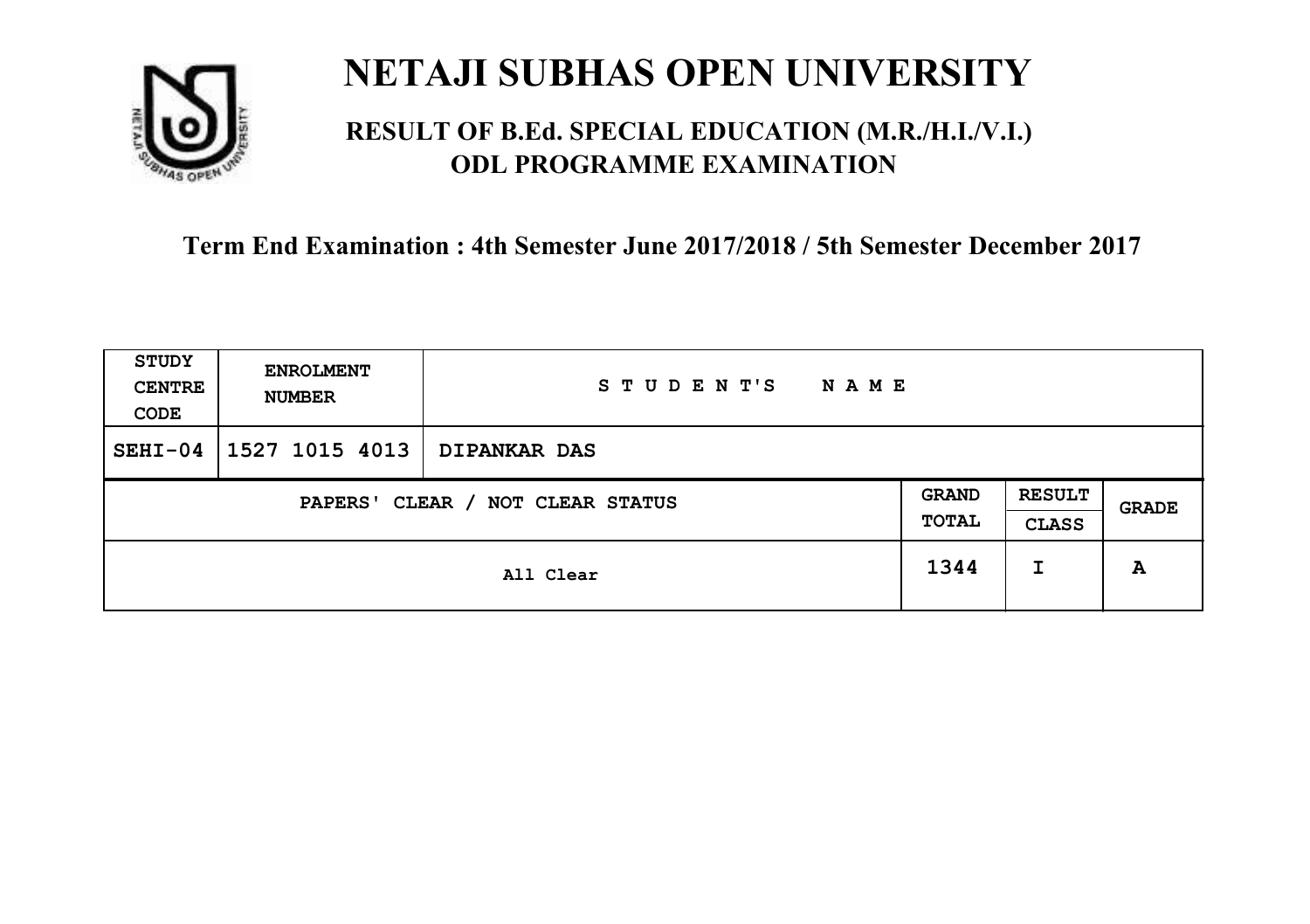

### **RESULT OF B.Ed. SPECIAL EDUCATION (M.R./H.I./V.I.) ODL PROGRAMME EXAMINATION**

| <b>STUDY</b><br><b>CENTRE</b><br>CODE | <b>ENROLMENT</b><br><b>NUMBER</b> | STUDENT'S<br><b>NAME</b> |                       |                               |       |
|---------------------------------------|-----------------------------------|--------------------------|-----------------------|-------------------------------|-------|
| $SEHI-04$                             | 1527 1015 4021                    | SK MONIRUDDIN            |                       |                               |       |
| CLEAR / NOT CLEAR STATUS<br>PAPERS'   |                                   |                          | <b>GRAND</b><br>TOTAL | <b>RESULT</b><br><b>CLASS</b> | GRADE |
|                                       |                                   | All Clear                | 1289                  | I                             | A     |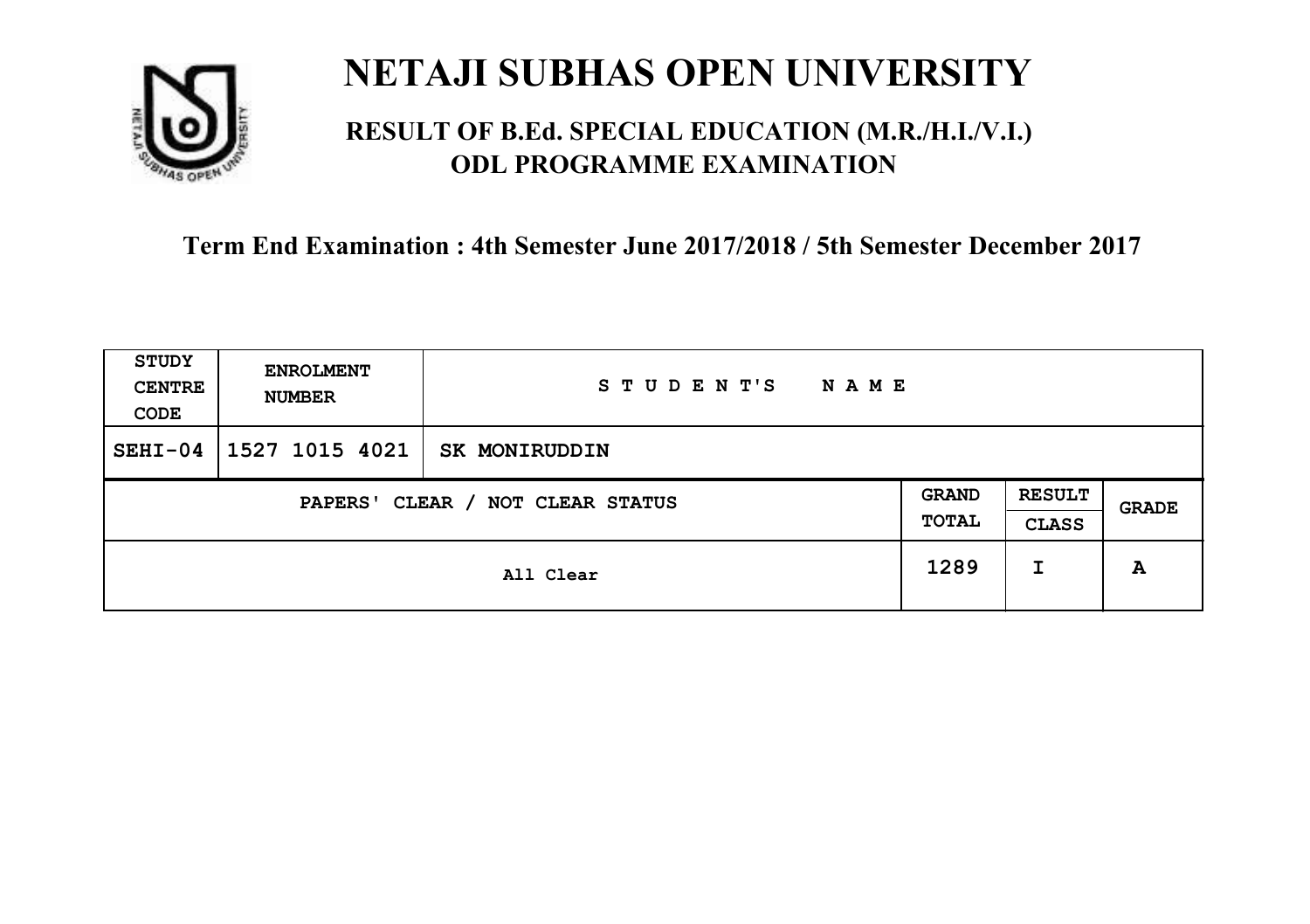

### **RESULT OF B.Ed. SPECIAL EDUCATION (M.R./H.I./V.I.) ODL PROGRAMME EXAMINATION**

| <b>STUDY</b><br><b>CENTRE</b><br>CODE | <b>ENROLMENT</b><br><b>NUMBER</b> | STUDENT'S<br><b>NAME</b> |      |                               |       |
|---------------------------------------|-----------------------------------|--------------------------|------|-------------------------------|-------|
| $SEHI-04$                             | 1527 1015 4029                    | NURUL ISLAM SHAIKH       |      |                               |       |
| CLEAR / NOT CLEAR STATUS<br>PAPERS'   |                                   |                          |      | <b>RESULT</b><br><b>CLASS</b> | GRADE |
|                                       |                                   | All Clear                | 1308 | I                             | A     |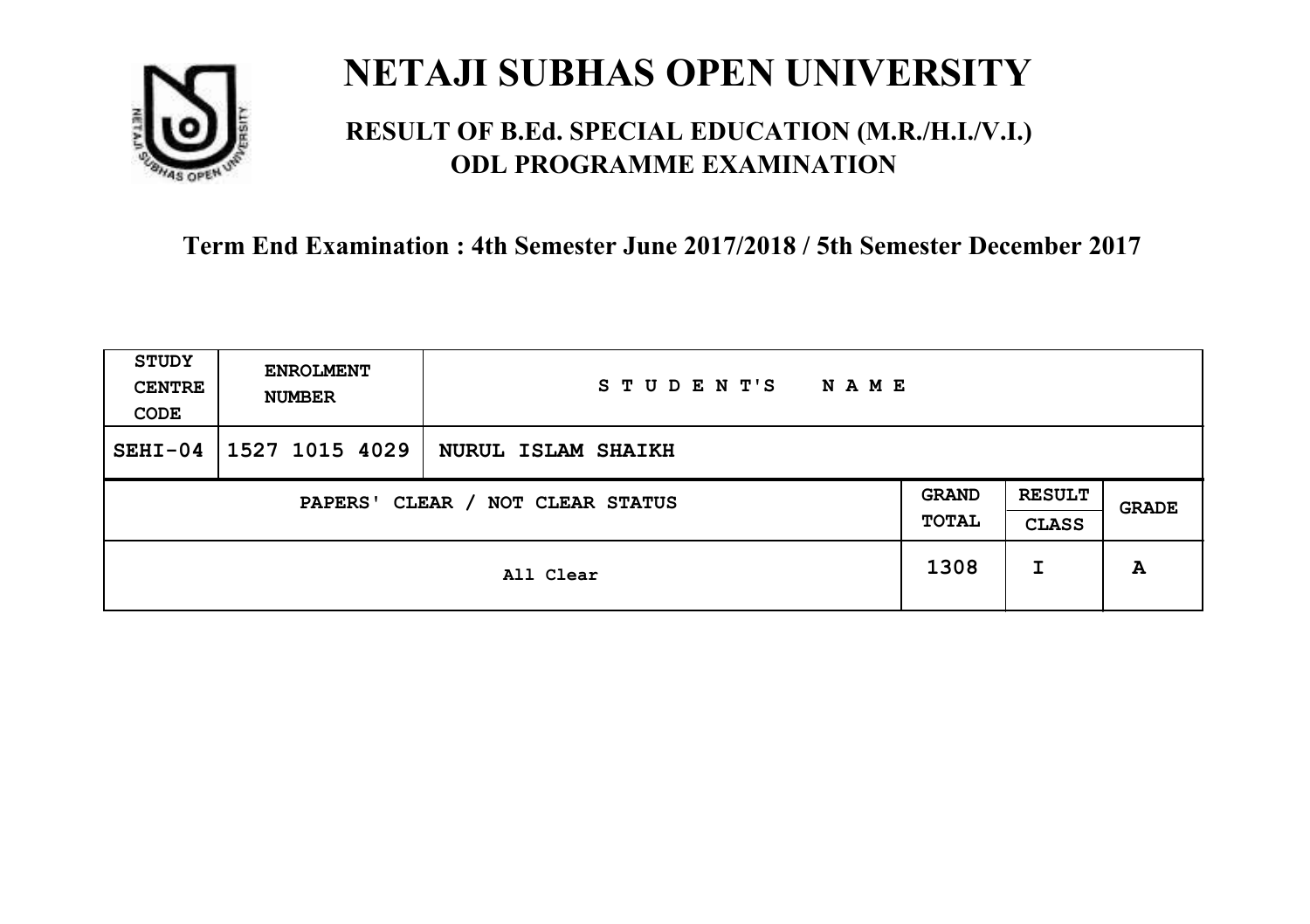

### **RESULT OF B.Ed. SPECIAL EDUCATION (M.R./H.I./V.I.) ODL PROGRAMME EXAMINATION**

| <b>STUDY</b><br><b>CENTRE</b><br>CODE | <b>ENROLMENT</b><br><b>NUMBER</b>   | STUDENT'S<br><b>NAME</b> |      |                               |              |
|---------------------------------------|-------------------------------------|--------------------------|------|-------------------------------|--------------|
| $SEHI-04$                             | 1527 1015 4034                      | SK ABDUL MOORSELIM       |      |                               |              |
|                                       | CLEAR / NOT CLEAR STATUS<br>PAPERS' |                          |      | <b>RESULT</b><br><b>CLASS</b> | <b>GRADE</b> |
|                                       |                                     | All Clear                | 1214 | I                             | A            |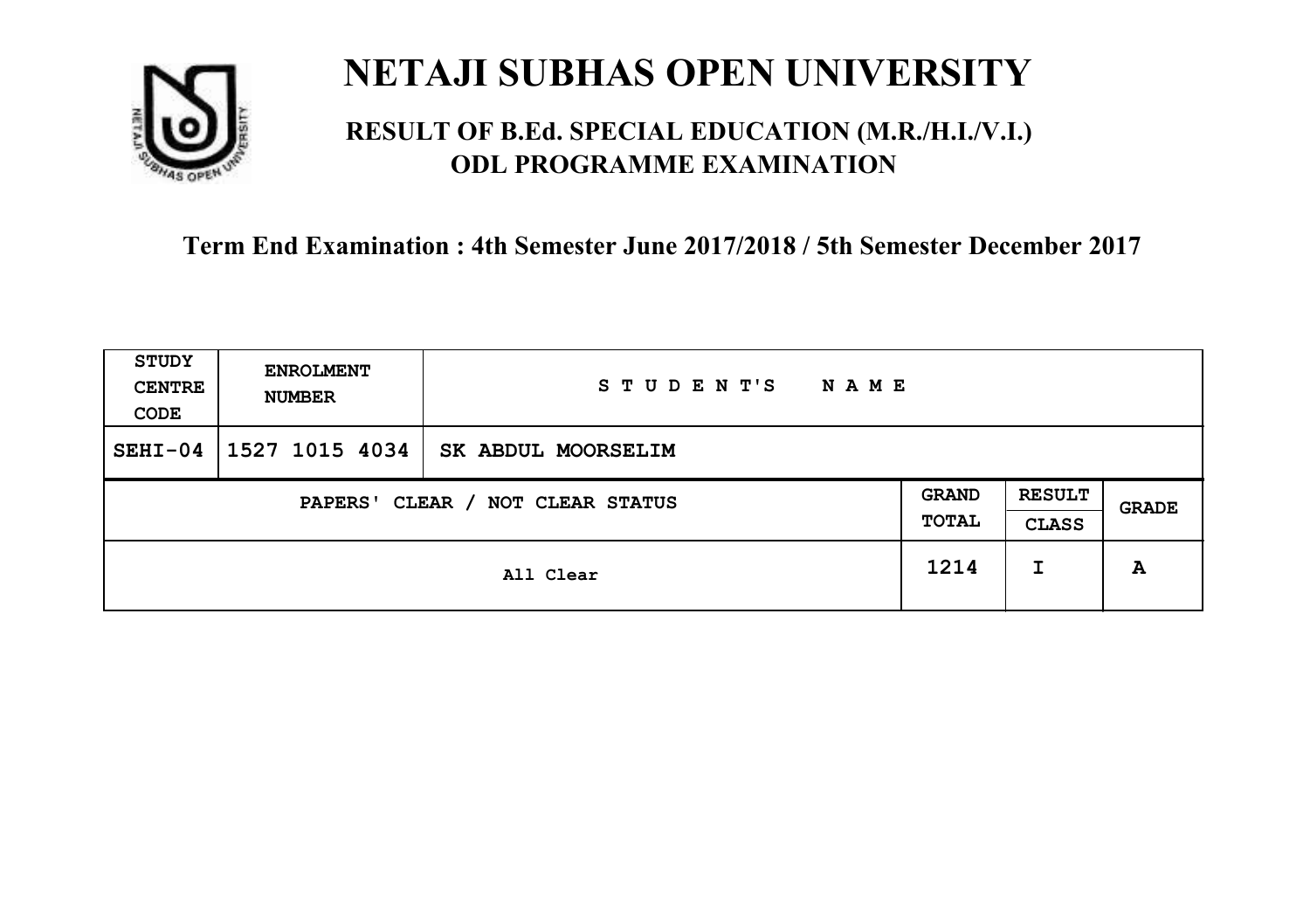

### **RESULT OF B.Ed. SPECIAL EDUCATION (M.R./H.I./V.I.) ODL PROGRAMME EXAMINATION**

| STUDY<br><b>CENTRE</b><br>CODE | <b>ENROLMENT</b><br><b>NUMBER</b>   | STUDENT'S<br><b>NAME</b> |      |                               |       |
|--------------------------------|-------------------------------------|--------------------------|------|-------------------------------|-------|
| $SEHI-04$                      | 1527 1015 4038                      | <b>SADHAN GARAIN</b>     |      |                               |       |
|                                | CLEAR / NOT CLEAR STATUS<br>PAPERS' |                          |      | <b>RESULT</b><br><b>CLASS</b> | GRADE |
|                                |                                     | All Clear                | 1274 | I                             | A     |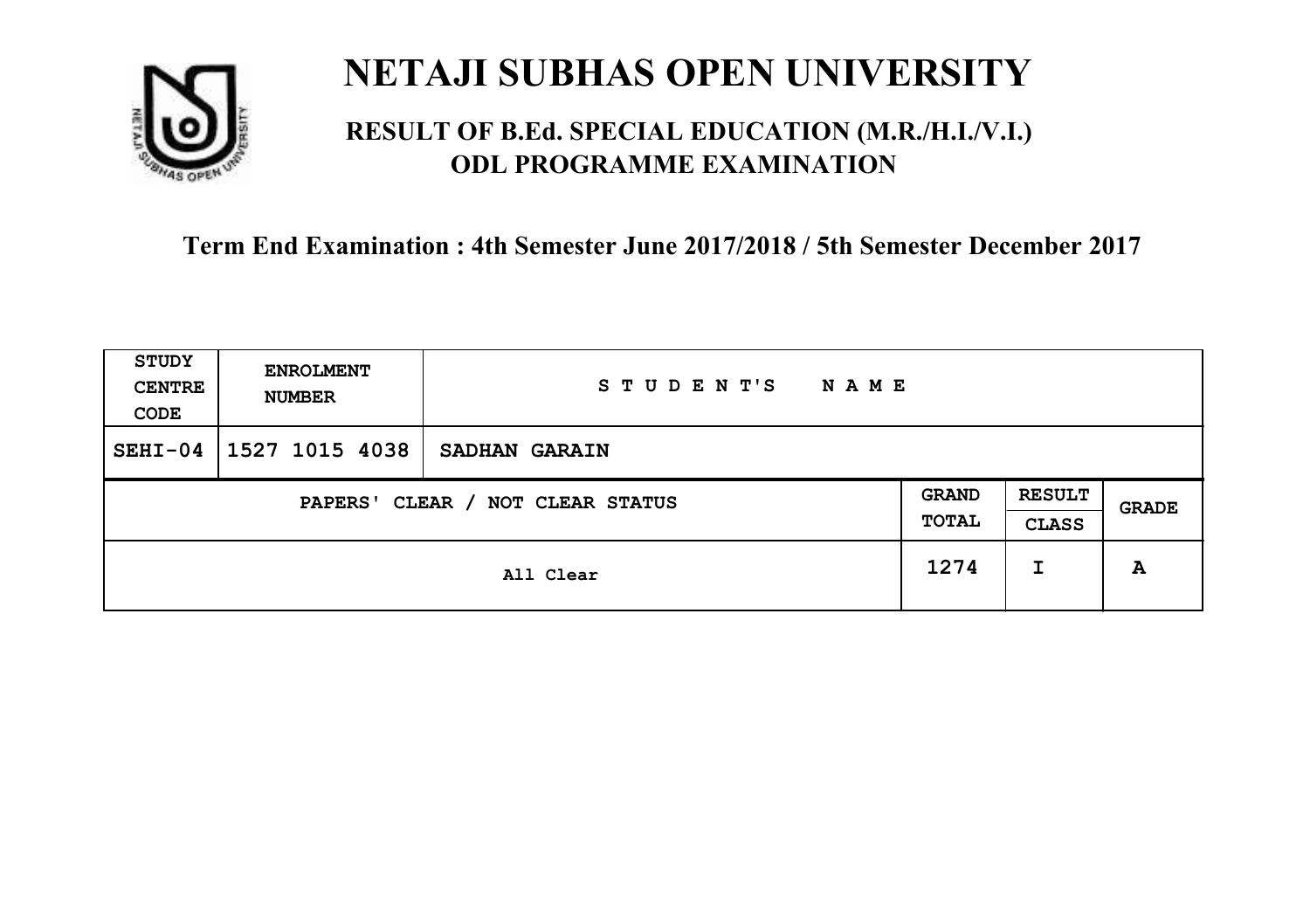

### **RESULT OF B.Ed. SPECIAL EDUCATION (M.R./H.I./V.I.) ODL PROGRAMME EXAMINATION**

| STUDY<br><b>CENTRE</b><br>CODE   | <b>ENROLMENT</b><br><b>NUMBER</b>                                                         | STUDENT'S<br>NAME    |                              |                               |       |
|----------------------------------|-------------------------------------------------------------------------------------------|----------------------|------------------------------|-------------------------------|-------|
| $SEHI-04$                        | 1527 1015 4039                                                                            | CHANDRA SHEKHAR NATH |                              |                               |       |
| PAPERS' CLEAR / NOT CLEAR STATUS |                                                                                           |                      | <b>GRAND</b><br><b>TOTAL</b> | <b>RESULT</b><br><b>CLASS</b> | GRADE |
|                                  | B10-C, C15-C, C16-NC, D17-C, D18-C, F1-C, B11-C, D1<br>$9-C$ , $E1-B-C$ , $F2-C$ , $F3-C$ |                      |                              |                               |       |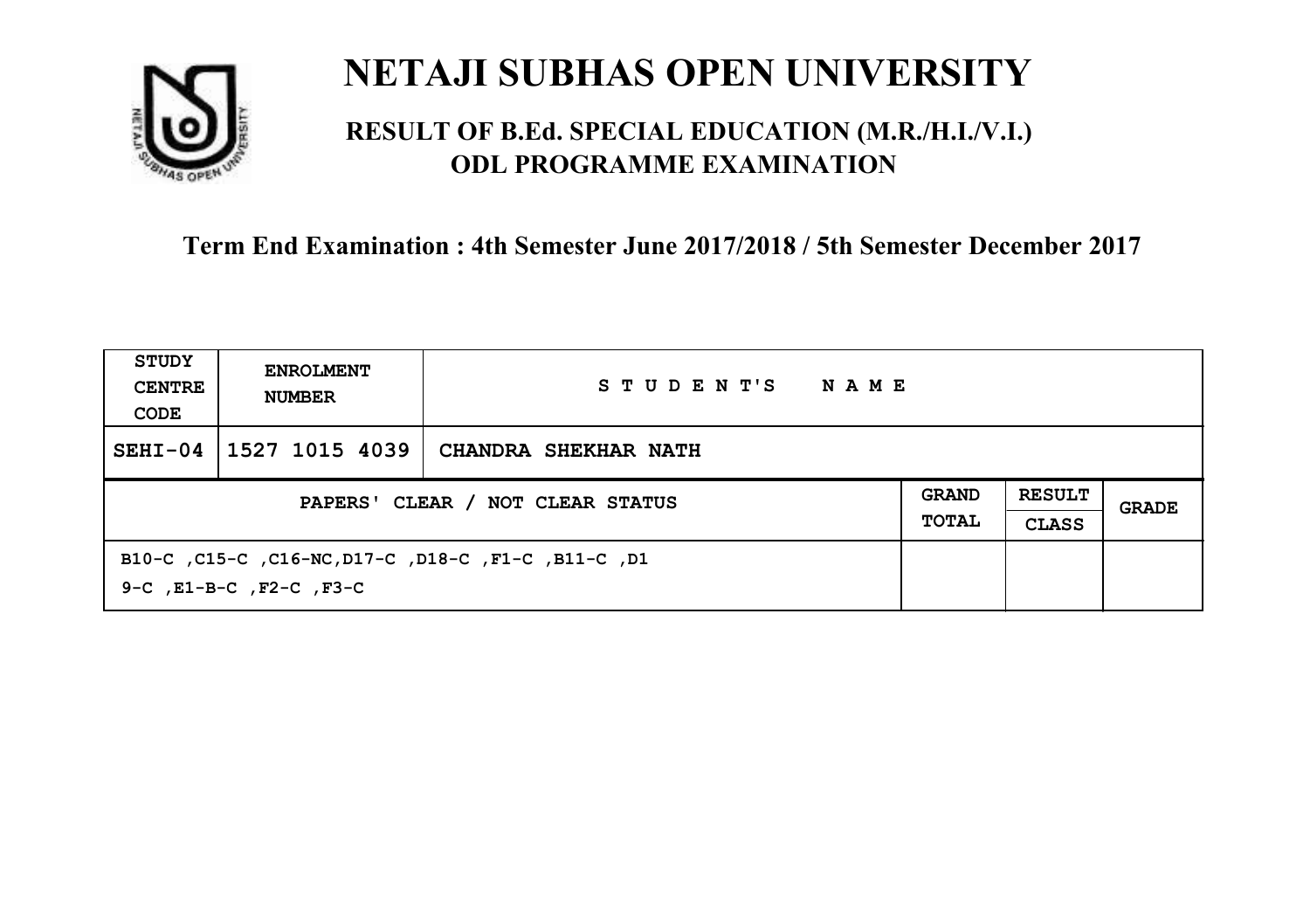

### **RESULT OF B.Ed. SPECIAL EDUCATION (M.R./H.I./V.I.) ODL PROGRAMME EXAMINATION**

| <b>STUDY</b><br><b>CENTRE</b><br>CODE | <b>ENROLMENT</b><br><b>NUMBER</b>   | STUDENT'S<br><b>NAME</b> |      |                               |       |
|---------------------------------------|-------------------------------------|--------------------------|------|-------------------------------|-------|
| $SEHI-04$                             | 1528 1015 4006                      | <b>SUSMITA KARMAKAR</b>  |      |                               |       |
|                                       | CLEAR / NOT CLEAR STATUS<br>PAPERS' |                          |      | <b>RESULT</b><br><b>CLASS</b> | GRADE |
|                                       |                                     | All Clear                | 1300 | I                             | A     |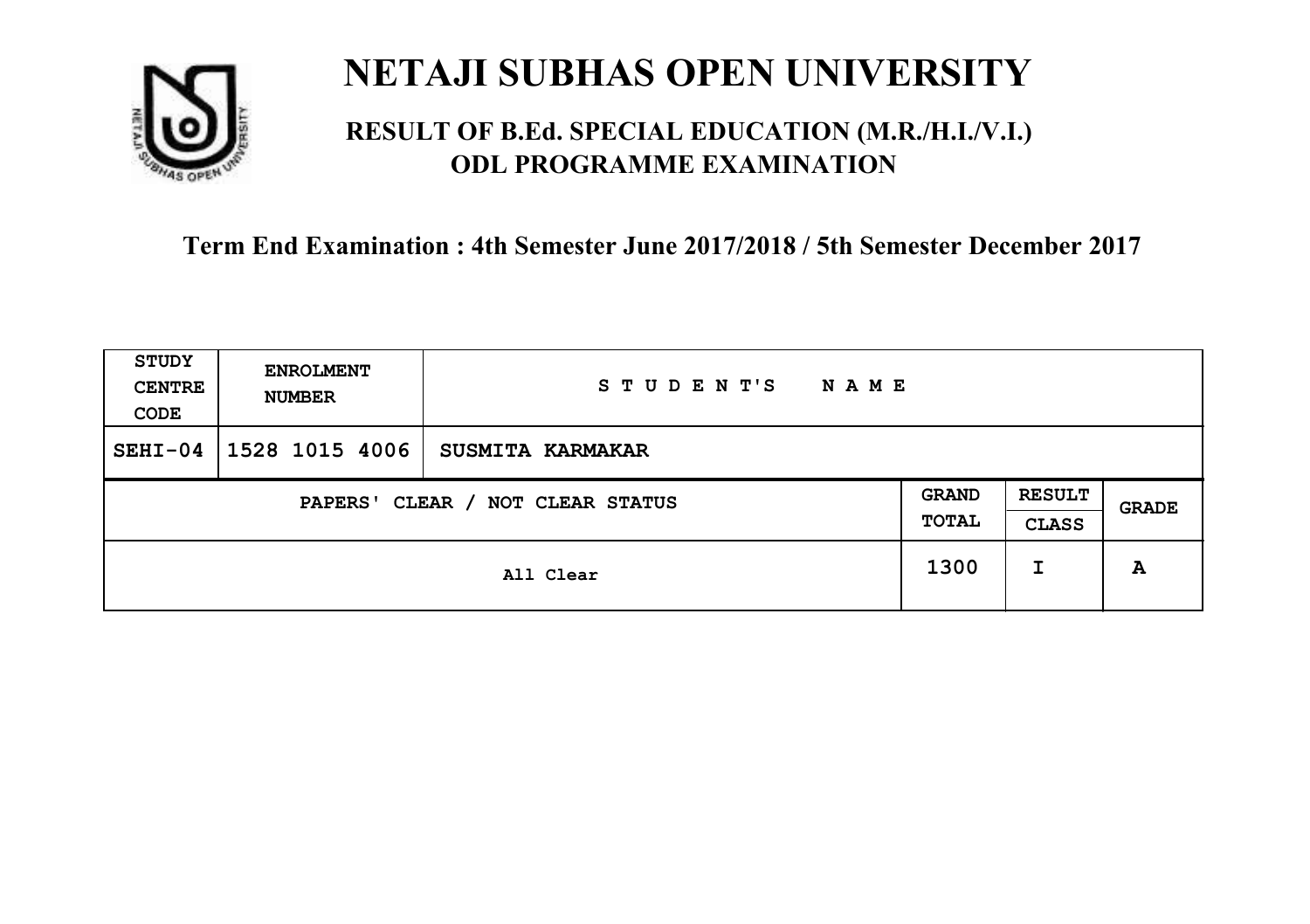

### **RESULT OF B.Ed. SPECIAL EDUCATION (M.R./H.I./V.I.) ODL PROGRAMME EXAMINATION**

| STUDY<br><b>CENTRE</b><br>CODE   | <b>ENROLMENT</b><br><b>NUMBER</b>         | STUDENT'S<br>NAME                |                              |                               |              |
|----------------------------------|-------------------------------------------|----------------------------------|------------------------------|-------------------------------|--------------|
| $SEHI-05$                        |                                           | 1621 1021 9002   RITWIK MAJUMDER |                              |                               |              |
| PAPERS' CLEAR / NOT CLEAR STATUS |                                           |                                  | <b>GRAND</b><br><b>TOTAL</b> | <b>RESULT</b><br><b>CLASS</b> | <b>GRADE</b> |
|                                  | B10-C, C15-NC, C16-C, D17-C, D18-C, F1-NC |                                  |                              |                               |              |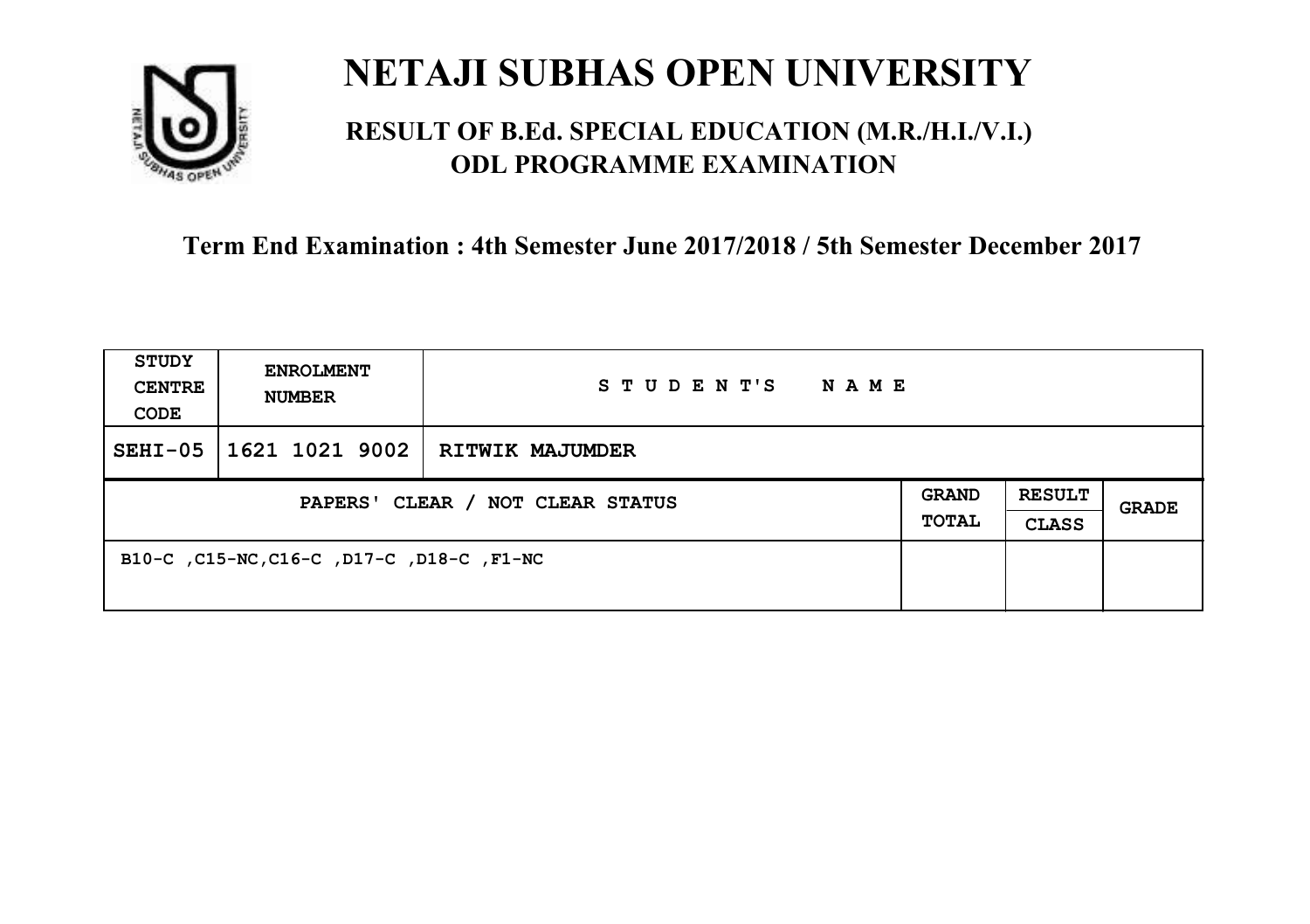

### **RESULT OF B.Ed. SPECIAL EDUCATION (M.R./H.I./V.I.) ODL PROGRAMME EXAMINATION**

| <b>STUDY</b><br><b>CENTRE</b><br>CODE | <b>ENROLMENT</b><br><b>NUMBER</b>       | STUDENT'S<br>NAME       |                       |                               |       |
|---------------------------------------|-----------------------------------------|-------------------------|-----------------------|-------------------------------|-------|
| $SEHI-05$                             | 1621 1021 9009                          | <b>SANTI RANJAN DAS</b> |                       |                               |       |
| PAPERS' CLEAR / NOT CLEAR STATUS      |                                         |                         | <b>GRAND</b><br>TOTAL | <b>RESULT</b><br><b>CLASS</b> | GRADE |
|                                       | B10-C, C15-C, C16-C, D17-C, D18-C, F1-C |                         |                       |                               |       |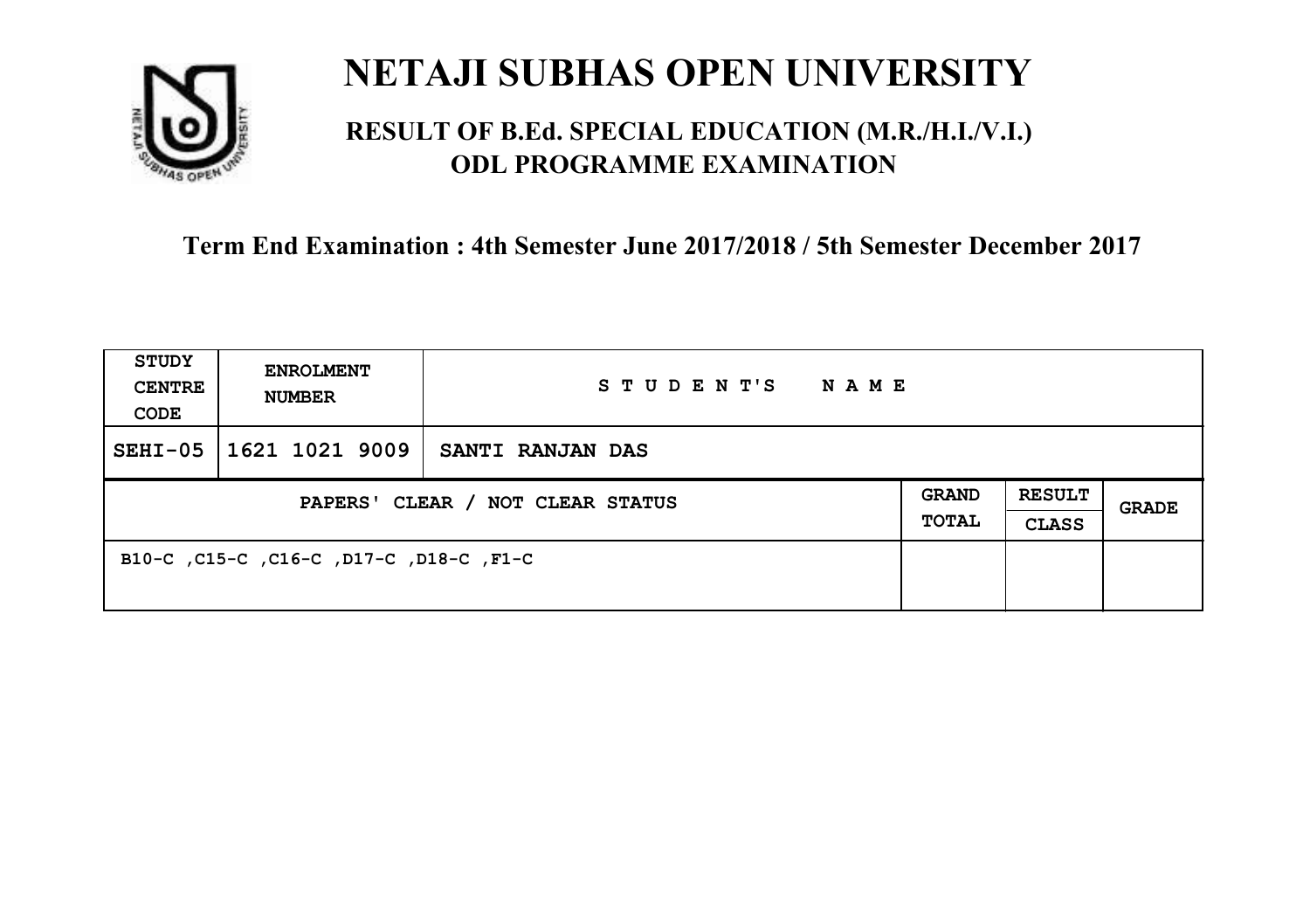

### **RESULT OF B.Ed. SPECIAL EDUCATION (M.R./H.I./V.I.) ODL PROGRAMME EXAMINATION**

| <b>STUDY</b><br><b>CENTRE</b><br>CODE | <b>ENROLMENT</b><br><b>NUMBER</b>       | STUDENT'S<br>NAME   |                       |                               |       |
|---------------------------------------|-----------------------------------------|---------------------|-----------------------|-------------------------------|-------|
| $SEHI-05$                             | 1621 1021 9012                          | <b>UDAYAN DATTA</b> |                       |                               |       |
| PAPERS' CLEAR / NOT CLEAR STATUS      |                                         |                     | <b>GRAND</b><br>TOTAL | <b>RESULT</b><br><b>CLASS</b> | GRADE |
|                                       | B10-C, C15-C, C16-C, D17-C, D18-C, F1-C |                     |                       |                               |       |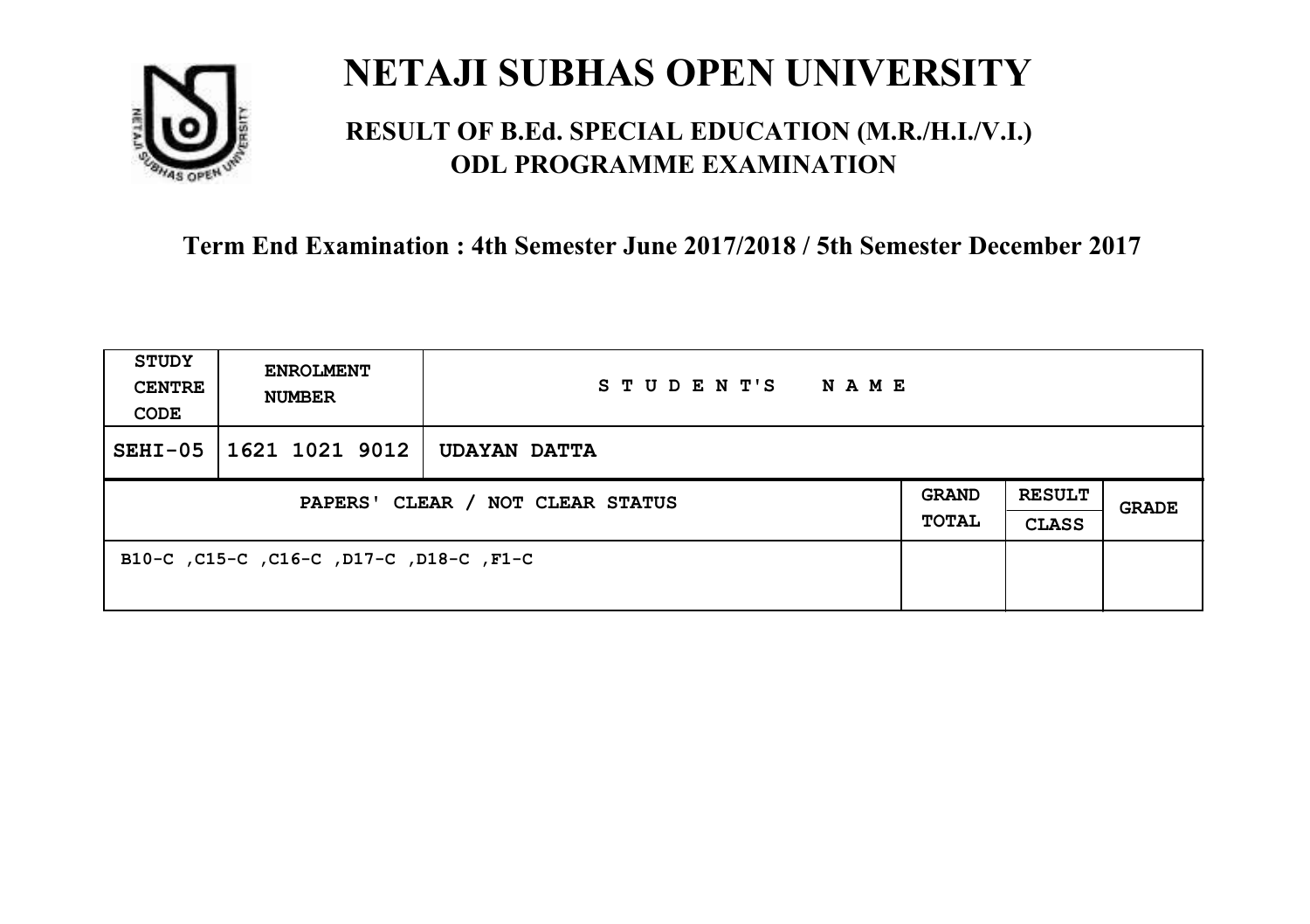

### **RESULT OF B.Ed. SPECIAL EDUCATION (M.R./H.I./V.I.) ODL PROGRAMME EXAMINATION**

| STUDY<br><b>CENTRE</b><br>CODE   | <b>ENROLMENT</b><br><b>NUMBER</b>       | STUDENT'S NAME                   |                              |                               |       |
|----------------------------------|-----------------------------------------|----------------------------------|------------------------------|-------------------------------|-------|
| $SEHI-05$                        |                                         | 1622 1021 9001   RAJANI BANERJEE |                              |                               |       |
| PAPERS' CLEAR / NOT CLEAR STATUS |                                         |                                  | <b>GRAND</b><br><b>TOTAL</b> | <b>RESULT</b><br><b>CLASS</b> | GRADE |
|                                  | B10-C, C15-C, C16-C, D17-C, D18-C, F1-C |                                  |                              |                               |       |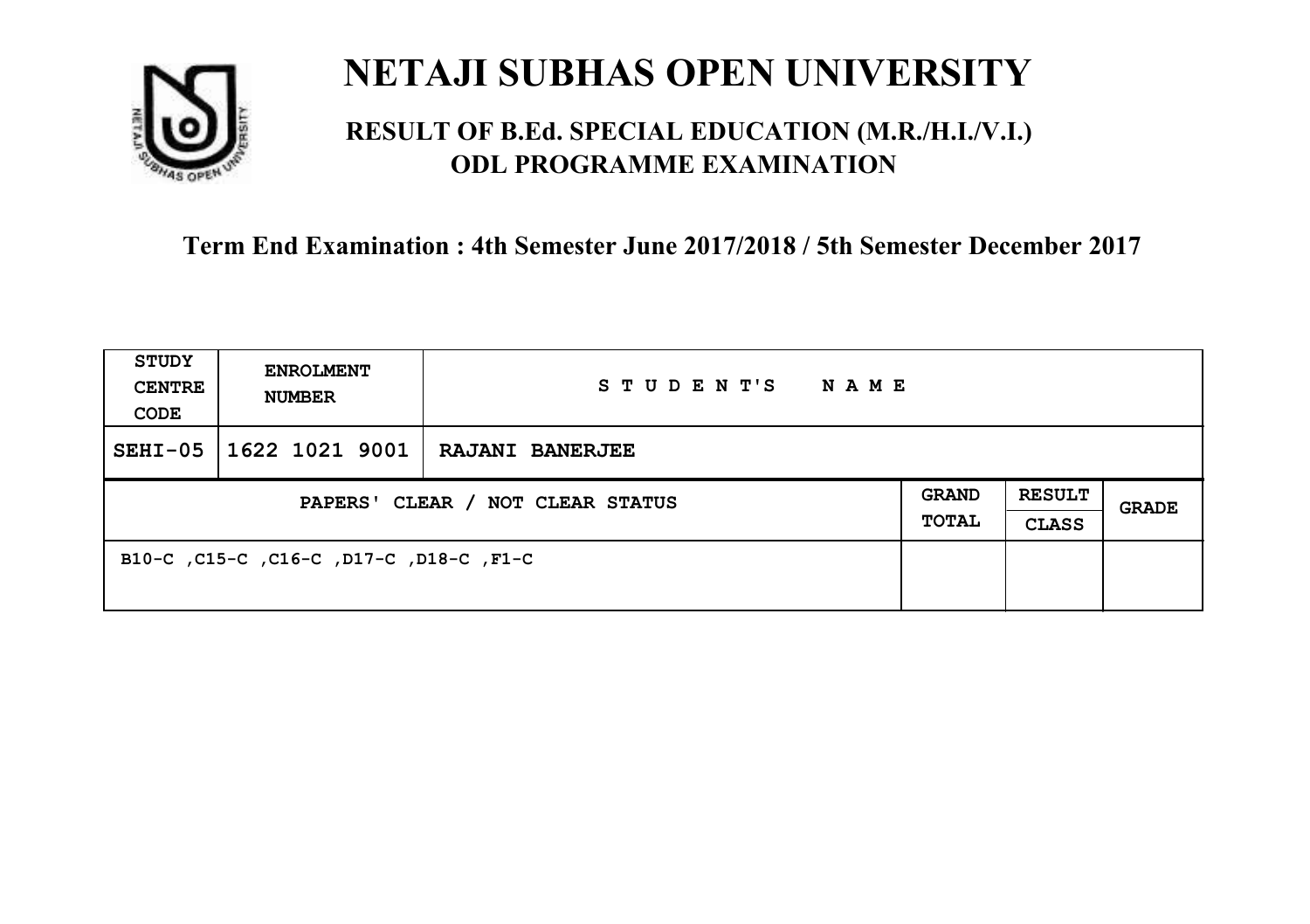

### **RESULT OF B.Ed. SPECIAL EDUCATION (M.R./H.I./V.I.) ODL PROGRAMME EXAMINATION**

| <b>STUDY</b><br><b>CENTRE</b><br>CODE | <b>ENROLMENT</b><br><b>NUMBER</b>       | STUDENT'S<br><b>NAME</b> |                       |                               |              |
|---------------------------------------|-----------------------------------------|--------------------------|-----------------------|-------------------------------|--------------|
| $SEHI-05$                             | 1622 1021 9004                          | <b>SOMA MUKHERJEE</b>    |                       |                               |              |
| PAPERS' CLEAR / NOT CLEAR STATUS      |                                         |                          | GRAND<br><b>TOTAL</b> | <b>RESULT</b><br><b>CLASS</b> | <b>GRADE</b> |
|                                       | B10-C, C15-C, C16-C, D17-C, D18-C, F1-C |                          |                       |                               |              |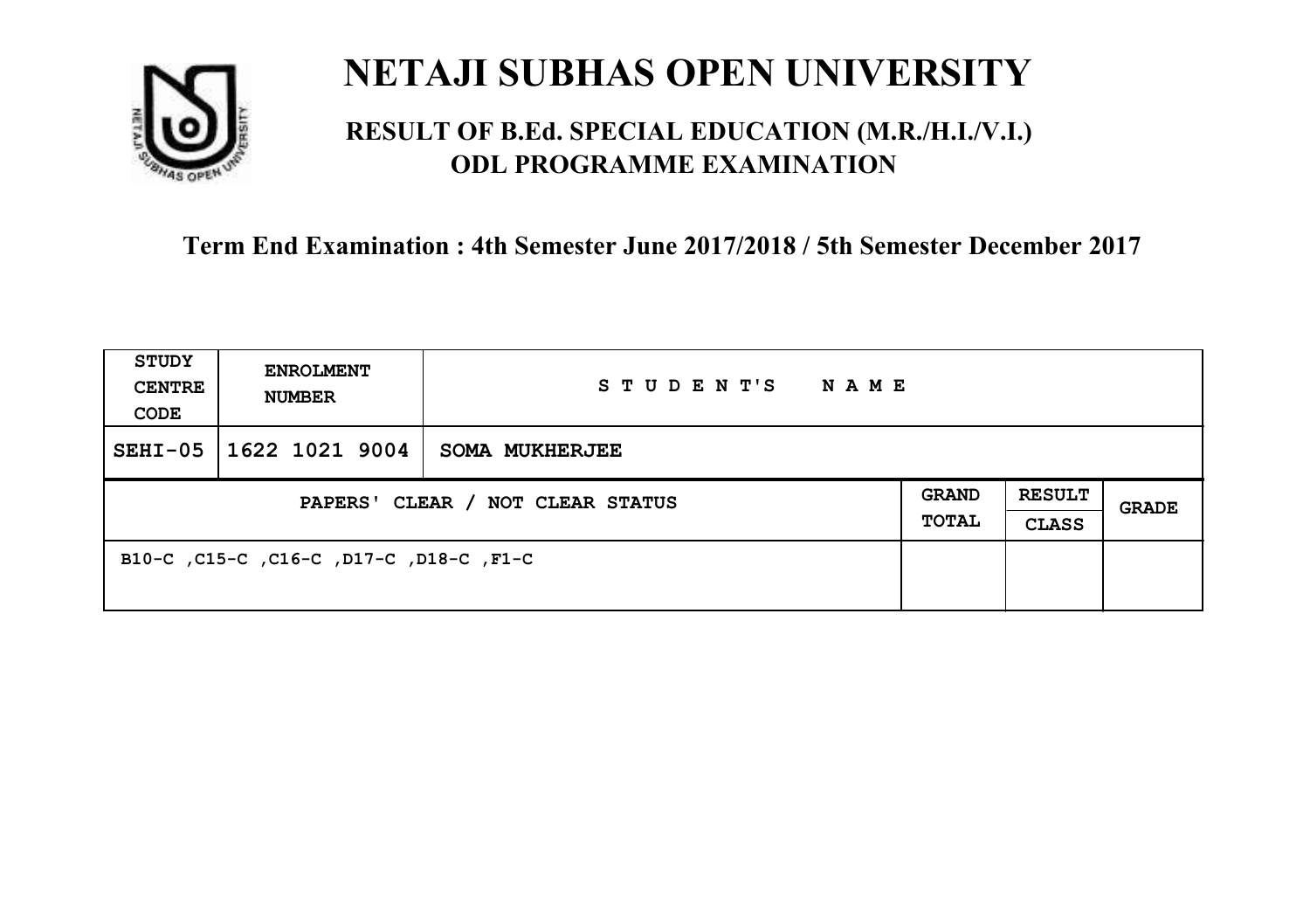

### **RESULT OF B.Ed. SPECIAL EDUCATION (M.R./H.I./V.I.) ODL PROGRAMME EXAMINATION**

| <b>STUDY</b><br><b>CENTRE</b><br>CODE | <b>ENROLMENT</b><br><b>NUMBER</b>       | STUDENT'S<br>NAME    |                       |                               |       |
|---------------------------------------|-----------------------------------------|----------------------|-----------------------|-------------------------------|-------|
| $SEHI-05$                             | 1622 1021 9010                          | <b>RESHMA KHATUN</b> |                       |                               |       |
| PAPERS' CLEAR / NOT CLEAR STATUS      |                                         |                      | <b>GRAND</b><br>TOTAL | <b>RESULT</b><br><b>CLASS</b> | GRADE |
|                                       | B10-C, C15-C, C16-C, D17-C, D18-C, F1-C |                      |                       |                               |       |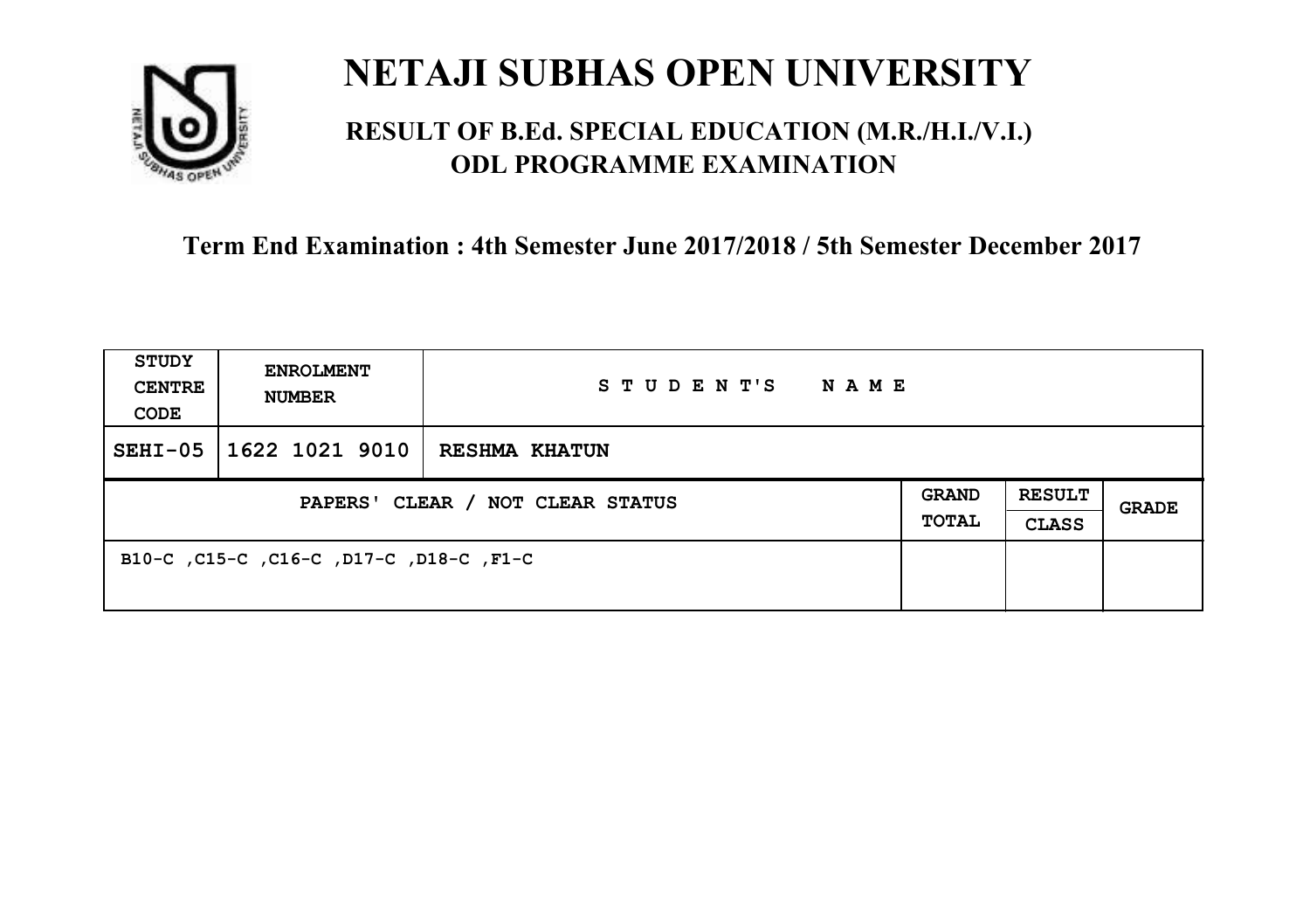

### **RESULT OF B.Ed. SPECIAL EDUCATION (M.R./H.I./V.I.) ODL PROGRAMME EXAMINATION**

| <b>STUDY</b><br><b>CENTRE</b><br>CODE | <b>ENROLMENT</b><br><b>NUMBER</b>       | STUDENT'S<br>NAME |  |                               |       |
|---------------------------------------|-----------------------------------------|-------------------|--|-------------------------------|-------|
| $SEHI-05$                             | 1622 1021 9014                          | RIA DEY           |  |                               |       |
| PAPERS' CLEAR / NOT CLEAR STATUS      |                                         |                   |  | <b>RESULT</b><br><b>CLASS</b> | GRADE |
|                                       | B10-C, C15-C, C16-C, D17-C, D18-C, F1-C |                   |  |                               |       |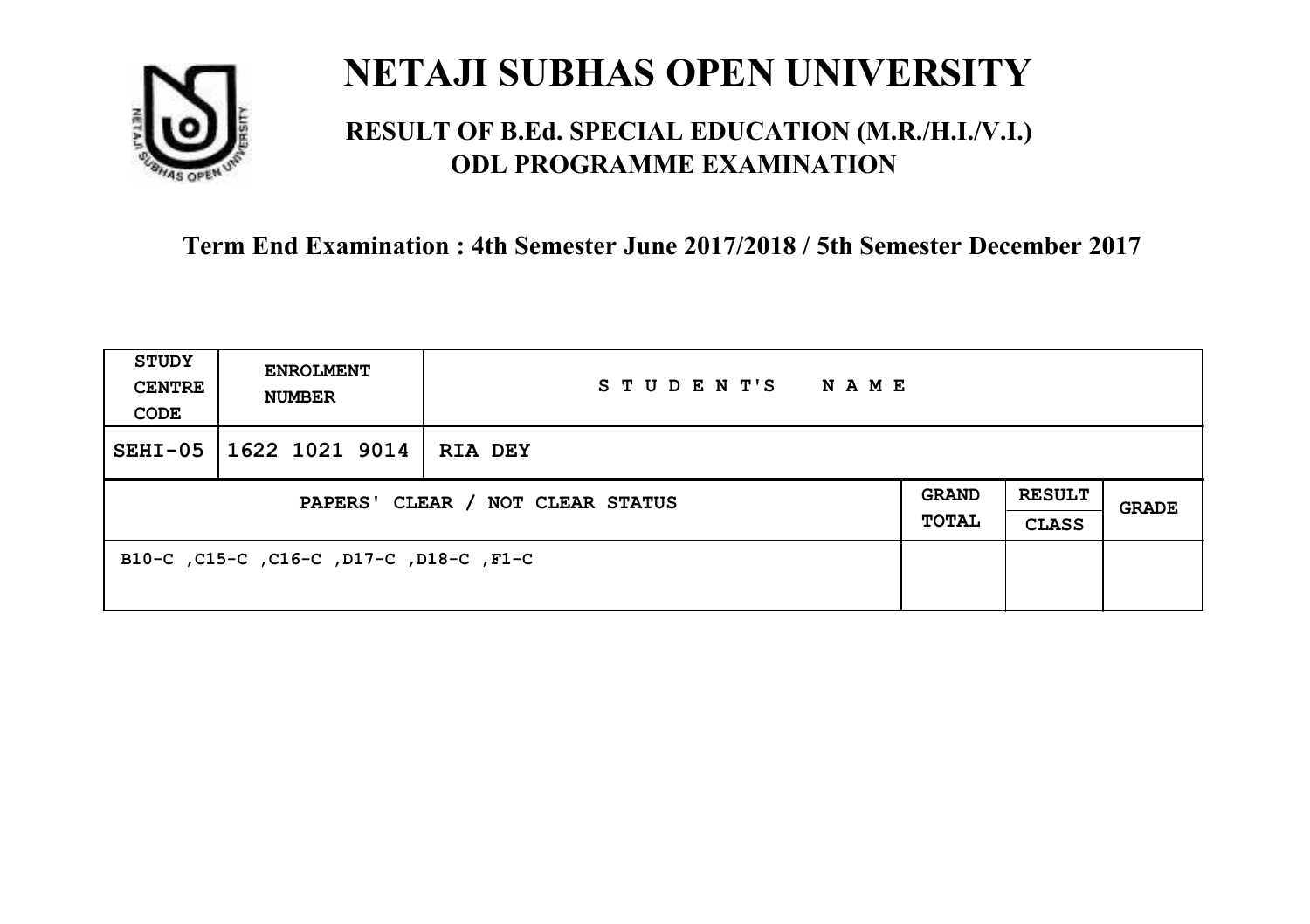

### **RESULT OF B.Ed. SPECIAL EDUCATION (M.R./H.I./V.I.) ODL PROGRAMME EXAMINATION**

| <b>STUDY</b><br><b>CENTRE</b><br>CODE | <b>ENROLMENT</b><br><b>NUMBER</b>       | STUDENT'S NAME        |  |                               |       |
|---------------------------------------|-----------------------------------------|-----------------------|--|-------------------------------|-------|
| $SEHI-05$                             | 1622 1021 9016                          | ARPITA SINHAMAHAPATRA |  |                               |       |
| PAPERS' CLEAR / NOT CLEAR STATUS      |                                         |                       |  | <b>RESULT</b><br><b>CLASS</b> | GRADE |
|                                       | B10-C, C15-C, C16-C, D17-C, D18-C, F1-C |                       |  |                               |       |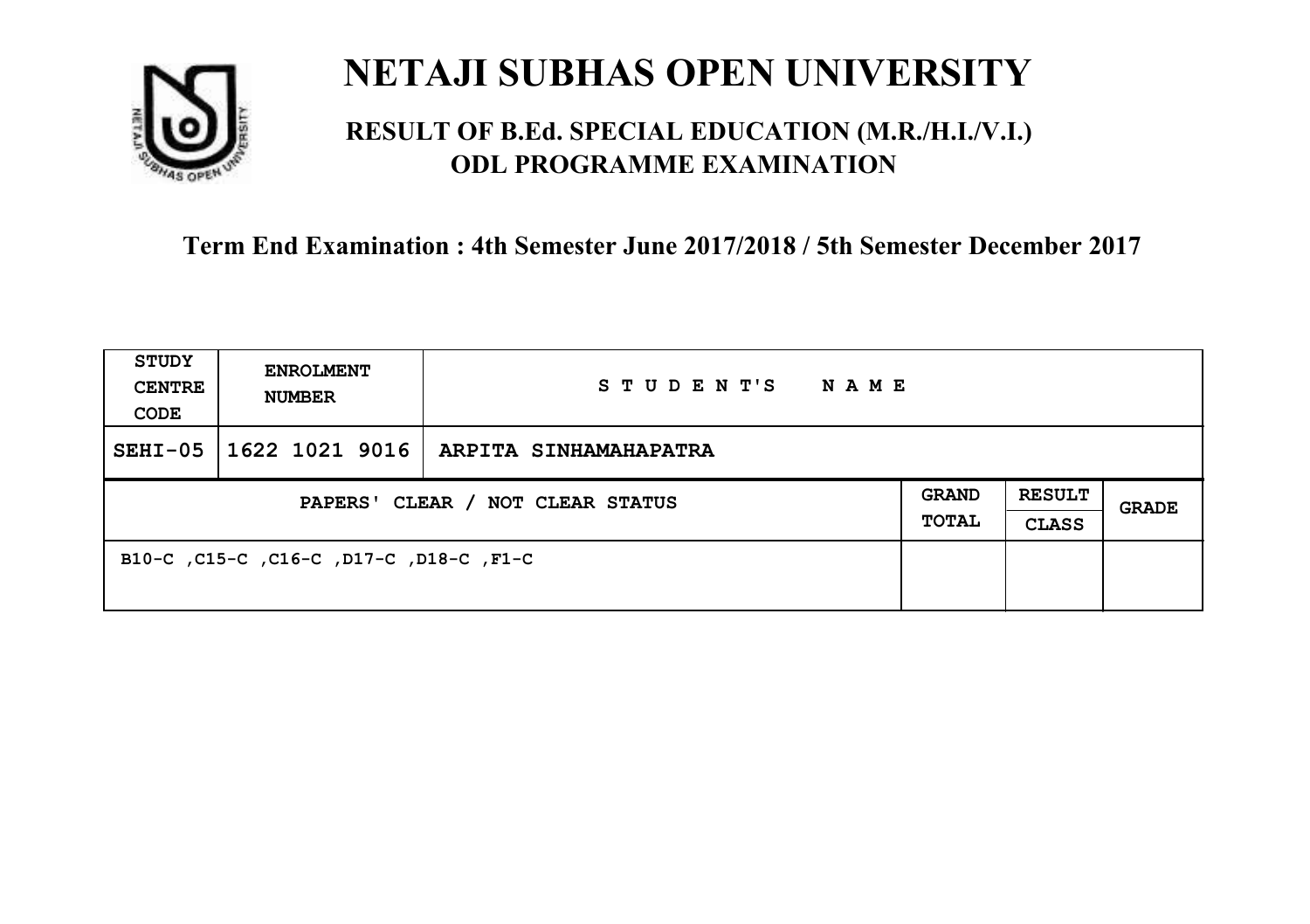

### **RESULT OF B.Ed. SPECIAL EDUCATION (M.R./H.I./V.I.) ODL PROGRAMME EXAMINATION**

| <b>STUDY</b><br><b>CENTRE</b><br>CODE | <b>ENROLMENT</b><br><b>NUMBER</b>       | STUDENT'S NAME       |                              |                               |              |
|---------------------------------------|-----------------------------------------|----------------------|------------------------------|-------------------------------|--------------|
| $SEHI-05$                             | 1622 1021 9018                          | <b>APARNA KHANRA</b> |                              |                               |              |
| PAPERS' CLEAR / NOT CLEAR STATUS      |                                         |                      | <b>GRAND</b><br><b>TOTAL</b> | <b>RESULT</b><br><b>CLASS</b> | <b>GRADE</b> |
|                                       | B10-C, C15-C, C16-C, D17-C, D18-C, F1-C |                      |                              |                               |              |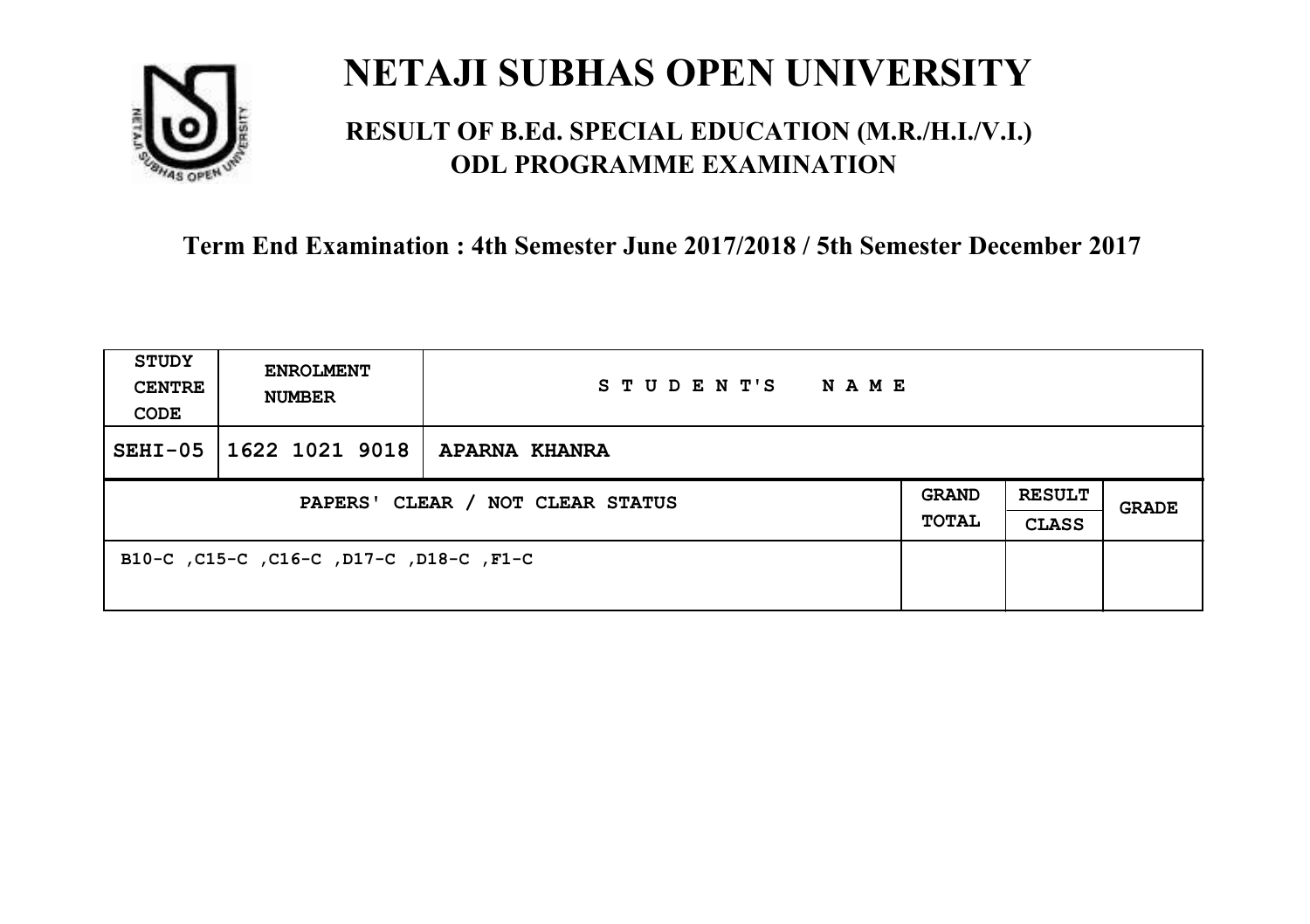

### **RESULT OF B.Ed. SPECIAL EDUCATION (M.R./H.I./V.I.) ODL PROGRAMME EXAMINATION**

| <b>STUDY</b><br><b>CENTRE</b><br>CODE | <b>ENROLMENT</b><br><b>NUMBER</b>   | STUDENT'S<br><b>NAME</b> |                              |                               |              |
|---------------------------------------|-------------------------------------|--------------------------|------------------------------|-------------------------------|--------------|
| $SEHI-05$                             | 1623 1021 9005                      | <b>RAMESH NASKAR</b>     |                              |                               |              |
| PAPERS' CLEAR / NOT CLEAR STATUS      |                                     |                          | <b>GRAND</b><br><b>TOTAL</b> | <b>RESULT</b><br><b>CLASS</b> | <b>GRADE</b> |
|                                       | B10-C, C15-C, C16-C, D17-NC, D18-NC |                          |                              |                               |              |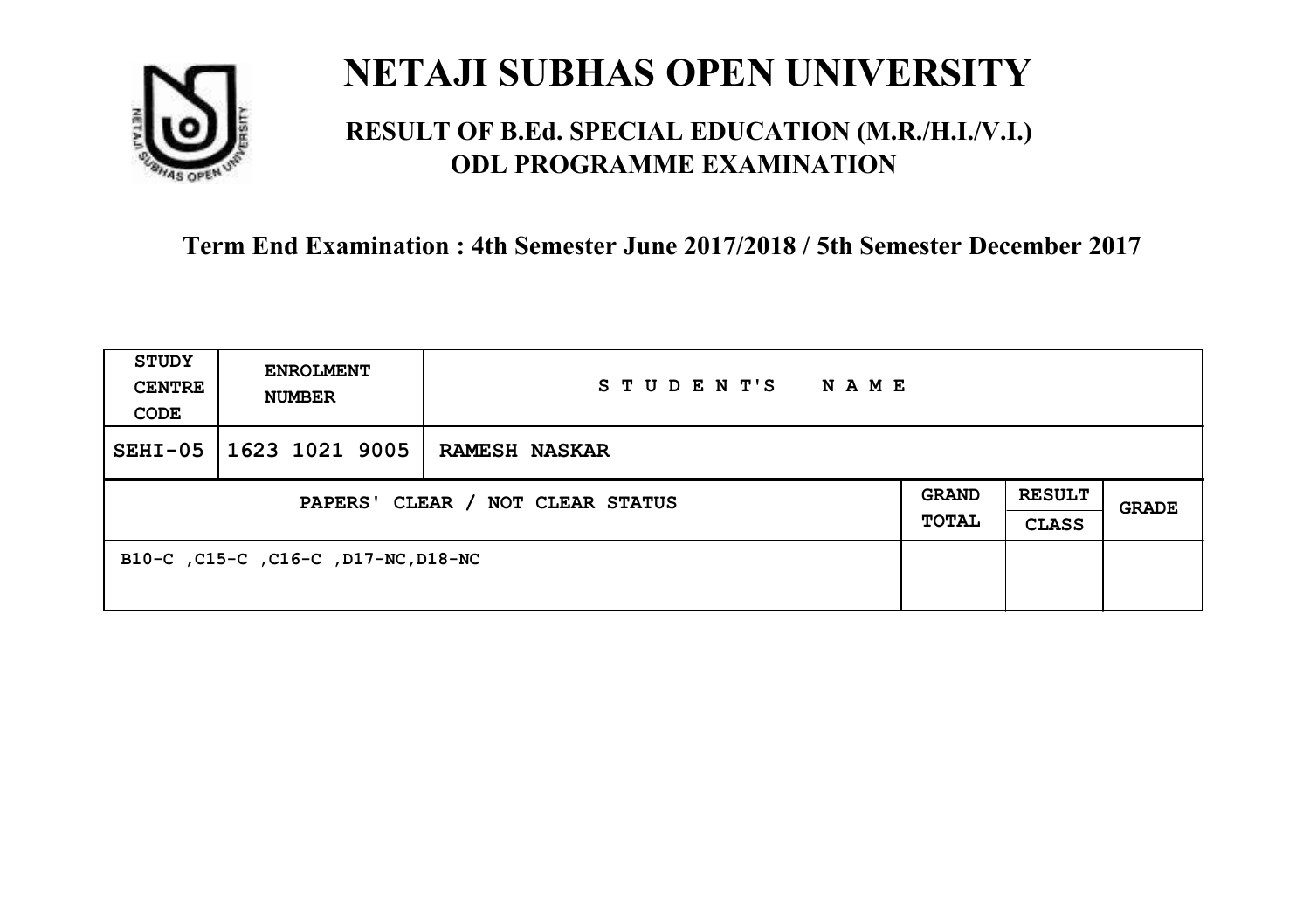

### **RESULT OF B.Ed. SPECIAL EDUCATION (M.R./H.I./V.I.) ODL PROGRAMME EXAMINATION**

| <b>STUDY</b><br><b>CENTRE</b><br>CODE | <b>ENROLMENT</b><br><b>NUMBER</b>          | STUDENT'S<br>N A M E  |                              |                               |       |
|---------------------------------------|--------------------------------------------|-----------------------|------------------------------|-------------------------------|-------|
| $SEHI-05$                             | 1625 1021 9011                             | <b>GOPINATH KISKU</b> |                              |                               |       |
| PAPERS' CLEAR / NOT CLEAR STATUS      |                                            |                       | <b>GRAND</b><br><b>TOTAL</b> | <b>RESULT</b><br><b>CLASS</b> | GRADE |
|                                       | B10-NC, C15-C, C16-NC, D17-C, D18-C, F1-NC |                       |                              |                               |       |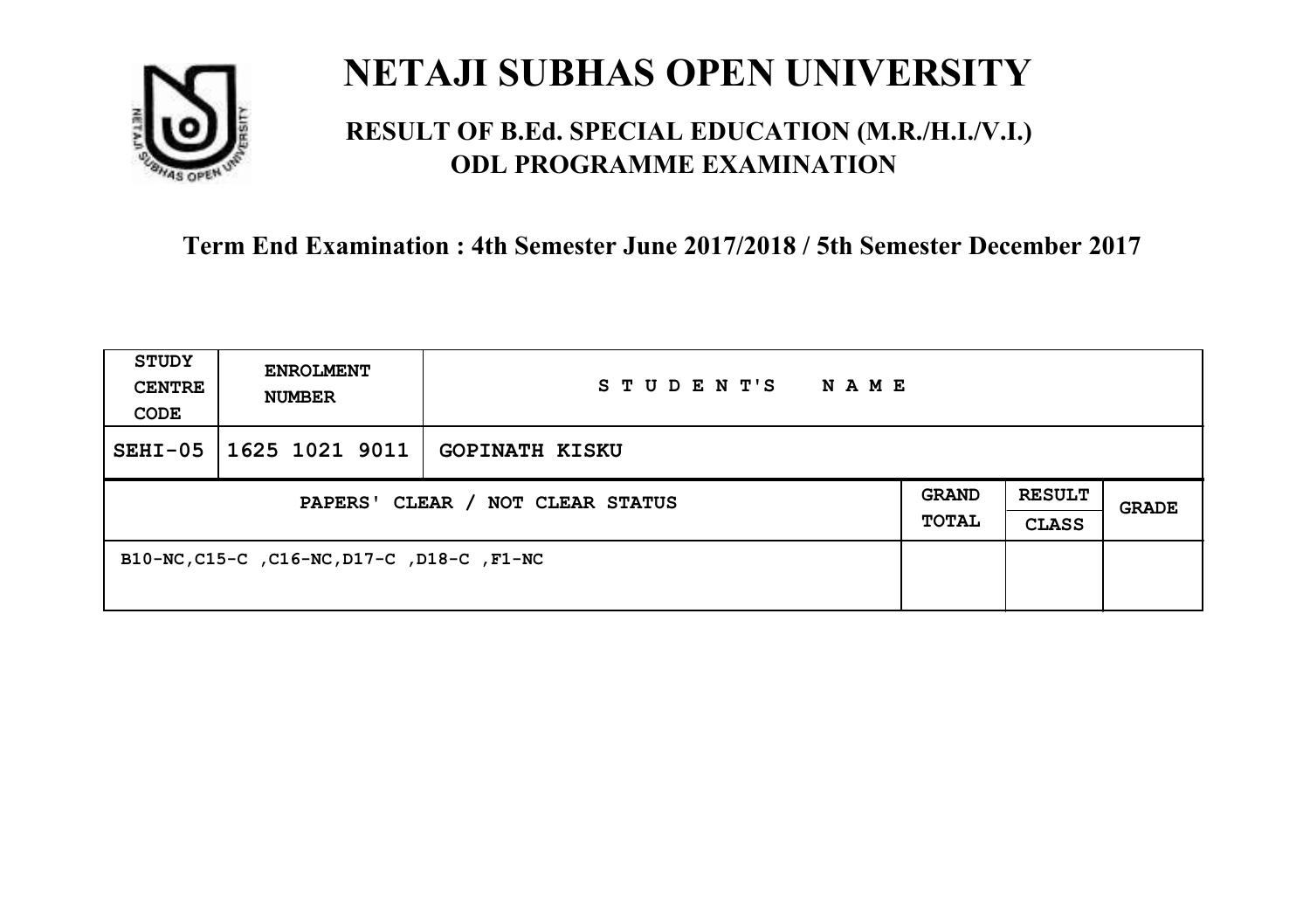

### **RESULT OF B.Ed. SPECIAL EDUCATION (M.R./H.I./V.I.) ODL PROGRAMME EXAMINATION**

| <b>STUDY</b><br><b>CENTRE</b><br>CODE | <b>ENROLMENT</b><br><b>NUMBER</b>       | STUDENT'S<br><b>NAME</b> |                              |                               |       |
|---------------------------------------|-----------------------------------------|--------------------------|------------------------------|-------------------------------|-------|
| $SEHI-05$                             | 1627 1021 9003                          | SAHADAT MONDAL           |                              |                               |       |
| PAPERS' CLEAR / NOT CLEAR STATUS      |                                         |                          | <b>GRAND</b><br><b>TOTAL</b> | <b>RESULT</b><br><b>CLASS</b> | GRADE |
|                                       | B10-C, C15-C, C16-C, D17-C, D18-C, F1-C |                          |                              |                               |       |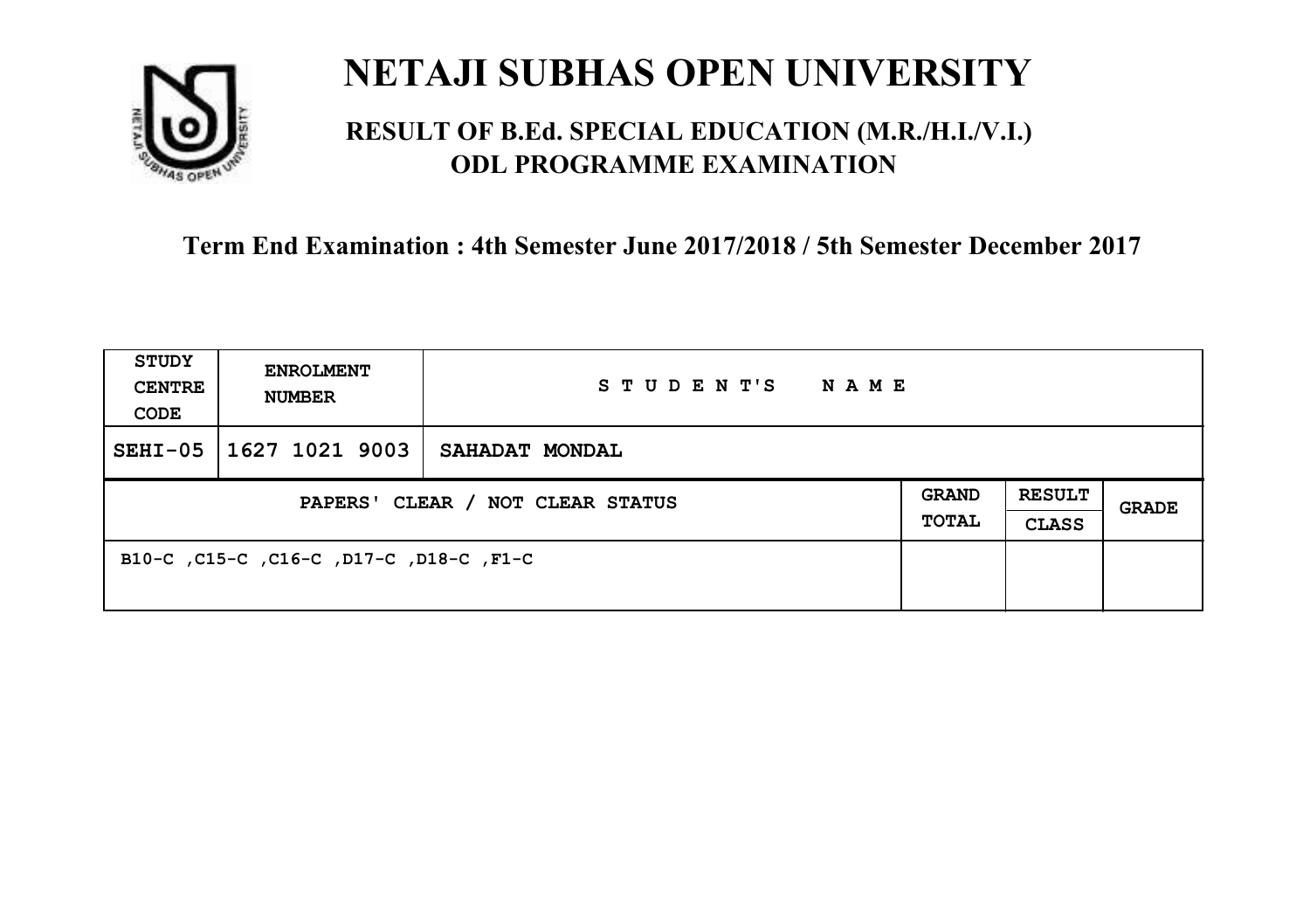

### **RESULT OF B.Ed. SPECIAL EDUCATION (M.R./H.I./V.I.) ODL PROGRAMME EXAMINATION**

| <b>STUDY</b><br><b>CENTRE</b><br>CODE | <b>ENROLMENT</b><br><b>NUMBER</b>       | STUDENT'S<br>NAME    |                              |                               |       |
|---------------------------------------|-----------------------------------------|----------------------|------------------------------|-------------------------------|-------|
| $SEHI-05$                             | 1627 1021 9007                          | BIKASH CHANDRA MANNA |                              |                               |       |
| PAPERS' CLEAR / NOT CLEAR STATUS      |                                         |                      | <b>GRAND</b><br><b>TOTAL</b> | <b>RESULT</b><br><b>CLASS</b> | GRADE |
|                                       | B10-C, C15-C, C16-C, D17-C, D18-C, F1-C |                      |                              |                               |       |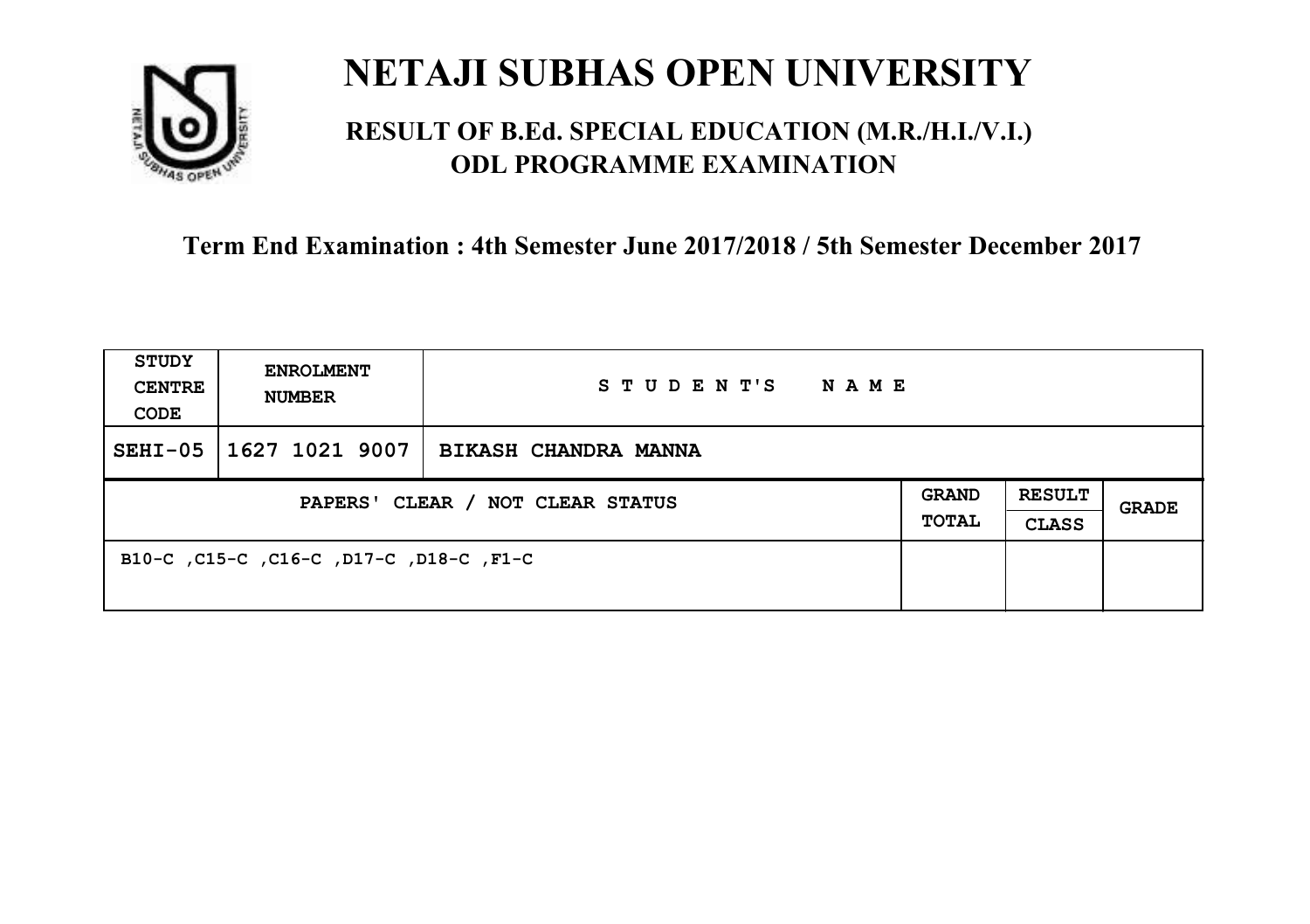

### **RESULT OF B.Ed. SPECIAL EDUCATION (M.R./H.I./V.I.) ODL PROGRAMME EXAMINATION**

| <b>STUDY</b><br><b>CENTRE</b><br>CODE | <b>ENROLMENT</b><br><b>NUMBER</b>       | STUDENT'S<br>NAME |                       |                               |       |
|---------------------------------------|-----------------------------------------|-------------------|-----------------------|-------------------------------|-------|
| $SEHI-05$                             | 1628 1021 9017                          | SANTWANA GHOSH    |                       |                               |       |
| PAPERS' CLEAR / NOT CLEAR STATUS      |                                         |                   | <b>GRAND</b><br>TOTAL | <b>RESULT</b><br><b>CLASS</b> | GRADE |
|                                       | B10-C, C15-C, C16-C, D17-C, D18-C, F1-C |                   |                       |                               |       |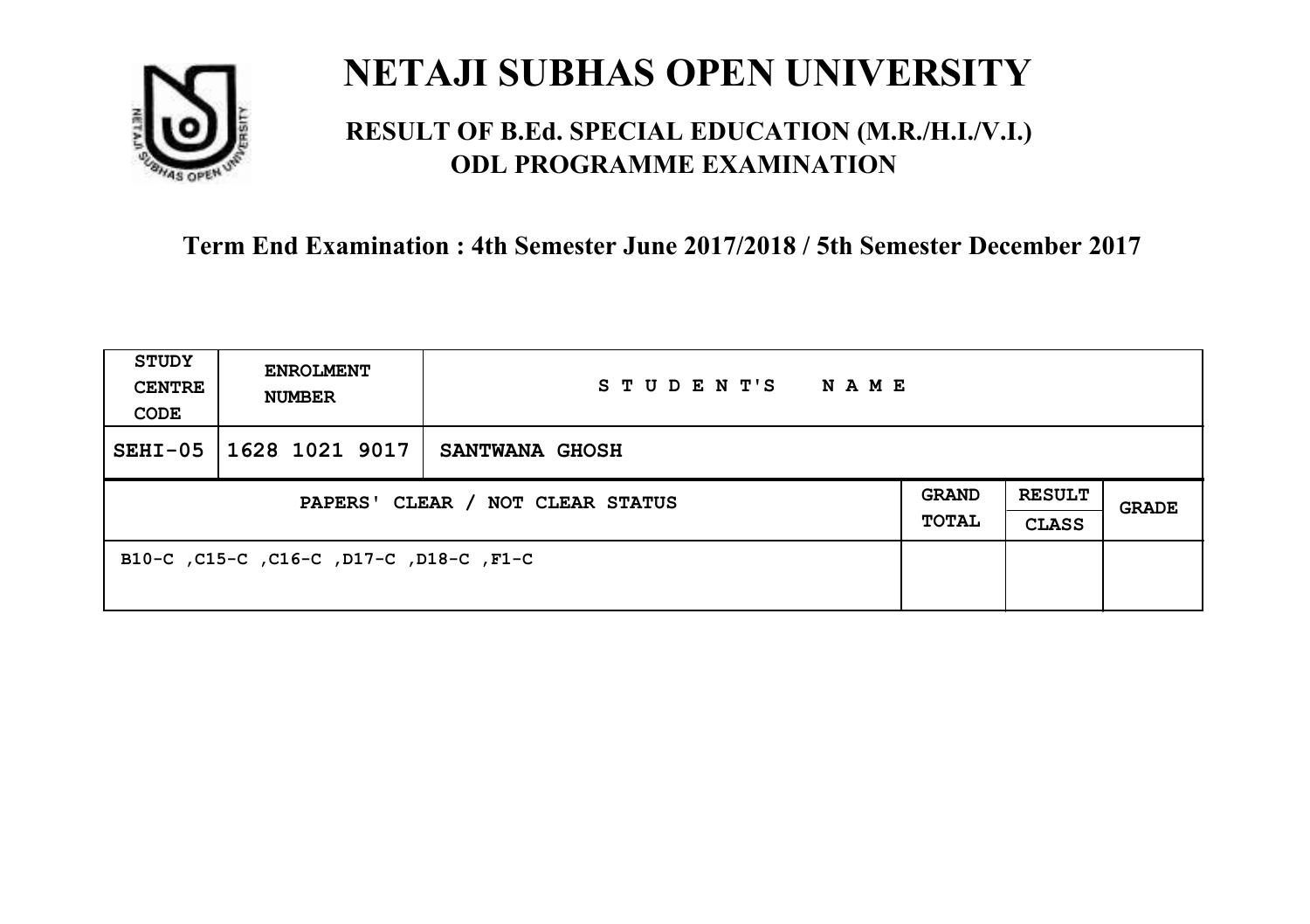

### **RESULT OF B.Ed. SPECIAL EDUCATION (M.R./H.I./V.I.) ODL PROGRAMME EXAMINATION**

| <b>STUDY</b><br><b>CENTRE</b><br>CODE | <b>ENROLMENT</b><br><b>NUMBER</b>   | STUDENT'S<br><b>NAME</b> |      |                               |       |
|---------------------------------------|-------------------------------------|--------------------------|------|-------------------------------|-------|
| $SEHI-05$                             | 1521 1021 9001                      | <b>ABHISEK ADHIKARI</b>  |      |                               |       |
|                                       | CLEAR / NOT CLEAR STATUS<br>PAPERS' |                          |      | <b>RESULT</b><br><b>CLASS</b> | GRADE |
|                                       | All Clear                           |                          | 1414 | I                             | $A+$  |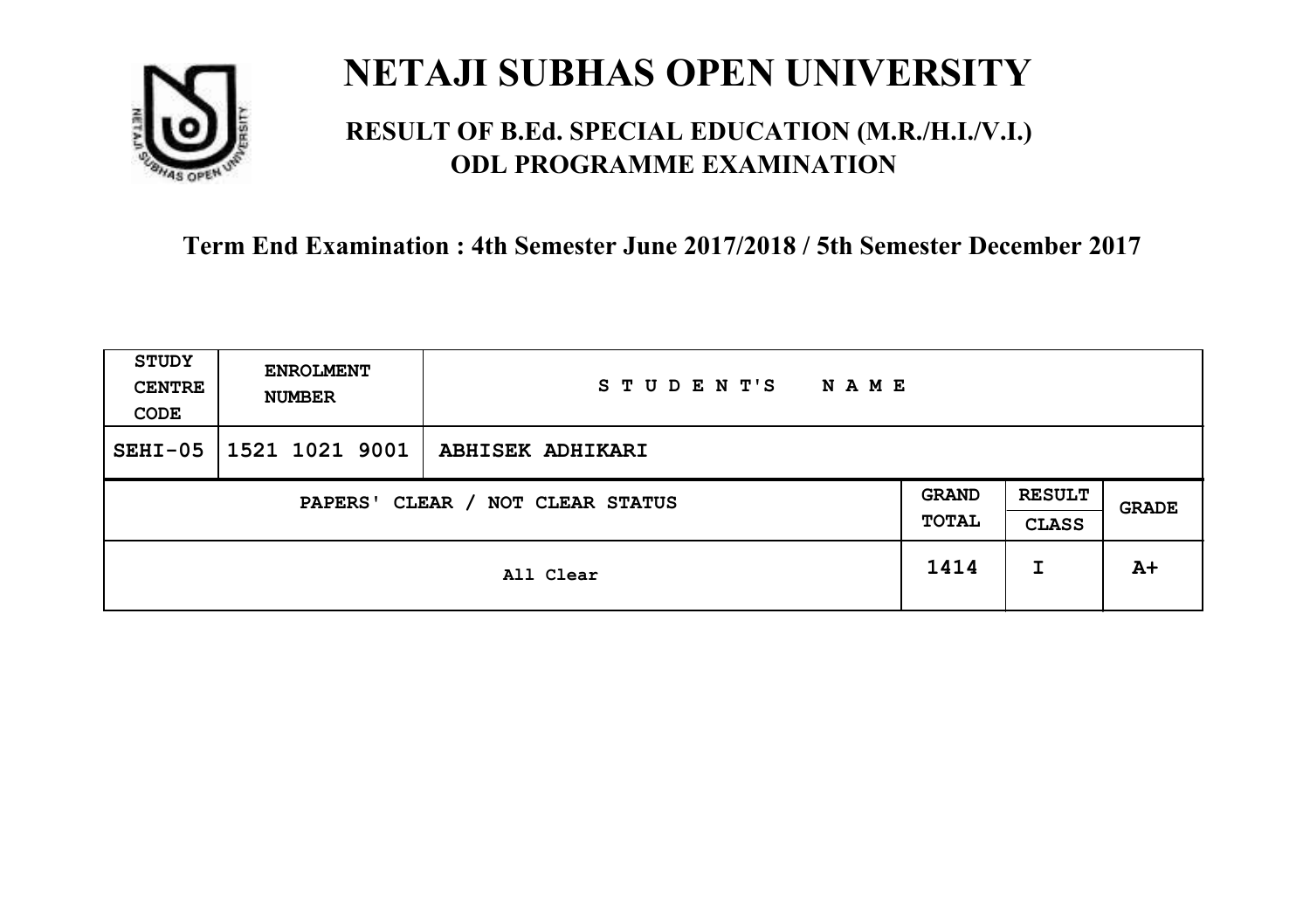

### **RESULT OF B.Ed. SPECIAL EDUCATION (M.R./H.I./V.I.) ODL PROGRAMME EXAMINATION**

| <b>STUDY</b><br><b>CENTRE</b><br>CODE | <b>ENROLMENT</b><br><b>NUMBER</b>   | STUDENT'S<br><b>NAME</b> |      |                               |       |
|---------------------------------------|-------------------------------------|--------------------------|------|-------------------------------|-------|
| $SEHI-05$                             | 1521 1021 9005                      | SAFIKUL ISLAM            |      |                               |       |
|                                       | CLEAR / NOT CLEAR STATUS<br>PAPERS' |                          |      | <b>RESULT</b><br><b>CLASS</b> | GRADE |
|                                       | All Clear                           |                          | 1278 | I                             | A     |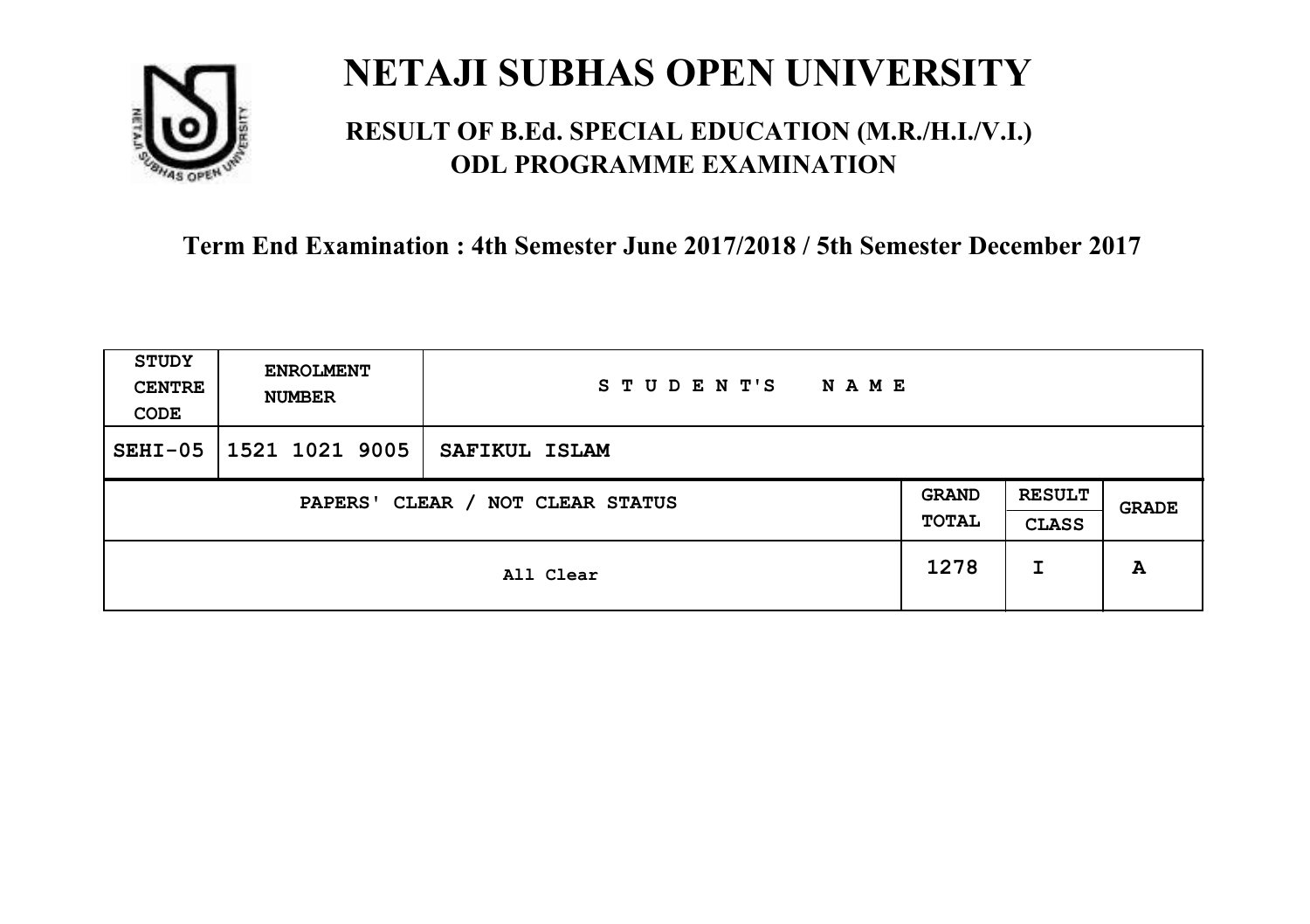

### **RESULT OF B.Ed. SPECIAL EDUCATION (M.R./H.I./V.I.) ODL PROGRAMME EXAMINATION**

| <b>STUDY</b><br><b>CENTRE</b><br>CODE | <b>ENROLMENT</b><br><b>NUMBER</b>   | STUDENT'S<br>NAME   |   |                               |              |
|---------------------------------------|-------------------------------------|---------------------|---|-------------------------------|--------------|
| $SEHI-05$                             | 1521 1021 9012                      | <b>MINTU MANDAL</b> |   |                               |              |
|                                       | CLEAR / NOT CLEAR STATUS<br>PAPERS' |                     |   | <b>RESULT</b><br><b>CLASS</b> | <b>GRADE</b> |
| All Clear                             |                                     | 1309                | I | A                             |              |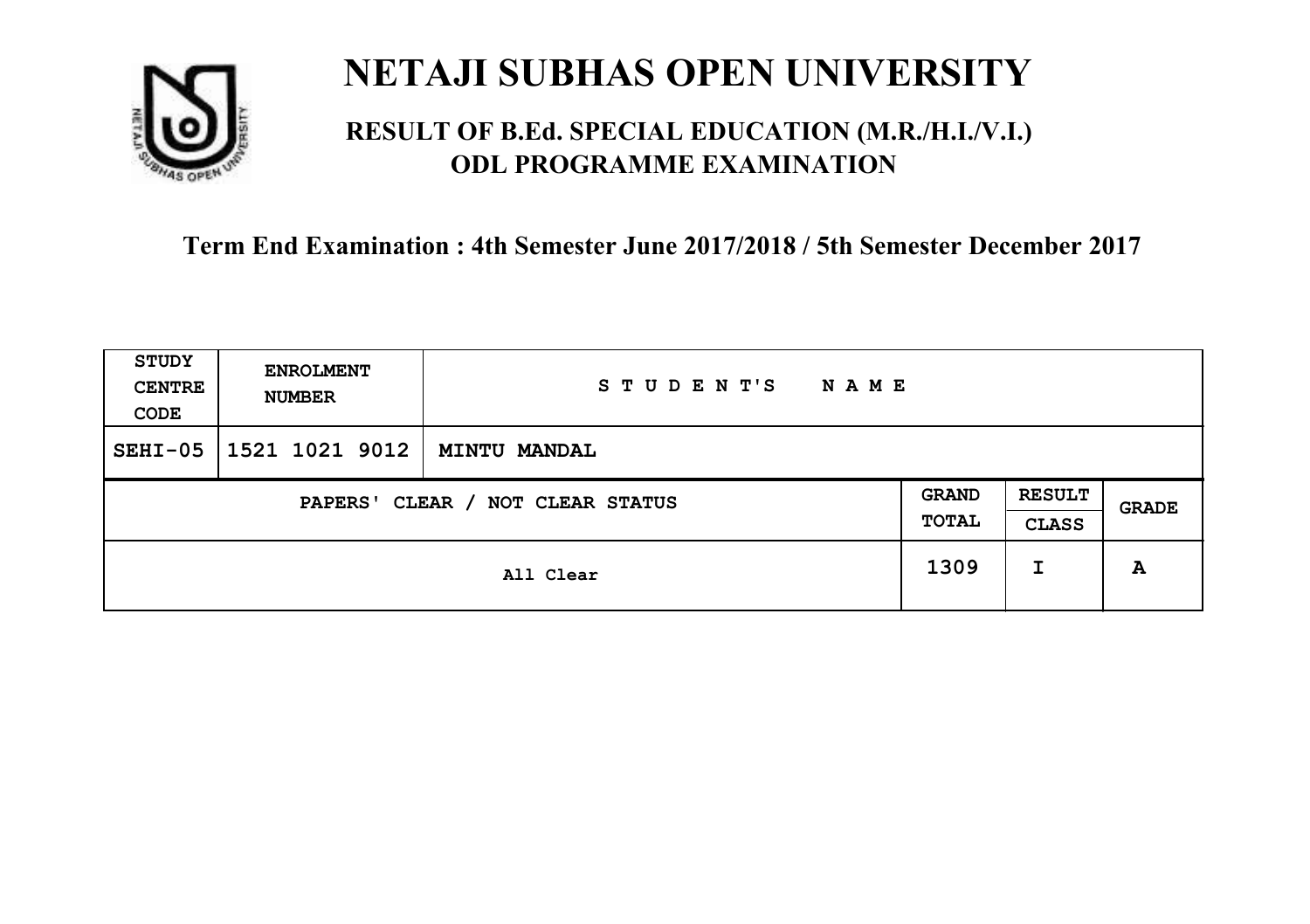

### **RESULT OF B.Ed. SPECIAL EDUCATION (M.R./H.I./V.I.) ODL PROGRAMME EXAMINATION**

| <b>STUDY</b><br><b>CENTRE</b><br>CODE | <b>ENROLMENT</b><br><b>NUMBER</b>   | STUDENT'S<br><b>NAME</b> |      |                               |       |
|---------------------------------------|-------------------------------------|--------------------------|------|-------------------------------|-------|
| $SEHI-05$                             | 1521 1021 9017                      | <b>ABHIJIT GHOSH</b>     |      |                               |       |
|                                       | CLEAR / NOT CLEAR STATUS<br>PAPERS' |                          |      | <b>RESULT</b><br><b>CLASS</b> | GRADE |
|                                       | All Clear                           |                          | 1307 | I                             | A     |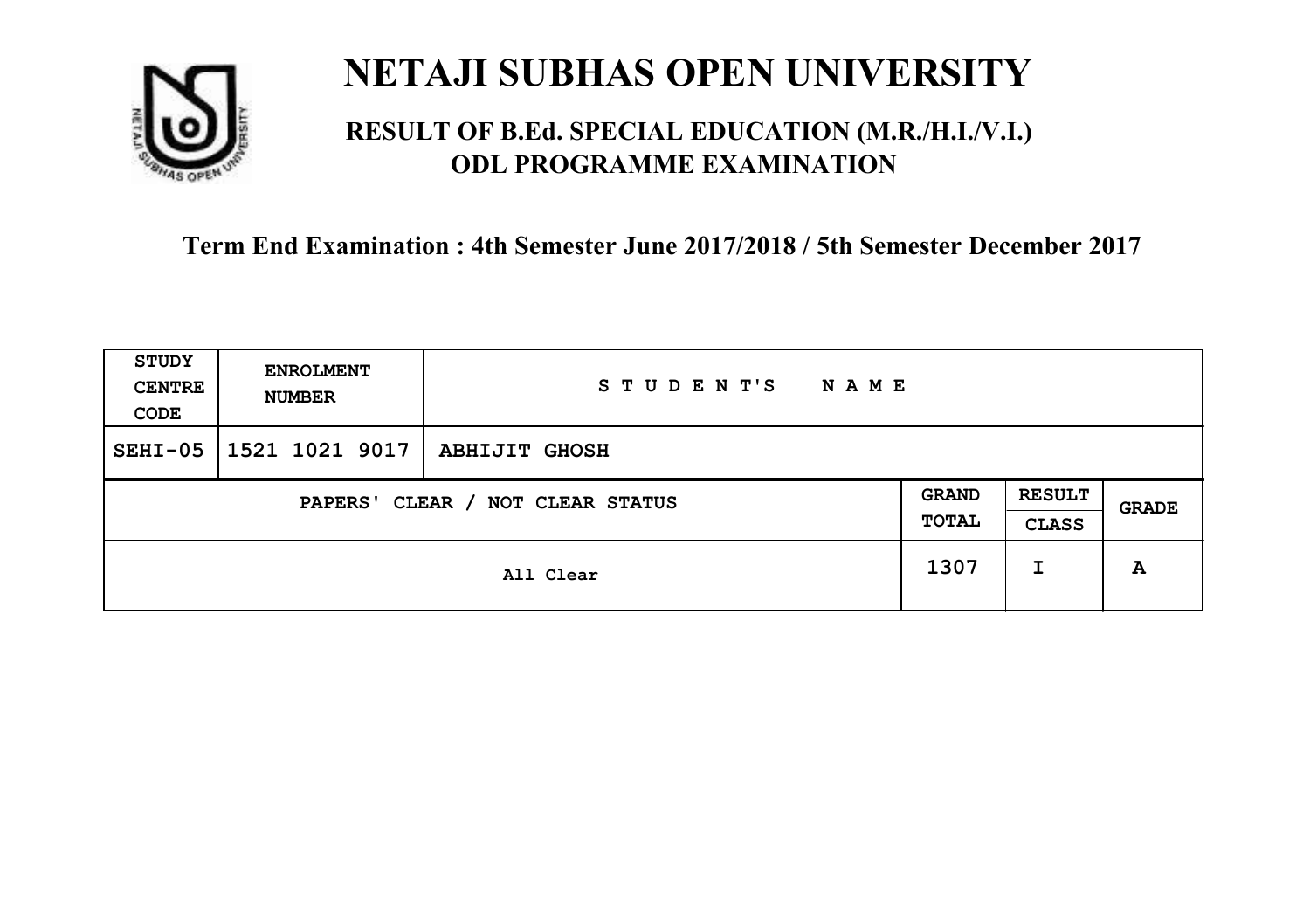

### **RESULT OF B.Ed. SPECIAL EDUCATION (M.R./H.I./V.I.) ODL PROGRAMME EXAMINATION**

| <b>STUDY</b><br><b>CENTRE</b><br>CODE | <b>ENROLMENT</b><br><b>NUMBER</b>   | STUDENT'S<br>NAME |      |                               |              |
|---------------------------------------|-------------------------------------|-------------------|------|-------------------------------|--------------|
| $SEHI-05$                             | 1522 1021 9003                      | SUKLA KOLEY       |      |                               |              |
|                                       | CLEAR / NOT CLEAR STATUS<br>PAPERS' |                   |      | <b>RESULT</b><br><b>CLASS</b> | <b>GRADE</b> |
|                                       | All Clear                           |                   | 1278 | I                             | A            |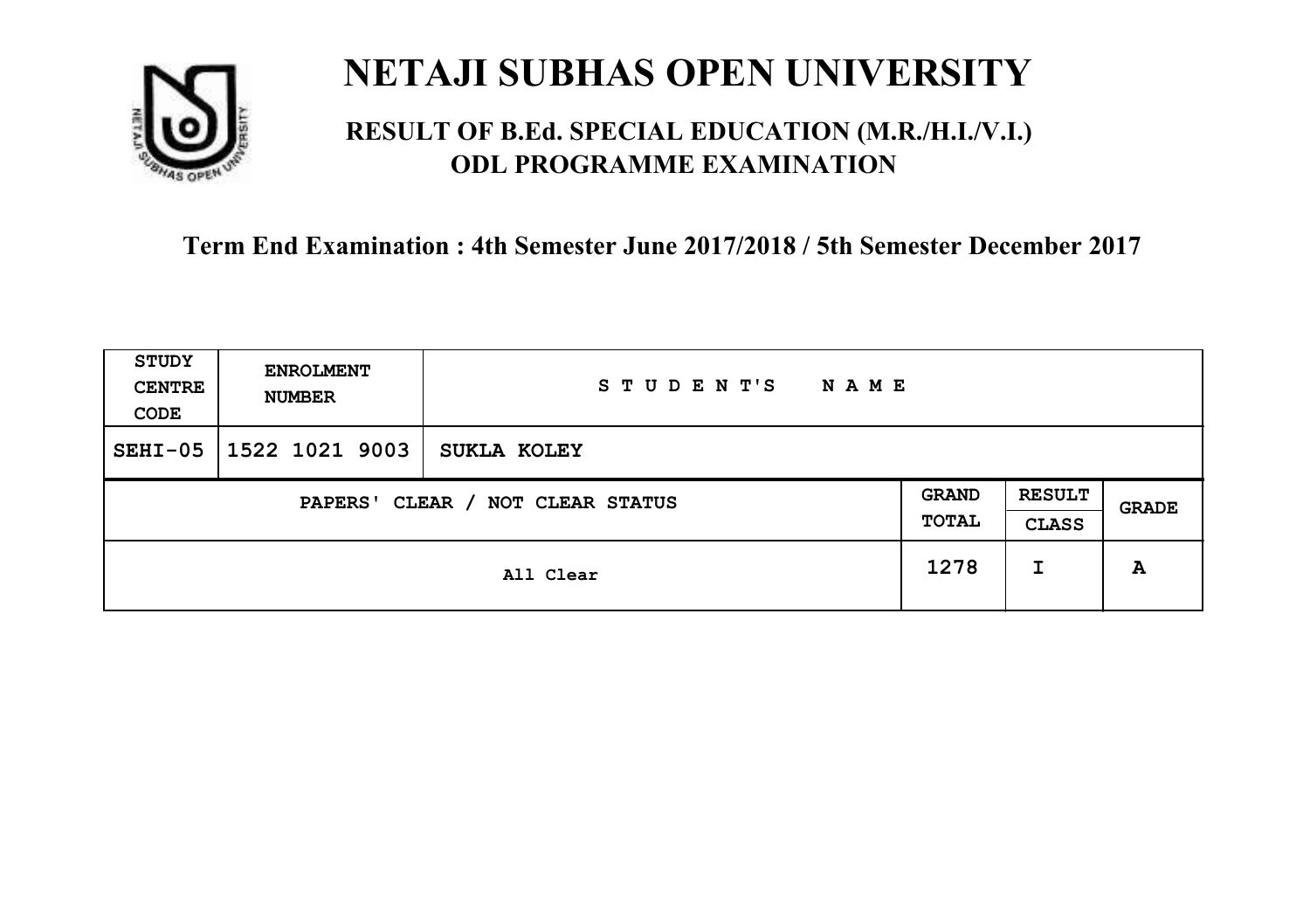

### **RESULT OF B.Ed. SPECIAL EDUCATION (M.R./H.I./V.I.) ODL PROGRAMME EXAMINATION**

| STUDY<br><b>CENTRE</b><br>CODE   | <b>ENROLMENT</b><br><b>NUMBER</b>                                                           | STUDENT'S<br>NAME |                              |                               |       |
|----------------------------------|---------------------------------------------------------------------------------------------|-------------------|------------------------------|-------------------------------|-------|
| $SEHI-05$                        | 1523 1021 9004                                                                              | <b>MILAN ROY</b>  |                              |                               |       |
| PAPERS' CLEAR / NOT CLEAR STATUS |                                                                                             |                   | <b>GRAND</b><br><b>TOTAL</b> | <b>RESULT</b><br><b>CLASS</b> | GRADE |
|                                  | B10-C, C15-NC, C16-C, D17-C, D18-C, F1-C, B11-NC, D1<br>$9-NC$ , $E1-B-C$ , $F2-C$ , $F3-C$ |                   |                              |                               |       |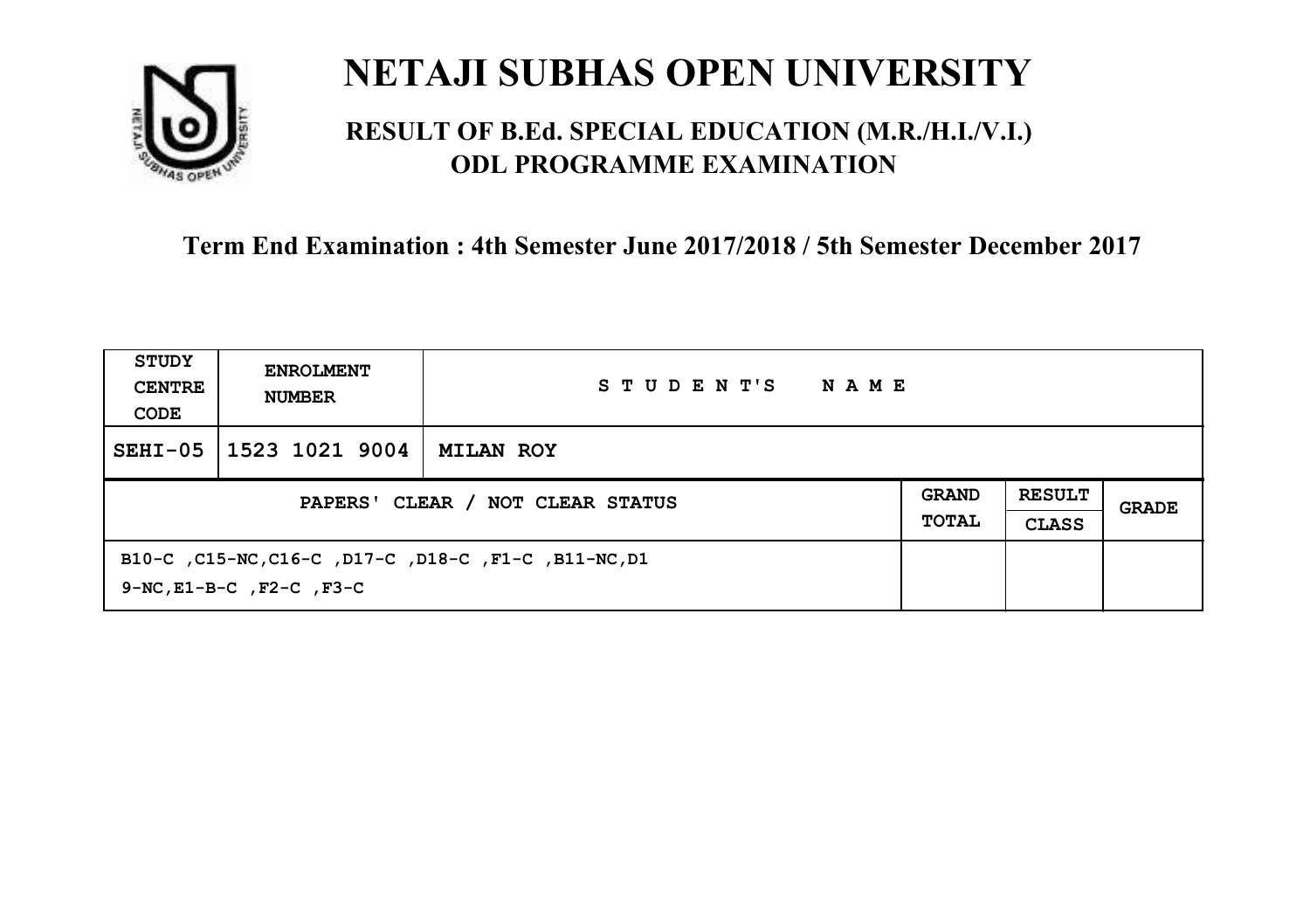

### **RESULT OF B.Ed. SPECIAL EDUCATION (M.R./H.I./V.I.) ODL PROGRAMME EXAMINATION**

| STUDY<br><b>CENTRE</b><br>CODE   | <b>ENROLMENT</b><br><b>NUMBER</b>                                                         | STUDENT'S<br>NAME        |                              |                               |       |
|----------------------------------|-------------------------------------------------------------------------------------------|--------------------------|------------------------------|-------------------------------|-------|
| $SEHI-05$                        | 1523 1021 9013                                                                            | <b>MRITYUNJOY HALDER</b> |                              |                               |       |
| PAPERS' CLEAR / NOT CLEAR STATUS |                                                                                           |                          | <b>GRAND</b><br><b>TOTAL</b> | <b>RESULT</b><br><b>CLASS</b> | GRADE |
|                                  | B10-C, C15-NC, C16-C, D17-C, D18-C, F1-C, B11-C, D1<br>$9-C$ , $E1-B-C$ , $F2-C$ , $F3-C$ |                          |                              |                               |       |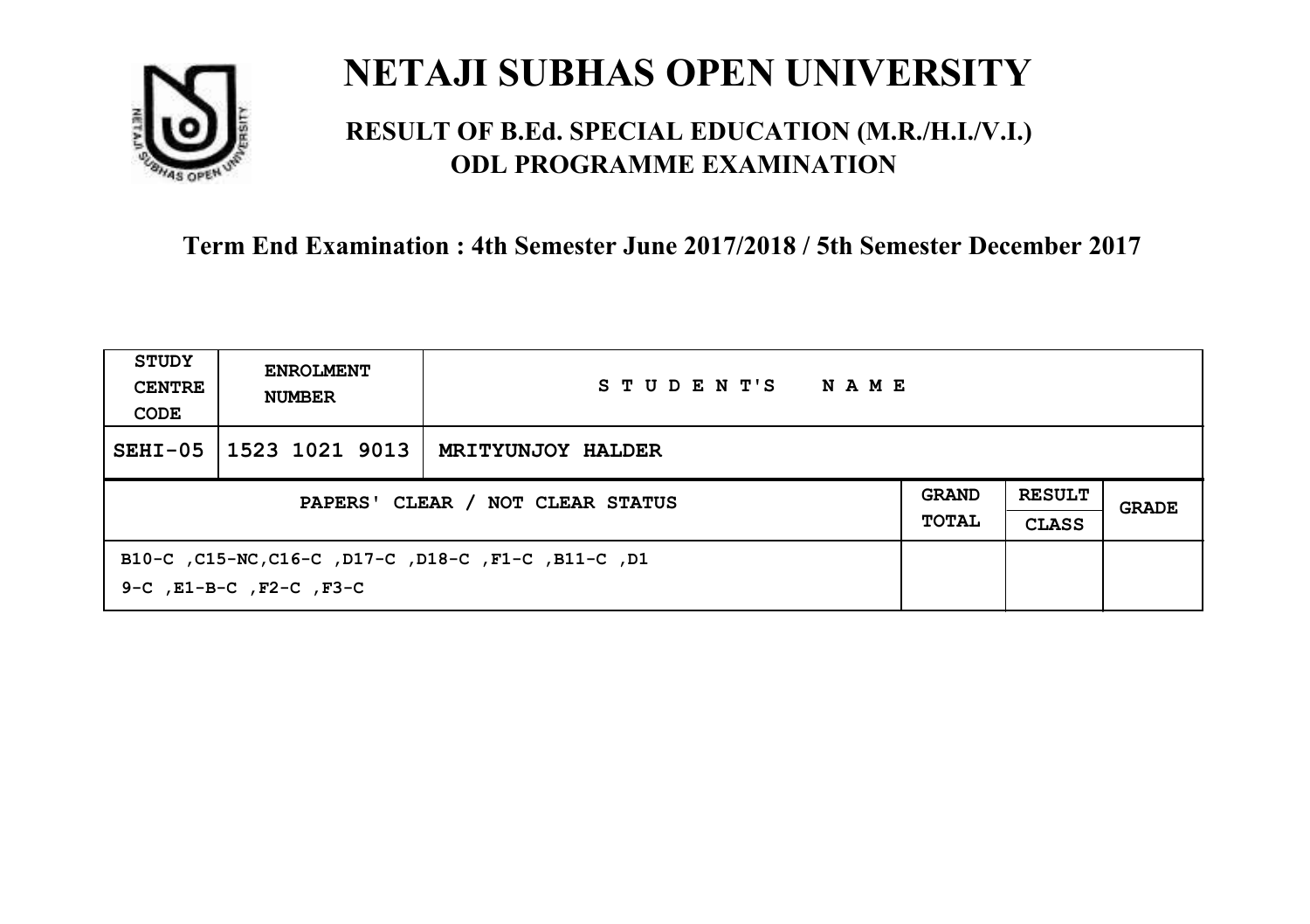

### **RESULT OF B.Ed. SPECIAL EDUCATION (M.R./H.I./V.I.) ODL PROGRAMME EXAMINATION**

| <b>STUDY</b><br><b>CENTRE</b><br>CODE | <b>ENROLMENT</b><br><b>NUMBER</b> | STUDENT'S<br><b>NAME</b> |                       |                               |       |
|---------------------------------------|-----------------------------------|--------------------------|-----------------------|-------------------------------|-------|
| $SEHI-05$                             | 1523 1021 9016                    | DINABANDHU KAYAL         |                       |                               |       |
| CLEAR / NOT CLEAR STATUS<br>PAPERS'   |                                   |                          | <b>GRAND</b><br>TOTAL | <b>RESULT</b><br><b>CLASS</b> | GRADE |
|                                       |                                   | All Clear                | 1252                  | I                             | A     |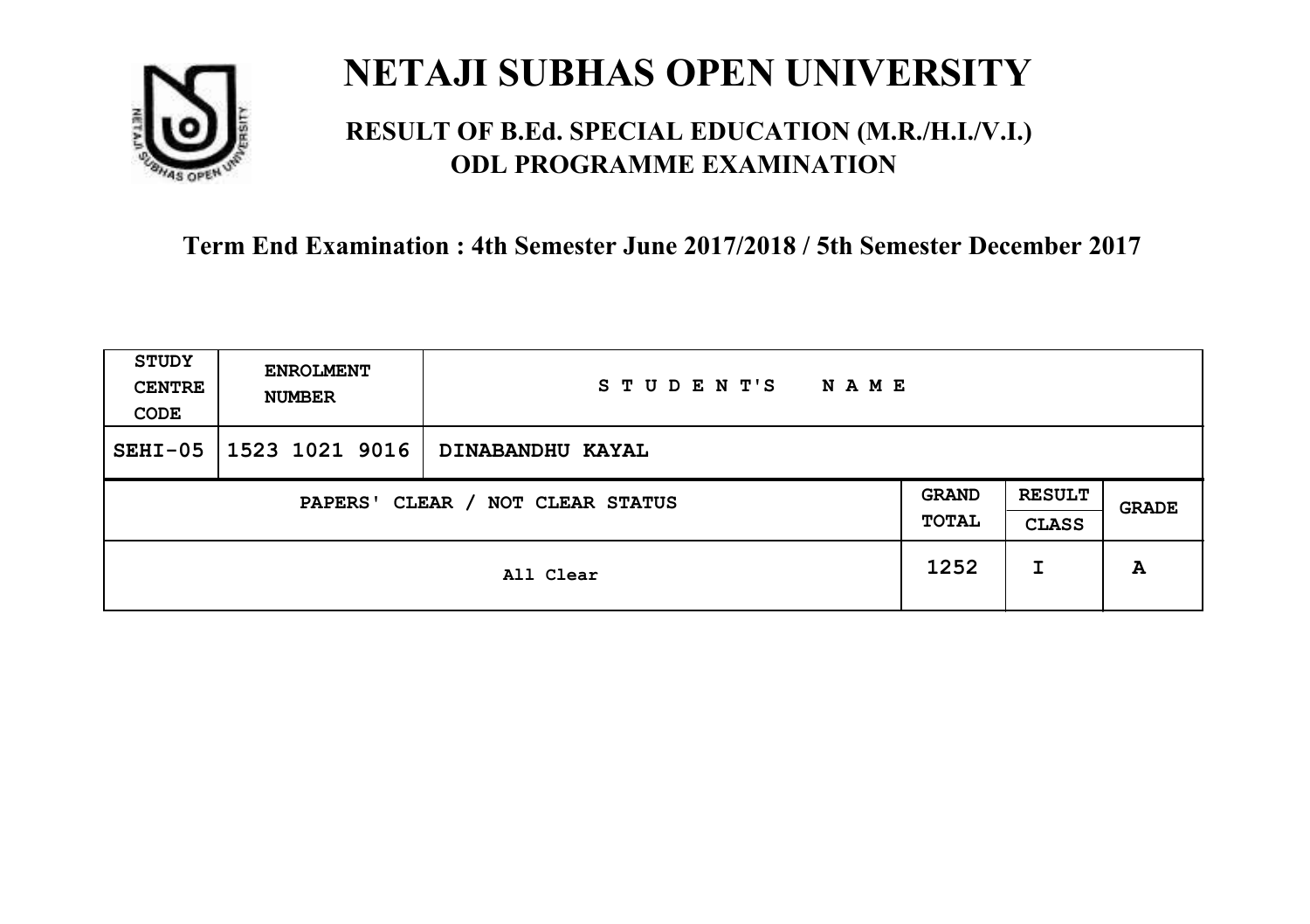

### **RESULT OF B.Ed. SPECIAL EDUCATION (M.R./H.I./V.I.) ODL PROGRAMME EXAMINATION**

| <b>STUDY</b><br><b>CENTRE</b><br>CODE | <b>ENROLMENT</b><br><b>NUMBER</b>   | STUDENT'S<br><b>NAME</b> |      |                               |       |
|---------------------------------------|-------------------------------------|--------------------------|------|-------------------------------|-------|
| $SEHI-05$                             | 1523 1021 9018                      | <b>SHIBU RANJAN DAS</b>  |      |                               |       |
|                                       | CLEAR / NOT CLEAR STATUS<br>PAPERS' |                          |      | <b>RESULT</b><br><b>CLASS</b> | GRADE |
|                                       |                                     | All Clear                | 1279 | I                             | A     |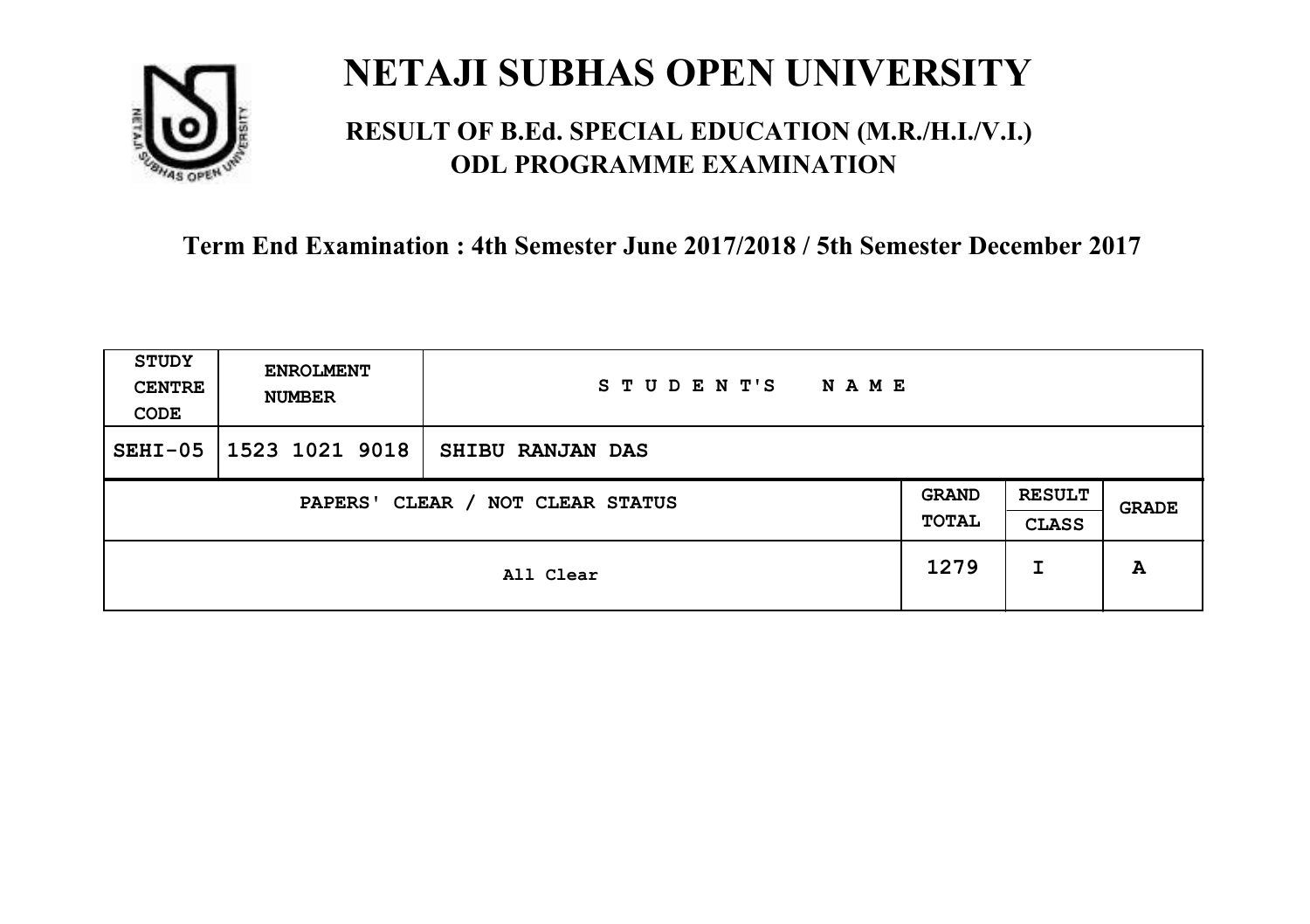

### **RESULT OF B.Ed. SPECIAL EDUCATION (M.R./H.I./V.I.) ODL PROGRAMME EXAMINATION**

| <b>STUDY</b><br><b>CENTRE</b><br>CODE | <b>ENROLMENT</b><br><b>NUMBER</b> | STUDENT'S<br>NAME   |      |                               |              |
|---------------------------------------|-----------------------------------|---------------------|------|-------------------------------|--------------|
| $SEHI-05$                             | 1523 1021 9019                    | <b>NIPEN BISWAS</b> |      |                               |              |
| CLEAR / NOT CLEAR STATUS<br>PAPERS'   |                                   |                     |      | <b>RESULT</b><br><b>CLASS</b> | <b>GRADE</b> |
|                                       |                                   | All Clear           | 1304 | I                             | A            |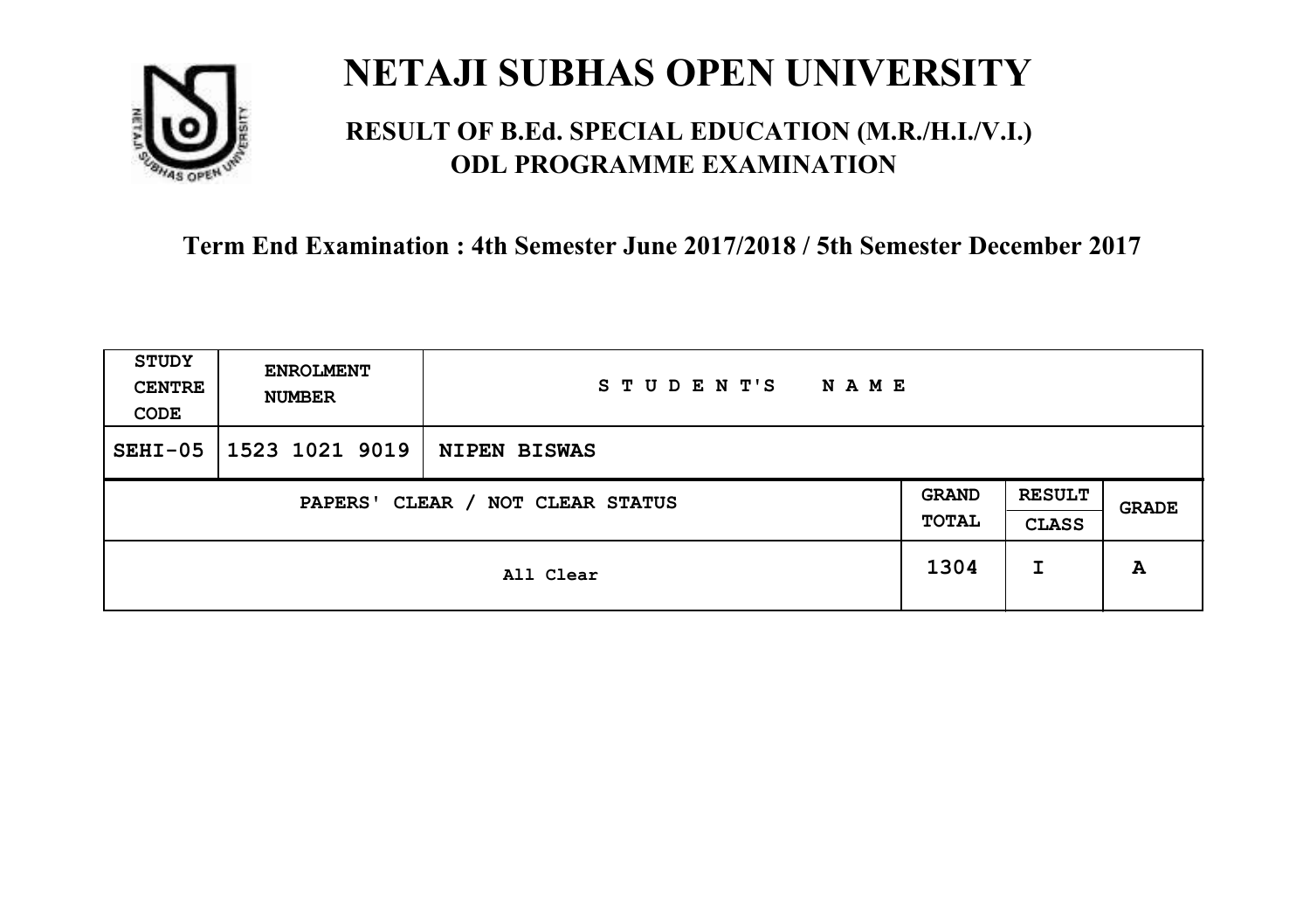

### **RESULT OF B.Ed. SPECIAL EDUCATION (M.R./H.I./V.I.) ODL PROGRAMME EXAMINATION**

| STUDY<br><b>CENTRE</b><br>CODE                                      | <b>ENROLMENT</b><br><b>NUMBER</b> | STUDENT'S<br><b>NAME</b> |      |                               |       |
|---------------------------------------------------------------------|-----------------------------------|--------------------------|------|-------------------------------|-------|
| $SEHI-05$                                                           | 1525 1021 9008                    | <b>JIBAN ORAW</b>        |      |                               |       |
| <b>GRAND</b><br>CLEAR / NOT CLEAR STATUS<br><b>PAPERS'</b><br>TOTAL |                                   |                          |      | <b>RESULT</b><br><b>CLASS</b> | GRADE |
|                                                                     |                                   | All Clear                | 1271 | I                             | A     |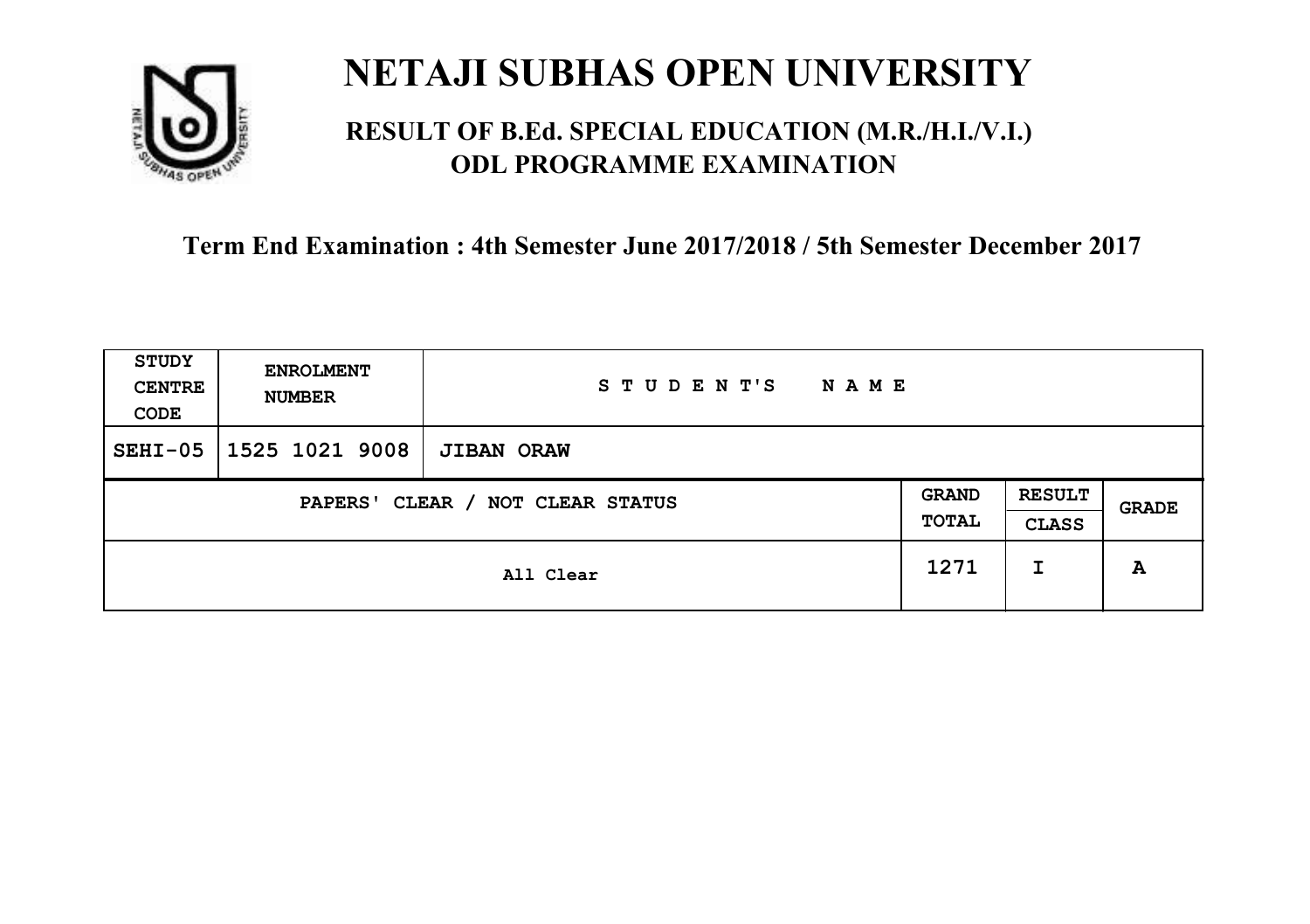

### **RESULT OF B.Ed. SPECIAL EDUCATION (M.R./H.I./V.I.) ODL PROGRAMME EXAMINATION**

| <b>STUDY</b><br><b>CENTRE</b><br>CODE | <b>ENROLMENT</b><br><b>NUMBER</b>   | STUDENT'S<br><b>NAME</b> |      |                               |       |
|---------------------------------------|-------------------------------------|--------------------------|------|-------------------------------|-------|
| $SEHI-05$                             | 1527 1021 9002                      | <b>JAHANGIR MANDAL</b>   |      |                               |       |
|                                       | CLEAR / NOT CLEAR STATUS<br>PAPERS' |                          |      | <b>RESULT</b><br><b>CLASS</b> | GRADE |
|                                       |                                     | All Clear                | 1352 | I                             | A     |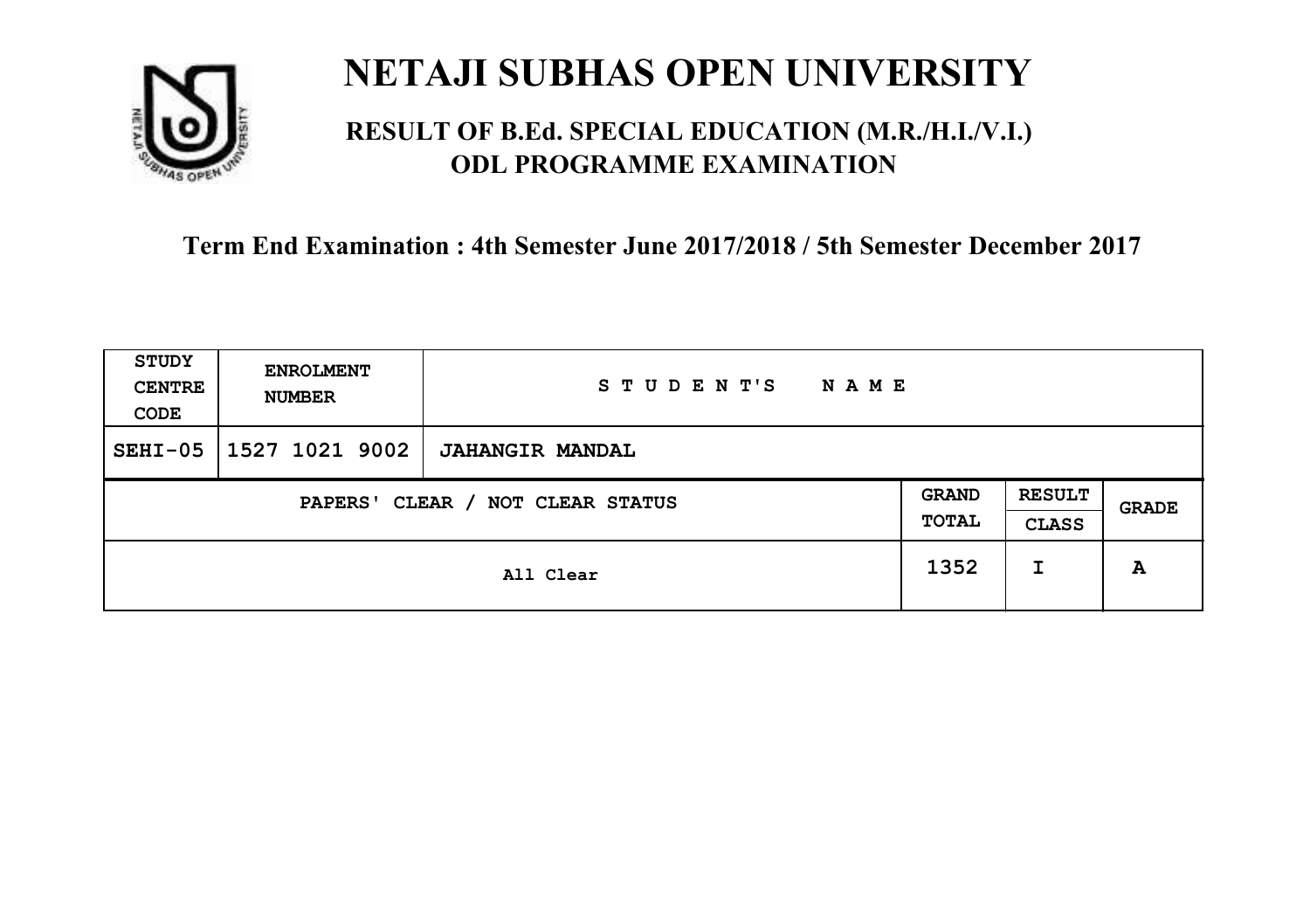

### **RESULT OF B.Ed. SPECIAL EDUCATION (M.R./H.I./V.I.) ODL PROGRAMME EXAMINATION**

| STUDY<br><b>CENTRE</b><br>CODE   | <b>ENROLMENT</b><br><b>NUMBER</b>  | STUDENT'S<br>NAME                                     |                              |                               |       |
|----------------------------------|------------------------------------|-------------------------------------------------------|------------------------------|-------------------------------|-------|
| $SEHI-05$                        | 1527 1021 9006                     | MD ABDUL WADUD                                        |                              |                               |       |
| PAPERS' CLEAR / NOT CLEAR STATUS |                                    |                                                       | <b>GRAND</b><br><b>TOTAL</b> | <b>RESULT</b><br><b>CLASS</b> | GRADE |
|                                  | $9-C$ , $E1-B-C$ , $F2-C$ , $F3-C$ | B10-NC, C15-NC, C16-NC, D17-C, D18-C, F1-C, B11-C, D1 |                              |                               |       |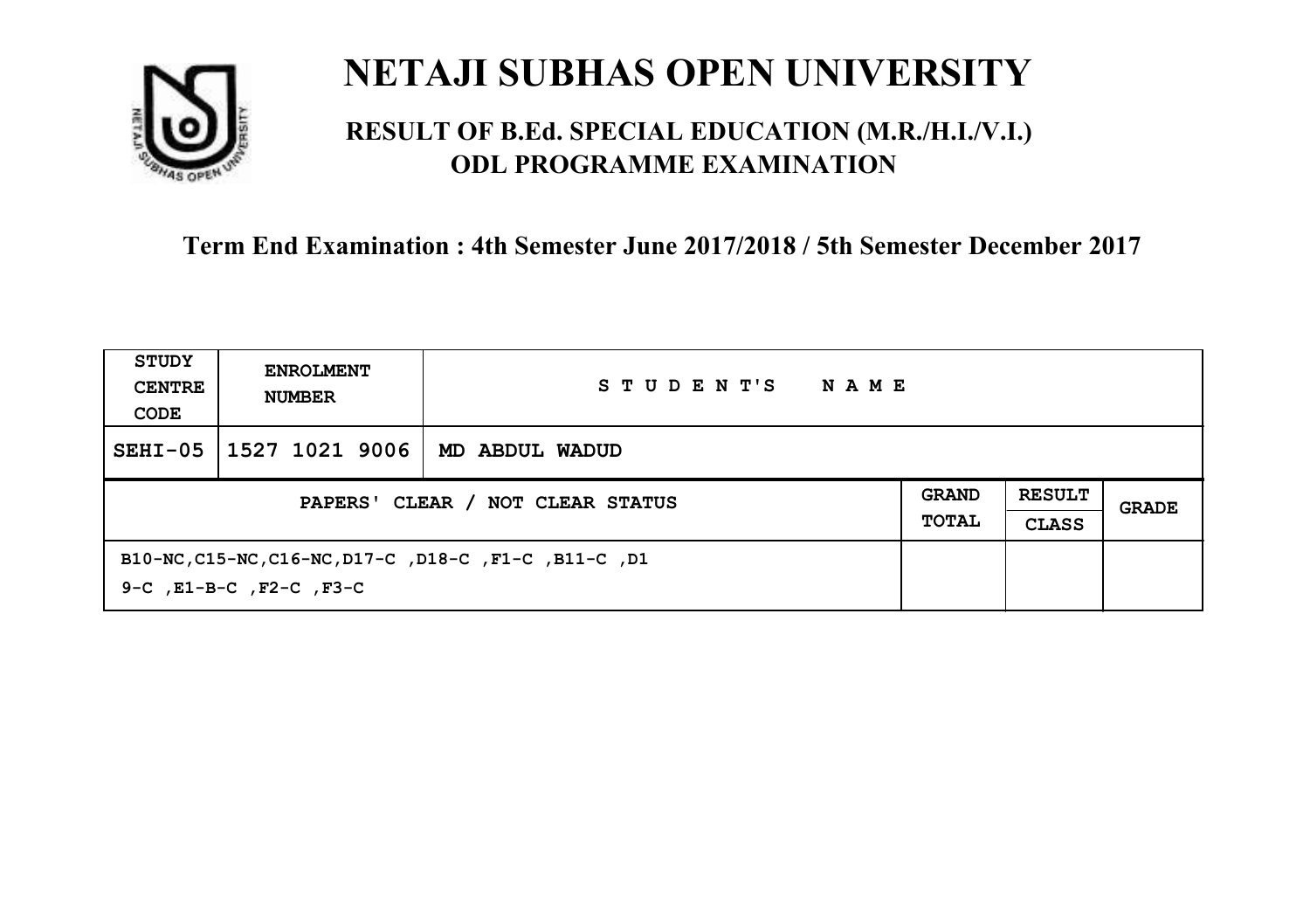

### **RESULT OF B.Ed. SPECIAL EDUCATION (M.R./H.I./V.I.) ODL PROGRAMME EXAMINATION**

| <b>STUDY</b><br><b>CENTRE</b><br>CODE | <b>ENROLMENT</b><br><b>NUMBER</b>   | STUDENT'S<br><b>NAME</b> |      |                               |       |
|---------------------------------------|-------------------------------------|--------------------------|------|-------------------------------|-------|
| $SEHI-05$                             | 1527 1021 9007                      | <b>KARTIK PRAMANIK</b>   |      |                               |       |
|                                       | CLEAR / NOT CLEAR STATUS<br>PAPERS' |                          |      | <b>RESULT</b><br><b>CLASS</b> | GRADE |
|                                       |                                     | All Clear                | 1248 | I                             | A     |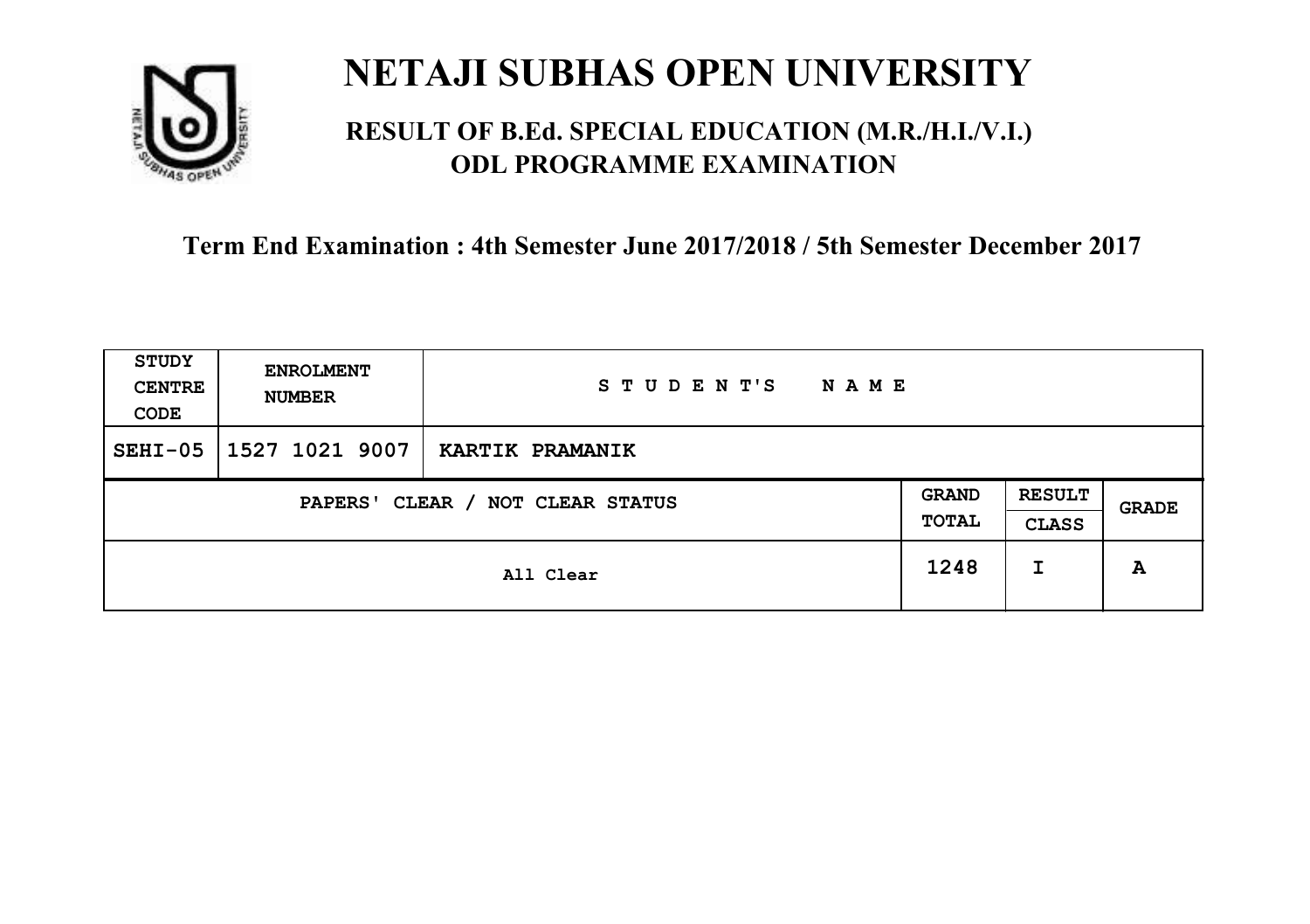

### **RESULT OF B.Ed. SPECIAL EDUCATION (M.R./H.I./V.I.) ODL PROGRAMME EXAMINATION**

| <b>STUDY</b><br><b>CENTRE</b><br>CODE | <b>ENROLMENT</b><br><b>NUMBER</b>   | STUDENT'S<br><b>NAME</b> |      |                               |              |
|---------------------------------------|-------------------------------------|--------------------------|------|-------------------------------|--------------|
| $SEHI-05$                             | 1527 1021 9010                      | ABDUL KALAM MANDAL       |      |                               |              |
|                                       | CLEAR / NOT CLEAR STATUS<br>PAPERS' |                          |      | <b>RESULT</b><br><b>CLASS</b> | <b>GRADE</b> |
|                                       |                                     | All Clear                | 1337 | I                             | A            |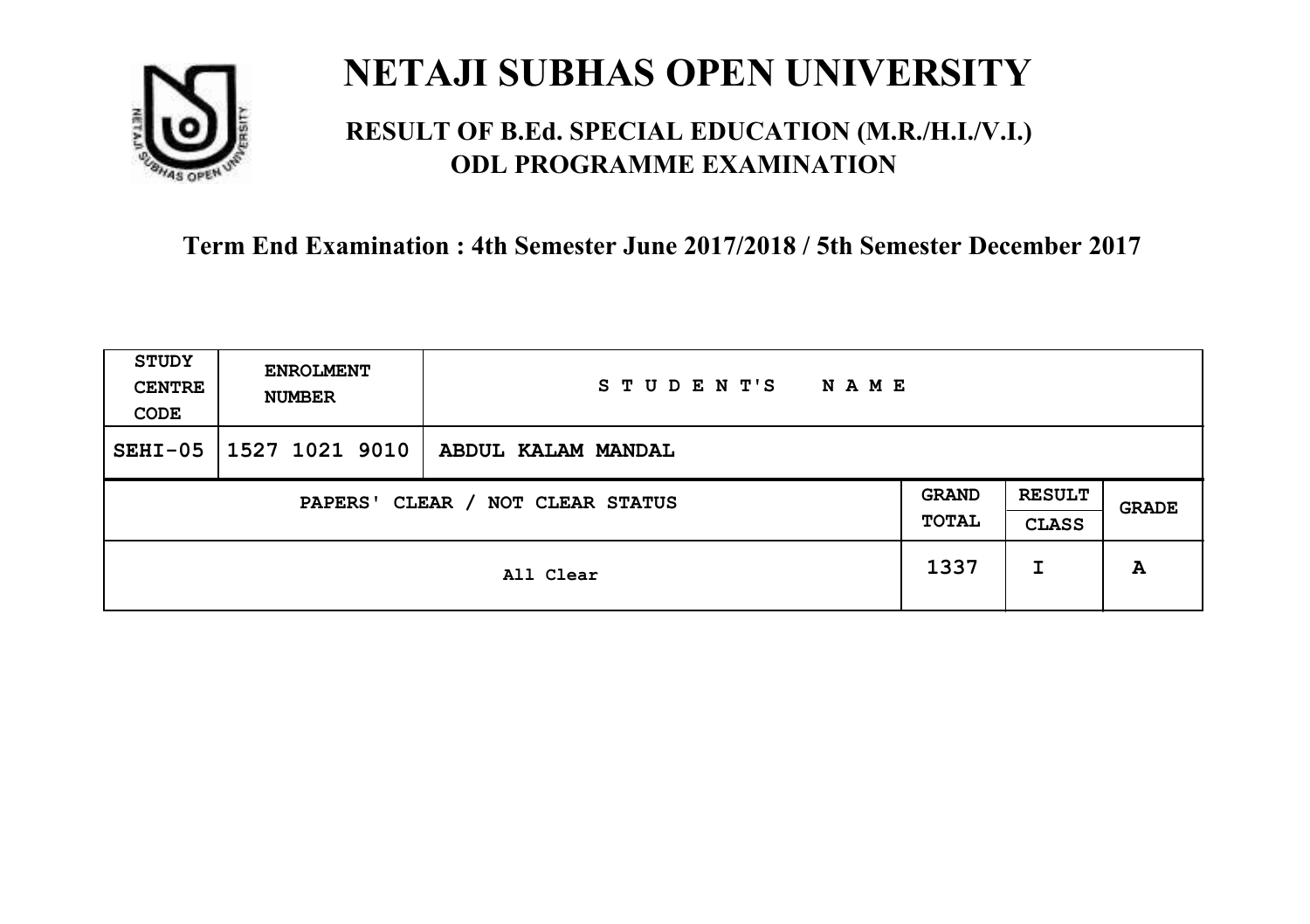

### **RESULT OF B.Ed. SPECIAL EDUCATION (M.R./H.I./V.I.) ODL PROGRAMME EXAMINATION**

| <b>STUDY</b><br><b>CENTRE</b><br>CODE      | <b>ENROLMENT</b><br><b>NUMBER</b> | STUDENT'S<br>NAME    |                              |                               |              |
|--------------------------------------------|-----------------------------------|----------------------|------------------------------|-------------------------------|--------------|
| $SEHI-05$                                  | 1527 1021 9014                    | PRATAP CHANDRA NANDY |                              |                               |              |
| CLEAR / NOT CLEAR STATUS<br><b>PAPERS'</b> |                                   |                      | <b>GRAND</b><br><b>TOTAL</b> | <b>RESULT</b><br><b>CLASS</b> | <b>GRADE</b> |
|                                            | All Clear                         |                      | 1402                         | I                             | $A+$         |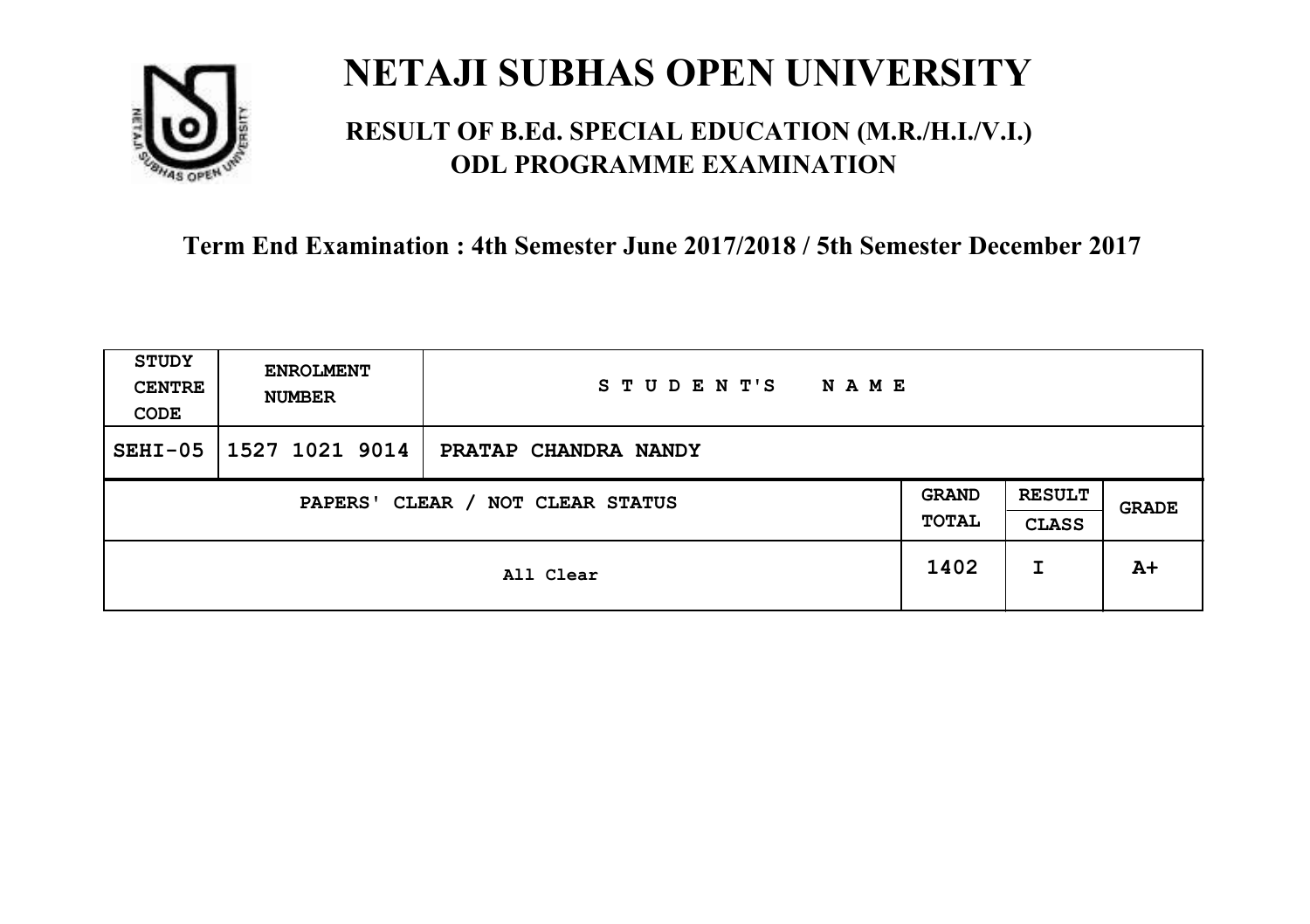

### **RESULT OF B.Ed. SPECIAL EDUCATION (M.R./H.I./V.I.) ODL PROGRAMME EXAMINATION**

| <b>STUDY</b><br><b>CENTRE</b><br>CODE | <b>ENROLMENT</b><br><b>NUMBER</b> | STUDENT'S<br><b>NAME</b> |                       |                               |       |
|---------------------------------------|-----------------------------------|--------------------------|-----------------------|-------------------------------|-------|
| $SEHI-05$                             | 1527 1021 9015                    | <b>SUDARSHAN SUR</b>     |                       |                               |       |
| CLEAR / NOT CLEAR STATUS<br>PAPERS'   |                                   |                          | <b>GRAND</b><br>TOTAL | <b>RESULT</b><br><b>CLASS</b> | GRADE |
|                                       |                                   | All Clear                | 1431                  | I                             | $A+$  |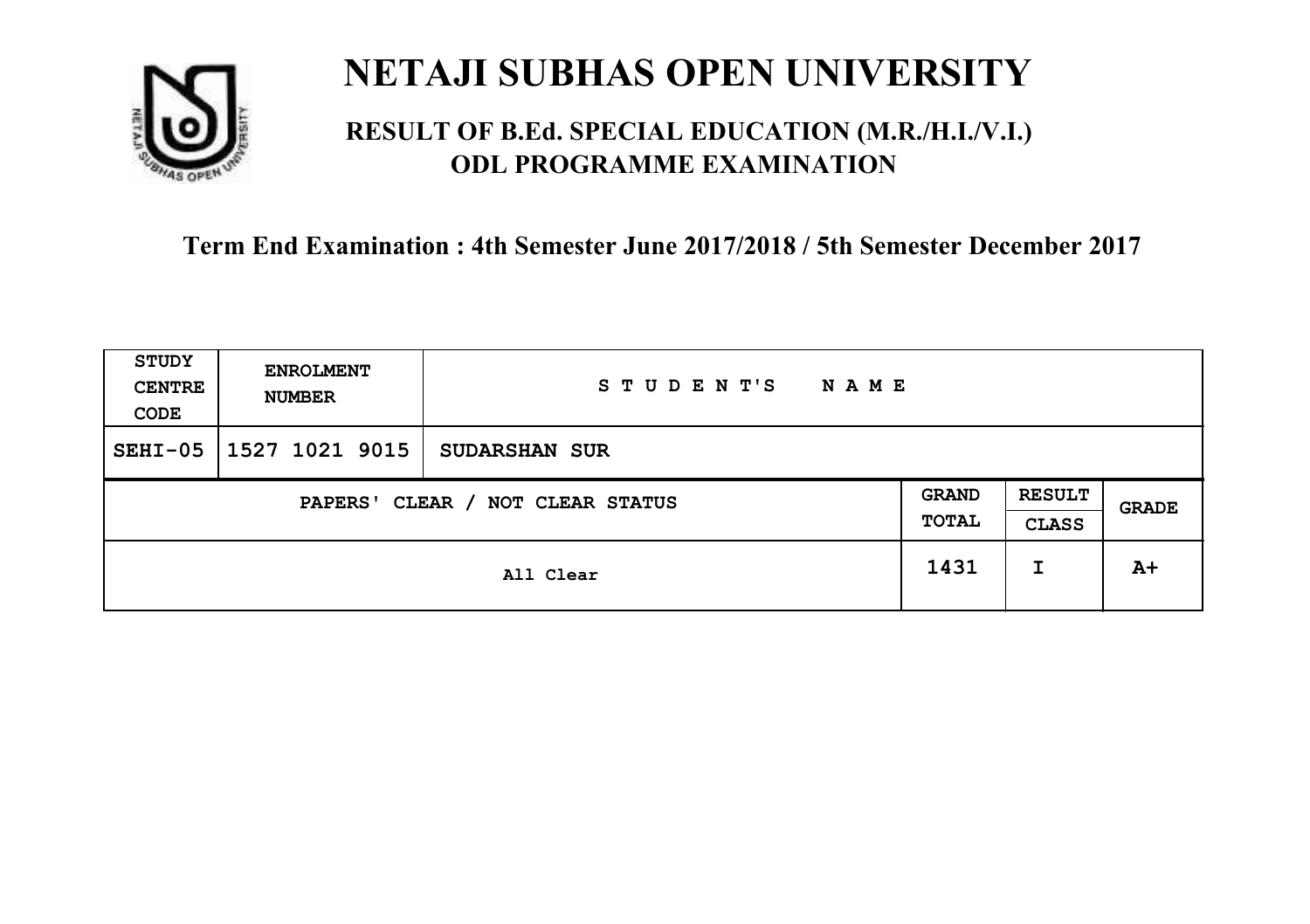

### **RESULT OF B.Ed. SPECIAL EDUCATION (M.R./H.I./V.I.) ODL PROGRAMME EXAMINATION**

| STUDY<br><b>CENTRE</b><br>CODE | <b>ENROLMENT</b><br><b>NUMBER</b>   | STUDENT'S<br>N A M E |      |                               |       |
|--------------------------------|-------------------------------------|----------------------|------|-------------------------------|-------|
| $SEHI-05$                      | 1527 1021 9020                      | PROSENJIT SEN        |      |                               |       |
|                                | CLEAR / NOT CLEAR STATUS<br>PAPERS' |                      |      | <b>RESULT</b><br><b>CLASS</b> | GRADE |
|                                |                                     | All Clear            | 1235 | I                             | A     |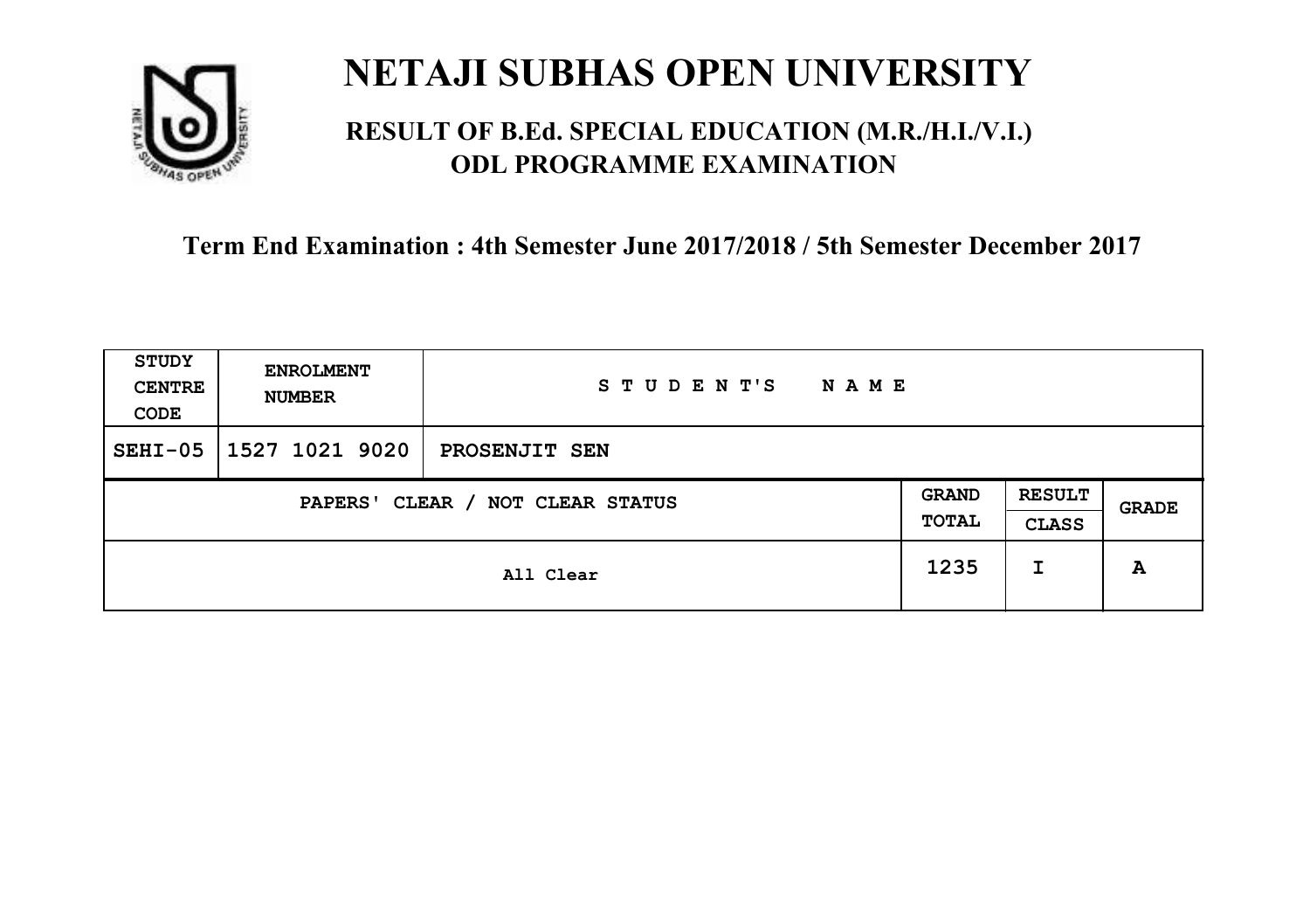

### **RESULT OF B.Ed. SPECIAL EDUCATION (M.R./H.I./V.I.) ODL PROGRAMME EXAMINATION**

| <b>STUDY</b><br><b>CENTRE</b><br>CODE | <b>ENROLMENT</b><br><b>NUMBER</b>   | STUDENT'S<br><b>NAME</b> |      |                               |       |
|---------------------------------------|-------------------------------------|--------------------------|------|-------------------------------|-------|
| $SEHI-05$                             | 1528 1021 9009                      | <b>ANTARA BHOWMICK</b>   |      |                               |       |
|                                       | CLEAR / NOT CLEAR STATUS<br>PAPERS' |                          |      | <b>RESULT</b><br><b>CLASS</b> | GRADE |
|                                       |                                     | All Clear                | 1337 | I                             | A     |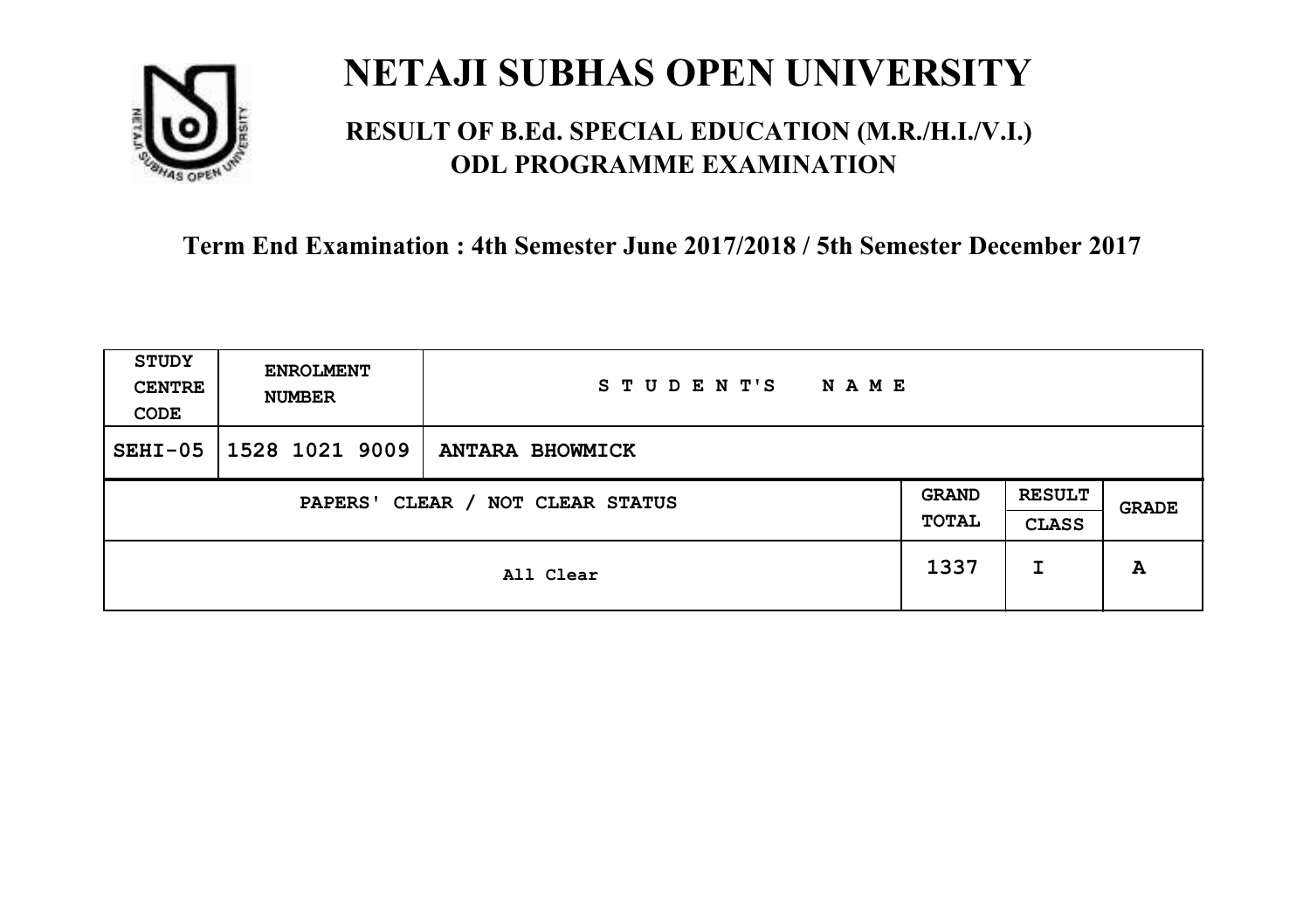

### **RESULT OF B.Ed. SPECIAL EDUCATION (M.R./H.I./V.I.) ODL PROGRAMME EXAMINATION**

| <b>STUDY</b><br><b>CENTRE</b><br>CODE | <b>ENROLMENT</b><br><b>NUMBER</b>       | STUDENT'S<br>NAME   |                              |                               |       |
|---------------------------------------|-----------------------------------------|---------------------|------------------------------|-------------------------------|-------|
| SEMH-01                               | 1621 1015 3016                          | <b>MUKUL SARKAR</b> |                              |                               |       |
| PAPERS' CLEAR / NOT CLEAR STATUS      |                                         |                     | <b>GRAND</b><br><b>TOTAL</b> | <b>RESULT</b><br><b>CLASS</b> | GRADE |
|                                       | B10-C, C15-C, C16-C, D17-C, D18-C, F1-C |                     |                              |                               |       |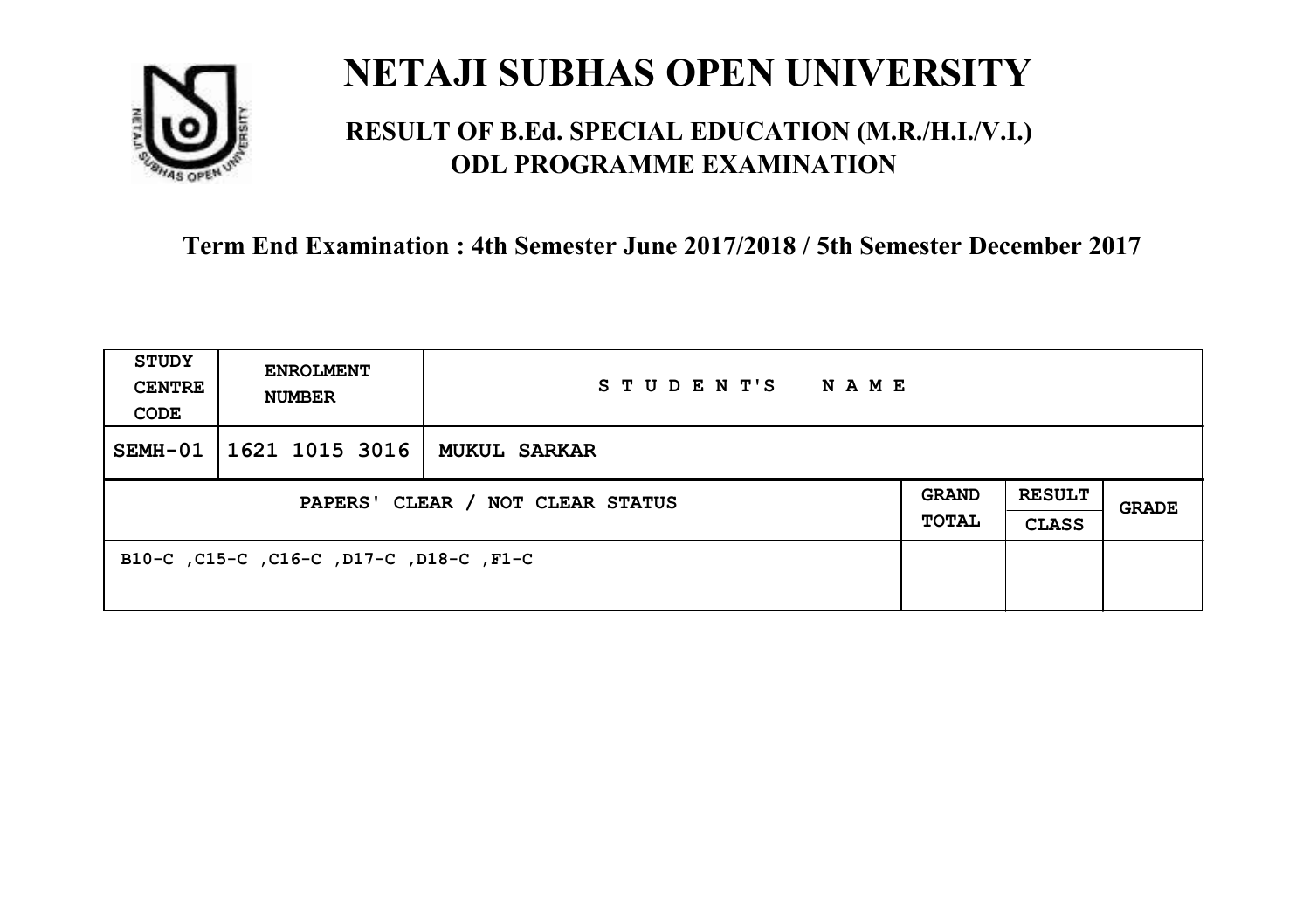

### **RESULT OF B.Ed. SPECIAL EDUCATION (M.R./H.I./V.I.) ODL PROGRAMME EXAMINATION**

| <b>STUDY</b><br><b>CENTRE</b><br>CODE | <b>ENROLMENT</b><br><b>NUMBER</b>       | STUDENT'S<br>NAME |                              |                               |       |
|---------------------------------------|-----------------------------------------|-------------------|------------------------------|-------------------------------|-------|
| SEMH-01                               | 1621 1015 3018                          | PRADYUT DAS       |                              |                               |       |
| PAPERS' CLEAR / NOT CLEAR STATUS      |                                         |                   | <b>GRAND</b><br><b>TOTAL</b> | <b>RESULT</b><br><b>CLASS</b> | GRADE |
|                                       | B10-C, C15-C, C16-C, D17-C, D18-C, F1-C |                   |                              |                               |       |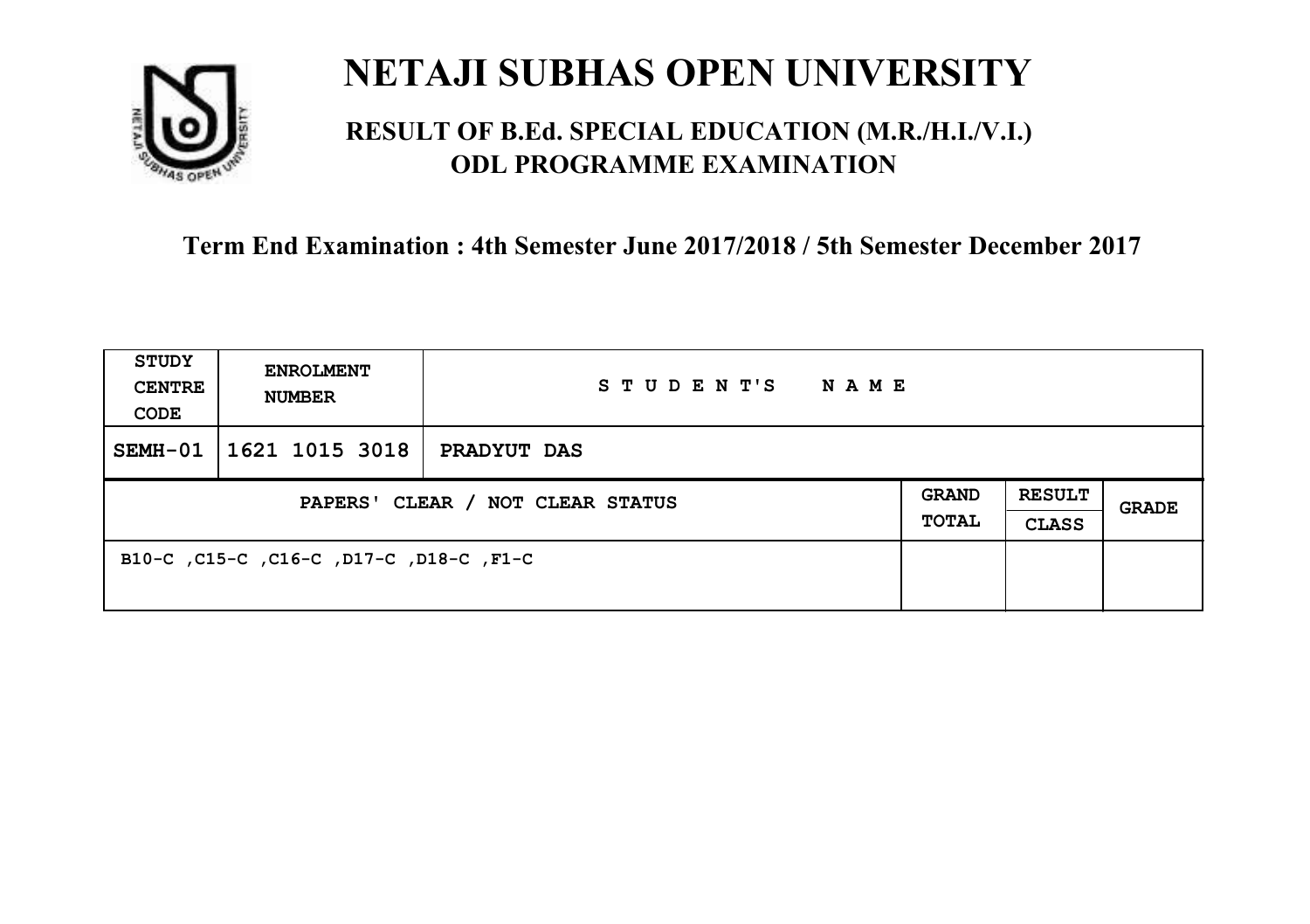

### **RESULT OF B.Ed. SPECIAL EDUCATION (M.R./H.I./V.I.) ODL PROGRAMME EXAMINATION**

| <b>STUDY</b><br><b>CENTRE</b><br>CODE | <b>ENROLMENT</b><br><b>NUMBER</b>        | STUDENT'S<br>N A M E |                              |                               |       |
|---------------------------------------|------------------------------------------|----------------------|------------------------------|-------------------------------|-------|
| $SEMH-01$                             | 1621 1015 3038                           | <b>ANANDA DEY</b>    |                              |                               |       |
| PAPERS' CLEAR / NOT CLEAR STATUS      |                                          |                      | <b>GRAND</b><br><b>TOTAL</b> | <b>RESULT</b><br><b>CLASS</b> | GRADE |
|                                       | B10-C, C15-C, C16-C, D17-C, D18-C, F1-NC |                      |                              |                               |       |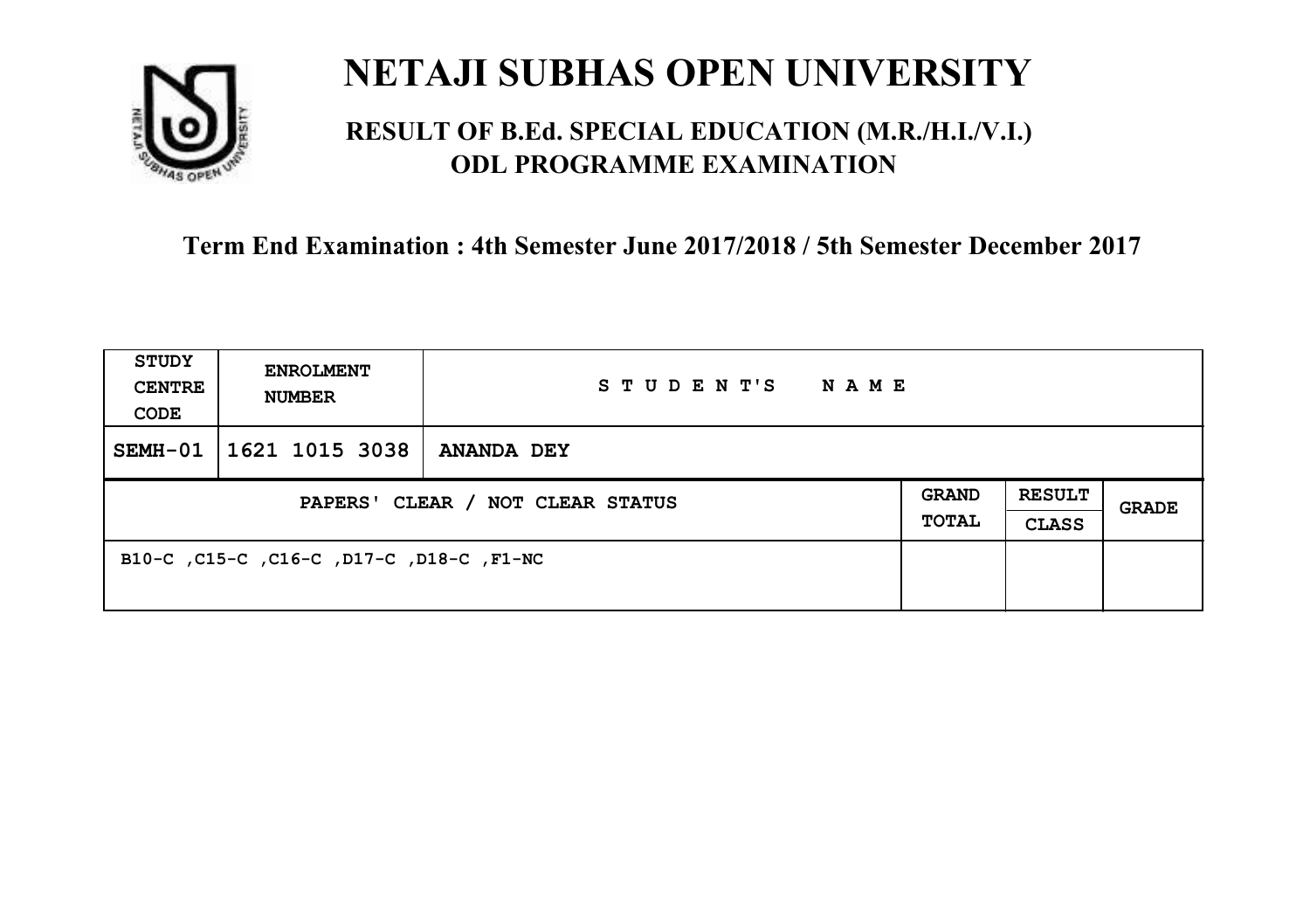

### **RESULT OF B.Ed. SPECIAL EDUCATION (M.R./H.I./V.I.) ODL PROGRAMME EXAMINATION**

| <b>STUDY</b><br><b>CENTRE</b><br>CODE | <b>ENROLMENT</b><br><b>NUMBER</b>       | STUDENT'S<br><b>NAME</b> |                              |                               |       |
|---------------------------------------|-----------------------------------------|--------------------------|------------------------------|-------------------------------|-------|
| $SEMH-01$                             | 1622 1015 3005                          | <b>PRITHA BOSE</b>       |                              |                               |       |
| PAPERS' CLEAR / NOT CLEAR STATUS      |                                         |                          | <b>GRAND</b><br><b>TOTAL</b> | <b>RESULT</b><br><b>CLASS</b> | GRADE |
|                                       | B10-C, C15-C, C16-C, D17-C, D18-C, F1-C |                          |                              |                               |       |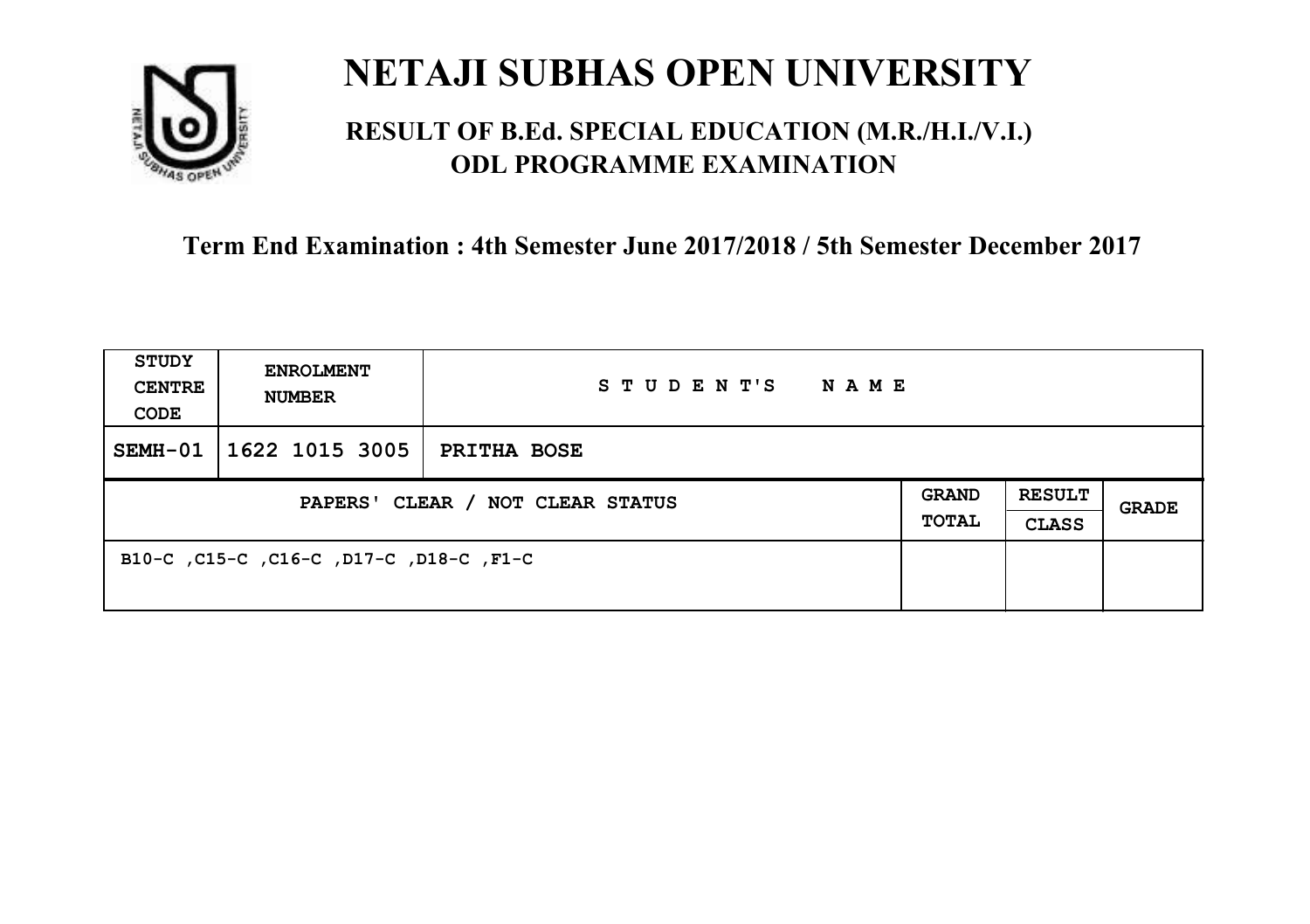

### **RESULT OF B.Ed. SPECIAL EDUCATION (M.R./H.I./V.I.) ODL PROGRAMME EXAMINATION**

| <b>STUDY</b><br><b>CENTRE</b><br>CODE | <b>ENROLMENT</b><br><b>NUMBER</b>       | STUDENT'S<br><b>NAME</b> |  |                               |       |
|---------------------------------------|-----------------------------------------|--------------------------|--|-------------------------------|-------|
| $SEMH-01$                             | 1622 1015 3015                          | SOMA DUTTA (SARKAR)      |  |                               |       |
| PAPERS' CLEAR / NOT CLEAR STATUS      |                                         |                          |  | <b>RESULT</b><br><b>CLASS</b> | GRADE |
|                                       | B10-C, C15-C, C16-C, D17-C, D18-C, F1-C |                          |  |                               |       |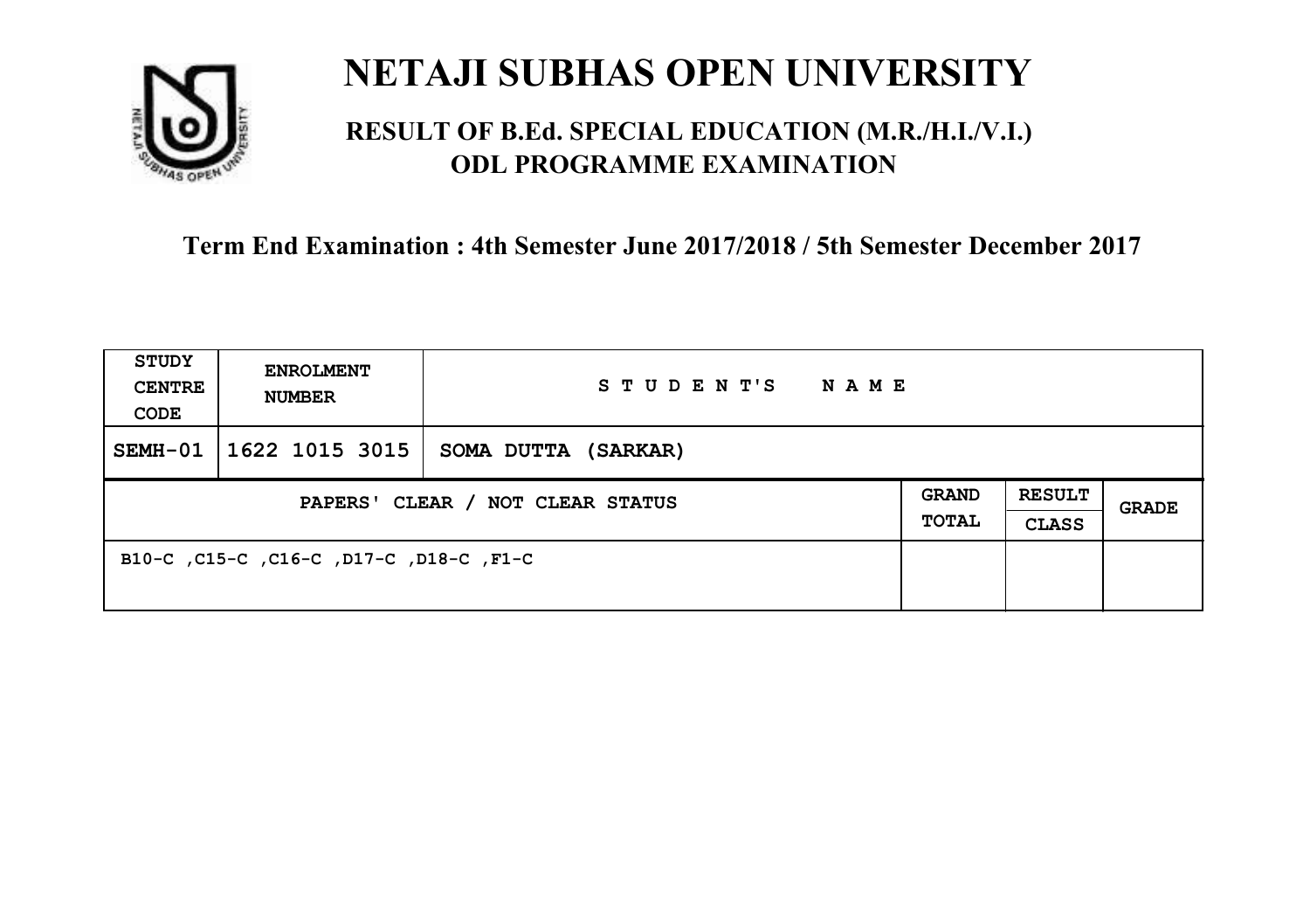

### **RESULT OF B.Ed. SPECIAL EDUCATION (M.R./H.I./V.I.) ODL PROGRAMME EXAMINATION**

| <b>STUDY</b><br><b>CENTRE</b><br>CODE | <b>ENROLMENT</b><br><b>NUMBER</b>          | STUDENT'S<br>NAME      |  |                               |              |
|---------------------------------------|--------------------------------------------|------------------------|--|-------------------------------|--------------|
| SEMH-01                               | 1623 1015 3013                             | <b>JIBANJIT BARMAN</b> |  |                               |              |
| PAPERS' CLEAR / NOT CLEAR STATUS      |                                            |                        |  | <b>RESULT</b><br><b>CLASS</b> | <b>GRADE</b> |
|                                       | B10-C, C15-NC, C16-C, D17-NC, D18-NC, F1-C |                        |  |                               |              |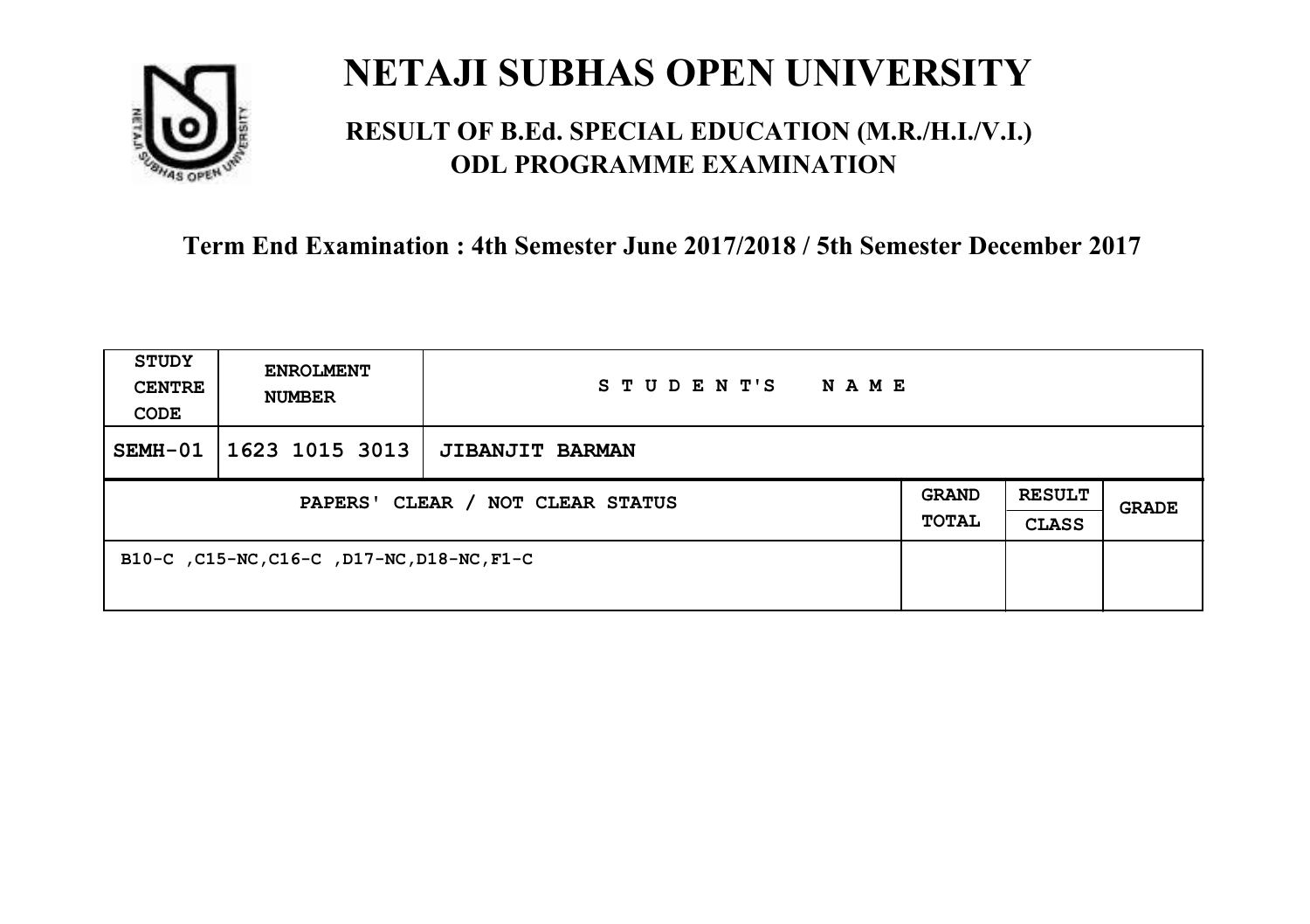

### **RESULT OF B.Ed. SPECIAL EDUCATION (M.R./H.I./V.I.) ODL PROGRAMME EXAMINATION**

| <b>STUDY</b><br><b>CENTRE</b><br>CODE | <b>ENROLMENT</b><br><b>NUMBER</b>             | STUDENT'S<br>N A M E |  |                               |       |
|---------------------------------------|-----------------------------------------------|----------------------|--|-------------------------------|-------|
| SEMH-01                               | 1623 1015 3019                                | HRIDAY KRISHNA ROY   |  |                               |       |
| PAPERS' CLEAR / NOT CLEAR STATUS      |                                               |                      |  | <b>RESULT</b><br><b>CLASS</b> | GRADE |
|                                       | B10-NC, C15-NC, C16-NC, D17-NC, D18-NC, F1-NC |                      |  |                               |       |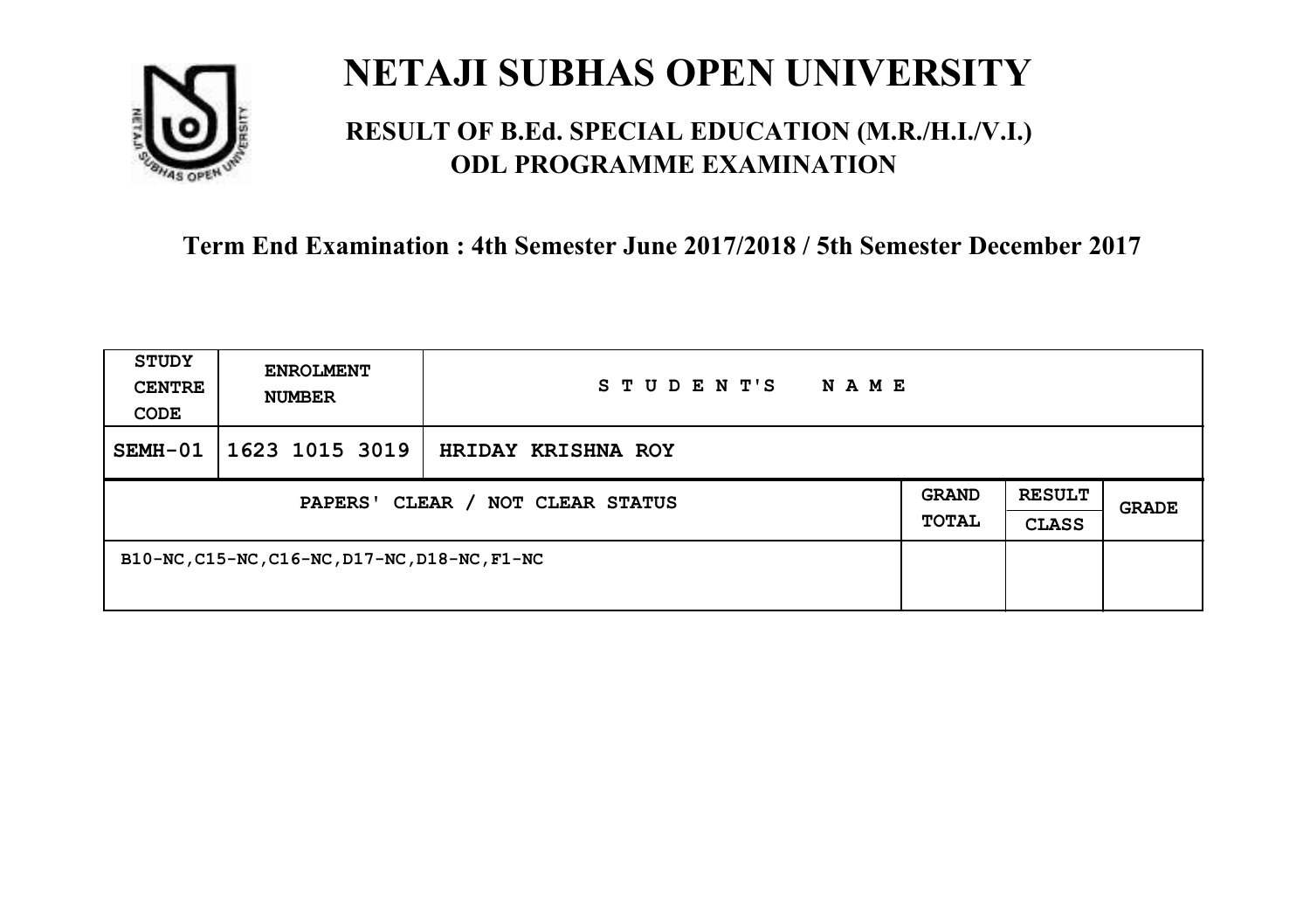

### **RESULT OF B.Ed. SPECIAL EDUCATION (M.R./H.I./V.I.) ODL PROGRAMME EXAMINATION**

| <b>STUDY</b><br><b>CENTRE</b><br>CODE | <b>ENROLMENT</b><br><b>NUMBER</b>        | STUDENT'S<br>N A M E  |                              |                               |       |
|---------------------------------------|------------------------------------------|-----------------------|------------------------------|-------------------------------|-------|
| $SEMH-01$                             | 1623 1015 3034                           | <b>BISWA NATH ROY</b> |                              |                               |       |
| PAPERS' CLEAR / NOT CLEAR STATUS      |                                          |                       | <b>GRAND</b><br><b>TOTAL</b> | <b>RESULT</b><br><b>CLASS</b> | GRADE |
|                                       | B10-C, C15-NC, C16-C, D17-C, D18-C, F1-C |                       |                              |                               |       |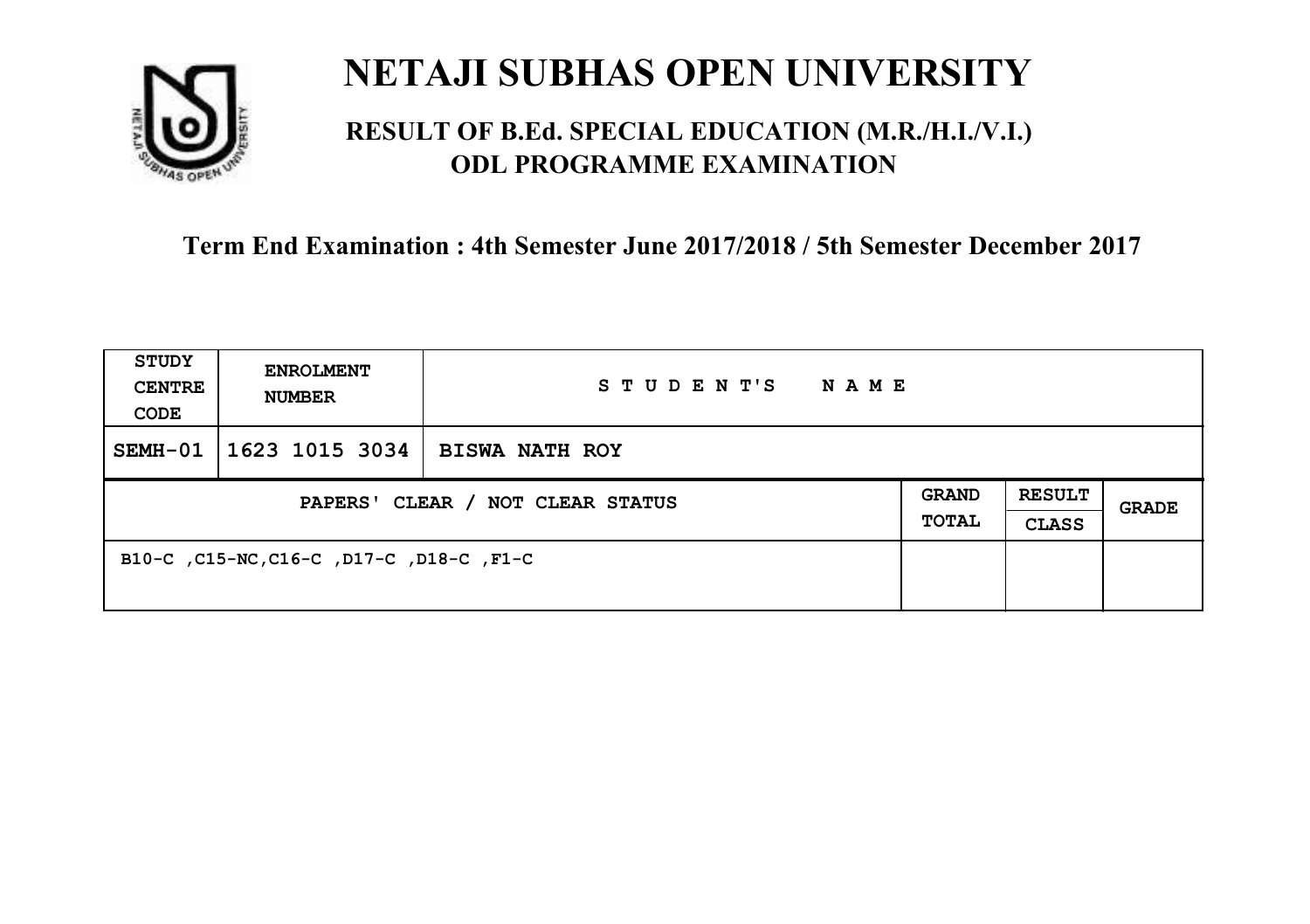

### **RESULT OF B.Ed. SPECIAL EDUCATION (M.R./H.I./V.I.) ODL PROGRAMME EXAMINATION**

| <b>STUDY</b><br><b>CENTRE</b><br>CODE | <b>ENROLMENT</b><br><b>NUMBER</b>        | STUDENT'S<br>NAME         |                              |                               |       |
|---------------------------------------|------------------------------------------|---------------------------|------------------------------|-------------------------------|-------|
| SEMH-01                               | 1623 1015 3035                           | <b>MANORANJAN BHOWMIK</b> |                              |                               |       |
| PAPERS' CLEAR / NOT CLEAR STATUS      |                                          |                           | <b>GRAND</b><br><b>TOTAL</b> | <b>RESULT</b><br><b>CLASS</b> | GRADE |
|                                       | B10-C, C15-C, C16-C, D17-C, D18-C, F1-NC |                           |                              |                               |       |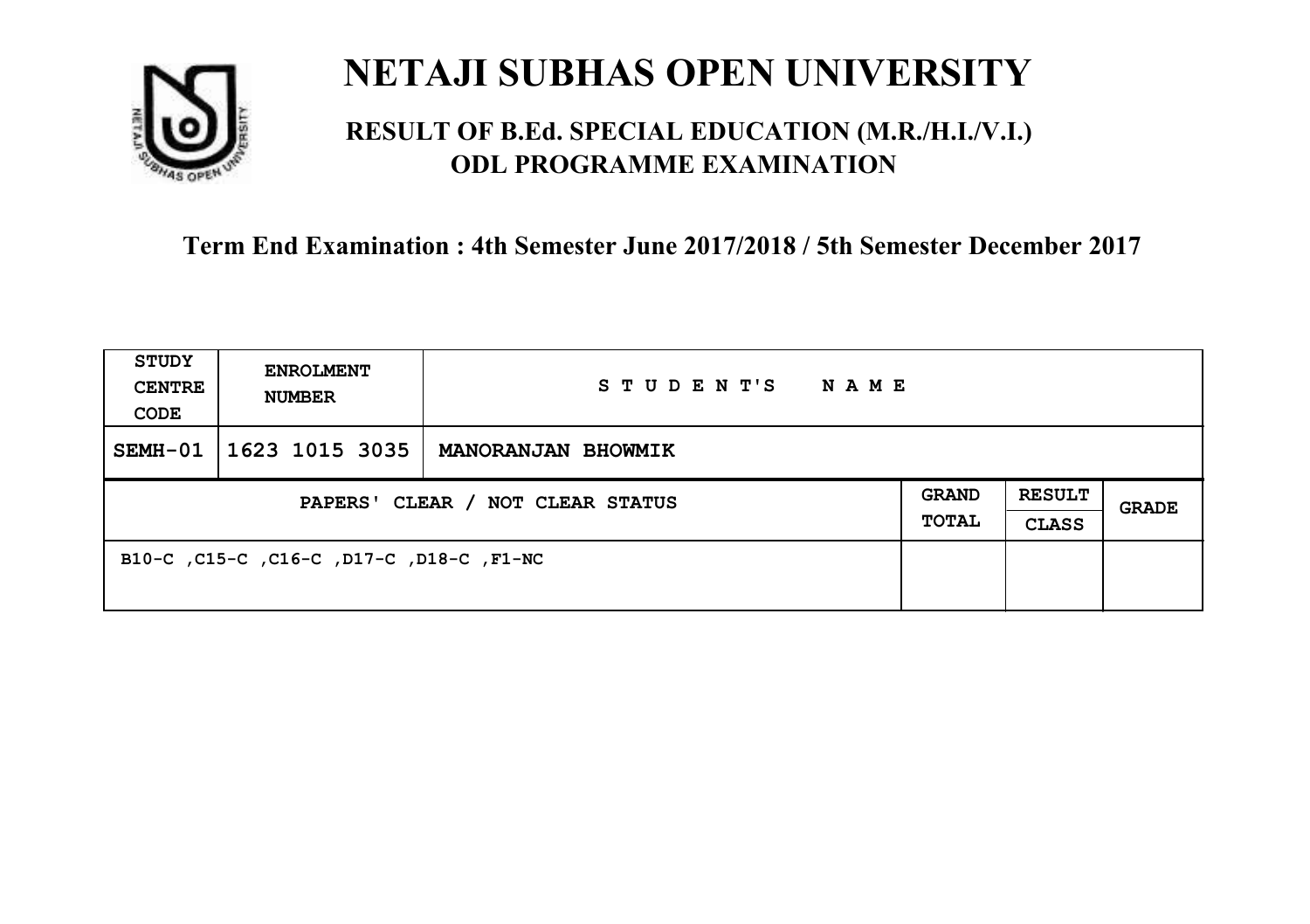

### **RESULT OF B.Ed. SPECIAL EDUCATION (M.R./H.I./V.I.) ODL PROGRAMME EXAMINATION**

| <b>STUDY</b><br><b>CENTRE</b><br>CODE | <b>ENROLMENT</b><br><b>NUMBER</b>        | STUDENT'S<br>NAME |  |                               |              |
|---------------------------------------|------------------------------------------|-------------------|--|-------------------------------|--------------|
| $SEMH-01$                             | $1623$ 1015 3039                         | <b>RAJU RAY</b>   |  |                               |              |
| PAPERS' CLEAR / NOT CLEAR STATUS      |                                          |                   |  | <b>RESULT</b><br><b>CLASS</b> | <b>GRADE</b> |
|                                       | B10-C, C15-NC, C16-C, D17-C, D18-C, F1-C |                   |  |                               |              |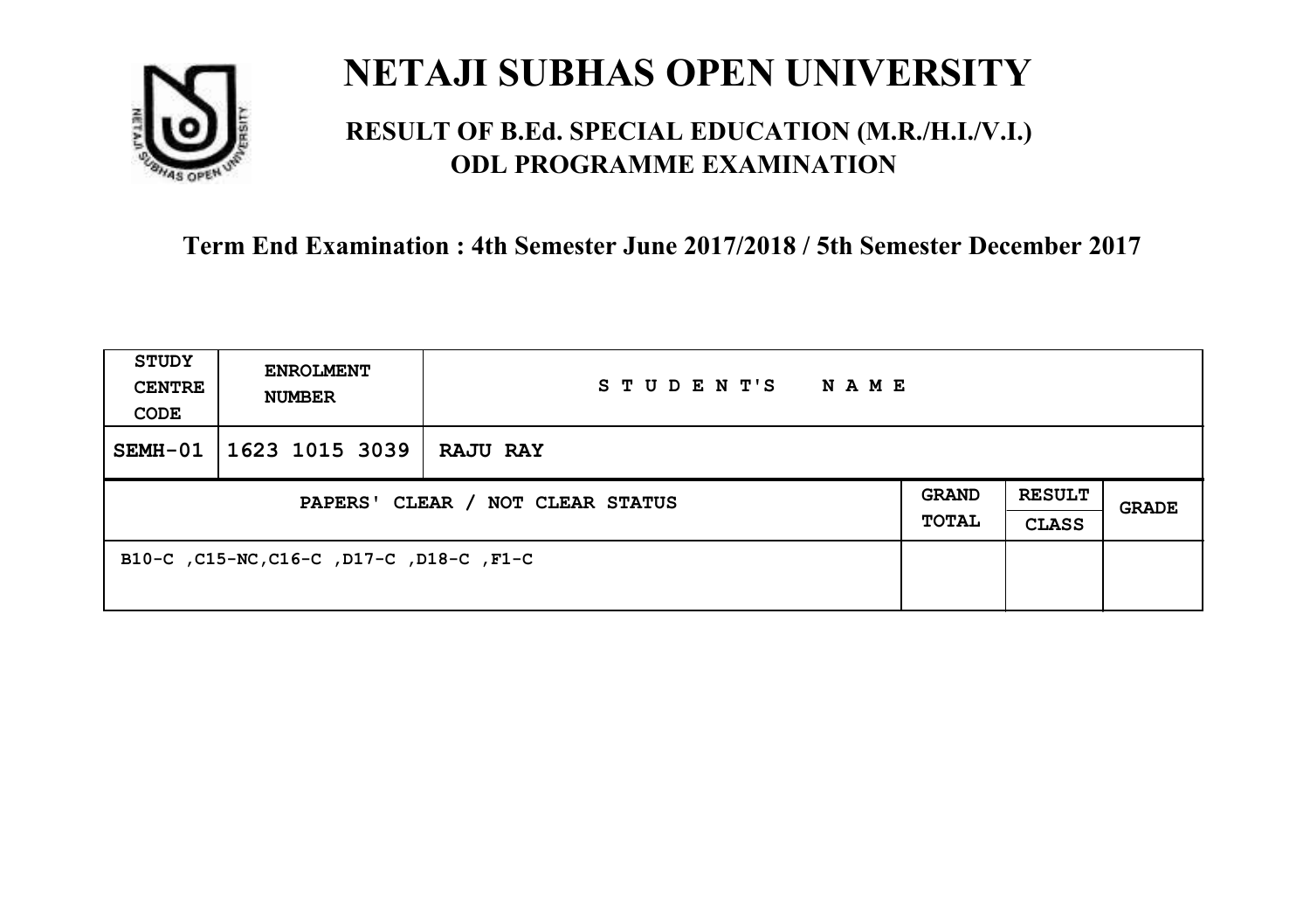

### **RESULT OF B.Ed. SPECIAL EDUCATION (M.R./H.I./V.I.) ODL PROGRAMME EXAMINATION**

| <b>STUDY</b><br><b>CENTRE</b><br>CODE | <b>ENROLMENT</b><br><b>NUMBER</b>        | STUDENT'S<br>N A M E |                              |                               |       |
|---------------------------------------|------------------------------------------|----------------------|------------------------------|-------------------------------|-------|
| $SEMH-01$                             | 1624 1015 3014                           | KANCHAN ROY          |                              |                               |       |
| PAPERS' CLEAR / NOT CLEAR STATUS      |                                          |                      | <b>GRAND</b><br><b>TOTAL</b> | <b>RESULT</b><br><b>CLASS</b> | GRADE |
|                                       | B10-C, C15-NC, C16-C, D17-C, D18-C, F1-C |                      |                              |                               |       |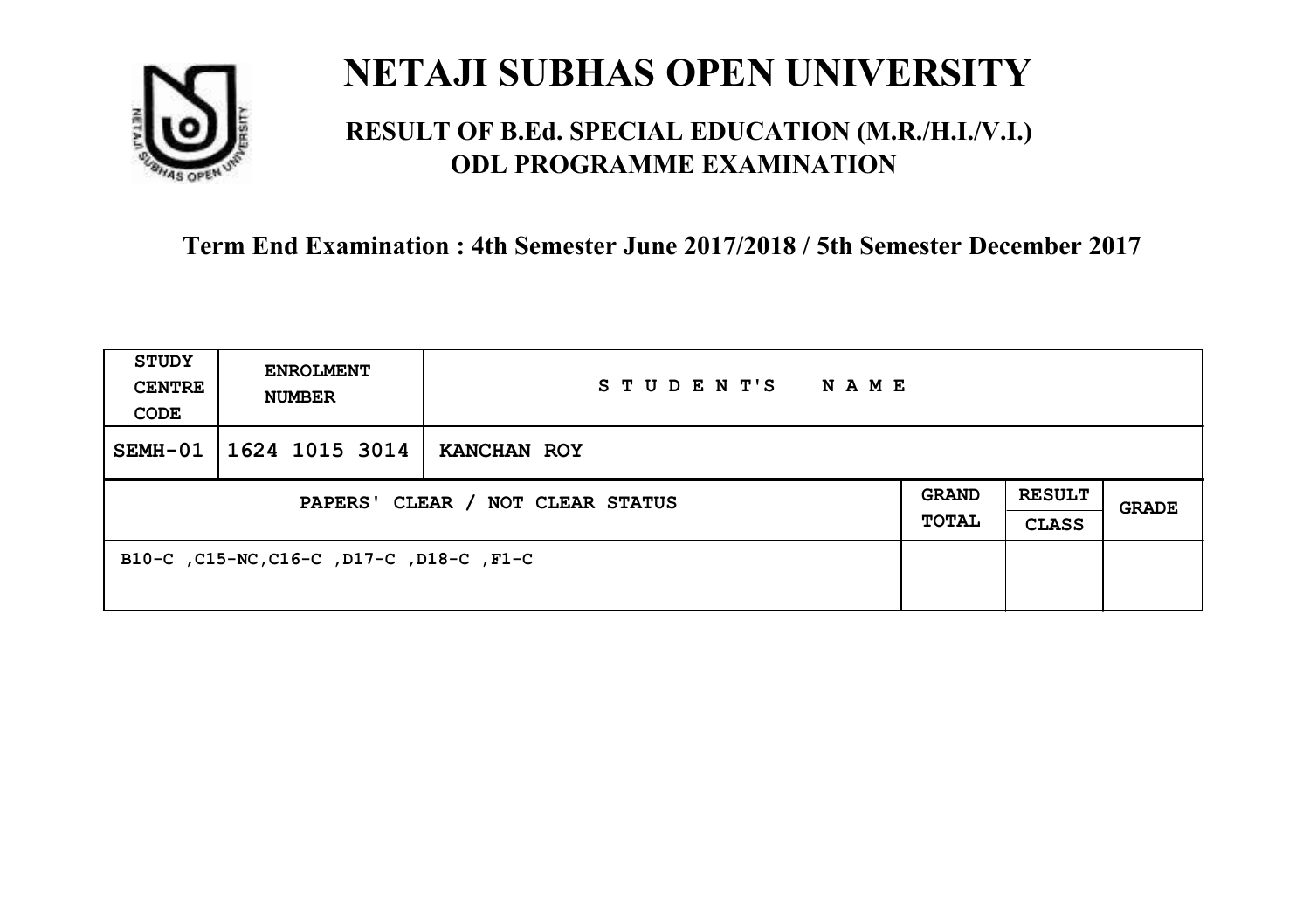

### **RESULT OF B.Ed. SPECIAL EDUCATION (M.R./H.I./V.I.) ODL PROGRAMME EXAMINATION**

| <b>STUDY</b><br><b>CENTRE</b><br>CODE | <b>ENROLMENT</b><br><b>NUMBER</b>        | STUDENT'S<br>N A M E |                              |                               |       |
|---------------------------------------|------------------------------------------|----------------------|------------------------------|-------------------------------|-------|
| $SEMH-01$                             | 1624 1015 3017                           | PUSPITA ROY          |                              |                               |       |
| PAPERS' CLEAR / NOT CLEAR STATUS      |                                          |                      | <b>GRAND</b><br><b>TOTAL</b> | <b>RESULT</b><br><b>CLASS</b> | GRADE |
|                                       | B10-C, C15-NC, C16-C, D17-C, D18-C, F1-C |                      |                              |                               |       |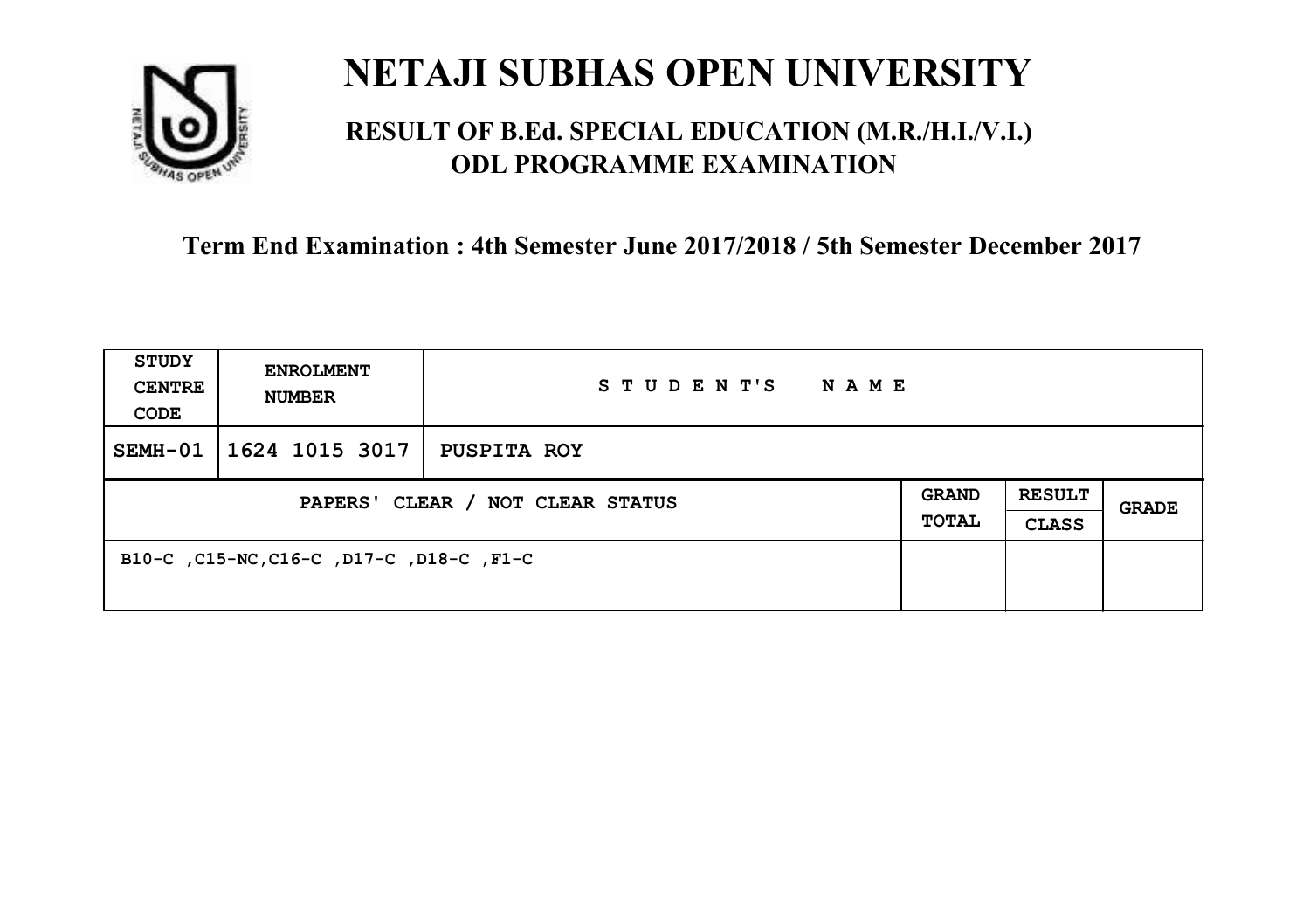

### **RESULT OF B.Ed. SPECIAL EDUCATION (M.R./H.I./V.I.) ODL PROGRAMME EXAMINATION**

| <b>STUDY</b><br><b>CENTRE</b><br>CODE | <b>ENROLMENT</b><br><b>NUMBER</b>       | STUDENT'S<br><b>NAME</b> |                              |                               |       |
|---------------------------------------|-----------------------------------------|--------------------------|------------------------------|-------------------------------|-------|
| $SEMH-01$                             | 1626 1015 3036                          | UPASIKA LAMA             |                              |                               |       |
| PAPERS' CLEAR / NOT CLEAR STATUS      |                                         |                          | <b>GRAND</b><br><b>TOTAL</b> | <b>RESULT</b><br><b>CLASS</b> | GRADE |
|                                       | B10-C, C15-C, C16-C, D17-C, D18-C, F1-C |                          |                              |                               |       |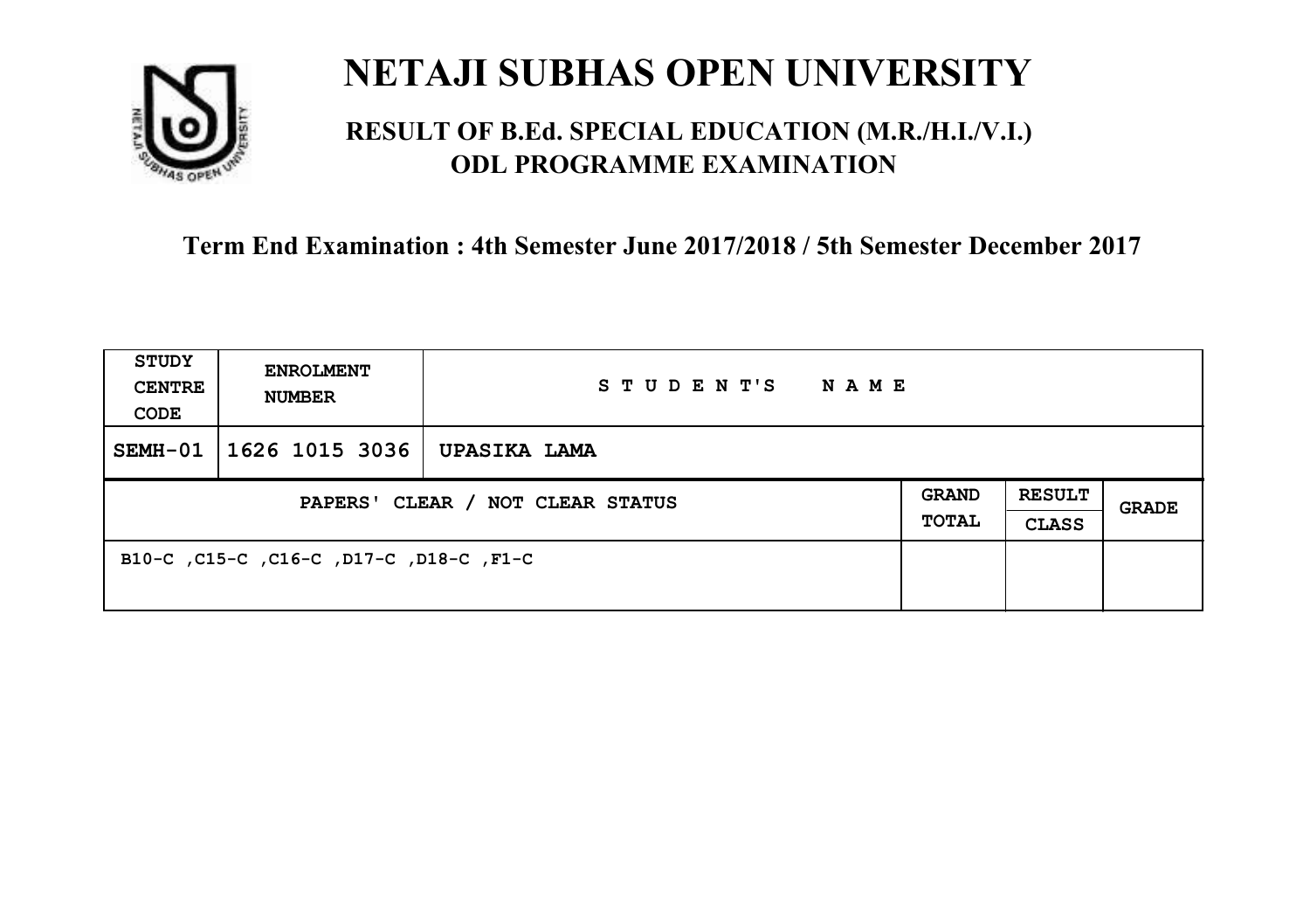

### **RESULT OF B.Ed. SPECIAL EDUCATION (M.R./H.I./V.I.) ODL PROGRAMME EXAMINATION**

| <b>STUDY</b><br><b>CENTRE</b><br>CODE | <b>ENROLMENT</b><br><b>NUMBER</b>        | STUDENT'S<br>NAME  |                              |                               |              |
|---------------------------------------|------------------------------------------|--------------------|------------------------------|-------------------------------|--------------|
| $SEMH-01$                             | 1627 1015 3004                           | <b>RAJU MONDAL</b> |                              |                               |              |
| PAPERS' CLEAR / NOT CLEAR STATUS      |                                          |                    | <b>GRAND</b><br><b>TOTAL</b> | <b>RESULT</b><br><b>CLASS</b> | <b>GRADE</b> |
|                                       | B10-C, C15-NC, C16-C, D17-C, D18-C, F1-C |                    |                              |                               |              |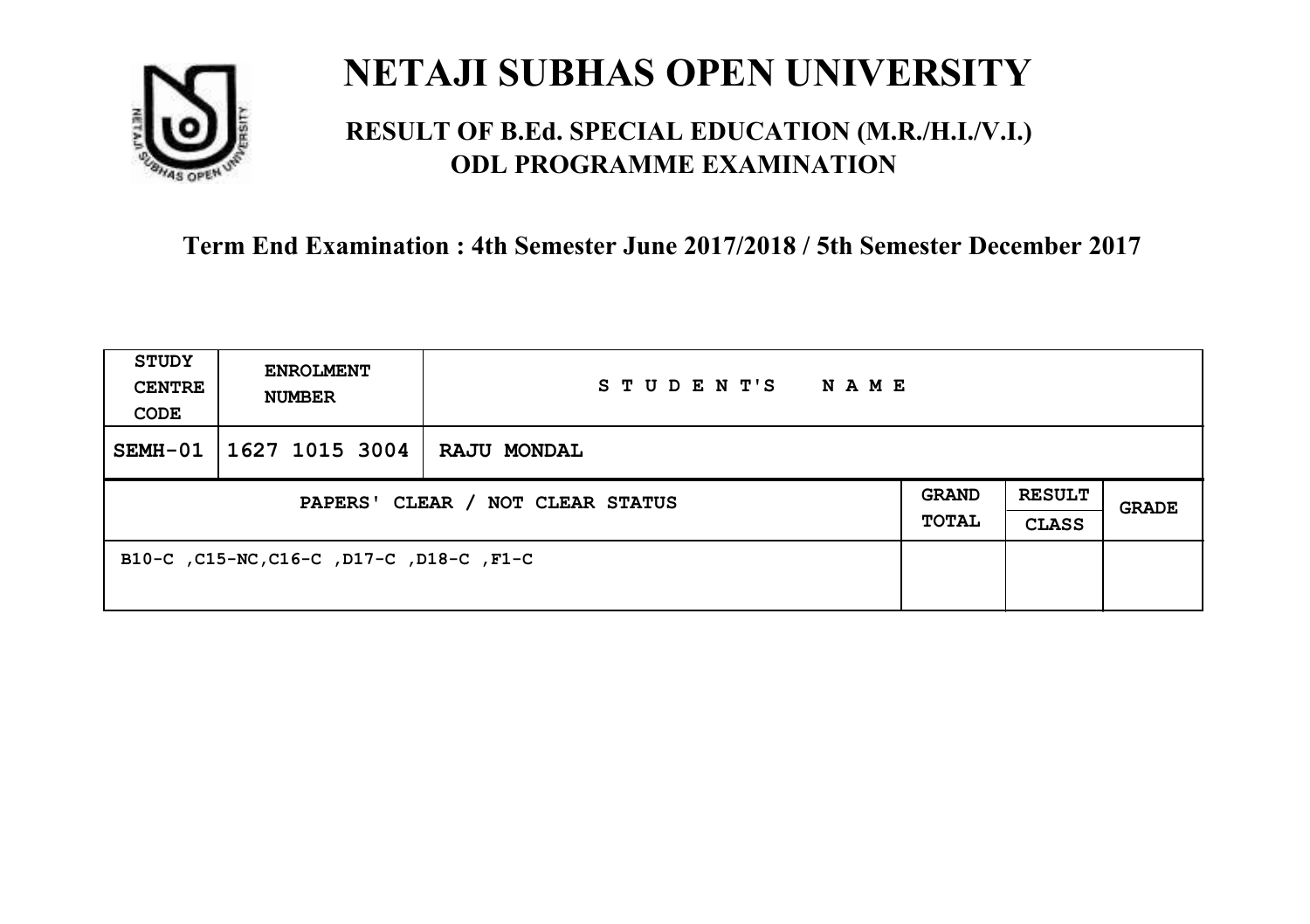

### **RESULT OF B.Ed. SPECIAL EDUCATION (M.R./H.I./V.I.) ODL PROGRAMME EXAMINATION**

| <b>STUDY</b><br><b>CENTRE</b><br>CODE | <b>ENROLMENT</b><br><b>NUMBER</b>       | STUDENT'S<br><b>NAME</b> |                              |                               |       |
|---------------------------------------|-----------------------------------------|--------------------------|------------------------------|-------------------------------|-------|
| $SEMH-01$                             | 1627 1015 3009                          | SOFIQUL ISLAM            |                              |                               |       |
| PAPERS' CLEAR / NOT CLEAR STATUS      |                                         |                          | <b>GRAND</b><br><b>TOTAL</b> | <b>RESULT</b><br><b>CLASS</b> | GRADE |
|                                       | B10-C, C15-C, C16-C, D17-C, D18-C, F1-C |                          |                              |                               |       |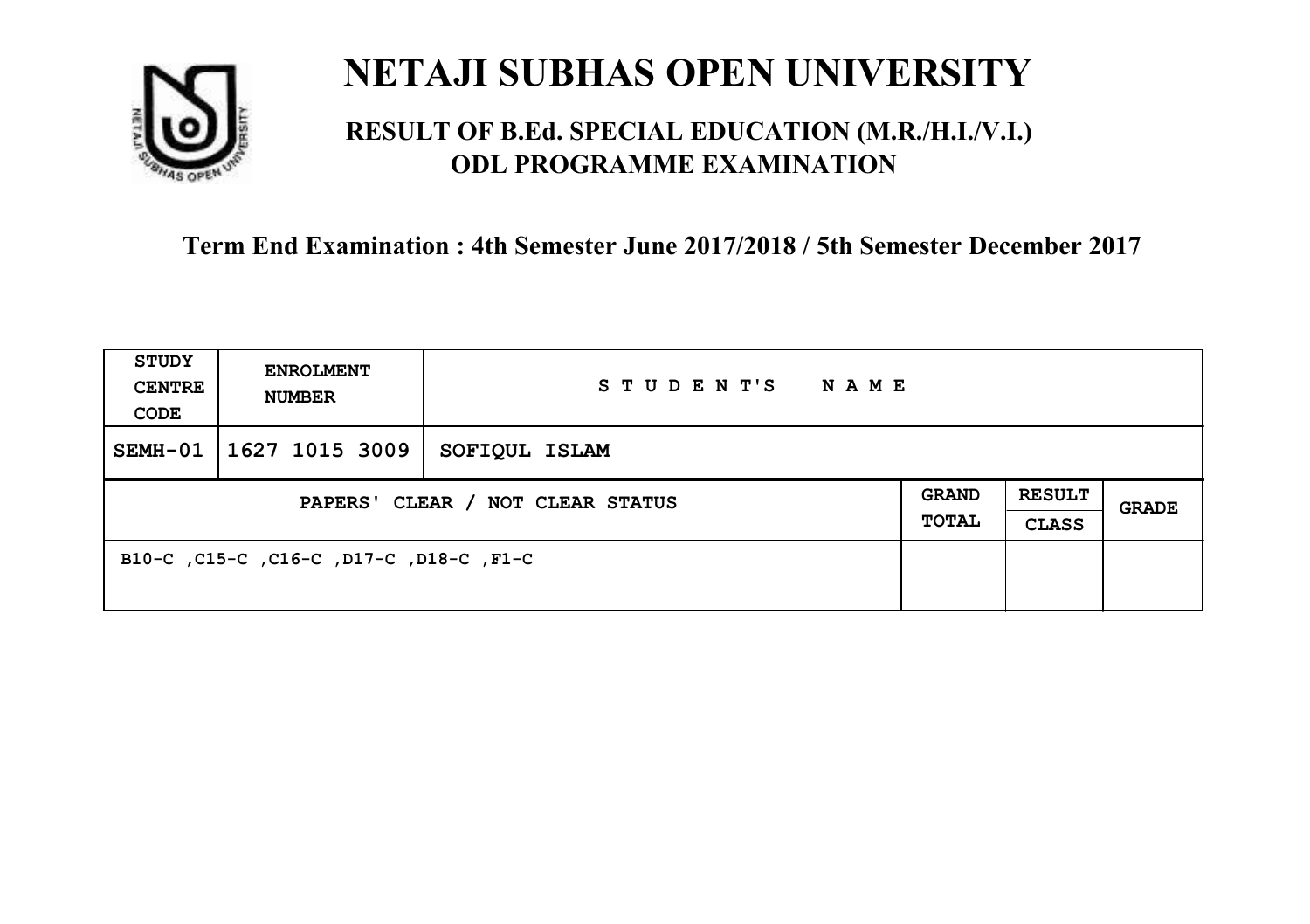

### **RESULT OF B.Ed. SPECIAL EDUCATION (M.R./H.I./V.I.) ODL PROGRAMME EXAMINATION**

| <b>STUDY</b><br><b>CENTRE</b><br>CODE | <b>ENROLMENT</b><br><b>NUMBER</b>       | STUDENT'S<br><b>NAME</b> |                              |                               |       |
|---------------------------------------|-----------------------------------------|--------------------------|------------------------------|-------------------------------|-------|
| SEMH-01                               | 1627 1015 3010                          | <b>ANUP RANA</b>         |                              |                               |       |
| PAPERS' CLEAR / NOT CLEAR STATUS      |                                         |                          | <b>GRAND</b><br><b>TOTAL</b> | <b>RESULT</b><br><b>CLASS</b> | GRADE |
|                                       | B10-C, C15-C, C16-C, D17-C, D18-C, F1-C |                          |                              |                               |       |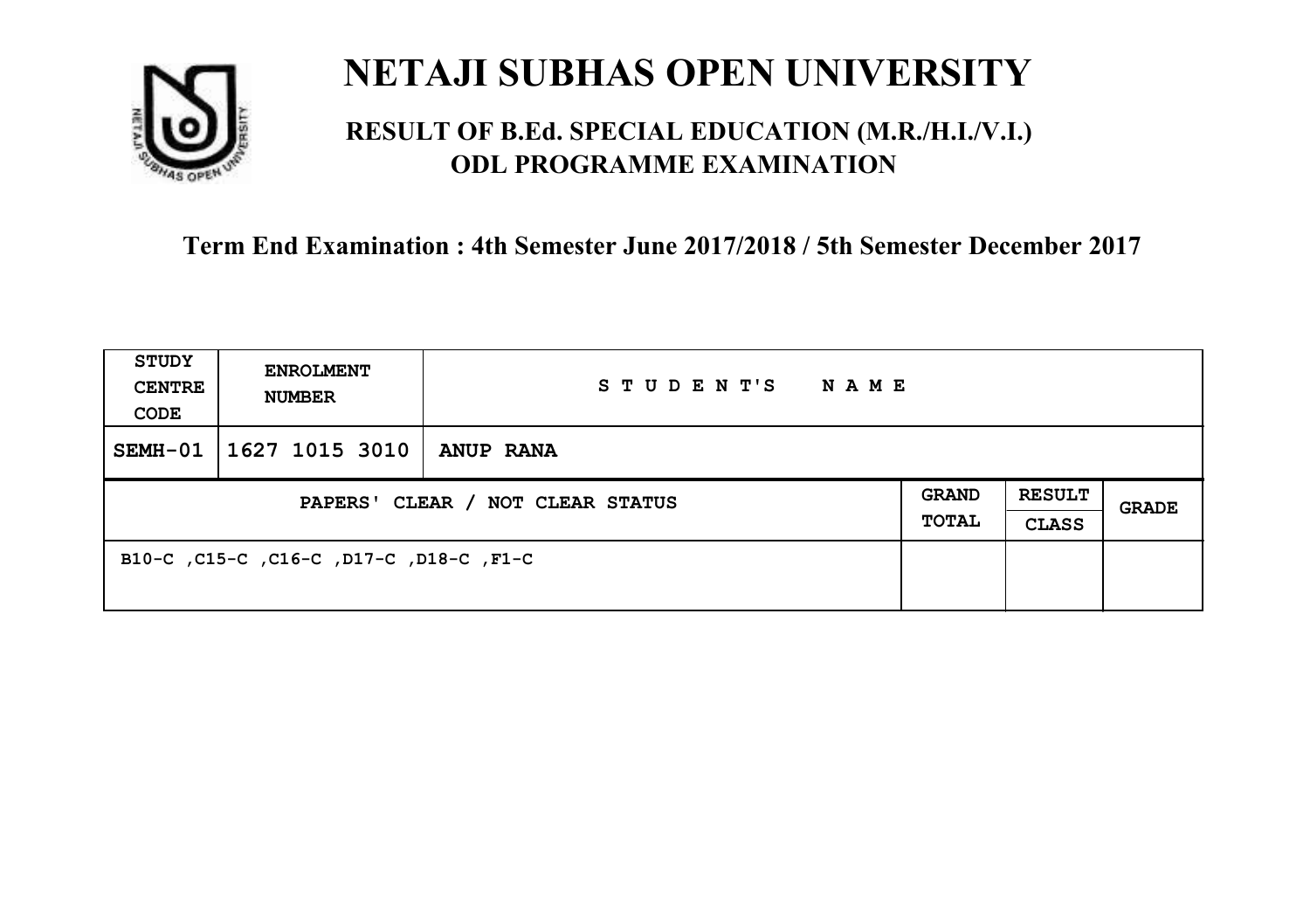

### **RESULT OF B.Ed. SPECIAL EDUCATION (M.R./H.I./V.I.) ODL PROGRAMME EXAMINATION**

| <b>STUDY</b><br><b>CENTRE</b><br>CODE | <b>ENROLMENT</b><br><b>NUMBER</b>       | STUDENT'S<br>NAME |                              |                               |       |
|---------------------------------------|-----------------------------------------|-------------------|------------------------------|-------------------------------|-------|
| SEMH-01                               | 1627 1015 3012                          | PILLAB SEN        |                              |                               |       |
| PAPERS' CLEAR / NOT CLEAR STATUS      |                                         |                   | <b>GRAND</b><br><b>TOTAL</b> | <b>RESULT</b><br><b>CLASS</b> | GRADE |
|                                       | B10-C, C15-C, C16-C, D17-C, D18-C, F1-C |                   |                              |                               |       |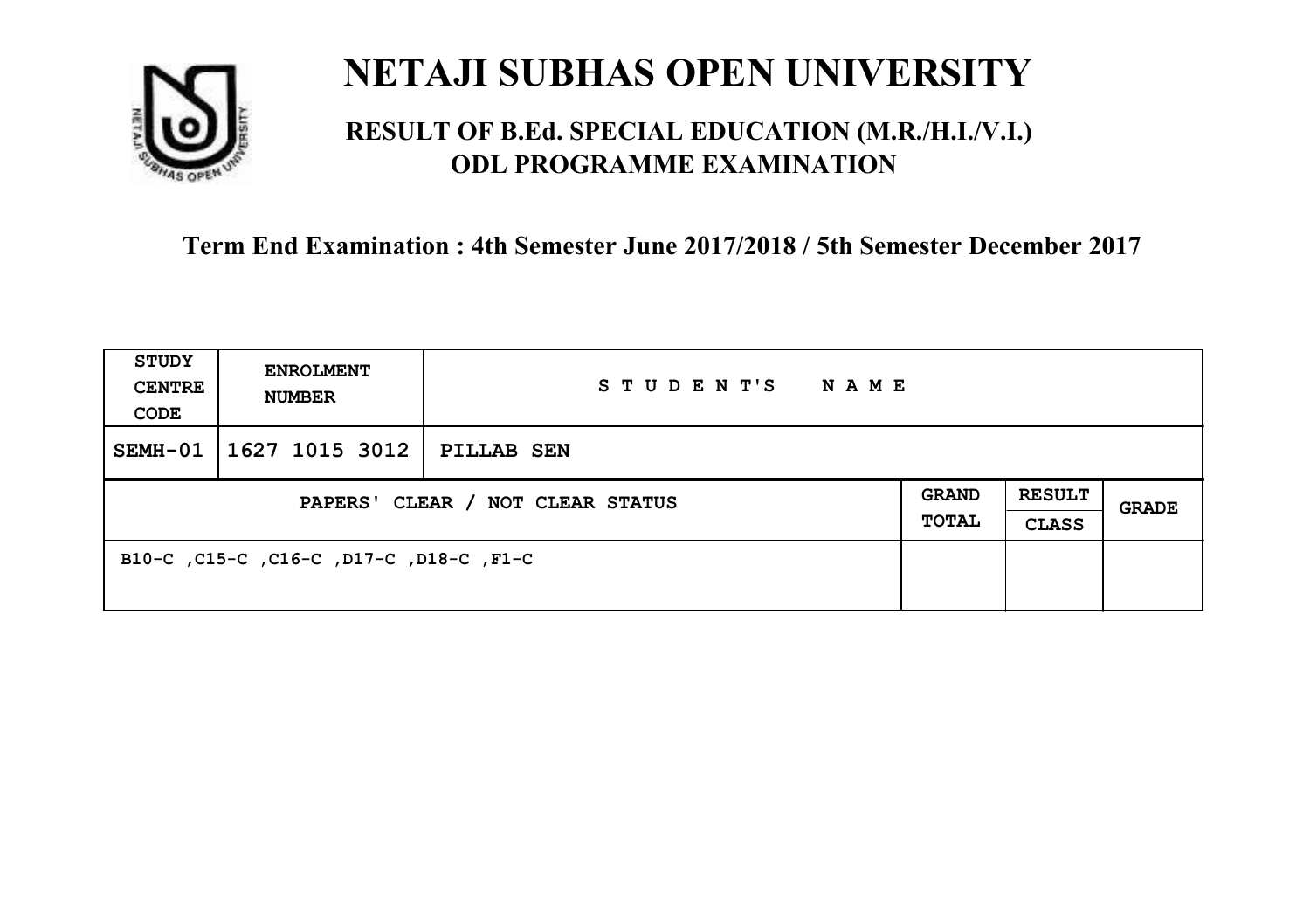

### **RESULT OF B.Ed. SPECIAL EDUCATION (M.R./H.I./V.I.) ODL PROGRAMME EXAMINATION**

| STUDY<br><b>CENTRE</b><br>CODE   | <b>ENROLMENT</b><br><b>NUMBER</b>        | STUDENT'S<br>NAME   |                              |                               |              |
|----------------------------------|------------------------------------------|---------------------|------------------------------|-------------------------------|--------------|
| SEMH-01                          | 1627 1015 3032                           | <b>DIPANKAR SEN</b> |                              |                               |              |
| PAPERS' CLEAR / NOT CLEAR STATUS |                                          |                     | <b>GRAND</b><br><b>TOTAL</b> | <b>RESULT</b><br><b>CLASS</b> | <b>GRADE</b> |
|                                  | B10-C, C15-NC, C16-C, D17-C, D18-C, F1-C |                     |                              |                               |              |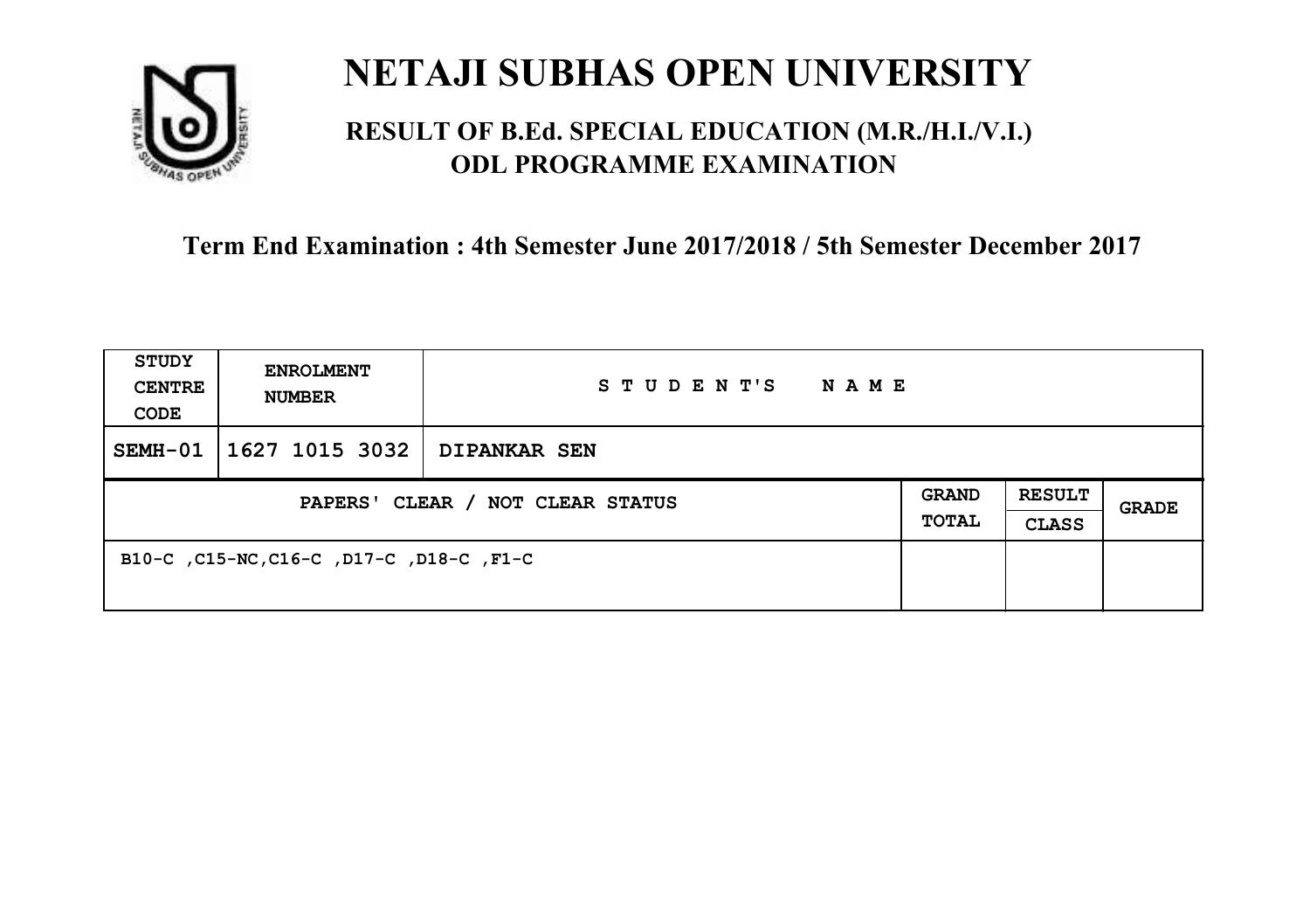

### **RESULT OF B.Ed. SPECIAL EDUCATION (M.R./H.I./V.I.) ODL PROGRAMME EXAMINATION**

| <b>STUDY</b><br><b>CENTRE</b><br>CODE | <b>ENROLMENT</b><br><b>NUMBER</b>       | STUDENT'S<br>NAME  |                              |                               |       |
|---------------------------------------|-----------------------------------------|--------------------|------------------------------|-------------------------------|-------|
| SEMH-01                               | 1628 1015 3008                          | <b>SATHI GHOSH</b> |                              |                               |       |
| PAPERS' CLEAR / NOT CLEAR STATUS      |                                         |                    | <b>GRAND</b><br><b>TOTAL</b> | <b>RESULT</b><br><b>CLASS</b> | GRADE |
|                                       | B10-C, C15-C, C16-C, D17-C, D18-C, F1-C |                    |                              |                               |       |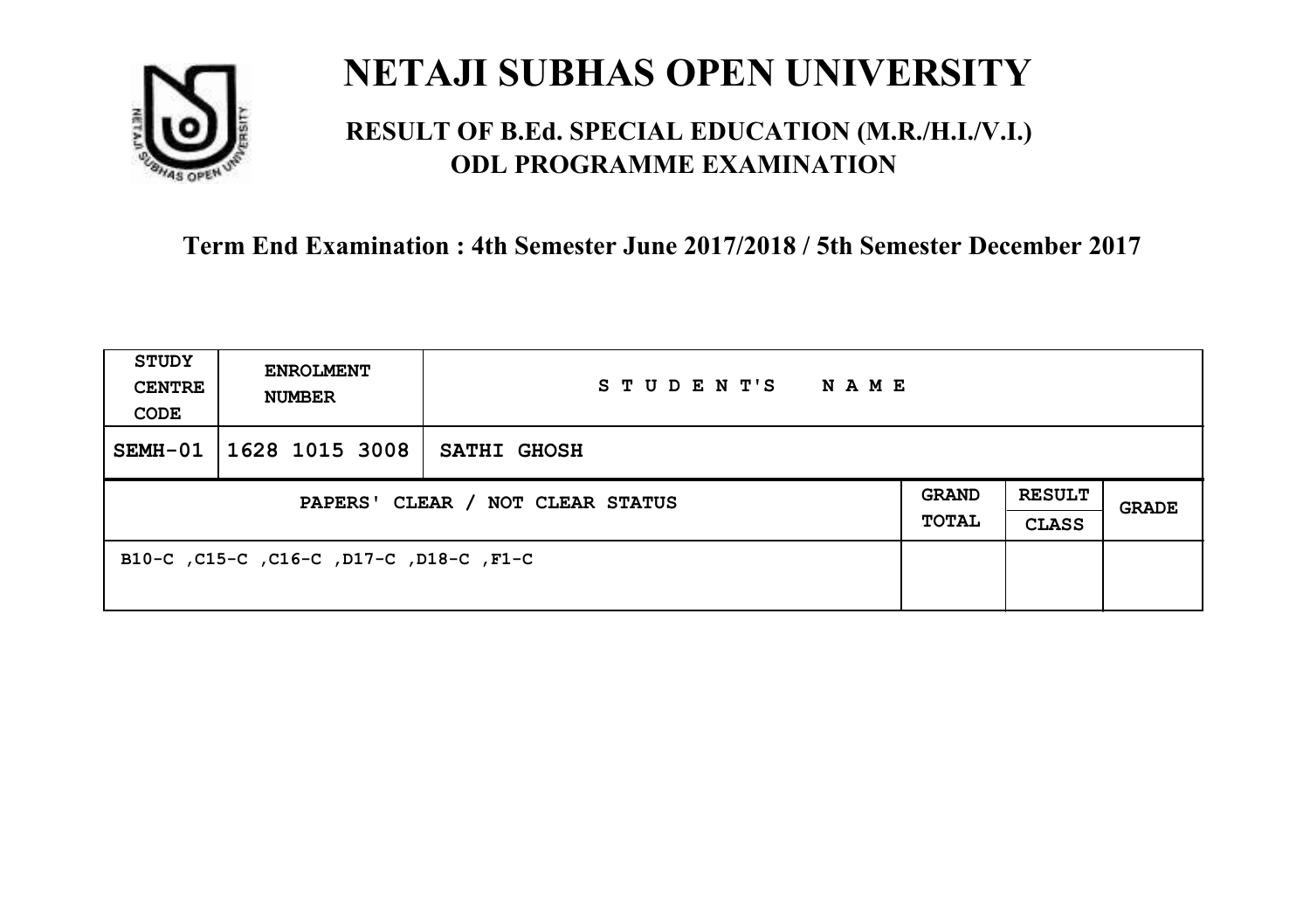

### **RESULT OF B.Ed. SPECIAL EDUCATION (M.R./H.I./V.I.) ODL PROGRAMME EXAMINATION**

| <b>STUDY</b><br><b>CENTRE</b><br>CODE | <b>ENROLMENT</b><br><b>NUMBER</b>       | STUDENT'S NAME |                       |                               |              |
|---------------------------------------|-----------------------------------------|----------------|-----------------------|-------------------------------|--------------|
| SEMH-01                               | 1628 1015 3011   MINAKSHI GHOSH         |                |                       |                               |              |
| PAPERS' CLEAR / NOT CLEAR STATUS      |                                         |                | GRAND<br><b>TOTAL</b> | <b>RESULT</b><br><b>CLASS</b> | <b>GRADE</b> |
|                                       | B10-C, C15-C, C16-C, D17-C, D18-C, F1-C |                |                       |                               |              |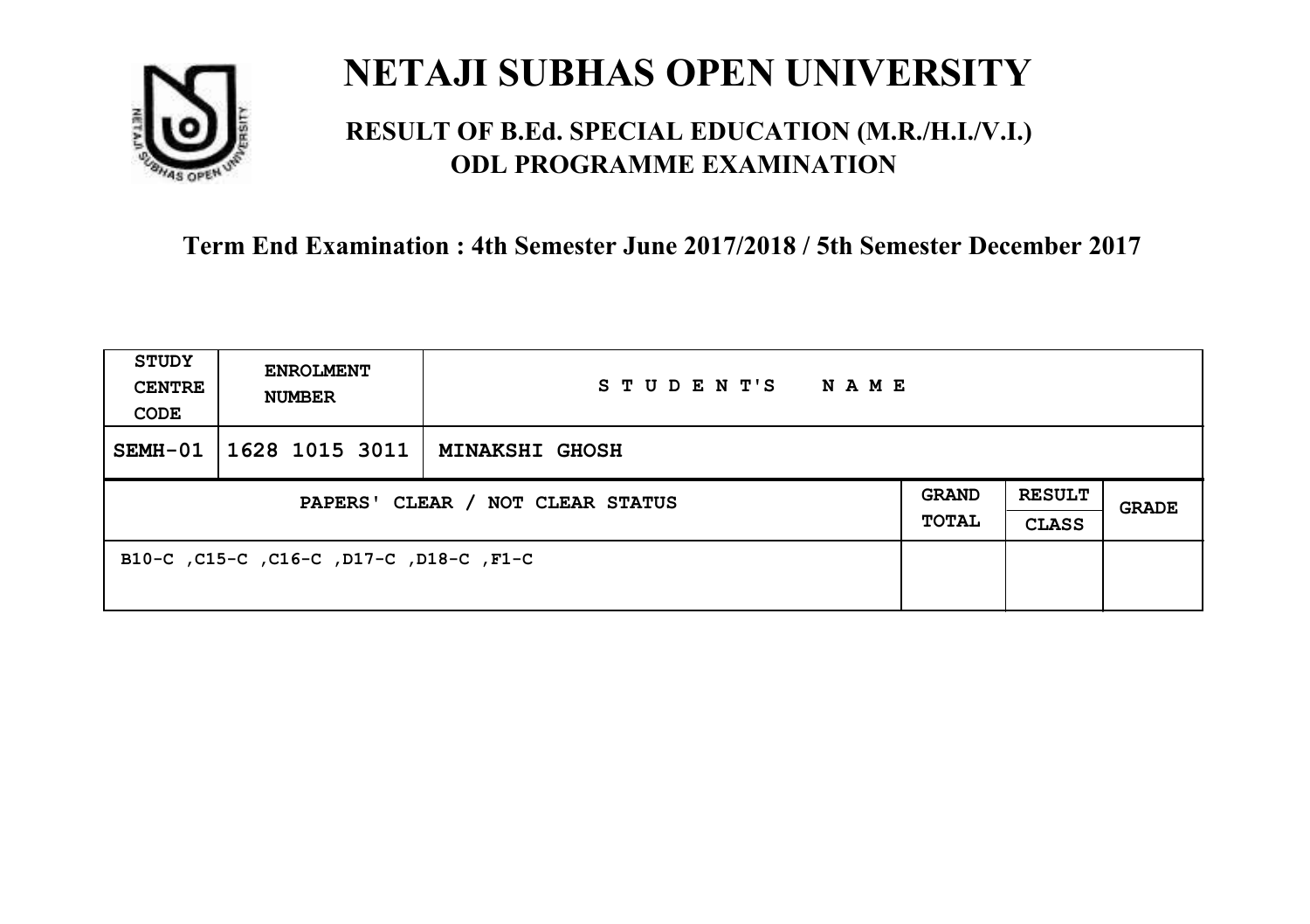

### **RESULT OF B.Ed. SPECIAL EDUCATION (M.R./H.I./V.I.) ODL PROGRAMME EXAMINATION**

| <b>STUDY</b><br><b>CENTRE</b><br>CODE | <b>ENROLMENT</b><br><b>NUMBER</b>         | STUDENT'S<br>N A M E |                              |                               |       |
|---------------------------------------|-------------------------------------------|----------------------|------------------------------|-------------------------------|-------|
| SEMH-01                               | 1628 1015 3030                            | RAHILA KHATUN        |                              |                               |       |
| PAPERS' CLEAR / NOT CLEAR STATUS      |                                           |                      | <b>GRAND</b><br><b>TOTAL</b> | <b>RESULT</b><br><b>CLASS</b> | GRADE |
|                                       | B10-C, C15-NC, C16-C, D17-C, D18-C, F1-NC |                      |                              |                               |       |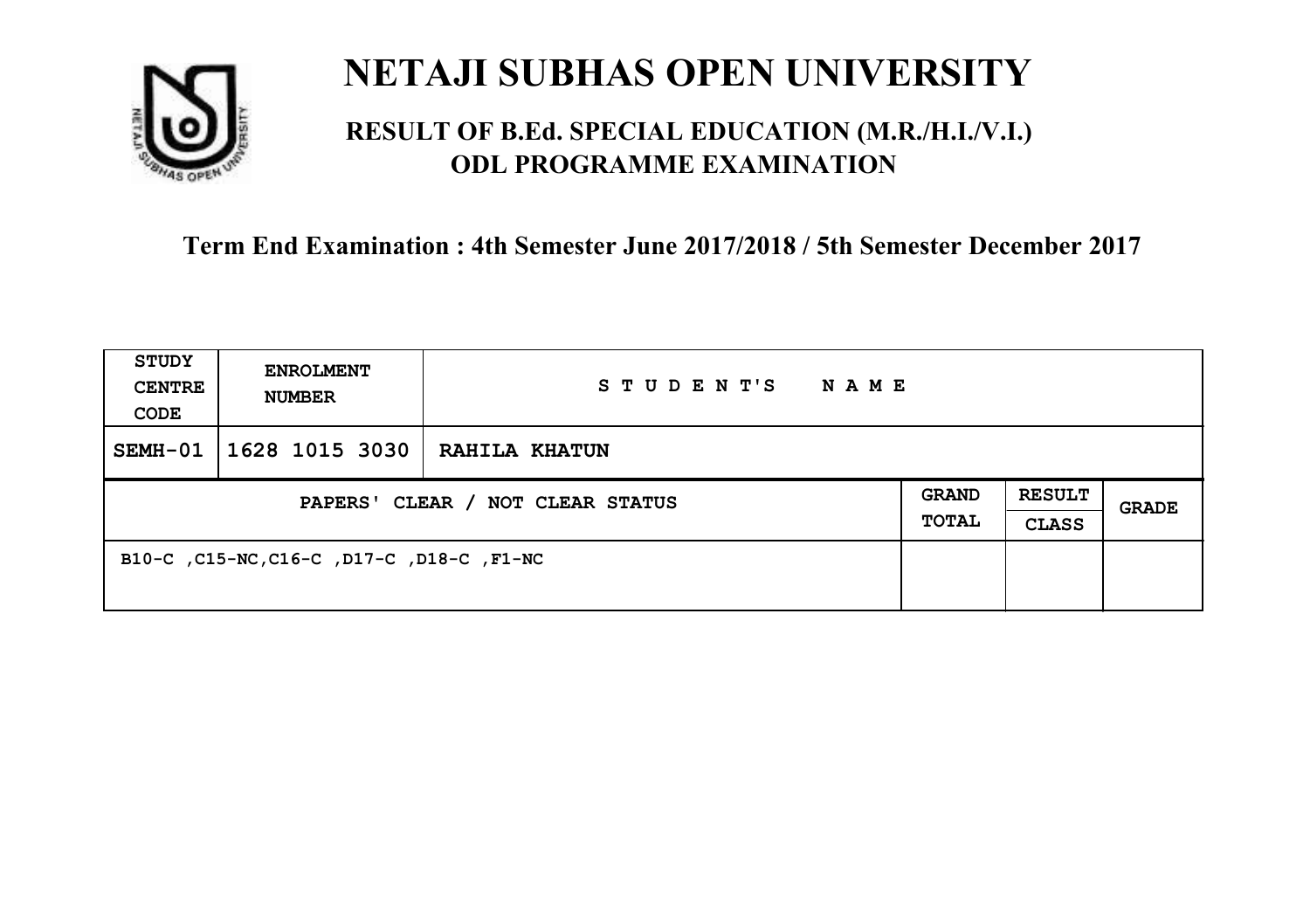

### **RESULT OF B.Ed. SPECIAL EDUCATION (M.R./H.I./V.I.) ODL PROGRAMME EXAMINATION**

| <b>STUDY</b><br><b>CENTRE</b><br>CODE | <b>ENROLMENT</b><br><b>NUMBER</b>        | STUDENT'S<br><b>NAME</b> |                              |                               |       |
|---------------------------------------|------------------------------------------|--------------------------|------------------------------|-------------------------------|-------|
| SEMH-01                               | 1628 1015 3031                           | LAGNADITA DEBNATH        |                              |                               |       |
| PAPERS' CLEAR / NOT CLEAR STATUS      |                                          |                          | <b>GRAND</b><br><b>TOTAL</b> | <b>RESULT</b><br><b>CLASS</b> | GRADE |
|                                       | B10-C, C15-C, C16-C, D17-C, D18-C, F1-NC |                          |                              |                               |       |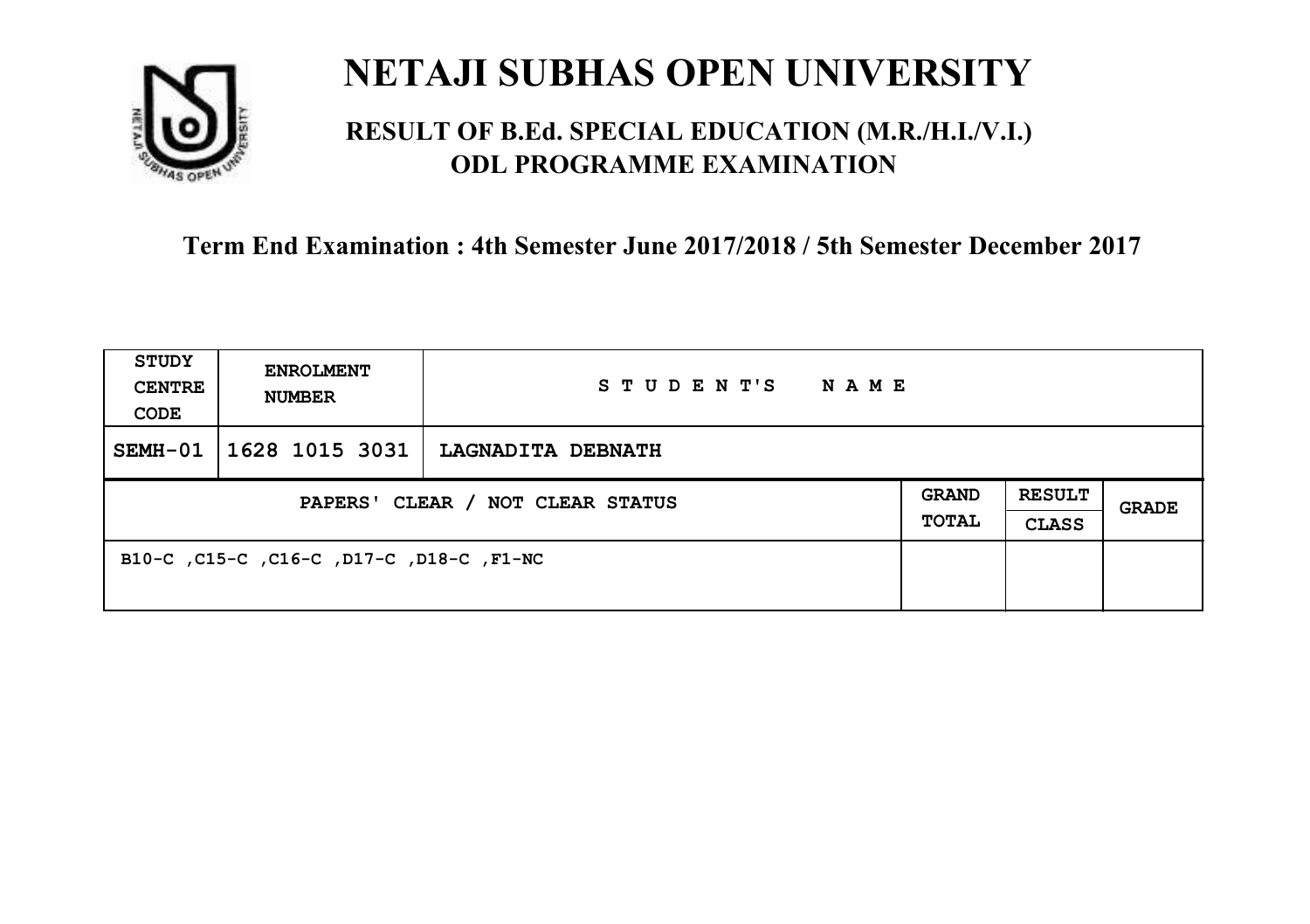

### **RESULT OF B.Ed. SPECIAL EDUCATION (M.R./H.I./V.I.) ODL PROGRAMME EXAMINATION**

| <b>STUDY</b><br><b>CENTRE</b><br>CODE | <b>ENROLMENT</b><br><b>NUMBER</b> | STUDENT'S<br><b>NAME</b> |                       |                               |       |
|---------------------------------------|-----------------------------------|--------------------------|-----------------------|-------------------------------|-------|
| SEMH-01                               | 1521 1015 3004                    | <b>SUBHANKAR SAHA</b>    |                       |                               |       |
| CLEAR / NOT CLEAR STATUS<br>PAPERS'   |                                   |                          | <b>GRAND</b><br>TOTAL | <b>RESULT</b><br><b>CLASS</b> | GRADE |
|                                       |                                   | All Clear                | 1314                  | I                             | A     |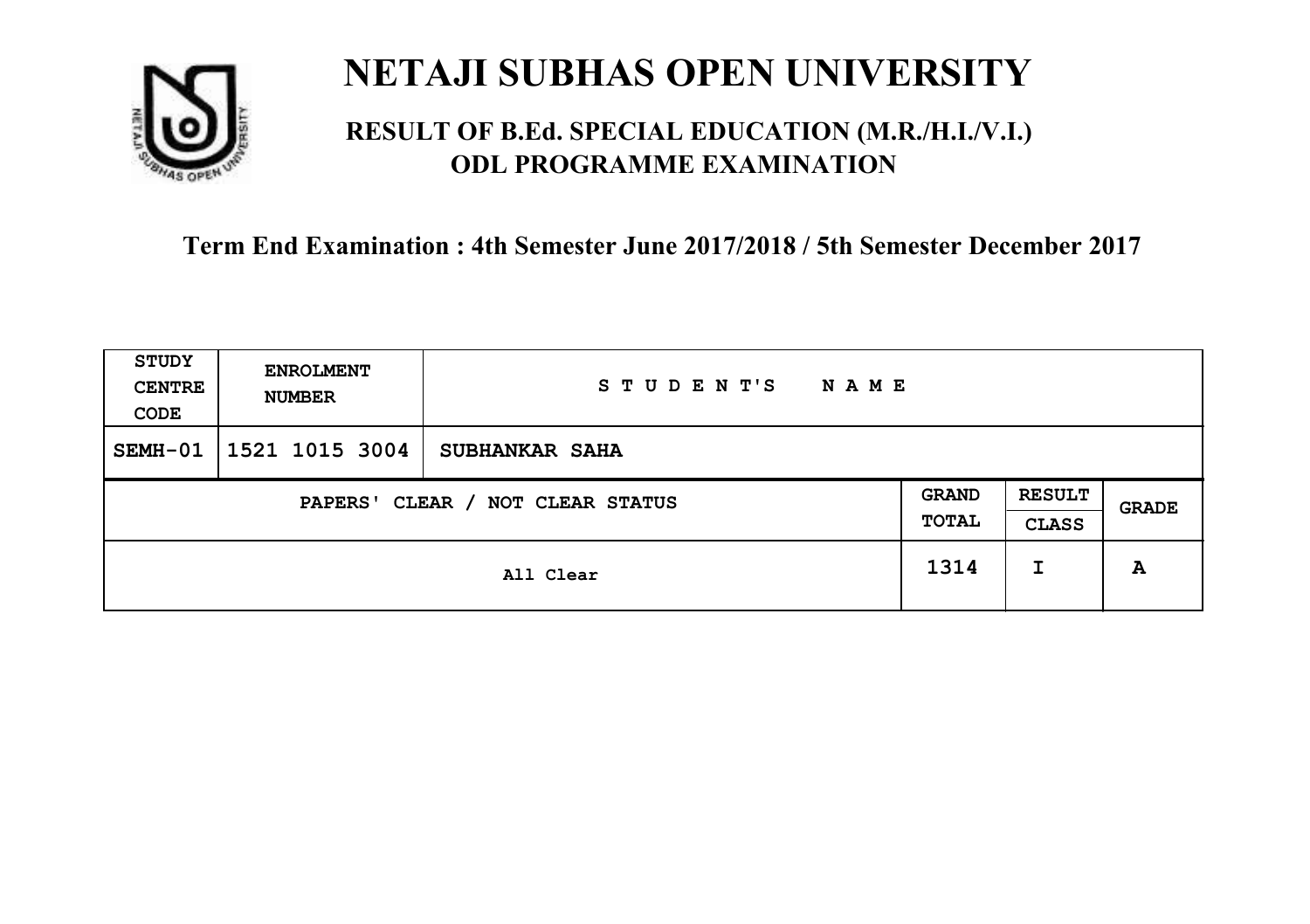

### **RESULT OF B.Ed. SPECIAL EDUCATION (M.R./H.I./V.I.) ODL PROGRAMME EXAMINATION**

| STUDY<br><b>CENTRE</b><br>CODE   | <b>ENROLMENT</b><br><b>NUMBER</b>                                                         | STUDENT'S<br>NAME |                              |                               |       |
|----------------------------------|-------------------------------------------------------------------------------------------|-------------------|------------------------------|-------------------------------|-------|
| SEMH-01                          | 1521 1015 3005                                                                            | DILIP KUMAR JANA  |                              |                               |       |
| PAPERS' CLEAR / NOT CLEAR STATUS |                                                                                           |                   | <b>GRAND</b><br><b>TOTAL</b> | <b>RESULT</b><br><b>CLASS</b> | GRADE |
|                                  | B10-C, C15-NC, C16-C, D17-C, D18-C, F1-C, B11-C, D1<br>$9-C$ , $E1-B-C$ , $F2-C$ , $F3-C$ |                   |                              |                               |       |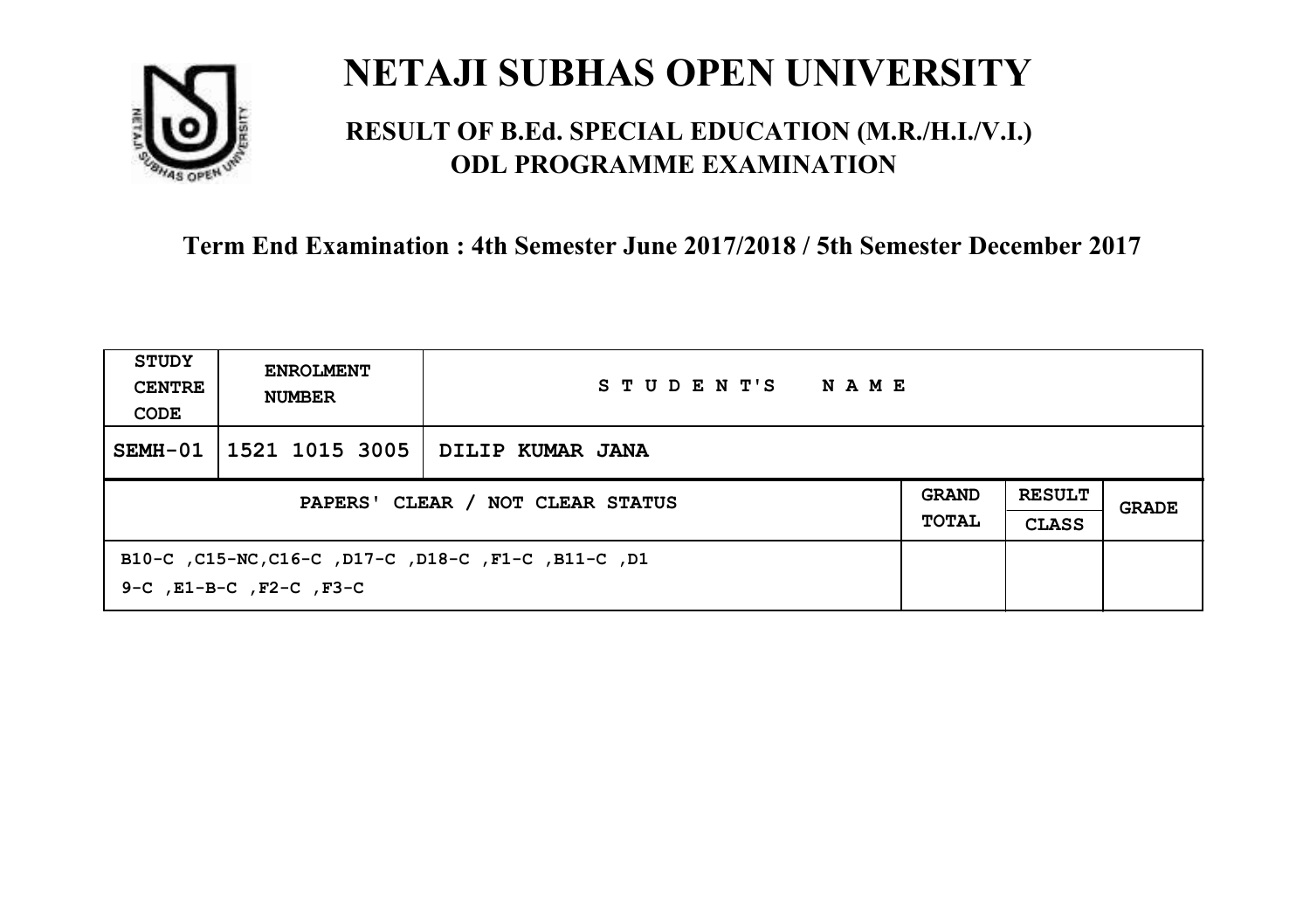

### **RESULT OF B.Ed. SPECIAL EDUCATION (M.R./H.I./V.I.) ODL PROGRAMME EXAMINATION**

| STUDY<br><b>CENTRE</b><br>CODE   | <b>ENROLMENT</b><br><b>NUMBER</b>                                                         | STUDENT'S<br>NAME    |                              |                               |       |
|----------------------------------|-------------------------------------------------------------------------------------------|----------------------|------------------------------|-------------------------------|-------|
| SEMH-01                          | 1521 1015 3006                                                                            | <b>TRILOK BISWAS</b> |                              |                               |       |
| PAPERS' CLEAR / NOT CLEAR STATUS |                                                                                           |                      | <b>GRAND</b><br><b>TOTAL</b> | <b>RESULT</b><br><b>CLASS</b> | GRADE |
|                                  | B10-C, C15-NC, C16-C, D17-C, D18-C, F1-C, B11-C, D1<br>$9-C$ , $E1-B-C$ , $F2-C$ , $F3-C$ |                      |                              |                               |       |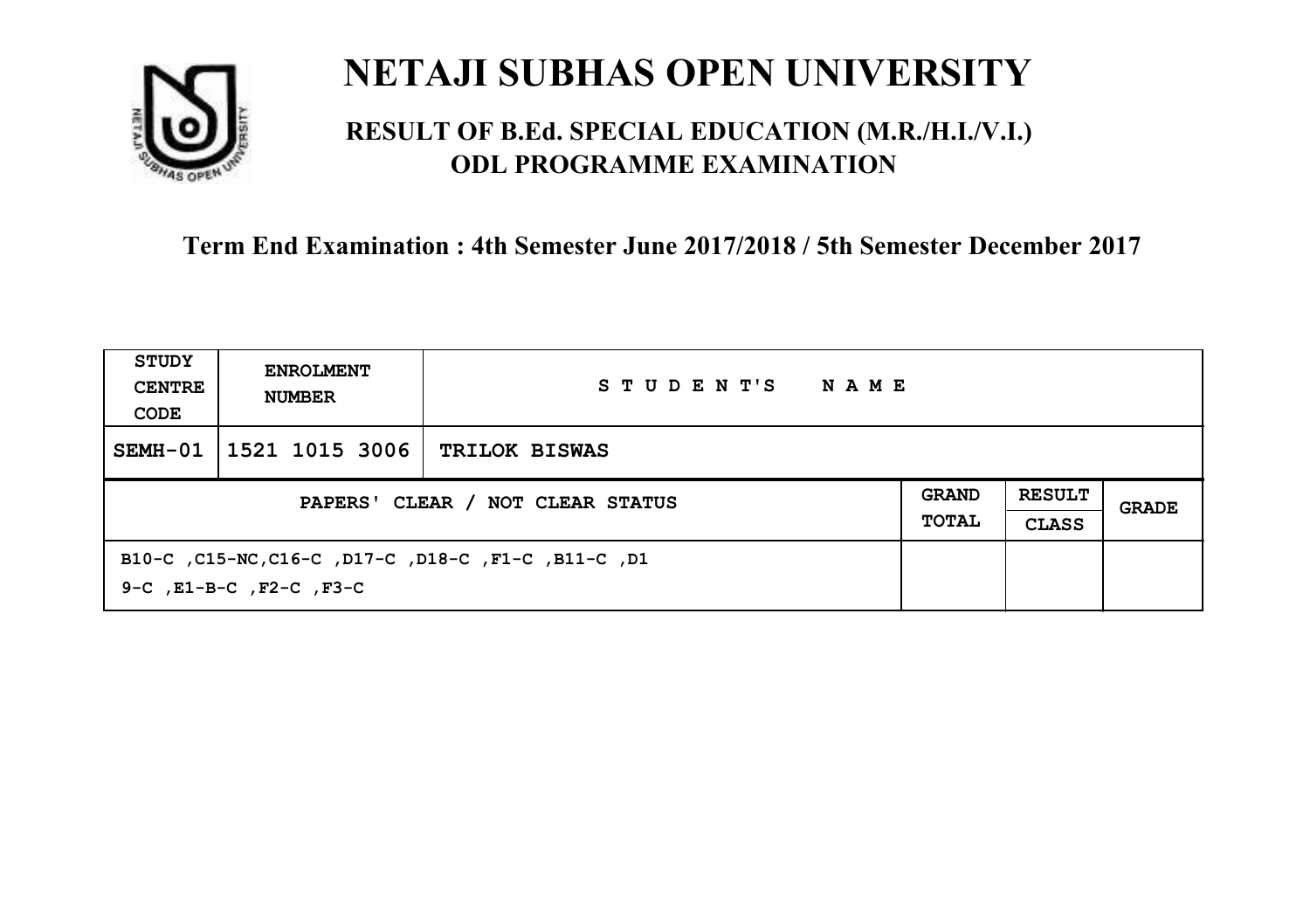

### **RESULT OF B.Ed. SPECIAL EDUCATION (M.R./H.I./V.I.) ODL PROGRAMME EXAMINATION**

| <b>STUDY</b><br><b>CENTRE</b><br>CODE | <b>ENROLMENT</b><br><b>NUMBER</b> | STUDENT'S<br><b>NAME</b> |                       |                               |       |
|---------------------------------------|-----------------------------------|--------------------------|-----------------------|-------------------------------|-------|
| SEMH-01                               | 1522 1015 3002                    | <b>MALABIKA CHANDA</b>   |                       |                               |       |
| CLEAR / NOT CLEAR STATUS<br>PAPERS'   |                                   |                          | <b>GRAND</b><br>TOTAL | <b>RESULT</b><br><b>CLASS</b> | GRADE |
|                                       | All Clear                         |                          | 1234                  | I                             | A     |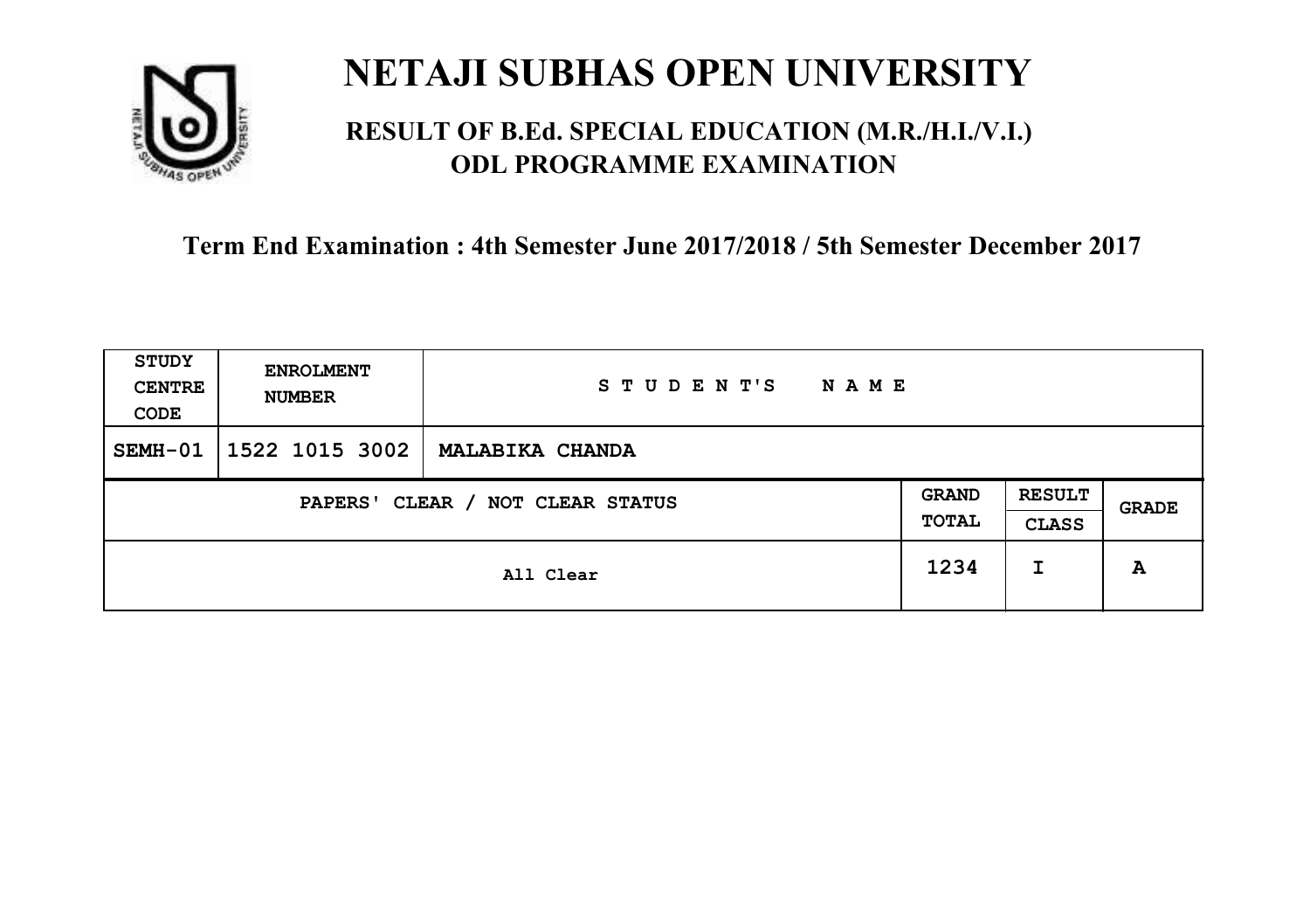

### **RESULT OF B.Ed. SPECIAL EDUCATION (M.R./H.I./V.I.) ODL PROGRAMME EXAMINATION**

| STUDY<br><b>CENTRE</b><br>CODE | <b>ENROLMENT</b><br><b>NUMBER</b>   | STUDENT'S<br>N A M E |      |                               |       |
|--------------------------------|-------------------------------------|----------------------|------|-------------------------------|-------|
| SEMH-01                        | $1522$ 1015 3003                    | <b>SAMPA BISWAS</b>  |      |                               |       |
|                                | CLEAR / NOT CLEAR STATUS<br>PAPERS' |                      |      | <b>RESULT</b><br><b>CLASS</b> | GRADE |
|                                | All Clear                           |                      | 1305 | I                             | A     |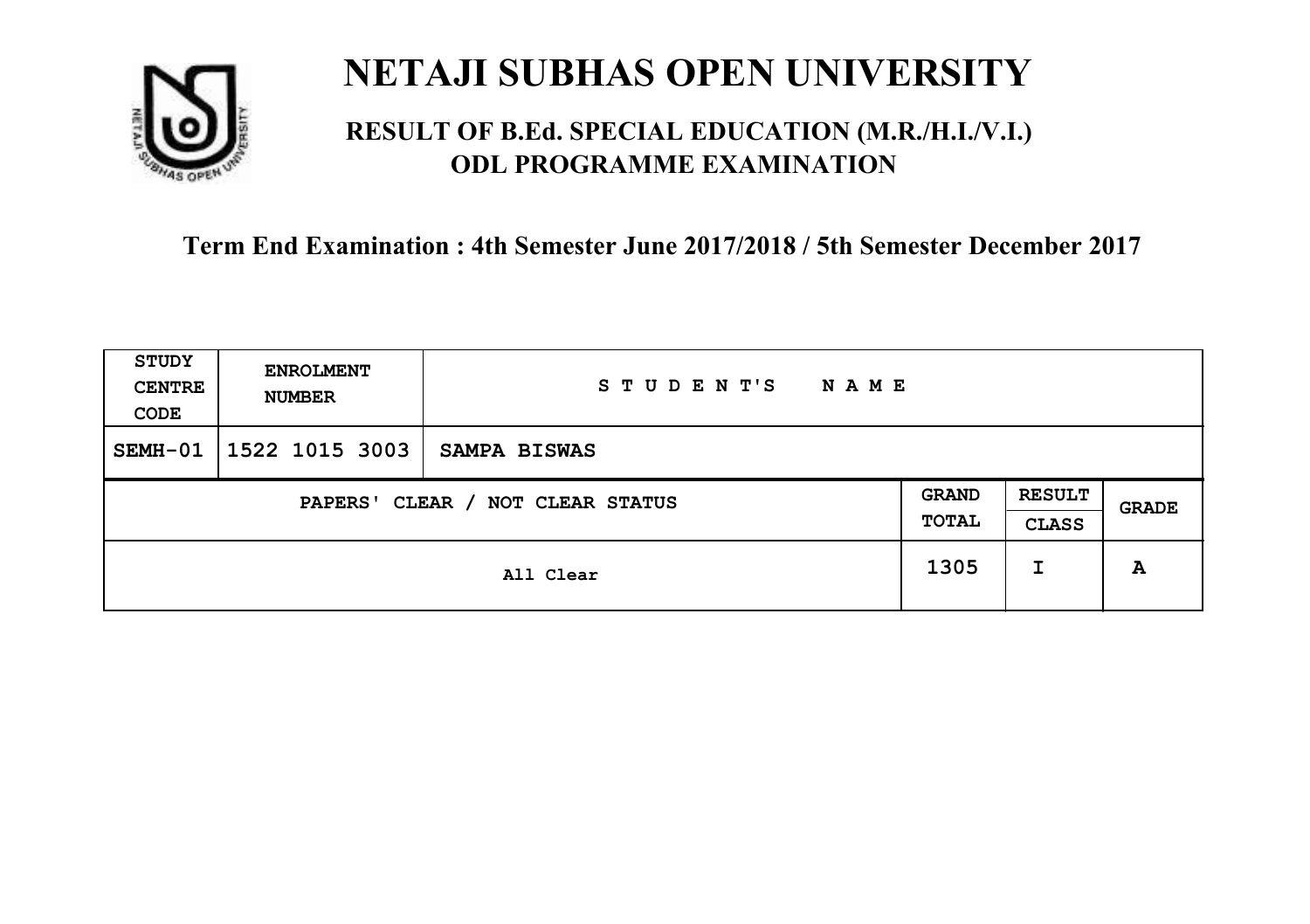

### **RESULT OF B.Ed. SPECIAL EDUCATION (M.R./H.I./V.I.) ODL PROGRAMME EXAMINATION**

| <b>STUDY</b><br><b>CENTRE</b><br>CODE | <b>ENROLMENT</b><br><b>NUMBER</b> | STUDENT'S<br>NAME  |                       |                               |              |
|---------------------------------------|-----------------------------------|--------------------|-----------------------|-------------------------------|--------------|
| SEMH-01                               | 1523 1015 3011                    | <b>ARUN MRIDHA</b> |                       |                               |              |
| CLEAR / NOT CLEAR STATUS<br>PAPERS'   |                                   |                    | <b>GRAND</b><br>TOTAL | <b>RESULT</b><br><b>CLASS</b> | <b>GRADE</b> |
|                                       | All Clear                         |                    | 1318                  | I                             | A            |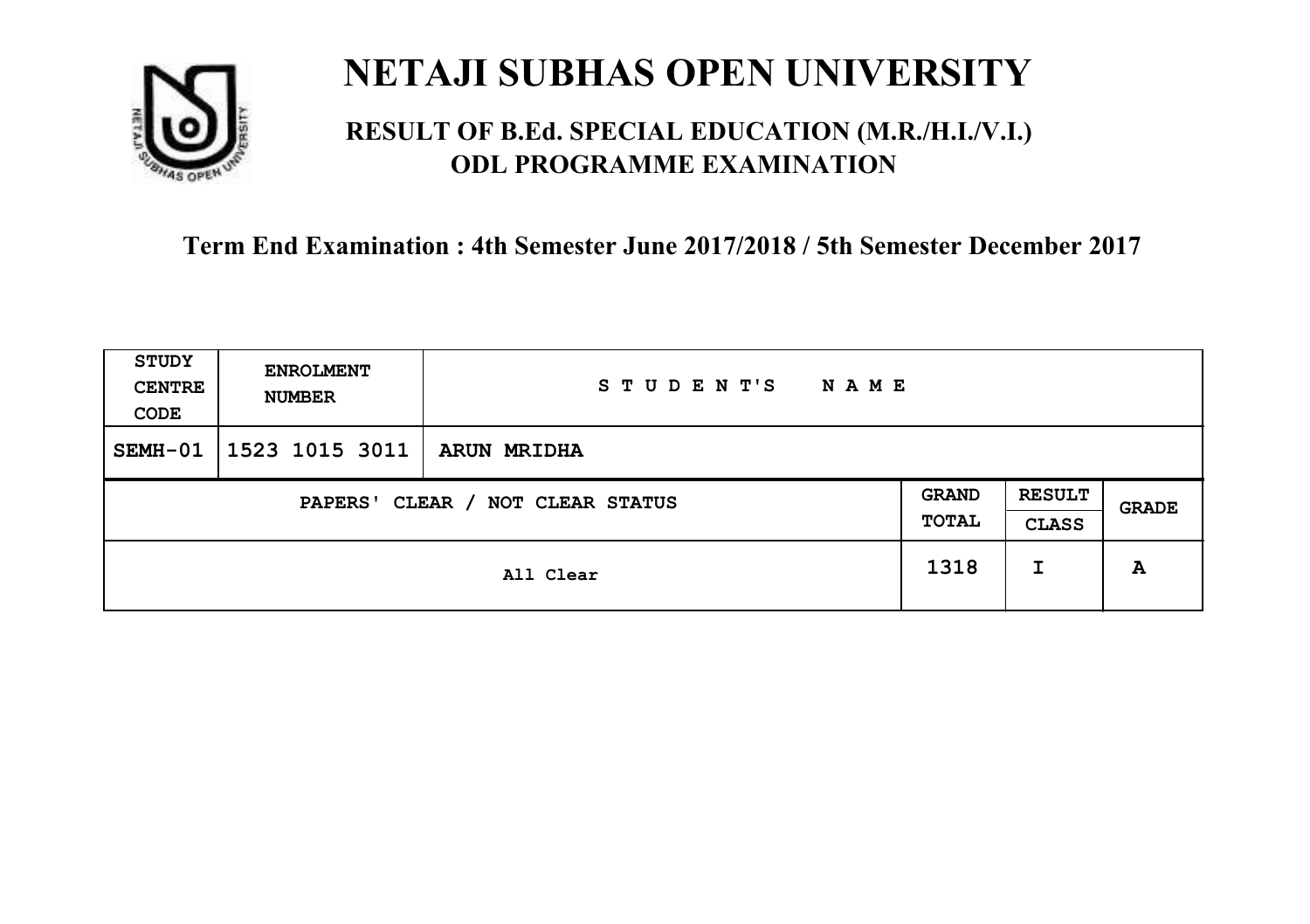

### **RESULT OF B.Ed. SPECIAL EDUCATION (M.R./H.I./V.I.) ODL PROGRAMME EXAMINATION**

| <b>STUDY</b><br><b>CENTRE</b><br>CODE | <b>ENROLMENT</b><br><b>NUMBER</b>   | STUDENT'S<br><b>NAME</b> |      |                               |       |
|---------------------------------------|-------------------------------------|--------------------------|------|-------------------------------|-------|
| SEMH-01                               | 1523 1015 3012                      | DHANANJOY MAJUMDER       |      |                               |       |
|                                       | CLEAR / NOT CLEAR STATUS<br>PAPERS' |                          |      | <b>RESULT</b><br><b>CLASS</b> | GRADE |
|                                       | All Clear                           |                          | 1252 | I                             | A     |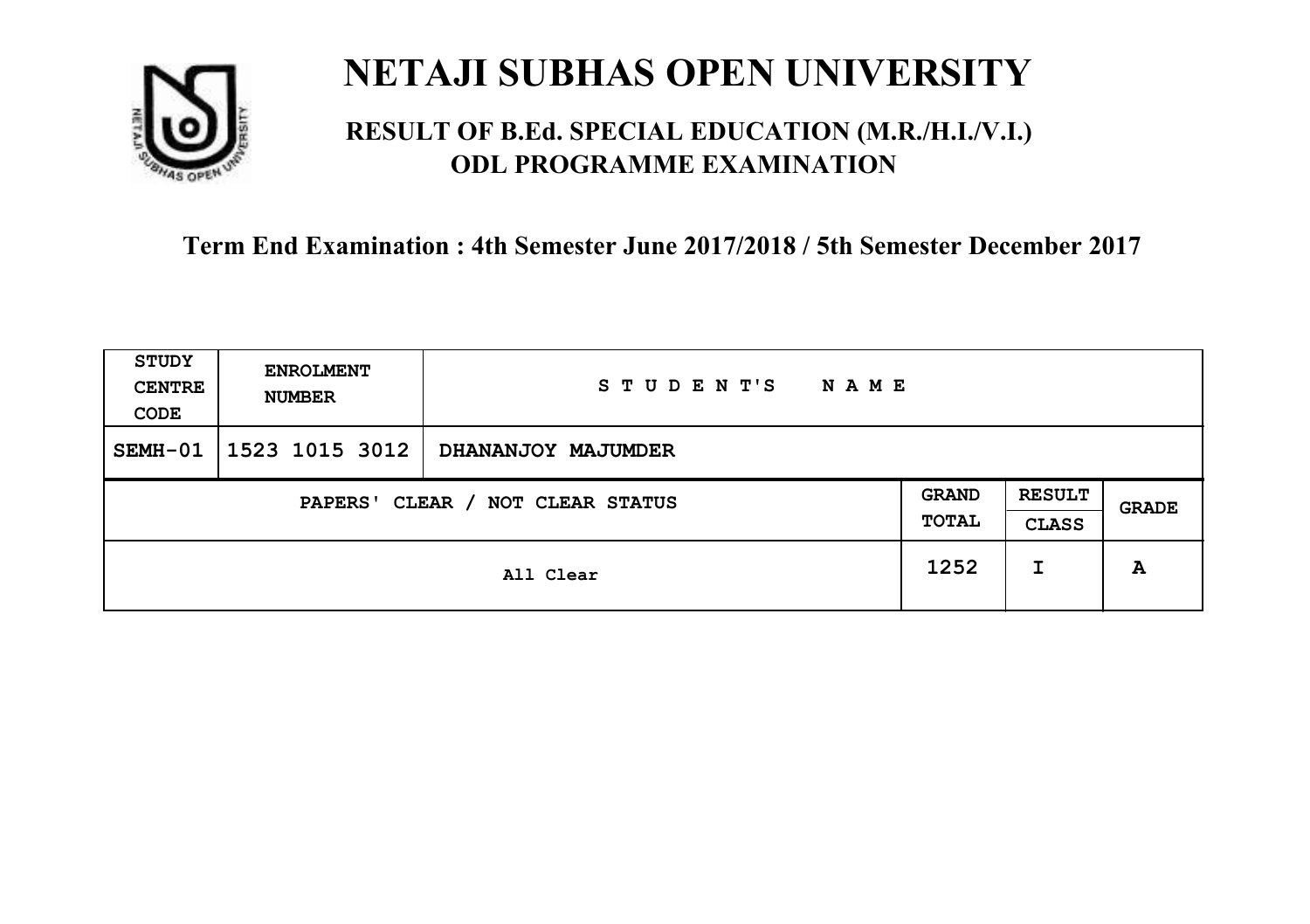

### **RESULT OF B.Ed. SPECIAL EDUCATION (M.R./H.I./V.I.) ODL PROGRAMME EXAMINATION**

| STUDY<br><b>CENTRE</b><br>CODE      | <b>ENROLMENT</b><br><b>NUMBER</b> | STUDENT'S<br><b>NAME</b> |                       |                               |       |
|-------------------------------------|-----------------------------------|--------------------------|-----------------------|-------------------------------|-------|
| SEMH-01                             | 1523 1015 3013                    | <b>BISHNU ROY</b>        |                       |                               |       |
| CLEAR / NOT CLEAR STATUS<br>PAPERS' |                                   |                          | <b>GRAND</b><br>TOTAL | <b>RESULT</b><br><b>CLASS</b> | GRADE |
|                                     | All Clear                         |                          | 1237                  | I                             | A     |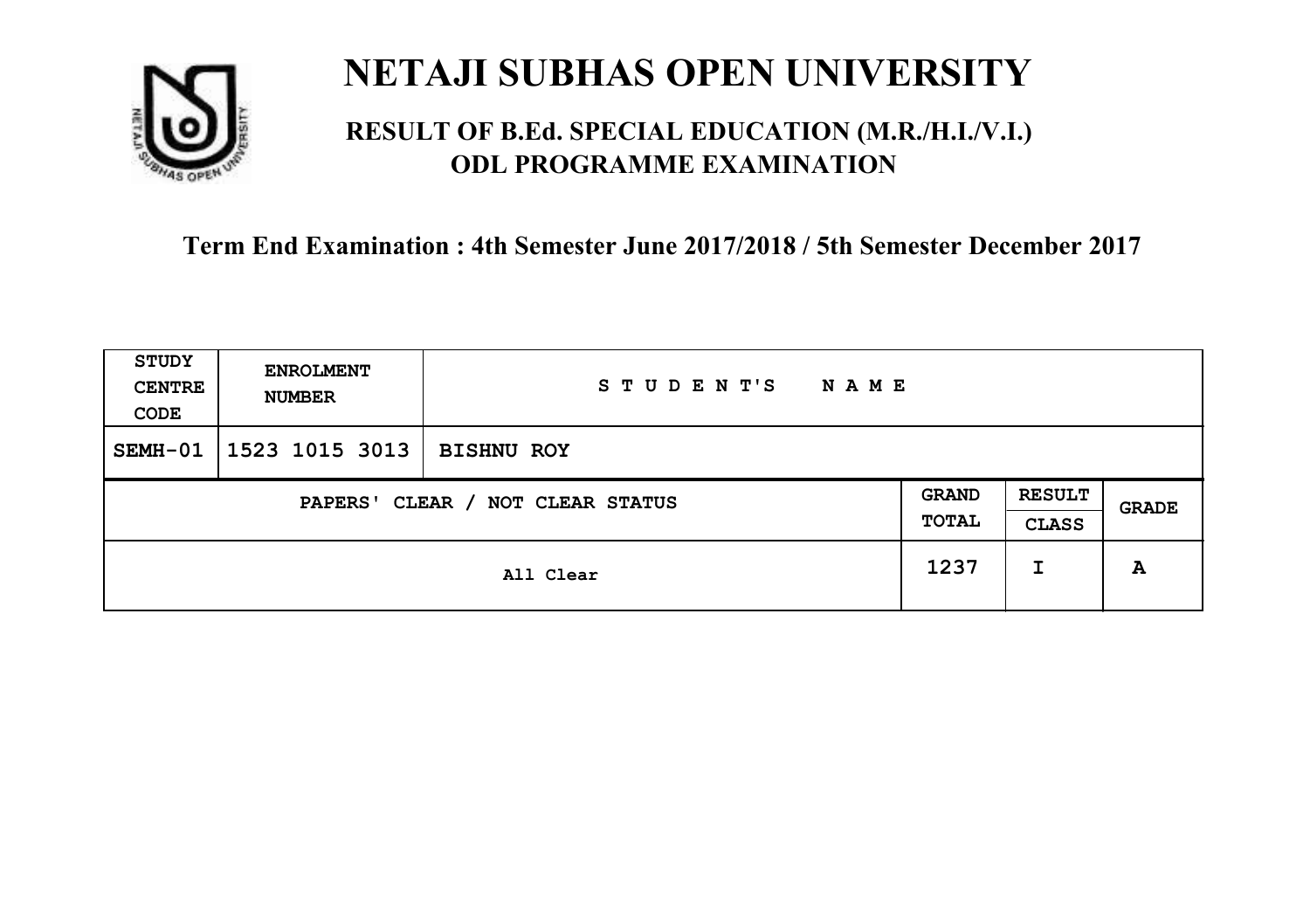

### **RESULT OF B.Ed. SPECIAL EDUCATION (M.R./H.I./V.I.) ODL PROGRAMME EXAMINATION**

| <b>STUDY</b><br><b>CENTRE</b><br>CODE | <b>ENROLMENT</b><br><b>NUMBER</b>   | STUDENT'S<br><b>NAME</b> |      |                               |       |
|---------------------------------------|-------------------------------------|--------------------------|------|-------------------------------|-------|
| SEMH-01                               | 1523 1015 3014                      | ANUP KUMAR ROY           |      |                               |       |
|                                       | CLEAR / NOT CLEAR STATUS<br>PAPERS' |                          |      | <b>RESULT</b><br><b>CLASS</b> | GRADE |
|                                       | All Clear                           |                          | 1168 | II                            | $B+$  |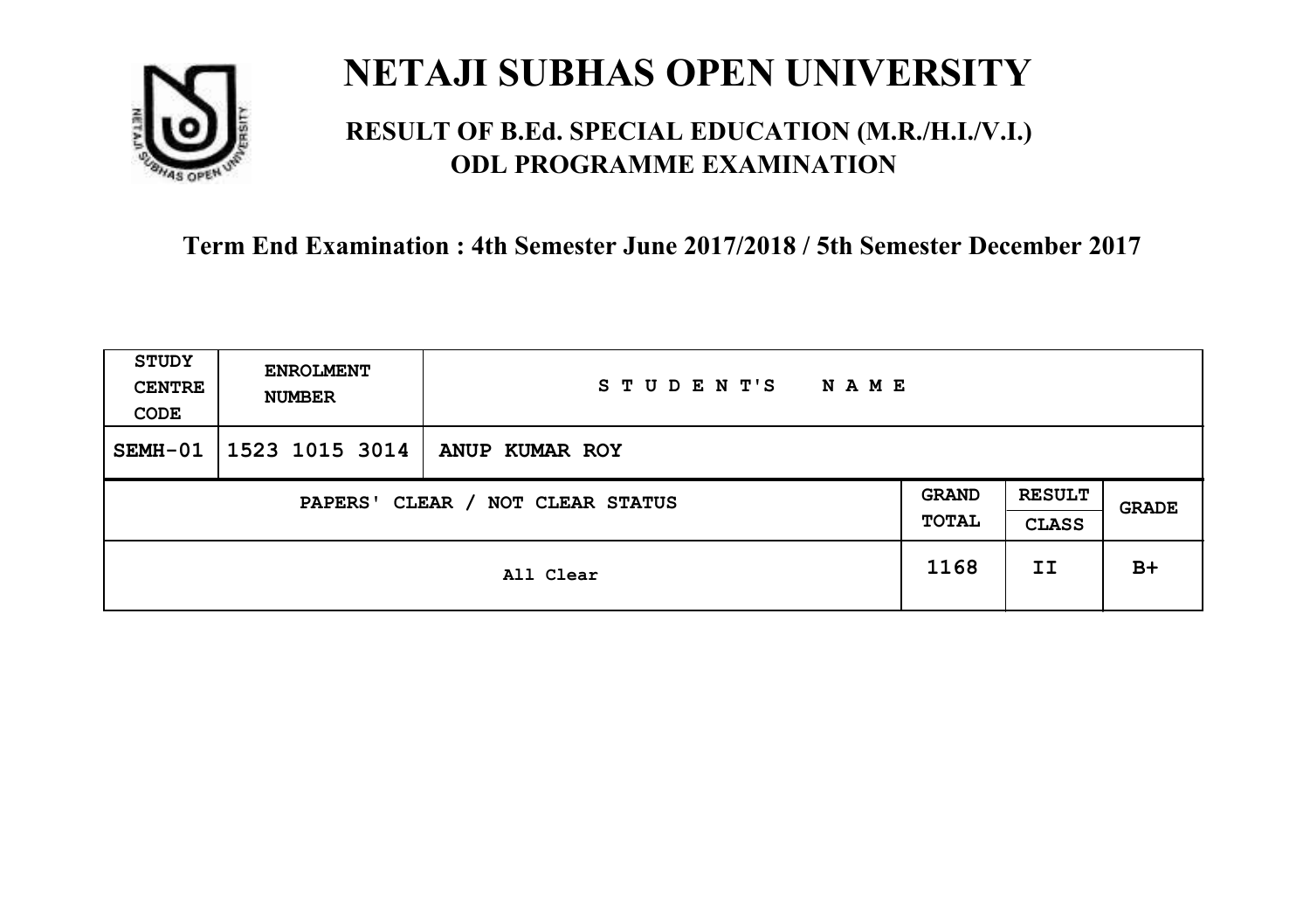

### **RESULT OF B.Ed. SPECIAL EDUCATION (M.R./H.I./V.I.) ODL PROGRAMME EXAMINATION**

| STUDY<br><b>CENTRE</b><br>CODE      | <b>ENROLMENT</b><br><b>NUMBER</b> | STUDENT'S<br><b>NAME</b> |                       |                               |       |
|-------------------------------------|-----------------------------------|--------------------------|-----------------------|-------------------------------|-------|
| SEMH-01                             | 1523 1015 3017                    | <b>GOUTAM ROY</b>        |                       |                               |       |
| CLEAR / NOT CLEAR STATUS<br>PAPERS' |                                   |                          | <b>GRAND</b><br>TOTAL | <b>RESULT</b><br><b>CLASS</b> | GRADE |
|                                     |                                   | All Clear                | 1262                  | I                             | A     |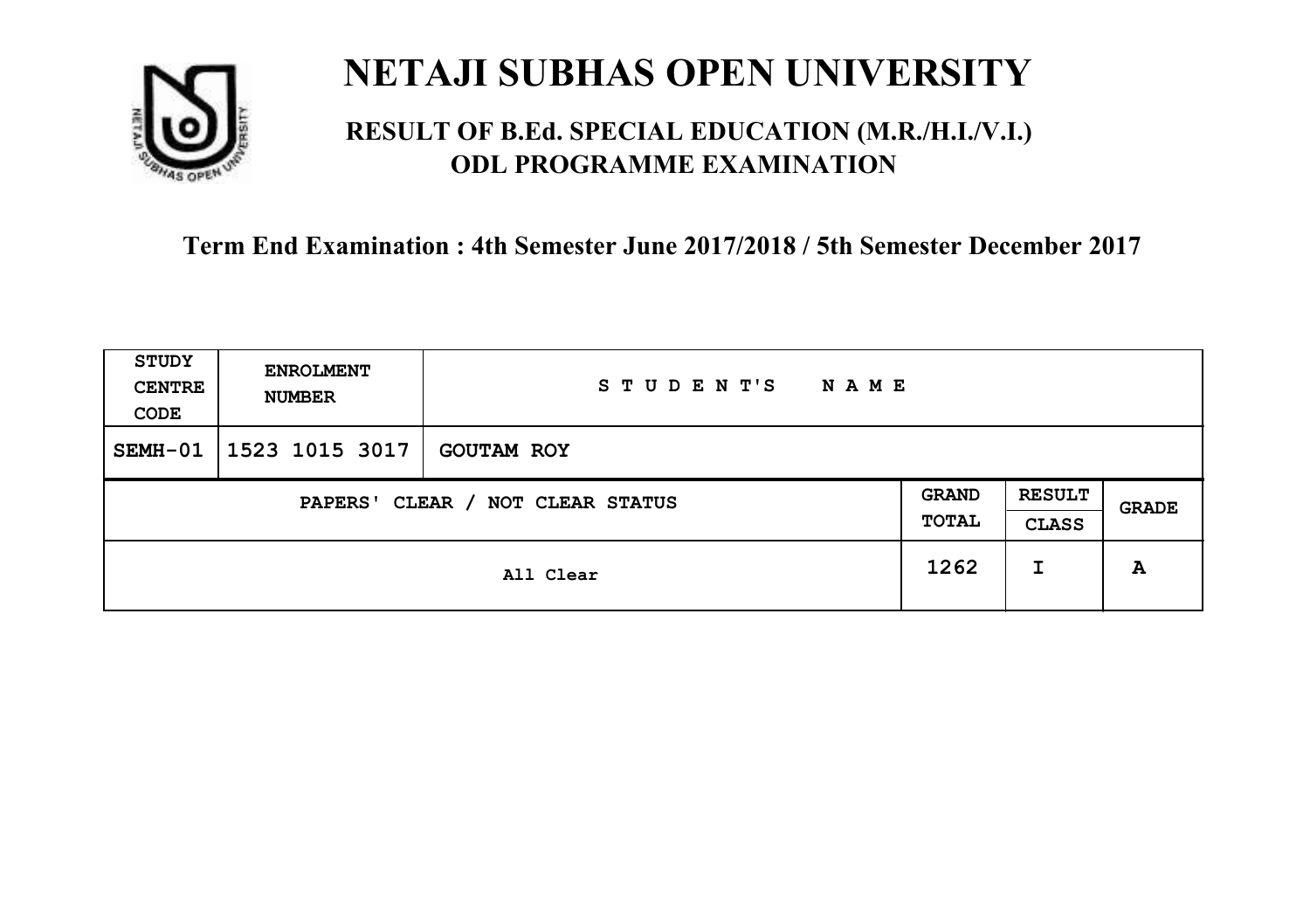

### **RESULT OF B.Ed. SPECIAL EDUCATION (M.R./H.I./V.I.) ODL PROGRAMME EXAMINATION**

| <b>STUDY</b><br><b>CENTRE</b><br>CODE | <b>ENROLMENT</b><br><b>NUMBER</b>   | STUDENT'S<br><b>NAME</b> |      |                               |       |
|---------------------------------------|-------------------------------------|--------------------------|------|-------------------------------|-------|
| SEMH-01                               | 1523 1015 3018                      | BANKIM CHANDRA MANDAL    |      |                               |       |
|                                       | CLEAR / NOT CLEAR STATUS<br>PAPERS' |                          |      | <b>RESULT</b><br><b>CLASS</b> | GRADE |
|                                       | All Clear                           |                          | 1238 | I                             | A     |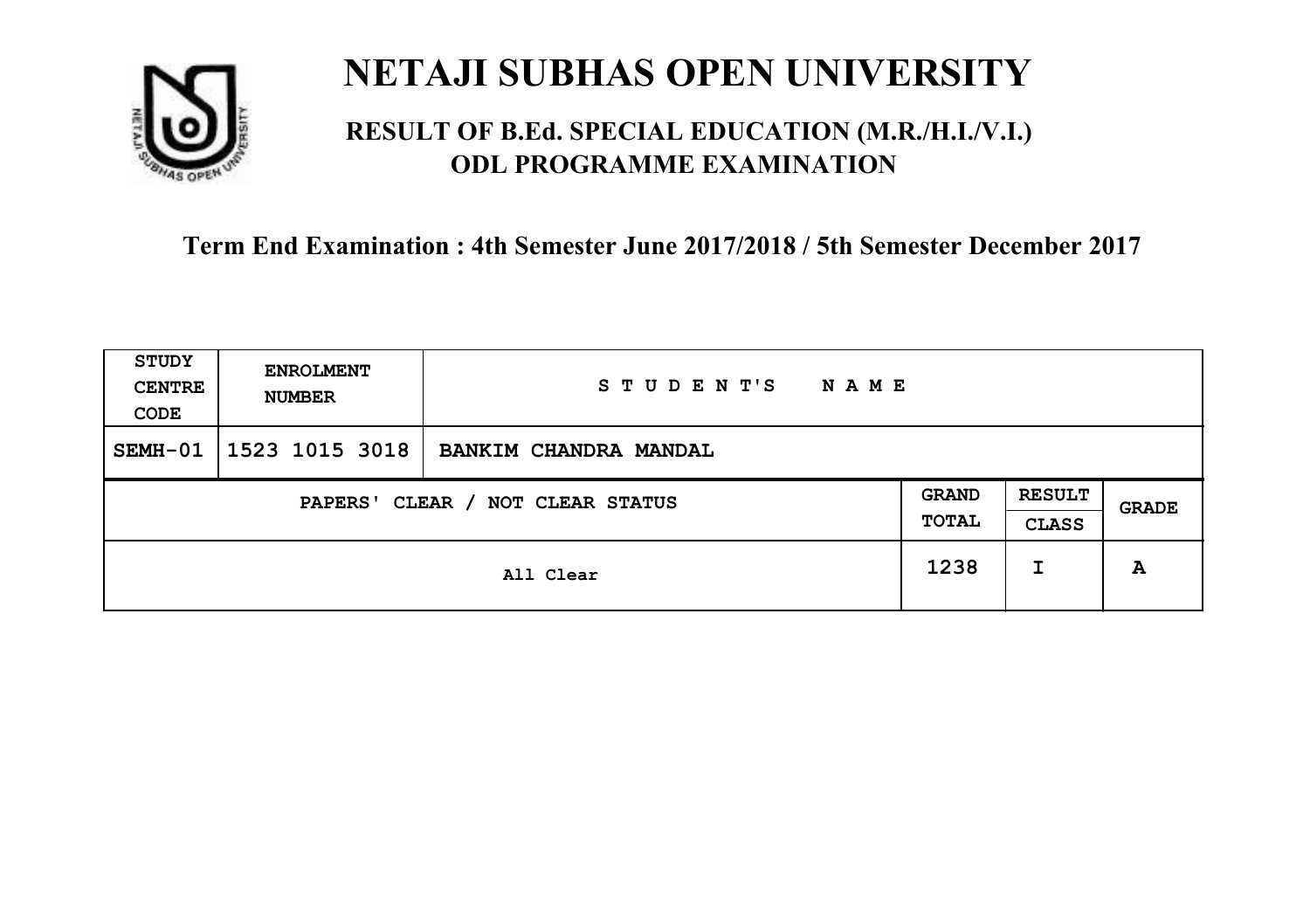

### **RESULT OF B.Ed. SPECIAL EDUCATION (M.R./H.I./V.I.) ODL PROGRAMME EXAMINATION**

| <b>STUDY</b><br><b>CENTRE</b><br>CODE | <b>ENROLMENT</b><br><b>NUMBER</b> | STUDENT'S<br><b>NAME</b> |                       |                               |       |
|---------------------------------------|-----------------------------------|--------------------------|-----------------------|-------------------------------|-------|
| SEMH-01                               | 1527 1015 3007                    | <b>AMIT SAHA</b>         |                       |                               |       |
| CLEAR / NOT CLEAR STATUS<br>PAPERS'   |                                   |                          | <b>GRAND</b><br>TOTAL | <b>RESULT</b><br><b>CLASS</b> | GRADE |
|                                       | All Clear                         |                          | 1152                  | II                            | $B+$  |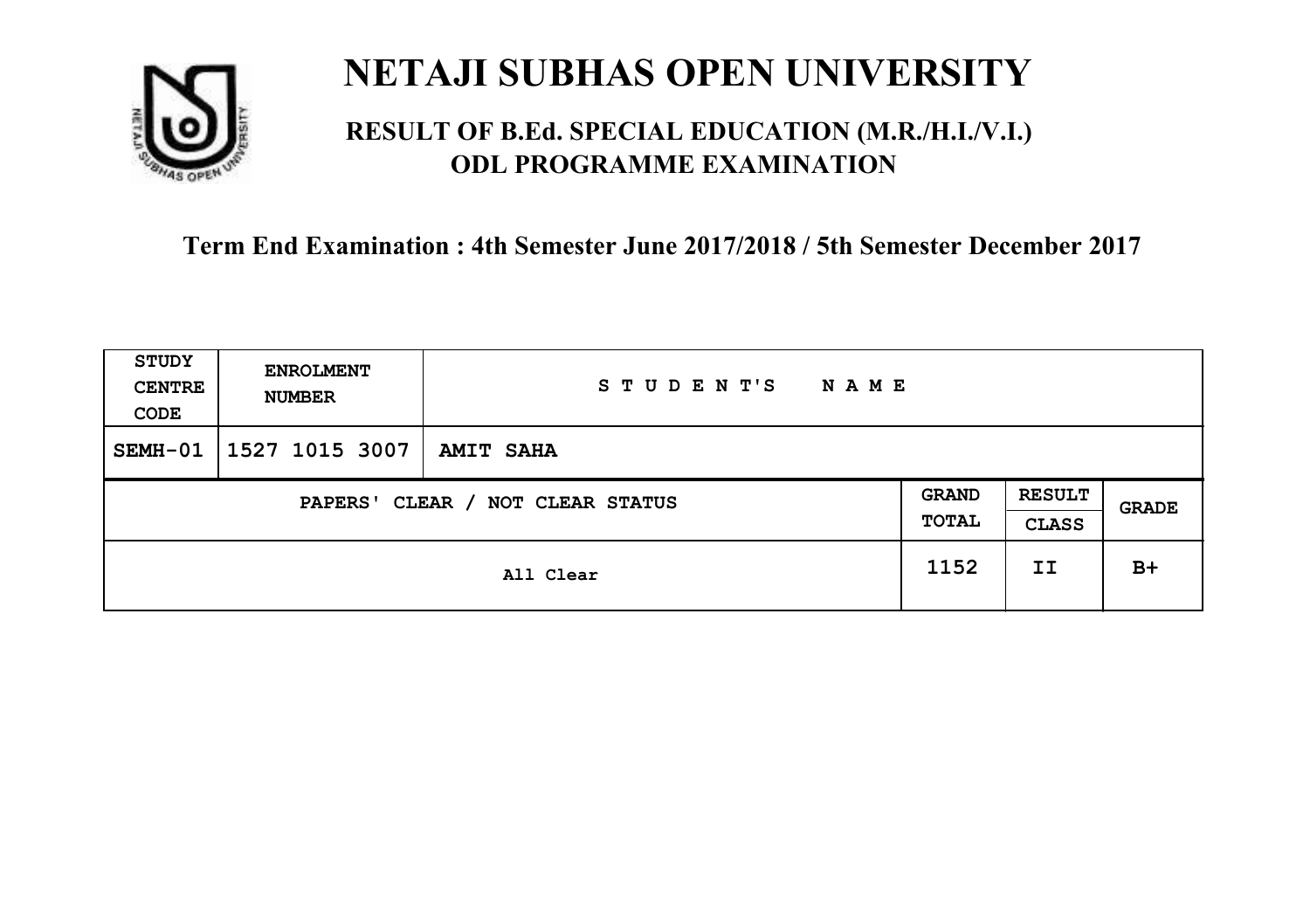

### **RESULT OF B.Ed. SPECIAL EDUCATION (M.R./H.I./V.I.) ODL PROGRAMME EXAMINATION**

| STUDY<br><b>CENTRE</b><br>CODE   | <b>ENROLMENT</b><br><b>NUMBER</b>                                                         | STUDENT'S<br>NAME |                              |                               |       |
|----------------------------------|-------------------------------------------------------------------------------------------|-------------------|------------------------------|-------------------------------|-------|
| SEMH-01                          | 1527 1015 3010                                                                            | KAZI NAZRUL ISLAM |                              |                               |       |
| PAPERS' CLEAR / NOT CLEAR STATUS |                                                                                           |                   | <b>GRAND</b><br><b>TOTAL</b> | <b>RESULT</b><br><b>CLASS</b> | GRADE |
|                                  | B10-C, C15-NC, C16-C, D17-C, D18-C, F1-C, B11-C, D1<br>$9-C$ , $E1-B-C$ , $F2-C$ , $F3-C$ |                   |                              |                               |       |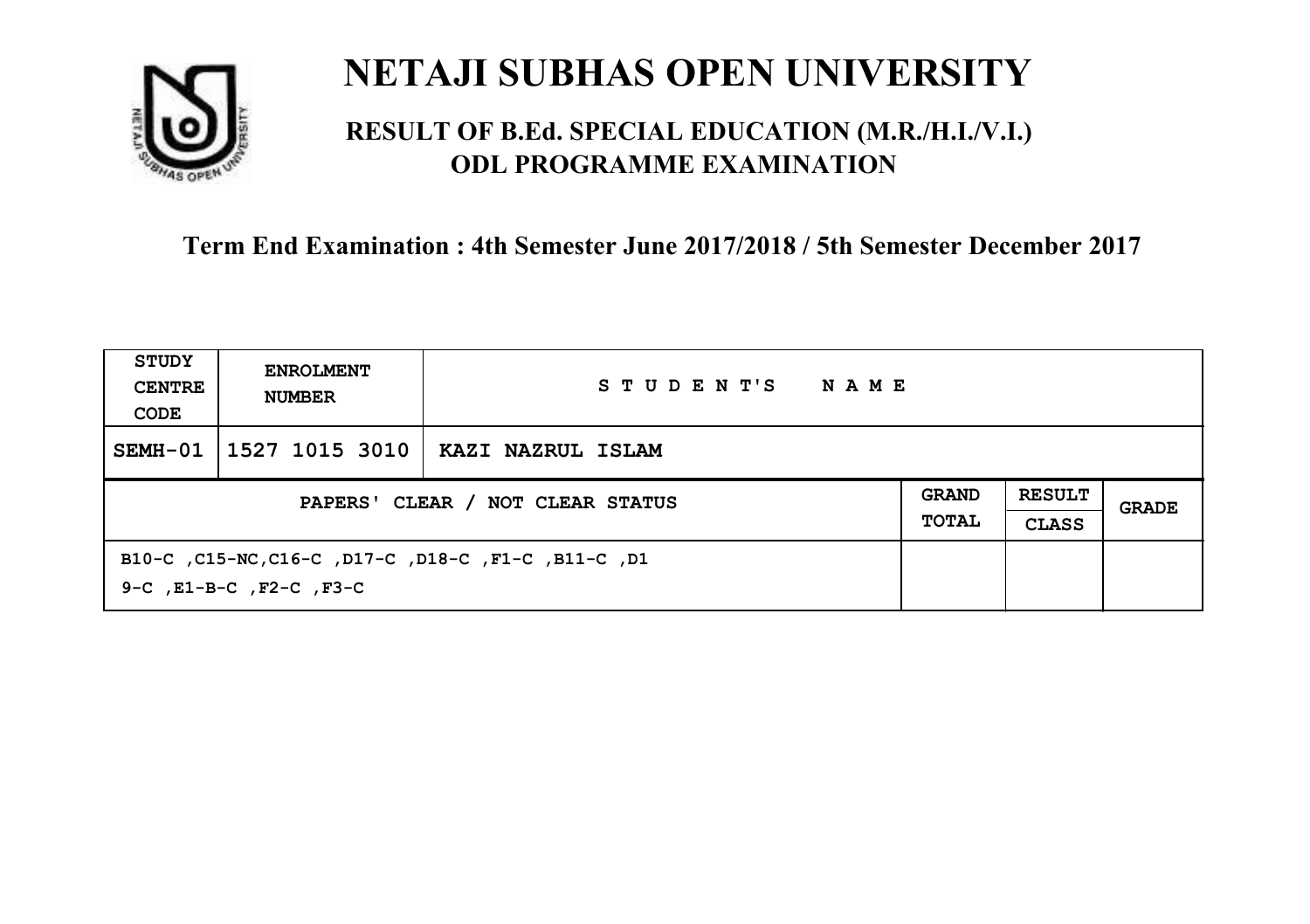

### **RESULT OF B.Ed. SPECIAL EDUCATION (M.R./H.I./V.I.) ODL PROGRAMME EXAMINATION**

| STUDY<br><b>CENTRE</b><br>CODE | <b>ENROLMENT</b><br><b>NUMBER</b>   | STUDENT'S<br>N A M E |      |                               |       |
|--------------------------------|-------------------------------------|----------------------|------|-------------------------------|-------|
| SEMH-01                        | 1528 1015 3015                      | <b>LOVELY KHATUN</b> |      |                               |       |
|                                | CLEAR / NOT CLEAR STATUS<br>PAPERS' |                      |      | <b>RESULT</b><br><b>CLASS</b> | GRADE |
|                                | All Clear                           |                      | 1233 | I                             | A     |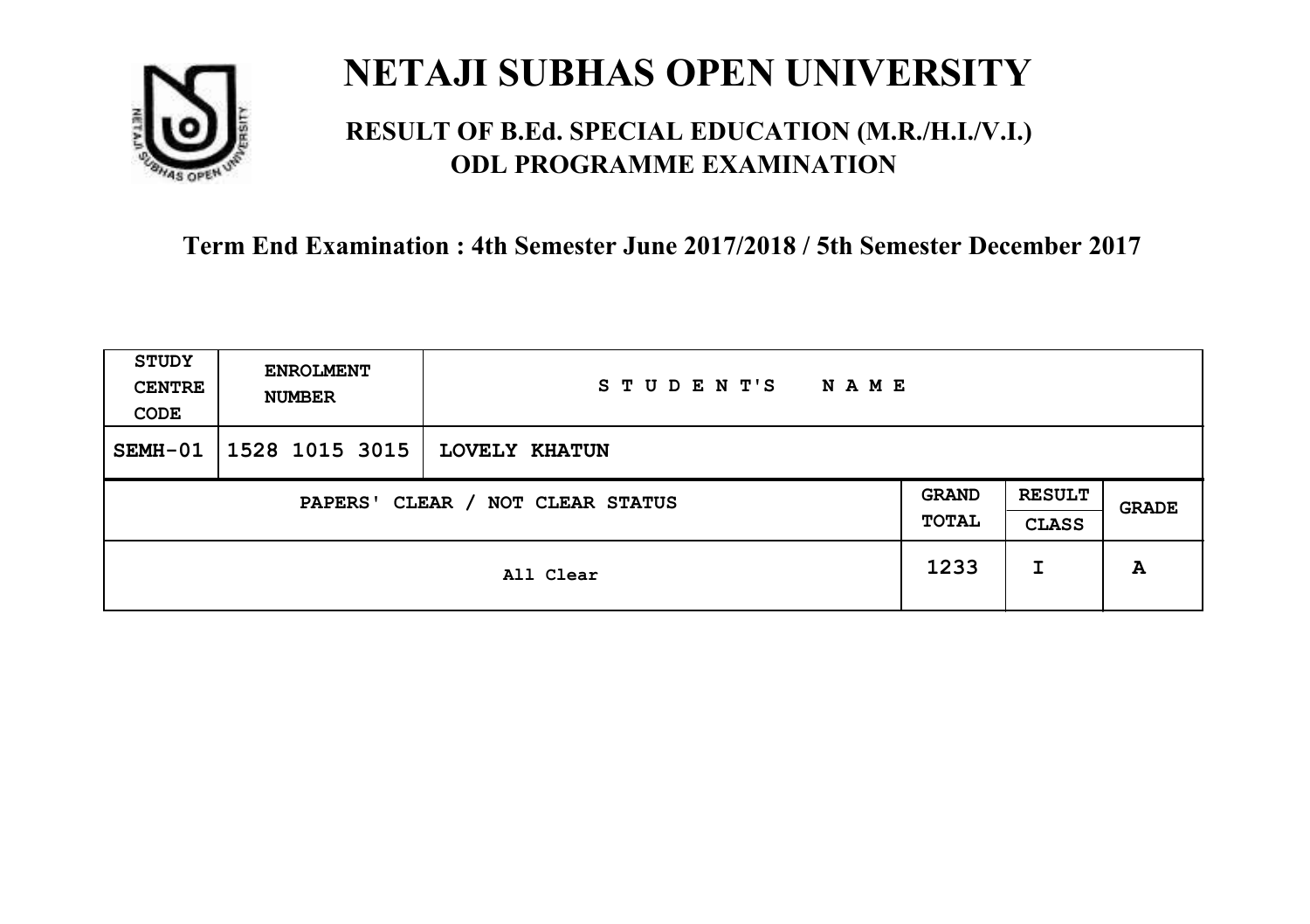

### **RESULT OF B.Ed. SPECIAL EDUCATION (M.R./H.I./V.I.) ODL PROGRAMME EXAMINATION**

| <b>STUDY</b><br><b>CENTRE</b><br>CODE      | <b>ENROLMENT</b><br><b>NUMBER</b>      | STUDENT'S<br><b>NAME</b> |  |                               |              |
|--------------------------------------------|----------------------------------------|--------------------------|--|-------------------------------|--------------|
| SEMH-01                                    | 1621 1015 3001                         | SOURAJIT BISWAS          |  |                               |              |
| CLEAR / NOT CLEAR STATUS<br><b>PAPERS'</b> |                                        |                          |  | <b>RESULT</b><br><b>CLASS</b> | <b>GRADE</b> |
|                                            | B10-NC, C15-NC, C16-NC, D17-NC, D18-NC |                          |  |                               |              |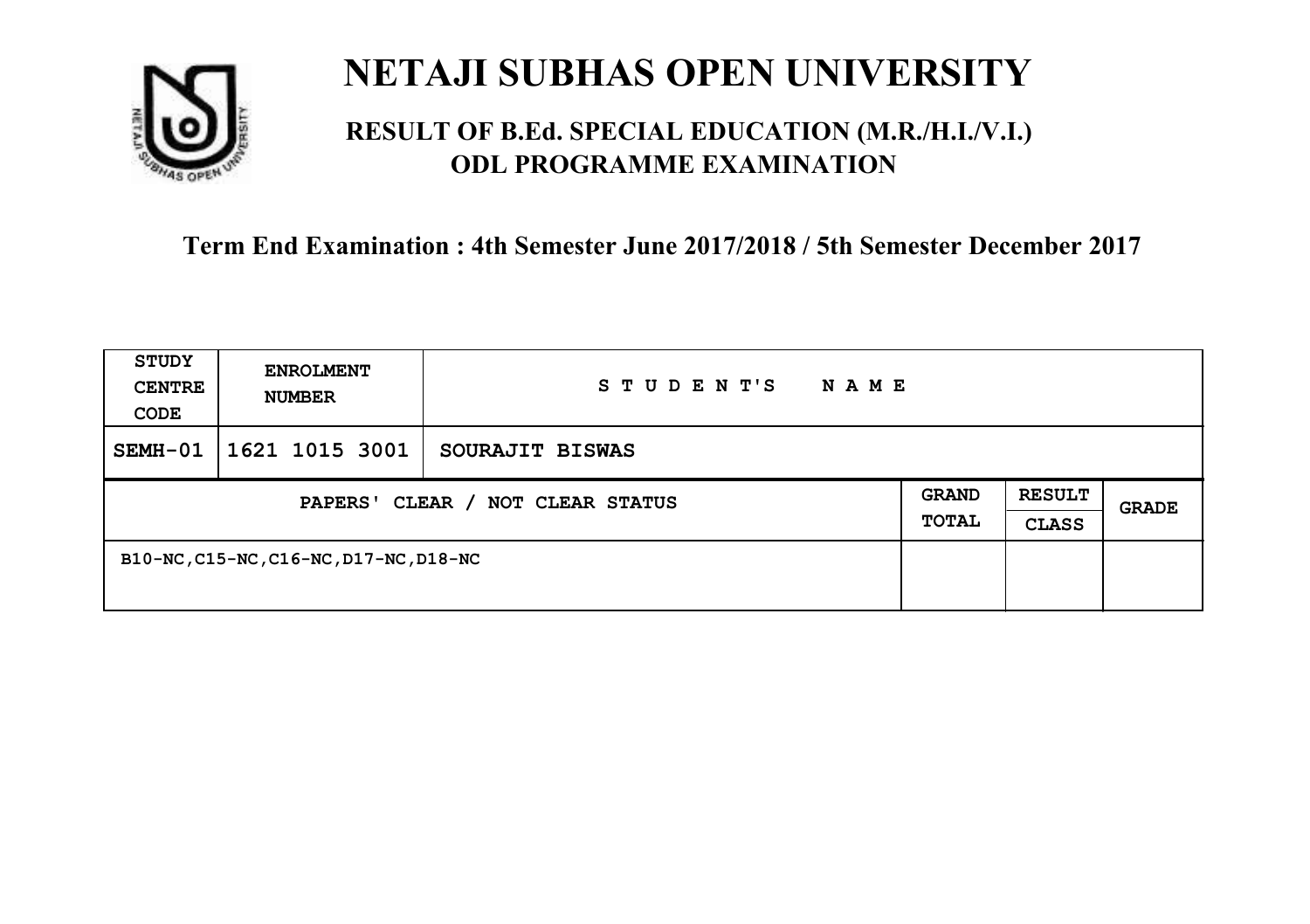

### **RESULT OF B.Ed. SPECIAL EDUCATION (M.R./H.I./V.I.) ODL PROGRAMME EXAMINATION**

| STUDY<br><b>CENTRE</b><br>CODE             | <b>ENROLMENT</b><br><b>NUMBER</b> | STUDENT'S<br>N A M E |  |                               |              |
|--------------------------------------------|-----------------------------------|----------------------|--|-------------------------------|--------------|
| SEMH-01                                    | 1621 1015 3029                    | SWAPAN TALUKDAR      |  |                               |              |
| CLEAR / NOT CLEAR STATUS<br><b>PAPERS'</b> |                                   |                      |  | <b>RESULT</b><br><b>CLASS</b> | <b>GRADE</b> |
| $F1-NC$                                    |                                   |                      |  |                               |              |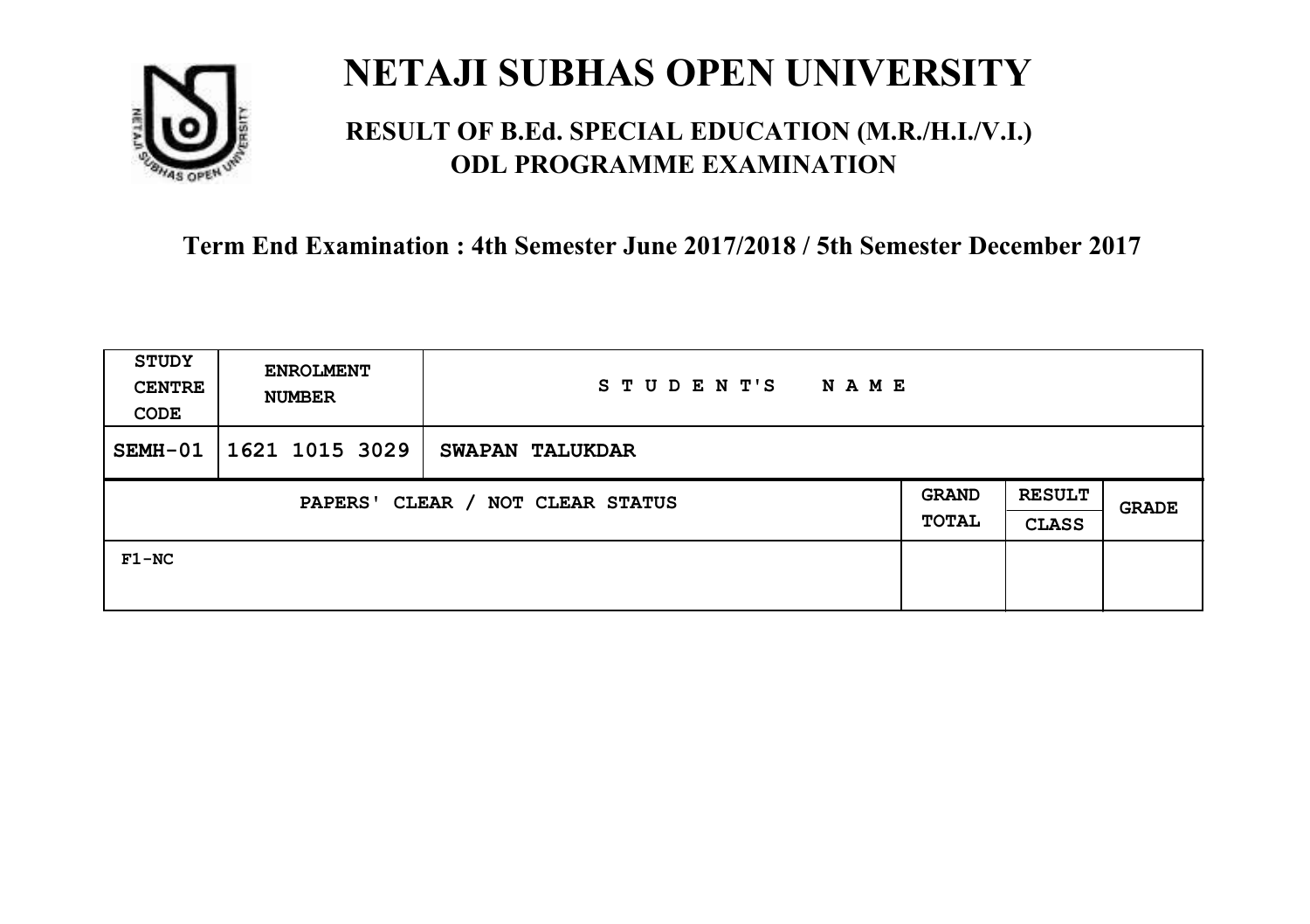

### **RESULT OF B.Ed. SPECIAL EDUCATION (M.R./H.I./V.I.) ODL PROGRAMME EXAMINATION**

| <b>STUDY</b><br><b>CENTRE</b><br>CODE | <b>ENROLMENT</b><br><b>NUMBER</b>       | STUDENT'S<br><b>NAME</b> |  |                               |       |
|---------------------------------------|-----------------------------------------|--------------------------|--|-------------------------------|-------|
| $SEMH-01$                             | 1621 1015 3042                          | <b>AKIM ALI</b>          |  |                               |       |
| PAPERS' CLEAR / NOT CLEAR STATUS      |                                         |                          |  | <b>RESULT</b><br><b>CLASS</b> | GRADE |
|                                       | B10-C, C15-C, C16-C, D17-C, D18-C, F1-C |                          |  |                               |       |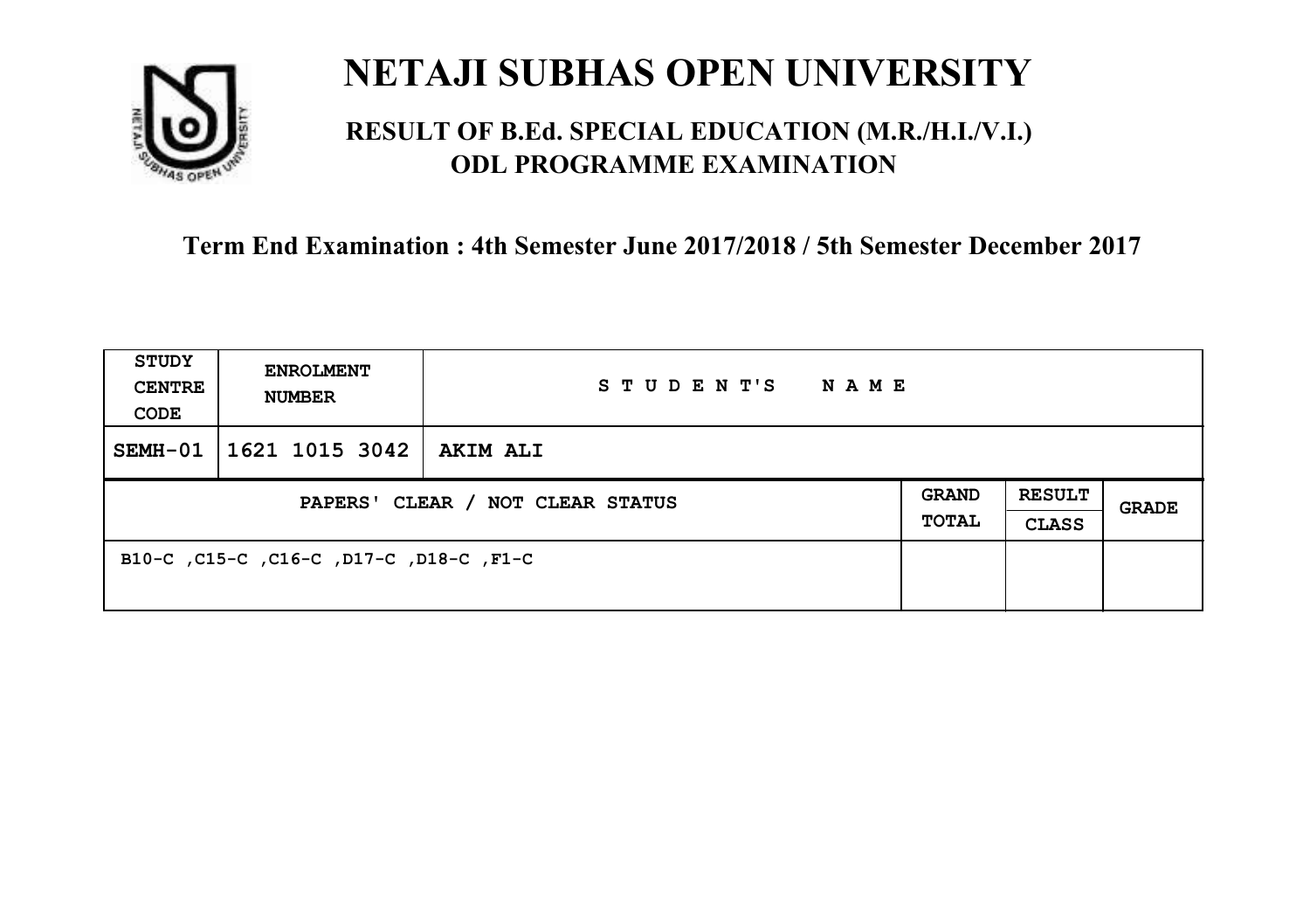

### **RESULT OF B.Ed. SPECIAL EDUCATION (M.R./H.I./V.I.) ODL PROGRAMME EXAMINATION**

| <b>STUDY</b><br><b>CENTRE</b><br>CODE | <b>ENROLMENT</b><br><b>NUMBER</b>       | STUDENT'S<br>NAME |                              |                               |       |
|---------------------------------------|-----------------------------------------|-------------------|------------------------------|-------------------------------|-------|
| SEMH-01                               | 1622 1015 3002                          | SONA SEN          |                              |                               |       |
| PAPERS' CLEAR / NOT CLEAR STATUS      |                                         |                   | <b>GRAND</b><br><b>TOTAL</b> | <b>RESULT</b><br><b>CLASS</b> | GRADE |
|                                       | B10-C, C15-C, C16-C, D17-C, D18-C, F1-C |                   |                              |                               |       |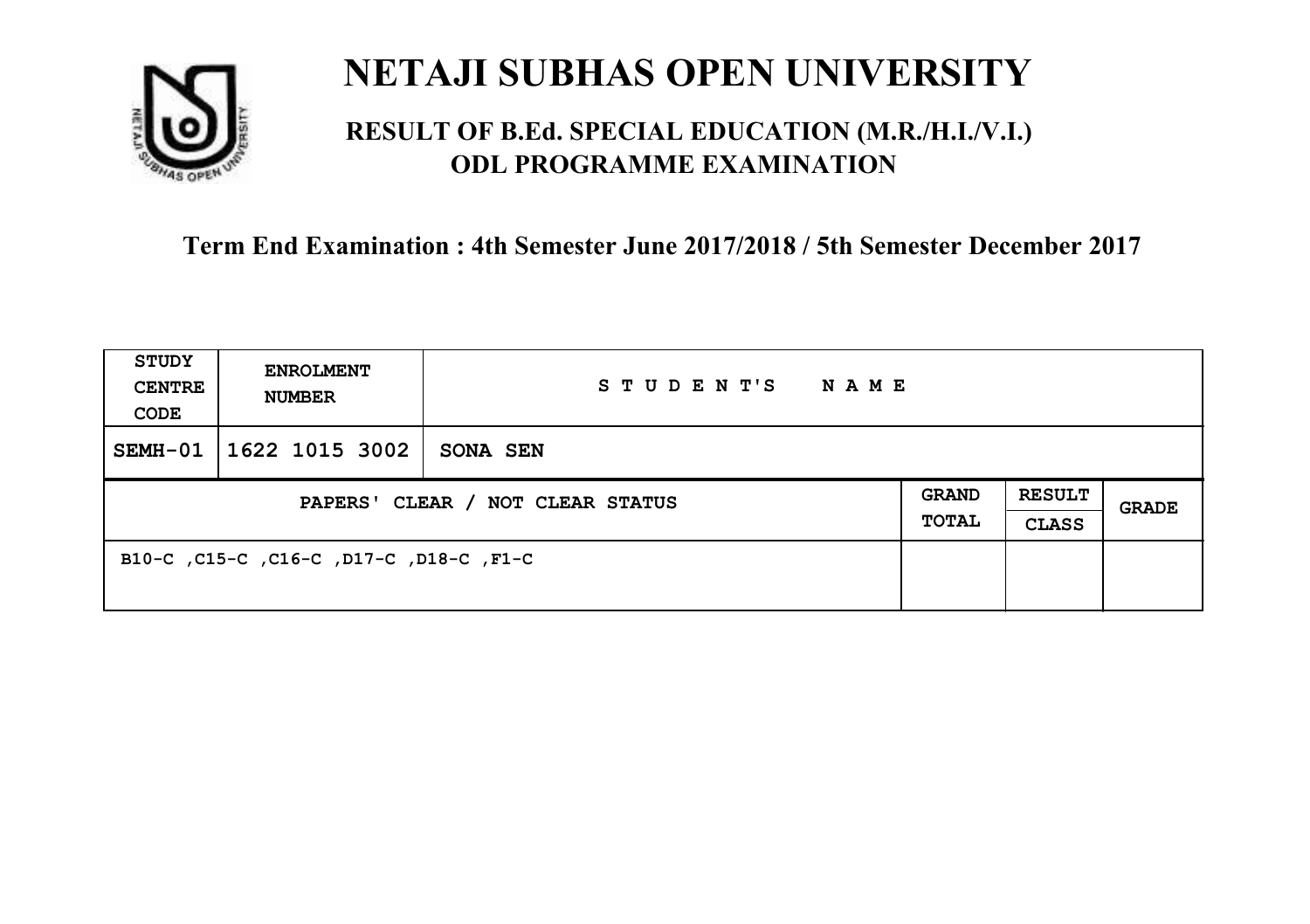

### **RESULT OF B.Ed. SPECIAL EDUCATION (M.R./H.I./V.I.) ODL PROGRAMME EXAMINATION**

| <b>STUDY</b><br><b>CENTRE</b><br>CODE | <b>ENROLMENT</b><br><b>NUMBER</b>       | STUDENT'S<br>N A M E |  |                               |       |
|---------------------------------------|-----------------------------------------|----------------------|--|-------------------------------|-------|
| $SEMH-01$                             | 1622 1015 3024                          | <b>TANIA SAHA</b>    |  |                               |       |
| PAPERS' CLEAR / NOT CLEAR STATUS      |                                         |                      |  | <b>RESULT</b><br><b>CLASS</b> | GRADE |
|                                       | B10-C, C15-C, C16-C, D17-C, D18-C, F1-C |                      |  |                               |       |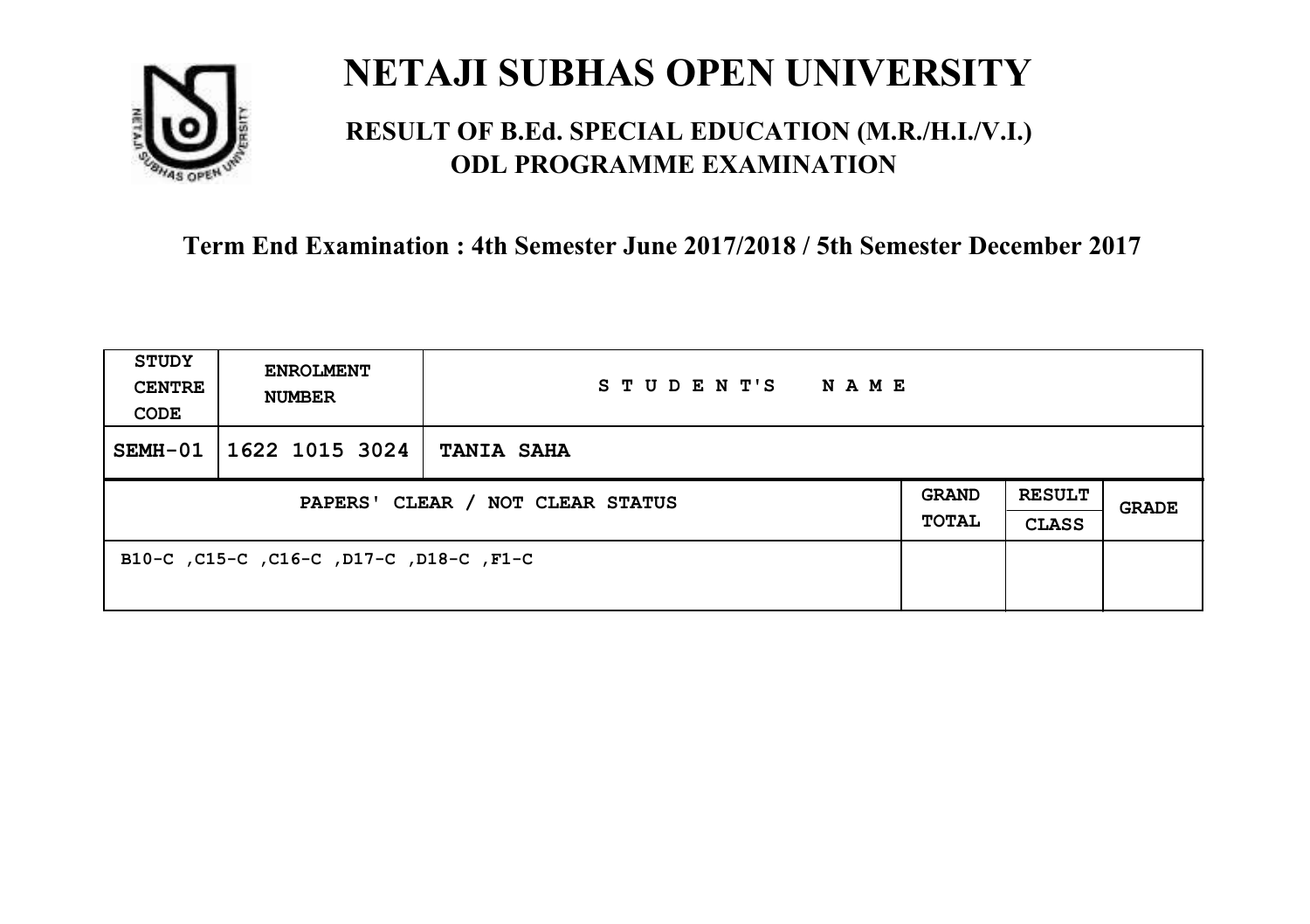

### **RESULT OF B.Ed. SPECIAL EDUCATION (M.R./H.I./V.I.) ODL PROGRAMME EXAMINATION**

| <b>STUDY</b><br><b>CENTRE</b><br>CODE | <b>ENROLMENT</b><br><b>NUMBER</b>       | STUDENT'S<br>NAME     |                       |                               |       |
|---------------------------------------|-----------------------------------------|-----------------------|-----------------------|-------------------------------|-------|
| SEMH-01                               | 1622 1015 3051                          | <b>NANDITA MAITRA</b> |                       |                               |       |
| PAPERS' CLEAR / NOT CLEAR STATUS      |                                         |                       | <b>GRAND</b><br>TOTAL | <b>RESULT</b><br><b>CLASS</b> | GRADE |
|                                       | B10-C, C15-C, C16-C, D17-C, D18-C, F1-C |                       |                       |                               |       |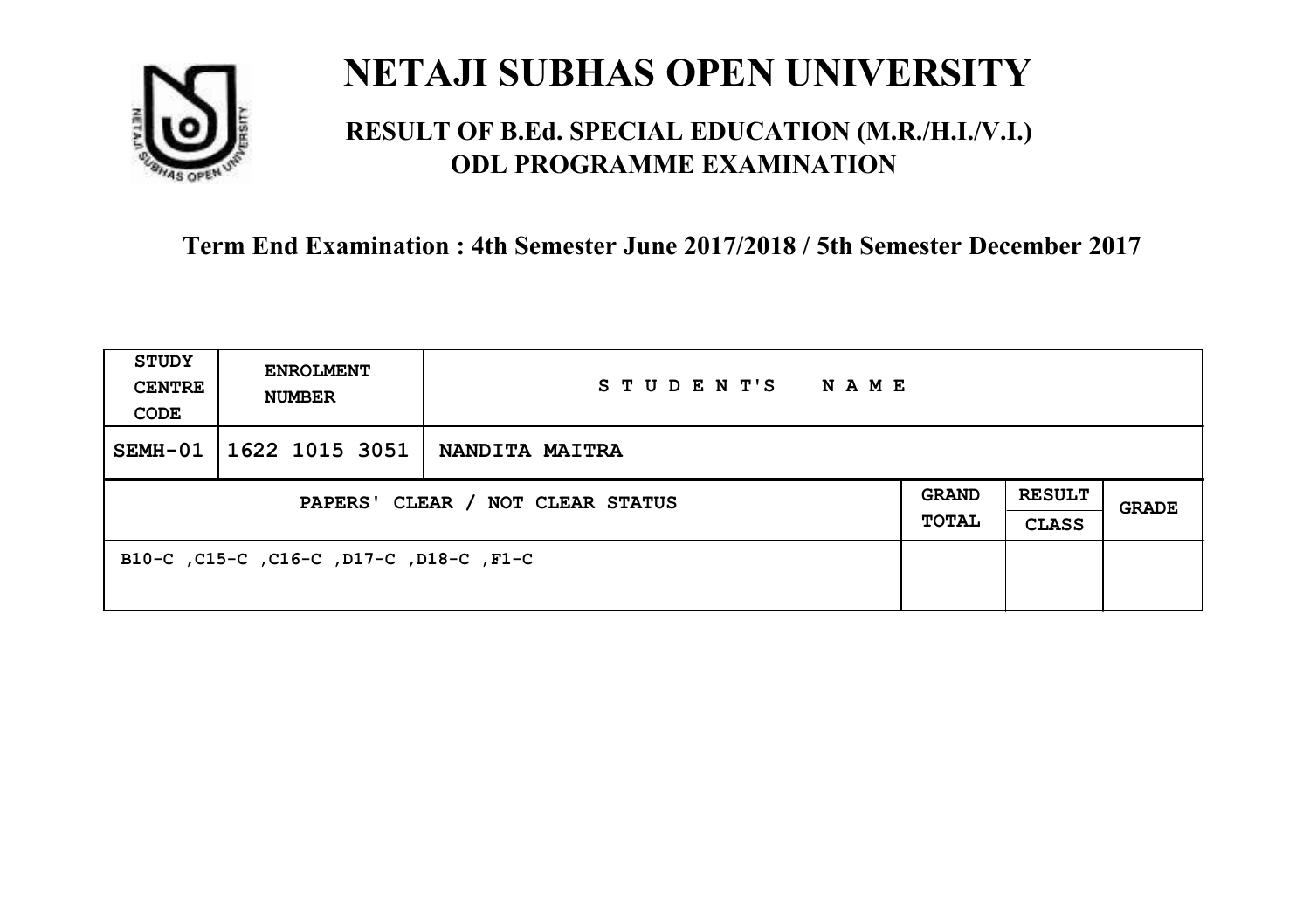

### **RESULT OF B.Ed. SPECIAL EDUCATION (M.R./H.I./V.I.) ODL PROGRAMME EXAMINATION**

| <b>STUDY</b><br><b>CENTRE</b><br>CODE | <b>ENROLMENT</b><br><b>NUMBER</b>       | STUDENT'S<br>NAME |  |                               |       |
|---------------------------------------|-----------------------------------------|-------------------|--|-------------------------------|-------|
| SEMH-01                               | 1623 1015 3021                          | <b>BISHNU BIR</b> |  |                               |       |
| PAPERS' CLEAR / NOT CLEAR STATUS      |                                         |                   |  | <b>RESULT</b><br><b>CLASS</b> | GRADE |
|                                       | B10-C, C15-C, C16-C, D17-C, D18-C, F1-C |                   |  |                               |       |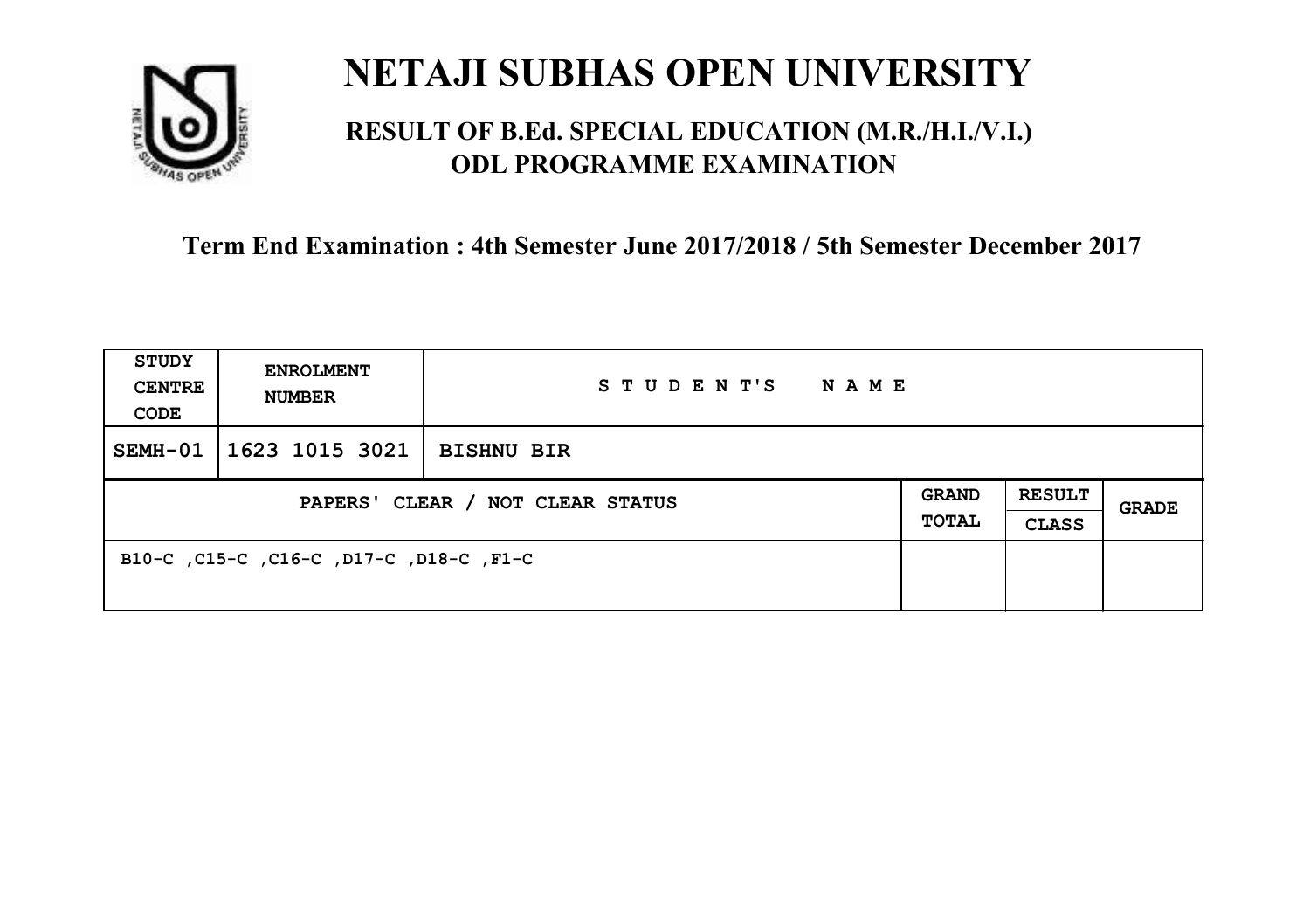

### **RESULT OF B.Ed. SPECIAL EDUCATION (M.R./H.I./V.I.) ODL PROGRAMME EXAMINATION**

| <b>STUDY</b><br><b>CENTRE</b><br>CODE | <b>ENROLMENT</b><br><b>NUMBER</b>       | STUDENT'S<br><b>NAME</b> |                              |                        |       |
|---------------------------------------|-----------------------------------------|--------------------------|------------------------------|------------------------|-------|
| $SEMH-01$                             | 1623 1015 3022                          | DHANANJOY ROY            |                              |                        |       |
| PAPERS' CLEAR / NOT CLEAR STATUS      |                                         |                          | <b>GRAND</b><br><b>TOTAL</b> | <b>RESULT</b><br>CLASS | GRADE |
|                                       | B10-C, C15-C, C16-C, D17-C, D18-C, F1-C |                          |                              |                        |       |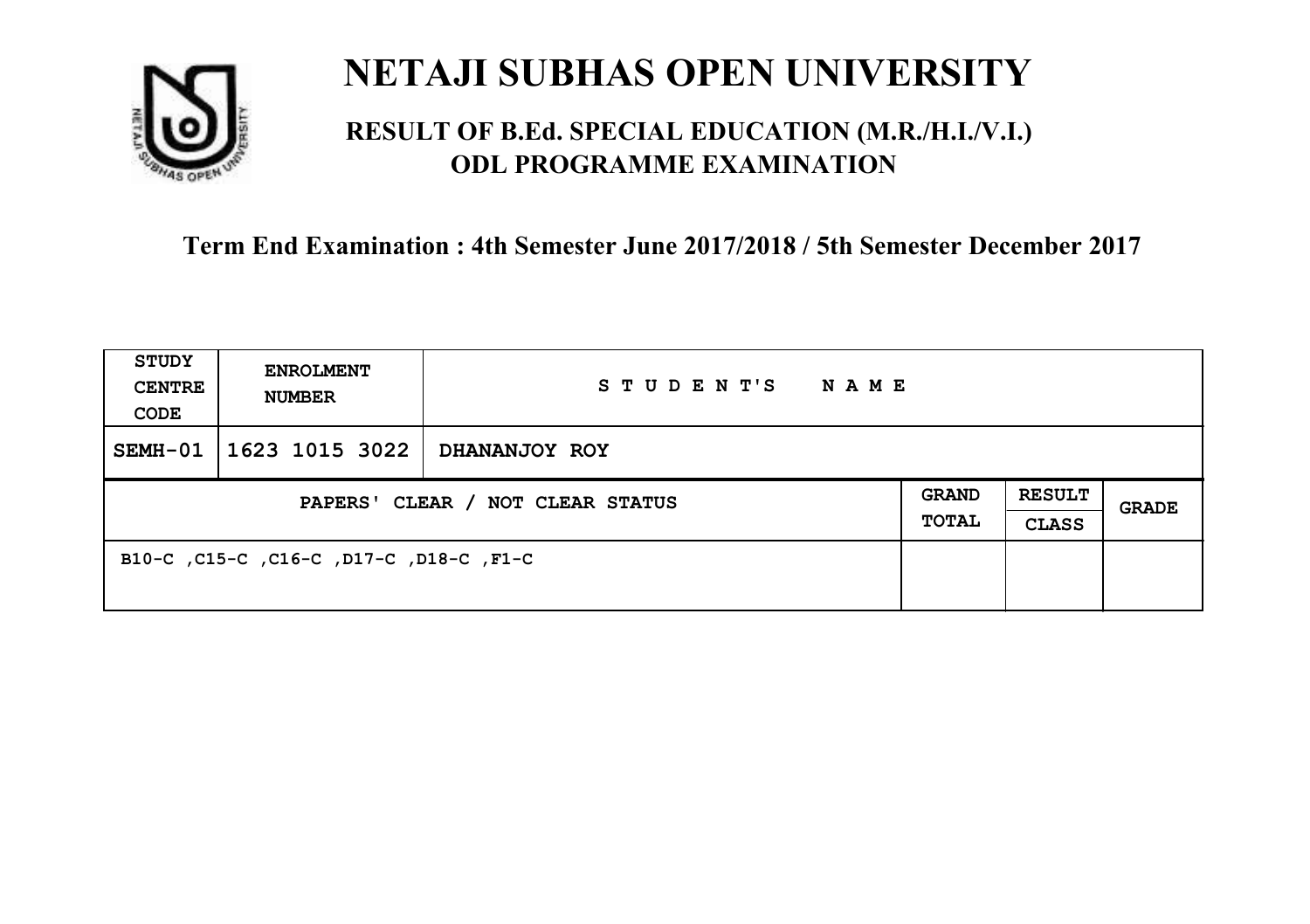

### **RESULT OF B.Ed. SPECIAL EDUCATION (M.R./H.I./V.I.) ODL PROGRAMME EXAMINATION**

| <b>STUDY</b><br><b>CENTRE</b><br>CODE | <b>ENROLMENT</b><br><b>NUMBER</b>       | STUDENT'S<br>NAME |  |                               |       |
|---------------------------------------|-----------------------------------------|-------------------|--|-------------------------------|-------|
| SEMH-01                               | 1623 1015 3028                          | DILIP ROY         |  |                               |       |
| PAPERS' CLEAR / NOT CLEAR STATUS      |                                         |                   |  | <b>RESULT</b><br><b>CLASS</b> | GRADE |
|                                       | B10-C, C15-C, C16-C, D17-C, D18-C, F1-C |                   |  |                               |       |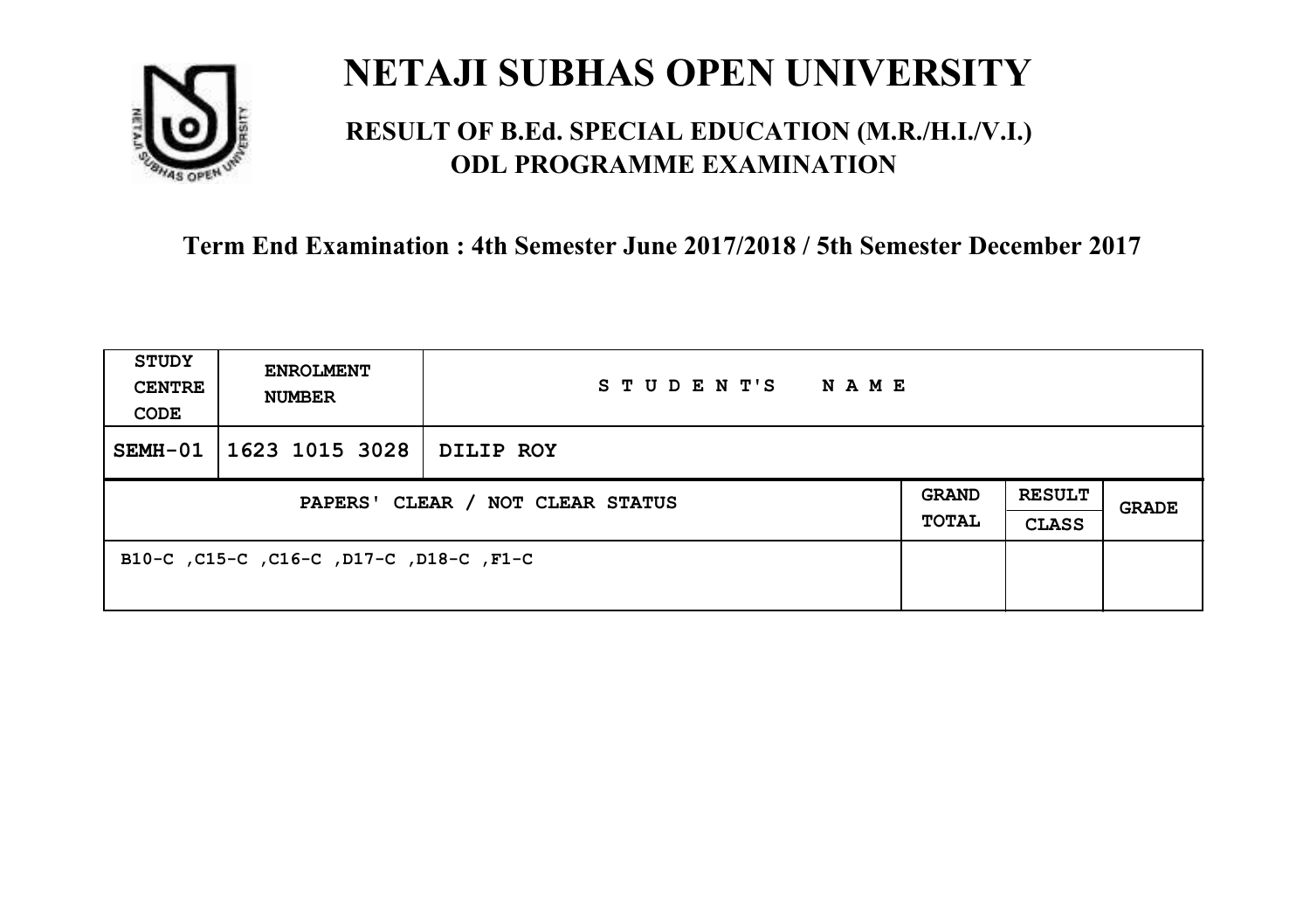

### **RESULT OF B.Ed. SPECIAL EDUCATION (M.R./H.I./V.I.) ODL PROGRAMME EXAMINATION**

| <b>STUDY</b><br><b>CENTRE</b><br>CODE | <b>ENROLMENT</b><br><b>NUMBER</b>        | STUDENT'S NAME                      |                       |                               |              |
|---------------------------------------|------------------------------------------|-------------------------------------|-----------------------|-------------------------------|--------------|
| SEMH-01                               |                                          | 1623 1015 3044   DIPAK DEB ADHIKARY |                       |                               |              |
| PAPERS' CLEAR / NOT CLEAR STATUS      |                                          |                                     | GRAND<br><b>TOTAL</b> | <b>RESULT</b><br><b>CLASS</b> | <b>GRADE</b> |
|                                       | B10-C, C15-C, C16-C, D17-C, D18-C, F1-NC |                                     |                       |                               |              |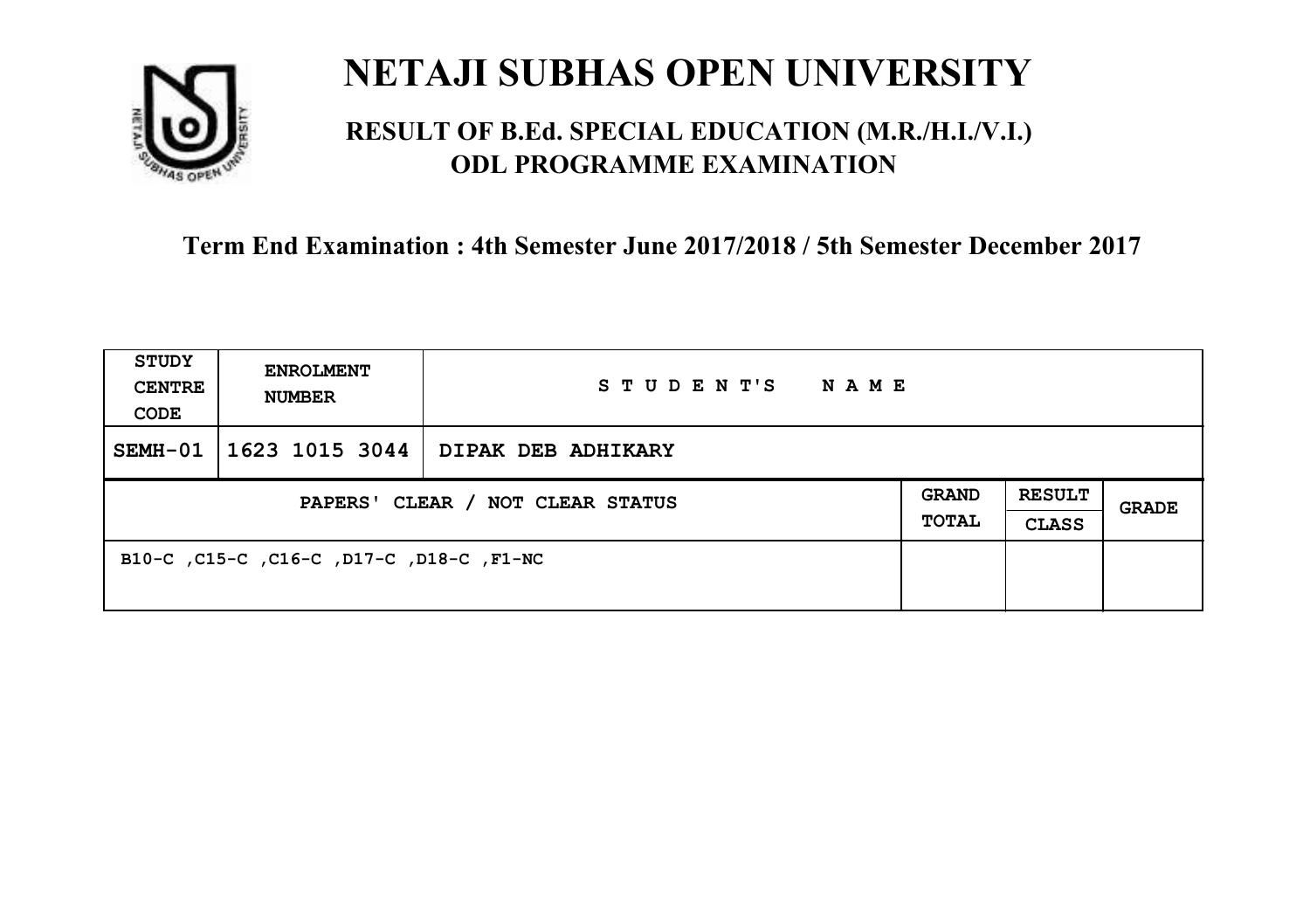

### **RESULT OF B.Ed. SPECIAL EDUCATION (M.R./H.I./V.I.) ODL PROGRAMME EXAMINATION**

| <b>STUDY</b><br><b>CENTRE</b><br>CODE | <b>ENROLMENT</b><br><b>NUMBER</b>       | STUDENT'S<br>NAME |  |                               |       |
|---------------------------------------|-----------------------------------------|-------------------|--|-------------------------------|-------|
| SEMH-01                               | 1623 1015 3045                          | DHRUBAJYOTI ROY   |  |                               |       |
| PAPERS' CLEAR / NOT CLEAR STATUS      |                                         |                   |  | <b>RESULT</b><br><b>CLASS</b> | GRADE |
|                                       | B10-C, C15-C, C16-C, D17-C, D18-C, F1-C |                   |  |                               |       |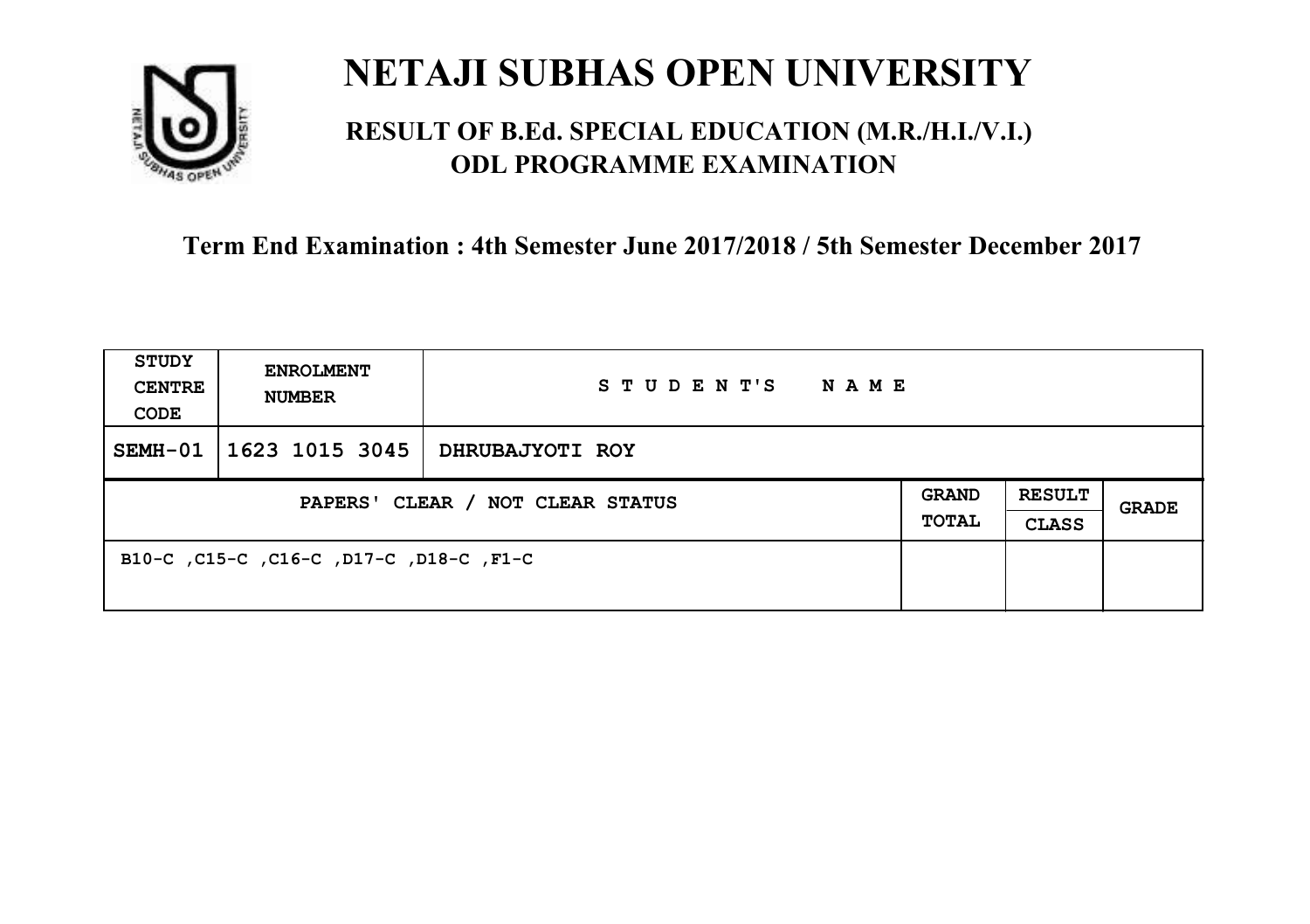

### **RESULT OF B.Ed. SPECIAL EDUCATION (M.R./H.I./V.I.) ODL PROGRAMME EXAMINATION**

| <b>STUDY</b><br><b>CENTRE</b><br>CODE | <b>ENROLMENT</b><br><b>NUMBER</b>       | STUDENT'S<br>NAME    |                              |                               |       |
|---------------------------------------|-----------------------------------------|----------------------|------------------------------|-------------------------------|-------|
| SEMH-01                               | 1623 1015 3046                          | <b>MRINAL BARMAN</b> |                              |                               |       |
| PAPERS' CLEAR / NOT CLEAR STATUS      |                                         |                      | <b>GRAND</b><br><b>TOTAL</b> | <b>RESULT</b><br><b>CLASS</b> | GRADE |
|                                       | B10-C, C15-C, C16-C, D17-C, D18-C, F1-C |                      |                              |                               |       |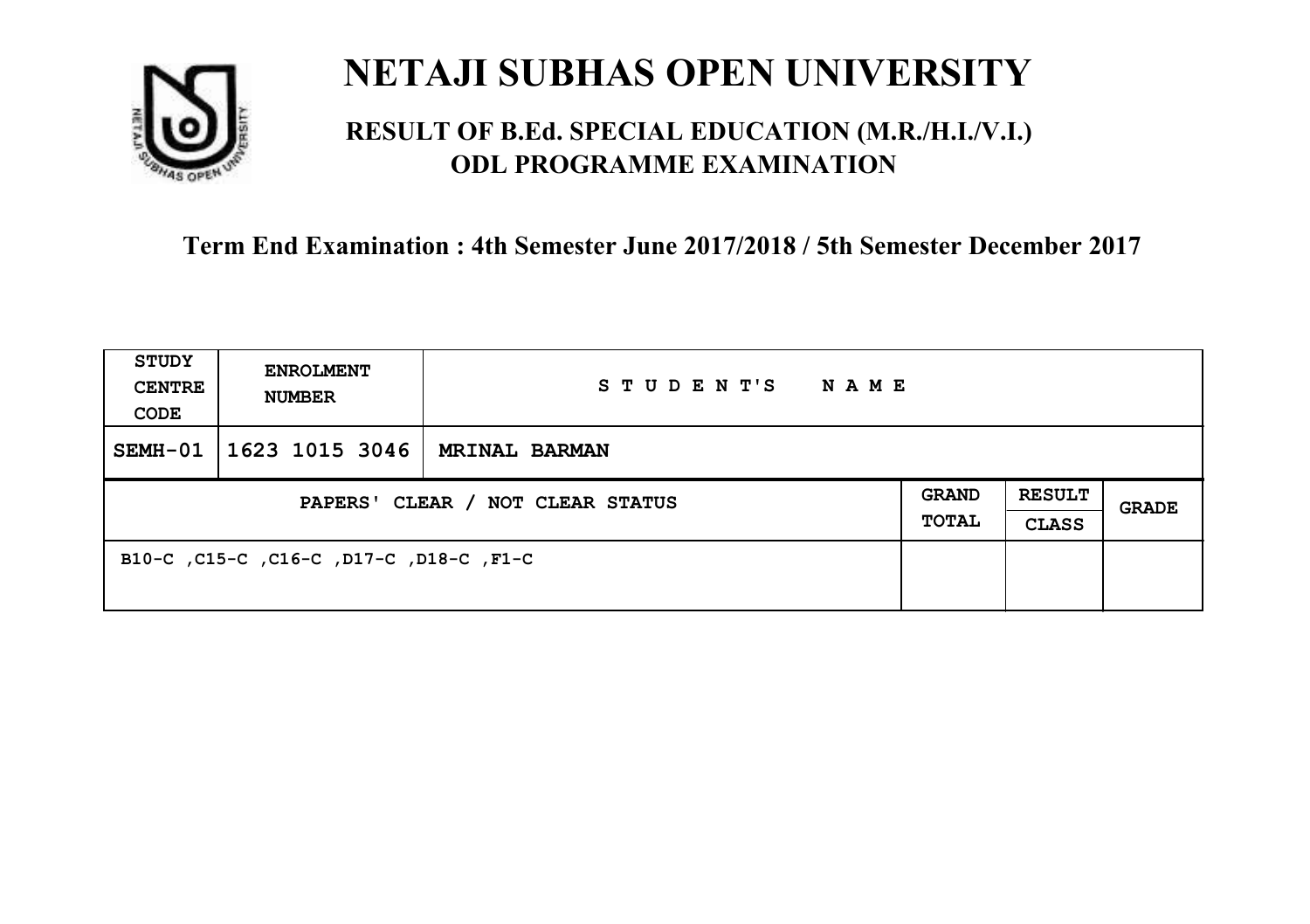

### **RESULT OF B.Ed. SPECIAL EDUCATION (M.R./H.I./V.I.) ODL PROGRAMME EXAMINATION**

| <b>STUDY</b><br><b>CENTRE</b><br>CODE | <b>ENROLMENT</b><br><b>NUMBER</b>       | STUDENT'S<br>NAME  |  |                               |       |
|---------------------------------------|-----------------------------------------|--------------------|--|-------------------------------|-------|
| SEMH-01                               | 1624 1015 3020                          | UTTIRNA ROY BARMAN |  |                               |       |
| PAPERS' CLEAR / NOT CLEAR STATUS      |                                         |                    |  | <b>RESULT</b><br><b>CLASS</b> | GRADE |
|                                       | B10-C, C15-C, C16-C, D17-C, D18-C, F1-C |                    |  |                               |       |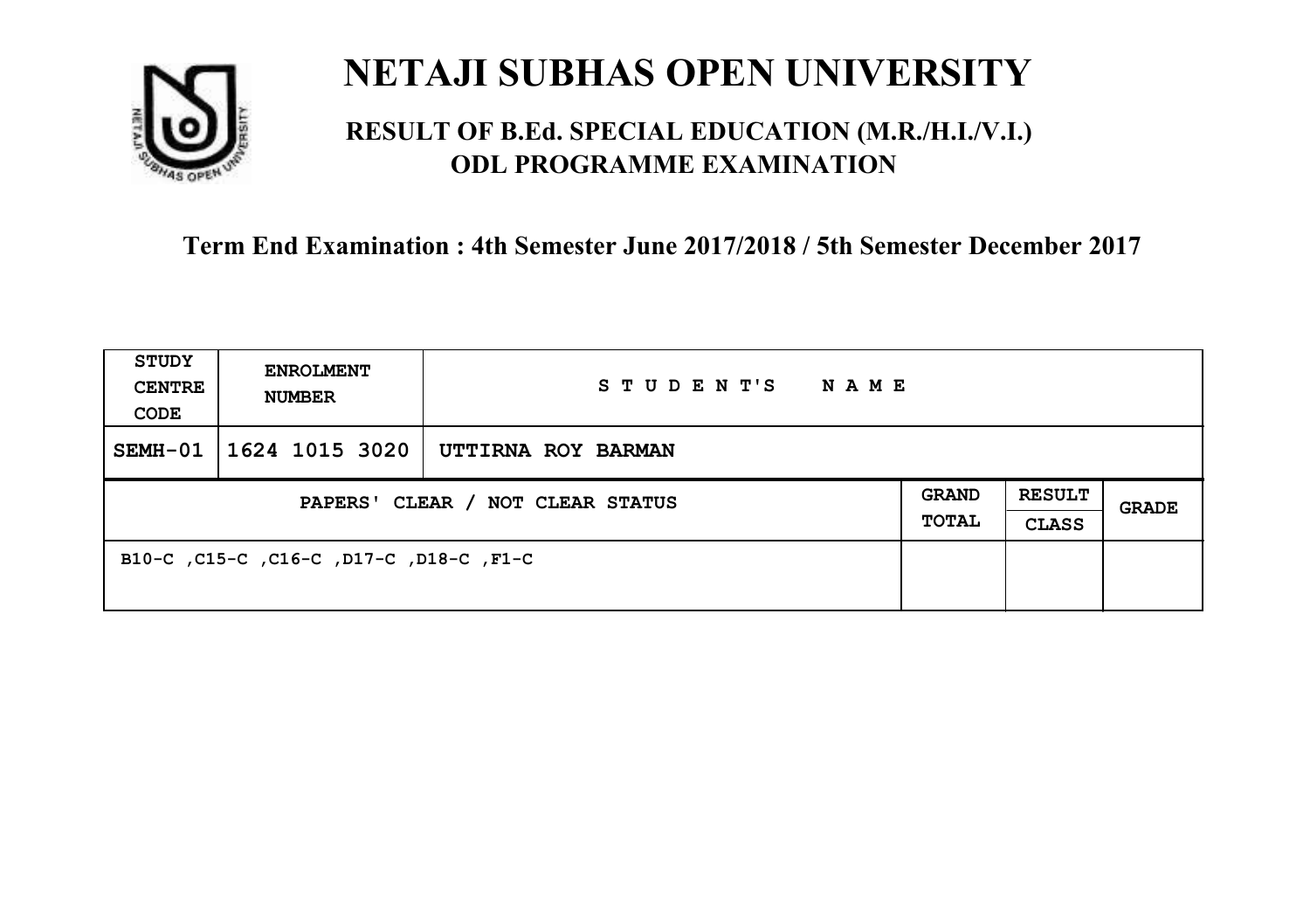

### **RESULT OF B.Ed. SPECIAL EDUCATION (M.R./H.I./V.I.) ODL PROGRAMME EXAMINATION**

| <b>STUDY</b><br><b>CENTRE</b><br>CODE | <b>ENROLMENT</b><br><b>NUMBER</b>       | STUDENT'S<br>NAME   |                              |                               |       |
|---------------------------------------|-----------------------------------------|---------------------|------------------------------|-------------------------------|-------|
| SEMH-01                               | 1624 1015 3023                          | PALLABI RAY PRADHAN |                              |                               |       |
| PAPERS' CLEAR / NOT CLEAR STATUS      |                                         |                     | <b>GRAND</b><br><b>TOTAL</b> | <b>RESULT</b><br><b>CLASS</b> | GRADE |
|                                       | B10-C, C15-C, C16-C, D17-C, D18-C, F1-C |                     |                              |                               |       |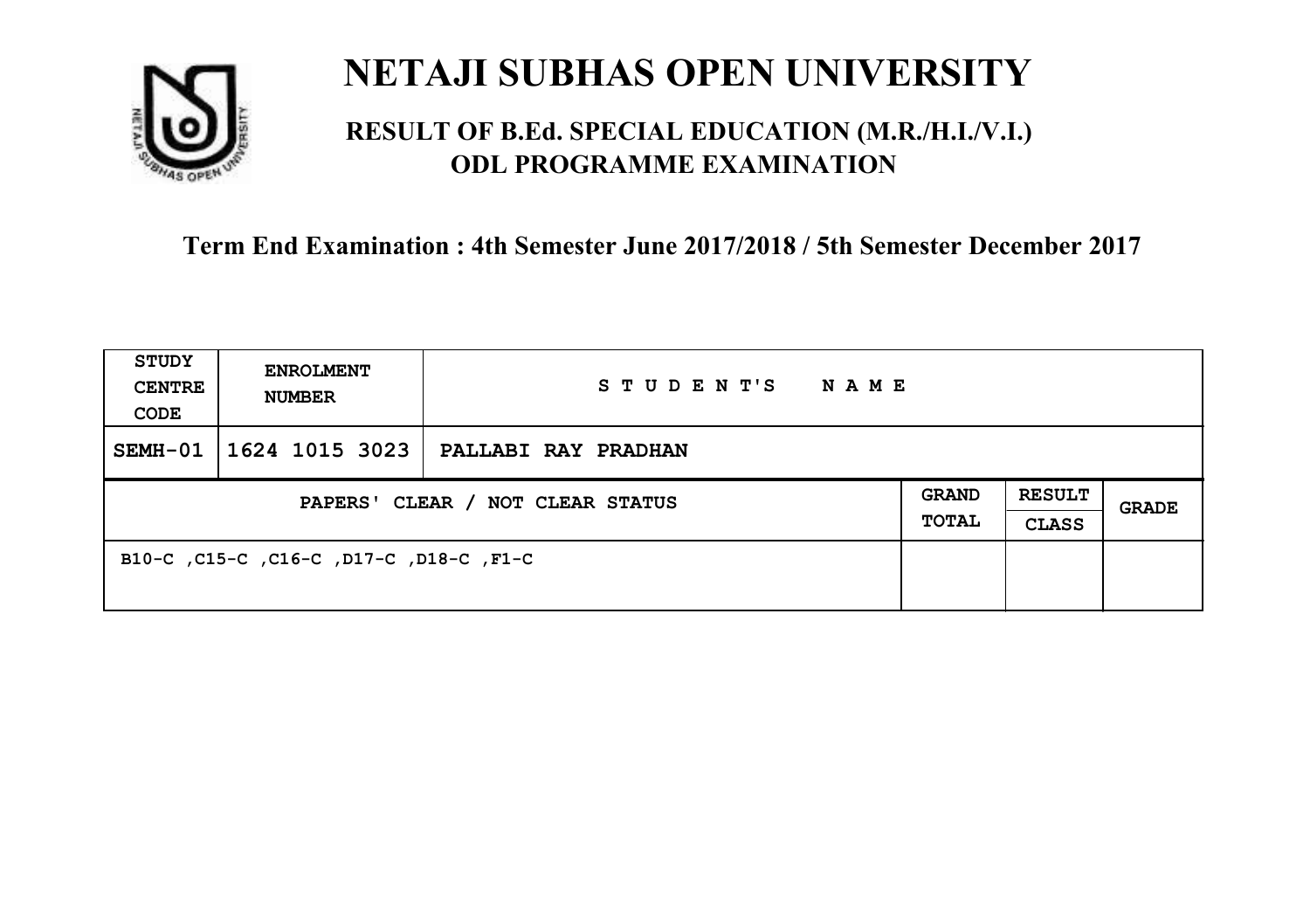

### **RESULT OF B.Ed. SPECIAL EDUCATION (M.R./H.I./V.I.) ODL PROGRAMME EXAMINATION**

| <b>STUDY</b><br><b>CENTRE</b><br>CODE | <b>ENROLMENT</b><br><b>NUMBER</b>       | STUDENT'S<br>NAME |                       |                               |       |
|---------------------------------------|-----------------------------------------|-------------------|-----------------------|-------------------------------|-------|
| SEMH-01                               | 1627 1015 3026                          | ABDUL MANNAN      |                       |                               |       |
| PAPERS' CLEAR / NOT CLEAR STATUS      |                                         |                   | <b>GRAND</b><br>TOTAL | <b>RESULT</b><br><b>CLASS</b> | GRADE |
|                                       | B10-C, C15-C, C16-C, D17-C, D18-C, F1-C |                   |                       |                               |       |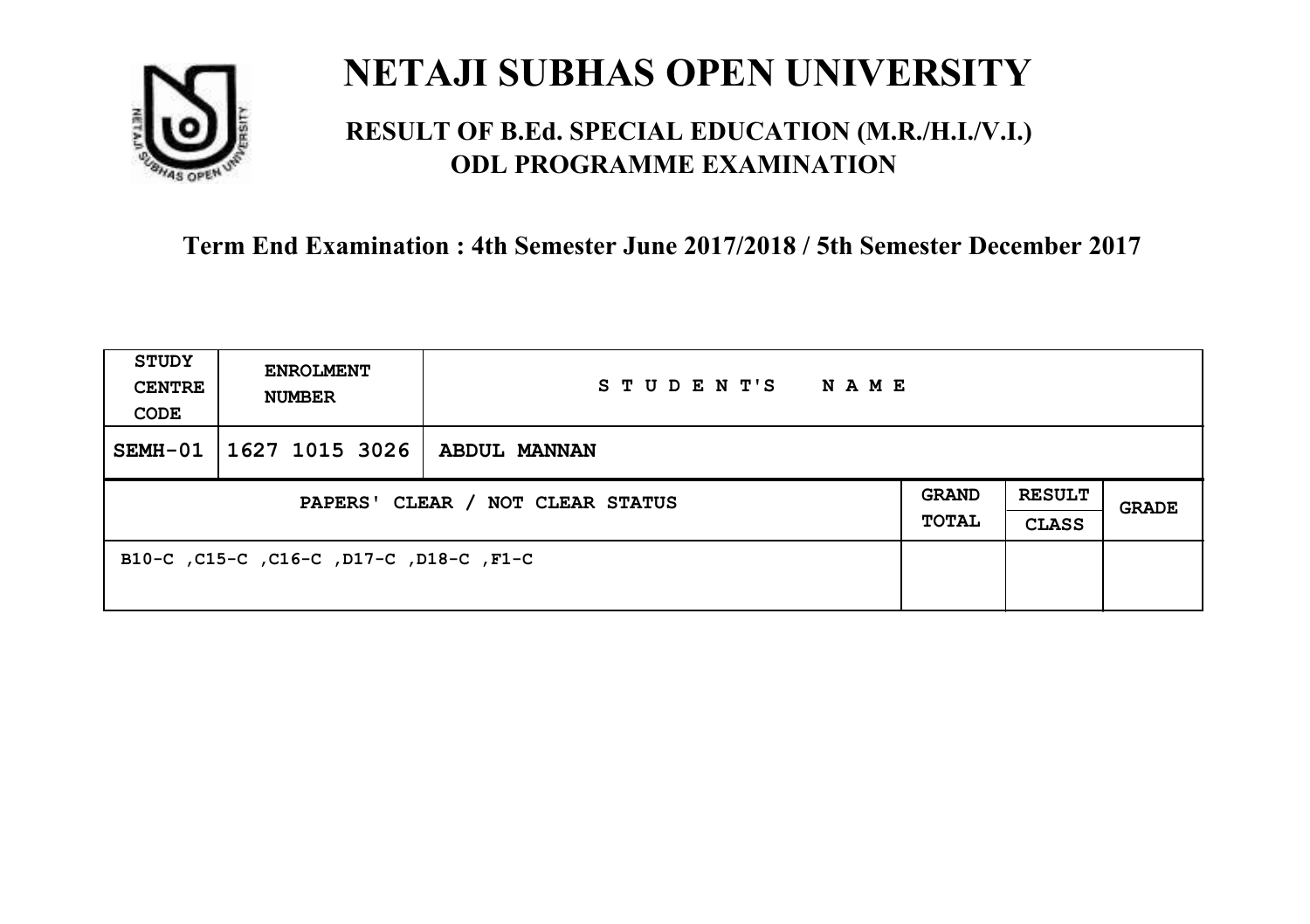

### **RESULT OF B.Ed. SPECIAL EDUCATION (M.R./H.I./V.I.) ODL PROGRAMME EXAMINATION**

| <b>STUDY</b><br><b>CENTRE</b><br>CODE | <b>ENROLMENT</b><br><b>NUMBER</b>         | STUDENT'S<br><b>NAME</b> |                              |                               |              |
|---------------------------------------|-------------------------------------------|--------------------------|------------------------------|-------------------------------|--------------|
| SEMH-01                               | $1627$ 1015 3041                          | SAMTUL HOOUE             |                              |                               |              |
| PAPERS' CLEAR / NOT CLEAR STATUS      |                                           |                          | <b>GRAND</b><br><b>TOTAL</b> | <b>RESULT</b><br><b>CLASS</b> | <b>GRADE</b> |
|                                       | B10-C, C15-NC, C16-C, D17-NC, D18-C, F1-C |                          |                              |                               |              |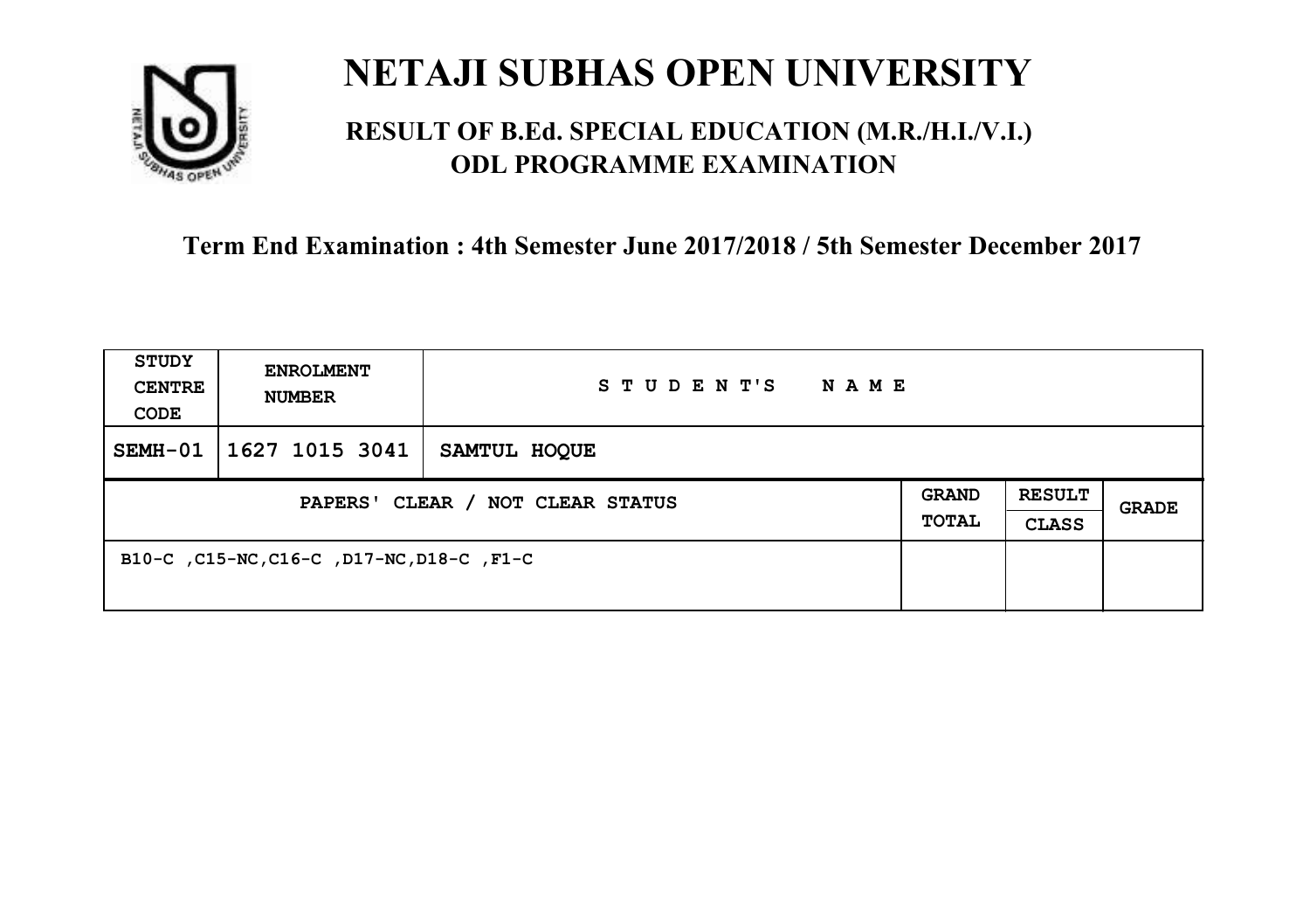

### **RESULT OF B.Ed. SPECIAL EDUCATION (M.R./H.I./V.I.) ODL PROGRAMME EXAMINATION**

| <b>STUDY</b><br><b>CENTRE</b><br>CODE | <b>ENROLMENT</b><br><b>NUMBER</b>       | STUDENT'S<br>NAME |                              |                               |       |
|---------------------------------------|-----------------------------------------|-------------------|------------------------------|-------------------------------|-------|
| SEMH-01                               | 1627 1015 3048                          | NIMAI GOPE SARKAR |                              |                               |       |
| PAPERS' CLEAR / NOT CLEAR STATUS      |                                         |                   | <b>GRAND</b><br><b>TOTAL</b> | <b>RESULT</b><br><b>CLASS</b> | GRADE |
|                                       | B10-C, C15-C, C16-C, D17-C, D18-C, F1-C |                   |                              |                               |       |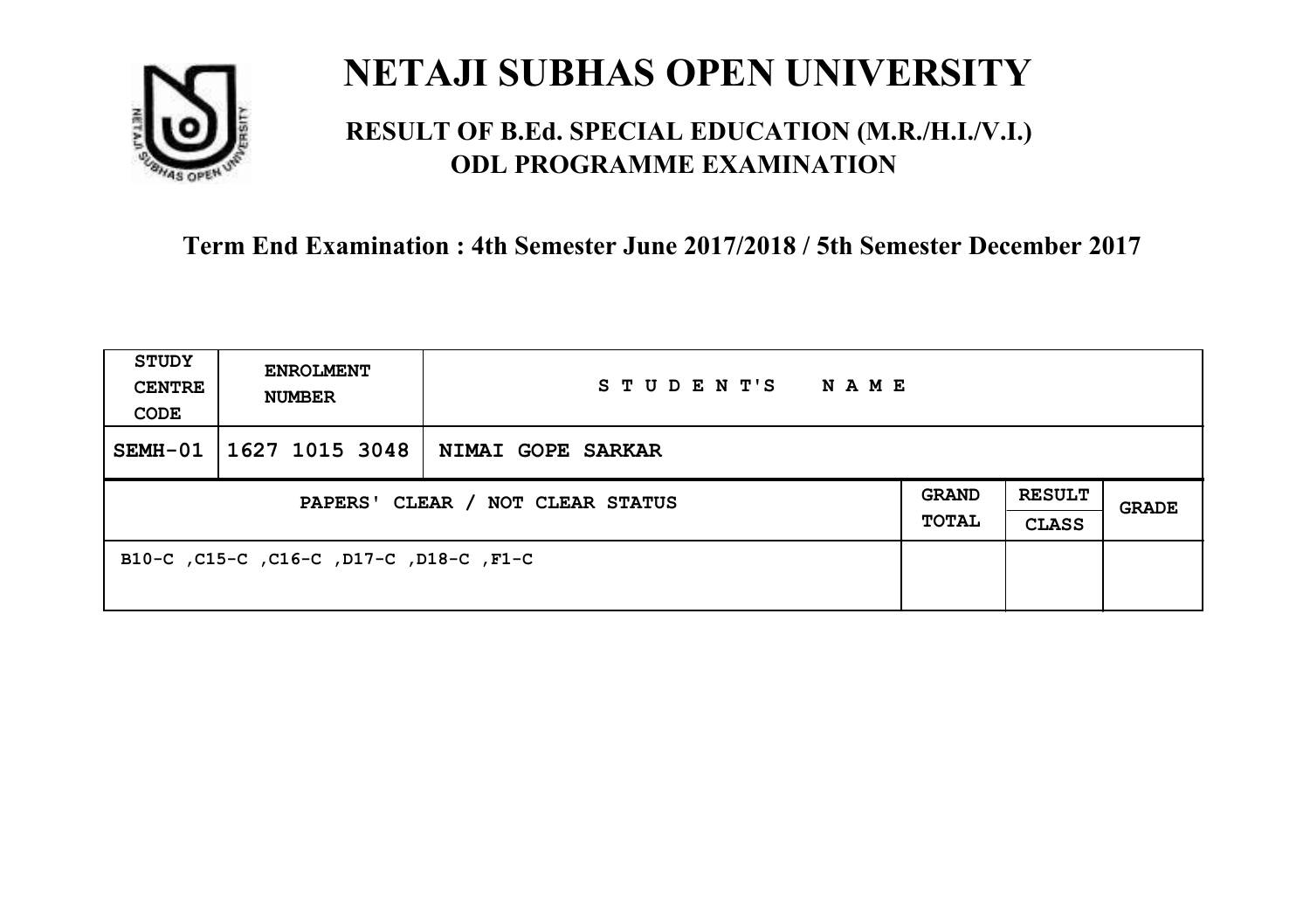

### **RESULT OF B.Ed. SPECIAL EDUCATION (M.R./H.I./V.I.) ODL PROGRAMME EXAMINATION**

| <b>STUDY</b><br><b>CENTRE</b><br>CODE | <b>ENROLMENT</b><br><b>NUMBER</b>       | STUDENT'S<br>NAME   |                       |                               |       |
|---------------------------------------|-----------------------------------------|---------------------|-----------------------|-------------------------------|-------|
| SEMH-01                               | 1627 1015 3052                          | <b>BITTU SARKAR</b> |                       |                               |       |
| PAPERS' CLEAR / NOT CLEAR STATUS      |                                         |                     | <b>GRAND</b><br>TOTAL | <b>RESULT</b><br><b>CLASS</b> | GRADE |
|                                       | B10-C, C15-C, C16-C, D17-C, D18-C, F1-C |                     |                       |                               |       |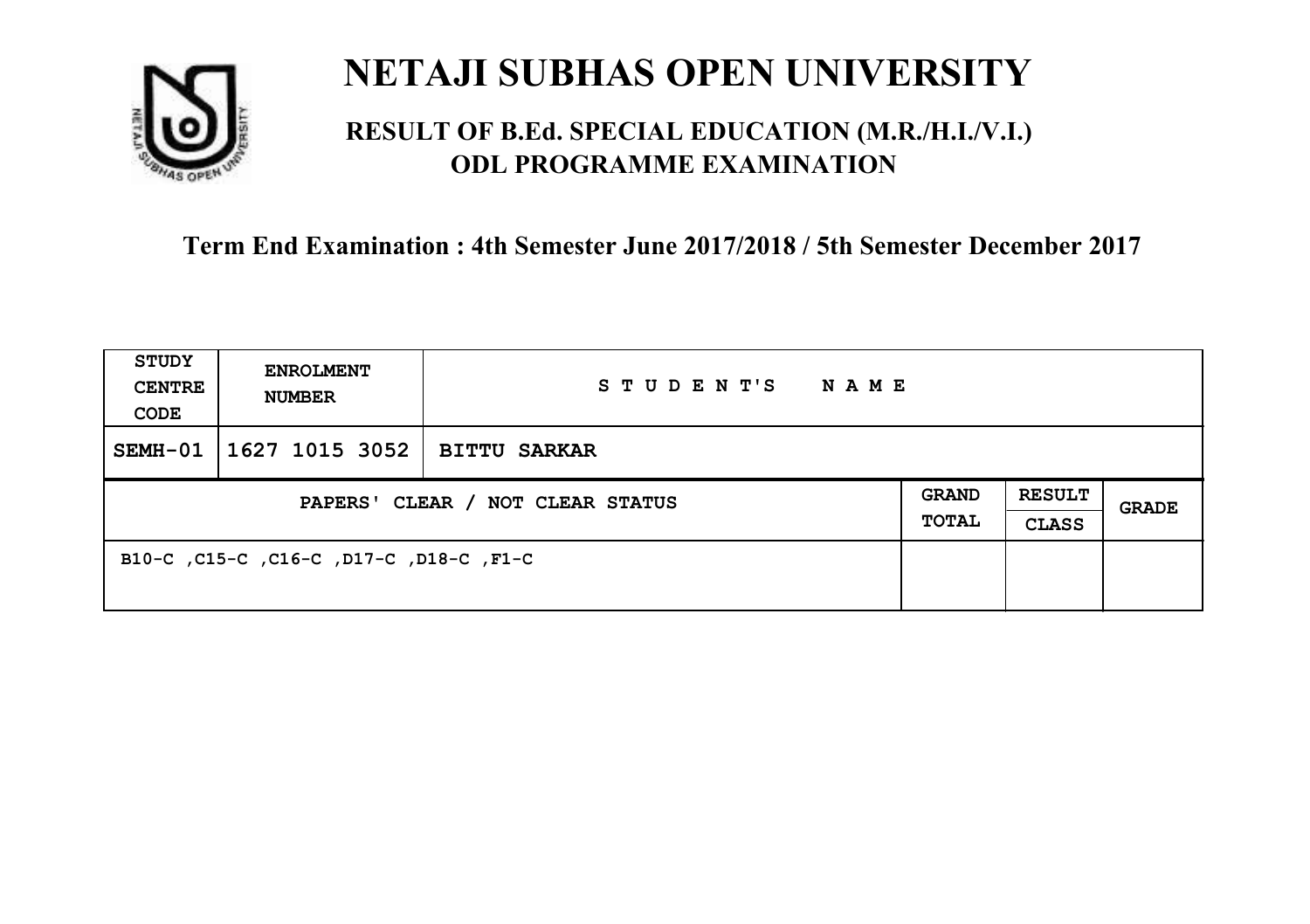

### **RESULT OF B.Ed. SPECIAL EDUCATION (M.R./H.I./V.I.) ODL PROGRAMME EXAMINATION**

| <b>STUDY</b><br><b>CENTRE</b><br>CODE | <b>ENROLMENT</b><br><b>NUMBER</b>       | STUDENT'S<br>NAME  |                              |                               |       |
|---------------------------------------|-----------------------------------------|--------------------|------------------------------|-------------------------------|-------|
| SEMH-01                               | 1628 1015 3050                          | <b>MAMPI BASAK</b> |                              |                               |       |
| PAPERS' CLEAR / NOT CLEAR STATUS      |                                         |                    | <b>GRAND</b><br><b>TOTAL</b> | <b>RESULT</b><br><b>CLASS</b> | GRADE |
|                                       | B10-C, C15-C, C16-C, D17-C, D18-C, F1-C |                    |                              |                               |       |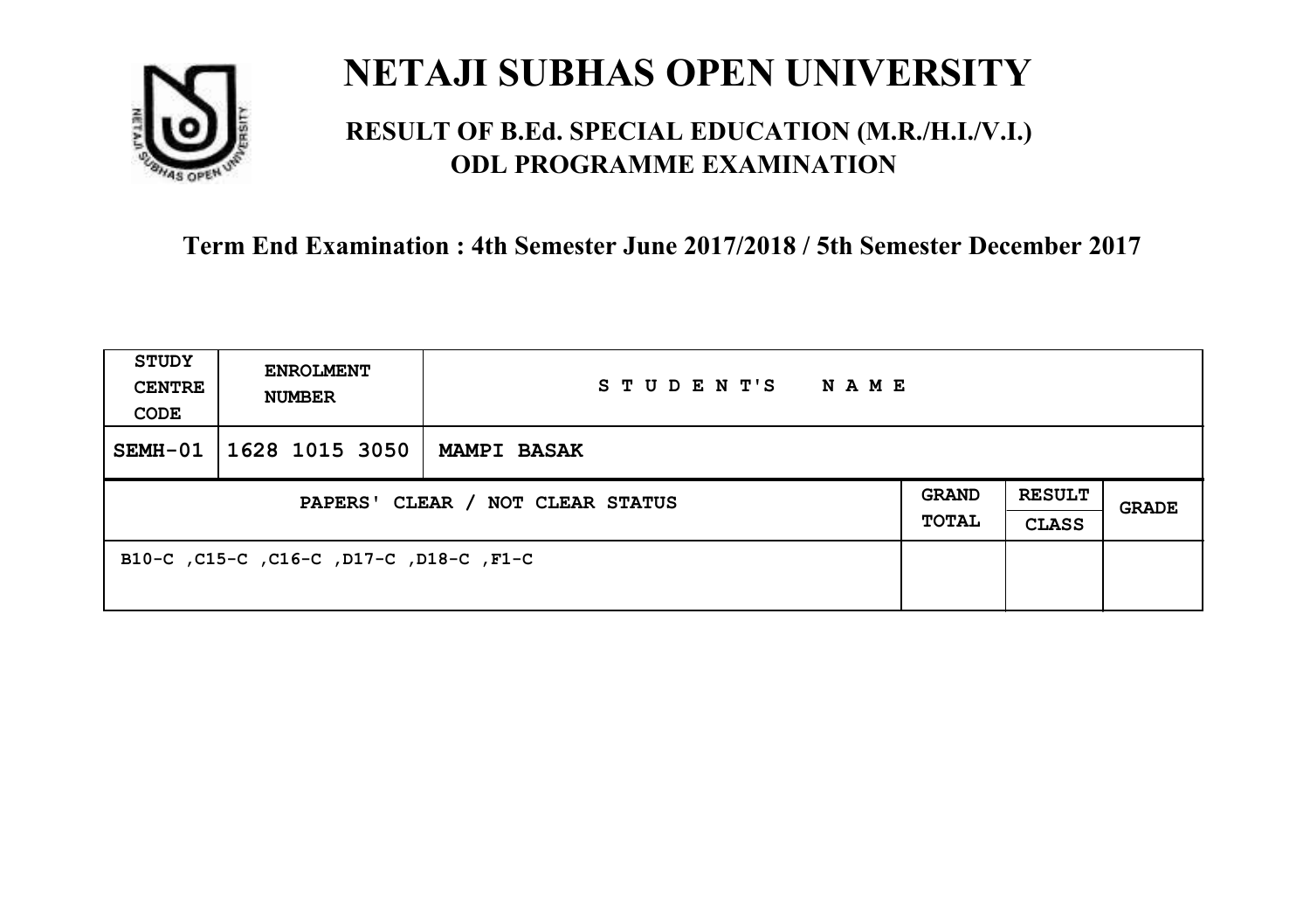

### **RESULT OF B.Ed. SPECIAL EDUCATION (M.R./H.I./V.I.) ODL PROGRAMME EXAMINATION**

| STUDY<br><b>CENTRE</b><br>CODE | <b>ENROLMENT</b><br><b>NUMBER</b>   | STUDENT'S<br>N A M E |      |                               |       |
|--------------------------------|-------------------------------------|----------------------|------|-------------------------------|-------|
| SEMH-01                        | 1521 1015 3023                      | <b>SUBHAMAY SAHA</b> |      |                               |       |
|                                | CLEAR / NOT CLEAR STATUS<br>PAPERS' |                      |      | <b>RESULT</b><br><b>CLASS</b> | GRADE |
|                                | All Clear                           |                      | 1272 | I                             | A     |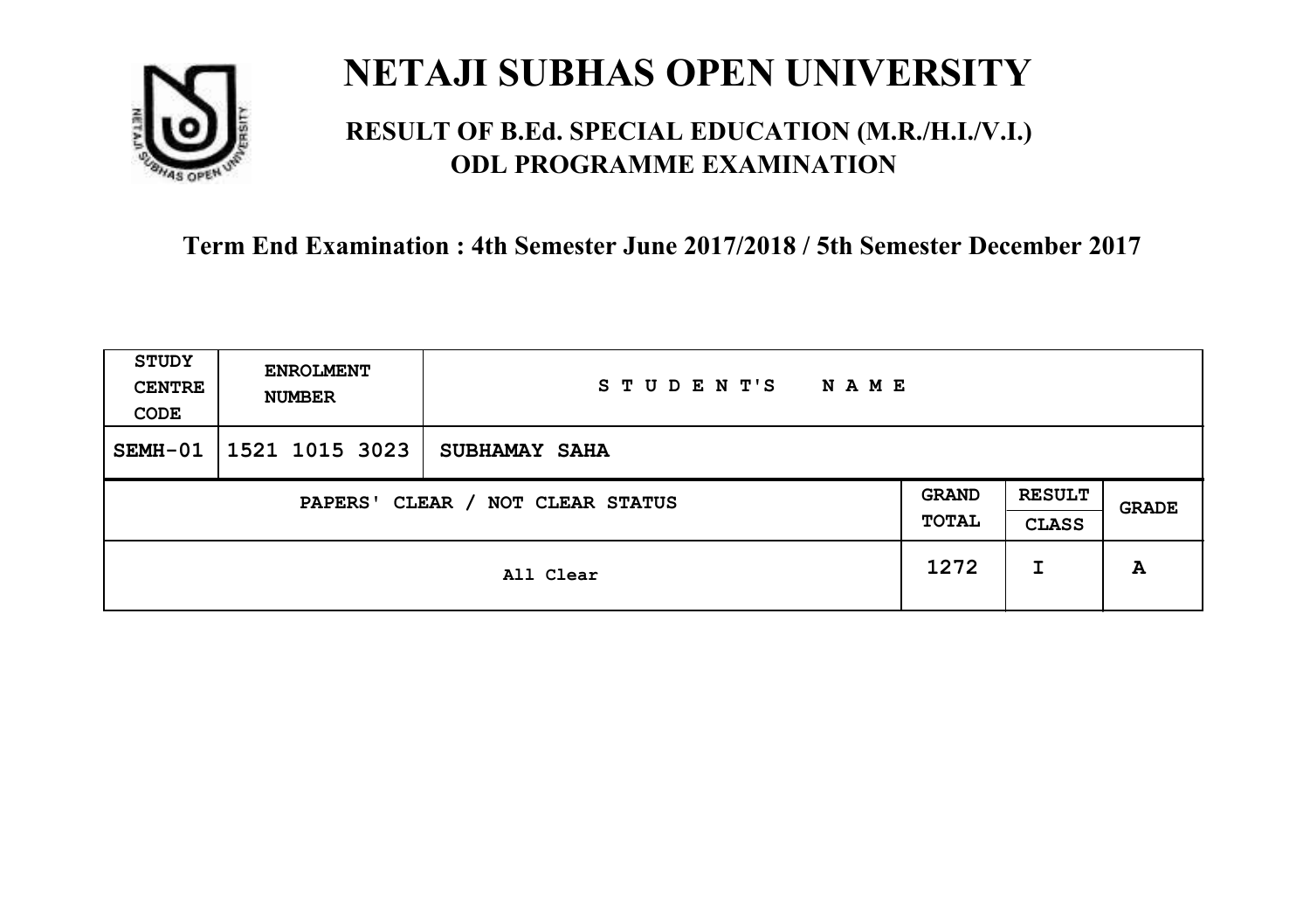

### **RESULT OF B.Ed. SPECIAL EDUCATION (M.R./H.I./V.I.) ODL PROGRAMME EXAMINATION**

| <b>STUDY</b><br><b>CENTRE</b><br>CODE | <b>ENROLMENT</b><br><b>NUMBER</b> | STUDENT'S<br><b>NAME</b> |                       |                               |       |
|---------------------------------------|-----------------------------------|--------------------------|-----------------------|-------------------------------|-------|
| SEMH-01                               | 1521 1015 3024                    | <b>SURYA KANTA JANA</b>  |                       |                               |       |
| CLEAR / NOT CLEAR STATUS<br>PAPERS'   |                                   |                          | <b>GRAND</b><br>TOTAL | <b>RESULT</b><br><b>CLASS</b> | GRADE |
|                                       |                                   | All Clear                | 1280                  | I                             | A     |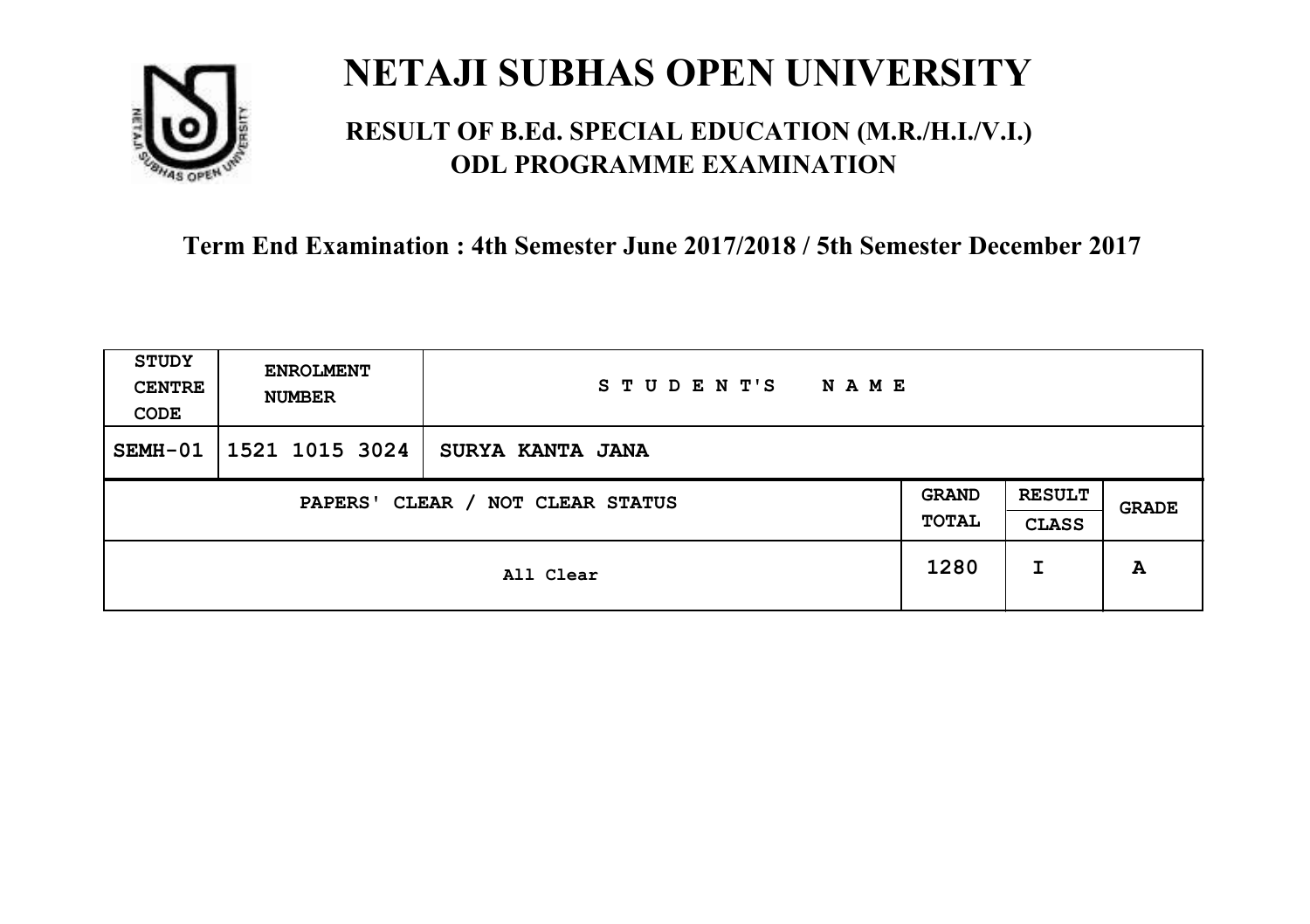

### **RESULT OF B.Ed. SPECIAL EDUCATION (M.R./H.I./V.I.) ODL PROGRAMME EXAMINATION**

| <b>STUDY</b><br><b>CENTRE</b><br>CODE | <b>ENROLMENT</b><br><b>NUMBER</b>   | STUDENT'S<br><b>NAME</b> |      |                               |              |
|---------------------------------------|-------------------------------------|--------------------------|------|-------------------------------|--------------|
| SEMH-01                               | 1521 1015 3025                      | <b>SUJIT BISWAS</b>      |      |                               |              |
|                                       | CLEAR / NOT CLEAR STATUS<br>PAPERS' |                          |      | <b>RESULT</b><br><b>CLASS</b> | <b>GRADE</b> |
|                                       |                                     | All Clear                | 1209 | I                             | A            |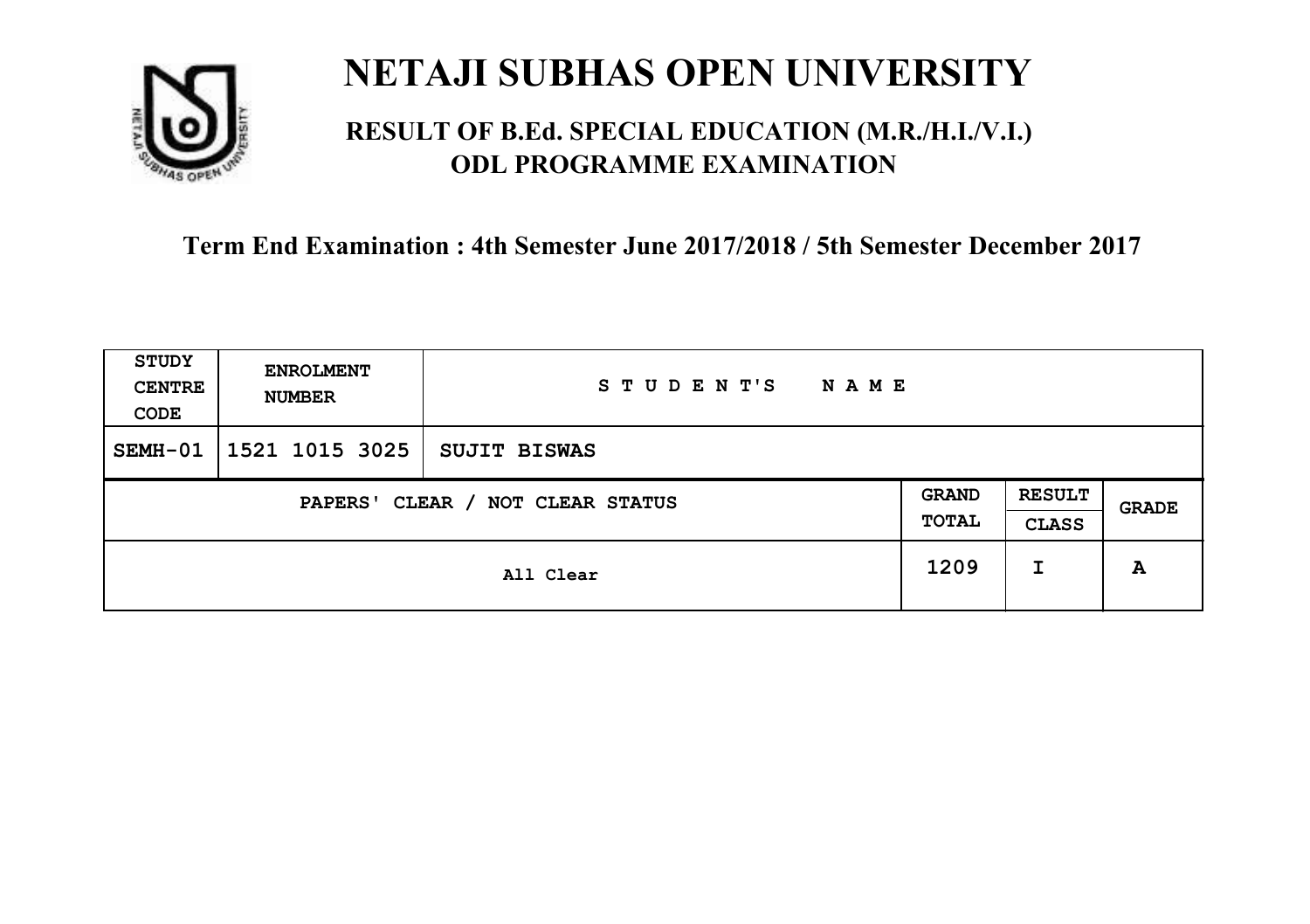

### **RESULT OF B.Ed. SPECIAL EDUCATION (M.R./H.I./V.I.) ODL PROGRAMME EXAMINATION**

| <b>STUDY</b><br><b>CENTRE</b><br>CODE | <b>ENROLMENT</b><br><b>NUMBER</b>   | STUDENT'S<br><b>NAME</b> |  |                               |       |
|---------------------------------------|-------------------------------------|--------------------------|--|-------------------------------|-------|
| SEMH-01                               | 1521 1015 3026                      | <b>SUROJIT BISWAS</b>    |  |                               |       |
|                                       | CLEAR / NOT CLEAR STATUS<br>PAPERS' |                          |  | <b>RESULT</b><br><b>CLASS</b> | GRADE |
|                                       | All Clear                           |                          |  | II                            | $B+$  |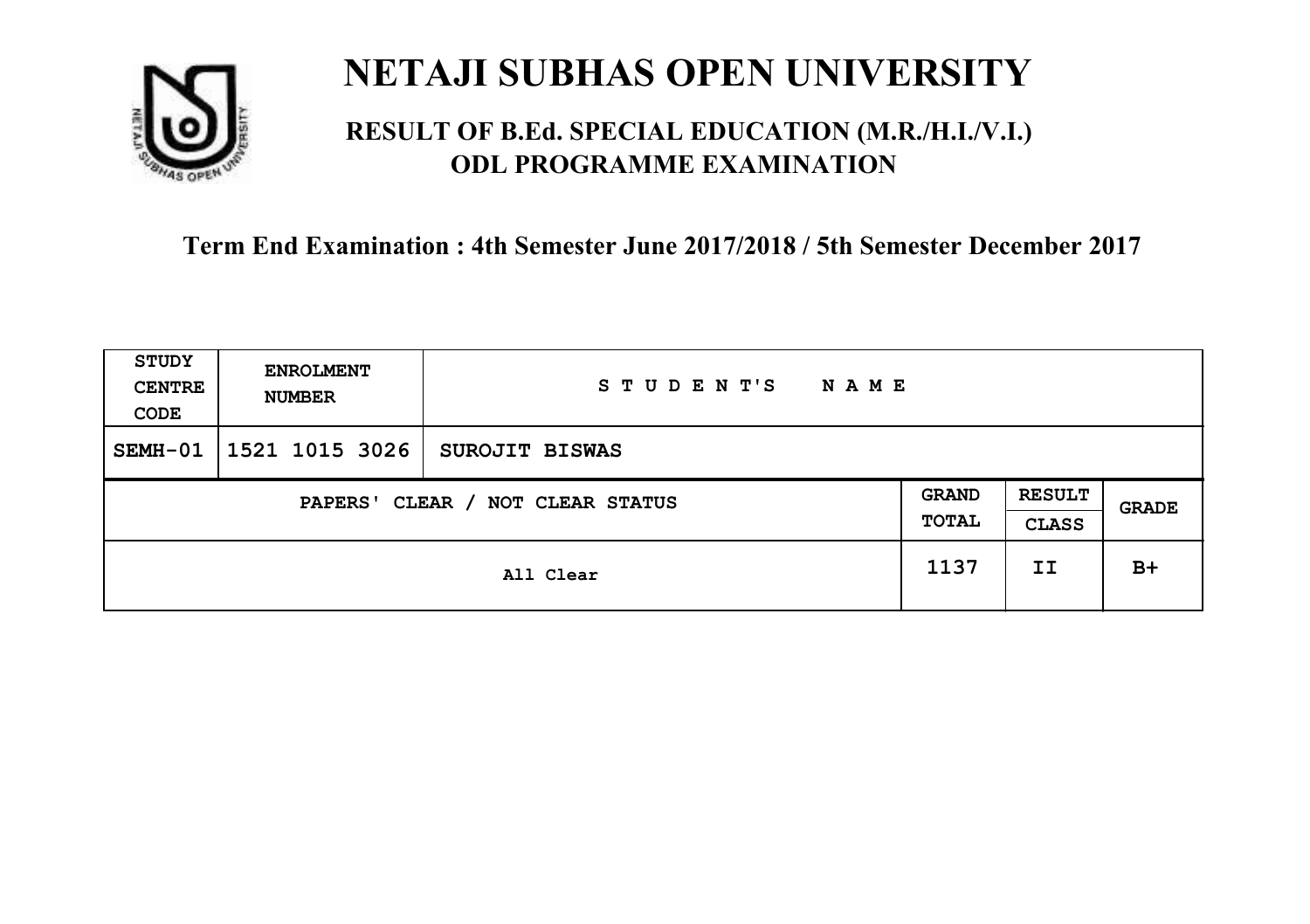

### **RESULT OF B.Ed. SPECIAL EDUCATION (M.R./H.I./V.I.) ODL PROGRAMME EXAMINATION**

| <b>STUDY</b><br><b>CENTRE</b><br>CODE | <b>ENROLMENT</b><br><b>NUMBER</b> | STUDENT'S<br><b>NAME</b> |                       |                               |       |
|---------------------------------------|-----------------------------------|--------------------------|-----------------------|-------------------------------|-------|
| SEMH-01                               | 1521 1015 3028                    | ANIRUDDHA MONDAL         |                       |                               |       |
| CLEAR / NOT CLEAR STATUS<br>PAPERS'   |                                   |                          | <b>GRAND</b><br>TOTAL | <b>RESULT</b><br><b>CLASS</b> | GRADE |
|                                       | All Clear                         |                          | 1349                  | I                             | A     |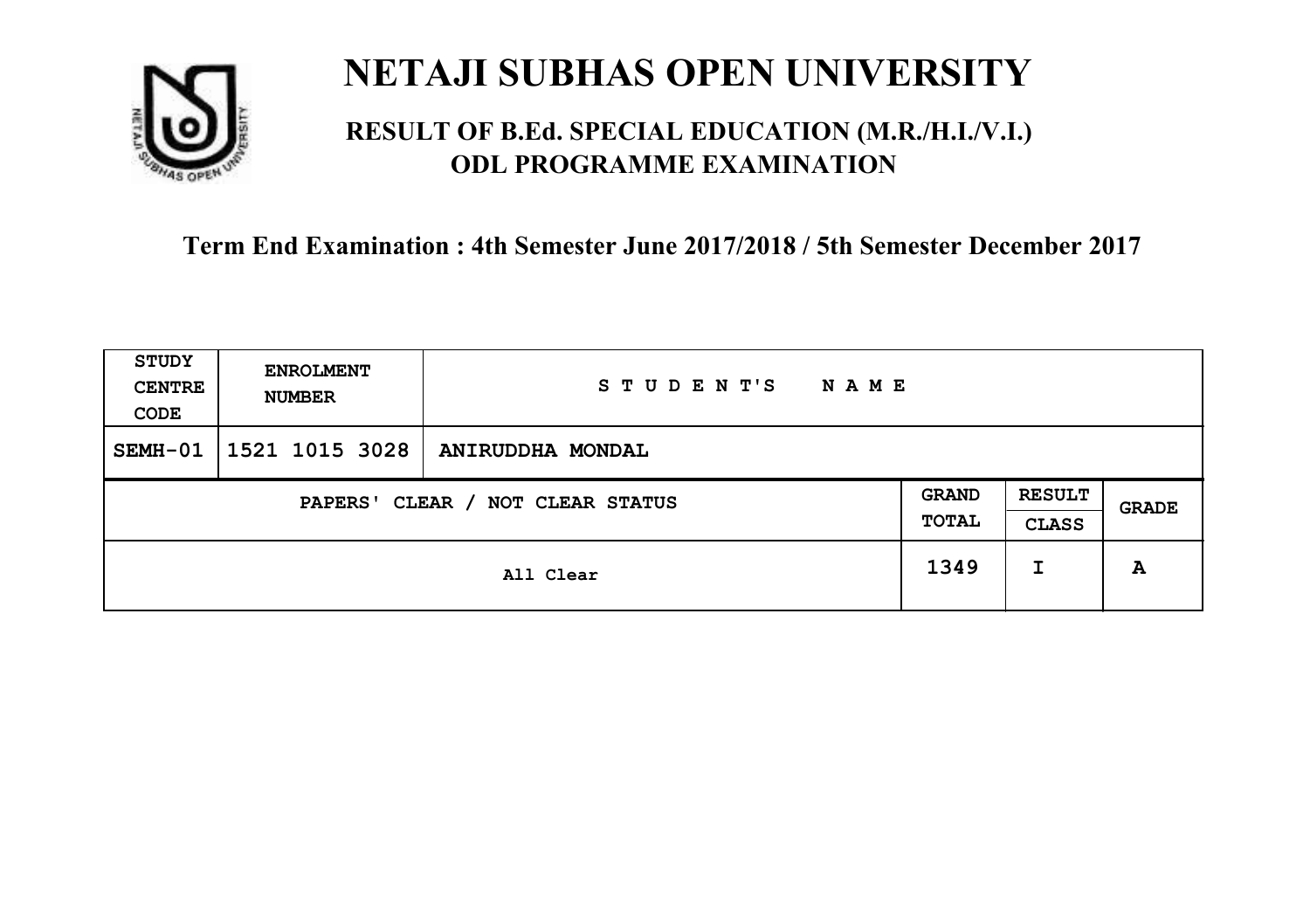

### **RESULT OF B.Ed. SPECIAL EDUCATION (M.R./H.I./V.I.) ODL PROGRAMME EXAMINATION**

| STUDY<br><b>CENTRE</b><br>CODE      | <b>ENROLMENT</b><br><b>NUMBER</b> | STUDENT'S<br><b>NAME</b> |                       |                               |       |
|-------------------------------------|-----------------------------------|--------------------------|-----------------------|-------------------------------|-------|
| SEMH-01                             | 1521 1015 3029                    | <b>AKASH BANIK</b>       |                       |                               |       |
| CLEAR / NOT CLEAR STATUS<br>PAPERS' |                                   |                          | <b>GRAND</b><br>TOTAL | <b>RESULT</b><br><b>CLASS</b> | GRADE |
|                                     | All Clear                         |                          | 1333                  | I                             | A     |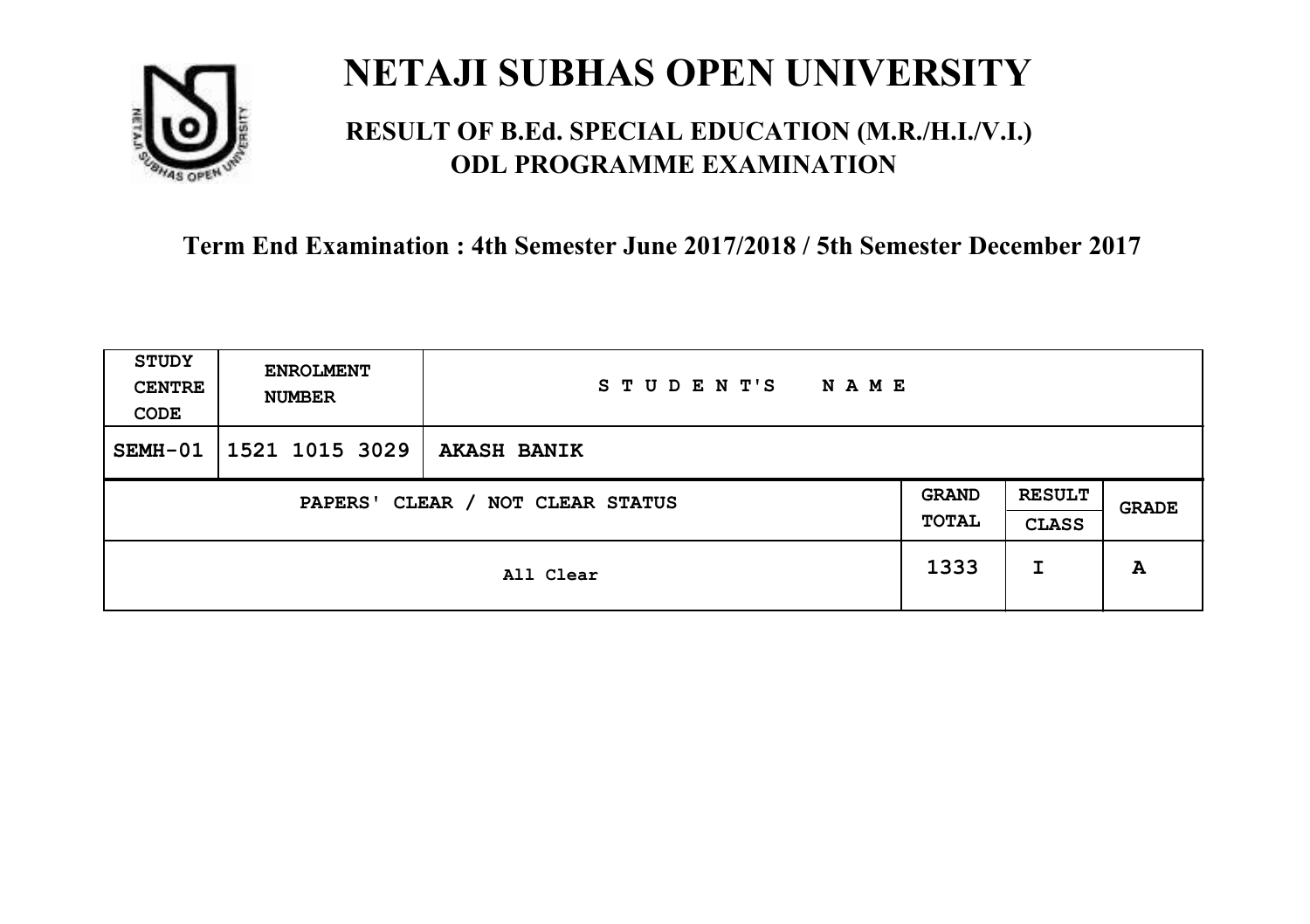

### **RESULT OF B.Ed. SPECIAL EDUCATION (M.R./H.I./V.I.) ODL PROGRAMME EXAMINATION**

| <b>STUDY</b><br><b>CENTRE</b><br>CODE | <b>ENROLMENT</b><br><b>NUMBER</b>   | STUDENT'S<br><b>NAME</b> |  |                               |       |
|---------------------------------------|-------------------------------------|--------------------------|--|-------------------------------|-------|
| SEMH-01                               | 1521 1015 3037                      | <b>GOUTAM ROY</b>        |  |                               |       |
|                                       | CLEAR / NOT CLEAR STATUS<br>PAPERS' |                          |  | <b>RESULT</b><br><b>CLASS</b> | GRADE |
|                                       | All Clear                           |                          |  | II                            | $B+$  |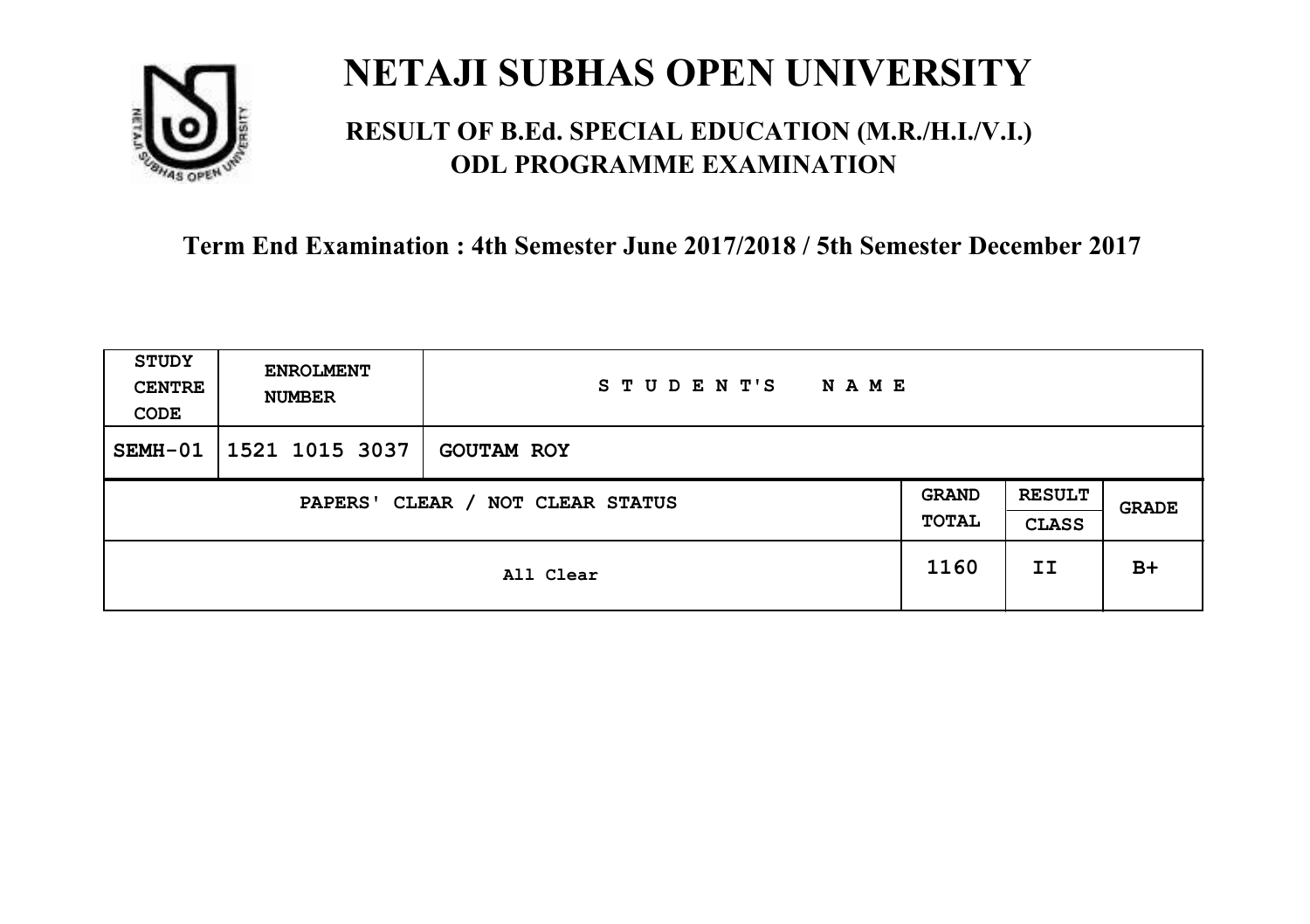

### **RESULT OF B.Ed. SPECIAL EDUCATION (M.R./H.I./V.I.) ODL PROGRAMME EXAMINATION**

| STUDY<br><b>CENTRE</b><br>CODE   | <b>ENROLMENT</b><br><b>NUMBER</b>                                              | STUDENT'S<br>NAME    |                              |                               |       |
|----------------------------------|--------------------------------------------------------------------------------|----------------------|------------------------------|-------------------------------|-------|
| SEMH-01                          | 1521 1015 3043                                                                 | <b>ABHIJIT GHOSH</b> |                              |                               |       |
| PAPERS' CLEAR / NOT CLEAR STATUS |                                                                                |                      | <b>GRAND</b><br><b>TOTAL</b> | <b>RESULT</b><br><b>CLASS</b> | GRADE |
|                                  | B10-C, C15-C, C16-C, D17-C, D18-C, F1-NC, B11-C, D1<br>9-C, E1-B-C, F2-C, F3-C |                      |                              |                               |       |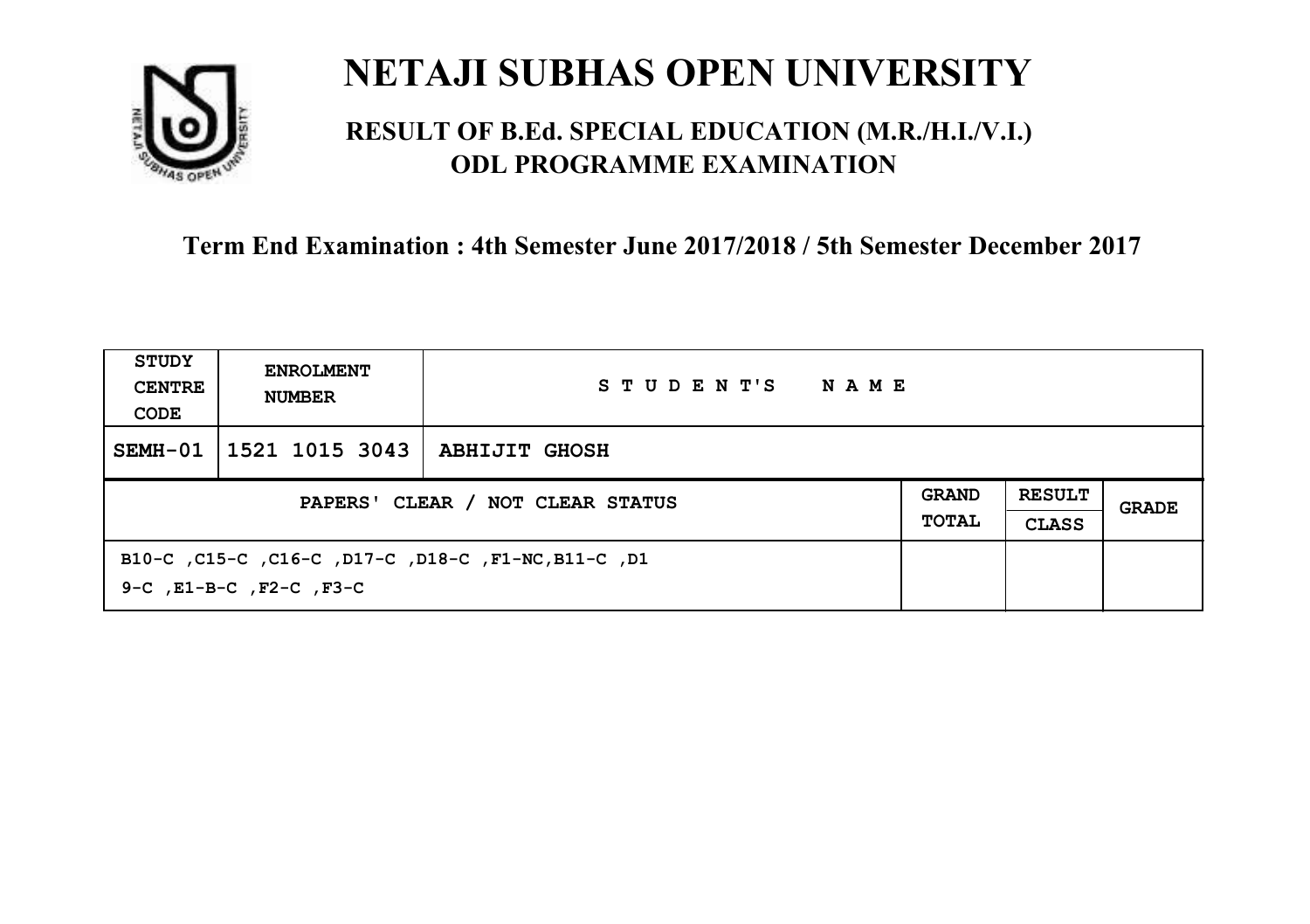

### **RESULT OF B.Ed. SPECIAL EDUCATION (M.R./H.I./V.I.) ODL PROGRAMME EXAMINATION**

| <b>STUDY</b><br><b>CENTRE</b><br>CODE | <b>ENROLMENT</b><br><b>NUMBER</b>   | STUDENT'S<br><b>NAME</b> |      |                               |       |
|---------------------------------------|-------------------------------------|--------------------------|------|-------------------------------|-------|
| SEMH-01                               | 1521 1015 3044                      | PRAMIT CHAKRABORTY       |      |                               |       |
|                                       | CLEAR / NOT CLEAR STATUS<br>PAPERS' |                          |      | <b>RESULT</b><br><b>CLASS</b> | GRADE |
|                                       | All Clear                           |                          | 1338 | I                             | A     |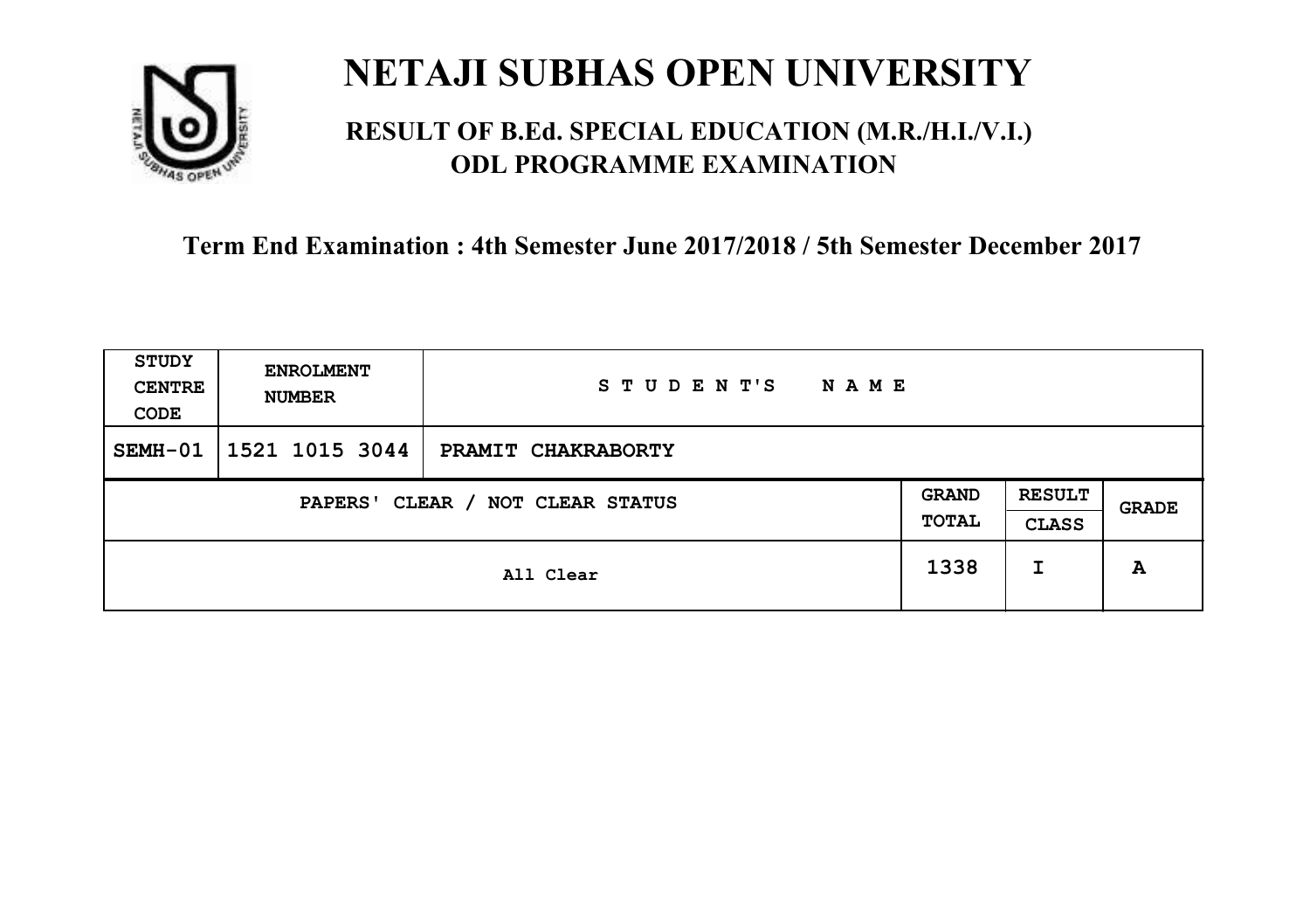

### **RESULT OF B.Ed. SPECIAL EDUCATION (M.R./H.I./V.I.) ODL PROGRAMME EXAMINATION**

| <b>STUDY</b><br><b>CENTRE</b><br>CODE | <b>ENROLMENT</b><br><b>NUMBER</b> | STUDENT'S<br><b>NAME</b> |                       |                               |       |
|---------------------------------------|-----------------------------------|--------------------------|-----------------------|-------------------------------|-------|
| SEMH-01                               | 1522 1015 3027                    | <b>UPASANA SARKAR</b>    |                       |                               |       |
| CLEAR / NOT CLEAR STATUS<br>PAPERS'   |                                   |                          | <b>GRAND</b><br>TOTAL | <b>RESULT</b><br><b>CLASS</b> | GRADE |
|                                       | All Clear                         |                          | 1328                  | I                             | A     |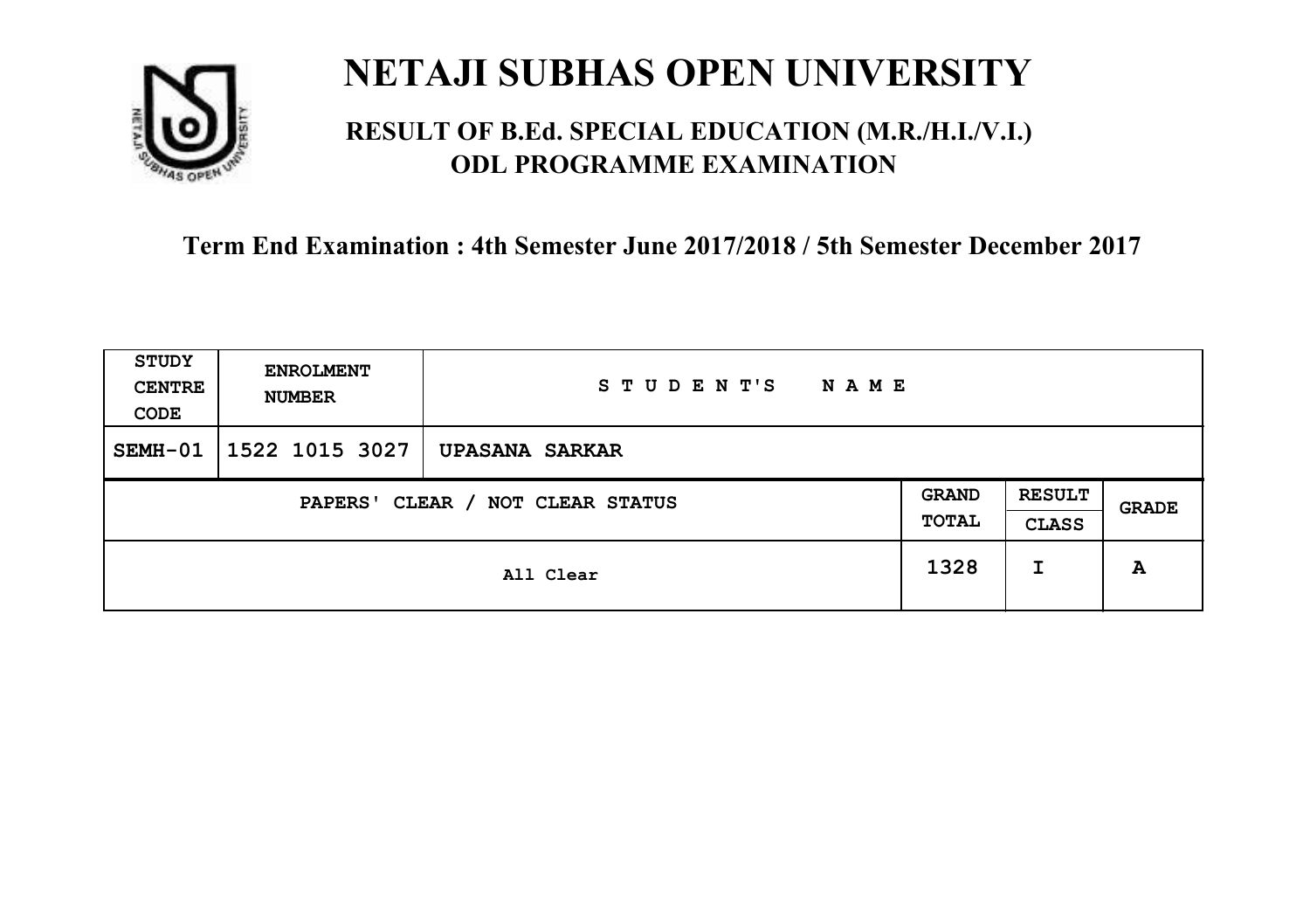

### **RESULT OF B.Ed. SPECIAL EDUCATION (M.R./H.I./V.I.) ODL PROGRAMME EXAMINATION**

| STUDY<br><b>CENTRE</b><br>CODE | <b>ENROLMENT</b><br><b>NUMBER</b>   | STUDENT'S<br>N A M E |      |                               |       |
|--------------------------------|-------------------------------------|----------------------|------|-------------------------------|-------|
| SEMH-01                        | 1522 1015 3040                      | <b>ARPITA BASAK</b>  |      |                               |       |
|                                | CLEAR / NOT CLEAR STATUS<br>PAPERS' |                      |      | <b>RESULT</b><br><b>CLASS</b> | GRADE |
|                                |                                     | All Clear            | 1266 | I                             | A     |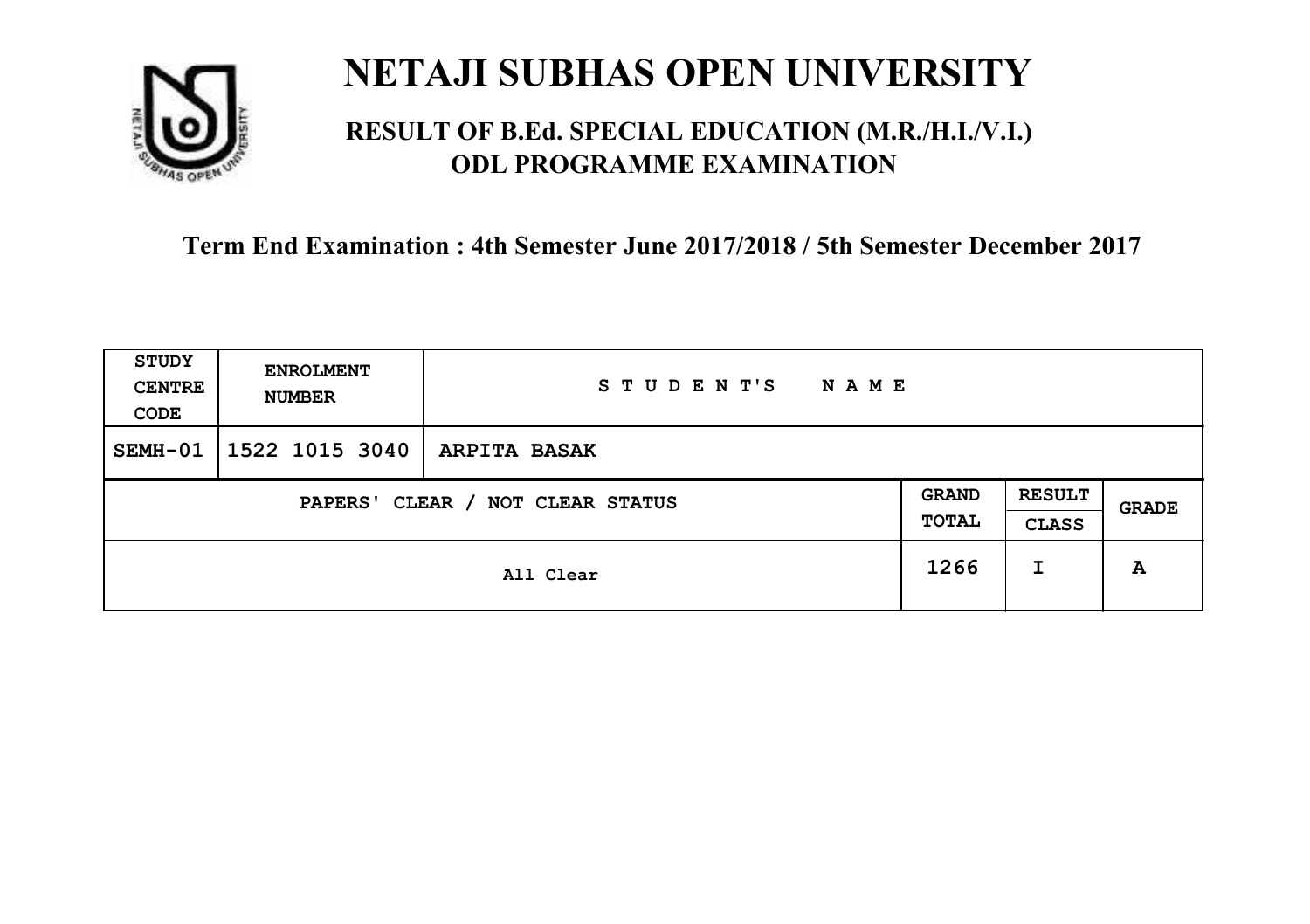

### **RESULT OF B.Ed. SPECIAL EDUCATION (M.R./H.I./V.I.) ODL PROGRAMME EXAMINATION**

| STUDY<br><b>CENTRE</b><br>CODE | <b>ENROLMENT</b><br><b>NUMBER</b>   | STUDENT'S<br><b>NAME</b> |      |                               |       |
|--------------------------------|-------------------------------------|--------------------------|------|-------------------------------|-------|
| SEMH-01                        | 1522 1015 3041                      | <b>PALLABI JHA</b>       |      |                               |       |
|                                | CLEAR / NOT CLEAR STATUS<br>PAPERS' |                          |      | <b>RESULT</b><br><b>CLASS</b> | GRADE |
|                                |                                     | All Clear                | 1381 | I                             | A     |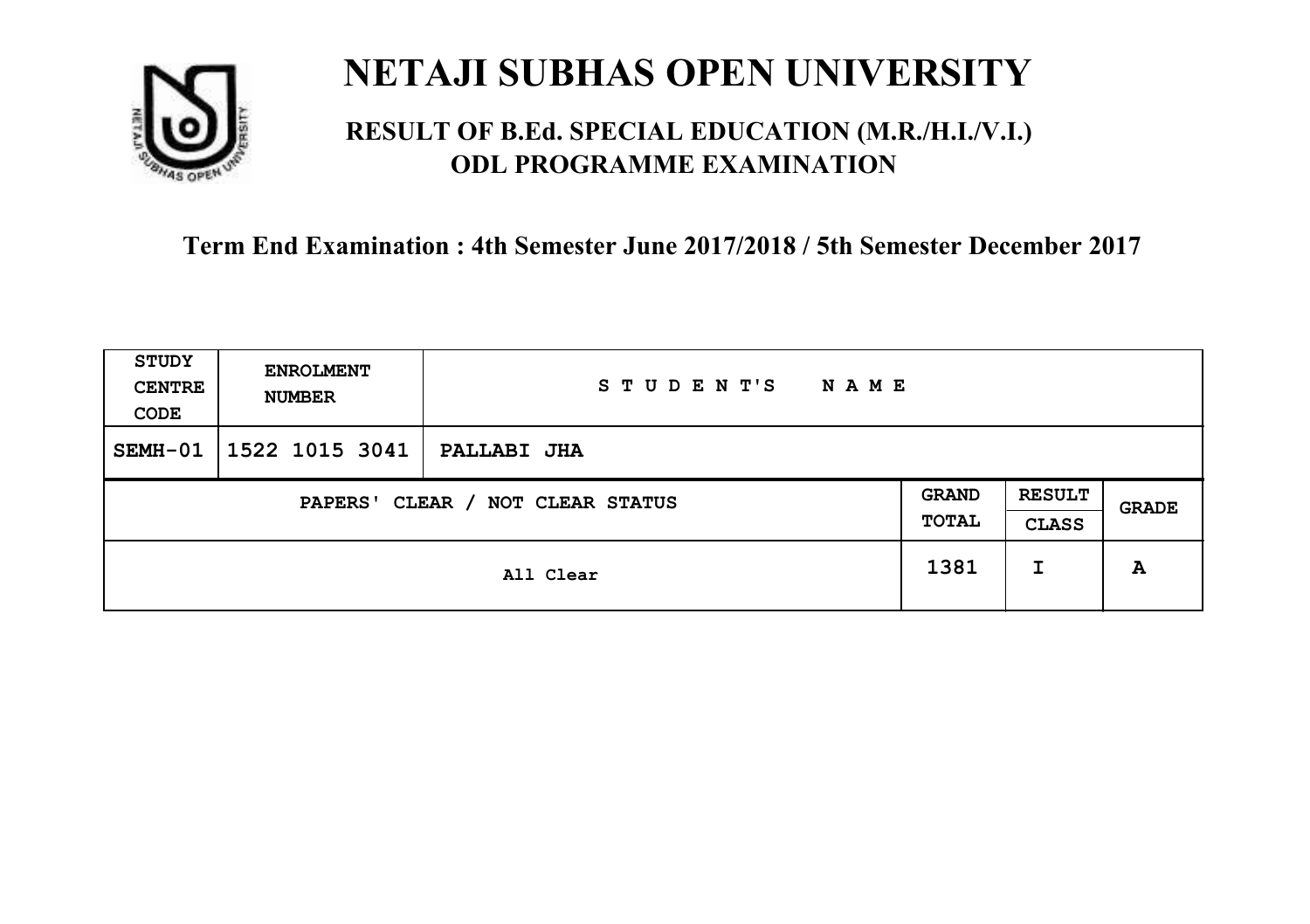

### **RESULT OF B.Ed. SPECIAL EDUCATION (M.R./H.I./V.I.) ODL PROGRAMME EXAMINATION**

| STUDY<br><b>CENTRE</b><br>CODE | <b>ENROLMENT</b><br><b>NUMBER</b>   | STUDENT'S<br><b>NAME</b> |   |                               |       |
|--------------------------------|-------------------------------------|--------------------------|---|-------------------------------|-------|
| SEMH-01                        | 1522 1015 3042                      | <b>TAMALI SARKAR</b>     |   |                               |       |
|                                | CLEAR / NOT CLEAR STATUS<br>PAPERS' |                          |   | <b>RESULT</b><br><b>CLASS</b> | GRADE |
| All Clear                      |                                     | 1426                     | I | $A+$                          |       |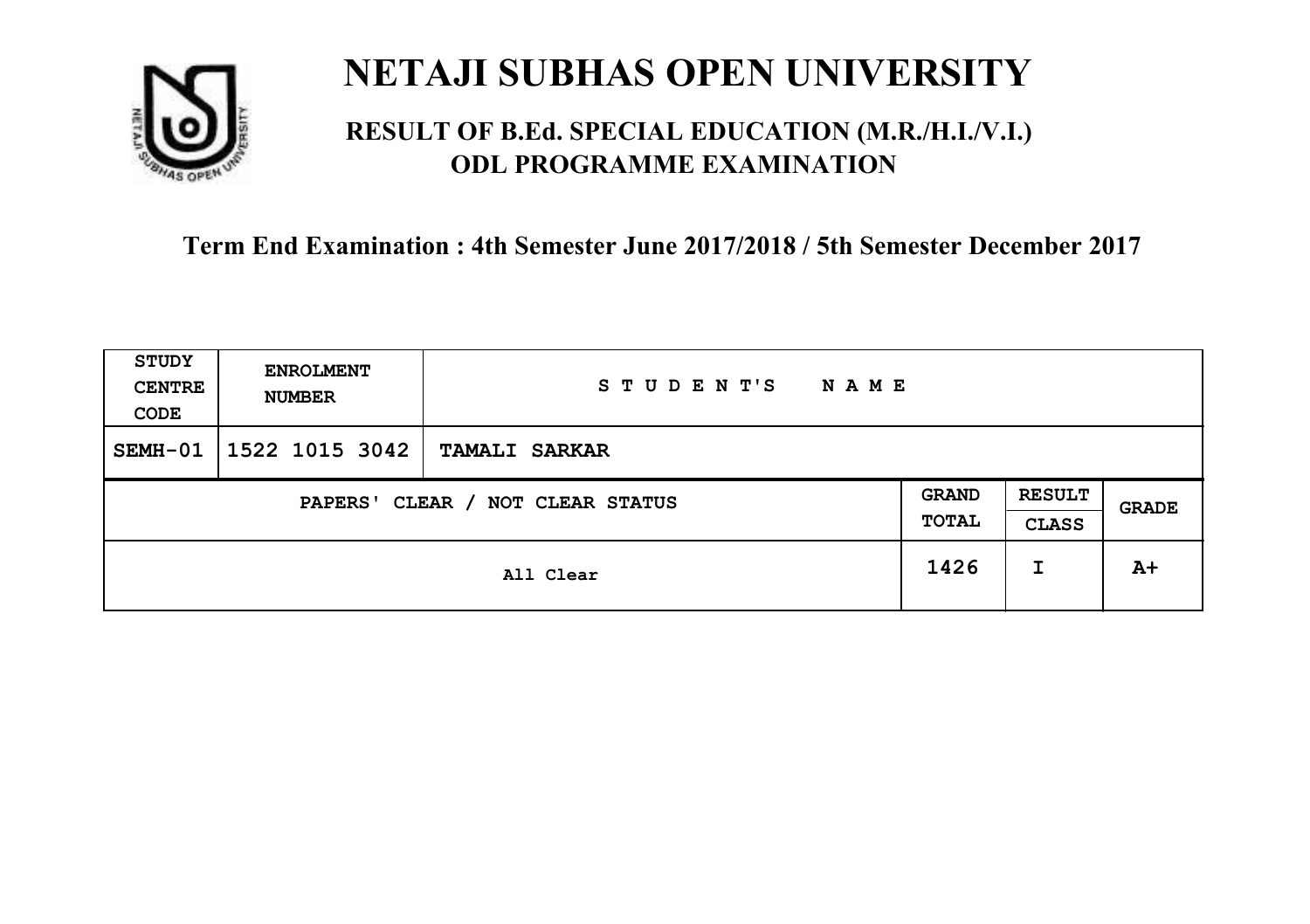

### **RESULT OF B.Ed. SPECIAL EDUCATION (M.R./H.I./V.I.) ODL PROGRAMME EXAMINATION**

| <b>STUDY</b><br><b>CENTRE</b><br>CODE | <b>ENROLMENT</b><br><b>NUMBER</b>   | STUDENT'S<br><b>NAME</b> |      |                               |       |
|---------------------------------------|-------------------------------------|--------------------------|------|-------------------------------|-------|
| SEMH-01                               | 1523 1015 3032                      | <b>SUDHIR BARMAN</b>     |      |                               |       |
|                                       | CLEAR / NOT CLEAR STATUS<br>PAPERS' |                          |      | <b>RESULT</b><br><b>CLASS</b> | GRADE |
|                                       | All Clear                           |                          | 1246 | I                             | A     |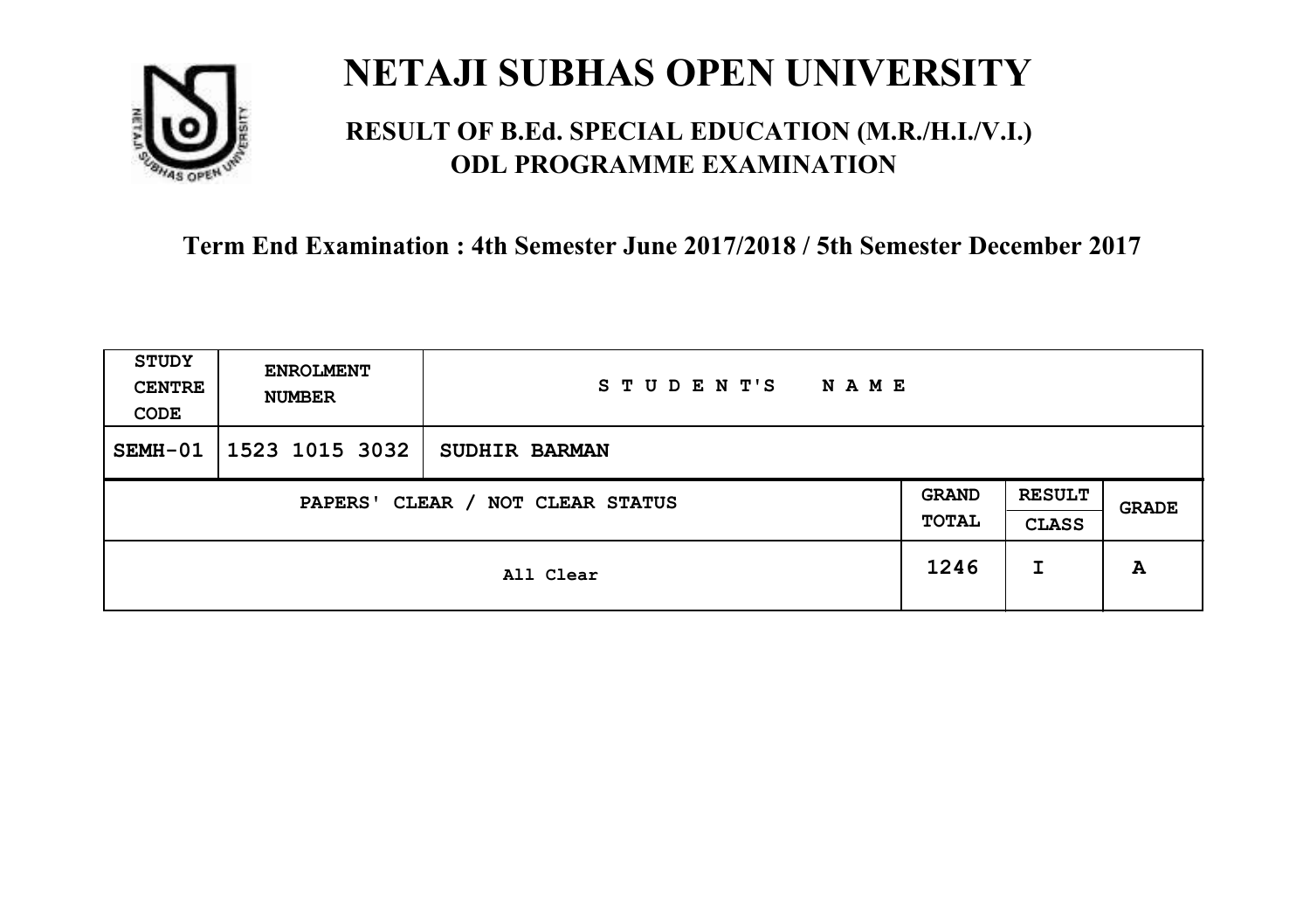

### **RESULT OF B.Ed. SPECIAL EDUCATION (M.R./H.I./V.I.) ODL PROGRAMME EXAMINATION**

| STUDY<br><b>CENTRE</b><br>CODE      | <b>ENROLMENT</b><br><b>NUMBER</b> | STUDENT'S<br><b>NAME</b> |                       |                               |       |
|-------------------------------------|-----------------------------------|--------------------------|-----------------------|-------------------------------|-------|
| SEMH-01                             | 1523 1015 3036                    | PARTHA SAHA              |                       |                               |       |
| CLEAR / NOT CLEAR STATUS<br>PAPERS' |                                   |                          | <b>GRAND</b><br>TOTAL | <b>RESULT</b><br><b>CLASS</b> | GRADE |
|                                     | All Clear                         |                          | 1355                  | I                             | A     |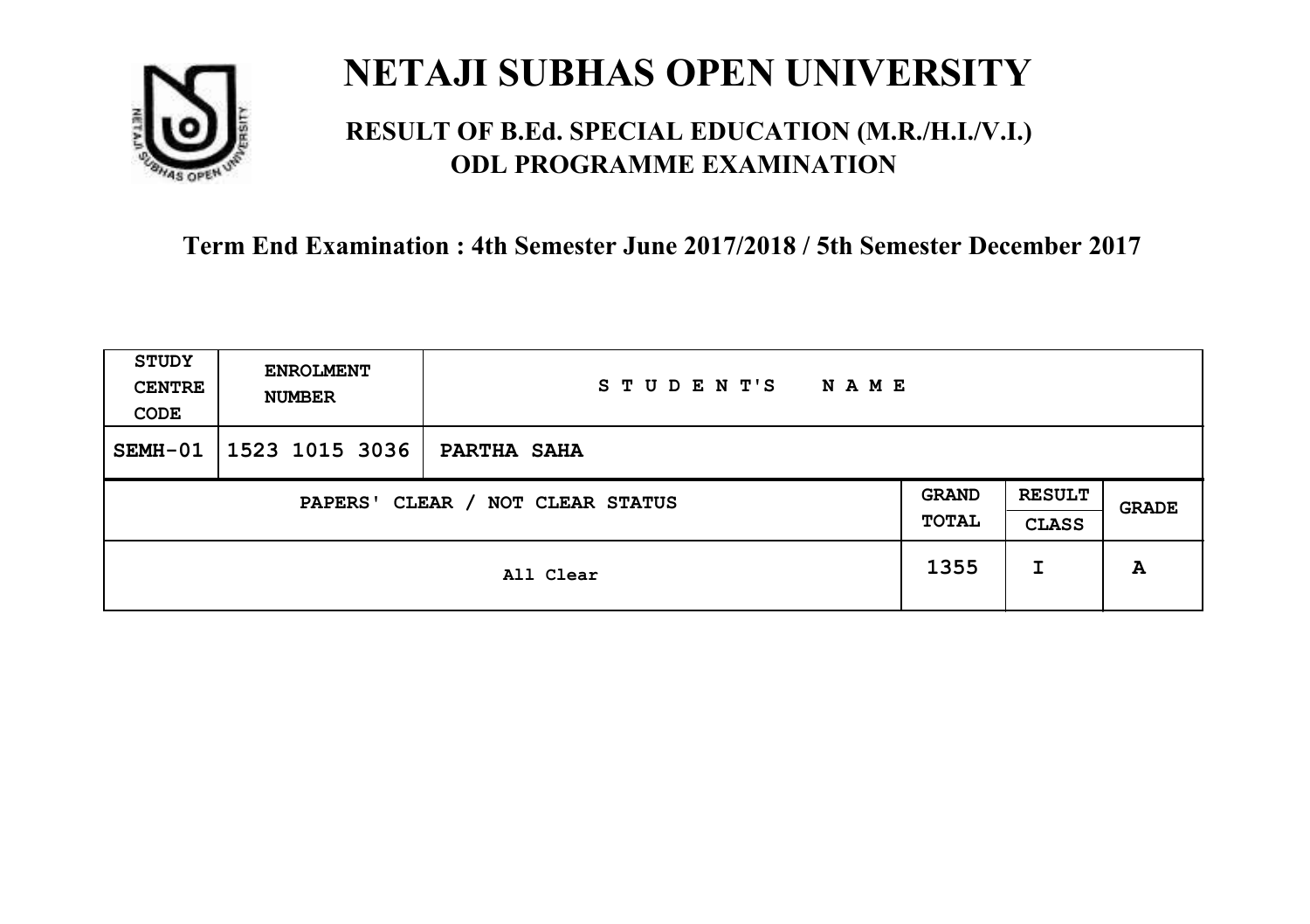

### **RESULT OF B.Ed. SPECIAL EDUCATION (M.R./H.I./V.I.) ODL PROGRAMME EXAMINATION**

| STUDY<br><b>CENTRE</b><br>CODE   | <b>ENROLMENT</b><br><b>NUMBER</b> | STUDENT'S<br>NAME                                  |                              |                               |       |
|----------------------------------|-----------------------------------|----------------------------------------------------|------------------------------|-------------------------------|-------|
| SEMH-01                          | 1524 1015 3033                    | <b>MAYA SARKAR</b>                                 |                              |                               |       |
| PAPERS' CLEAR / NOT CLEAR STATUS |                                   |                                                    | <b>GRAND</b><br><b>TOTAL</b> | <b>RESULT</b><br><b>CLASS</b> | GRADE |
|                                  | 9-C, E1-B-C, F2-C, F3-C           | B10-C, C15-C, C16-C, D17-C, D18-C, F1-C, B11-C, D1 |                              |                               |       |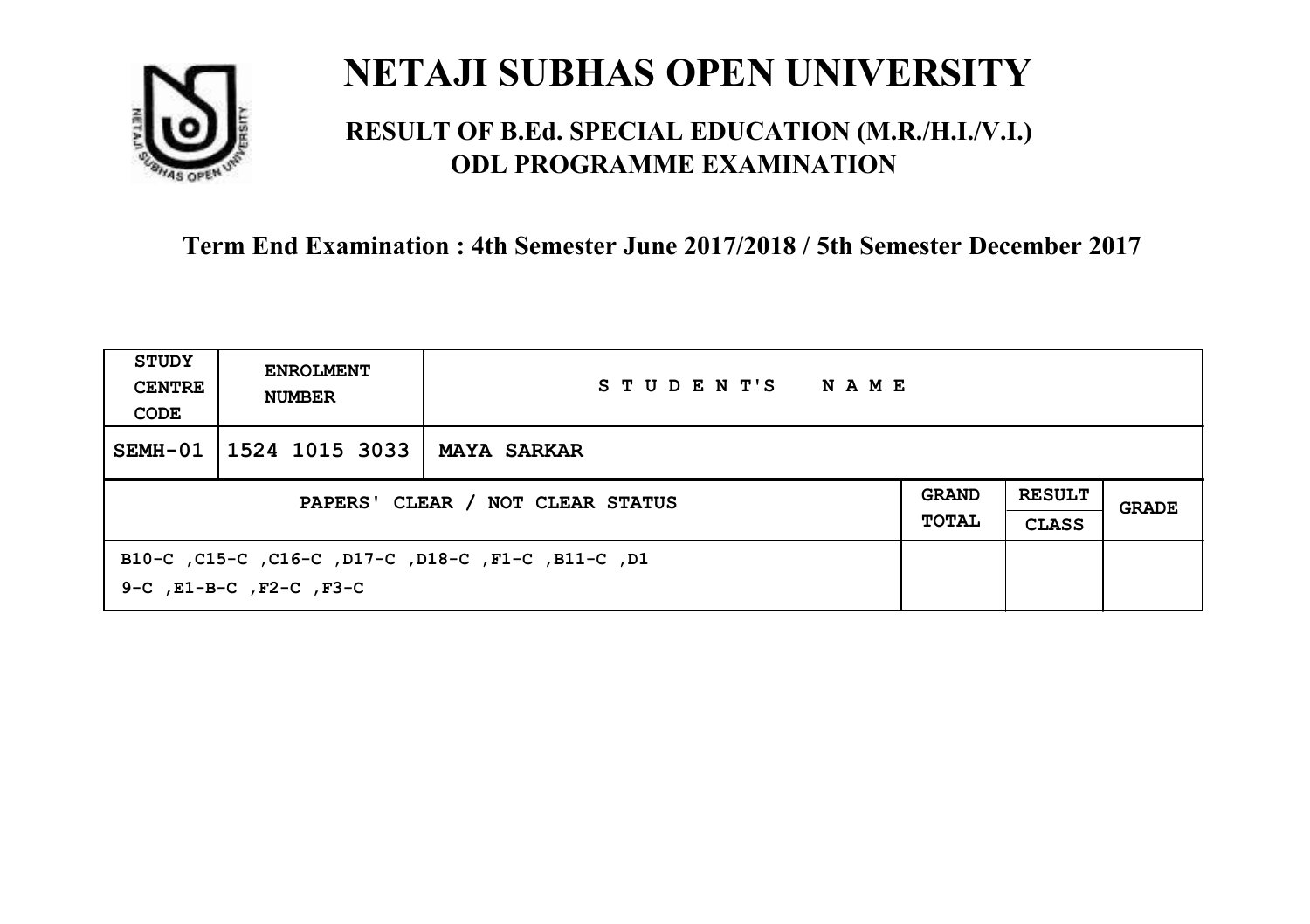

### **RESULT OF B.Ed. SPECIAL EDUCATION (M.R./H.I./V.I.) ODL PROGRAMME EXAMINATION**

| STUDY<br><b>CENTRE</b><br>CODE      | <b>ENROLMENT</b><br><b>NUMBER</b> | STUDENT'S<br>N A M E |                       |                               |       |
|-------------------------------------|-----------------------------------|----------------------|-----------------------|-------------------------------|-------|
| SEMH-01                             | 1524 1015 3034                    | <b>JAMUNA BARMAN</b> |                       |                               |       |
| CLEAR / NOT CLEAR STATUS<br>PAPERS' |                                   |                      | <b>GRAND</b><br>TOTAL | <b>RESULT</b><br><b>CLASS</b> | GRADE |
|                                     |                                   | All Clear            | 1218                  | I                             | A     |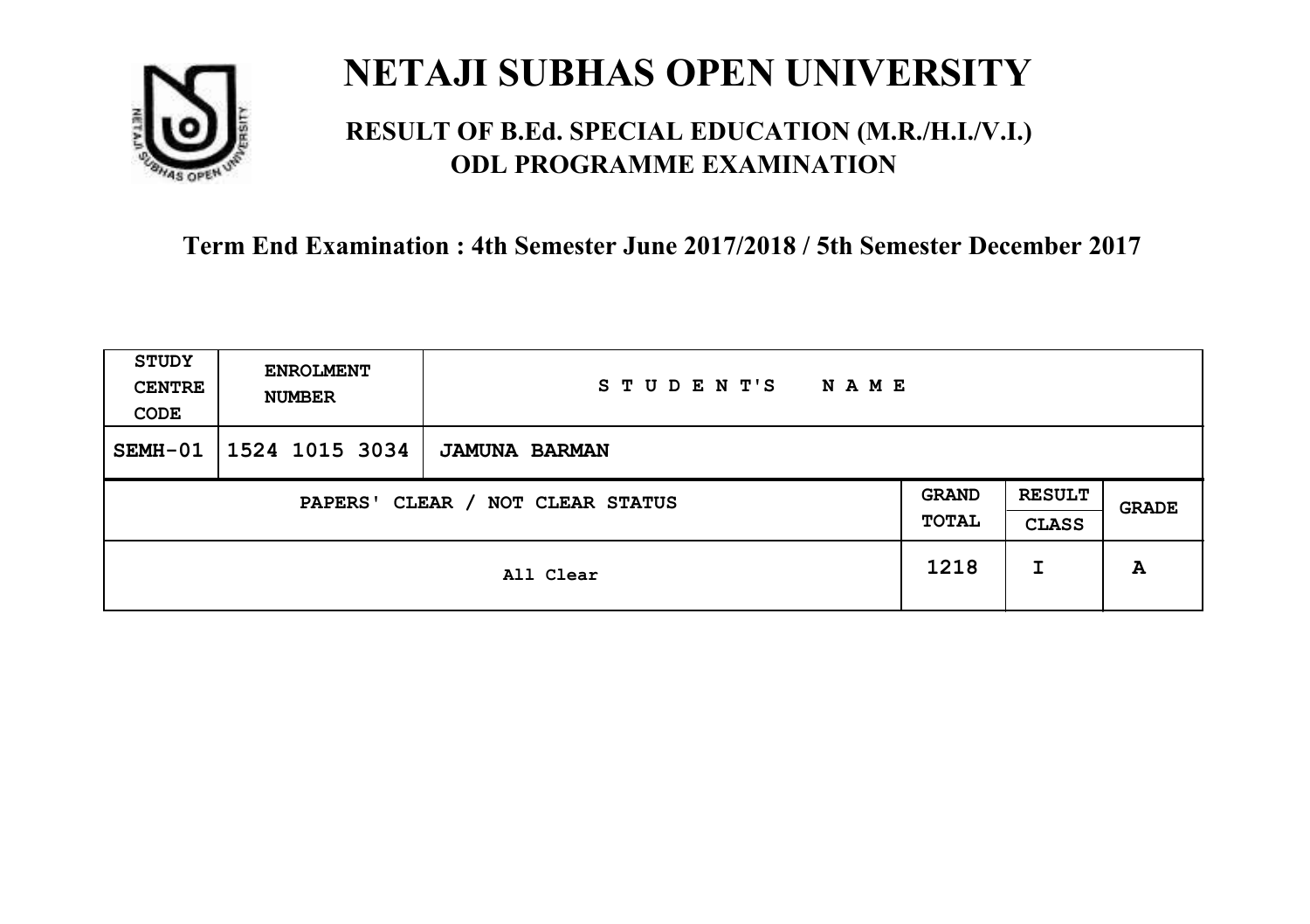

### **RESULT OF B.Ed. SPECIAL EDUCATION (M.R./H.I./V.I.) ODL PROGRAMME EXAMINATION**

| STUDY<br><b>CENTRE</b><br>CODE   | <b>ENROLMENT</b><br><b>NUMBER</b>   | STUDENT'S<br>NAME                                  |  |                               |       |
|----------------------------------|-------------------------------------|----------------------------------------------------|--|-------------------------------|-------|
| SEMH-01                          | 1527 1015 3020                      | NASIRUDDIN AHMED                                   |  |                               |       |
| PAPERS' CLEAR / NOT CLEAR STATUS |                                     |                                                    |  | <b>RESULT</b><br><b>CLASS</b> | GRADE |
|                                  | $9-NC$ , $E1-B-C$ , $F2-C$ , $F3-C$ | B10-C, C15-C, C16-C, D17-C, D18-C, F1-C, B11-C, D1 |  |                               |       |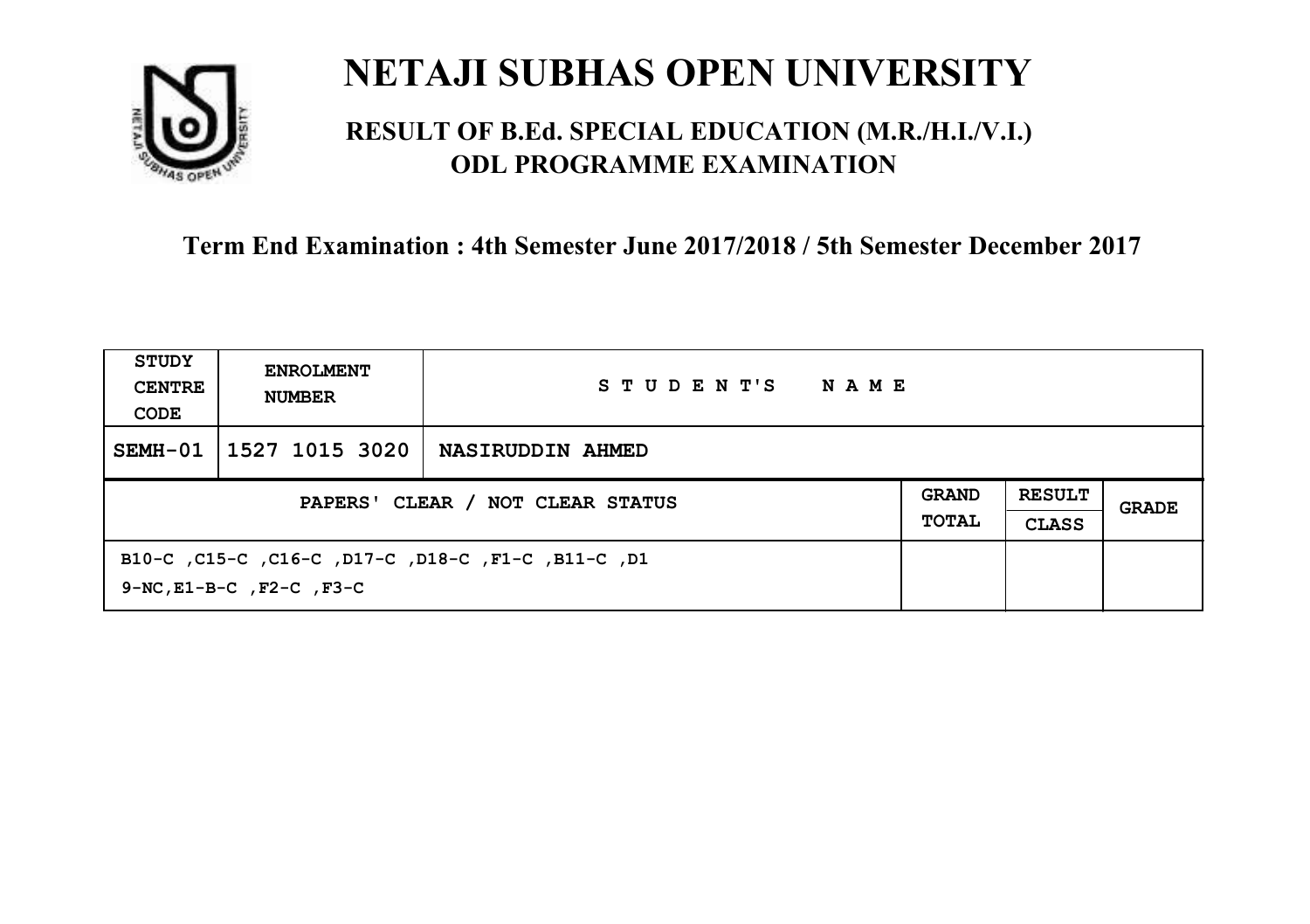

### **RESULT OF B.Ed. SPECIAL EDUCATION (M.R./H.I./V.I.) ODL PROGRAMME EXAMINATION**

| <b>STUDY</b><br><b>CENTRE</b><br>CODE | <b>ENROLMENT</b><br><b>NUMBER</b> | STUDENT'S<br><b>NAME</b> |                       |                               |       |
|---------------------------------------|-----------------------------------|--------------------------|-----------------------|-------------------------------|-------|
| SEMH-01                               | 1527 1015 3022                    | <b>AK WASIM AHMED</b>    |                       |                               |       |
| CLEAR / NOT CLEAR STATUS<br>PAPERS'   |                                   |                          | <b>GRAND</b><br>TOTAL | <b>RESULT</b><br><b>CLASS</b> | GRADE |
|                                       | All Clear                         |                          |                       | I                             | A     |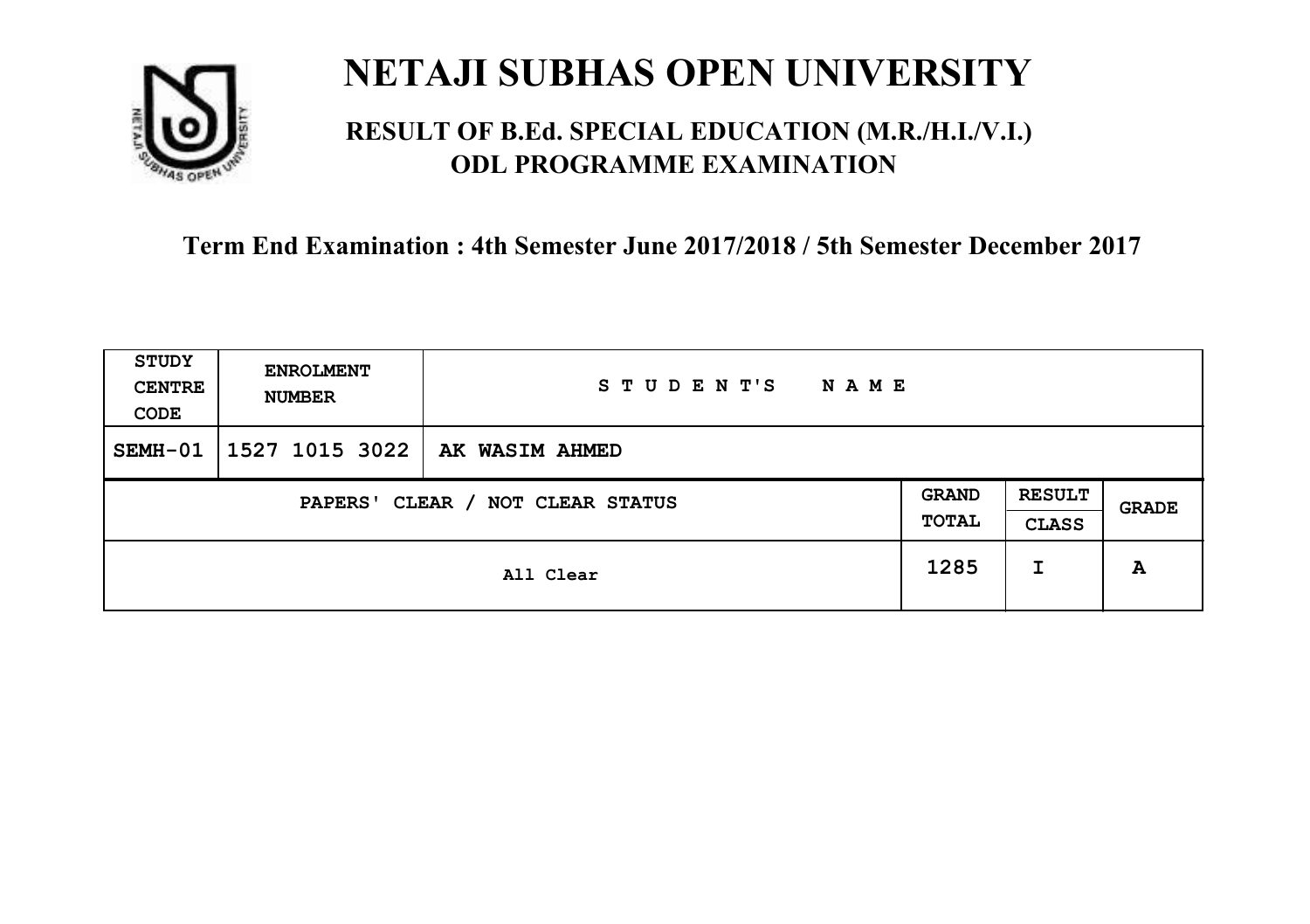

### **RESULT OF B.Ed. SPECIAL EDUCATION (M.R./H.I./V.I.) ODL PROGRAMME EXAMINATION**

| STUDY<br><b>CENTRE</b><br>CODE | <b>ENROLMENT</b><br><b>NUMBER</b>   | STUDENT'S<br><b>NAME</b> |      |                               |       |
|--------------------------------|-------------------------------------|--------------------------|------|-------------------------------|-------|
| SEMH-01                        | 1528 1015 3038                      | <b>RAMALA PAUL</b>       |      |                               |       |
|                                | CLEAR / NOT CLEAR STATUS<br>PAPERS' |                          |      | <b>RESULT</b><br><b>CLASS</b> | GRADE |
|                                |                                     | All Clear                | 1301 | I                             | A     |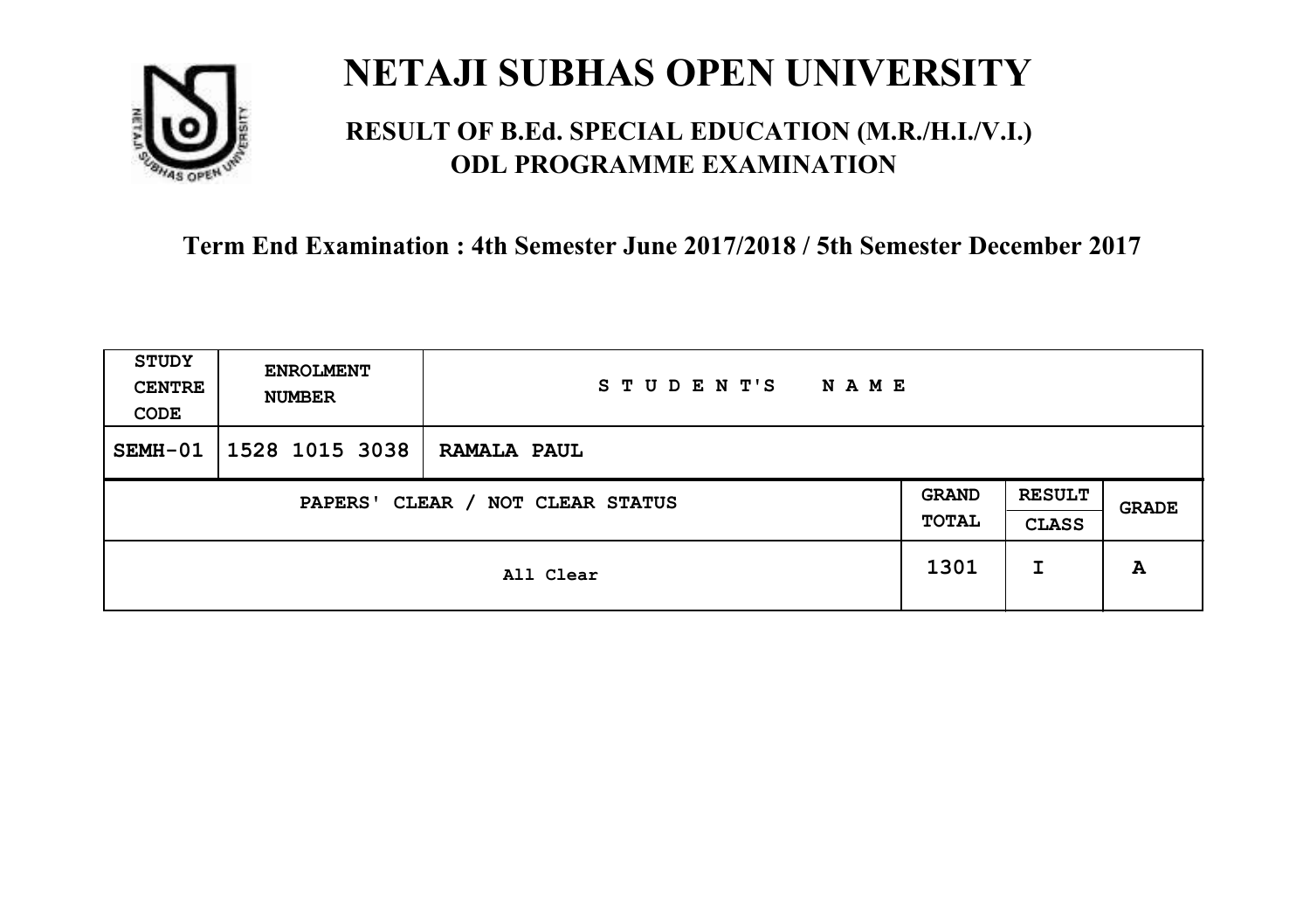

### **RESULT OF B.Ed. SPECIAL EDUCATION (M.R./H.I./V.I.) ODL PROGRAMME EXAMINATION**

| <b>STUDY</b><br><b>CENTRE</b><br>CODE | <b>ENROLMENT</b><br><b>NUMBER</b> | STUDENT'S<br>NAME                                  |                              |                               |       |
|---------------------------------------|-----------------------------------|----------------------------------------------------|------------------------------|-------------------------------|-------|
| $SEMH-01$                             | 1528 1015 3039                    | MOUMITA SEAL                                       |                              |                               |       |
| PAPERS' CLEAR / NOT CLEAR STATUS      |                                   |                                                    | <b>GRAND</b><br><b>TOTAL</b> | <b>RESULT</b><br><b>CLASS</b> | GRADE |
| $9 - NC$                              |                                   | B10-C, C15-C, C16-C, D17-C, D18-C, F1-C, B11-C, D1 |                              |                               |       |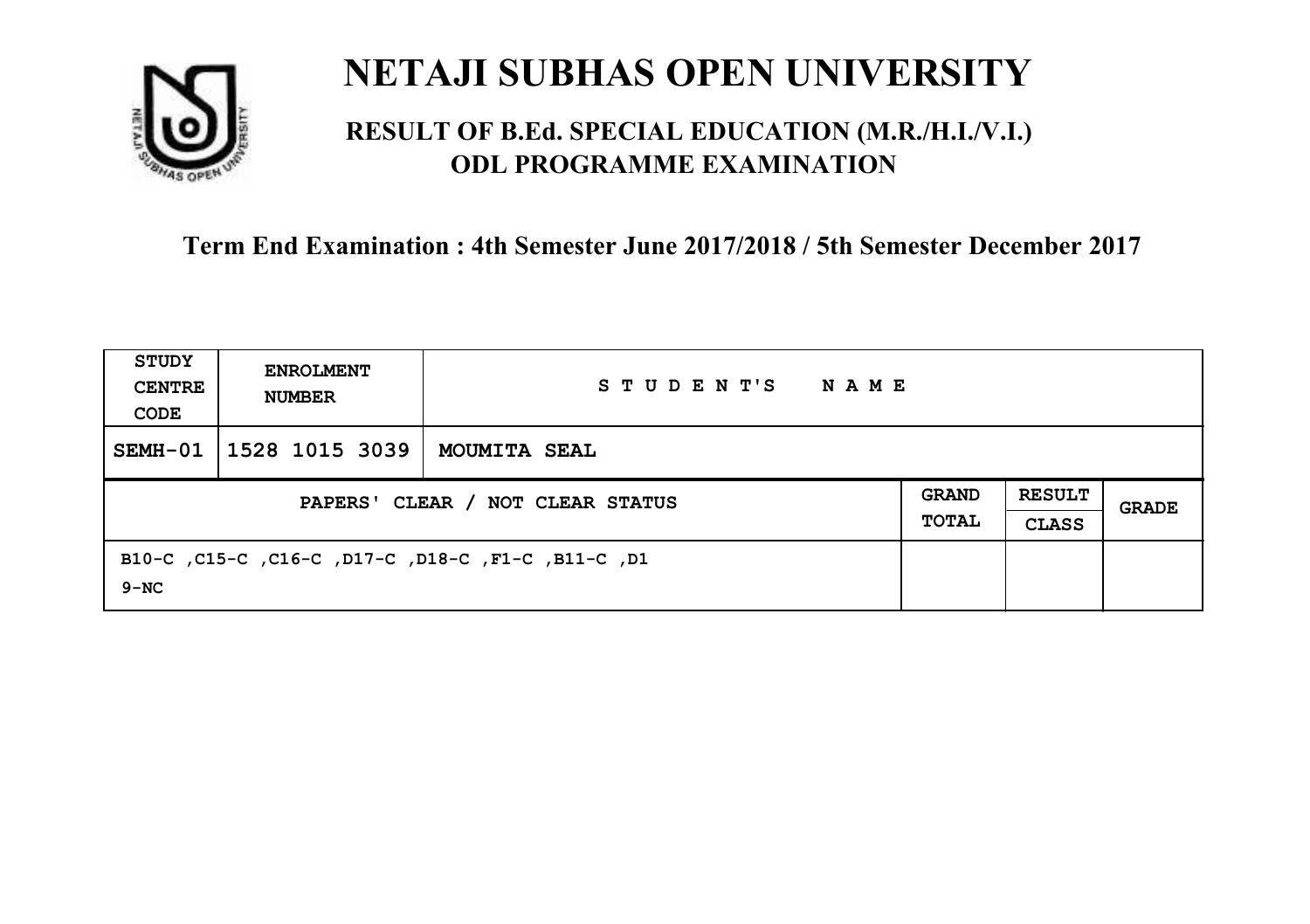

### **RESULT OF B.Ed. SPECIAL EDUCATION (M.R./H.I./V.I.) ODL PROGRAMME EXAMINATION**

| <b>STUDY</b><br><b>CENTRE</b><br>CODE | <b>ENROLMENT</b><br><b>NUMBER</b>        | STUDENT'S<br>NAME      |                              |                               |       |
|---------------------------------------|------------------------------------------|------------------------|------------------------------|-------------------------------|-------|
| $SEMR-01$                             | 1621 1019 0003                           | PRALAY KUMAR CHATTARAJ |                              |                               |       |
| PAPERS' CLEAR / NOT CLEAR STATUS      |                                          |                        | <b>GRAND</b><br><b>TOTAL</b> | <b>RESULT</b><br><b>CLASS</b> | GRADE |
|                                       | B10-C, C15-C, C16-C, D17-C, D18-C, F1-NC |                        |                              |                               |       |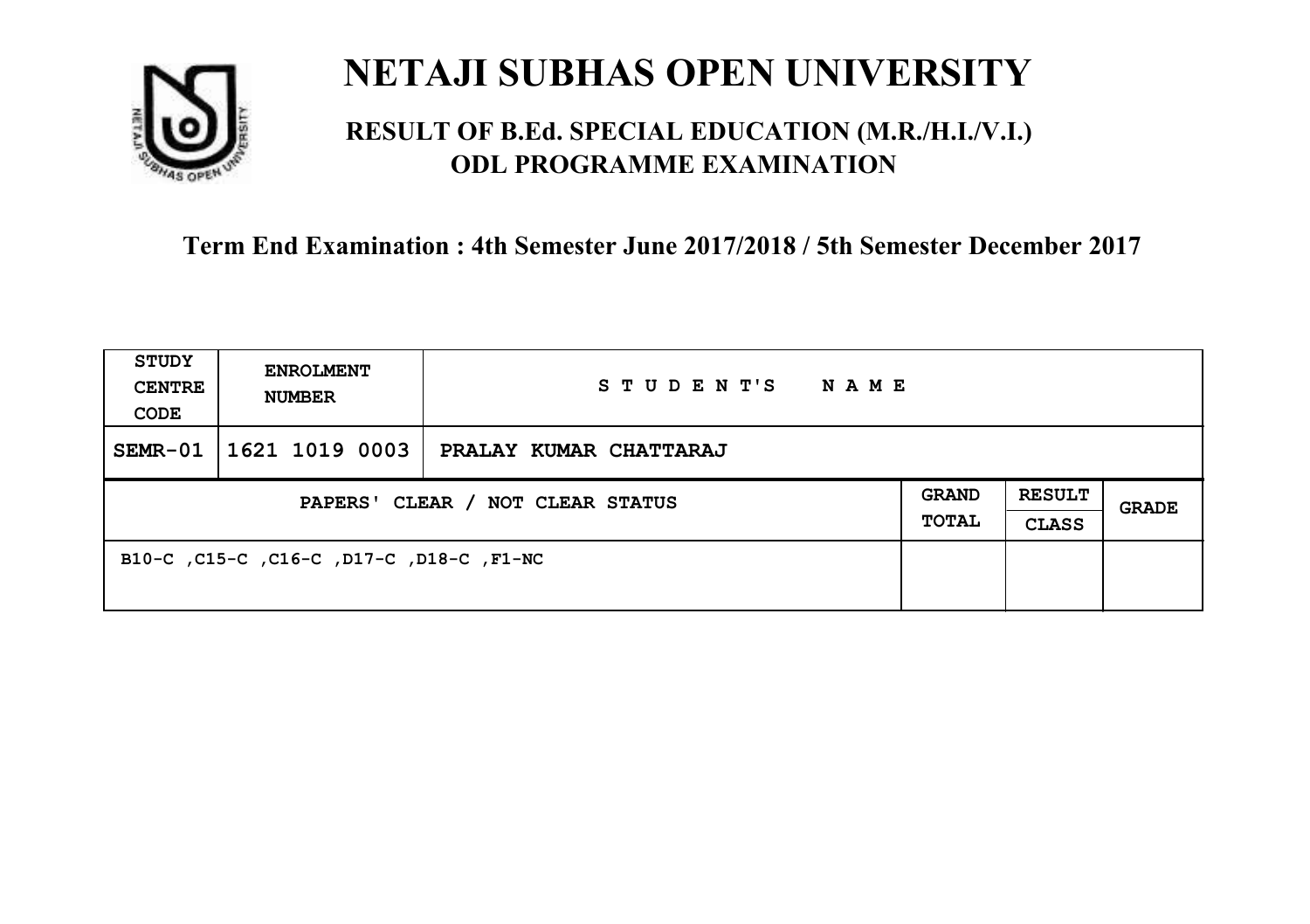

### **RESULT OF B.Ed. SPECIAL EDUCATION (M.R./H.I./V.I.) ODL PROGRAMME EXAMINATION**

| <b>STUDY</b><br><b>CENTRE</b><br>CODE | <b>ENROLMENT</b><br><b>NUMBER</b>       | STUDENT'S<br><b>NAME</b> |  |                               |              |
|---------------------------------------|-----------------------------------------|--------------------------|--|-------------------------------|--------------|
| SEMR-01                               | $1621$ 1019 0014                        | <b>TUHIN BANERJEE</b>    |  |                               |              |
| PAPERS' CLEAR / NOT CLEAR STATUS      |                                         |                          |  | <b>RESULT</b><br><b>CLASS</b> | <b>GRADE</b> |
|                                       | B10-C, C15-C, C16-C, D17-C, D18-C, F1-C |                          |  |                               |              |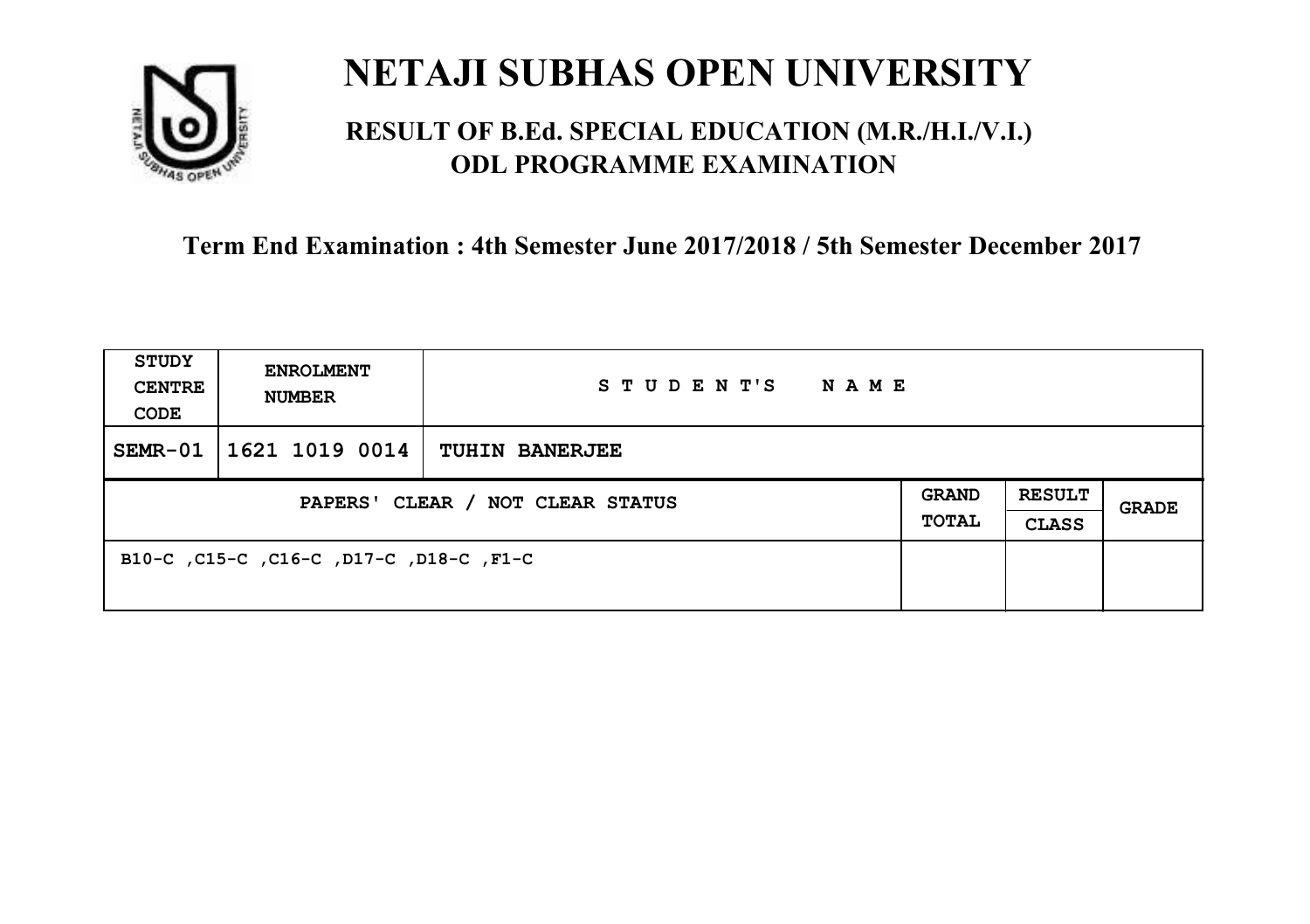

### **RESULT OF B.Ed. SPECIAL EDUCATION (M.R./H.I./V.I.) ODL PROGRAMME EXAMINATION**

| <b>STUDY</b><br><b>CENTRE</b><br>CODE | <b>ENROLMENT</b><br><b>NUMBER</b>       | STUDENT'S NAME         |  |                               |              |
|---------------------------------------|-----------------------------------------|------------------------|--|-------------------------------|--------------|
| $SEMR-01$                             | 1621 1019 0022                          | <b>PROSENJIT GHOSH</b> |  |                               |              |
| PAPERS' CLEAR / NOT CLEAR STATUS      |                                         |                        |  | <b>RESULT</b><br><b>CLASS</b> | <b>GRADE</b> |
|                                       | B10-C, C15-C, C16-C, D17-C, D18-C, F1-C |                        |  |                               |              |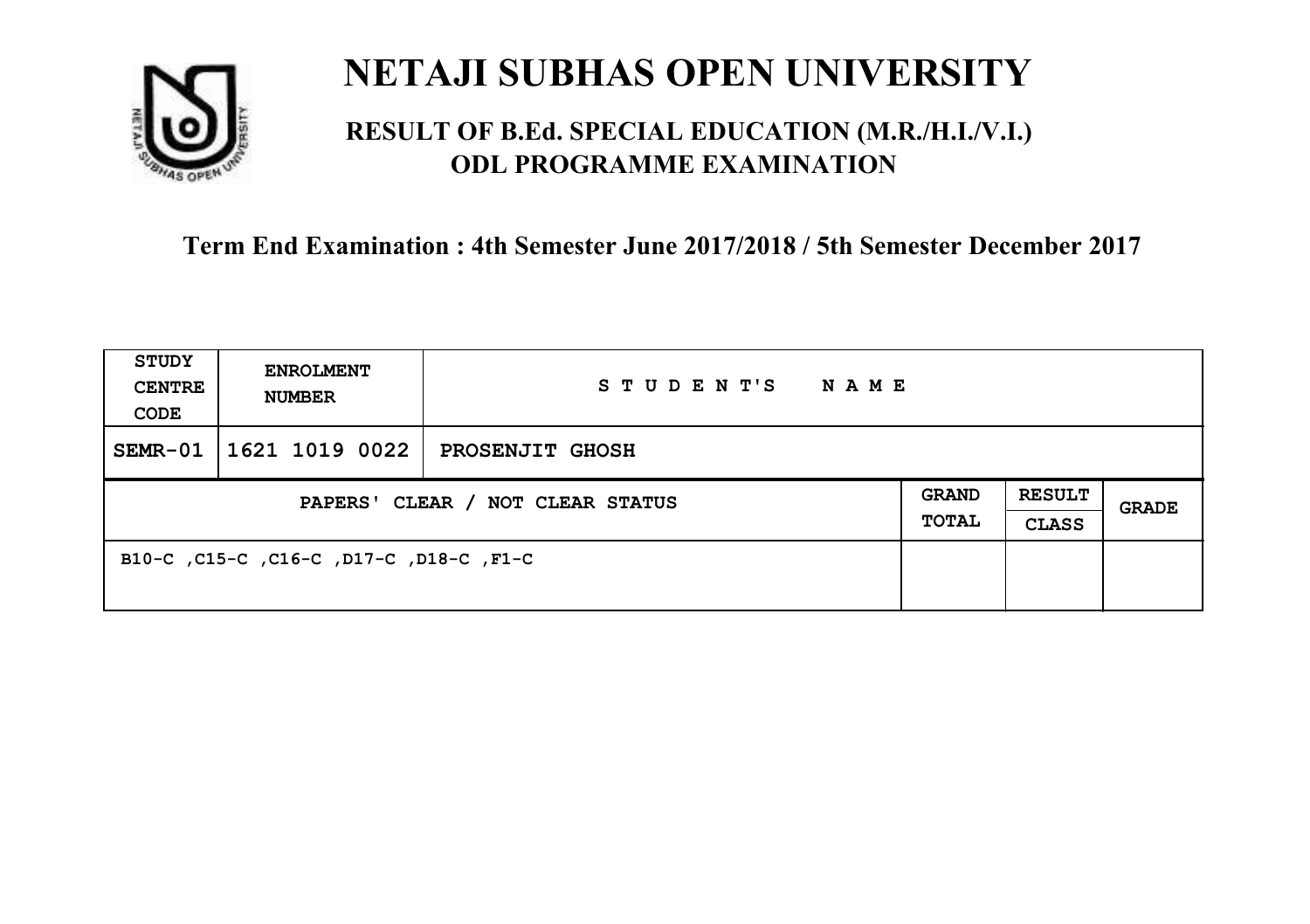

### **RESULT OF B.Ed. SPECIAL EDUCATION (M.R./H.I./V.I.) ODL PROGRAMME EXAMINATION**

| <b>STUDY</b><br><b>CENTRE</b><br>CODE | <b>ENROLMENT</b><br><b>NUMBER</b>       | STUDENT'S<br>NAME |  |                               |       |
|---------------------------------------|-----------------------------------------|-------------------|--|-------------------------------|-------|
| $SEMR-01$                             | 1621 1019 0025                          | <b>ANUPAM BAG</b> |  |                               |       |
| PAPERS' CLEAR / NOT CLEAR STATUS      |                                         |                   |  | <b>RESULT</b><br><b>CLASS</b> | GRADE |
|                                       | B10-C, C15-C, C16-C, D17-C, D18-C, F1-C |                   |  |                               |       |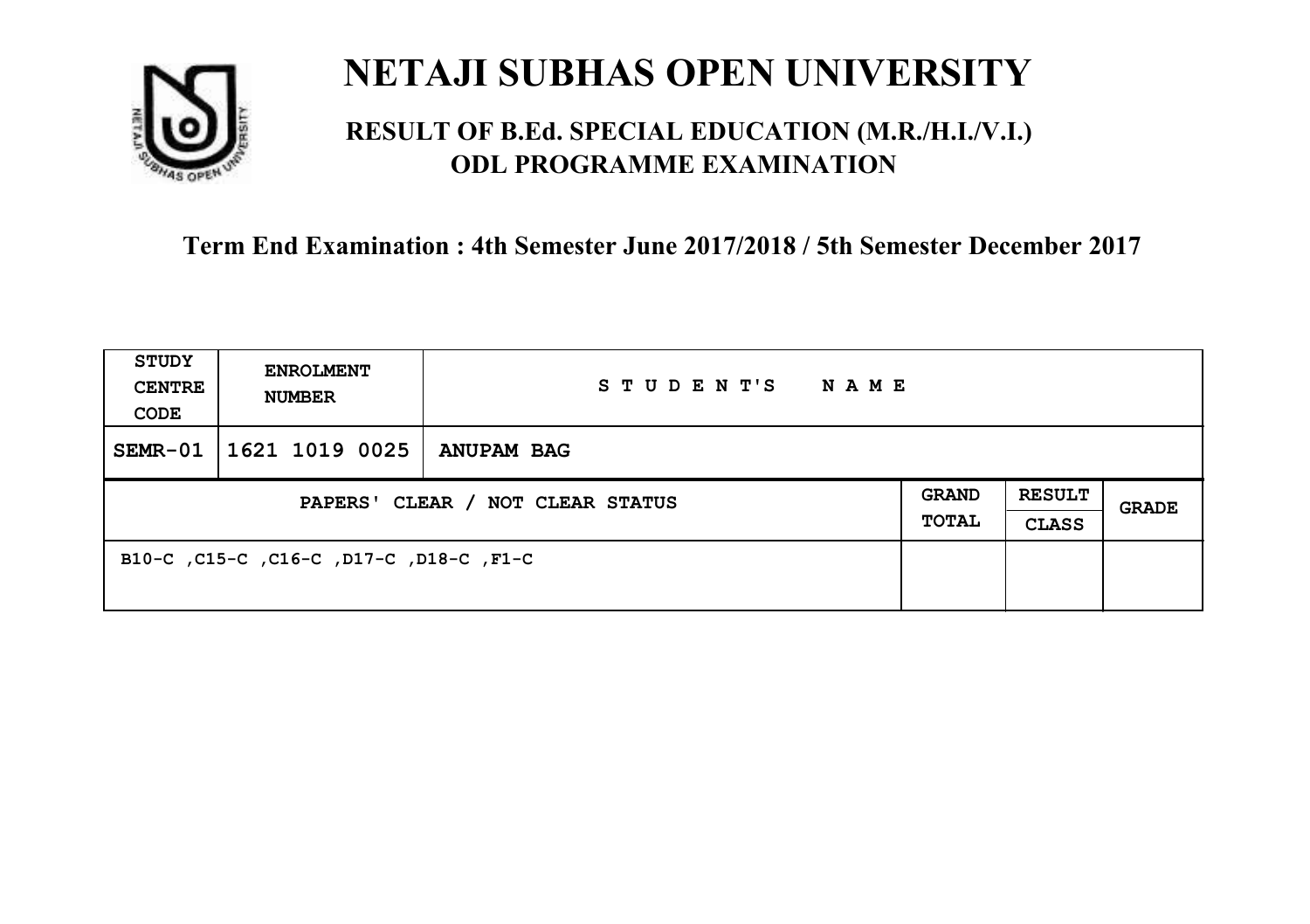

### **RESULT OF B.Ed. SPECIAL EDUCATION (M.R./H.I./V.I.) ODL PROGRAMME EXAMINATION**

| <b>STUDY</b><br><b>CENTRE</b><br>CODE | <b>ENROLMENT</b><br><b>NUMBER</b>       | STUDENT'S<br>NAME   |  |                               |       |
|---------------------------------------|-----------------------------------------|---------------------|--|-------------------------------|-------|
| $SEMR-01$                             | 1621 1019 0031                          | <b>SUDIPTA NATH</b> |  |                               |       |
| PAPERS' CLEAR / NOT CLEAR STATUS      |                                         |                     |  | <b>RESULT</b><br><b>CLASS</b> | GRADE |
|                                       | B10-C, C15-C, C16-C, D17-C, D18-C, F1-C |                     |  |                               |       |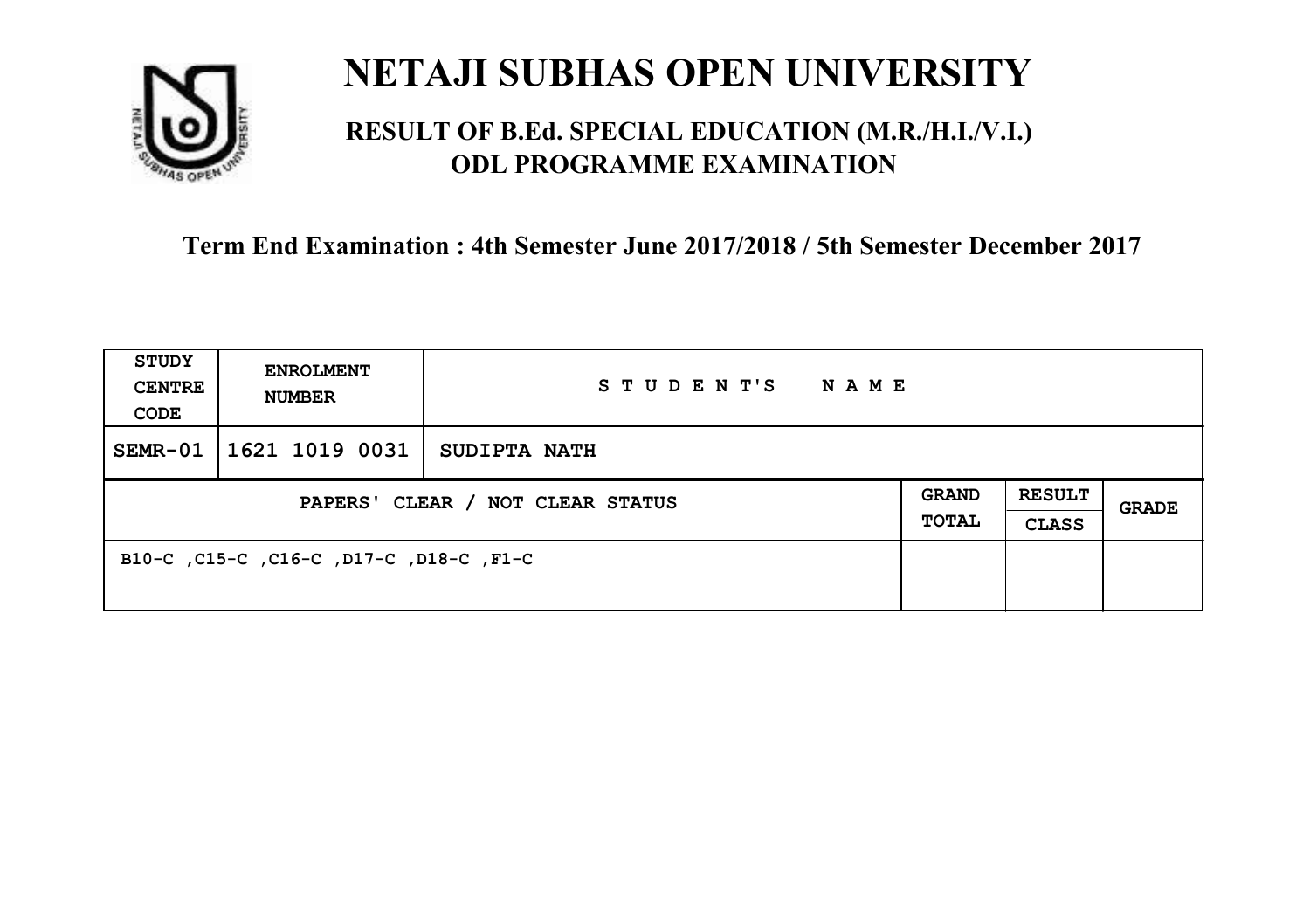

### **RESULT OF B.Ed. SPECIAL EDUCATION (M.R./H.I./V.I.) ODL PROGRAMME EXAMINATION**

| <b>STUDY</b><br><b>CENTRE</b><br>CODE | <b>ENROLMENT</b><br><b>NUMBER</b>       | STUDENT'S<br>NAME         |                              |                               |       |
|---------------------------------------|-----------------------------------------|---------------------------|------------------------------|-------------------------------|-------|
| $SEMR-01$                             | 1622 1019 0009                          | <b>PUNITA PRIYADARSHI</b> |                              |                               |       |
| PAPERS' CLEAR / NOT CLEAR STATUS      |                                         |                           | <b>GRAND</b><br><b>TOTAL</b> | <b>RESULT</b><br><b>CLASS</b> | GRADE |
|                                       | B10-C, C15-C, C16-C, D17-C, D18-C, F1-C |                           |                              |                               |       |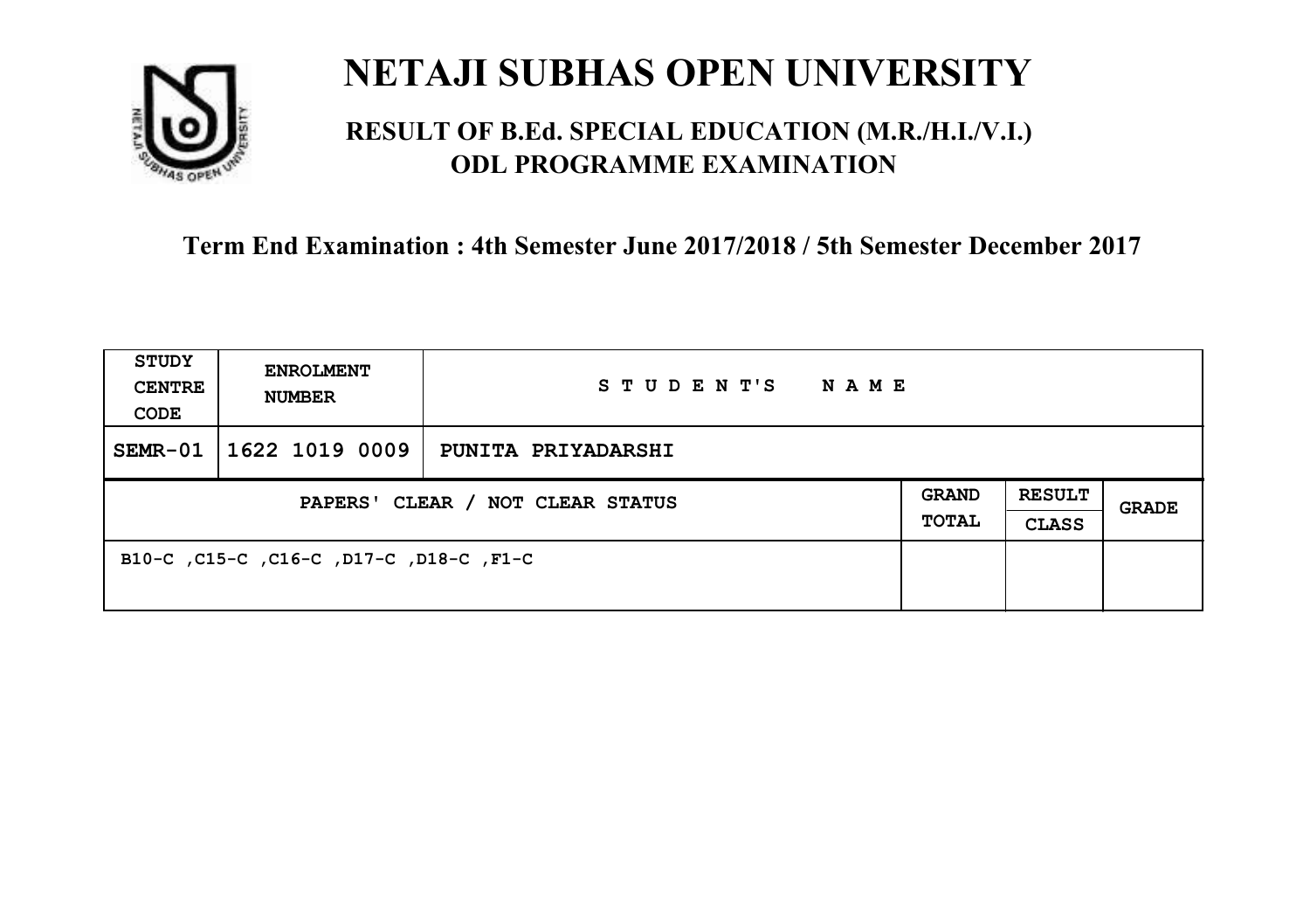

### **RESULT OF B.Ed. SPECIAL EDUCATION (M.R./H.I./V.I.) ODL PROGRAMME EXAMINATION**

| <b>STUDY</b><br><b>CENTRE</b><br>CODE | <b>ENROLMENT</b><br><b>NUMBER</b>       | STUDENT'S<br>NAME      |                              |                               |       |
|---------------------------------------|-----------------------------------------|------------------------|------------------------------|-------------------------------|-------|
| $SEMR-01$                             | 1622 1019 0011                          | APARAJITA BHATTACHARYA |                              |                               |       |
| PAPERS' CLEAR / NOT CLEAR STATUS      |                                         |                        | <b>GRAND</b><br><b>TOTAL</b> | <b>RESULT</b><br><b>CLASS</b> | GRADE |
|                                       | B10-C, C15-C, C16-C, D17-C, D18-C, F1-C |                        |                              |                               |       |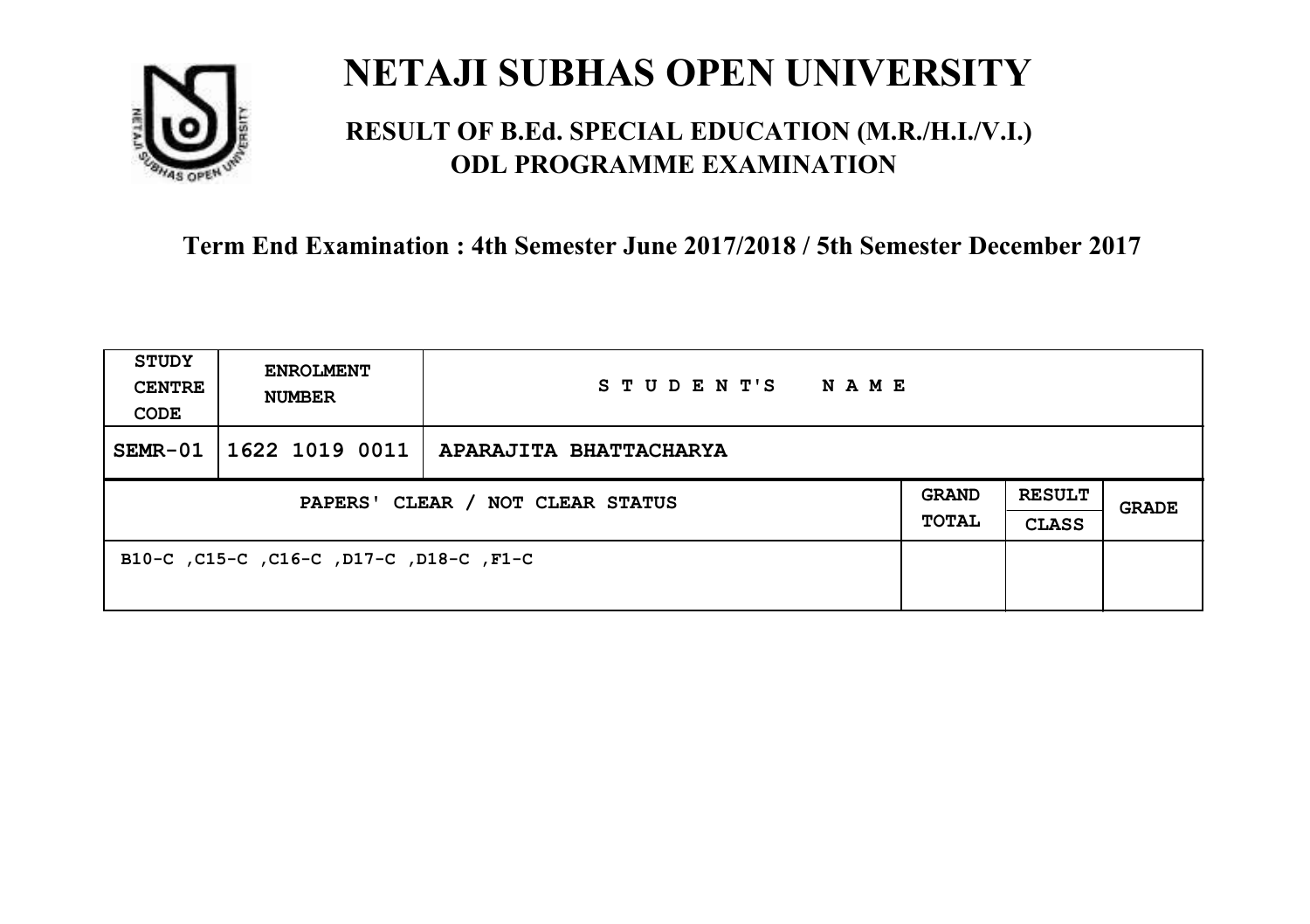

### **RESULT OF B.Ed. SPECIAL EDUCATION (M.R./H.I./V.I.) ODL PROGRAMME EXAMINATION**

| <b>STUDY</b><br><b>CENTRE</b><br>CODE | <b>ENROLMENT</b><br><b>NUMBER</b>       | STUDENT'S<br>NAME   |                       |                               |       |
|---------------------------------------|-----------------------------------------|---------------------|-----------------------|-------------------------------|-------|
| $SEMR-01$                             | 1622 1019 0017                          | <b>ARPITA GHOSH</b> |                       |                               |       |
| PAPERS' CLEAR / NOT CLEAR STATUS      |                                         |                     | <b>GRAND</b><br>TOTAL | <b>RESULT</b><br><b>CLASS</b> | GRADE |
|                                       | B10-C, C15-C, C16-C, D17-C, D18-C, F1-C |                     |                       |                               |       |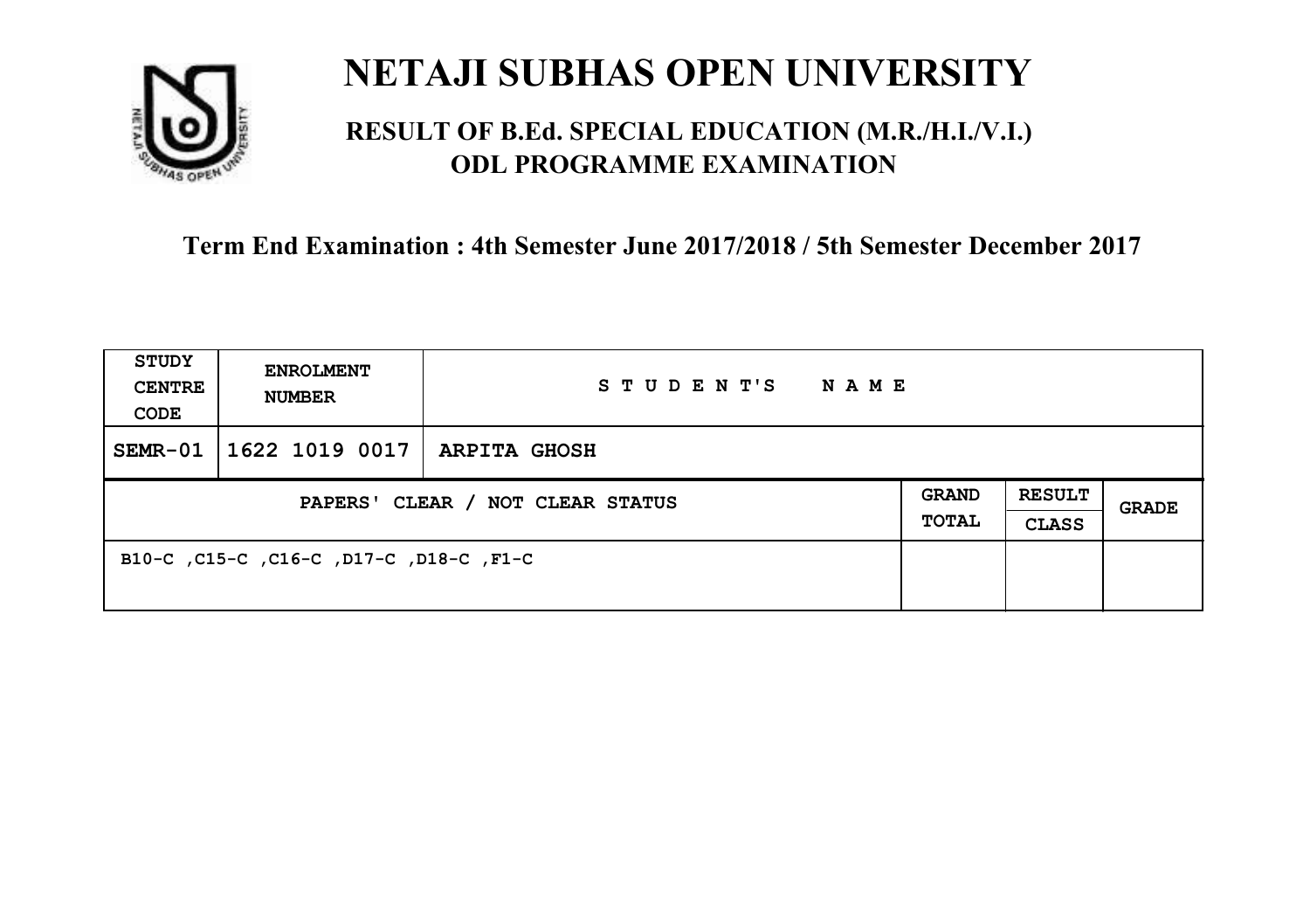

### **RESULT OF B.Ed. SPECIAL EDUCATION (M.R./H.I./V.I.) ODL PROGRAMME EXAMINATION**

| <b>STUDY</b><br><b>CENTRE</b><br>CODE | <b>ENROLMENT</b><br><b>NUMBER</b>       | STUDENT'S<br>NAME |  |                               |       |
|---------------------------------------|-----------------------------------------|-------------------|--|-------------------------------|-------|
| $SEMR-01$                             | 1622 1019 0021                          | SUDEBI SHIL       |  |                               |       |
| PAPERS' CLEAR / NOT CLEAR STATUS      |                                         |                   |  | <b>RESULT</b><br><b>CLASS</b> | GRADE |
|                                       | B10-C, C15-C, C16-C, D17-C, D18-C, F1-C |                   |  |                               |       |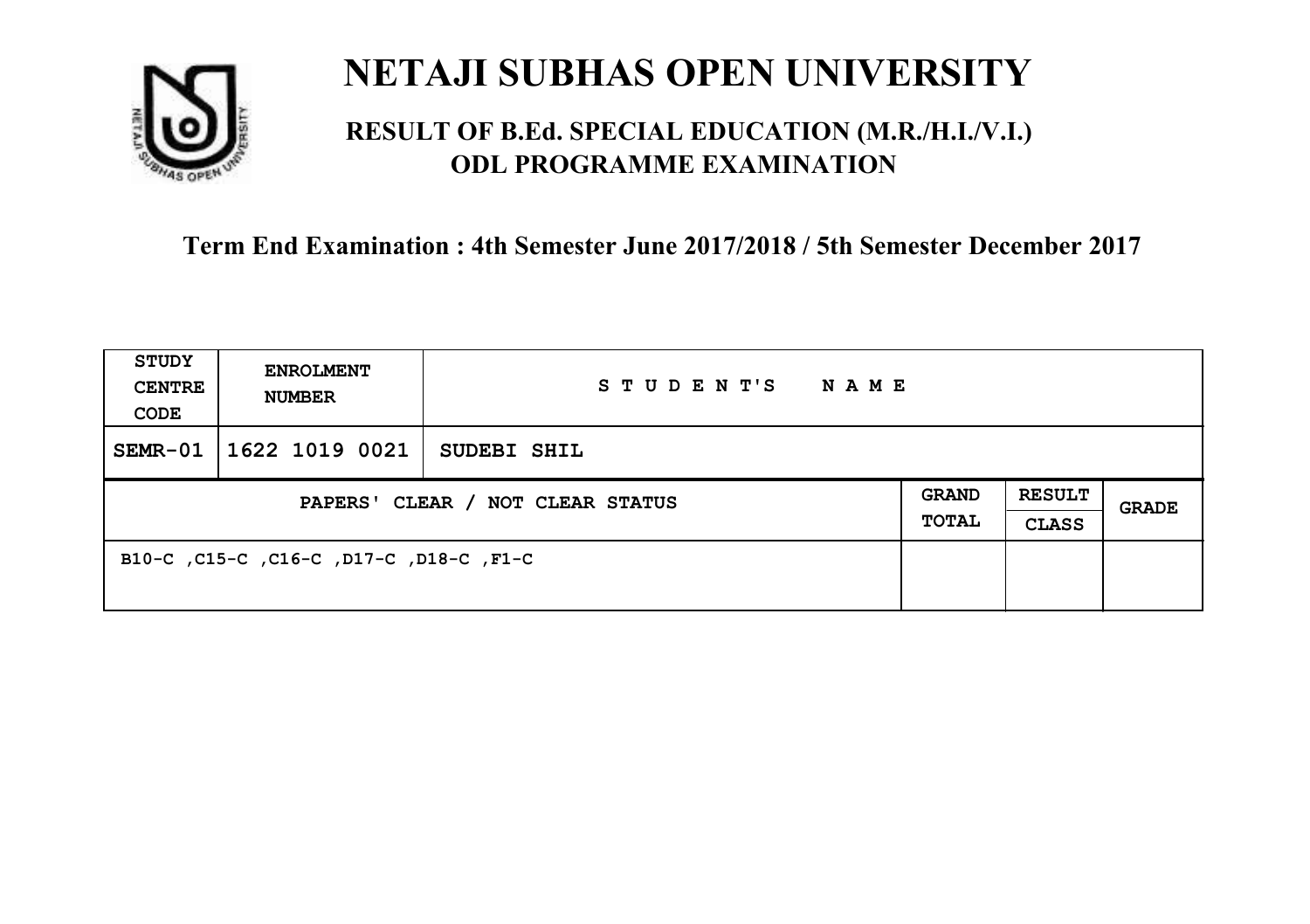

### **RESULT OF B.Ed. SPECIAL EDUCATION (M.R./H.I./V.I.) ODL PROGRAMME EXAMINATION**

| <b>STUDY</b><br><b>CENTRE</b><br>CODE | <b>ENROLMENT</b><br><b>NUMBER</b>       | STUDENT'S<br>NAME     |                       |                               |       |
|---------------------------------------|-----------------------------------------|-----------------------|-----------------------|-------------------------------|-------|
| $SEMR-01$                             | 1622 1019 0024                          | <b>DOLLY MAZUMDER</b> |                       |                               |       |
| PAPERS' CLEAR / NOT CLEAR STATUS      |                                         |                       | <b>GRAND</b><br>TOTAL | <b>RESULT</b><br><b>CLASS</b> | GRADE |
|                                       | B10-C, C15-C, C16-C, D17-C, D18-C, F1-C |                       |                       |                               |       |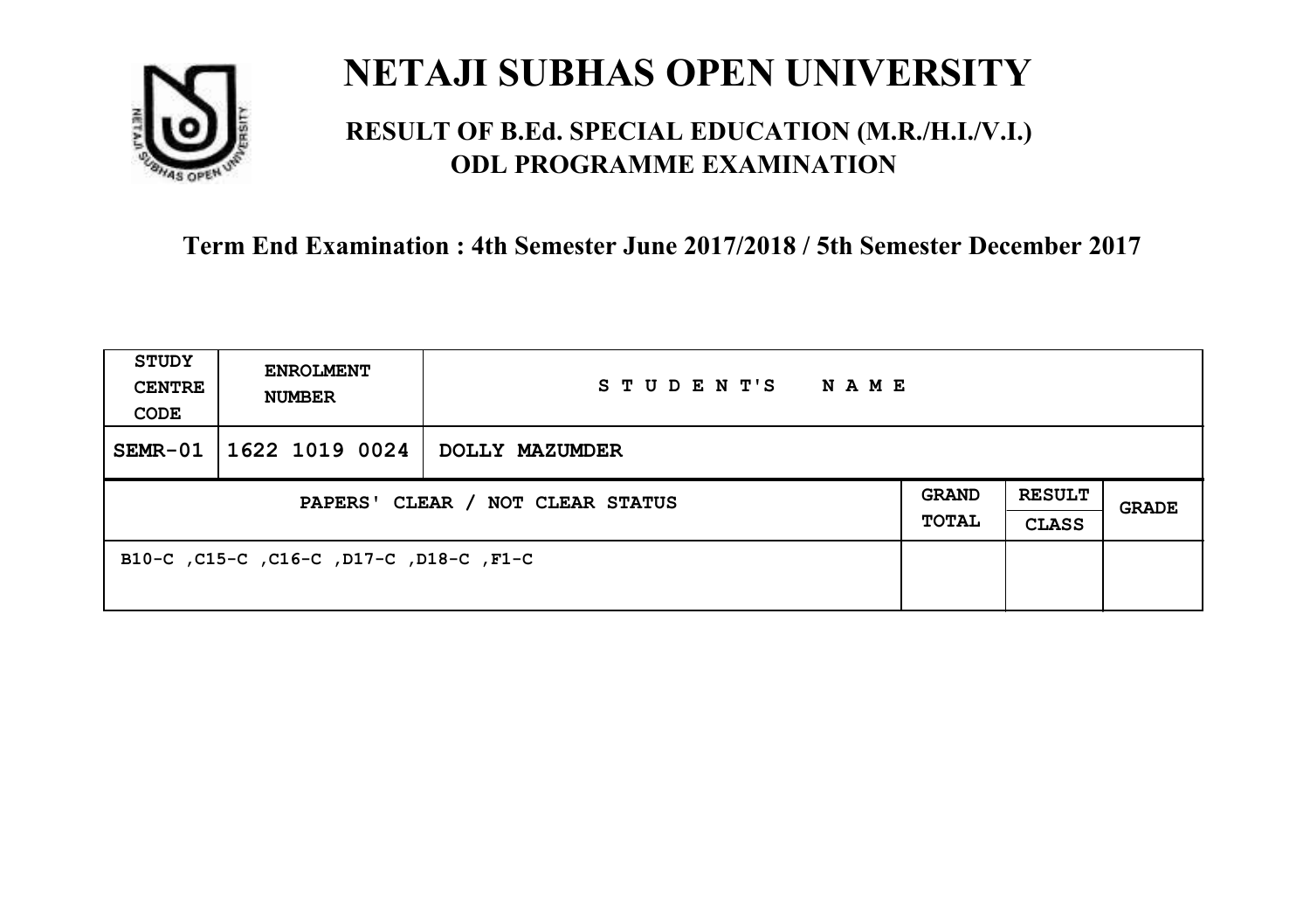

### **RESULT OF B.Ed. SPECIAL EDUCATION (M.R./H.I./V.I.) ODL PROGRAMME EXAMINATION**

| <b>STUDY</b><br><b>CENTRE</b><br>CODE | <b>ENROLMENT</b><br><b>NUMBER</b>       | STUDENT'S<br>NAME     |                       |                               |       |
|---------------------------------------|-----------------------------------------|-----------------------|-----------------------|-------------------------------|-------|
| SEMR-01                               | 1622 1019 0029                          | <b>SRABANI PATHAK</b> |                       |                               |       |
| PAPERS' CLEAR / NOT CLEAR STATUS      |                                         |                       | <b>GRAND</b><br>TOTAL | <b>RESULT</b><br><b>CLASS</b> | GRADE |
|                                       | B10-C, C15-C, C16-C, D17-C, D18-C, F1-C |                       |                       |                               |       |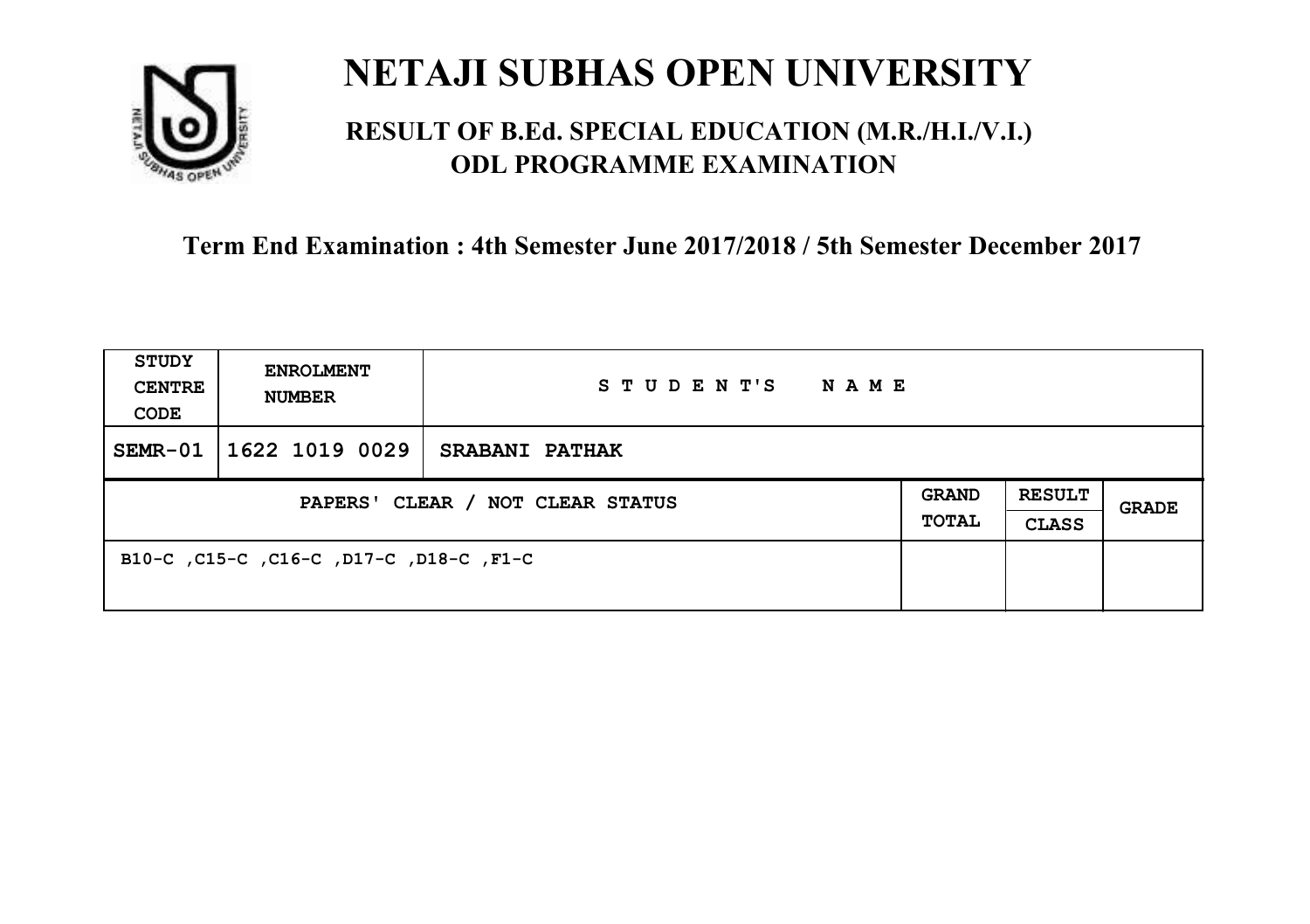

### **RESULT OF B.Ed. SPECIAL EDUCATION (M.R./H.I./V.I.) ODL PROGRAMME EXAMINATION**

| <b>STUDY</b><br><b>CENTRE</b><br>CODE | <b>ENROLMENT</b><br><b>NUMBER</b>       | STUDENT'S<br><b>NAME</b> |                              |                        |       |
|---------------------------------------|-----------------------------------------|--------------------------|------------------------------|------------------------|-------|
| $SEMR-01$                             | 1622 1019 0035                          | <b>SRABONI ROY</b>       |                              |                        |       |
| PAPERS' CLEAR / NOT CLEAR STATUS      |                                         |                          | <b>GRAND</b><br><b>TOTAL</b> | <b>RESULT</b><br>CLASS | GRADE |
|                                       | B10-C, C15-C, C16-C, D17-C, D18-C, F1-C |                          |                              |                        |       |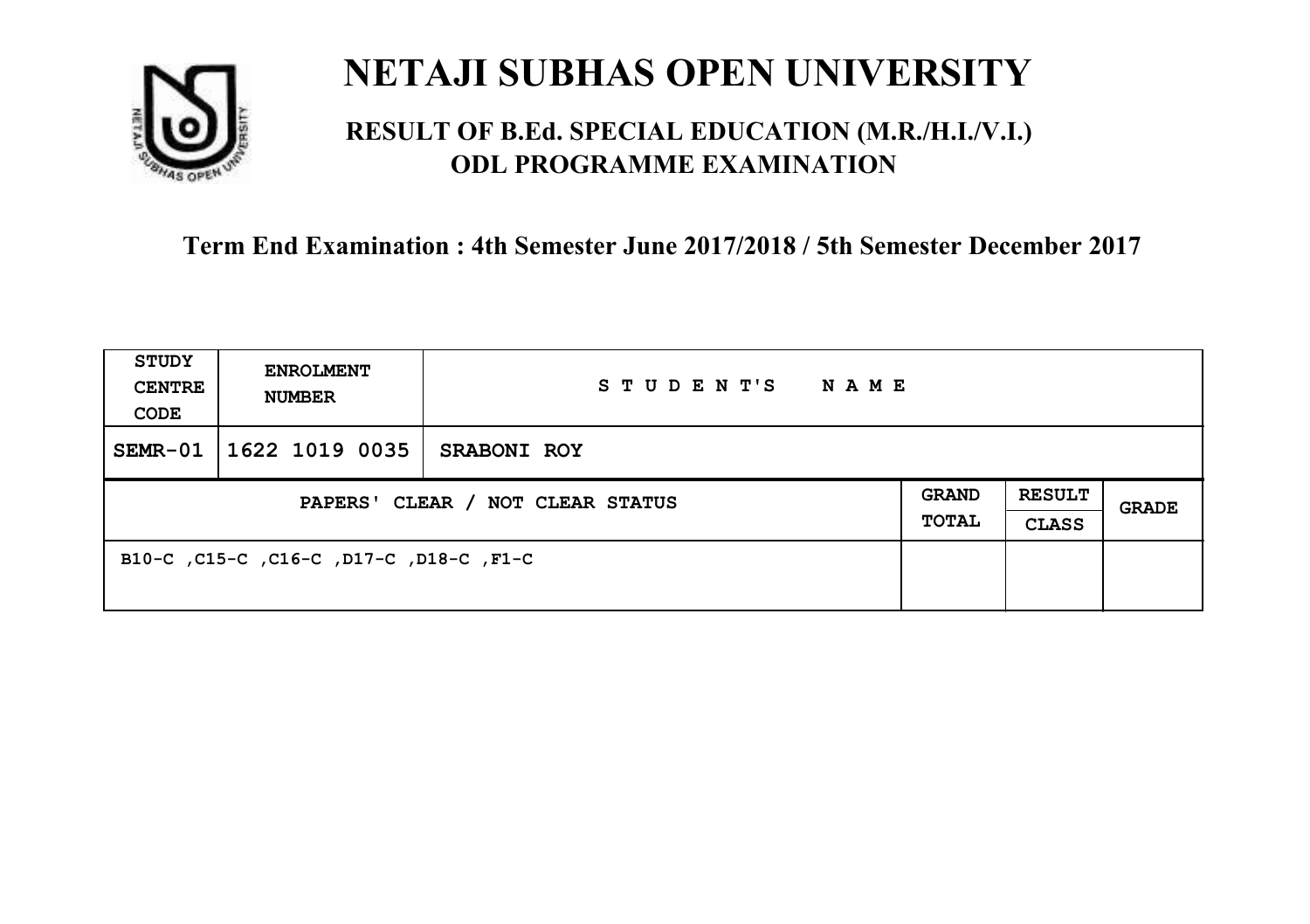

### **RESULT OF B.Ed. SPECIAL EDUCATION (M.R./H.I./V.I.) ODL PROGRAMME EXAMINATION**

| <b>STUDY</b><br><b>CENTRE</b><br>CODE | <b>ENROLMENT</b><br><b>NUMBER</b>       | STUDENT'S<br><b>NAME</b> |                              |                               |       |
|---------------------------------------|-----------------------------------------|--------------------------|------------------------------|-------------------------------|-------|
| SEMR-01                               | 1622 1019 0036                          | <b>SUPARNA RAY</b>       |                              |                               |       |
| PAPERS' CLEAR / NOT CLEAR STATUS      |                                         |                          | <b>GRAND</b><br><b>TOTAL</b> | <b>RESULT</b><br><b>CLASS</b> | GRADE |
|                                       | B10-C, C15-C, C16-C, D17-C, D18-C, F1-C |                          |                              |                               |       |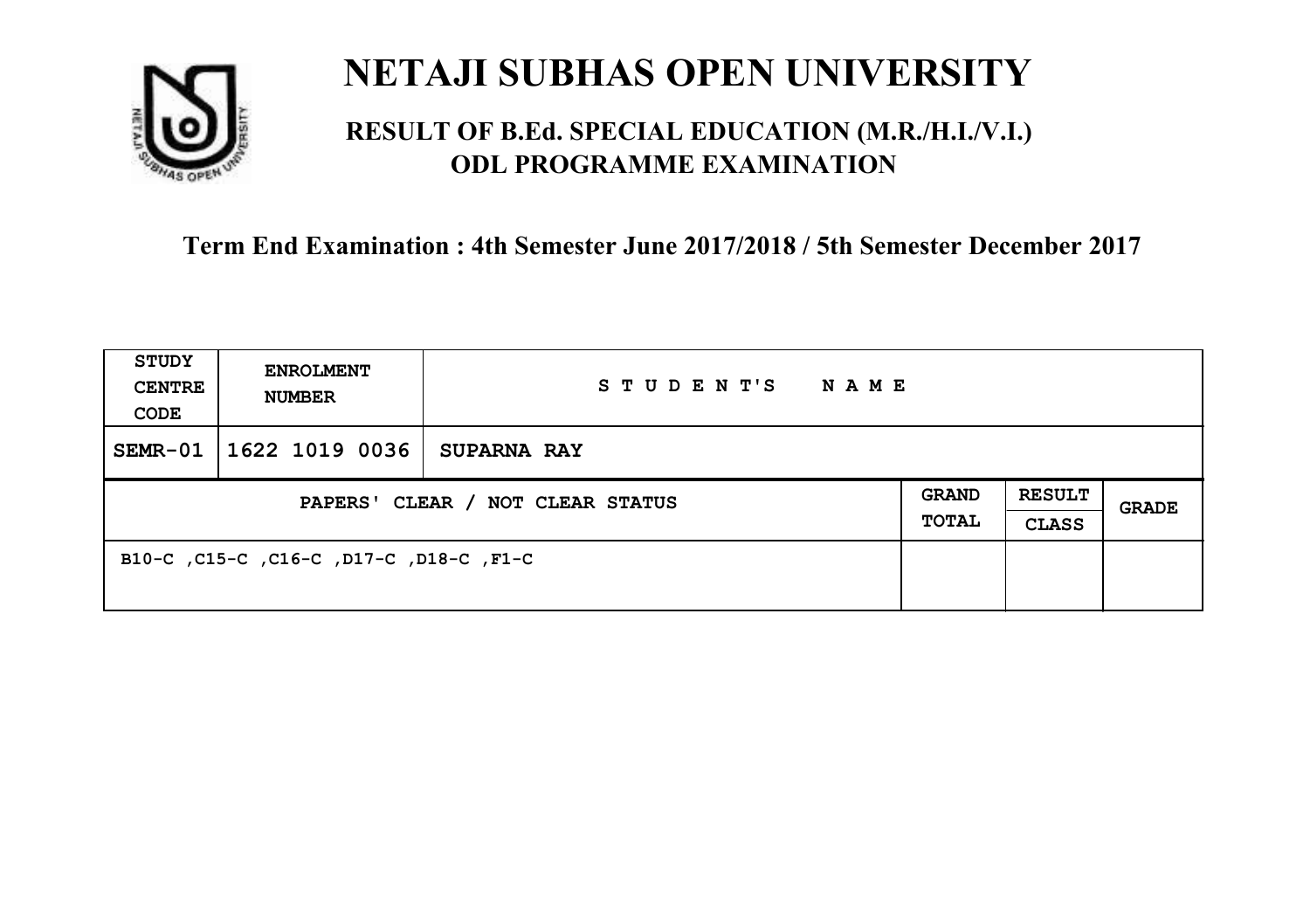

### **RESULT OF B.Ed. SPECIAL EDUCATION (M.R./H.I./V.I.) ODL PROGRAMME EXAMINATION**

| STUDY<br><b>CENTRE</b><br>CODE   | <b>ENROLMENT</b><br><b>NUMBER</b>       | STUDENT'S NAME                        |                              |                               |       |
|----------------------------------|-----------------------------------------|---------------------------------------|------------------------------|-------------------------------|-------|
| $SEMR-01$                        |                                         | $ 1623 1019 0010 $ VIVEKANANDA MONDAL |                              |                               |       |
| PAPERS' CLEAR / NOT CLEAR STATUS |                                         |                                       | <b>GRAND</b><br><b>TOTAL</b> | <b>RESULT</b><br><b>CLASS</b> | GRADE |
|                                  | B10-C, C15-C, C16-C, D17-C, D18-C, F1-C |                                       |                              |                               |       |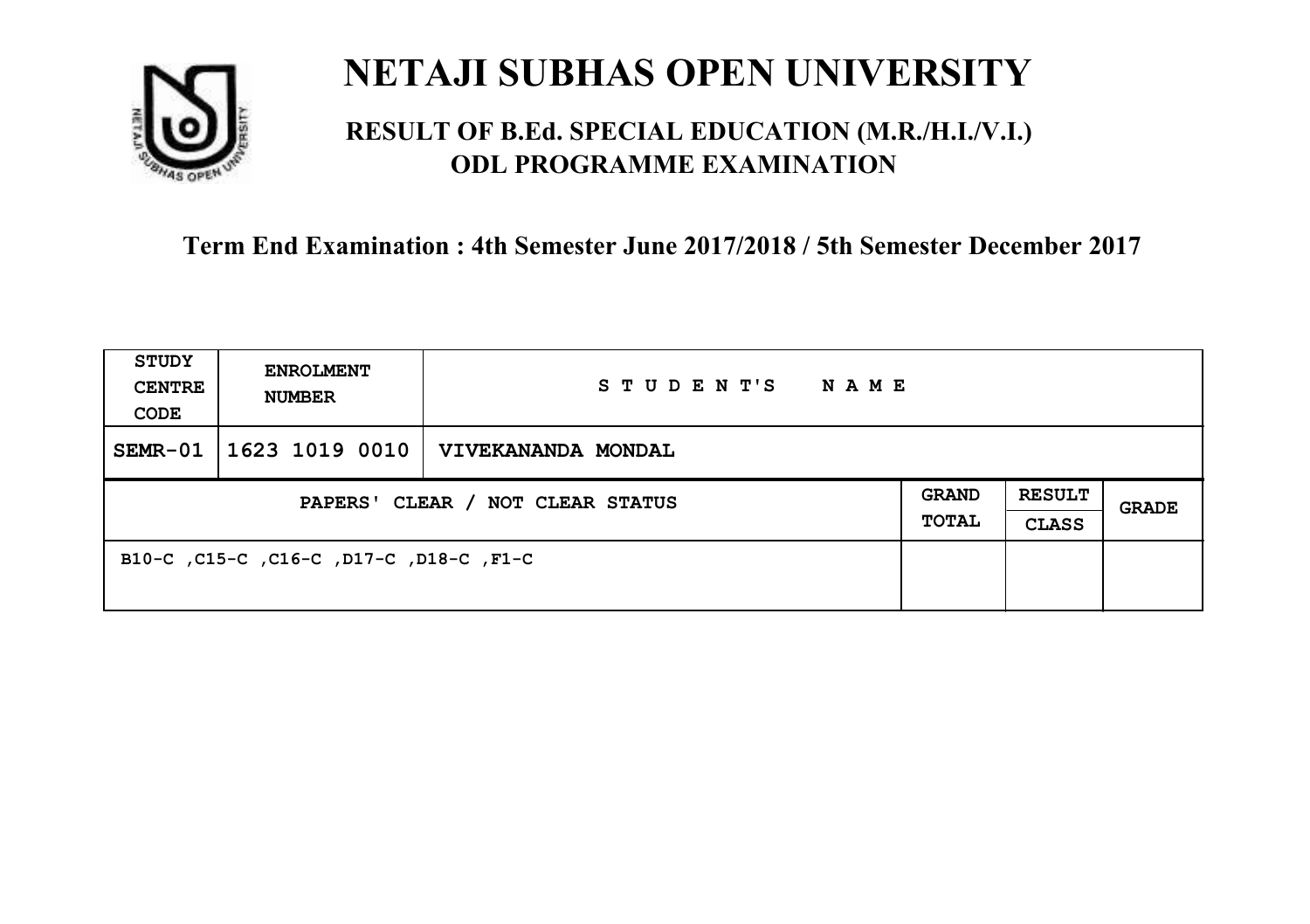

### **RESULT OF B.Ed. SPECIAL EDUCATION (M.R./H.I./V.I.) ODL PROGRAMME EXAMINATION**

| <b>STUDY</b><br><b>CENTRE</b><br>CODE | <b>ENROLMENT</b><br><b>NUMBER</b>       | STUDENT'S<br>NAME  |  |                               |       |
|---------------------------------------|-----------------------------------------|--------------------|--|-------------------------------|-------|
| $SEMR-01$                             | 1623 1019 0033                          | GURUPADA PARAMANIK |  |                               |       |
| PAPERS' CLEAR / NOT CLEAR STATUS      |                                         |                    |  | <b>RESULT</b><br><b>CLASS</b> | GRADE |
|                                       | B10-C, C15-C, C16-C, D17-C, D18-C, F1-C |                    |  |                               |       |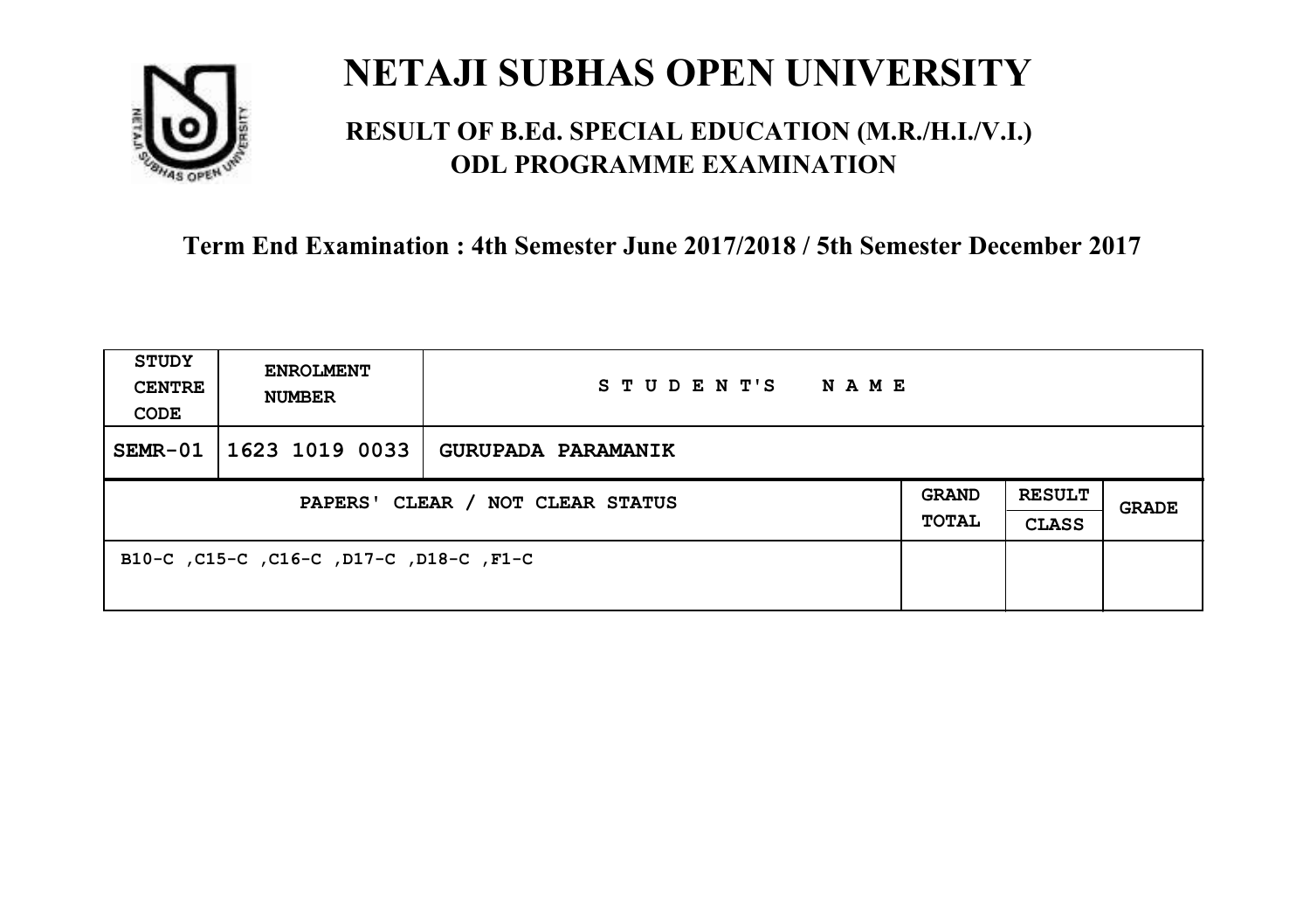

### **RESULT OF B.Ed. SPECIAL EDUCATION (M.R./H.I./V.I.) ODL PROGRAMME EXAMINATION**

| <b>STUDY</b><br><b>CENTRE</b><br>CODE | <b>ENROLMENT</b><br><b>NUMBER</b>       | STUDENT'S<br>NAME |                              |                               |       |
|---------------------------------------|-----------------------------------------|-------------------|------------------------------|-------------------------------|-------|
| $SEMR-01$                             | 1623 1019 0034                          | <b>MALAY ROY</b>  |                              |                               |       |
| PAPERS' CLEAR / NOT CLEAR STATUS      |                                         |                   | <b>GRAND</b><br><b>TOTAL</b> | <b>RESULT</b><br><b>CLASS</b> | GRADE |
|                                       | B10-C, C15-C, C16-C, D17-C, D18-C, F1-C |                   |                              |                               |       |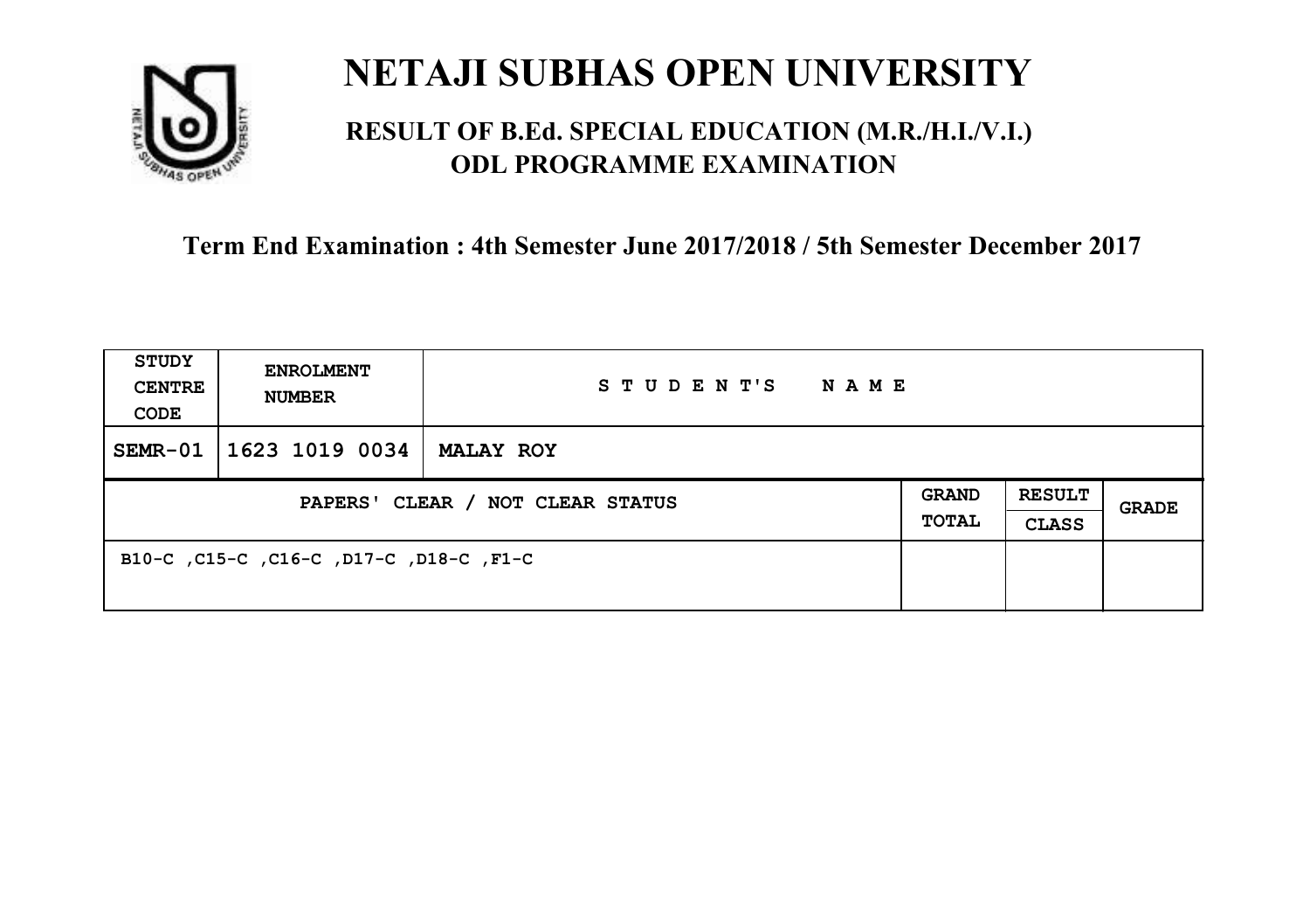

### **RESULT OF B.Ed. SPECIAL EDUCATION (M.R./H.I./V.I.) ODL PROGRAMME EXAMINATION**

| <b>STUDY</b><br><b>CENTRE</b><br>CODE | <b>ENROLMENT</b><br><b>NUMBER</b>       | STUDENT'S<br>NAME   |                       |                               |       |
|---------------------------------------|-----------------------------------------|---------------------|-----------------------|-------------------------------|-------|
| SEMR-01                               | 1624 1019 0012                          | <b>SUBHRA GHOSH</b> |                       |                               |       |
| PAPERS' CLEAR / NOT CLEAR STATUS      |                                         |                     | <b>GRAND</b><br>TOTAL | <b>RESULT</b><br><b>CLASS</b> | GRADE |
|                                       | B10-C, C15-C, C16-C, D17-C, D18-C, F1-C |                     |                       |                               |       |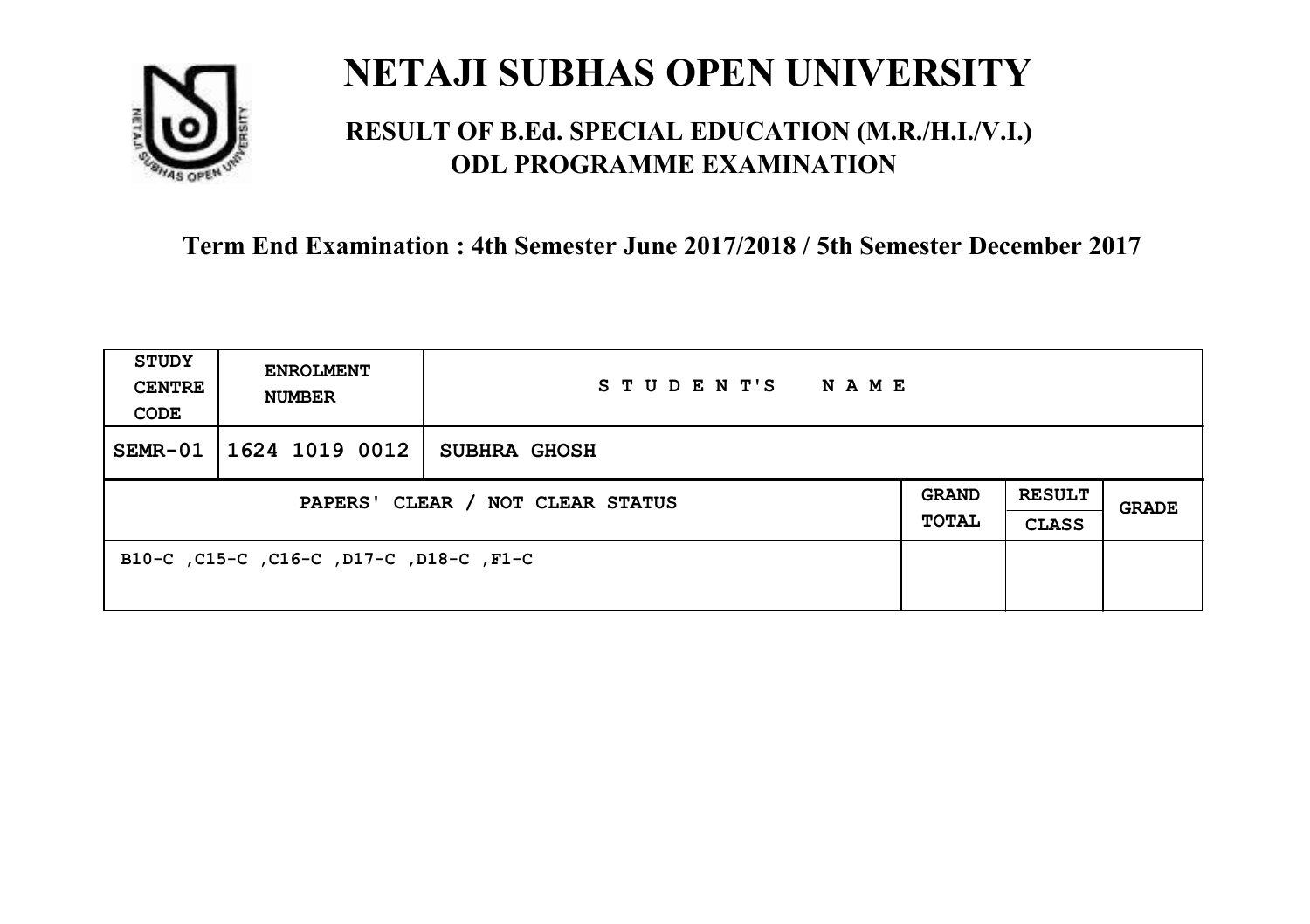

### **RESULT OF B.Ed. SPECIAL EDUCATION (M.R./H.I./V.I.) ODL PROGRAMME EXAMINATION**

| <b>STUDY</b><br><b>CENTRE</b><br>CODE | <b>ENROLMENT</b><br><b>NUMBER</b>       | STUDENT'S<br>NAME   |                       |                               |       |
|---------------------------------------|-----------------------------------------|---------------------|-----------------------|-------------------------------|-------|
| SEMR-01                               | 1626 1019 0005                          | <b>LATIKA BESRA</b> |                       |                               |       |
| PAPERS' CLEAR / NOT CLEAR STATUS      |                                         |                     | <b>GRAND</b><br>TOTAL | <b>RESULT</b><br><b>CLASS</b> | GRADE |
|                                       | B10-C, C15-C, C16-C, D17-C, D18-C, F1-C |                     |                       |                               |       |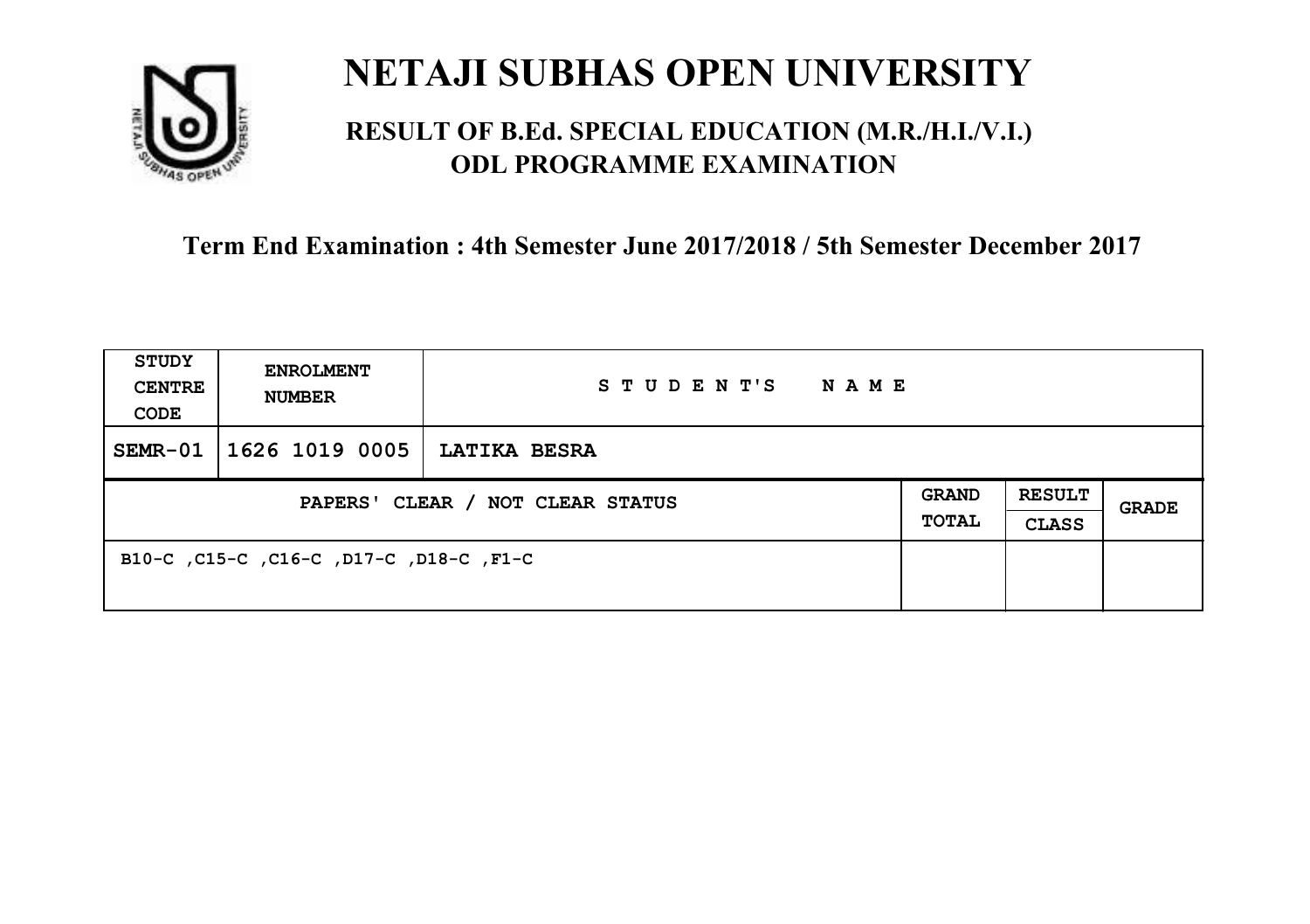

### **RESULT OF B.Ed. SPECIAL EDUCATION (M.R./H.I./V.I.) ODL PROGRAMME EXAMINATION**

| <b>STUDY</b><br><b>CENTRE</b><br>CODE | <b>ENROLMENT</b><br><b>NUMBER</b>       | STUDENT'S<br>NAME   |                       |                               |       |
|---------------------------------------|-----------------------------------------|---------------------|-----------------------|-------------------------------|-------|
| SEMR-01                               | 1626 1019 0008                          | <b>BANDANA MUDI</b> |                       |                               |       |
| PAPERS' CLEAR / NOT CLEAR STATUS      |                                         |                     | <b>GRAND</b><br>TOTAL | <b>RESULT</b><br><b>CLASS</b> | GRADE |
|                                       | B10-C, C15-C, C16-C, D17-C, D18-C, F1-C |                     |                       |                               |       |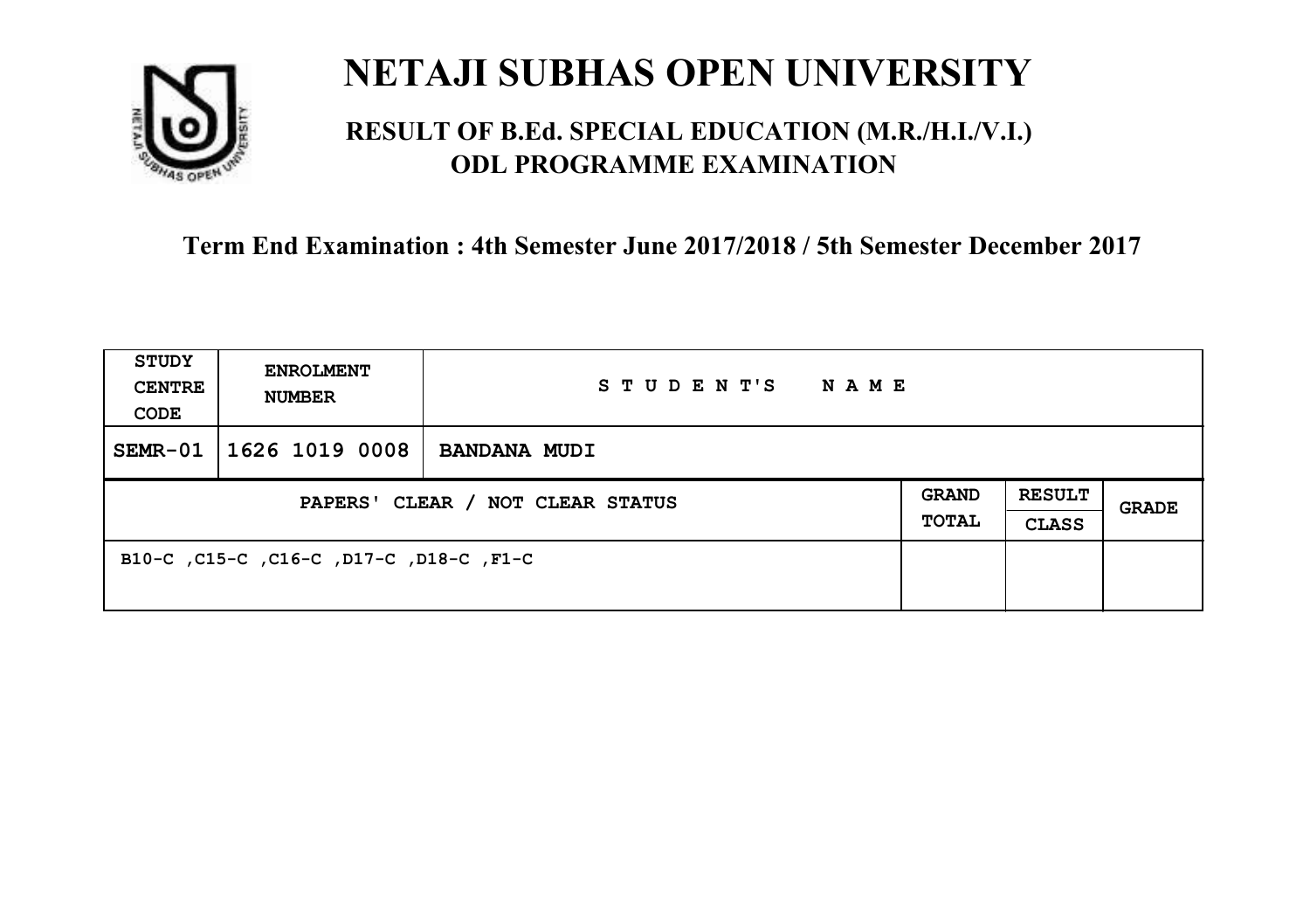

### **RESULT OF B.Ed. SPECIAL EDUCATION (M.R./H.I./V.I.) ODL PROGRAMME EXAMINATION**

| <b>STUDY</b><br><b>CENTRE</b><br>CODE | <b>ENROLMENT</b><br><b>NUMBER</b>       | STUDENT'S<br>NAME |                       |                               |       |
|---------------------------------------|-----------------------------------------|-------------------|-----------------------|-------------------------------|-------|
| $SEMR-01$                             | 1627 1019 0016                          | SK SAFIKUL ISLAM  |                       |                               |       |
| PAPERS' CLEAR / NOT CLEAR STATUS      |                                         |                   | <b>GRAND</b><br>TOTAL | <b>RESULT</b><br><b>CLASS</b> | GRADE |
|                                       | B10-C, C15-C, C16-C, D17-C, D18-C, F1-C |                   |                       |                               |       |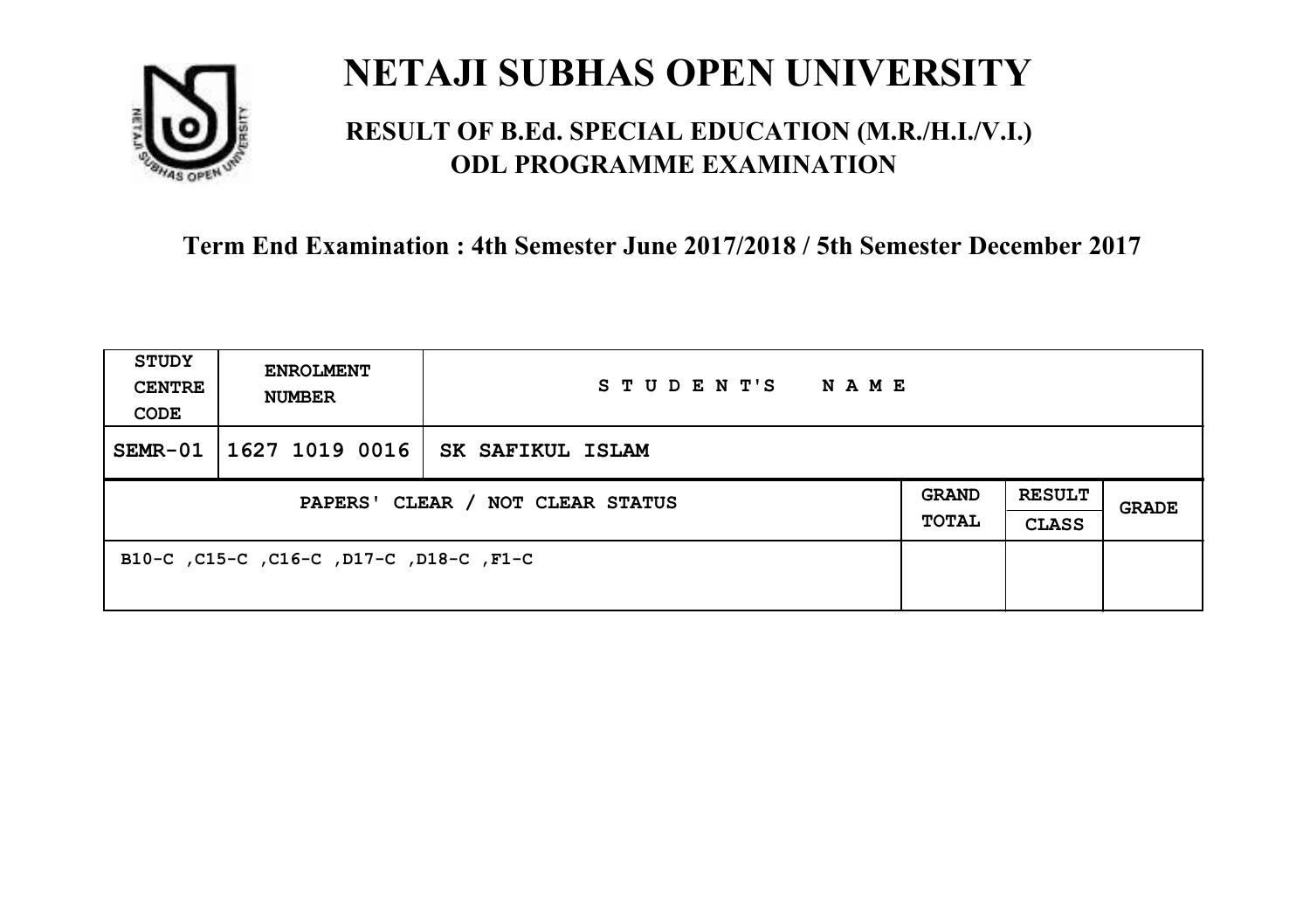

### **RESULT OF B.Ed. SPECIAL EDUCATION (M.R./H.I./V.I.) ODL PROGRAMME EXAMINATION**

| <b>STUDY</b><br><b>CENTRE</b><br>CODE | <b>ENROLMENT</b><br><b>NUMBER</b>          | STUDENT'S<br>N A M E |                       |                               |       |
|---------------------------------------|--------------------------------------------|----------------------|-----------------------|-------------------------------|-------|
| SEMR-01                               | 1627 1019 0026                             | MD SAMSUDDIN AHAMED  |                       |                               |       |
| PAPERS' CLEAR / NOT CLEAR STATUS      |                                            |                      | <b>GRAND</b><br>TOTAL | <b>RESULT</b><br><b>CLASS</b> | GRADE |
|                                       | B10-NC, C15-NC, C16-NC, D17-C, D18-C, F1-C |                      |                       |                               |       |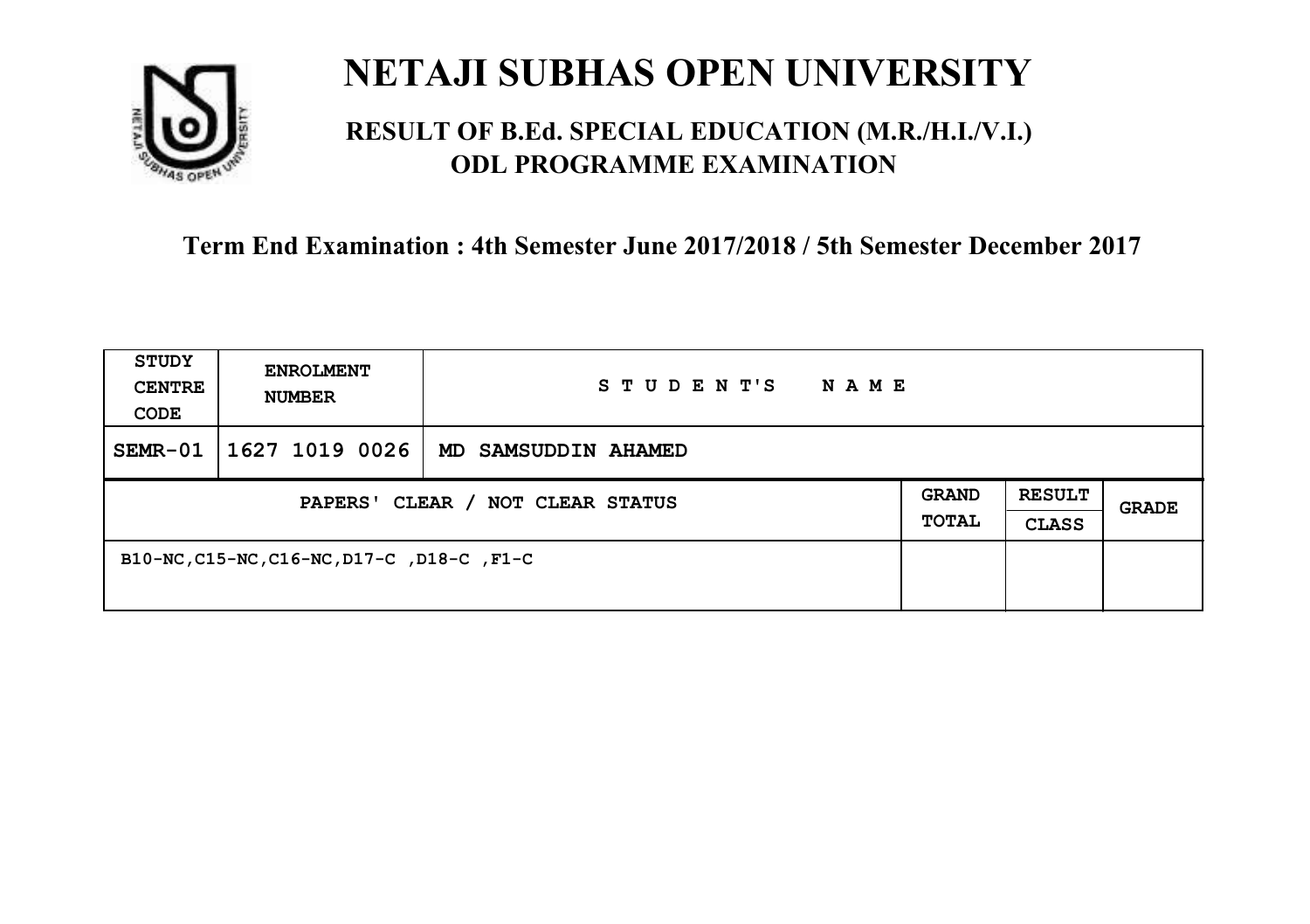

### **RESULT OF B.Ed. SPECIAL EDUCATION (M.R./H.I./V.I.) ODL PROGRAMME EXAMINATION**

| <b>STUDY</b><br><b>CENTRE</b><br>CODE | <b>ENROLMENT</b><br><b>NUMBER</b>        | STUDENT'S<br>NAME |                              |                               |       |
|---------------------------------------|------------------------------------------|-------------------|------------------------------|-------------------------------|-------|
| $SEMR-01$                             | 1627 1019 0032                           | UJJAL PARAMANIK   |                              |                               |       |
| PAPERS' CLEAR / NOT CLEAR STATUS      |                                          |                   | <b>GRAND</b><br><b>TOTAL</b> | <b>RESULT</b><br><b>CLASS</b> | GRADE |
|                                       | B10-C, C15-C, C16-C, D17-C, D18-C, F1-NC |                   |                              |                               |       |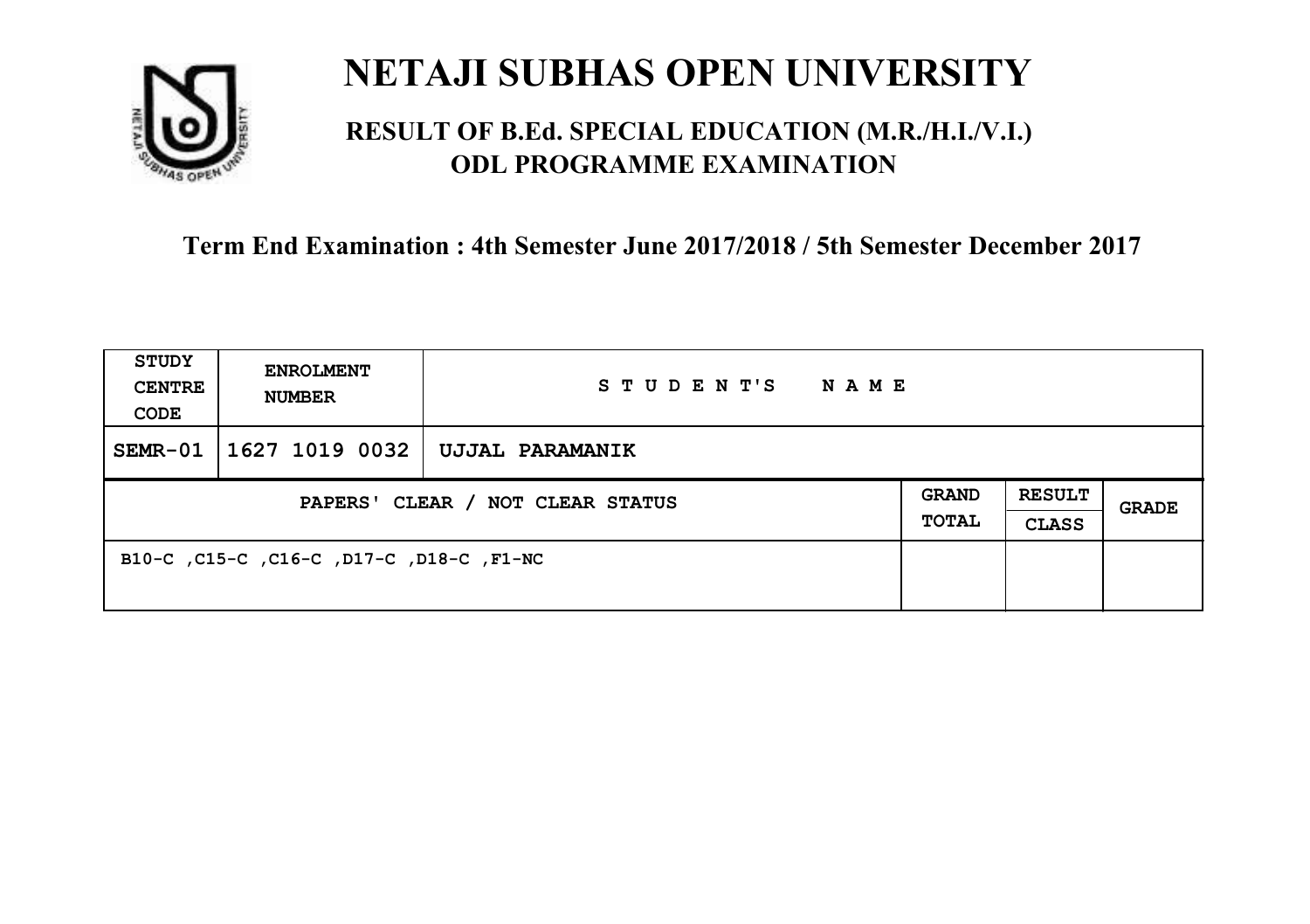

### **RESULT OF B.Ed. SPECIAL EDUCATION (M.R./H.I./V.I.) ODL PROGRAMME EXAMINATION**

| <b>STUDY</b><br><b>CENTRE</b><br>CODE | <b>ENROLMENT</b><br><b>NUMBER</b>       | STUDENT'S<br>NAME  |                              |                               |       |
|---------------------------------------|-----------------------------------------|--------------------|------------------------------|-------------------------------|-------|
| $SEMR-01$                             | 1628 1019 0001                          | <b>REKHA PATAR</b> |                              |                               |       |
| PAPERS' CLEAR / NOT CLEAR STATUS      |                                         |                    | <b>GRAND</b><br><b>TOTAL</b> | <b>RESULT</b><br><b>CLASS</b> | GRADE |
|                                       | B10-C, C15-C, C16-C, D17-C, D18-C, F1-C |                    |                              |                               |       |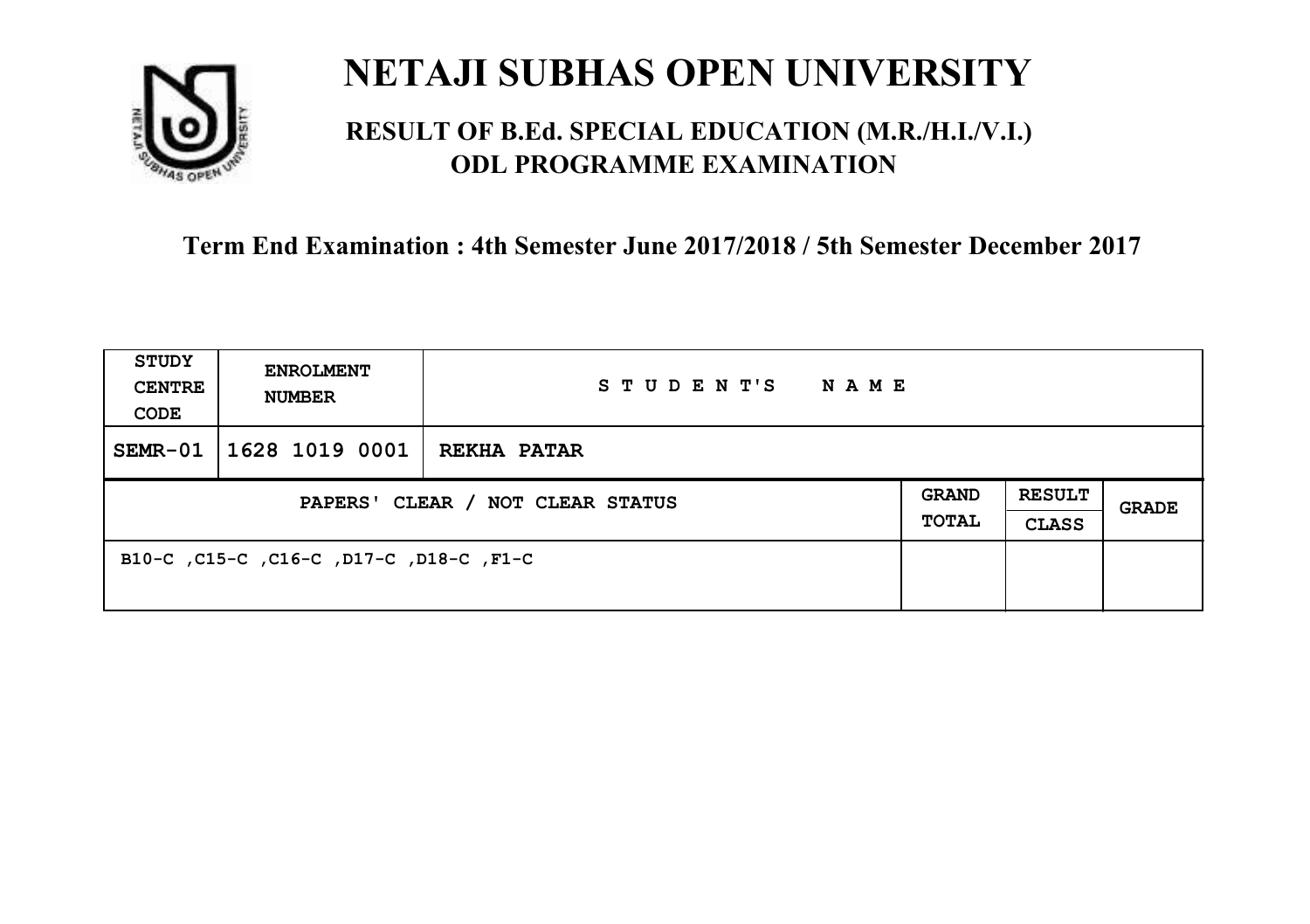

### **RESULT OF B.Ed. SPECIAL EDUCATION (M.R./H.I./V.I.) ODL PROGRAMME EXAMINATION**

| <b>STUDY</b><br><b>CENTRE</b><br>CODE | <b>ENROLMENT</b><br><b>NUMBER</b>       | STUDENT'S<br>NAME     |                       |                               |       |
|---------------------------------------|-----------------------------------------|-----------------------|-----------------------|-------------------------------|-------|
| $SEMR-01$                             | 1628 1019 0013                          | <b>SAHINA YEASMIN</b> |                       |                               |       |
| PAPERS' CLEAR / NOT CLEAR STATUS      |                                         |                       | <b>GRAND</b><br>TOTAL | <b>RESULT</b><br><b>CLASS</b> | GRADE |
|                                       | B10-C, C15-C, C16-C, D17-C, D18-C, F1-C |                       |                       |                               |       |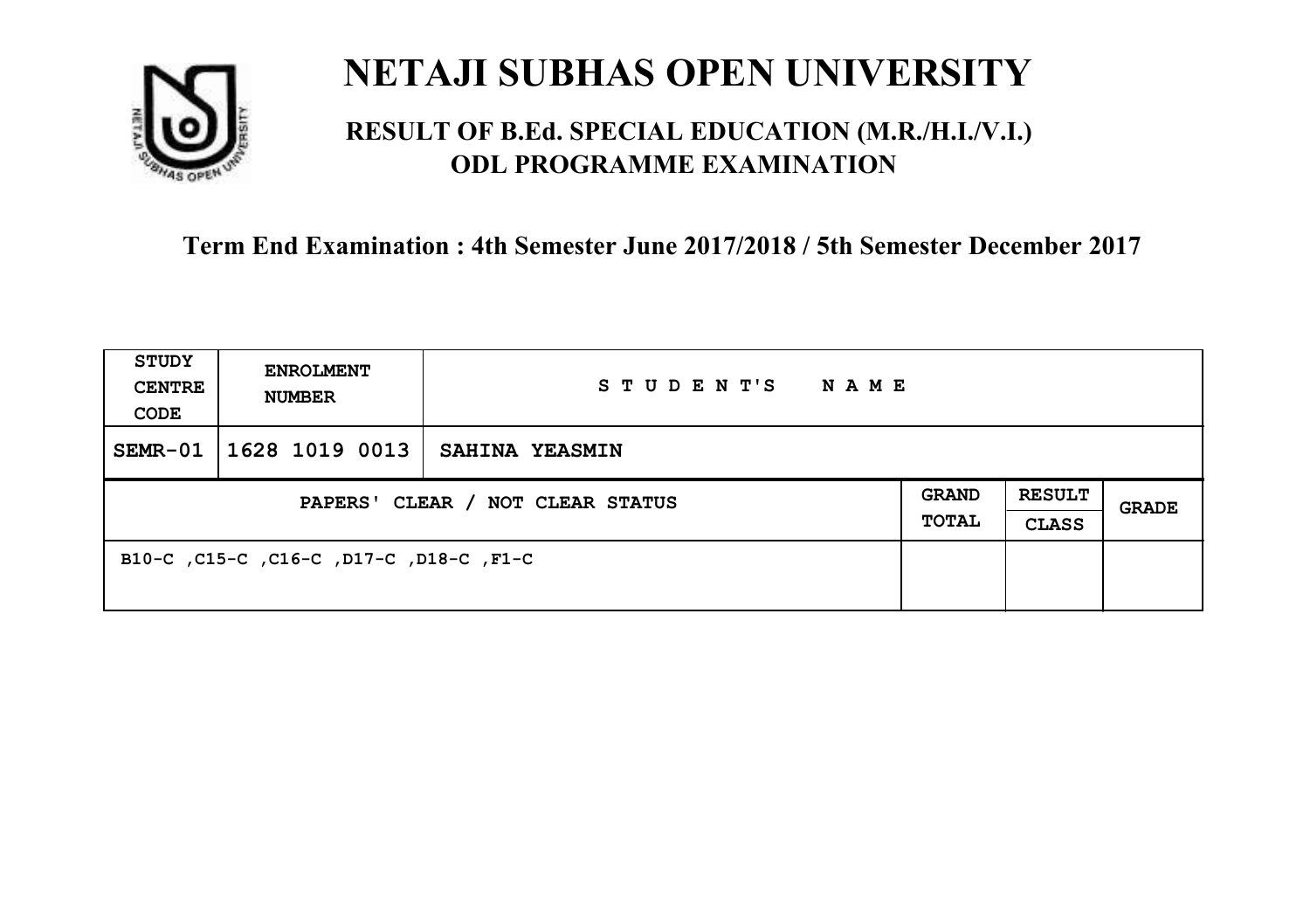

### **RESULT OF B.Ed. SPECIAL EDUCATION (M.R./H.I./V.I.) ODL PROGRAMME EXAMINATION**

| <b>STUDY</b><br><b>CENTRE</b><br>CODE | <b>ENROLMENT</b><br><b>NUMBER</b>       | STUDENT'S<br>NAME |                       |                               |       |
|---------------------------------------|-----------------------------------------|-------------------|-----------------------|-------------------------------|-------|
| $SEMR-01$                             | 1628 1019 0030                          | SHAMREEN SATTAR   |                       |                               |       |
| PAPERS' CLEAR / NOT CLEAR STATUS      |                                         |                   | <b>GRAND</b><br>TOTAL | <b>RESULT</b><br><b>CLASS</b> | GRADE |
|                                       | B10-C, C15-C, C16-C, D17-C, D18-C, F1-C |                   |                       |                               |       |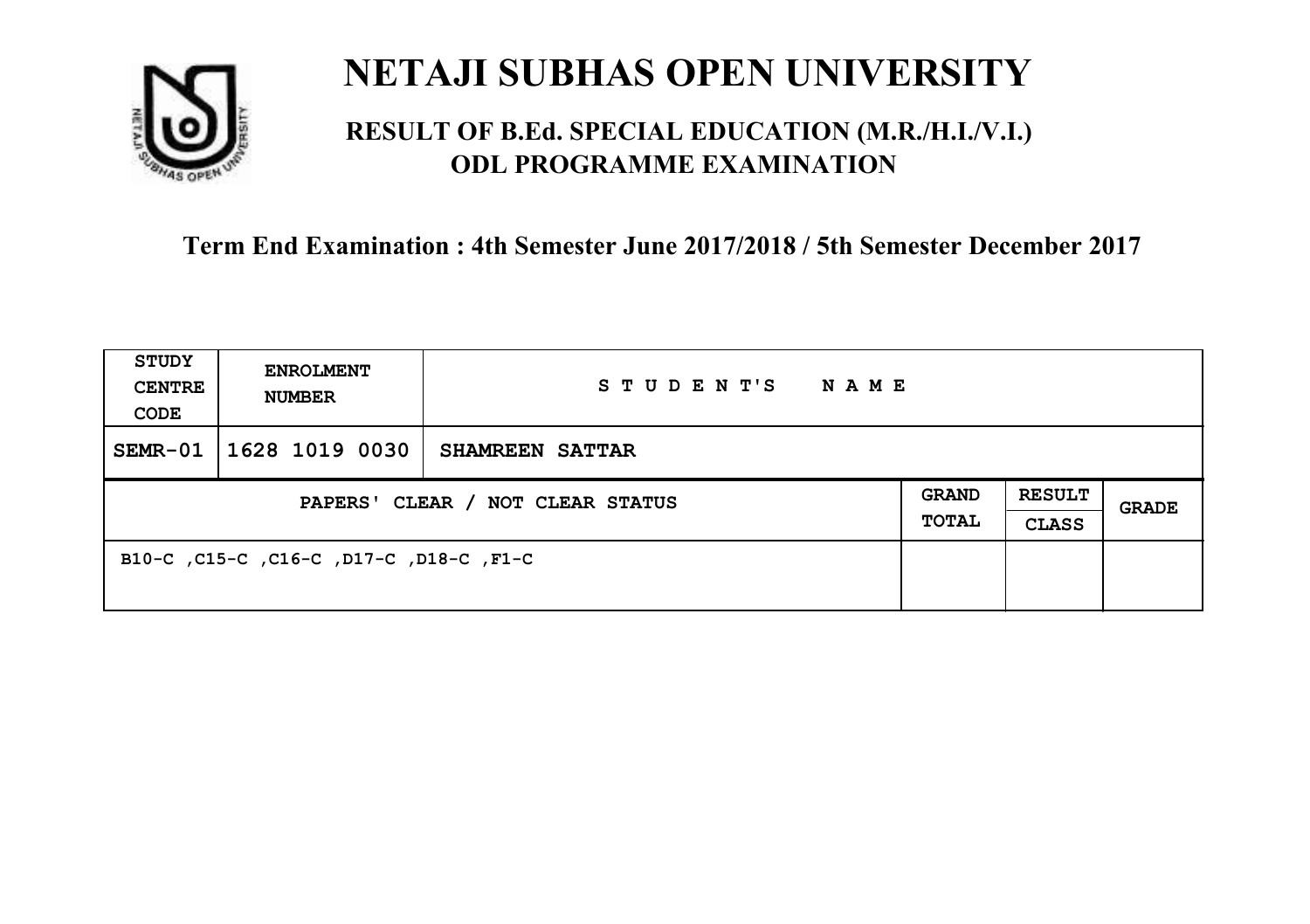

### **RESULT OF B.Ed. SPECIAL EDUCATION (M.R./H.I./V.I.) ODL PROGRAMME EXAMINATION**

| <b>STUDY</b><br><b>CENTRE</b><br>CODE | <b>ENROLMENT</b><br><b>NUMBER</b> | STUDENT'S<br><b>NAME</b> |                       |                               |       |
|---------------------------------------|-----------------------------------|--------------------------|-----------------------|-------------------------------|-------|
| SEMR-01                               | 1521 1019 0006                    | KAMAL KUMAR MAITY        |                       |                               |       |
| CLEAR / NOT CLEAR STATUS<br>PAPERS'   |                                   |                          | <b>GRAND</b><br>TOTAL | <b>RESULT</b><br><b>CLASS</b> | GRADE |
|                                       |                                   | All Clear                | 1355                  | I                             | A     |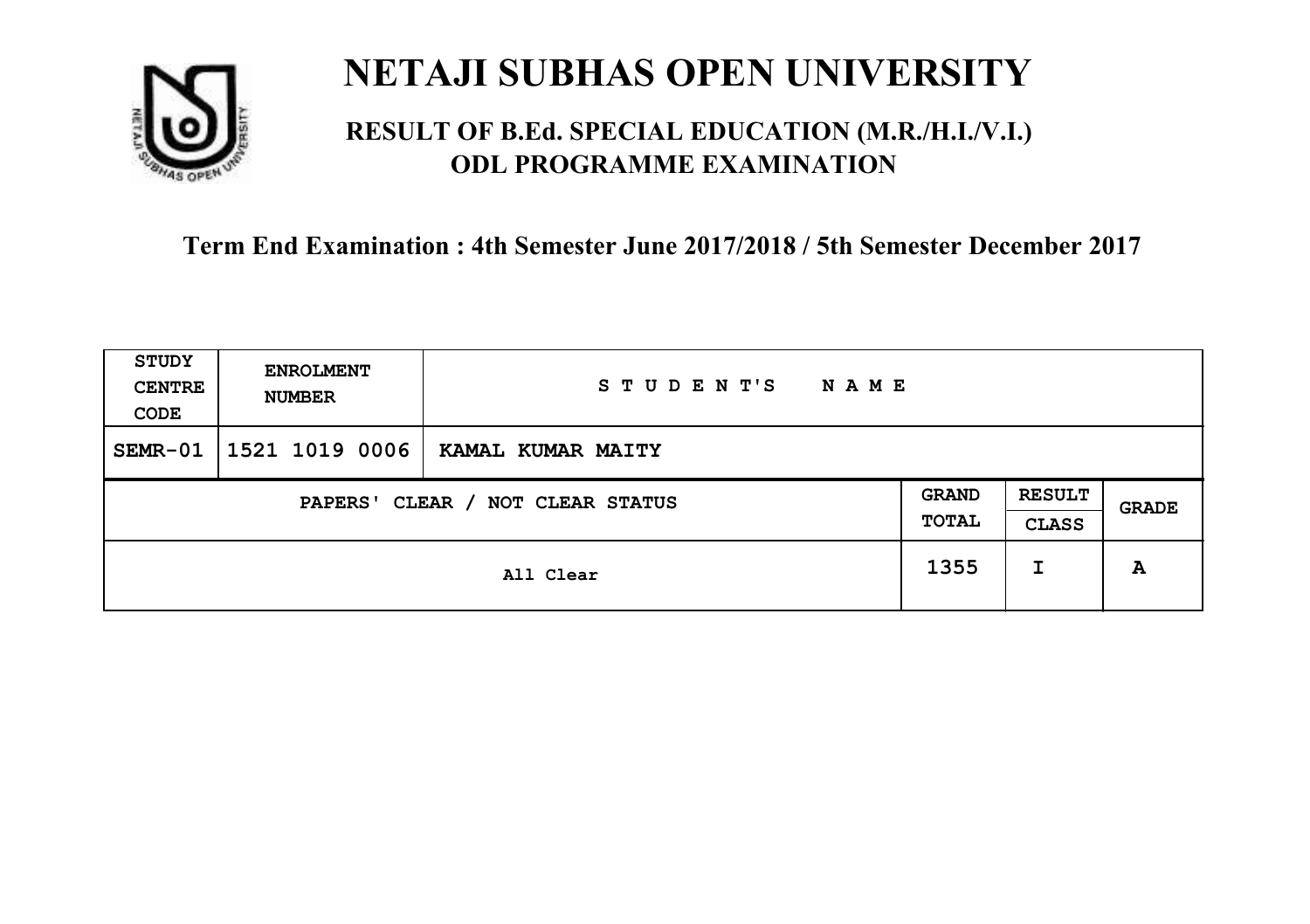

### **RESULT OF B.Ed. SPECIAL EDUCATION (M.R./H.I./V.I.) ODL PROGRAMME EXAMINATION**

| <b>STUDY</b><br><b>CENTRE</b><br>CODE | <b>ENROLMENT</b><br><b>NUMBER</b> | STUDENT'S<br><b>NAME</b> |                       |                               |       |
|---------------------------------------|-----------------------------------|--------------------------|-----------------------|-------------------------------|-------|
| SEMR-01                               | 1521 1019 0009                    | SANDIP DEY               |                       |                               |       |
| CLEAR / NOT CLEAR STATUS<br>PAPERS'   |                                   |                          | <b>GRAND</b><br>TOTAL | <b>RESULT</b><br><b>CLASS</b> | GRADE |
|                                       | All Clear                         |                          |                       | I                             | A     |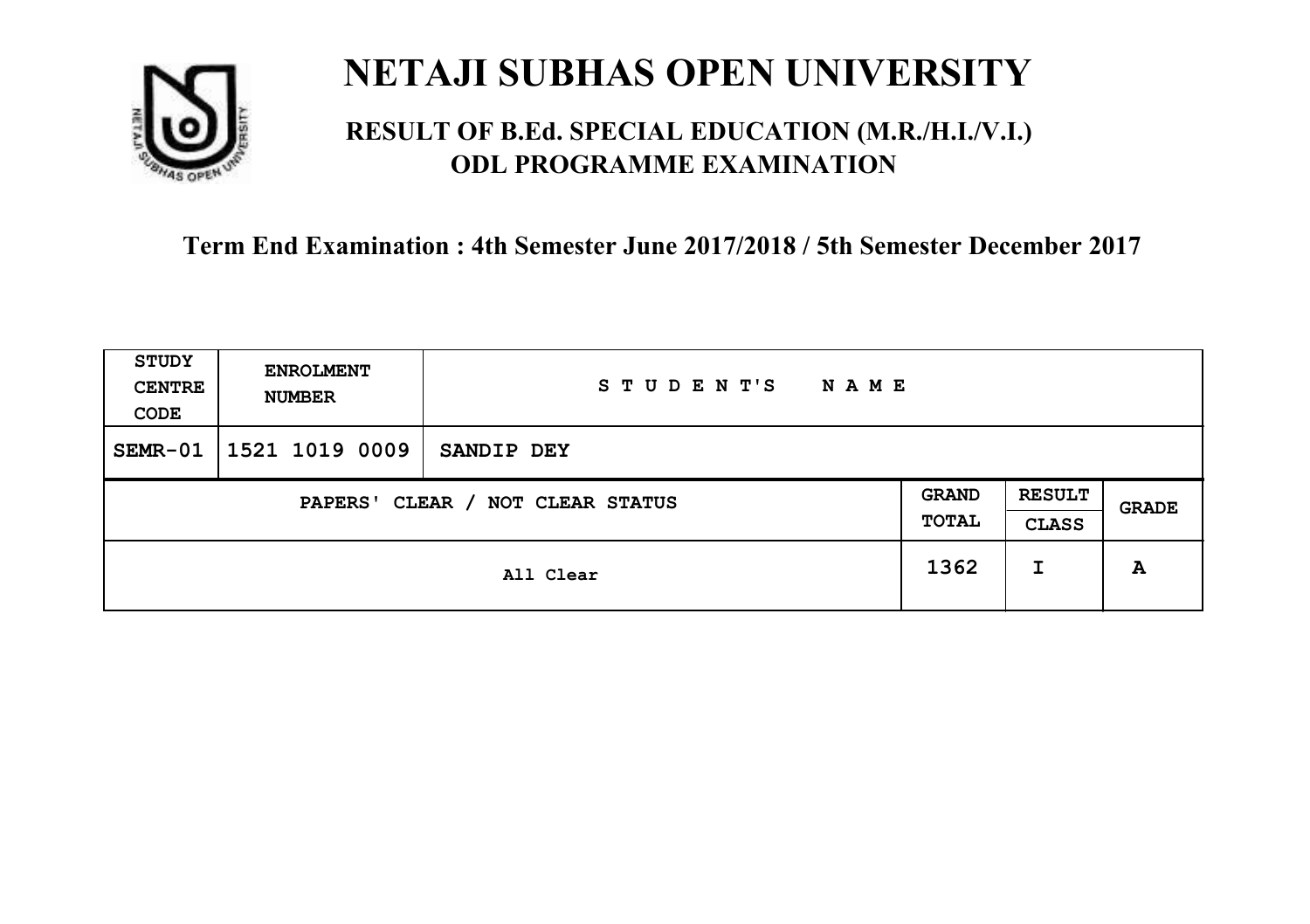

### **RESULT OF B.Ed. SPECIAL EDUCATION (M.R./H.I./V.I.) ODL PROGRAMME EXAMINATION**

| <b>STUDY</b><br><b>CENTRE</b><br>CODE | <b>ENROLMENT</b><br><b>NUMBER</b> | STUDENT'S<br><b>NAME</b> |                       |                               |       |
|---------------------------------------|-----------------------------------|--------------------------|-----------------------|-------------------------------|-------|
| $SEMR-01$                             | 1521 1019 0011                    | SAHANAJ PARVIN           |                       |                               |       |
| CLEAR / NOT CLEAR STATUS<br>PAPERS'   |                                   |                          | <b>GRAND</b><br>TOTAL | <b>RESULT</b><br><b>CLASS</b> | GRADE |
|                                       |                                   | All Clear                | 1436                  | I                             | $A+$  |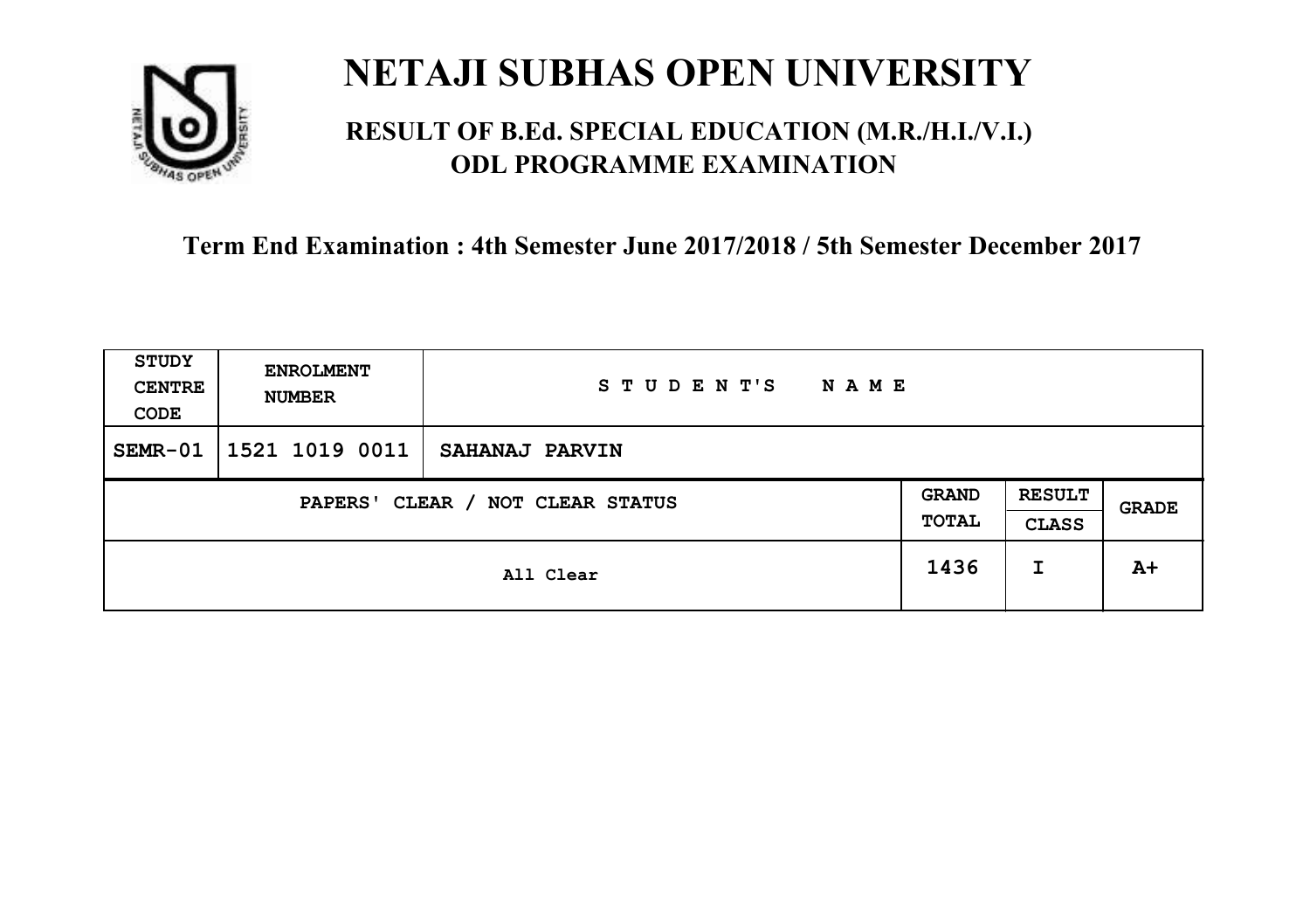

### **RESULT OF B.Ed. SPECIAL EDUCATION (M.R./H.I./V.I.) ODL PROGRAMME EXAMINATION**

| <b>STUDY</b><br><b>CENTRE</b><br>CODE | <b>ENROLMENT</b><br><b>NUMBER</b> | STUDENT'S<br><b>NAME</b> |                              |                               |       |
|---------------------------------------|-----------------------------------|--------------------------|------------------------------|-------------------------------|-------|
| $SEMR-01$                             | 1521 1019 0024                    | SUDIPTO CHATTOPADHYAY    |                              |                               |       |
| CLEAR / NOT CLEAR STATUS<br>PAPERS'   |                                   |                          | <b>GRAND</b><br><b>TOTAL</b> | <b>RESULT</b><br><b>CLASS</b> | GRADE |
|                                       | All Clear                         |                          | 1412                         | I                             | $A+$  |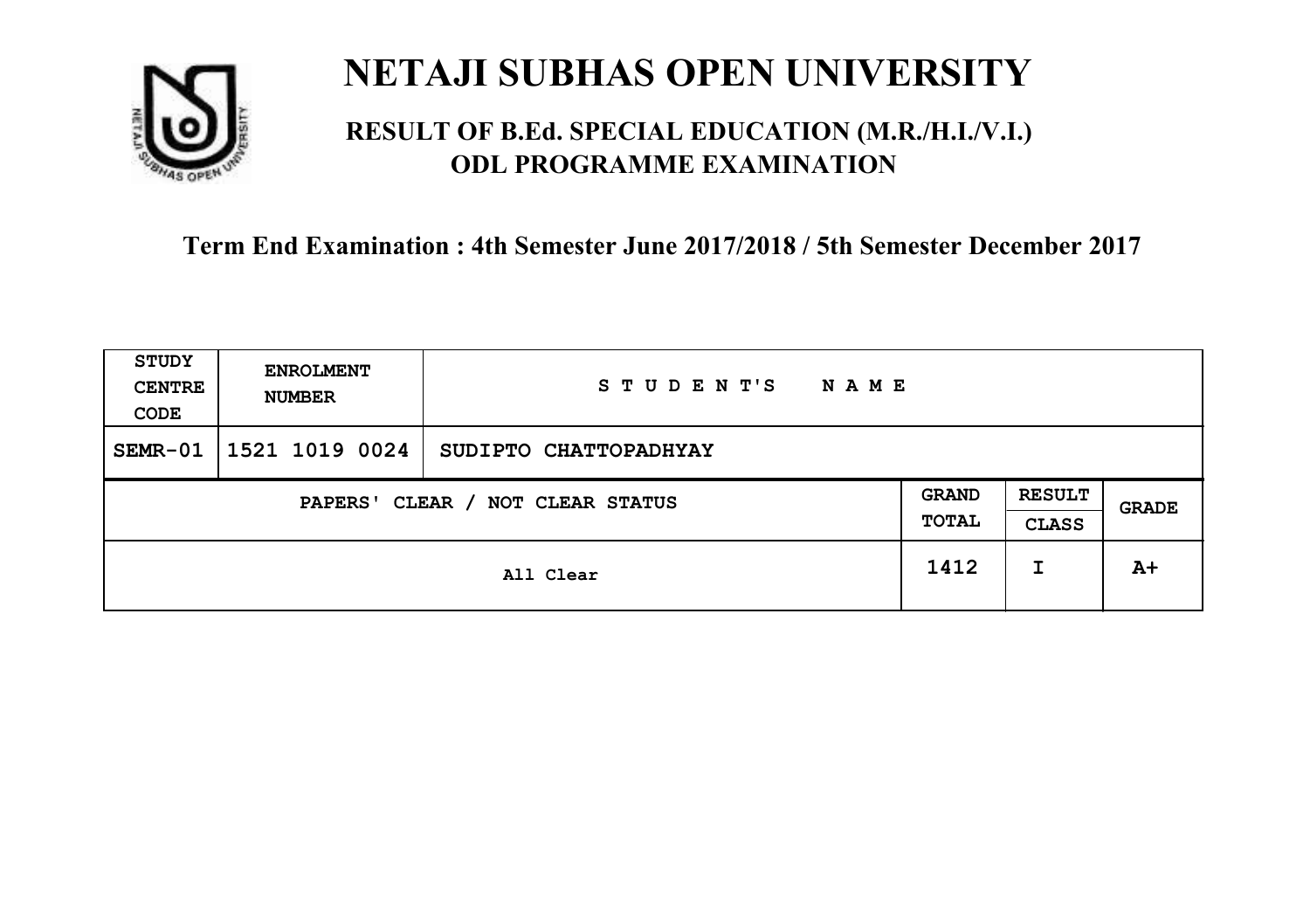

### **RESULT OF B.Ed. SPECIAL EDUCATION (M.R./H.I./V.I.) ODL PROGRAMME EXAMINATION**

| STUDY<br><b>CENTRE</b><br>CODE             | <b>ENROLMENT</b><br><b>NUMBER</b>                                                                  | STUDENT'S<br><b>NAME</b> |                              |                               |       |
|--------------------------------------------|----------------------------------------------------------------------------------------------------|--------------------------|------------------------------|-------------------------------|-------|
| SEMR-01                                    | 1521 1019 0027                                                                                     | DIPAK PARAL              |                              |                               |       |
| CLEAR / NOT CLEAR STATUS<br><b>PAPERS'</b> |                                                                                                    |                          | <b>GRAND</b><br><b>TOTAL</b> | <b>RESULT</b><br><b>CLASS</b> | GRADE |
|                                            | B10-NC, C15-NC, C16-NC, D17-NC, D18-NC, F1-NC, B11-C, D1<br>$9-NC$ , $E1-B-NC$ , $F2-NC$ , $F3-NC$ |                          |                              |                               |       |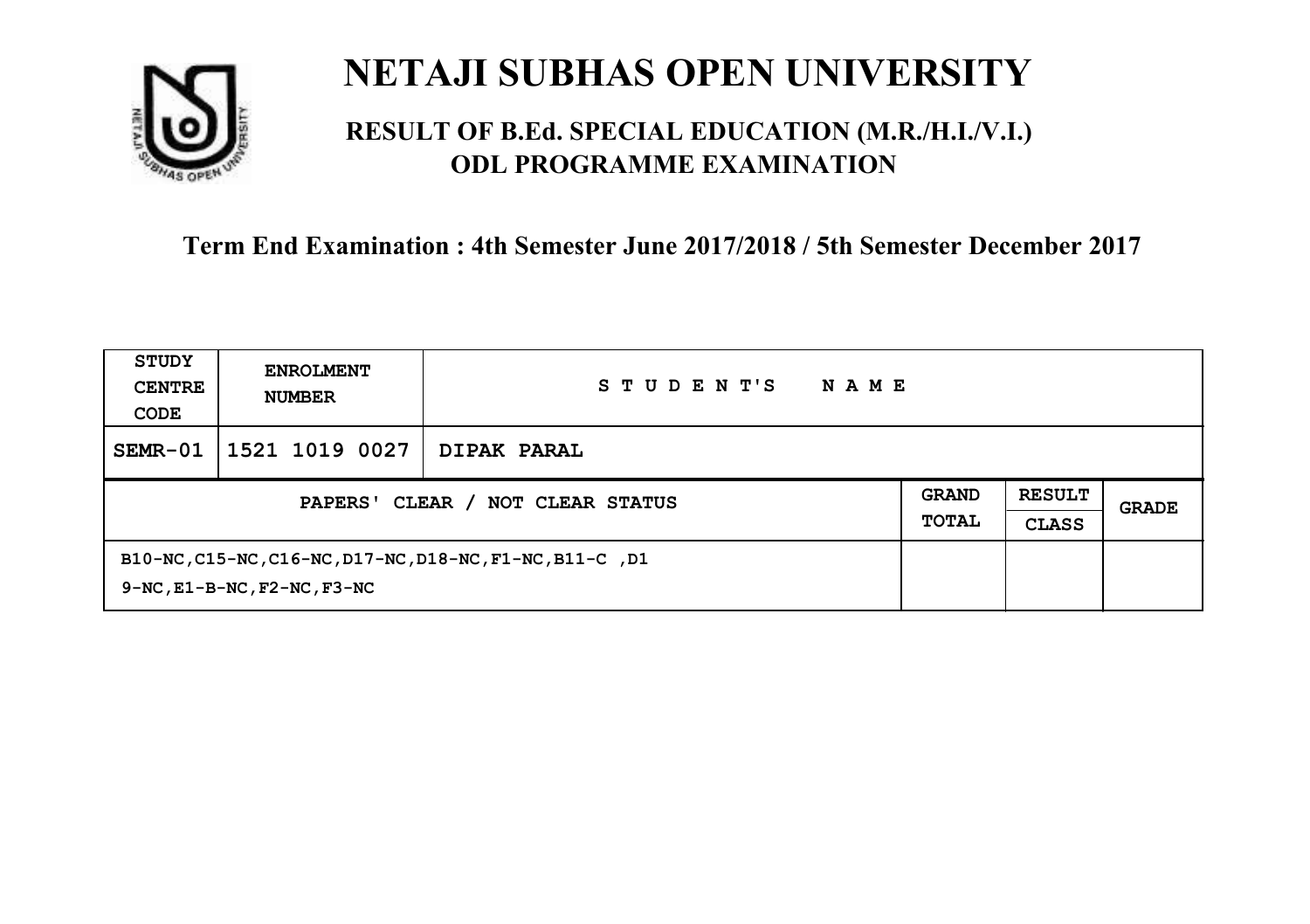

### **RESULT OF B.Ed. SPECIAL EDUCATION (M.R./H.I./V.I.) ODL PROGRAMME EXAMINATION**

| STUDY<br><b>CENTRE</b><br>CODE             | <b>ENROLMENT</b><br><b>NUMBER</b>                                                                   | STUDENT'S<br><b>NAME</b> |                              |                               |       |
|--------------------------------------------|-----------------------------------------------------------------------------------------------------|--------------------------|------------------------------|-------------------------------|-------|
| SEMR-01                                    | 1521 1019 0030                                                                                      | <b>BUDDHADEB SINGHA</b>  |                              |                               |       |
| CLEAR / NOT CLEAR STATUS<br><b>PAPERS'</b> |                                                                                                     |                          | <b>GRAND</b><br><b>TOTAL</b> | <b>RESULT</b><br><b>CLASS</b> | GRADE |
|                                            | B10-NC, C15-NC, C16-NC, D17-NC, D18-NC, F1-NC, B11-NC, D1<br>$9-NC$ , $E1-B-NC$ , $F2-NC$ , $F3-NC$ |                          |                              |                               |       |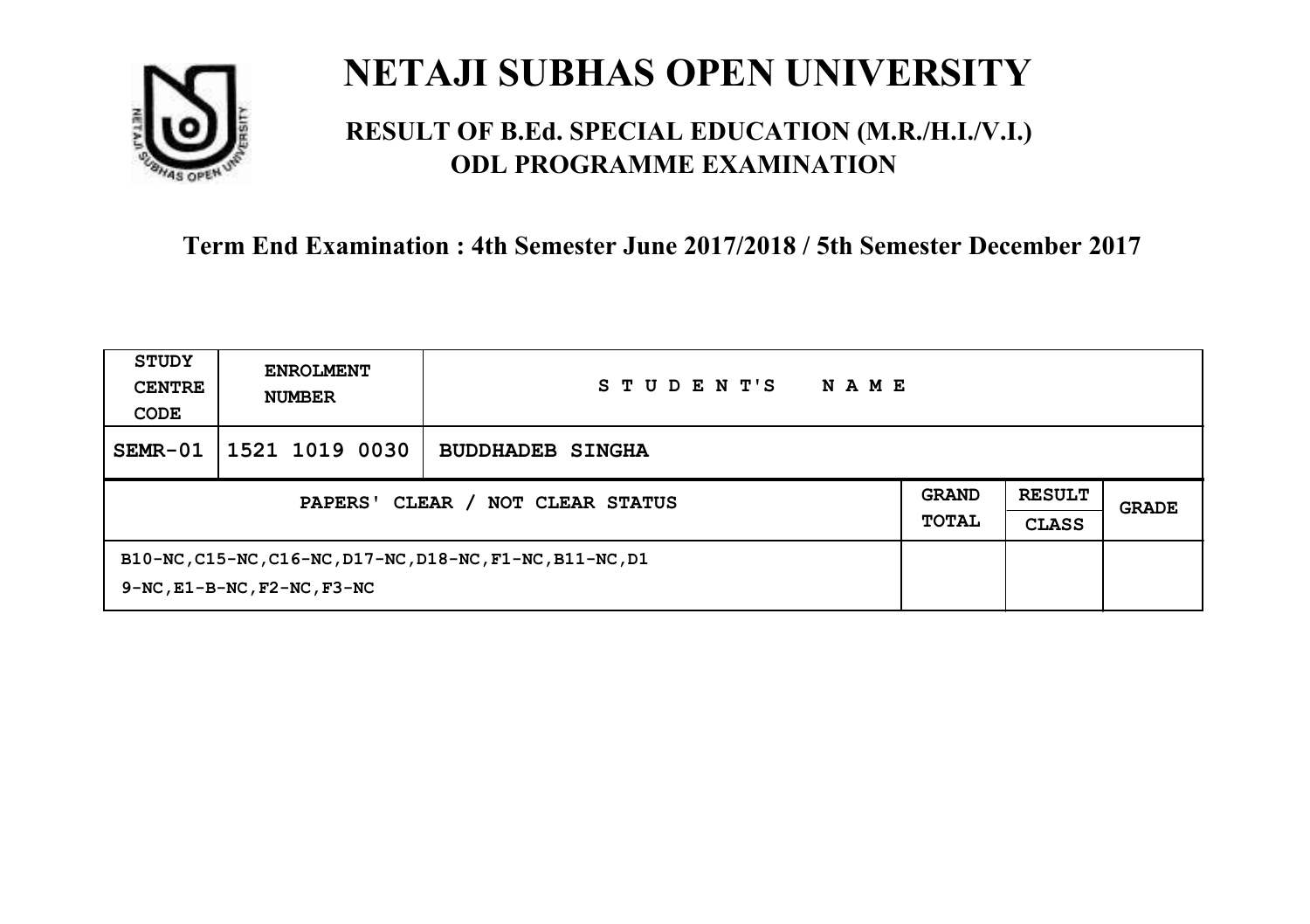

### **RESULT OF B.Ed. SPECIAL EDUCATION (M.R./H.I./V.I.) ODL PROGRAMME EXAMINATION**

| <b>STUDY</b><br><b>CENTRE</b><br>CODE                        | <b>ENROLMENT</b><br><b>NUMBER</b> | STUDENT'S<br><b>NAME</b> |      |                               |       |
|--------------------------------------------------------------|-----------------------------------|--------------------------|------|-------------------------------|-------|
| $SEMR-01$                                                    | 1521 1019 0031                    | <b>MINTU SANNYASI</b>    |      |                               |       |
| <b>GRAND</b><br>CLEAR / NOT CLEAR STATUS<br>PAPERS'<br>TOTAL |                                   |                          |      | <b>RESULT</b><br><b>CLASS</b> | GRADE |
|                                                              |                                   | All Clear                | 1302 | I                             | A     |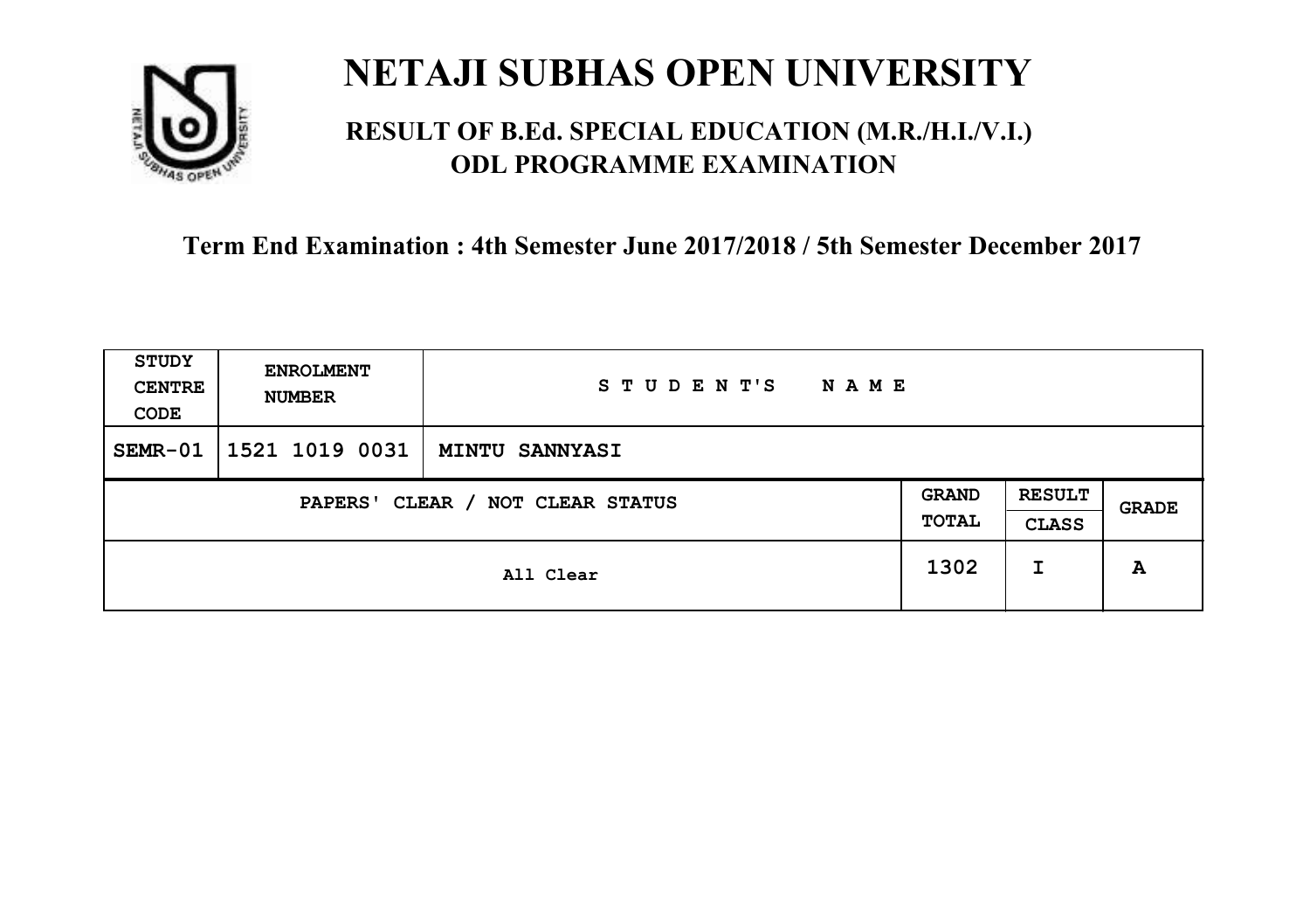

### **RESULT OF B.Ed. SPECIAL EDUCATION (M.R./H.I./V.I.) ODL PROGRAMME EXAMINATION**

| <b>STUDY</b><br><b>CENTRE</b><br>CODE | <b>ENROLMENT</b><br><b>NUMBER</b>   | STUDENT'S<br><b>NAME</b> |      |   |       |
|---------------------------------------|-------------------------------------|--------------------------|------|---|-------|
| $SEMR-01$                             | 1521 1019 0037                      | SOUMYA KANTI KAR         |      |   |       |
|                                       | CLEAR / NOT CLEAR STATUS<br>PAPERS' |                          |      |   | GRADE |
|                                       |                                     | All Clear                | 1345 | I | A     |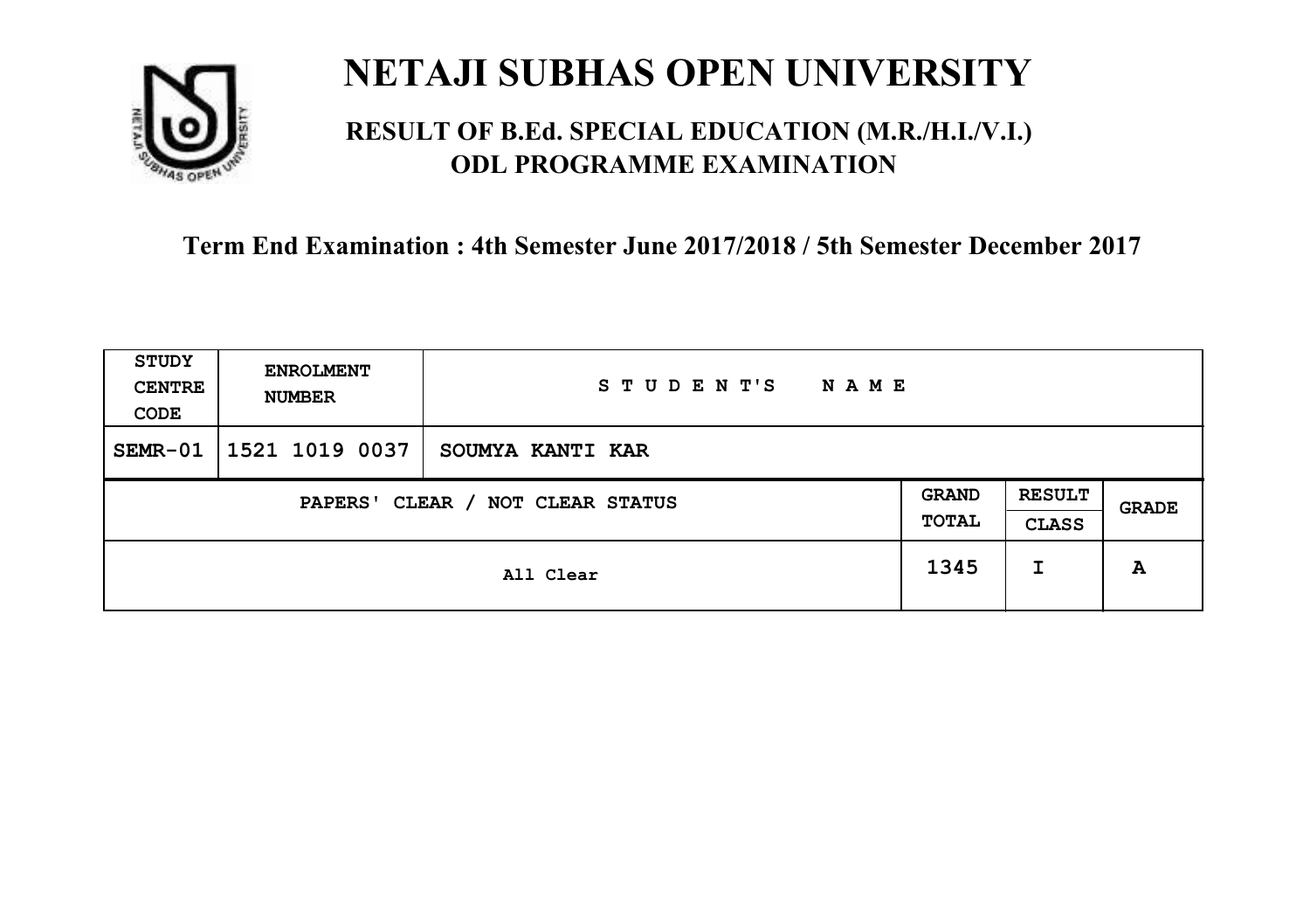

### **RESULT OF B.Ed. SPECIAL EDUCATION (M.R./H.I./V.I.) ODL PROGRAMME EXAMINATION**

| <b>STUDY</b><br><b>CENTRE</b><br>CODE | <b>ENROLMENT</b><br><b>NUMBER</b>   | STUDENT'S<br><b>NAME</b> |      |   |       |
|---------------------------------------|-------------------------------------|--------------------------|------|---|-------|
| $SEMR-01$                             | 1522 1019 0010                      | CHITRALEKHA MULLICK      |      |   |       |
|                                       | CLEAR / NOT CLEAR STATUS<br>PAPERS' |                          |      |   | GRADE |
|                                       |                                     | All Clear                | 1449 | I | $A+$  |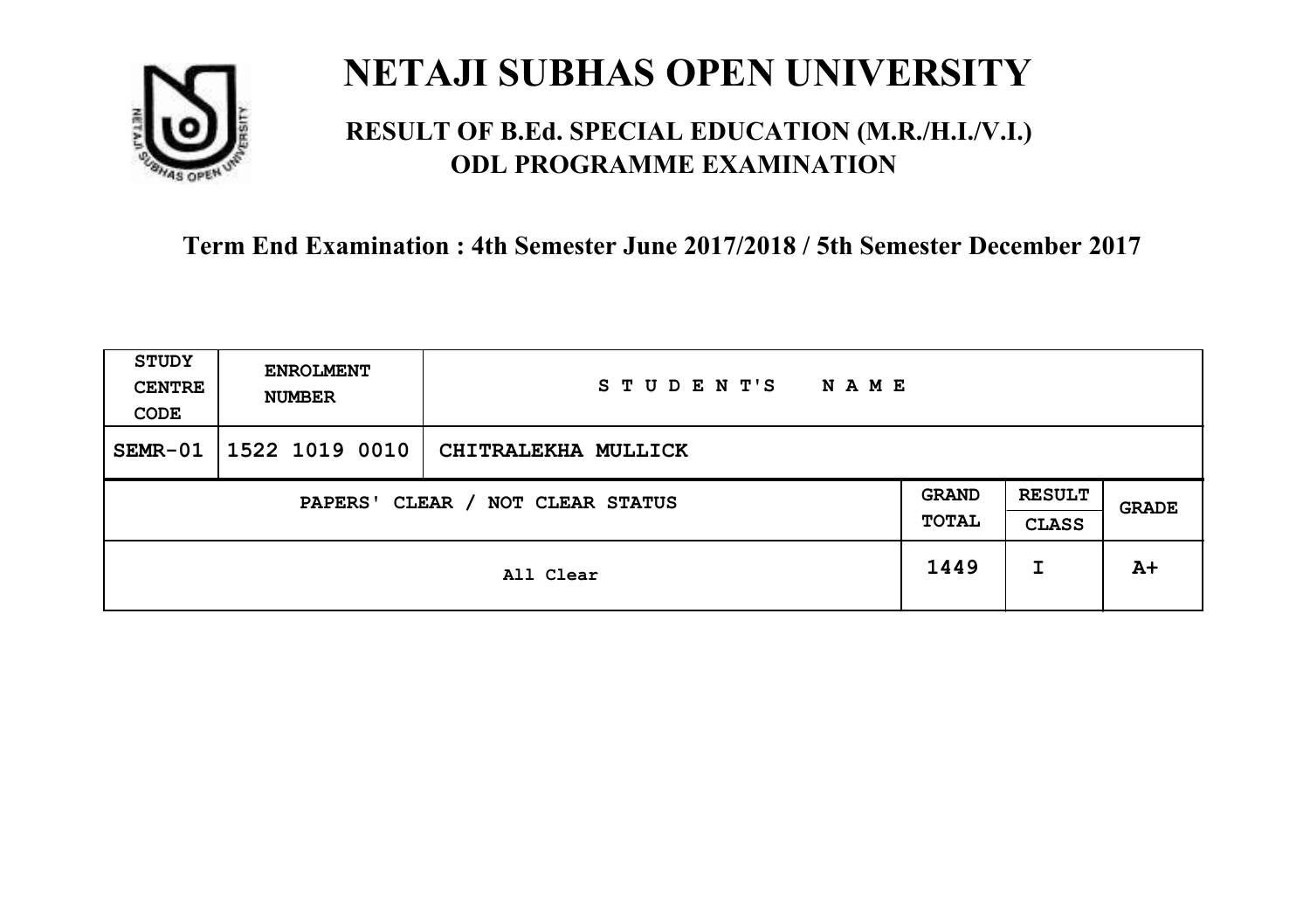

### **RESULT OF B.Ed. SPECIAL EDUCATION (M.R./H.I./V.I.) ODL PROGRAMME EXAMINATION**

| <b>STUDY</b><br><b>CENTRE</b><br>CODE                                                         | <b>ENROLMENT</b><br><b>NUMBER</b> | STUDENT'S<br><b>NAME</b> |      |       |      |
|-----------------------------------------------------------------------------------------------|-----------------------------------|--------------------------|------|-------|------|
| $SEMR-01$                                                                                     | 1522 1019 0016                    | <b>SAYANI PAN</b>        |      |       |      |
| <b>RESULT</b><br><b>GRAND</b><br>CLEAR / NOT CLEAR STATUS<br>PAPERS'<br>TOTAL<br><b>CLASS</b> |                                   |                          |      | GRADE |      |
|                                                                                               |                                   | All Clear                | 1458 | I     | $A+$ |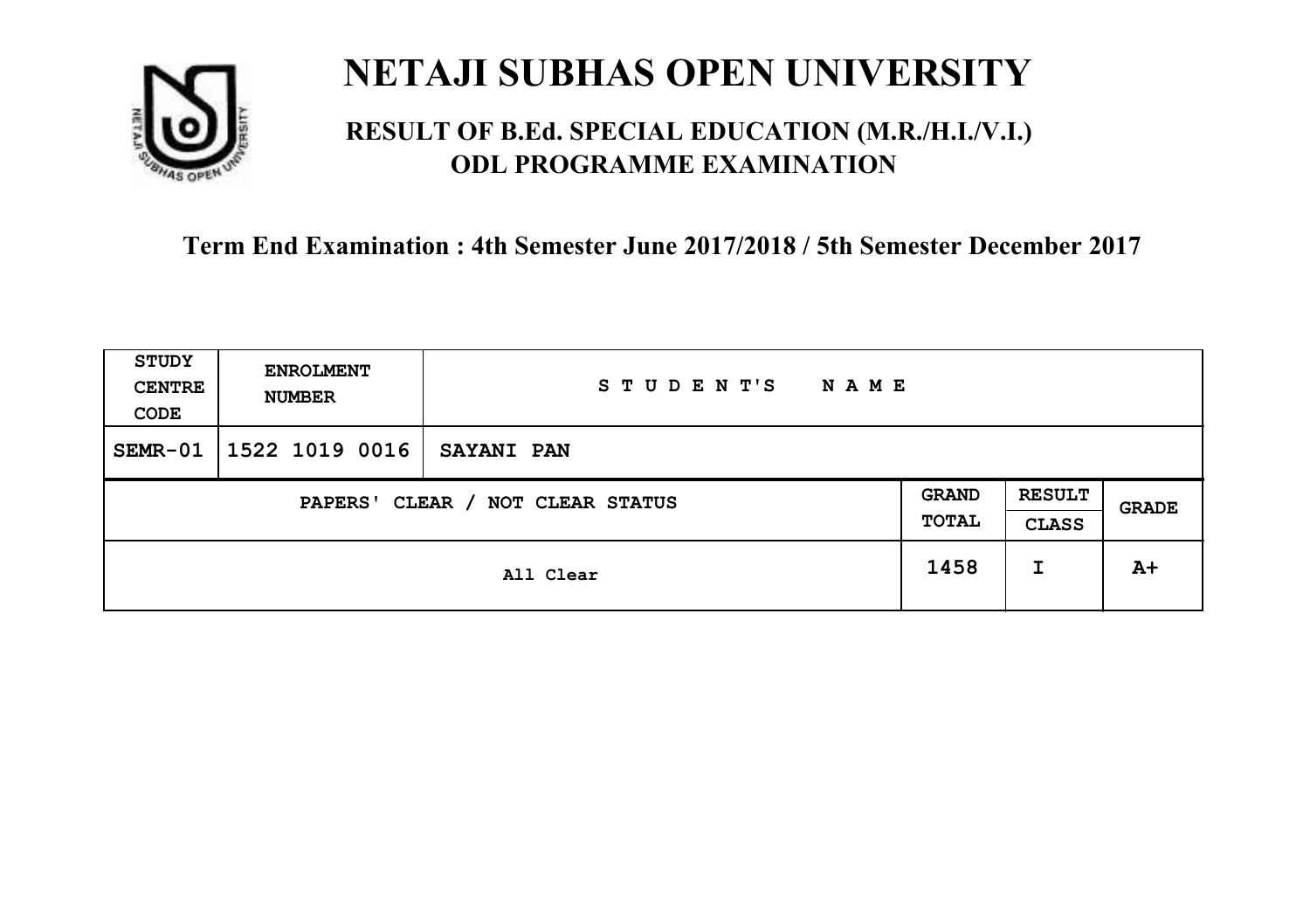

### **RESULT OF B.Ed. SPECIAL EDUCATION (M.R./H.I./V.I.) ODL PROGRAMME EXAMINATION**

| <b>STUDY</b><br><b>CENTRE</b><br>CODE                        | <b>ENROLMENT</b><br><b>NUMBER</b> | STUDENT'S<br><b>NAME</b> |      |                               |       |
|--------------------------------------------------------------|-----------------------------------|--------------------------|------|-------------------------------|-------|
| $SEMR-01$                                                    | 1522 1019 0019                    | PAPIA CHANDRA            |      |                               |       |
| <b>GRAND</b><br>CLEAR / NOT CLEAR STATUS<br>PAPERS'<br>TOTAL |                                   |                          |      | <b>RESULT</b><br><b>CLASS</b> | GRADE |
|                                                              |                                   | All Clear                | 1341 | I                             | A     |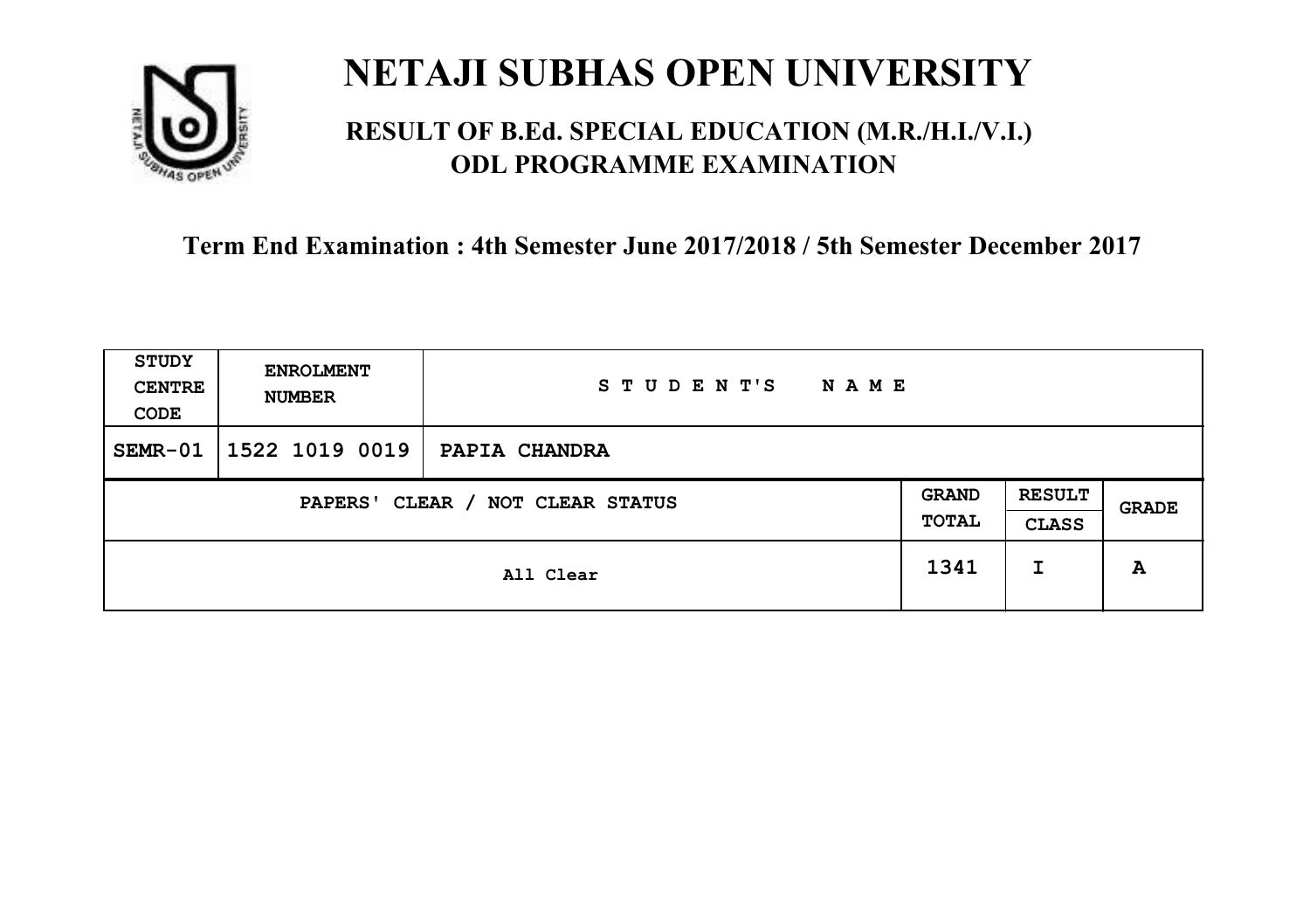

### **RESULT OF B.Ed. SPECIAL EDUCATION (M.R./H.I./V.I.) ODL PROGRAMME EXAMINATION**

| <b>STUDY</b><br><b>CENTRE</b><br>CODE                                                         | <b>ENROLMENT</b><br><b>NUMBER</b> | STUDENT'S<br><b>NAME</b> |      |       |   |
|-----------------------------------------------------------------------------------------------|-----------------------------------|--------------------------|------|-------|---|
| $SEMR-01$                                                                                     | 1522 1019 0021                    | <b>MAYA BAYEN</b>        |      |       |   |
| <b>RESULT</b><br><b>GRAND</b><br>CLEAR / NOT CLEAR STATUS<br>PAPERS'<br>TOTAL<br><b>CLASS</b> |                                   |                          |      | GRADE |   |
|                                                                                               |                                   | All Clear                | 1319 | I     | A |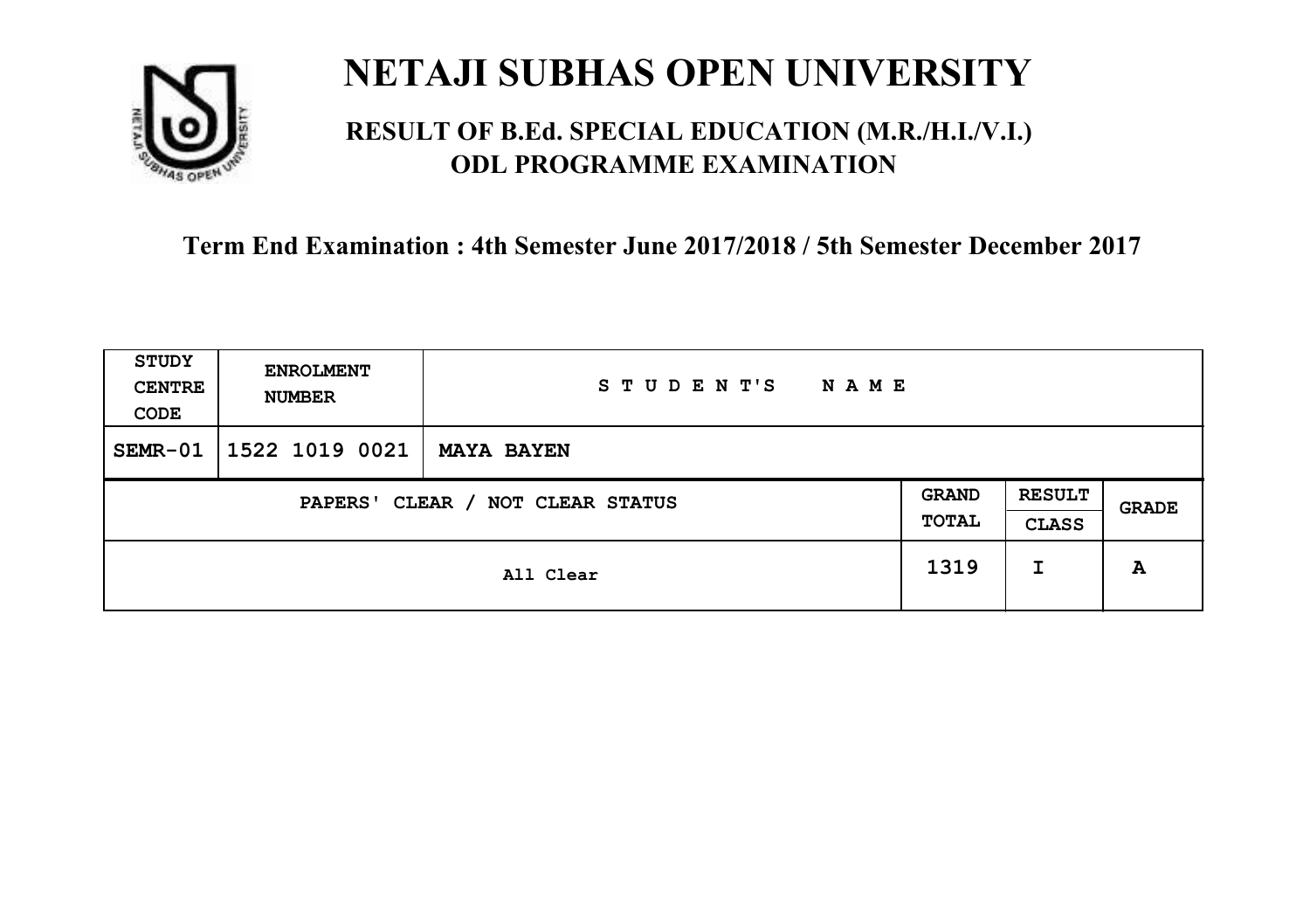

### **RESULT OF B.Ed. SPECIAL EDUCATION (M.R./H.I./V.I.) ODL PROGRAMME EXAMINATION**

| <b>STUDY</b><br><b>CENTRE</b><br>CODE | <b>ENROLMENT</b><br><b>NUMBER</b>             | STUDENT'S NAME |                       |                               |              |
|---------------------------------------|-----------------------------------------------|----------------|-----------------------|-------------------------------|--------------|
| SEMR-01                               | 1522 1019 0022                                | SONALI BISWAS  |                       |                               |              |
| PAPERS' CLEAR / NOT CLEAR STATUS      |                                               |                | GRAND<br><b>TOTAL</b> | <b>RESULT</b><br><b>CLASS</b> | <b>GRADE</b> |
|                                       | B10-C, C15-C, D18-C, F1-C, E1-B-C, F2-C, F3-C |                |                       |                               |              |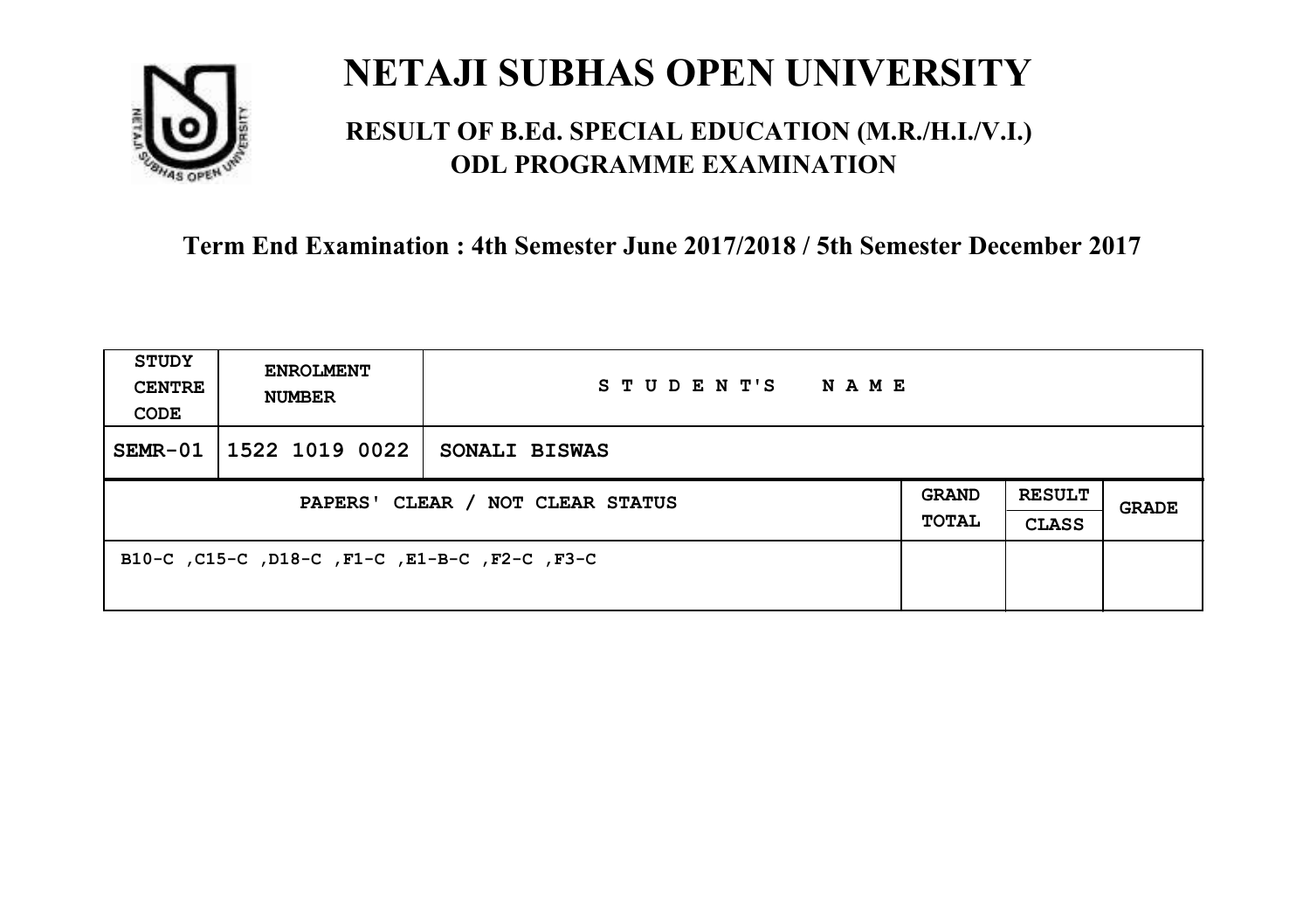

### **RESULT OF B.Ed. SPECIAL EDUCATION (M.R./H.I./V.I.) ODL PROGRAMME EXAMINATION**

| <b>STUDY</b><br><b>CENTRE</b><br>CODE                                                         | <b>ENROLMENT</b><br><b>NUMBER</b> | STUDENT'S<br><b>NAME</b> |      |   |       |
|-----------------------------------------------------------------------------------------------|-----------------------------------|--------------------------|------|---|-------|
| $SEMR-01$                                                                                     | 1522 1019 0032                    | ANU KARMAKAR             |      |   |       |
| <b>RESULT</b><br><b>GRAND</b><br>CLEAR / NOT CLEAR STATUS<br>PAPERS'<br>TOTAL<br><b>CLASS</b> |                                   |                          |      |   | GRADE |
|                                                                                               |                                   | All Clear                | 1379 | I | A     |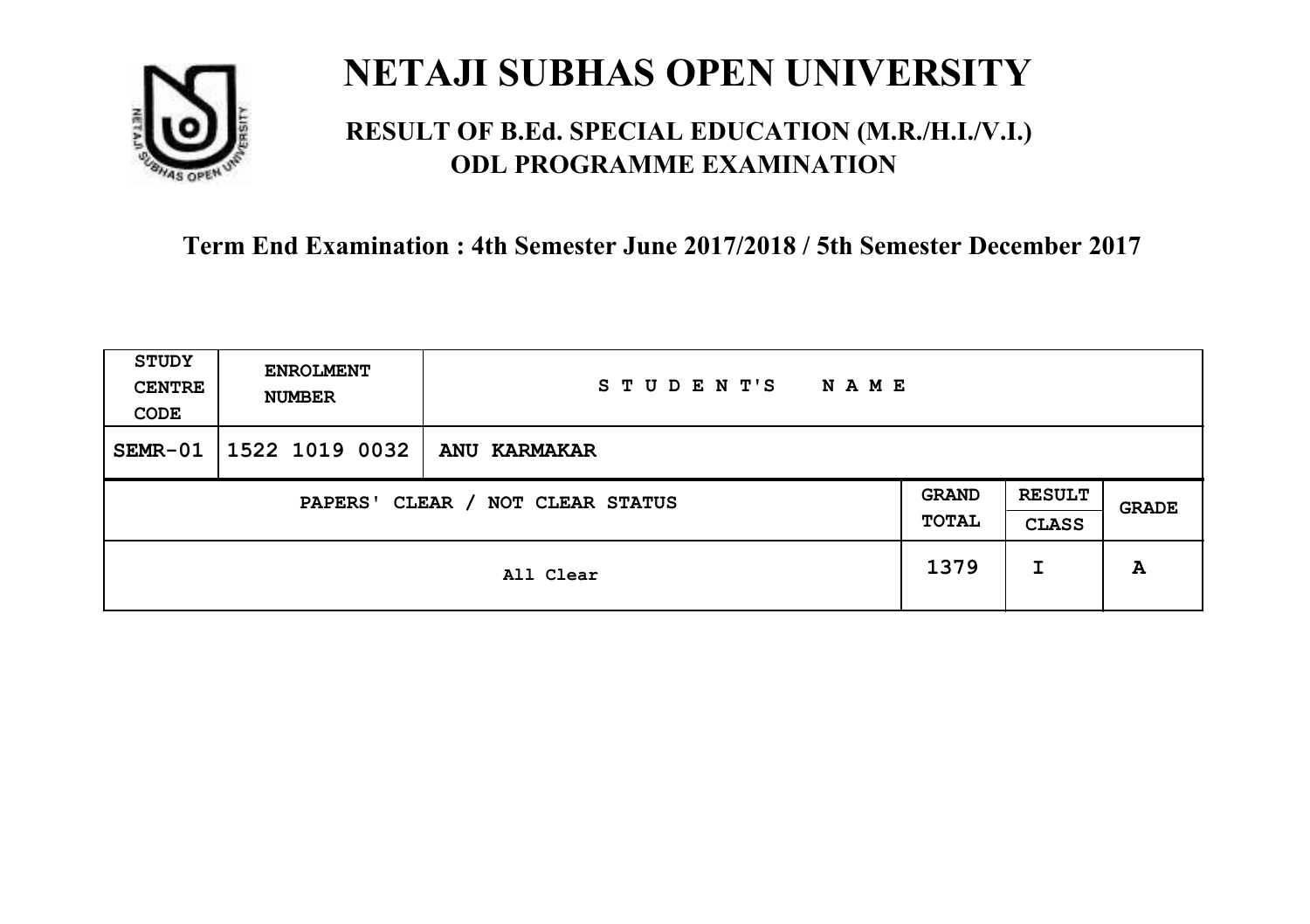

### **RESULT OF B.Ed. SPECIAL EDUCATION (M.R./H.I./V.I.) ODL PROGRAMME EXAMINATION**

| <b>STUDY</b><br><b>CENTRE</b><br>CODE | <b>ENROLMENT</b><br><b>NUMBER</b>   | STUDENT'S<br><b>NAME</b> |      |   |       |
|---------------------------------------|-------------------------------------|--------------------------|------|---|-------|
| $SEMR-01$                             | 1522 1019 0033                      | PIYALI BHATTACHARYA      |      |   |       |
|                                       | CLEAR / NOT CLEAR STATUS<br>PAPERS' |                          |      |   | GRADE |
|                                       |                                     | All Clear                | 1338 | I | A     |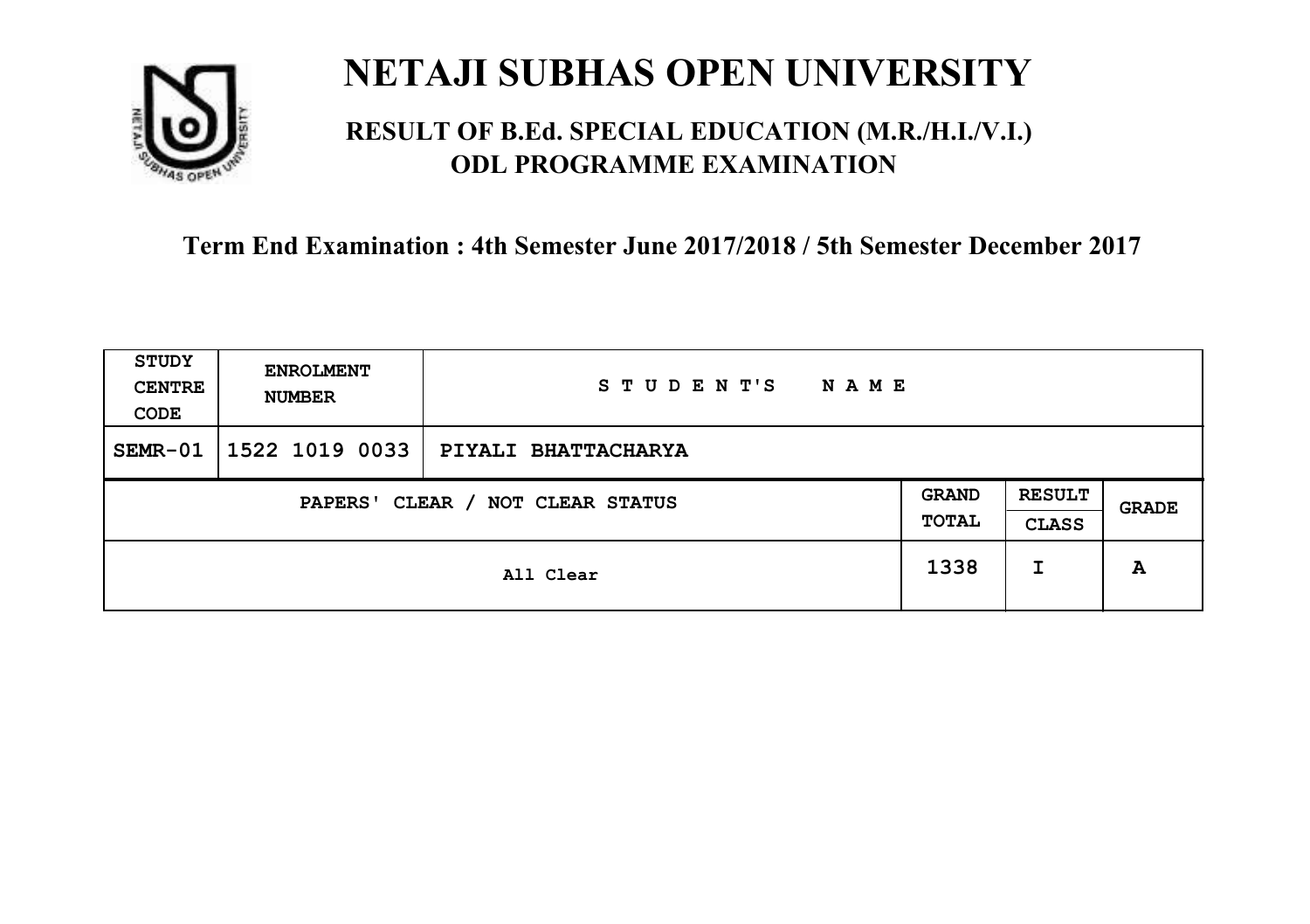

### **RESULT OF B.Ed. SPECIAL EDUCATION (M.R./H.I./V.I.) ODL PROGRAMME EXAMINATION**

| STUDY<br><b>CENTRE</b><br>CODE | <b>ENROLMENT</b><br><b>NUMBER</b>     | STUDENT'S<br>NAME                                   |  |  |       |
|--------------------------------|---------------------------------------|-----------------------------------------------------|--|--|-------|
| $SEMR-01$                      | 1522 1019 0035                        | CAMELIA MONDAL                                      |  |  |       |
|                                | PAPERS' CLEAR / NOT CLEAR STATUS      |                                                     |  |  | GRADE |
|                                | $9-C$ , $E1-B-NC$ , $F2-NC$ , $F3-NC$ | B10-C, C15-C, C16-C, D17-C, D18-C, F1-NC, B11-C, D1 |  |  |       |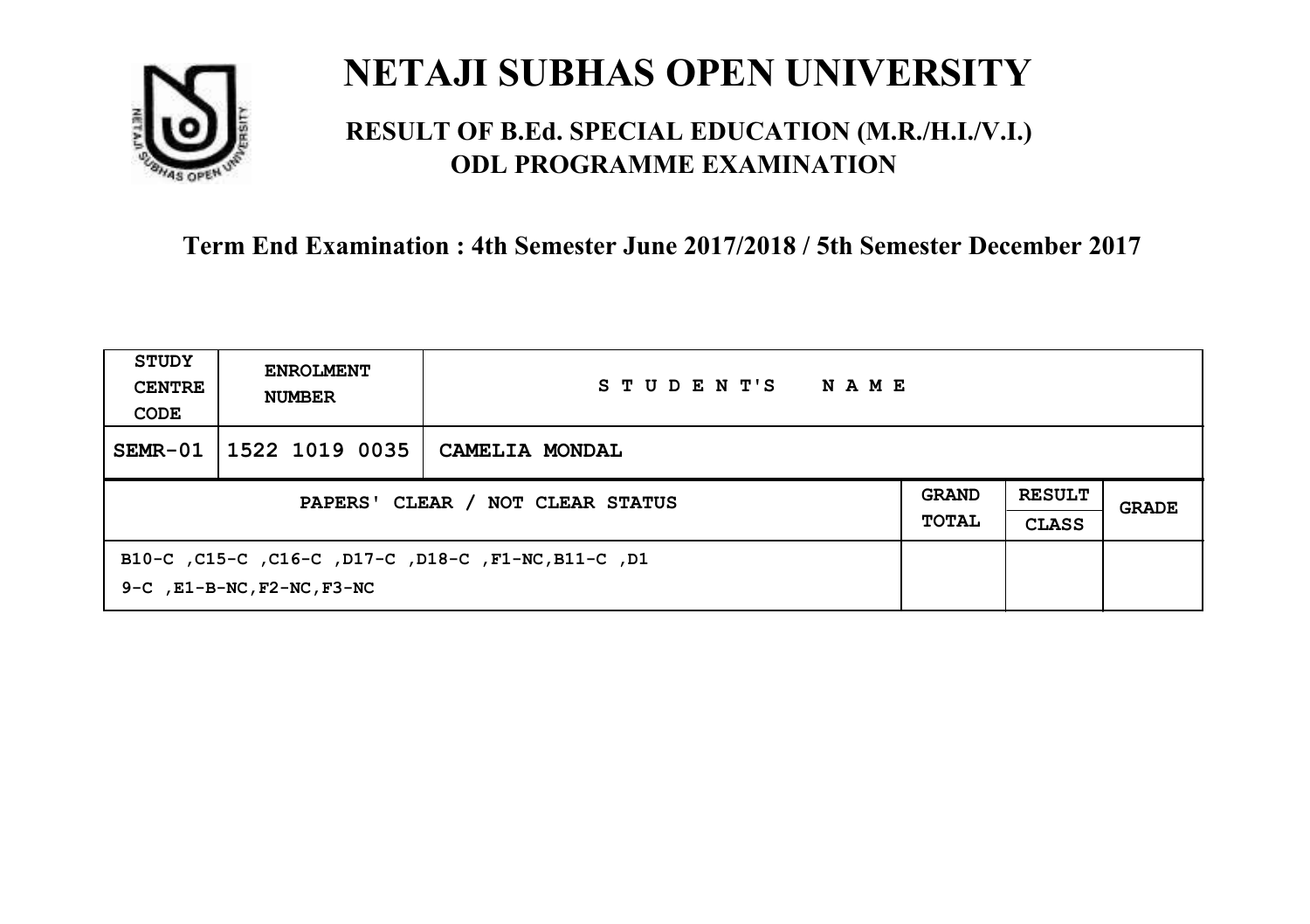

### **RESULT OF B.Ed. SPECIAL EDUCATION (M.R./H.I./V.I.) ODL PROGRAMME EXAMINATION**

| <b>STUDY</b><br><b>CENTRE</b><br>CODE                        | <b>ENROLMENT</b><br><b>NUMBER</b> | STUDENT'S<br><b>NAME</b> |      |                               |       |
|--------------------------------------------------------------|-----------------------------------|--------------------------|------|-------------------------------|-------|
| $SEMR-01$                                                    | 1524 1019 0002                    | SABITA DAS               |      |                               |       |
| <b>GRAND</b><br>CLEAR / NOT CLEAR STATUS<br>PAPERS'<br>TOTAL |                                   |                          |      | <b>RESULT</b><br><b>CLASS</b> | GRADE |
|                                                              |                                   | All Clear                | 1407 | I                             | $A+$  |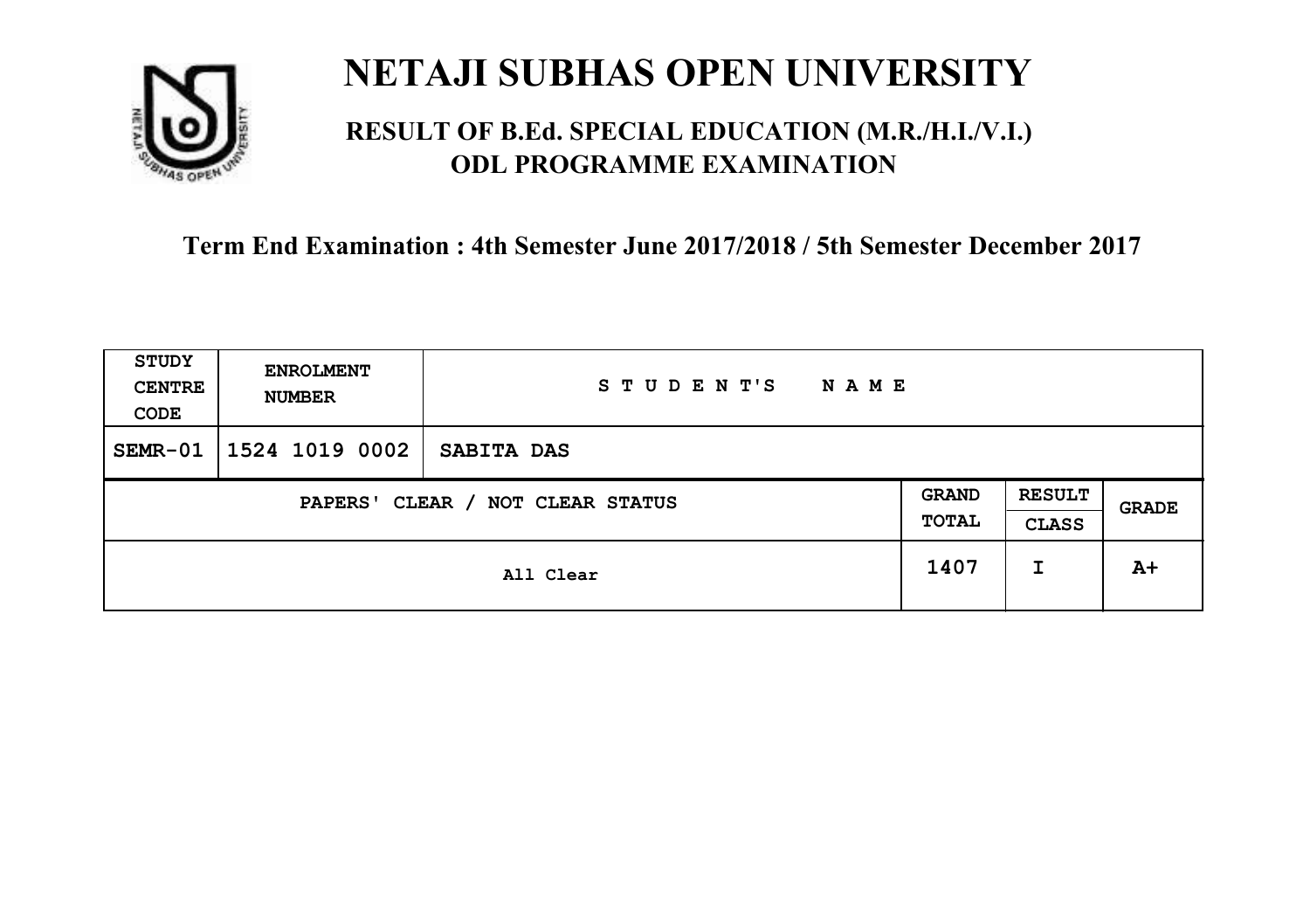

### **RESULT OF B.Ed. SPECIAL EDUCATION (M.R./H.I./V.I.) ODL PROGRAMME EXAMINATION**

| <b>STUDY</b><br><b>CENTRE</b><br>CODE | <b>ENROLMENT</b><br><b>NUMBER</b> | STUDENT'S<br><b>NAME</b> |      |                               |       |
|---------------------------------------|-----------------------------------|--------------------------|------|-------------------------------|-------|
| $SEMR-01$                             | 1524 1019 0003                    | <b>RITA RANI SAHA</b>    |      |                               |       |
| CLEAR / NOT CLEAR STATUS<br>PAPERS'   |                                   |                          |      | <b>RESULT</b><br><b>CLASS</b> | GRADE |
|                                       |                                   | All Clear                | 1375 | I                             | A     |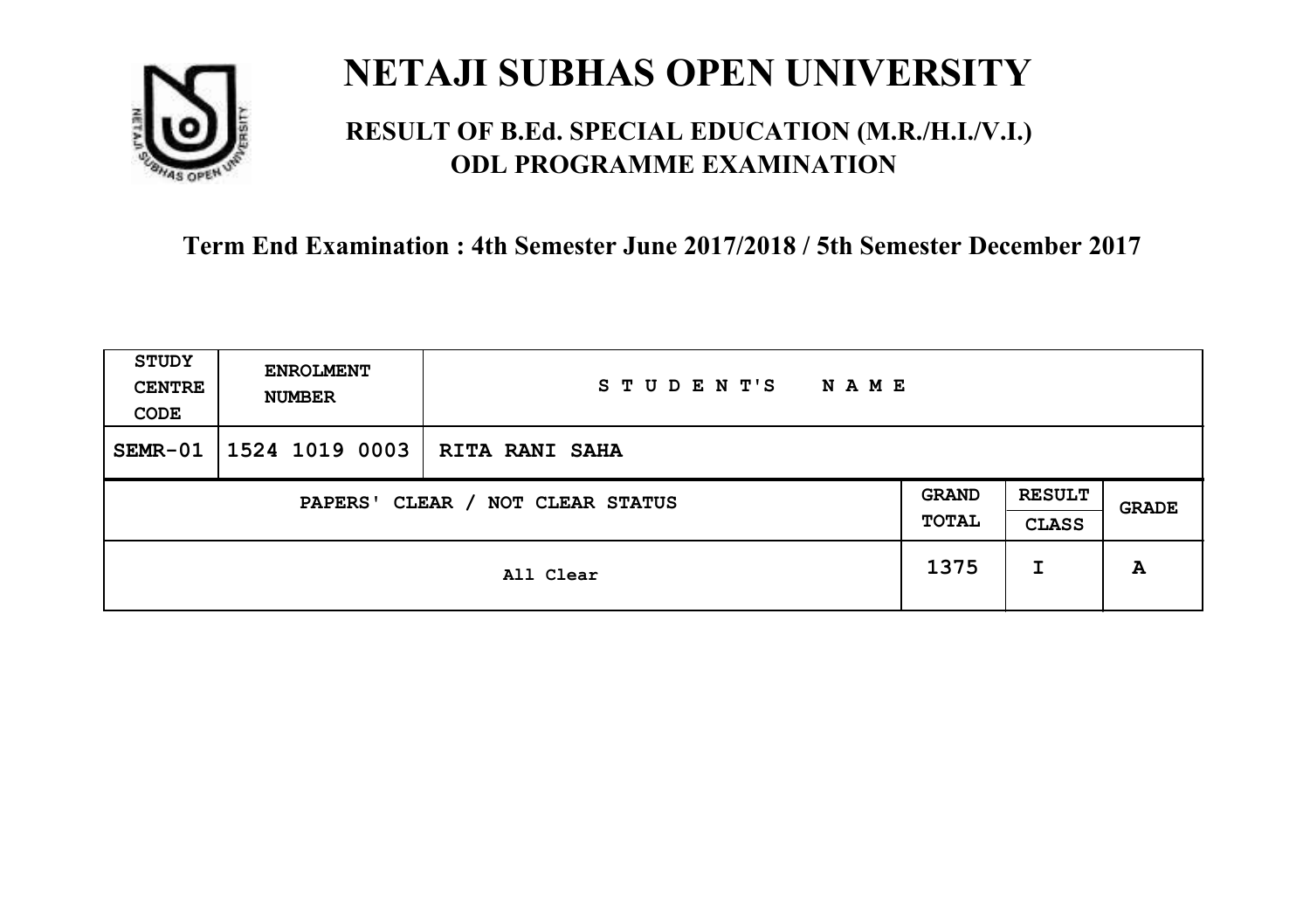

### **RESULT OF B.Ed. SPECIAL EDUCATION (M.R./H.I./V.I.) ODL PROGRAMME EXAMINATION**

| <b>STUDY</b><br><b>CENTRE</b><br>CODE | <b>ENROLMENT</b><br><b>NUMBER</b>   | STUDENT'S<br><b>NAME</b> |      |                               |       |
|---------------------------------------|-------------------------------------|--------------------------|------|-------------------------------|-------|
| $SEMR-01$                             | 1524 1019 0018                      | DEEPMALA KARMAKAR        |      |                               |       |
|                                       | CLEAR / NOT CLEAR STATUS<br>PAPERS' |                          |      | <b>RESULT</b><br><b>CLASS</b> | GRADE |
|                                       |                                     | All Clear                | 1396 | I                             | A     |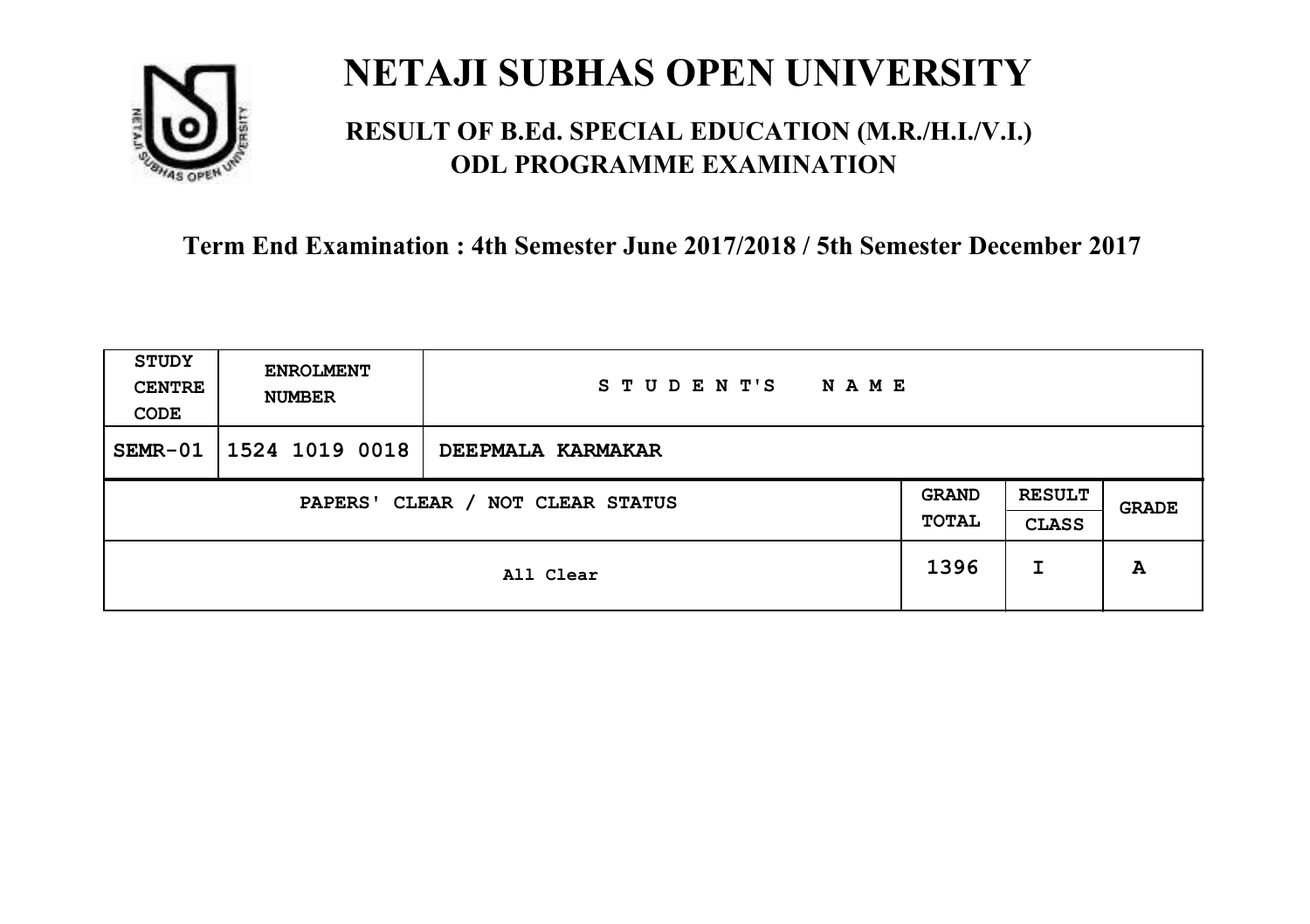

### **RESULT OF B.Ed. SPECIAL EDUCATION (M.R./H.I./V.I.) ODL PROGRAMME EXAMINATION**

| <b>STUDY</b><br><b>CENTRE</b><br>CODE | <b>ENROLMENT</b><br><b>NUMBER</b> | STUDENT'S<br><b>NAME</b> |                       |                               |       |
|---------------------------------------|-----------------------------------|--------------------------|-----------------------|-------------------------------|-------|
| SEMR-01                               | 1525 1019 0005                    | <b>BUDDHADEV MANDI</b>   |                       |                               |       |
| CLEAR / NOT CLEAR STATUS<br>PAPERS'   |                                   |                          | <b>GRAND</b><br>TOTAL | <b>RESULT</b><br><b>CLASS</b> | GRADE |
|                                       | All Clear                         |                          |                       | I                             | A     |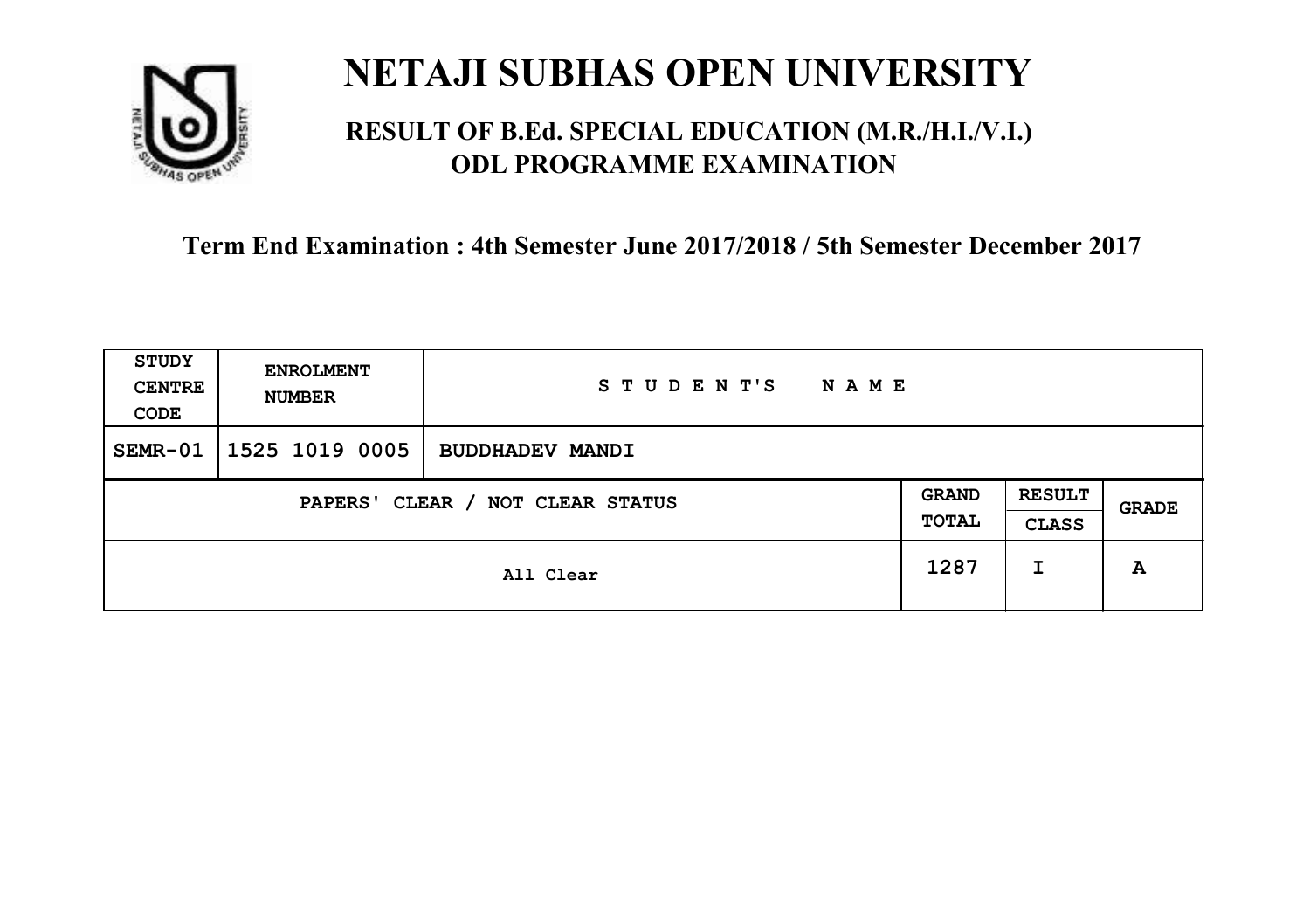

### **RESULT OF B.Ed. SPECIAL EDUCATION (M.R./H.I./V.I.) ODL PROGRAMME EXAMINATION**

| STUDY<br><b>CENTRE</b><br>CODE   | <b>ENROLMENT</b><br><b>NUMBER</b>   | STUDENT'S<br>NAME                                  |                              |                               |       |
|----------------------------------|-------------------------------------|----------------------------------------------------|------------------------------|-------------------------------|-------|
| $SEMR-01$                        | 1525 1019 0020                      | SOMNATH MURMU                                      |                              |                               |       |
| PAPERS' CLEAR / NOT CLEAR STATUS |                                     |                                                    | <b>GRAND</b><br><b>TOTAL</b> | <b>RESULT</b><br><b>CLASS</b> | GRADE |
|                                  | $9-NC$ , $E1-B-C$ , $F2-C$ , $F3-C$ | B10-C, C15-C, C16-C, D17-C, D18-C, F1-C, B11-C, D1 |                              |                               |       |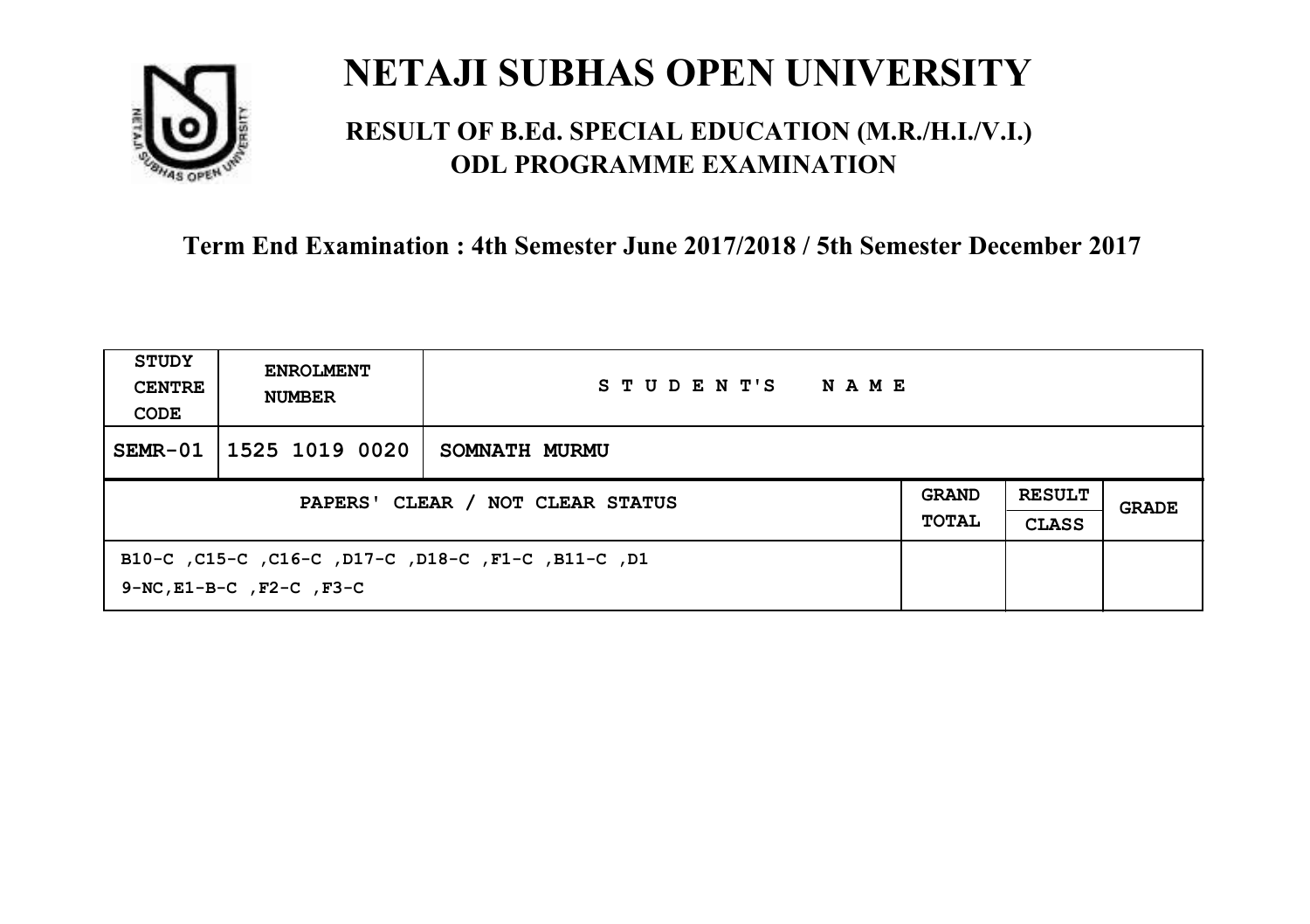

### **RESULT OF B.Ed. SPECIAL EDUCATION (M.R./H.I./V.I.) ODL PROGRAMME EXAMINATION**

| <b>STUDY</b><br><b>CENTRE</b><br>CODE | <b>ENROLMENT</b><br><b>NUMBER</b>   | STUDENT'S<br><b>NAME</b> |      |                               |       |
|---------------------------------------|-------------------------------------|--------------------------|------|-------------------------------|-------|
| $SEMR-01$                             | 1527 1019 0013                      | MOBASHADUR JAMAN MOLLAH  |      |                               |       |
|                                       | CLEAR / NOT CLEAR STATUS<br>PAPERS' |                          |      | <b>RESULT</b><br><b>CLASS</b> | GRADE |
|                                       |                                     | All Clear                | 1299 | I                             | A     |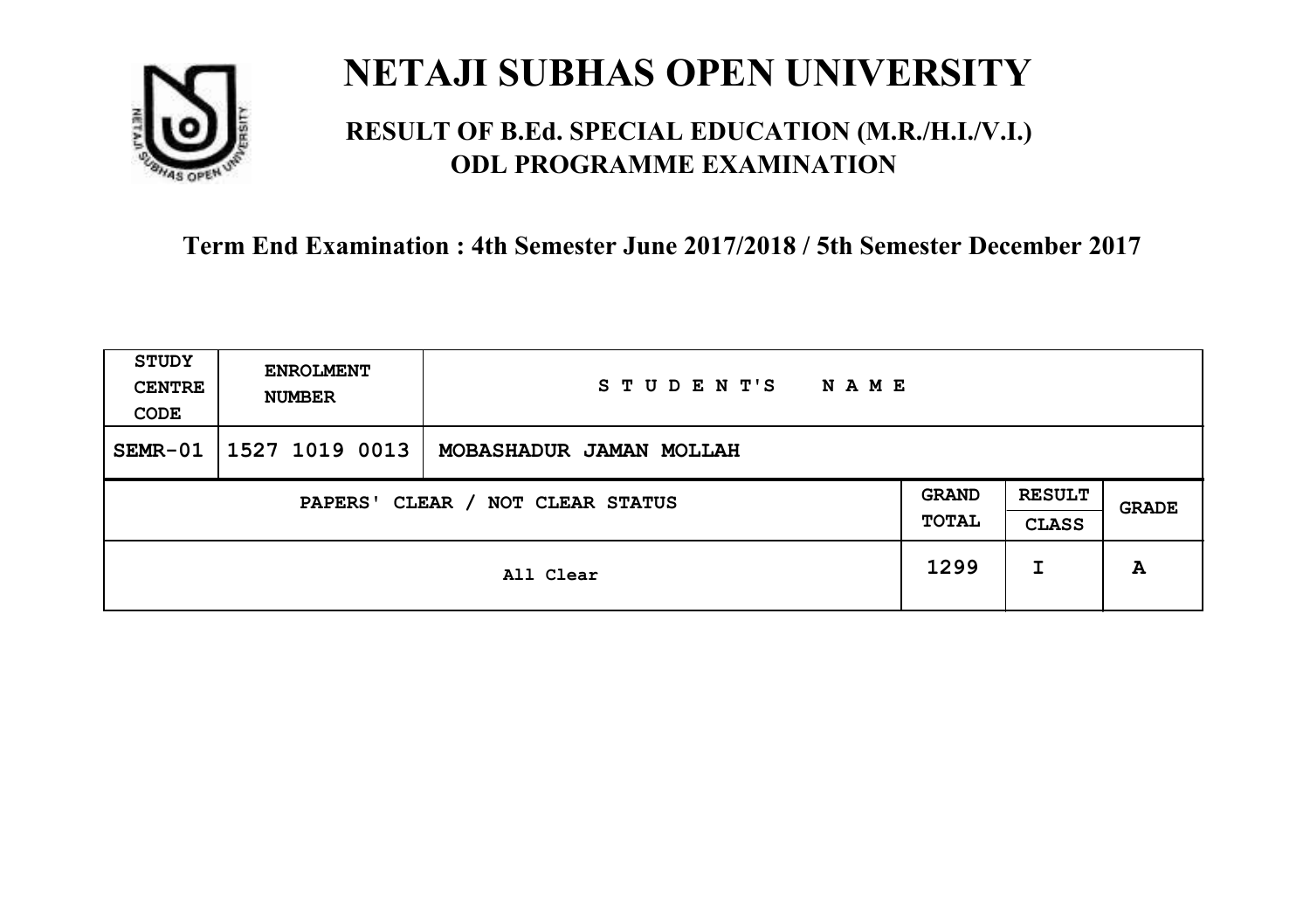

### **RESULT OF B.Ed. SPECIAL EDUCATION (M.R./H.I./V.I.) ODL PROGRAMME EXAMINATION**

| <b>STUDY</b><br><b>CENTRE</b><br>CODE | <b>ENROLMENT</b><br><b>NUMBER</b>   | STUDENT'S<br><b>NAME</b> |      |   |       |
|---------------------------------------|-------------------------------------|--------------------------|------|---|-------|
| SEMR-01                               | 1527 1019 0023                      | <b>SUKANTA DATTA</b>     |      |   |       |
|                                       | CLEAR / NOT CLEAR STATUS<br>PAPERS' |                          |      |   | GRADE |
|                                       |                                     | All Clear                | 1399 | I | A     |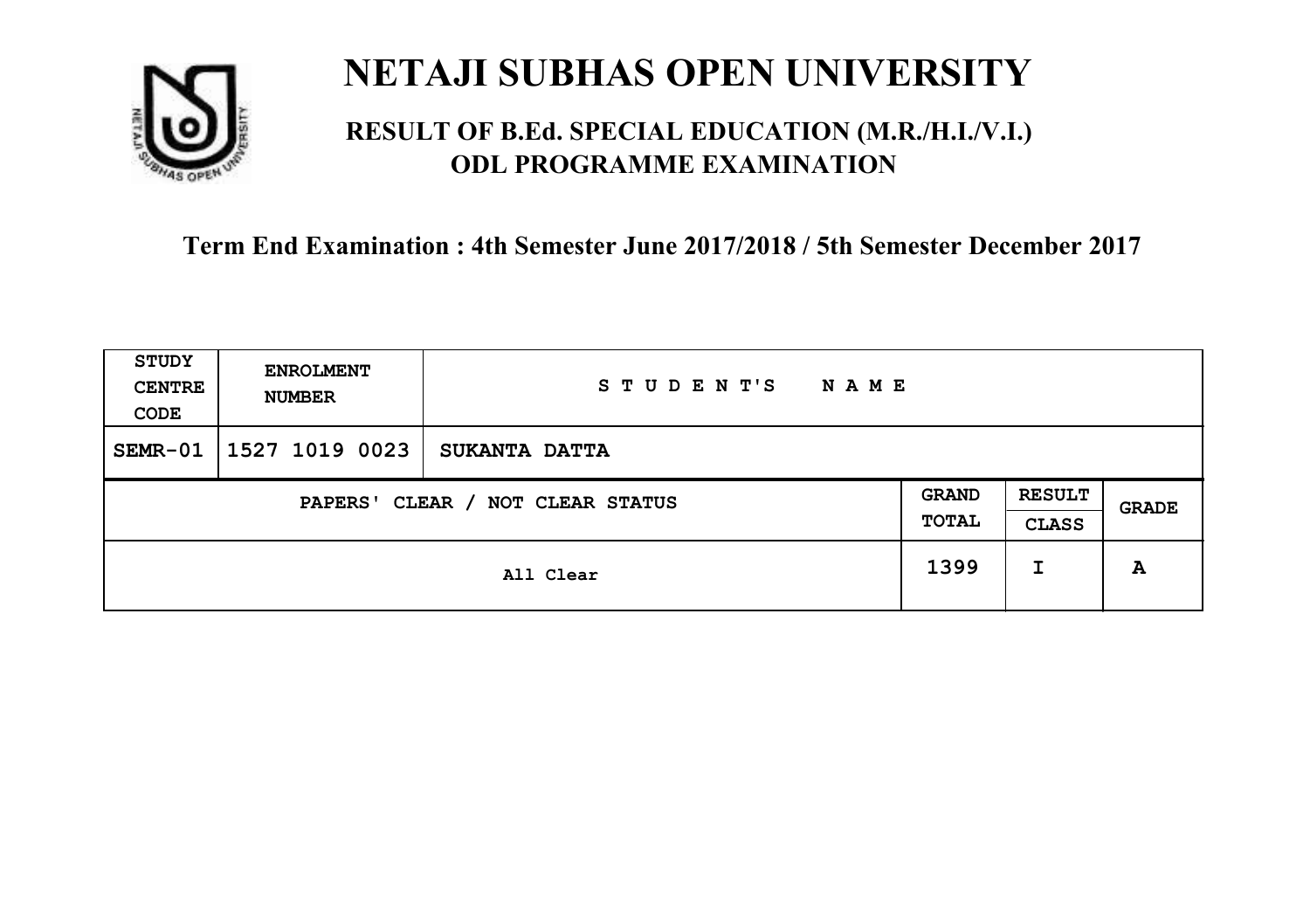

### **RESULT OF B.Ed. SPECIAL EDUCATION (M.R./H.I./V.I.) ODL PROGRAMME EXAMINATION**

| <b>STUDY</b><br><b>CENTRE</b><br>CODE | <b>ENROLMENT</b><br><b>NUMBER</b>   | STUDENT'S<br><b>NAME</b> |      |                               |              |
|---------------------------------------|-------------------------------------|--------------------------|------|-------------------------------|--------------|
| $SEMR-01$                             | 1527 1019 0028                      | ABDUL ODUD SHEIKH        |      |                               |              |
|                                       | CLEAR / NOT CLEAR STATUS<br>PAPERS' |                          |      | <b>RESULT</b><br><b>CLASS</b> | <b>GRADE</b> |
|                                       |                                     | All Clear                | 1250 | I                             | A            |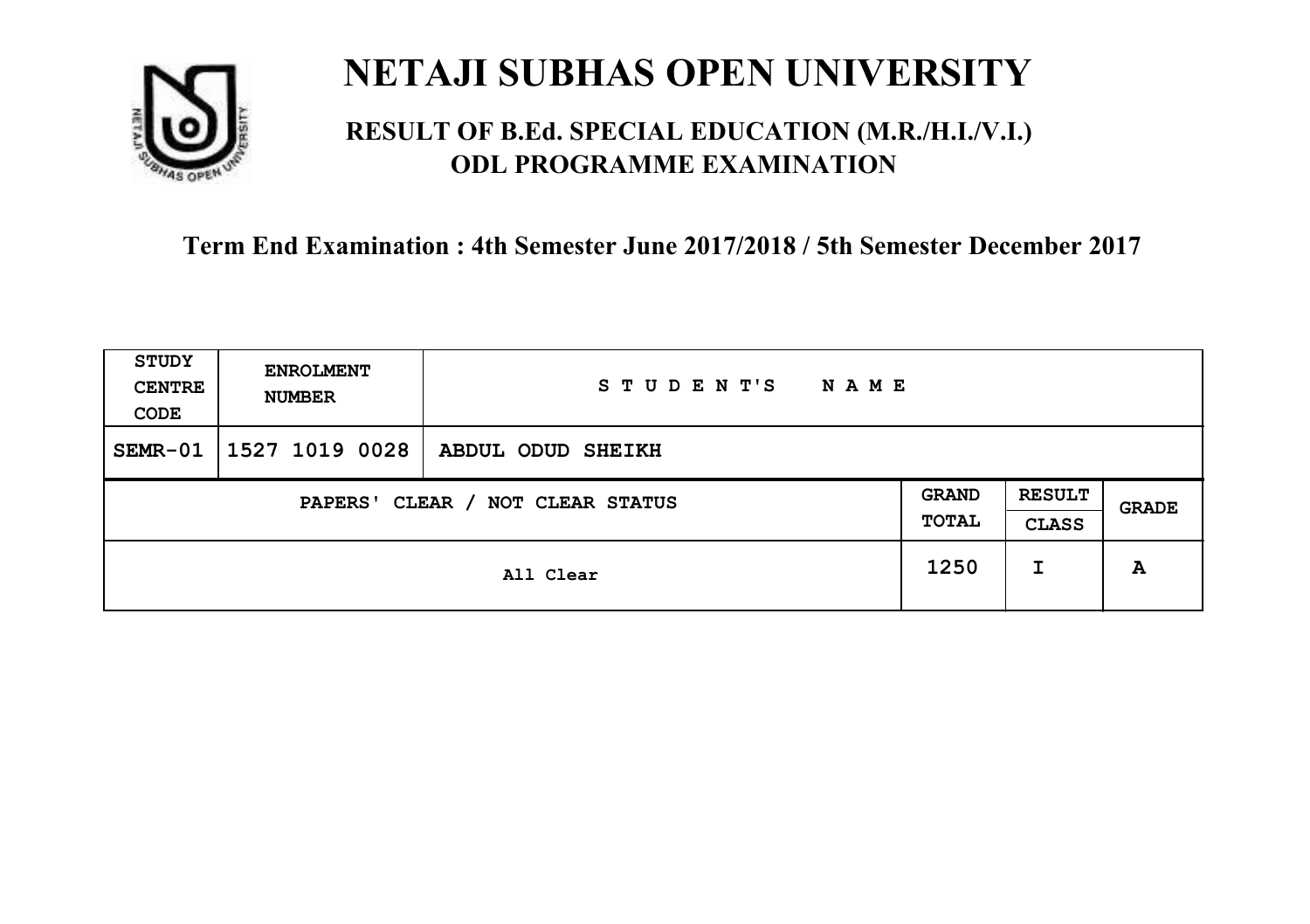

### **RESULT OF B.Ed. SPECIAL EDUCATION (M.R./H.I./V.I.) ODL PROGRAMME EXAMINATION**

| <b>STUDY</b><br><b>CENTRE</b><br>CODE | <b>ENROLMENT</b><br><b>NUMBER</b>   | STUDENT'S<br><b>NAME</b> |      |   |       |
|---------------------------------------|-------------------------------------|--------------------------|------|---|-------|
| $SEMR-01$                             | 1528 1019 0001                      | <b>IVY MANNA</b>         |      |   |       |
|                                       | CLEAR / NOT CLEAR STATUS<br>PAPERS' |                          |      |   | GRADE |
|                                       |                                     | All Clear                | 1383 | I | A     |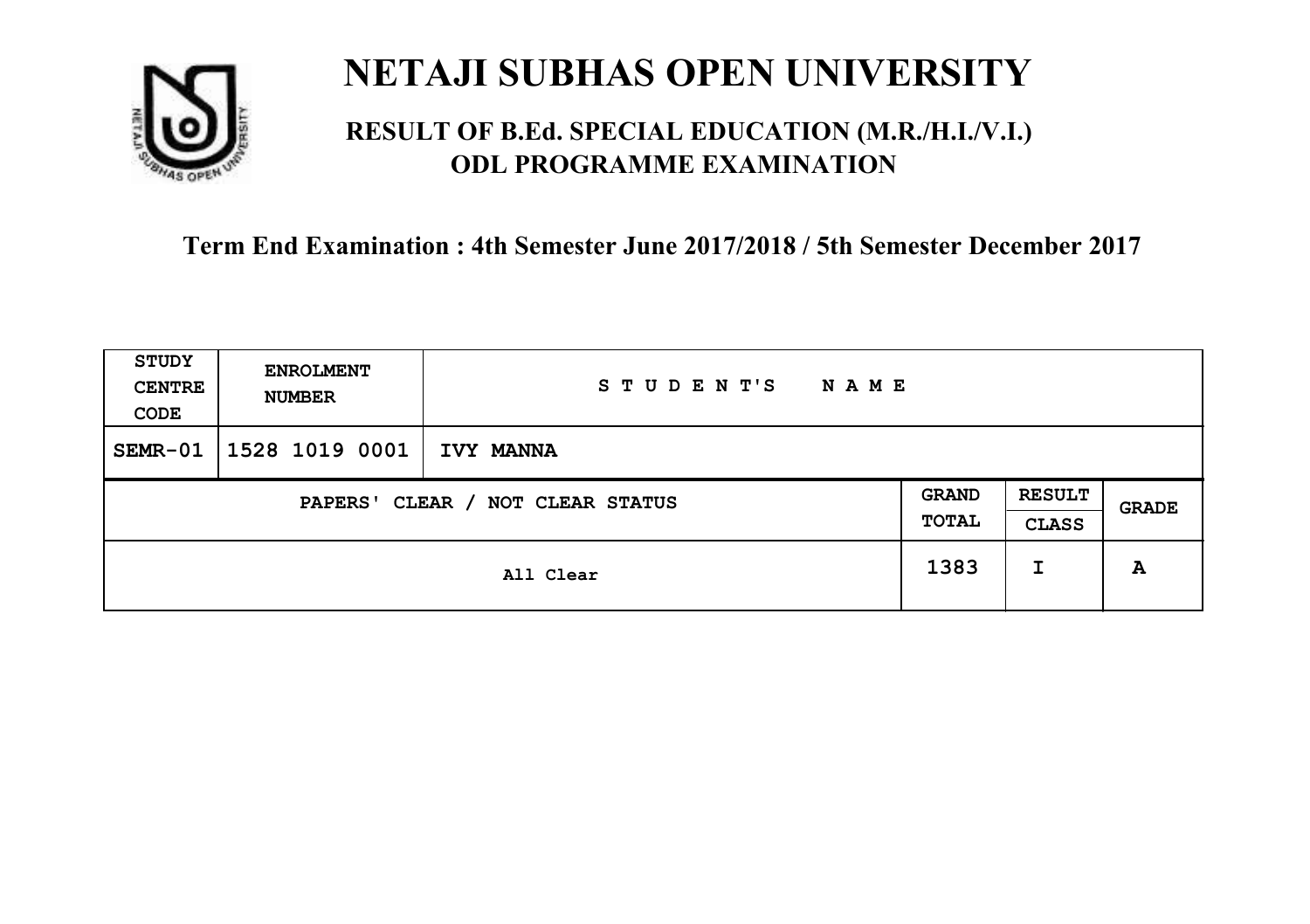

### **RESULT OF B.Ed. SPECIAL EDUCATION (M.R./H.I./V.I.) ODL PROGRAMME EXAMINATION**

| <b>STUDY</b><br><b>CENTRE</b><br>CODE | <b>ENROLMENT</b><br><b>NUMBER</b> | STUDENT'S<br><b>NAME</b> |      |                               |       |
|---------------------------------------|-----------------------------------|--------------------------|------|-------------------------------|-------|
| $SEMR-01$                             | 1528 1019 0015                    | NAJMA KHATUN             |      |                               |       |
| CLEAR / NOT CLEAR STATUS<br>PAPERS'   |                                   |                          |      | <b>RESULT</b><br><b>CLASS</b> | GRADE |
|                                       | All Clear                         |                          | 1288 | I                             | A     |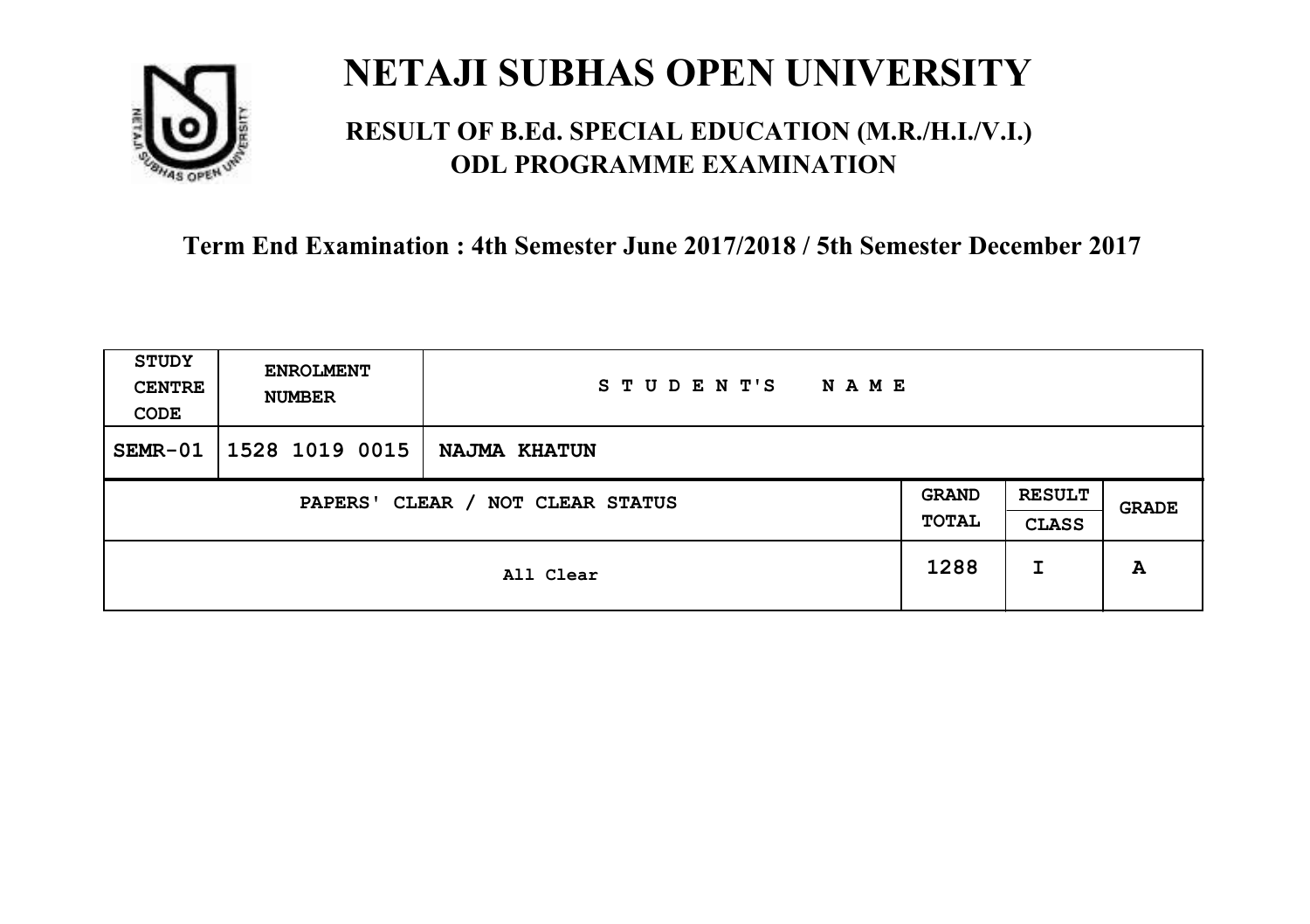

### **RESULT OF B.Ed. SPECIAL EDUCATION (M.R./H.I./V.I.) ODL PROGRAMME EXAMINATION**

| <b>STUDY</b><br><b>CENTRE</b><br>CODE | <b>ENROLMENT</b><br><b>NUMBER</b>   | STUDENT'S<br><b>NAME</b> |  |   |       |
|---------------------------------------|-------------------------------------|--------------------------|--|---|-------|
| $SEMR-01$                             | 1528 1019 0034                      | PRIYANKA MANNA           |  |   |       |
|                                       | CLEAR / NOT CLEAR STATUS<br>PAPERS' |                          |  |   | GRADE |
|                                       | All Clear                           |                          |  | I | $A+$  |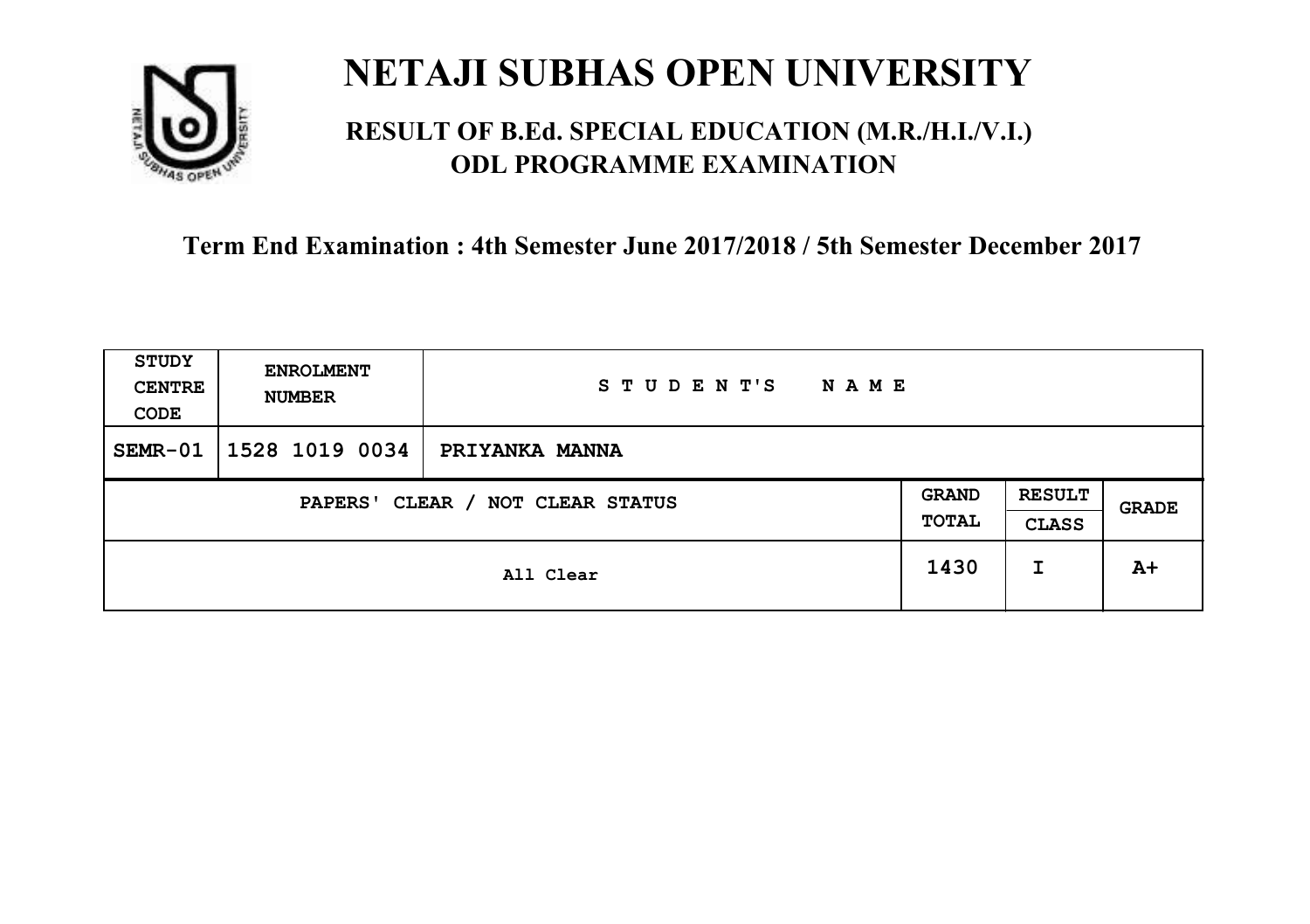

### **RESULT OF B.Ed. SPECIAL EDUCATION (M.R./H.I./V.I.) ODL PROGRAMME EXAMINATION**

| <b>STUDY</b><br><b>CENTRE</b><br>CODE | <b>ENROLMENT</b><br><b>NUMBER</b> | STUDENT'S<br><b>NAME</b> |  |                               |              |
|---------------------------------------|-----------------------------------|--------------------------|--|-------------------------------|--------------|
| SEMR-01                               | 1528 1019 0038                    | <b>REKHA SAHU</b>        |  |                               |              |
| CLEAR / NOT CLEAR STATUS<br>PAPERS'   |                                   |                          |  | <b>RESULT</b><br><b>CLASS</b> | <b>GRADE</b> |
|                                       | All Clear                         |                          |  | I                             | A            |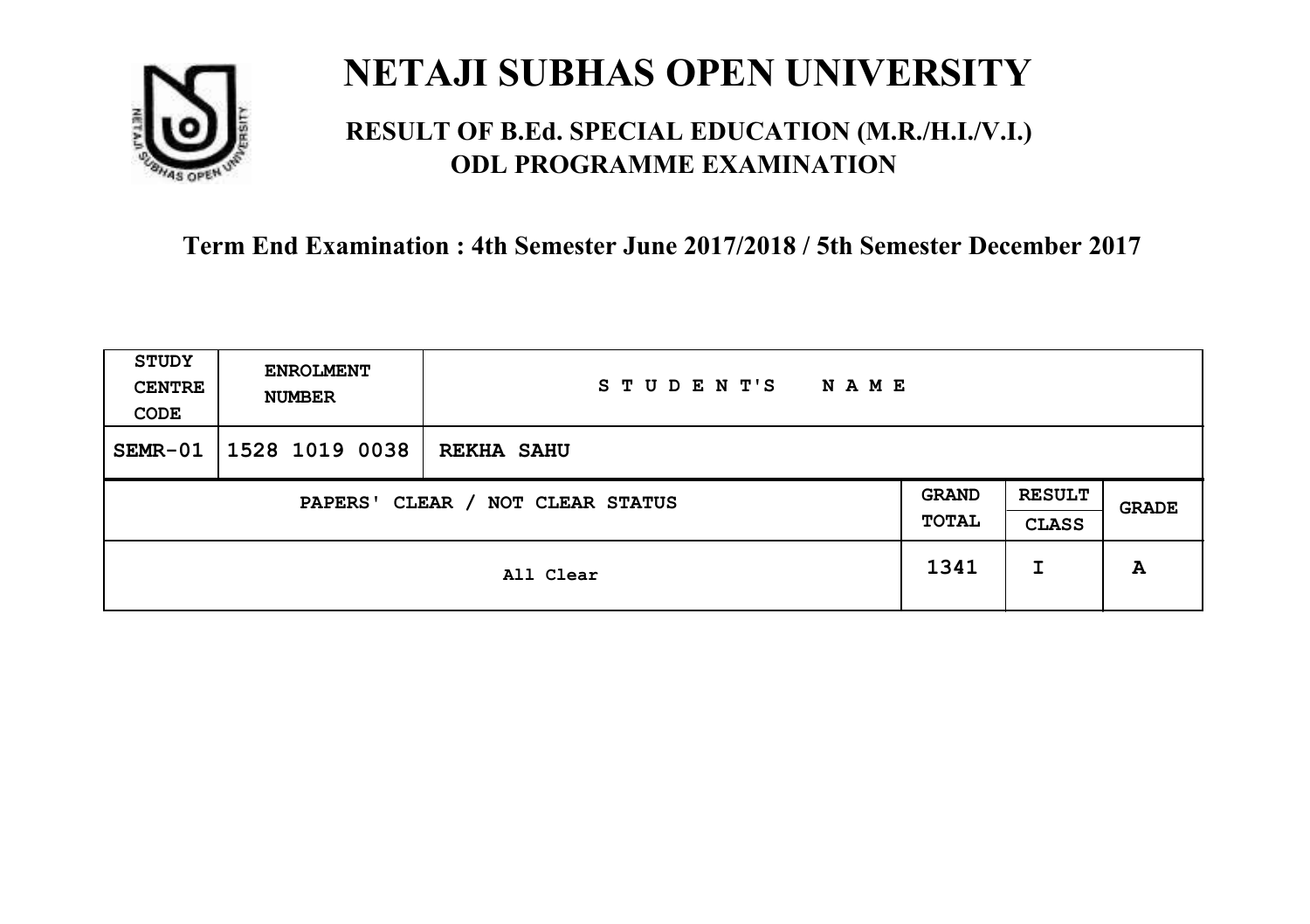

### **RESULT OF B.Ed. SPECIAL EDUCATION (M.R./H.I./V.I.) ODL PROGRAMME EXAMINATION**

| <b>STUDY</b><br><b>CENTRE</b><br>CODE | <b>ENROLMENT</b><br><b>NUMBER</b>         | STUDENT'S<br><b>NAME</b> |                              |                               |       |
|---------------------------------------|-------------------------------------------|--------------------------|------------------------------|-------------------------------|-------|
| $SEMR-02$                             | 1621 1015 9003                            | SAYANTAN CHANDRA         |                              |                               |       |
| PAPERS' CLEAR / NOT CLEAR STATUS      |                                           |                          | <b>GRAND</b><br><b>TOTAL</b> | <b>RESULT</b><br><b>CLASS</b> | GRADE |
|                                       | B10-C, C15-C, C16-C, D17-NC, D18-C, F1-NC |                          |                              |                               |       |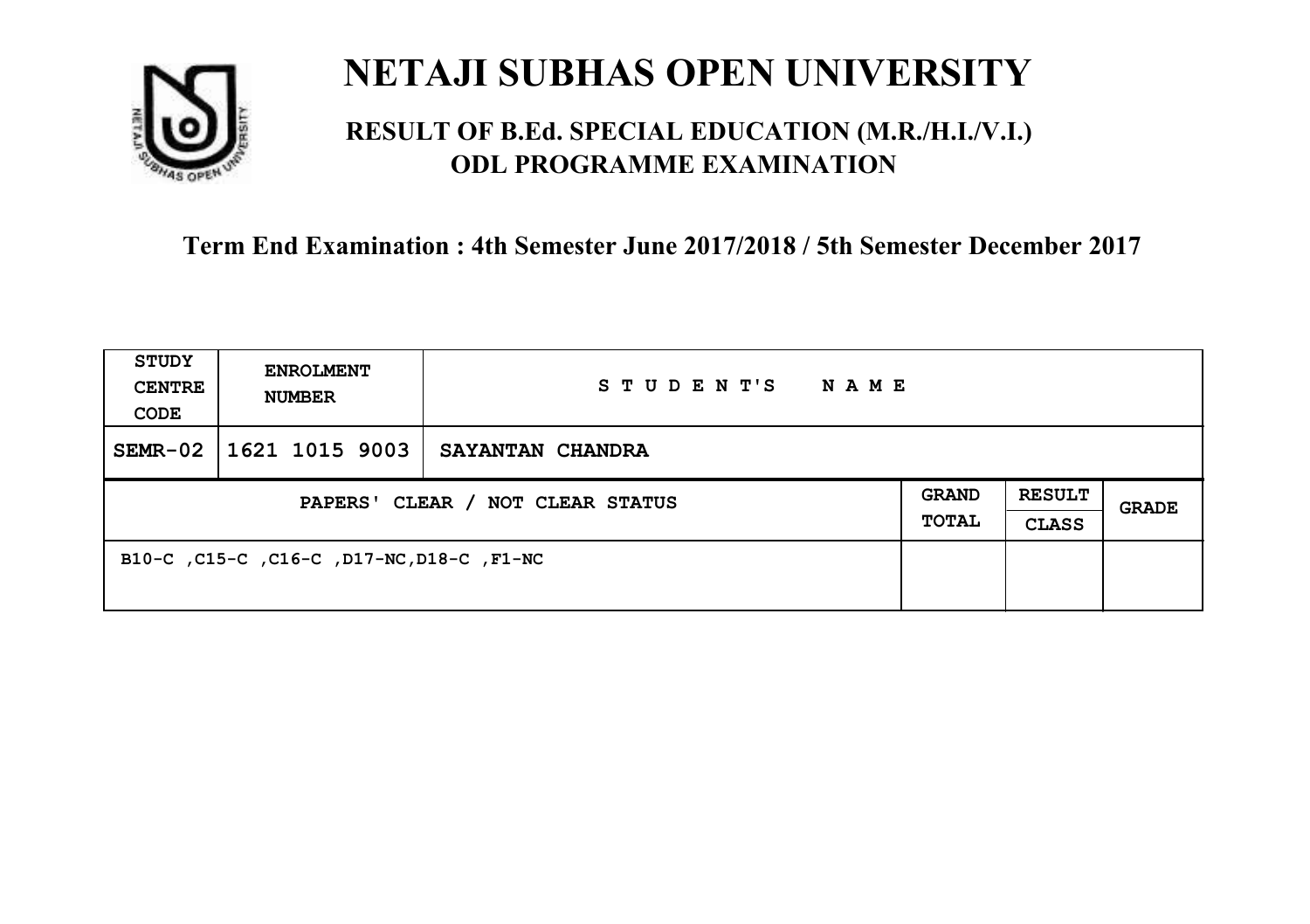

### **RESULT OF B.Ed. SPECIAL EDUCATION (M.R./H.I./V.I.) ODL PROGRAMME EXAMINATION**

| <b>STUDY</b><br><b>CENTRE</b><br>CODE | <b>ENROLMENT</b><br><b>NUMBER</b>       | STUDENT'S NAME      |  |                               |              |
|---------------------------------------|-----------------------------------------|---------------------|--|-------------------------------|--------------|
| $SEMR-02$                             | 1621 1015 9005                          | <b>SANTANU SHOW</b> |  |                               |              |
| PAPERS' CLEAR / NOT CLEAR STATUS      |                                         |                     |  | <b>RESULT</b><br><b>CLASS</b> | <b>GRADE</b> |
|                                       | B10-C, C15-C, C16-C, D17-C, D18-C, F1-C |                     |  |                               |              |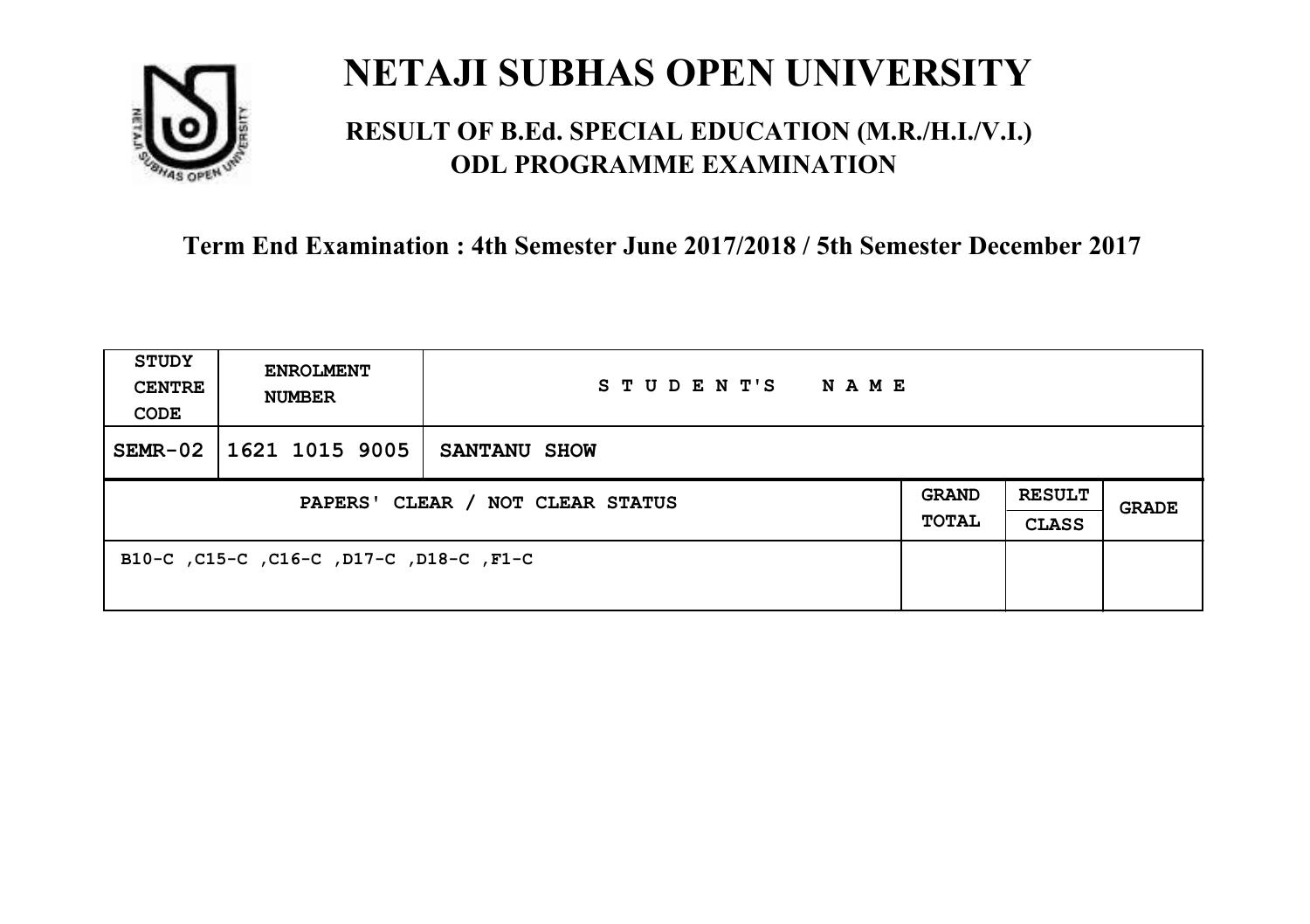

### **RESULT OF B.Ed. SPECIAL EDUCATION (M.R./H.I./V.I.) ODL PROGRAMME EXAMINATION**

| <b>STUDY</b><br><b>CENTRE</b><br>CODE | <b>ENROLMENT</b><br><b>NUMBER</b>       | STUDENT'S NAME              |  |                               |              |
|---------------------------------------|-----------------------------------------|-----------------------------|--|-------------------------------|--------------|
| $SEMR-02$                             | $ 1621\;1015\;9008 $                    | <b>DIPANKAR CHAKRABORTY</b> |  |                               |              |
| PAPERS' CLEAR / NOT CLEAR STATUS      |                                         |                             |  | <b>RESULT</b><br><b>CLASS</b> | <b>GRADE</b> |
|                                       | B10-C, C15-C, C16-C, D17-C, D18-C, F1-C |                             |  |                               |              |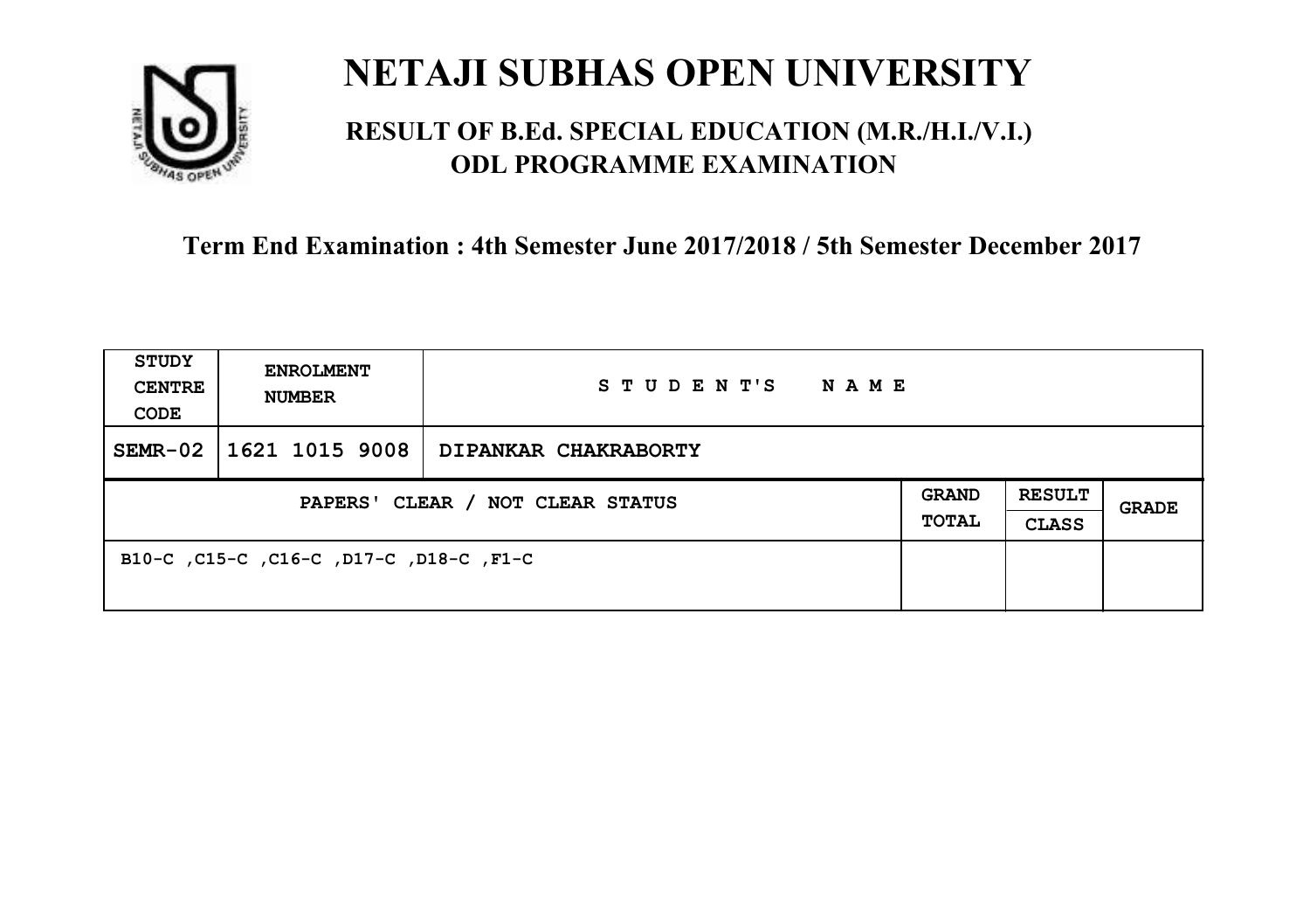

### **RESULT OF B.Ed. SPECIAL EDUCATION (M.R./H.I./V.I.) ODL PROGRAMME EXAMINATION**

| <b>STUDY</b><br><b>CENTRE</b><br>CODE | <b>ENROLMENT</b><br><b>NUMBER</b>       | STUDENT'S<br>NAME |  |                               |       |
|---------------------------------------|-----------------------------------------|-------------------|--|-------------------------------|-------|
| $SEMR-02$                             | 1621 1015 9009                          | SUDIPTA MAJI      |  |                               |       |
| PAPERS' CLEAR / NOT CLEAR STATUS      |                                         |                   |  | <b>RESULT</b><br><b>CLASS</b> | GRADE |
|                                       | B10-C, C15-C, C16-C, D17-C, D18-C, F1-C |                   |  |                               |       |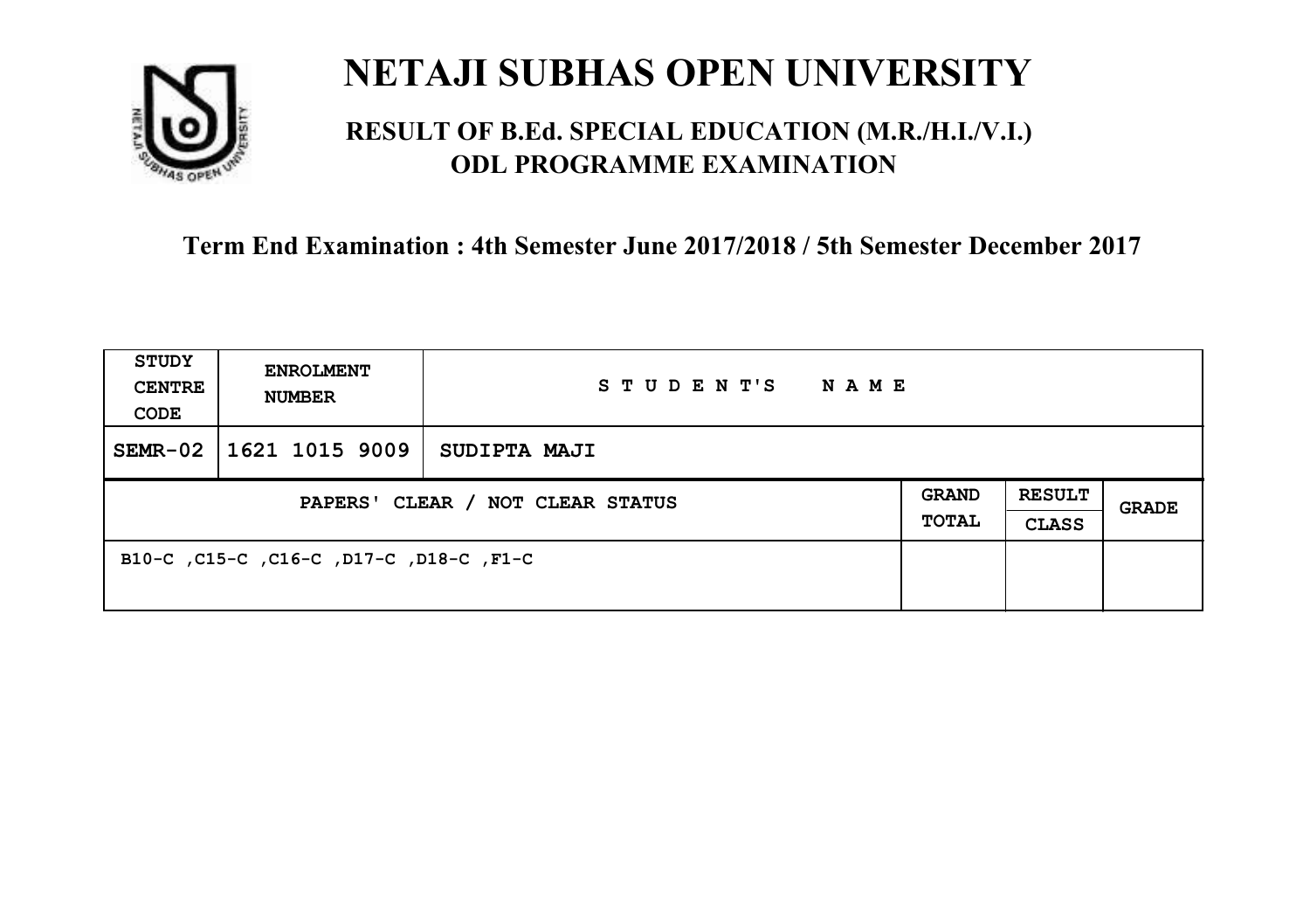

### **RESULT OF B.Ed. SPECIAL EDUCATION (M.R./H.I./V.I.) ODL PROGRAMME EXAMINATION**

| <b>STUDY</b><br><b>CENTRE</b><br>CODE | <b>ENROLMENT</b><br><b>NUMBER</b>       | STUDENT'S<br><b>NAME</b> |  |                               |              |
|---------------------------------------|-----------------------------------------|--------------------------|--|-------------------------------|--------------|
| $SEMR-02$                             | 1621 1015 9013                          | <b>SUJAY MANNA</b>       |  |                               |              |
| PAPERS' CLEAR / NOT CLEAR STATUS      |                                         |                          |  | <b>RESULT</b><br><b>CLASS</b> | <b>GRADE</b> |
|                                       | B10-C, C15-C, C16-C, D17-C, D18-C, F1-C |                          |  |                               |              |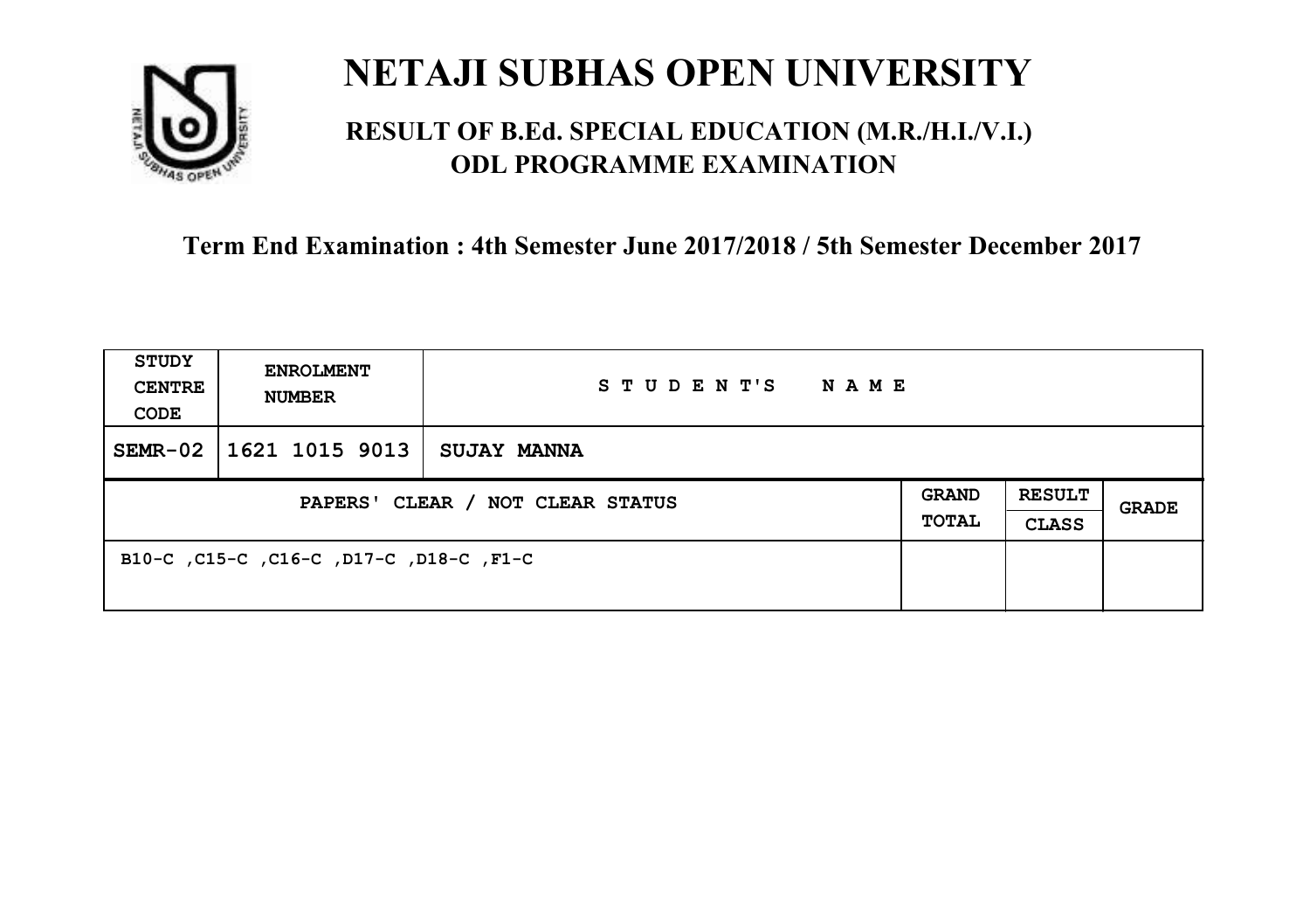

### **RESULT OF B.Ed. SPECIAL EDUCATION (M.R./H.I./V.I.) ODL PROGRAMME EXAMINATION**

| <b>STUDY</b><br><b>CENTRE</b><br>CODE | <b>ENROLMENT</b><br><b>NUMBER</b>       | STUDENT'S<br>NAME |                              |                               |       |
|---------------------------------------|-----------------------------------------|-------------------|------------------------------|-------------------------------|-------|
| $SEMR-02$                             | 1621 1015 9014                          | <b>SAHEB JANA</b> |                              |                               |       |
| PAPERS' CLEAR / NOT CLEAR STATUS      |                                         |                   | <b>GRAND</b><br><b>TOTAL</b> | <b>RESULT</b><br><b>CLASS</b> | GRADE |
|                                       | B10-C, C15-C, C16-C, D17-C, D18-C, F1-C |                   |                              |                               |       |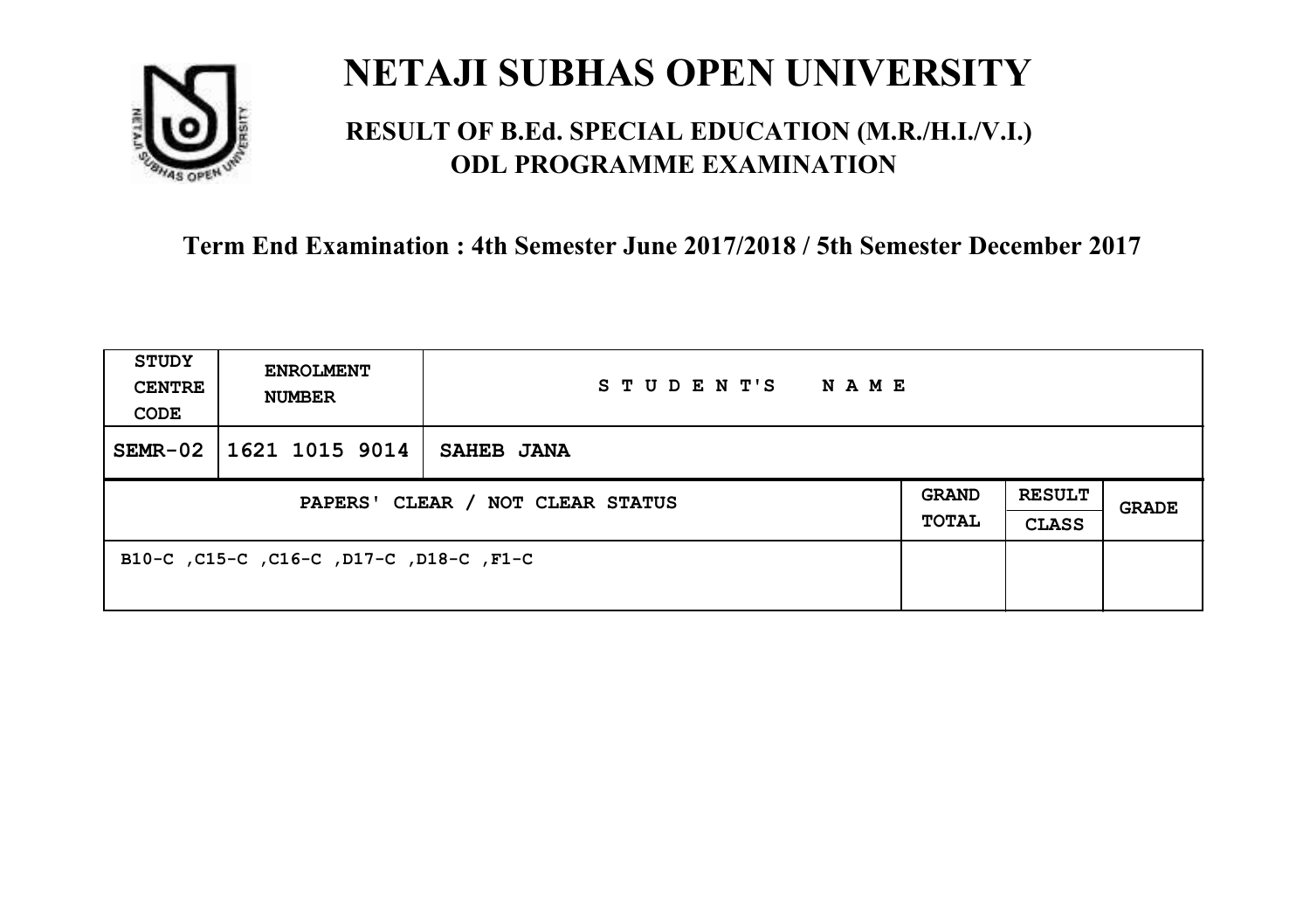

### **RESULT OF B.Ed. SPECIAL EDUCATION (M.R./H.I./V.I.) ODL PROGRAMME EXAMINATION**

| <b>STUDY</b><br><b>CENTRE</b><br>CODE | <b>ENROLMENT</b><br><b>NUMBER</b>       | STUDENT'S<br>NAME  |                              |                               |       |
|---------------------------------------|-----------------------------------------|--------------------|------------------------------|-------------------------------|-------|
| $SEMR-02$                             | 1621 1015 9018                          | SOUMAVO CHATTERJEE |                              |                               |       |
| PAPERS' CLEAR / NOT CLEAR STATUS      |                                         |                    | <b>GRAND</b><br><b>TOTAL</b> | <b>RESULT</b><br><b>CLASS</b> | GRADE |
|                                       | B10-C, C15-C, C16-C, D17-C, D18-C, F1-C |                    |                              |                               |       |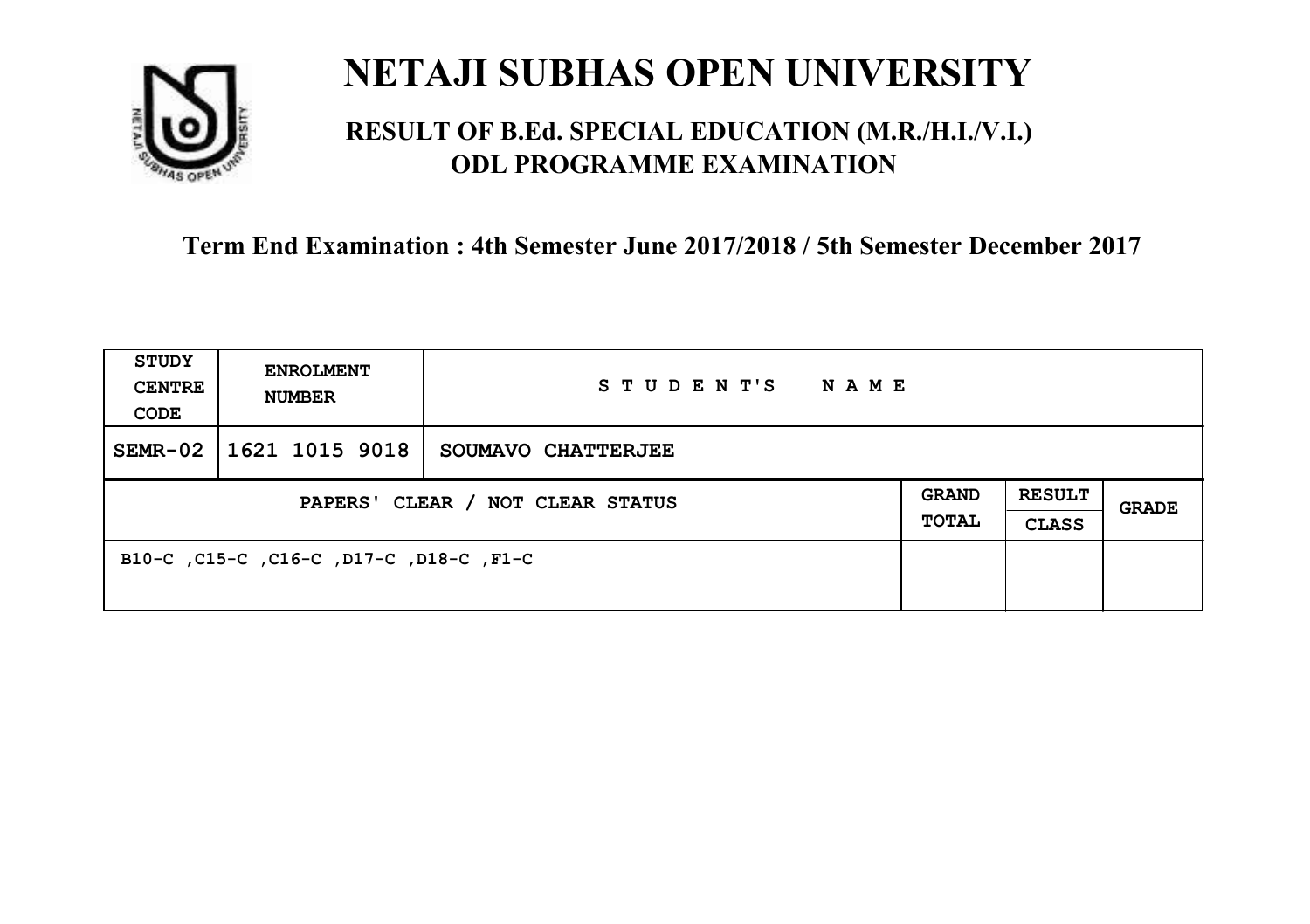

### **RESULT OF B.Ed. SPECIAL EDUCATION (M.R./H.I./V.I.) ODL PROGRAMME EXAMINATION**

| <b>STUDY</b><br><b>CENTRE</b><br>CODE | <b>ENROLMENT</b><br><b>NUMBER</b>       | STUDENT'S<br>NAME     |                              |                               |       |
|---------------------------------------|-----------------------------------------|-----------------------|------------------------------|-------------------------------|-------|
| $SEMR-02$                             | 1621 1015 9019                          | <b>ABHINANDAN BAG</b> |                              |                               |       |
| PAPERS' CLEAR / NOT CLEAR STATUS      |                                         |                       | <b>GRAND</b><br><b>TOTAL</b> | <b>RESULT</b><br><b>CLASS</b> | GRADE |
|                                       | B10-C, C15-C, C16-C, D17-C, D18-C, F1-C |                       |                              |                               |       |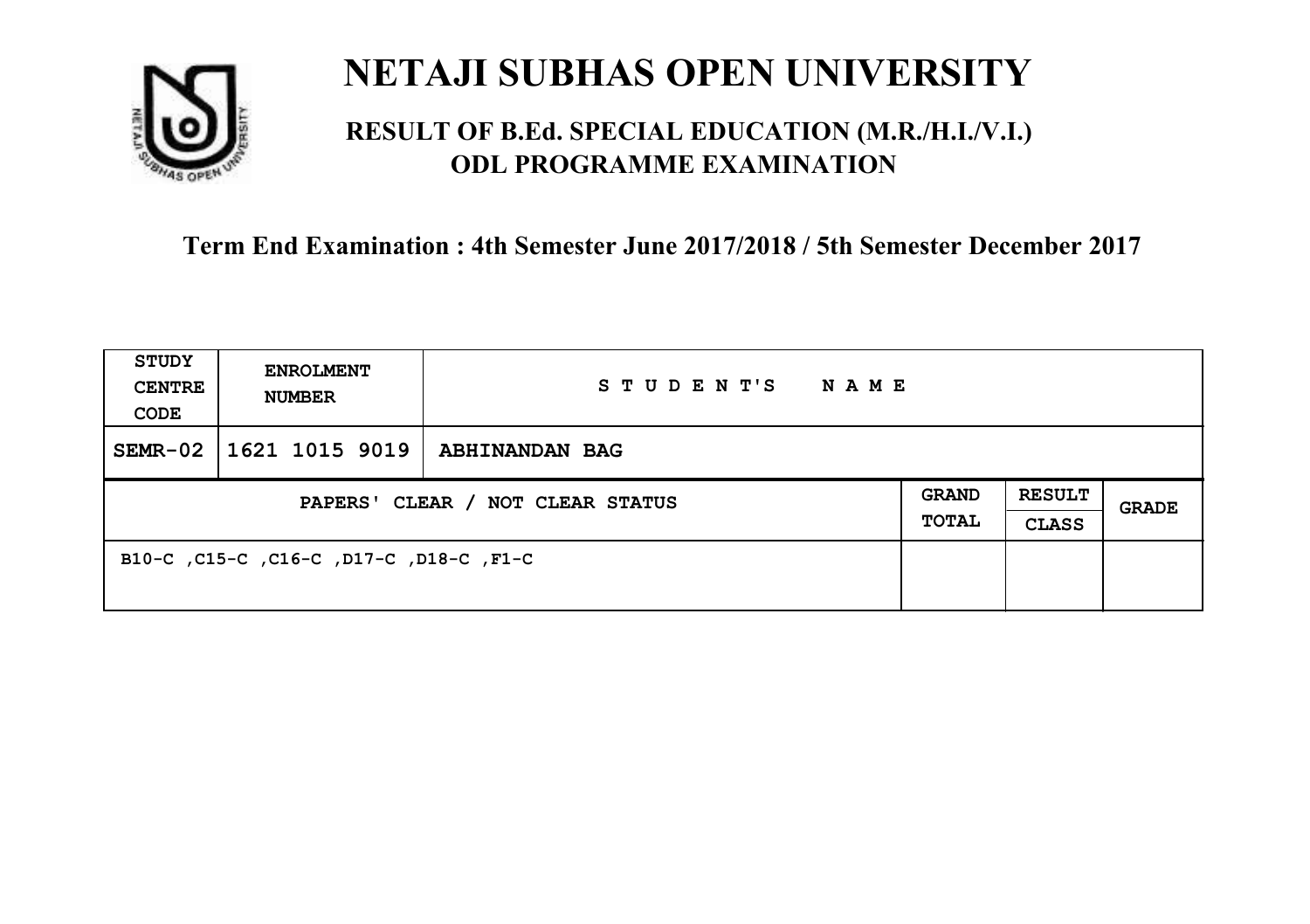

### **RESULT OF B.Ed. SPECIAL EDUCATION (M.R./H.I./V.I.) ODL PROGRAMME EXAMINATION**

| <b>STUDY</b><br><b>CENTRE</b><br>CODE | <b>ENROLMENT</b><br><b>NUMBER</b>       | STUDENT'S<br>NAME       |                              |                               |       |
|---------------------------------------|-----------------------------------------|-------------------------|------------------------------|-------------------------------|-------|
| $SEMR-02$                             | 1621 1015 9023                          | <b>DEBJYOTI SAMANTA</b> |                              |                               |       |
| PAPERS' CLEAR / NOT CLEAR STATUS      |                                         |                         | <b>GRAND</b><br><b>TOTAL</b> | <b>RESULT</b><br><b>CLASS</b> | GRADE |
|                                       | B10-C, C15-C, C16-C, D17-C, D18-C, F1-C |                         |                              |                               |       |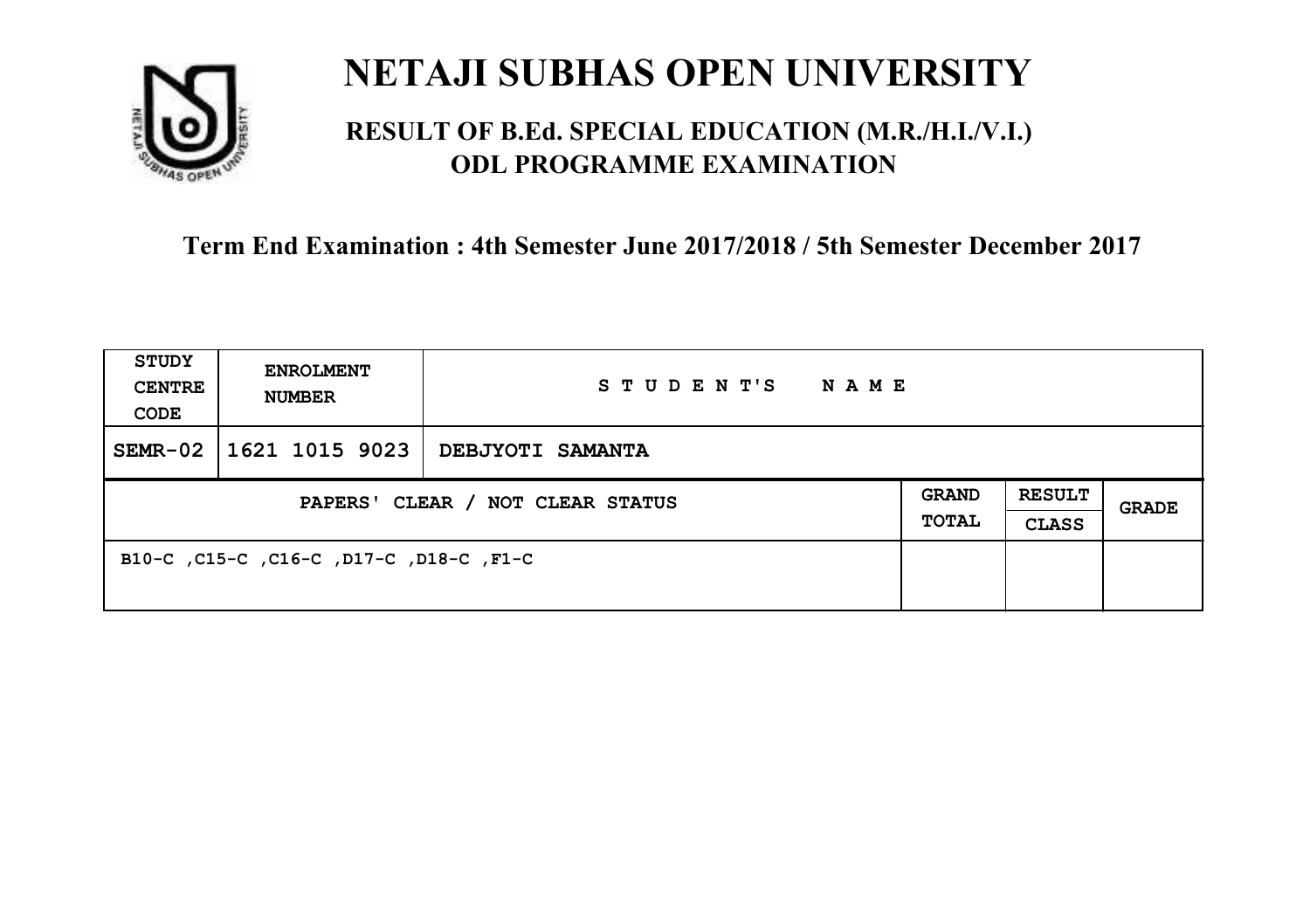

### **RESULT OF B.Ed. SPECIAL EDUCATION (M.R./H.I./V.I.) ODL PROGRAMME EXAMINATION**

| <b>STUDY</b><br><b>CENTRE</b><br>CODE | <b>ENROLMENT</b><br><b>NUMBER</b>       | STUDENT'S<br>NAME |                              |                               |       |
|---------------------------------------|-----------------------------------------|-------------------|------------------------------|-------------------------------|-------|
| $SEMR-02$                             | 1621 1015 9024                          | <b>SOVAN PAL</b>  |                              |                               |       |
| PAPERS' CLEAR / NOT CLEAR STATUS      |                                         |                   | <b>GRAND</b><br><b>TOTAL</b> | <b>RESULT</b><br><b>CLASS</b> | GRADE |
|                                       | B10-C, C15-C, C16-C, D17-C, D18-C, F1-C |                   |                              |                               |       |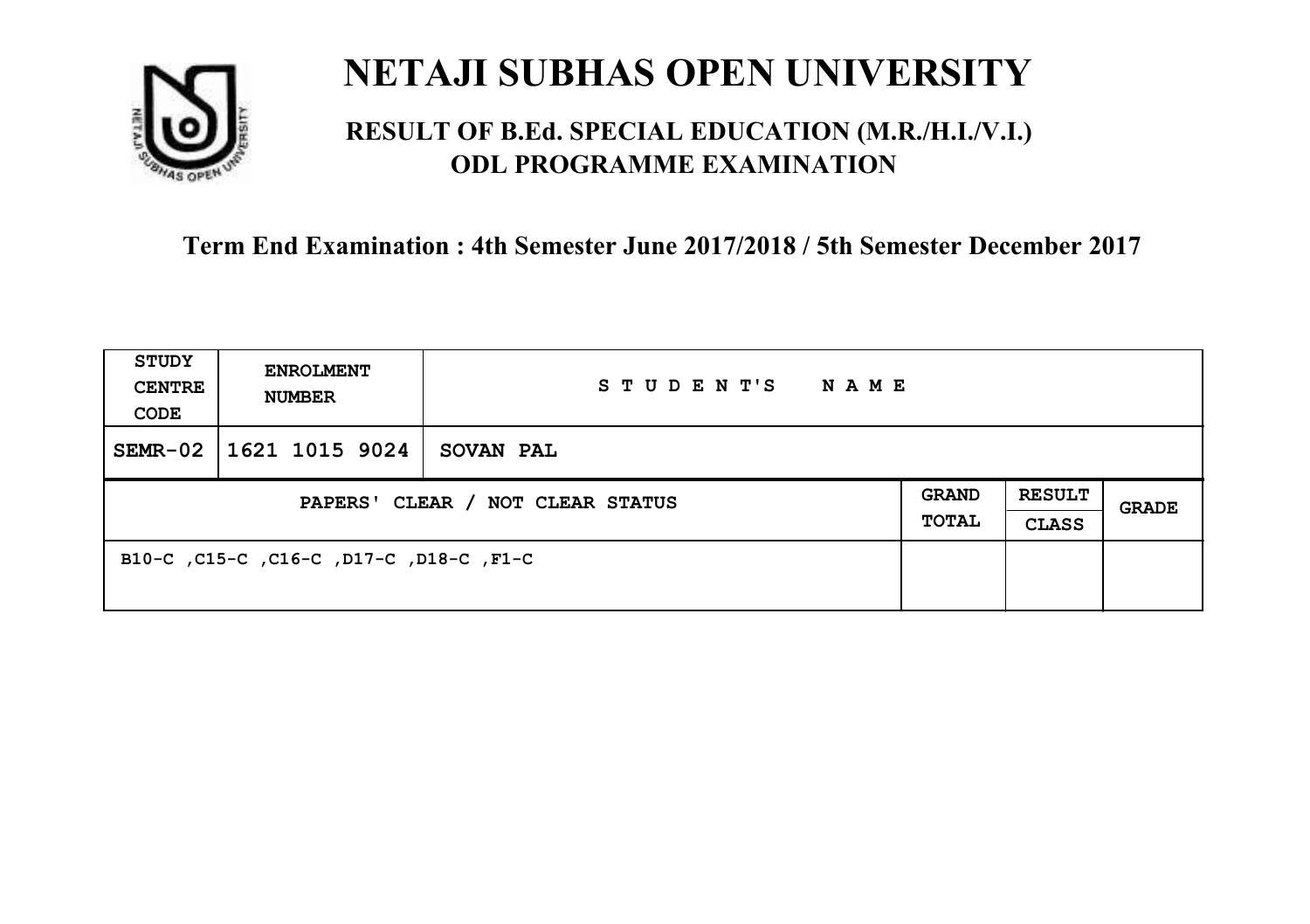

### **RESULT OF B.Ed. SPECIAL EDUCATION (M.R./H.I./V.I.) ODL PROGRAMME EXAMINATION**

| <b>STUDY</b><br><b>CENTRE</b><br>CODE | <b>ENROLMENT</b><br><b>NUMBER</b>       | STUDENT'S<br>NAME  |                              |                               |       |
|---------------------------------------|-----------------------------------------|--------------------|------------------------------|-------------------------------|-------|
| $SEMR-02$                             | 1622 1015 9004                          | <b>MONALISA DE</b> |                              |                               |       |
| PAPERS' CLEAR / NOT CLEAR STATUS      |                                         |                    | <b>GRAND</b><br><b>TOTAL</b> | <b>RESULT</b><br><b>CLASS</b> | GRADE |
|                                       | B10-C, C15-C, C16-C, D17-C, D18-C, F1-C |                    |                              |                               |       |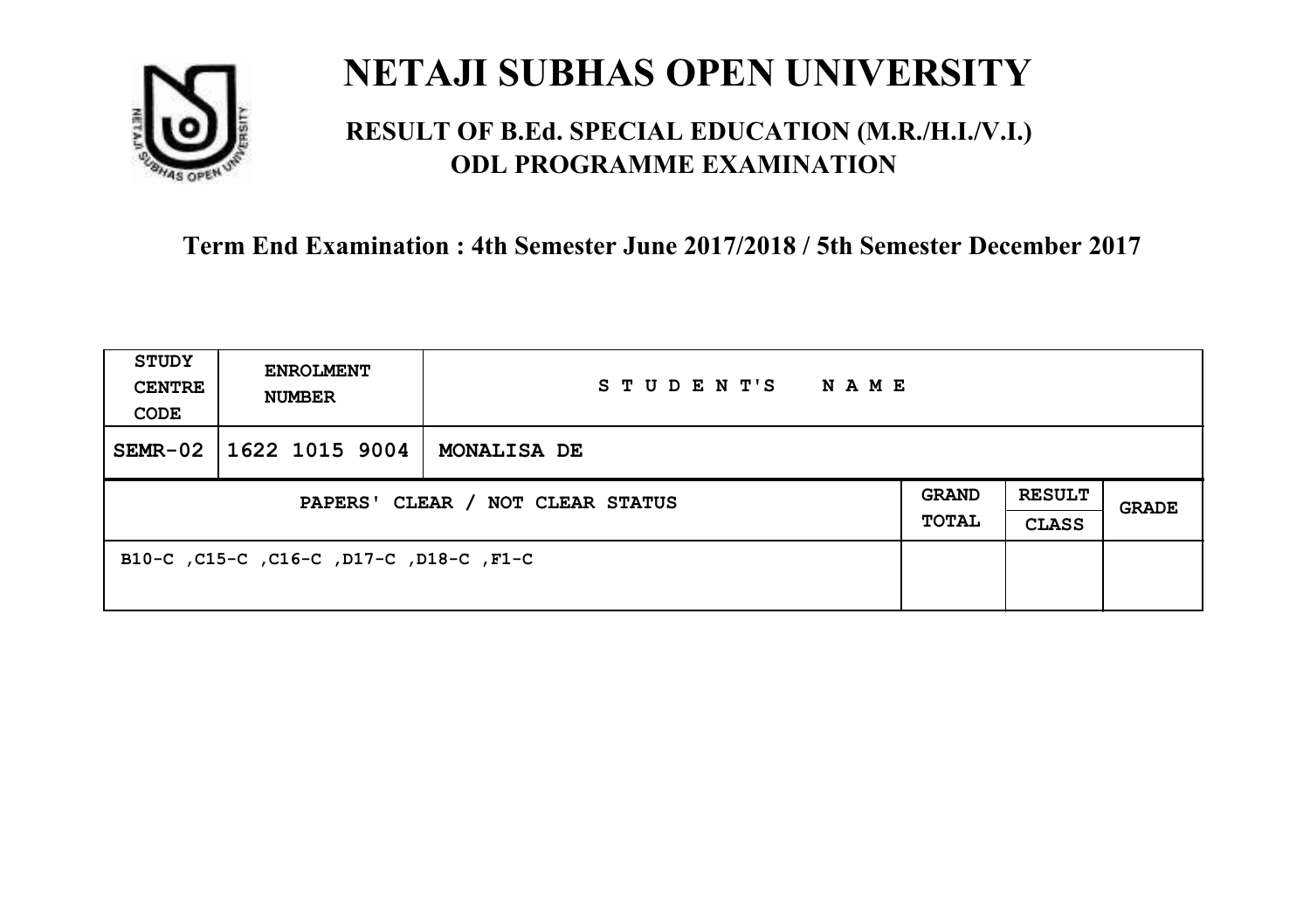

### **RESULT OF B.Ed. SPECIAL EDUCATION (M.R./H.I./V.I.) ODL PROGRAMME EXAMINATION**

| <b>STUDY</b><br><b>CENTRE</b><br>CODE | <b>ENROLMENT</b><br><b>NUMBER</b>       | STUDENT'S<br><b>NAME</b> |  |                               |              |
|---------------------------------------|-----------------------------------------|--------------------------|--|-------------------------------|--------------|
| $SEMR-02$                             | 1622 1015 9007                          | <b>KUNTI SHAW</b>        |  |                               |              |
| PAPERS' CLEAR / NOT CLEAR STATUS      |                                         |                          |  | <b>RESULT</b><br><b>CLASS</b> | <b>GRADE</b> |
|                                       | B10-C, C15-C, C16-C, D17-C, D18-C, F1-C |                          |  |                               |              |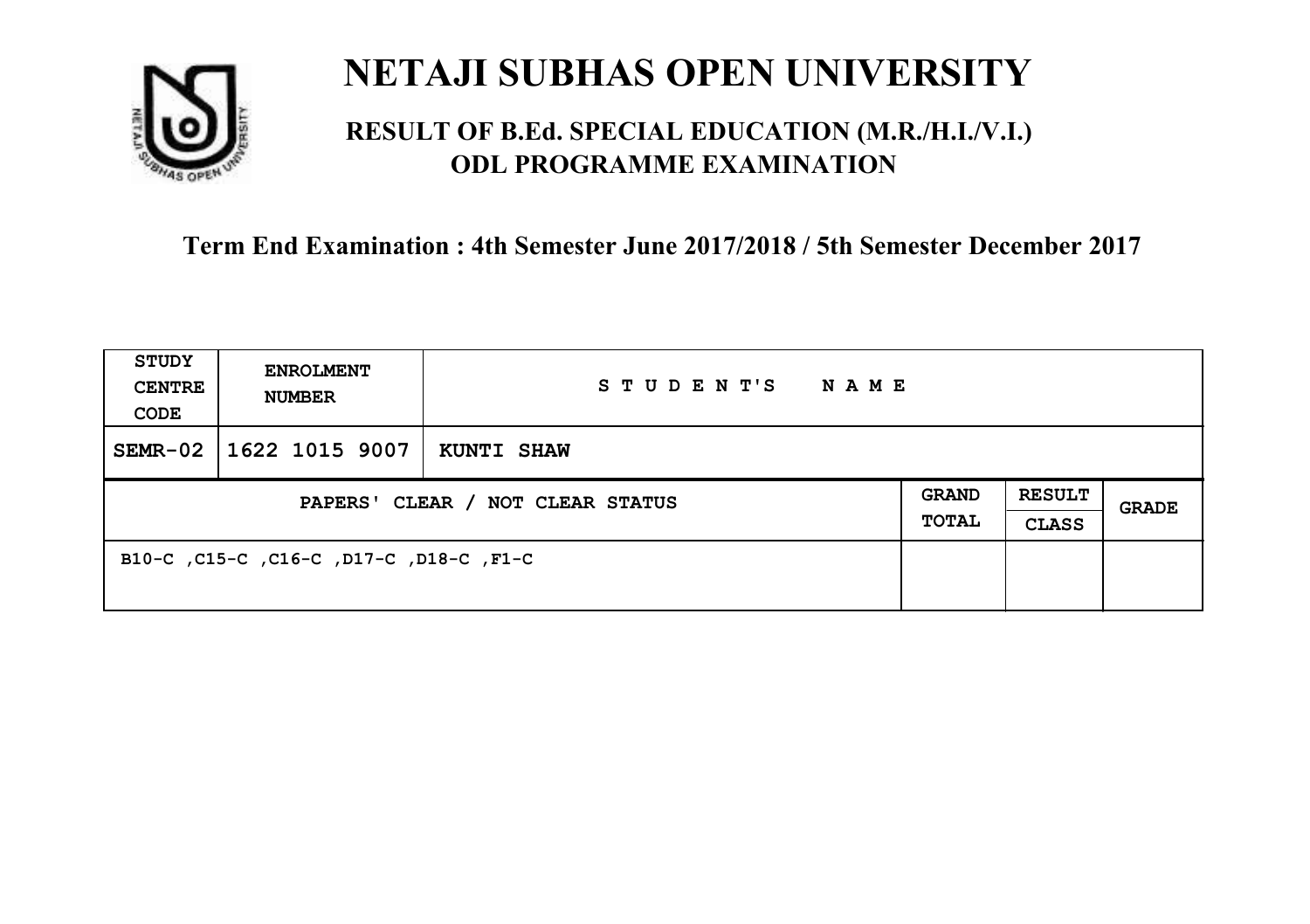

### **RESULT OF B.Ed. SPECIAL EDUCATION (M.R./H.I./V.I.) ODL PROGRAMME EXAMINATION**

| <b>STUDY</b><br><b>CENTRE</b><br>CODE | <b>ENROLMENT</b><br><b>NUMBER</b>       | STUDENT'S<br><b>NAME</b> |  |                               |              |
|---------------------------------------|-----------------------------------------|--------------------------|--|-------------------------------|--------------|
| $SEMR-02$                             | $\vert$ 1622 1015 9011   GOPA MUKHERJEE |                          |  |                               |              |
| PAPERS' CLEAR / NOT CLEAR STATUS      |                                         |                          |  | <b>RESULT</b><br><b>CLASS</b> | <b>GRADE</b> |
|                                       | B10-C, C15-C, C16-C, D17-C, D18-C, F1-C |                          |  |                               |              |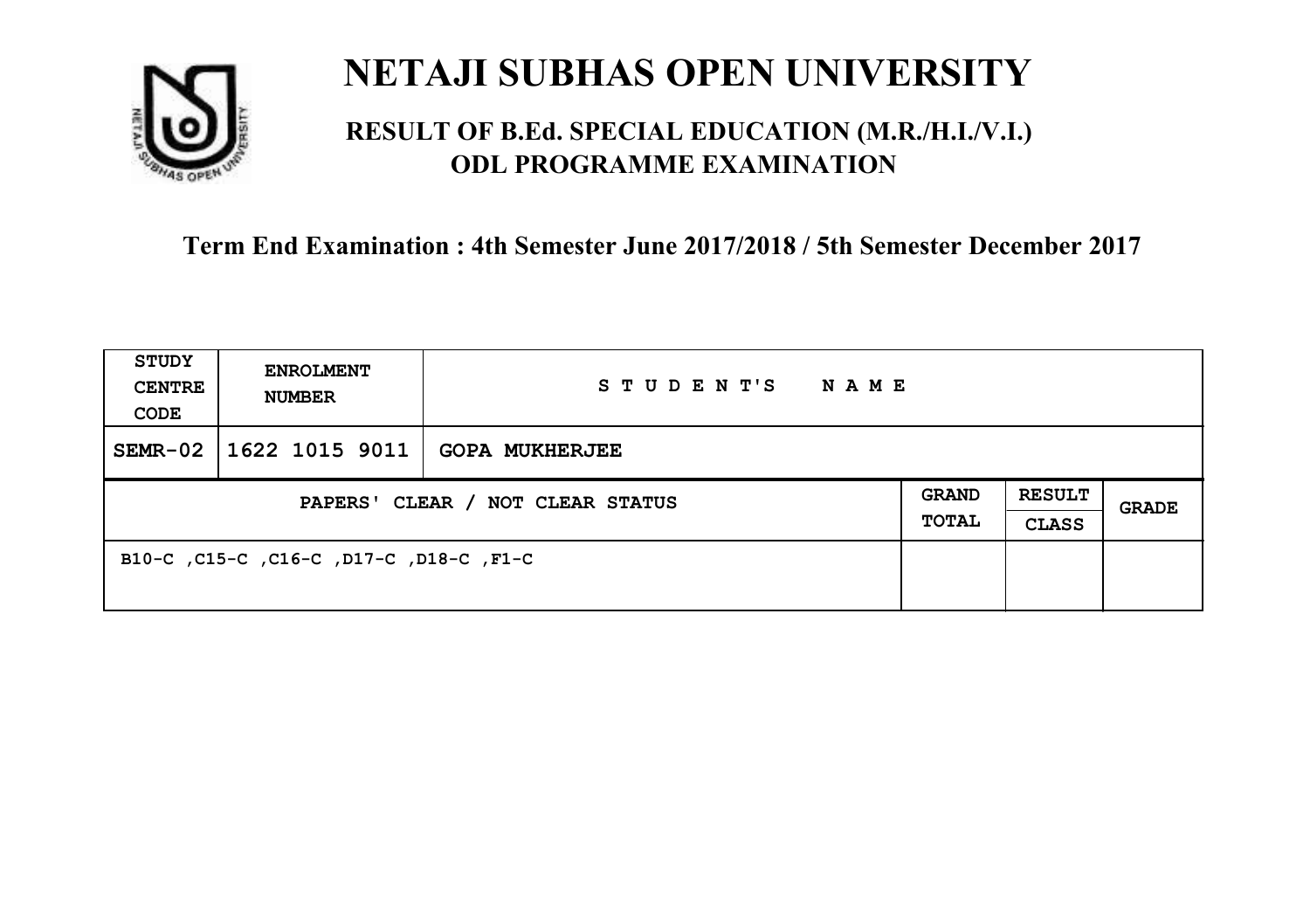

### **RESULT OF B.Ed. SPECIAL EDUCATION (M.R./H.I./V.I.) ODL PROGRAMME EXAMINATION**

| <b>STUDY</b><br><b>CENTRE</b><br>CODE | <b>ENROLMENT</b><br><b>NUMBER</b>       | STUDENT'S<br>NAME    |                              |                               |       |
|---------------------------------------|-----------------------------------------|----------------------|------------------------------|-------------------------------|-------|
| $SEMR-02$                             | 1622 1015 9015                          | KAKOLI MUKHERJEE ROY |                              |                               |       |
| PAPERS' CLEAR / NOT CLEAR STATUS      |                                         |                      | <b>GRAND</b><br><b>TOTAL</b> | <b>RESULT</b><br><b>CLASS</b> | GRADE |
|                                       | B10-C, C15-C, C16-C, D17-C, D18-C, F1-C |                      |                              |                               |       |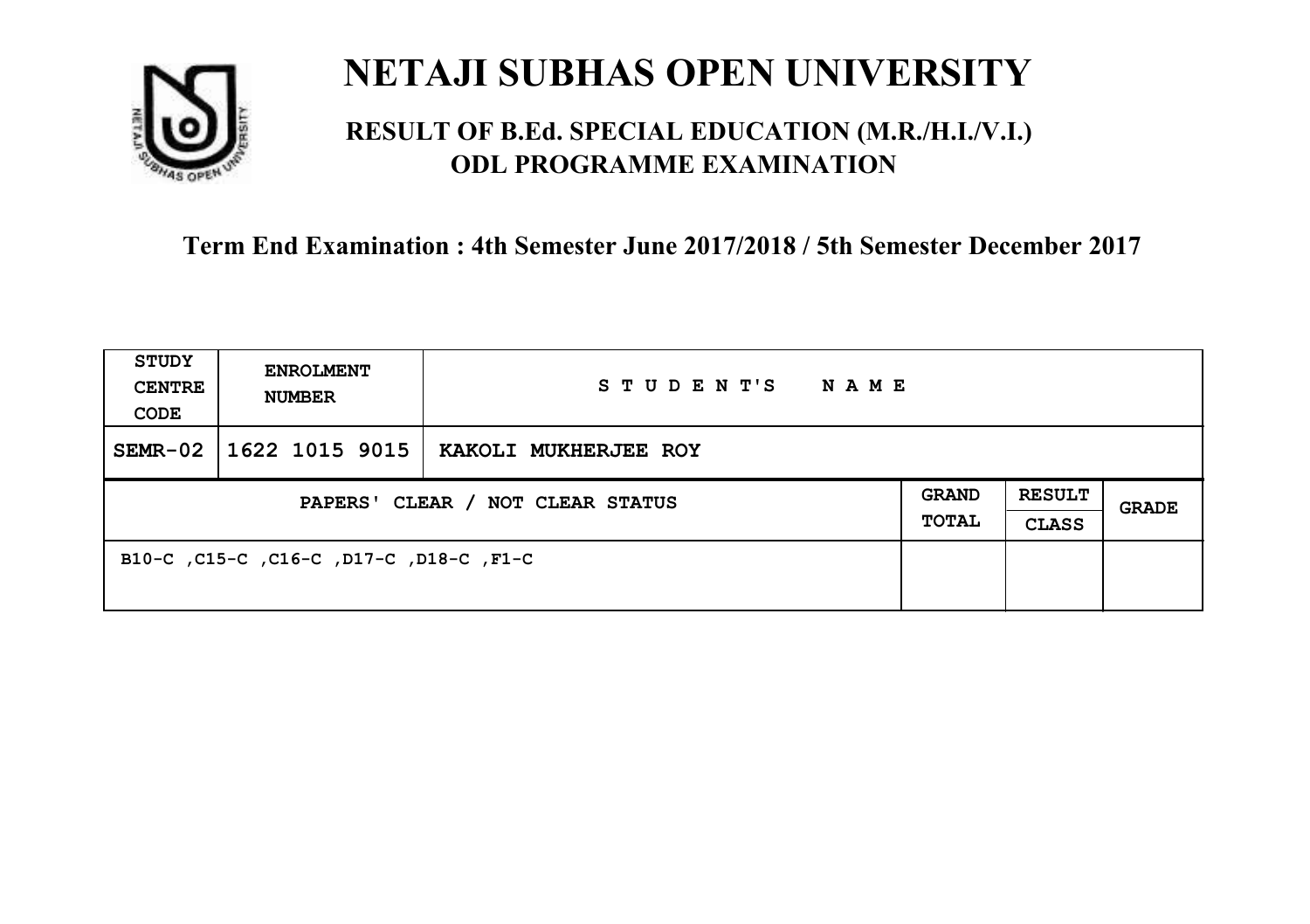

### **RESULT OF B.Ed. SPECIAL EDUCATION (M.R./H.I./V.I.) ODL PROGRAMME EXAMINATION**

| <b>STUDY</b><br><b>CENTRE</b><br>CODE | <b>ENROLMENT</b><br><b>NUMBER</b>        | STUDENT'S<br><b>NAME</b> |                              |                               |       |
|---------------------------------------|------------------------------------------|--------------------------|------------------------------|-------------------------------|-------|
| $SEMR-02$                             | 1622 1015 9016                           | MONALISHA KUNDU          |                              |                               |       |
| PAPERS' CLEAR / NOT CLEAR STATUS      |                                          |                          | <b>GRAND</b><br><b>TOTAL</b> | <b>RESULT</b><br><b>CLASS</b> | GRADE |
|                                       | B10-C, C15-C, C16-NC, D17-C, D18-C, F1-C |                          |                              |                               |       |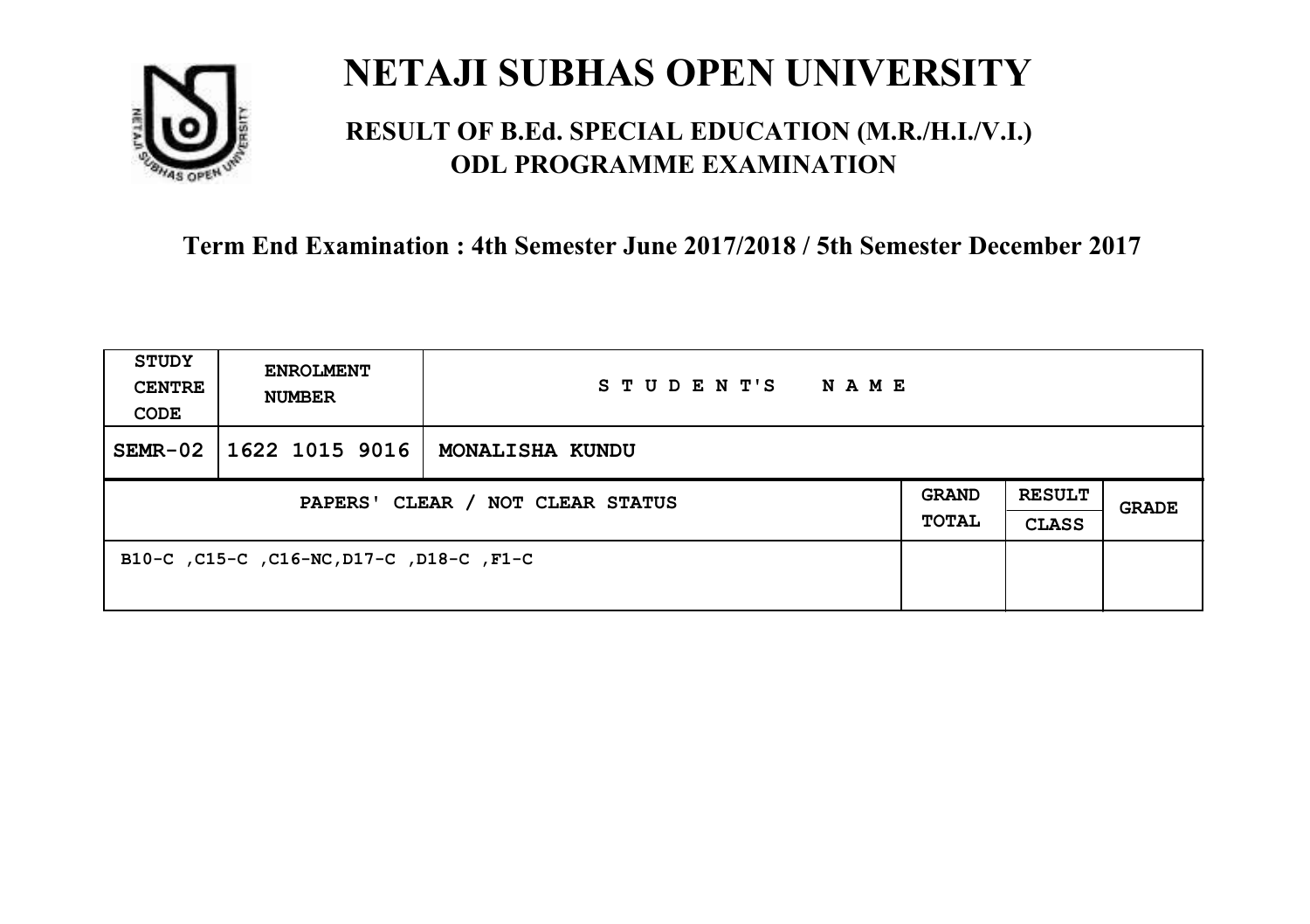

### **RESULT OF B.Ed. SPECIAL EDUCATION (M.R./H.I./V.I.) ODL PROGRAMME EXAMINATION**

| <b>STUDY</b><br><b>CENTRE</b><br>CODE | <b>ENROLMENT</b><br><b>NUMBER</b>          | STUDENT'S<br>NAME |                              |                               |              |
|---------------------------------------|--------------------------------------------|-------------------|------------------------------|-------------------------------|--------------|
| $SEMR-02$                             | 1622 1015 9017                             | ARPITA CHATTERJEE |                              |                               |              |
| PAPERS' CLEAR / NOT CLEAR STATUS      |                                            |                   | <b>GRAND</b><br><b>TOTAL</b> | <b>RESULT</b><br><b>CLASS</b> | <b>GRADE</b> |
|                                       | B10-C, C15-NC, C16-NC, D17-C, D18-NC, F1-C |                   |                              |                               |              |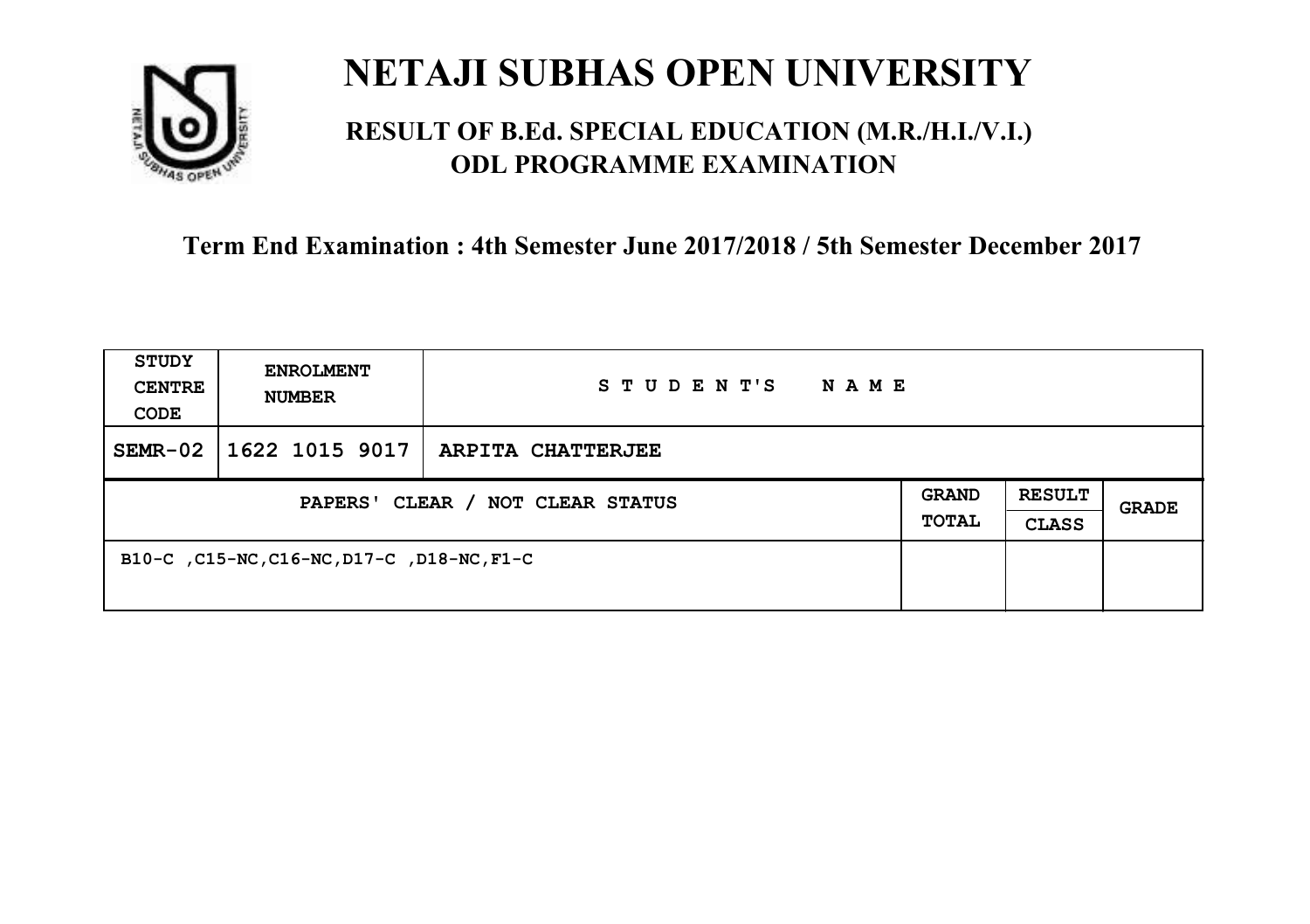

### **RESULT OF B.Ed. SPECIAL EDUCATION (M.R./H.I./V.I.) ODL PROGRAMME EXAMINATION**

| <b>STUDY</b><br><b>CENTRE</b><br>CODE | <b>ENROLMENT</b><br><b>NUMBER</b> | STUDENT'S<br>NAME     |  |                               |              |
|---------------------------------------|-----------------------------------|-----------------------|--|-------------------------------|--------------|
| $SEMR-02$                             | 1622 1015 9028                    | <b>TUMPA KARMAKAR</b> |  |                               |              |
| PAPERS' CLEAR / NOT CLEAR STATUS      |                                   |                       |  | <b>RESULT</b><br><b>CLASS</b> | <b>GRADE</b> |
| $C15-C$ , $F1-C$                      |                                   |                       |  |                               |              |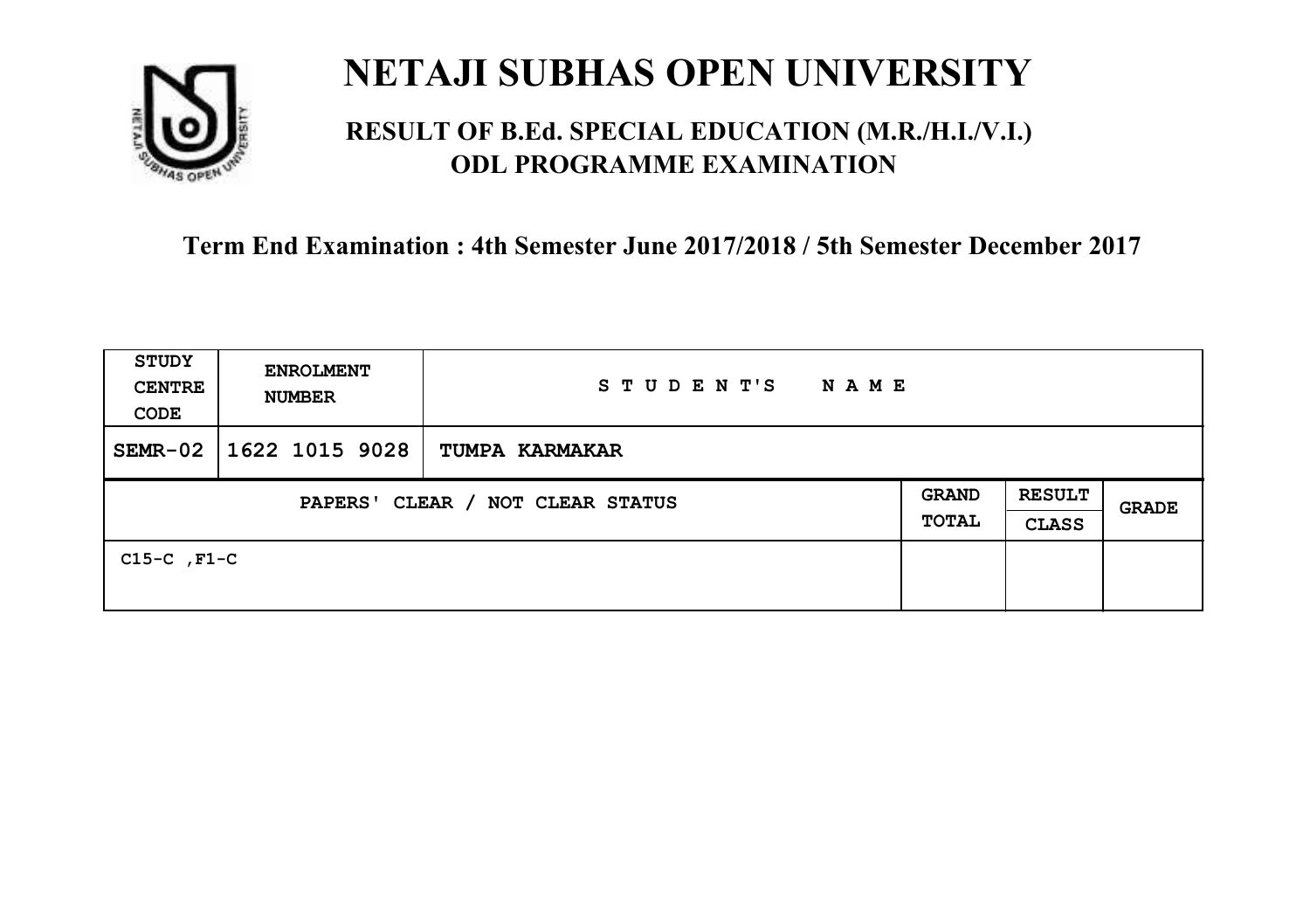

### **RESULT OF B.Ed. SPECIAL EDUCATION (M.R./H.I./V.I.) ODL PROGRAMME EXAMINATION**

| <b>STUDY</b><br><b>CENTRE</b><br>CODE | <b>ENROLMENT</b><br><b>NUMBER</b>       | STUDENT'S<br><b>NAME</b> |                              |                               |       |
|---------------------------------------|-----------------------------------------|--------------------------|------------------------------|-------------------------------|-------|
| $SEMR-02$                             | 1622 1015 9029                          | SOUMI ROY                |                              |                               |       |
| PAPERS' CLEAR / NOT CLEAR STATUS      |                                         |                          | <b>GRAND</b><br><b>TOTAL</b> | <b>RESULT</b><br><b>CLASS</b> | GRADE |
|                                       | B10-C, C15-C, C16-C, D17-C, D18-C, F1-C |                          |                              |                               |       |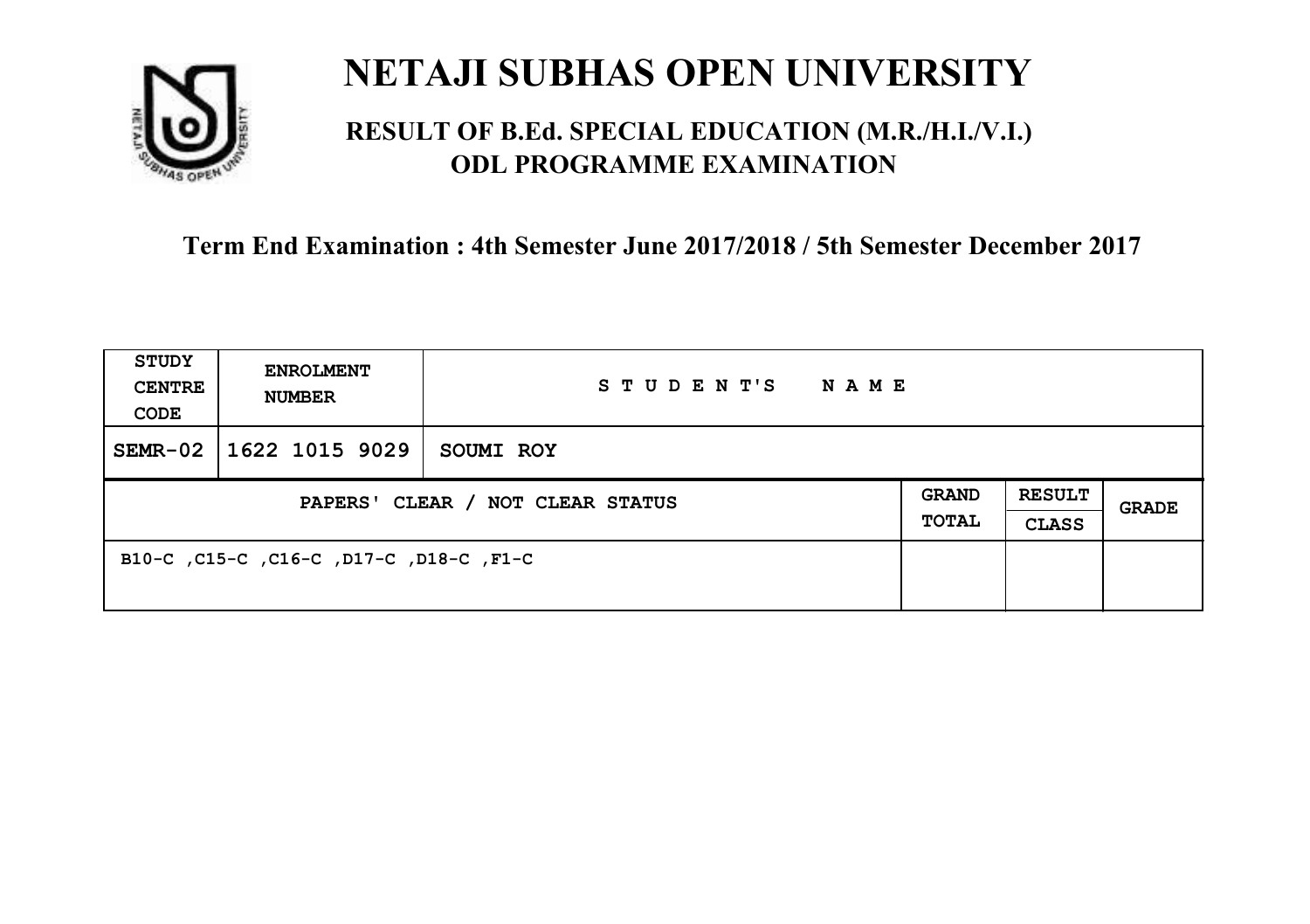

### **RESULT OF B.Ed. SPECIAL EDUCATION (M.R./H.I./V.I.) ODL PROGRAMME EXAMINATION**

| <b>STUDY</b><br><b>CENTRE</b><br>CODE | <b>ENROLMENT</b><br><b>NUMBER</b>       | STUDENT'S<br>NAME |                              |                               |       |
|---------------------------------------|-----------------------------------------|-------------------|------------------------------|-------------------------------|-------|
| $SEMR-02$                             | 1622 1015 9030                          | <b>RUMKI SEN</b>  |                              |                               |       |
| PAPERS' CLEAR / NOT CLEAR STATUS      |                                         |                   | <b>GRAND</b><br><b>TOTAL</b> | <b>RESULT</b><br><b>CLASS</b> | GRADE |
|                                       | B10-C, C15-C, C16-C, D17-C, D18-C, F1-C |                   |                              |                               |       |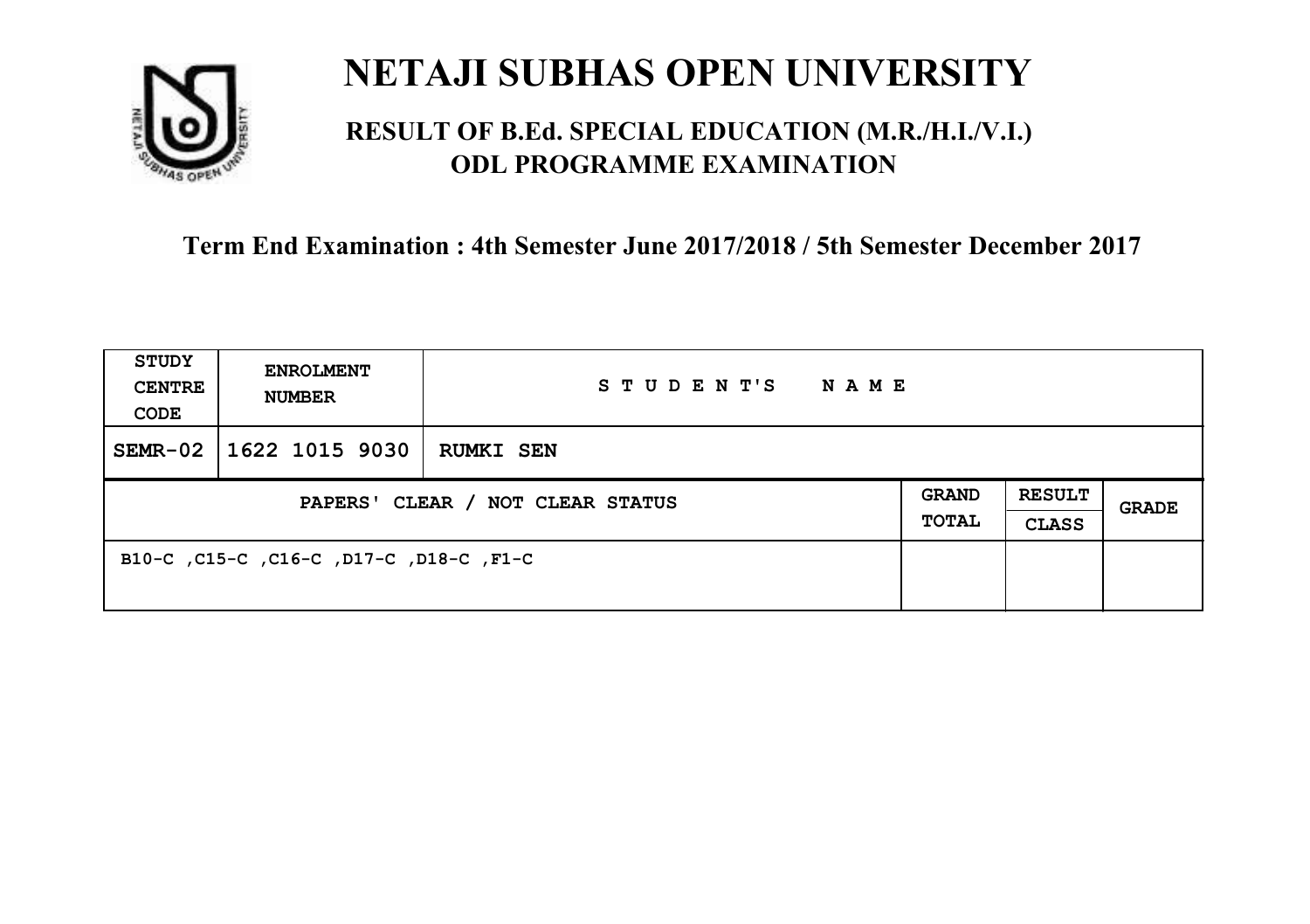

### **RESULT OF B.Ed. SPECIAL EDUCATION (M.R./H.I./V.I.) ODL PROGRAMME EXAMINATION**

| <b>STUDY</b><br><b>CENTRE</b><br>CODE | <b>ENROLMENT</b><br><b>NUMBER</b>          | STUDENT'S<br>N A M E |                              |                               |       |
|---------------------------------------|--------------------------------------------|----------------------|------------------------------|-------------------------------|-------|
| $SEMR-02$                             | 1622 1015 9031                             | SUCHHANDA PATRA      |                              |                               |       |
| PAPERS' CLEAR / NOT CLEAR STATUS      |                                            |                      | <b>GRAND</b><br><b>TOTAL</b> | <b>RESULT</b><br><b>CLASS</b> | GRADE |
|                                       | B10-C, C15-NC, C16-NC, D17-C, D18-C, F1-NC |                      |                              |                               |       |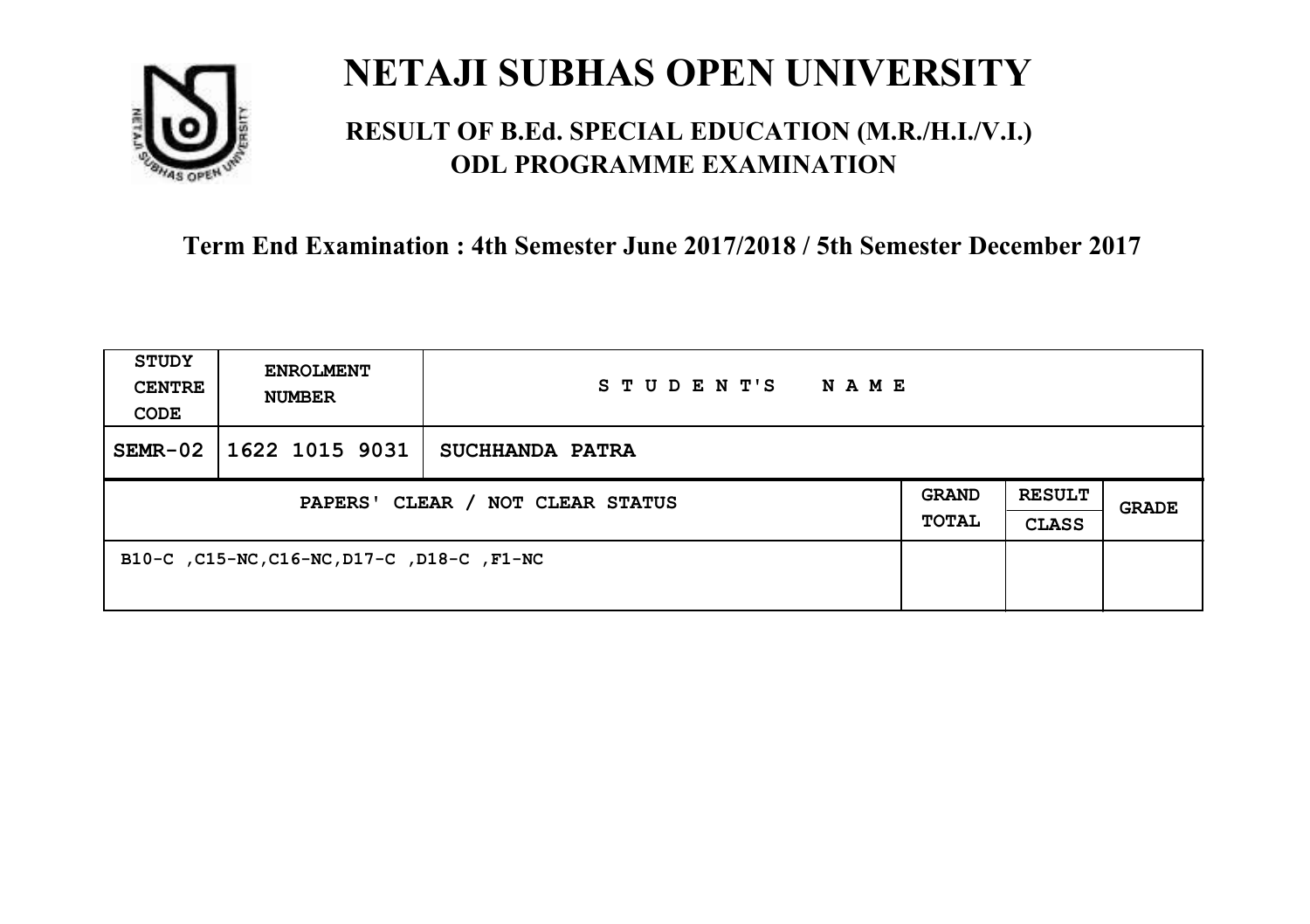

### **RESULT OF B.Ed. SPECIAL EDUCATION (M.R./H.I./V.I.) ODL PROGRAMME EXAMINATION**

| <b>STUDY</b><br><b>CENTRE</b><br>CODE | <b>ENROLMENT</b><br><b>NUMBER</b>       | STUDENT'S<br>NAME |                              |                               |       |
|---------------------------------------|-----------------------------------------|-------------------|------------------------------|-------------------------------|-------|
| $SEMR-02$                             | 1623 1015 9001                          | PROSENJIT MONDAL  |                              |                               |       |
| PAPERS' CLEAR / NOT CLEAR STATUS      |                                         |                   | <b>GRAND</b><br><b>TOTAL</b> | <b>RESULT</b><br><b>CLASS</b> | GRADE |
|                                       | B10-C, C15-C, C16-C, D17-C, D18-C, F1-C |                   |                              |                               |       |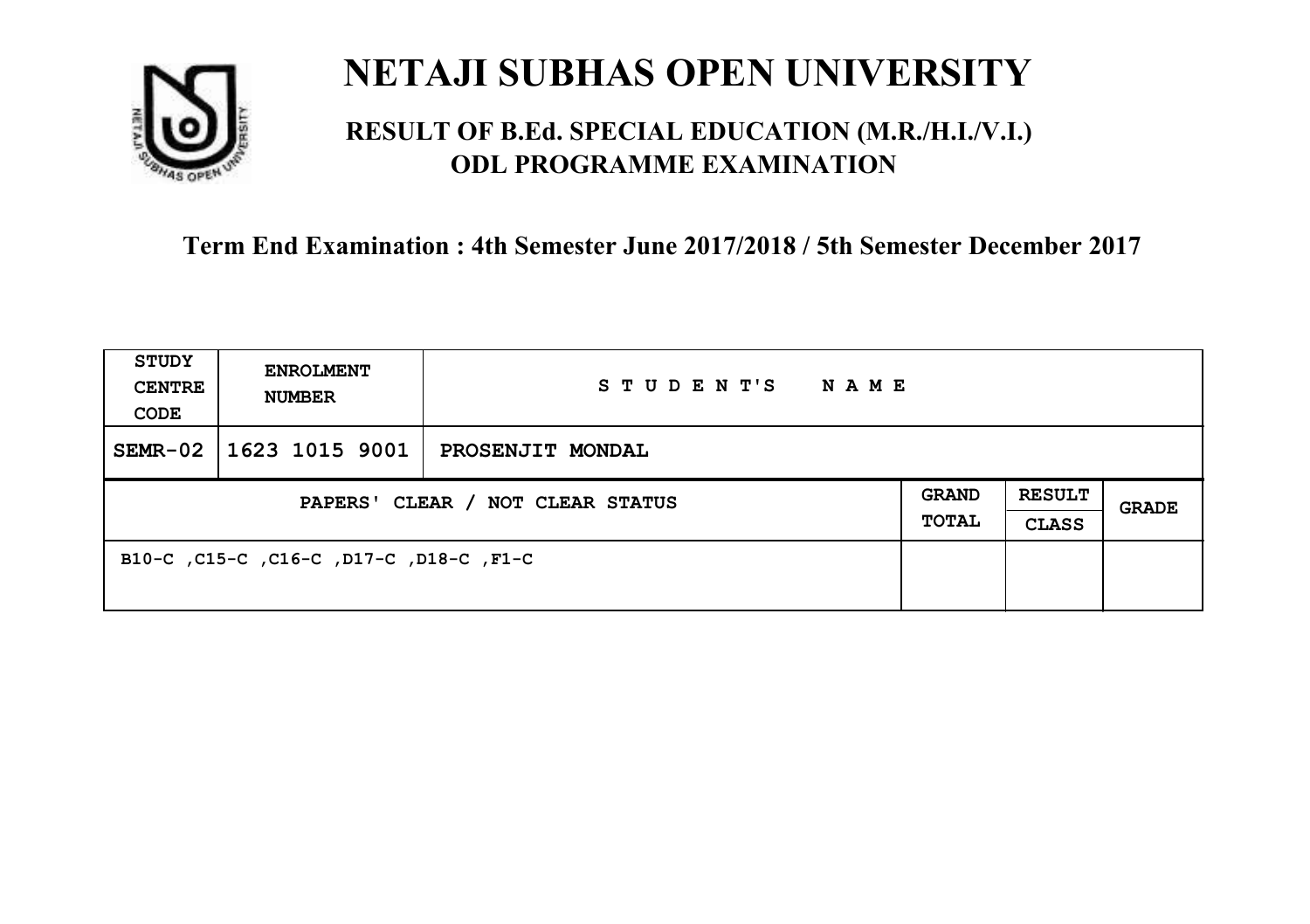

### **RESULT OF B.Ed. SPECIAL EDUCATION (M.R./H.I./V.I.) ODL PROGRAMME EXAMINATION**

| <b>STUDY</b><br><b>CENTRE</b><br>CODE | <b>ENROLMENT</b><br><b>NUMBER</b>       | STUDENT'S<br>NAME |                       |                               |       |
|---------------------------------------|-----------------------------------------|-------------------|-----------------------|-------------------------------|-------|
| $SEMR-02$                             | 1623 1015 9012                          | <b>DINESH LET</b> |                       |                               |       |
| PAPERS' CLEAR / NOT CLEAR STATUS      |                                         |                   | <b>GRAND</b><br>TOTAL | <b>RESULT</b><br><b>CLASS</b> | GRADE |
|                                       | B10-C, C15-C, C16-C, D17-C, D18-C, F1-C |                   |                       |                               |       |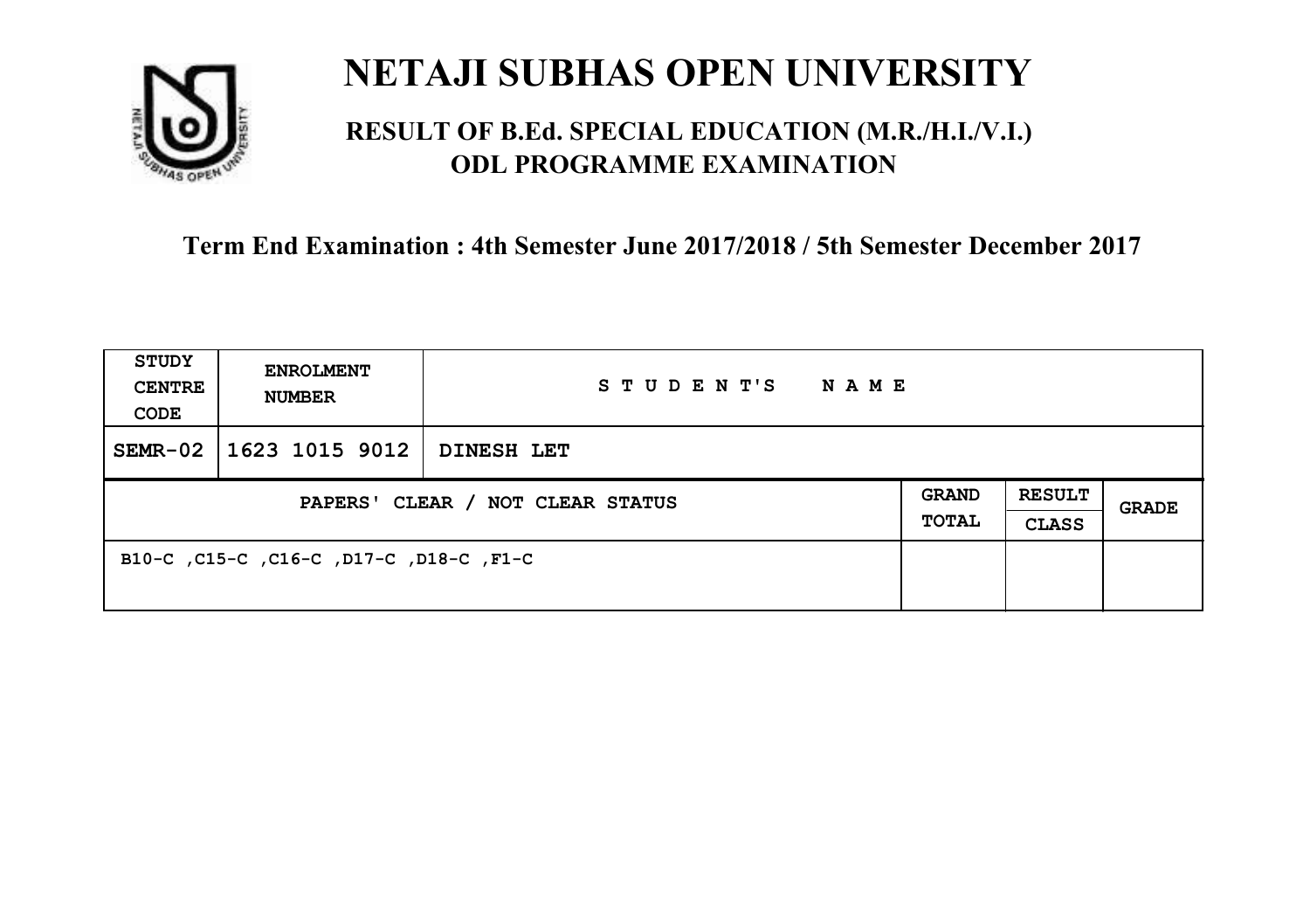

### **RESULT OF B.Ed. SPECIAL EDUCATION (M.R./H.I./V.I.) ODL PROGRAMME EXAMINATION**

| <b>STUDY</b><br><b>CENTRE</b><br>CODE | <b>ENROLMENT</b><br><b>NUMBER</b>        | STUDENT'S<br>N A M E |                              |                               |       |
|---------------------------------------|------------------------------------------|----------------------|------------------------------|-------------------------------|-------|
| $SEMR-02$                             | 1623 1015 9020                           | <b>RAM PRAMANIK</b>  |                              |                               |       |
| PAPERS' CLEAR / NOT CLEAR STATUS      |                                          |                      | <b>GRAND</b><br><b>TOTAL</b> | <b>RESULT</b><br><b>CLASS</b> | GRADE |
|                                       | B10-C, C15-NC, C16-C, D17-C, D18-C, F1-C |                      |                              |                               |       |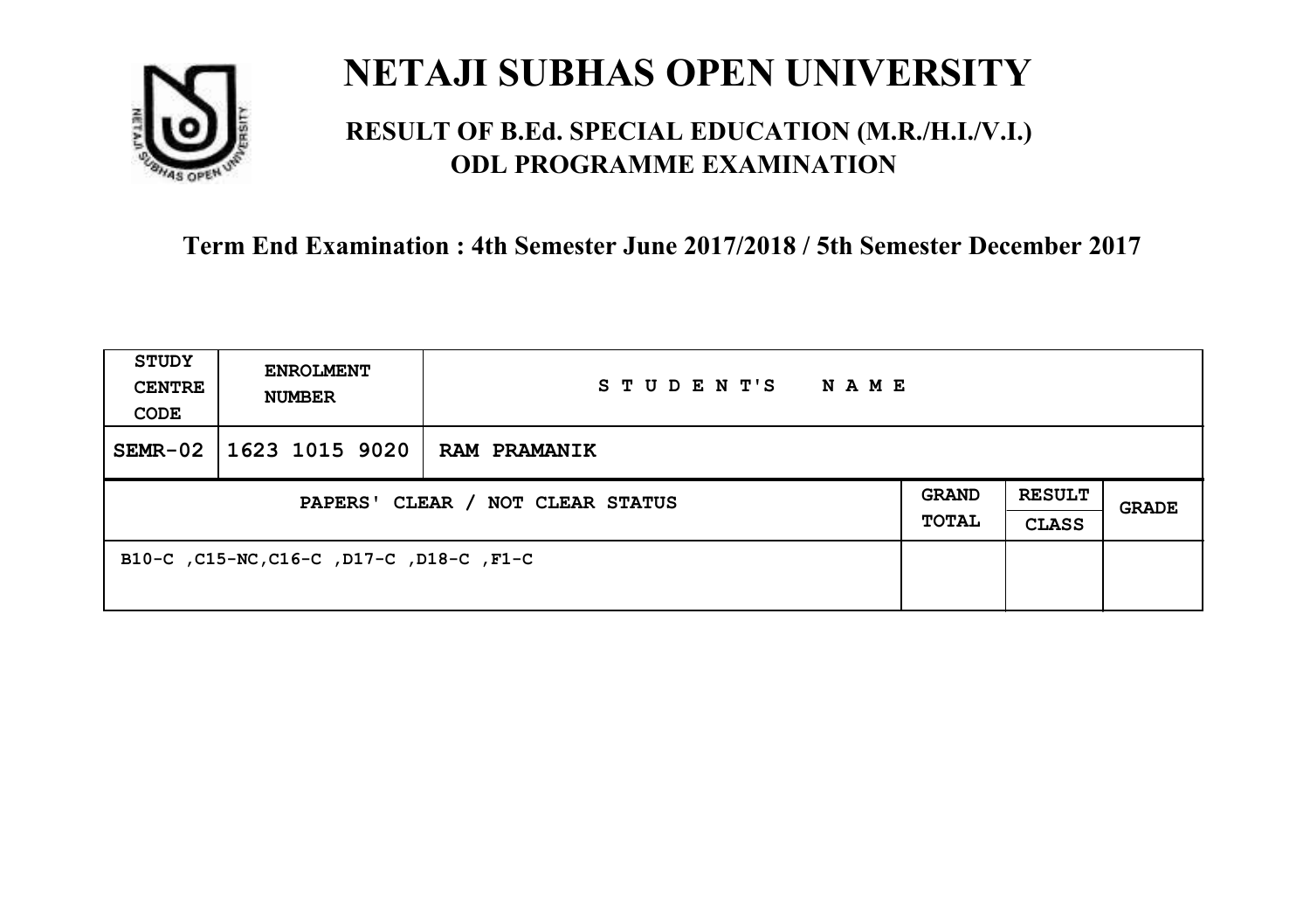

### **RESULT OF B.Ed. SPECIAL EDUCATION (M.R./H.I./V.I.) ODL PROGRAMME EXAMINATION**

| <b>STUDY</b><br><b>CENTRE</b><br>CODE | <b>ENROLMENT</b><br><b>NUMBER</b>       | STUDENT'S NAME                          |                       |                               |              |
|---------------------------------------|-----------------------------------------|-----------------------------------------|-----------------------|-------------------------------|--------------|
| $SEMR-02$                             |                                         | $\mid$ 1623 1015 9021   CHIRANJIT SINGH |                       |                               |              |
| PAPERS' CLEAR / NOT CLEAR STATUS      |                                         |                                         | GRAND<br><b>TOTAL</b> | <b>RESULT</b><br><b>CLASS</b> | <b>GRADE</b> |
|                                       | B10-C, C15-C, C16-C, D17-C, D18-C, F1-C |                                         |                       |                               |              |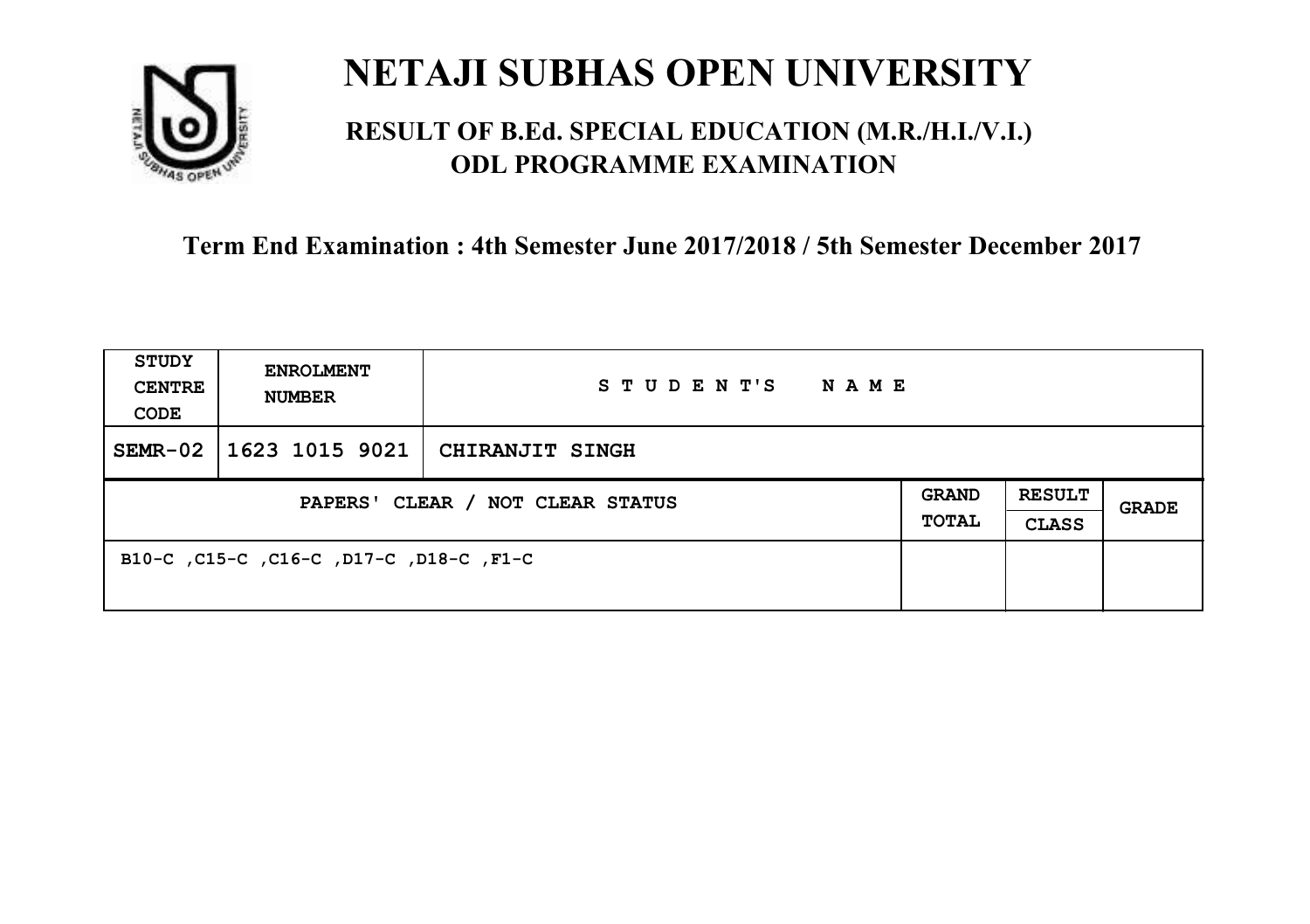

### **RESULT OF B.Ed. SPECIAL EDUCATION (M.R./H.I./V.I.) ODL PROGRAMME EXAMINATION**

| <b>STUDY</b><br><b>CENTRE</b><br>CODE | <b>ENROLMENT</b><br><b>NUMBER</b>       | STUDENT'S<br>NAME  |                              |                               |       |
|---------------------------------------|-----------------------------------------|--------------------|------------------------------|-------------------------------|-------|
| $SEMR-02$                             | 1623 1015 9022                          | <b>SUBRATA ROY</b> |                              |                               |       |
| PAPERS' CLEAR / NOT CLEAR STATUS      |                                         |                    | <b>GRAND</b><br><b>TOTAL</b> | <b>RESULT</b><br><b>CLASS</b> | GRADE |
|                                       | B10-C, C15-C, C16-C, D17-C, D18-C, F1-C |                    |                              |                               |       |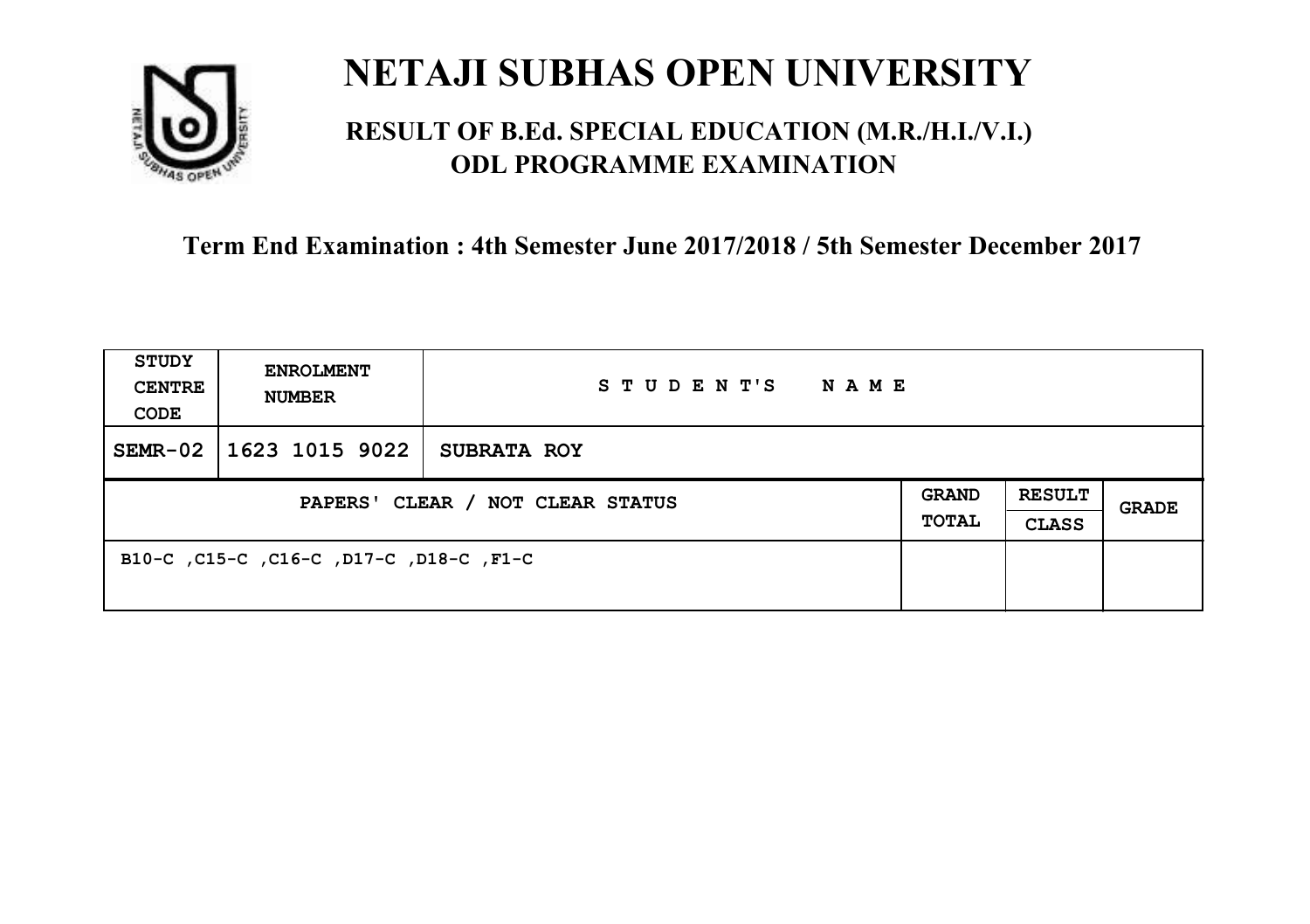

### **RESULT OF B.Ed. SPECIAL EDUCATION (M.R./H.I./V.I.) ODL PROGRAMME EXAMINATION**

| <b>STUDY</b><br><b>CENTRE</b><br>CODE | <b>ENROLMENT</b><br><b>NUMBER</b>       | STUDENT'S<br>NAME |                              |                               |       |
|---------------------------------------|-----------------------------------------|-------------------|------------------------------|-------------------------------|-------|
| $SEMR-02$                             | 1623 1015 9026                          | <b>PARTHA DAS</b> |                              |                               |       |
| PAPERS' CLEAR / NOT CLEAR STATUS      |                                         |                   | <b>GRAND</b><br><b>TOTAL</b> | <b>RESULT</b><br><b>CLASS</b> | GRADE |
|                                       | B10-C, C15-C, C16-C, D17-C, D18-C, F1-C |                   |                              |                               |       |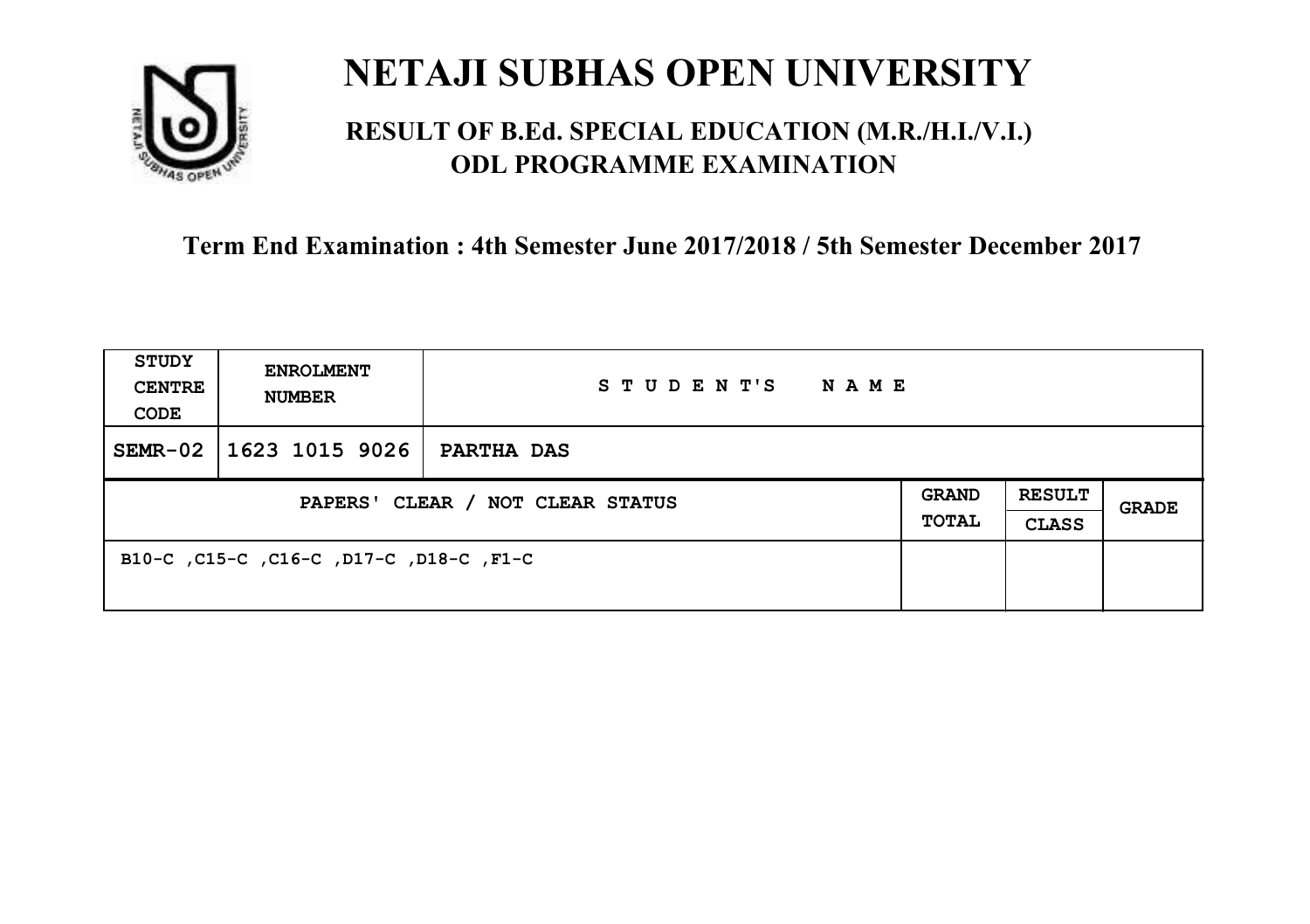

### **RESULT OF B.Ed. SPECIAL EDUCATION (M.R./H.I./V.I.) ODL PROGRAMME EXAMINATION**

| <b>STUDY</b><br><b>CENTRE</b><br>CODE | <b>ENROLMENT</b><br><b>NUMBER</b>       | STUDENT'S<br>NAME |                              |                               |       |
|---------------------------------------|-----------------------------------------|-------------------|------------------------------|-------------------------------|-------|
| $SEMR-02$                             | 1625 1015 9035                          | SWAPAN BHUMIJ     |                              |                               |       |
| PAPERS' CLEAR / NOT CLEAR STATUS      |                                         |                   | <b>GRAND</b><br><b>TOTAL</b> | <b>RESULT</b><br><b>CLASS</b> | GRADE |
|                                       | B10-C, C15-C, C16-C, D17-C, D18-C, F1-C |                   |                              |                               |       |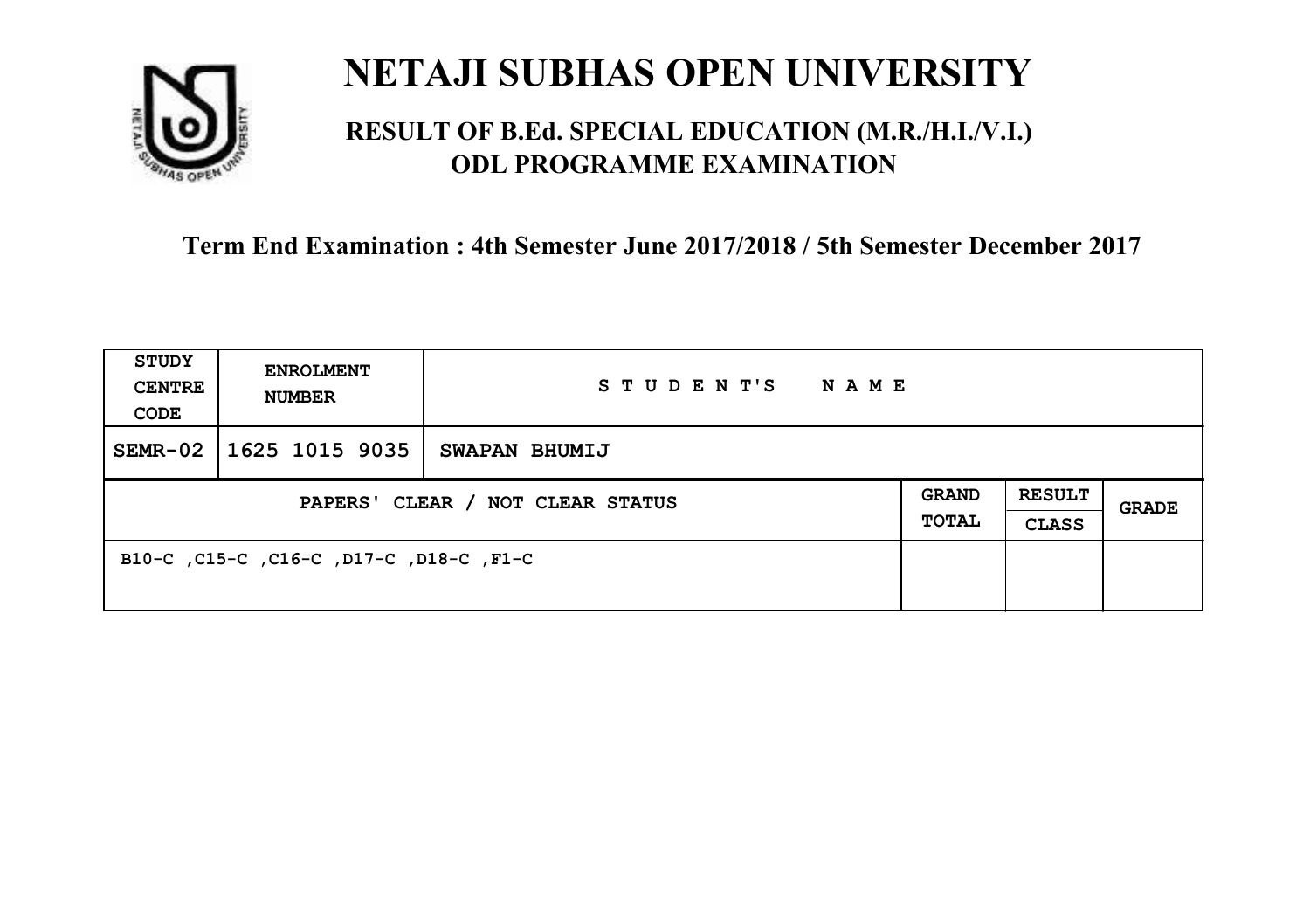

### **RESULT OF B.Ed. SPECIAL EDUCATION (M.R./H.I./V.I.) ODL PROGRAMME EXAMINATION**

| <b>STUDY</b><br><b>CENTRE</b><br>CODE | <b>ENROLMENT</b><br><b>NUMBER</b>       | STUDENT'S<br>NAME |                              |                               |       |
|---------------------------------------|-----------------------------------------|-------------------|------------------------------|-------------------------------|-------|
| $SEMR-02$                             | 1627 1015 9002                          | <b>AMIR HASAN</b> |                              |                               |       |
| PAPERS' CLEAR / NOT CLEAR STATUS      |                                         |                   | <b>GRAND</b><br><b>TOTAL</b> | <b>RESULT</b><br><b>CLASS</b> | GRADE |
|                                       | B10-C, C15-C, C16-C, D17-C, D18-C, F1-C |                   |                              |                               |       |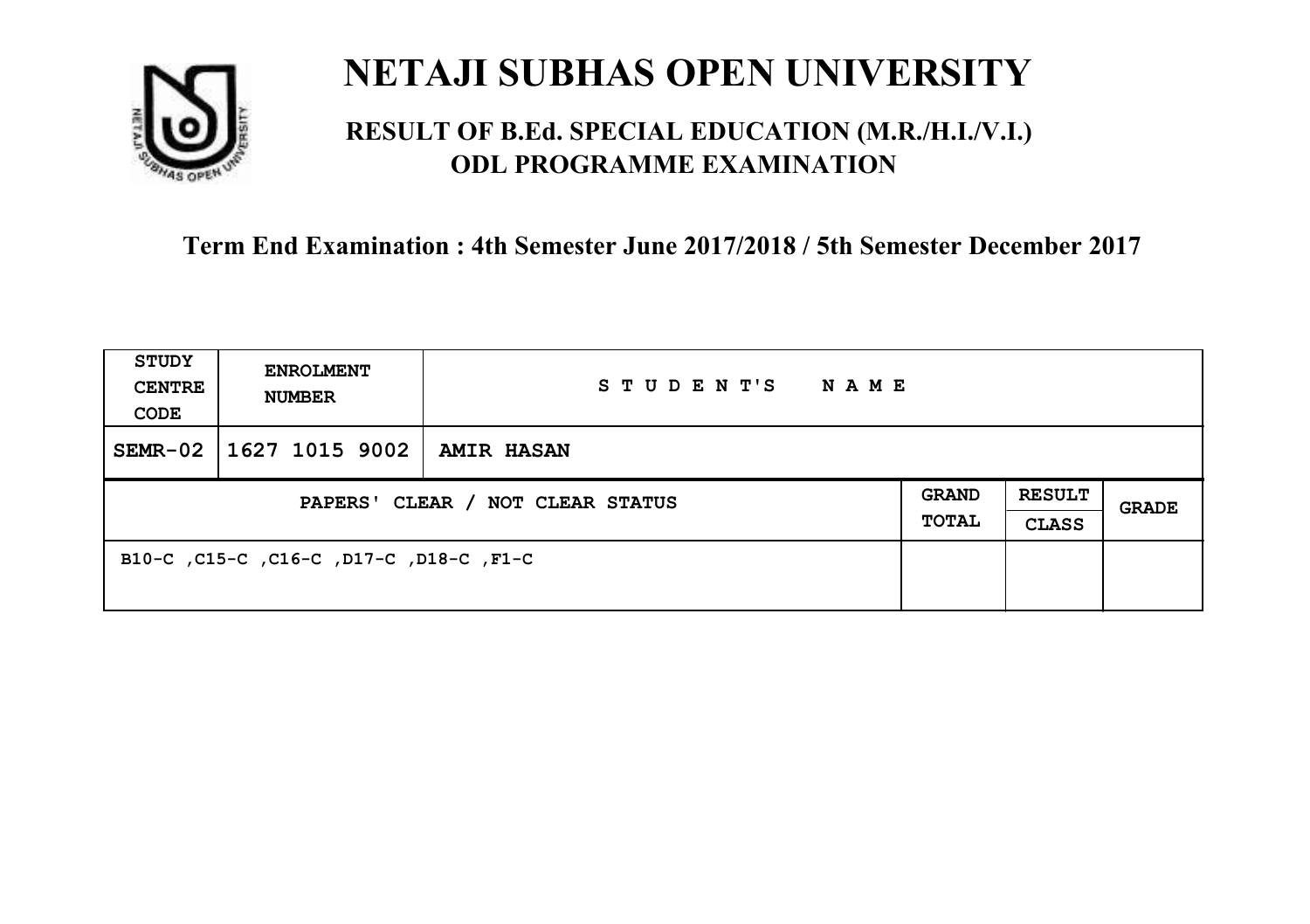

### **RESULT OF B.Ed. SPECIAL EDUCATION (M.R./H.I./V.I.) ODL PROGRAMME EXAMINATION**

| <b>STUDY</b><br><b>CENTRE</b><br>CODE | <b>ENROLMENT</b><br><b>NUMBER</b>            | STUDENT'S<br>N A M E |                       |                               |       |
|---------------------------------------|----------------------------------------------|----------------------|-----------------------|-------------------------------|-------|
| $SEMR-02$                             | 1627 1015 9006                               | SATISH KUMAR SAW     |                       |                               |       |
| PAPERS' CLEAR / NOT CLEAR STATUS      |                                              |                      | <b>GRAND</b><br>TOTAL | <b>RESULT</b><br><b>CLASS</b> | GRADE |
|                                       | B10-NC, C15-NC, C16-NC, D17-NC, D18-NC, F1-C |                      |                       |                               |       |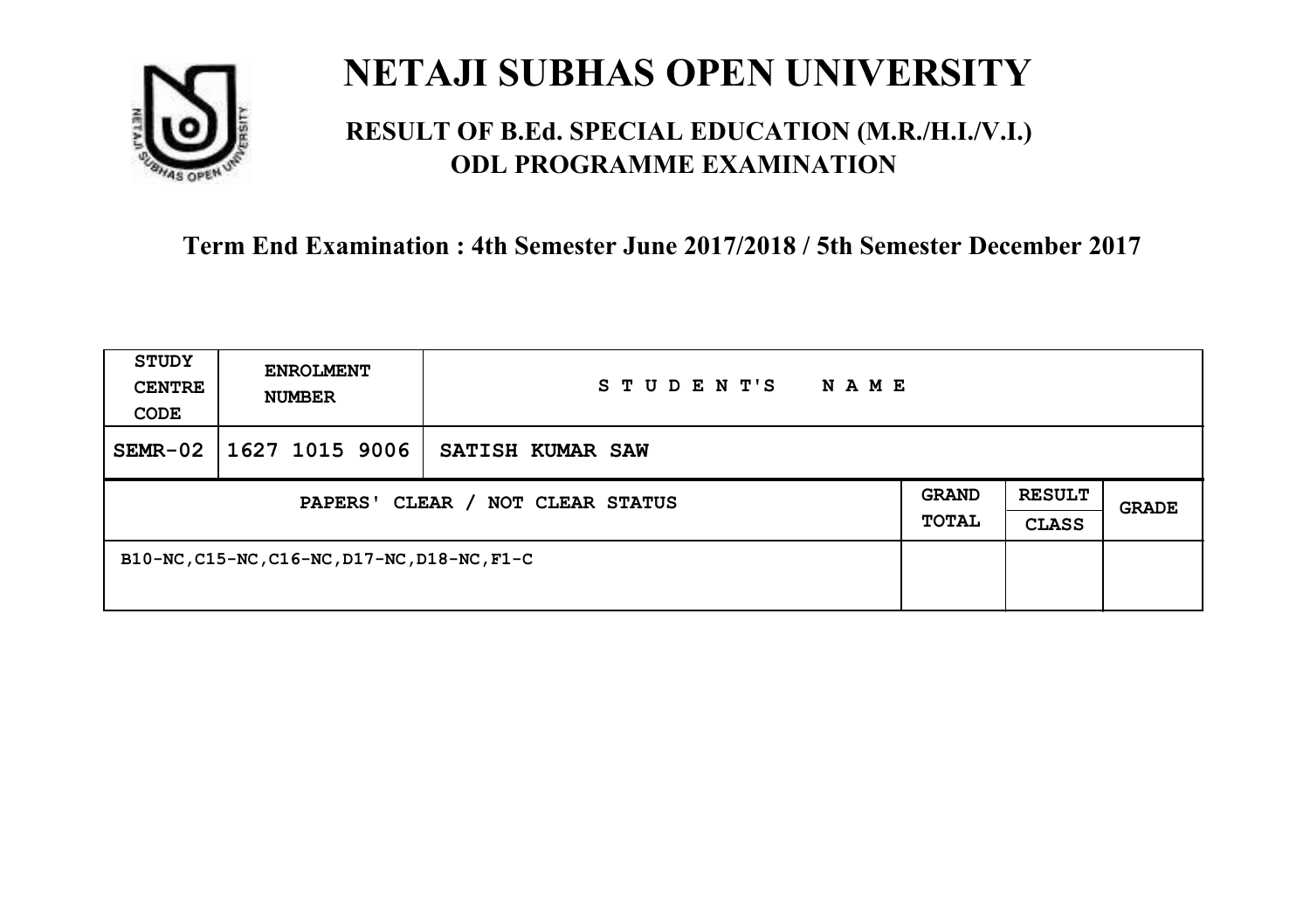

### **RESULT OF B.Ed. SPECIAL EDUCATION (M.R./H.I./V.I.) ODL PROGRAMME EXAMINATION**

| <b>STUDY</b><br><b>CENTRE</b><br>CODE | <b>ENROLMENT</b><br><b>NUMBER</b>        | STUDENT'S<br><b>NAME</b> |                              |                               |       |
|---------------------------------------|------------------------------------------|--------------------------|------------------------------|-------------------------------|-------|
| $SEMR-02$                             | 1627 1015 9010                           | <b>MD ASHADULLA</b>      |                              |                               |       |
| PAPERS' CLEAR / NOT CLEAR STATUS      |                                          |                          | <b>GRAND</b><br><b>TOTAL</b> | <b>RESULT</b><br><b>CLASS</b> | GRADE |
|                                       | B10-C, C15-C, C16-C, D17-C, D18-C, F1-NC |                          |                              |                               |       |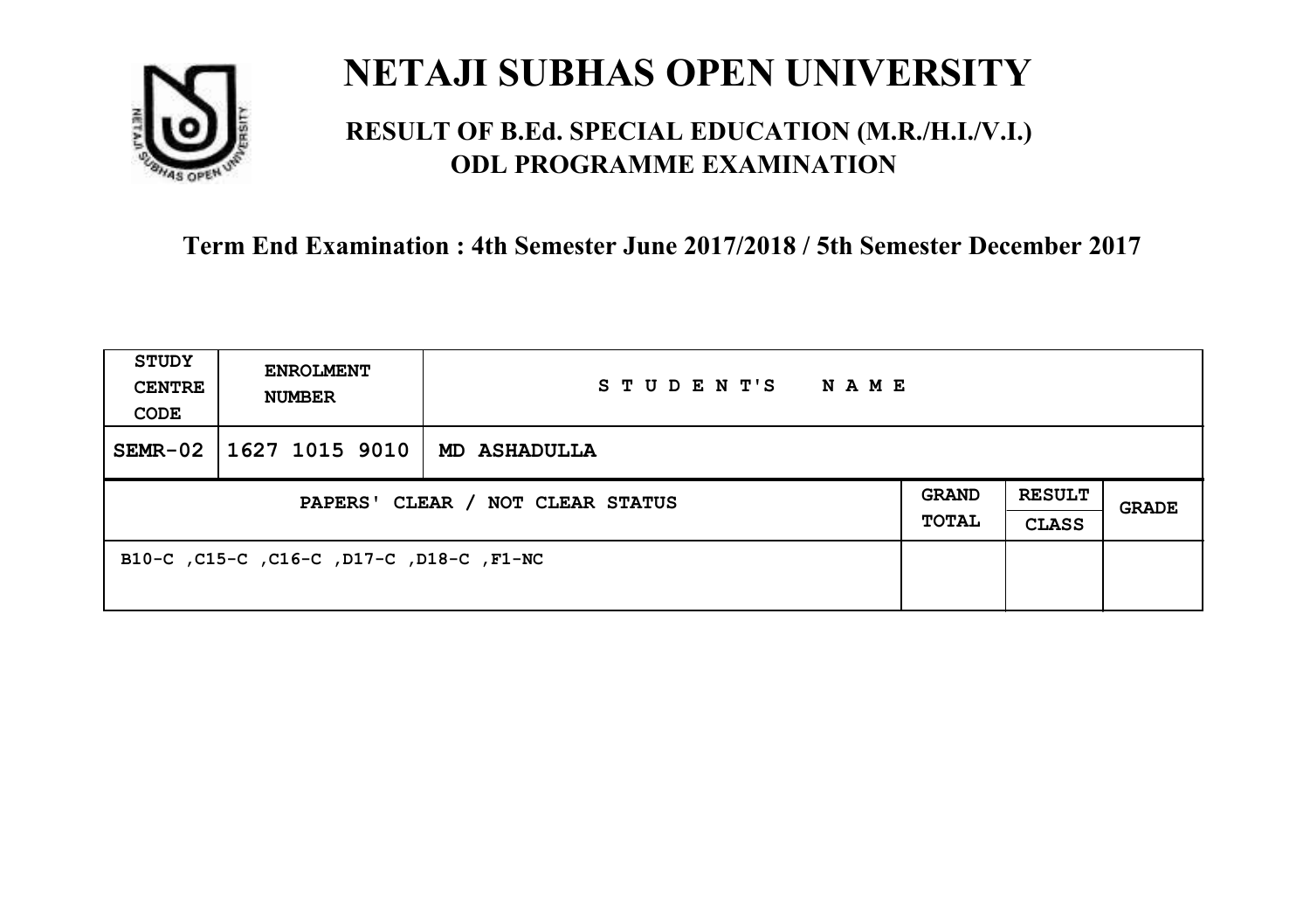

### **RESULT OF B.Ed. SPECIAL EDUCATION (M.R./H.I./V.I.) ODL PROGRAMME EXAMINATION**

| <b>STUDY</b><br><b>CENTRE</b><br>CODE | <b>ENROLMENT</b><br><b>NUMBER</b>       | STUDENT'S<br>NAME |                              |                               |       |
|---------------------------------------|-----------------------------------------|-------------------|------------------------------|-------------------------------|-------|
| $SEMR-02$                             | 1627 1015 9025                          | <b>ASIF IQBAL</b> |                              |                               |       |
| PAPERS' CLEAR / NOT CLEAR STATUS      |                                         |                   | <b>GRAND</b><br><b>TOTAL</b> | <b>RESULT</b><br><b>CLASS</b> | GRADE |
|                                       | B10-C, C15-C, C16-C, D17-C, D18-C, F1-C |                   |                              |                               |       |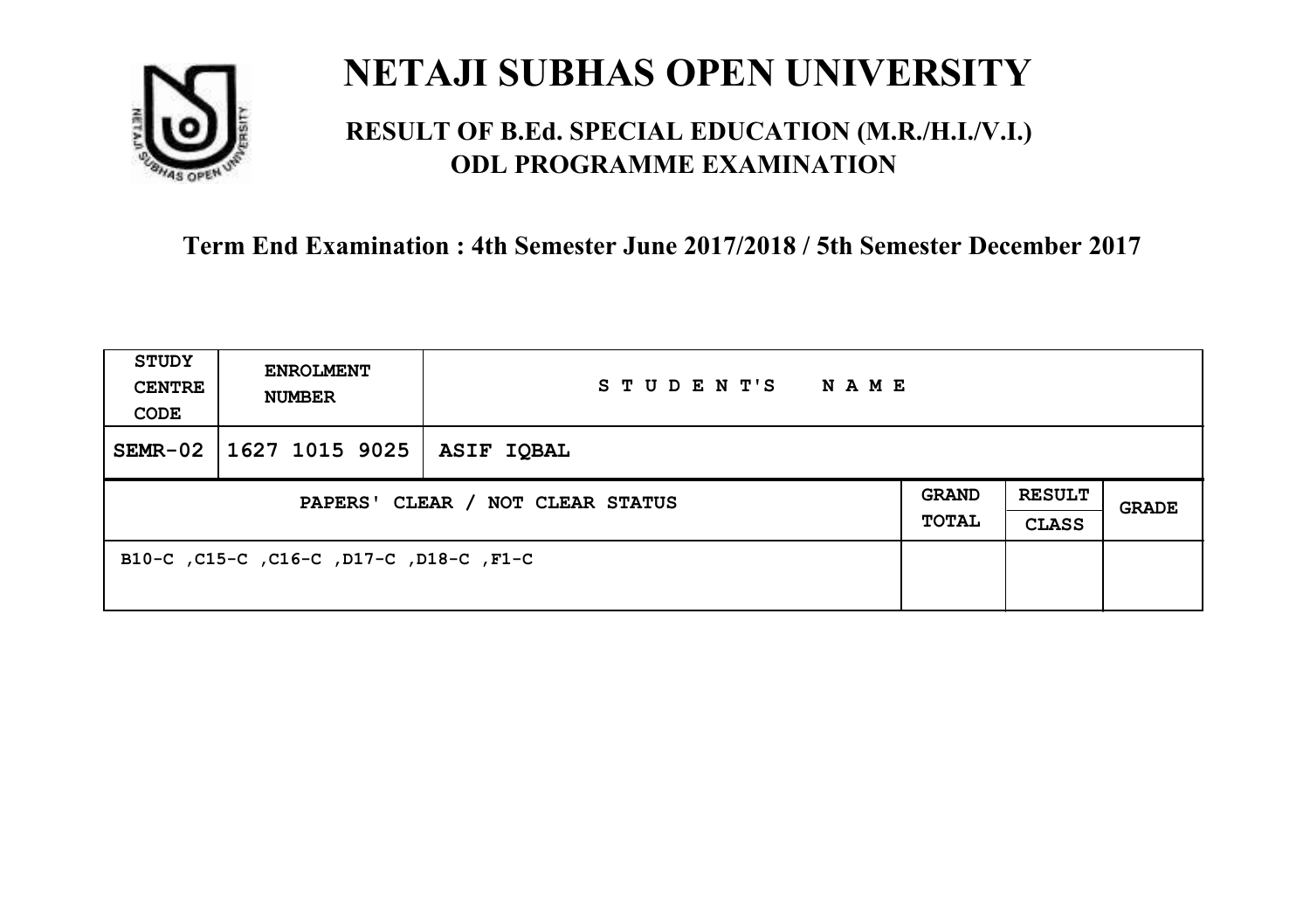

### **RESULT OF B.Ed. SPECIAL EDUCATION (M.R./H.I./V.I.) ODL PROGRAMME EXAMINATION**

| <b>STUDY</b><br><b>CENTRE</b><br>CODE | <b>ENROLMENT</b><br><b>NUMBER</b>       | STUDENT'S<br>NAME     |                       |                               |       |
|---------------------------------------|-----------------------------------------|-----------------------|-----------------------|-------------------------------|-------|
| $SEMR-02$                             | 1627 1015 9032                          | <b>MADHUSUDAN DAS</b> |                       |                               |       |
| PAPERS' CLEAR / NOT CLEAR STATUS      |                                         |                       | <b>GRAND</b><br>TOTAL | <b>RESULT</b><br><b>CLASS</b> | GRADE |
|                                       | B10-C, C15-C, C16-C, D17-C, D18-C, F1-C |                       |                       |                               |       |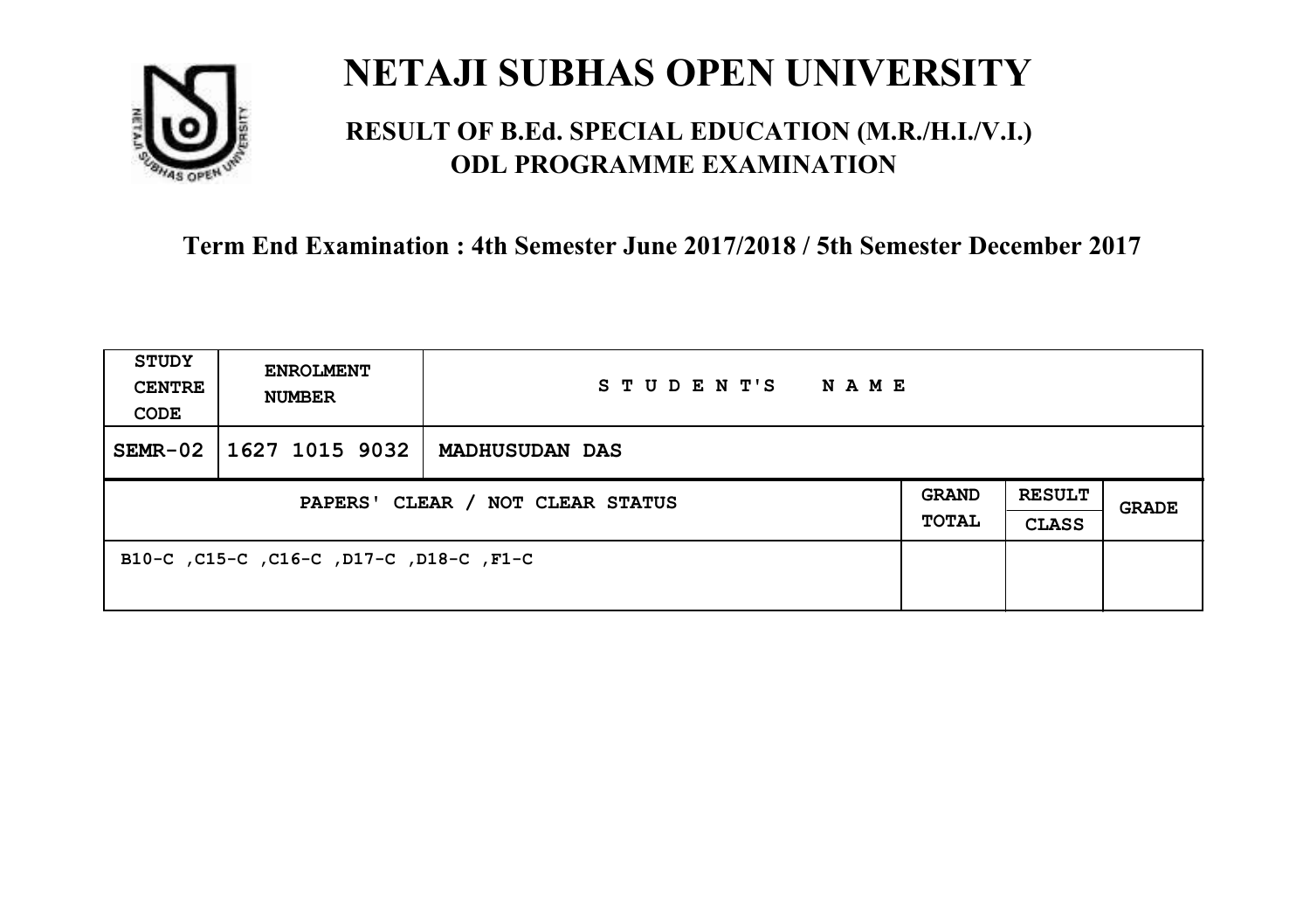

### **RESULT OF B.Ed. SPECIAL EDUCATION (M.R./H.I./V.I.) ODL PROGRAMME EXAMINATION**

| <b>STUDY</b><br><b>CENTRE</b><br>CODE | <b>ENROLMENT</b><br><b>NUMBER</b>        | STUDENT'S<br>NAME |                              |                               |       |
|---------------------------------------|------------------------------------------|-------------------|------------------------------|-------------------------------|-------|
| $SEMR-02$                             | 1627 1015 9034                           | <b>GOURAB PAL</b> |                              |                               |       |
| PAPERS' CLEAR / NOT CLEAR STATUS      |                                          |                   | <b>GRAND</b><br><b>TOTAL</b> | <b>RESULT</b><br><b>CLASS</b> | GRADE |
|                                       | B10-C, C15-C, C16-C, D17-C, D18-C, F1-NC |                   |                              |                               |       |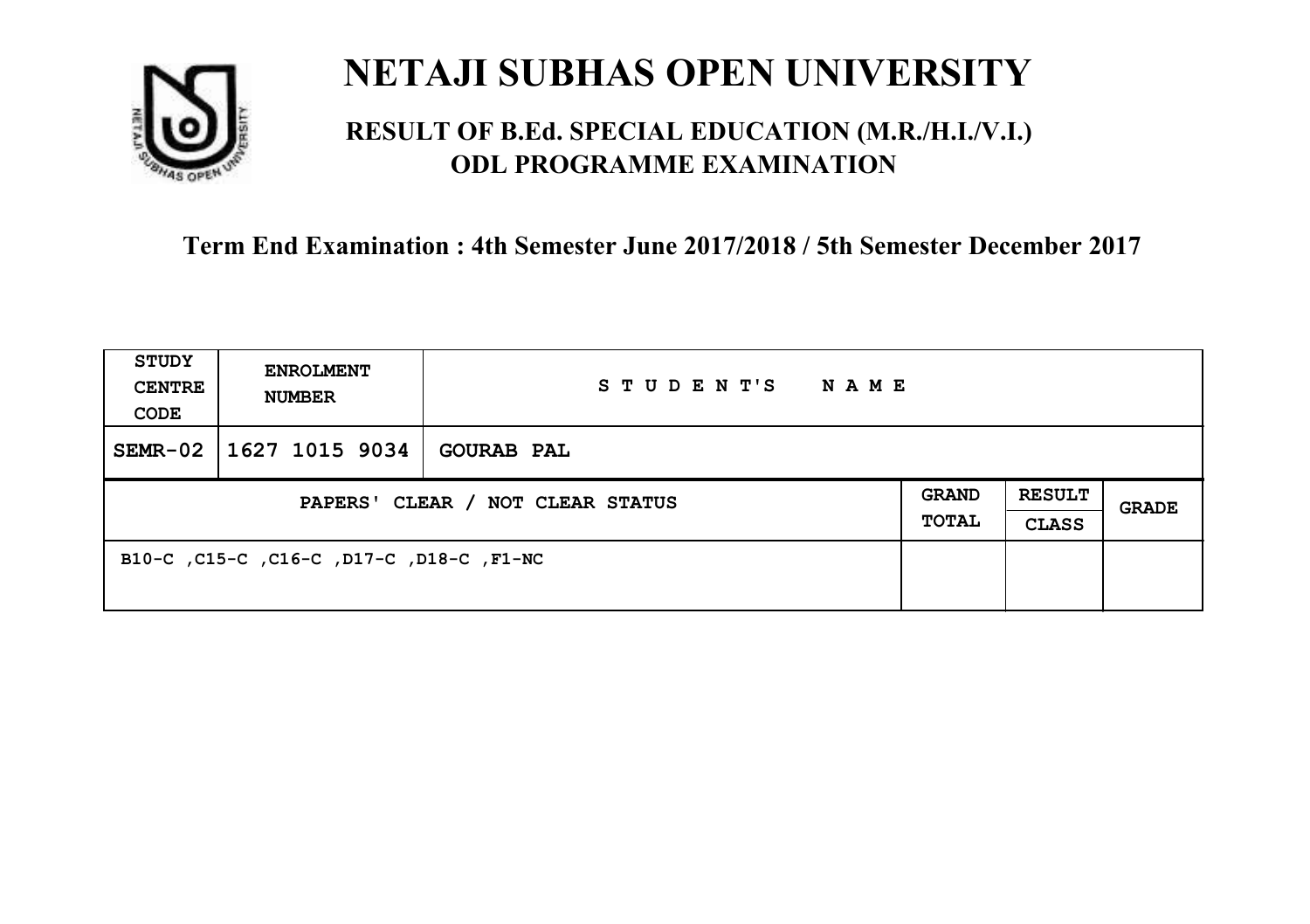

### **RESULT OF B.Ed. SPECIAL EDUCATION (M.R./H.I./V.I.) ODL PROGRAMME EXAMINATION**

| <b>STUDY</b><br><b>CENTRE</b><br>CODE | <b>ENROLMENT</b><br><b>NUMBER</b> | STUDENT'S<br><b>NAME</b> |                              |                               |       |
|---------------------------------------|-----------------------------------|--------------------------|------------------------------|-------------------------------|-------|
| $SEMR-02$                             | 1521 1015 9008                    | AYAN CHAKRABORTY         |                              |                               |       |
| CLEAR / NOT CLEAR STATUS<br>PAPERS'   |                                   |                          | <b>GRAND</b><br><b>TOTAL</b> | <b>RESULT</b><br><b>CLASS</b> | GRADE |
|                                       |                                   | All Clear                | 1412                         | I                             | $A+$  |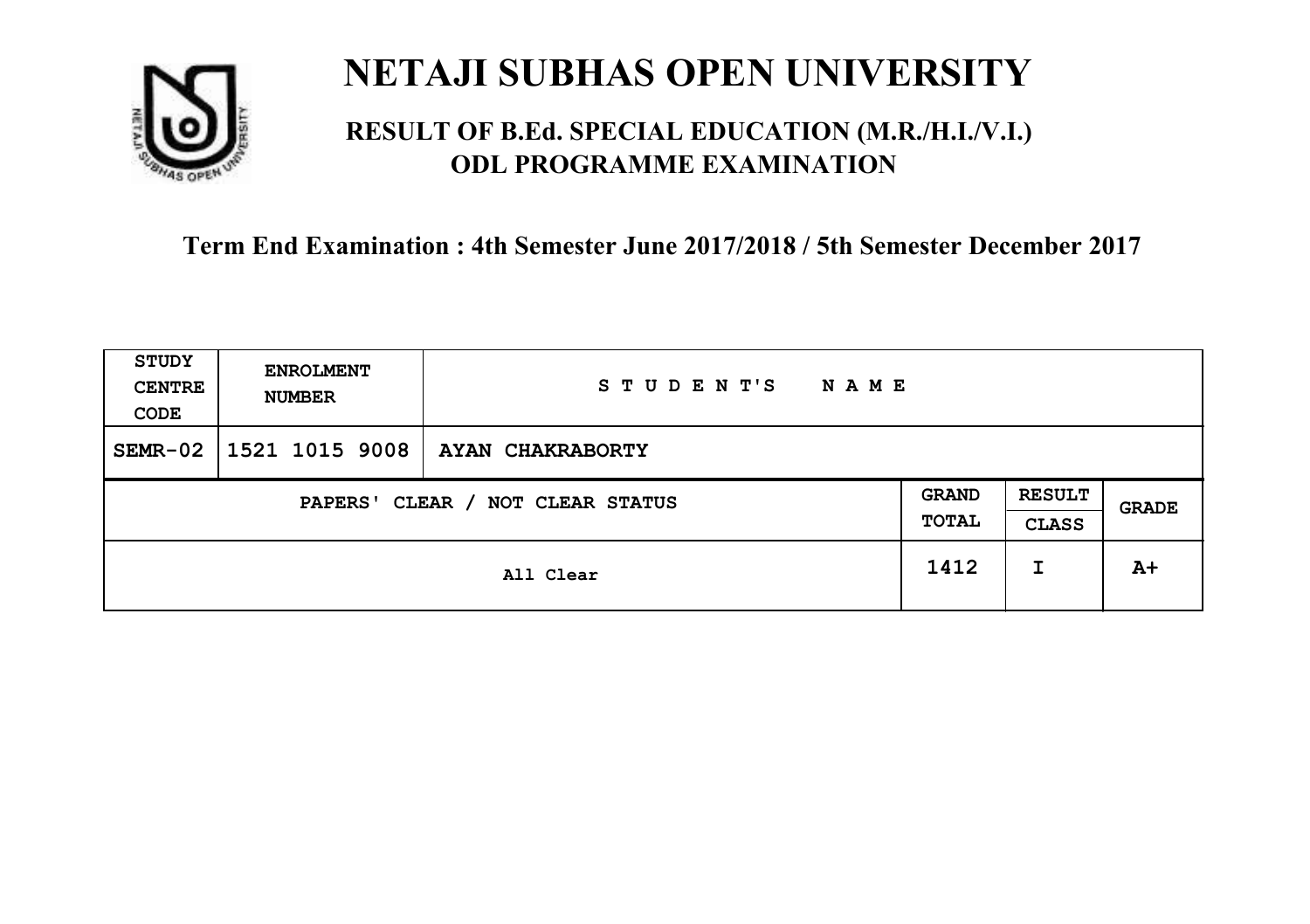

### **RESULT OF B.Ed. SPECIAL EDUCATION (M.R./H.I./V.I.) ODL PROGRAMME EXAMINATION**

| <b>STUDY</b><br><b>CENTRE</b><br>CODE | <b>ENROLMENT</b><br><b>NUMBER</b> | STUDENT'S<br><b>NAME</b> |                       |                               |       |
|---------------------------------------|-----------------------------------|--------------------------|-----------------------|-------------------------------|-------|
| $SEMR-02$                             | 1521 1015 9012                    | PRASANTA DEBNATH         |                       |                               |       |
| CLEAR / NOT CLEAR STATUS<br>PAPERS'   |                                   |                          | <b>GRAND</b><br>TOTAL | <b>RESULT</b><br><b>CLASS</b> | GRADE |
|                                       |                                   | All Clear                | 1484                  | I                             | $A+$  |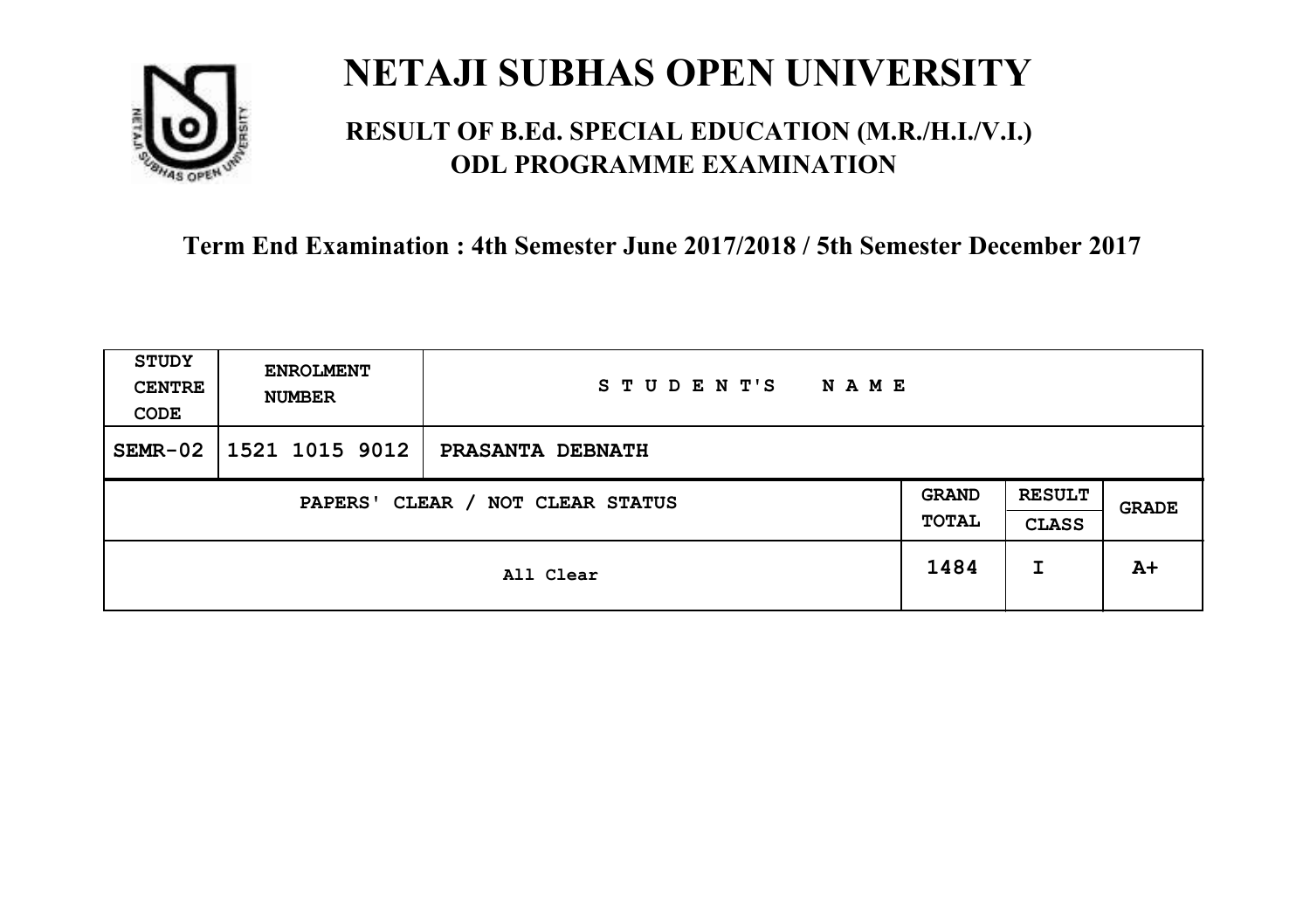

### **RESULT OF B.Ed. SPECIAL EDUCATION (M.R./H.I./V.I.) ODL PROGRAMME EXAMINATION**

| <b>STUDY</b><br><b>CENTRE</b><br>CODE | <b>ENROLMENT</b><br><b>NUMBER</b>   | STUDENT'S<br><b>NAME</b> |      |                               |              |
|---------------------------------------|-------------------------------------|--------------------------|------|-------------------------------|--------------|
| $SEMR-02$                             | 1521 1015 9014                      | <b>SUBRATA MAITI</b>     |      |                               |              |
|                                       | CLEAR / NOT CLEAR STATUS<br>PAPERS' |                          |      | <b>RESULT</b><br><b>CLASS</b> | <b>GRADE</b> |
|                                       |                                     | All Clear                | 1372 | I                             | A            |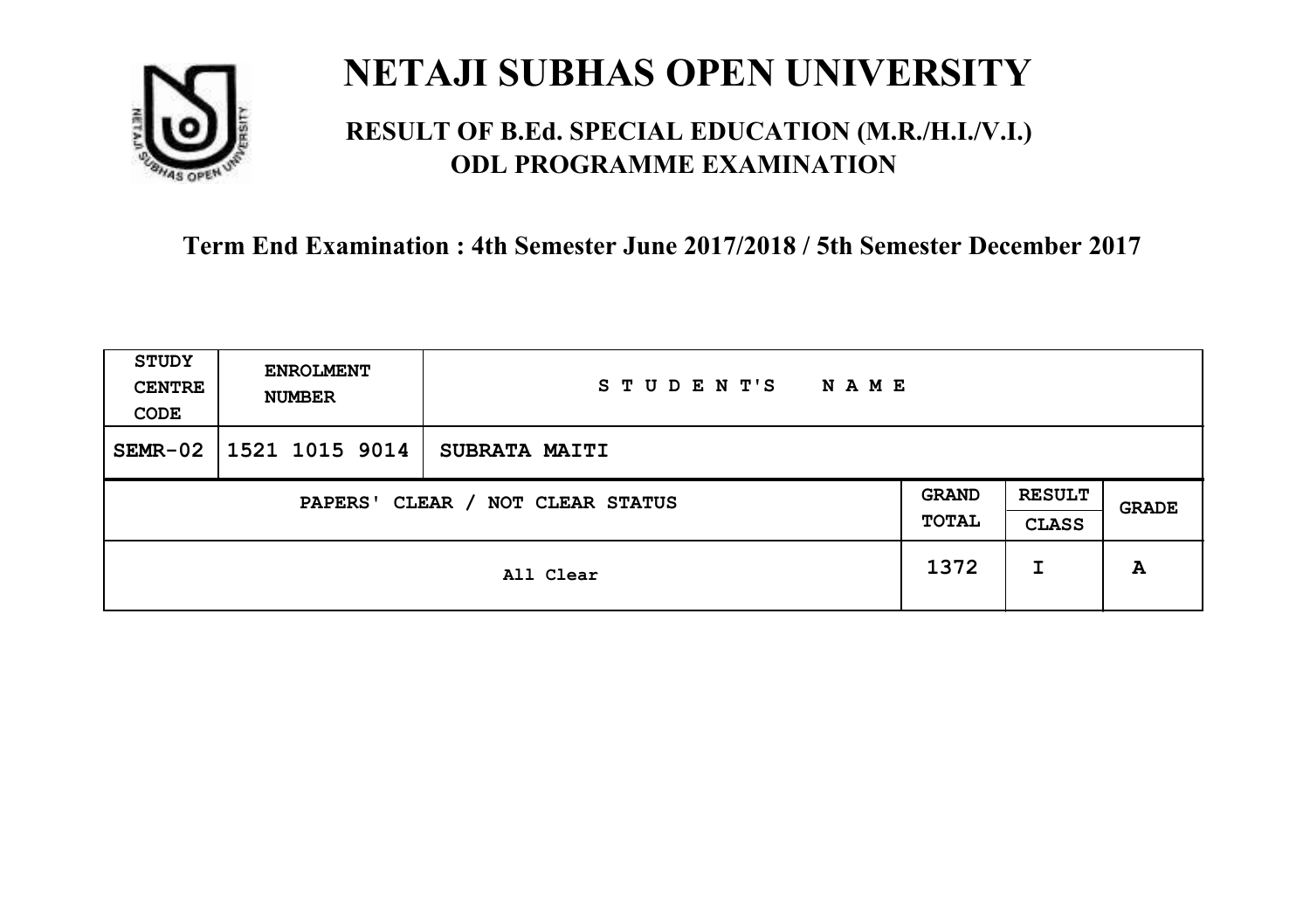

### **RESULT OF B.Ed. SPECIAL EDUCATION (M.R./H.I./V.I.) ODL PROGRAMME EXAMINATION**

| <b>STUDY</b><br><b>CENTRE</b><br>CODE | <b>ENROLMENT</b><br><b>NUMBER</b> | STUDENT'S<br><b>NAME</b> |                       |                               |       |
|---------------------------------------|-----------------------------------|--------------------------|-----------------------|-------------------------------|-------|
| $SEMR-02$                             | 1521 1015 9015                    | <b>SUBHAJIT GUHA</b>     |                       |                               |       |
| CLEAR / NOT CLEAR STATUS<br>PAPERS'   |                                   |                          | <b>GRAND</b><br>TOTAL | <b>RESULT</b><br><b>CLASS</b> | GRADE |
|                                       |                                   | All Clear                | 1375                  | I                             | A     |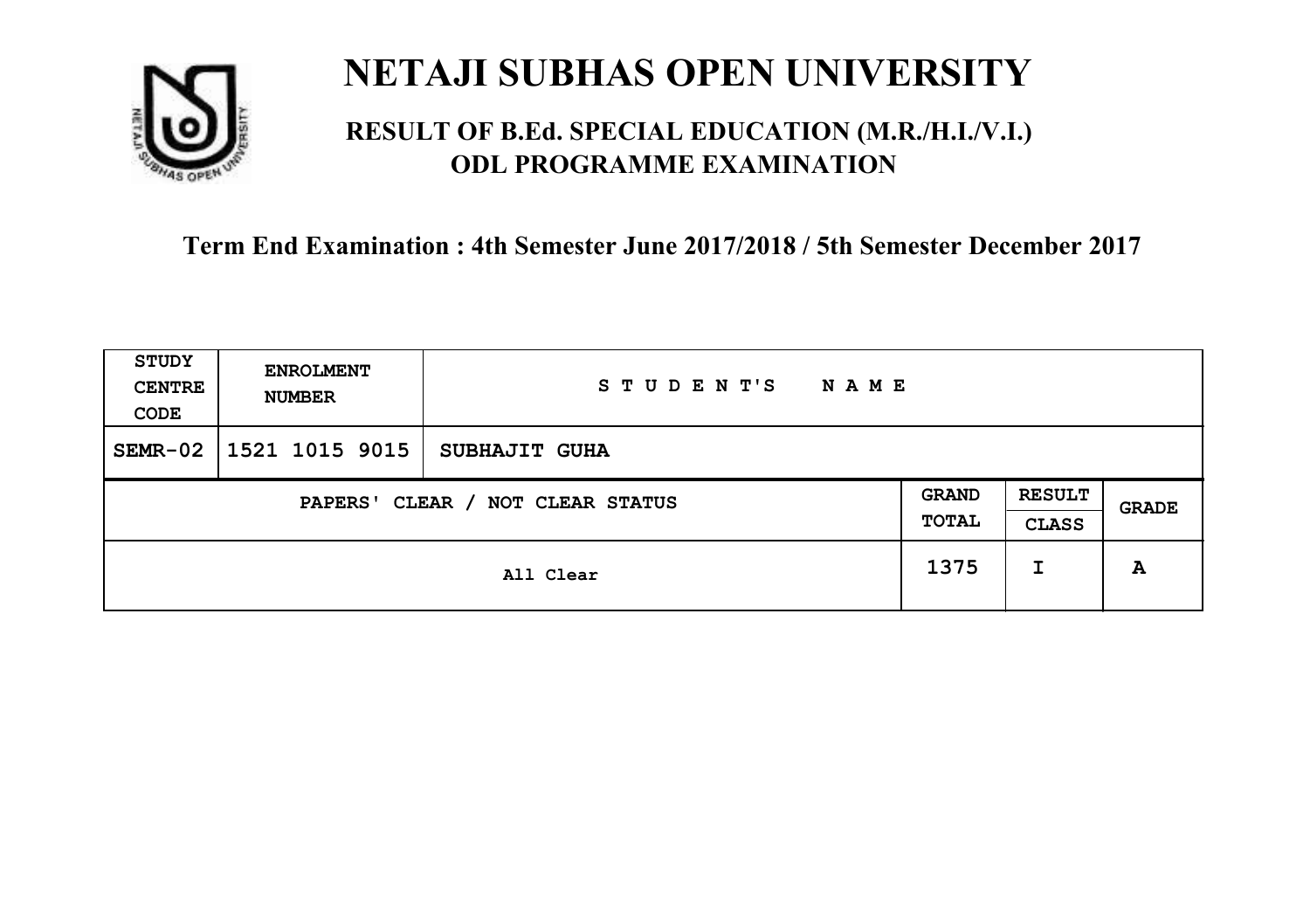

### **RESULT OF B.Ed. SPECIAL EDUCATION (M.R./H.I./V.I.) ODL PROGRAMME EXAMINATION**

| <b>STUDY</b><br><b>CENTRE</b><br>CODE | <b>ENROLMENT</b><br><b>NUMBER</b>   | STUDENT'S<br><b>NAME</b> |      |                               |       |
|---------------------------------------|-------------------------------------|--------------------------|------|-------------------------------|-------|
| $SEMR-02$                             | 1521 1015 9016                      | SAIKAT CHAKRABORTY       |      |                               |       |
|                                       | CLEAR / NOT CLEAR STATUS<br>PAPERS' |                          |      | <b>RESULT</b><br><b>CLASS</b> | GRADE |
|                                       |                                     | All Clear                | 1321 | I                             | A     |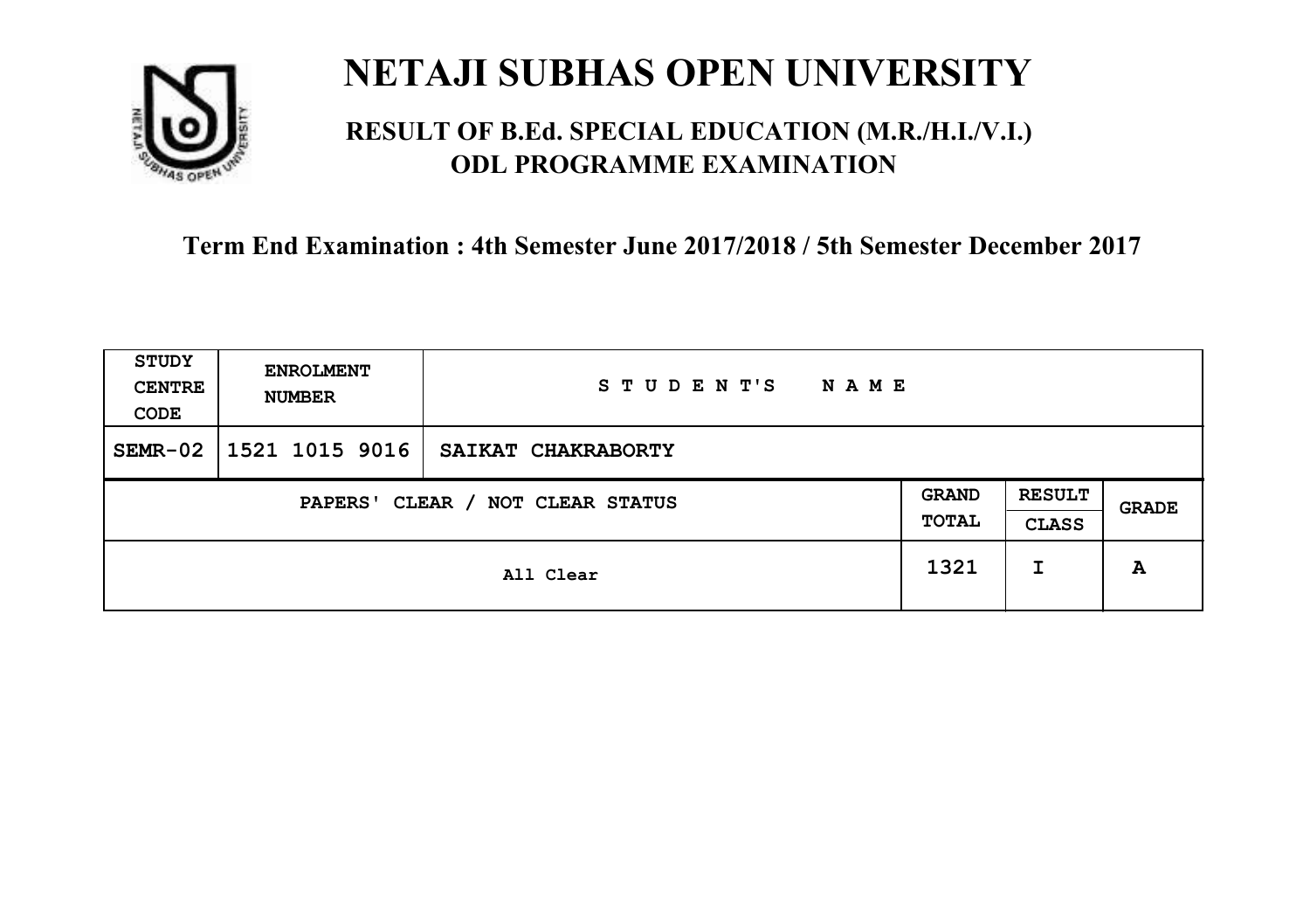

### **RESULT OF B.Ed. SPECIAL EDUCATION (M.R./H.I./V.I.) ODL PROGRAMME EXAMINATION**

| <b>STUDY</b><br><b>CENTRE</b><br>CODE | <b>ENROLMENT</b><br><b>NUMBER</b> | STUDENT'S<br><b>NAME</b> |                       |                               |       |
|---------------------------------------|-----------------------------------|--------------------------|-----------------------|-------------------------------|-------|
| $SEMR-02$                             | 1521 1015 9017                    | <b>SANTANU DAS</b>       |                       |                               |       |
| CLEAR / NOT CLEAR STATUS<br>PAPERS'   |                                   |                          | <b>GRAND</b><br>TOTAL | <b>RESULT</b><br><b>CLASS</b> | GRADE |
|                                       |                                   | All Clear                | 1453                  | I                             | $A+$  |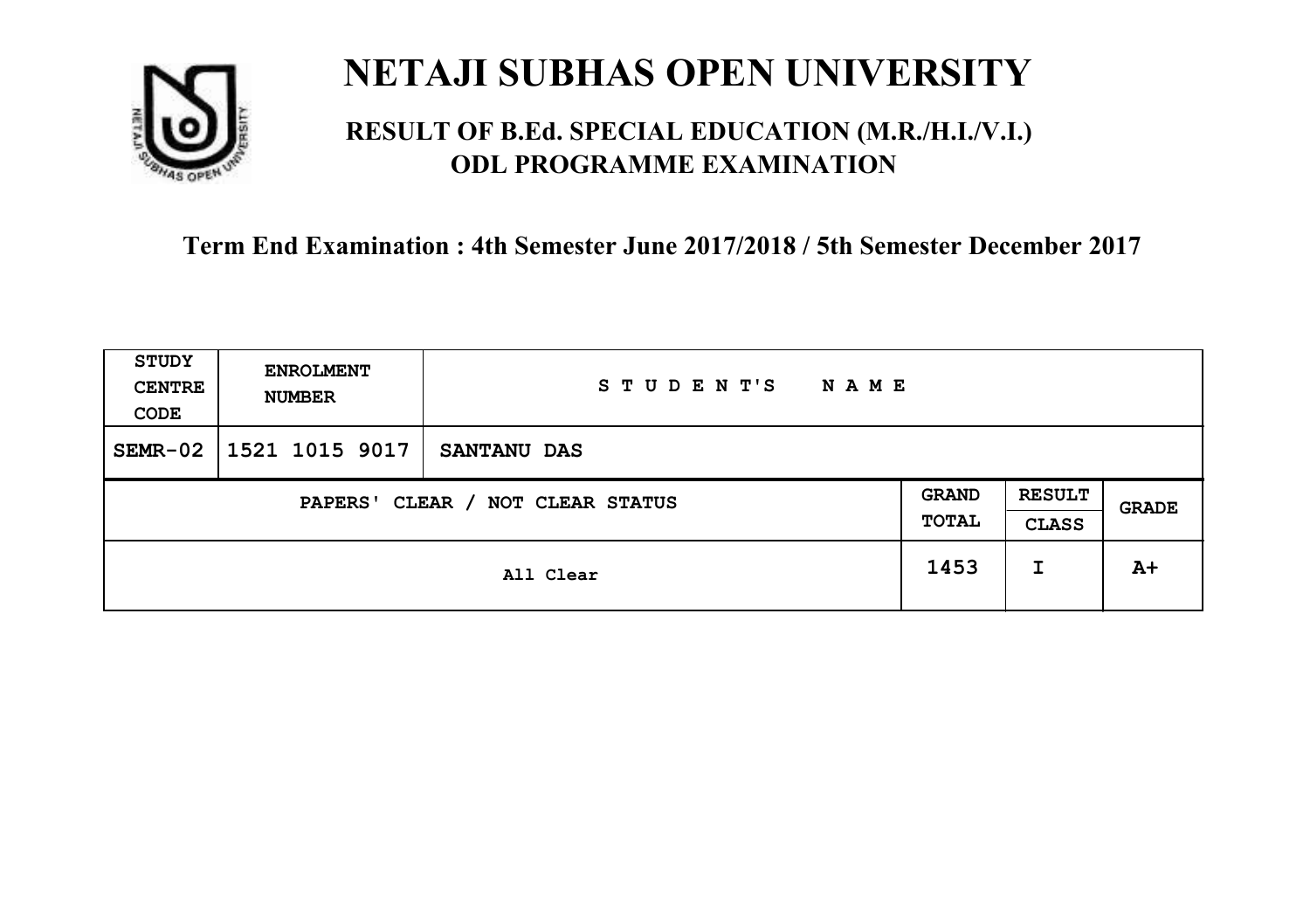

### **RESULT OF B.Ed. SPECIAL EDUCATION (M.R./H.I./V.I.) ODL PROGRAMME EXAMINATION**

| <b>STUDY</b><br><b>CENTRE</b><br>CODE | <b>ENROLMENT</b><br><b>NUMBER</b>                                                        | STUDENT'S<br>NAME |                              |                               |       |
|---------------------------------------|------------------------------------------------------------------------------------------|-------------------|------------------------------|-------------------------------|-------|
| $SEMR-02$                             | 1521 1015 9027                                                                           | JOYDEB SADHUKHAN  |                              |                               |       |
| PAPERS' CLEAR / NOT CLEAR STATUS      |                                                                                          |                   | <b>GRAND</b><br><b>TOTAL</b> | <b>RESULT</b><br><b>CLASS</b> | GRADE |
|                                       | B10-C, C15-C, C16-C, D17-C, D18-C, F1-C, B11-C, D1<br>$9-C$ , $E1-B-C$ , $F2-C$ , $F3-C$ |                   |                              |                               |       |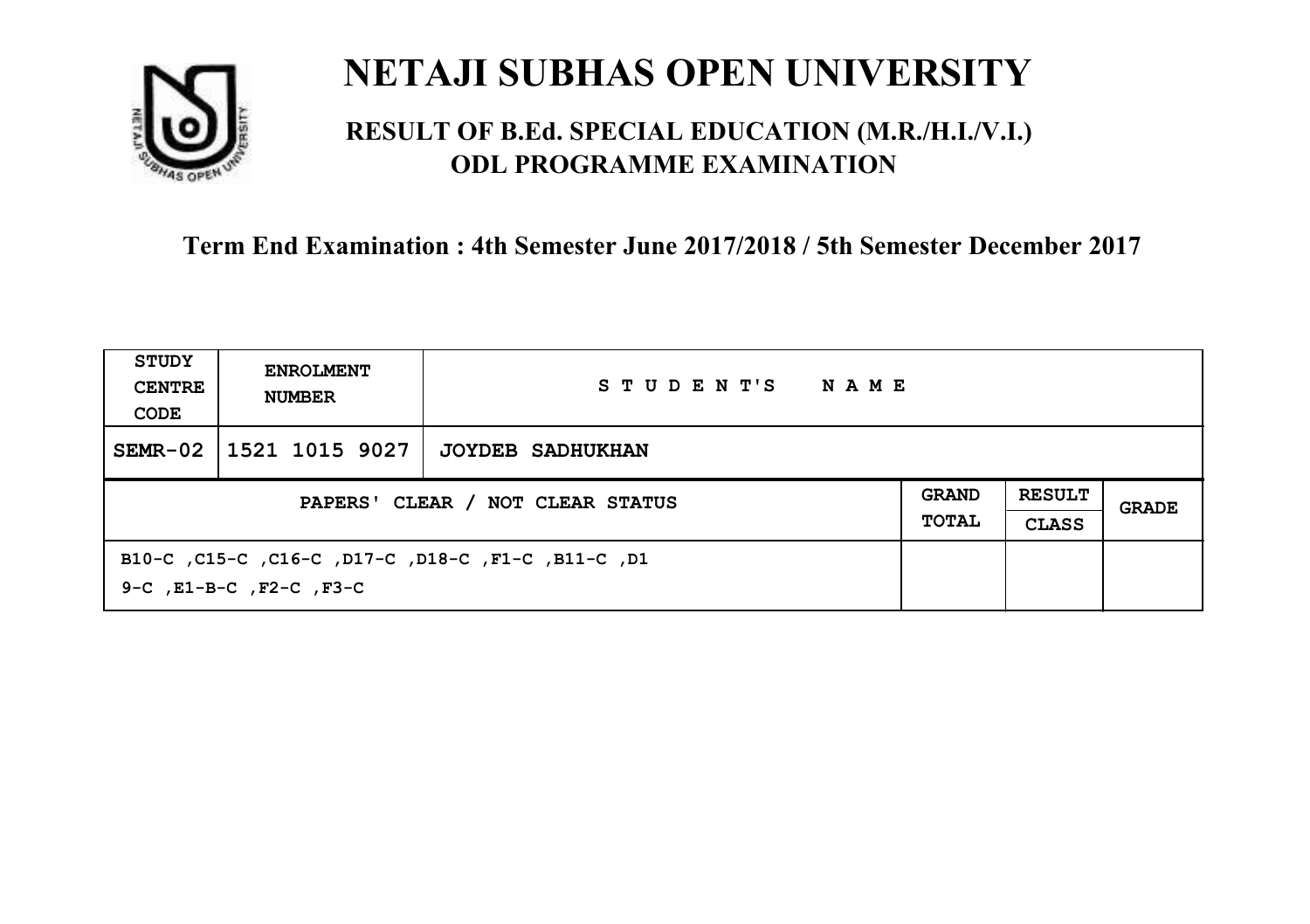

### **RESULT OF B.Ed. SPECIAL EDUCATION (M.R./H.I./V.I.) ODL PROGRAMME EXAMINATION**

| <b>STUDY</b><br><b>CENTRE</b><br>CODE | <b>ENROLMENT</b><br><b>NUMBER</b> | STUDENT'S<br><b>NAME</b> |                              |                               |              |
|---------------------------------------|-----------------------------------|--------------------------|------------------------------|-------------------------------|--------------|
| $SEMR-02$                             | 1521 1015 9039                    | KAUSHIK SAHA             |                              |                               |              |
| CLEAR / NOT CLEAR STATUS<br>PAPERS'   |                                   |                          | <b>GRAND</b><br><b>TOTAL</b> | <b>RESULT</b><br><b>CLASS</b> | <b>GRADE</b> |
|                                       |                                   | All Clear                | 1369                         | I                             | A            |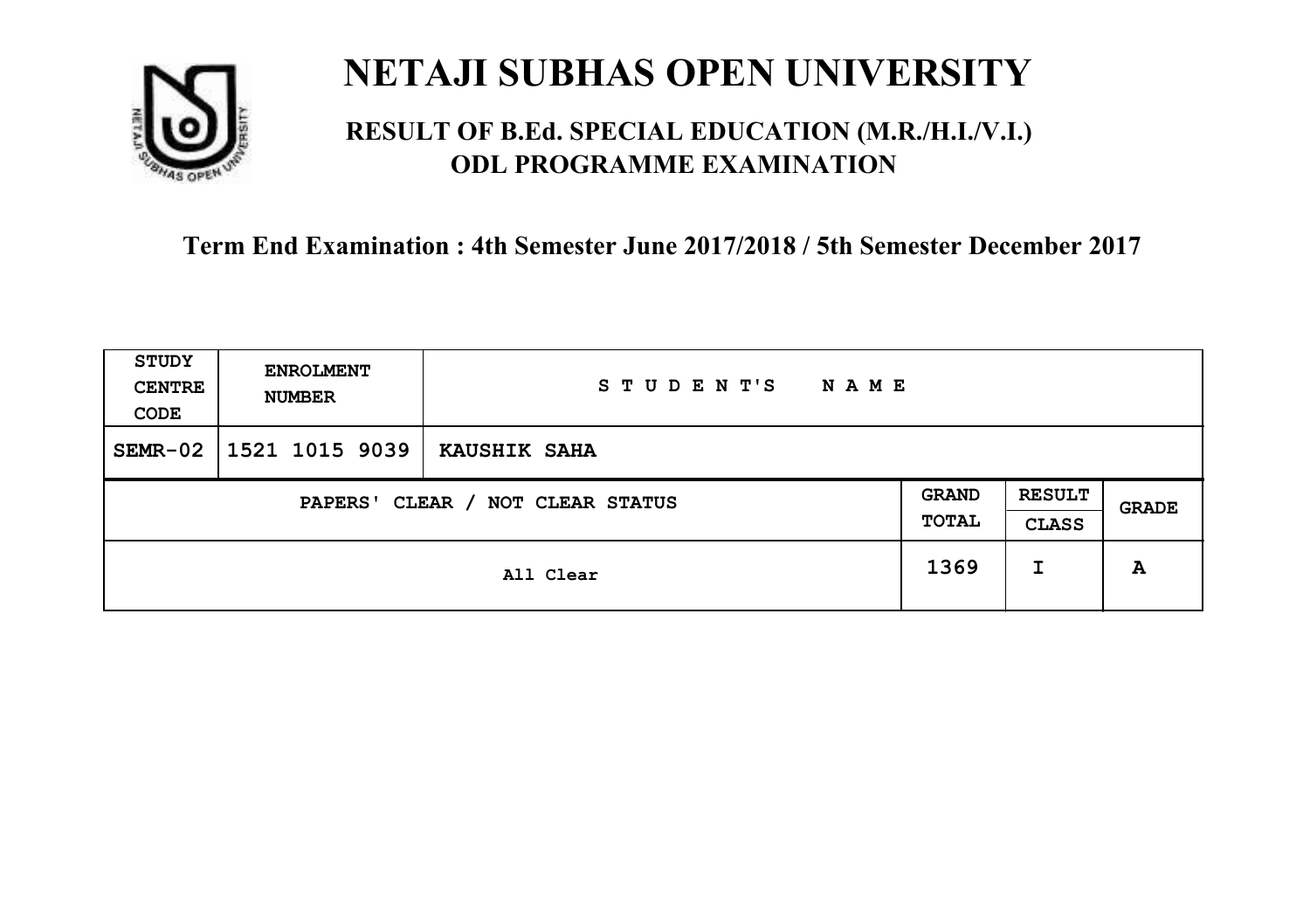

### **RESULT OF B.Ed. SPECIAL EDUCATION (M.R./H.I./V.I.) ODL PROGRAMME EXAMINATION**

| STUDY<br><b>CENTRE</b><br>CODE             | <b>ENROLMENT</b><br><b>NUMBER</b>      | STUDENT'S<br><b>NAME</b>                                  |                              |                               |       |
|--------------------------------------------|----------------------------------------|-----------------------------------------------------------|------------------------------|-------------------------------|-------|
| $SEMR-02$                                  | 1521 1015 9040                         | SYED MONIF MUKLESH                                        |                              |                               |       |
| CLEAR / NOT CLEAR STATUS<br><b>PAPERS'</b> |                                        |                                                           | <b>GRAND</b><br><b>TOTAL</b> | <b>RESULT</b><br><b>CLASS</b> | GRADE |
|                                            | $9-NC$ , $E1-B-NC$ , $F2-NC$ , $F3-NC$ | B10-NC, C15-NC, C16-NC, D17-NC, D18-NC, F1-NC, B11-NC, D1 |                              |                               |       |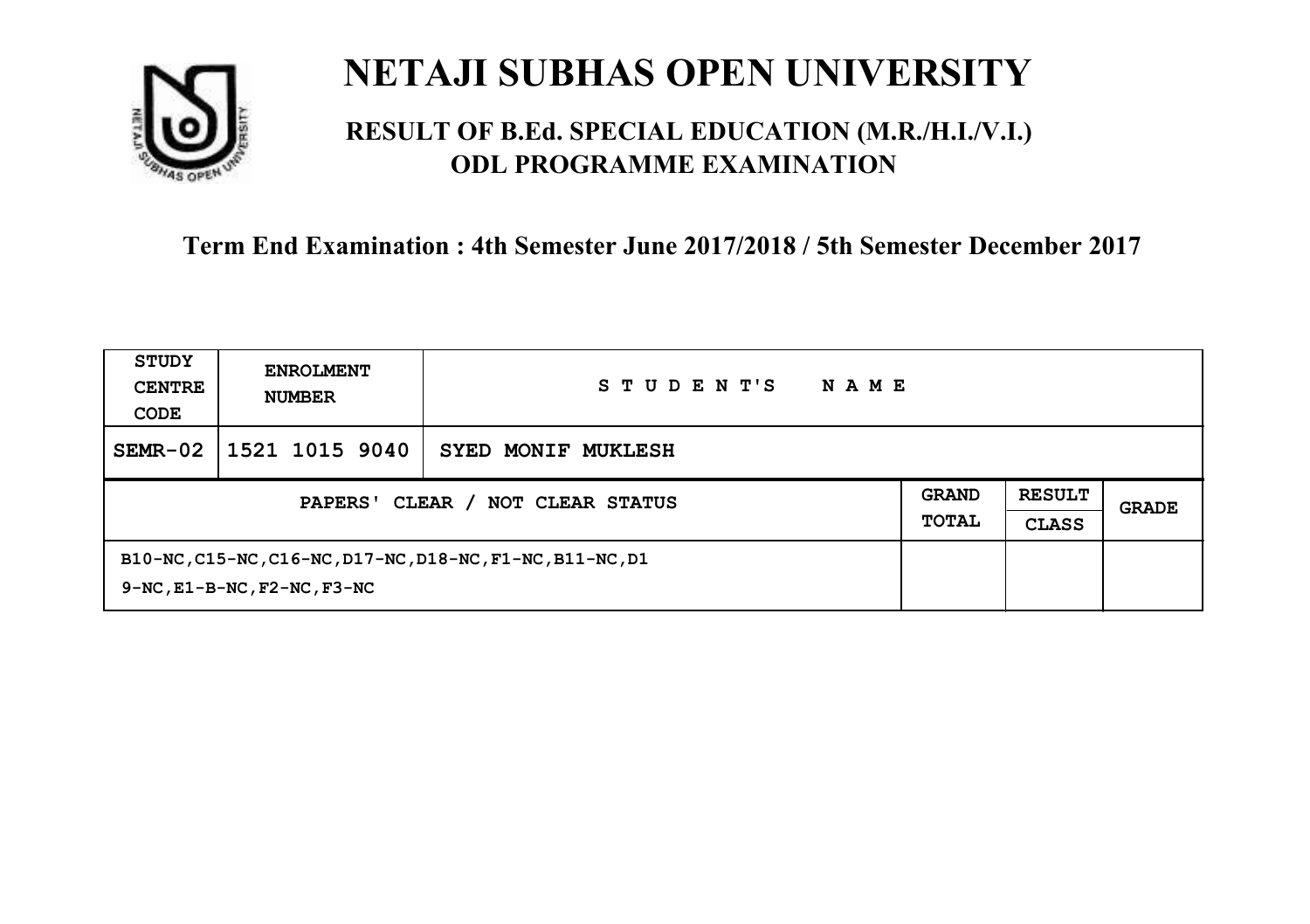

### **RESULT OF B.Ed. SPECIAL EDUCATION (M.R./H.I./V.I.) ODL PROGRAMME EXAMINATION**

| <b>STUDY</b><br><b>CENTRE</b><br>CODE | <b>ENROLMENT</b><br><b>NUMBER</b> | STUDENT'S<br><b>NAME</b> |                       |                               |       |
|---------------------------------------|-----------------------------------|--------------------------|-----------------------|-------------------------------|-------|
| $SEMR-02$                             | 1522 1015 9002                    | <b>ANISHA DUTTA</b>      |                       |                               |       |
| CLEAR / NOT CLEAR STATUS<br>PAPERS'   |                                   |                          | <b>GRAND</b><br>TOTAL | <b>RESULT</b><br><b>CLASS</b> | GRADE |
|                                       |                                   | All Clear                | 1412                  | I                             | $A+$  |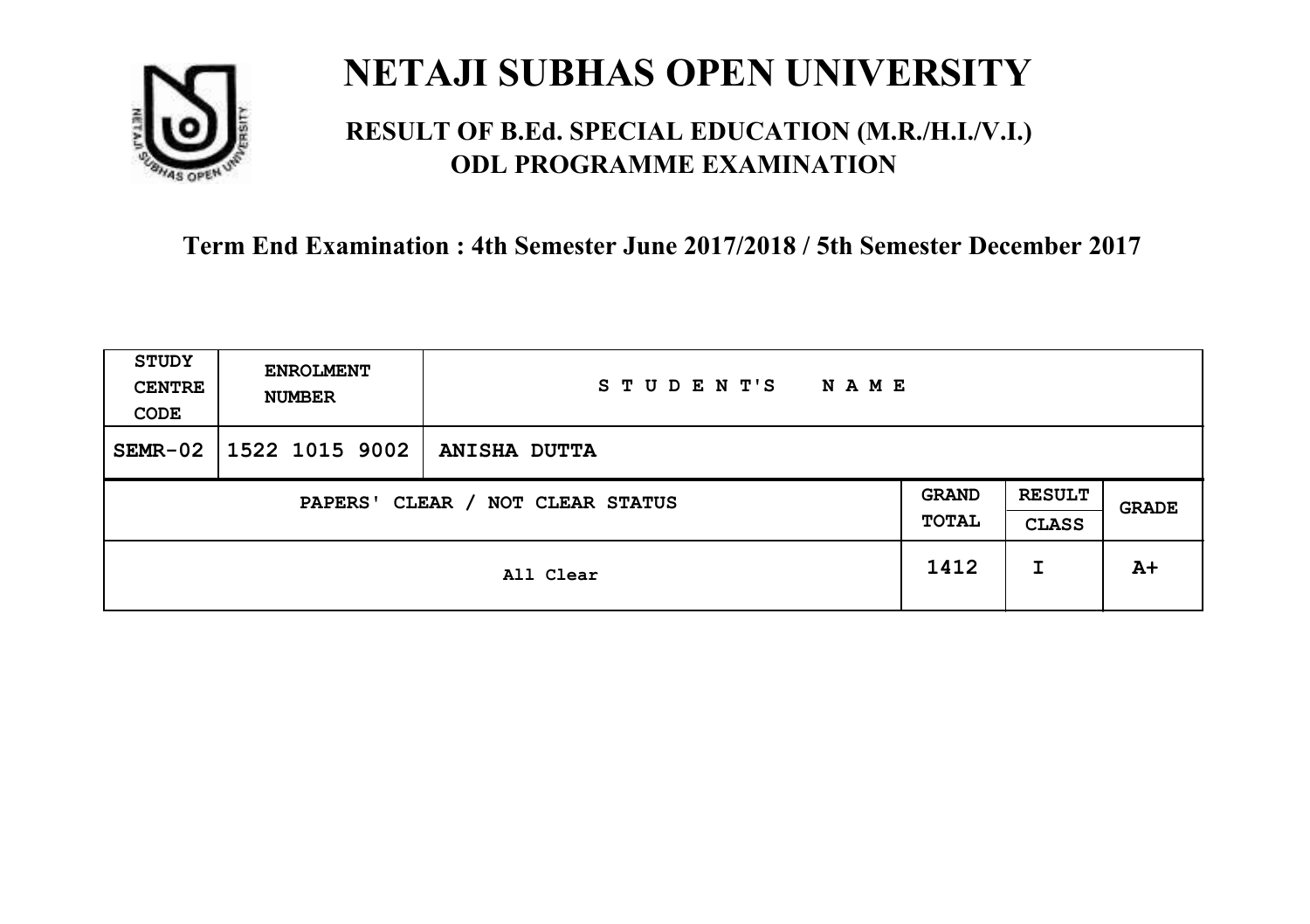

### **RESULT OF B.Ed. SPECIAL EDUCATION (M.R./H.I./V.I.) ODL PROGRAMME EXAMINATION**

| STUDY<br><b>CENTRE</b><br>CODE             | <b>ENROLMENT</b><br><b>NUMBER</b>      | STUDENT'S<br><b>NAME</b>                                  |                              |                               |       |
|--------------------------------------------|----------------------------------------|-----------------------------------------------------------|------------------------------|-------------------------------|-------|
| $SEMR-02$                                  | 1522 1015 9003                         | <b>TANUSHREE KHAN</b>                                     |                              |                               |       |
| CLEAR / NOT CLEAR STATUS<br><b>PAPERS'</b> |                                        |                                                           | <b>GRAND</b><br><b>TOTAL</b> | <b>RESULT</b><br><b>CLASS</b> | GRADE |
|                                            | $9-NC$ , $E1-B-NC$ , $F2-NC$ , $F3-NC$ | B10-NC, C15-NC, C16-NC, D17-NC, D18-NC, F1-NC, B11-NC, D1 |                              |                               |       |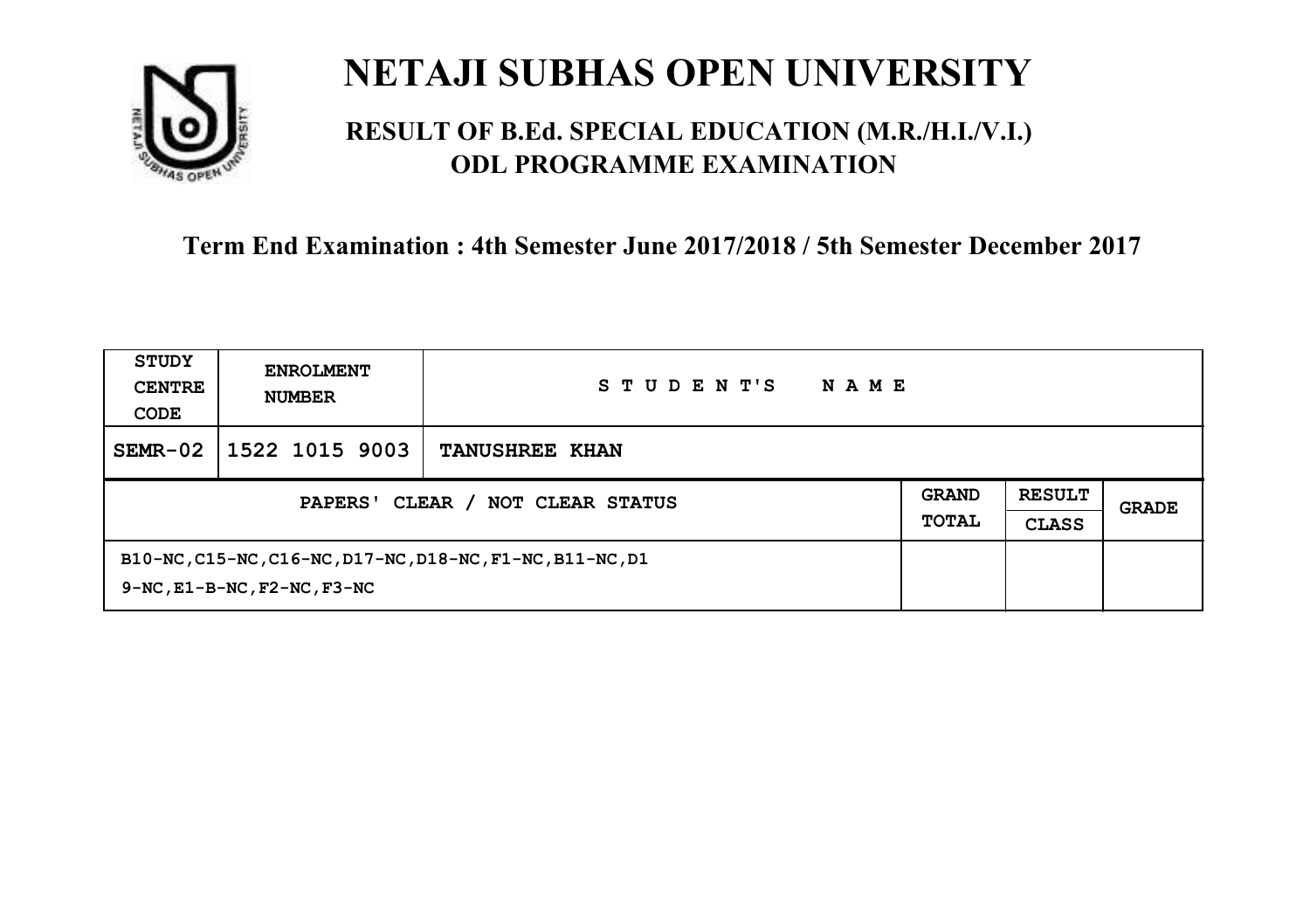

### **RESULT OF B.Ed. SPECIAL EDUCATION (M.R./H.I./V.I.) ODL PROGRAMME EXAMINATION**

| <b>STUDY</b><br><b>CENTRE</b><br>CODE | <b>ENROLMENT</b><br><b>NUMBER</b>          | STUDENT'S<br><b>NAME</b>  |      |                               |       |
|---------------------------------------|--------------------------------------------|---------------------------|------|-------------------------------|-------|
| $SEMR-02$                             | $1522$ 1015 9004                           | <b>ANTARA DEY (DUTTA)</b> |      |                               |       |
|                                       | CLEAR / NOT CLEAR STATUS<br><b>PAPERS'</b> |                           |      | <b>RESULT</b><br><b>CLASS</b> | GRADE |
|                                       |                                            | All Clear                 | 1393 | I                             | A     |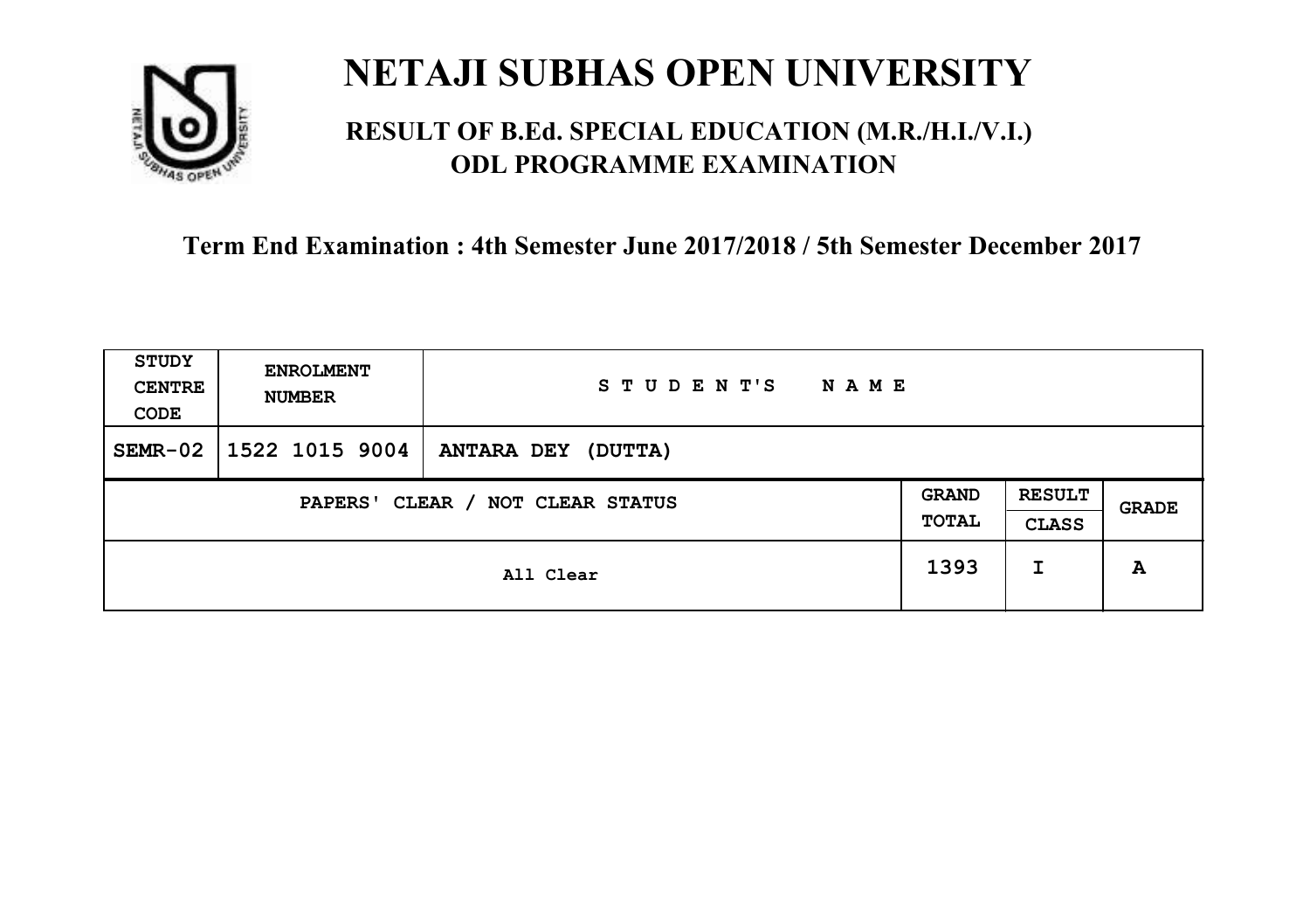

### **RESULT OF B.Ed. SPECIAL EDUCATION (M.R./H.I./V.I.) ODL PROGRAMME EXAMINATION**

| <b>STUDY</b><br><b>CENTRE</b><br>CODE | <b>ENROLMENT</b><br><b>NUMBER</b> | STUDENT'S<br><b>NAME</b> |                       |                               |       |
|---------------------------------------|-----------------------------------|--------------------------|-----------------------|-------------------------------|-------|
| $SEMR-02$                             | 1522 1015 9005                    | <b>TANUSREE BHOWMIK</b>  |                       |                               |       |
| CLEAR / NOT CLEAR STATUS<br>PAPERS'   |                                   |                          | <b>GRAND</b><br>TOTAL | <b>RESULT</b><br><b>CLASS</b> | GRADE |
|                                       |                                   | All Clear                | 1478                  | I                             | $A+$  |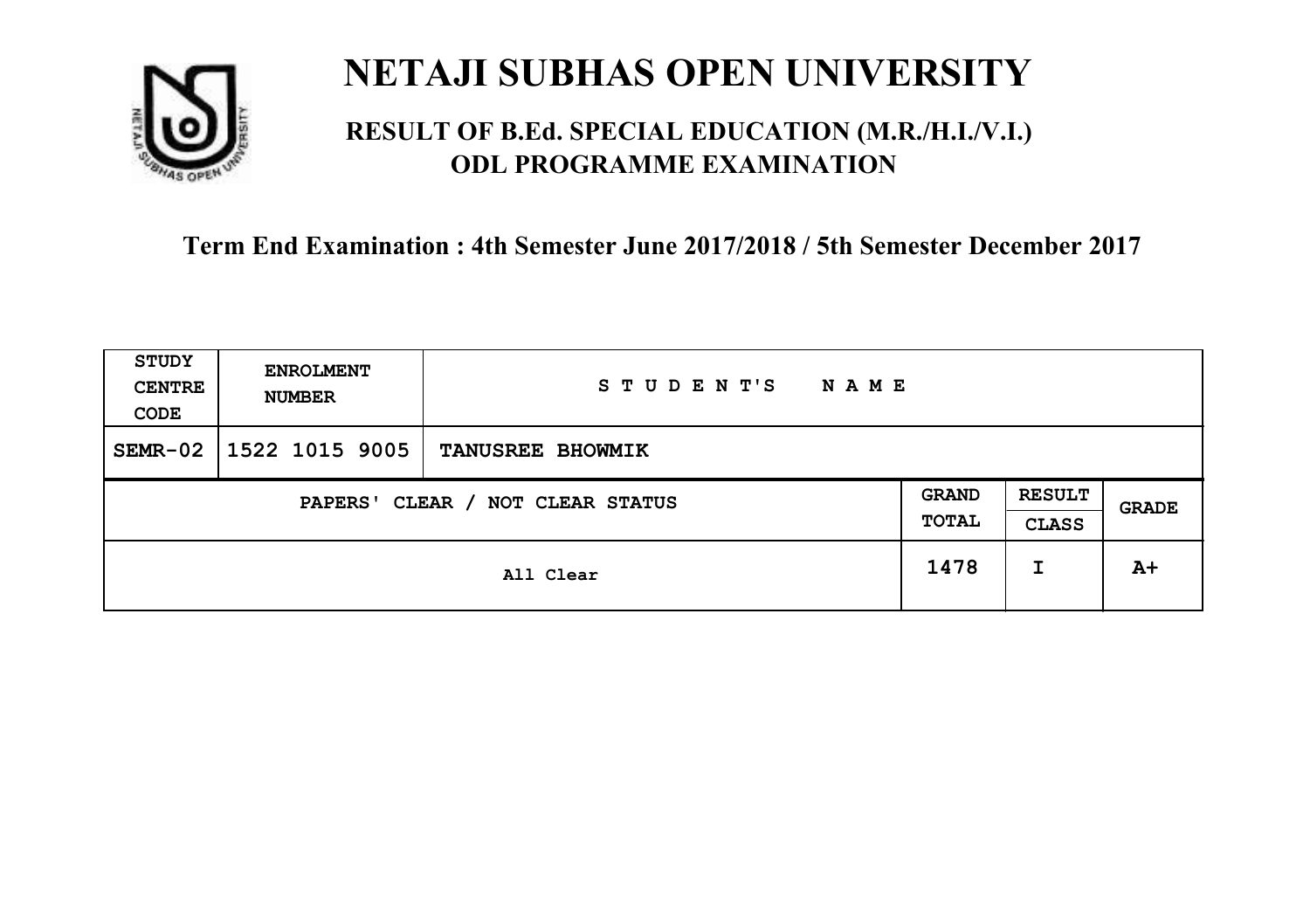

### **RESULT OF B.Ed. SPECIAL EDUCATION (M.R./H.I./V.I.) ODL PROGRAMME EXAMINATION**

| <b>STUDY</b><br><b>CENTRE</b><br>CODE | <b>ENROLMENT</b><br><b>NUMBER</b>   | STUDENT'S<br><b>NAME</b> |      |                               |       |
|---------------------------------------|-------------------------------------|--------------------------|------|-------------------------------|-------|
| $SEMR-02$                             | 1522 1015 9007                      | <b>MITALI SARKAR</b>     |      |                               |       |
|                                       | CLEAR / NOT CLEAR STATUS<br>PAPERS' |                          |      | <b>RESULT</b><br><b>CLASS</b> | GRADE |
|                                       |                                     | All Clear                | 1454 | I                             | $A+$  |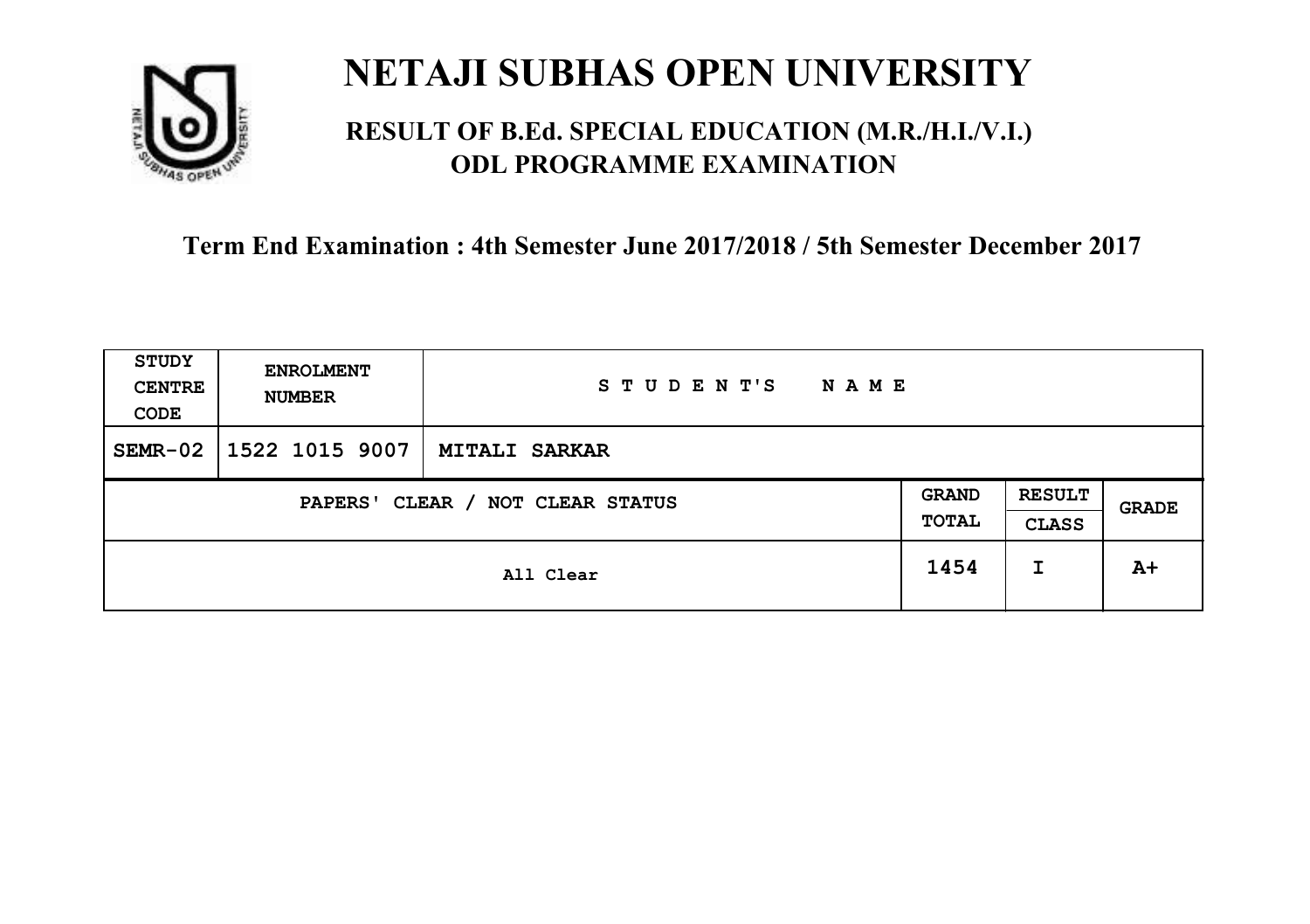

### **RESULT OF B.Ed. SPECIAL EDUCATION (M.R./H.I./V.I.) ODL PROGRAMME EXAMINATION**

| <b>STUDY</b><br><b>CENTRE</b><br>CODE | <b>ENROLMENT</b><br><b>NUMBER</b> | STUDENT'S<br><b>NAME</b> |                       |                               |       |
|---------------------------------------|-----------------------------------|--------------------------|-----------------------|-------------------------------|-------|
| $SEMR-02$                             | 1522 1015 9010                    | SANGEETA MANDAL          |                       |                               |       |
| CLEAR / NOT CLEAR STATUS<br>PAPERS'   |                                   |                          | <b>GRAND</b><br>TOTAL | <b>RESULT</b><br><b>CLASS</b> | GRADE |
|                                       |                                   | All Clear                | 1452                  | I                             | $A+$  |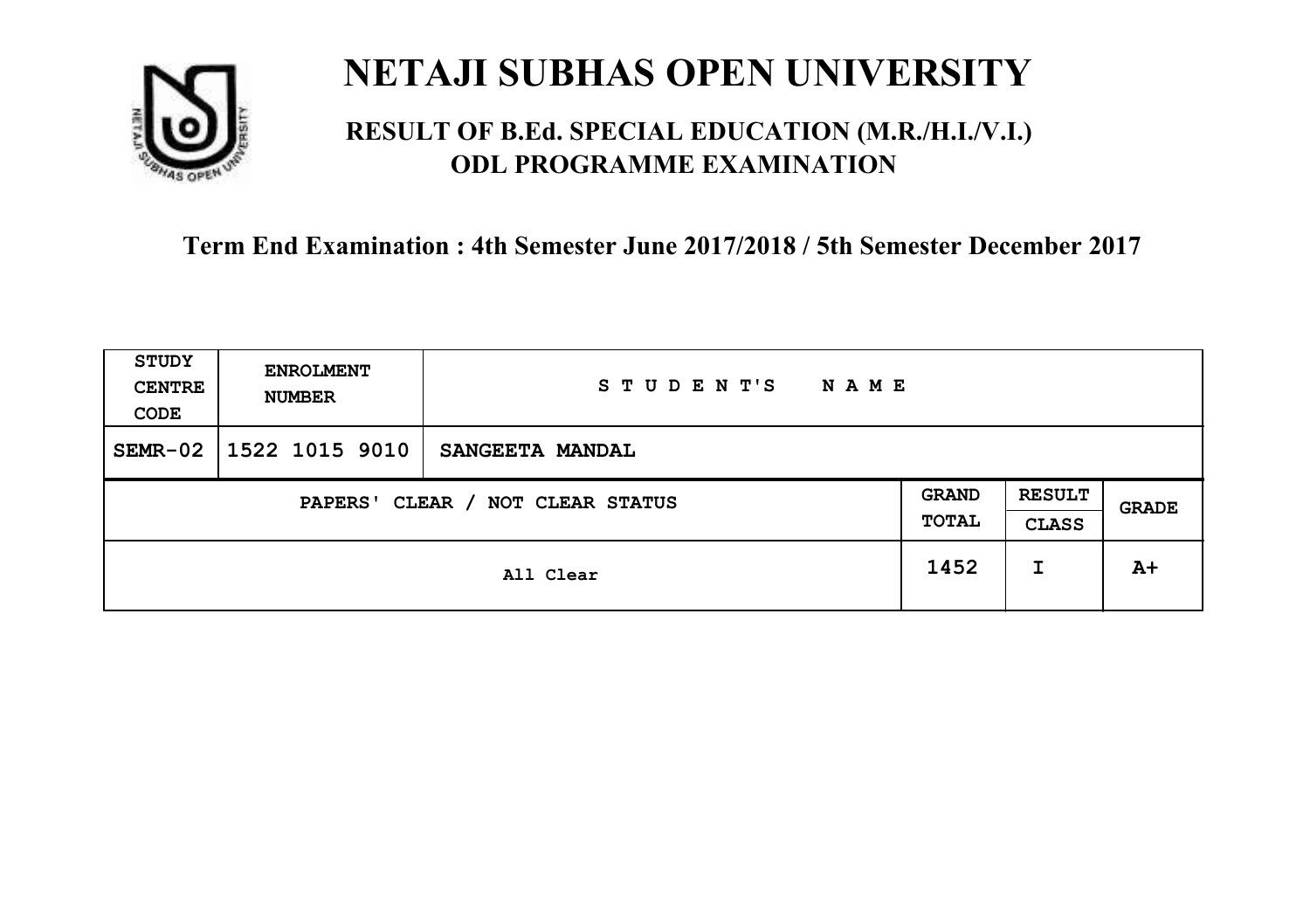

### **RESULT OF B.Ed. SPECIAL EDUCATION (M.R./H.I./V.I.) ODL PROGRAMME EXAMINATION**

| <b>STUDY</b><br><b>CENTRE</b><br>CODE | <b>ENROLMENT</b><br><b>NUMBER</b> | STUDENT'S<br><b>NAME</b> |                       |                               |       |
|---------------------------------------|-----------------------------------|--------------------------|-----------------------|-------------------------------|-------|
| $SEMR-02$                             | 1522 1015 9013                    | <b>SHARMISTHA DAS</b>    |                       |                               |       |
| CLEAR / NOT CLEAR STATUS<br>PAPERS'   |                                   |                          | <b>GRAND</b><br>TOTAL | <b>RESULT</b><br><b>CLASS</b> | GRADE |
|                                       |                                   | All Clear                | 1487                  | I                             | $A+$  |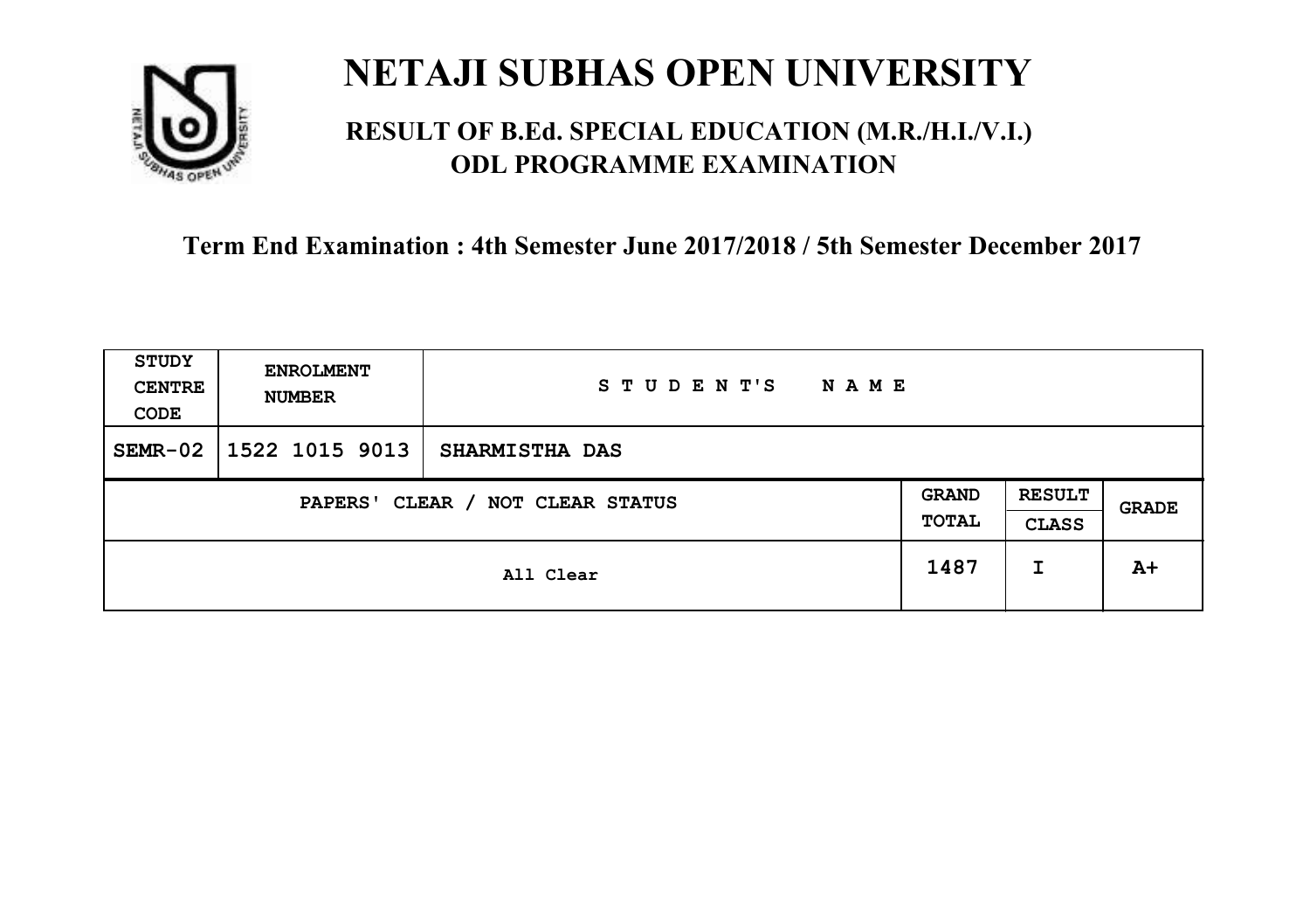

### **RESULT OF B.Ed. SPECIAL EDUCATION (M.R./H.I./V.I.) ODL PROGRAMME EXAMINATION**

| <b>STUDY</b><br><b>CENTRE</b><br>CODE | <b>ENROLMENT</b><br><b>NUMBER</b> | STUDENT'S<br><b>NAME</b> |                       |                               |       |
|---------------------------------------|-----------------------------------|--------------------------|-----------------------|-------------------------------|-------|
| $SEMR-02$                             | 1522 1015 9021                    | <b>SHRABANI GORAIN</b>   |                       |                               |       |
| CLEAR / NOT CLEAR STATUS<br>PAPERS'   |                                   |                          | <b>GRAND</b><br>TOTAL | <b>RESULT</b><br><b>CLASS</b> | GRADE |
|                                       |                                   | All Clear                | 1412                  | I                             | $A+$  |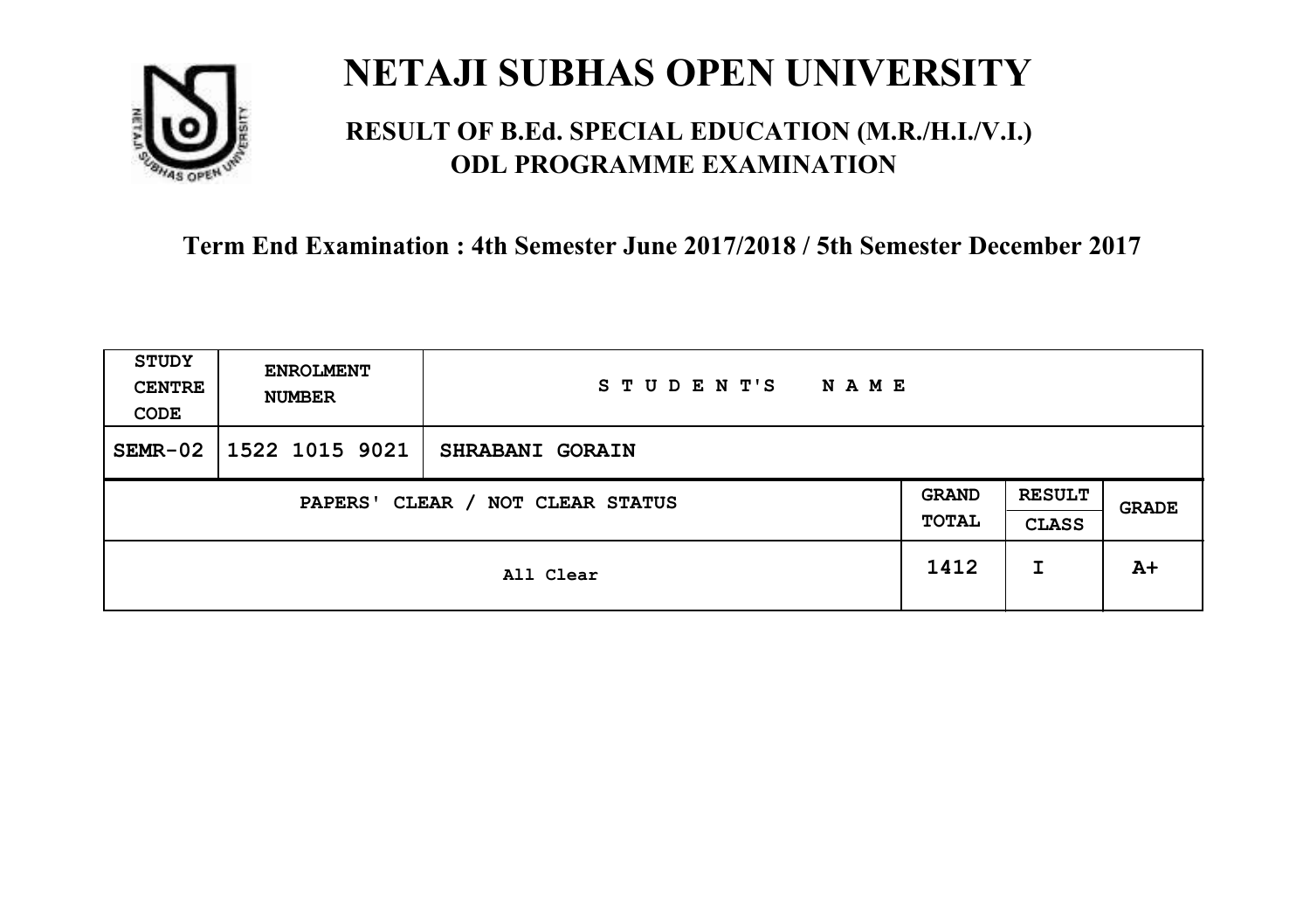

### **RESULT OF B.Ed. SPECIAL EDUCATION (M.R./H.I./V.I.) ODL PROGRAMME EXAMINATION**

| <b>STUDY</b><br><b>CENTRE</b><br>CODE | <b>ENROLMENT</b><br><b>NUMBER</b>   | STUDENT'S<br><b>NAME</b> |  |                               |       |
|---------------------------------------|-------------------------------------|--------------------------|--|-------------------------------|-------|
| $SEMR-02$                             | 1523 1015 9026                      | <b>SRIMANTA DAS</b>      |  |                               |       |
|                                       | CLEAR / NOT CLEAR STATUS<br>PAPERS' |                          |  | <b>RESULT</b><br><b>CLASS</b> | GRADE |
|                                       | All Clear                           |                          |  | I                             | A     |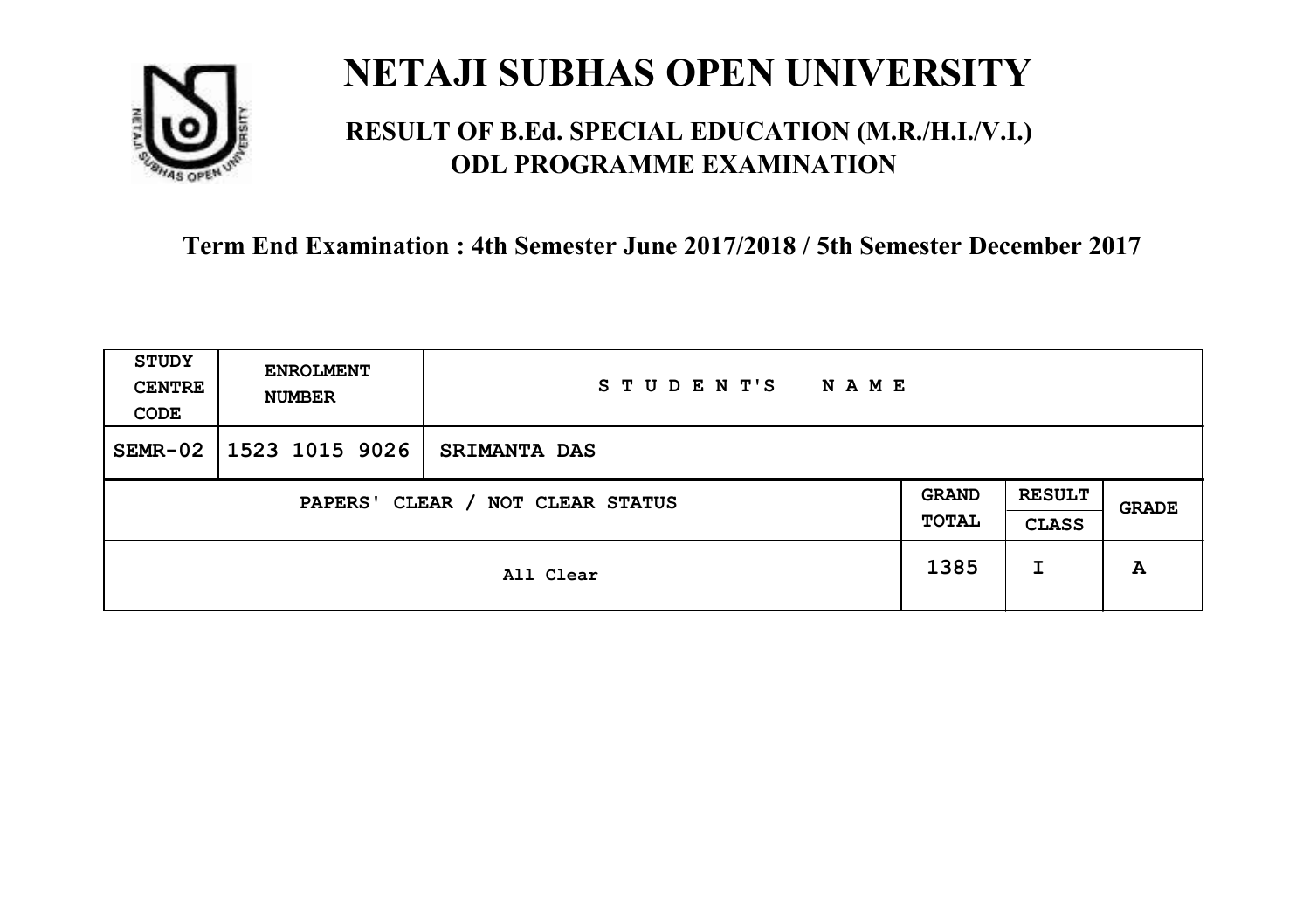

### **RESULT OF B.Ed. SPECIAL EDUCATION (M.R./H.I./V.I.) ODL PROGRAMME EXAMINATION**

| <b>STUDY</b><br><b>CENTRE</b><br>CODE | <b>ENROLMENT</b><br><b>NUMBER</b>   | STUDENT'S<br><b>NAME</b> |      |                               |              |
|---------------------------------------|-------------------------------------|--------------------------|------|-------------------------------|--------------|
| $SEMR-02$                             | 1523 1015 9028                      | DIGANTA MONDAL           |      |                               |              |
|                                       | CLEAR / NOT CLEAR STATUS<br>PAPERS' |                          |      | <b>RESULT</b><br><b>CLASS</b> | <b>GRADE</b> |
|                                       | All Clear                           |                          | 1352 | I                             | A            |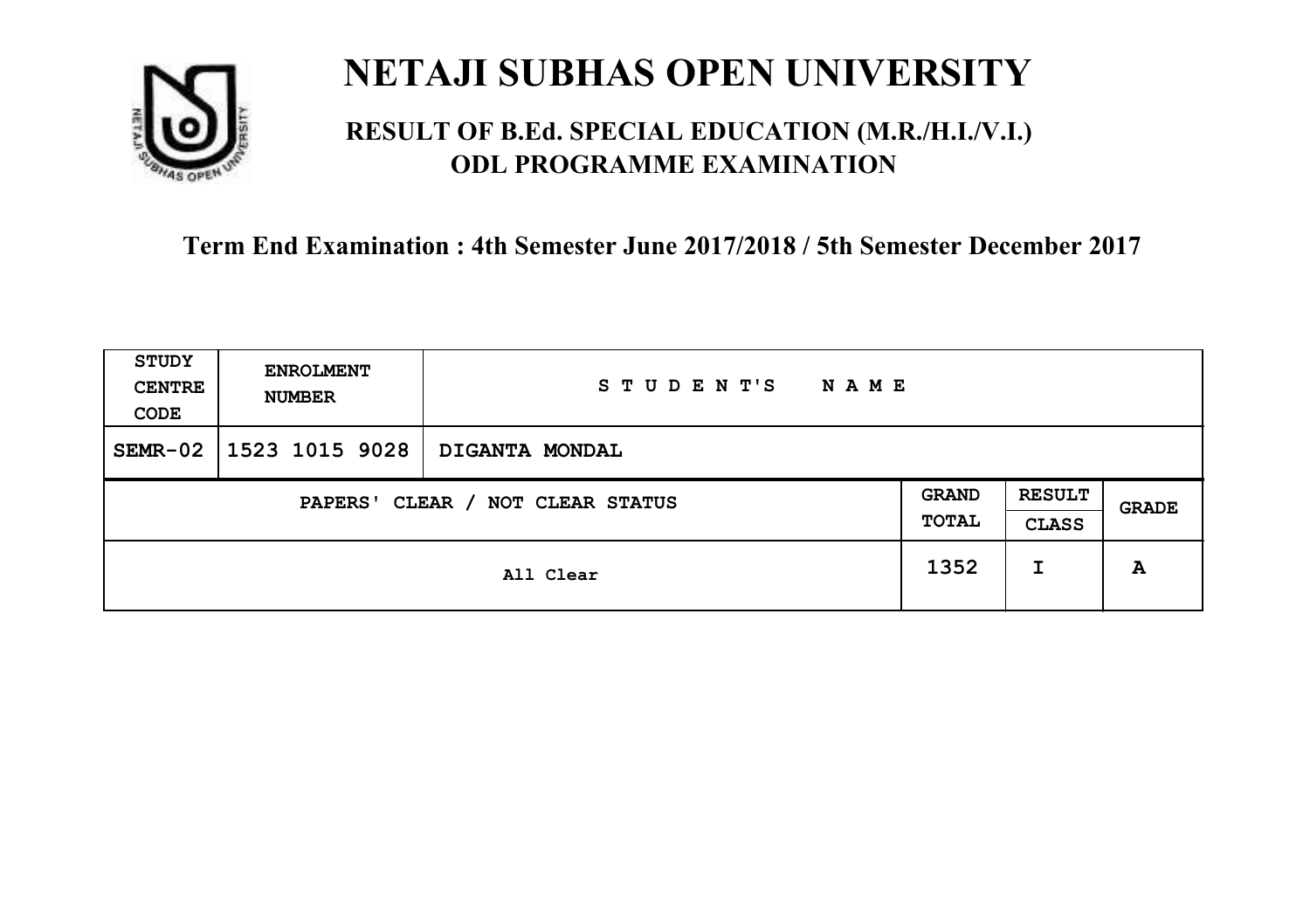

### **RESULT OF B.Ed. SPECIAL EDUCATION (M.R./H.I./V.I.) ODL PROGRAMME EXAMINATION**

| <b>STUDY</b><br><b>CENTRE</b><br>CODE | <b>ENROLMENT</b><br><b>NUMBER</b>   | STUDENT'S<br><b>NAME</b> |  |   |       |
|---------------------------------------|-------------------------------------|--------------------------|--|---|-------|
| $SEMR-02$                             | 1523 1015 9032                      | <b>AJOY MANDAL</b>       |  |   |       |
|                                       | CLEAR / NOT CLEAR STATUS<br>PAPERS' |                          |  |   | GRADE |
|                                       | All Clear                           |                          |  | I | A     |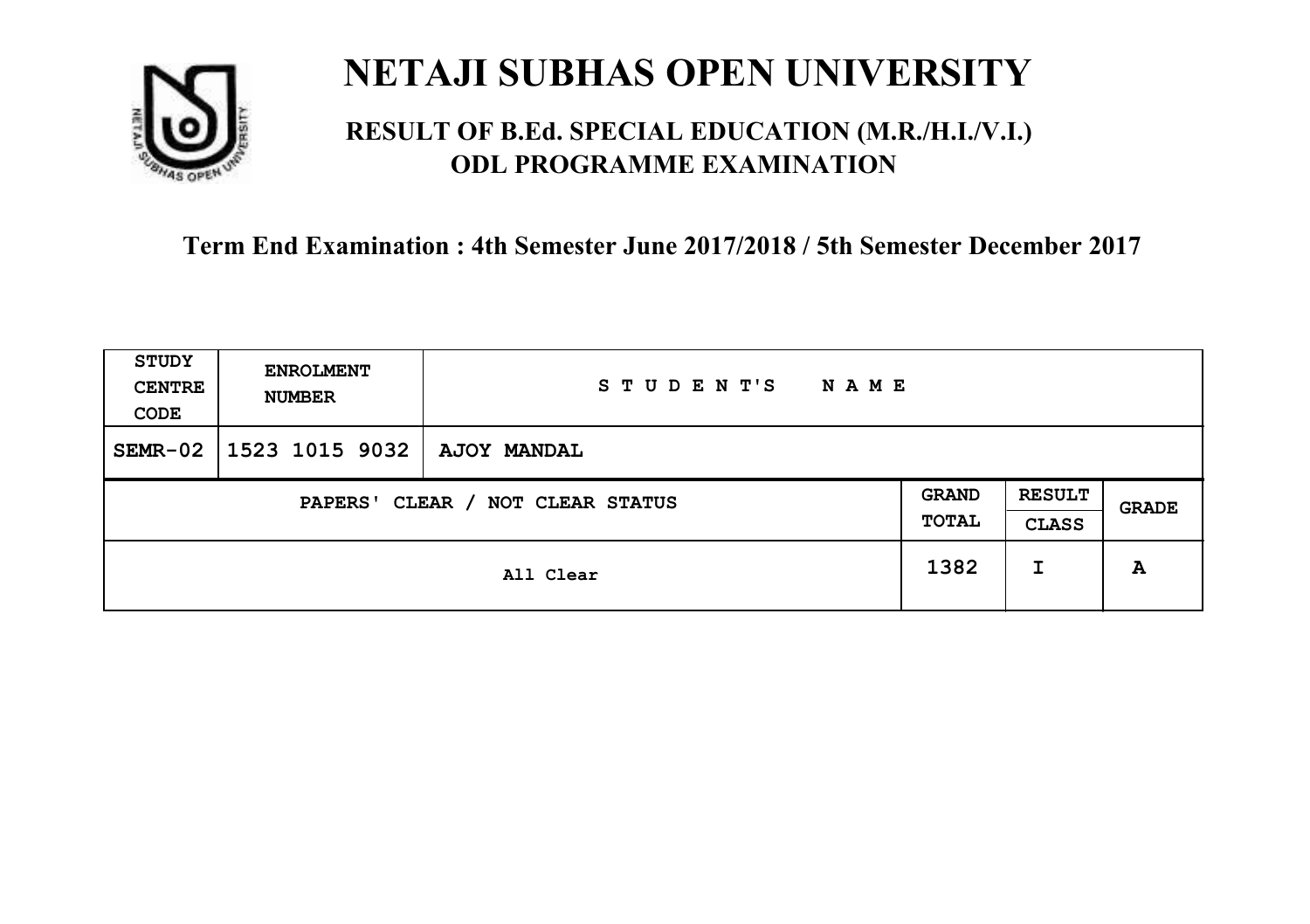

### **RESULT OF B.Ed. SPECIAL EDUCATION (M.R./H.I./V.I.) ODL PROGRAMME EXAMINATION**

| <b>STUDY</b><br><b>CENTRE</b><br>CODE | <b>ENROLMENT</b><br><b>NUMBER</b>   | STUDENT'S<br><b>NAME</b> |      |                               |              |
|---------------------------------------|-------------------------------------|--------------------------|------|-------------------------------|--------------|
| $SEMR-02$                             | 1523 1015 9037                      | PARTHA SARKAR            |      |                               |              |
|                                       | CLEAR / NOT CLEAR STATUS<br>PAPERS' |                          |      | <b>RESULT</b><br><b>CLASS</b> | <b>GRADE</b> |
| All Clear                             |                                     |                          | 1538 | I                             | $A+$         |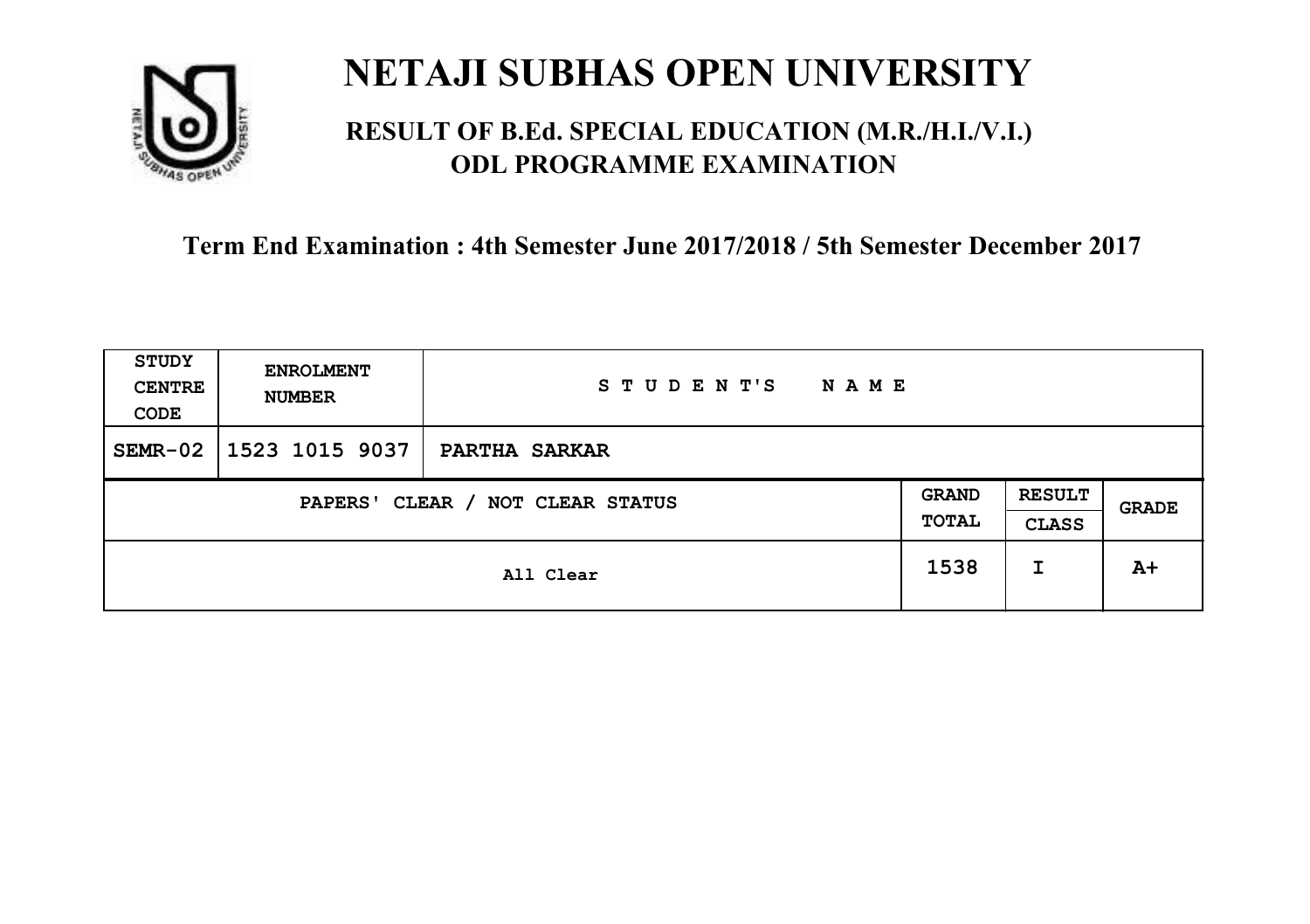

### **RESULT OF B.Ed. SPECIAL EDUCATION (M.R./H.I./V.I.) ODL PROGRAMME EXAMINATION**

| <b>STUDY</b><br><b>CENTRE</b><br>CODE | <b>ENROLMENT</b><br><b>NUMBER</b>   | STUDENT'S<br><b>NAME</b> |  |                               |       |
|---------------------------------------|-------------------------------------|--------------------------|--|-------------------------------|-------|
| $SEMR-02$                             | 1524 1015 9031                      | <b>TITHI ROY</b>         |  |                               |       |
|                                       | CLEAR / NOT CLEAR STATUS<br>PAPERS' |                          |  | <b>RESULT</b><br><b>CLASS</b> | GRADE |
|                                       | All Clear                           |                          |  | I                             | $A+$  |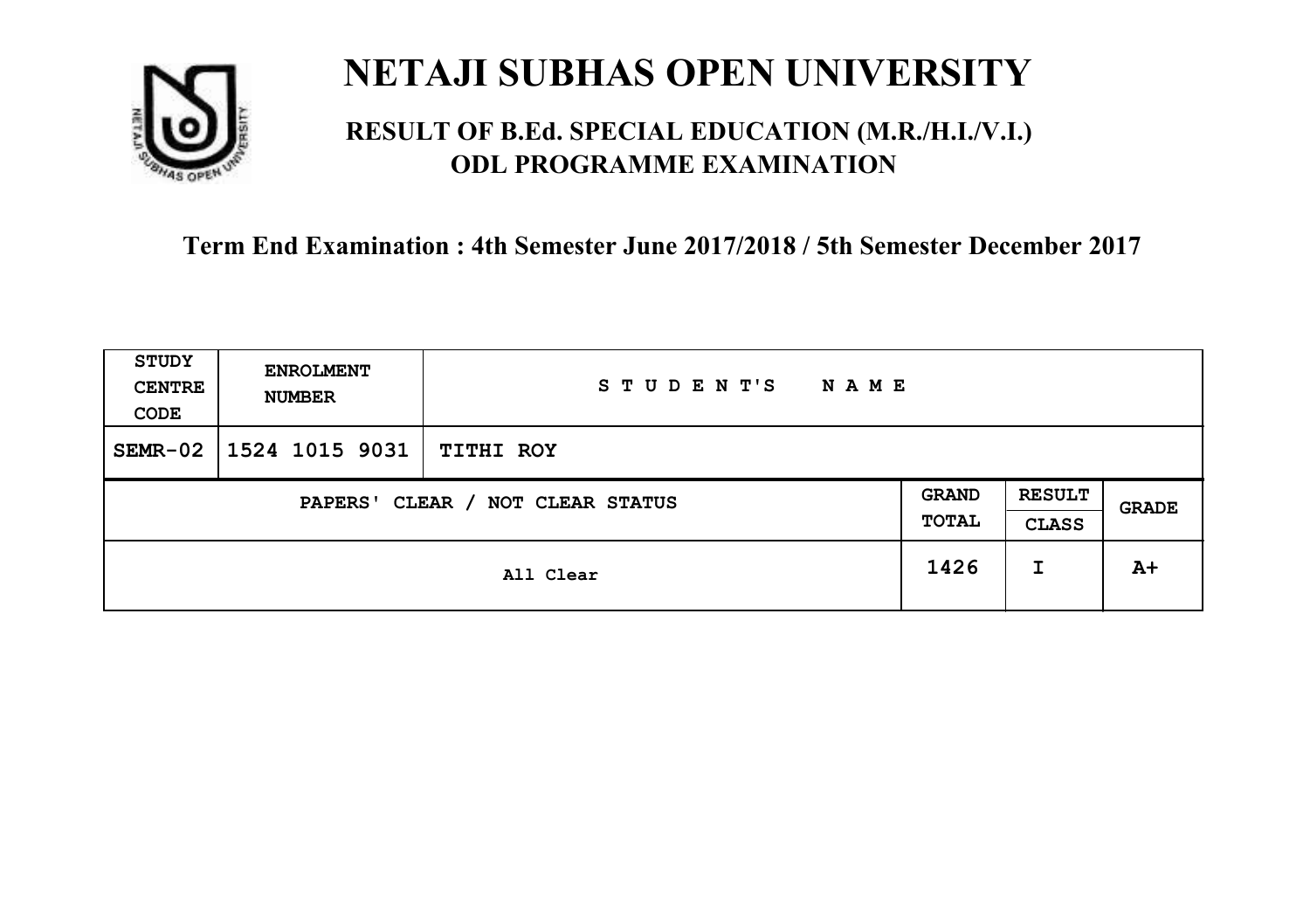

### **RESULT OF B.Ed. SPECIAL EDUCATION (M.R./H.I./V.I.) ODL PROGRAMME EXAMINATION**

| <b>STUDY</b><br><b>CENTRE</b><br>CODE | <b>ENROLMENT</b><br><b>NUMBER</b>   | STUDENT'S<br><b>NAME</b> |  |   |       |
|---------------------------------------|-------------------------------------|--------------------------|--|---|-------|
| $SEMR-02$                             | 1524 1015 9038                      | <b>SUSMITA MISTRY</b>    |  |   |       |
|                                       | CLEAR / NOT CLEAR STATUS<br>PAPERS' |                          |  |   | GRADE |
|                                       | All Clear                           |                          |  | I | $A+$  |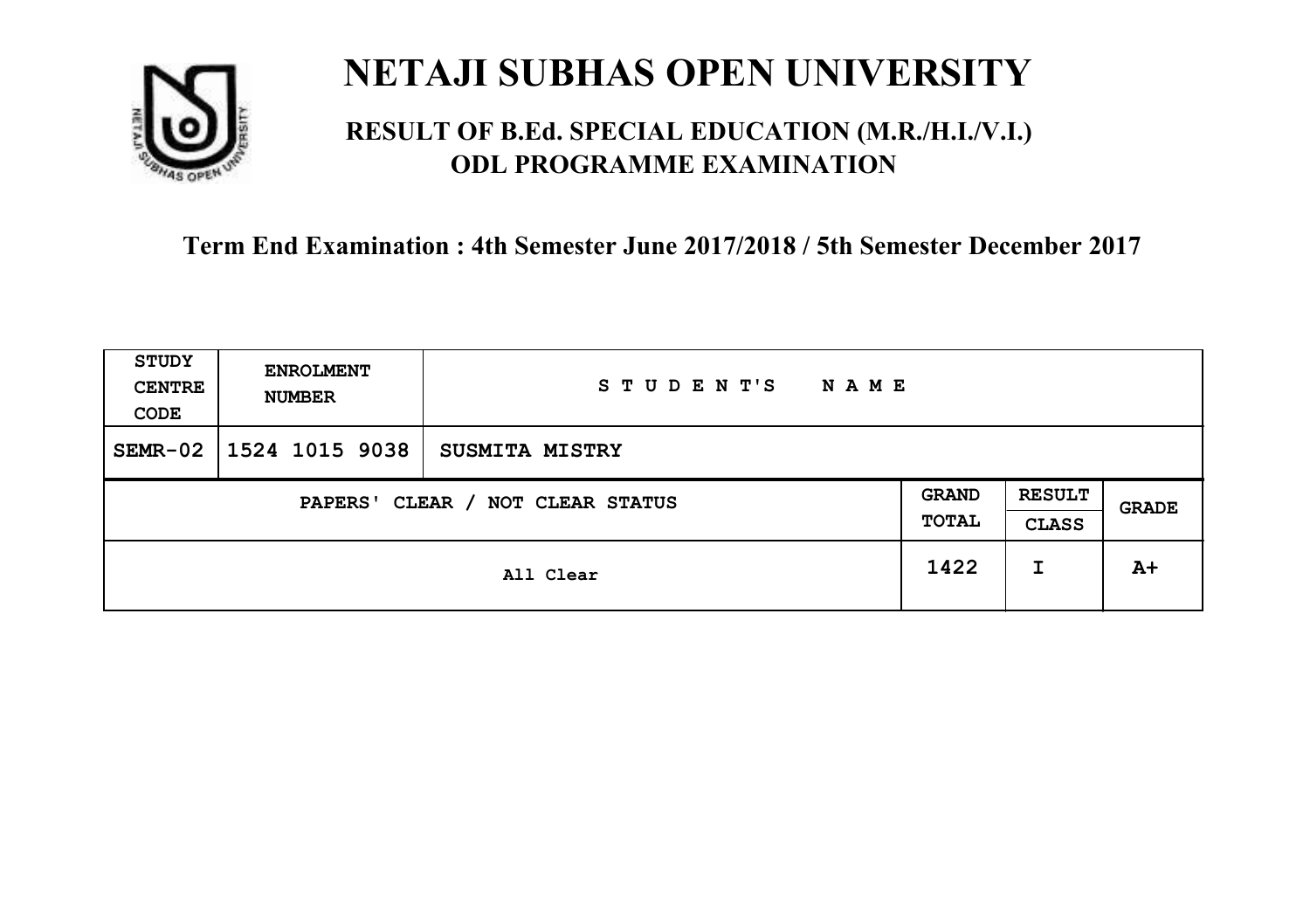

### **RESULT OF B.Ed. SPECIAL EDUCATION (M.R./H.I./V.I.) ODL PROGRAMME EXAMINATION**

| STUDY<br><b>CENTRE</b><br>CODE   | <b>ENROLMENT</b><br><b>NUMBER</b>                                                            | STUDENT'S<br>NAME |  |                               |       |
|----------------------------------|----------------------------------------------------------------------------------------------|-------------------|--|-------------------------------|-------|
| $SEMR-02$                        | 1525 1015 9022                                                                               | LALU MAJHI        |  |                               |       |
| PAPERS' CLEAR / NOT CLEAR STATUS |                                                                                              |                   |  | <b>RESULT</b><br><b>CLASS</b> | GRADE |
|                                  | B10-C, C15-C, C16-C, D17-C, D18-C, F1-NC, B11-C, D1<br>$9-C$ , $E1-B-NC$ , $F2-NC$ , $F3-NC$ |                   |  |                               |       |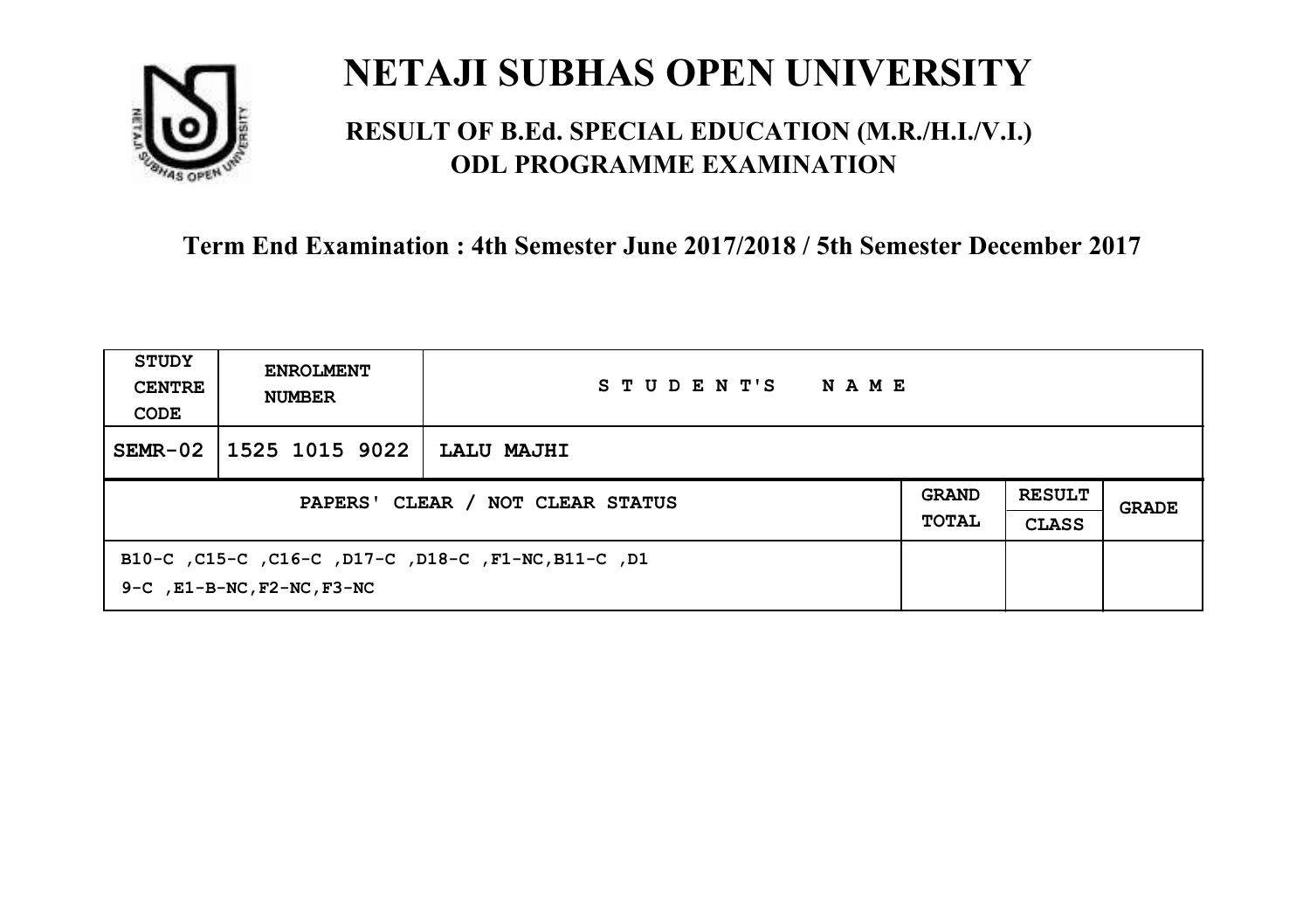

### **RESULT OF B.Ed. SPECIAL EDUCATION (M.R./H.I./V.I.) ODL PROGRAMME EXAMINATION**

| <b>STUDY</b><br><b>CENTRE</b><br>CODE | <b>ENROLMENT</b><br><b>NUMBER</b>   | STUDENT'S<br><b>NAME</b> |  |   |       |
|---------------------------------------|-------------------------------------|--------------------------|--|---|-------|
| $SEMR-02$                             | 1525 1015 9023                      | <b>BIRAJ MURMU</b>       |  |   |       |
|                                       | CLEAR / NOT CLEAR STATUS<br>PAPERS' |                          |  |   | GRADE |
|                                       | All Clear                           |                          |  | I | A     |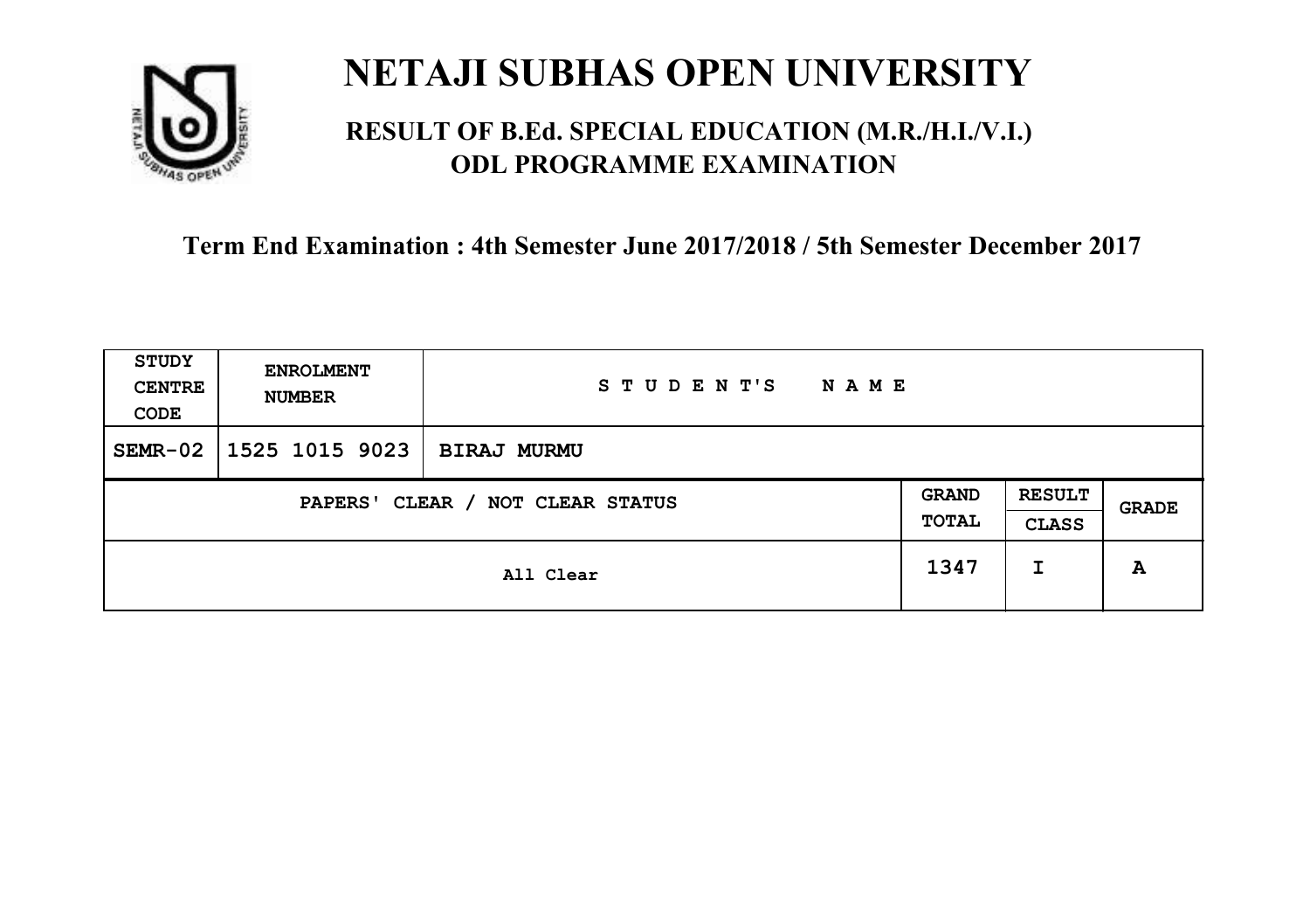

### **RESULT OF B.Ed. SPECIAL EDUCATION (M.R./H.I./V.I.) ODL PROGRAMME EXAMINATION**

| STUDY<br><b>CENTRE</b><br>CODE | <b>ENROLMENT</b><br><b>NUMBER</b>                                                            | STUDENT'S<br>NAME     |  |  |       |
|--------------------------------|----------------------------------------------------------------------------------------------|-----------------------|--|--|-------|
| $SEMR-02$                      | 1525 1015 9024                                                                               | <b>BHAIRAB HEMRAM</b> |  |  |       |
|                                | PAPERS' CLEAR / NOT CLEAR STATUS                                                             |                       |  |  | GRADE |
|                                | B10-C, C15-C, C16-C, D17-C, D18-C, F1-NC, B11-C, D1<br>$9-C$ , $E1-B-NC$ , $F2-NC$ , $F3-NC$ |                       |  |  |       |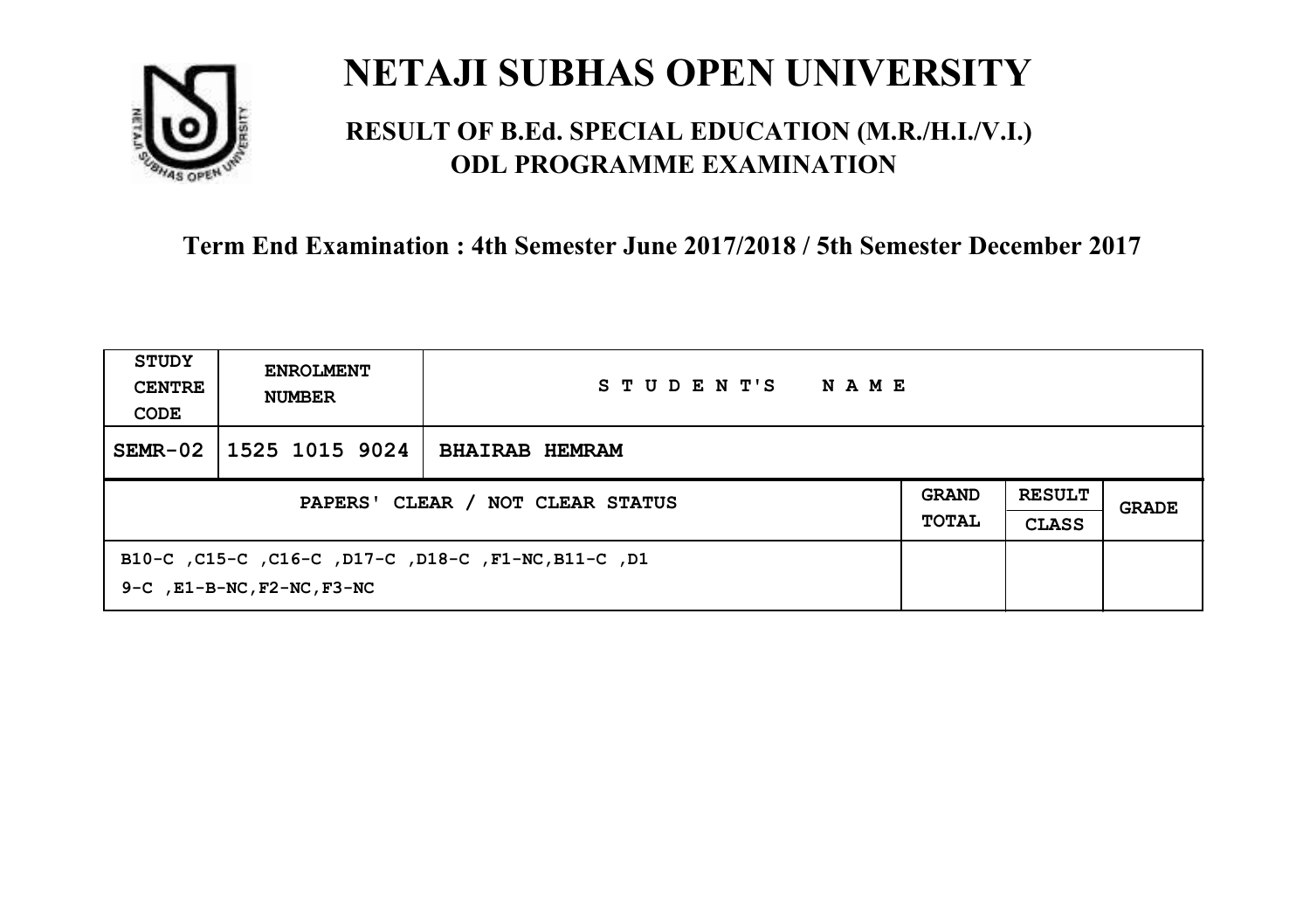

### **RESULT OF B.Ed. SPECIAL EDUCATION (M.R./H.I./V.I.) ODL PROGRAMME EXAMINATION**

| STUDY<br><b>CENTRE</b><br>CODE | <b>ENROLMENT</b><br><b>NUMBER</b>   | STUDENT'S<br><b>NAME</b> |      |                               |       |
|--------------------------------|-------------------------------------|--------------------------|------|-------------------------------|-------|
| $SEMR-02$                      | $1527$ 1015 9006                    | <b>ABANI BORUI</b>       |      |                               |       |
|                                | CLEAR / NOT CLEAR STATUS<br>PAPERS' |                          |      | <b>RESULT</b><br><b>CLASS</b> | GRADE |
|                                |                                     | All Clear                | 1363 | I                             | A     |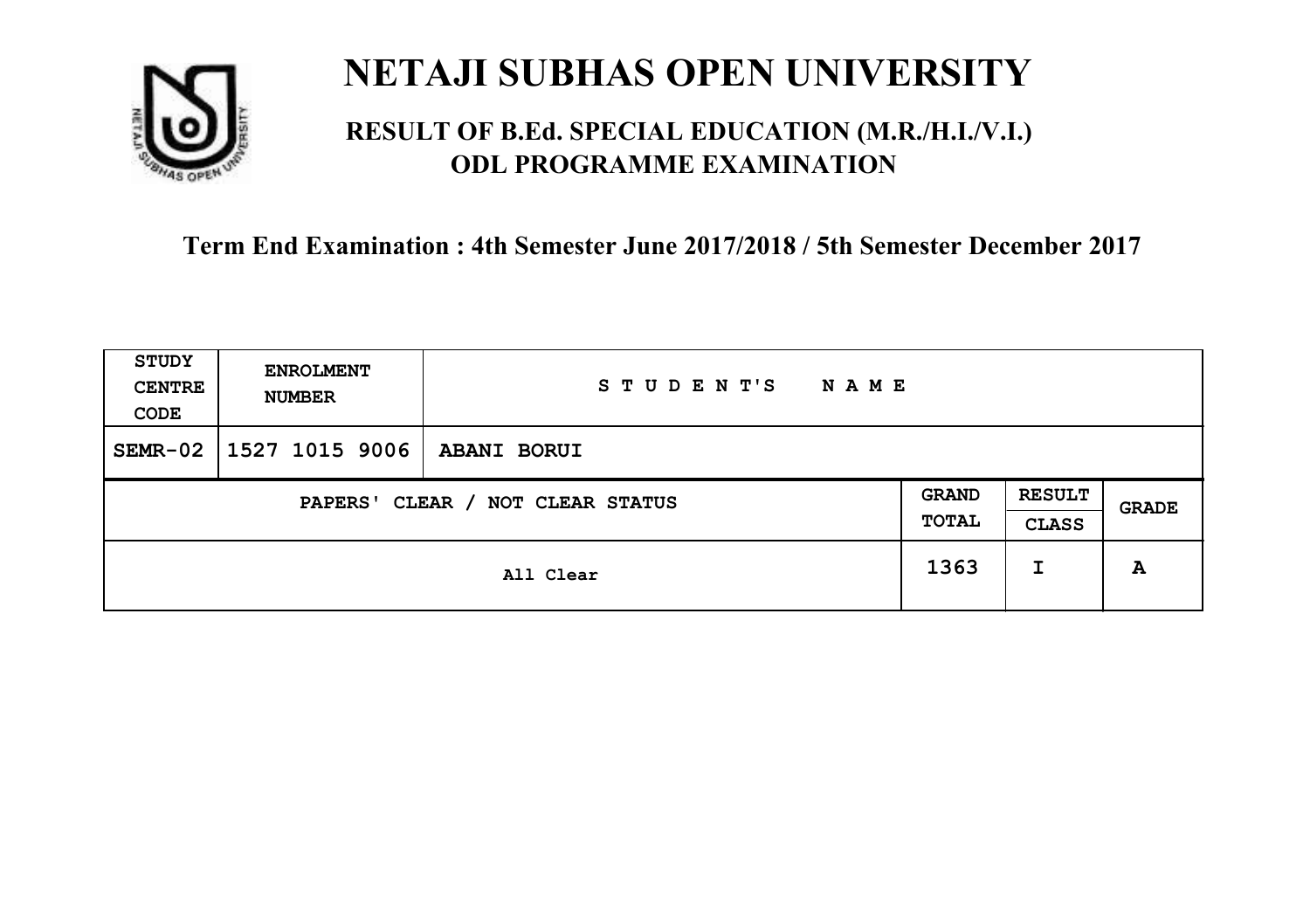

### **RESULT OF B.Ed. SPECIAL EDUCATION (M.R./H.I./V.I.) ODL PROGRAMME EXAMINATION**

| <b>STUDY</b><br><b>CENTRE</b><br>CODE | <b>ENROLMENT</b><br><b>NUMBER</b>   | STUDENT'S<br><b>NAME</b> |      |                               |       |
|---------------------------------------|-------------------------------------|--------------------------|------|-------------------------------|-------|
| $SEMR-02$                             | 1527 1015 9018                      | TAMAL KRISHNA BHORE      |      |                               |       |
|                                       | CLEAR / NOT CLEAR STATUS<br>PAPERS' |                          |      | <b>RESULT</b><br><b>CLASS</b> | GRADE |
|                                       | All Clear                           |                          | 1605 | I                             | $A+$  |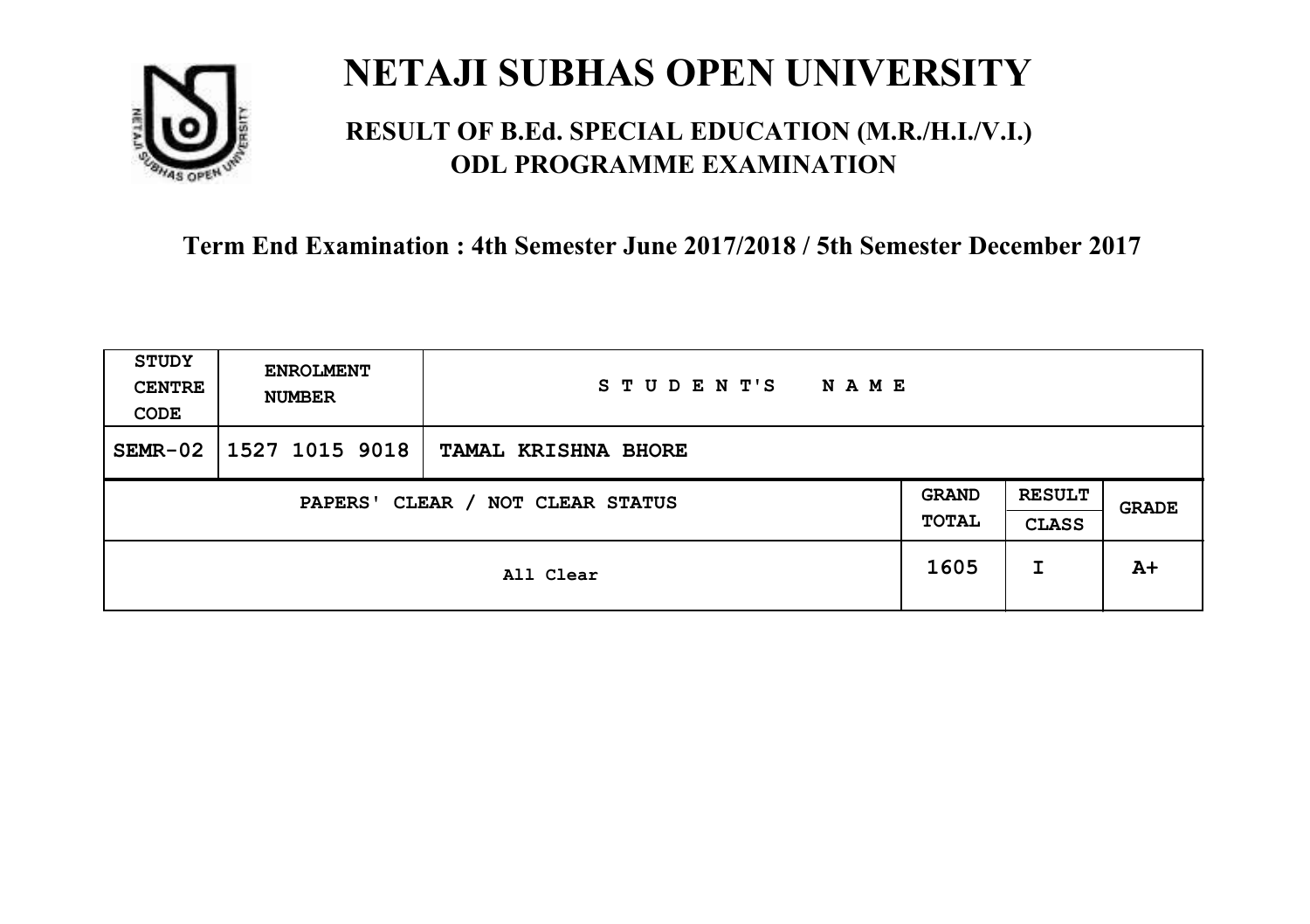

### **RESULT OF B.Ed. SPECIAL EDUCATION (M.R./H.I./V.I.) ODL PROGRAMME EXAMINATION**

| STUDY<br><b>CENTRE</b><br>CODE      | <b>ENROLMENT</b><br><b>NUMBER</b>                                                                   | STUDENT'S<br><b>NAME</b>    |                              |                               |       |
|-------------------------------------|-----------------------------------------------------------------------------------------------------|-----------------------------|------------------------------|-------------------------------|-------|
| $SEMR-02$                           | 1527 1015 9019                                                                                      | <b>REZWANUZZAMAN LASKAR</b> |                              |                               |       |
| CLEAR / NOT CLEAR STATUS<br>PAPERS' |                                                                                                     |                             | <b>GRAND</b><br><b>TOTAL</b> | <b>RESULT</b><br><b>CLASS</b> | GRADE |
|                                     | B10-NC, C15-NC, C16-NC, D17-NC, D18-NC, F1-NC, B11-NC, D1<br>$9-NC$ , $E1-B-NC$ , $F2-NC$ , $F3-NC$ |                             |                              |                               |       |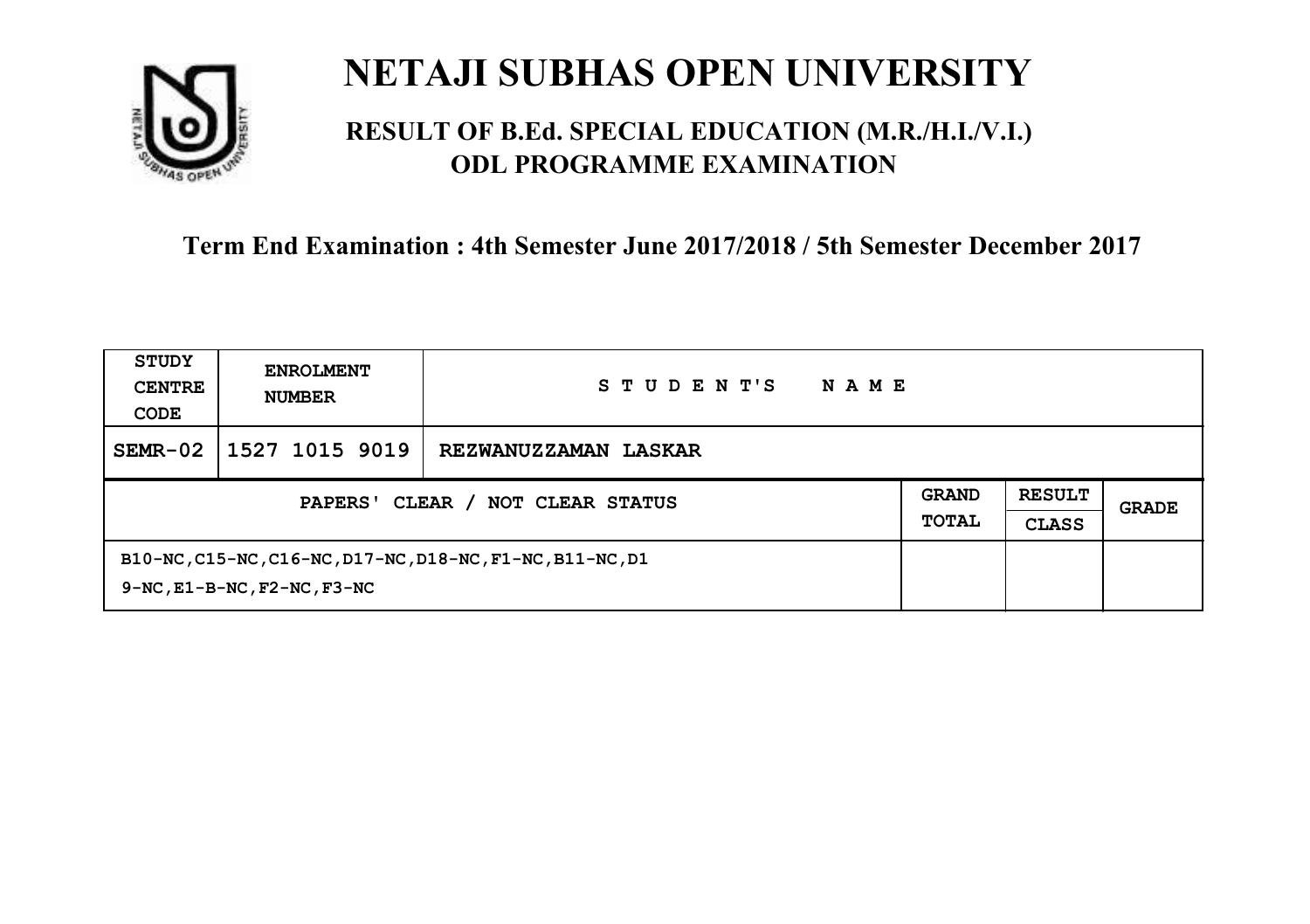

### **RESULT OF B.Ed. SPECIAL EDUCATION (M.R./H.I./V.I.) ODL PROGRAMME EXAMINATION**

| STUDY<br><b>CENTRE</b><br>CODE   | <b>ENROLMENT</b><br><b>NUMBER</b>                                                                  | STUDENT'S<br>NAME  |                              |                               |       |
|----------------------------------|----------------------------------------------------------------------------------------------------|--------------------|------------------------------|-------------------------------|-------|
| $SEMR-02$                        | 1527 1015 9025                                                                                     | <b>ANNUR AHMED</b> |                              |                               |       |
| PAPERS' CLEAR / NOT CLEAR STATUS |                                                                                                    |                    | <b>GRAND</b><br><b>TOTAL</b> | <b>RESULT</b><br><b>CLASS</b> | GRADE |
|                                  | B10-C , C15-C , C16-C , D17-C , D18-C , F1-NC, B11-C , D1<br>$9-C$ , $E1-B-NC$ , $F2-NC$ , $F3-NC$ |                    |                              |                               |       |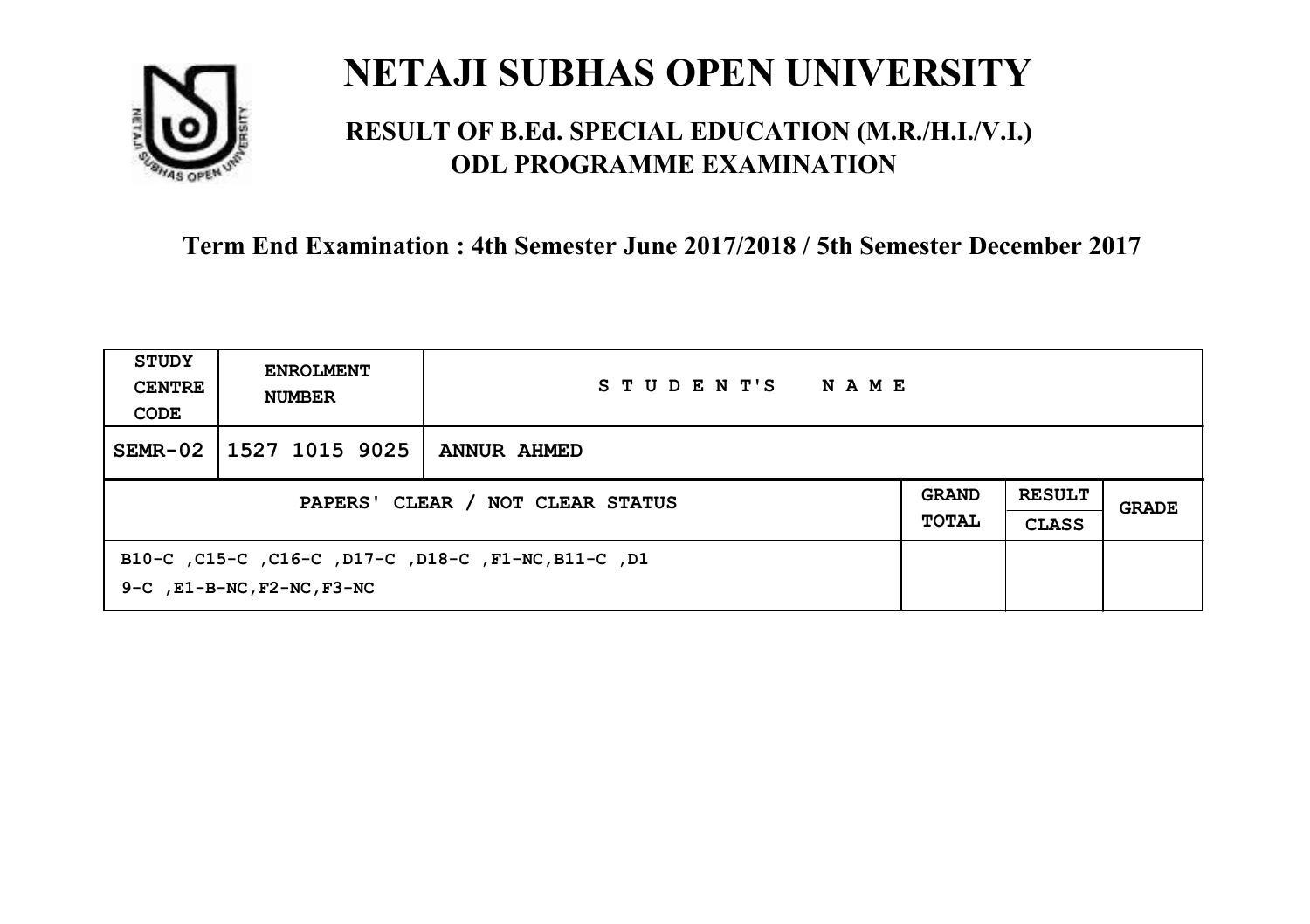

### **RESULT OF B.Ed. SPECIAL EDUCATION (M.R./H.I./V.I.) ODL PROGRAMME EXAMINATION**

| <b>STUDY</b><br><b>CENTRE</b><br>CODE | <b>ENROLMENT</b><br><b>NUMBER</b> | STUDENT'S<br><b>NAME</b> |  |                               |       |
|---------------------------------------|-----------------------------------|--------------------------|--|-------------------------------|-------|
| $SEMR-02$                             | 1527 1015 9033                    | <b>SK RUSTAM</b>         |  |                               |       |
| CLEAR / NOT CLEAR STATUS<br>PAPERS'   |                                   |                          |  | <b>RESULT</b><br><b>CLASS</b> | GRADE |
|                                       | All Clear                         |                          |  | I                             | A     |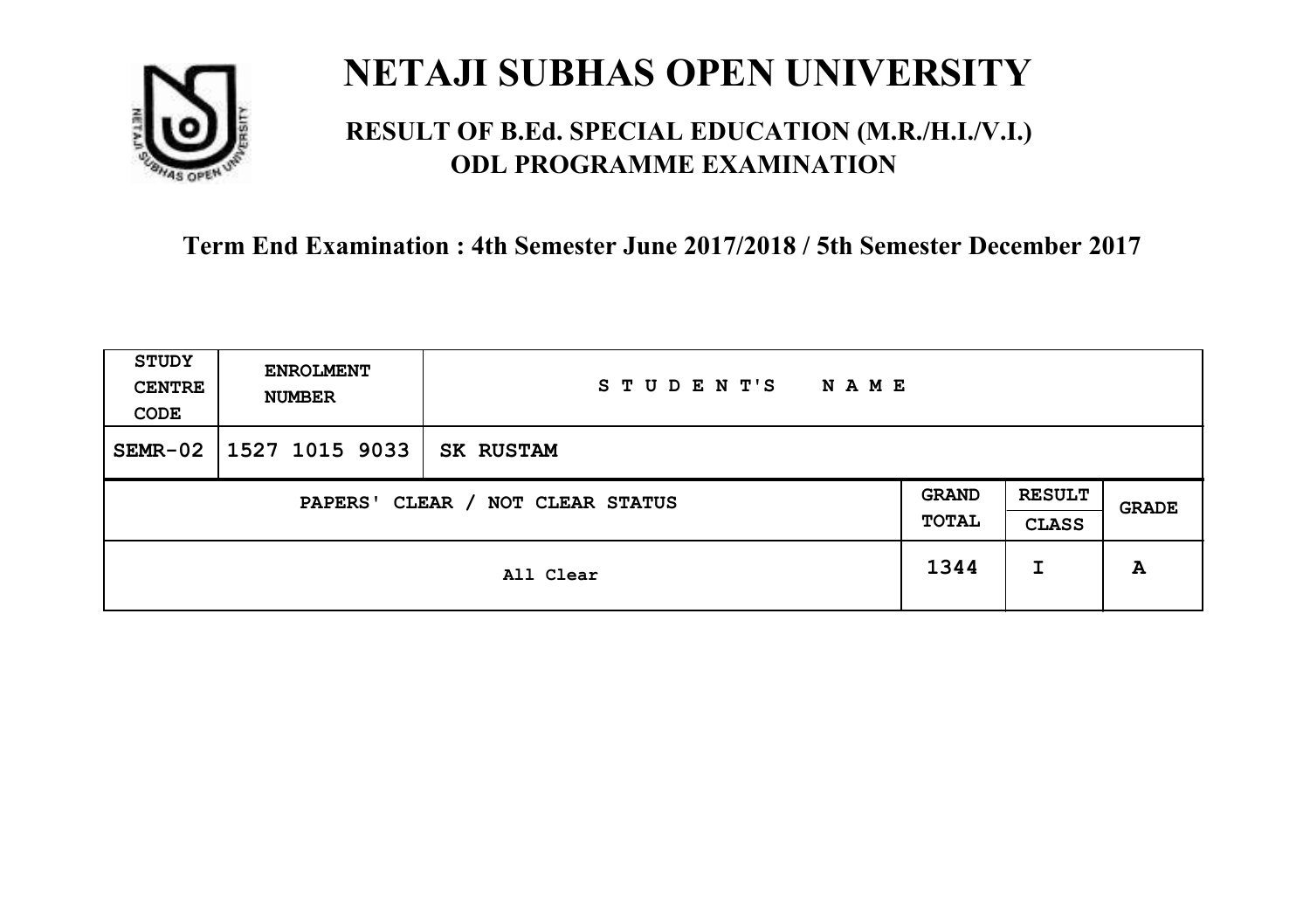

### **RESULT OF B.Ed. SPECIAL EDUCATION (M.R./H.I./V.I.) ODL PROGRAMME EXAMINATION**

| STUDY<br><b>CENTRE</b><br>CODE   | <b>ENROLMENT</b><br><b>NUMBER</b>                                                            | STUDENT'S<br>NAME   |  |                               |       |
|----------------------------------|----------------------------------------------------------------------------------------------|---------------------|--|-------------------------------|-------|
| $SEMR-02$                        | 1527 1015 9035                                                                               | ATAUL HOQUE MALLICK |  |                               |       |
| PAPERS' CLEAR / NOT CLEAR STATUS |                                                                                              |                     |  | <b>RESULT</b><br><b>CLASS</b> | GRADE |
|                                  | B10-C, C15-C, C16-C, D17-C, D18-C, F1-NC, B11-C, D1<br>$9-C$ , $E1-B-NC$ , $F2-NC$ , $F3-NC$ |                     |  |                               |       |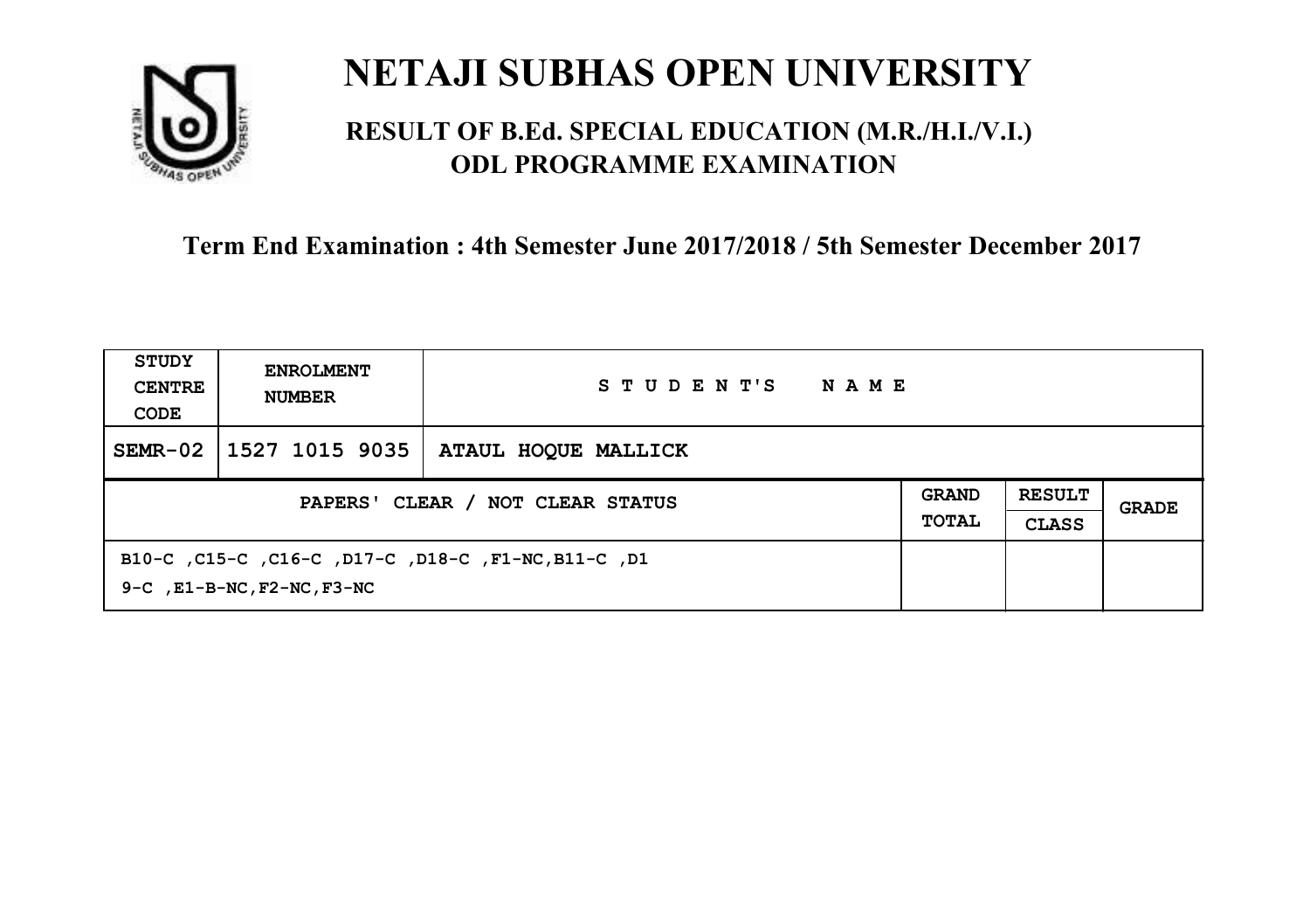

### **RESULT OF B.Ed. SPECIAL EDUCATION (M.R./H.I./V.I.) ODL PROGRAMME EXAMINATION**

| <b>STUDY</b><br><b>CENTRE</b><br>CODE | <b>ENROLMENT</b><br><b>NUMBER</b>   | STUDENT'S<br><b>NAME</b> |  |   |              |
|---------------------------------------|-------------------------------------|--------------------------|--|---|--------------|
| $SEMR-02$                             | 1528 1015 9001                      | <b>ANITA PAL</b>         |  |   |              |
|                                       | CLEAR / NOT CLEAR STATUS<br>PAPERS' |                          |  |   | <b>GRADE</b> |
|                                       | All Clear                           |                          |  | I | $A+$         |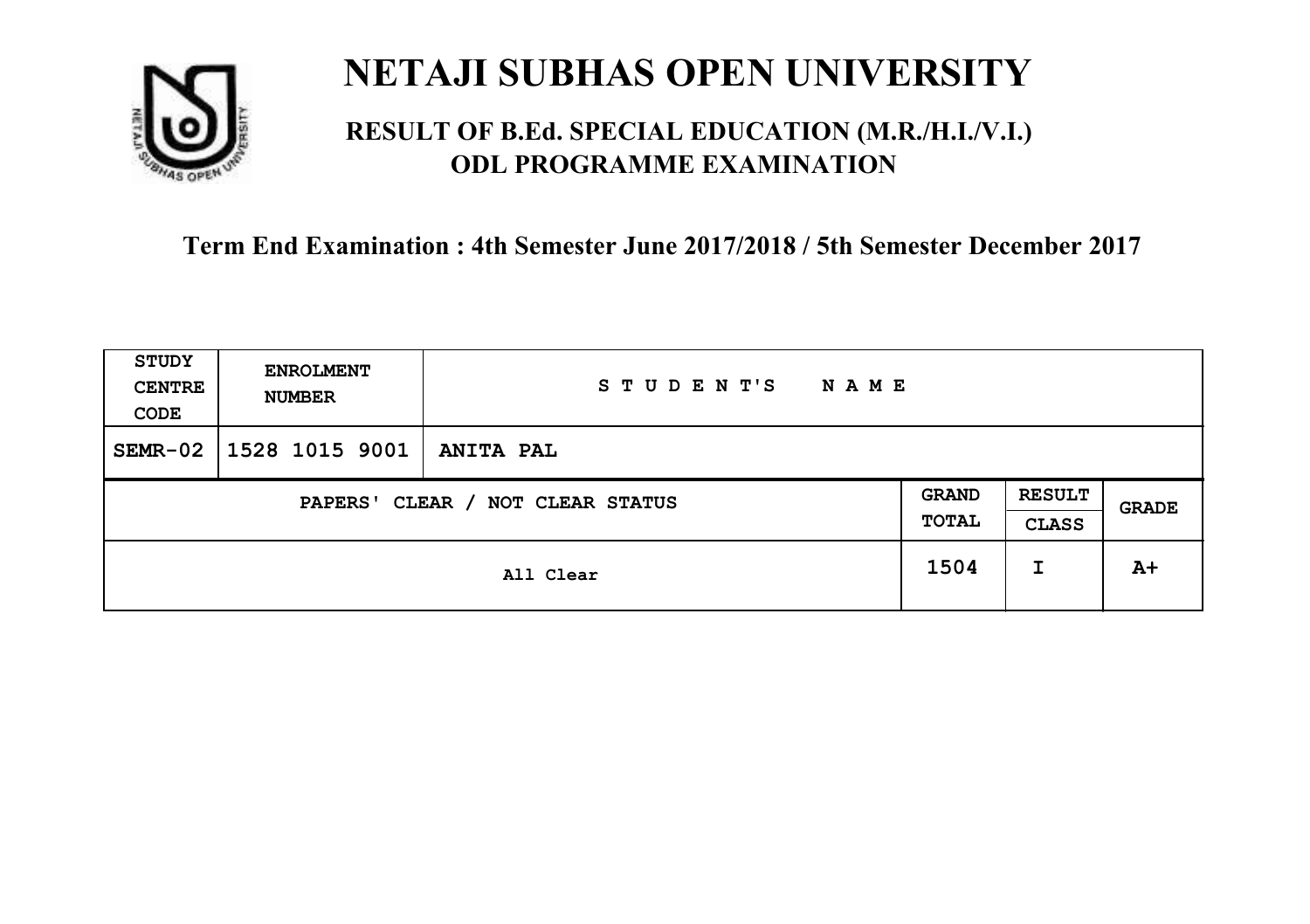

### **RESULT OF B.Ed. SPECIAL EDUCATION (M.R./H.I./V.I.) ODL PROGRAMME EXAMINATION**

| <b>STUDY</b><br><b>CENTRE</b><br>CODE | <b>ENROLMENT</b><br><b>NUMBER</b> | STUDENT'S<br><b>NAME</b> |  |                               |       |
|---------------------------------------|-----------------------------------|--------------------------|--|-------------------------------|-------|
| $SEMR-02$                             | 1528 1015 9020                    | <b>BARNALI DEBNATH</b>   |  |                               |       |
| CLEAR / NOT CLEAR STATUS<br>PAPERS'   |                                   |                          |  | <b>RESULT</b><br><b>CLASS</b> | GRADE |
|                                       | All Clear                         |                          |  | I                             | $A+$  |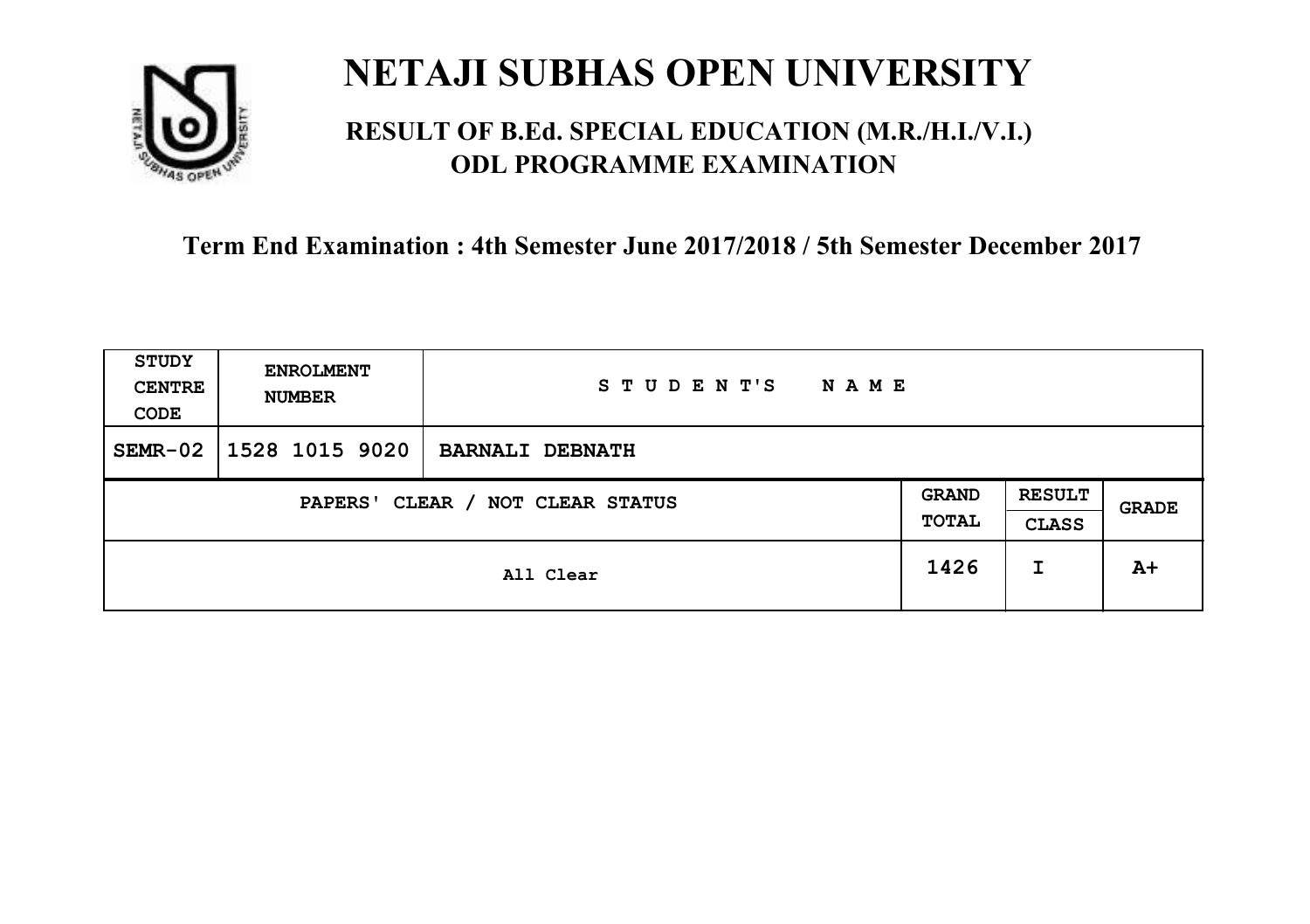

### **RESULT OF B.Ed. SPECIAL EDUCATION (M.R./H.I./V.I.) ODL PROGRAMME EXAMINATION**

| <b>STUDY</b><br><b>CENTRE</b><br>CODE | <b>ENROLMENT</b><br><b>NUMBER</b> | STUDENT'S<br><b>NAME</b> |  |                               |       |
|---------------------------------------|-----------------------------------|--------------------------|--|-------------------------------|-------|
| $SEMR-02$                             | 1528 1015 9029                    | <b>JASMINE KHATUN</b>    |  |                               |       |
| CLEAR / NOT CLEAR STATUS<br>PAPERS'   |                                   |                          |  | <b>RESULT</b><br><b>CLASS</b> | GRADE |
|                                       | All Clear                         |                          |  | I                             | $A+$  |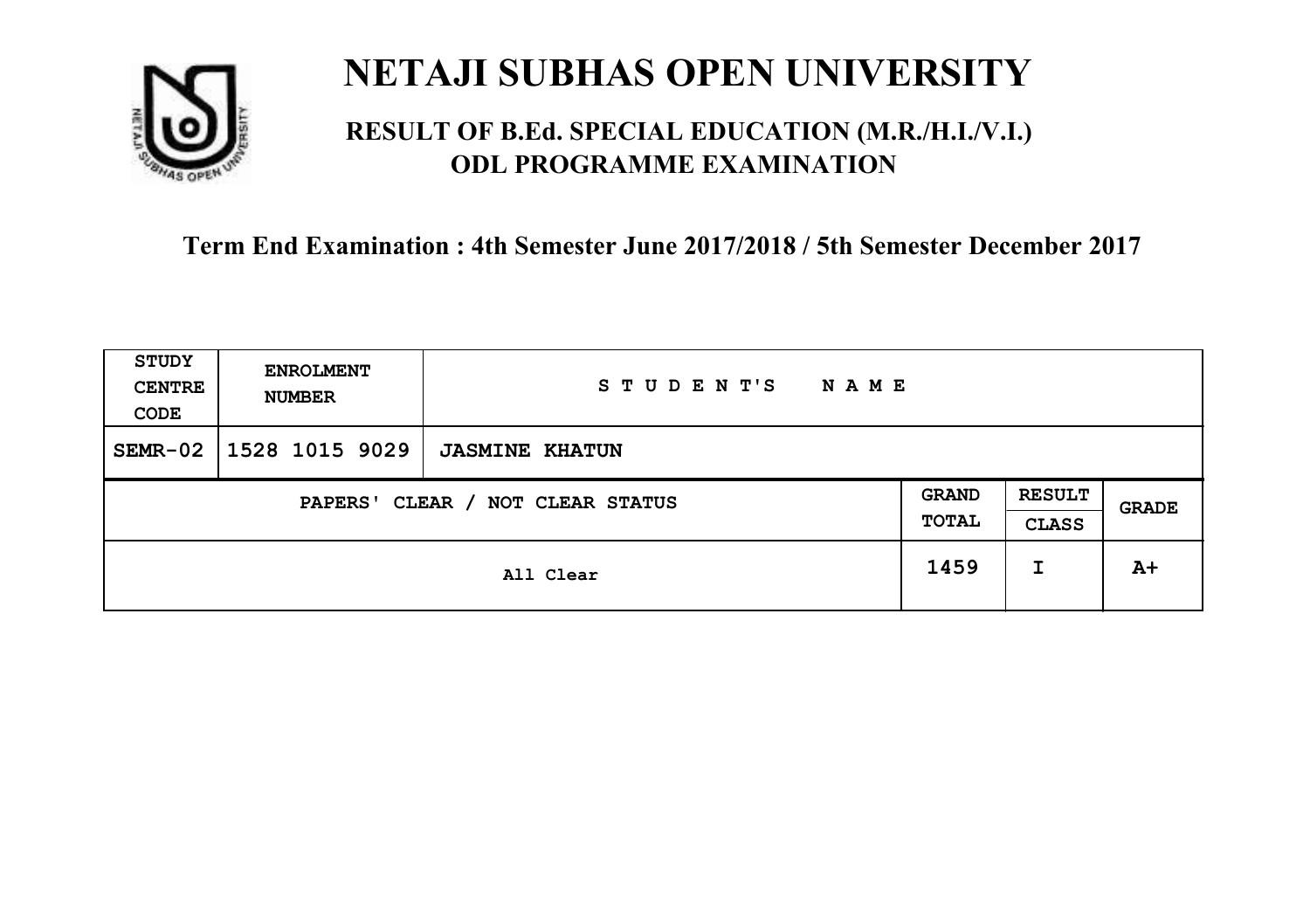

### **RESULT OF B.Ed. SPECIAL EDUCATION (M.R./H.I./V.I.) ODL PROGRAMME EXAMINATION**

| <b>STUDY</b><br><b>CENTRE</b><br>CODE | <b>ENROLMENT</b><br><b>NUMBER</b> | STUDENT'S<br><b>NAME</b> |  |                               |       |
|---------------------------------------|-----------------------------------|--------------------------|--|-------------------------------|-------|
| $SEMR-02$                             | 1528 1015 9036                    | <b>SAMATA SIL</b>        |  |                               |       |
| CLEAR / NOT CLEAR STATUS<br>PAPERS'   |                                   |                          |  | <b>RESULT</b><br><b>CLASS</b> | GRADE |
|                                       | All Clear                         |                          |  | I                             | $A+$  |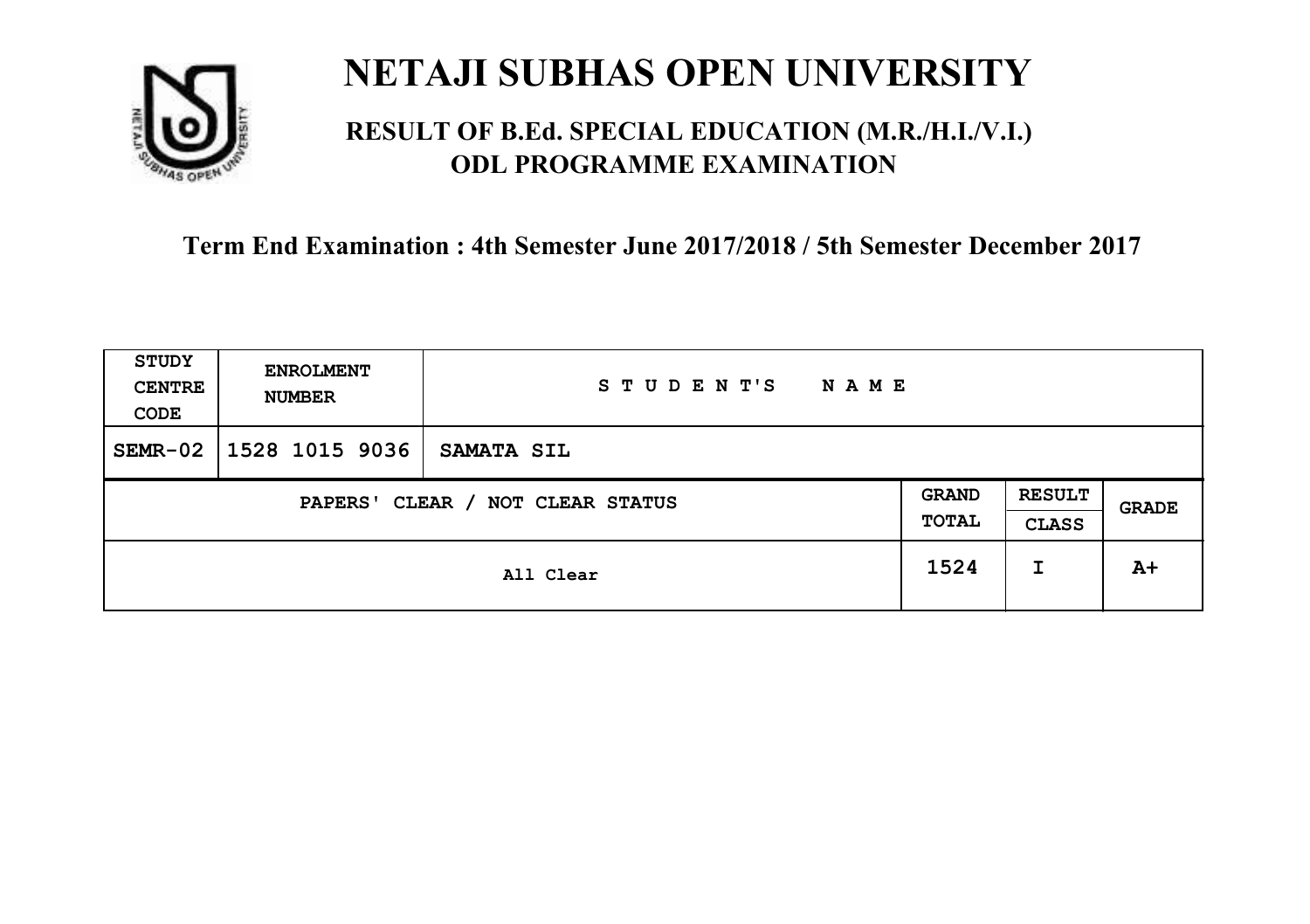

### **RESULT OF B.Ed. SPECIAL EDUCATION (M.R./H.I./V.I.) ODL PROGRAMME EXAMINATION**

| <b>STUDY</b><br><b>CENTRE</b><br>CODE | <b>ENROLMENT</b><br><b>NUMBER</b>       | STUDENT'S<br>NAME     |                       |                               |       |
|---------------------------------------|-----------------------------------------|-----------------------|-----------------------|-------------------------------|-------|
| $SEMR-03$                             | 1621 1016 0006                          | <b>SUPRADIP GHOSH</b> |                       |                               |       |
| PAPERS' CLEAR / NOT CLEAR STATUS      |                                         |                       | <b>GRAND</b><br>TOTAL | <b>RESULT</b><br><b>CLASS</b> | GRADE |
|                                       | B10-C, C15-C, C16-C, D17-C, D18-C, F1-C |                       |                       |                               |       |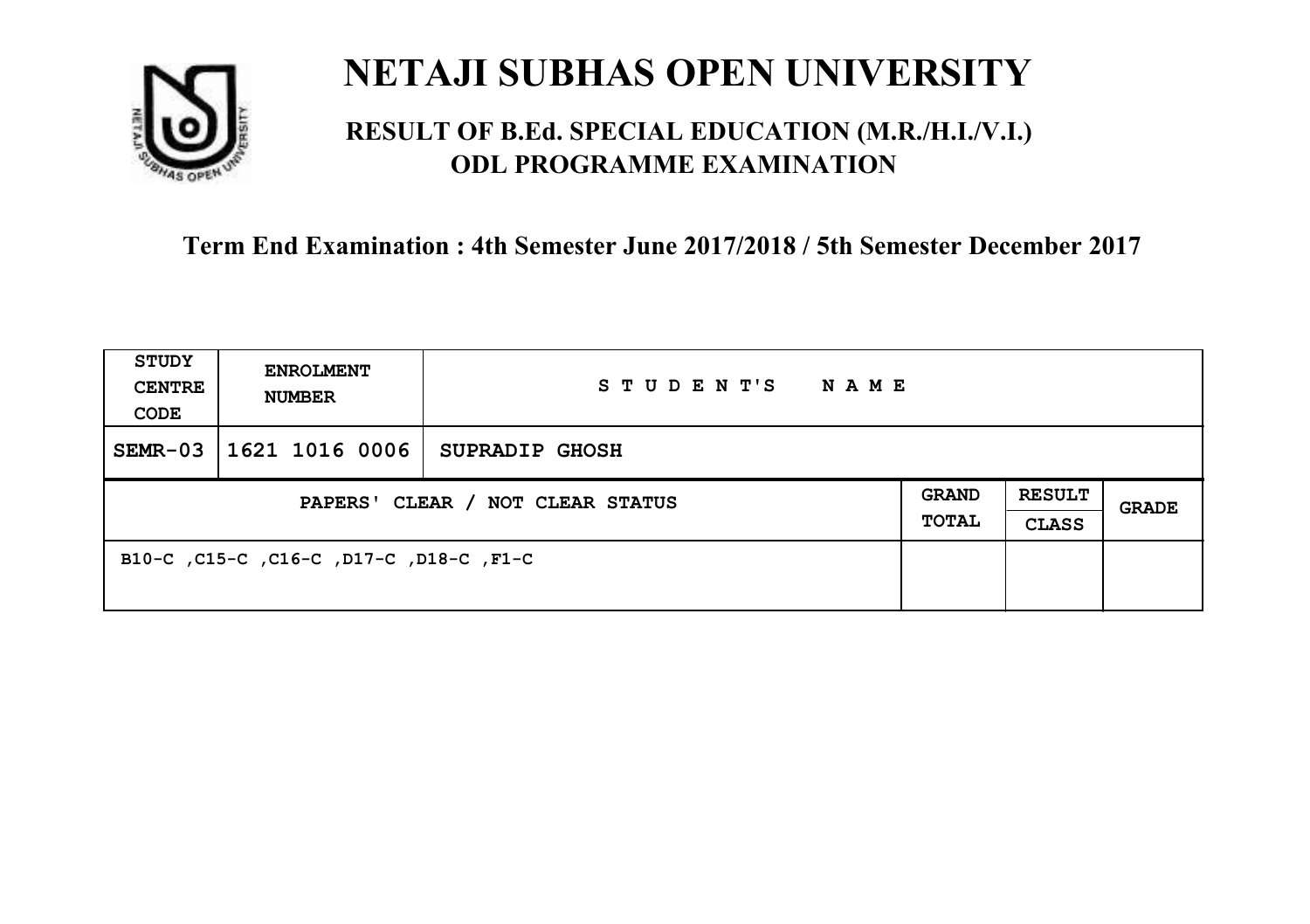

### **RESULT OF B.Ed. SPECIAL EDUCATION (M.R./H.I./V.I.) ODL PROGRAMME EXAMINATION**

| <b>STUDY</b><br><b>CENTRE</b><br>CODE | <b>ENROLMENT</b><br><b>NUMBER</b>       | STUDENT'S<br>NAME        |                              |                               |       |
|---------------------------------------|-----------------------------------------|--------------------------|------------------------------|-------------------------------|-------|
| $SEMR-03$                             | 1621 1016 0008                          | <b>JAYANTA CHOWDHURY</b> |                              |                               |       |
| PAPERS' CLEAR / NOT CLEAR STATUS      |                                         |                          | <b>GRAND</b><br><b>TOTAL</b> | <b>RESULT</b><br><b>CLASS</b> | GRADE |
|                                       | B10-C, C15-C, C16-C, D17-C, D18-C, F1-C |                          |                              |                               |       |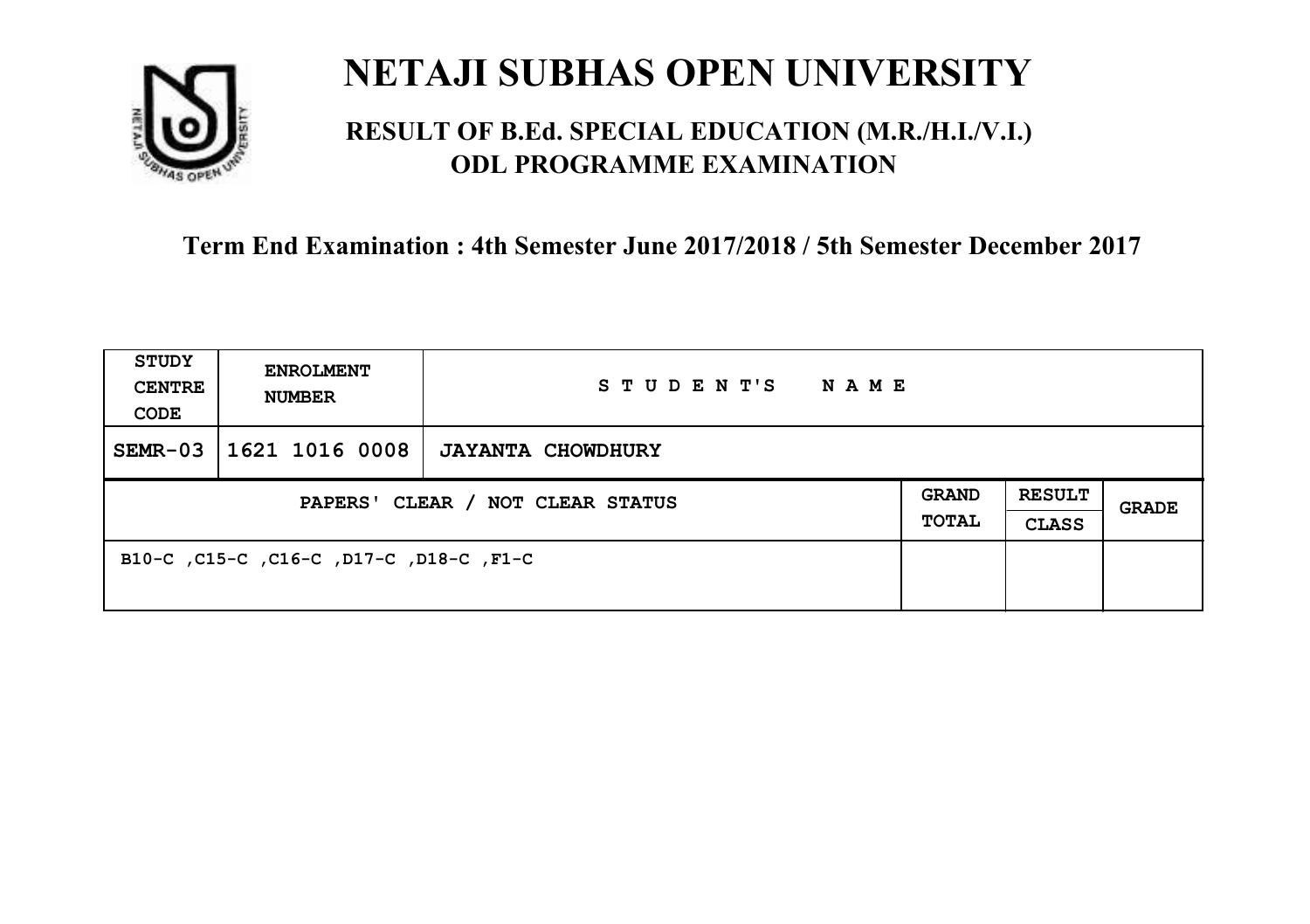

### **RESULT OF B.Ed. SPECIAL EDUCATION (M.R./H.I./V.I.) ODL PROGRAMME EXAMINATION**

| <b>STUDY</b><br><b>CENTRE</b><br>CODE | <b>ENROLMENT</b><br><b>NUMBER</b>       | STUDENT'S<br>NAME  |                              |                               |       |
|---------------------------------------|-----------------------------------------|--------------------|------------------------------|-------------------------------|-------|
| $SEMR-03$                             | 1621 1016 0022                          | <b>NIYAMAT ALI</b> |                              |                               |       |
| PAPERS' CLEAR / NOT CLEAR STATUS      |                                         |                    | <b>GRAND</b><br><b>TOTAL</b> | <b>RESULT</b><br><b>CLASS</b> | GRADE |
|                                       | B10-C, C15-C, C16-C, D17-C, D18-C, F1-C |                    |                              |                               |       |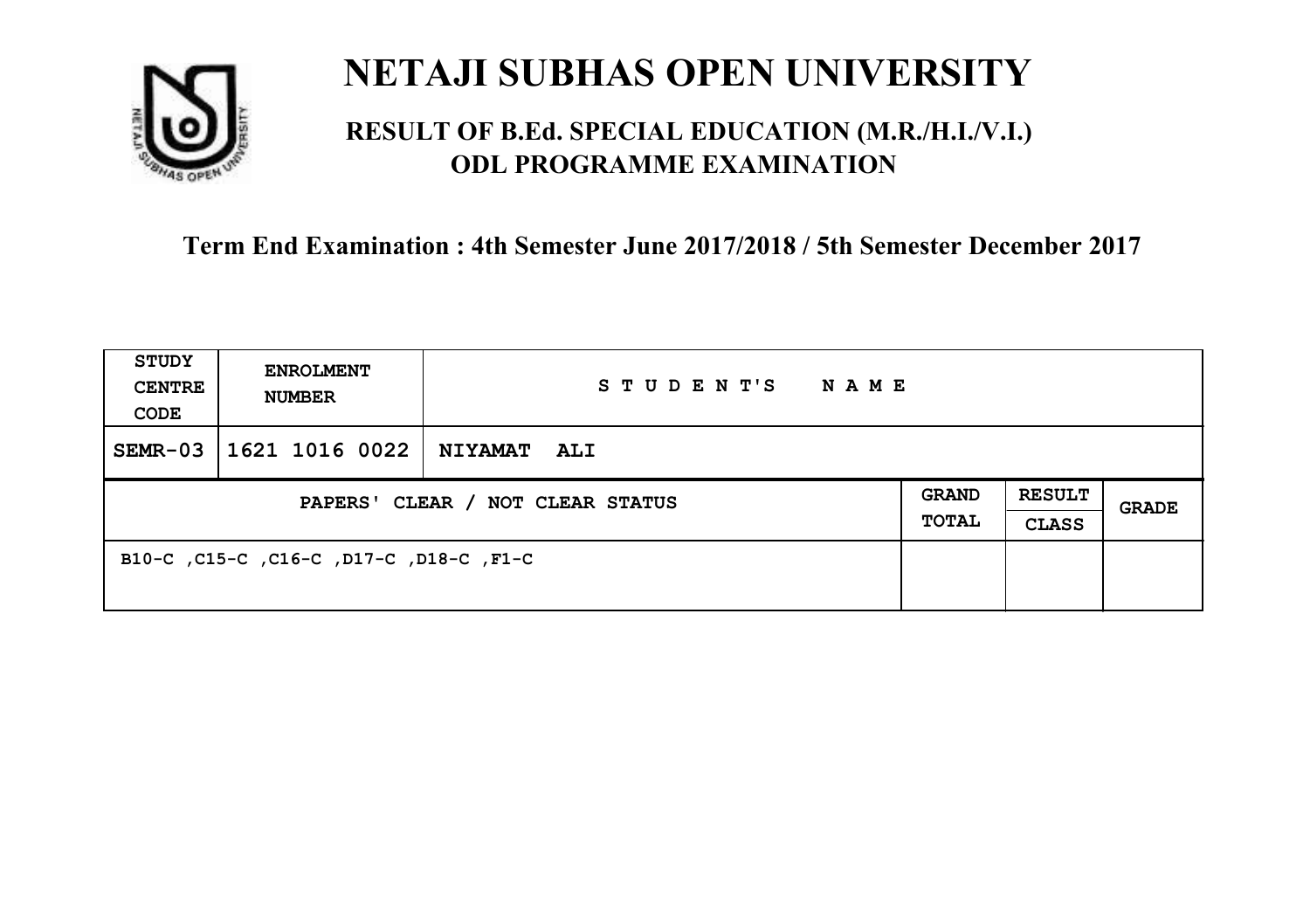

### **RESULT OF B.Ed. SPECIAL EDUCATION (M.R./H.I./V.I.) ODL PROGRAMME EXAMINATION**

| <b>STUDY</b><br><b>CENTRE</b><br>CODE | <b>ENROLMENT</b><br><b>NUMBER</b>       | STUDENT'S<br><b>NAME</b> |                       |                               |       |
|---------------------------------------|-----------------------------------------|--------------------------|-----------------------|-------------------------------|-------|
| $SEMR-03$                             | 1621 1016 0030                          | <b>MD ASADUJJAMAN</b>    |                       |                               |       |
| PAPERS' CLEAR / NOT CLEAR STATUS      |                                         |                          | <b>GRAND</b><br>TOTAL | <b>RESULT</b><br><b>CLASS</b> | GRADE |
|                                       | B10-C, C15-C, C16-C, D17-C, D18-C, F1-C |                          |                       |                               |       |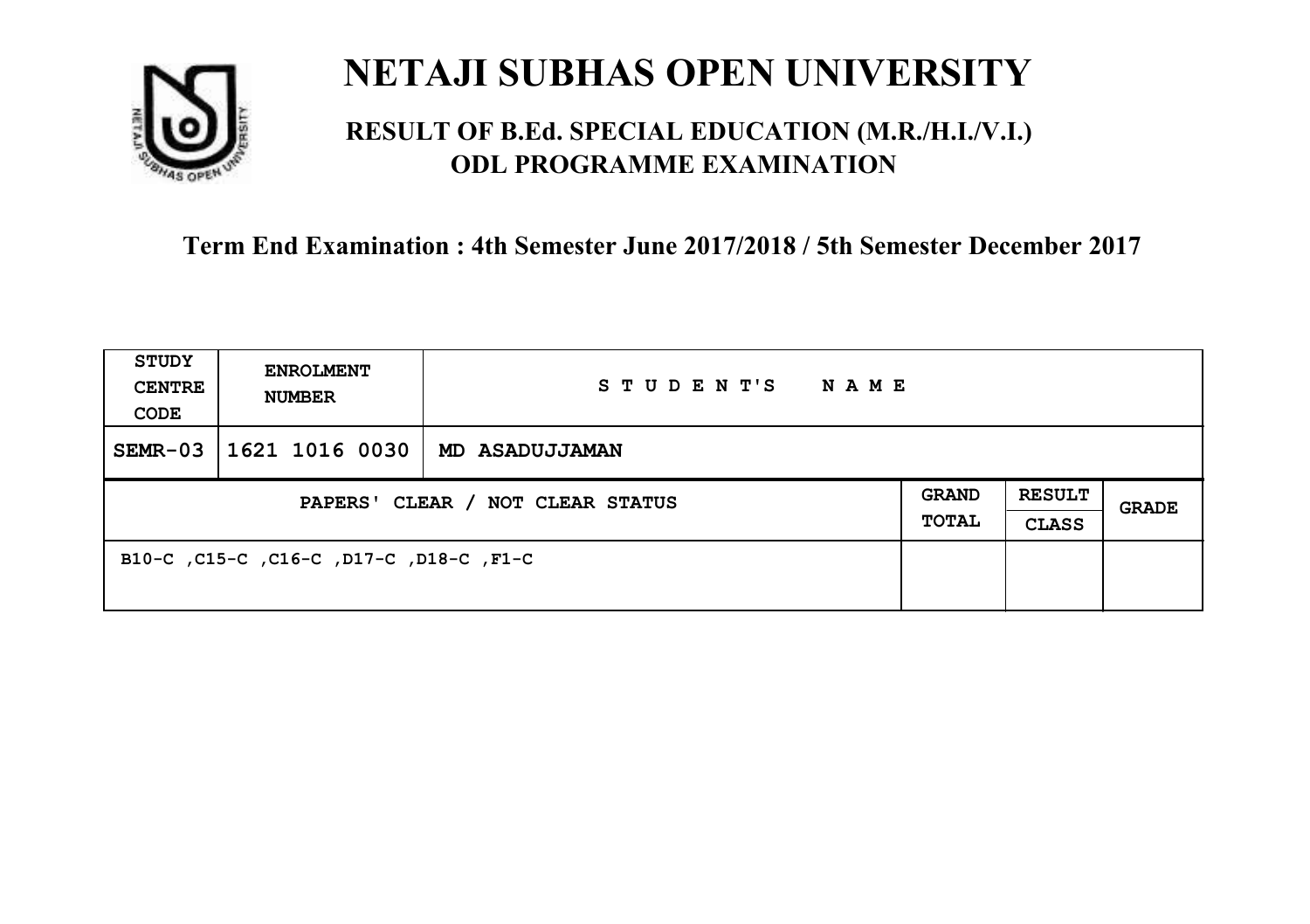

### **RESULT OF B.Ed. SPECIAL EDUCATION (M.R./H.I./V.I.) ODL PROGRAMME EXAMINATION**

| <b>STUDY</b><br><b>CENTRE</b><br>CODE | <b>ENROLMENT</b><br><b>NUMBER</b>       | STUDENT'S<br>NAME   |                       |                               |       |
|---------------------------------------|-----------------------------------------|---------------------|-----------------------|-------------------------------|-------|
| $SEMR-03$                             | 1622 1016 0001                          | <b>PARAMITA NAG</b> |                       |                               |       |
| PAPERS' CLEAR / NOT CLEAR STATUS      |                                         |                     | <b>GRAND</b><br>TOTAL | <b>RESULT</b><br><b>CLASS</b> | GRADE |
|                                       | B10-C, C15-C, C16-C, D17-C, D18-C, F1-C |                     |                       |                               |       |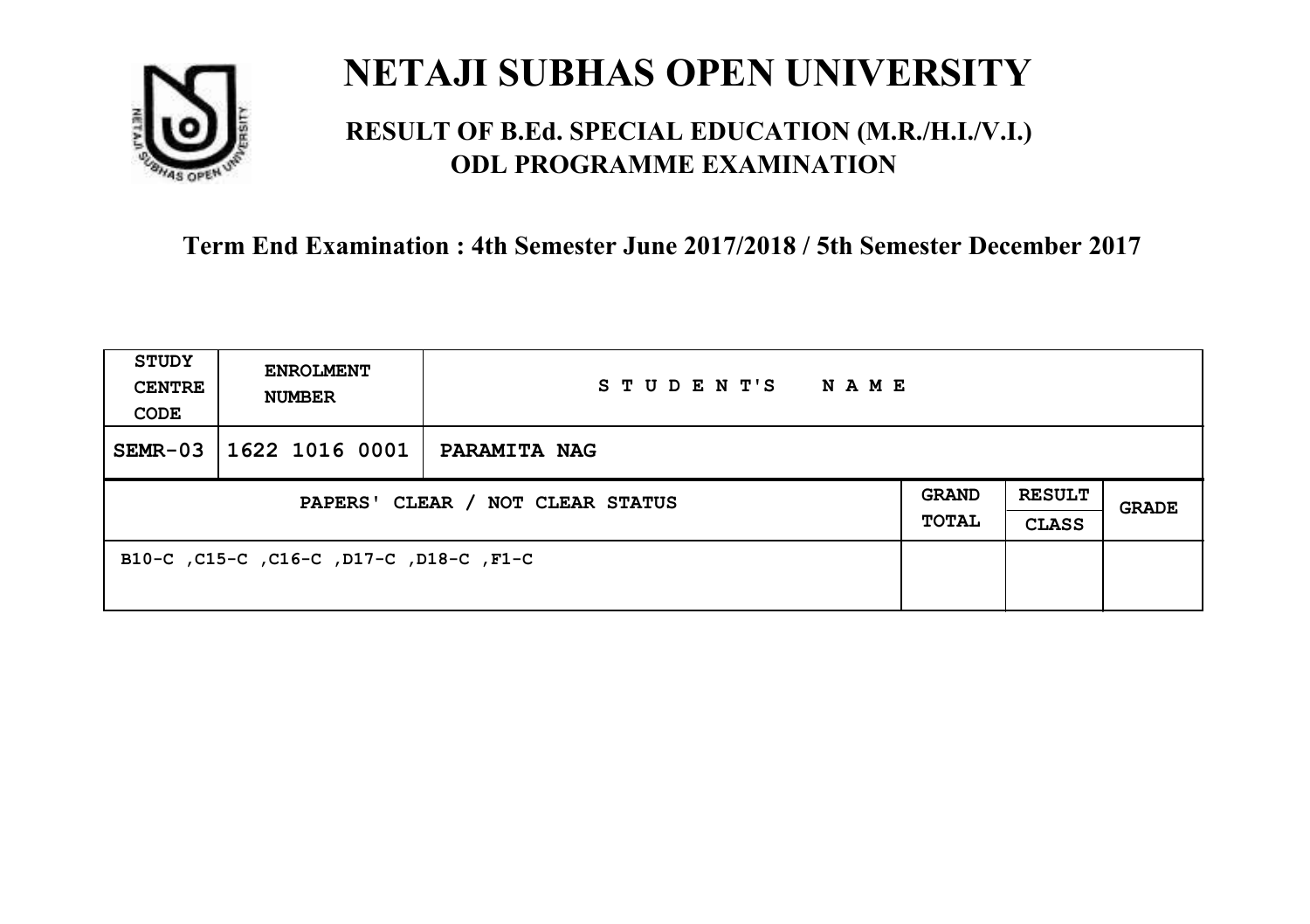

### **RESULT OF B.Ed. SPECIAL EDUCATION (M.R./H.I./V.I.) ODL PROGRAMME EXAMINATION**

| <b>STUDY</b><br><b>CENTRE</b><br>CODE | <b>ENROLMENT</b><br><b>NUMBER</b>       | STUDENT'S<br>NAME    |                       |                               |       |
|---------------------------------------|-----------------------------------------|----------------------|-----------------------|-------------------------------|-------|
| $SEMR-03$                             | 1622 1016 0002                          | <b>SANDHYA MAITI</b> |                       |                               |       |
| PAPERS' CLEAR / NOT CLEAR STATUS      |                                         |                      | <b>GRAND</b><br>TOTAL | <b>RESULT</b><br><b>CLASS</b> | GRADE |
|                                       | B10-C, C15-C, C16-C, D17-C, D18-C, F1-C |                      |                       |                               |       |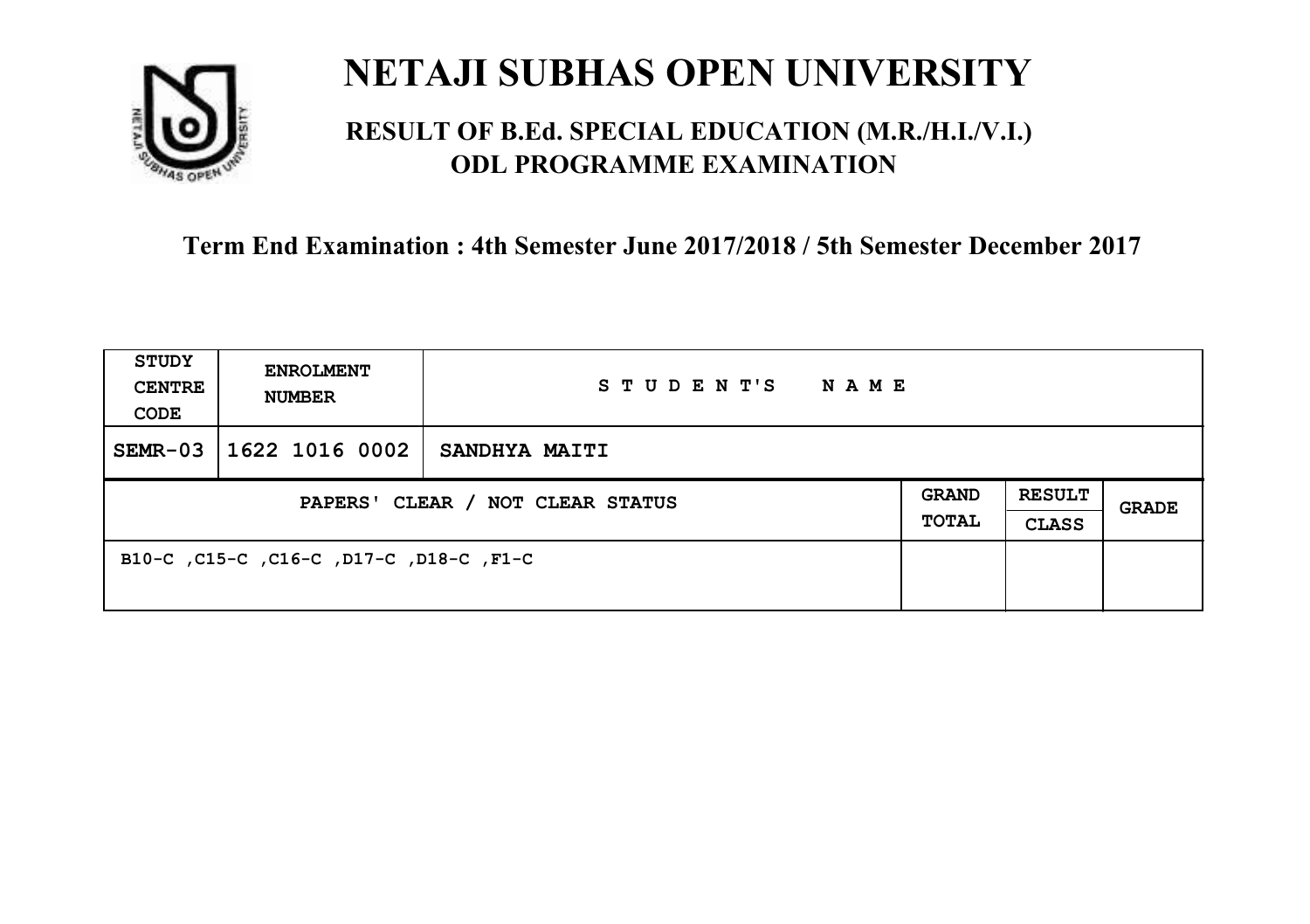

### **RESULT OF B.Ed. SPECIAL EDUCATION (M.R./H.I./V.I.) ODL PROGRAMME EXAMINATION**

| <b>STUDY</b><br><b>CENTRE</b><br>CODE | <b>ENROLMENT</b><br><b>NUMBER</b>            | STUDENT'S<br>N A M E |  |                               |       |
|---------------------------------------|----------------------------------------------|----------------------|--|-------------------------------|-------|
| $SEMR-03$                             | 1622 1016 0003                               | <b>BANI GHOSH</b>    |  |                               |       |
| PAPERS' CLEAR / NOT CLEAR STATUS      |                                              |                      |  | <b>RESULT</b><br><b>CLASS</b> | GRADE |
|                                       | B10-NC, C15-NC, C16-NC, D17-NC, D18-NC, F1-C |                      |  |                               |       |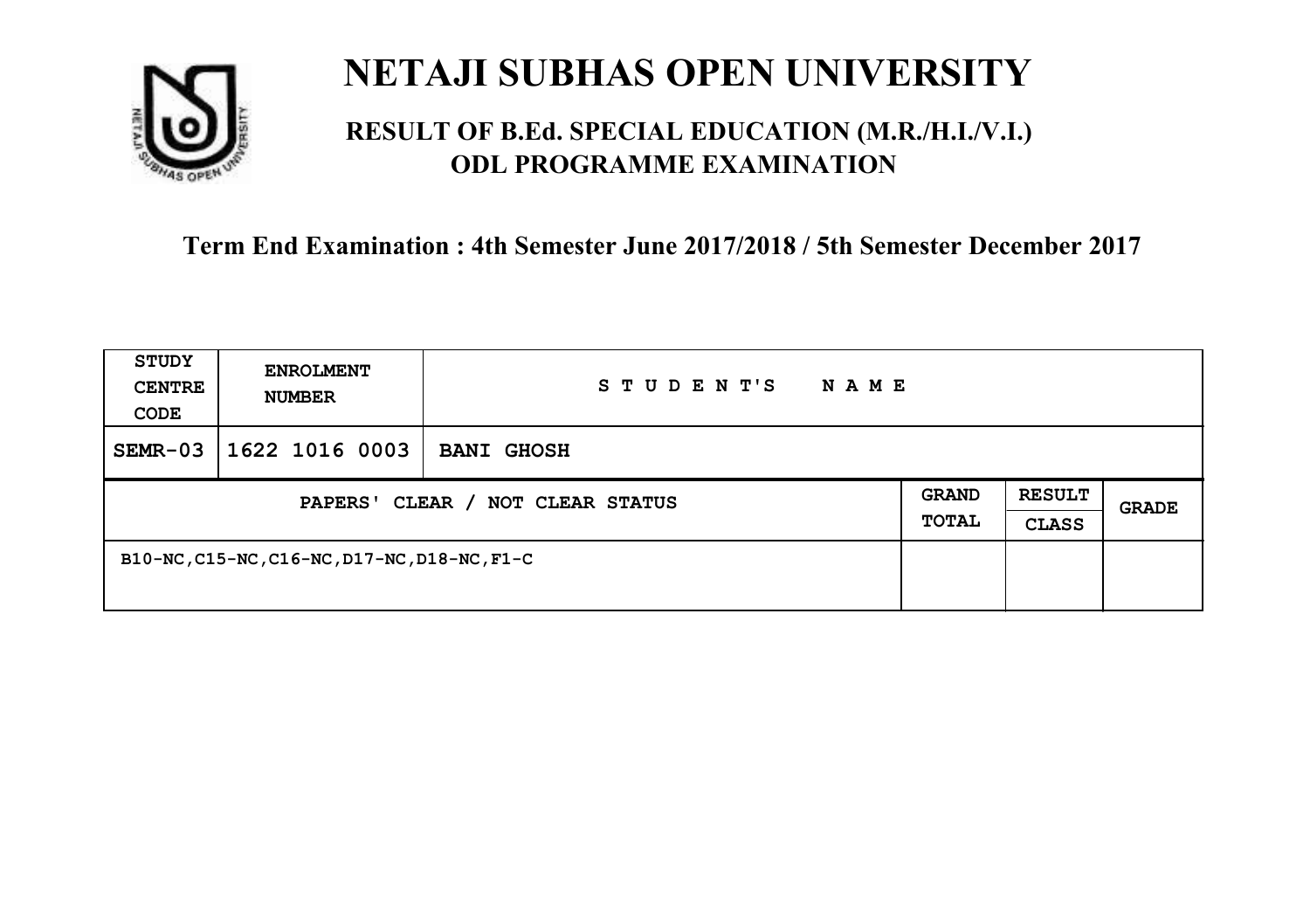

### **RESULT OF B.Ed. SPECIAL EDUCATION (M.R./H.I./V.I.) ODL PROGRAMME EXAMINATION**

| <b>STUDY</b><br><b>CENTRE</b><br>CODE | <b>ENROLMENT</b><br><b>NUMBER</b>       | STUDENT'S                    | <b>NAME</b> |                              |                               |       |
|---------------------------------------|-----------------------------------------|------------------------------|-------------|------------------------------|-------------------------------|-------|
| $SEMR-03$                             | 1622 1016 0004                          | SWAGATA KUNDU (BHATTACHARYA) |             |                              |                               |       |
| PAPERS' CLEAR / NOT CLEAR STATUS      |                                         |                              |             | <b>GRAND</b><br><b>TOTAL</b> | <b>RESULT</b><br><b>CLASS</b> | GRADE |
|                                       | B10-C, C15-C, C16-C, D17-C, D18-C, F1-C |                              |             |                              |                               |       |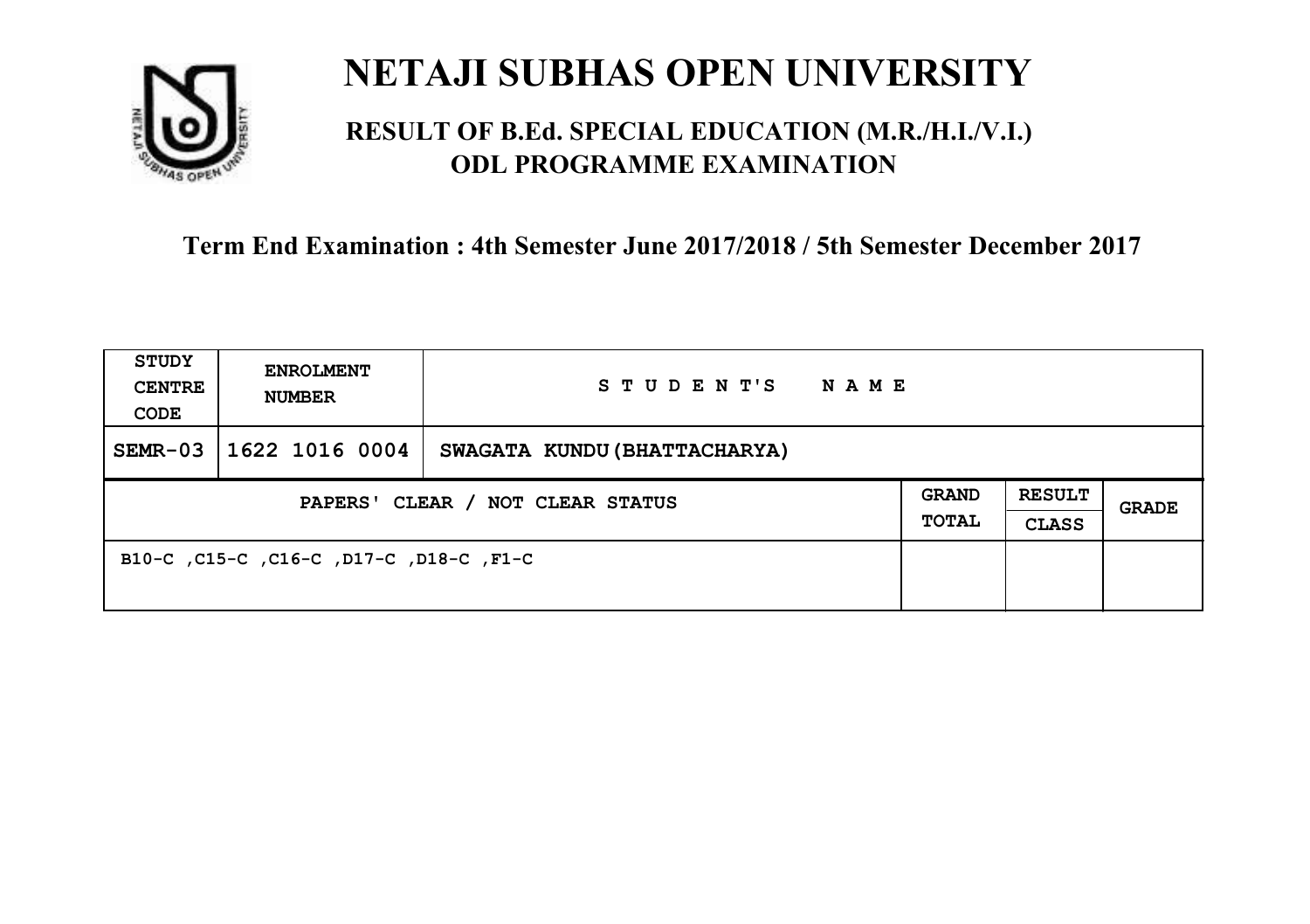

### **RESULT OF B.Ed. SPECIAL EDUCATION (M.R./H.I./V.I.) ODL PROGRAMME EXAMINATION**

| <b>STUDY</b><br><b>CENTRE</b><br>CODE | <b>ENROLMENT</b><br><b>NUMBER</b>       | STUDENT'S<br>NAME    |                              |                               |       |
|---------------------------------------|-----------------------------------------|----------------------|------------------------------|-------------------------------|-------|
| $SEMR-03$                             | 1622 1016 0007                          | SWARNALATA CHOWDHURY |                              |                               |       |
| PAPERS' CLEAR / NOT CLEAR STATUS      |                                         |                      | <b>GRAND</b><br><b>TOTAL</b> | <b>RESULT</b><br><b>CLASS</b> | GRADE |
|                                       | B10-C, C15-C, C16-C, D17-C, D18-C, F1-C |                      |                              |                               |       |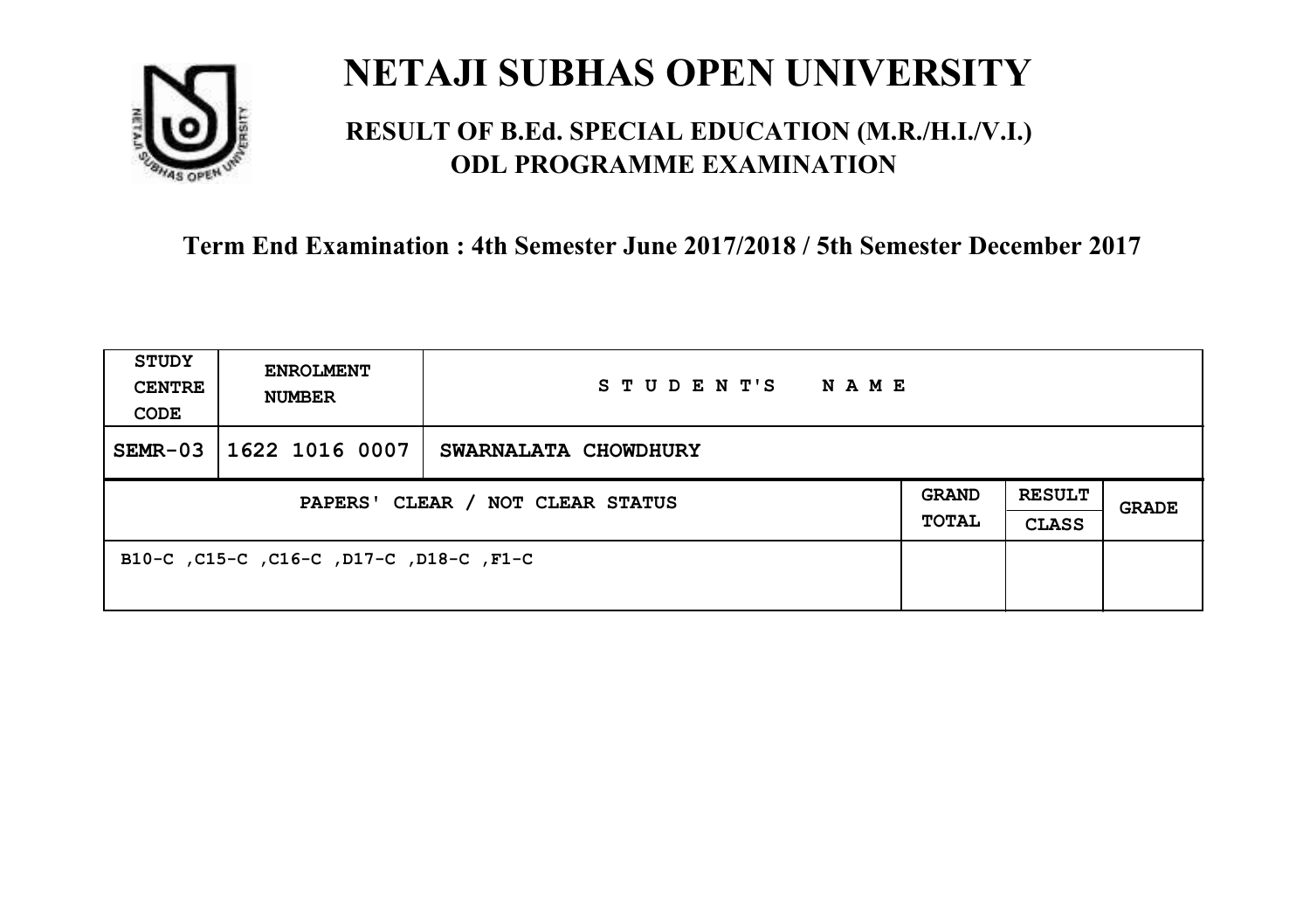

### **RESULT OF B.Ed. SPECIAL EDUCATION (M.R./H.I./V.I.) ODL PROGRAMME EXAMINATION**

| <b>STUDY</b><br><b>CENTRE</b><br>CODE | <b>ENROLMENT</b><br><b>NUMBER</b>       | STUDENT'S<br>NAME |                       |                               |       |
|---------------------------------------|-----------------------------------------|-------------------|-----------------------|-------------------------------|-------|
| $SEMR-03$                             | 1622 1016 0009                          | SATADIPA PAUL     |                       |                               |       |
| PAPERS' CLEAR / NOT CLEAR STATUS      |                                         |                   | <b>GRAND</b><br>TOTAL | <b>RESULT</b><br><b>CLASS</b> | GRADE |
|                                       | B10-C, C15-C, C16-C, D17-C, D18-C, F1-C |                   |                       |                               |       |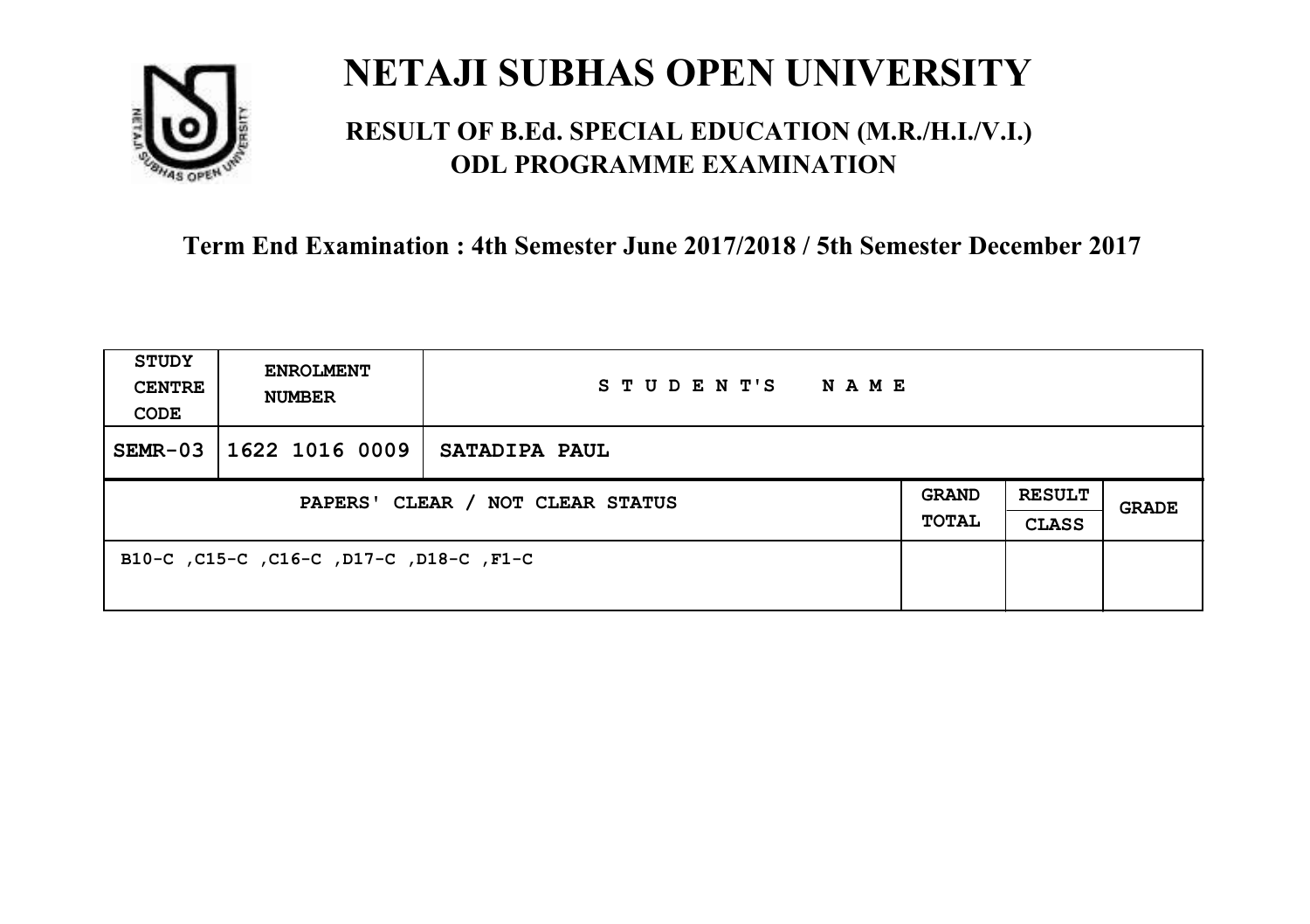

### **RESULT OF B.Ed. SPECIAL EDUCATION (M.R./H.I./V.I.) ODL PROGRAMME EXAMINATION**

| <b>STUDY</b><br><b>CENTRE</b><br>CODE | <b>ENROLMENT</b><br><b>NUMBER</b>       | STUDENT'S NAME      |  |                               |              |
|---------------------------------------|-----------------------------------------|---------------------|--|-------------------------------|--------------|
| $SEMR-03$                             | 1622 1016 0011                          | INDRANI CHAKRABORTY |  |                               |              |
| PAPERS' CLEAR / NOT CLEAR STATUS      |                                         |                     |  | <b>RESULT</b><br><b>CLASS</b> | <b>GRADE</b> |
|                                       | B10-C, C15-C, C16-C, D17-C, D18-C, F1-C |                     |  |                               |              |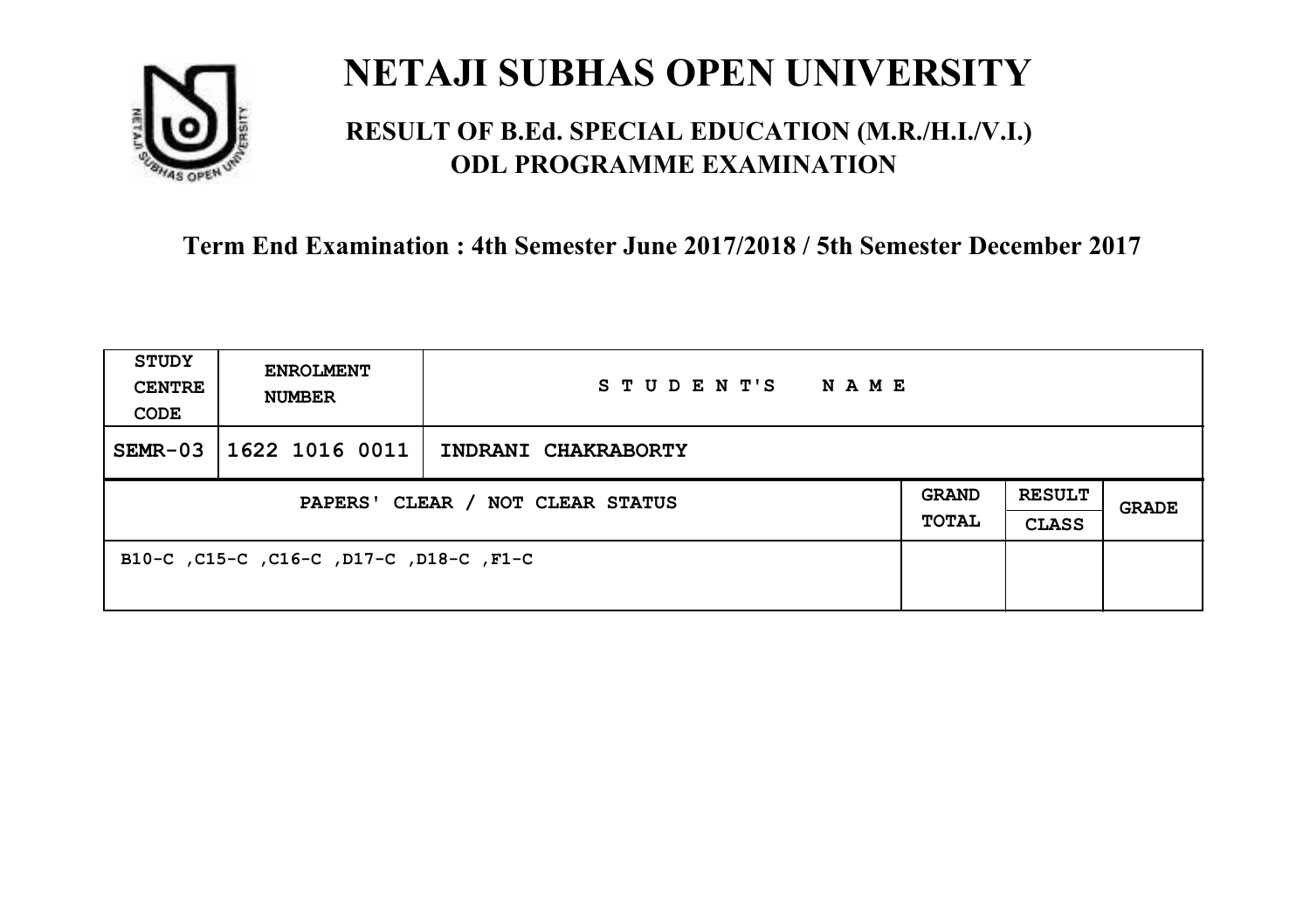

### **RESULT OF B.Ed. SPECIAL EDUCATION (M.R./H.I./V.I.) ODL PROGRAMME EXAMINATION**

| <b>STUDY</b><br><b>CENTRE</b><br>CODE | <b>ENROLMENT</b><br><b>NUMBER</b>        | STUDENT'S<br><b>NAME</b> |                              |                               |              |
|---------------------------------------|------------------------------------------|--------------------------|------------------------------|-------------------------------|--------------|
| $SEMR-03$                             | 1622 1016 0014                           | SANHITA MUKHERJEE        |                              |                               |              |
| PAPERS' CLEAR / NOT CLEAR STATUS      |                                          |                          | <b>GRAND</b><br><b>TOTAL</b> | <b>RESULT</b><br><b>CLASS</b> | <b>GRADE</b> |
|                                       | B10-C, C15-NC, C16-C, D17-C, D18-C, F1-C |                          |                              |                               |              |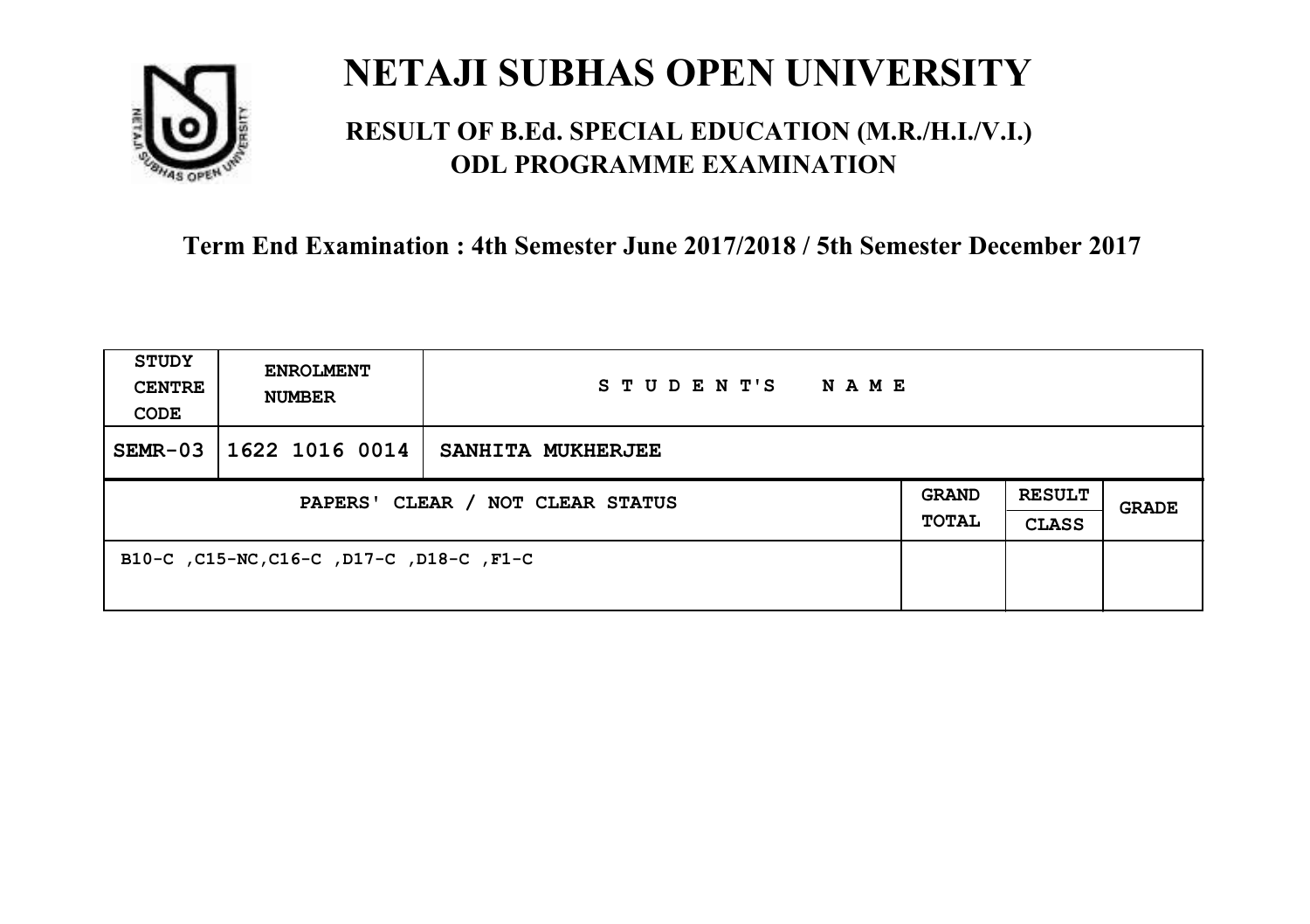

### **RESULT OF B.Ed. SPECIAL EDUCATION (M.R./H.I./V.I.) ODL PROGRAMME EXAMINATION**

| <b>STUDY</b><br><b>CENTRE</b><br>CODE | <b>ENROLMENT</b><br><b>NUMBER</b>       | STUDENT'S<br>NAME |                              |                               |       |
|---------------------------------------|-----------------------------------------|-------------------|------------------------------|-------------------------------|-------|
| $SEMR-03$                             | 1622 1016 0015                          | MOLLIKA KARMOKAR  |                              |                               |       |
| PAPERS' CLEAR / NOT CLEAR STATUS      |                                         |                   | <b>GRAND</b><br><b>TOTAL</b> | <b>RESULT</b><br><b>CLASS</b> | GRADE |
|                                       | B10-C, C15-C, C16-C, D17-C, D18-C, F1-C |                   |                              |                               |       |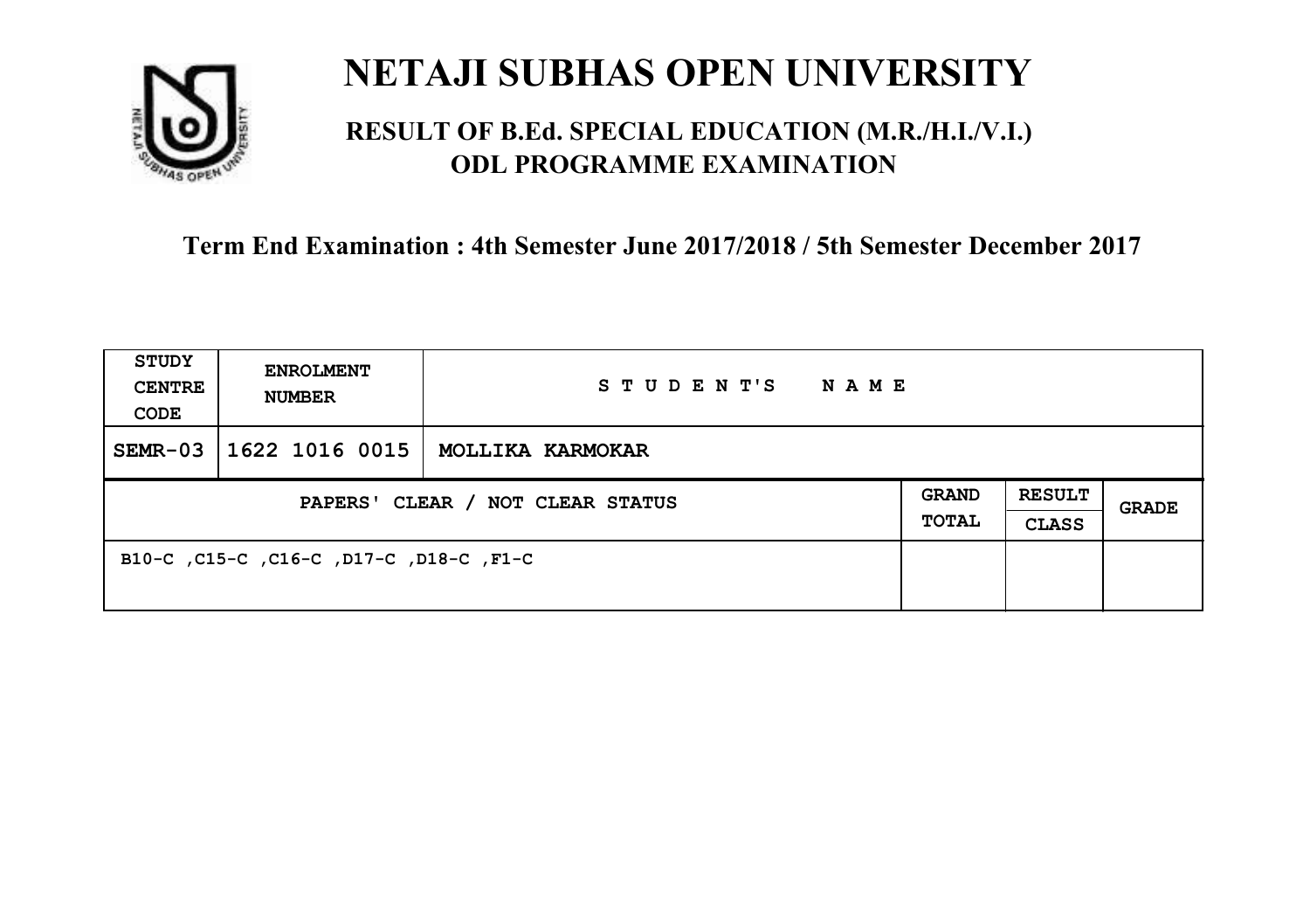

### **RESULT OF B.Ed. SPECIAL EDUCATION (M.R./H.I./V.I.) ODL PROGRAMME EXAMINATION**

| <b>STUDY</b><br><b>CENTRE</b><br>CODE | <b>ENROLMENT</b><br><b>NUMBER</b>       | STUDENT'S<br>NAME |                              |                               |       |
|---------------------------------------|-----------------------------------------|-------------------|------------------------------|-------------------------------|-------|
| $SEMR-03$                             | 1623 1016 0018                          | SUMANTA BHUIMALI  |                              |                               |       |
| PAPERS' CLEAR / NOT CLEAR STATUS      |                                         |                   | <b>GRAND</b><br><b>TOTAL</b> | <b>RESULT</b><br><b>CLASS</b> | GRADE |
|                                       | B10-C, C15-C, C16-C, D17-C, D18-C, F1-C |                   |                              |                               |       |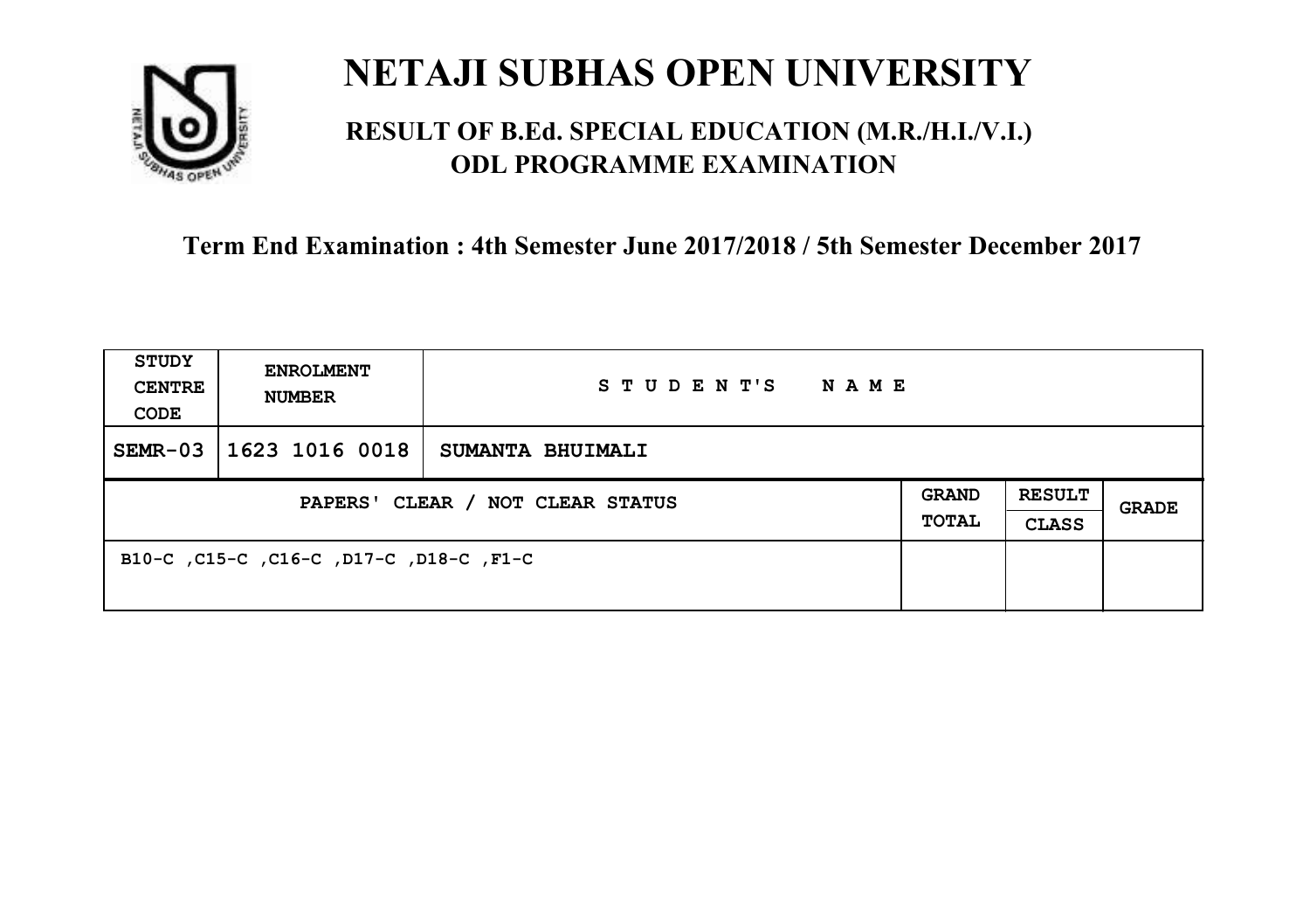

### **RESULT OF B.Ed. SPECIAL EDUCATION (M.R./H.I./V.I.) ODL PROGRAMME EXAMINATION**

| <b>STUDY</b><br><b>CENTRE</b><br>CODE | <b>ENROLMENT</b><br><b>NUMBER</b>            | STUDENT'S<br>N A M E |  |                               |       |
|---------------------------------------|----------------------------------------------|----------------------|--|-------------------------------|-------|
| $SEMR-03$                             | 1623 1016 0019                               | MONOTOSH MONDAL      |  |                               |       |
| PAPERS' CLEAR / NOT CLEAR STATUS      |                                              |                      |  | <b>RESULT</b><br><b>CLASS</b> | GRADE |
|                                       | B10-NC, C15-NC, C16-NC, D17-NC, D18-NC, F1-C |                      |  |                               |       |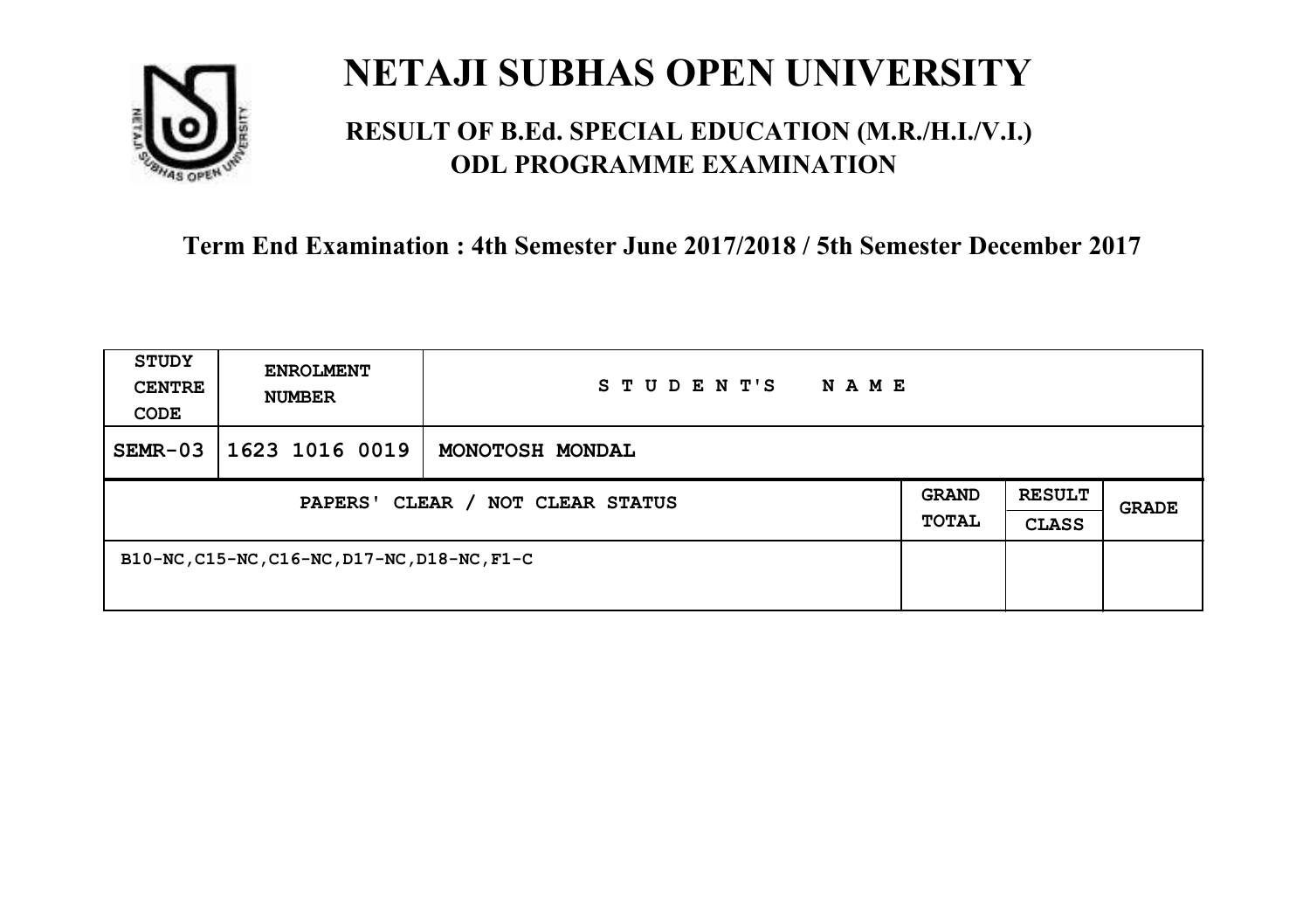

### **RESULT OF B.Ed. SPECIAL EDUCATION (M.R./H.I./V.I.) ODL PROGRAMME EXAMINATION**

| <b>STUDY</b><br><b>CENTRE</b><br>CODE | <b>ENROLMENT</b><br><b>NUMBER</b>       | STUDENT'S<br>NAME    |  |                               |       |
|---------------------------------------|-----------------------------------------|----------------------|--|-------------------------------|-------|
| $SEMR-03$                             | 1623 1016 0026                          | <b>BUDDHADEB DAS</b> |  |                               |       |
| PAPERS' CLEAR / NOT CLEAR STATUS      |                                         |                      |  | <b>RESULT</b><br><b>CLASS</b> | GRADE |
|                                       | B10-C, C15-C, C16-C, D17-C, D18-C, F1-C |                      |  |                               |       |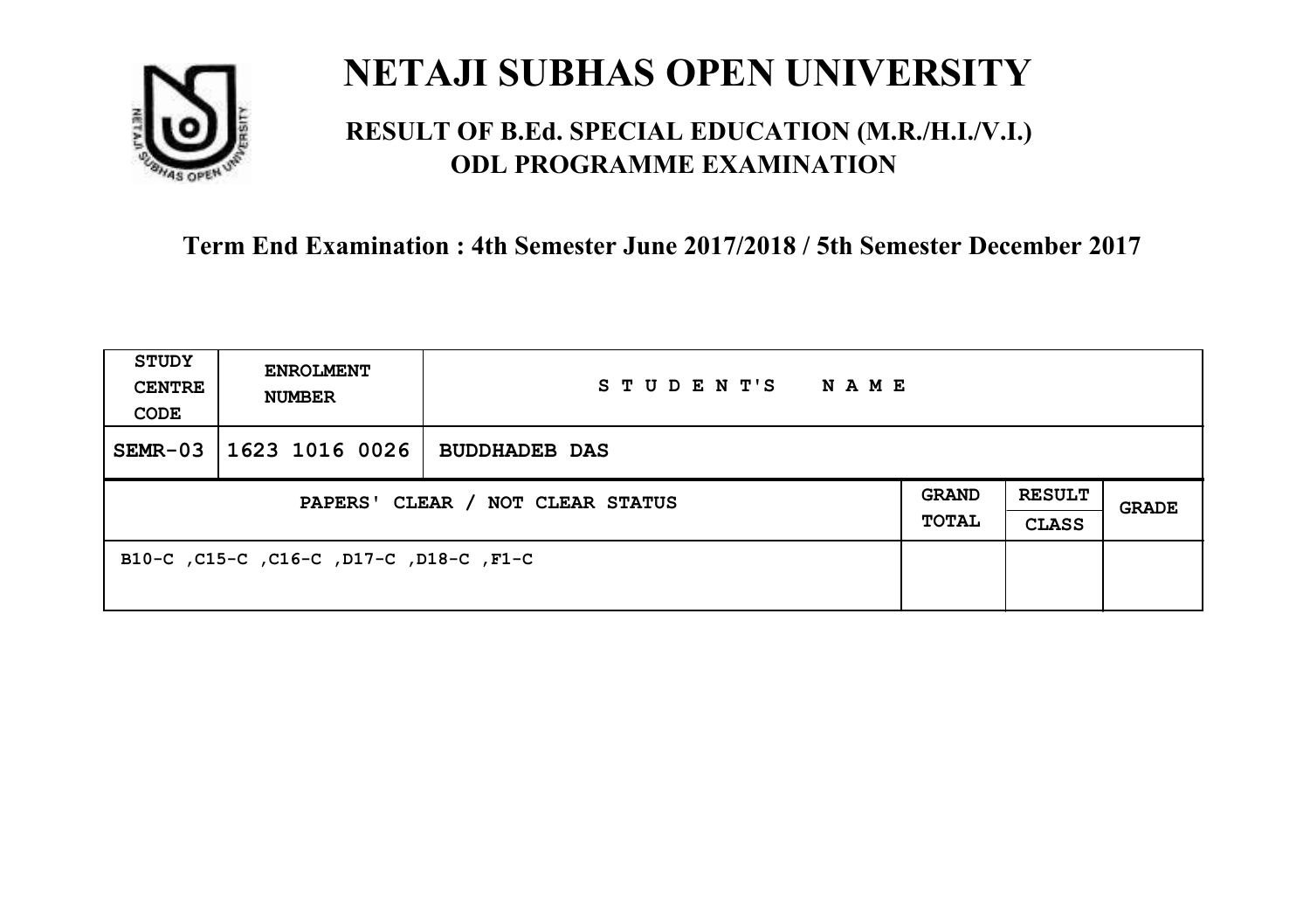

### **RESULT OF B.Ed. SPECIAL EDUCATION (M.R./H.I./V.I.) ODL PROGRAMME EXAMINATION**

| <b>STUDY</b><br><b>CENTRE</b><br>CODE | <b>ENROLMENT</b><br><b>NUMBER</b>       | STUDENT'S<br>NAME  |                              |                               |       |
|---------------------------------------|-----------------------------------------|--------------------|------------------------------|-------------------------------|-------|
| $SEMR-03$                             | 1624 1016 0010                          | SARMISTHA MAJUMDER |                              |                               |       |
| PAPERS' CLEAR / NOT CLEAR STATUS      |                                         |                    | <b>GRAND</b><br><b>TOTAL</b> | <b>RESULT</b><br><b>CLASS</b> | GRADE |
|                                       | B10-C, C15-C, C16-C, D17-C, D18-C, F1-C |                    |                              |                               |       |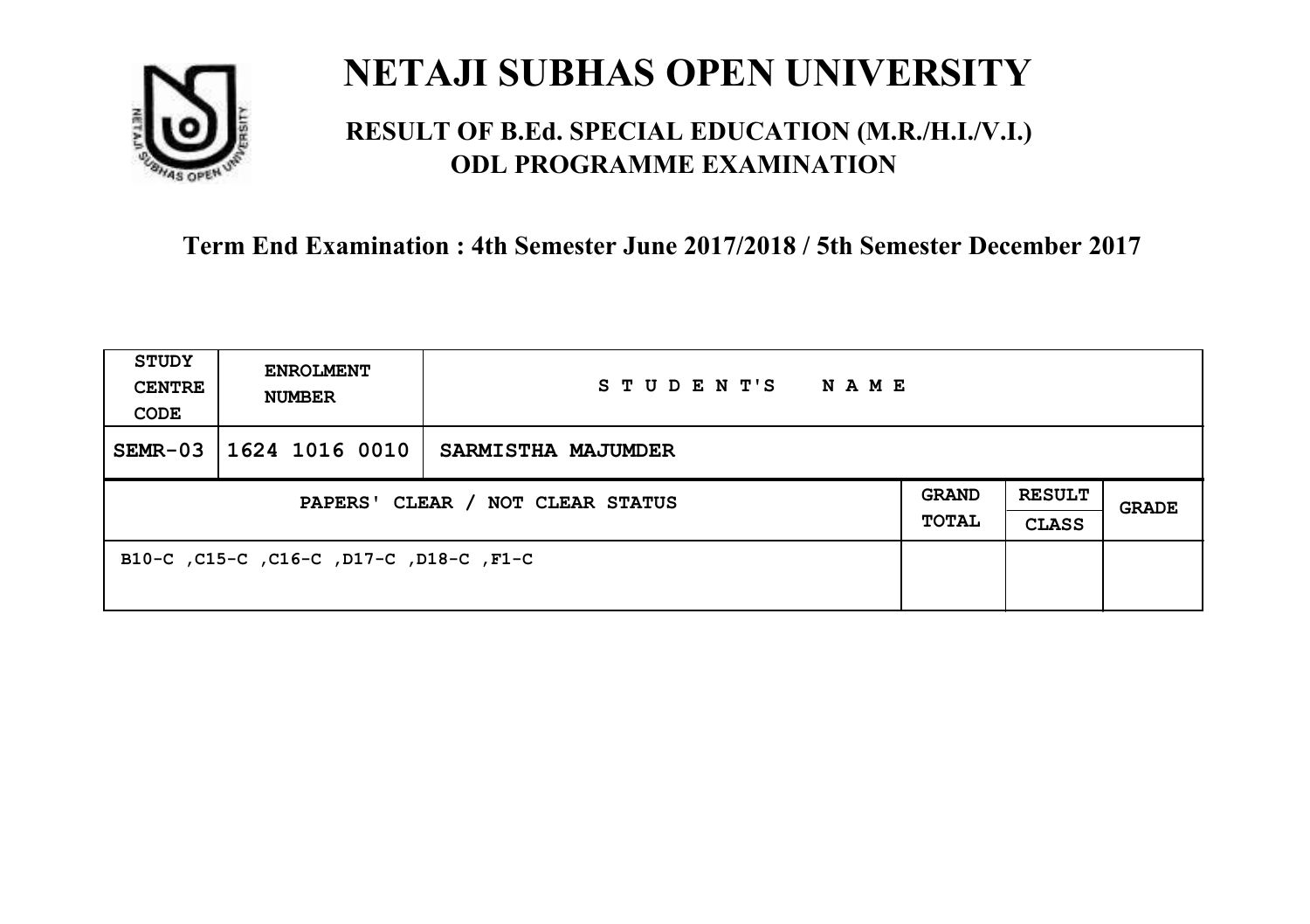

### **RESULT OF B.Ed. SPECIAL EDUCATION (M.R./H.I./V.I.) ODL PROGRAMME EXAMINATION**

| <b>STUDY</b><br><b>CENTRE</b><br>CODE | <b>ENROLMENT</b><br><b>NUMBER</b>       | STUDENT'S<br>NAME |  |                               |       |
|---------------------------------------|-----------------------------------------|-------------------|--|-------------------------------|-------|
| $SEMR-03$                             | 1627 1016 0005                          | SUBHAS PAL        |  |                               |       |
| PAPERS' CLEAR / NOT CLEAR STATUS      |                                         |                   |  | <b>RESULT</b><br><b>CLASS</b> | GRADE |
|                                       | B10-C, C15-C, C16-C, D17-C, D18-C, F1-C |                   |  |                               |       |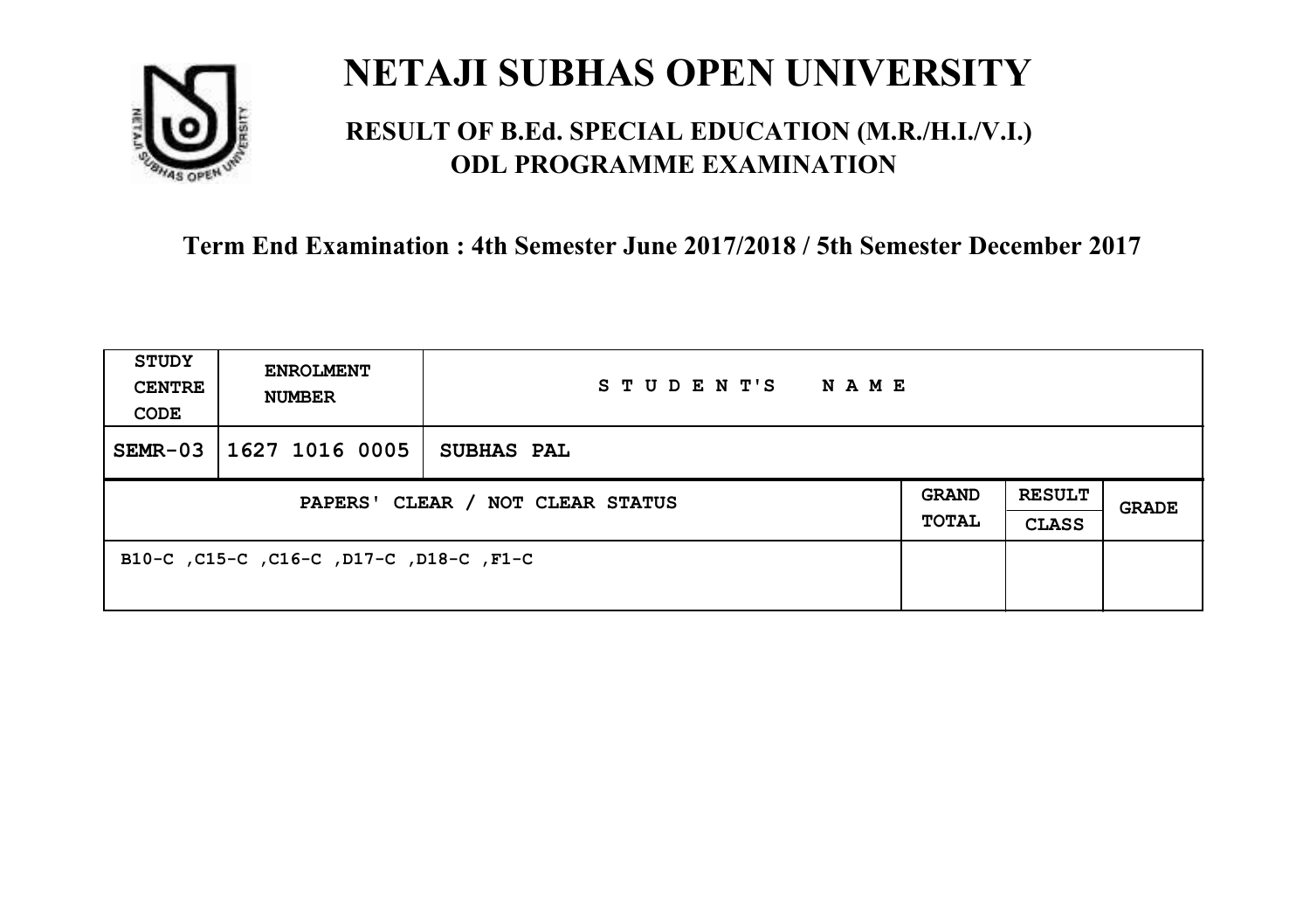

### **RESULT OF B.Ed. SPECIAL EDUCATION (M.R./H.I./V.I.) ODL PROGRAMME EXAMINATION**

| <b>STUDY</b><br><b>CENTRE</b><br>CODE | <b>ENROLMENT</b><br><b>NUMBER</b>         | STUDENT'S<br>NAME   |  |                               |       |
|---------------------------------------|-------------------------------------------|---------------------|--|-------------------------------|-------|
| $SEMR-03$                             | 1627 1016 0016                            | MD MOKTEJAR RAHAMAN |  |                               |       |
| PAPERS' CLEAR / NOT CLEAR STATUS      |                                           |                     |  | <b>RESULT</b><br><b>CLASS</b> | GRADE |
|                                       | B10-C, C15-C, C16-C, D17-NC, D18-NC, F1-C |                     |  |                               |       |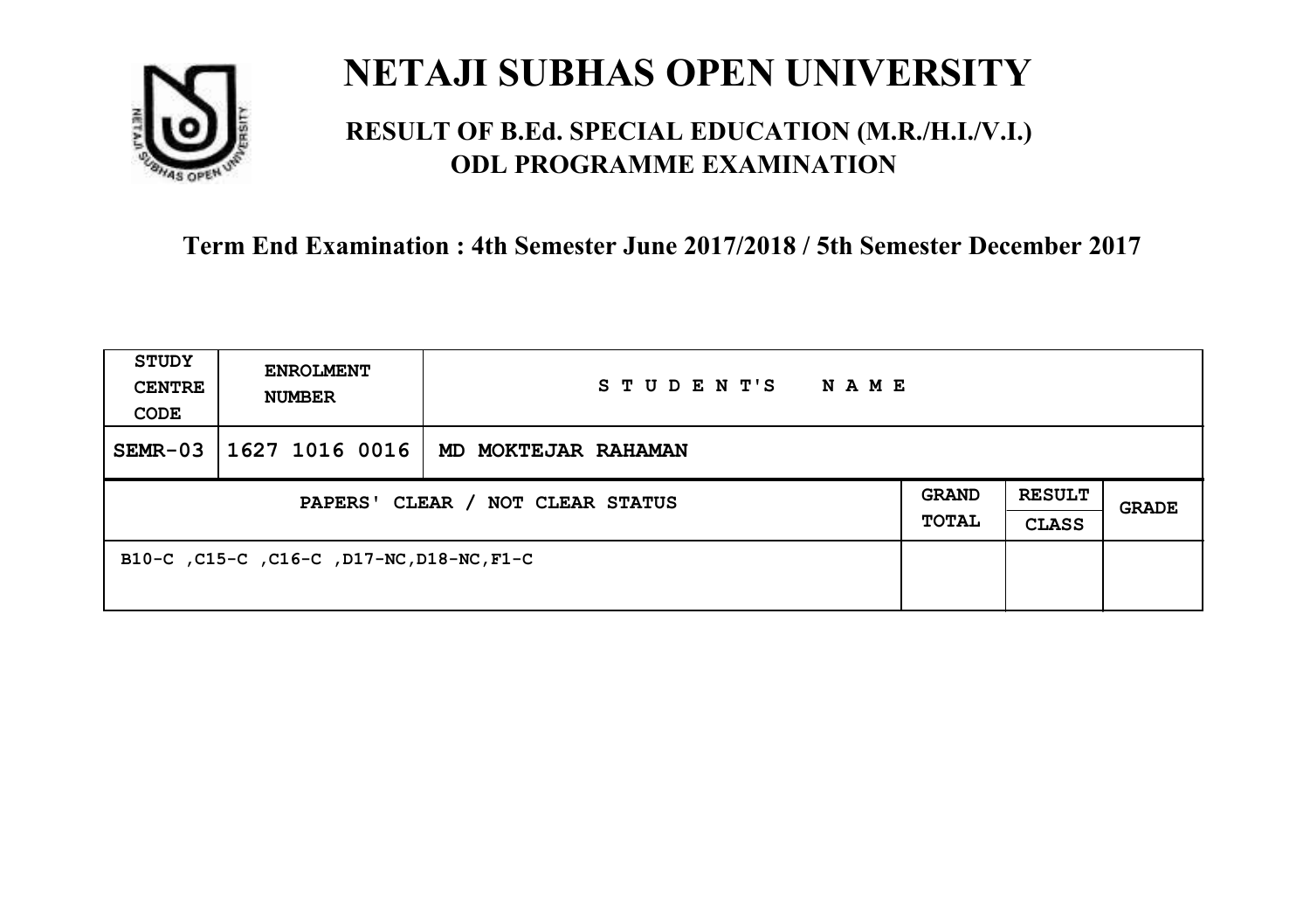

### **RESULT OF B.Ed. SPECIAL EDUCATION (M.R./H.I./V.I.) ODL PROGRAMME EXAMINATION**

| <b>STUDY</b><br><b>CENTRE</b><br>CODE | <b>ENROLMENT</b><br><b>NUMBER</b>       | STUDENT'S NAME                              |  |                               |              |
|---------------------------------------|-----------------------------------------|---------------------------------------------|--|-------------------------------|--------------|
| $SEMR-03$                             |                                         | $\mid$ 1627 1016 0023 ASIDUR RAHAMAN MOLLAH |  |                               |              |
| PAPERS' CLEAR / NOT CLEAR STATUS      |                                         |                                             |  | <b>RESULT</b><br><b>CLASS</b> | <b>GRADE</b> |
|                                       | B10-C, C15-C, C16-C, D17-C, D18-C, F1-C |                                             |  |                               |              |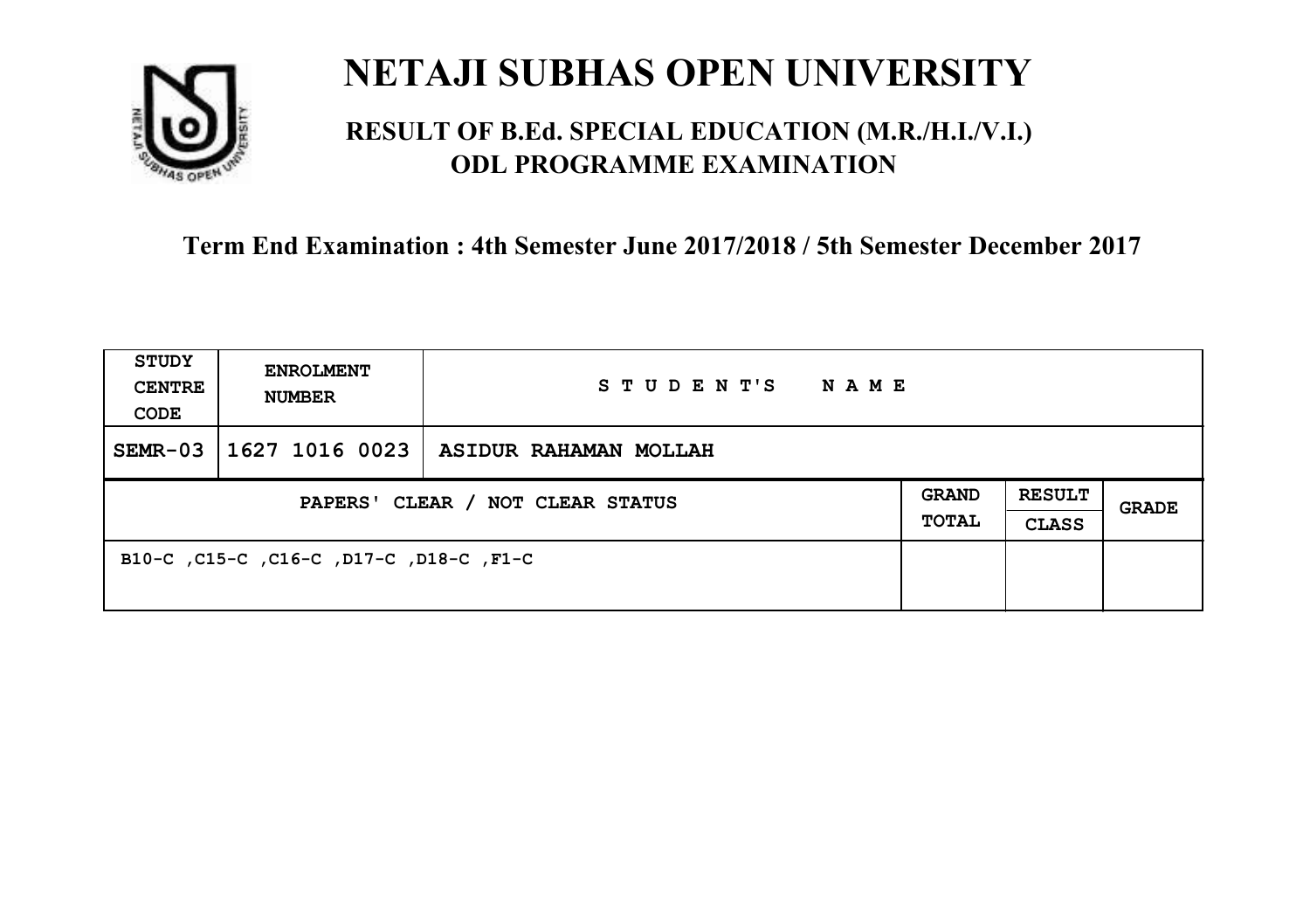

### **RESULT OF B.Ed. SPECIAL EDUCATION (M.R./H.I./V.I.) ODL PROGRAMME EXAMINATION**

| <b>STUDY</b><br><b>CENTRE</b><br>CODE | <b>ENROLMENT</b><br><b>NUMBER</b>       | STUDENT'S<br>NAME      |                       |                               |       |
|---------------------------------------|-----------------------------------------|------------------------|-----------------------|-------------------------------|-------|
| $SEMR-03$                             | 1627 1016 0024                          | <b>RAHAMAN MALLICK</b> |                       |                               |       |
| PAPERS' CLEAR / NOT CLEAR STATUS      |                                         |                        | <b>GRAND</b><br>TOTAL | <b>RESULT</b><br><b>CLASS</b> | GRADE |
|                                       | B10-C, C15-C, C16-C, D17-C, D18-C, F1-C |                        |                       |                               |       |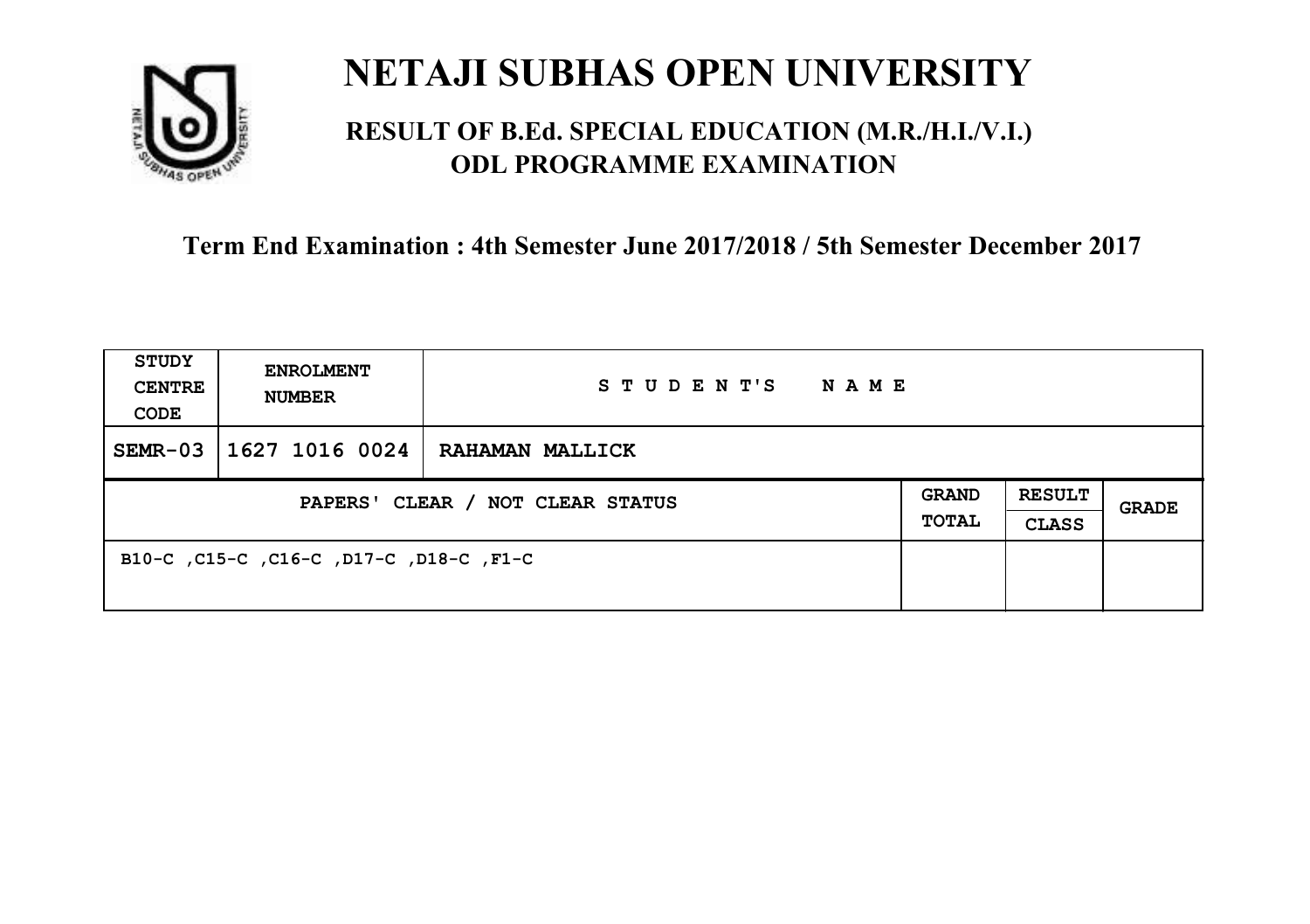

### **RESULT OF B.Ed. SPECIAL EDUCATION (M.R./H.I./V.I.) ODL PROGRAMME EXAMINATION**

| <b>STUDY</b><br><b>CENTRE</b><br>CODE | <b>ENROLMENT</b><br><b>NUMBER</b>        | STUDENT'S<br><b>NAME</b> |                       |                               |       |
|---------------------------------------|------------------------------------------|--------------------------|-----------------------|-------------------------------|-------|
| $SEMR-03$                             | 1627 1016 0025                           | <b>SHANKU MODAK</b>      |                       |                               |       |
| PAPERS' CLEAR / NOT CLEAR STATUS      |                                          |                          | <b>GRAND</b><br>TOTAL | <b>RESULT</b><br><b>CLASS</b> | GRADE |
|                                       | B10-C, C15-NC, C16-C, D17-C, D18-C, F1-C |                          |                       |                               |       |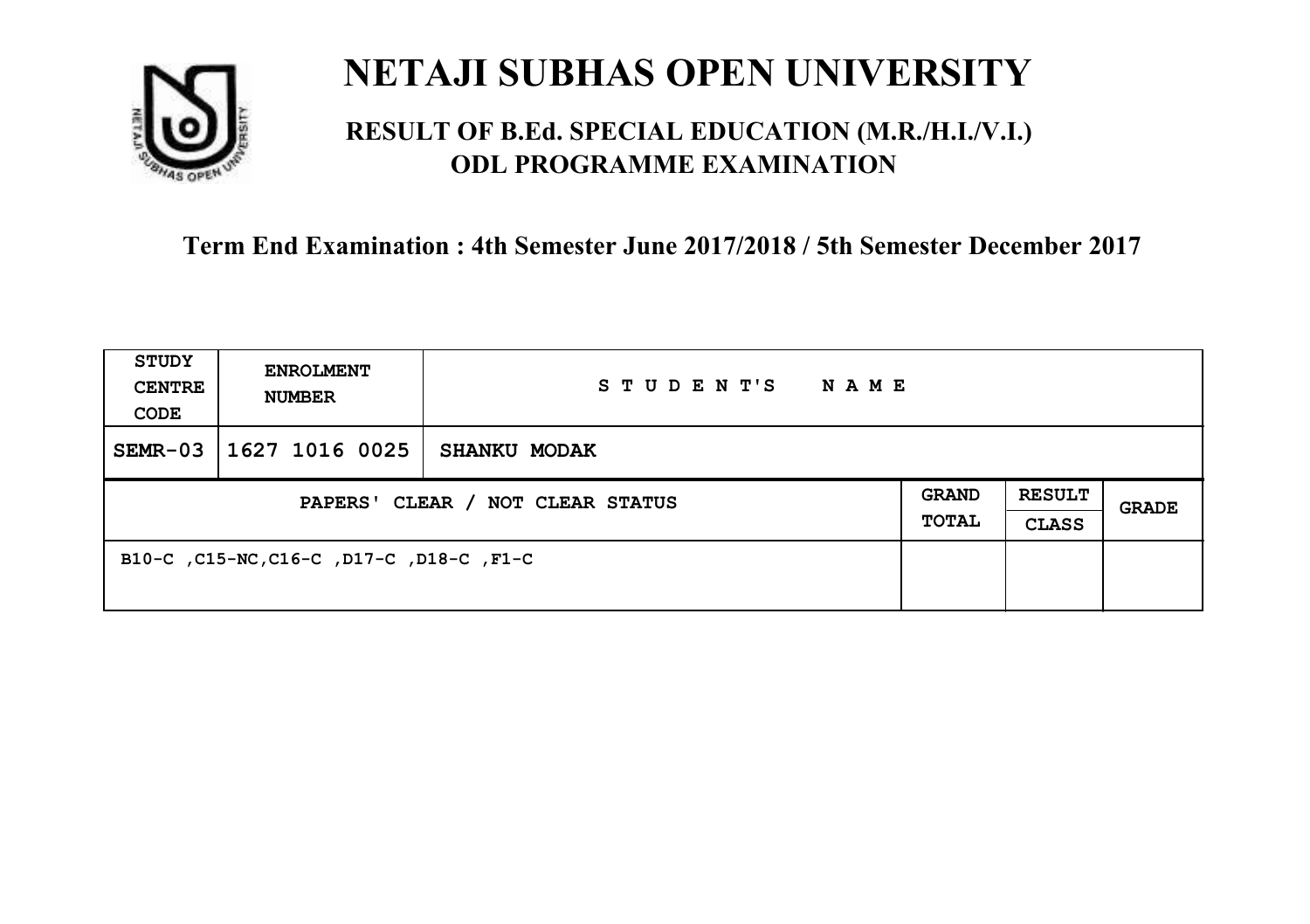

### **RESULT OF B.Ed. SPECIAL EDUCATION (M.R./H.I./V.I.) ODL PROGRAMME EXAMINATION**

| <b>STUDY</b><br><b>CENTRE</b><br>CODE | <b>ENROLMENT</b><br><b>NUMBER</b>       | STUDENT'S<br><b>NAME</b> |                       |                               |       |
|---------------------------------------|-----------------------------------------|--------------------------|-----------------------|-------------------------------|-------|
| $SEMR-03$                             | 1627 1016 0027                          | KOUSHIK DUTTA            |                       |                               |       |
| PAPERS' CLEAR / NOT CLEAR STATUS      |                                         |                          | <b>GRAND</b><br>TOTAL | <b>RESULT</b><br><b>CLASS</b> | GRADE |
|                                       | B10-C, C15-C, C16-C, D17-C, D18-C, F1-C |                          |                       |                               |       |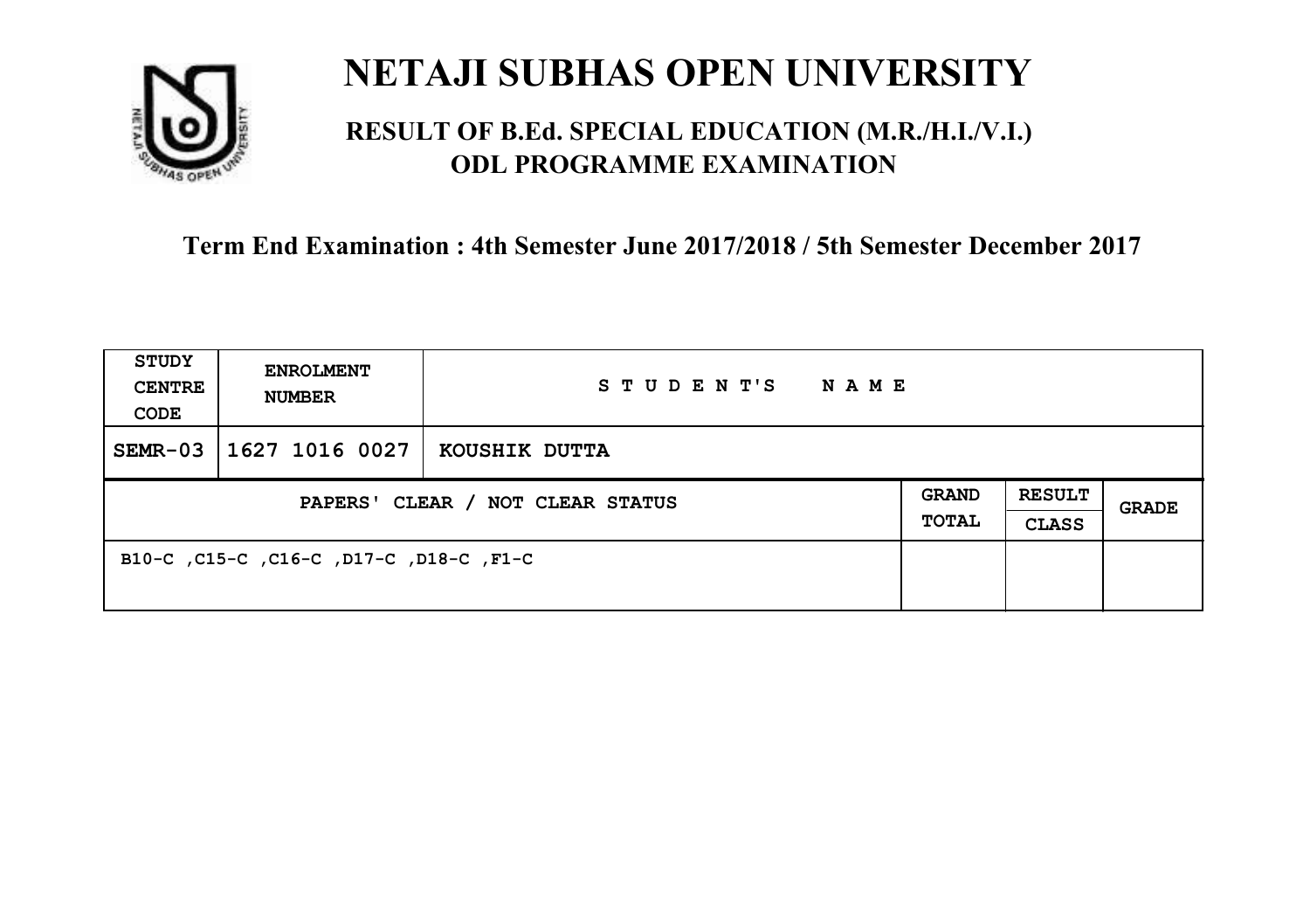

### **RESULT OF B.Ed. SPECIAL EDUCATION (M.R./H.I./V.I.) ODL PROGRAMME EXAMINATION**

| <b>STUDY</b><br><b>CENTRE</b><br>CODE | <b>ENROLMENT</b><br><b>NUMBER</b>       | STUDENT'S<br>NAME |                              |                               |       |
|---------------------------------------|-----------------------------------------|-------------------|------------------------------|-------------------------------|-------|
| $SEMR-03$                             | 1627 1016 0029                          | SAIFUDDIN MALLICK |                              |                               |       |
| PAPERS' CLEAR / NOT CLEAR STATUS      |                                         |                   | <b>GRAND</b><br><b>TOTAL</b> | <b>RESULT</b><br><b>CLASS</b> | GRADE |
|                                       | B10-C, C15-C, C16-C, D17-C, D18-C, F1-C |                   |                              |                               |       |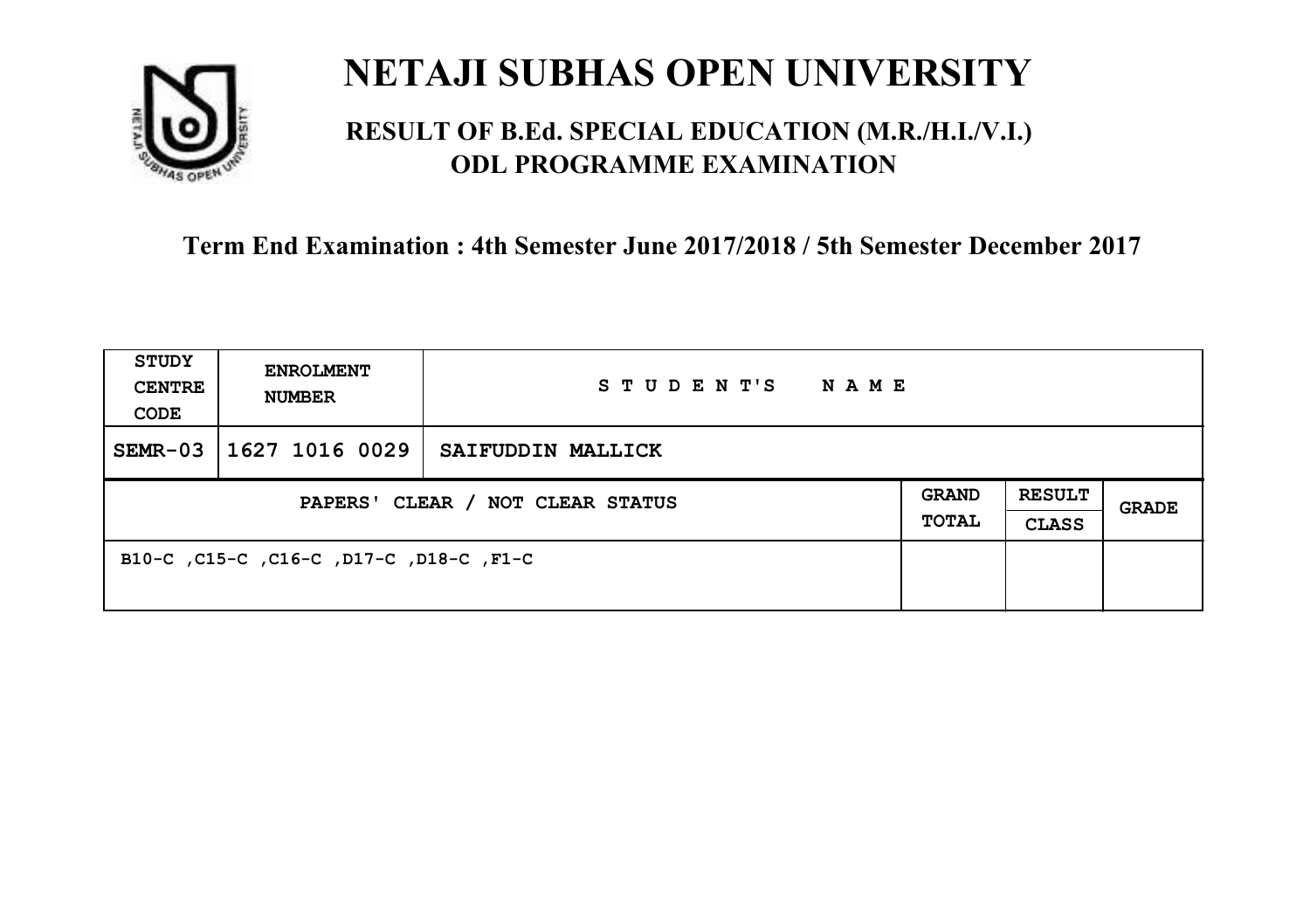

### **RESULT OF B.Ed. SPECIAL EDUCATION (M.R./H.I./V.I.) ODL PROGRAMME EXAMINATION**

| <b>STUDY</b><br><b>CENTRE</b><br>CODE | <b>ENROLMENT</b><br><b>NUMBER</b>       | STUDENT'S NAME        |                       |                               |              |
|---------------------------------------|-----------------------------------------|-----------------------|-----------------------|-------------------------------|--------------|
| $SEMR-03$                             | $ 1628\;1016\;0020 $                    | <b>APARNA DEBNATH</b> |                       |                               |              |
| PAPERS' CLEAR / NOT CLEAR STATUS      |                                         |                       | GRAND<br><b>TOTAL</b> | <b>RESULT</b><br><b>CLASS</b> | <b>GRADE</b> |
|                                       | B10-C, C15-C, C16-C, D17-C, D18-C, F1-C |                       |                       |                               |              |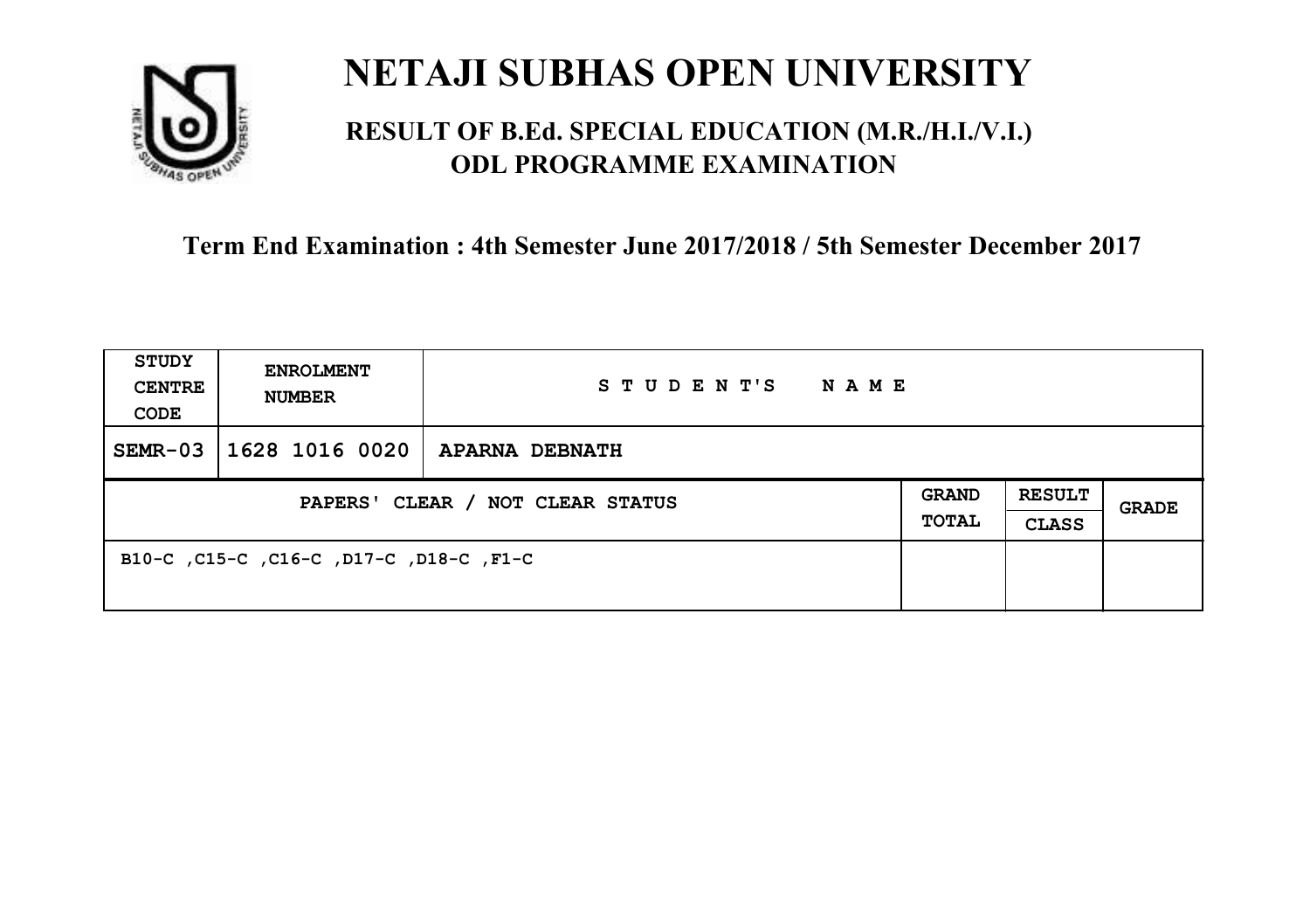

### **RESULT OF B.Ed. SPECIAL EDUCATION (M.R./H.I./V.I.) ODL PROGRAMME EXAMINATION**

| <b>STUDY</b><br><b>CENTRE</b><br>CODE | <b>ENROLMENT</b><br><b>NUMBER</b>          | STUDENT'S<br><b>NAME</b> |      |                               |              |
|---------------------------------------|--------------------------------------------|--------------------------|------|-------------------------------|--------------|
| $SEMR-03$                             | 1521 1016 0003                             | <b>ASRAFUL HOQUE</b>     |      |                               |              |
|                                       | CLEAR / NOT CLEAR STATUS<br><b>PAPERS'</b> |                          |      | <b>RESULT</b><br><b>CLASS</b> | <b>GRADE</b> |
|                                       |                                            | All Clear                | 1371 | I                             | A            |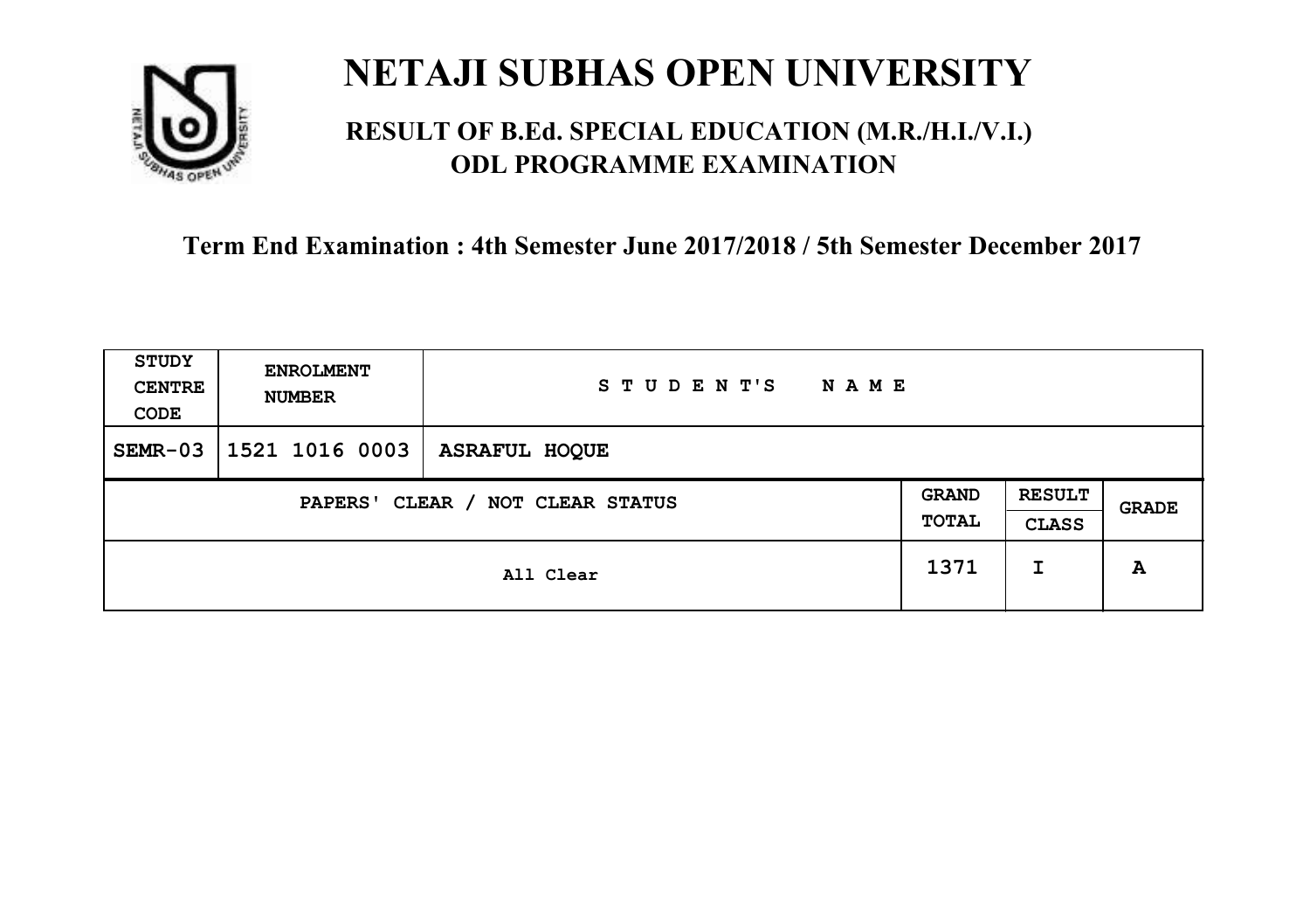

### **RESULT OF B.Ed. SPECIAL EDUCATION (M.R./H.I./V.I.) ODL PROGRAMME EXAMINATION**

| STUDY<br><b>CENTRE</b><br>CODE   | <b>ENROLMENT</b><br><b>NUMBER</b>                                                           | STUDENT'S<br>NAME |                              |                               |       |
|----------------------------------|---------------------------------------------------------------------------------------------|-------------------|------------------------------|-------------------------------|-------|
| $SEMR-03$                        | 1521 1016 0008                                                                              | <b>ZINNAH SK</b>  |                              |                               |       |
| PAPERS' CLEAR / NOT CLEAR STATUS |                                                                                             |                   | <b>GRAND</b><br><b>TOTAL</b> | <b>RESULT</b><br><b>CLASS</b> | GRADE |
|                                  | B10-C, C15-NC, C16-C, D17-C, D18-NC, F1-C, B11-C, D1<br>$9-NC$ , $E1-B-C$ , $F2-C$ , $F3-C$ |                   |                              |                               |       |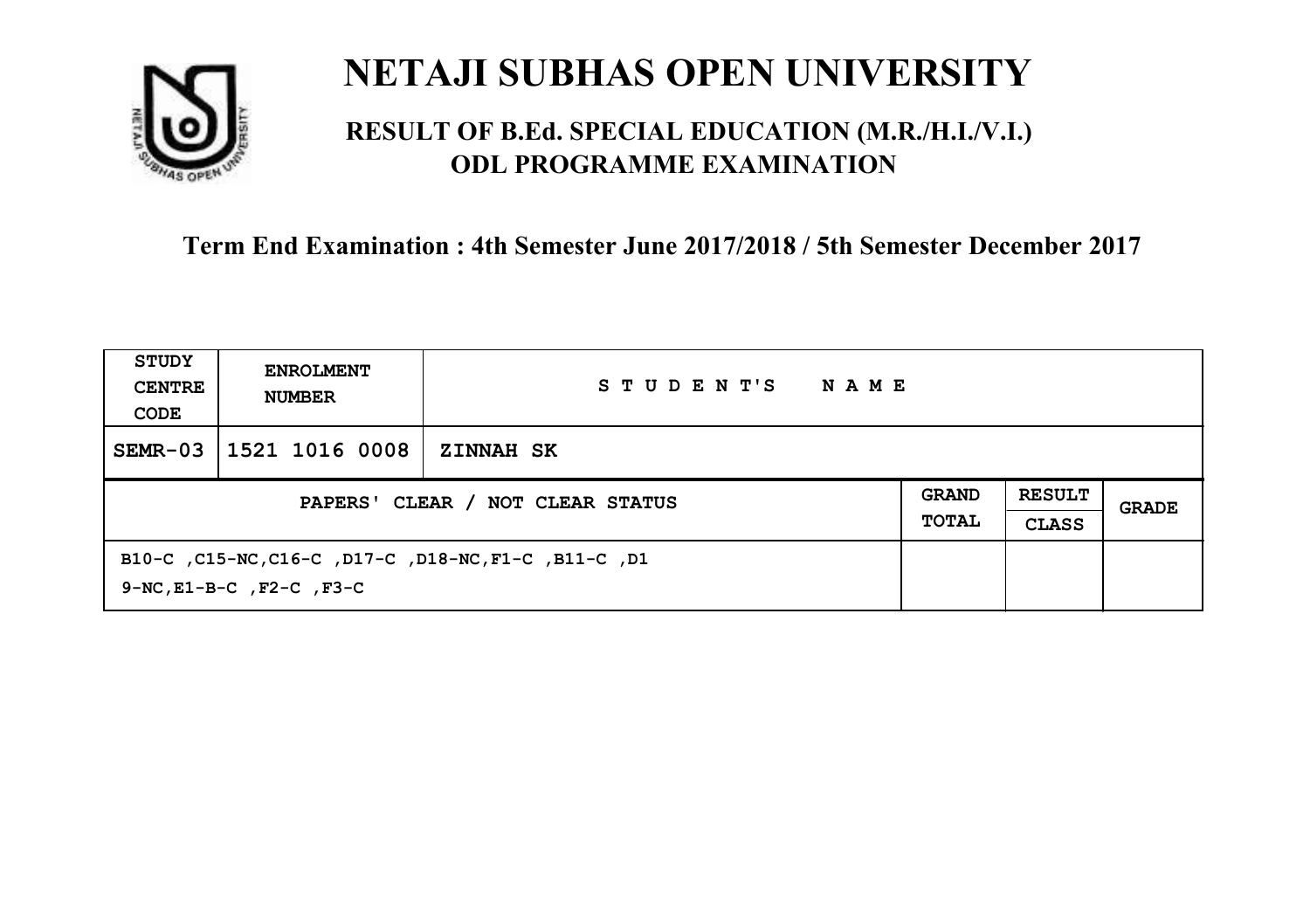

### **RESULT OF B.Ed. SPECIAL EDUCATION (M.R./H.I./V.I.) ODL PROGRAMME EXAMINATION**

| <b>STUDY</b><br><b>CENTRE</b><br>CODE | <b>ENROLMENT</b><br><b>NUMBER</b> | STUDENT'S<br><b>NAME</b> |                       |                               |       |
|---------------------------------------|-----------------------------------|--------------------------|-----------------------|-------------------------------|-------|
| $SEMR-03$                             | 1521 1016 0009                    | KARNADEV DATTA           |                       |                               |       |
| CLEAR / NOT CLEAR STATUS<br>PAPERS'   |                                   |                          | <b>GRAND</b><br>TOTAL | <b>RESULT</b><br><b>CLASS</b> | GRADE |
|                                       |                                   | All Clear                | 1447                  | I                             | $A+$  |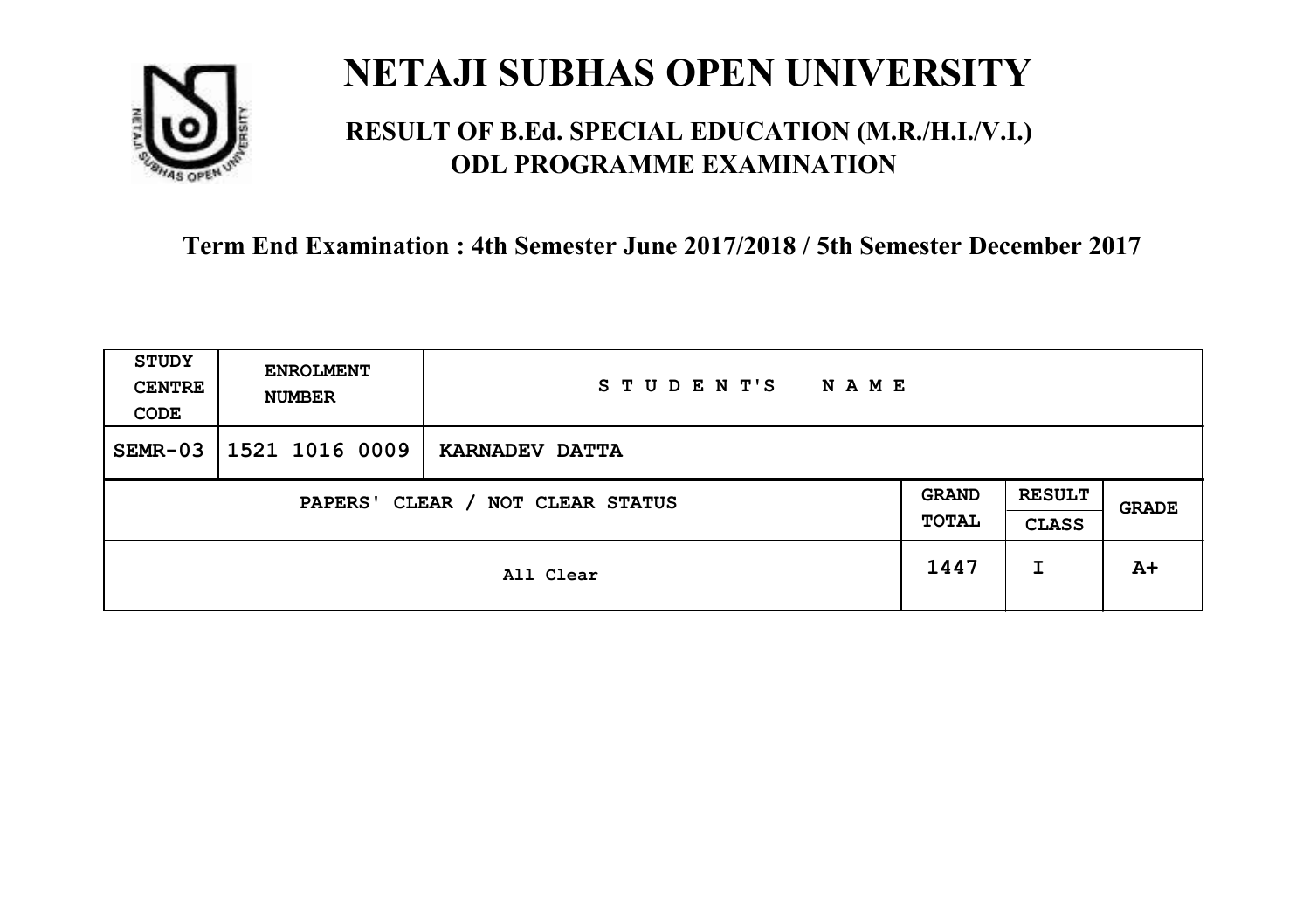

### **RESULT OF B.Ed. SPECIAL EDUCATION (M.R./H.I./V.I.) ODL PROGRAMME EXAMINATION**

| <b>STUDY</b><br><b>CENTRE</b><br>CODE | <b>ENROLMENT</b><br><b>NUMBER</b> | STUDENT'S<br><b>NAME</b> |      |                               |       |
|---------------------------------------|-----------------------------------|--------------------------|------|-------------------------------|-------|
| $SEMR-03$                             | 1521 1016 0016                    | <b>BASIRUL ISLAM</b>     |      |                               |       |
| CLEAR / NOT CLEAR STATUS<br>PAPERS'   |                                   |                          |      | <b>RESULT</b><br><b>CLASS</b> | GRADE |
|                                       |                                   | All Clear                | 1460 | I                             | $A+$  |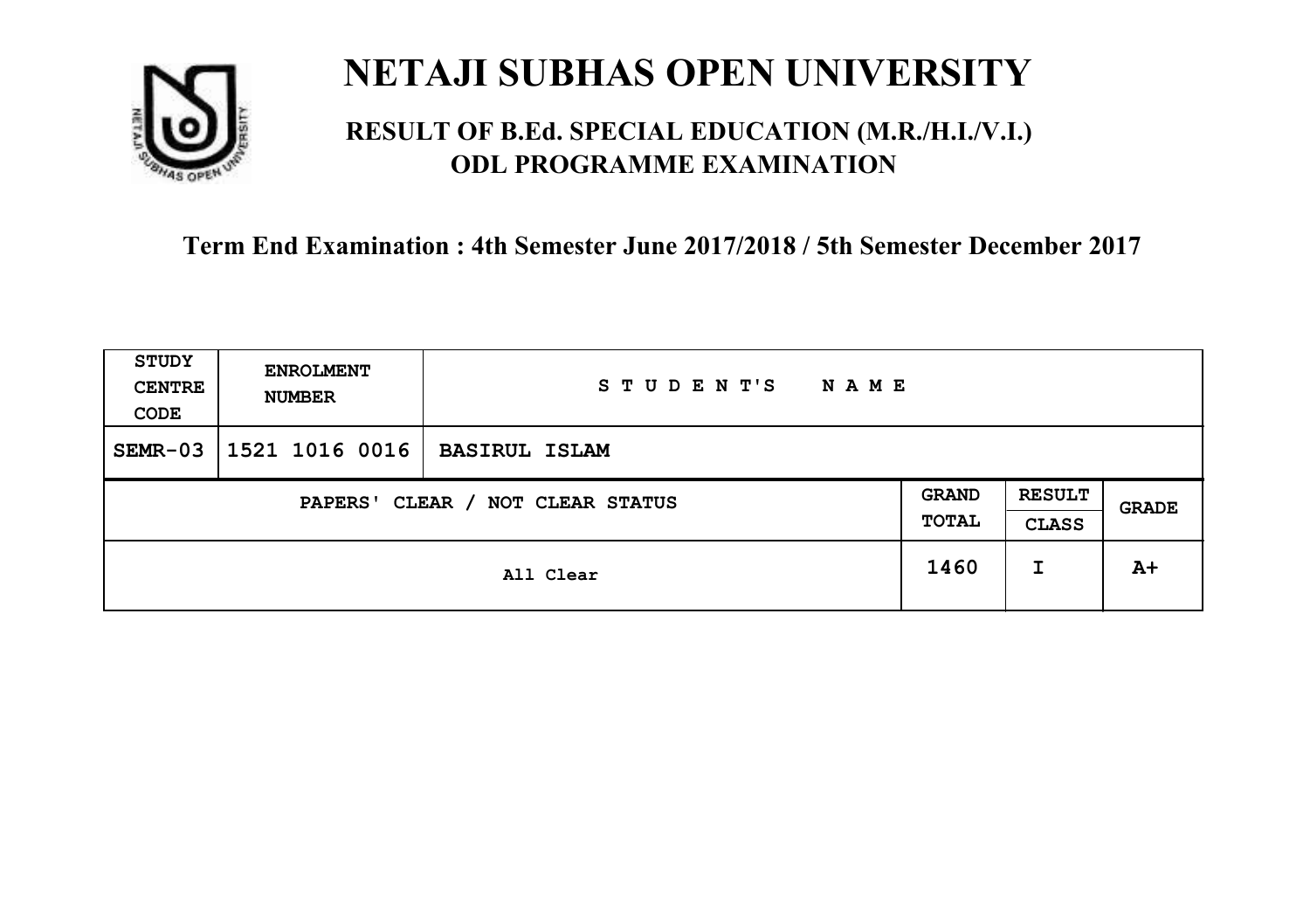

### **RESULT OF B.Ed. SPECIAL EDUCATION (M.R./H.I./V.I.) ODL PROGRAMME EXAMINATION**

| <b>STUDY</b><br><b>CENTRE</b><br>CODE | <b>ENROLMENT</b><br><b>NUMBER</b> | STUDENT'S<br>NAME  |                       |                               |              |
|---------------------------------------|-----------------------------------|--------------------|-----------------------|-------------------------------|--------------|
| $SEMR-03$                             | 1521 1016 0018                    | <b>SUDIP GHOSH</b> |                       |                               |              |
| CLEAR / NOT CLEAR STATUS<br>PAPERS'   |                                   |                    | <b>GRAND</b><br>TOTAL | <b>RESULT</b><br><b>CLASS</b> | <b>GRADE</b> |
|                                       |                                   | All Clear          | 1356                  | I                             | A            |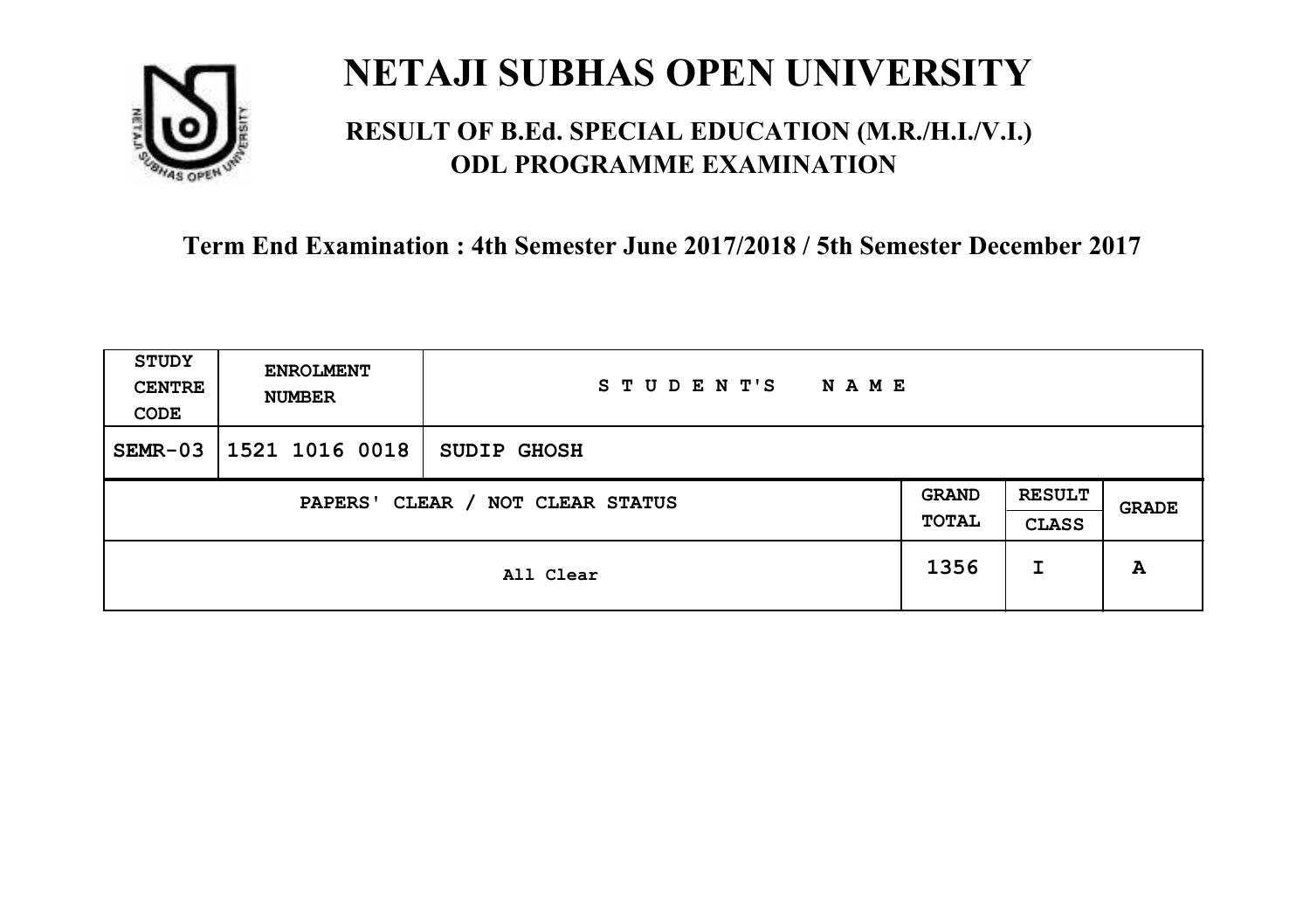

### **RESULT OF B.Ed. SPECIAL EDUCATION (M.R./H.I./V.I.) ODL PROGRAMME EXAMINATION**

| <b>STUDY</b><br><b>CENTRE</b><br>CODE | <b>ENROLMENT</b><br><b>NUMBER</b>   | STUDENT'S<br><b>NAME</b> |      |                               |       |
|---------------------------------------|-------------------------------------|--------------------------|------|-------------------------------|-------|
| $SEMR-03$                             | 1521 1016 0020                      | SAMRAT SAHA              |      |                               |       |
|                                       | CLEAR / NOT CLEAR STATUS<br>PAPERS' |                          |      | <b>RESULT</b><br><b>CLASS</b> | GRADE |
|                                       |                                     | All Clear                | 1495 | I                             | $A+$  |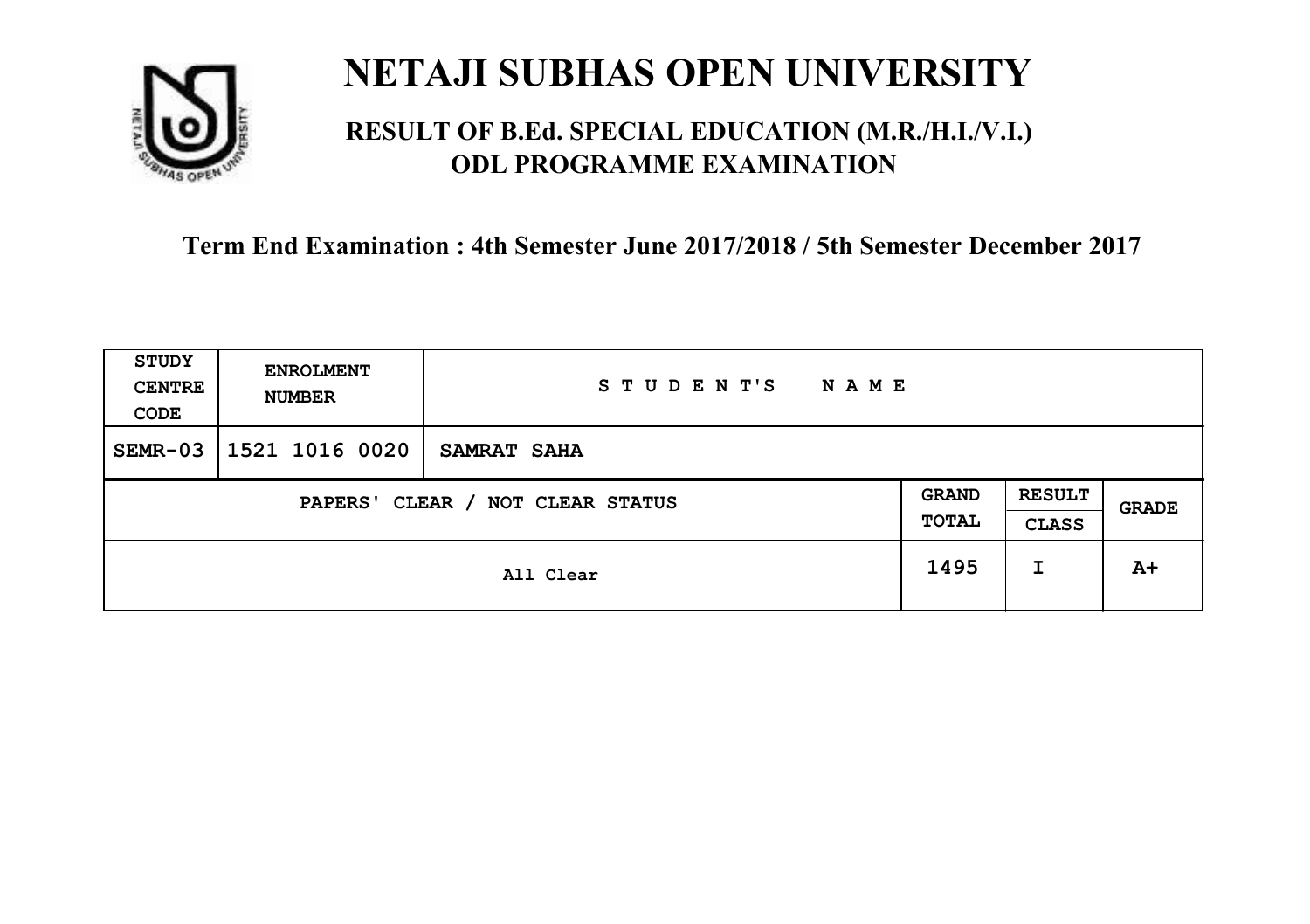

### **RESULT OF B.Ed. SPECIAL EDUCATION (M.R./H.I./V.I.) ODL PROGRAMME EXAMINATION**

| <b>STUDY</b><br><b>CENTRE</b><br>CODE | <b>ENROLMENT</b><br><b>NUMBER</b>   | STUDENT'S<br><b>NAME</b> |      |                               |              |
|---------------------------------------|-------------------------------------|--------------------------|------|-------------------------------|--------------|
| $SEMR-03$                             | 1521 1016 0023                      | SOUMEN KUMAR GHOSH       |      |                               |              |
|                                       | CLEAR / NOT CLEAR STATUS<br>PAPERS' |                          |      | <b>RESULT</b><br><b>CLASS</b> | <b>GRADE</b> |
|                                       |                                     | All Clear                | 1418 | I                             | $A+$         |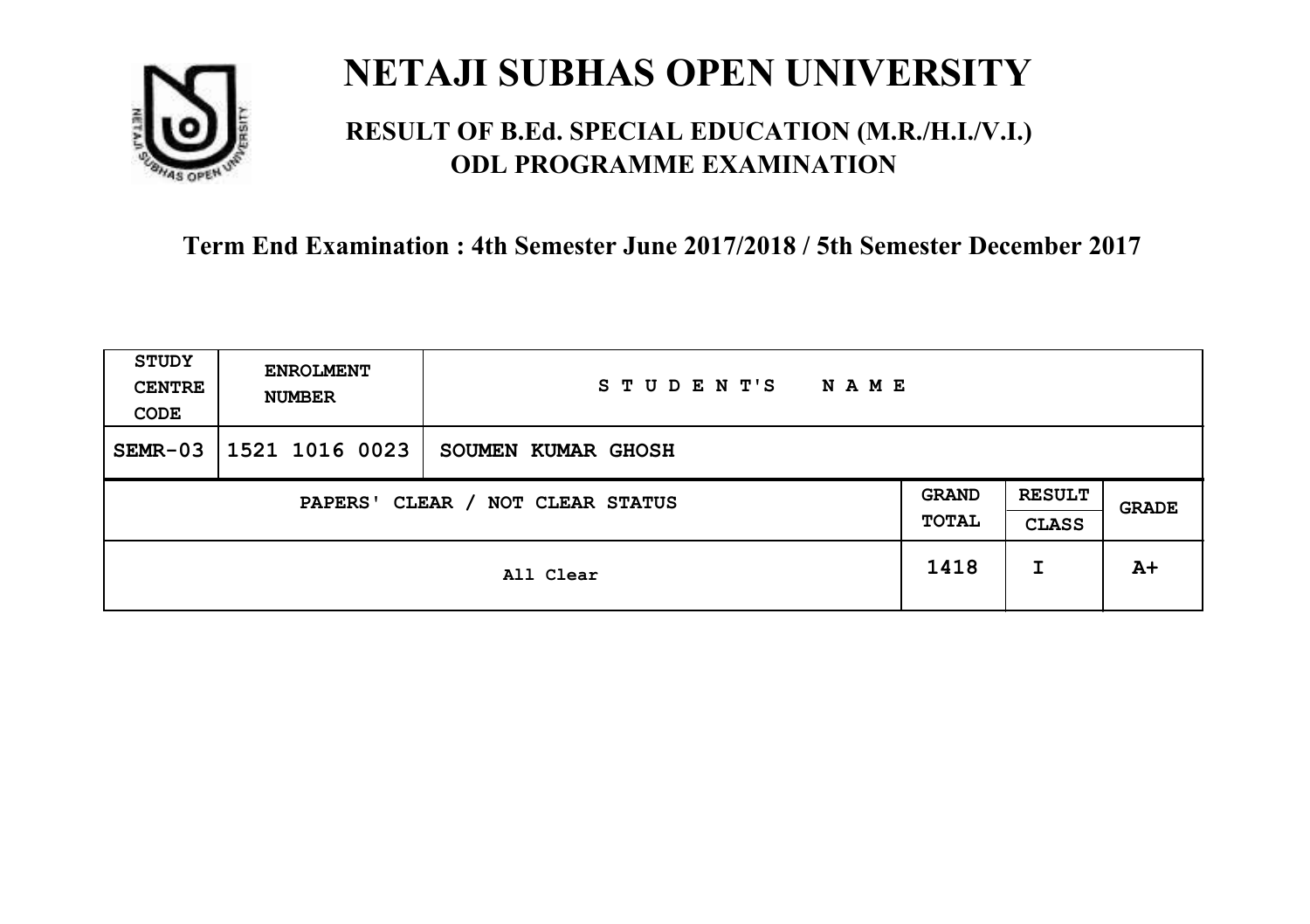

### **RESULT OF B.Ed. SPECIAL EDUCATION (M.R./H.I./V.I.) ODL PROGRAMME EXAMINATION**

| <b>STUDY</b><br><b>CENTRE</b><br>CODE | <b>ENROLMENT</b><br><b>NUMBER</b> | STUDENT'S<br><b>NAME</b> |                       |                               |       |
|---------------------------------------|-----------------------------------|--------------------------|-----------------------|-------------------------------|-------|
| $SEMR-03$                             | 1521 1016 0025                    | PROSENJIT GHOSH          |                       |                               |       |
| CLEAR / NOT CLEAR STATUS<br>PAPERS'   |                                   |                          | <b>GRAND</b><br>TOTAL | <b>RESULT</b><br><b>CLASS</b> | GRADE |
|                                       |                                   | All Clear                | 1463                  | I                             | $A+$  |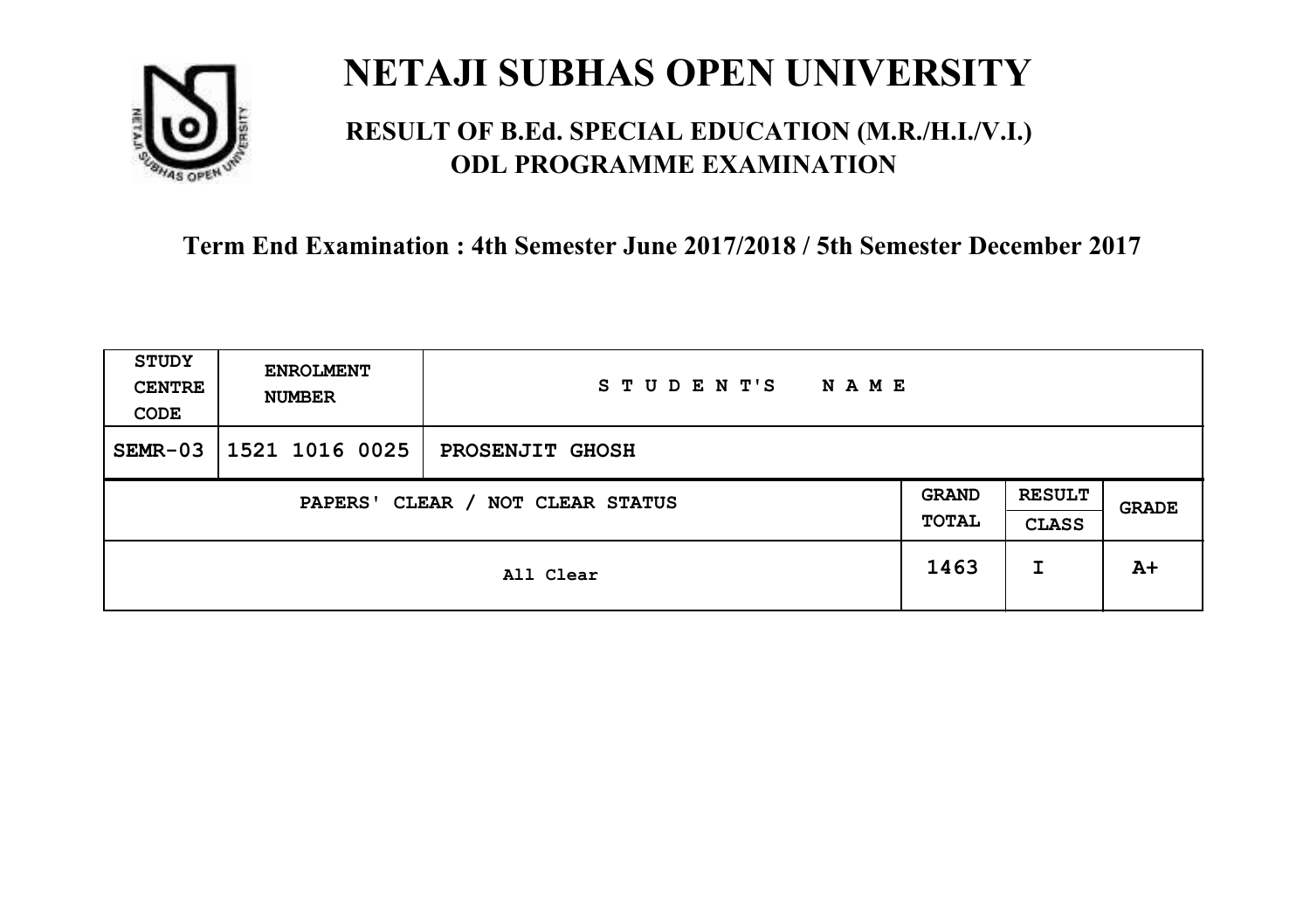

### **RESULT OF B.Ed. SPECIAL EDUCATION (M.R./H.I./V.I.) ODL PROGRAMME EXAMINATION**

| <b>STUDY</b><br><b>CENTRE</b><br>CODE                               | <b>ENROLMENT</b><br><b>NUMBER</b> | STUDENT'S<br><b>NAME</b> |      |                               |              |
|---------------------------------------------------------------------|-----------------------------------|--------------------------|------|-------------------------------|--------------|
| $SEMR-03$                                                           | 1521 1016 0027                    | MD UJIR SK               |      |                               |              |
| <b>GRAND</b><br>CLEAR / NOT CLEAR STATUS<br>PAPERS'<br><b>TOTAL</b> |                                   |                          |      | <b>RESULT</b><br><b>CLASS</b> | <b>GRADE</b> |
|                                                                     |                                   | All Clear                | 1301 | I                             | A            |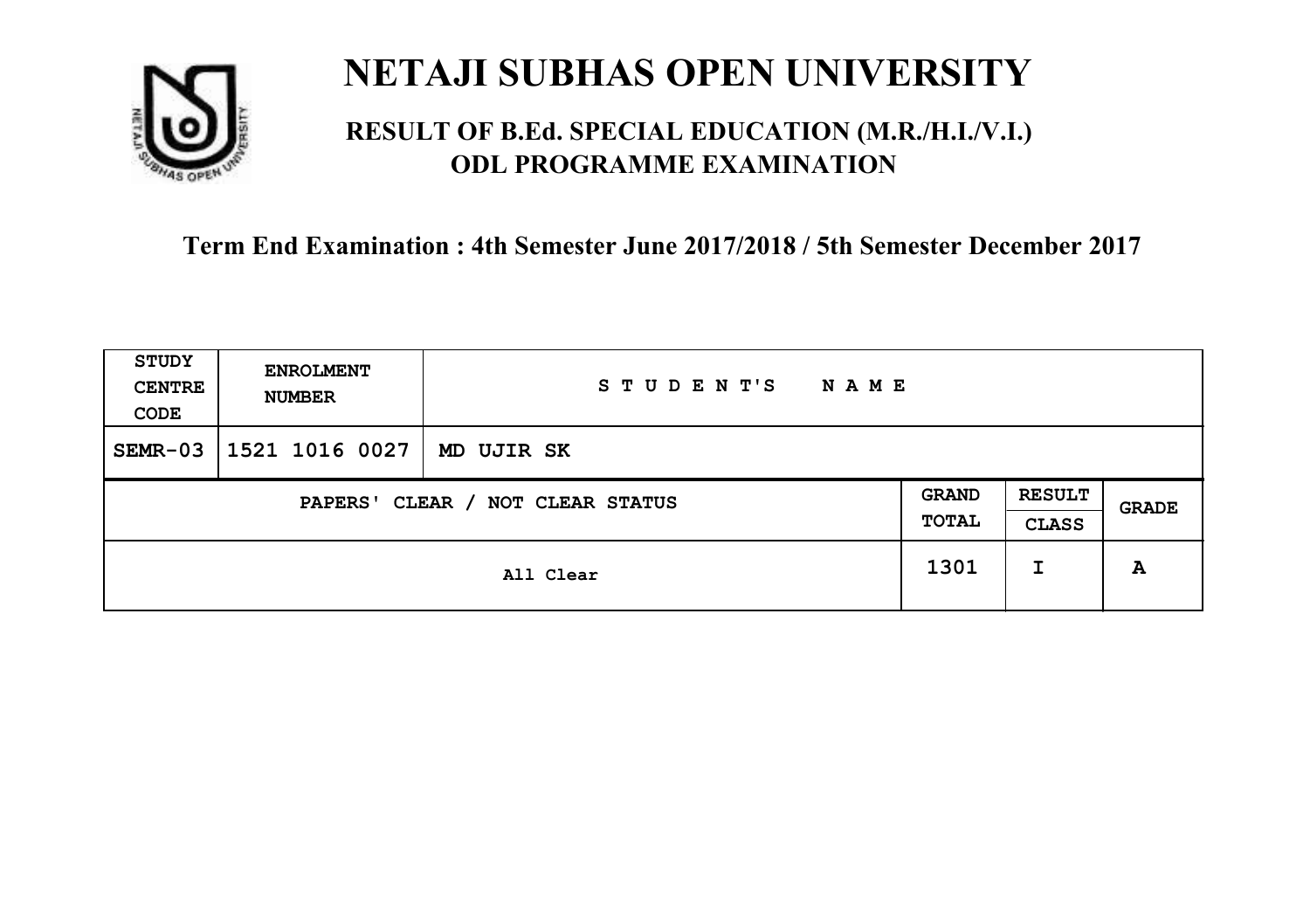

### **RESULT OF B.Ed. SPECIAL EDUCATION (M.R./H.I./V.I.) ODL PROGRAMME EXAMINATION**

| <b>STUDY</b><br><b>CENTRE</b><br>CODE | <b>ENROLMENT</b><br><b>NUMBER</b>                                             | STUDENT'S<br>NAME   |                              |                               |       |
|---------------------------------------|-------------------------------------------------------------------------------|---------------------|------------------------------|-------------------------------|-------|
| $SEMR-03$                             | 1521 1016 0028                                                                | <b>BISWAJIT DEY</b> |                              |                               |       |
| PAPERS' CLEAR / NOT CLEAR STATUS      |                                                                               |                     | <b>GRAND</b><br><b>TOTAL</b> | <b>RESULT</b><br><b>CLASS</b> | GRADE |
|                                       | B10-C, C15-C, C16-C, D17-C, D18-C, F1-C, B11-C, D1<br>9-C, E1-B-C, F2-C, F3-C |                     |                              |                               |       |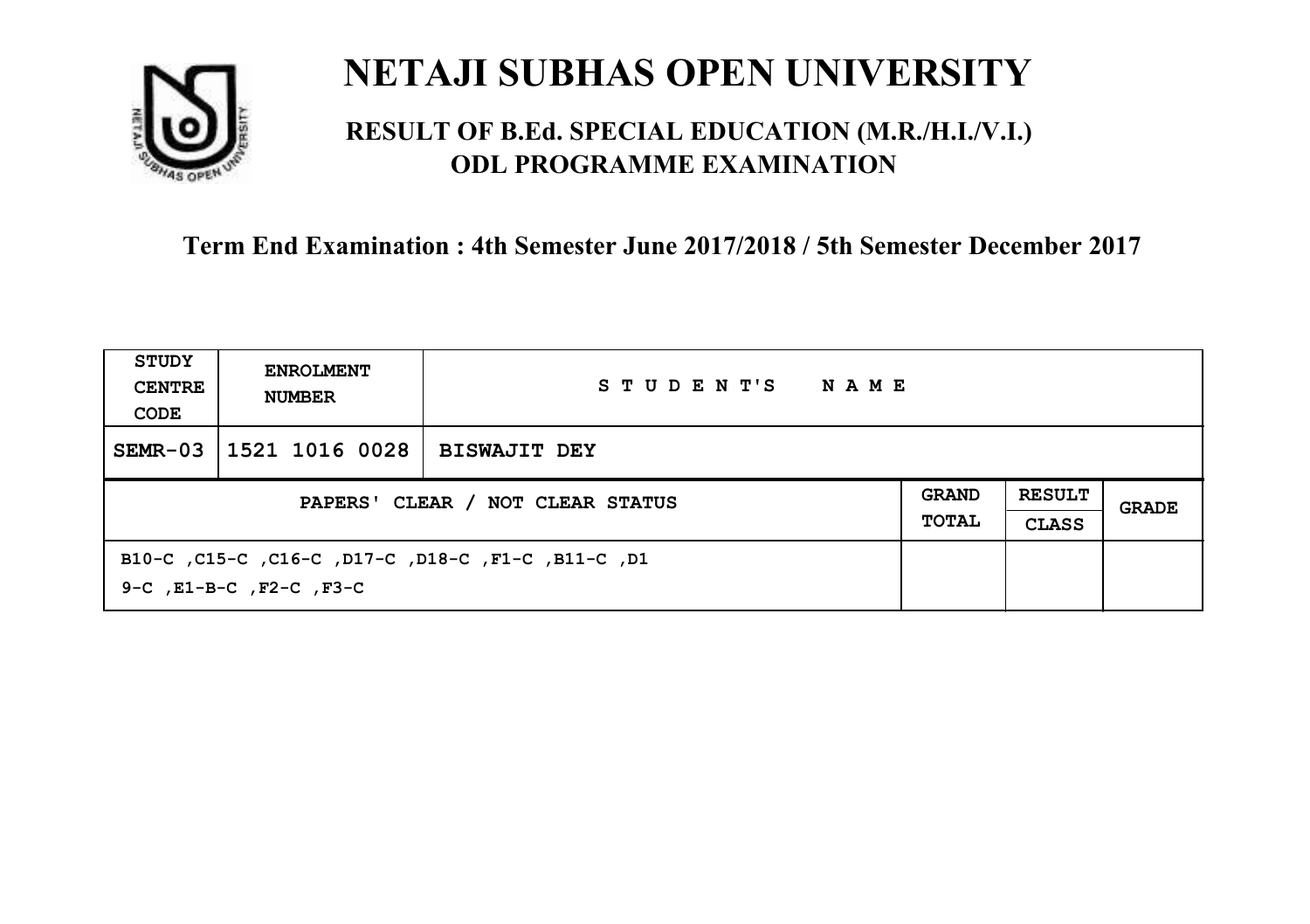

### **RESULT OF B.Ed. SPECIAL EDUCATION (M.R./H.I./V.I.) ODL PROGRAMME EXAMINATION**

| <b>STUDY</b><br><b>CENTRE</b><br>CODE | <b>ENROLMENT</b><br><b>NUMBER</b>   | STUDENT'S<br><b>NAME</b> |      |                               |       |
|---------------------------------------|-------------------------------------|--------------------------|------|-------------------------------|-------|
| $SEMR-03$                             | 1521 1016 0029                      | KAPIL BHATTACHARJEE      |      |                               |       |
|                                       | CLEAR / NOT CLEAR STATUS<br>PAPERS' |                          |      | <b>RESULT</b><br><b>CLASS</b> | GRADE |
|                                       |                                     | All Clear                | 1421 | I                             | $A+$  |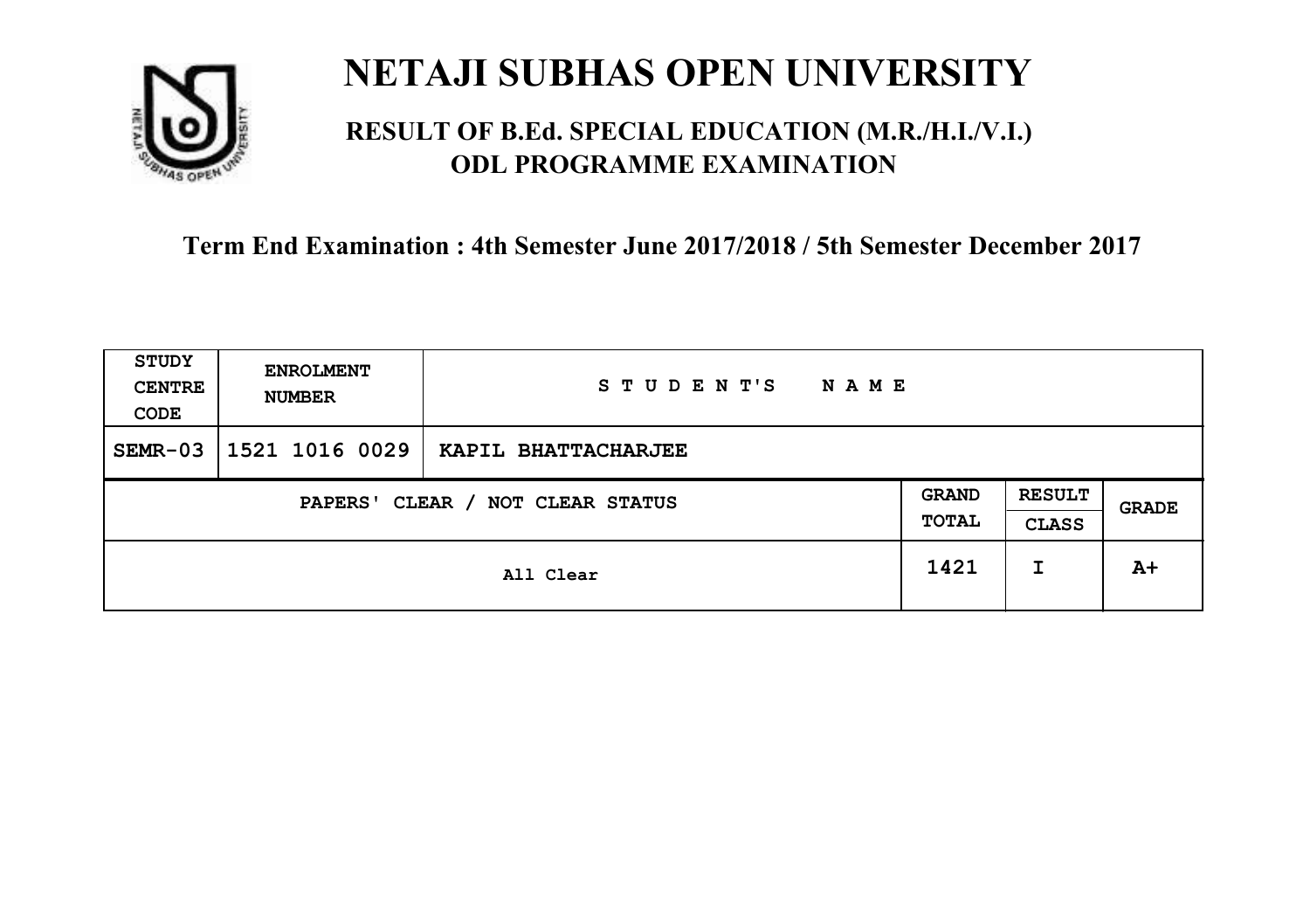

### **RESULT OF B.Ed. SPECIAL EDUCATION (M.R./H.I./V.I.) ODL PROGRAMME EXAMINATION**

| <b>STUDY</b><br><b>CENTRE</b><br>CODE | <b>ENROLMENT</b><br><b>NUMBER</b> | STUDENT'S<br><b>NAME</b> |                       |                               |       |
|---------------------------------------|-----------------------------------|--------------------------|-----------------------|-------------------------------|-------|
| $SEMR-03$                             | 1521 1016 0030                    | SHYAMSUNDAR PRAMANIK     |                       |                               |       |
| CLEAR / NOT CLEAR STATUS<br>PAPERS'   |                                   |                          | <b>GRAND</b><br>TOTAL | <b>RESULT</b><br><b>CLASS</b> | GRADE |
|                                       |                                   | All Clear                | 1415                  | I                             | $A+$  |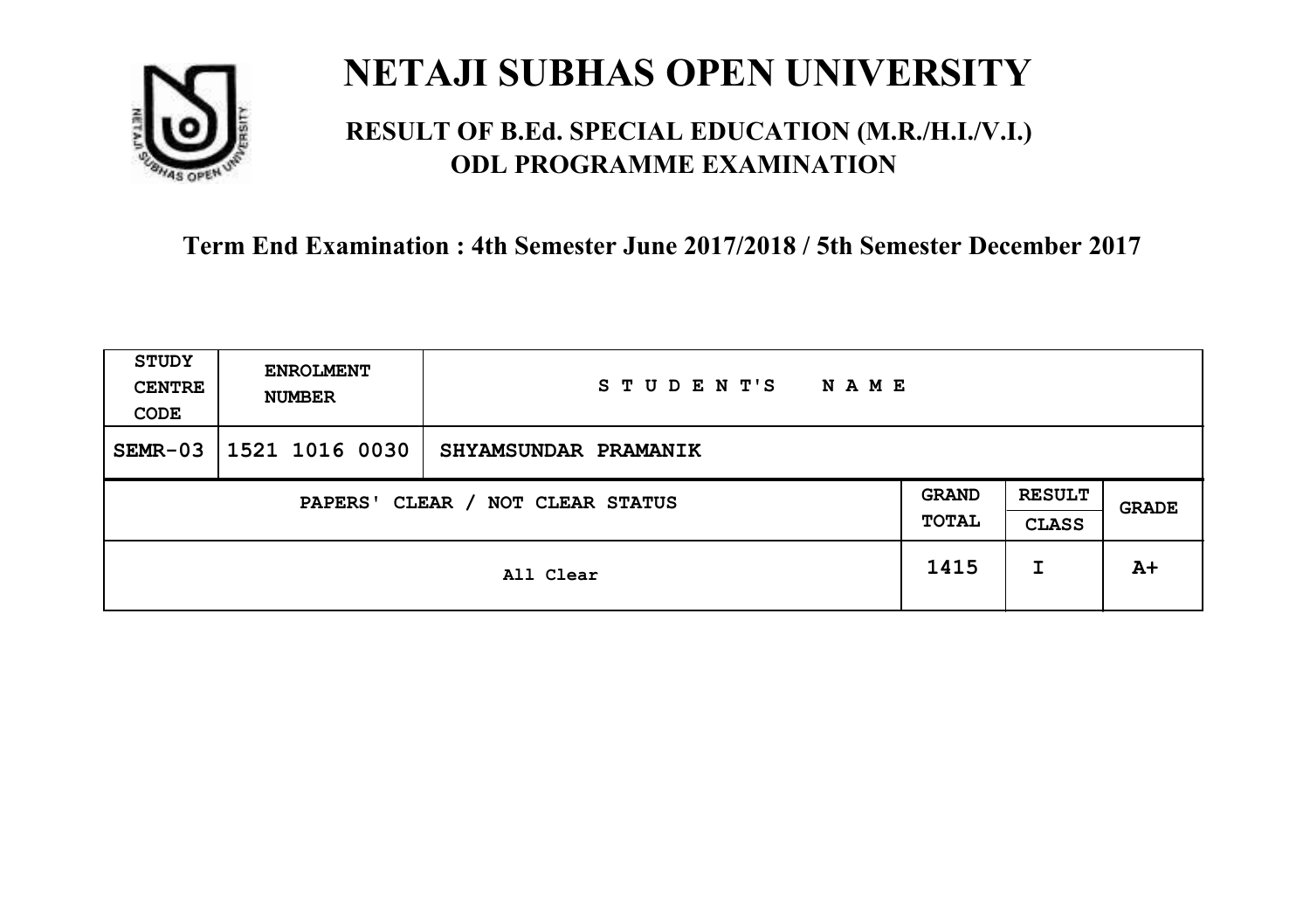

### **RESULT OF B.Ed. SPECIAL EDUCATION (M.R./H.I./V.I.) ODL PROGRAMME EXAMINATION**

| <b>STUDY</b><br><b>CENTRE</b><br>CODE | <b>ENROLMENT</b><br><b>NUMBER</b>   | STUDENT'S<br><b>NAME</b> |  |                               |              |
|---------------------------------------|-------------------------------------|--------------------------|--|-------------------------------|--------------|
| $SEMR-03$                             | 1521 1016 0036                      | <b>DIPONKAR DAS</b>      |  |                               |              |
|                                       | CLEAR / NOT CLEAR STATUS<br>PAPERS' |                          |  | <b>RESULT</b><br><b>CLASS</b> | <b>GRADE</b> |
|                                       | All Clear                           |                          |  | I                             | $A+$         |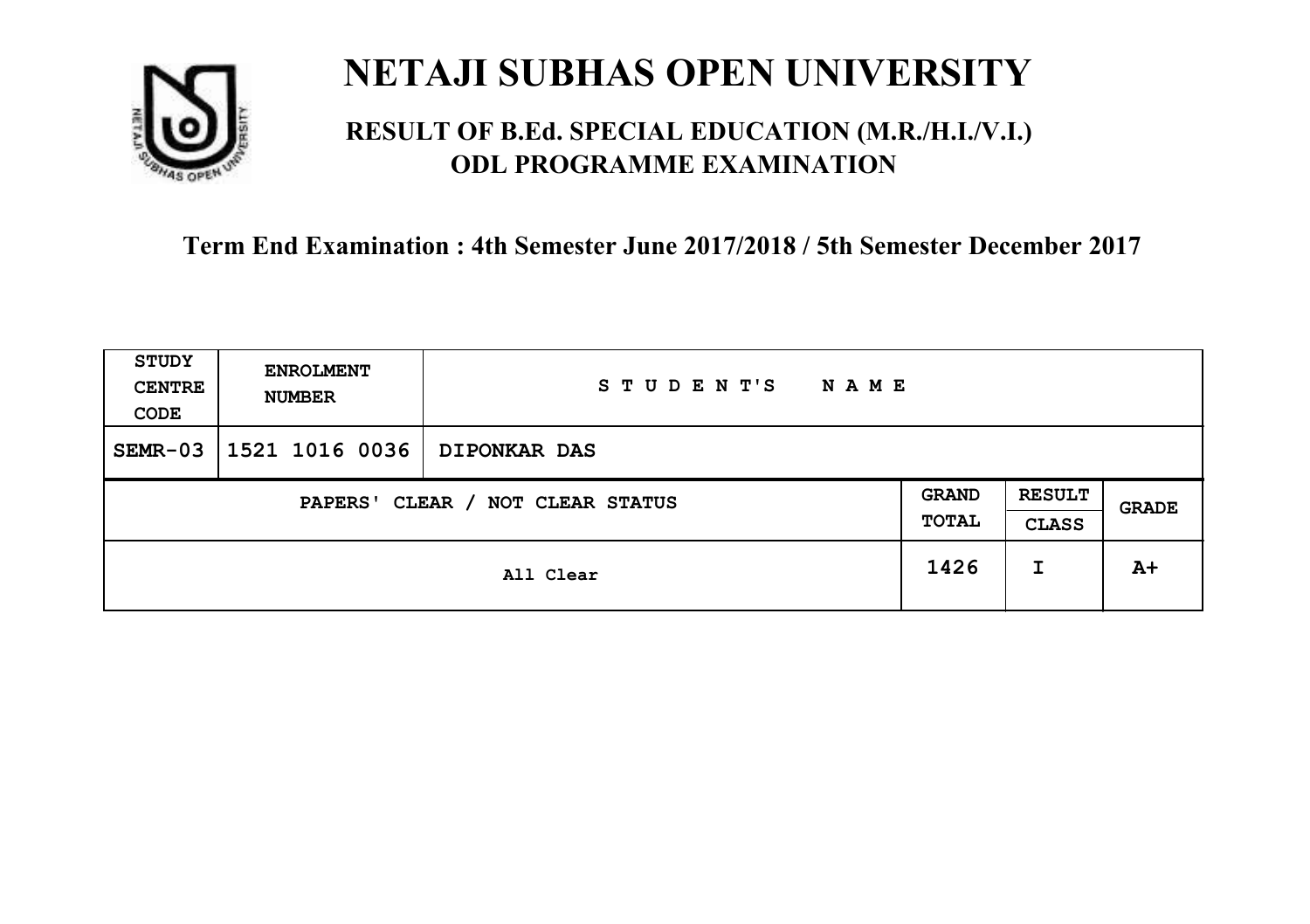

### **RESULT OF B.Ed. SPECIAL EDUCATION (M.R./H.I./V.I.) ODL PROGRAMME EXAMINATION**

| <b>STUDY</b><br><b>CENTRE</b><br>CODE | <b>ENROLMENT</b><br><b>NUMBER</b>   | STUDENT'S<br><b>NAME</b> |      |                               |              |
|---------------------------------------|-------------------------------------|--------------------------|------|-------------------------------|--------------|
| $SEMR-03$                             | 1521 1016 0037                      | SOMNATH ROY TANDON       |      |                               |              |
|                                       | CLEAR / NOT CLEAR STATUS<br>PAPERS' |                          |      | <b>RESULT</b><br><b>CLASS</b> | <b>GRADE</b> |
|                                       |                                     | All Clear                | 1418 | I                             | $A+$         |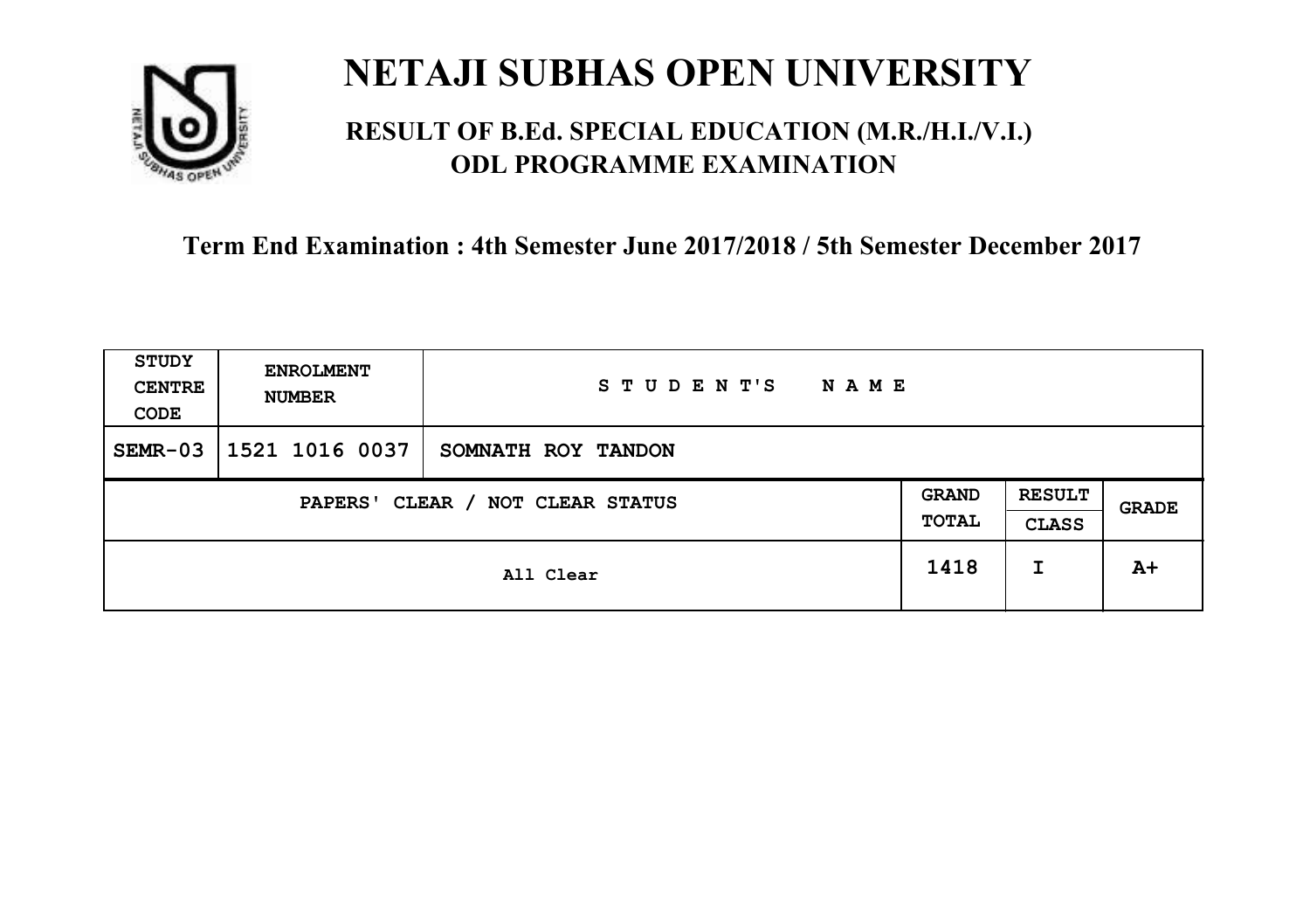

### **RESULT OF B.Ed. SPECIAL EDUCATION (M.R./H.I./V.I.) ODL PROGRAMME EXAMINATION**

| <b>STUDY</b><br><b>CENTRE</b><br>CODE | <b>ENROLMENT</b><br><b>NUMBER</b>   | STUDENT'S<br><b>NAME</b> |      |                               |       |
|---------------------------------------|-------------------------------------|--------------------------|------|-------------------------------|-------|
| $SEMR-03$                             | 1522 1016 0031                      | <b>RAJESWARI DUTTA</b>   |      |                               |       |
|                                       | CLEAR / NOT CLEAR STATUS<br>PAPERS' |                          |      | <b>RESULT</b><br><b>CLASS</b> | GRADE |
|                                       |                                     | All Clear                | 1481 | I                             | $A+$  |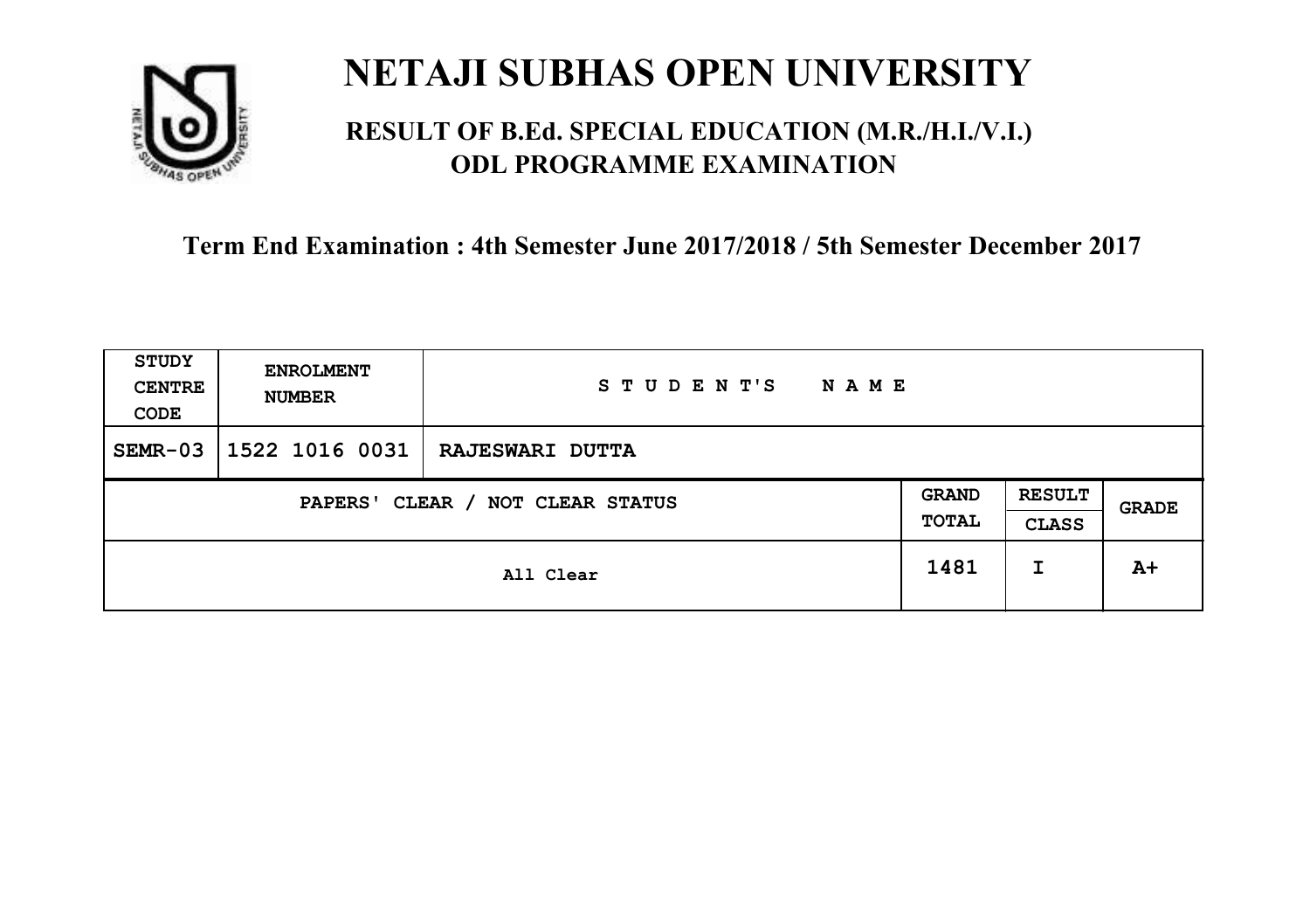

### **RESULT OF B.Ed. SPECIAL EDUCATION (M.R./H.I./V.I.) ODL PROGRAMME EXAMINATION**

| <b>STUDY</b><br><b>CENTRE</b><br>CODE | <b>ENROLMENT</b><br><b>NUMBER</b> | STUDENT'S<br><b>NAME</b> |                       |                               |       |
|---------------------------------------|-----------------------------------|--------------------------|-----------------------|-------------------------------|-------|
| $SEMR-03$                             | $ 1523 1016 0011 $ AJOY HALDER    |                          |                       |                               |       |
| CLEAR / NOT CLEAR STATUS<br>PAPERS'   |                                   |                          | <b>GRAND</b><br>TOTAL | <b>RESULT</b><br><b>CLASS</b> | GRADE |
|                                       |                                   | All Clear                | 1442                  | I                             | $A+$  |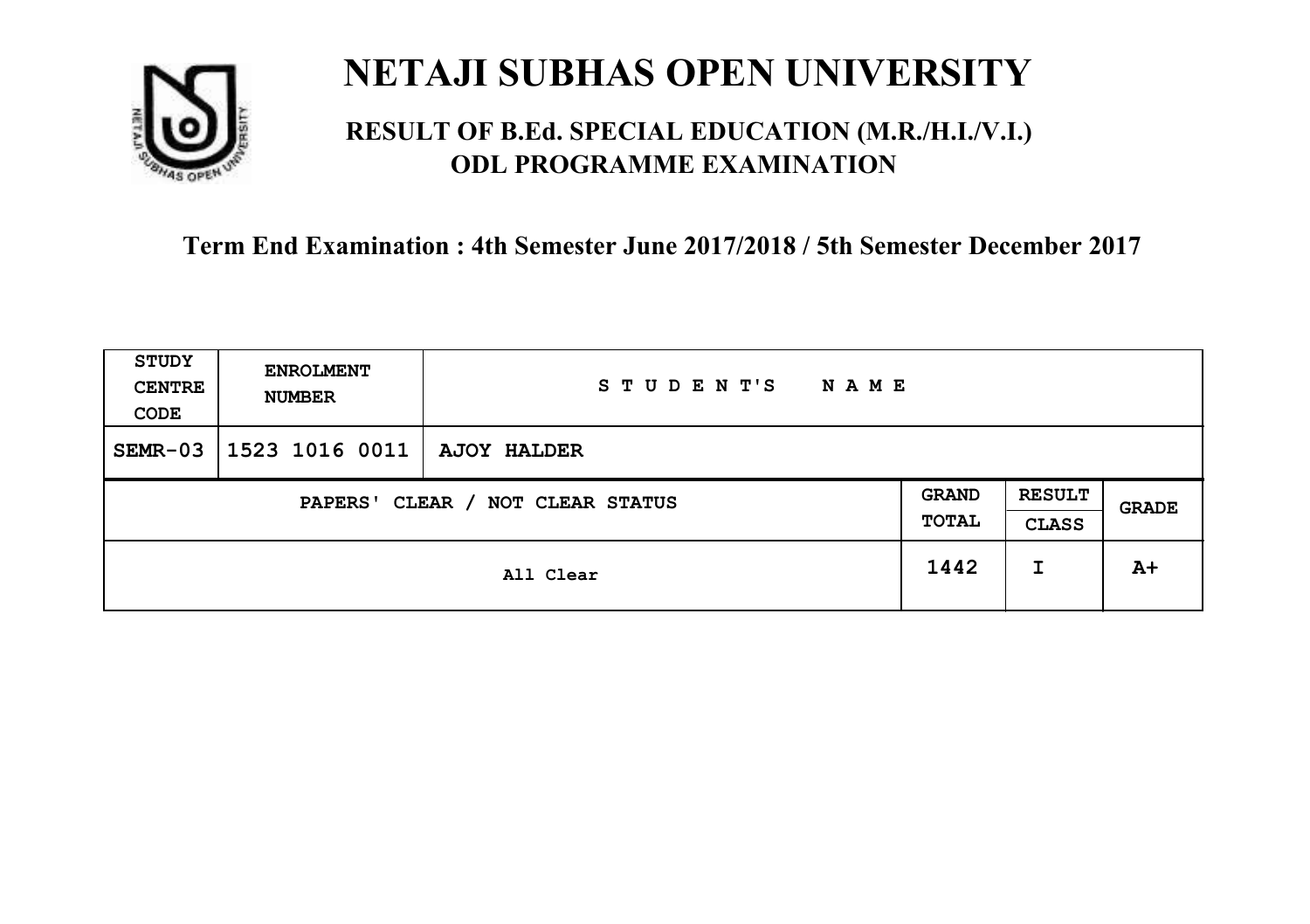

### **RESULT OF B.Ed. SPECIAL EDUCATION (M.R./H.I./V.I.) ODL PROGRAMME EXAMINATION**

| <b>STUDY</b><br><b>CENTRE</b><br>CODE | <b>ENROLMENT</b><br><b>NUMBER</b> | STUDENT'S<br><b>NAME</b> |                       |                               |       |
|---------------------------------------|-----------------------------------|--------------------------|-----------------------|-------------------------------|-------|
| $SEMR-03$                             | 1523 1016 0014                    | AMIT KUMAR MANDAL        |                       |                               |       |
| CLEAR / NOT CLEAR STATUS<br>PAPERS'   |                                   |                          | <b>GRAND</b><br>TOTAL | <b>RESULT</b><br><b>CLASS</b> | GRADE |
|                                       |                                   | All Clear                | 1459                  | I                             | $A+$  |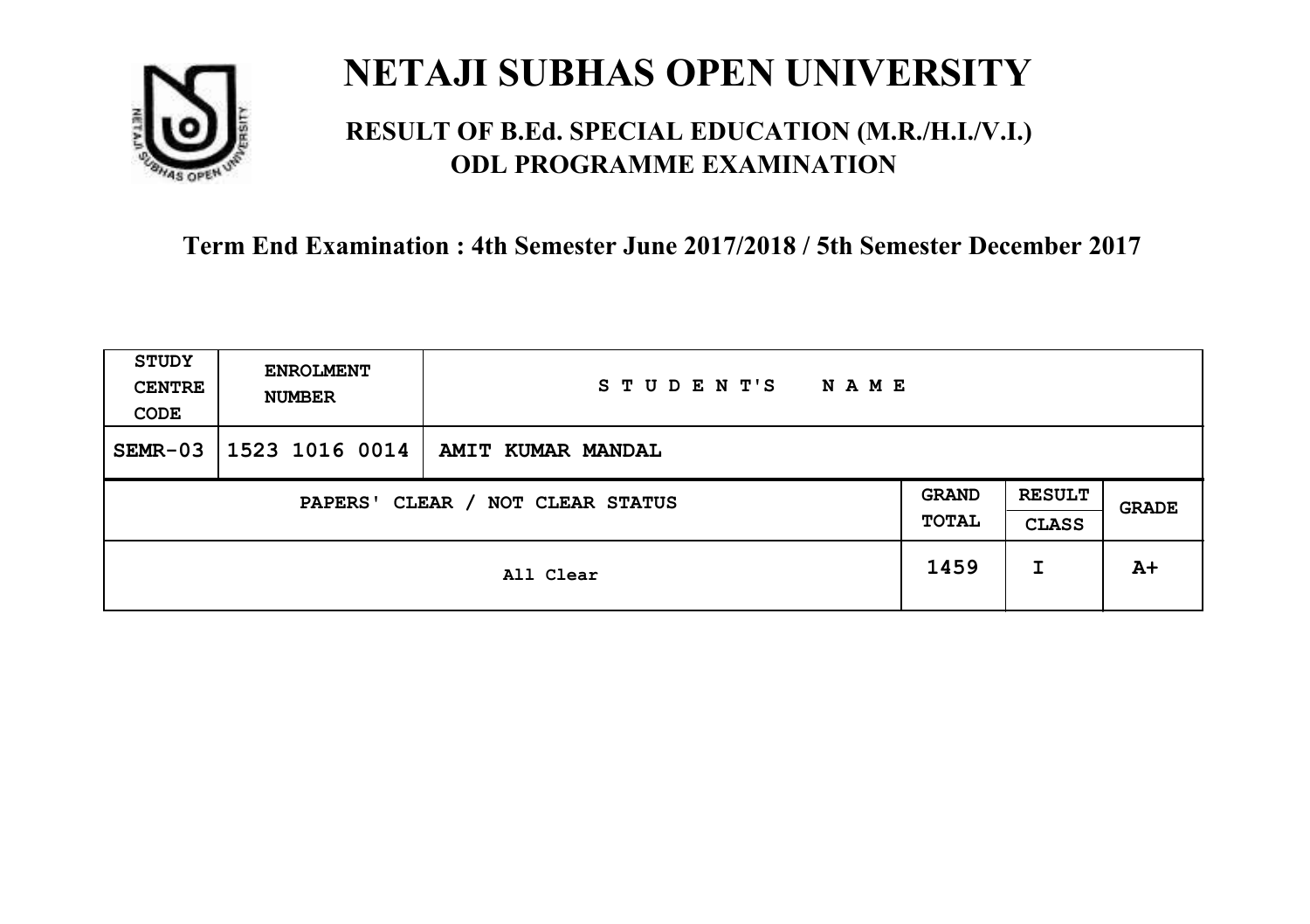

### **RESULT OF B.Ed. SPECIAL EDUCATION (M.R./H.I./V.I.) ODL PROGRAMME EXAMINATION**

| <b>STUDY</b><br><b>CENTRE</b><br>CODE | <b>ENROLMENT</b><br><b>NUMBER</b>   | STUDENT'S<br><b>NAME</b> |      |                               |       |
|---------------------------------------|-------------------------------------|--------------------------|------|-------------------------------|-------|
| $SEMR-03$                             | 1523 1016 0021                      | KALACHAND ROY            |      |                               |       |
|                                       | CLEAR / NOT CLEAR STATUS<br>PAPERS' |                          |      | <b>RESULT</b><br><b>CLASS</b> | GRADE |
|                                       |                                     | All Clear                | 1357 | I                             | A     |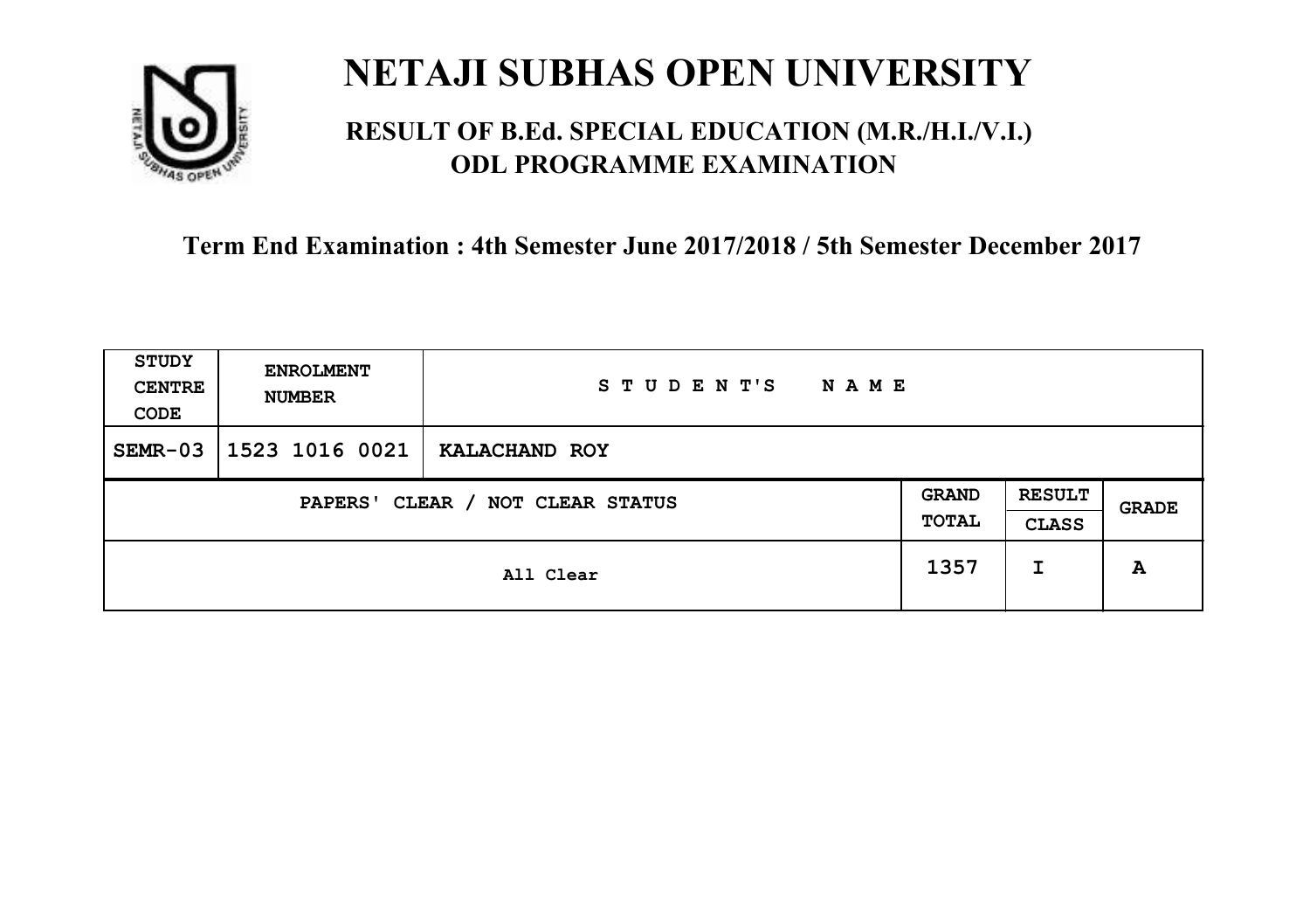

### **RESULT OF B.Ed. SPECIAL EDUCATION (M.R./H.I./V.I.) ODL PROGRAMME EXAMINATION**

| <b>STUDY</b><br><b>CENTRE</b><br>CODE | <b>ENROLMENT</b><br><b>NUMBER</b>   | STUDENT'S<br><b>NAME</b> |      |                               |       |
|---------------------------------------|-------------------------------------|--------------------------|------|-------------------------------|-------|
| $SEMR-03$                             | 1523 1016 0024                      | SOURAV SARKAR            |      |                               |       |
|                                       | CLEAR / NOT CLEAR STATUS<br>PAPERS' |                          |      | <b>RESULT</b><br><b>CLASS</b> | GRADE |
|                                       |                                     | All Clear                | 1377 | I                             | A     |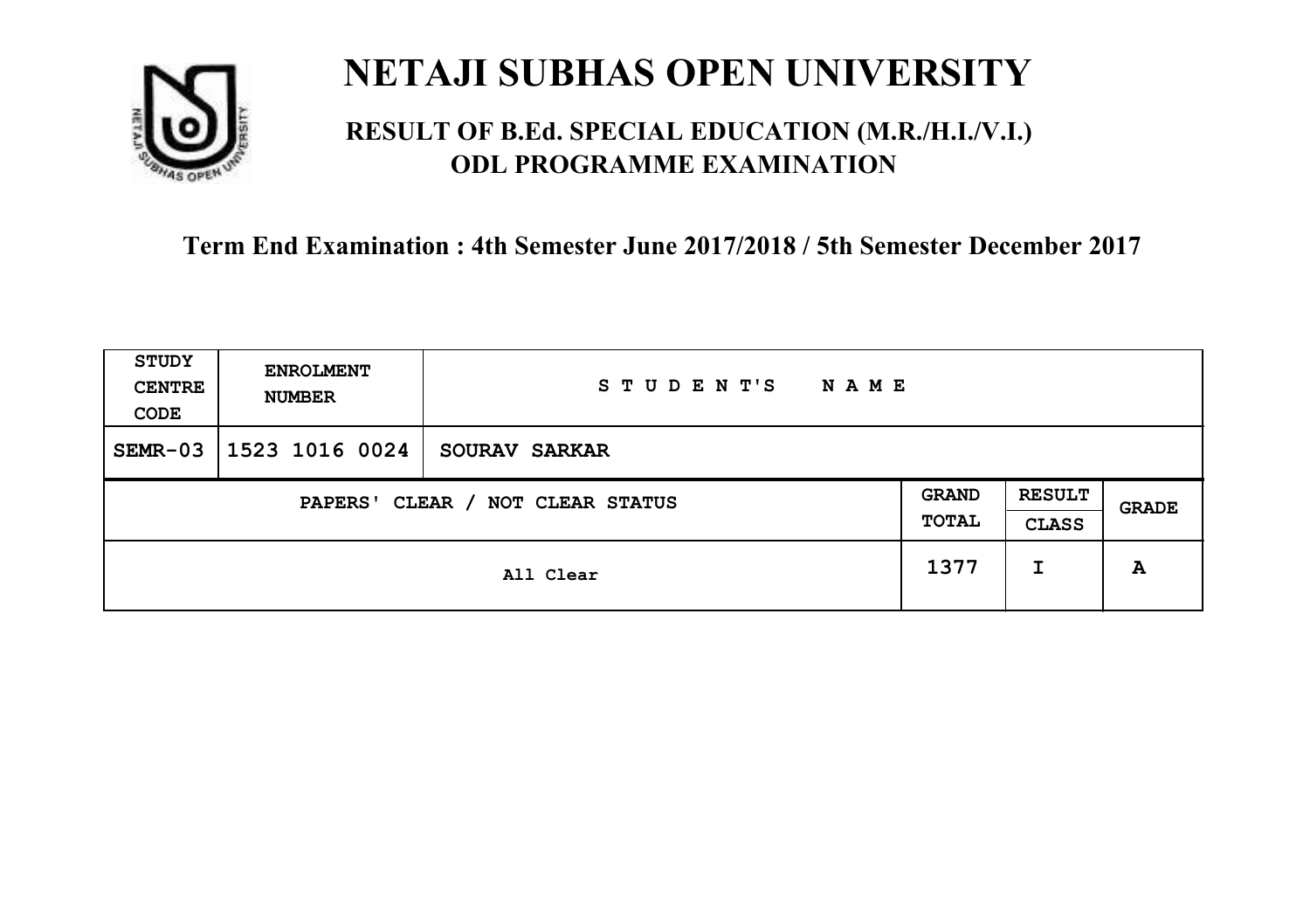

### **RESULT OF B.Ed. SPECIAL EDUCATION (M.R./H.I./V.I.) ODL PROGRAMME EXAMINATION**

| <b>STUDY</b><br><b>CENTRE</b><br>CODE | <b>ENROLMENT</b><br><b>NUMBER</b>          | STUDENT'S<br>NAME  |      |   |              |
|---------------------------------------|--------------------------------------------|--------------------|------|---|--------------|
| $SEMR-03$                             | 1523 1016 0038                             | AMIYA KUMAR SINGHA |      |   |              |
|                                       | CLEAR / NOT CLEAR STATUS<br><b>PAPERS'</b> |                    |      |   | <b>GRADE</b> |
|                                       |                                            | All Clear          | 1392 | I | A            |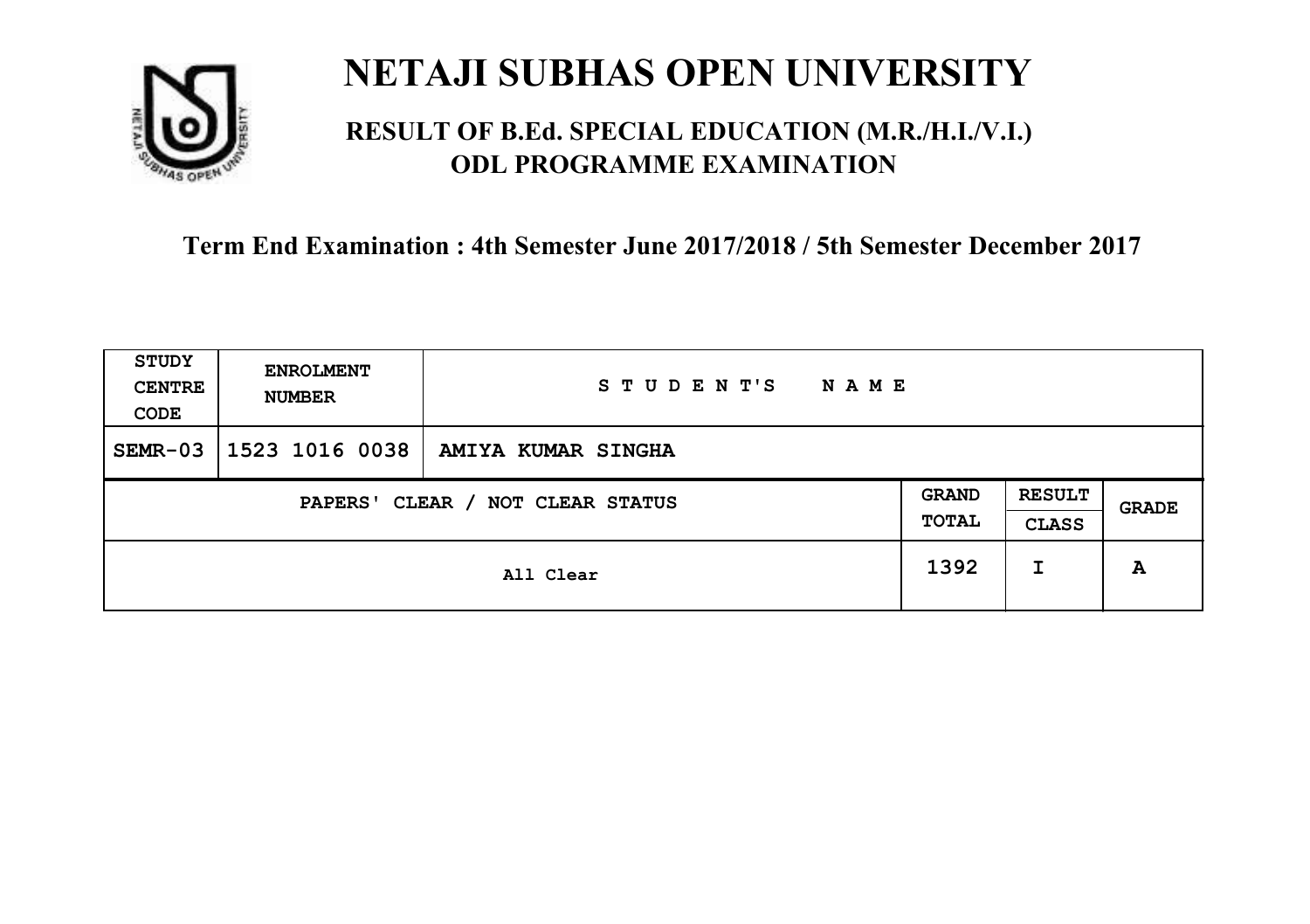

### **RESULT OF B.Ed. SPECIAL EDUCATION (M.R./H.I./V.I.) ODL PROGRAMME EXAMINATION**

| <b>STUDY</b><br><b>CENTRE</b><br>CODE | <b>ENROLMENT</b><br><b>NUMBER</b>   | STUDENT'S<br><b>NAME</b> |      |                               |       |
|---------------------------------------|-------------------------------------|--------------------------|------|-------------------------------|-------|
| $SEMR-03$                             | 1524 1016 0035                      | <b>RIMI HALDER</b>       |      |                               |       |
|                                       | CLEAR / NOT CLEAR STATUS<br>PAPERS' |                          |      | <b>RESULT</b><br><b>CLASS</b> | GRADE |
|                                       |                                     | All Clear                | 1490 | I                             | $A+$  |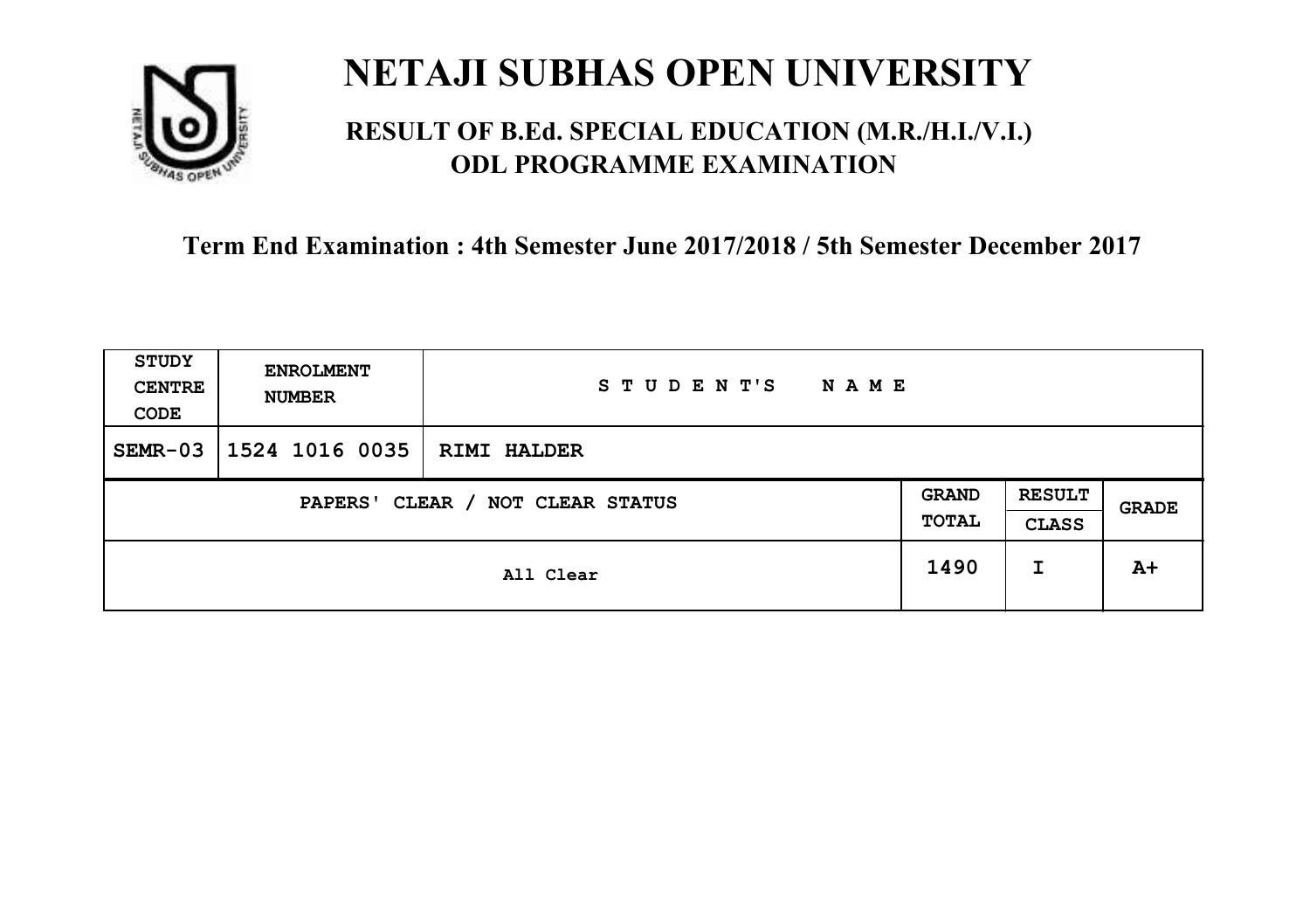

### **RESULT OF B.Ed. SPECIAL EDUCATION (M.R./H.I./V.I.) ODL PROGRAMME EXAMINATION**

| <b>STUDY</b><br><b>CENTRE</b><br>CODE | <b>ENROLMENT</b><br><b>NUMBER</b>   | STUDENT'S<br><b>NAME</b> |      |                               |       |
|---------------------------------------|-------------------------------------|--------------------------|------|-------------------------------|-------|
| $SEMR-03$                             | 1525 1016 0034                      | <b>RAJEN SAREN</b>       |      |                               |       |
|                                       | CLEAR / NOT CLEAR STATUS<br>PAPERS' |                          |      | <b>RESULT</b><br><b>CLASS</b> | GRADE |
|                                       |                                     | All Clear                | 1360 | I                             | A     |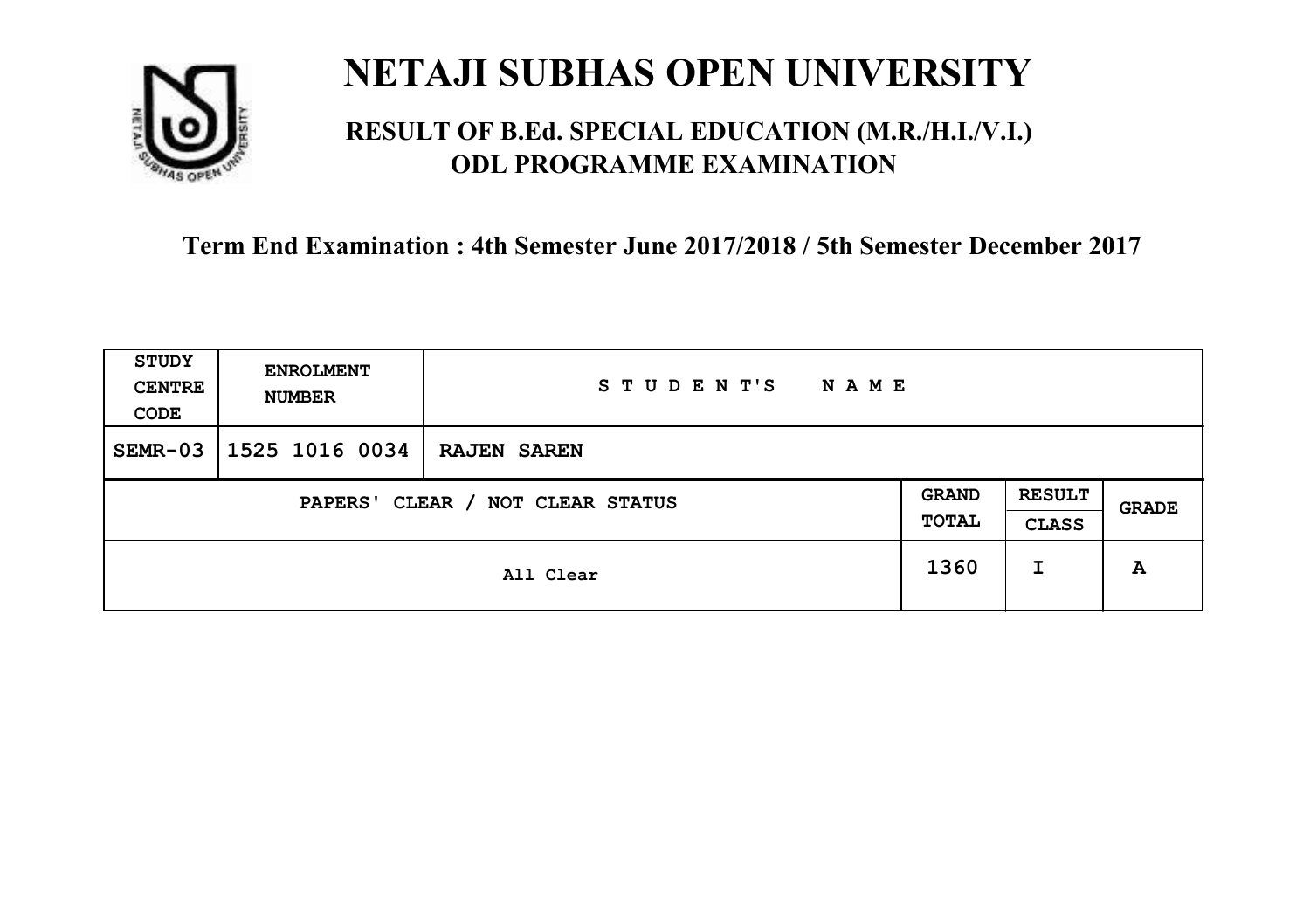

### **RESULT OF B.Ed. SPECIAL EDUCATION (M.R./H.I./V.I.) ODL PROGRAMME EXAMINATION**

| <b>STUDY</b><br><b>CENTRE</b><br>CODE | <b>ENROLMENT</b><br><b>NUMBER</b>   | STUDENT'S<br><b>NAME</b> |      |                               |              |
|---------------------------------------|-------------------------------------|--------------------------|------|-------------------------------|--------------|
| $SEMR-03$                             | 1527 1016 0001                      | <b>KASHINATH BASAK</b>   |      |                               |              |
|                                       | CLEAR / NOT CLEAR STATUS<br>PAPERS' |                          |      | <b>RESULT</b><br><b>CLASS</b> | <b>GRADE</b> |
|                                       |                                     | All Clear                | 1391 | I                             | A            |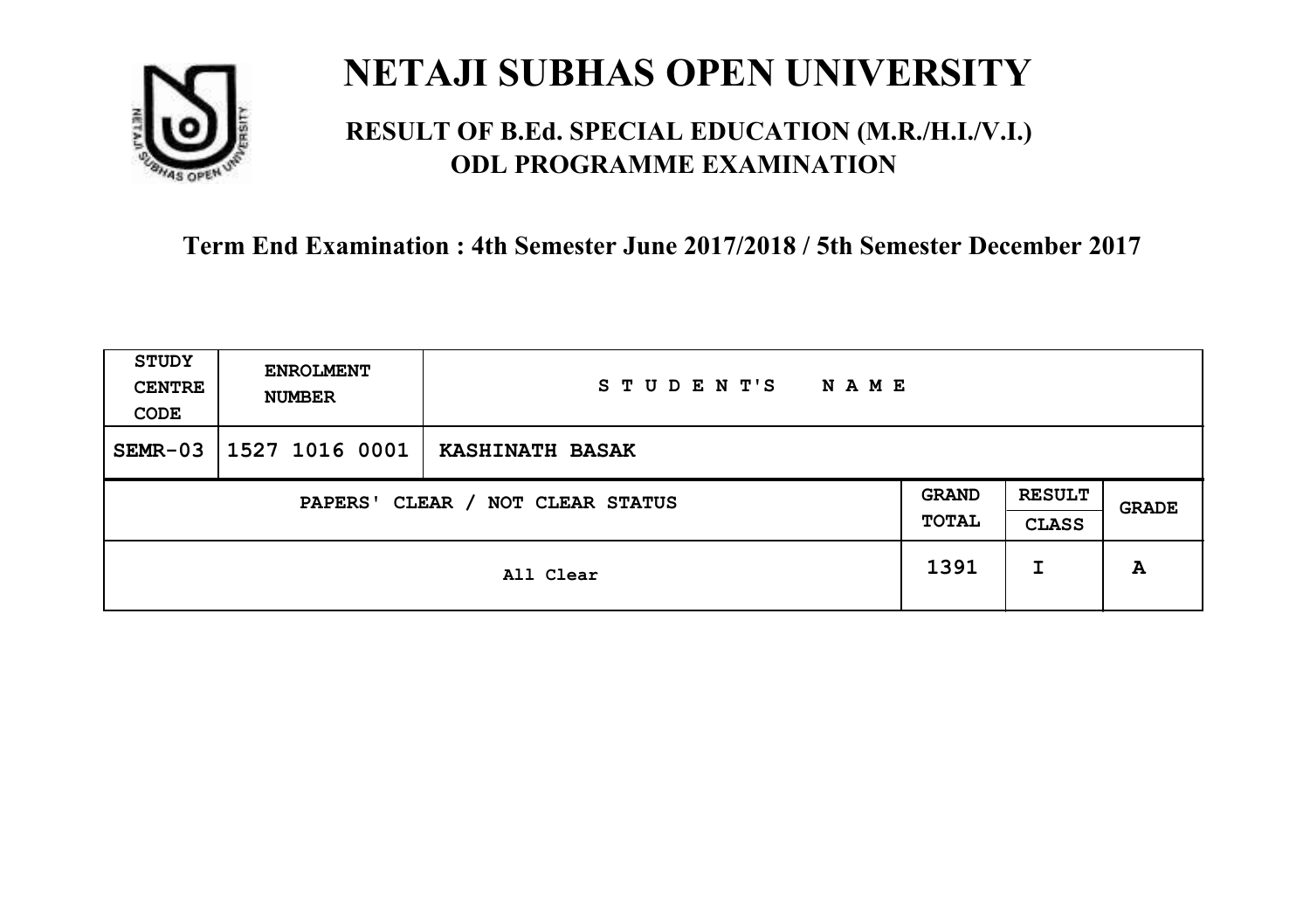

### **RESULT OF B.Ed. SPECIAL EDUCATION (M.R./H.I./V.I.) ODL PROGRAMME EXAMINATION**

| <b>STUDY</b><br><b>CENTRE</b><br>CODE | <b>ENROLMENT</b><br><b>NUMBER</b>   | STUDENT'S<br><b>NAME</b> |      |                               |       |
|---------------------------------------|-------------------------------------|--------------------------|------|-------------------------------|-------|
| $SEMR-03$                             | 1527 1016 0002                      | <b>SIRAJUL MOMIN</b>     |      |                               |       |
|                                       | CLEAR / NOT CLEAR STATUS<br>PAPERS' |                          |      | <b>RESULT</b><br><b>CLASS</b> | GRADE |
|                                       |                                     | All Clear                | 1394 | I                             | A     |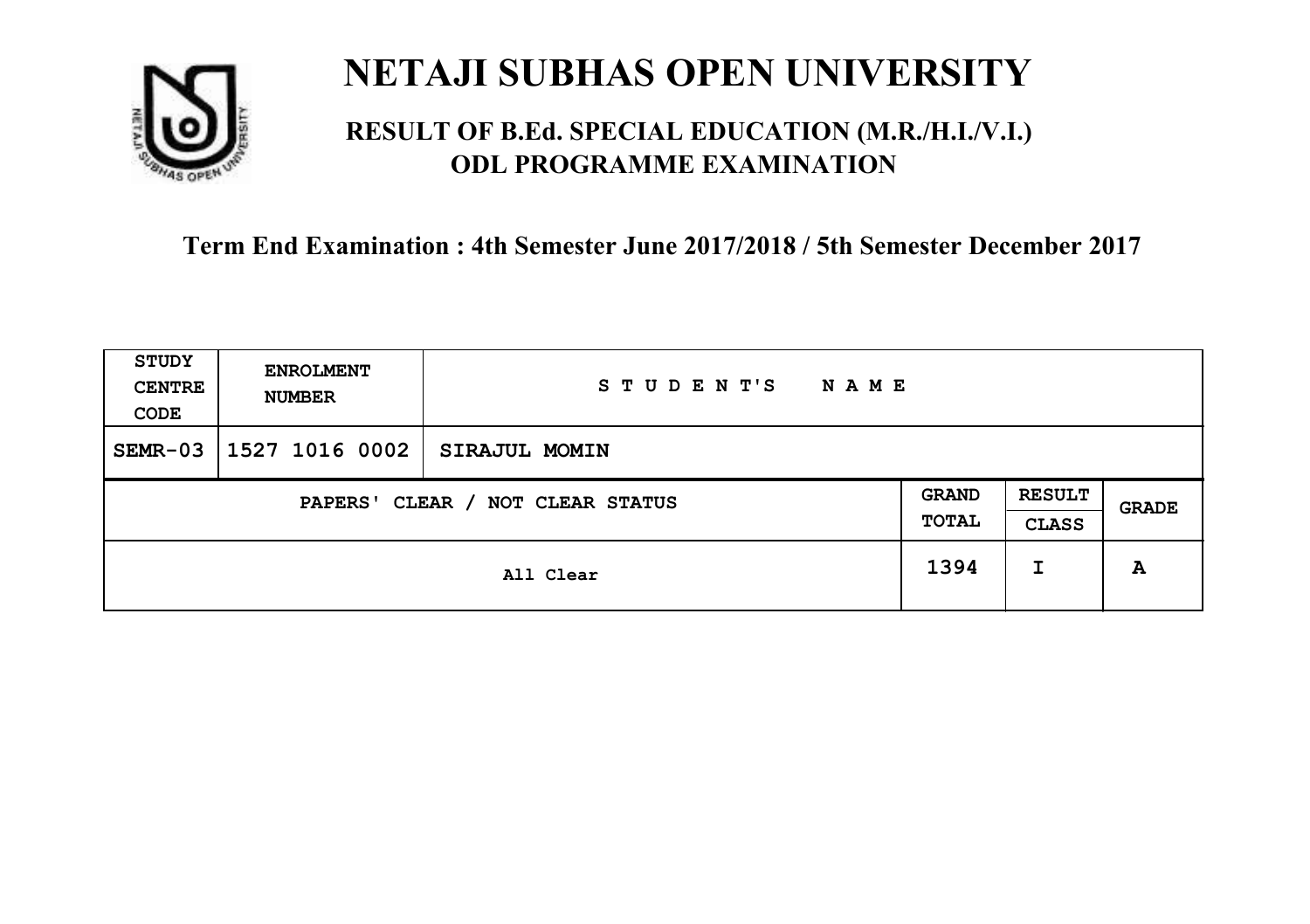

### **RESULT OF B.Ed. SPECIAL EDUCATION (M.R./H.I./V.I.) ODL PROGRAMME EXAMINATION**

| <b>STUDY</b><br><b>CENTRE</b><br>CODE | <b>ENROLMENT</b><br><b>NUMBER</b>   | STUDENT'S<br><b>NAME</b> |      |                               |       |
|---------------------------------------|-------------------------------------|--------------------------|------|-------------------------------|-------|
| $SEMR-03$                             | 1527 1016 0004                      | IRAN MOMIN               |      |                               |       |
|                                       | CLEAR / NOT CLEAR STATUS<br>PAPERS' |                          |      | <b>RESULT</b><br><b>CLASS</b> | GRADE |
|                                       |                                     | All Clear                | 1383 | I                             | A     |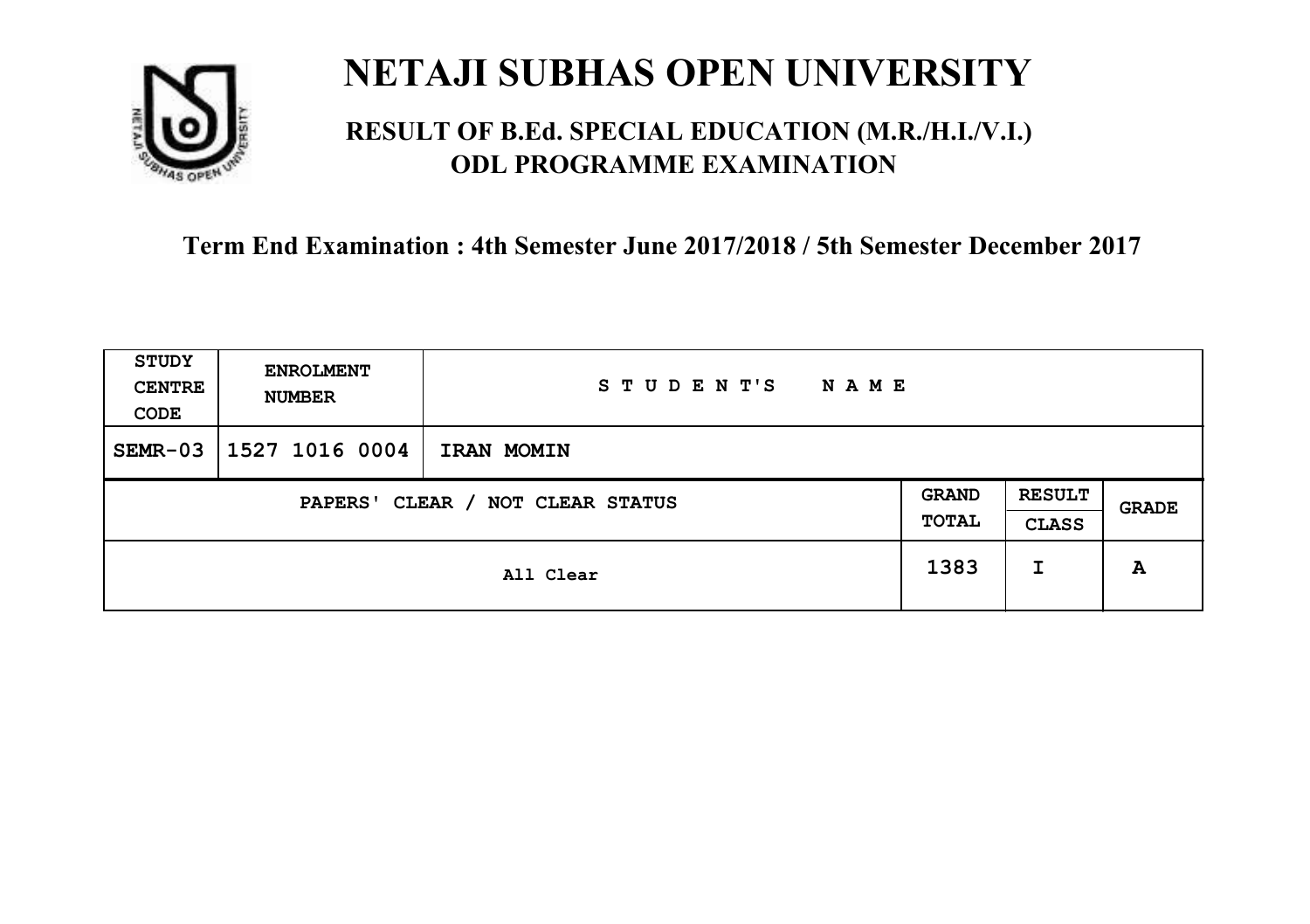

### **RESULT OF B.Ed. SPECIAL EDUCATION (M.R./H.I./V.I.) ODL PROGRAMME EXAMINATION**

| <b>STUDY</b><br><b>CENTRE</b><br>CODE | <b>ENROLMENT</b><br><b>NUMBER</b> | STUDENT'S<br><b>NAME</b> |                       |                               |       |
|---------------------------------------|-----------------------------------|--------------------------|-----------------------|-------------------------------|-------|
| $SEMR-03$                             | 1527 1016 0005                    | <b>GAYA NATH BASAK</b>   |                       |                               |       |
| CLEAR / NOT CLEAR STATUS<br>PAPERS'   |                                   |                          | <b>GRAND</b><br>TOTAL | <b>RESULT</b><br><b>CLASS</b> | GRADE |
|                                       |                                   | All Clear                | 1361                  | I                             | A     |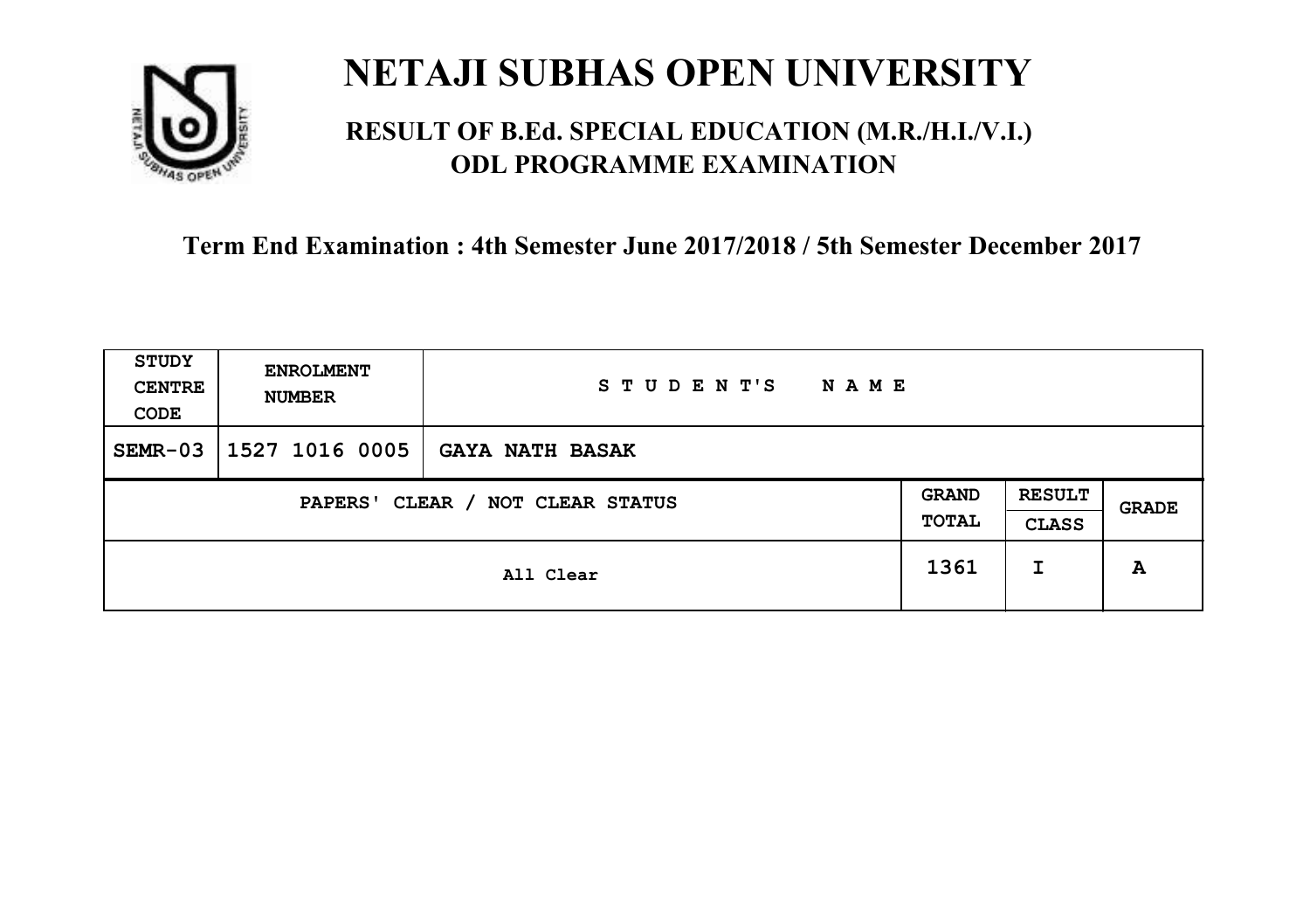

### **RESULT OF B.Ed. SPECIAL EDUCATION (M.R./H.I./V.I.) ODL PROGRAMME EXAMINATION**

| <b>STUDY</b><br><b>CENTRE</b><br>CODE | <b>ENROLMENT</b><br><b>NUMBER</b>   | STUDENT'S<br><b>NAME</b> |      |                               |       |
|---------------------------------------|-------------------------------------|--------------------------|------|-------------------------------|-------|
| $SEMR-03$                             | 1527 1016 0012                      | <b>LAKSHMAN GHOSH</b>    |      |                               |       |
|                                       | CLEAR / NOT CLEAR STATUS<br>PAPERS' |                          |      | <b>RESULT</b><br><b>CLASS</b> | GRADE |
|                                       |                                     | All Clear                | 1339 | I                             | A     |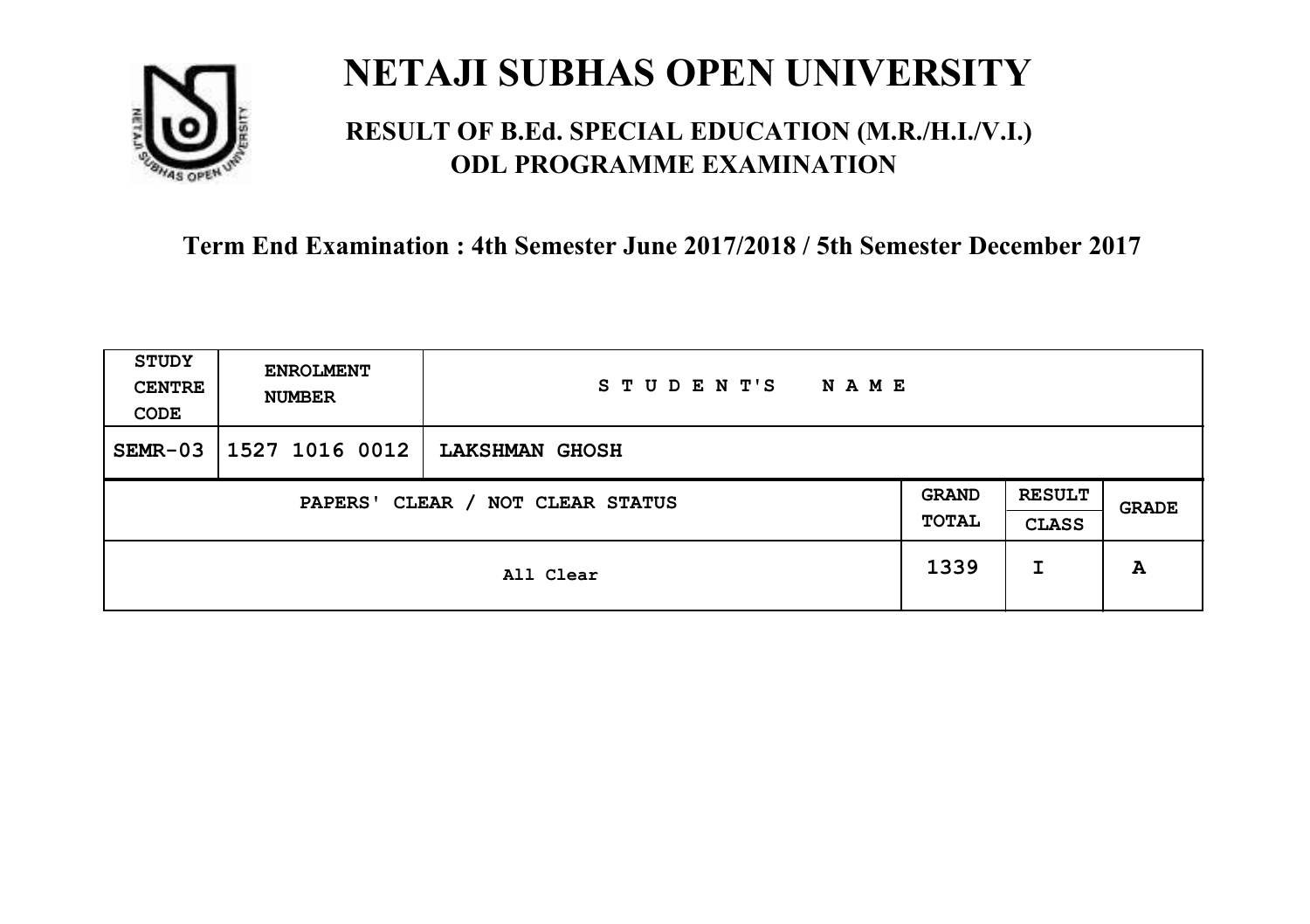

### **RESULT OF B.Ed. SPECIAL EDUCATION (M.R./H.I./V.I.) ODL PROGRAMME EXAMINATION**

| <b>STUDY</b><br><b>CENTRE</b><br>CODE | <b>ENROLMENT</b><br><b>NUMBER</b>   | STUDENT'S<br><b>NAME</b> |      |                               |       |
|---------------------------------------|-------------------------------------|--------------------------|------|-------------------------------|-------|
| $SEMR-03$                             | 1527 1016 0013                      | PRITAM DAS               |      |                               |       |
|                                       | CLEAR / NOT CLEAR STATUS<br>PAPERS' |                          |      | <b>RESULT</b><br><b>CLASS</b> | GRADE |
|                                       |                                     | All Clear                | 1369 | I                             | A     |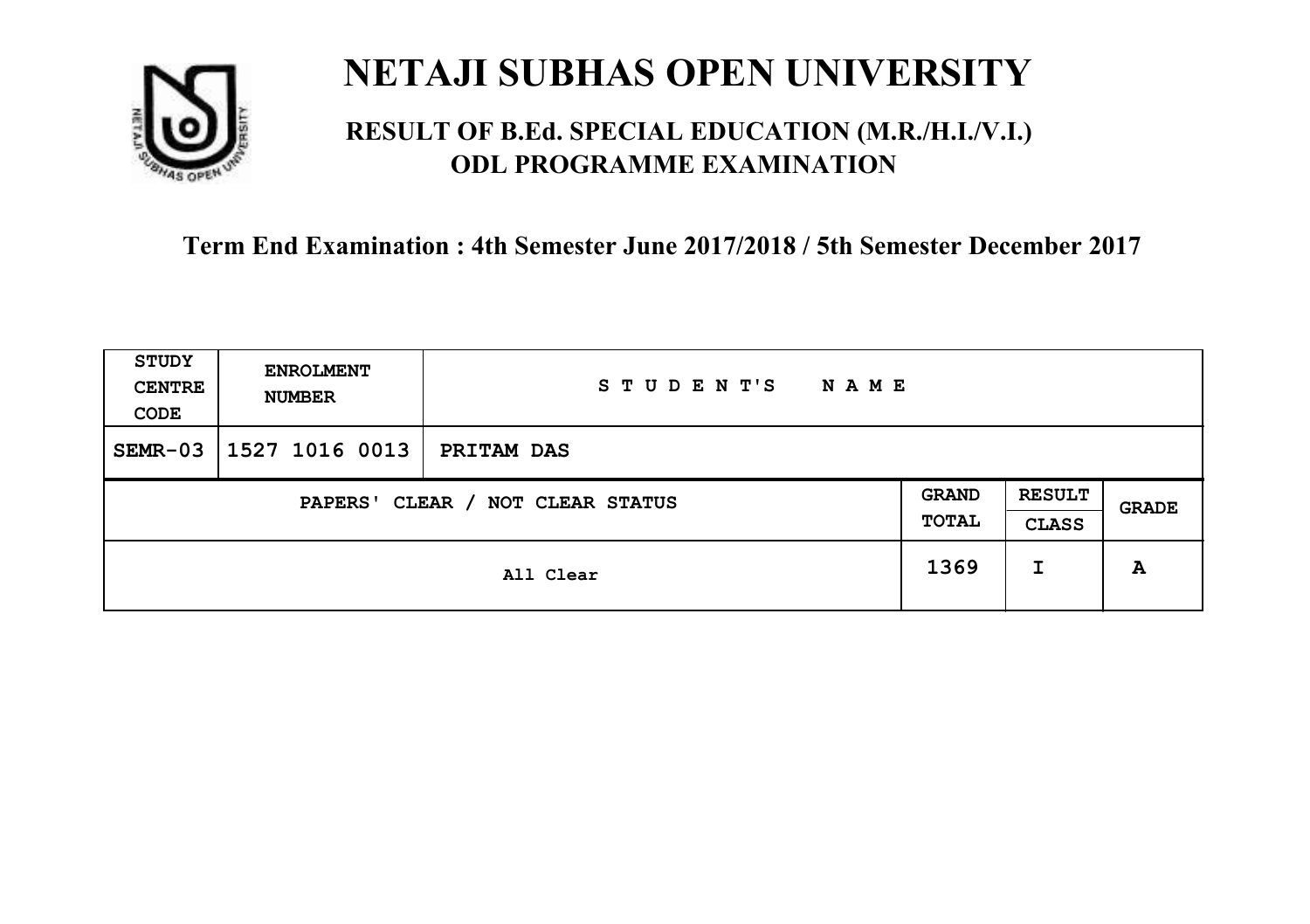

### **RESULT OF B.Ed. SPECIAL EDUCATION (M.R./H.I./V.I.) ODL PROGRAMME EXAMINATION**

| <b>STUDY</b><br><b>CENTRE</b><br>CODE | <b>ENROLMENT</b><br><b>NUMBER</b>                                                         | STUDENT'S<br>NAME        |  |                               |       |
|---------------------------------------|-------------------------------------------------------------------------------------------|--------------------------|--|-------------------------------|-------|
| $SEMR-03$                             | 1527 1016 0019                                                                            | <b>BODHISATTWA MODAK</b> |  |                               |       |
| PAPERS' CLEAR / NOT CLEAR STATUS      |                                                                                           |                          |  | <b>RESULT</b><br><b>CLASS</b> | GRADE |
|                                       | B10-C, C15-C, C16-C, D17-C, D18-NC, F1-C, B11-C, D1<br>$9-C$ , $E1-B-C$ , $F2-C$ , $F3-C$ |                          |  |                               |       |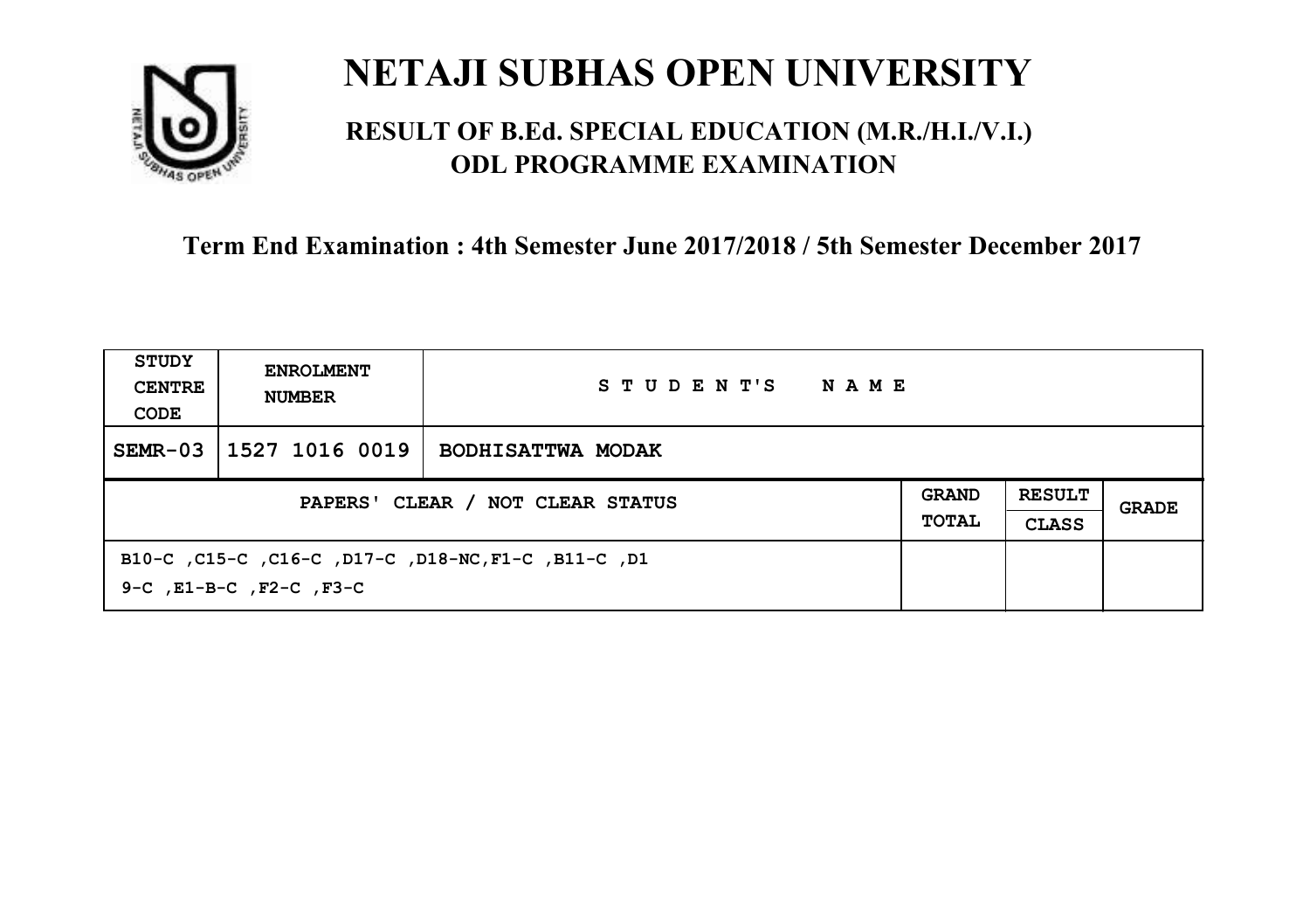

### **RESULT OF B.Ed. SPECIAL EDUCATION (M.R./H.I./V.I.) ODL PROGRAMME EXAMINATION**

| <b>STUDY</b><br><b>CENTRE</b><br>CODE | <b>ENROLMENT</b><br><b>NUMBER</b> | STUDENT'S<br><b>NAME</b> |                       |                               |       |
|---------------------------------------|-----------------------------------|--------------------------|-----------------------|-------------------------------|-------|
| $SEMR-03$                             | 1527 1016 0022                    | <b>DEBASHIS BHOWAL</b>   |                       |                               |       |
| CLEAR / NOT CLEAR STATUS<br>PAPERS'   |                                   |                          | <b>GRAND</b><br>TOTAL | <b>RESULT</b><br><b>CLASS</b> | GRADE |
|                                       | All Clear                         |                          |                       | I                             | $A+$  |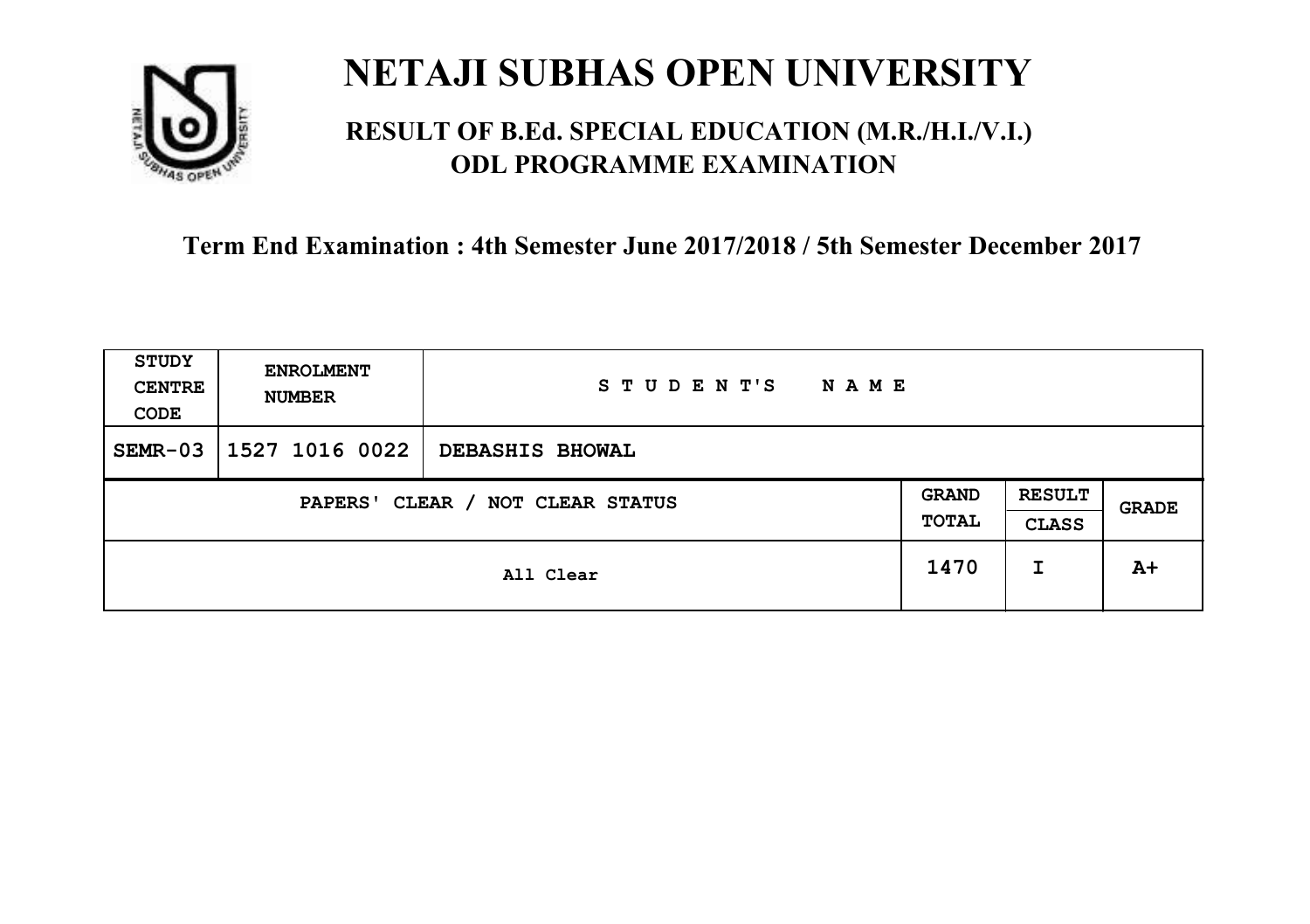

### **RESULT OF B.Ed. SPECIAL EDUCATION (M.R./H.I./V.I.) ODL PROGRAMME EXAMINATION**

| <b>STUDY</b><br><b>CENTRE</b><br>CODE | <b>ENROLMENT</b><br><b>NUMBER</b> | STUDENT'S<br><b>NAME</b> |  |                               |              |
|---------------------------------------|-----------------------------------|--------------------------|--|-------------------------------|--------------|
| $SEMR-03$                             | 1527 1016 0039                    | <b>MUSTAK AHMED</b>      |  |                               |              |
| CLEAR / NOT CLEAR STATUS<br>PAPERS'   |                                   |                          |  | <b>RESULT</b><br><b>CLASS</b> | <b>GRADE</b> |
|                                       | All Clear                         |                          |  | I                             | $A+$         |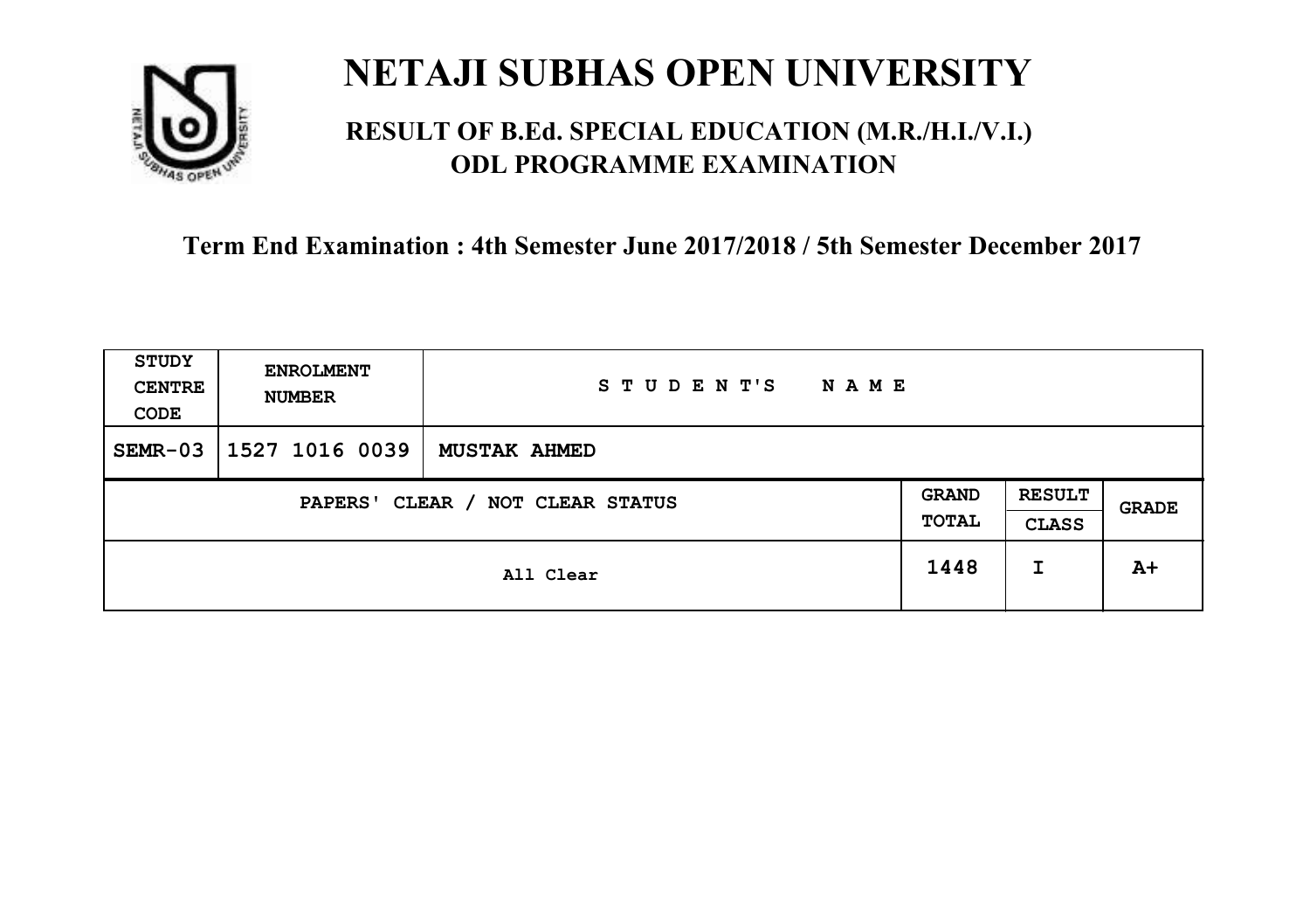

### **RESULT OF B.Ed. SPECIAL EDUCATION (M.R./H.I./V.I.) ODL PROGRAMME EXAMINATION**

| <b>STUDY</b><br><b>CENTRE</b><br>CODE | <b>ENROLMENT</b><br><b>NUMBER</b> | STUDENT'S<br><b>NAME</b> |                       |                               |       |
|---------------------------------------|-----------------------------------|--------------------------|-----------------------|-------------------------------|-------|
| $SEMR-03$                             | 1528 1016 0015                    | <b>NURJAHAN KHATUN</b>   |                       |                               |       |
| CLEAR / NOT CLEAR STATUS<br>PAPERS'   |                                   |                          | <b>GRAND</b><br>TOTAL | <b>RESULT</b><br><b>CLASS</b> | GRADE |
|                                       | All Clear                         |                          | 1374                  | I                             | A     |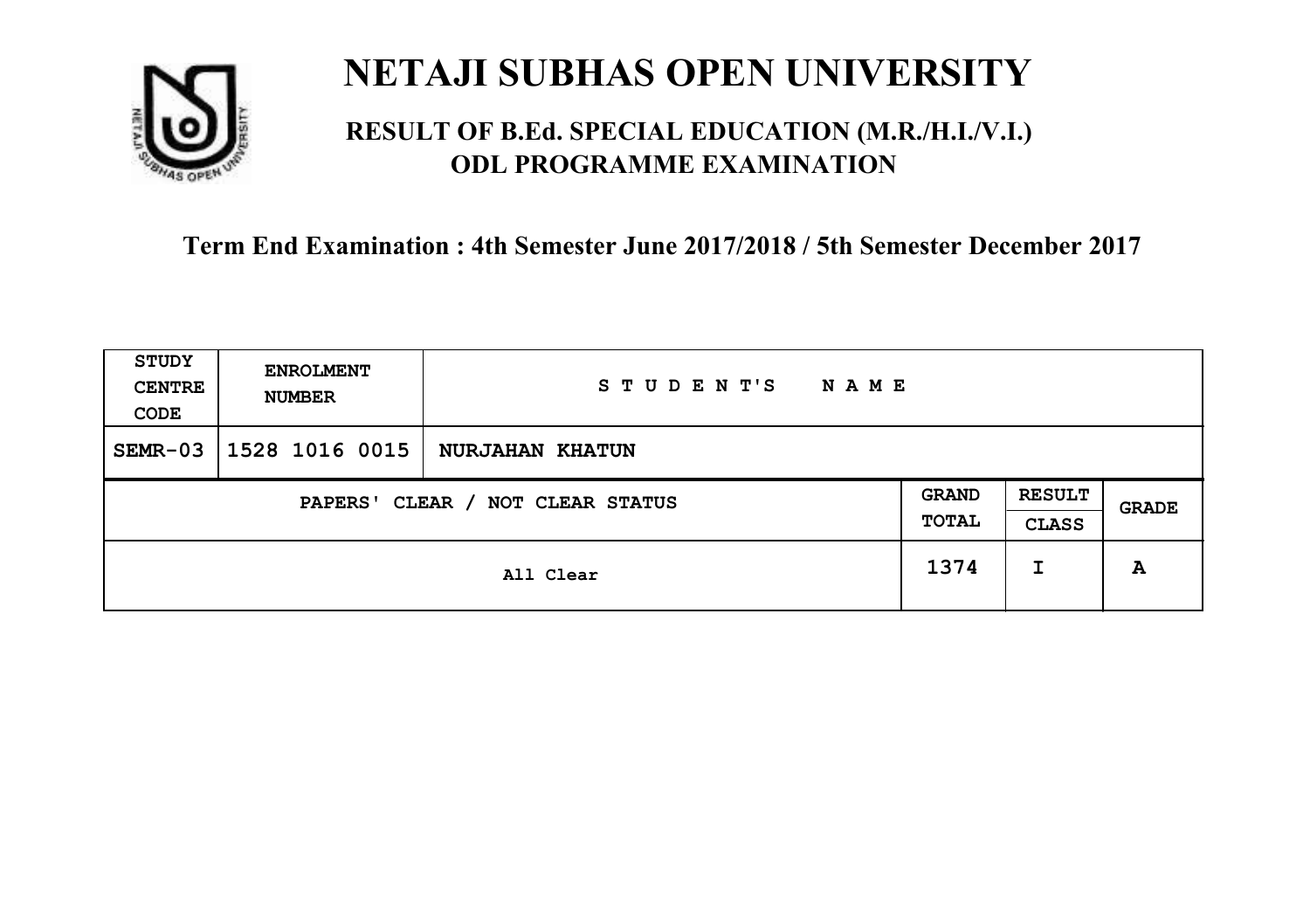

### **RESULT OF B.Ed. SPECIAL EDUCATION (M.R./H.I./V.I.) ODL PROGRAMME EXAMINATION**

| <b>STUDY</b><br><b>CENTRE</b><br>CODE | <b>ENROLMENT</b><br><b>NUMBER</b> | STUDENT'S<br><b>NAME</b> |                       |                               |       |
|---------------------------------------|-----------------------------------|--------------------------|-----------------------|-------------------------------|-------|
| $SEMR-03$                             | 1528 1016 0026                    | <b>ESLEHA KHATUN</b>     |                       |                               |       |
| CLEAR / NOT CLEAR STATUS<br>PAPERS'   |                                   |                          | <b>GRAND</b><br>TOTAL | <b>RESULT</b><br><b>CLASS</b> | GRADE |
|                                       | All Clear                         |                          |                       | I                             | A     |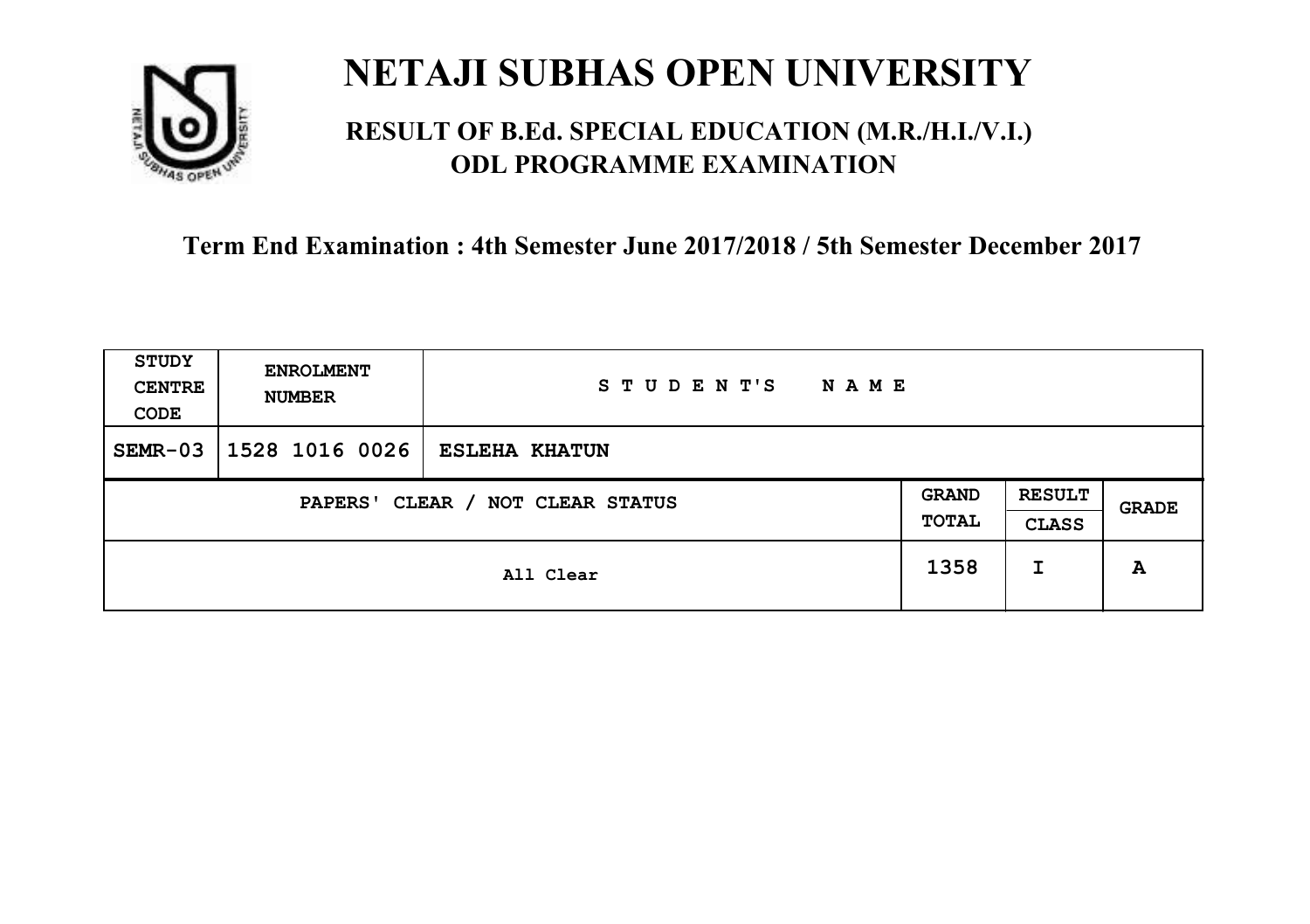

### **RESULT OF B.Ed. SPECIAL EDUCATION (M.R./H.I./V.I.) ODL PROGRAMME EXAMINATION**

| <b>STUDY</b><br><b>CENTRE</b><br>CODE | <b>ENROLMENT</b><br><b>NUMBER</b>       | STUDENT'S<br>NAME  |  |                               |       |
|---------------------------------------|-----------------------------------------|--------------------|--|-------------------------------|-------|
| $SEMR-04$                             | 1621 1015 2001                          | SUNIL KUMAR PAHARI |  |                               |       |
| PAPERS' CLEAR / NOT CLEAR STATUS      |                                         |                    |  | <b>RESULT</b><br><b>CLASS</b> | GRADE |
|                                       | B10-C, C15-C, C16-C, D17-C, D18-C, F1-C |                    |  |                               |       |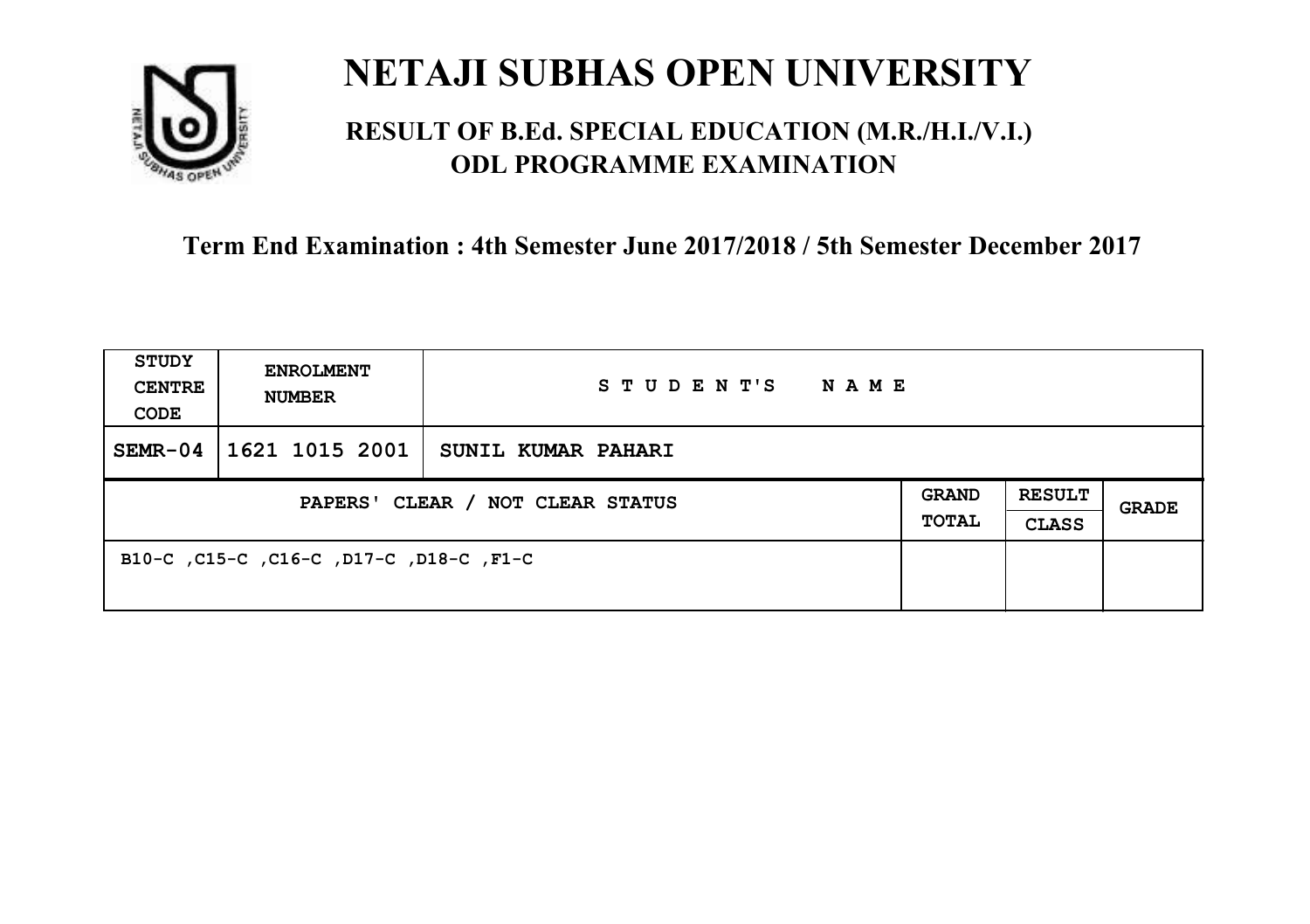

### **RESULT OF B.Ed. SPECIAL EDUCATION (M.R./H.I./V.I.) ODL PROGRAMME EXAMINATION**

| <b>STUDY</b><br><b>CENTRE</b><br>CODE | <b>ENROLMENT</b><br><b>NUMBER</b>       | STUDENT'S<br>NAME      |                              |                               |       |
|---------------------------------------|-----------------------------------------|------------------------|------------------------------|-------------------------------|-------|
| $SEMR-04$                             | 1621 1015 2002                          | SITANGSU SEKHAR MANDAL |                              |                               |       |
| PAPERS' CLEAR / NOT CLEAR STATUS      |                                         |                        | <b>GRAND</b><br><b>TOTAL</b> | <b>RESULT</b><br><b>CLASS</b> | GRADE |
|                                       | B10-C, C15-C, C16-C, D17-C, D18-C, F1-C |                        |                              |                               |       |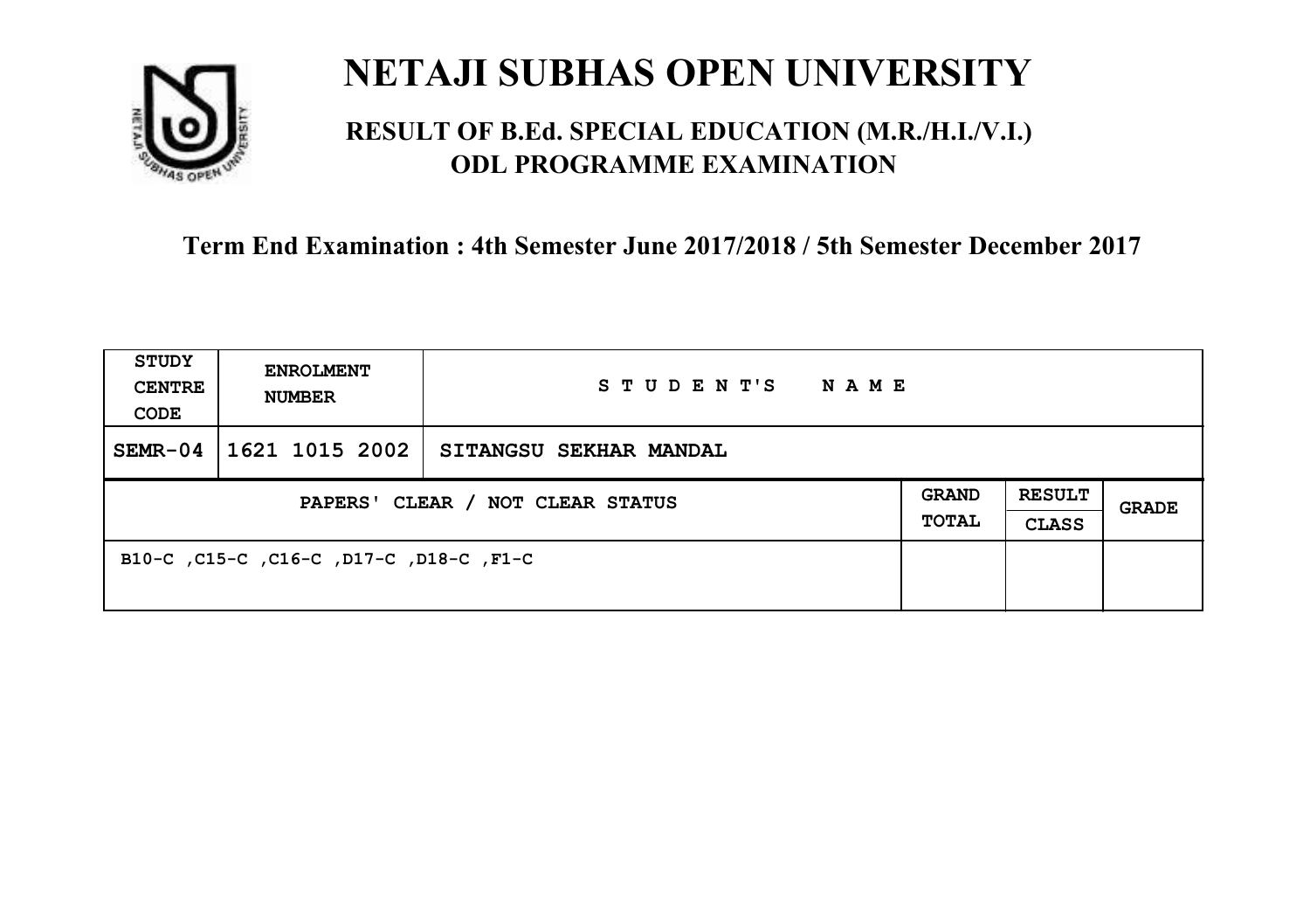

### **RESULT OF B.Ed. SPECIAL EDUCATION (M.R./H.I./V.I.) ODL PROGRAMME EXAMINATION**

| <b>STUDY</b><br><b>CENTRE</b><br>CODE | <b>ENROLMENT</b><br><b>NUMBER</b>       | STUDENT'S<br>NAME    |                       |                               |       |
|---------------------------------------|-----------------------------------------|----------------------|-----------------------|-------------------------------|-------|
| $SEMR-04$                             | 1621 1015 2006                          | <b>TAPAN PRADHAN</b> |                       |                               |       |
| PAPERS' CLEAR / NOT CLEAR STATUS      |                                         |                      | <b>GRAND</b><br>TOTAL | <b>RESULT</b><br><b>CLASS</b> | GRADE |
|                                       | B10-C, C15-C, C16-C, D17-C, D18-C, F1-C |                      |                       |                               |       |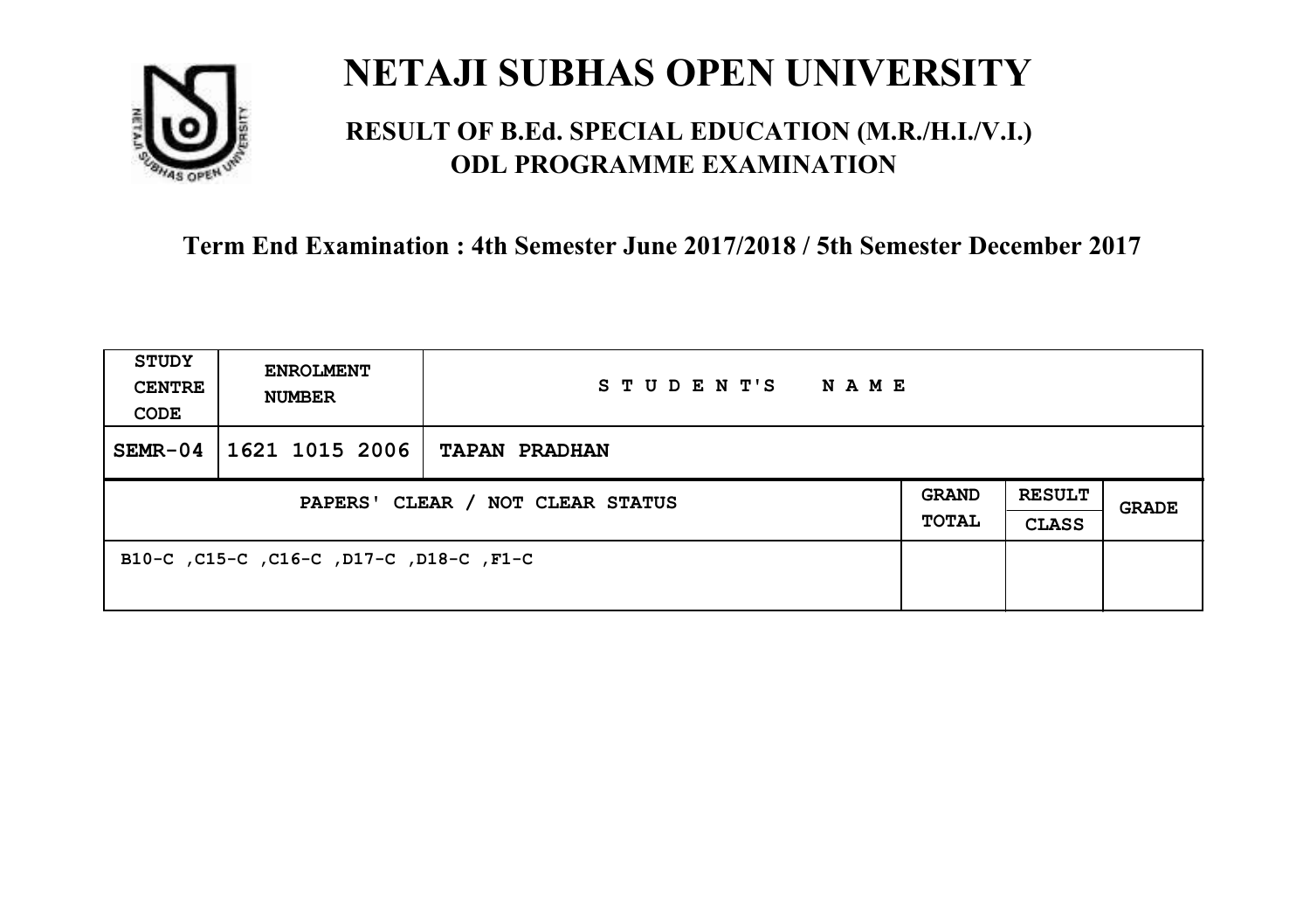

### **RESULT OF B.Ed. SPECIAL EDUCATION (M.R./H.I./V.I.) ODL PROGRAMME EXAMINATION**

| <b>STUDY</b><br><b>CENTRE</b><br>CODE | <b>ENROLMENT</b><br><b>NUMBER</b>       | STUDENT'S<br><b>NAME</b> |                              |                               |       |
|---------------------------------------|-----------------------------------------|--------------------------|------------------------------|-------------------------------|-------|
| $SEMR-04$                             | 1621 1015 2007                          | <b>SWAPAN GIRI</b>       |                              |                               |       |
| PAPERS' CLEAR / NOT CLEAR STATUS      |                                         |                          | <b>GRAND</b><br><b>TOTAL</b> | <b>RESULT</b><br><b>CLASS</b> | GRADE |
|                                       | B10-C, C15-C, C16-C, D17-C, D18-C, F1-C |                          |                              |                               |       |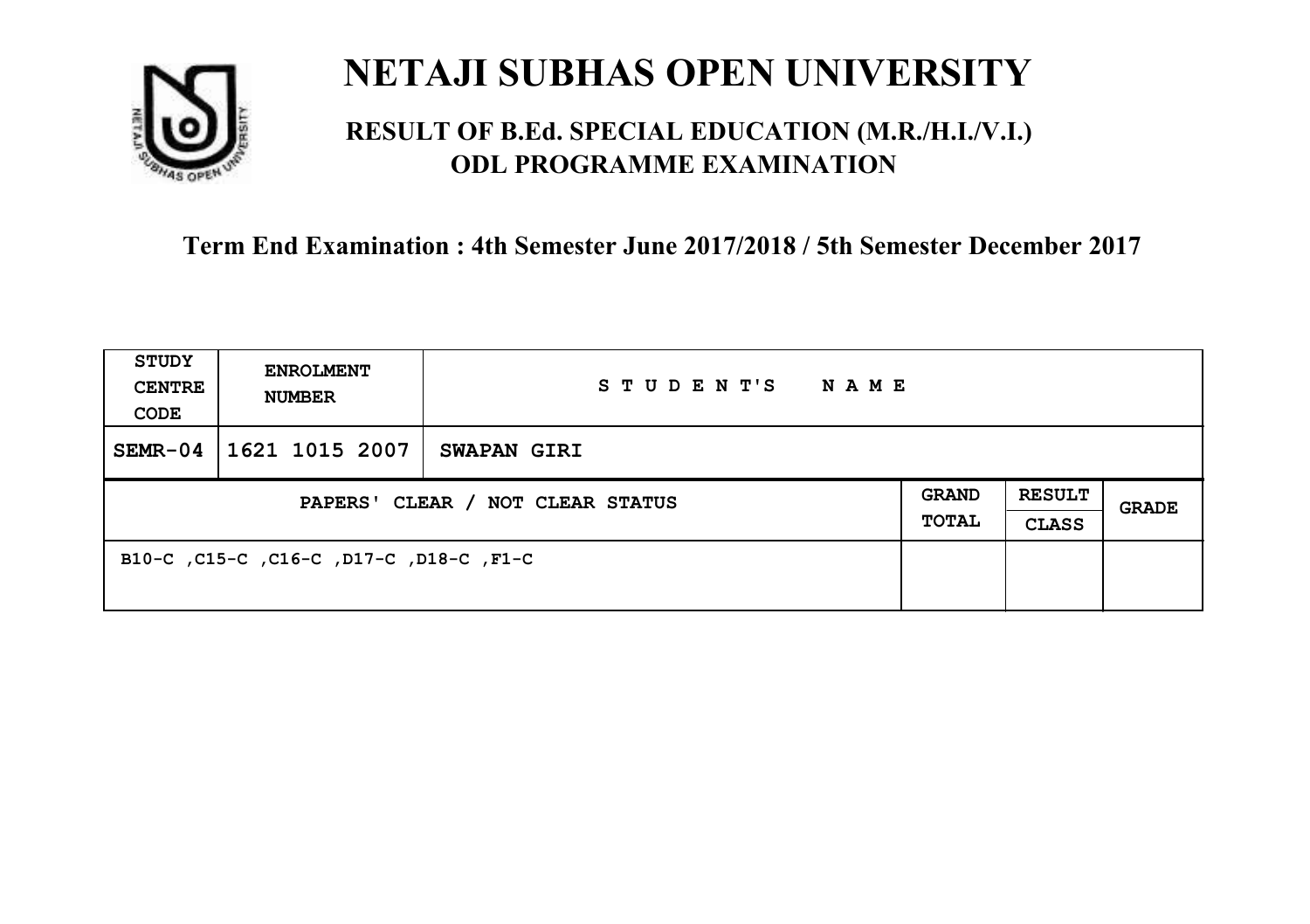

### **RESULT OF B.Ed. SPECIAL EDUCATION (M.R./H.I./V.I.) ODL PROGRAMME EXAMINATION**

| <b>STUDY</b><br><b>CENTRE</b><br>CODE | <b>ENROLMENT</b><br><b>NUMBER</b>       | STUDENT'S<br>NAME    |  |                               |       |
|---------------------------------------|-----------------------------------------|----------------------|--|-------------------------------|-------|
| $SEMR-04$                             | 1621 1015 2016                          | <b>SUSHOVAN RANA</b> |  |                               |       |
| PAPERS' CLEAR / NOT CLEAR STATUS      |                                         |                      |  | <b>RESULT</b><br><b>CLASS</b> | GRADE |
|                                       | B10-C, C15-C, C16-C, D17-C, D18-C, F1-C |                      |  |                               |       |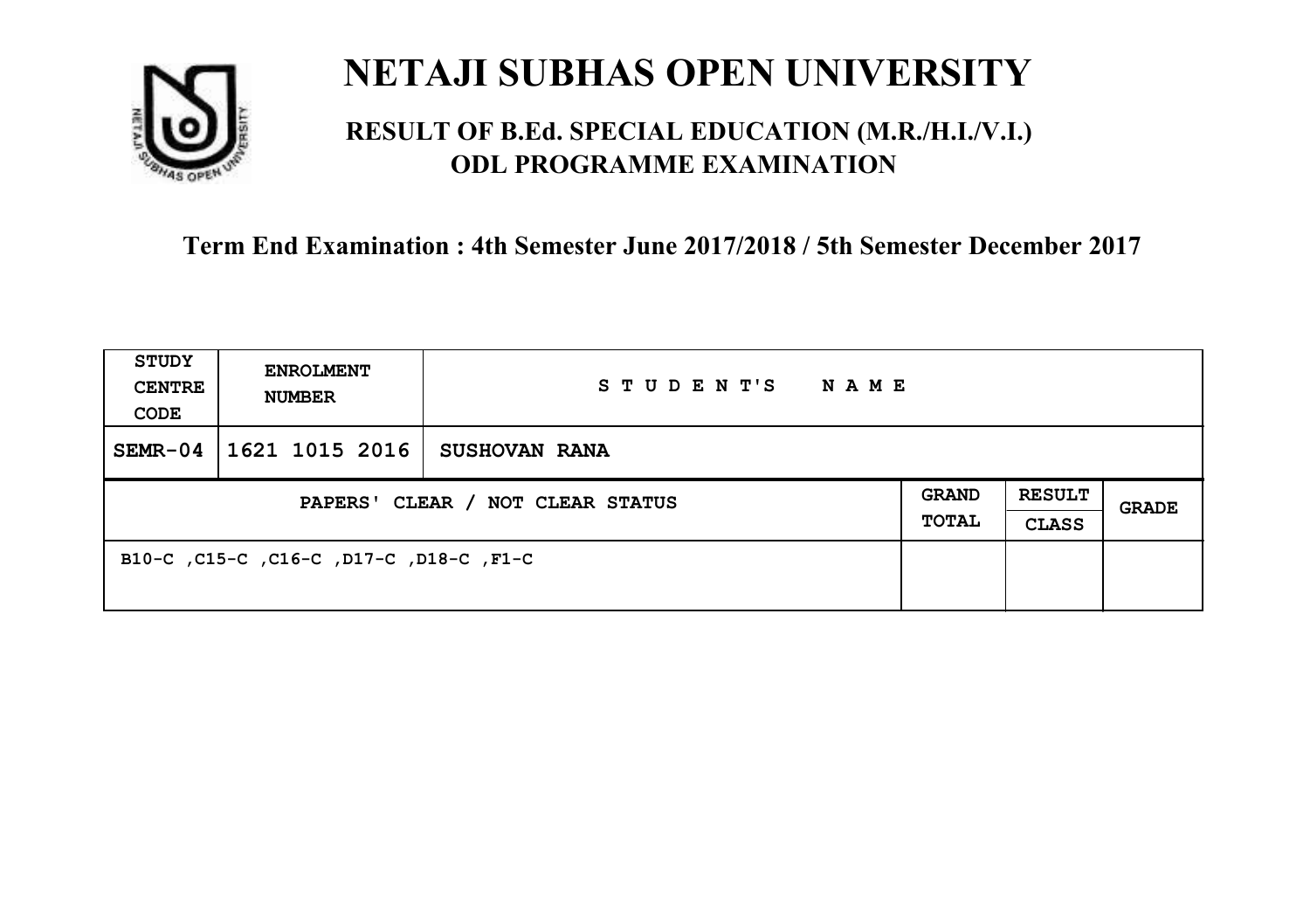

### **RESULT OF B.Ed. SPECIAL EDUCATION (M.R./H.I./V.I.) ODL PROGRAMME EXAMINATION**

| <b>STUDY</b><br><b>CENTRE</b><br>CODE | <b>ENROLMENT</b><br><b>NUMBER</b>       | STUDENT'S<br>NAME |                       |                               |       |
|---------------------------------------|-----------------------------------------|-------------------|-----------------------|-------------------------------|-------|
| $SEMR-04$                             | 1621 1015 2018                          | CHINMOY KUMAR DAS |                       |                               |       |
| PAPERS' CLEAR / NOT CLEAR STATUS      |                                         |                   | <b>GRAND</b><br>TOTAL | <b>RESULT</b><br><b>CLASS</b> | GRADE |
|                                       | B10-C, C15-C, C16-C, D17-C, D18-C, F1-C |                   |                       |                               |       |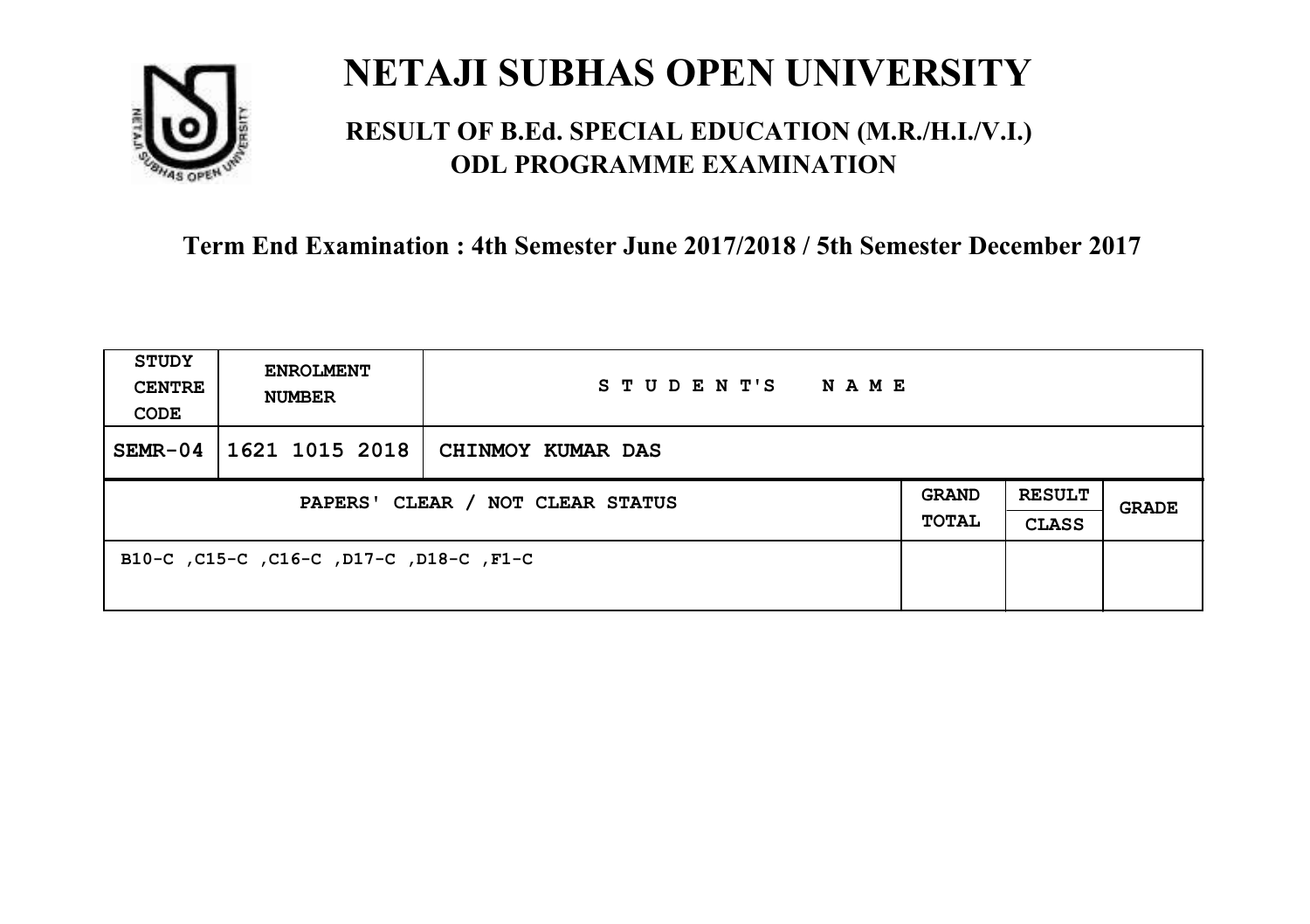

### **RESULT OF B.Ed. SPECIAL EDUCATION (M.R./H.I./V.I.) ODL PROGRAMME EXAMINATION**

| <b>STUDY</b><br><b>CENTRE</b><br>CODE | <b>ENROLMENT</b><br><b>NUMBER</b>        | STUDENT'S<br><b>NAME</b> |                              |                               |       |
|---------------------------------------|------------------------------------------|--------------------------|------------------------------|-------------------------------|-------|
| $SEMR-04$                             | 1621 1015 2021                           | <b>GOSTHO GOPAL DAS</b>  |                              |                               |       |
| PAPERS' CLEAR / NOT CLEAR STATUS      |                                          |                          | <b>GRAND</b><br><b>TOTAL</b> | <b>RESULT</b><br><b>CLASS</b> | GRADE |
|                                       | B10-C, C15-NC, C16-C, D17-C, D18-C, F1-C |                          |                              |                               |       |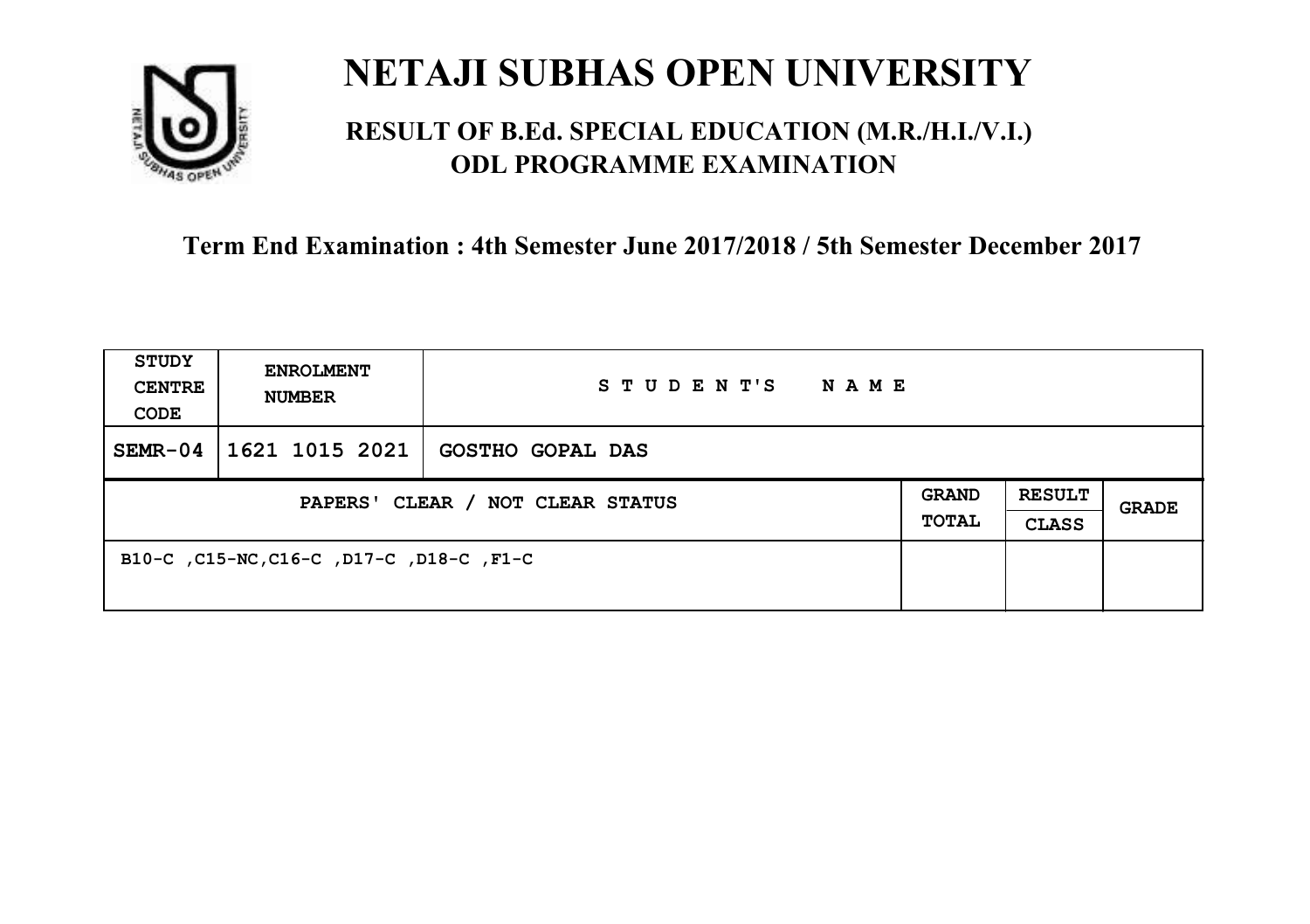

## **RESULT OF B.Ed. SPECIAL EDUCATION (M.R./H.I./V.I.) ODL PROGRAMME EXAMINATION**

| <b>STUDY</b><br><b>CENTRE</b><br>CODE | <b>ENROLMENT</b><br><b>NUMBER</b>       | STUDENT'S<br>NAME |  |                               |       |
|---------------------------------------|-----------------------------------------|-------------------|--|-------------------------------|-------|
| $SEMR-04$                             | 1621 1015 2023                          | DURGA PADA JANA   |  |                               |       |
| PAPERS' CLEAR / NOT CLEAR STATUS      |                                         |                   |  | <b>RESULT</b><br><b>CLASS</b> | GRADE |
|                                       | B10-C, C15-C, C16-C, D17-C, D18-C, F1-C |                   |  |                               |       |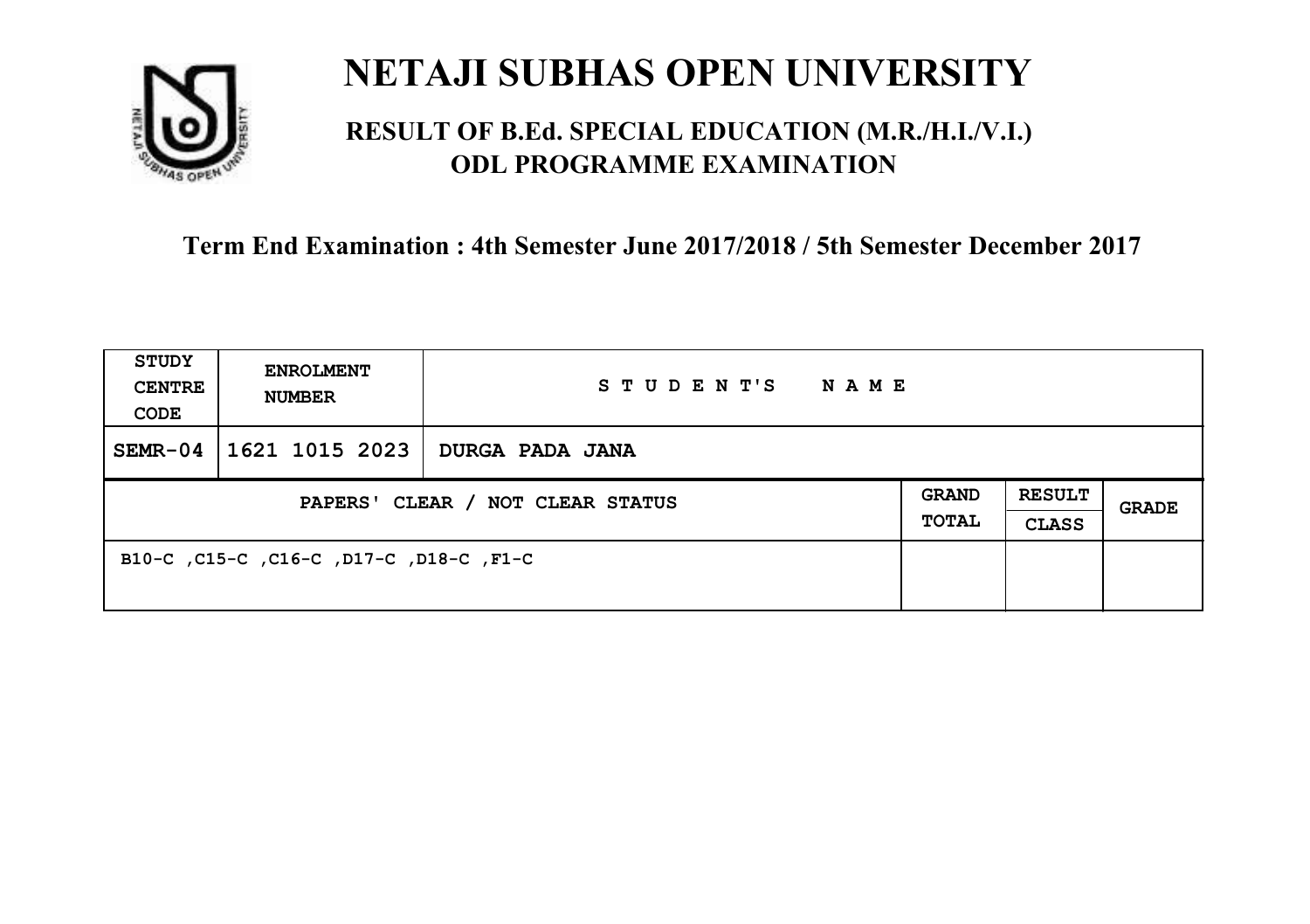

## **RESULT OF B.Ed. SPECIAL EDUCATION (M.R./H.I./V.I.) ODL PROGRAMME EXAMINATION**

| <b>STUDY</b><br><b>CENTRE</b><br>CODE | <b>ENROLMENT</b><br><b>NUMBER</b>          | STUDENT'S<br><b>NAME</b> |  |                               |              |
|---------------------------------------|--------------------------------------------|--------------------------|--|-------------------------------|--------------|
| $SEMR-04$                             | 1622 1015 2003                             | <b>TARA DAS</b>          |  |                               |              |
| PAPERS' CLEAR / NOT CLEAR STATUS      |                                            |                          |  | <b>RESULT</b><br><b>CLASS</b> | <b>GRADE</b> |
|                                       | B10-C, C15-NC, C16-C, D17-C, D18-NC, F1-NC |                          |  |                               |              |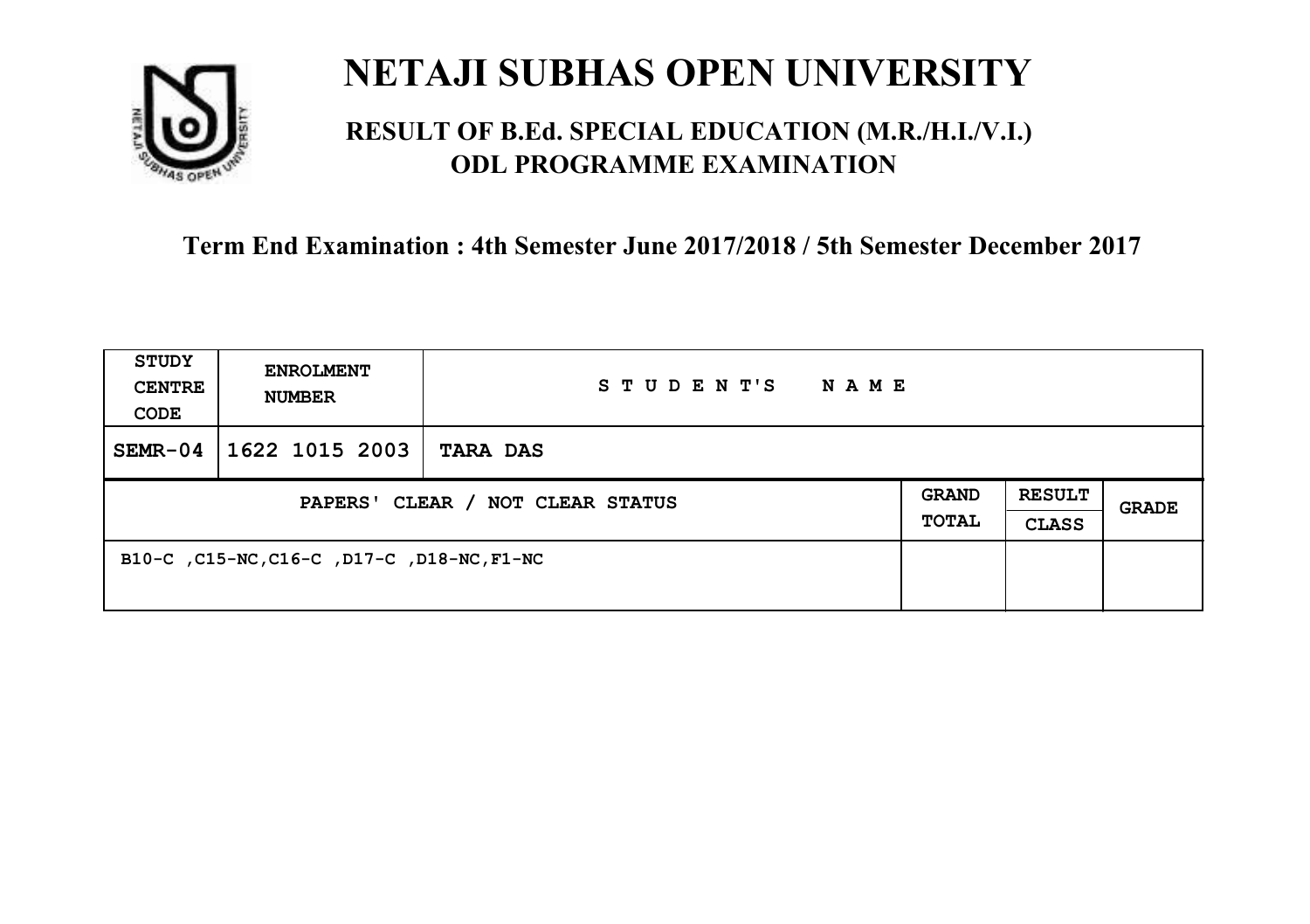

## **RESULT OF B.Ed. SPECIAL EDUCATION (M.R./H.I./V.I.) ODL PROGRAMME EXAMINATION**

| <b>STUDY</b><br><b>CENTRE</b><br>CODE | <b>ENROLMENT</b><br><b>NUMBER</b>       | STUDENT'S<br>NAME |  |                               |       |
|---------------------------------------|-----------------------------------------|-------------------|--|-------------------------------|-------|
| $SEMR-04$                             | 1622 1015 2005                          | DEBALINA DAS      |  |                               |       |
| PAPERS' CLEAR / NOT CLEAR STATUS      |                                         |                   |  | <b>RESULT</b><br><b>CLASS</b> | GRADE |
|                                       | B10-C, C15-C, C16-C, D17-C, D18-C, F1-C |                   |  |                               |       |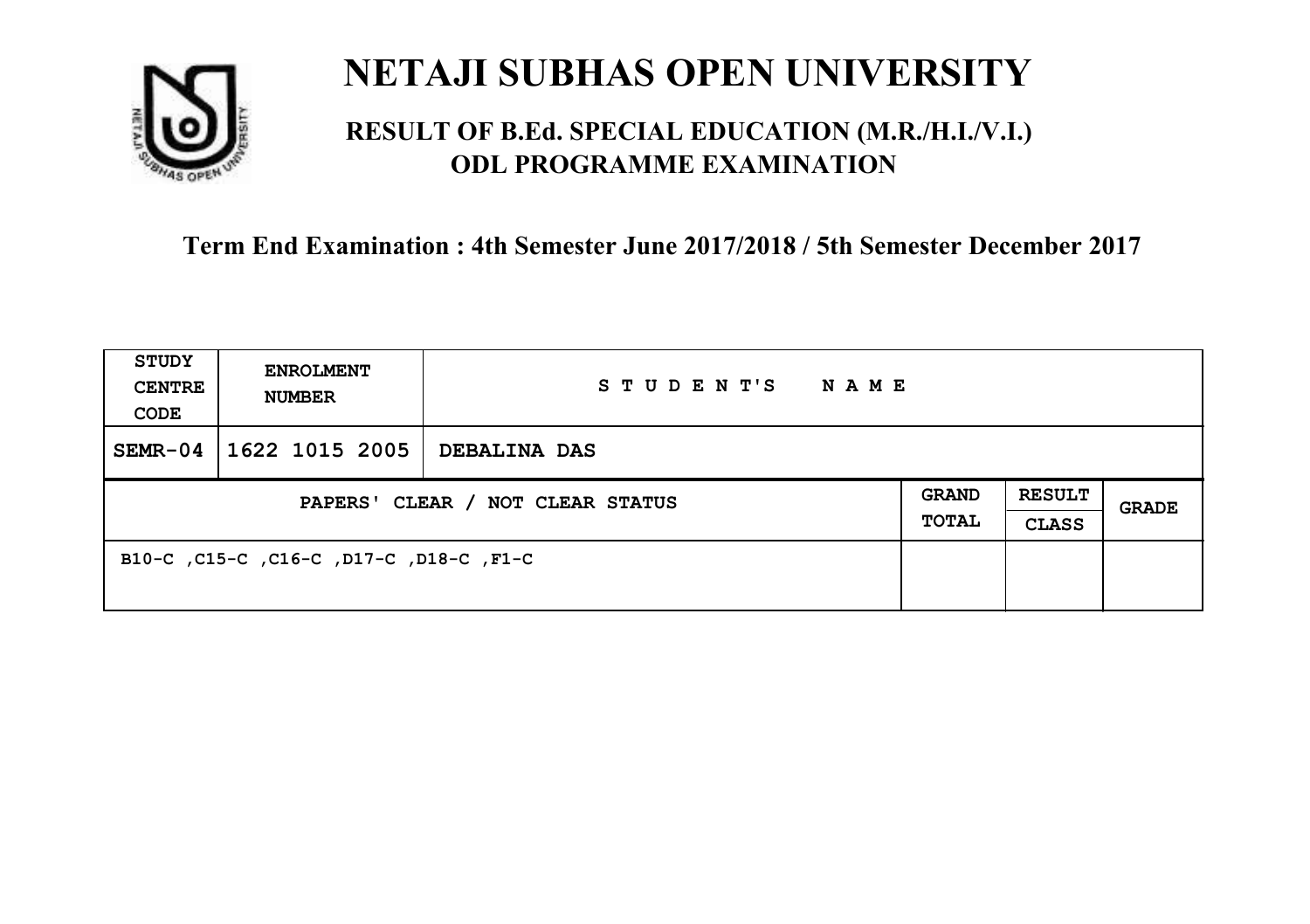

## **RESULT OF B.Ed. SPECIAL EDUCATION (M.R./H.I./V.I.) ODL PROGRAMME EXAMINATION**

| <b>STUDY</b><br><b>CENTRE</b><br>CODE | <b>ENROLMENT</b><br><b>NUMBER</b>       | STUDENT'S<br><b>NAME</b> |  |                               |       |
|---------------------------------------|-----------------------------------------|--------------------------|--|-------------------------------|-------|
| $SEMR-04$                             | 1622 1015 2008                          | <b>RESHMITA DAS</b>      |  |                               |       |
| PAPERS' CLEAR / NOT CLEAR STATUS      |                                         |                          |  | <b>RESULT</b><br><b>CLASS</b> | GRADE |
|                                       | B10-C, C15-C, C16-C, D17-C, D18-C, F1-C |                          |  |                               |       |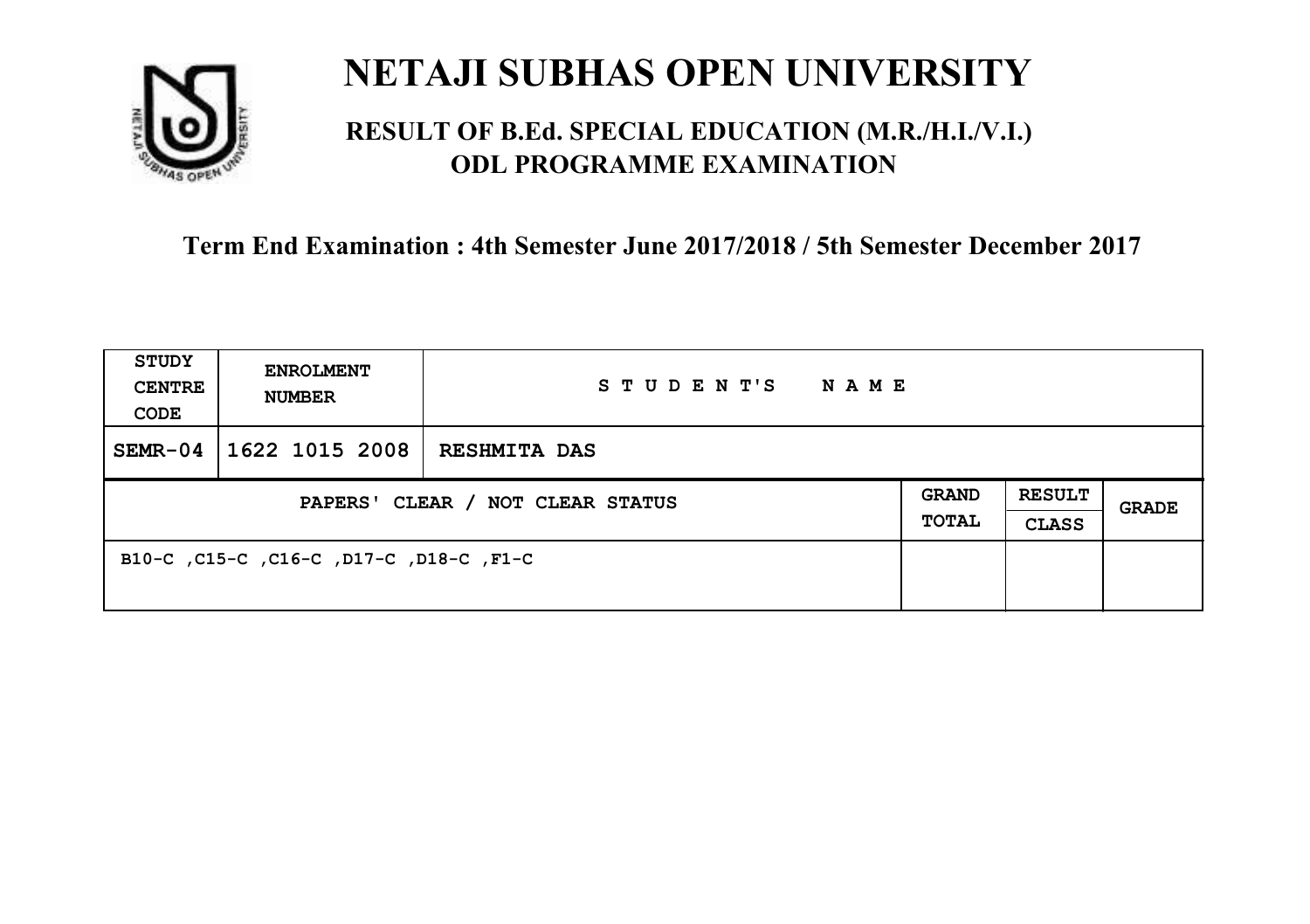

## **RESULT OF B.Ed. SPECIAL EDUCATION (M.R./H.I./V.I.) ODL PROGRAMME EXAMINATION**

| <b>STUDY</b><br><b>CENTRE</b><br>CODE | <b>ENROLMENT</b><br><b>NUMBER</b>       | STUDENT'S<br>NAME     |                       |                               |       |
|---------------------------------------|-----------------------------------------|-----------------------|-----------------------|-------------------------------|-------|
| $SEMR-04$                             | 1622 1015 2009                          | <b>MAANTU MALLICK</b> |                       |                               |       |
| PAPERS' CLEAR / NOT CLEAR STATUS      |                                         |                       | <b>GRAND</b><br>TOTAL | <b>RESULT</b><br><b>CLASS</b> | GRADE |
|                                       | B10-C, C15-C, C16-C, D17-C, D18-C, F1-C |                       |                       |                               |       |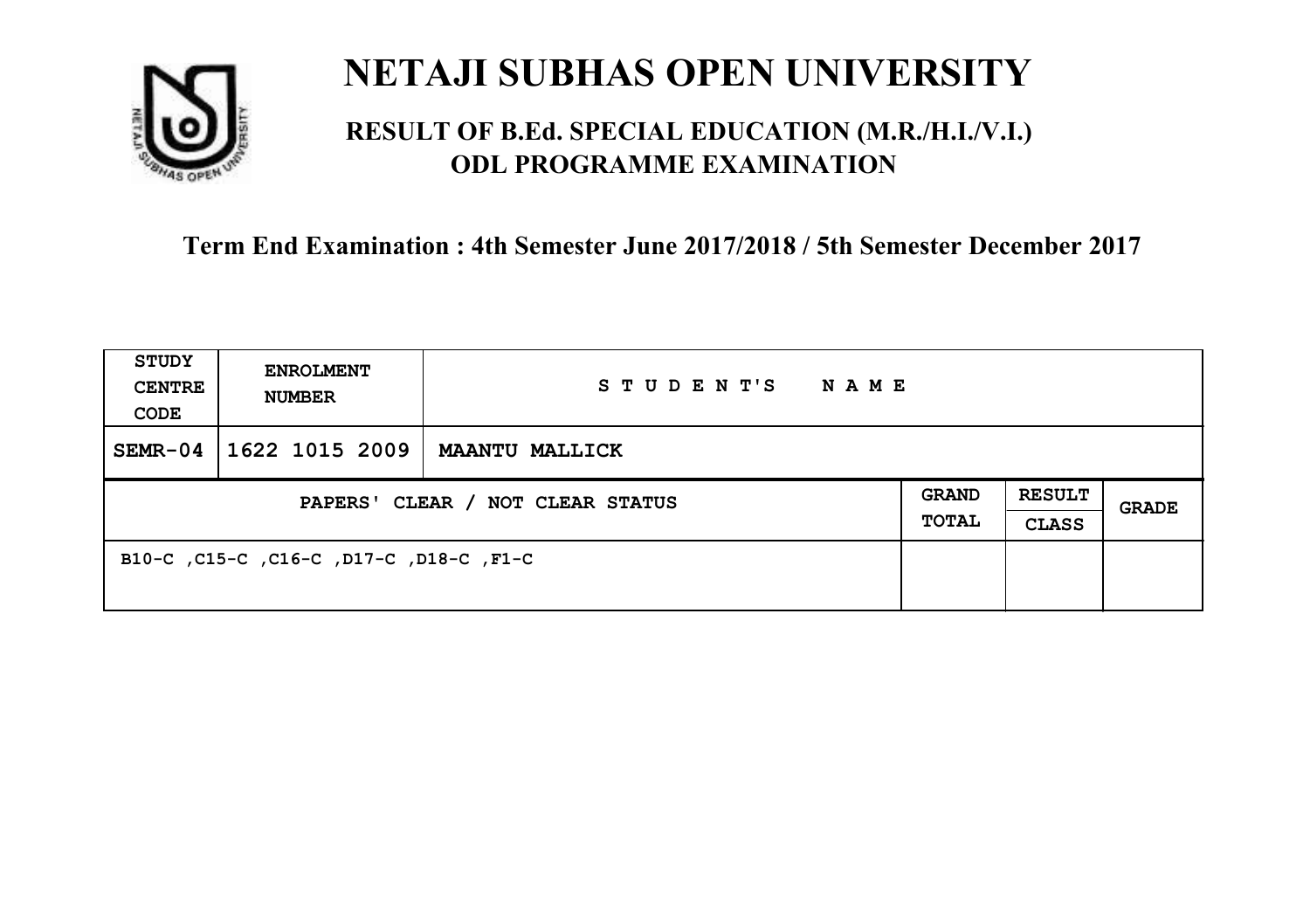

## **RESULT OF B.Ed. SPECIAL EDUCATION (M.R./H.I./V.I.) ODL PROGRAMME EXAMINATION**

| <b>STUDY</b><br><b>CENTRE</b><br>CODE | <b>ENROLMENT</b><br><b>NUMBER</b>       | STUDENT'S<br>NAME   |  |                               |       |
|---------------------------------------|-----------------------------------------|---------------------|--|-------------------------------|-------|
| $SEMR-04$                             | 1623 1015 2004                          | <b>BISWADEV DAS</b> |  |                               |       |
| PAPERS' CLEAR / NOT CLEAR STATUS      |                                         |                     |  | <b>RESULT</b><br><b>CLASS</b> | GRADE |
|                                       | B10-C, C15-C, C16-C, D17-C, D18-C, F1-C |                     |  |                               |       |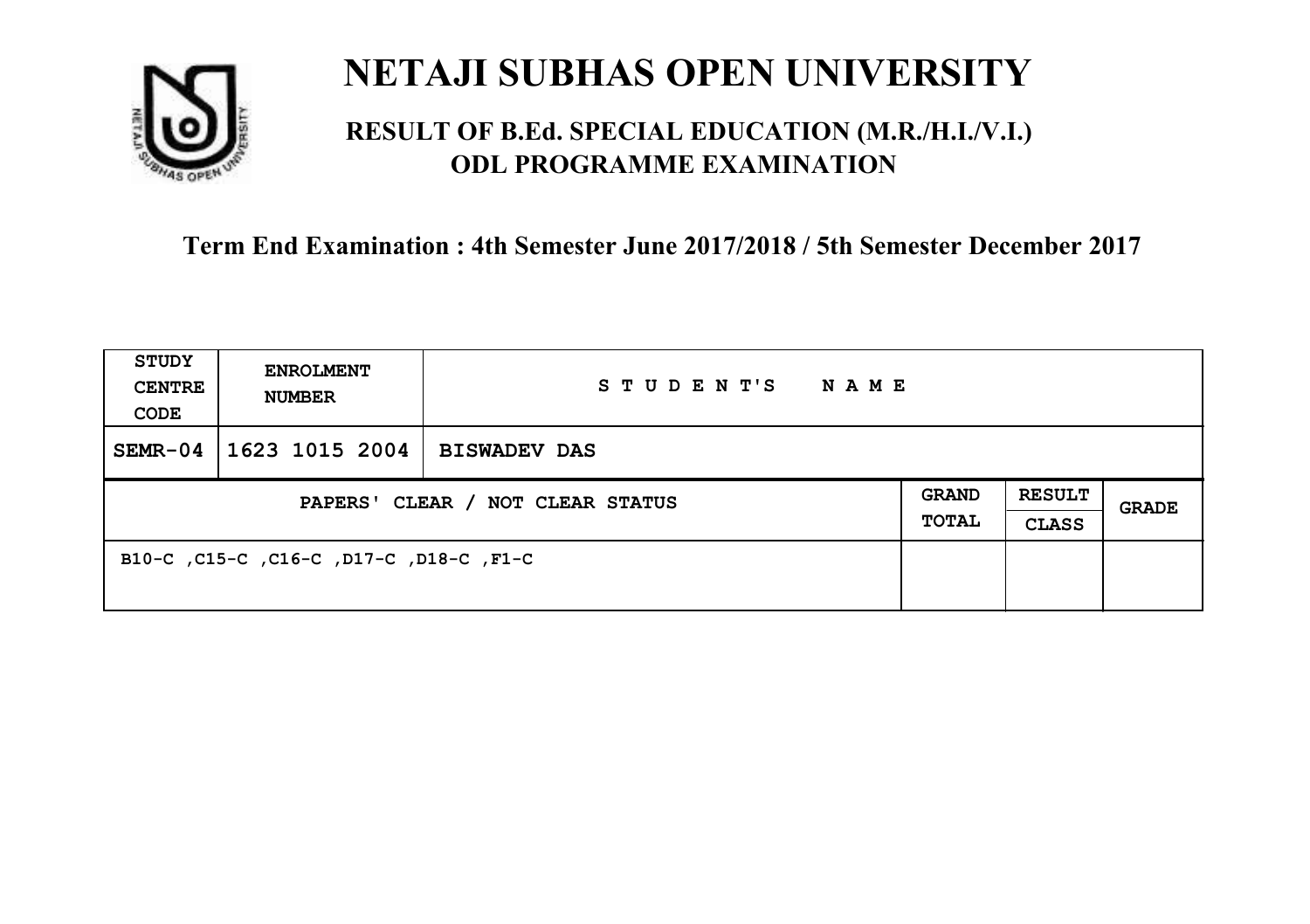

## **RESULT OF B.Ed. SPECIAL EDUCATION (M.R./H.I./V.I.) ODL PROGRAMME EXAMINATION**

| <b>STUDY</b><br><b>CENTRE</b><br>CODE | <b>ENROLMENT</b><br><b>NUMBER</b>        | STUDENT'S<br>NAME     |                              |                               |       |
|---------------------------------------|------------------------------------------|-----------------------|------------------------------|-------------------------------|-------|
| $SEMR-04$                             | 1623 1015 2010                           | <b>DIBAKAR SARDAR</b> |                              |                               |       |
| PAPERS' CLEAR / NOT CLEAR STATUS      |                                          |                       | <b>GRAND</b><br><b>TOTAL</b> | <b>RESULT</b><br><b>CLASS</b> | GRADE |
|                                       | B10-C, C15-C, C16-C, D17-C, D18-C, F1-NC |                       |                              |                               |       |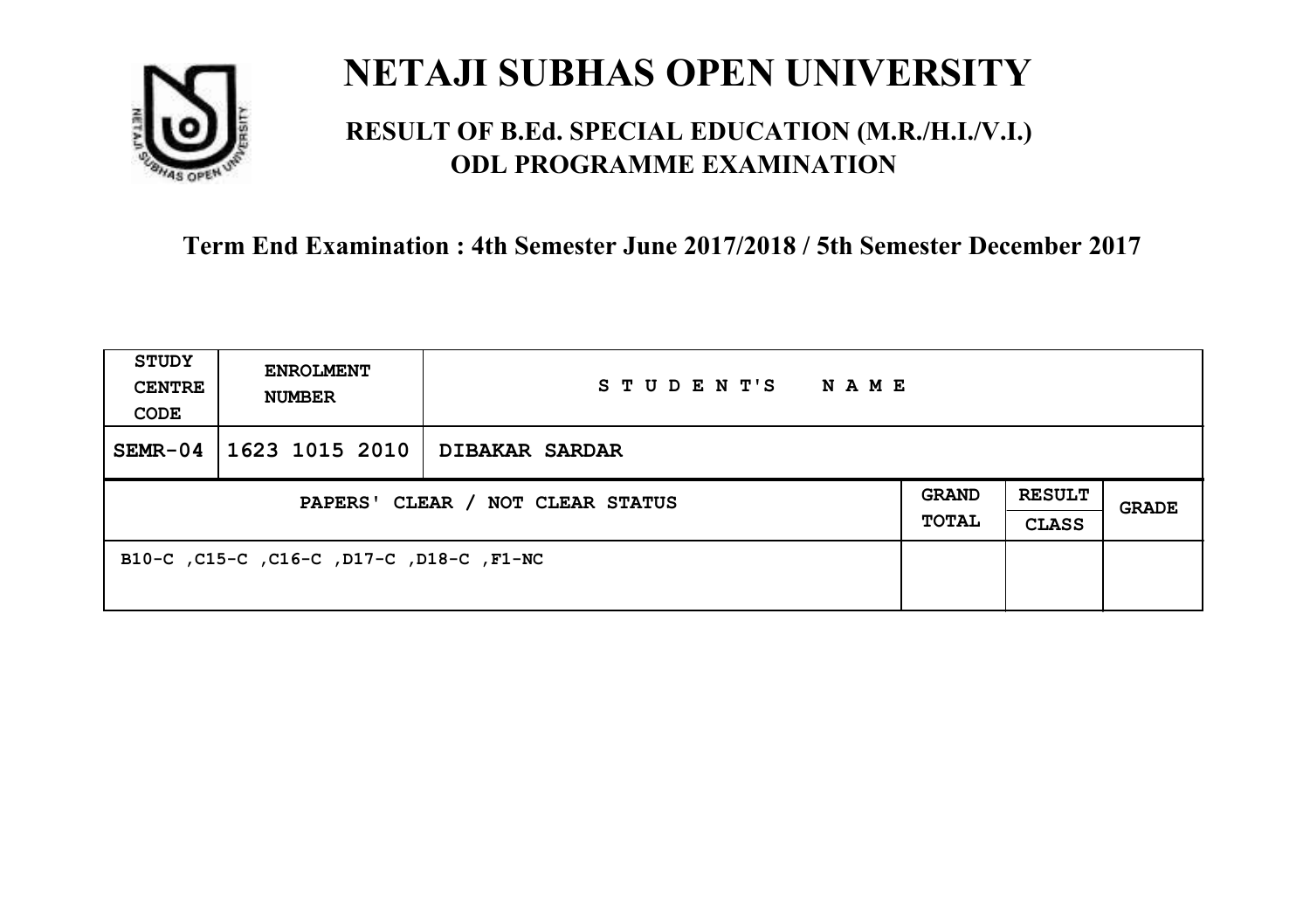

## **RESULT OF B.Ed. SPECIAL EDUCATION (M.R./H.I./V.I.) ODL PROGRAMME EXAMINATION**

| <b>STUDY</b><br><b>CENTRE</b><br>CODE | <b>ENROLMENT</b><br><b>NUMBER</b>       | STUDENT'S<br>NAME    |                       |                               |       |
|---------------------------------------|-----------------------------------------|----------------------|-----------------------|-------------------------------|-------|
| $SEMR-04$                             | 1623 1015 2013                          | <b>PRANAY SARDAR</b> |                       |                               |       |
| PAPERS' CLEAR / NOT CLEAR STATUS      |                                         |                      | <b>GRAND</b><br>TOTAL | <b>RESULT</b><br><b>CLASS</b> | GRADE |
|                                       | B10-C, C15-C, C16-C, D17-C, D18-C, F1-C |                      |                       |                               |       |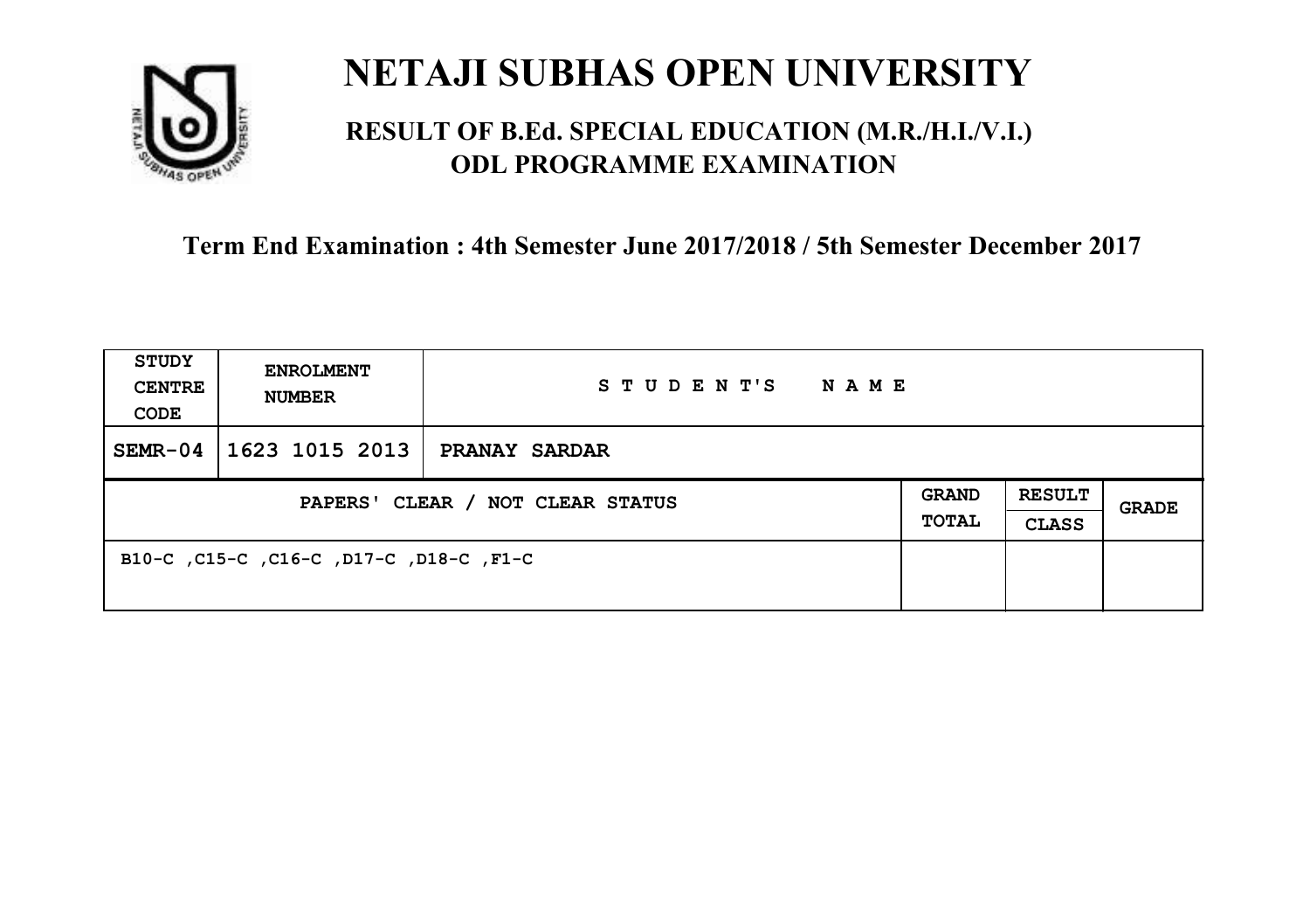

## **RESULT OF B.Ed. SPECIAL EDUCATION (M.R./H.I./V.I.) ODL PROGRAMME EXAMINATION**

| <b>STUDY</b><br><b>CENTRE</b><br>CODE | <b>ENROLMENT</b><br><b>NUMBER</b>       | STUDENT'S<br>NAME        |                              |                               |       |
|---------------------------------------|-----------------------------------------|--------------------------|------------------------------|-------------------------------|-------|
| $SEMR-04$                             | 1623 1015 2014                          | <b>BHISHMADEV MONDAL</b> |                              |                               |       |
| PAPERS' CLEAR / NOT CLEAR STATUS      |                                         |                          | <b>GRAND</b><br><b>TOTAL</b> | <b>RESULT</b><br><b>CLASS</b> | GRADE |
|                                       | B10-C, C15-C, C16-C, D17-C, D18-C, F1-C |                          |                              |                               |       |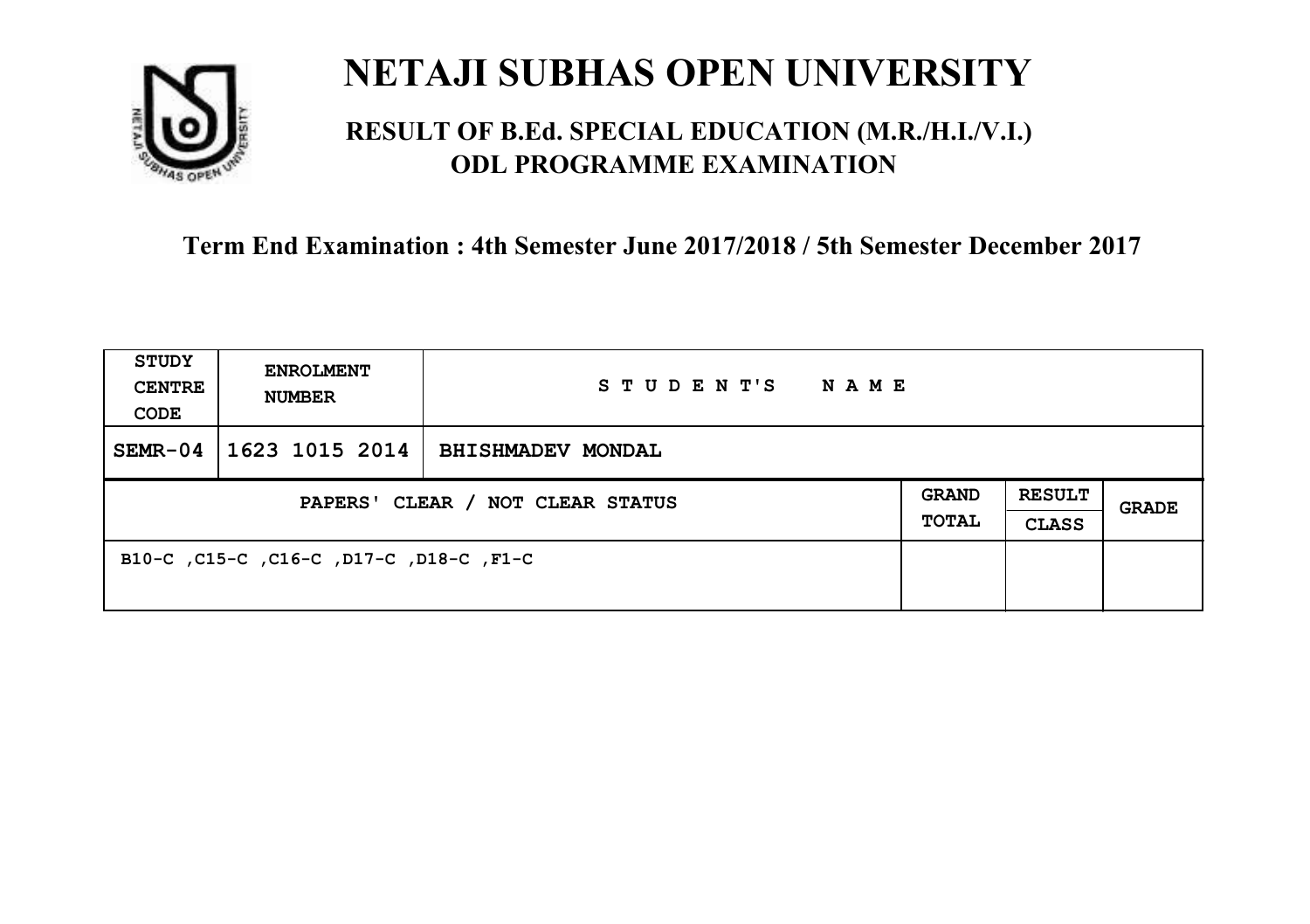

## **RESULT OF B.Ed. SPECIAL EDUCATION (M.R./H.I./V.I.) ODL PROGRAMME EXAMINATION**

| <b>STUDY</b><br><b>CENTRE</b><br>CODE | <b>ENROLMENT</b><br><b>NUMBER</b>       | STUDENT'S<br>NAME  |  |                               |       |
|---------------------------------------|-----------------------------------------|--------------------|--|-------------------------------|-------|
| $SEMR-04$                             | 1623 1015 2015                          | PURNA CHANDRA JANA |  |                               |       |
| PAPERS' CLEAR / NOT CLEAR STATUS      |                                         |                    |  | <b>RESULT</b><br><b>CLASS</b> | GRADE |
|                                       | B10-C, C15-C, C16-C, D17-C, D18-C, F1-C |                    |  |                               |       |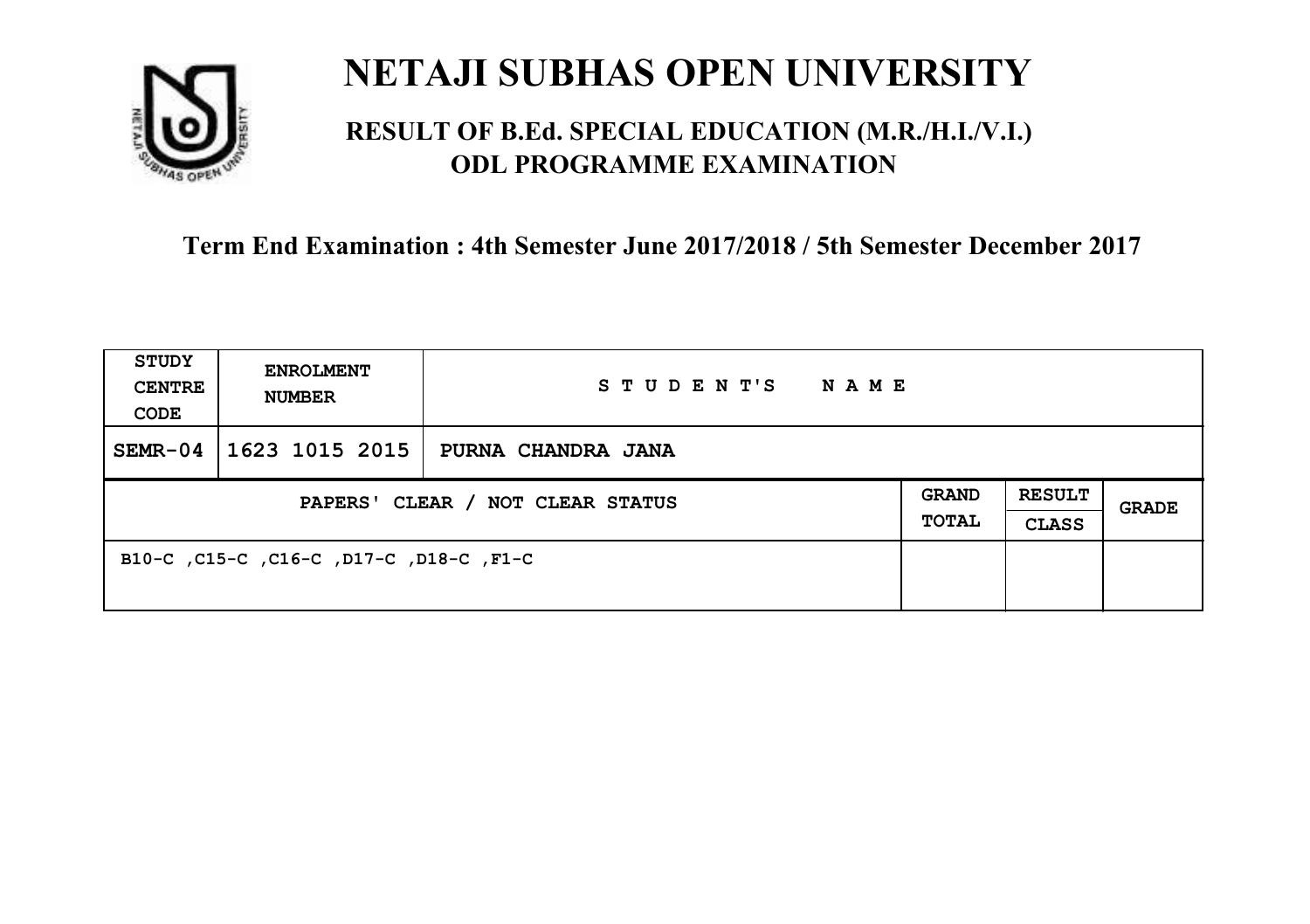

## **RESULT OF B.Ed. SPECIAL EDUCATION (M.R./H.I./V.I.) ODL PROGRAMME EXAMINATION**

| <b>STUDY</b><br><b>CENTRE</b><br>CODE | <b>ENROLMENT</b><br><b>NUMBER</b>        | STUDENT'S<br><b>NAME</b> |  |                               |              |
|---------------------------------------|------------------------------------------|--------------------------|--|-------------------------------|--------------|
| $SEMR-04$                             | 1623 1015 2020                           | UTPAL DEBDAS             |  |                               |              |
| PAPERS' CLEAR / NOT CLEAR STATUS      |                                          |                          |  | <b>RESULT</b><br><b>CLASS</b> | <b>GRADE</b> |
|                                       | B10-C, C15-C, C16-C, D17-C, D18-C, F1-NC |                          |  |                               |              |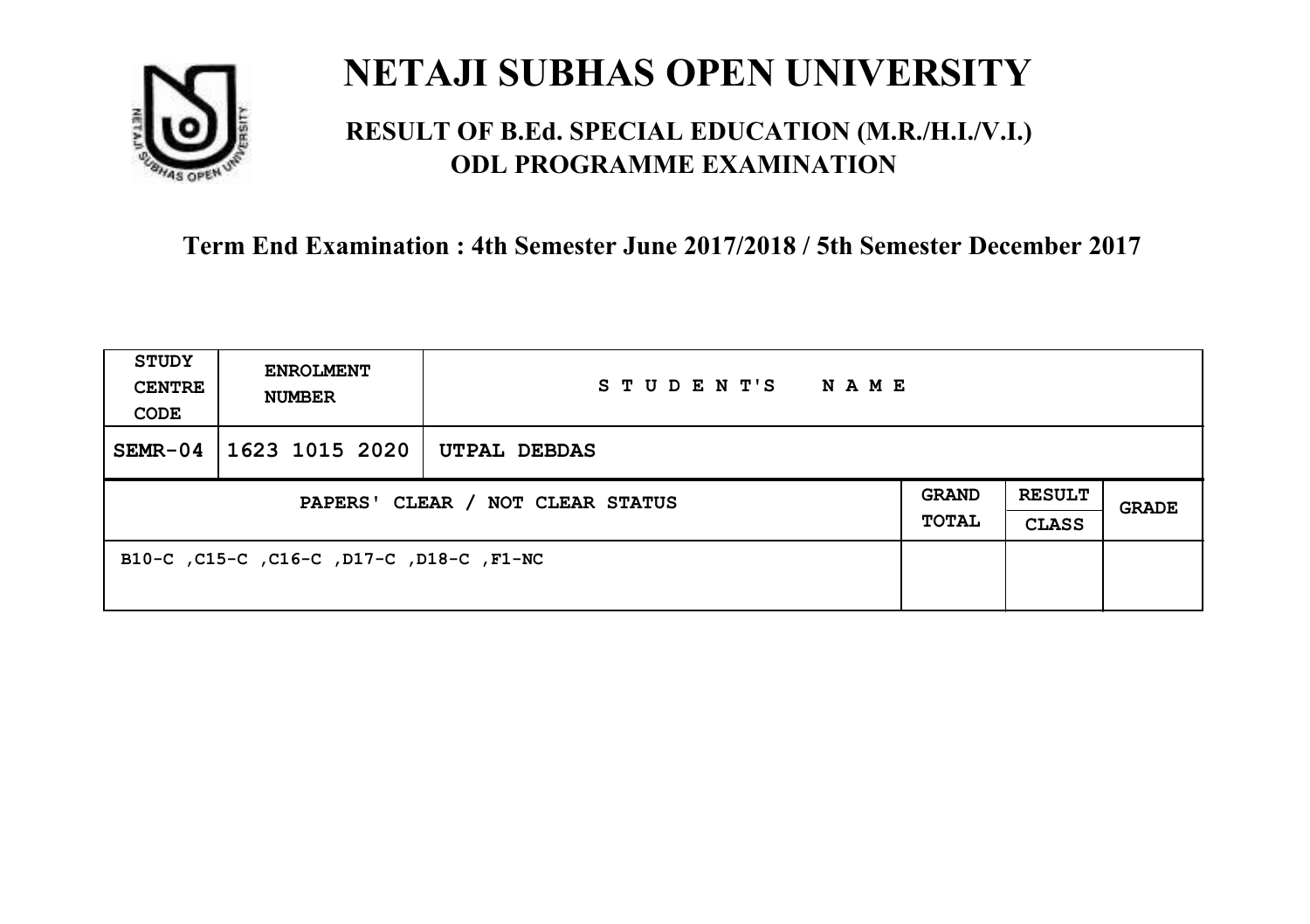

## **RESULT OF B.Ed. SPECIAL EDUCATION (M.R./H.I./V.I.) ODL PROGRAMME EXAMINATION**

| <b>STUDY</b><br><b>CENTRE</b><br>CODE | <b>ENROLMENT</b><br><b>NUMBER</b>       | STUDENT'S<br><b>NAME</b> |  |                               |              |
|---------------------------------------|-----------------------------------------|--------------------------|--|-------------------------------|--------------|
| $SEMR-04$                             | 1623 1015 2022                          | <b>ASIM MONDAL</b>       |  |                               |              |
| PAPERS' CLEAR / NOT CLEAR STATUS      |                                         |                          |  | <b>RESULT</b><br><b>CLASS</b> | <b>GRADE</b> |
|                                       | B10-C, C15-C, C16-C, D17-C, D18-C, F1-C |                          |  |                               |              |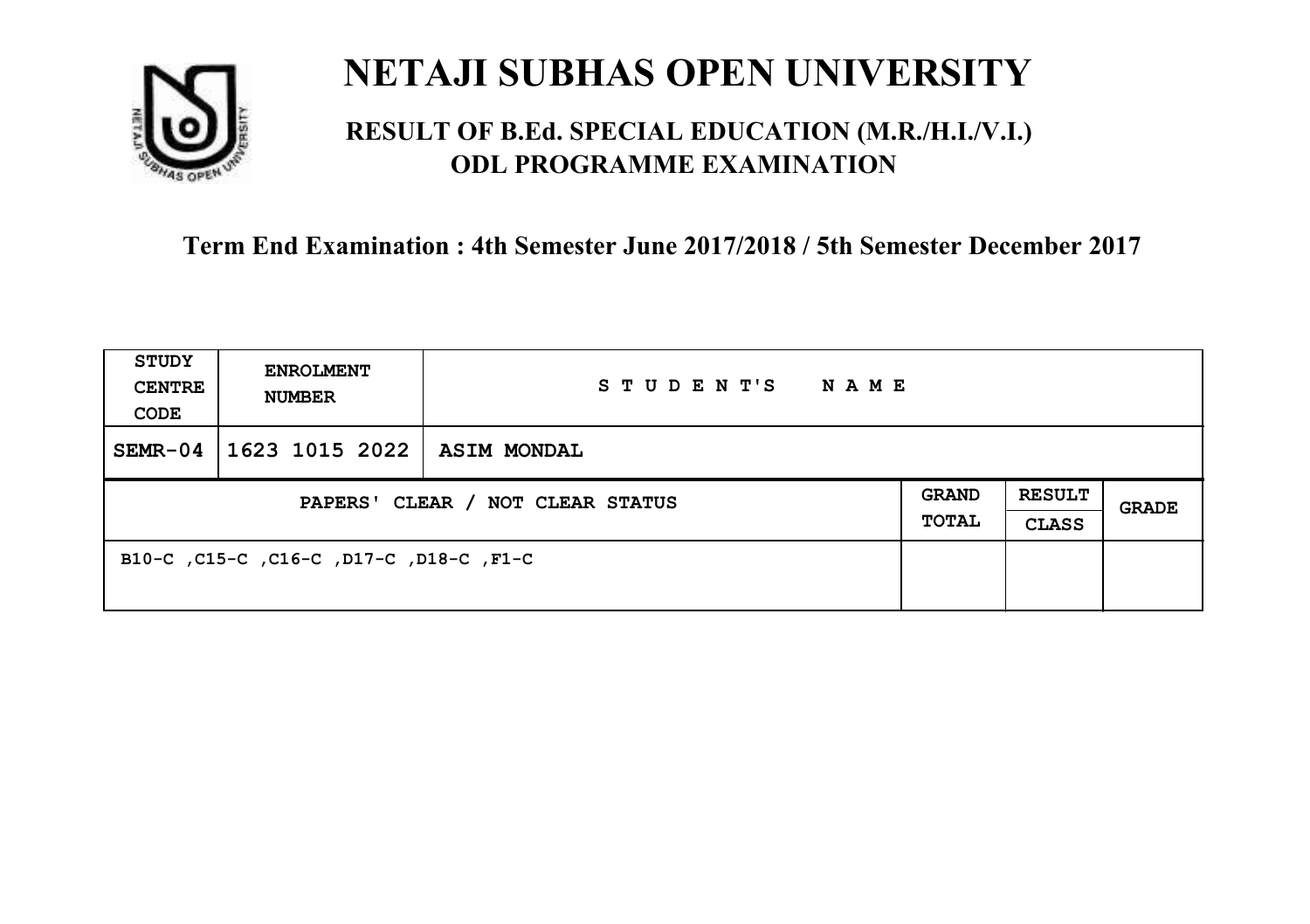

## **RESULT OF B.Ed. SPECIAL EDUCATION (M.R./H.I./V.I.) ODL PROGRAMME EXAMINATION**

| <b>STUDY</b><br><b>CENTRE</b><br>CODE | <b>ENROLMENT</b><br><b>NUMBER</b>         | STUDENT'S<br><b>NAME</b> |  |                               |              |
|---------------------------------------|-------------------------------------------|--------------------------|--|-------------------------------|--------------|
| $SEMR-04$                             | 1626 1015 2027                            | MOYNA MURMU              |  |                               |              |
| PAPERS' CLEAR / NOT CLEAR STATUS      |                                           |                          |  | <b>RESULT</b><br><b>CLASS</b> | <b>GRADE</b> |
|                                       | B10-C, C15-NC, C16-C, D17-C, D18-NC, F1-C |                          |  |                               |              |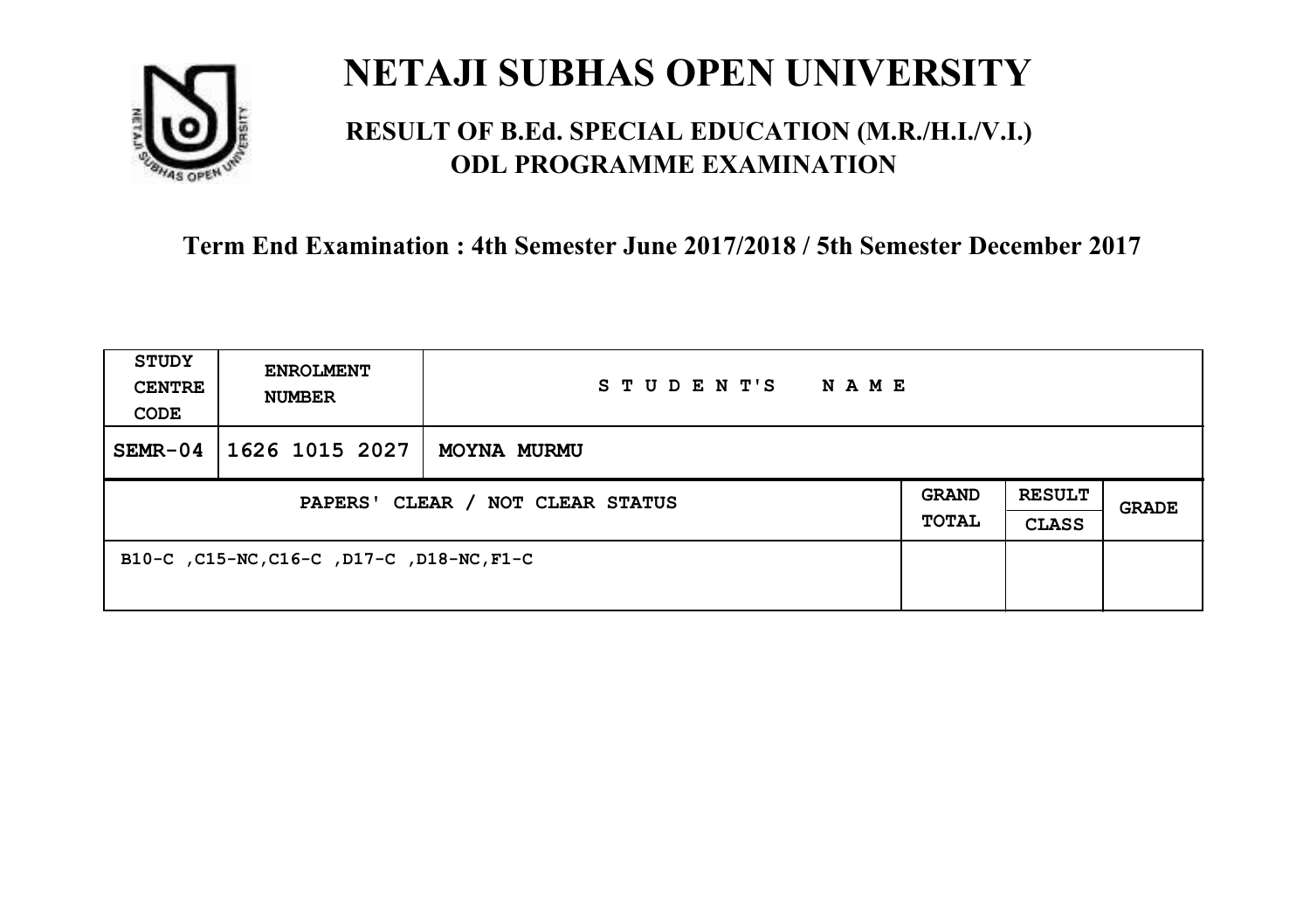

## **RESULT OF B.Ed. SPECIAL EDUCATION (M.R./H.I./V.I.) ODL PROGRAMME EXAMINATION**

| <b>STUDY</b><br><b>CENTRE</b><br>CODE | <b>ENROLMENT</b><br><b>NUMBER</b>       | STUDENT'S<br>NAME     |                       |                               |       |
|---------------------------------------|-----------------------------------------|-----------------------|-----------------------|-------------------------------|-------|
| $SEMR-04$                             | 1627 1015 2017                          | <b>BASUDEB PANDIT</b> |                       |                               |       |
| PAPERS' CLEAR / NOT CLEAR STATUS      |                                         |                       | <b>GRAND</b><br>TOTAL | <b>RESULT</b><br><b>CLASS</b> | GRADE |
|                                       | B10-C, C15-C, C16-C, D17-C, D18-C, F1-C |                       |                       |                               |       |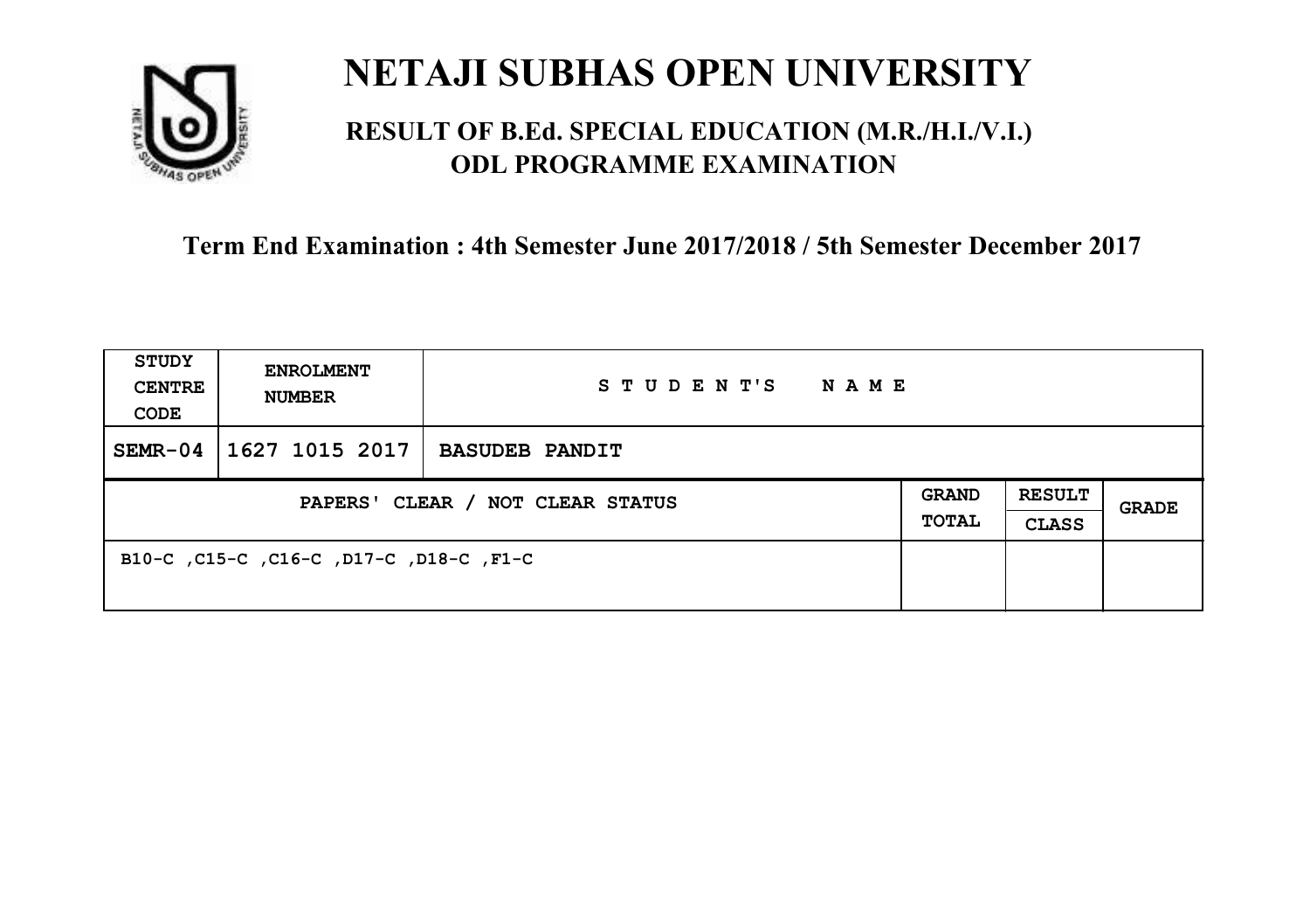

## **RESULT OF B.Ed. SPECIAL EDUCATION (M.R./H.I./V.I.) ODL PROGRAMME EXAMINATION**

| <b>STUDY</b><br><b>CENTRE</b><br>CODE | <b>ENROLMENT</b><br><b>NUMBER</b>       | STUDENT'S<br><b>NAME</b> |  |                               |       |
|---------------------------------------|-----------------------------------------|--------------------------|--|-------------------------------|-------|
| $SEMR-04$                             | 1627 1015 2026                          | <b>SK RAKIB ALI</b>      |  |                               |       |
| PAPERS' CLEAR / NOT CLEAR STATUS      |                                         |                          |  | <b>RESULT</b><br><b>CLASS</b> | GRADE |
|                                       | B10-C, C15-C, C16-C, D17-C, D18-C, F1-C |                          |  |                               |       |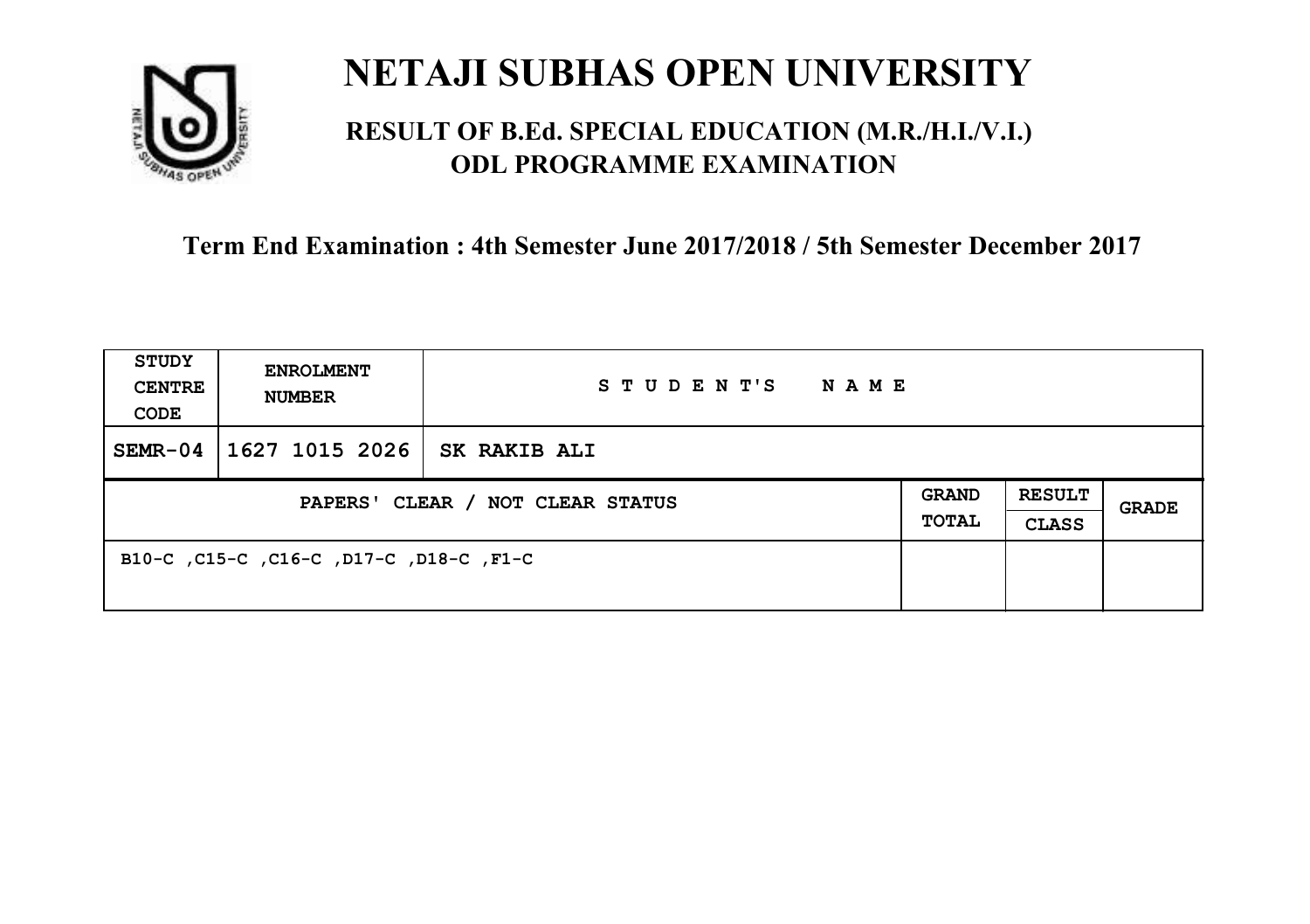

## **RESULT OF B.Ed. SPECIAL EDUCATION (M.R./H.I./V.I.) ODL PROGRAMME EXAMINATION**

| <b>STUDY</b><br><b>CENTRE</b><br>CODE | <b>ENROLMENT</b><br><b>NUMBER</b>       | STUDENT'S<br>NAME |                       |                               |       |
|---------------------------------------|-----------------------------------------|-------------------|-----------------------|-------------------------------|-------|
| $SEMR-04$                             | 1628 1015 2011   DIPTI MAHATA           |                   |                       |                               |       |
| PAPERS' CLEAR / NOT CLEAR STATUS      |                                         |                   | <b>GRAND</b><br>TOTAL | <b>RESULT</b><br><b>CLASS</b> | GRADE |
|                                       | B10-C, C15-C, C16-C, D17-C, D18-C, F1-C |                   |                       |                               |       |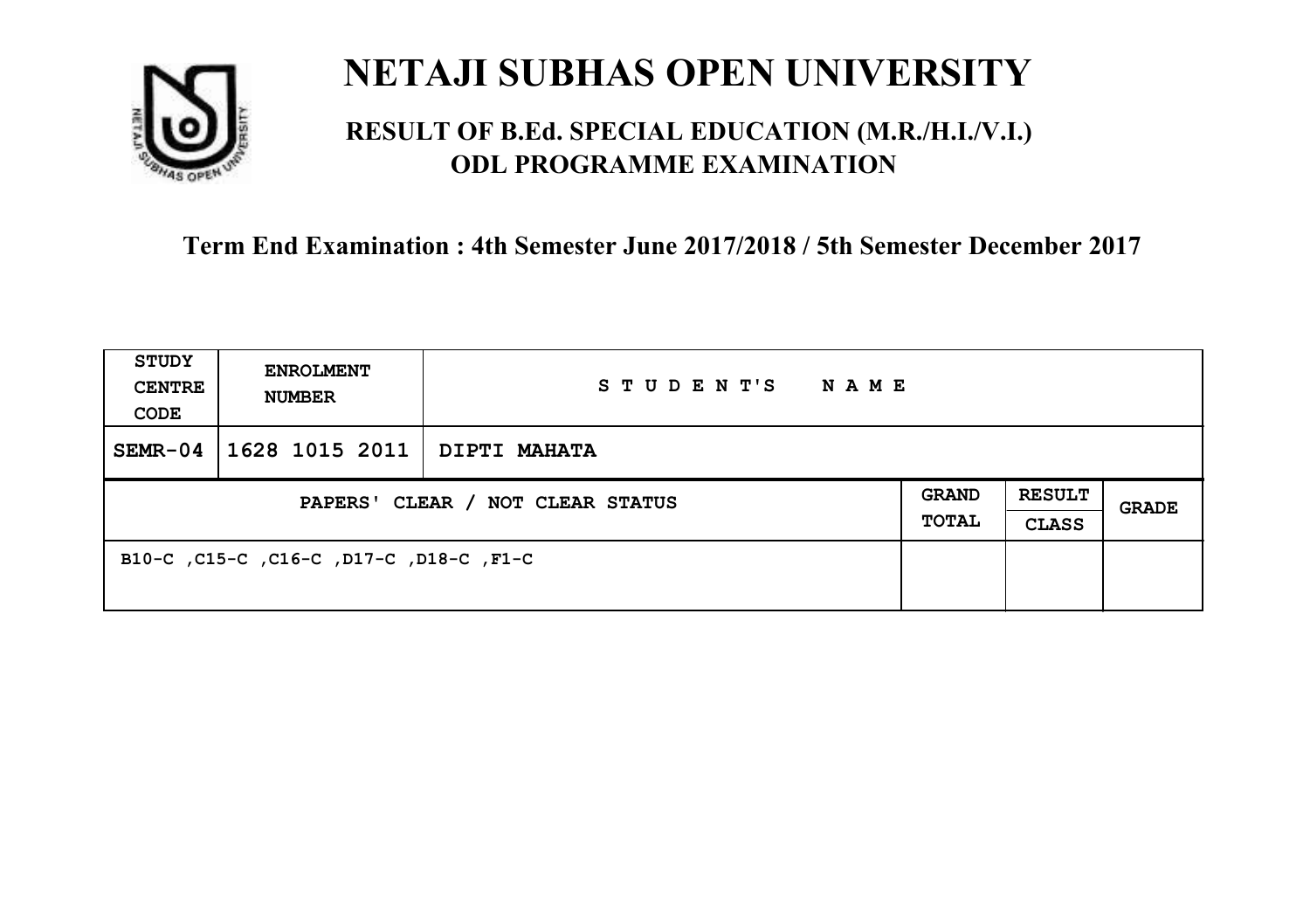

## **RESULT OF B.Ed. SPECIAL EDUCATION (M.R./H.I./V.I.) ODL PROGRAMME EXAMINATION**

| <b>STUDY</b><br><b>CENTRE</b><br>CODE | <b>ENROLMENT</b><br><b>NUMBER</b>       | STUDENT'S<br><b>NAME</b> |                       |                               |       |
|---------------------------------------|-----------------------------------------|--------------------------|-----------------------|-------------------------------|-------|
| $SEMR-04$                             | 1628 1015 2025                          | <b>LINA TABASSUM</b>     |                       |                               |       |
| PAPERS' CLEAR / NOT CLEAR STATUS      |                                         |                          | <b>GRAND</b><br>TOTAL | <b>RESULT</b><br><b>CLASS</b> | GRADE |
|                                       | B10-C, C15-C, C16-C, D17-C, D18-C, F1-C |                          |                       |                               |       |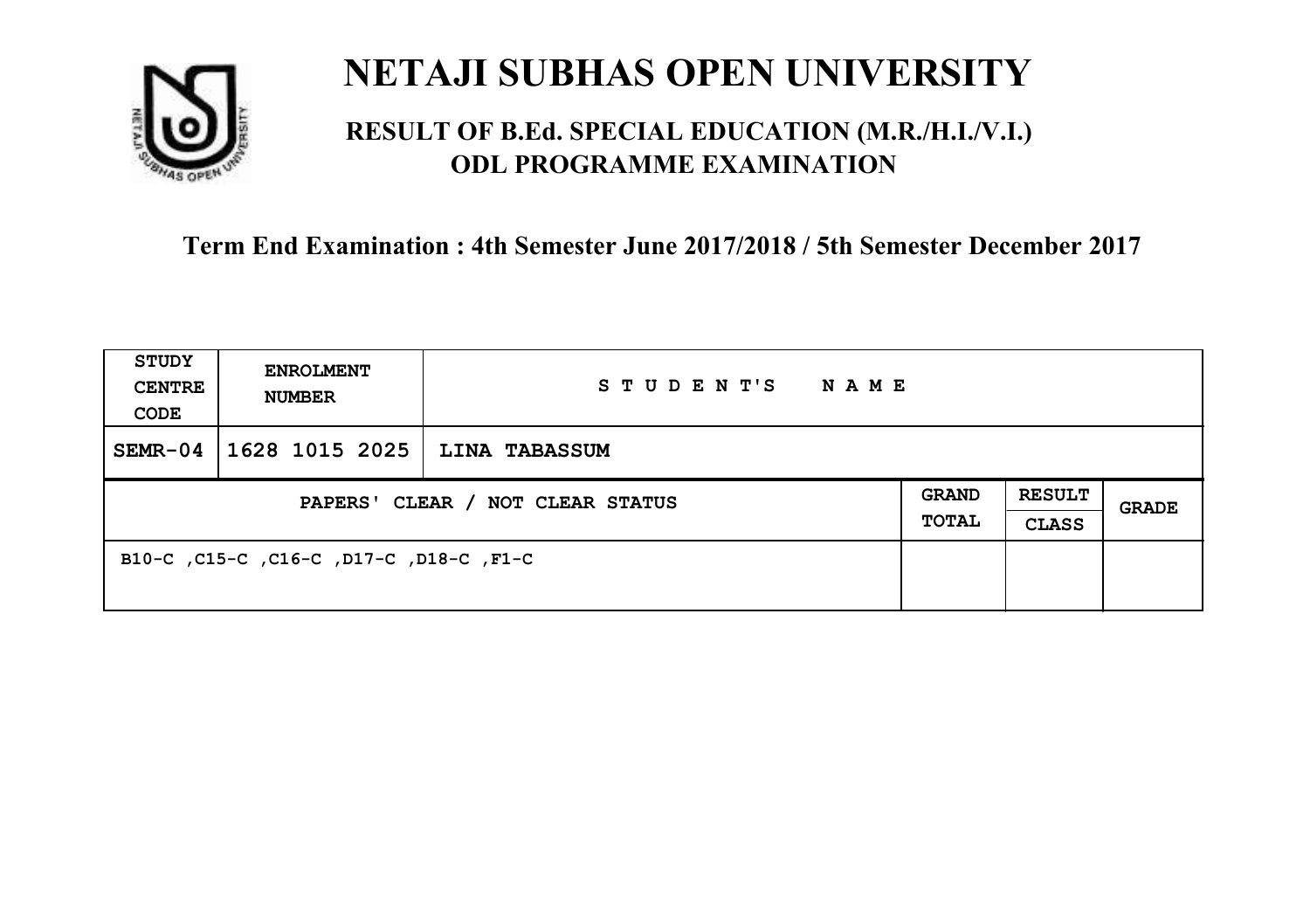

## **RESULT OF B.Ed. SPECIAL EDUCATION (M.R./H.I./V.I.) ODL PROGRAMME EXAMINATION**

| <b>STUDY</b><br><b>CENTRE</b><br>CODE | <b>ENROLMENT</b><br><b>NUMBER</b>   | STUDENT'S<br><b>NAME</b> |      |                               |              |
|---------------------------------------|-------------------------------------|--------------------------|------|-------------------------------|--------------|
| $SEMR-04$                             | 1521 1015 2003                      | SAUMEN KUMAR SINGHA      |      |                               |              |
|                                       | CLEAR / NOT CLEAR STATUS<br>PAPERS' |                          |      | <b>RESULT</b><br><b>CLASS</b> | <b>GRADE</b> |
|                                       |                                     | All Clear                | 1302 | I                             | A            |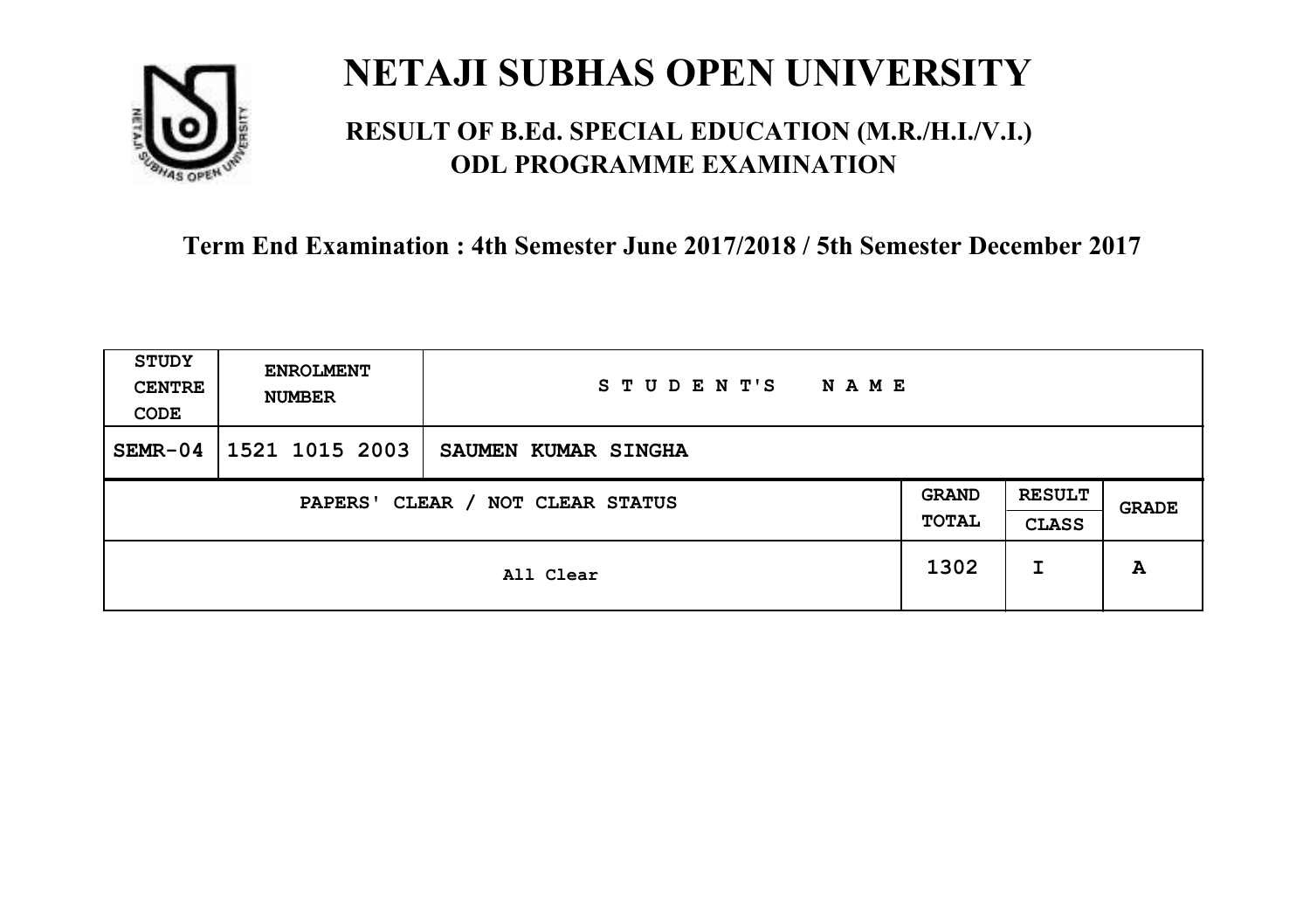

## **RESULT OF B.Ed. SPECIAL EDUCATION (M.R./H.I./V.I.) ODL PROGRAMME EXAMINATION**

| <b>STUDY</b><br><b>CENTRE</b><br>CODE      | <b>ENROLMENT</b><br><b>NUMBER</b> | STUDENT'S<br><b>NAME</b> |                              |                               |              |
|--------------------------------------------|-----------------------------------|--------------------------|------------------------------|-------------------------------|--------------|
| $SEMR-04$                                  | 1521 1015 2005                    | <b>GOUTAM MAJHI</b>      |                              |                               |              |
| CLEAR / NOT CLEAR STATUS<br><b>PAPERS'</b> |                                   |                          | <b>GRAND</b><br><b>TOTAL</b> | <b>RESULT</b><br><b>CLASS</b> | <b>GRADE</b> |
|                                            |                                   | All Clear                | 1304                         | I                             | A            |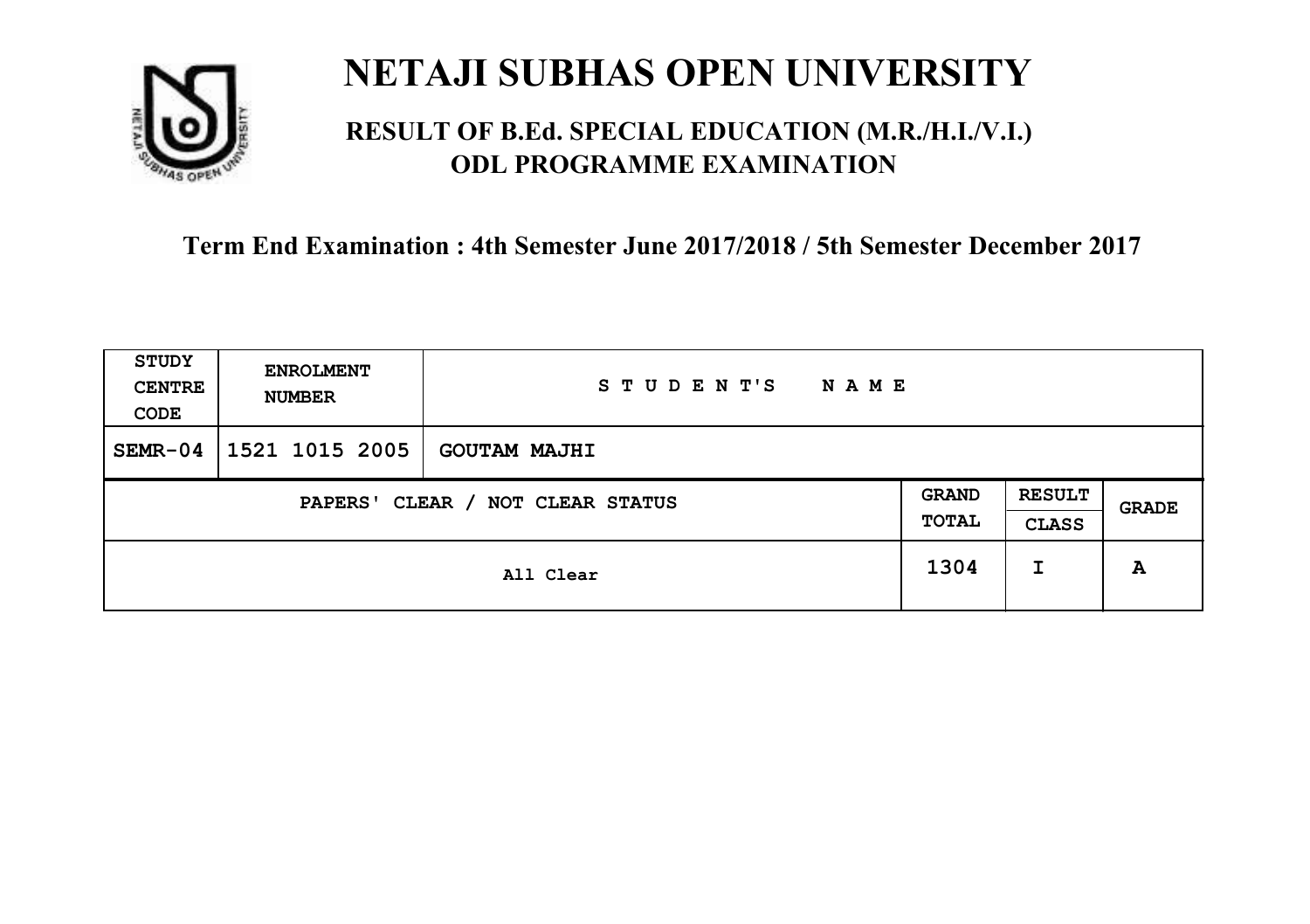

## **RESULT OF B.Ed. SPECIAL EDUCATION (M.R./H.I./V.I.) ODL PROGRAMME EXAMINATION**

| <b>STUDY</b><br><b>CENTRE</b><br>CODE | <b>ENROLMENT</b><br><b>NUMBER</b> | STUDENT'S<br><b>NAME</b> |                       |                               |       |
|---------------------------------------|-----------------------------------|--------------------------|-----------------------|-------------------------------|-------|
| $SEMR-04$                             | 1521 1015 2015                    | KSHOUNISH BERA           |                       |                               |       |
| CLEAR / NOT CLEAR STATUS<br>PAPERS'   |                                   |                          | <b>GRAND</b><br>TOTAL | <b>RESULT</b><br><b>CLASS</b> | GRADE |
|                                       |                                   | All Clear                | 1406                  | I                             | $A+$  |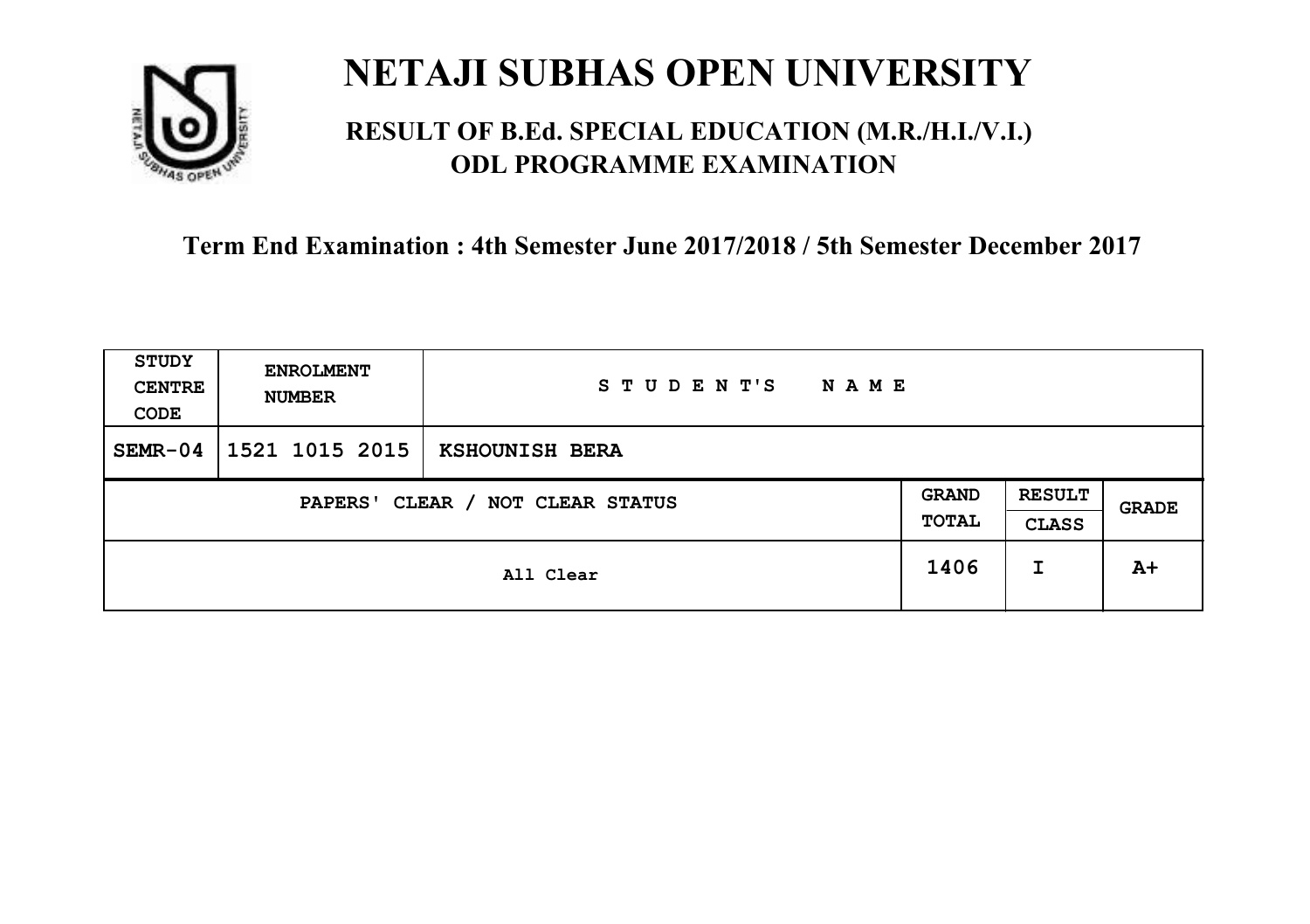

## **RESULT OF B.Ed. SPECIAL EDUCATION (M.R./H.I./V.I.) ODL PROGRAMME EXAMINATION**

| <b>STUDY</b><br><b>CENTRE</b><br>CODE | <b>ENROLMENT</b><br><b>NUMBER</b>   | STUDENT'S<br><b>NAME</b> |      |   |       |
|---------------------------------------|-------------------------------------|--------------------------|------|---|-------|
| $SEMR-04$                             | 1521 1015 2021                      | <b>SUTANU GHOSAL</b>     |      |   |       |
|                                       | CLEAR / NOT CLEAR STATUS<br>PAPERS' |                          |      |   | GRADE |
|                                       |                                     | All Clear                | 1278 | I | A     |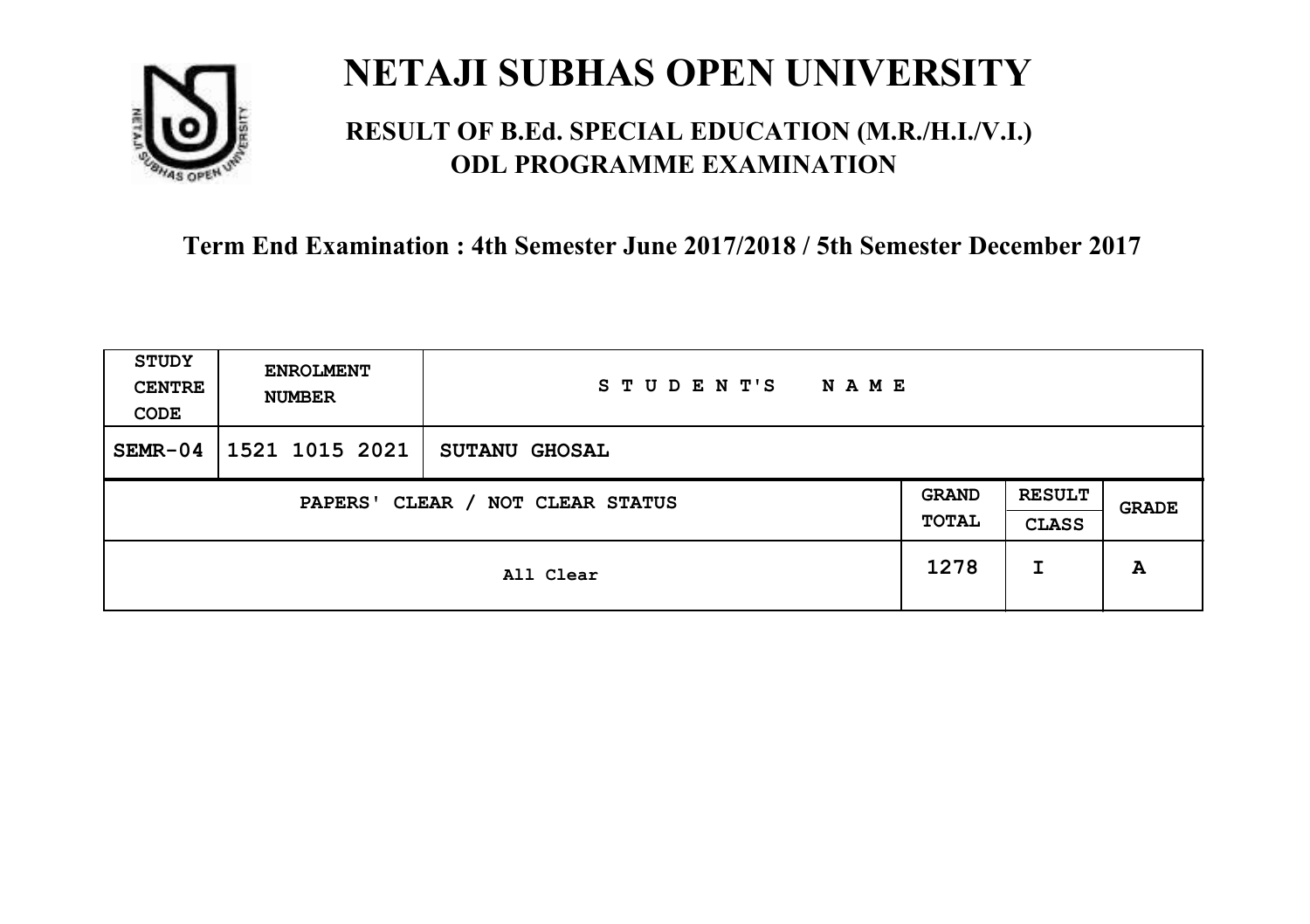

## **RESULT OF B.Ed. SPECIAL EDUCATION (M.R./H.I./V.I.) ODL PROGRAMME EXAMINATION**

| STUDY<br><b>CENTRE</b><br>CODE   | <b>ENROLMENT</b><br><b>NUMBER</b>                                                         | STUDENT'S<br>NAME       |  |                               |       |
|----------------------------------|-------------------------------------------------------------------------------------------|-------------------------|--|-------------------------------|-------|
| $SEMR-04$                        | 1521 1015 2027                                                                            | <b>DEBABRATA BHUNYA</b> |  |                               |       |
| PAPERS' CLEAR / NOT CLEAR STATUS |                                                                                           |                         |  | <b>RESULT</b><br><b>CLASS</b> | GRADE |
|                                  | B10-C, C15-C, C16-C, D17-C, D18-NC, F1-C, B11-C, D1<br>$9-C$ , $E1-B-C$ , $F2-C$ , $F3-C$ |                         |  |                               |       |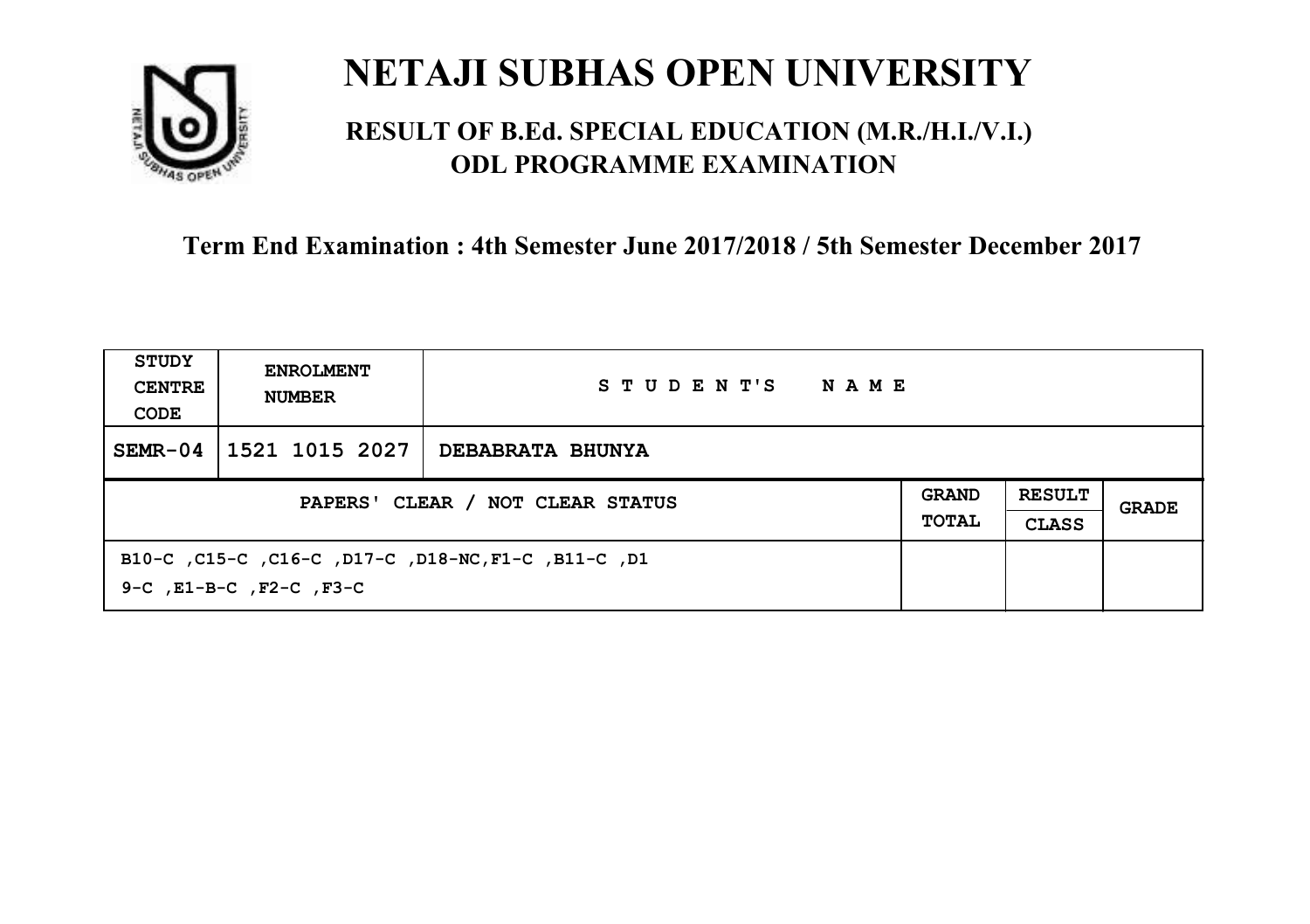

## **RESULT OF B.Ed. SPECIAL EDUCATION (M.R./H.I./V.I.) ODL PROGRAMME EXAMINATION**

| STUDY<br><b>CENTRE</b><br>CODE | <b>ENROLMENT</b><br><b>NUMBER</b>     | STUDENT'S<br>NAME                                   |  |  |       |
|--------------------------------|---------------------------------------|-----------------------------------------------------|--|--|-------|
| $SEMR-04$                      | 1521 1015 2029                        | ARUP KUMAR DAS                                      |  |  |       |
|                                | PAPERS' CLEAR / NOT CLEAR STATUS      |                                                     |  |  | GRADE |
|                                | $9-C$ , $E1-B-NC$ , $F2-NC$ , $F3-NC$ | B10-C, C15-C, C16-C, D17-C, D18-C, F1-NC, B11-C, D1 |  |  |       |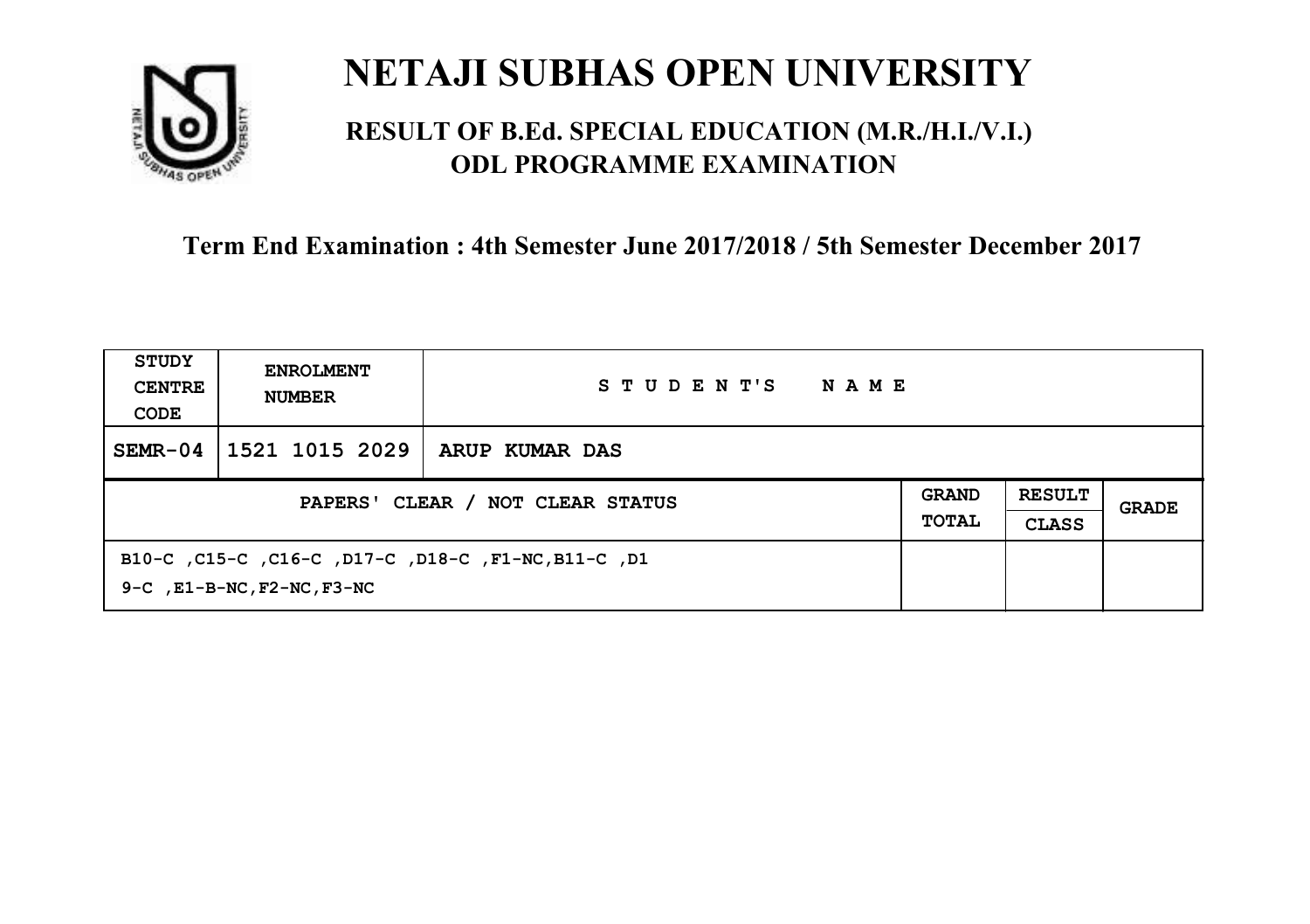

## **RESULT OF B.Ed. SPECIAL EDUCATION (M.R./H.I./V.I.) ODL PROGRAMME EXAMINATION**

| <b>STUDY</b><br><b>CENTRE</b><br>CODE | <b>ENROLMENT</b><br><b>NUMBER</b> | STUDENT'S<br><b>NAME</b> |                       |                               |       |
|---------------------------------------|-----------------------------------|--------------------------|-----------------------|-------------------------------|-------|
| $SEMR-04$                             | 1522 1015 2001                    | <b>MADHURIMA DAS</b>     |                       |                               |       |
| CLEAR / NOT CLEAR STATUS<br>PAPERS'   |                                   |                          | <b>GRAND</b><br>TOTAL | <b>RESULT</b><br><b>CLASS</b> | GRADE |
|                                       |                                   | All Clear                | 1440                  | I                             | $A+$  |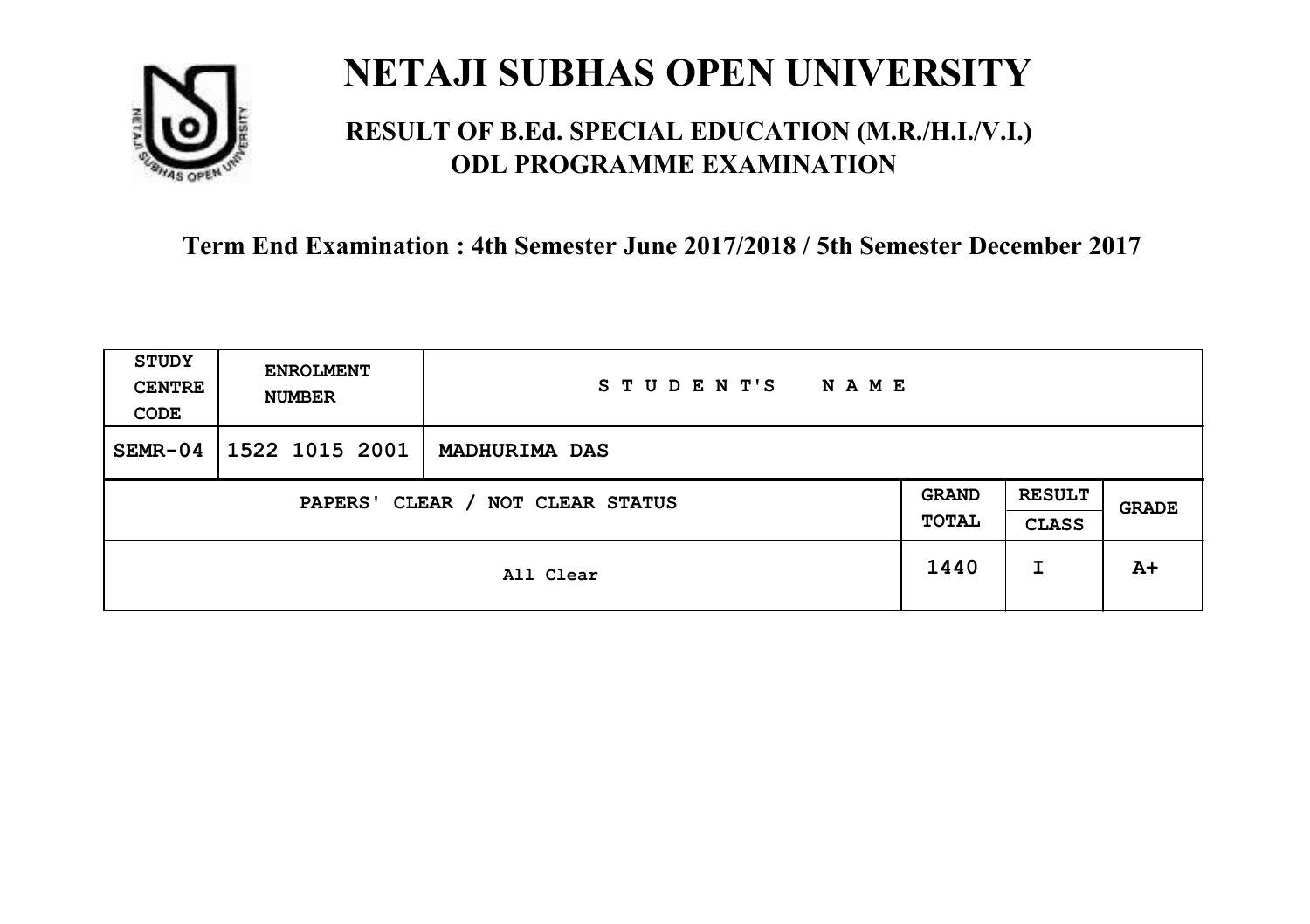

## **RESULT OF B.Ed. SPECIAL EDUCATION (M.R./H.I./V.I.) ODL PROGRAMME EXAMINATION**

| <b>STUDY</b><br><b>CENTRE</b><br>CODE | <b>ENROLMENT</b><br><b>NUMBER</b>          | STUDENT'S<br>NAME |  |   |              |
|---------------------------------------|--------------------------------------------|-------------------|--|---|--------------|
| $SEMR-04$                             | 1522 1015 2007                             | PADMA BALLAV      |  |   |              |
|                                       | CLEAR / NOT CLEAR STATUS<br><b>PAPERS'</b> |                   |  |   | <b>GRADE</b> |
|                                       | All Clear                                  |                   |  | I | $A+$         |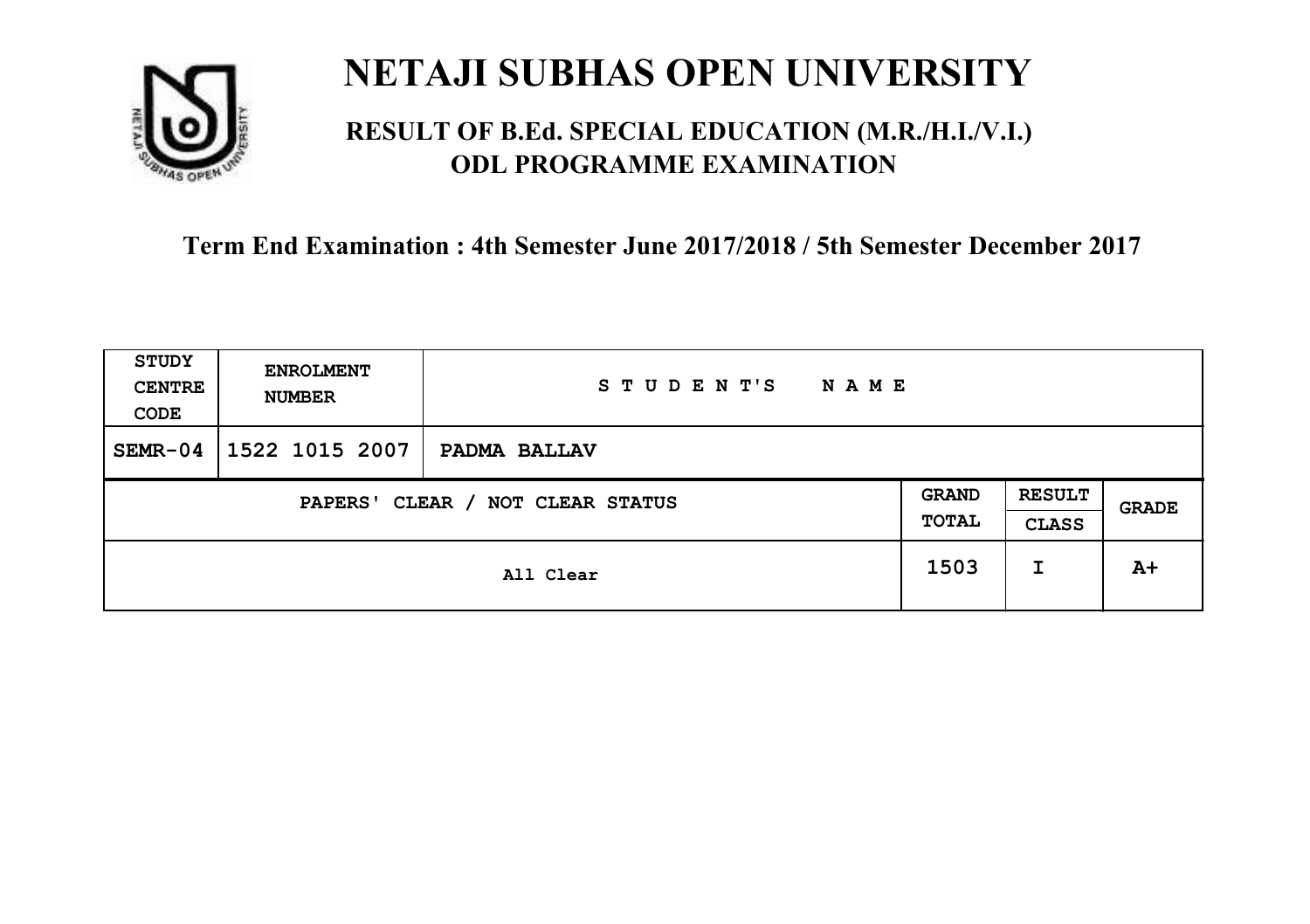

## **RESULT OF B.Ed. SPECIAL EDUCATION (M.R./H.I./V.I.) ODL PROGRAMME EXAMINATION**

| <b>STUDY</b><br><b>CENTRE</b><br>CODE | <b>ENROLMENT</b><br><b>NUMBER</b>   | STUDENT'S<br><b>NAME</b> |      |                               |       |
|---------------------------------------|-------------------------------------|--------------------------|------|-------------------------------|-------|
| $SEMR-04$                             | 1522 1015 2030                      | <b>BINITA DE MANNA</b>   |      |                               |       |
|                                       | CLEAR / NOT CLEAR STATUS<br>PAPERS' |                          |      | <b>RESULT</b><br><b>CLASS</b> | GRADE |
|                                       | All Clear                           |                          | 1329 | I                             | A     |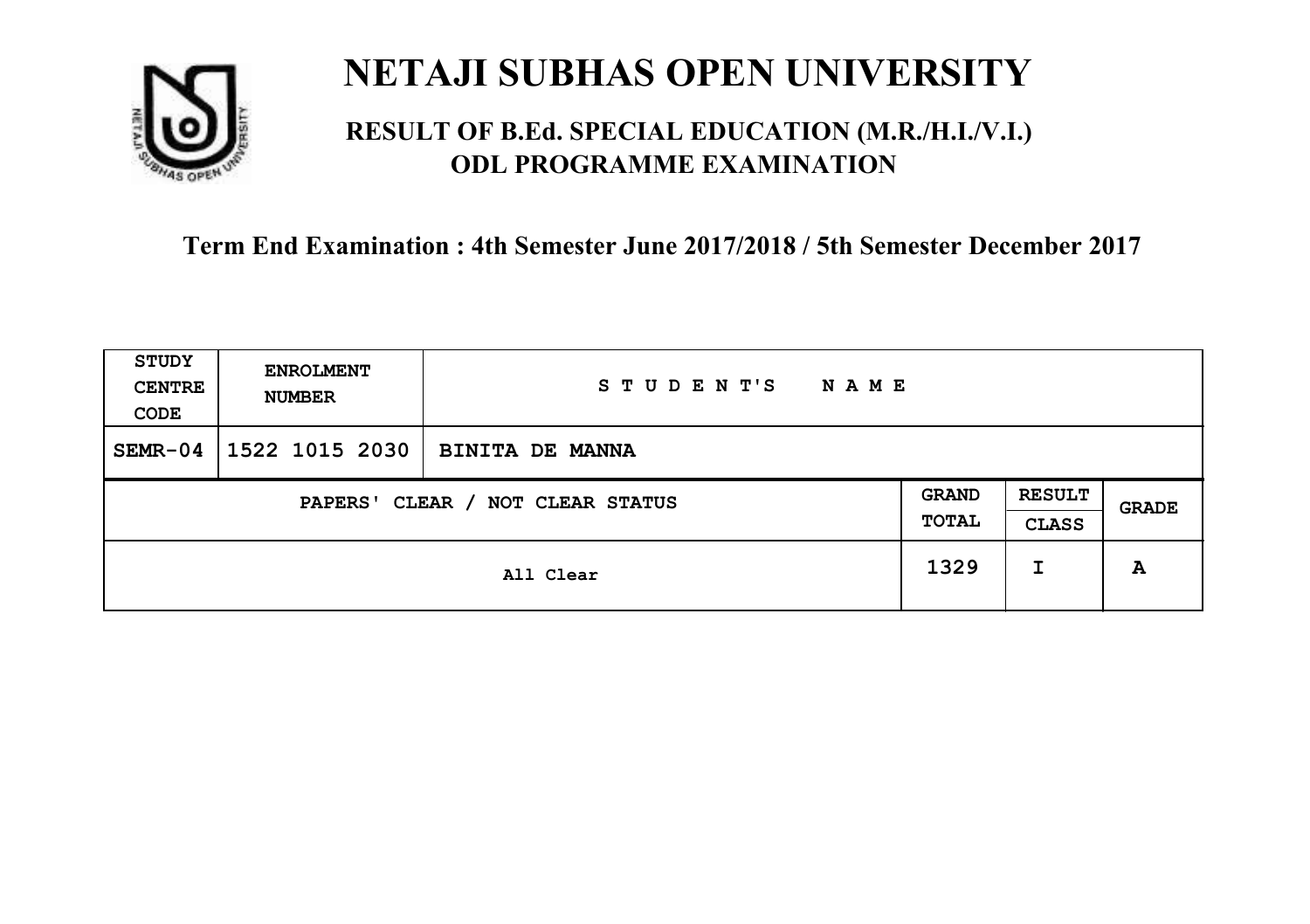

## **RESULT OF B.Ed. SPECIAL EDUCATION (M.R./H.I./V.I.) ODL PROGRAMME EXAMINATION**

| STUDY<br><b>CENTRE</b><br>CODE | <b>ENROLMENT</b><br><b>NUMBER</b>                                                            | STUDENT'S<br>NAME   |  |  |       |
|--------------------------------|----------------------------------------------------------------------------------------------|---------------------|--|--|-------|
| $SEMR-04$                      | 1523 1015 2002                                                                               | SANJOY KUMAR GHOROI |  |  |       |
|                                | PAPERS' CLEAR / NOT CLEAR STATUS                                                             |                     |  |  | GRADE |
|                                | B10-C, C15-C, C16-C, D17-C, D18-C, F1-NC, B11-C, D1<br>$9-C$ , $E1-B-NC$ , $F2-NC$ , $F3-NC$ |                     |  |  |       |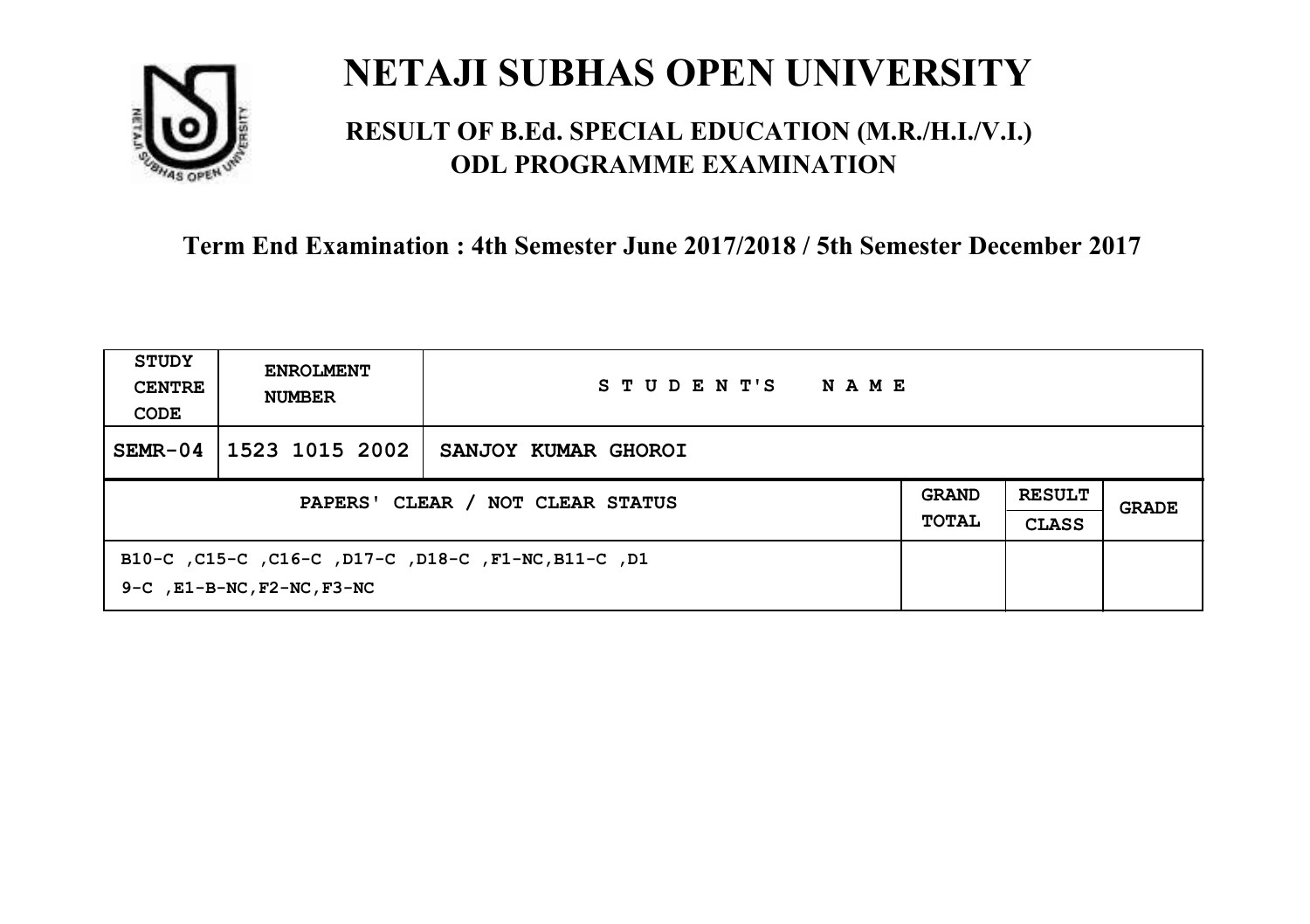

## **RESULT OF B.Ed. SPECIAL EDUCATION (M.R./H.I./V.I.) ODL PROGRAMME EXAMINATION**

| <b>STUDY</b><br><b>CENTRE</b><br>CODE | <b>ENROLMENT</b><br><b>NUMBER</b>   | STUDENT'S<br><b>NAME</b> |  |                               |              |
|---------------------------------------|-------------------------------------|--------------------------|--|-------------------------------|--------------|
| $SEMR-04$                             | 1523 1015 2004                      | <b>PALASH MANDAL</b>     |  |                               |              |
|                                       | CLEAR / NOT CLEAR STATUS<br>PAPERS' |                          |  | <b>RESULT</b><br><b>CLASS</b> | <b>GRADE</b> |
|                                       | All Clear                           |                          |  | I                             | A            |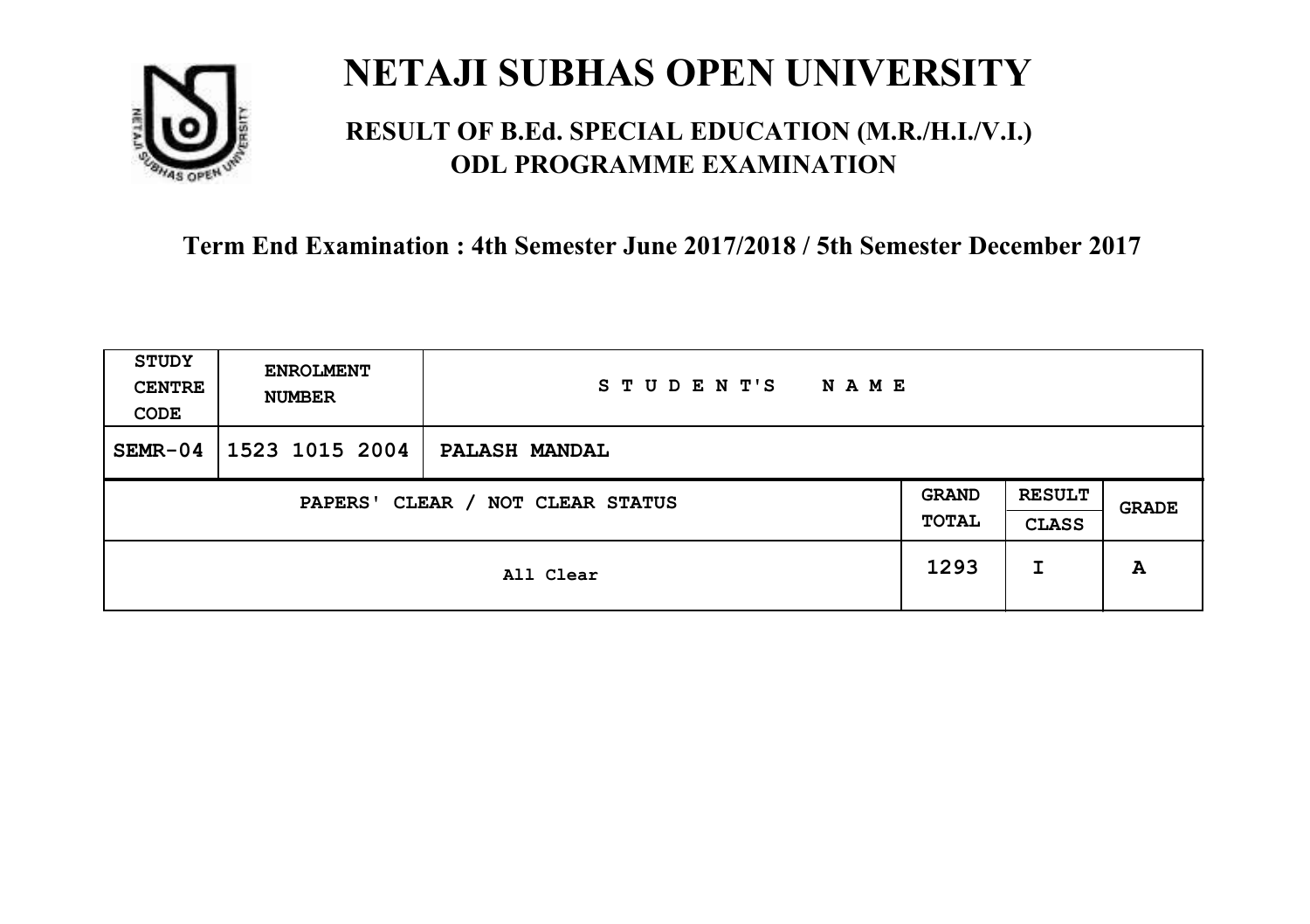

## **RESULT OF B.Ed. SPECIAL EDUCATION (M.R./H.I./V.I.) ODL PROGRAMME EXAMINATION**

| <b>STUDY</b><br><b>CENTRE</b><br>CODE | <b>ENROLMENT</b><br><b>NUMBER</b>   | STUDENT'S<br><b>NAME</b> |      |    |       |
|---------------------------------------|-------------------------------------|--------------------------|------|----|-------|
| $SEMR-04$                             | 1523 1015 2006                      | <b>GOUTAM DAS</b>        |      |    |       |
|                                       | CLEAR / NOT CLEAR STATUS<br>PAPERS' |                          |      |    | GRADE |
|                                       |                                     | All Clear                | 1136 | II | $B+$  |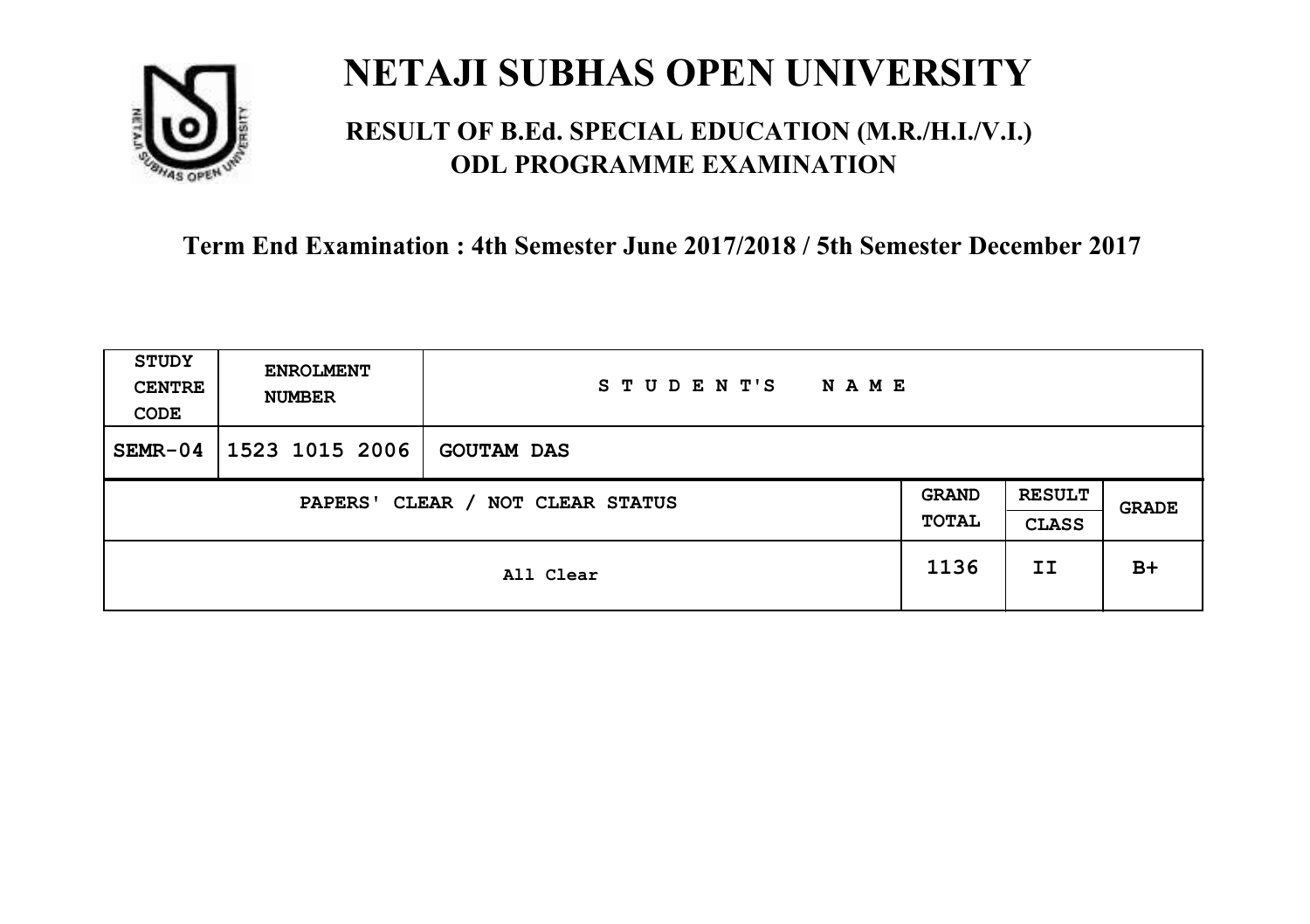

## **RESULT OF B.Ed. SPECIAL EDUCATION (M.R./H.I./V.I.) ODL PROGRAMME EXAMINATION**

| STUDY<br><b>CENTRE</b><br>CODE   | <b>ENROLMENT</b><br><b>NUMBER</b> | STUDENT'S<br>NAME                                   |                              |                               |       |
|----------------------------------|-----------------------------------|-----------------------------------------------------|------------------------------|-------------------------------|-------|
| $SEMR-04$                        | 1523 1015 2012                    | NARAYAN DAS                                         |                              |                               |       |
| PAPERS' CLEAR / NOT CLEAR STATUS |                                   |                                                     | <b>GRAND</b><br><b>TOTAL</b> | <b>RESULT</b><br><b>CLASS</b> | GRADE |
|                                  | 9-C, E1-B-C, F2-C, F3-C           | B10-C, C15-C, C16-C, D17-C, D18-NC, F1-C, B11-C, D1 |                              |                               |       |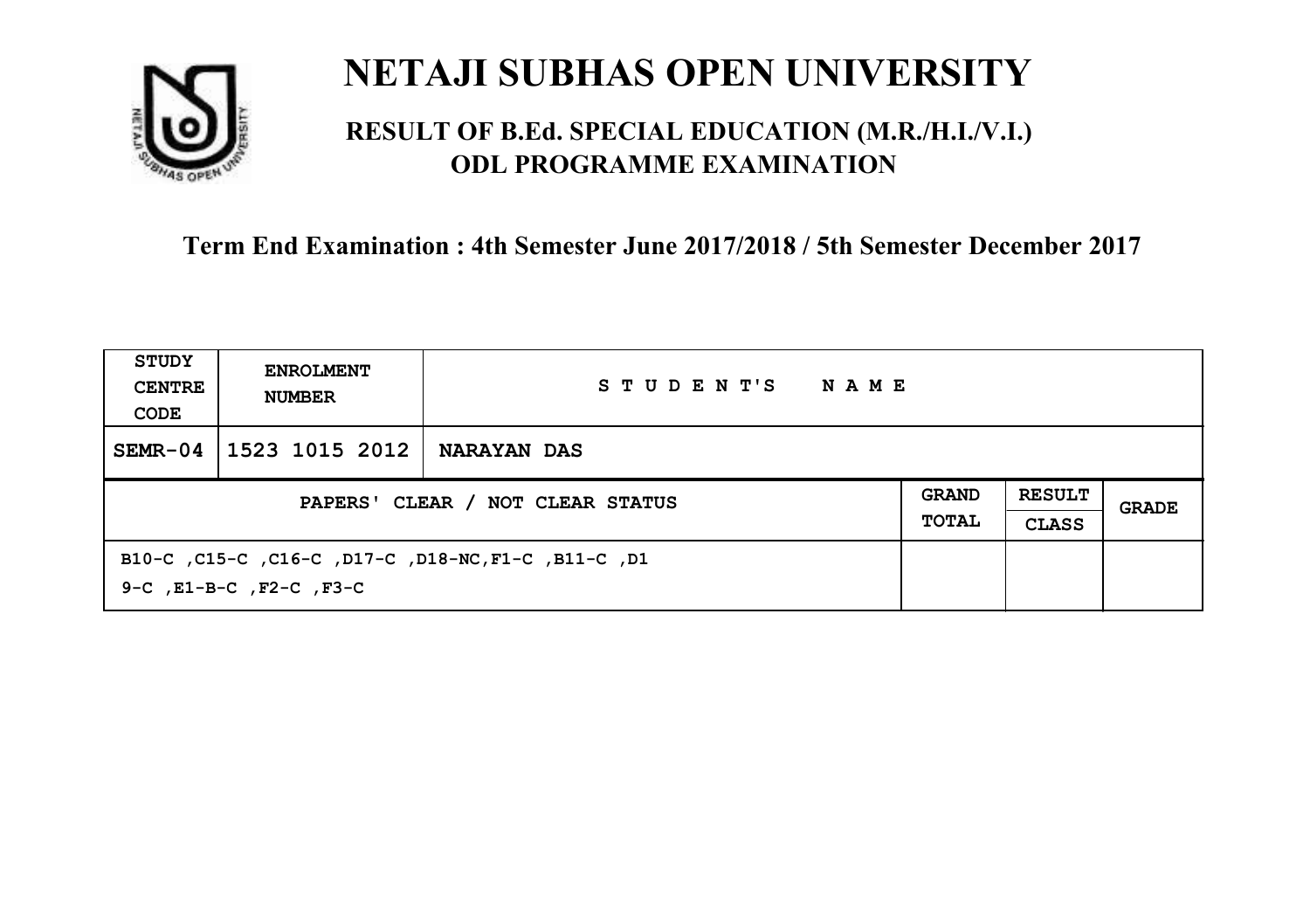

## **RESULT OF B.Ed. SPECIAL EDUCATION (M.R./H.I./V.I.) ODL PROGRAMME EXAMINATION**

| <b>STUDY</b><br><b>CENTRE</b><br>CODE | <b>ENROLMENT</b><br><b>NUMBER</b>   | STUDENT'S<br><b>NAME</b> |  |                               |              |
|---------------------------------------|-------------------------------------|--------------------------|--|-------------------------------|--------------|
| $SEMR-04$                             | 1523 1015 2017                      | DEBANJAN BERA            |  |                               |              |
|                                       | CLEAR / NOT CLEAR STATUS<br>PAPERS' |                          |  | <b>RESULT</b><br><b>CLASS</b> | <b>GRADE</b> |
|                                       | All Clear                           |                          |  | I                             | A            |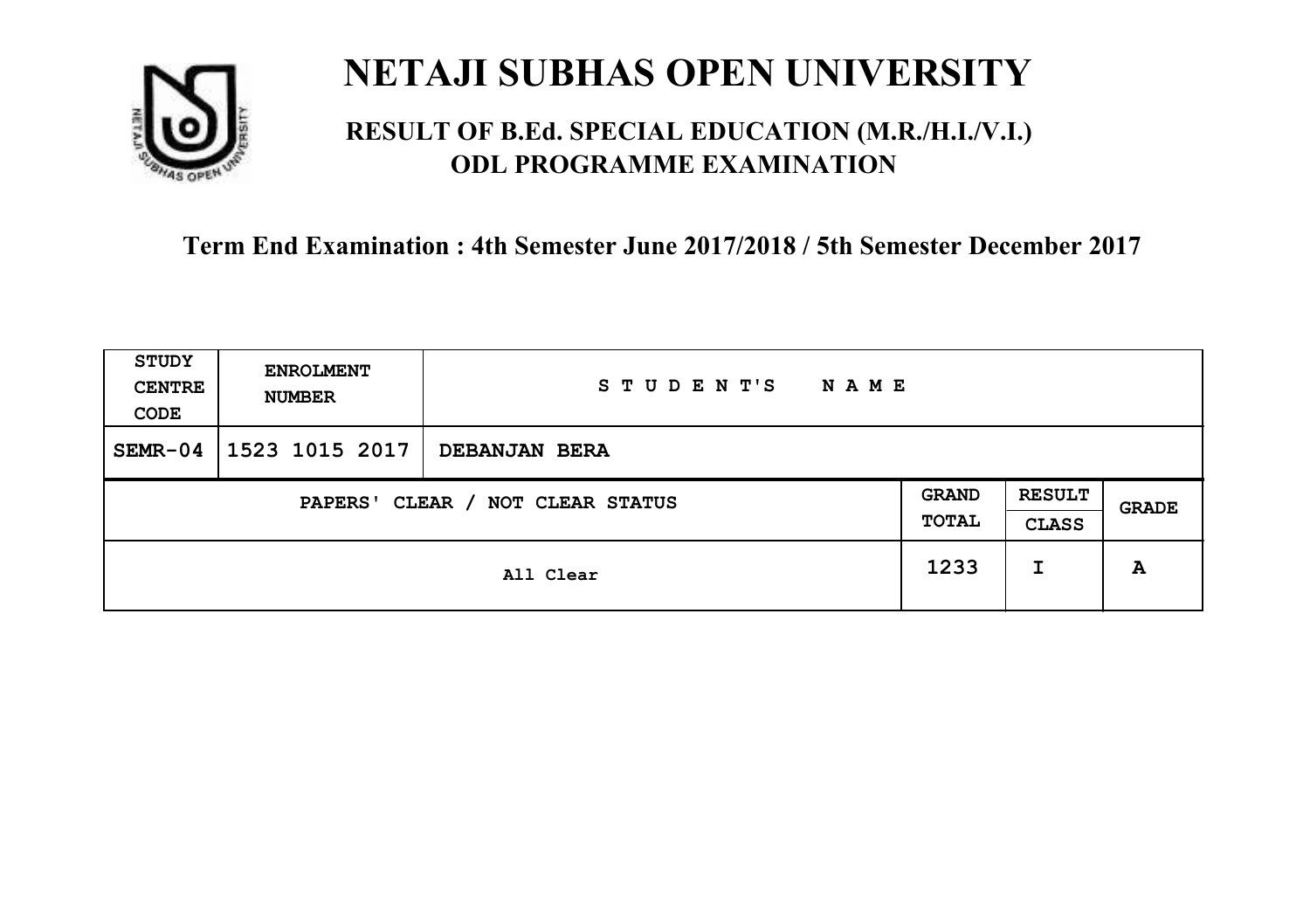

## **RESULT OF B.Ed. SPECIAL EDUCATION (M.R./H.I./V.I.) ODL PROGRAMME EXAMINATION**

| <b>STUDY</b><br><b>CENTRE</b><br>CODE | <b>ENROLMENT</b><br><b>NUMBER</b>   | STUDENT'S<br><b>NAME</b> |      |                               |       |
|---------------------------------------|-------------------------------------|--------------------------|------|-------------------------------|-------|
| $SEMR-04$                             | 1523 1015 2022                      | SUDIP KUMAR KARAN        |      |                               |       |
|                                       | CLEAR / NOT CLEAR STATUS<br>PAPERS' |                          |      | <b>RESULT</b><br><b>CLASS</b> | GRADE |
|                                       |                                     | All Clear                | 1348 | I                             | A     |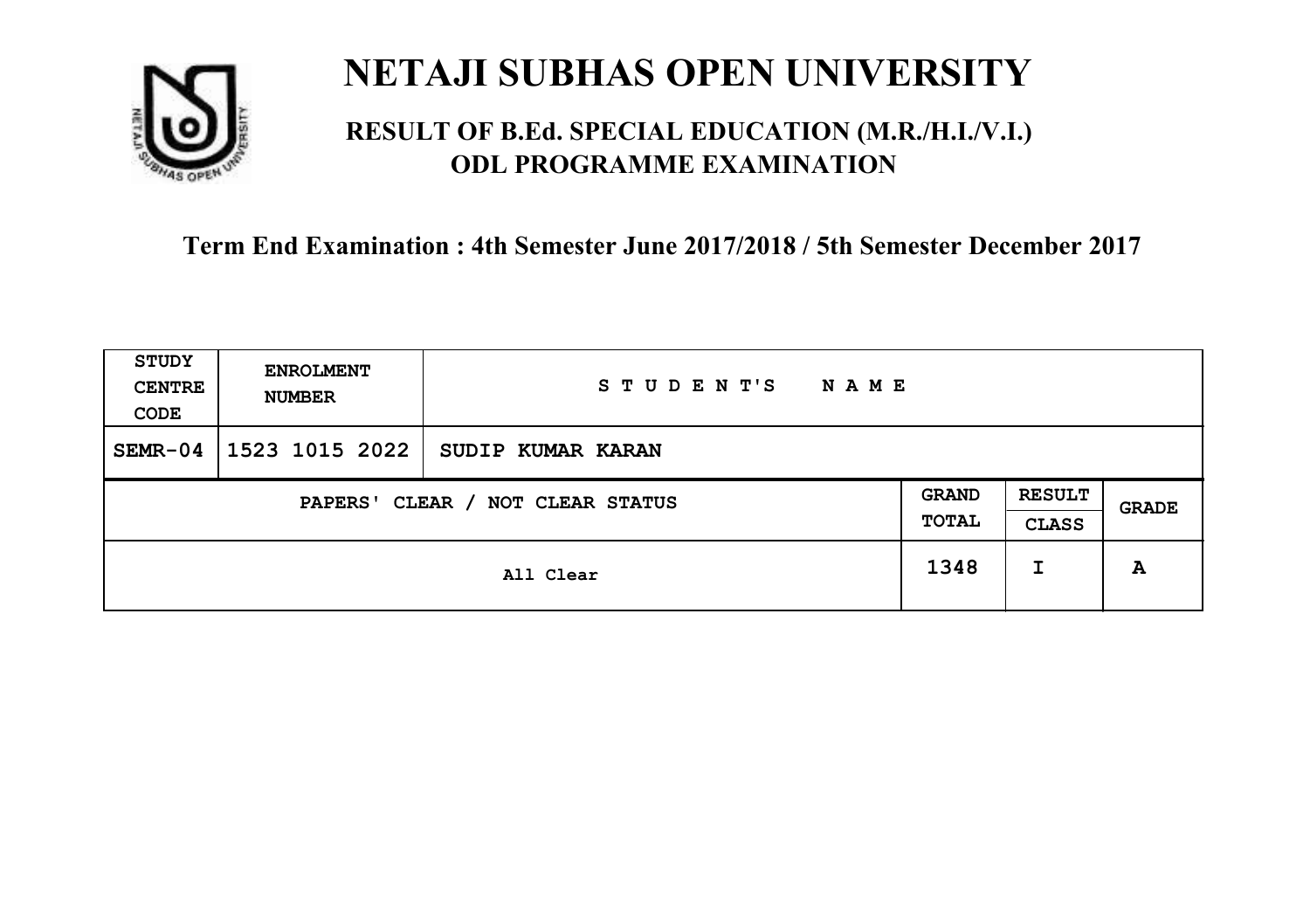

## **RESULT OF B.Ed. SPECIAL EDUCATION (M.R./H.I./V.I.) ODL PROGRAMME EXAMINATION**

| <b>STUDY</b><br><b>CENTRE</b><br>CODE | <b>ENROLMENT</b><br><b>NUMBER</b>   | STUDENT'S<br><b>NAME</b> |      |                               |              |
|---------------------------------------|-------------------------------------|--------------------------|------|-------------------------------|--------------|
| $SEMR-04$                             | 1523 1015 2024                      | SANTANU KUMAR DAS        |      |                               |              |
|                                       | CLEAR / NOT CLEAR STATUS<br>PAPERS' |                          |      | <b>RESULT</b><br><b>CLASS</b> | <b>GRADE</b> |
|                                       |                                     | All Clear                | 1306 | I                             | A            |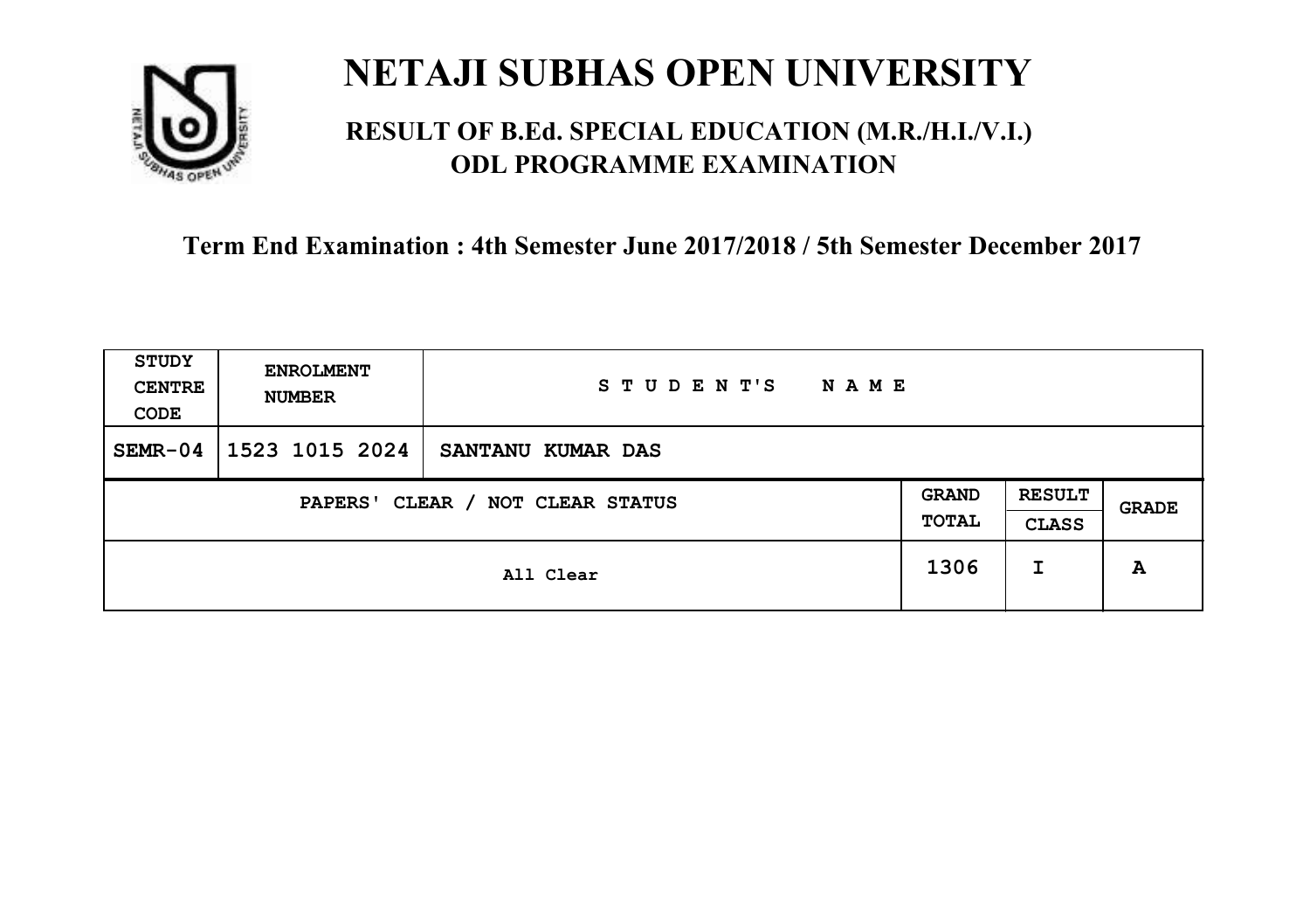

## **RESULT OF B.Ed. SPECIAL EDUCATION (M.R./H.I./V.I.) ODL PROGRAMME EXAMINATION**

| STUDY<br><b>CENTRE</b><br>CODE   | <b>ENROLMENT</b><br><b>NUMBER</b>     | STUDENT'S<br>NAME                                         |  |                               |       |
|----------------------------------|---------------------------------------|-----------------------------------------------------------|--|-------------------------------|-------|
| $SEMR-04$                        | 1524 1015 2025                        | <b>PARAMITA GURI</b>                                      |  |                               |       |
| PAPERS' CLEAR / NOT CLEAR STATUS |                                       |                                                           |  | <b>RESULT</b><br><b>CLASS</b> | GRADE |
|                                  | $9-C$ , $E1-B-NC$ , $F2-NC$ , $F3-NC$ | B10-C , C15-C , C16-C , D17-C , D18-C , F1-NC, B11-C , D1 |  |                               |       |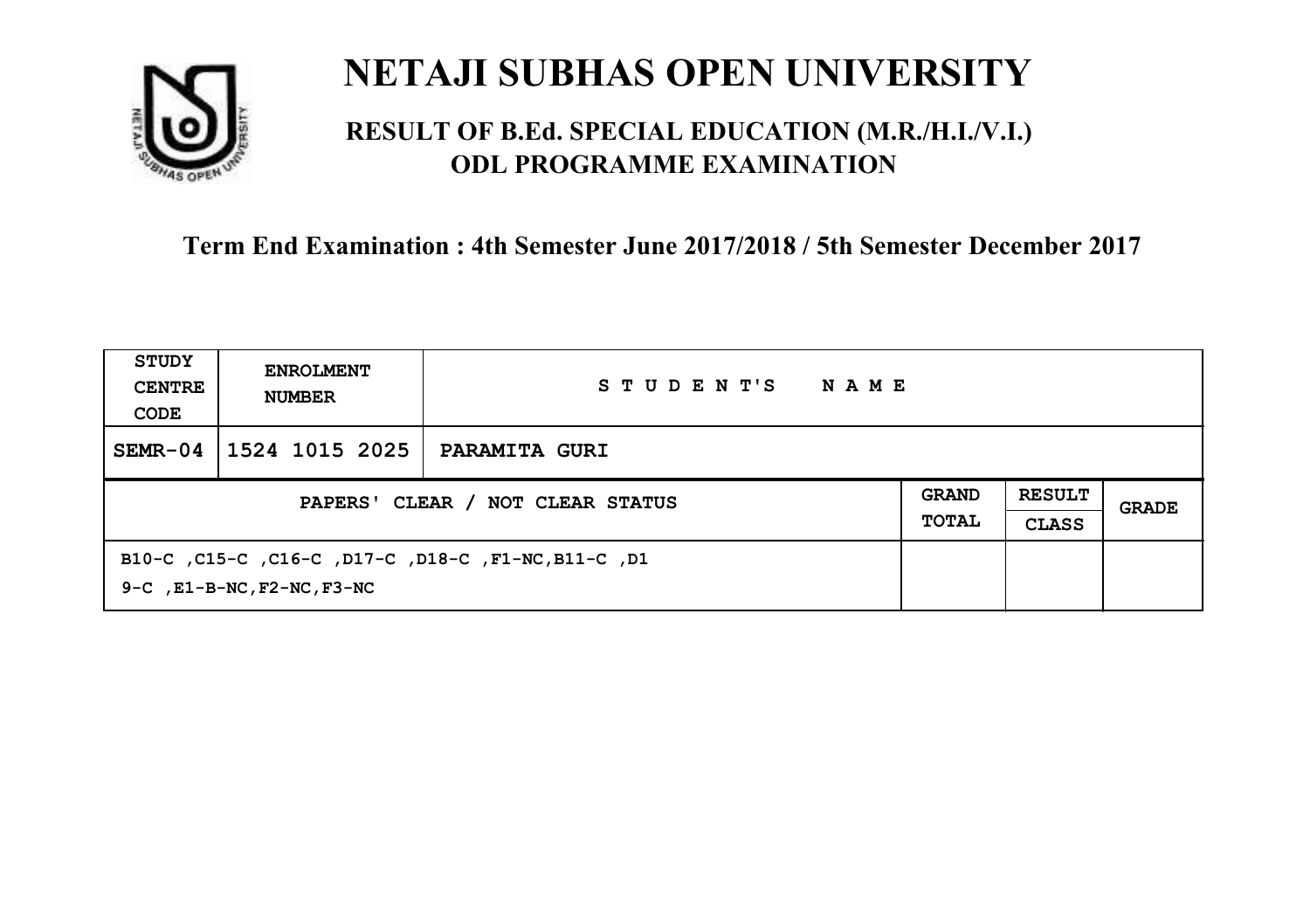

## **RESULT OF B.Ed. SPECIAL EDUCATION (M.R./H.I./V.I.) ODL PROGRAMME EXAMINATION**

| STUDY<br><b>CENTRE</b><br>CODE   | <b>ENROLMENT</b><br><b>NUMBER</b> | STUDENT'S<br>NAME                                   |  |                               |       |
|----------------------------------|-----------------------------------|-----------------------------------------------------|--|-------------------------------|-------|
| $SEMR-04$                        | 1525 1015 2013                    | <b>TARAPADA DAS</b>                                 |  |                               |       |
| PAPERS' CLEAR / NOT CLEAR STATUS |                                   |                                                     |  | <b>RESULT</b><br><b>CLASS</b> | GRADE |
|                                  | 9-C, E1-B-C, F2-C, F3-C           | B10-C, C15-C, C16-C, D17-C, D18-NC, F1-C, B11-C, D1 |  |                               |       |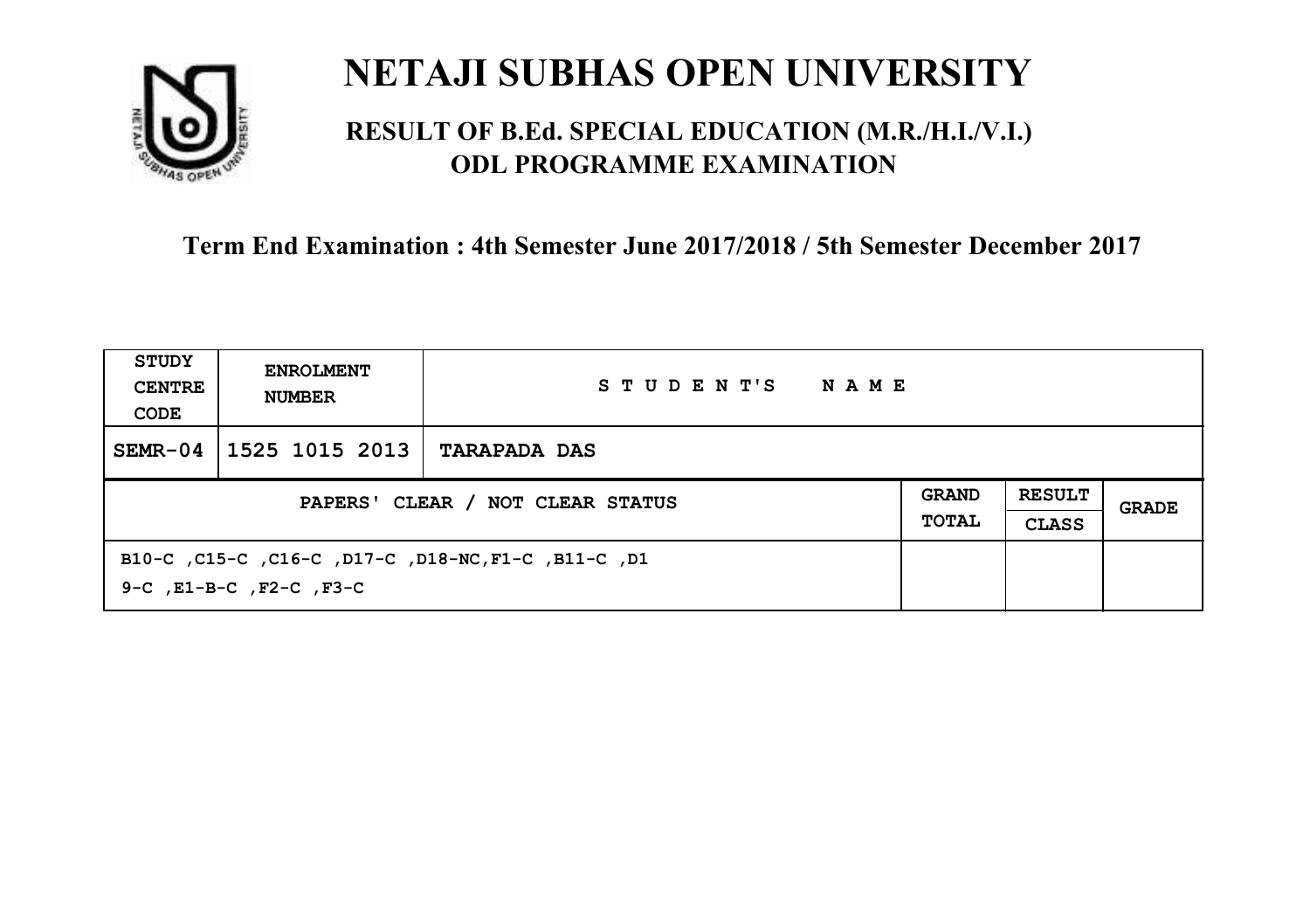

## **RESULT OF B.Ed. SPECIAL EDUCATION (M.R./H.I./V.I.) ODL PROGRAMME EXAMINATION**

| STUDY<br><b>CENTRE</b><br>CODE | <b>ENROLMENT</b><br><b>NUMBER</b> | STUDENT'S<br>NAME                                  |  |  |       |
|--------------------------------|-----------------------------------|----------------------------------------------------|--|--|-------|
| $SEMR-04$                      | 1527 1015 2008                    | MD SAMIM ALAM KHAN                                 |  |  |       |
|                                | PAPERS' CLEAR / NOT CLEAR STATUS  |                                                    |  |  | GRADE |
| $9 - C$                        |                                   | B10-C, C15-C, C16-C, D17-C, D18-C, F1-C, B11-C, D1 |  |  |       |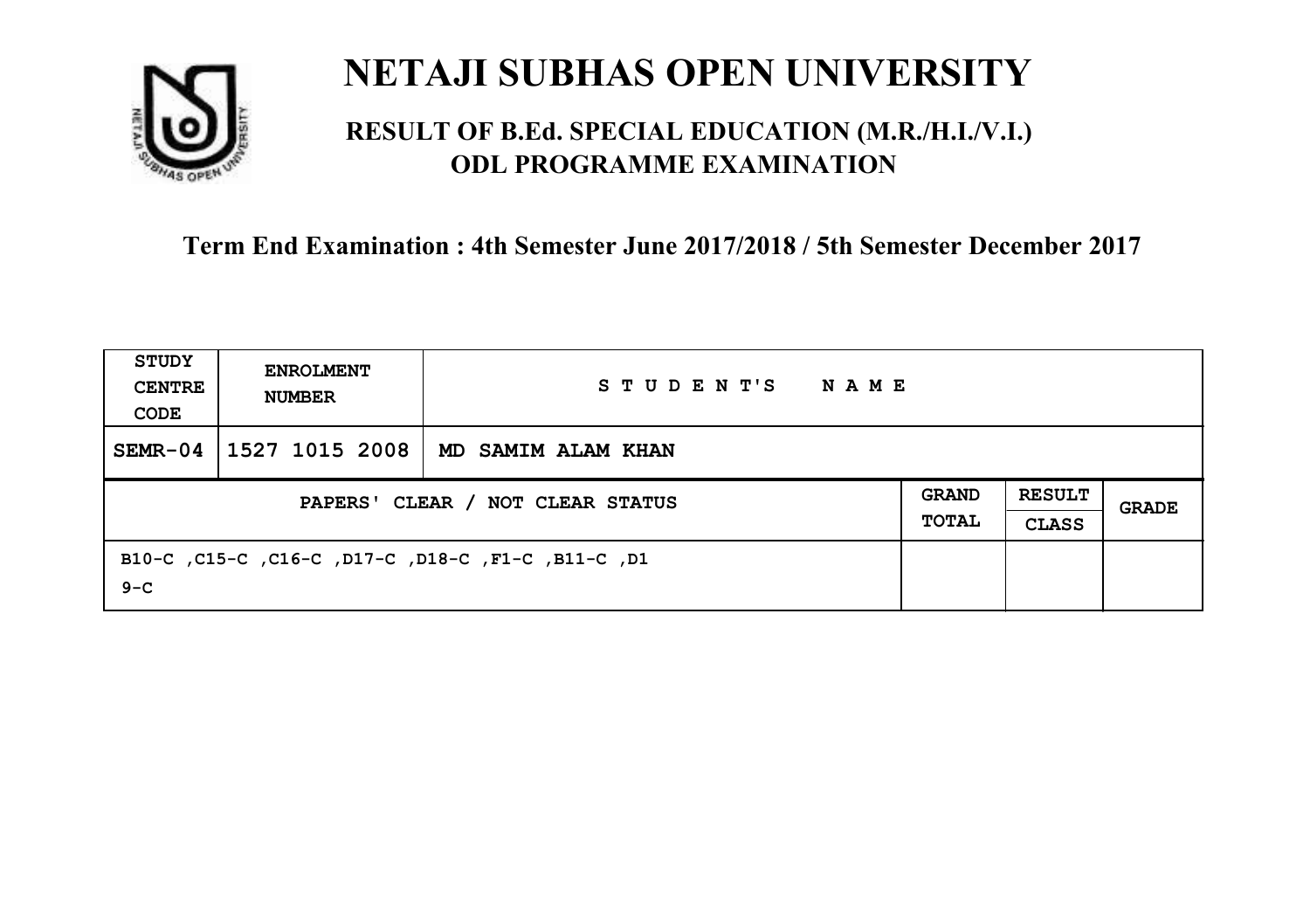

### **RESULT OF B.Ed. SPECIAL EDUCATION (M.R./H.I./V.I.) ODL PROGRAMME EXAMINATION**

| STUDY<br><b>CENTRE</b><br>CODE   | <b>ENROLMENT</b><br><b>NUMBER</b> | STUDENT'S<br>NAME                                  |  |                               |       |
|----------------------------------|-----------------------------------|----------------------------------------------------|--|-------------------------------|-------|
| $SEMR-04$                        | 1527 1015 2011                    | <b>GOUTAM MAITY</b>                                |  |                               |       |
| PAPERS' CLEAR / NOT CLEAR STATUS |                                   |                                                    |  | <b>RESULT</b><br><b>CLASS</b> | GRADE |
|                                  | 9-C, E1-B-C, F2-C, F3-C           | B10-C ,C15-C ,C16-C ,D17-C ,D18-NC,F1-C ,B11-C ,D1 |  |                               |       |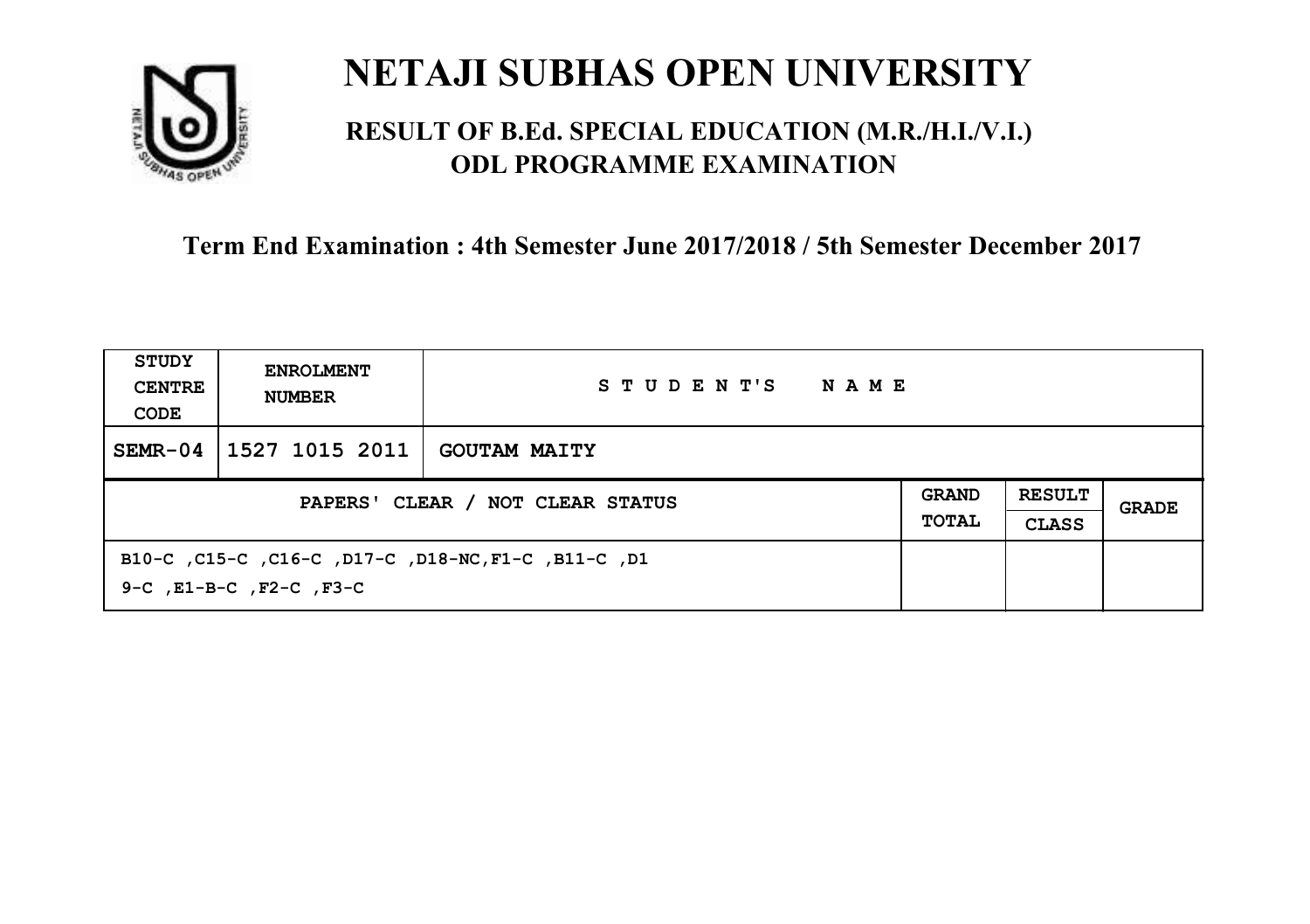

### **RESULT OF B.Ed. SPECIAL EDUCATION (M.R./H.I./V.I.) ODL PROGRAMME EXAMINATION**

| <b>STUDY</b><br><b>CENTRE</b><br>CODE                        | <b>ENROLMENT</b><br><b>NUMBER</b> | STUDENT'S<br><b>NAME</b> |      |                               |       |
|--------------------------------------------------------------|-----------------------------------|--------------------------|------|-------------------------------|-------|
| $SEMR-04$                                                    | 1527 1015 2020                    | <b>BIPLAB JANA</b>       |      |                               |       |
| <b>GRAND</b><br>CLEAR / NOT CLEAR STATUS<br>PAPERS'<br>TOTAL |                                   |                          |      | <b>RESULT</b><br><b>CLASS</b> | GRADE |
|                                                              |                                   | All Clear                | 1287 | I                             | A     |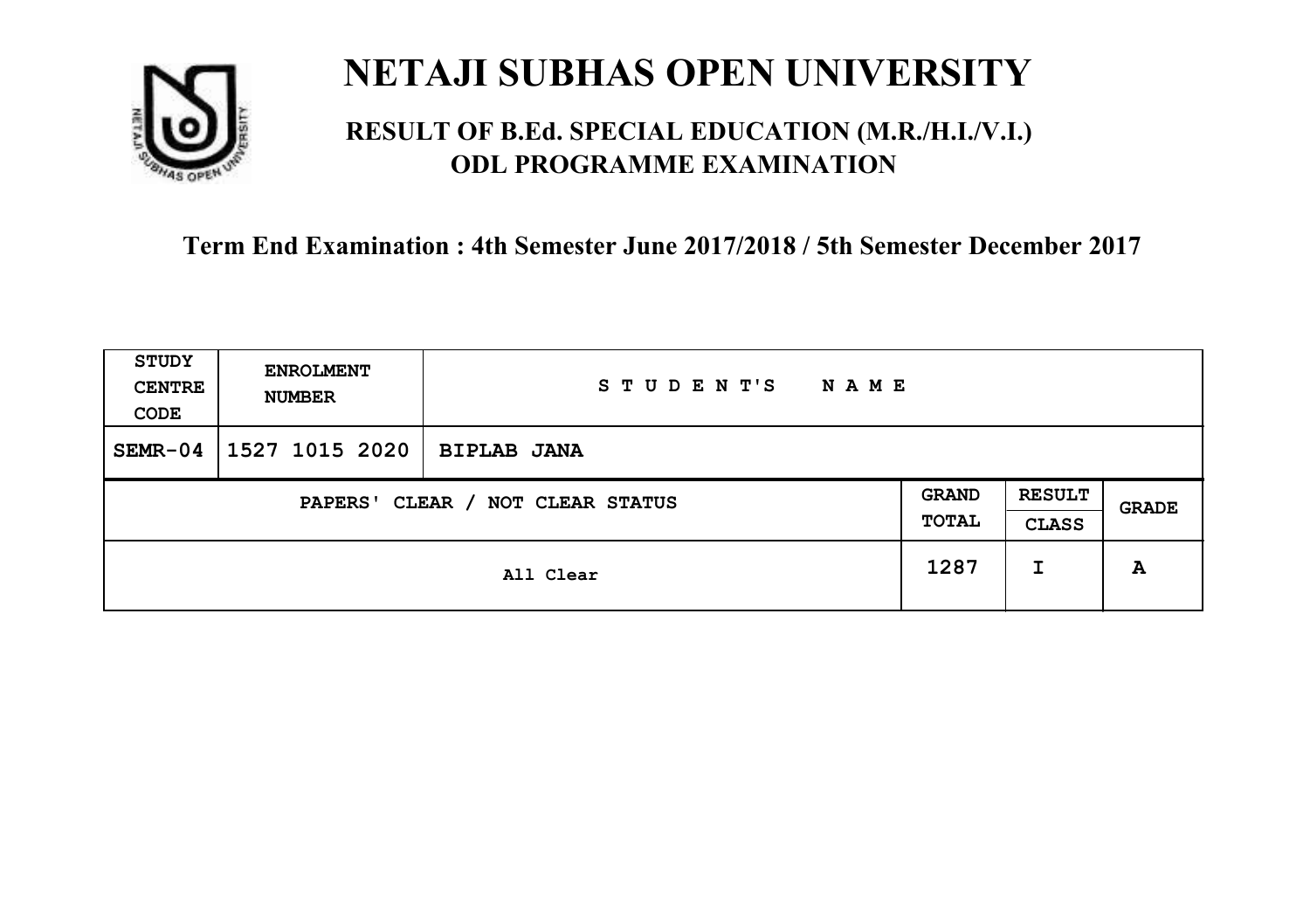

### **RESULT OF B.Ed. SPECIAL EDUCATION (M.R./H.I./V.I.) ODL PROGRAMME EXAMINATION**

| <b>STUDY</b><br><b>CENTRE</b><br>CODE                        | <b>ENROLMENT</b><br><b>NUMBER</b> | STUDENT'S<br><b>NAME</b> |      |                               |       |
|--------------------------------------------------------------|-----------------------------------|--------------------------|------|-------------------------------|-------|
| $SEMR-04$                                                    | 1528 1015 2014                    | SATABDI MAITY            |      |                               |       |
| <b>GRAND</b><br>CLEAR / NOT CLEAR STATUS<br>PAPERS'<br>TOTAL |                                   |                          |      | <b>RESULT</b><br><b>CLASS</b> | GRADE |
|                                                              |                                   | All Clear                | 1332 | I                             | A     |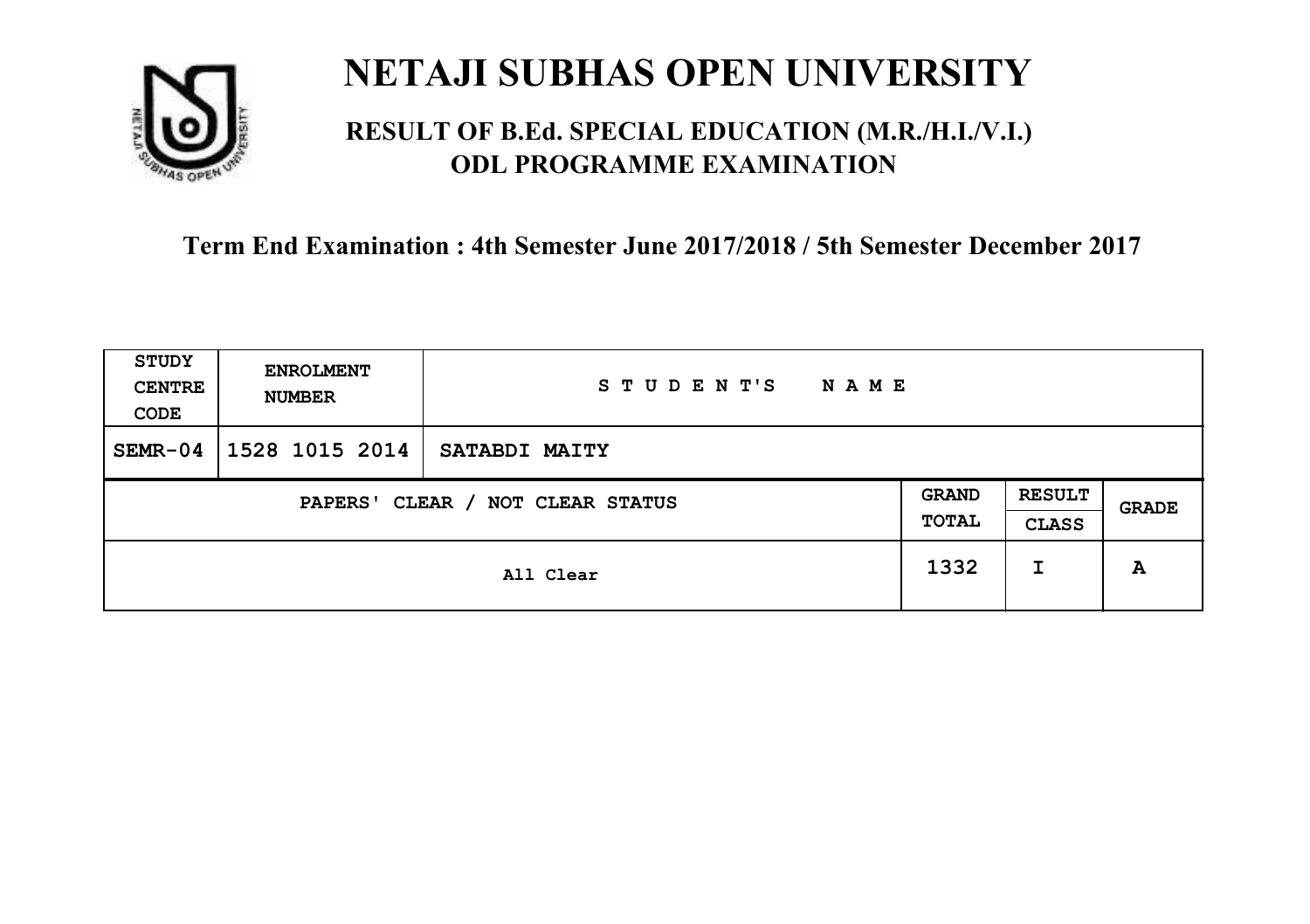

### **RESULT OF B.Ed. SPECIAL EDUCATION (M.R./H.I./V.I.) ODL PROGRAMME EXAMINATION**

| <b>STUDY</b><br><b>CENTRE</b><br>CODE | <b>ENROLMENT</b><br><b>NUMBER</b>       | STUDENT'S NAME      |  |                               |              |
|---------------------------------------|-----------------------------------------|---------------------|--|-------------------------------|--------------|
| $SEMR-05$                             | 1621 1015 8002                          | SOHAM BHATTACHARYYA |  |                               |              |
| PAPERS' CLEAR / NOT CLEAR STATUS      |                                         |                     |  | <b>RESULT</b><br><b>CLASS</b> | <b>GRADE</b> |
|                                       | B10-C, C15-C, C16-C, D17-C, D18-C, F1-C |                     |  |                               |              |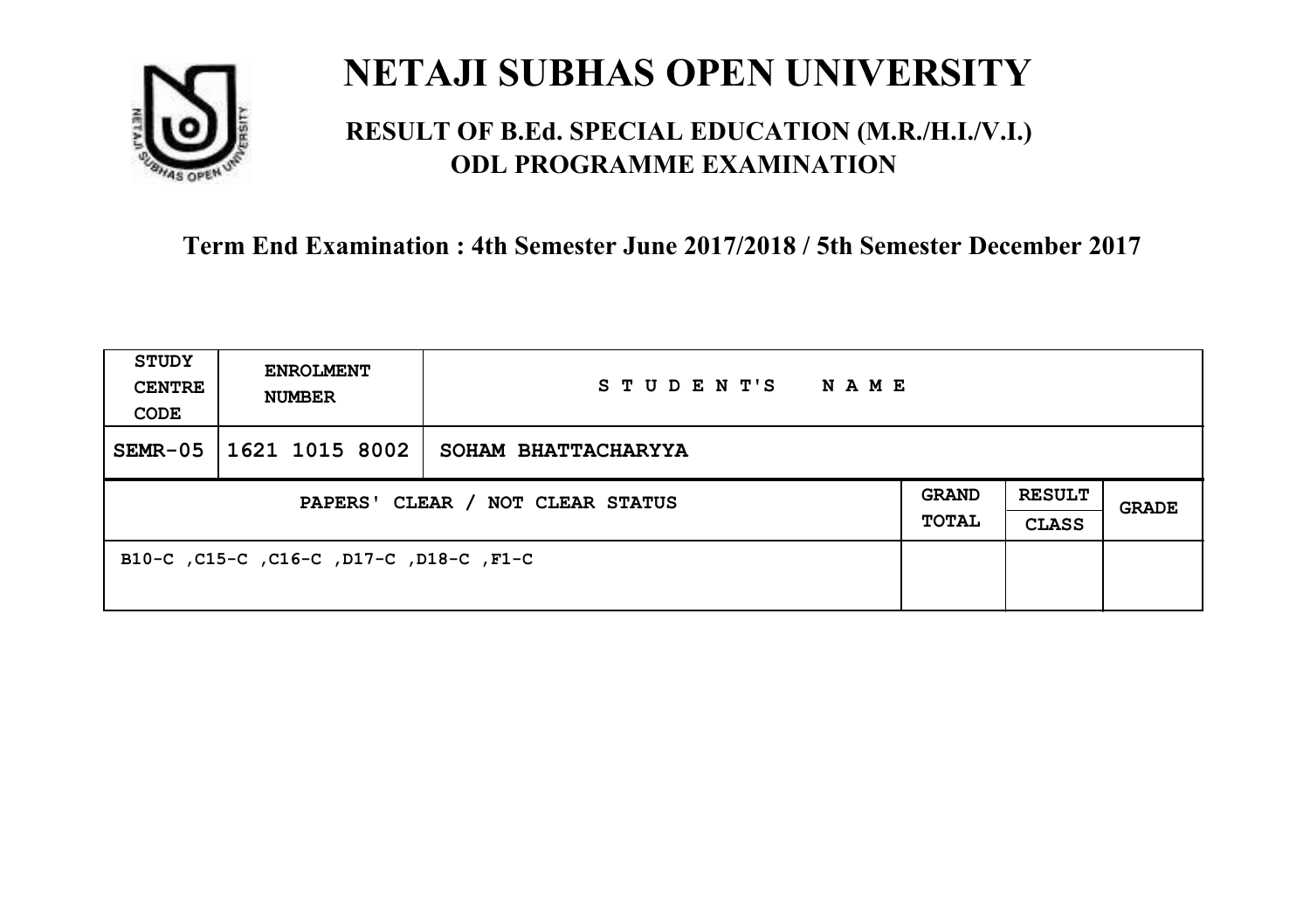

### **RESULT OF B.Ed. SPECIAL EDUCATION (M.R./H.I./V.I.) ODL PROGRAMME EXAMINATION**

| <b>STUDY</b><br><b>CENTRE</b><br>CODE | <b>ENROLMENT</b><br><b>NUMBER</b>       | STUDENT'S NAME      |  |                               |              |
|---------------------------------------|-----------------------------------------|---------------------|--|-------------------------------|--------------|
| $SEMR-05$                             | 1621 1015 8009                          | SANJIB ROYCHOWDHURY |  |                               |              |
| PAPERS' CLEAR / NOT CLEAR STATUS      |                                         |                     |  | <b>RESULT</b><br><b>CLASS</b> | <b>GRADE</b> |
|                                       | B10-C, C15-C, C16-C, D17-C, D18-C, F1-C |                     |  |                               |              |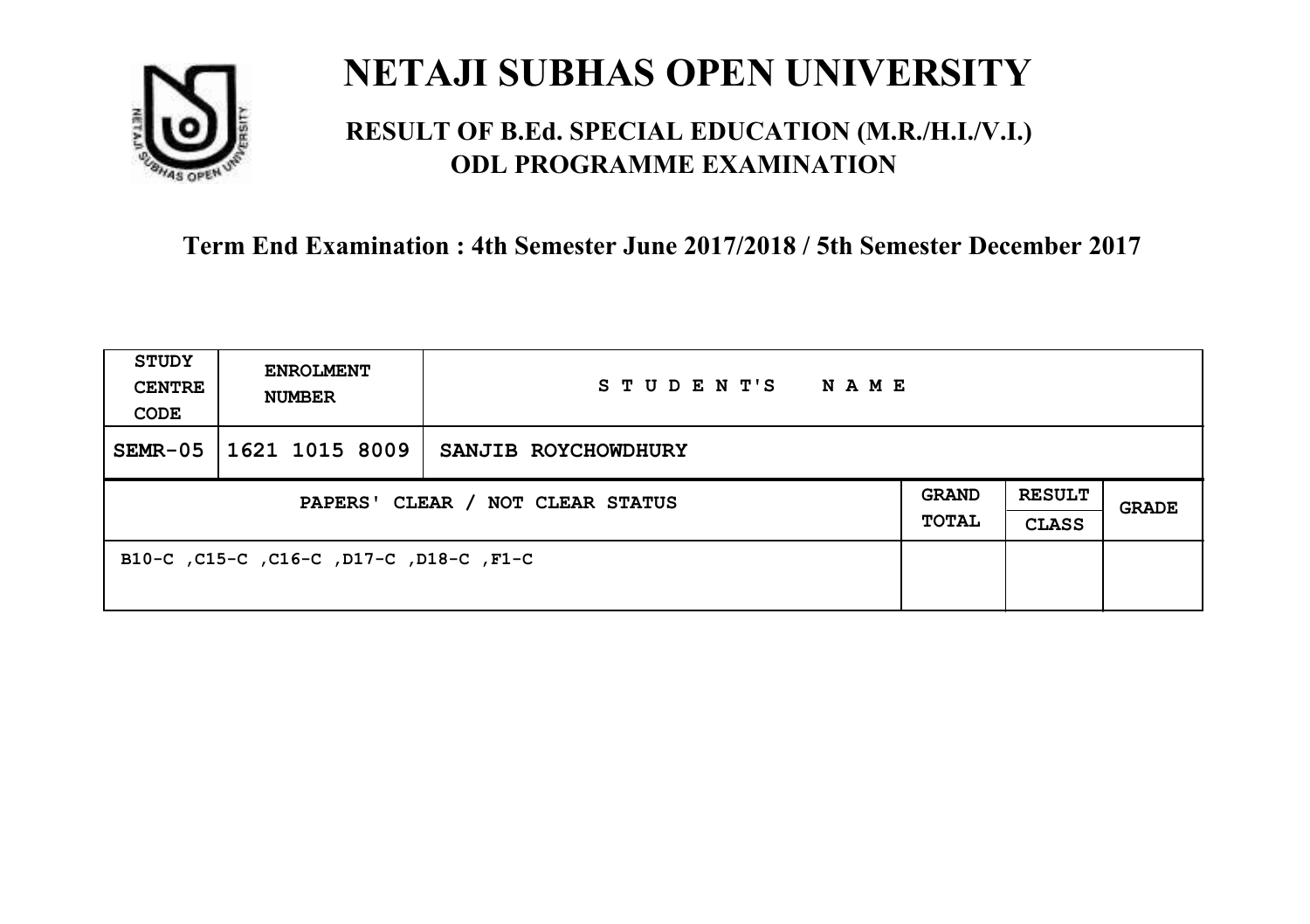

### **RESULT OF B.Ed. SPECIAL EDUCATION (M.R./H.I./V.I.) ODL PROGRAMME EXAMINATION**

| <b>STUDY</b><br><b>CENTRE</b><br>CODE | <b>ENROLMENT</b><br><b>NUMBER</b>        | STUDENT'S<br><b>NAME</b> |                              |                               |       |
|---------------------------------------|------------------------------------------|--------------------------|------------------------------|-------------------------------|-------|
| $SEMR-05$                             | 1621 1015 8022                           | <b>JAMIL AHMED</b>       |                              |                               |       |
| PAPERS' CLEAR / NOT CLEAR STATUS      |                                          |                          | <b>GRAND</b><br><b>TOTAL</b> | <b>RESULT</b><br><b>CLASS</b> | GRADE |
|                                       | B10-C, C15-NC, C16-C, D17-C, D18-C, F1-C |                          |                              |                               |       |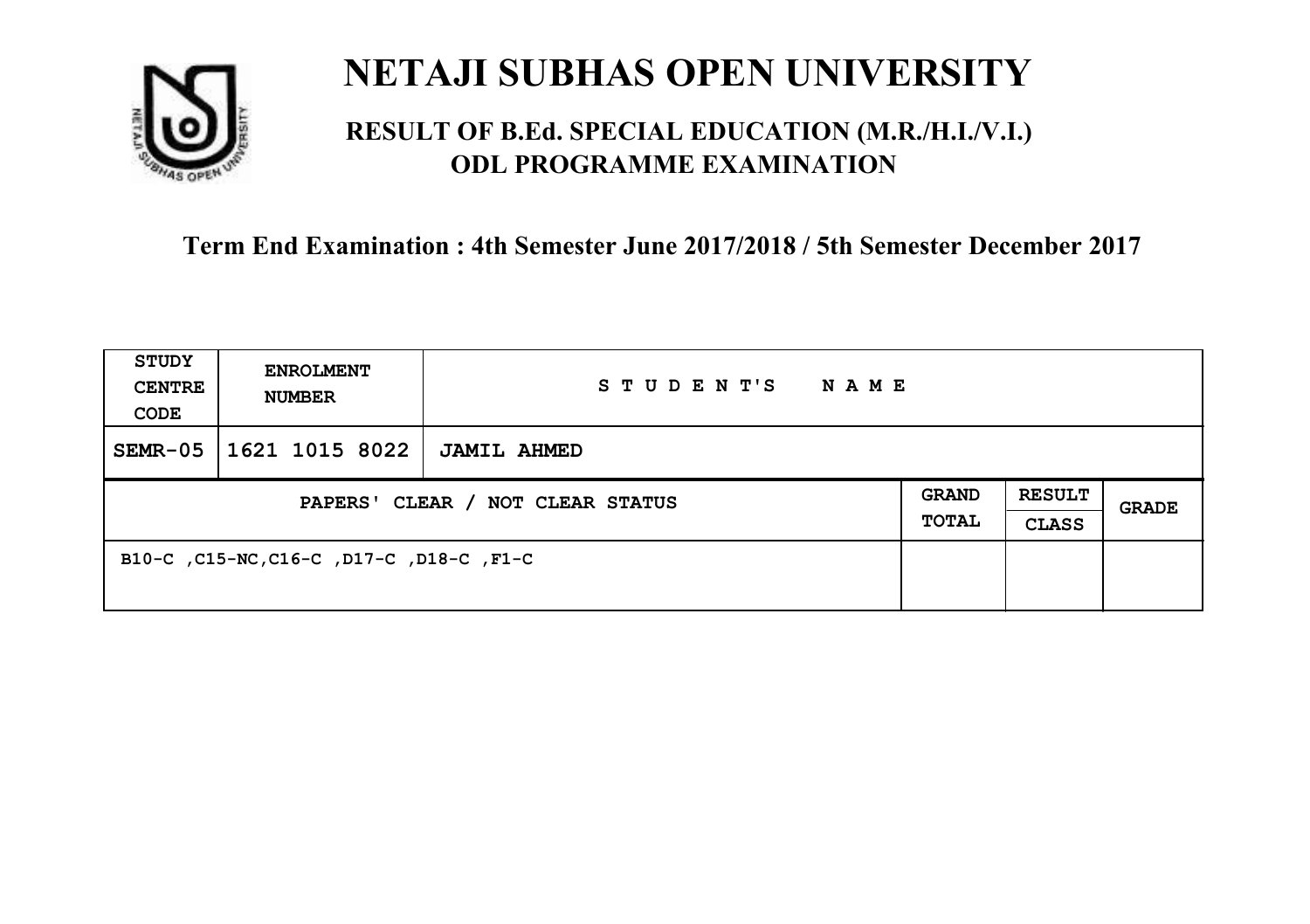

### **RESULT OF B.Ed. SPECIAL EDUCATION (M.R./H.I./V.I.) ODL PROGRAMME EXAMINATION**

| <b>STUDY</b><br><b>CENTRE</b><br>CODE | <b>ENROLMENT</b><br><b>NUMBER</b>       | STUDENT'S<br>NAME |  |                               |       |
|---------------------------------------|-----------------------------------------|-------------------|--|-------------------------------|-------|
| $SEMR-05$                             | 1621 1015 8028                          | KISHALAY HALDER   |  |                               |       |
| PAPERS' CLEAR / NOT CLEAR STATUS      |                                         |                   |  | <b>RESULT</b><br><b>CLASS</b> | GRADE |
|                                       | B10-C, C15-C, C16-C, D17-C, D18-C, F1-C |                   |  |                               |       |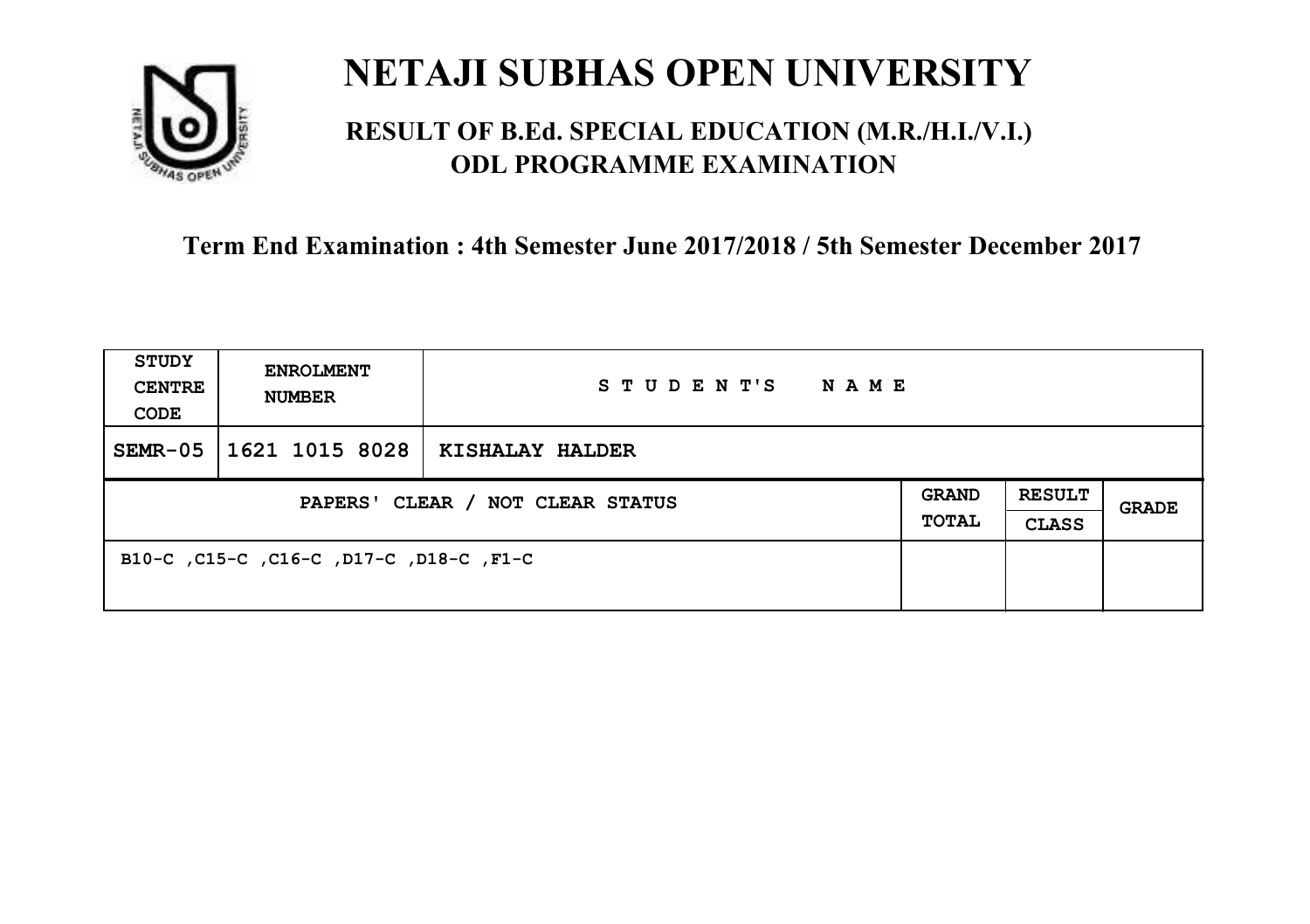

### **RESULT OF B.Ed. SPECIAL EDUCATION (M.R./H.I./V.I.) ODL PROGRAMME EXAMINATION**

| STUDY<br><b>CENTRE</b><br>CODE             | <b>ENROLMENT</b><br><b>NUMBER</b> | STUDENT'S<br>N A M E |  |                               |              |
|--------------------------------------------|-----------------------------------|----------------------|--|-------------------------------|--------------|
| $SEMR-05$                                  | 1622 1015 8001                    | <b>ANURUPA DE</b>    |  |                               |              |
| CLEAR / NOT CLEAR STATUS<br><b>PAPERS'</b> |                                   |                      |  | <b>RESULT</b><br><b>CLASS</b> | <b>GRADE</b> |
| $F1-C$                                     |                                   |                      |  |                               |              |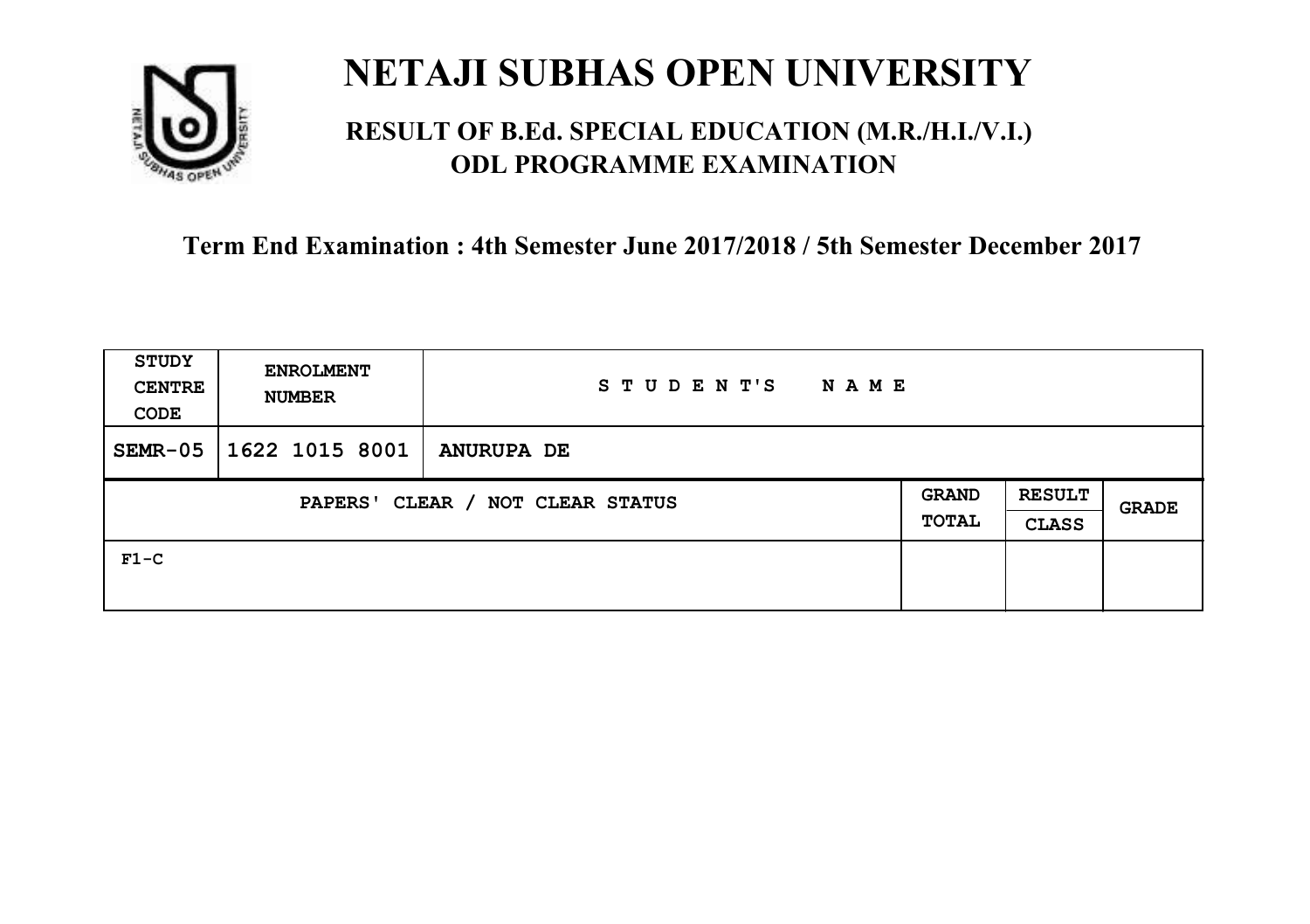

### **RESULT OF B.Ed. SPECIAL EDUCATION (M.R./H.I./V.I.) ODL PROGRAMME EXAMINATION**

| <b>STUDY</b><br><b>CENTRE</b><br>CODE | <b>ENROLMENT</b><br><b>NUMBER</b>       | STUDENT'S<br>NAME  |  |                               |       |
|---------------------------------------|-----------------------------------------|--------------------|--|-------------------------------|-------|
| $SEMR-05$                             | 1622 1015 8005                          | <b>ASHMITA DAS</b> |  |                               |       |
| PAPERS' CLEAR / NOT CLEAR STATUS      |                                         |                    |  | <b>RESULT</b><br><b>CLASS</b> | GRADE |
|                                       | B10-C, C15-C, C16-C, D17-C, D18-C, F1-C |                    |  |                               |       |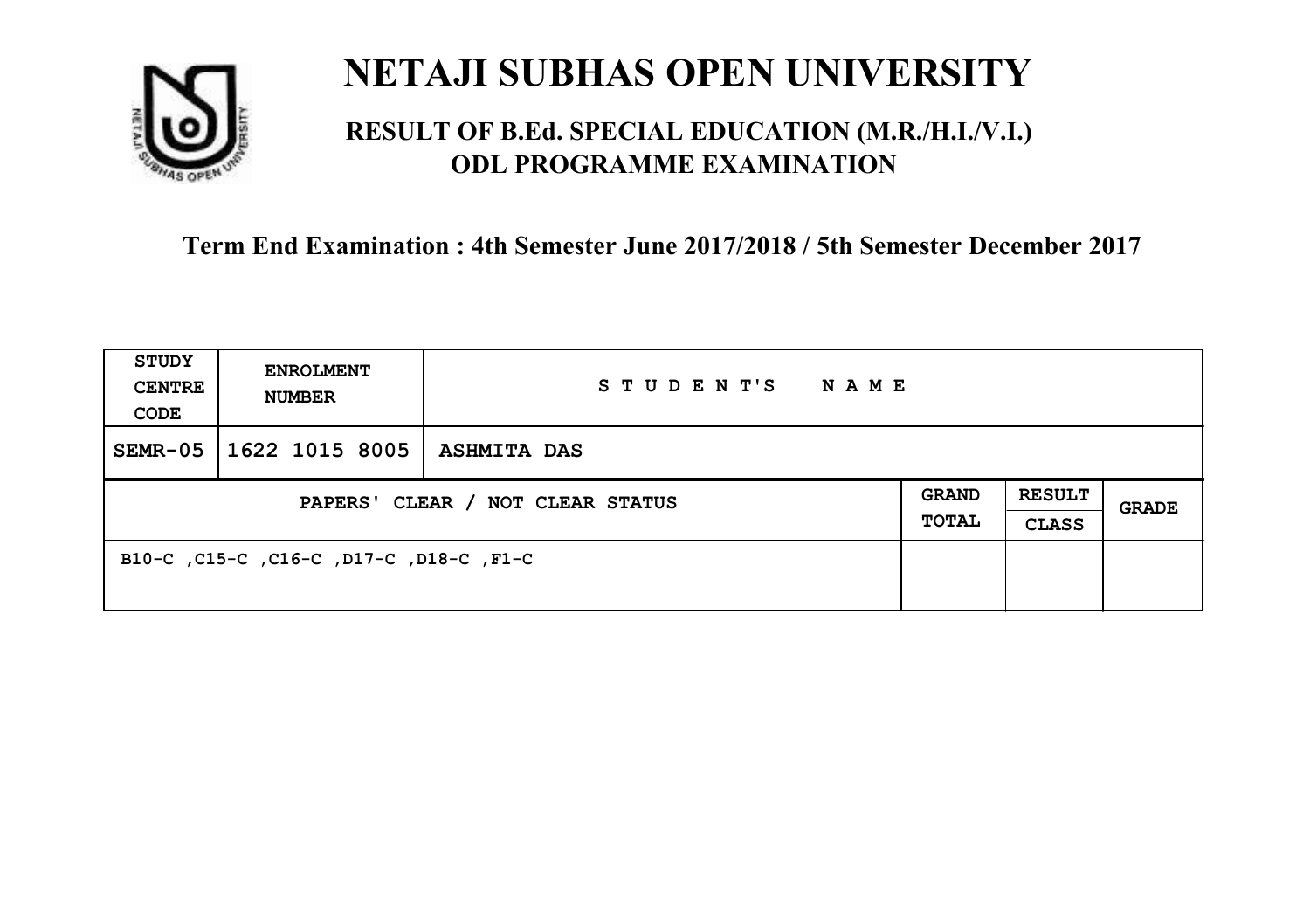

### **RESULT OF B.Ed. SPECIAL EDUCATION (M.R./H.I./V.I.) ODL PROGRAMME EXAMINATION**

| <b>STUDY</b><br><b>CENTRE</b><br>CODE | <b>ENROLMENT</b><br><b>NUMBER</b>       | STUDENT'S<br>NAME   |  |                               |       |
|---------------------------------------|-----------------------------------------|---------------------|--|-------------------------------|-------|
| $SEMR-05$                             | 1622 1015 8007                          | <b>PRIYANKA DAS</b> |  |                               |       |
| PAPERS' CLEAR / NOT CLEAR STATUS      |                                         |                     |  | <b>RESULT</b><br><b>CLASS</b> | GRADE |
|                                       | B10-C, C15-C, C16-C, D17-C, D18-C, F1-C |                     |  |                               |       |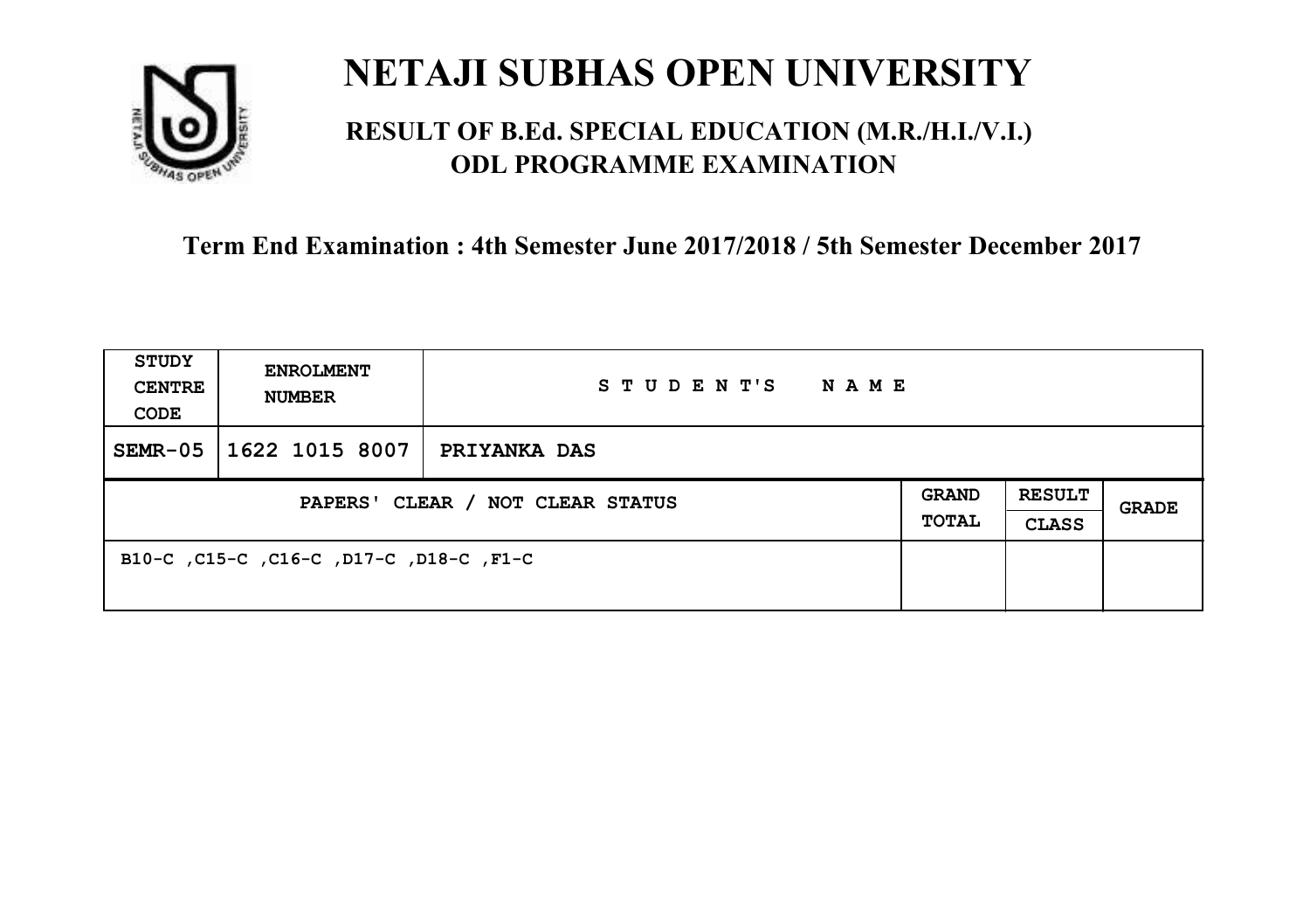

### **RESULT OF B.Ed. SPECIAL EDUCATION (M.R./H.I./V.I.) ODL PROGRAMME EXAMINATION**

| <b>STUDY</b><br><b>CENTRE</b><br>CODE | <b>ENROLMENT</b><br><b>NUMBER</b>       | STUDENT'S<br>NAME |  |                               |       |
|---------------------------------------|-----------------------------------------|-------------------|--|-------------------------------|-------|
| $SEMR-05$                             | 1622 1015 8008                          | PRIYANKA ADHIKARI |  |                               |       |
| PAPERS' CLEAR / NOT CLEAR STATUS      |                                         |                   |  | <b>RESULT</b><br><b>CLASS</b> | GRADE |
|                                       | B10-C, C15-C, C16-C, D17-C, D18-C, F1-C |                   |  |                               |       |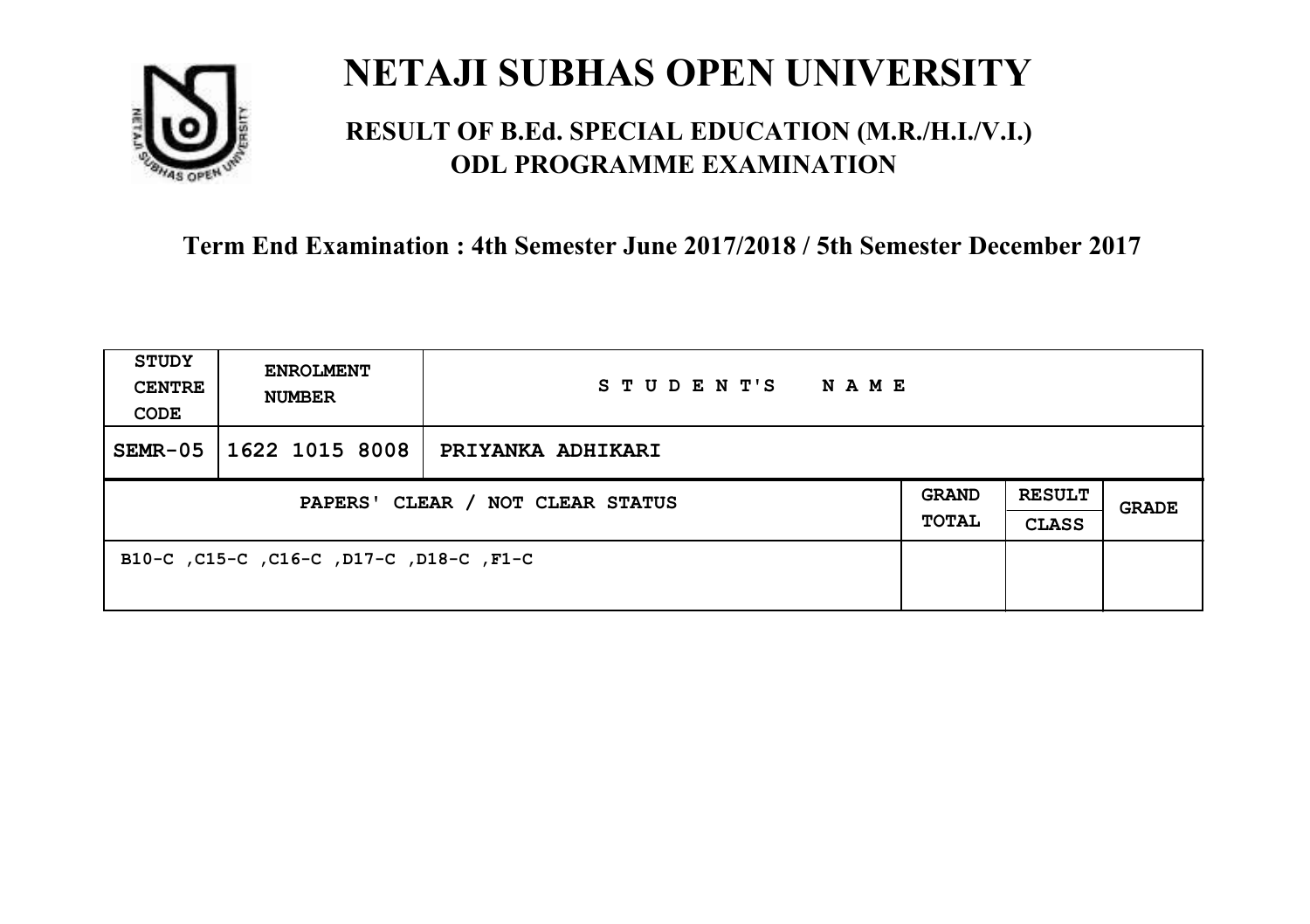

### **RESULT OF B.Ed. SPECIAL EDUCATION (M.R./H.I./V.I.) ODL PROGRAMME EXAMINATION**

| <b>STUDY</b><br><b>CENTRE</b><br>CODE | <b>ENROLMENT</b><br><b>NUMBER</b>       | STUDENT'S<br>NAME      |                       |                               |       |
|---------------------------------------|-----------------------------------------|------------------------|-----------------------|-------------------------------|-------|
| $SEMR-05$                             | 1622 1015 8010                          | <b>MANJU RANI BERA</b> |                       |                               |       |
| PAPERS' CLEAR / NOT CLEAR STATUS      |                                         |                        | <b>GRAND</b><br>TOTAL | <b>RESULT</b><br><b>CLASS</b> | GRADE |
|                                       | B10-C, C15-C, C16-C, D17-C, D18-C, F1-C |                        |                       |                               |       |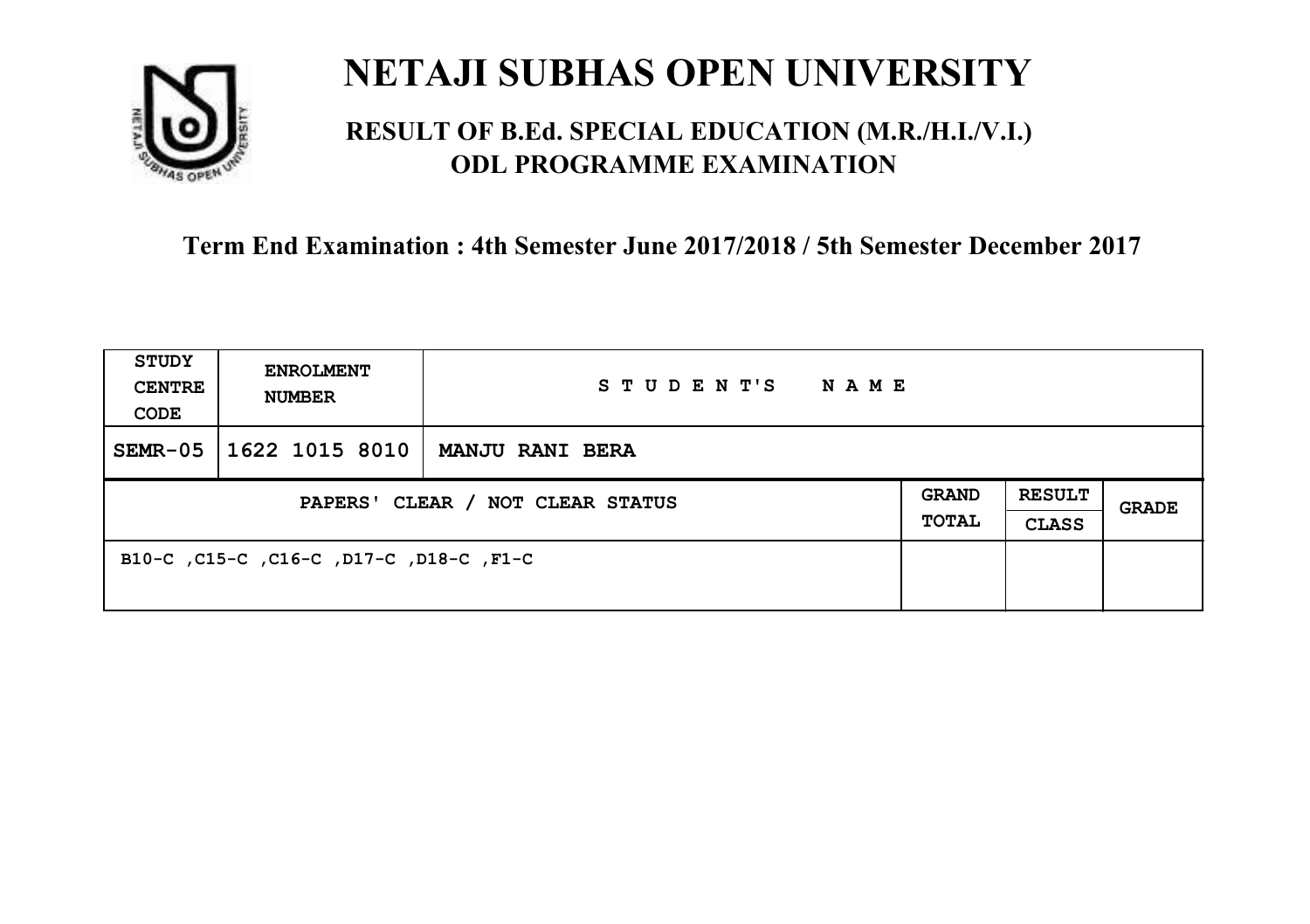

### **RESULT OF B.Ed. SPECIAL EDUCATION (M.R./H.I./V.I.) ODL PROGRAMME EXAMINATION**

| <b>STUDY</b><br><b>CENTRE</b><br>CODE | <b>ENROLMENT</b><br><b>NUMBER</b>       | STUDENT'S NAME      |  |                               |              |
|---------------------------------------|-----------------------------------------|---------------------|--|-------------------------------|--------------|
| $SEMR-05$                             | 1622 1015 8014                          | ANWESHA CHAKRABARTI |  |                               |              |
| PAPERS' CLEAR / NOT CLEAR STATUS      |                                         |                     |  | <b>RESULT</b><br><b>CLASS</b> | <b>GRADE</b> |
|                                       | B10-C, C15-C, C16-C, D17-C, D18-C, F1-C |                     |  |                               |              |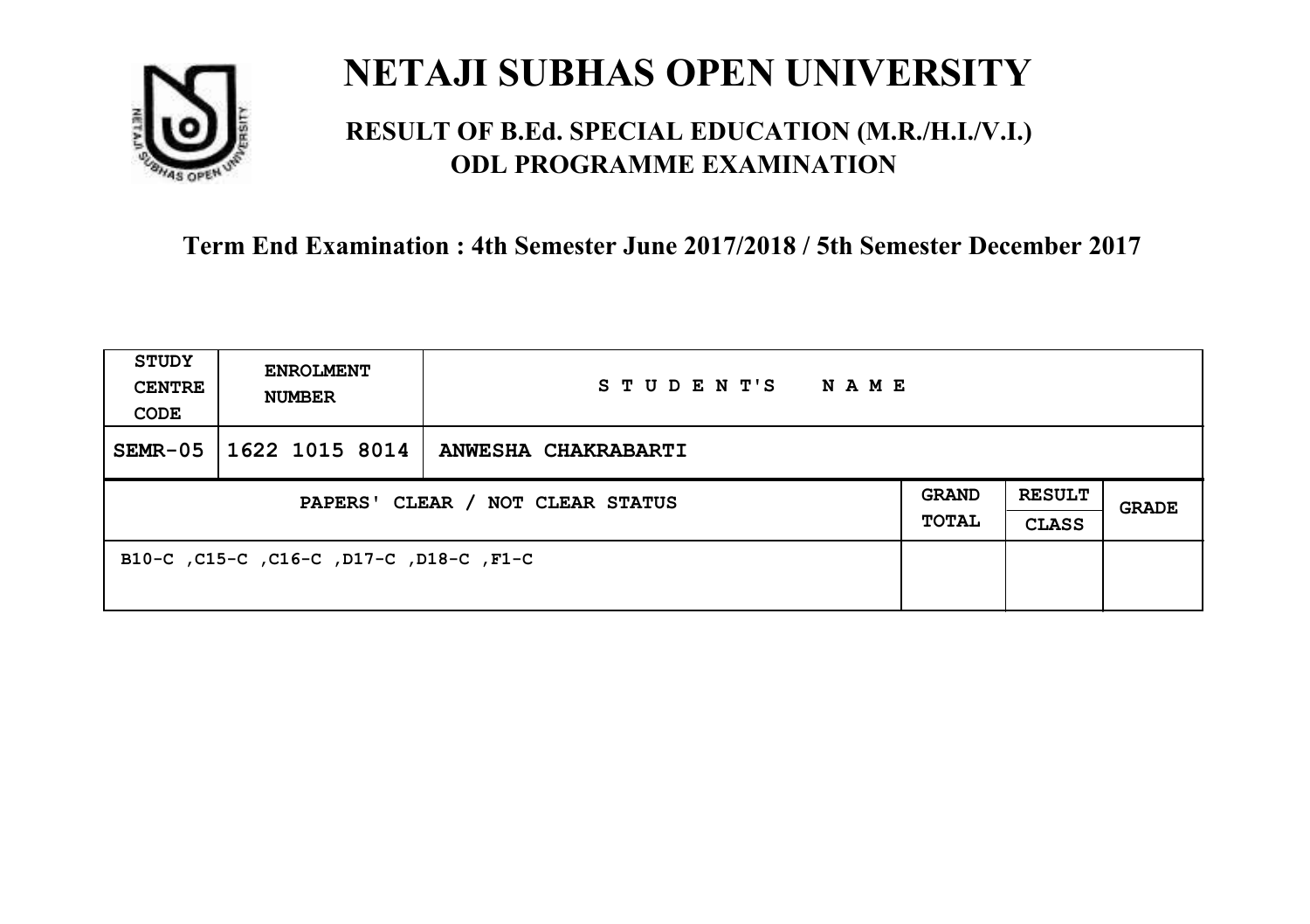

### **RESULT OF B.Ed. SPECIAL EDUCATION (M.R./H.I./V.I.) ODL PROGRAMME EXAMINATION**

| <b>STUDY</b><br><b>CENTRE</b><br>CODE | <b>ENROLMENT</b><br><b>NUMBER</b>       | STUDENT'S<br>NAME   |                       |                               |       |
|---------------------------------------|-----------------------------------------|---------------------|-----------------------|-------------------------------|-------|
| $SEMR-05$                             | 1622 1015 8015                          | <b>PAPRI MONDAL</b> |                       |                               |       |
| PAPERS' CLEAR / NOT CLEAR STATUS      |                                         |                     | <b>GRAND</b><br>TOTAL | <b>RESULT</b><br><b>CLASS</b> | GRADE |
|                                       | B10-C, C15-C, C16-C, D17-C, D18-C, F1-C |                     |                       |                               |       |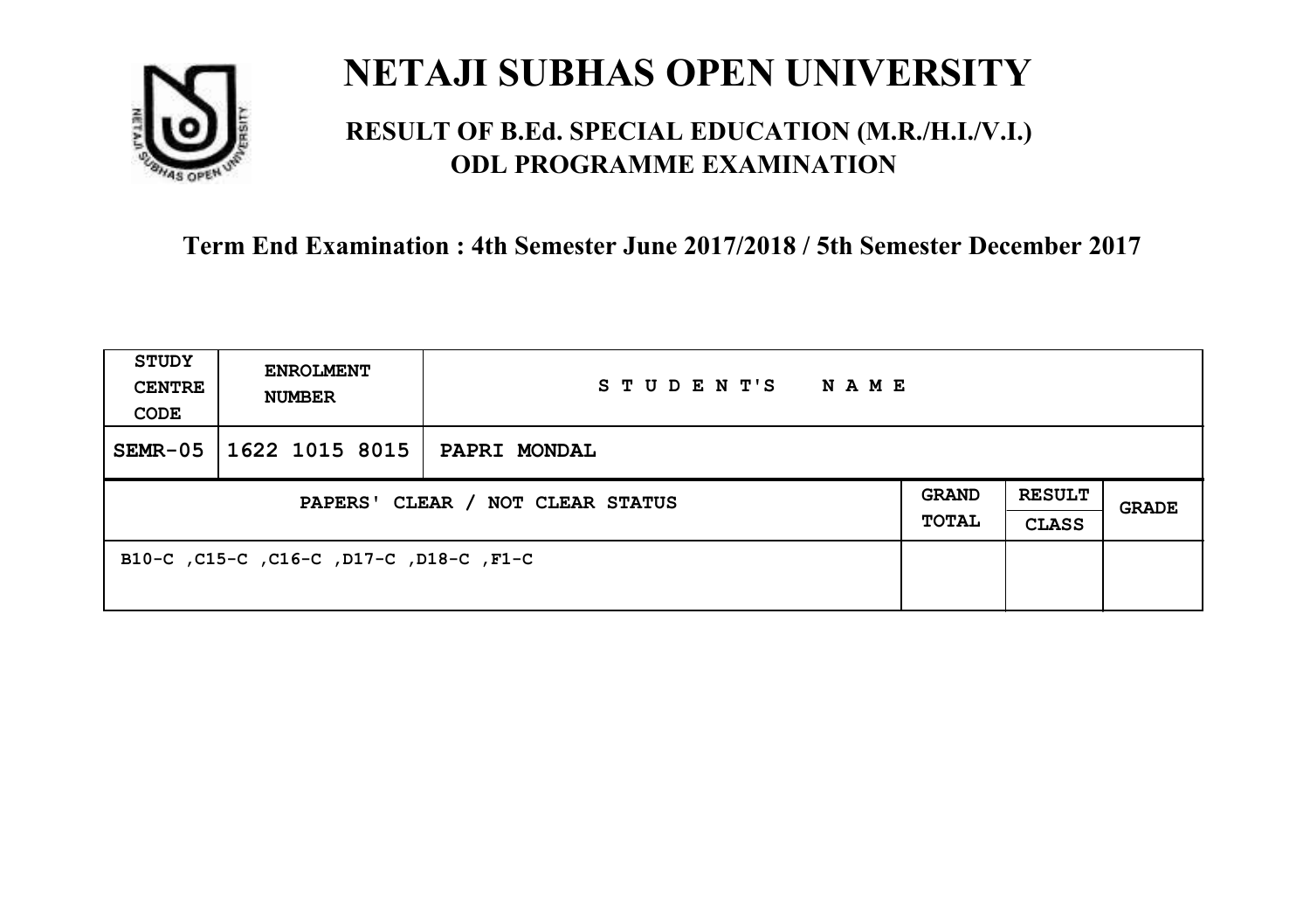

### **RESULT OF B.Ed. SPECIAL EDUCATION (M.R./H.I./V.I.) ODL PROGRAMME EXAMINATION**

| <b>STUDY</b><br><b>CENTRE</b><br>CODE | <b>ENROLMENT</b><br><b>NUMBER</b>       | STUDENT'S<br>NAME    |                       |                               |       |
|---------------------------------------|-----------------------------------------|----------------------|-----------------------|-------------------------------|-------|
| $SEMR-05$                             | 1622 1015 8016                          | <b>SUSMITA GHOSH</b> |                       |                               |       |
| PAPERS' CLEAR / NOT CLEAR STATUS      |                                         |                      | <b>GRAND</b><br>TOTAL | <b>RESULT</b><br><b>CLASS</b> | GRADE |
|                                       | B10-C, C15-C, C16-C, D17-C, D18-C, F1-C |                      |                       |                               |       |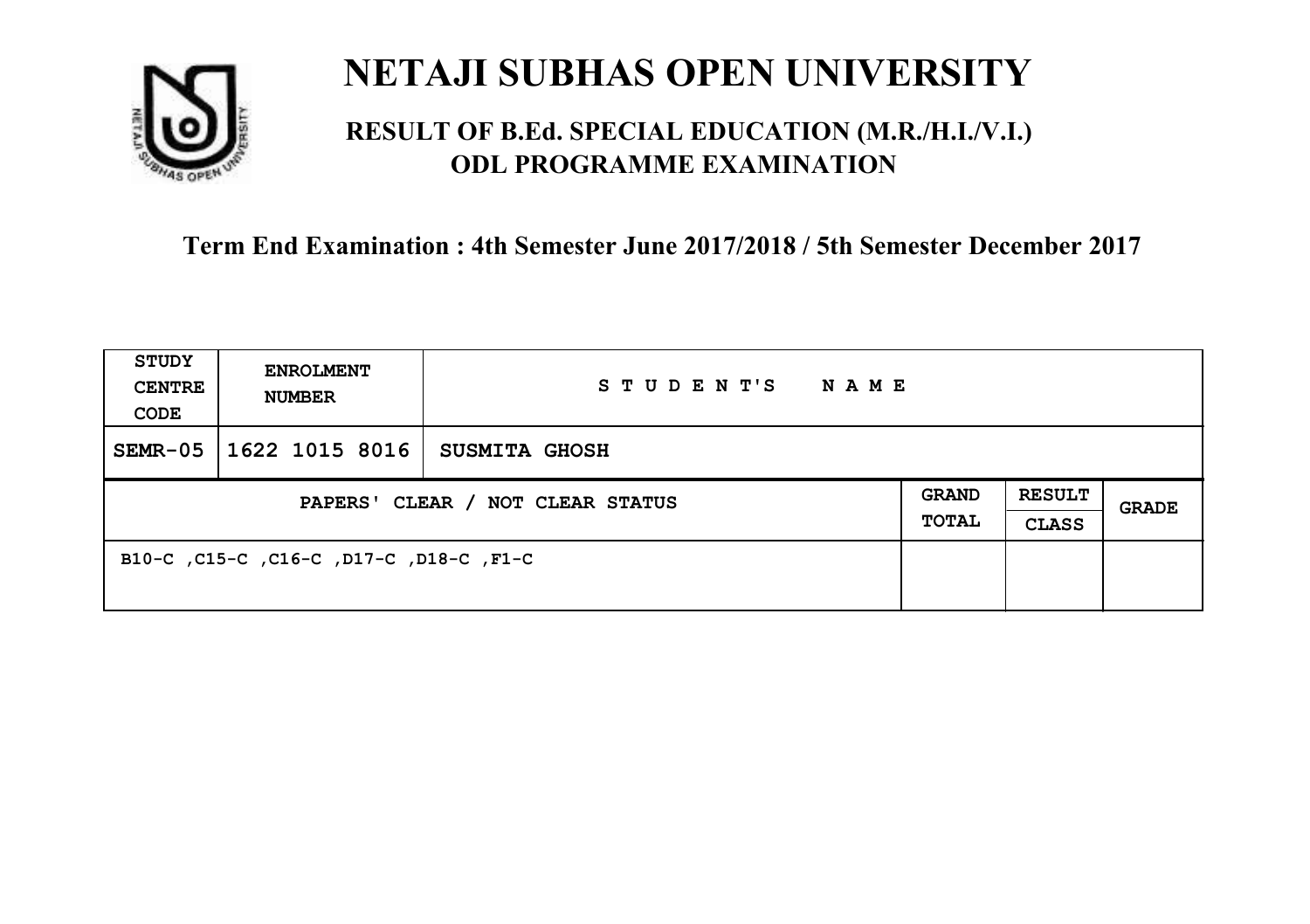

### **RESULT OF B.Ed. SPECIAL EDUCATION (M.R./H.I./V.I.) ODL PROGRAMME EXAMINATION**

| <b>STUDY</b><br><b>CENTRE</b><br>CODE | <b>ENROLMENT</b><br><b>NUMBER</b>        | STUDENT'S<br><b>NAME</b> |                              |                               |       |
|---------------------------------------|------------------------------------------|--------------------------|------------------------------|-------------------------------|-------|
| $SEMR-05$                             | 1622 1015 8017                           | <b>ARCHANA ASHANI</b>    |                              |                               |       |
| PAPERS' CLEAR / NOT CLEAR STATUS      |                                          |                          | <b>GRAND</b><br><b>TOTAL</b> | <b>RESULT</b><br><b>CLASS</b> | GRADE |
|                                       | B10-C, C15-NC, C16-C, D17-C, D18-C, F1-C |                          |                              |                               |       |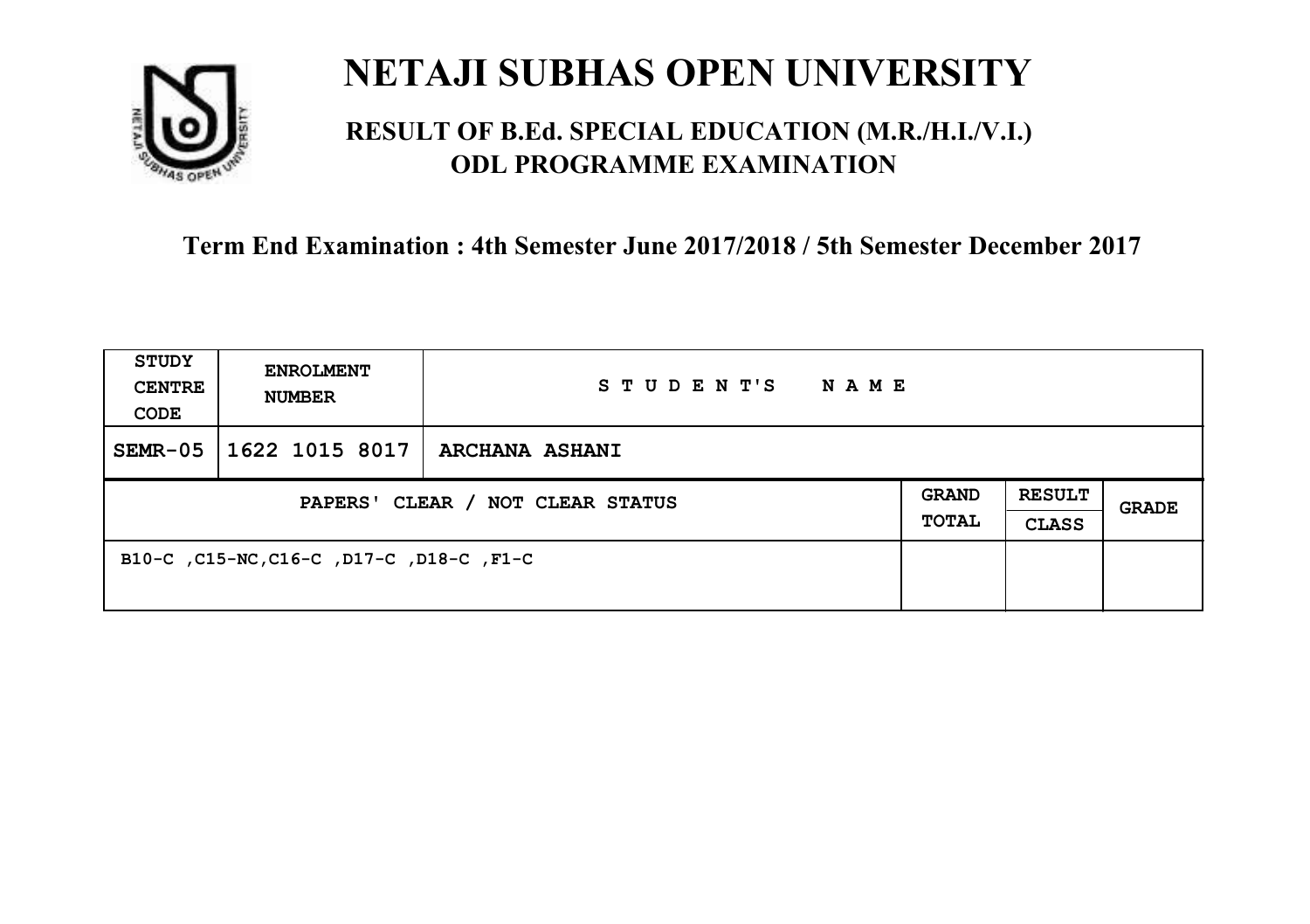

### **RESULT OF B.Ed. SPECIAL EDUCATION (M.R./H.I./V.I.) ODL PROGRAMME EXAMINATION**

| <b>STUDY</b><br><b>CENTRE</b><br>CODE | <b>ENROLMENT</b><br><b>NUMBER</b>       | STUDENT'S<br><b>NAME</b> |                              |                        |       |
|---------------------------------------|-----------------------------------------|--------------------------|------------------------------|------------------------|-------|
| $SEMR-05$                             | 1622 1015 8030                          | <b>BRINDA ADAK</b>       |                              |                        |       |
| PAPERS' CLEAR / NOT CLEAR STATUS      |                                         |                          | <b>GRAND</b><br><b>TOTAL</b> | <b>RESULT</b><br>CLASS | GRADE |
|                                       | B10-C, C15-C, C16-C, D17-C, D18-C, F1-C |                          |                              |                        |       |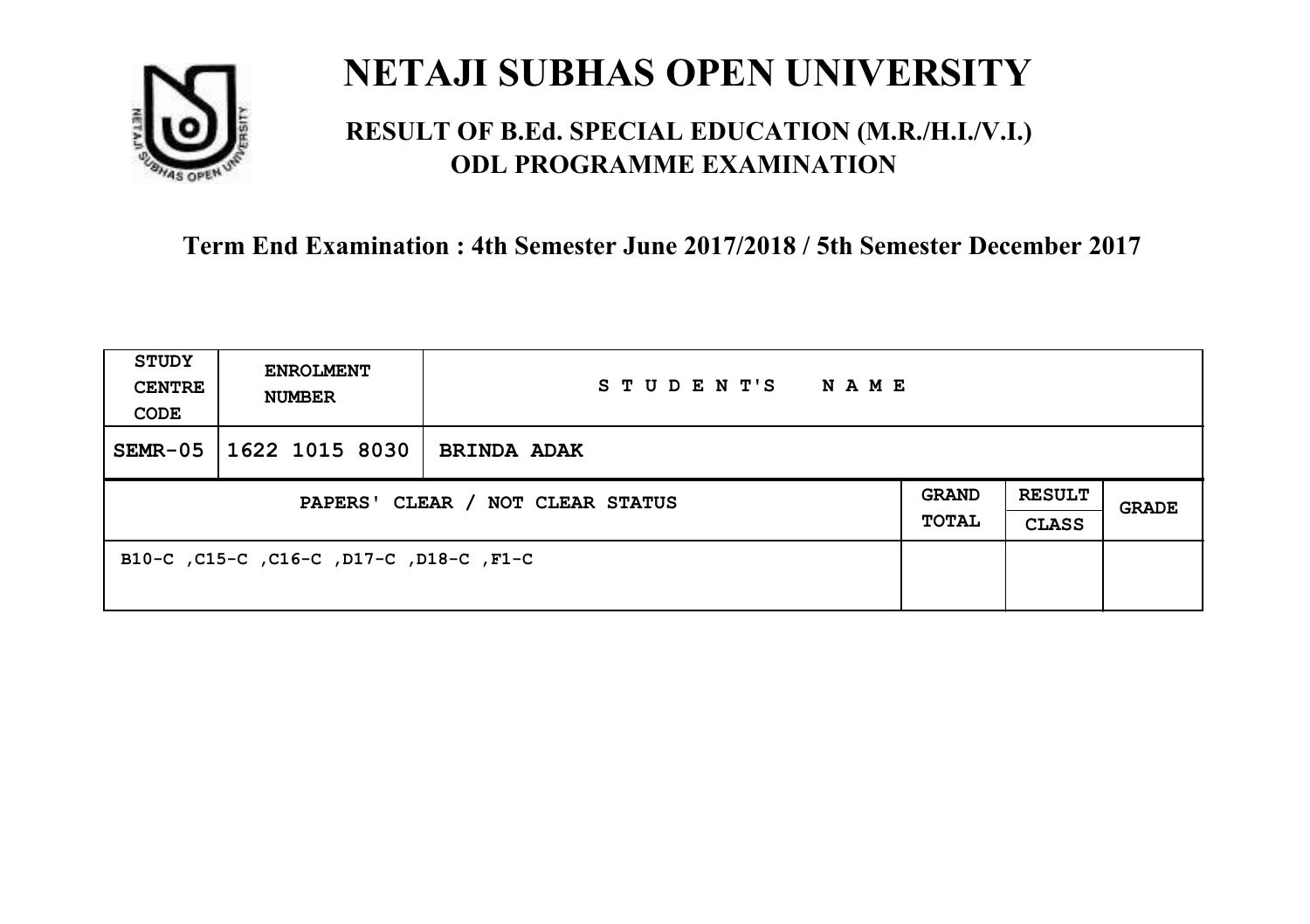

### **RESULT OF B.Ed. SPECIAL EDUCATION (M.R./H.I./V.I.) ODL PROGRAMME EXAMINATION**

| <b>STUDY</b><br><b>CENTRE</b><br>CODE | <b>ENROLMENT</b><br><b>NUMBER</b>       | STUDENT'S<br>NAME       |                       |                               |       |
|---------------------------------------|-----------------------------------------|-------------------------|-----------------------|-------------------------------|-------|
| $SEMR-05$                             | 1622 1015 8034                          | <b>MAYURAKSHI GHOSH</b> |                       |                               |       |
| PAPERS' CLEAR / NOT CLEAR STATUS      |                                         |                         | GRAND<br><b>TOTAL</b> | <b>RESULT</b><br><b>CLASS</b> | GRADE |
|                                       | B10-C, C15-C, C16-C, D17-C, D18-C, F1-C |                         |                       |                               |       |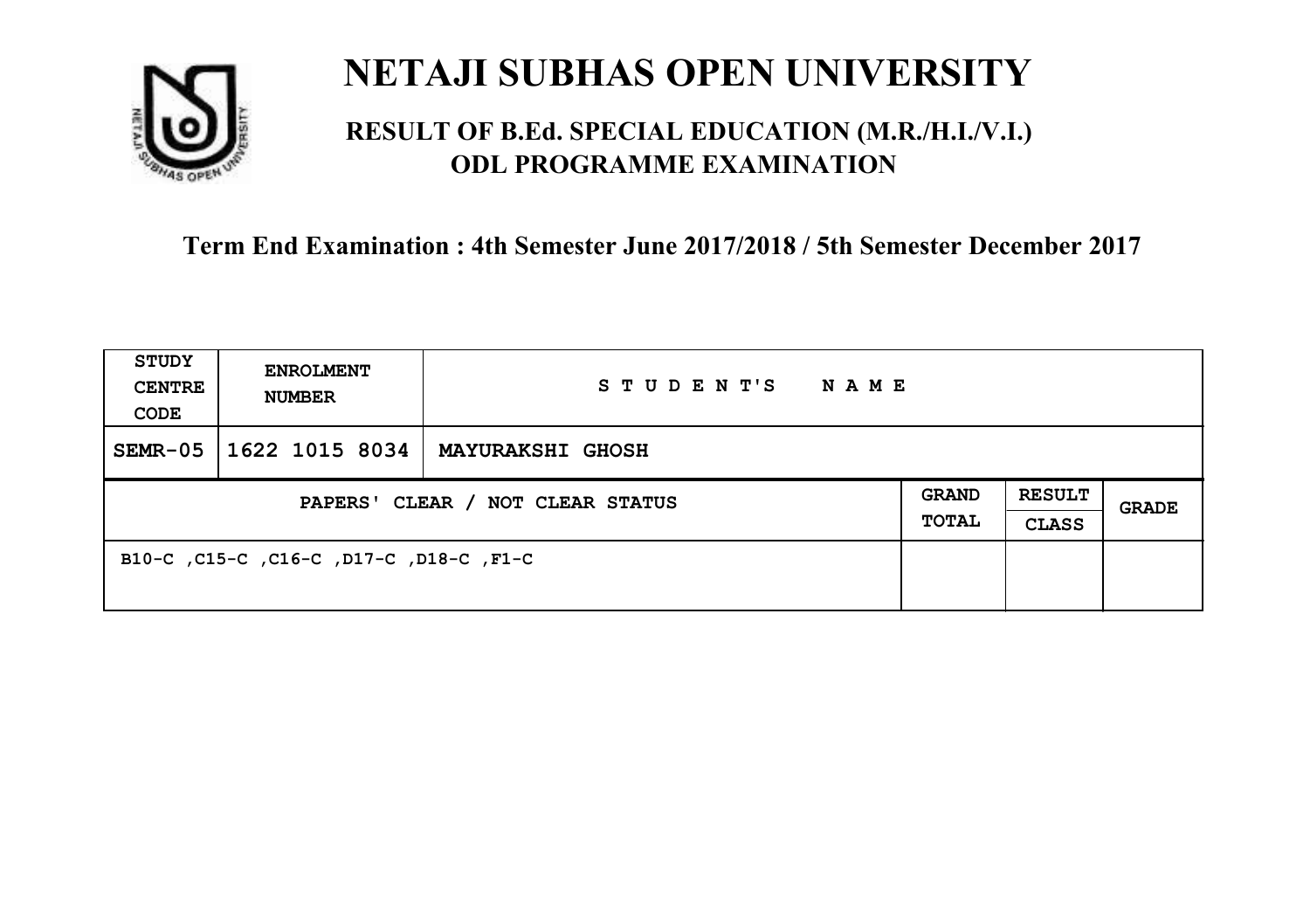

### **RESULT OF B.Ed. SPECIAL EDUCATION (M.R./H.I./V.I.) ODL PROGRAMME EXAMINATION**

| <b>STUDY</b><br><b>CENTRE</b><br>CODE | <b>ENROLMENT</b><br><b>NUMBER</b>       | STUDENT'S<br><b>NAME</b> |                              |                               |       |
|---------------------------------------|-----------------------------------------|--------------------------|------------------------------|-------------------------------|-------|
| $SEMR-05$                             | 1622 1015 8038                          | USREE MITRA (GHOSH)      |                              |                               |       |
| PAPERS' CLEAR / NOT CLEAR STATUS      |                                         |                          | <b>GRAND</b><br><b>TOTAL</b> | <b>RESULT</b><br><b>CLASS</b> | GRADE |
|                                       | B10-C, C15-C, C16-C, D17-C, D18-C, F1-C |                          |                              |                               |       |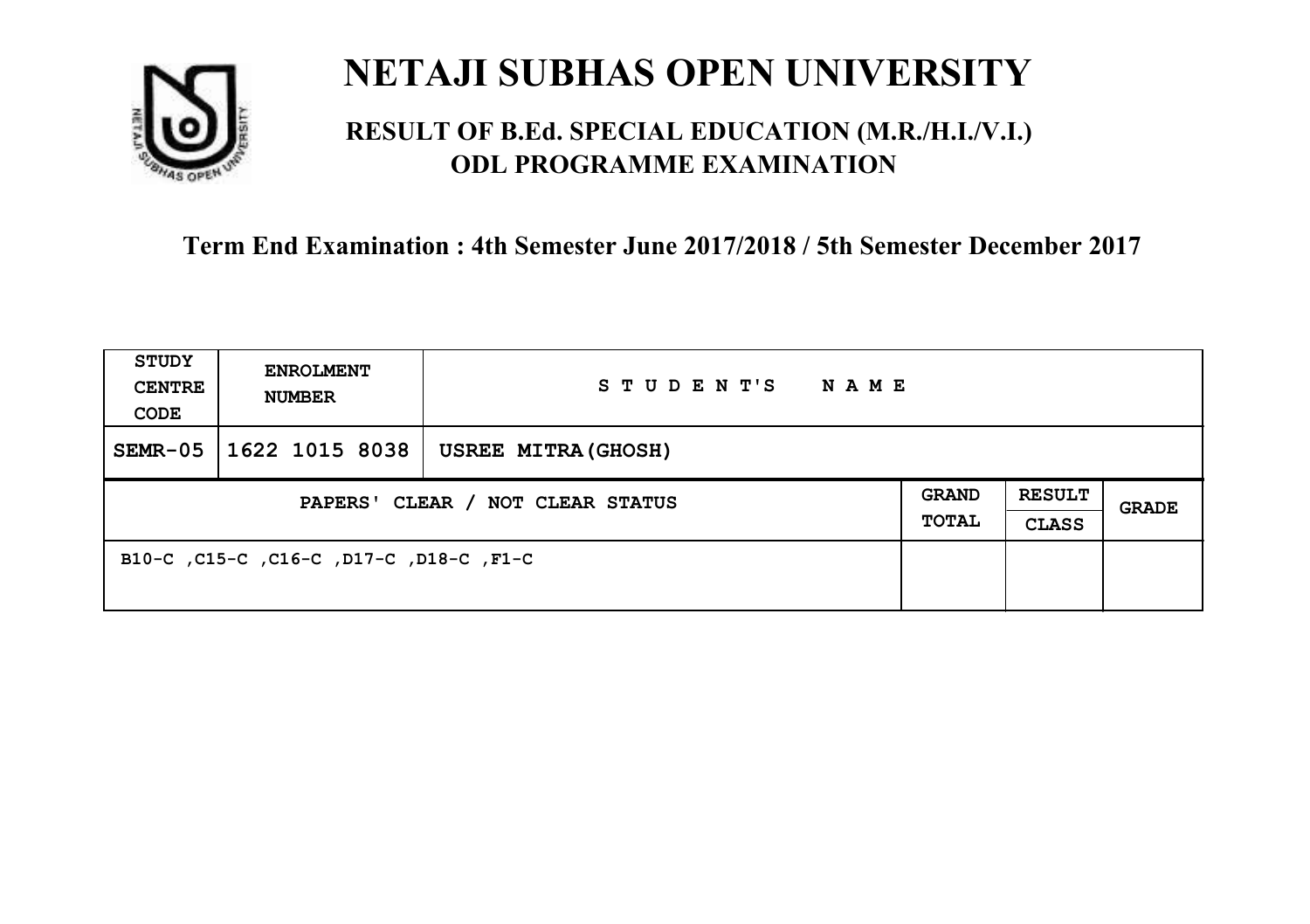

### **RESULT OF B.Ed. SPECIAL EDUCATION (M.R./H.I./V.I.) ODL PROGRAMME EXAMINATION**

| <b>STUDY</b><br><b>CENTRE</b><br>CODE | <b>ENROLMENT</b><br><b>NUMBER</b>       | STUDENT'S<br>NAME   |                       |                               |       |
|---------------------------------------|-----------------------------------------|---------------------|-----------------------|-------------------------------|-------|
| $SEMR-05$                             | 1623 1015 8003                          | <b>TAPAS BISWAS</b> |                       |                               |       |
| PAPERS' CLEAR / NOT CLEAR STATUS      |                                         |                     | <b>GRAND</b><br>TOTAL | <b>RESULT</b><br><b>CLASS</b> | GRADE |
|                                       | B10-C, C15-C, C16-C, D17-C, D18-C, F1-C |                     |                       |                               |       |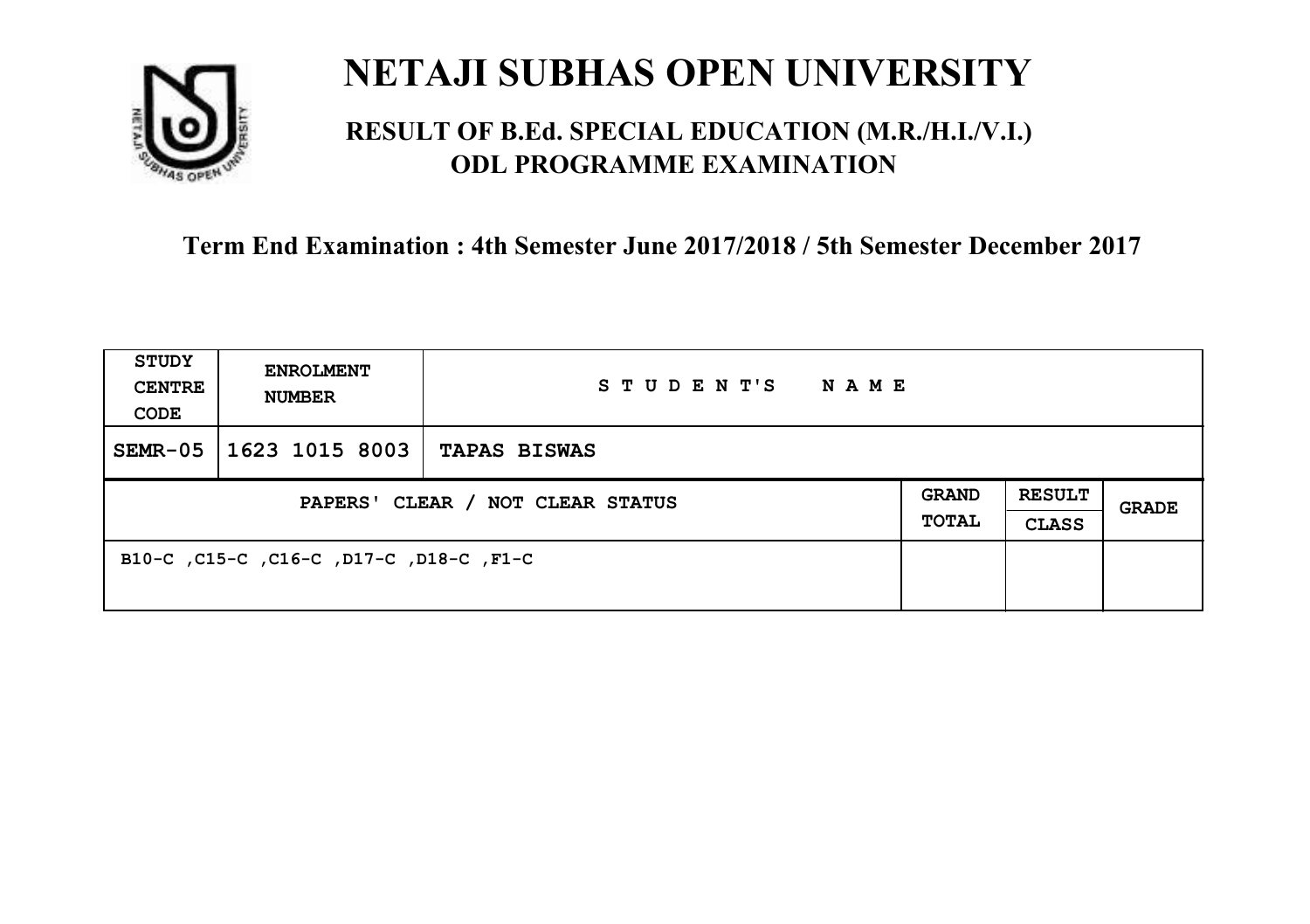

### **RESULT OF B.Ed. SPECIAL EDUCATION (M.R./H.I./V.I.) ODL PROGRAMME EXAMINATION**

| <b>STUDY</b><br><b>CENTRE</b><br>CODE | <b>ENROLMENT</b><br><b>NUMBER</b>       | STUDENT'S<br>NAME     |                              |                               |       |
|---------------------------------------|-----------------------------------------|-----------------------|------------------------------|-------------------------------|-------|
| $SEMR-05$                             | 1623 1015 8006                          | <b>ABHISHREE SAHA</b> |                              |                               |       |
| PAPERS' CLEAR / NOT CLEAR STATUS      |                                         |                       | <b>GRAND</b><br><b>TOTAL</b> | <b>RESULT</b><br><b>CLASS</b> | GRADE |
|                                       | B10-C, C15-C, C16-C, D17-C, D18-C, F1-C |                       |                              |                               |       |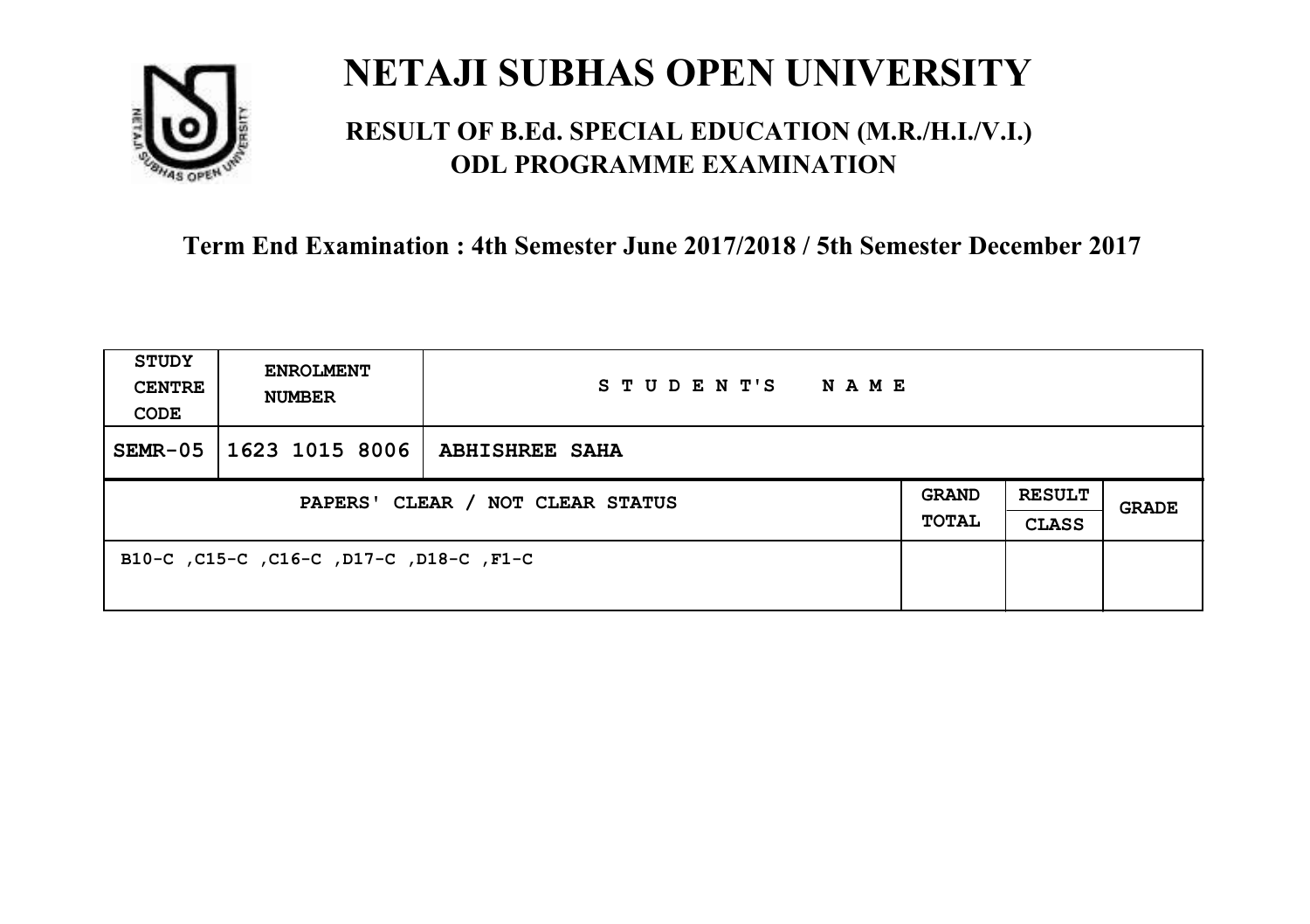

### **RESULT OF B.Ed. SPECIAL EDUCATION (M.R./H.I./V.I.) ODL PROGRAMME EXAMINATION**

| <b>STUDY</b><br><b>CENTRE</b><br>CODE | <b>ENROLMENT</b><br><b>NUMBER</b>       | STUDENT'S<br>NAME    |                       |                               |       |
|---------------------------------------|-----------------------------------------|----------------------|-----------------------|-------------------------------|-------|
| $SEMR-05$                             | 1623 1015 8033                          | <b>DINESH BAIDYA</b> |                       |                               |       |
| PAPERS' CLEAR / NOT CLEAR STATUS      |                                         |                      | <b>GRAND</b><br>TOTAL | <b>RESULT</b><br><b>CLASS</b> | GRADE |
|                                       | B10-C, C15-C, C16-C, D17-C, D18-C, F1-C |                      |                       |                               |       |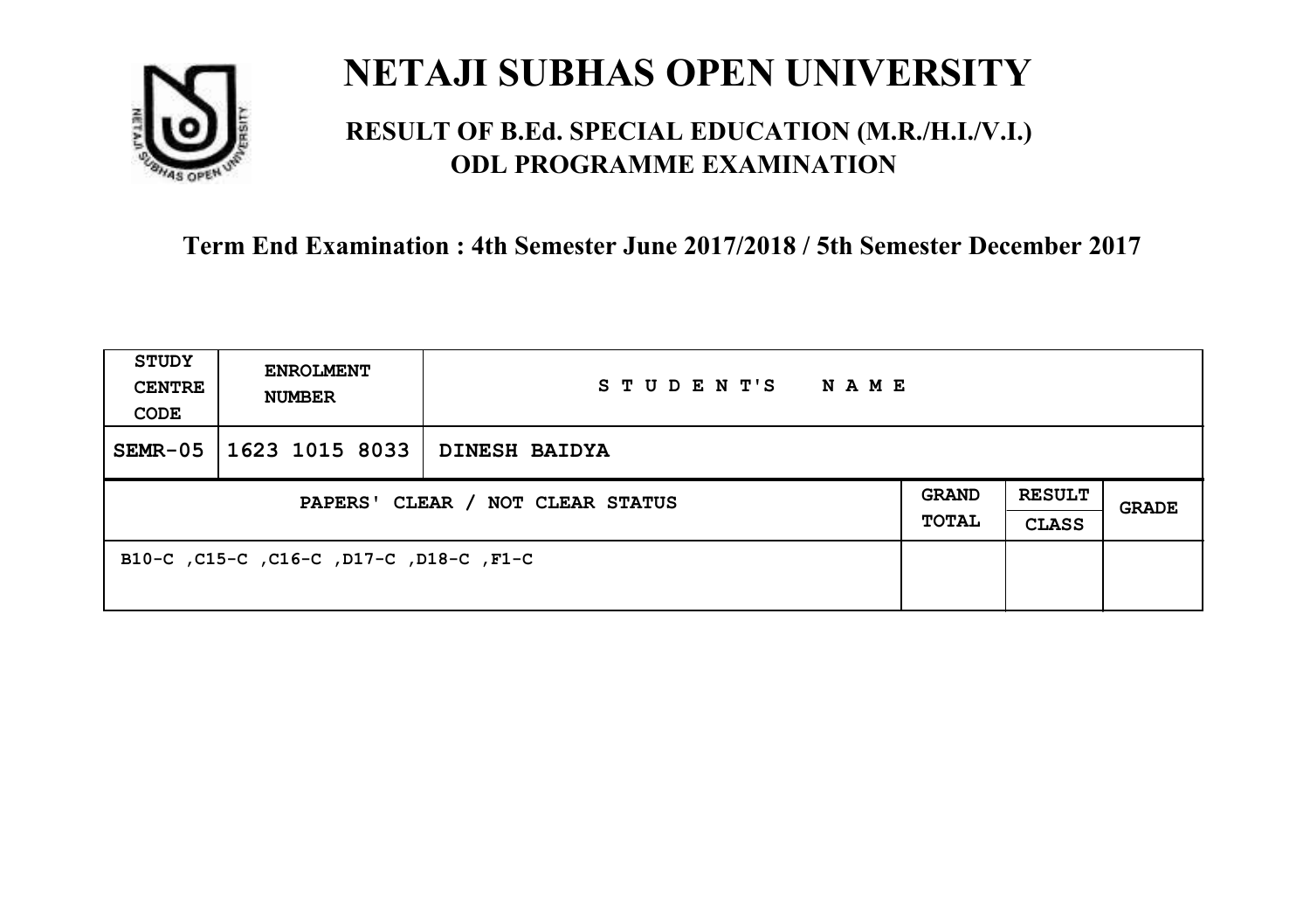

### **RESULT OF B.Ed. SPECIAL EDUCATION (M.R./H.I./V.I.) ODL PROGRAMME EXAMINATION**

| <b>STUDY</b><br><b>CENTRE</b><br>CODE | <b>ENROLMENT</b><br><b>NUMBER</b>       | STUDENT'S<br>NAME |                       |                               |       |
|---------------------------------------|-----------------------------------------|-------------------|-----------------------|-------------------------------|-------|
| $SEMR-05$                             | 1624 1015 8013                          | NIJHUM NASKAR     |                       |                               |       |
| PAPERS' CLEAR / NOT CLEAR STATUS      |                                         |                   | <b>GRAND</b><br>TOTAL | <b>RESULT</b><br><b>CLASS</b> | GRADE |
|                                       | B10-C, C15-C, C16-C, D17-C, D18-C, F1-C |                   |                       |                               |       |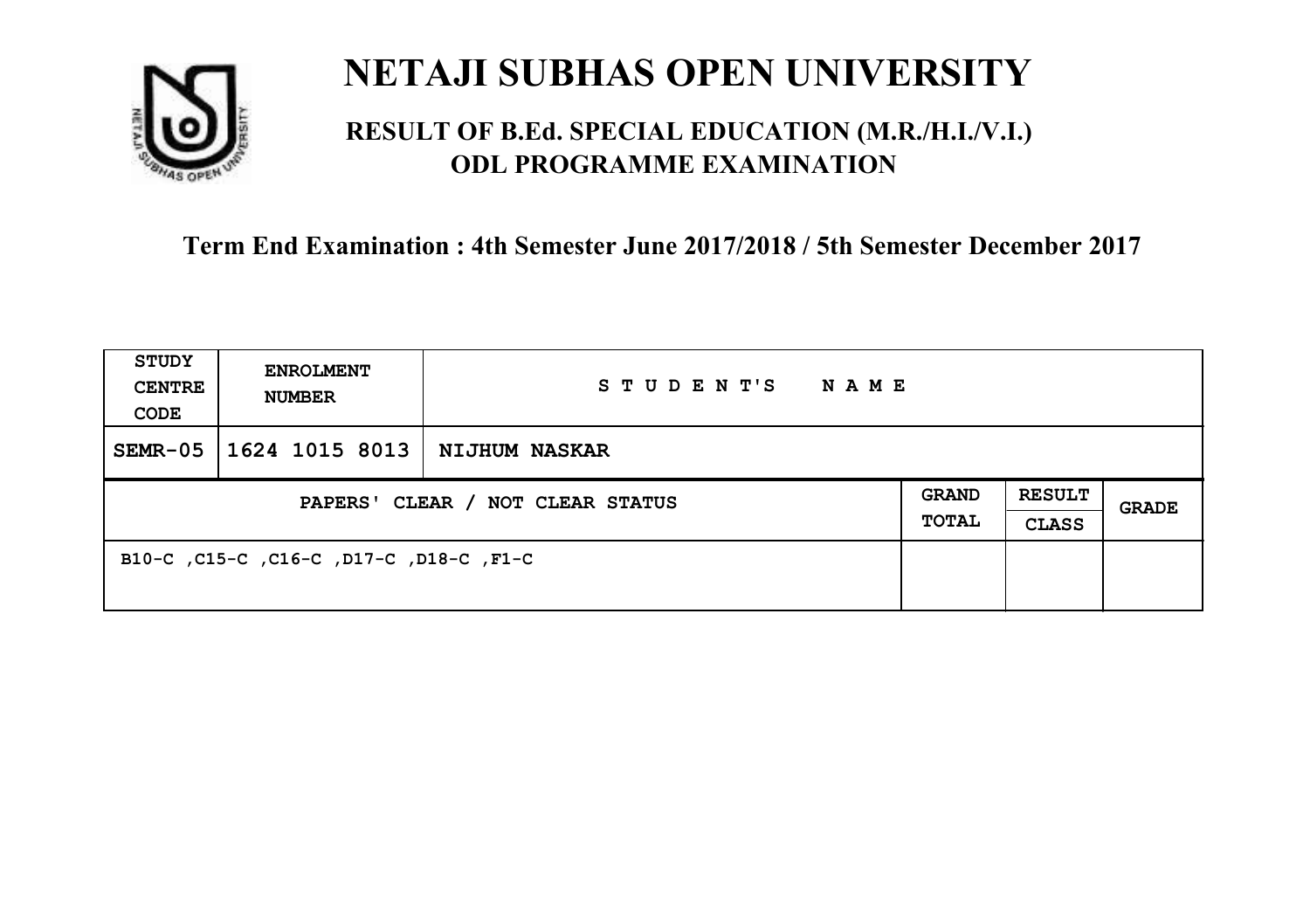

### **RESULT OF B.Ed. SPECIAL EDUCATION (M.R./H.I./V.I.) ODL PROGRAMME EXAMINATION**

| <b>STUDY</b><br><b>CENTRE</b><br>CODE | <b>ENROLMENT</b><br><b>NUMBER</b>       | STUDENT'S<br>NAME     |                       |                               |       |
|---------------------------------------|-----------------------------------------|-----------------------|-----------------------|-------------------------------|-------|
| $SEMR-05$                             | 1624 1015 8019                          | <b>JAYANTI MANDAL</b> |                       |                               |       |
| PAPERS' CLEAR / NOT CLEAR STATUS      |                                         |                       | <b>GRAND</b><br>TOTAL | <b>RESULT</b><br><b>CLASS</b> | GRADE |
|                                       | B10-C, C15-C, C16-C, D17-C, D18-C, F1-C |                       |                       |                               |       |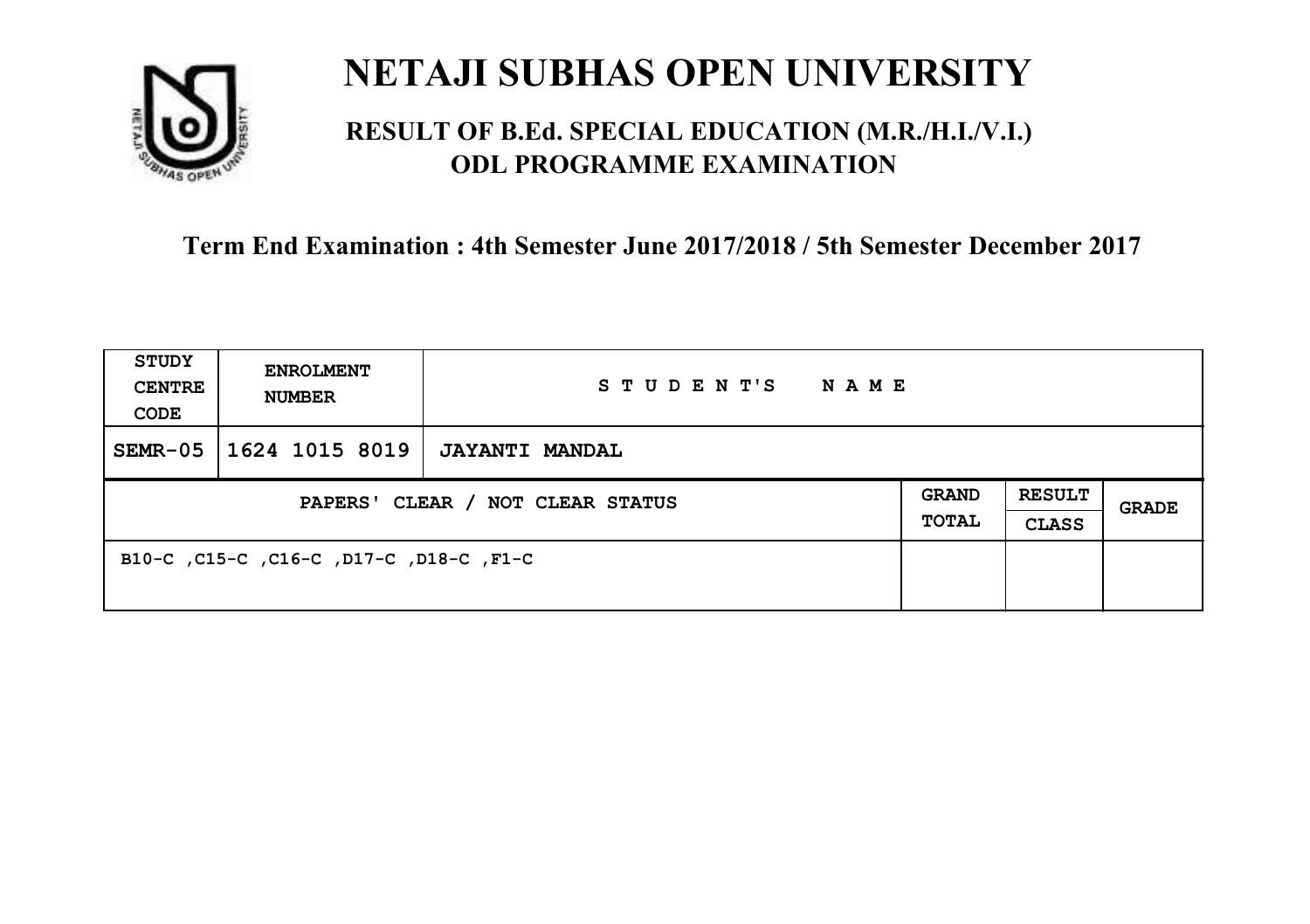

### **RESULT OF B.Ed. SPECIAL EDUCATION (M.R./H.I./V.I.) ODL PROGRAMME EXAMINATION**

| <b>STUDY</b><br><b>CENTRE</b><br>CODE | <b>ENROLMENT</b><br><b>NUMBER</b>       | STUDENT'S<br>NAME    |                              |                               |       |
|---------------------------------------|-----------------------------------------|----------------------|------------------------------|-------------------------------|-------|
| $SEMR-05$                             | 1624 1015 8020                          | <b>APARNA MONDAL</b> |                              |                               |       |
| PAPERS' CLEAR / NOT CLEAR STATUS      |                                         |                      | <b>GRAND</b><br><b>TOTAL</b> | <b>RESULT</b><br><b>CLASS</b> | GRADE |
|                                       | B10-C, C15-C, C16-C, D17-C, D18-C, F1-C |                      |                              |                               |       |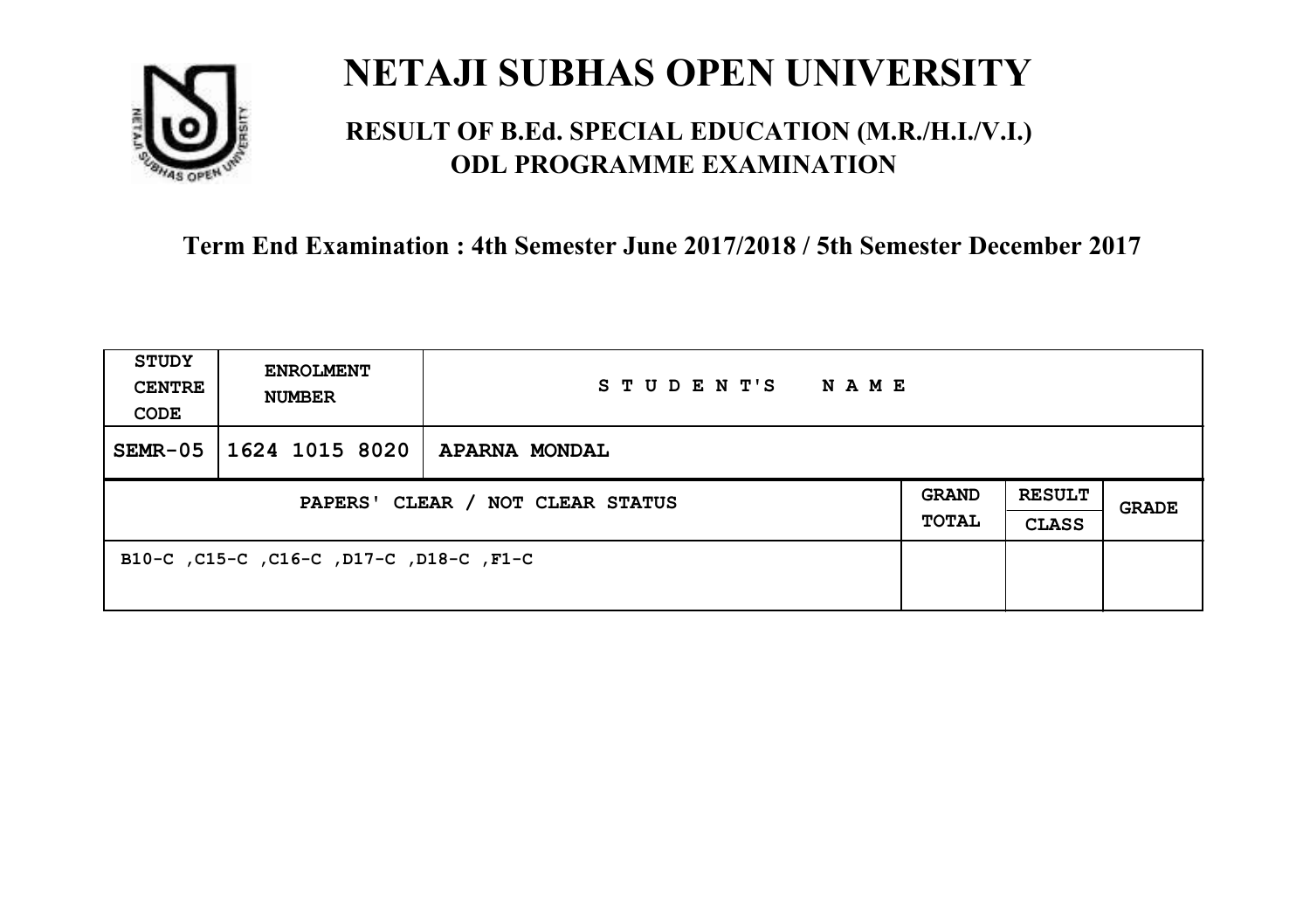

### **RESULT OF B.Ed. SPECIAL EDUCATION (M.R./H.I./V.I.) ODL PROGRAMME EXAMINATION**

| <b>STUDY</b><br><b>CENTRE</b><br>CODE | <b>ENROLMENT</b><br><b>NUMBER</b>       | STUDENT'S<br><b>NAME</b> |  |                               |       |
|---------------------------------------|-----------------------------------------|--------------------------|--|-------------------------------|-------|
| $SEMR-05$                             | 1624 1015 8023                          | SIMA SADHUKHAN (MISTRY)  |  |                               |       |
| PAPERS' CLEAR / NOT CLEAR STATUS      |                                         |                          |  | <b>RESULT</b><br><b>CLASS</b> | GRADE |
|                                       | B10-C, C15-C, C16-C, D17-C, D18-C, F1-C |                          |  |                               |       |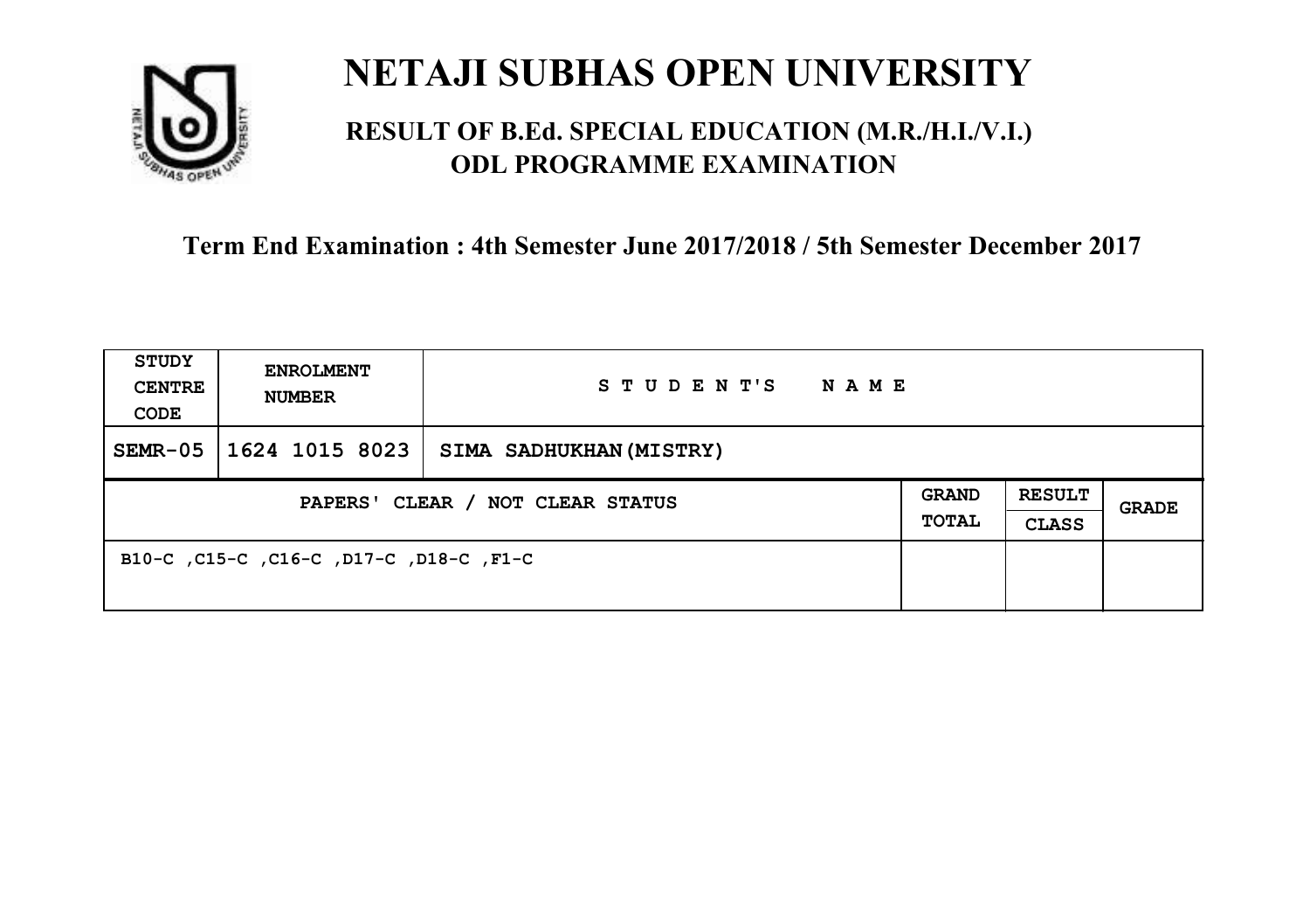

### **RESULT OF B.Ed. SPECIAL EDUCATION (M.R./H.I./V.I.) ODL PROGRAMME EXAMINATION**

| <b>STUDY</b><br><b>CENTRE</b><br>CODE | <b>ENROLMENT</b><br><b>NUMBER</b>       | STUDENT'S<br>NAME  |                              |                               |       |
|---------------------------------------|-----------------------------------------|--------------------|------------------------------|-------------------------------|-------|
| $SEMR-05$                             | 1624 1015 8036                          | <b>MITI MONDAL</b> |                              |                               |       |
| PAPERS' CLEAR / NOT CLEAR STATUS      |                                         |                    | <b>GRAND</b><br><b>TOTAL</b> | <b>RESULT</b><br><b>CLASS</b> | GRADE |
|                                       | B10-C, C15-C, C16-C, D17-C, D18-C, F1-C |                    |                              |                               |       |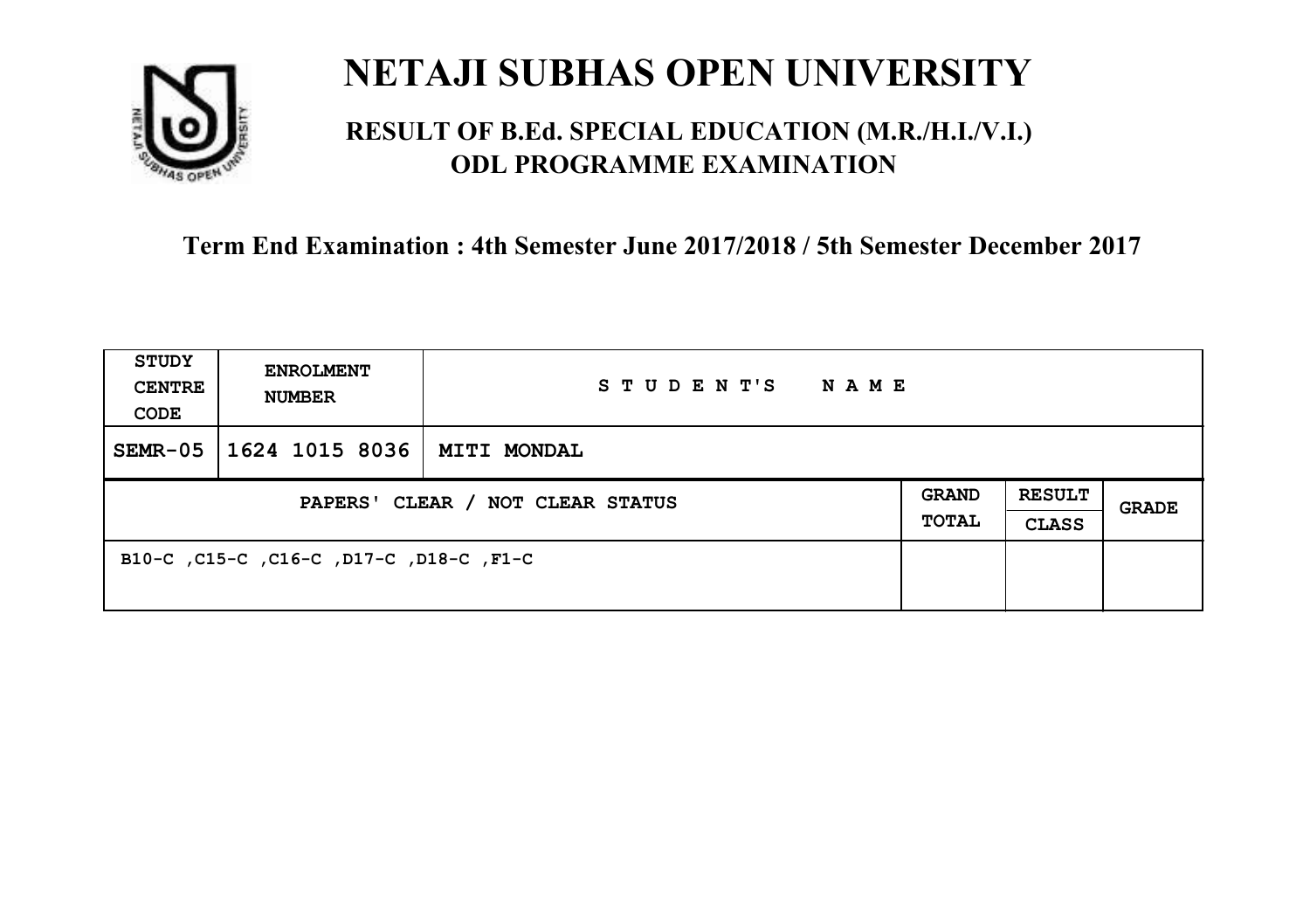

### **RESULT OF B.Ed. SPECIAL EDUCATION (M.R./H.I./V.I.) ODL PROGRAMME EXAMINATION**

| <b>STUDY</b><br><b>CENTRE</b><br>CODE | <b>ENROLMENT</b><br><b>NUMBER</b>       | STUDENT'S NAME        |  |                               |              |
|---------------------------------------|-----------------------------------------|-----------------------|--|-------------------------------|--------------|
| $SEMR-05$                             | 1625 1015 8021                          | <b>PRAVASH MAHATO</b> |  |                               |              |
| PAPERS' CLEAR / NOT CLEAR STATUS      |                                         |                       |  | <b>RESULT</b><br><b>CLASS</b> | <b>GRADE</b> |
|                                       | B10-C, C15-C, C16-C, D17-C, D18-C, F1-C |                       |  |                               |              |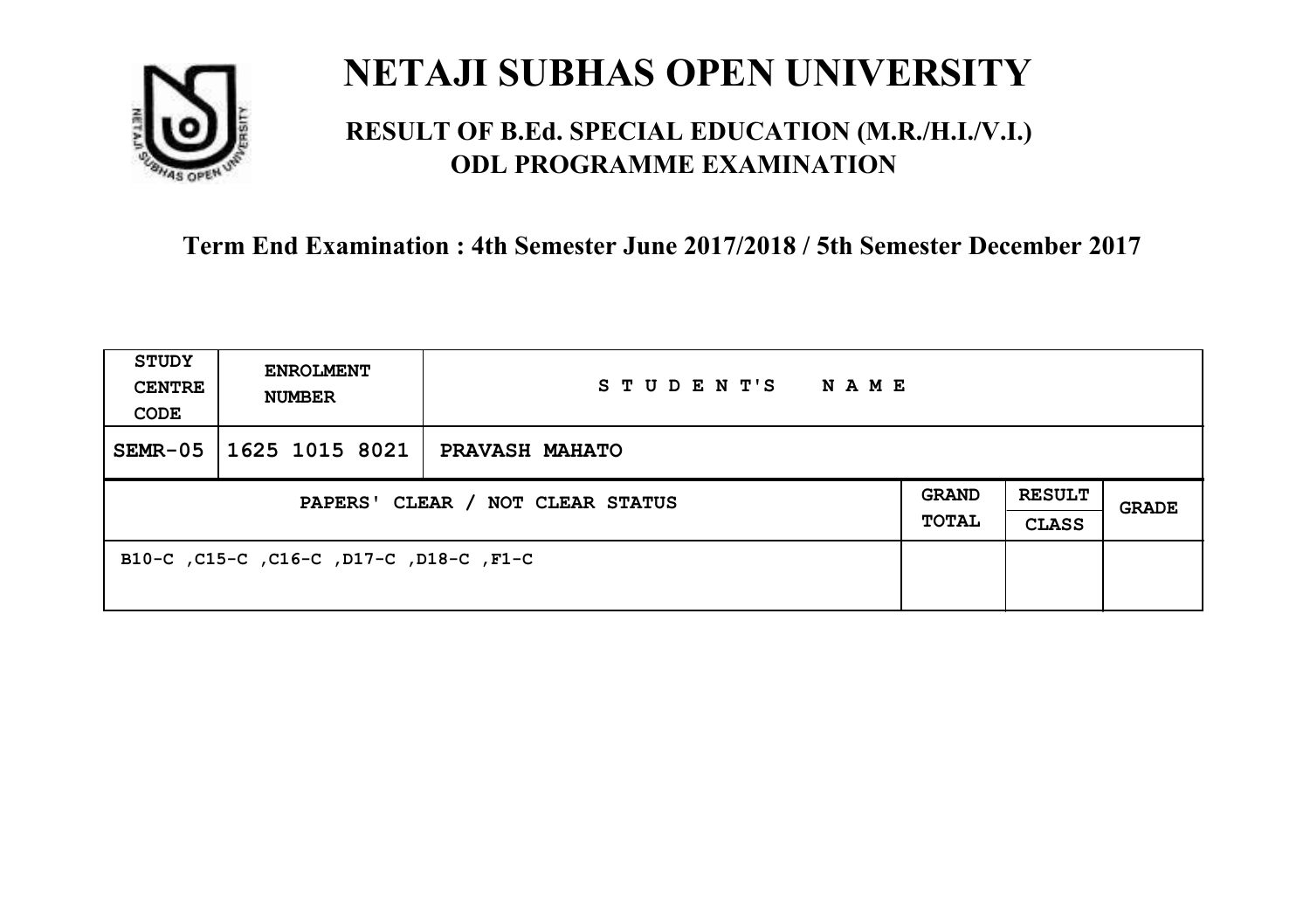

### **RESULT OF B.Ed. SPECIAL EDUCATION (M.R./H.I./V.I.) ODL PROGRAMME EXAMINATION**

| <b>STUDY</b><br><b>CENTRE</b><br>CODE | <b>ENROLMENT</b><br><b>NUMBER</b>        | STUDENT'S<br><b>NAME</b>          |  |                               |              |
|---------------------------------------|------------------------------------------|-----------------------------------|--|-------------------------------|--------------|
| $SEMR-05$                             |                                          | 1627 1015 8011   ANUP KUMAR MANNA |  |                               |              |
| PAPERS' CLEAR / NOT CLEAR STATUS      |                                          |                                   |  | <b>RESULT</b><br><b>CLASS</b> | <b>GRADE</b> |
|                                       | B10-C, C15-C, C16-C, D17-C, D18-C, F1-NC |                                   |  |                               |              |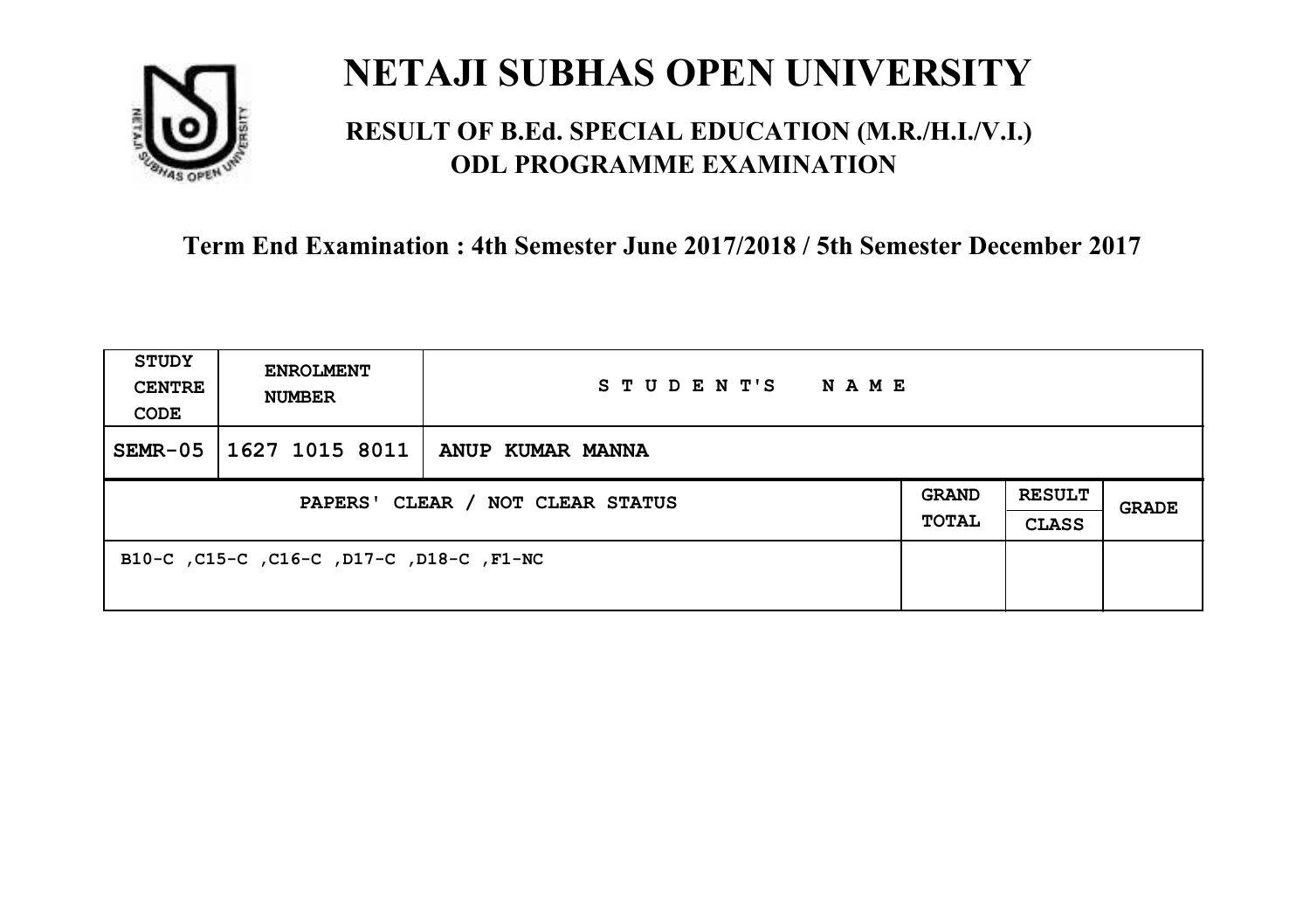

### **RESULT OF B.Ed. SPECIAL EDUCATION (M.R./H.I./V.I.) ODL PROGRAMME EXAMINATION**

| <b>STUDY</b><br><b>CENTRE</b><br>CODE | <b>ENROLMENT</b><br><b>NUMBER</b>       | STUDENT'S<br>NAME   |                              |                               |       |
|---------------------------------------|-----------------------------------------|---------------------|------------------------------|-------------------------------|-------|
| $SEMR-05$                             | 1627 1015 8018                          | <b>SWAPAN RUDRA</b> |                              |                               |       |
| PAPERS' CLEAR / NOT CLEAR STATUS      |                                         |                     | <b>GRAND</b><br><b>TOTAL</b> | <b>RESULT</b><br><b>CLASS</b> | GRADE |
|                                       | B10-C, C15-C, C16-C, D17-C, D18-C, F1-C |                     |                              |                               |       |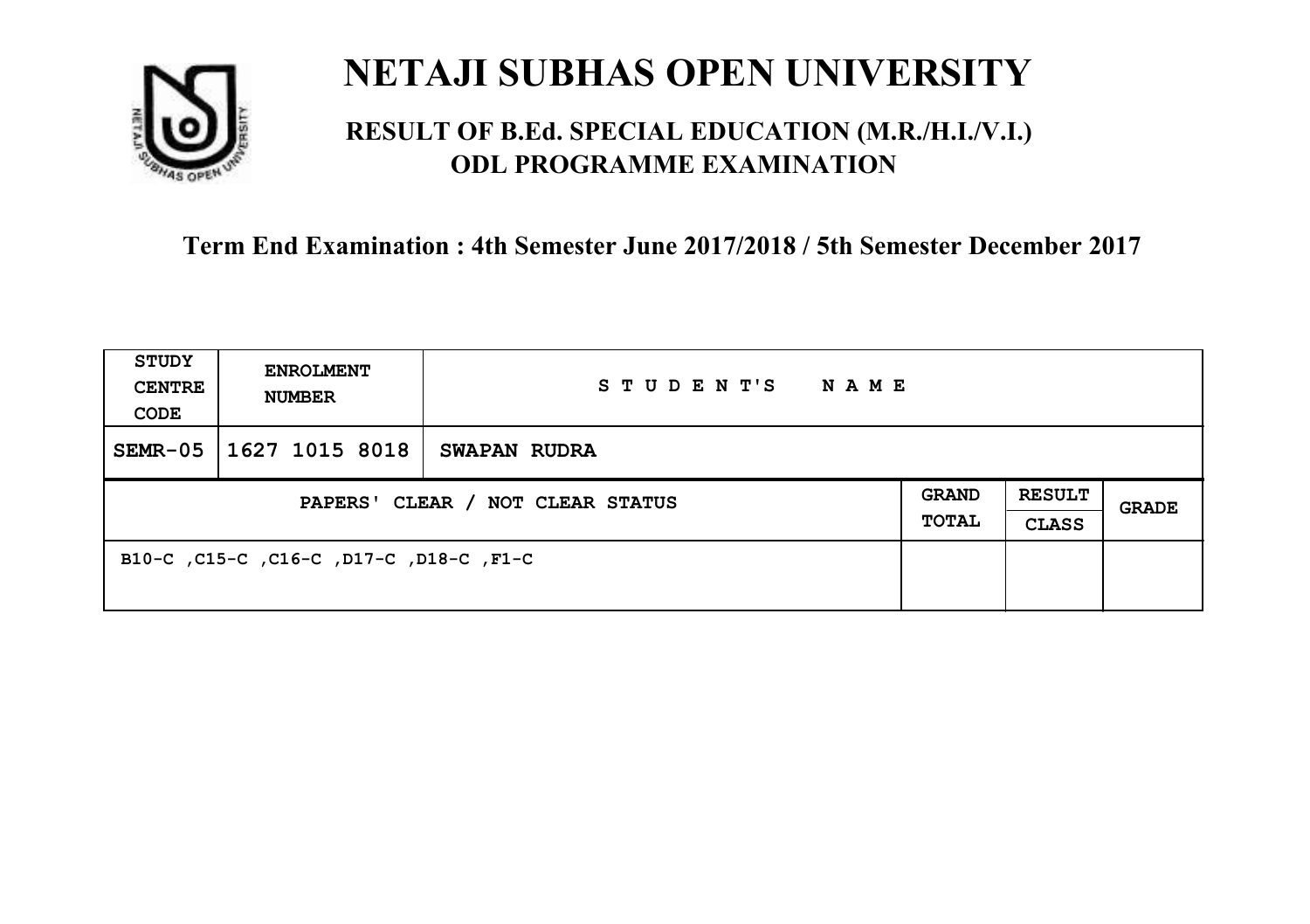

### **RESULT OF B.Ed. SPECIAL EDUCATION (M.R./H.I./V.I.) ODL PROGRAMME EXAMINATION**

| <b>STUDY</b><br><b>CENTRE</b><br>CODE | <b>ENROLMENT</b><br><b>NUMBER</b>       | STUDENT'S<br>NAME   |                              |                               |       |
|---------------------------------------|-----------------------------------------|---------------------|------------------------------|-------------------------------|-------|
| $SEMR-05$                             | 1627 1015 8026                          | <b>AKBAR SHAIKH</b> |                              |                               |       |
| PAPERS' CLEAR / NOT CLEAR STATUS      |                                         |                     | <b>GRAND</b><br><b>TOTAL</b> | <b>RESULT</b><br><b>CLASS</b> | GRADE |
|                                       | B10-C, C15-C, C16-C, D17-C, D18-C, F1-C |                     |                              |                               |       |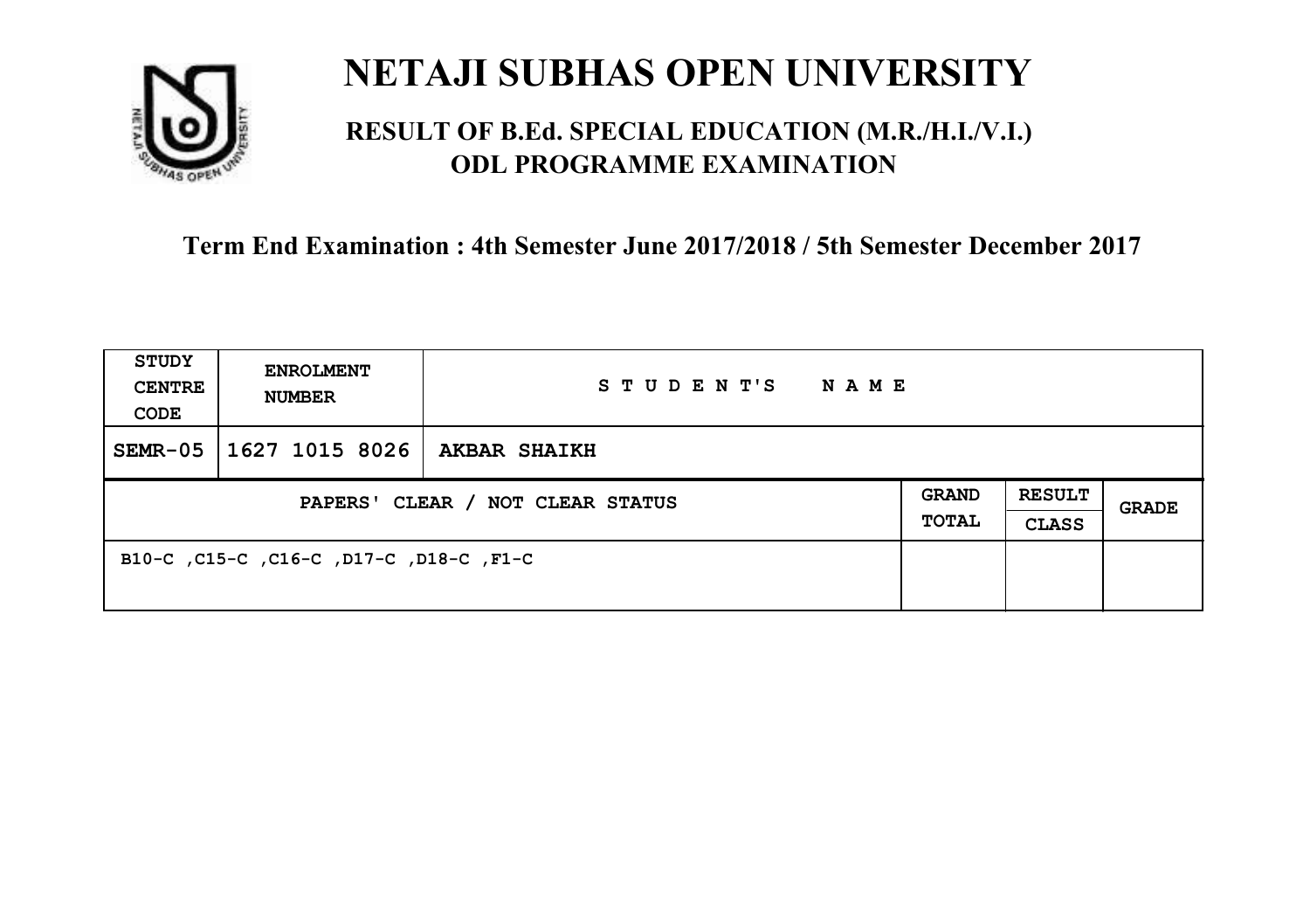

### **RESULT OF B.Ed. SPECIAL EDUCATION (M.R./H.I./V.I.) ODL PROGRAMME EXAMINATION**

| <b>STUDY</b><br><b>CENTRE</b><br>CODE | <b>ENROLMENT</b><br><b>NUMBER</b>       | STUDENT'S<br>NAME |                              |                               |       |
|---------------------------------------|-----------------------------------------|-------------------|------------------------------|-------------------------------|-------|
| $SEMR-05$                             | 1627 1015 8031                          | SAHAJAN MOLLA     |                              |                               |       |
| PAPERS' CLEAR / NOT CLEAR STATUS      |                                         |                   | <b>GRAND</b><br><b>TOTAL</b> | <b>RESULT</b><br><b>CLASS</b> | GRADE |
|                                       | B10-C, C15-C, C16-C, D17-C, D18-C, F1-C |                   |                              |                               |       |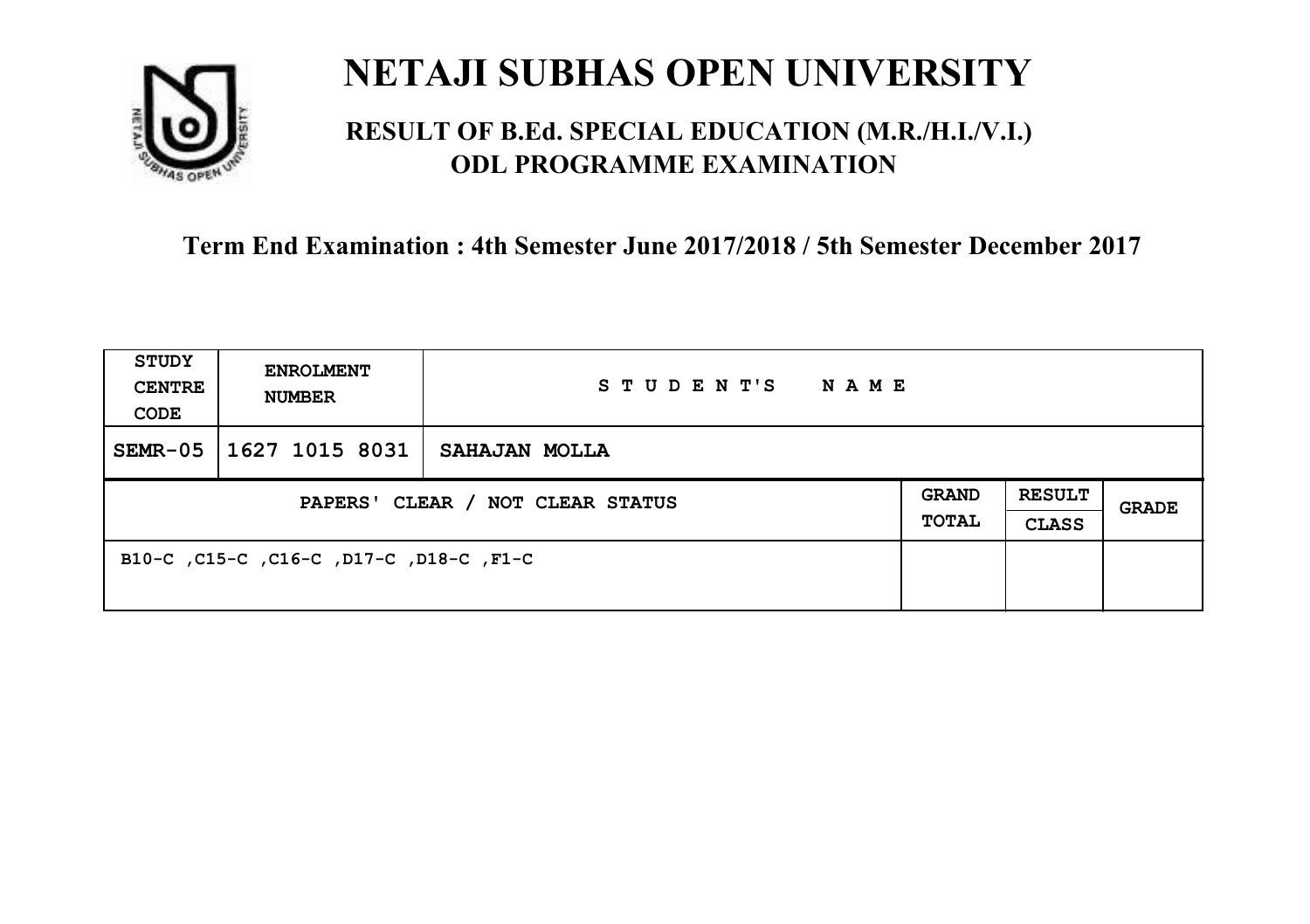

### **RESULT OF B.Ed. SPECIAL EDUCATION (M.R./H.I./V.I.) ODL PROGRAMME EXAMINATION**

| <b>STUDY</b><br><b>CENTRE</b><br>CODE | <b>ENROLMENT</b><br><b>NUMBER</b>       | STUDENT'S<br>NAME     |                       |                               |       |
|---------------------------------------|-----------------------------------------|-----------------------|-----------------------|-------------------------------|-------|
| $SEMR-05$                             | 1628 1015 8012                          | <b>TOWHIDA PARVIN</b> |                       |                               |       |
| PAPERS' CLEAR / NOT CLEAR STATUS      |                                         |                       | <b>GRAND</b><br>TOTAL | <b>RESULT</b><br><b>CLASS</b> | GRADE |
|                                       | B10-C, C15-C, C16-C, D17-C, D18-C, F1-C |                       |                       |                               |       |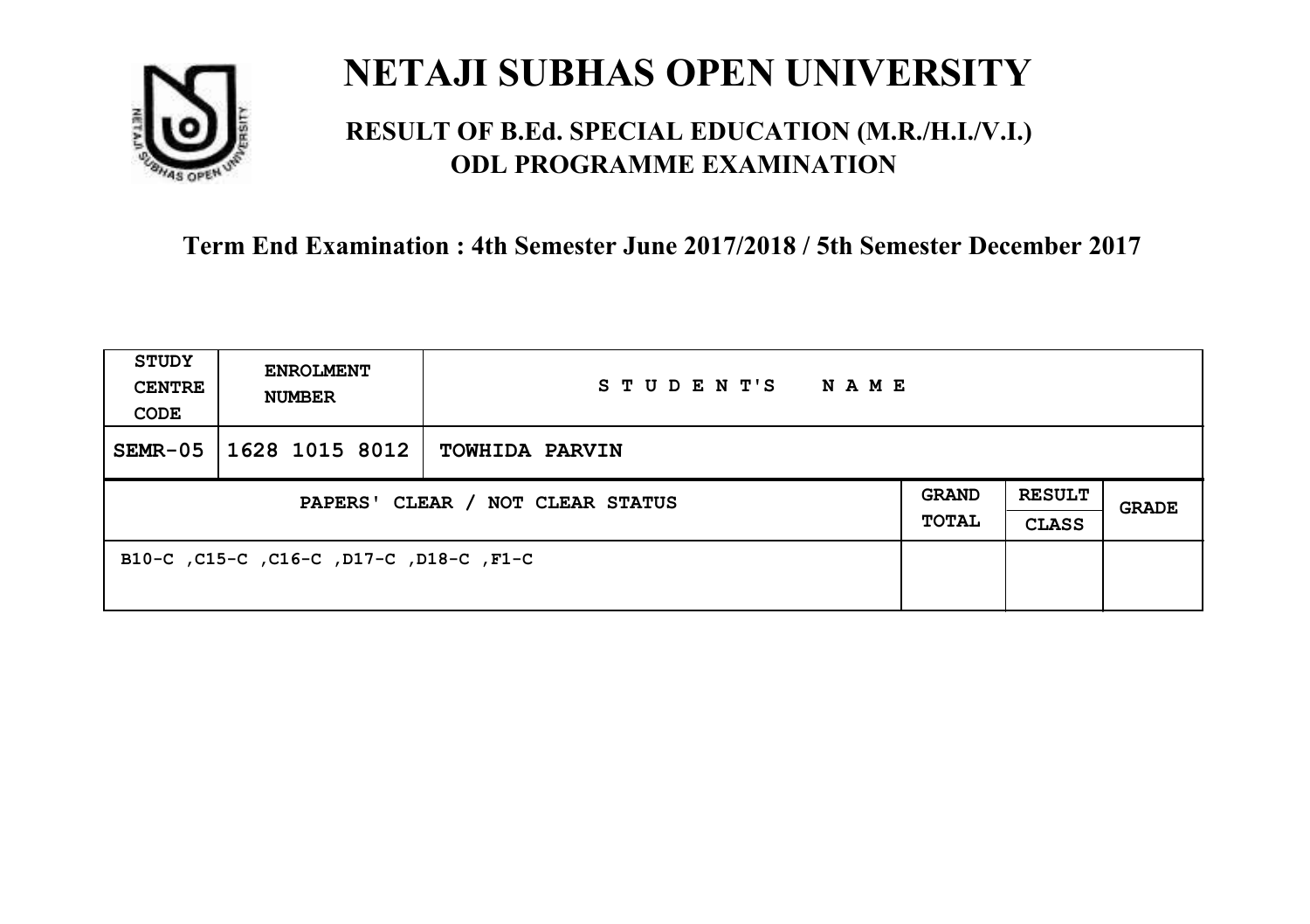

### **RESULT OF B.Ed. SPECIAL EDUCATION (M.R./H.I./V.I.) ODL PROGRAMME EXAMINATION**

| <b>STUDY</b><br><b>CENTRE</b><br>CODE | <b>ENROLMENT</b><br><b>NUMBER</b>       | STUDENT'S<br>NAME |  |                               |       |
|---------------------------------------|-----------------------------------------|-------------------|--|-------------------------------|-------|
| $SEMR-05$                             | 1628 1015 8027                          | SUDIPTA PAL       |  |                               |       |
| PAPERS' CLEAR / NOT CLEAR STATUS      |                                         |                   |  | <b>RESULT</b><br><b>CLASS</b> | GRADE |
|                                       | B10-C, C15-C, C16-C, D17-C, D18-C, F1-C |                   |  |                               |       |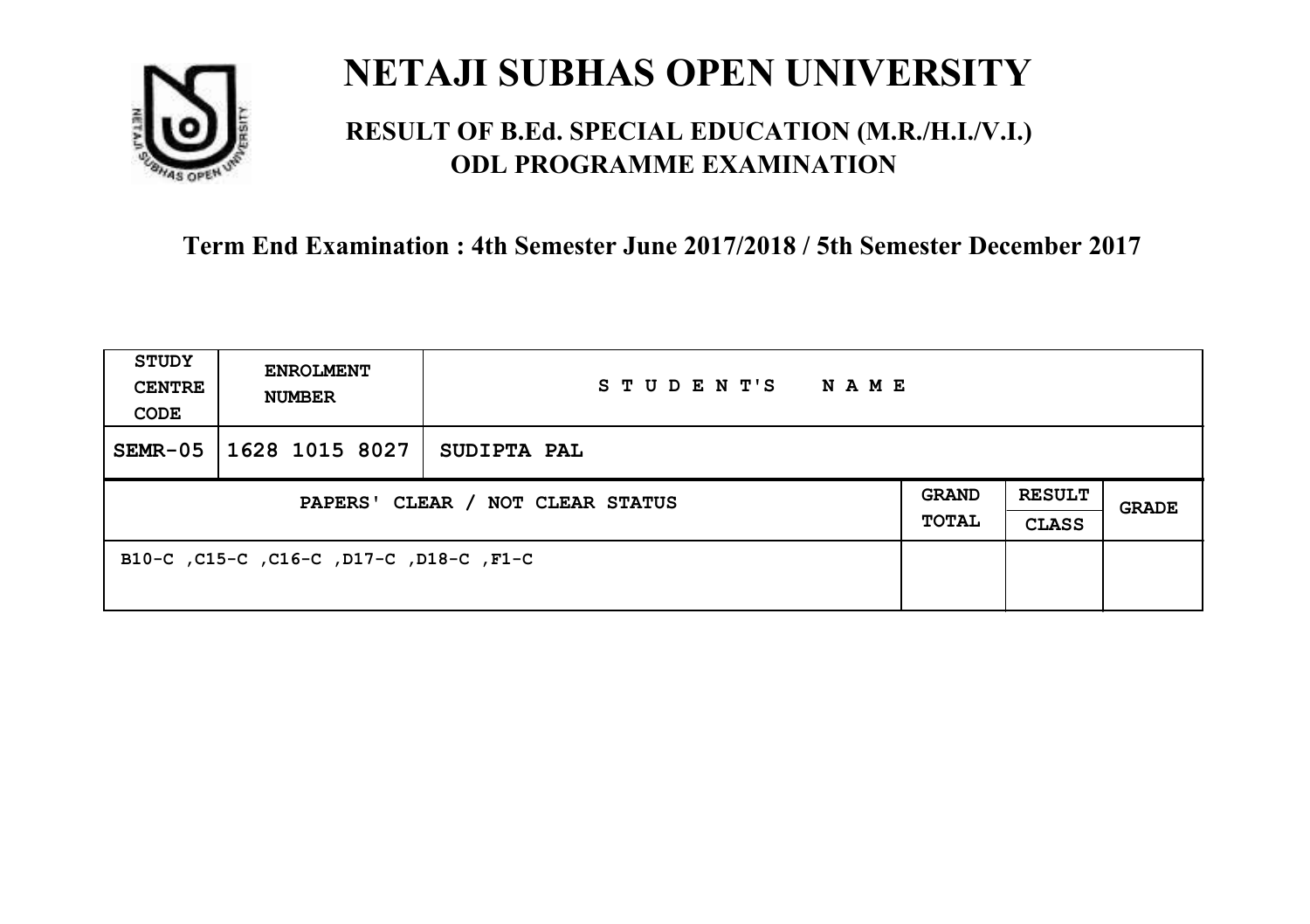

### **RESULT OF B.Ed. SPECIAL EDUCATION (M.R./H.I./V.I.) ODL PROGRAMME EXAMINATION**

| <b>STUDY</b><br><b>CENTRE</b><br>CODE | <b>ENROLMENT</b><br><b>NUMBER</b>       | STUDENT'S NAME        |                       |                               |              |
|---------------------------------------|-----------------------------------------|-----------------------|-----------------------|-------------------------------|--------------|
| $SEMR-05$                             | 1628 1015 8032                          | <b>TUHINA PARVEEN</b> |                       |                               |              |
| PAPERS' CLEAR / NOT CLEAR STATUS      |                                         |                       | GRAND<br><b>TOTAL</b> | <b>RESULT</b><br><b>CLASS</b> | <b>GRADE</b> |
|                                       | B10-C, C15-C, C16-C, D17-C, D18-C, F1-C |                       |                       |                               |              |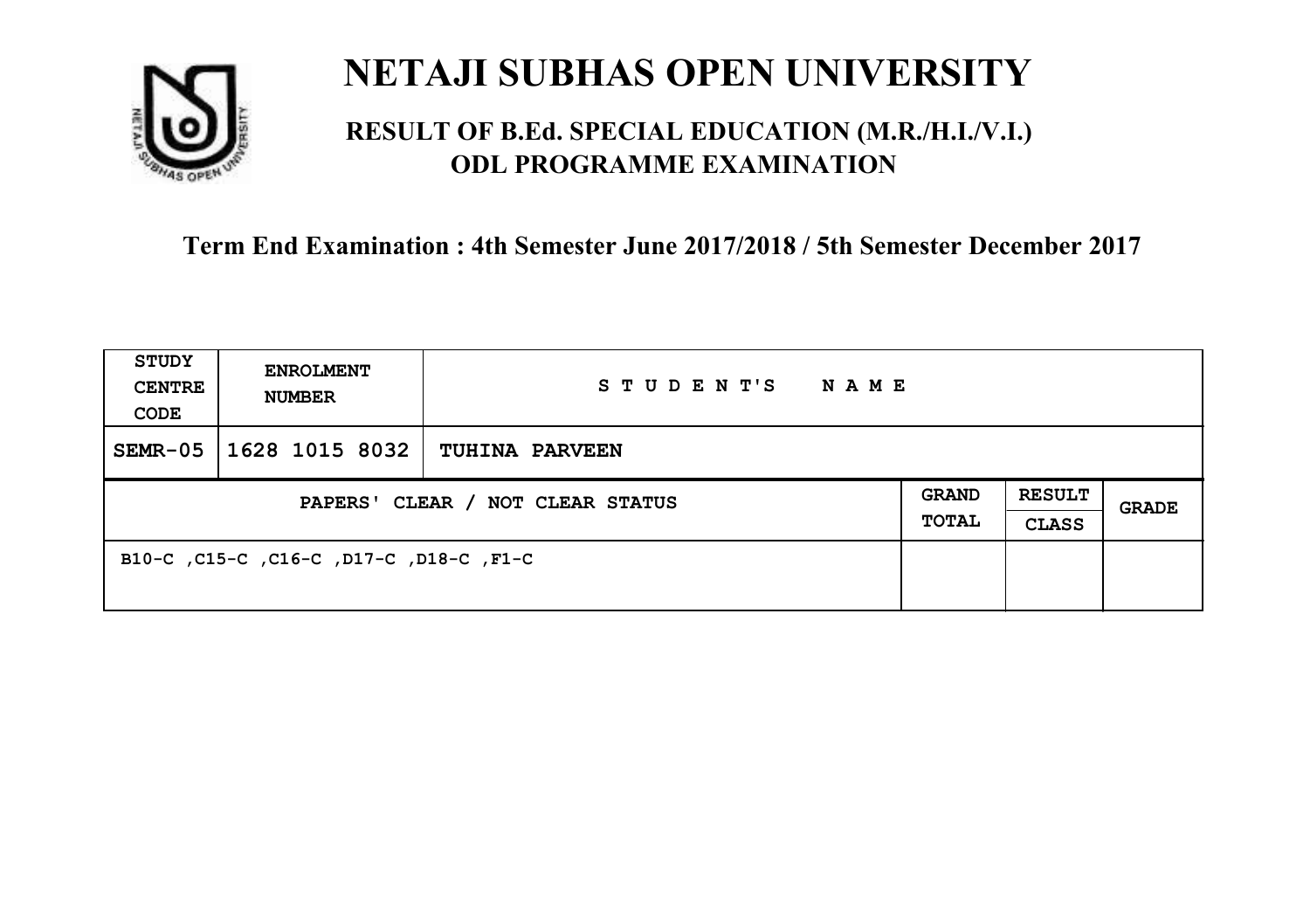

### **RESULT OF B.Ed. SPECIAL EDUCATION (M.R./H.I./V.I.) ODL PROGRAMME EXAMINATION**

| <b>STUDY</b><br><b>CENTRE</b><br>CODE | <b>ENROLMENT</b><br><b>NUMBER</b>       | STUDENT'S<br>NAME     |                       |                               |       |
|---------------------------------------|-----------------------------------------|-----------------------|-----------------------|-------------------------------|-------|
| $SEMR-05$                             | 1628 1015 8037                          | <b>AYESHA KHATOON</b> |                       |                               |       |
| PAPERS' CLEAR / NOT CLEAR STATUS      |                                         |                       | <b>GRAND</b><br>TOTAL | <b>RESULT</b><br><b>CLASS</b> | GRADE |
|                                       | B10-C, C15-C, C16-C, D17-C, D18-C, F1-C |                       |                       |                               |       |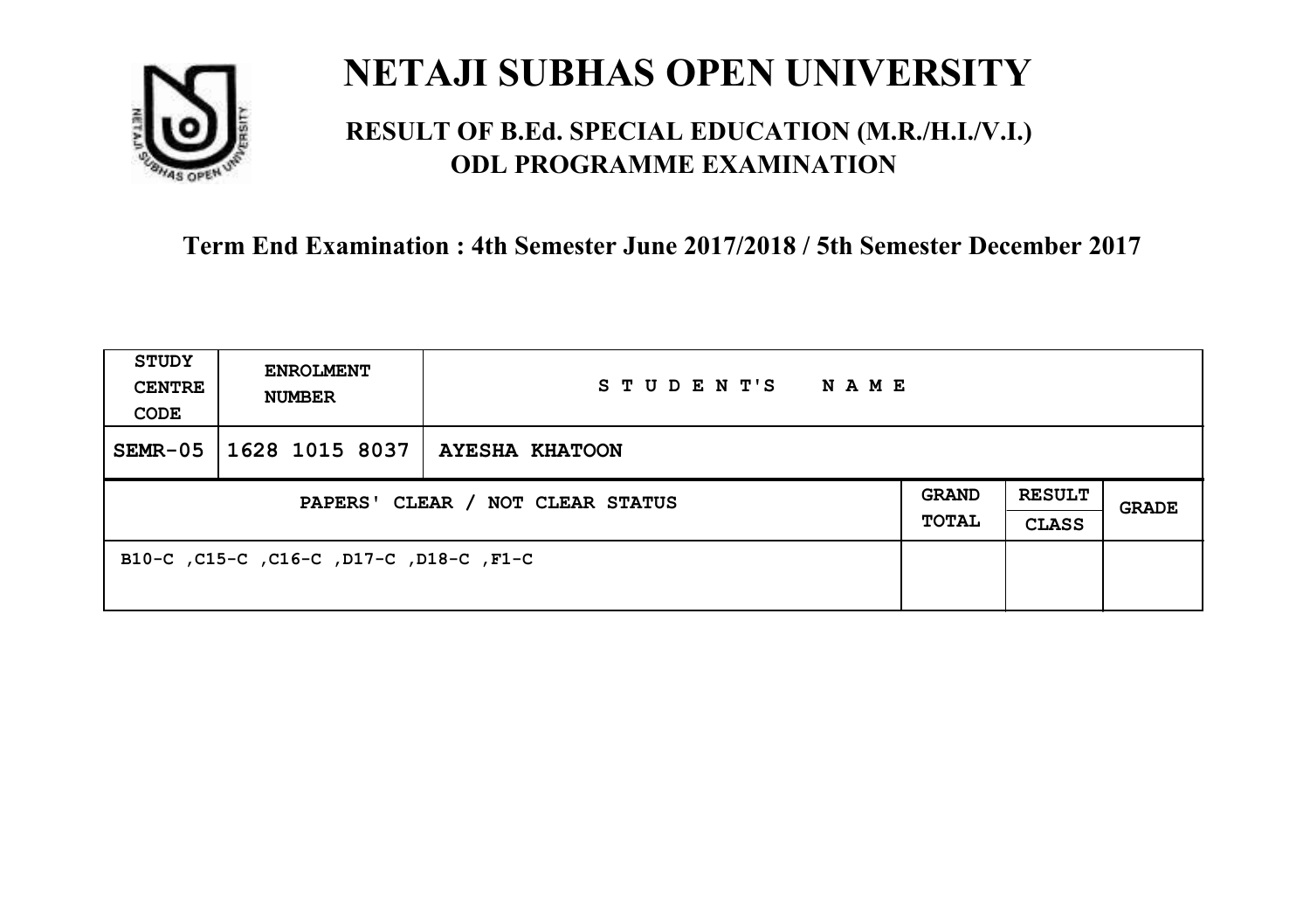

### **RESULT OF B.Ed. SPECIAL EDUCATION (M.R./H.I./V.I.) ODL PROGRAMME EXAMINATION**

| <b>STUDY</b><br><b>CENTRE</b><br>CODE | <b>ENROLMENT</b><br><b>NUMBER</b>   | STUDENT'S<br><b>NAME</b> |      |                               |              |
|---------------------------------------|-------------------------------------|--------------------------|------|-------------------------------|--------------|
| $SEMR-05$                             | 1521 1015 8006                      | KAUSHIK SINGHA CHOWDHURY |      |                               |              |
|                                       | CLEAR / NOT CLEAR STATUS<br>PAPERS' |                          |      | <b>RESULT</b><br><b>CLASS</b> | <b>GRADE</b> |
|                                       |                                     | All Clear                | 1414 | I                             | $A+$         |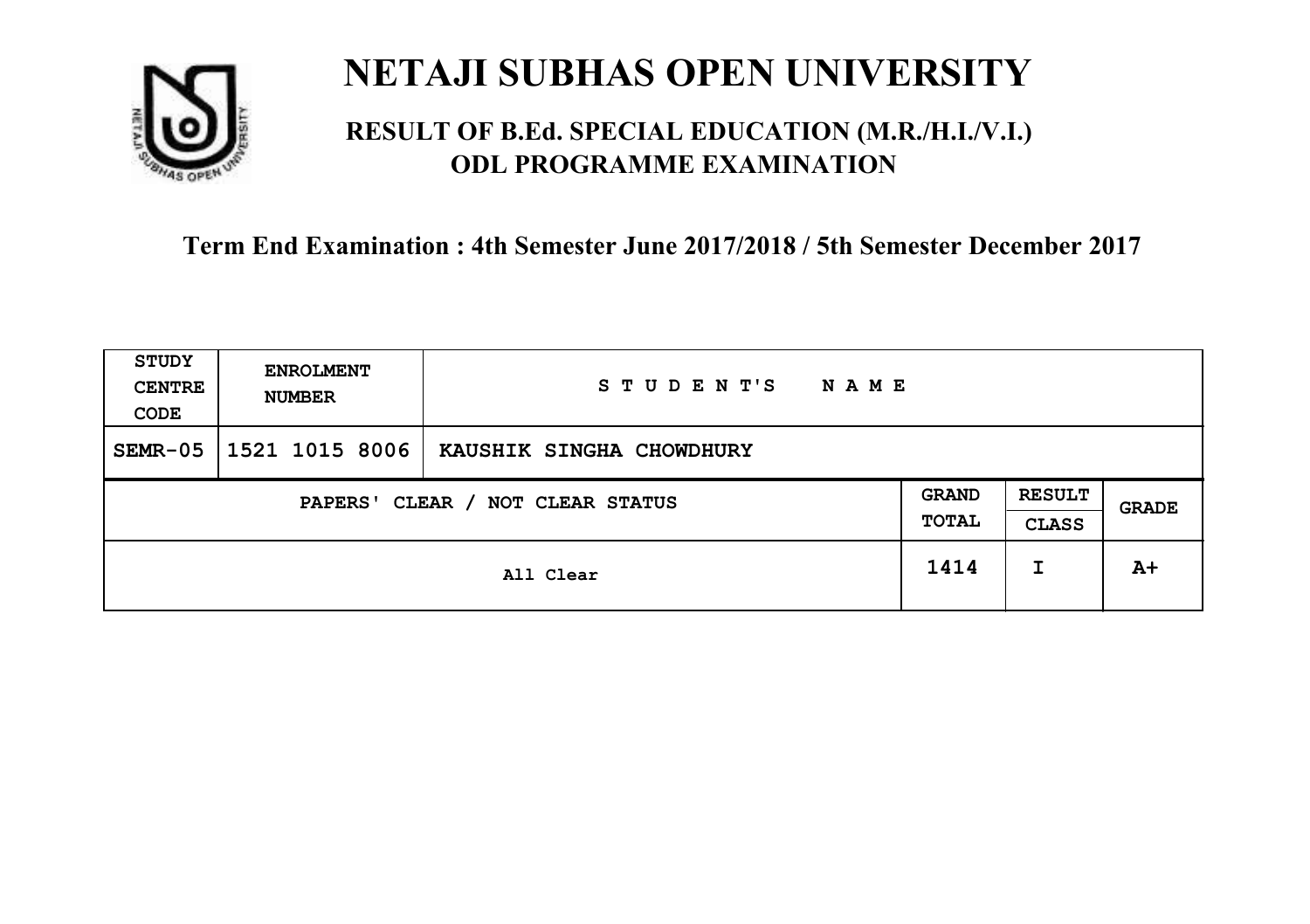

### **RESULT OF B.Ed. SPECIAL EDUCATION (M.R./H.I./V.I.) ODL PROGRAMME EXAMINATION**

| <b>STUDY</b><br><b>CENTRE</b><br>CODE | <b>ENROLMENT</b><br><b>NUMBER</b>   | STUDENT'S<br><b>NAME</b> |      |   |       |
|---------------------------------------|-------------------------------------|--------------------------|------|---|-------|
| $SEMR-05$                             | 1521 1015 8017                      | <b>SOUVICK BASAK</b>     |      |   |       |
|                                       | CLEAR / NOT CLEAR STATUS<br>PAPERS' |                          |      |   | GRADE |
|                                       |                                     | All Clear                | 1351 | I | A     |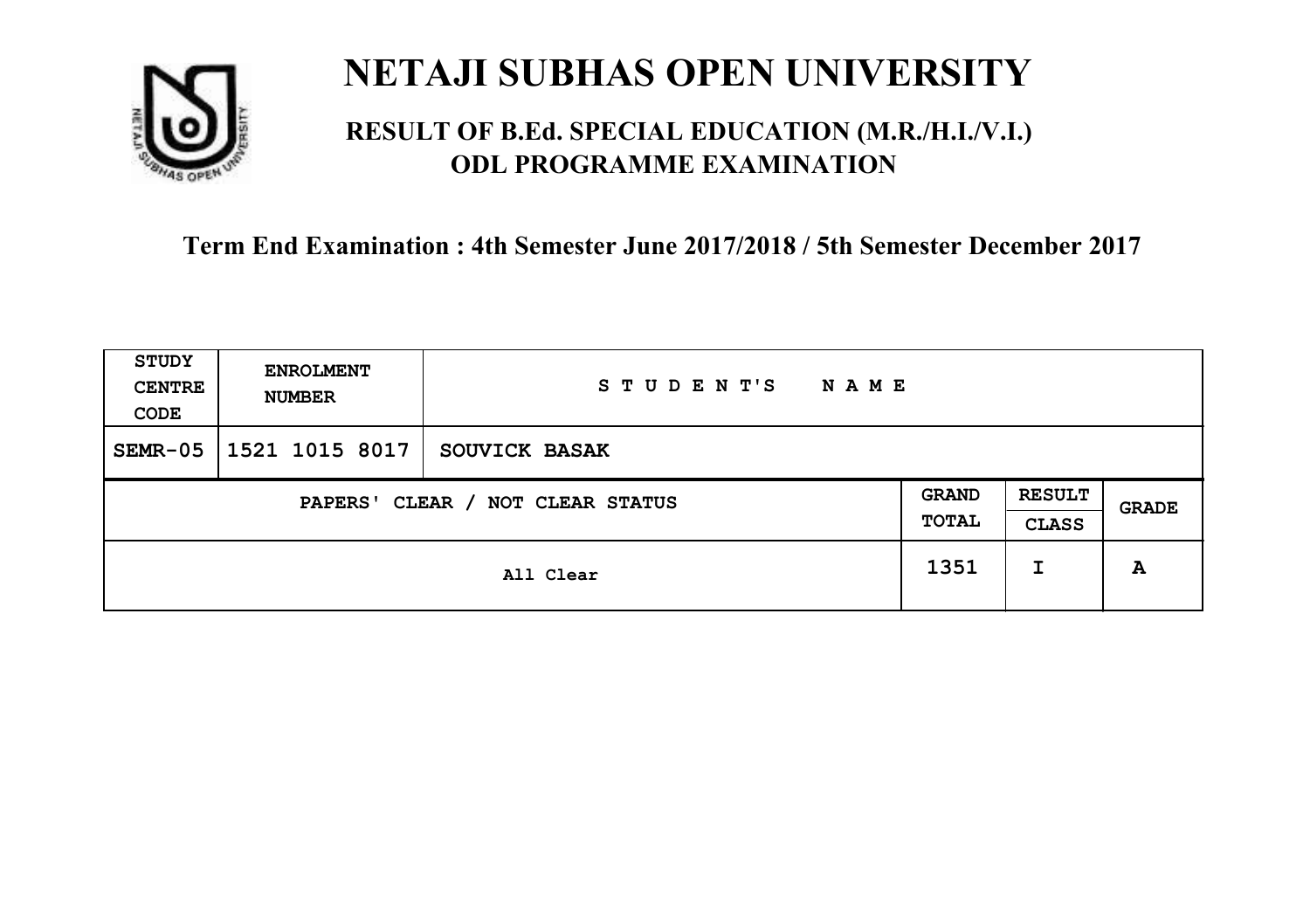

### **RESULT OF B.Ed. SPECIAL EDUCATION (M.R./H.I./V.I.) ODL PROGRAMME EXAMINATION**

| STUDY<br><b>CENTRE</b><br>CODE | <b>ENROLMENT</b><br><b>NUMBER</b>  | STUDENT'S<br>NAME                                   |  |  |       |
|--------------------------------|------------------------------------|-----------------------------------------------------|--|--|-------|
| $SEMR-05$                      | 1521 1015 8020   AJOY ROBIDAS      |                                                     |  |  |       |
|                                | PAPERS' CLEAR / NOT CLEAR STATUS   |                                                     |  |  | GRADE |
|                                | $9-C$ , $E1-B-C$ , $F2-C$ , $F3-C$ | B10-C, C15-C, C16-NC, D17-C, D18-C, F1-C, B11-C, D1 |  |  |       |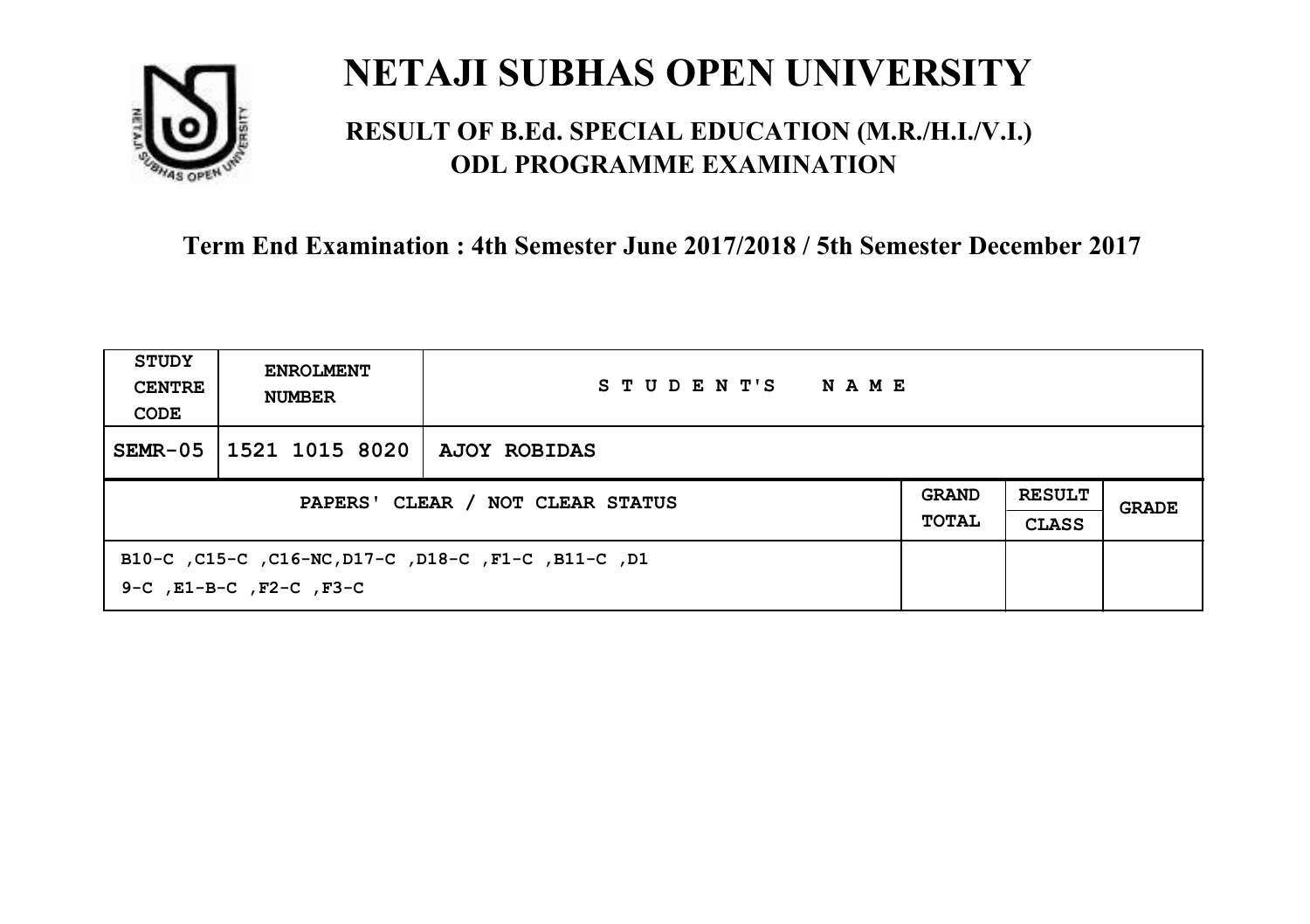

### **RESULT OF B.Ed. SPECIAL EDUCATION (M.R./H.I./V.I.) ODL PROGRAMME EXAMINATION**

| STUDY<br><b>CENTRE</b><br>CODE | <b>ENROLMENT</b><br><b>NUMBER</b>     | STUDENT'S<br>NAME                                   |  |  |       |
|--------------------------------|---------------------------------------|-----------------------------------------------------|--|--|-------|
| $SEMR-05$                      | 1521 1015 8037                        | BACHAN KUMAR KAMAT                                  |  |  |       |
|                                | PAPERS' CLEAR / NOT CLEAR STATUS      |                                                     |  |  | GRADE |
|                                | $9-C$ , $E1-B-NC$ , $F2-NC$ , $F3-NC$ | B10-C, C15-C, C16-C, D17-C, D18-C, F1-NC, B11-C, D1 |  |  |       |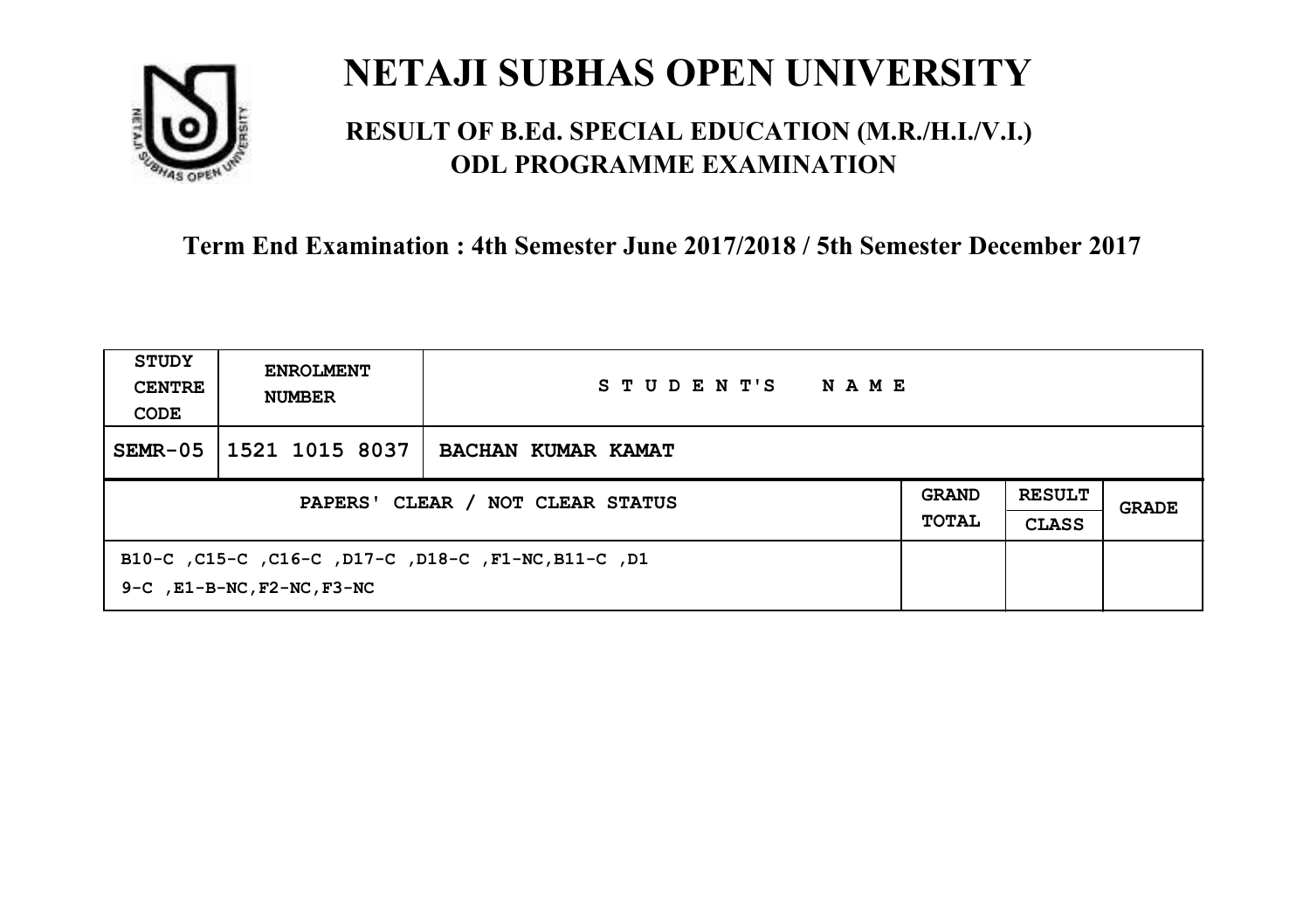

### **RESULT OF B.Ed. SPECIAL EDUCATION (M.R./H.I./V.I.) ODL PROGRAMME EXAMINATION**

| <b>STUDY</b><br><b>CENTRE</b><br>CODE | <b>ENROLMENT</b><br><b>NUMBER</b>          | STUDENT'S<br><b>NAME</b> |      |                               |              |
|---------------------------------------|--------------------------------------------|--------------------------|------|-------------------------------|--------------|
| $SEMR-05$                             | 1522 1015 8003                             | <b>SANIA NASIM</b>       |      |                               |              |
|                                       | CLEAR / NOT CLEAR STATUS<br><b>PAPERS'</b> |                          |      | <b>RESULT</b><br><b>CLASS</b> | <b>GRADE</b> |
|                                       |                                            | All Clear                | 1476 | I                             | $A+$         |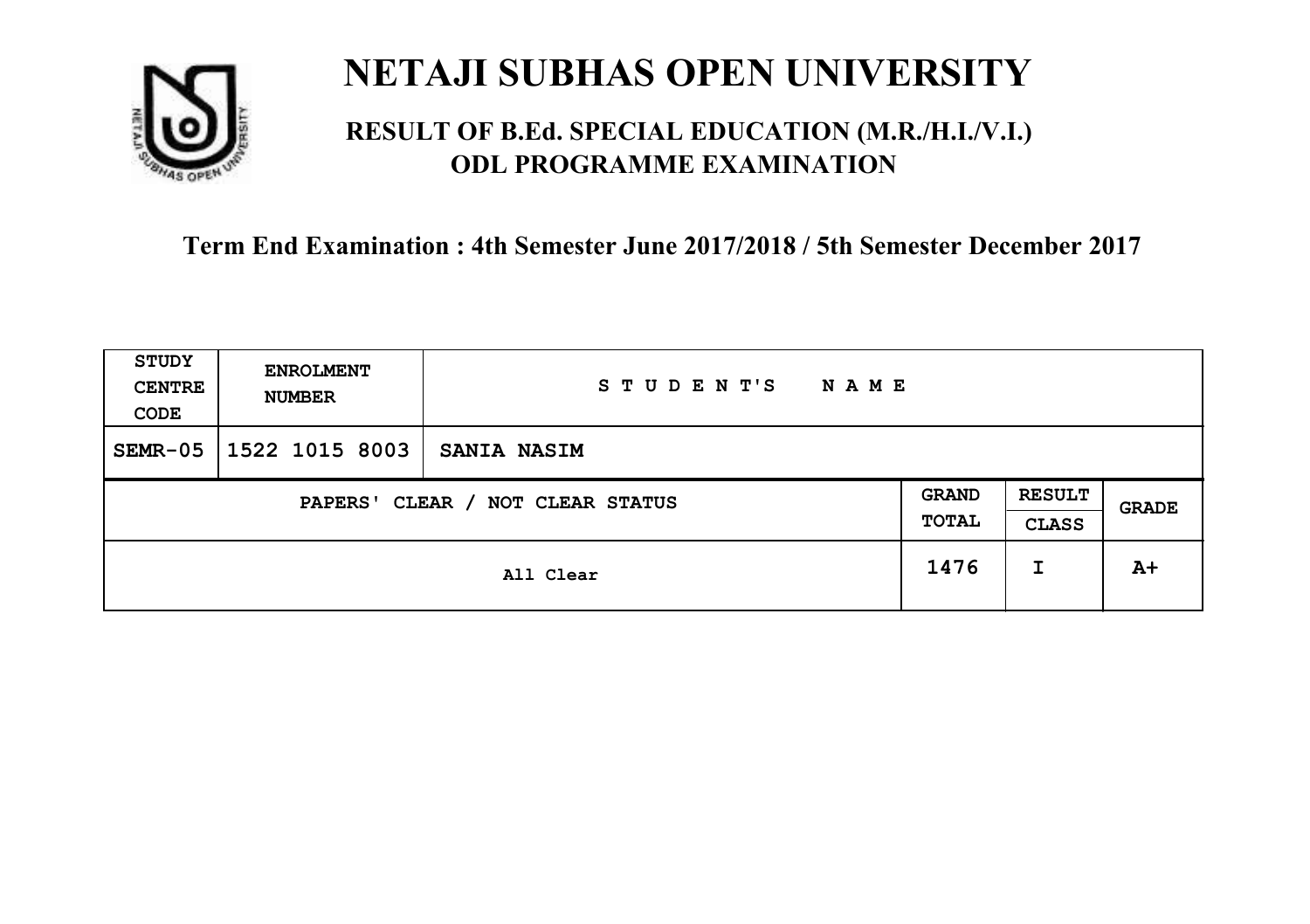

### **RESULT OF B.Ed. SPECIAL EDUCATION (M.R./H.I./V.I.) ODL PROGRAMME EXAMINATION**

| <b>STUDY</b><br><b>CENTRE</b><br>CODE | <b>ENROLMENT</b><br><b>NUMBER</b> | STUDENT'S<br><b>NAME</b> |      |                               |       |
|---------------------------------------|-----------------------------------|--------------------------|------|-------------------------------|-------|
| $SEMR-05$                             | 1522 1015 8008                    | <b>ARPITA SEN</b>        |      |                               |       |
| CLEAR / NOT CLEAR STATUS<br>PAPERS'   |                                   |                          |      | <b>RESULT</b><br><b>CLASS</b> | GRADE |
|                                       |                                   | All Clear                | 1342 | I                             | A     |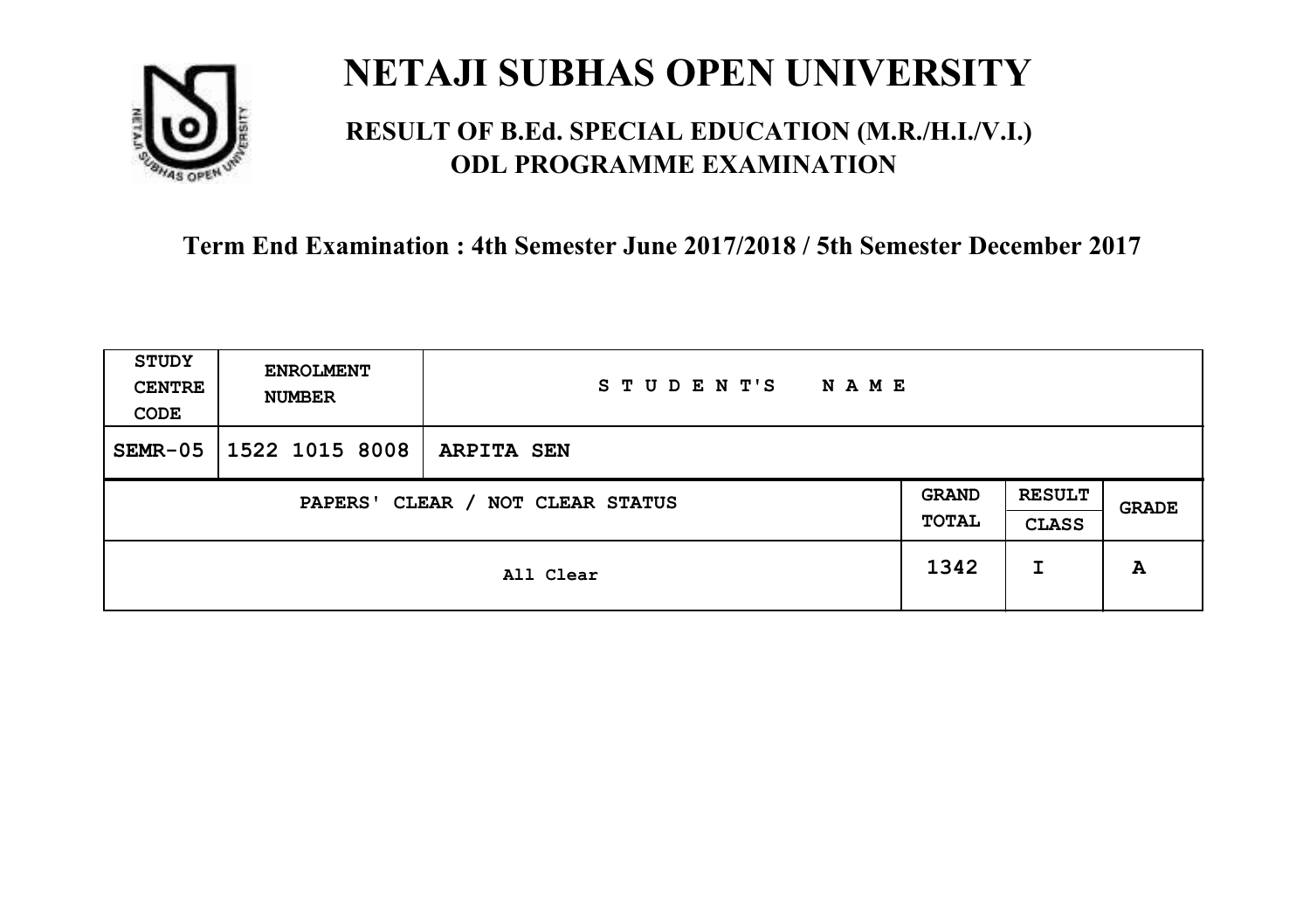

### **RESULT OF B.Ed. SPECIAL EDUCATION (M.R./H.I./V.I.) ODL PROGRAMME EXAMINATION**

| <b>STUDY</b><br><b>CENTRE</b><br>CODE | <b>ENROLMENT</b><br><b>NUMBER</b>   | STUDENT'S<br><b>NAME</b> |      |                               |              |
|---------------------------------------|-------------------------------------|--------------------------|------|-------------------------------|--------------|
| $SEMR-05$                             | 1522 1015 8009                      | DOLAN SAMANTA            |      |                               |              |
|                                       | CLEAR / NOT CLEAR STATUS<br>PAPERS' |                          |      | <b>RESULT</b><br><b>CLASS</b> | <b>GRADE</b> |
|                                       |                                     | All Clear                | 1393 | I                             | A            |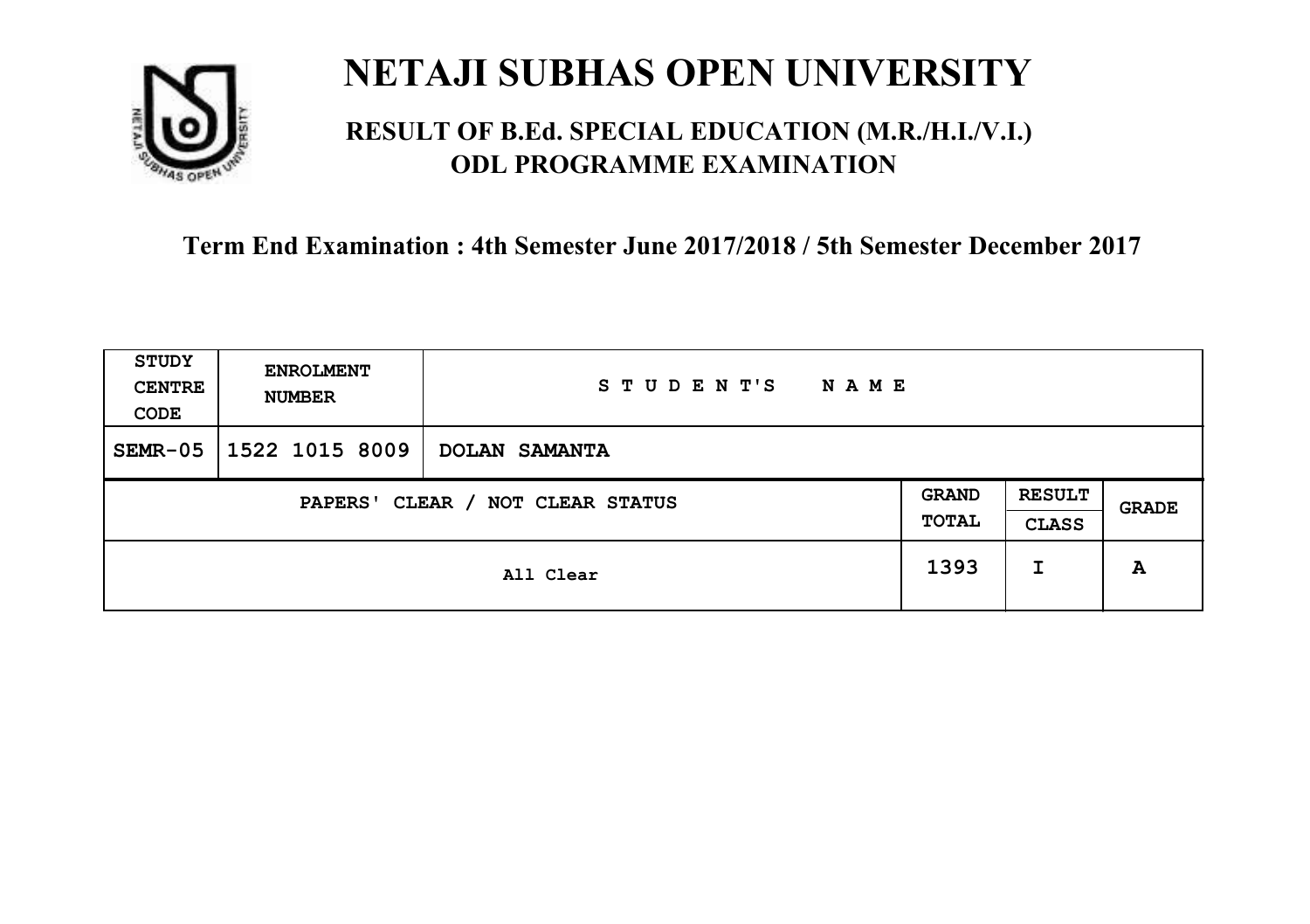

### **RESULT OF B.Ed. SPECIAL EDUCATION (M.R./H.I./V.I.) ODL PROGRAMME EXAMINATION**

| <b>STUDY</b><br><b>CENTRE</b><br>CODE | <b>ENROLMENT</b><br><b>NUMBER</b>   | STUDENT'S<br><b>NAME</b> |  |                               |              |
|---------------------------------------|-------------------------------------|--------------------------|--|-------------------------------|--------------|
| $SEMR-05$                             | 1522 1015 8012                      | <b>ARPITA PAUL</b>       |  |                               |              |
| PAPERS' CLEAR / NOT CLEAR STATUS      |                                     |                          |  | <b>RESULT</b><br><b>CLASS</b> | <b>GRADE</b> |
|                                       | $F1-C$ , $E1-B-C$ , $F2-C$ , $F3-C$ |                          |  |                               |              |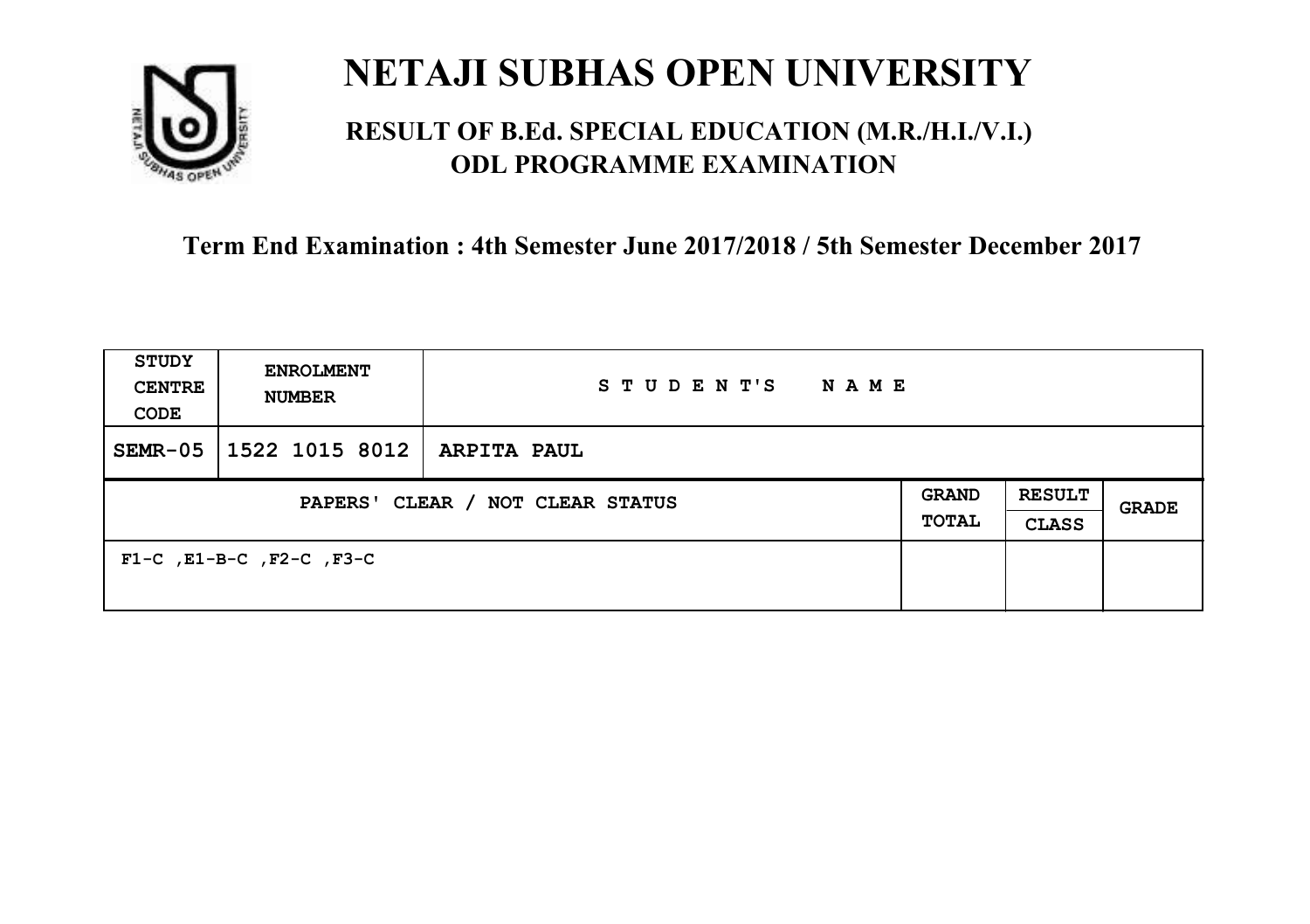

### **RESULT OF B.Ed. SPECIAL EDUCATION (M.R./H.I./V.I.) ODL PROGRAMME EXAMINATION**

| <b>STUDY</b><br><b>CENTRE</b><br>CODE                        | <b>ENROLMENT</b><br><b>NUMBER</b> | STUDENT'S<br><b>NAME</b> |      |                               |       |
|--------------------------------------------------------------|-----------------------------------|--------------------------|------|-------------------------------|-------|
| $SEMR-05$                                                    | 1522 1015 8016                    | <b>PAPIYA HAZRA</b>      |      |                               |       |
| <b>GRAND</b><br>CLEAR / NOT CLEAR STATUS<br>PAPERS'<br>TOTAL |                                   |                          |      | <b>RESULT</b><br><b>CLASS</b> | GRADE |
|                                                              |                                   | All Clear                | 1456 | I                             | $A+$  |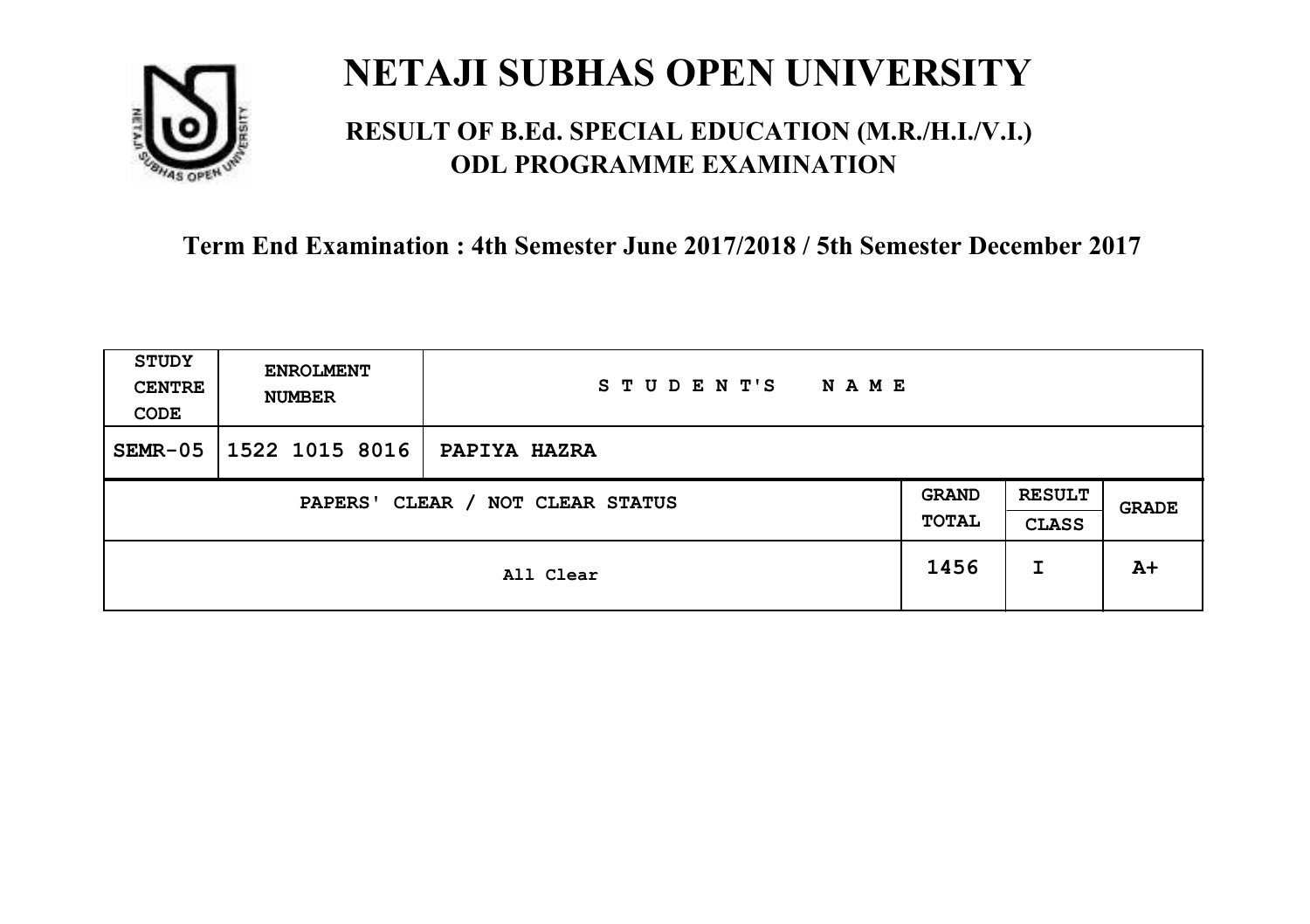

### **RESULT OF B.Ed. SPECIAL EDUCATION (M.R./H.I./V.I.) ODL PROGRAMME EXAMINATION**

| STUDY<br><b>CENTRE</b><br>CODE | <b>ENROLMENT</b><br><b>NUMBER</b>     | STUDENT'S<br>NAME                                   |  |  |       |
|--------------------------------|---------------------------------------|-----------------------------------------------------|--|--|-------|
| $SEMR-05$                      | 1522 1015 8039                        | <b>NEHA UPADHYAY</b>                                |  |  |       |
|                                | PAPERS' CLEAR / NOT CLEAR STATUS      |                                                     |  |  | GRADE |
|                                | $9-C$ , $E1-B-NC$ , $F2-NC$ , $F3-NC$ | B10-C, C15-C, C16-C, D17-C, D18-C, F1-NC, B11-C, D1 |  |  |       |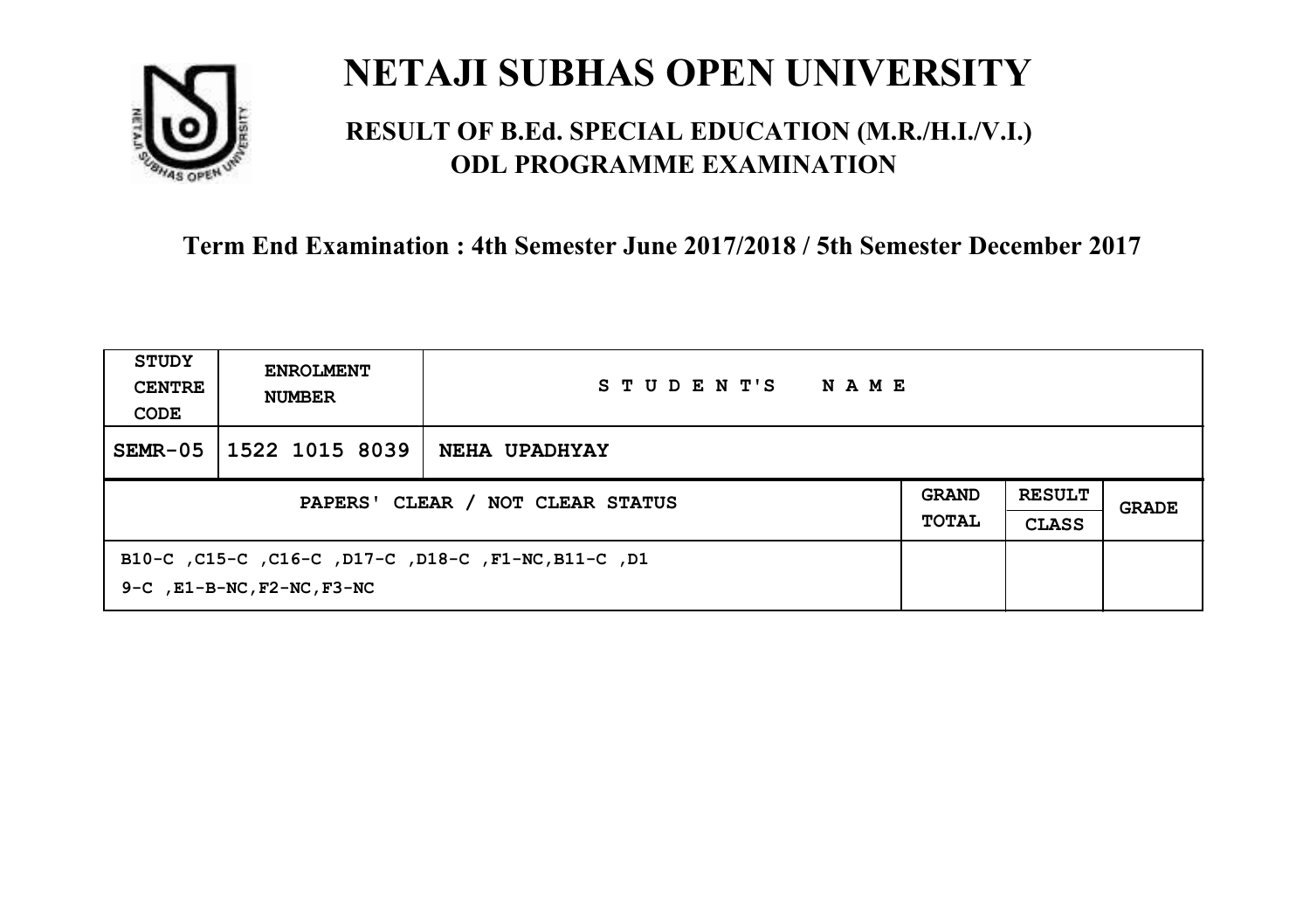

### **RESULT OF B.Ed. SPECIAL EDUCATION (M.R./H.I./V.I.) ODL PROGRAMME EXAMINATION**

| <b>STUDY</b><br><b>CENTRE</b><br>CODE | <b>ENROLMENT</b><br><b>NUMBER</b>   | STUDENT'S<br><b>NAME</b> |      |                               |       |
|---------------------------------------|-------------------------------------|--------------------------|------|-------------------------------|-------|
| $SEMR-05$                             | 1522 1015 8040                      | <b>RITUPARNA ADITYA</b>  |      |                               |       |
|                                       | CLEAR / NOT CLEAR STATUS<br>PAPERS' |                          |      | <b>RESULT</b><br><b>CLASS</b> | GRADE |
|                                       |                                     | All Clear                | 1483 | I                             | $A+$  |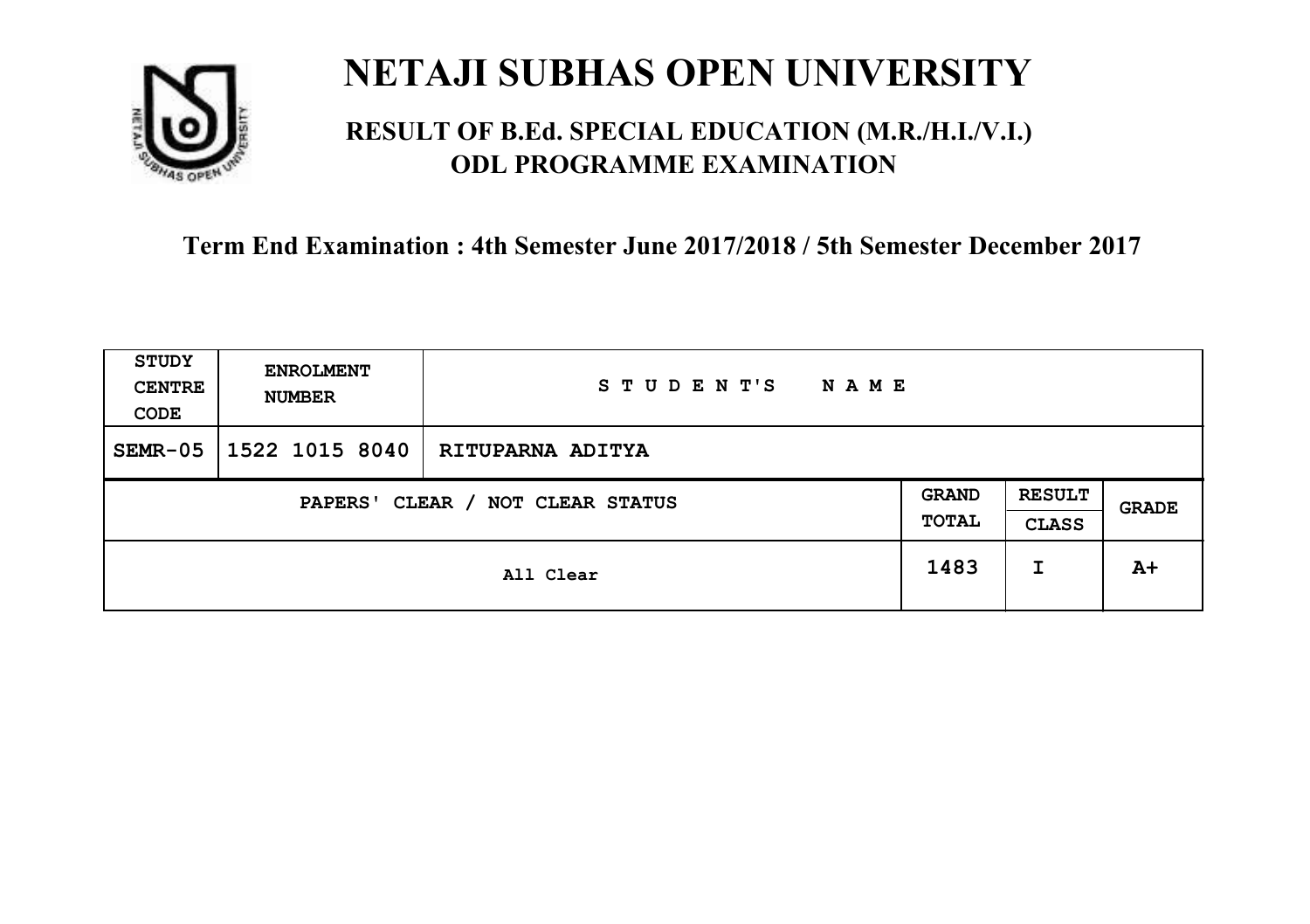

### **RESULT OF B.Ed. SPECIAL EDUCATION (M.R./H.I./V.I.) ODL PROGRAMME EXAMINATION**

| <b>STUDY</b><br><b>CENTRE</b><br>CODE | <b>ENROLMENT</b><br><b>NUMBER</b>   | STUDENT'S<br><b>NAME</b> |      |                               |       |
|---------------------------------------|-------------------------------------|--------------------------|------|-------------------------------|-------|
| $SEMR-05$                             | 1523 1015 8014                      | <b>DIPANKAR HALDER</b>   |      |                               |       |
|                                       | CLEAR / NOT CLEAR STATUS<br>PAPERS' |                          |      | <b>RESULT</b><br><b>CLASS</b> | GRADE |
|                                       |                                     | All Clear                | 1362 | I                             | A     |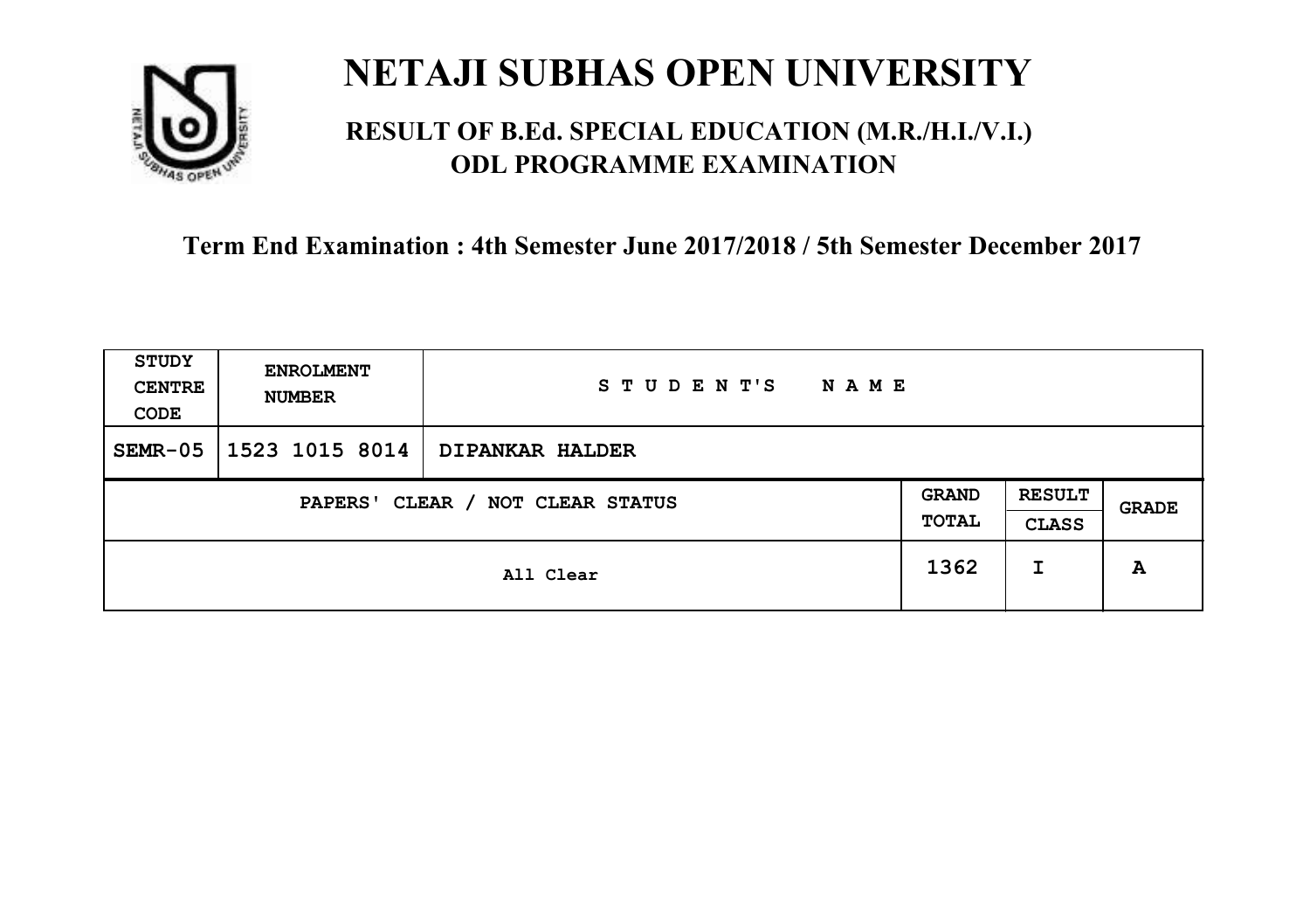

### **RESULT OF B.Ed. SPECIAL EDUCATION (M.R./H.I./V.I.) ODL PROGRAMME EXAMINATION**

| <b>STUDY</b><br><b>CENTRE</b><br>CODE | <b>ENROLMENT</b><br><b>NUMBER</b> | STUDENT'S<br><b>NAME</b> |      |                               |       |
|---------------------------------------|-----------------------------------|--------------------------|------|-------------------------------|-------|
| $SEMR-05$                             | 1523 1015 8015                    | <b>TAPAS BARMAN</b>      |      |                               |       |
| CLEAR / NOT CLEAR STATUS<br>PAPERS'   |                                   |                          |      | <b>RESULT</b><br><b>CLASS</b> | GRADE |
|                                       |                                   | All Clear                | 1290 | I                             | A     |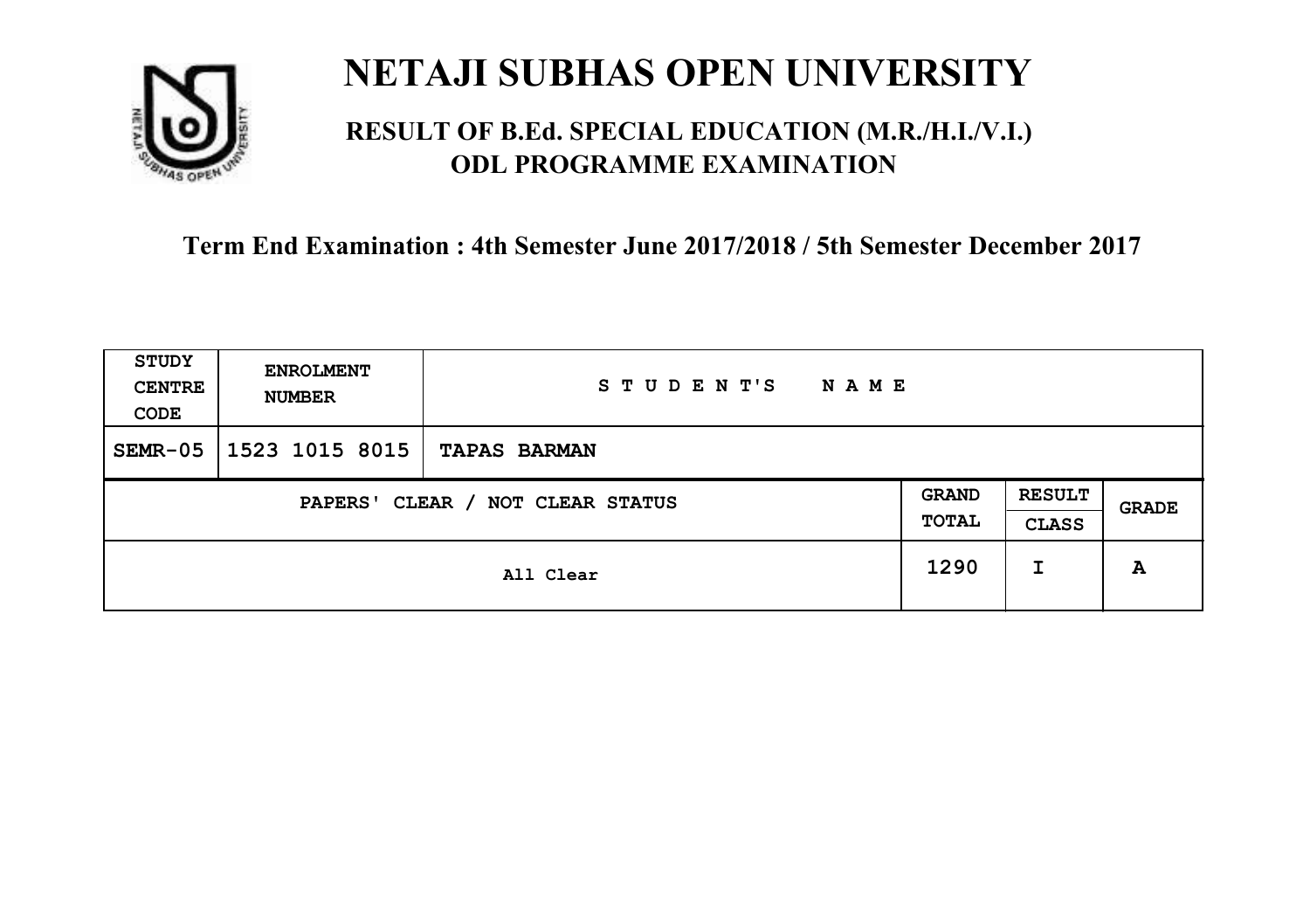

### **RESULT OF B.Ed. SPECIAL EDUCATION (M.R./H.I./V.I.) ODL PROGRAMME EXAMINATION**

| STUDY<br><b>CENTRE</b><br>CODE | <b>ENROLMENT</b><br><b>NUMBER</b>                                                         | STUDENT'S<br>NAME |  |  |       |
|--------------------------------|-------------------------------------------------------------------------------------------|-------------------|--|--|-------|
| $SEMR-05$                      | 1523 1015 8024                                                                            | SUSANTA KR MARJIT |  |  |       |
|                                | PAPERS' CLEAR / NOT CLEAR STATUS                                                          |                   |  |  | GRADE |
|                                | B10-C, C15-C, C16-C, D17-C, D18-C, F1-C, B11-C, D1<br>$9-NC$ , $E1-B-C$ , $F2-C$ , $F3-C$ |                   |  |  |       |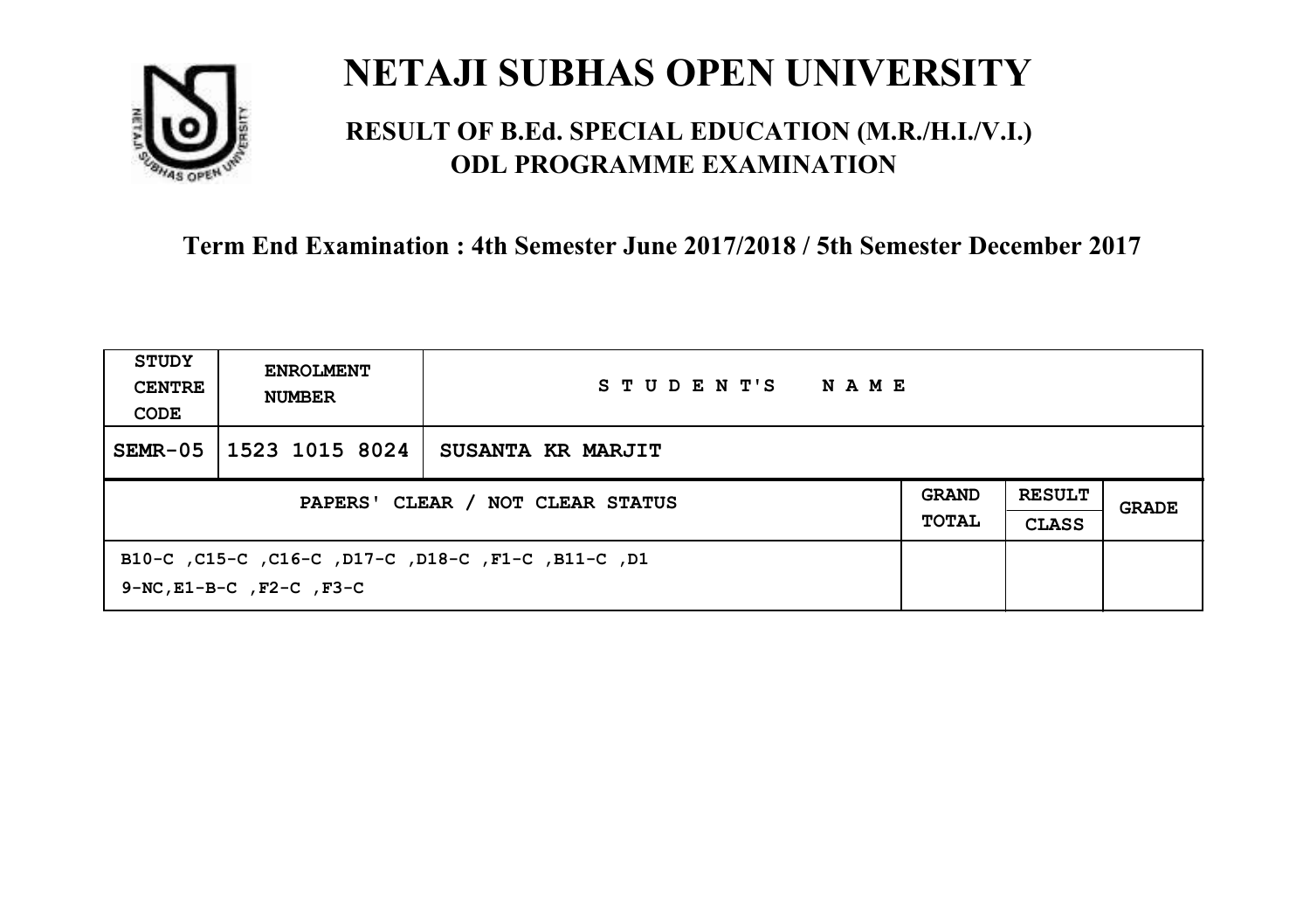

### **RESULT OF B.Ed. SPECIAL EDUCATION (M.R./H.I./V.I.) ODL PROGRAMME EXAMINATION**

| <b>STUDY</b><br><b>CENTRE</b><br>CODE | <b>ENROLMENT</b><br><b>NUMBER</b> | STUDENT'S<br><b>NAME</b> |                       |                               |       |
|---------------------------------------|-----------------------------------|--------------------------|-----------------------|-------------------------------|-------|
| $SEMR-05$                             | 1523 1015 8029                    | <b>MANAB GAYEN</b>       |                       |                               |       |
| CLEAR / NOT CLEAR STATUS<br>PAPERS'   |                                   |                          | <b>GRAND</b><br>TOTAL | <b>RESULT</b><br><b>CLASS</b> | GRADE |
|                                       |                                   | All Clear                | 1373                  | I                             | A     |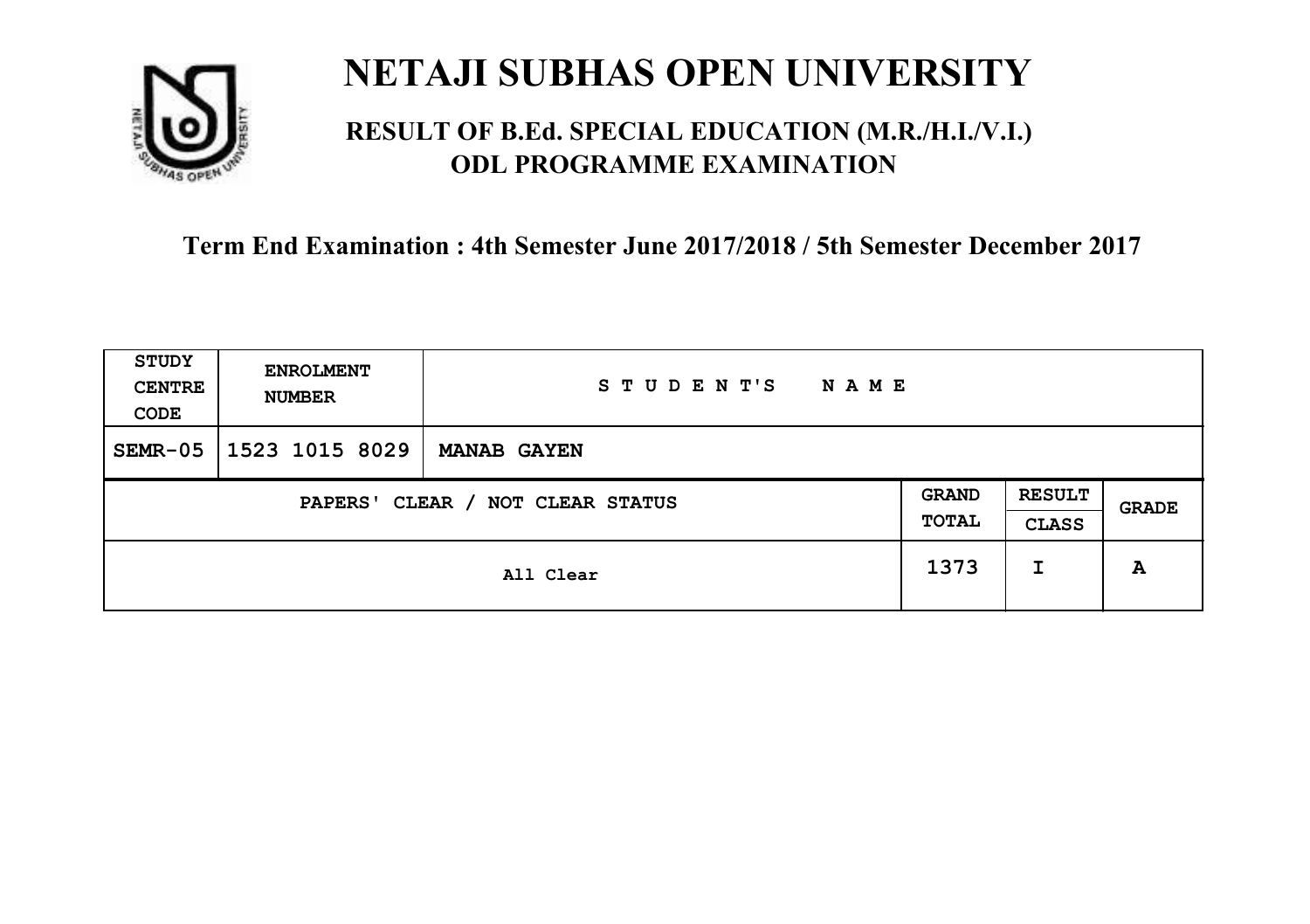

### **RESULT OF B.Ed. SPECIAL EDUCATION (M.R./H.I./V.I.) ODL PROGRAMME EXAMINATION**

| <b>STUDY</b><br><b>CENTRE</b><br>CODE                        | <b>ENROLMENT</b><br><b>NUMBER</b> | STUDENT'S<br><b>NAME</b> |      |                               |       |
|--------------------------------------------------------------|-----------------------------------|--------------------------|------|-------------------------------|-------|
| $SEMR-05$                                                    | 1523 1015 8032                    | <b>MILAN RUIDAS</b>      |      |                               |       |
| <b>GRAND</b><br>CLEAR / NOT CLEAR STATUS<br>PAPERS'<br>TOTAL |                                   |                          |      | <b>RESULT</b><br><b>CLASS</b> | GRADE |
|                                                              |                                   | All Clear                | 1340 | I                             | A     |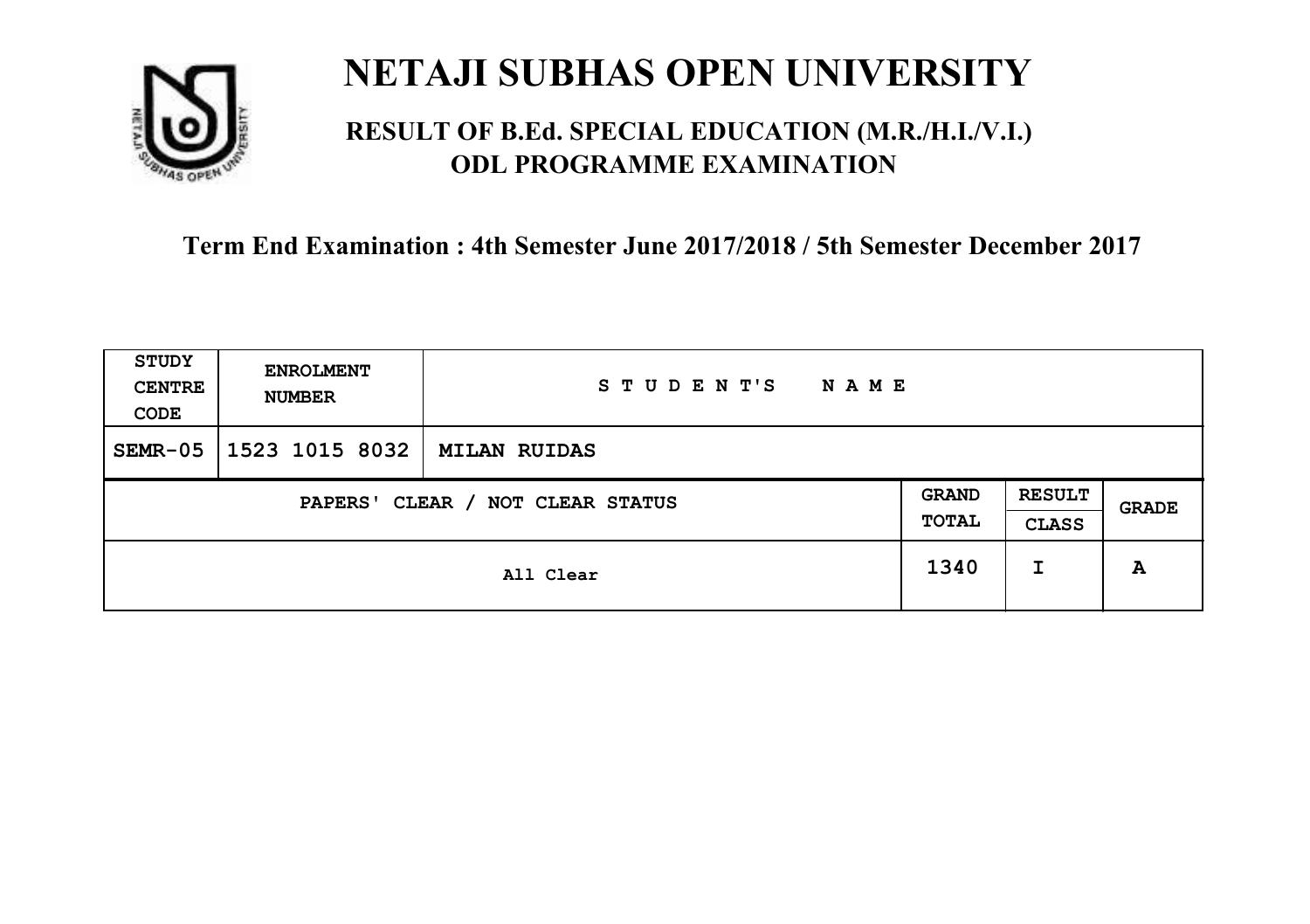

### **RESULT OF B.Ed. SPECIAL EDUCATION (M.R./H.I./V.I.) ODL PROGRAMME EXAMINATION**

| <b>STUDY</b><br><b>CENTRE</b><br>CODE | <b>ENROLMENT</b><br><b>NUMBER</b>   | STUDENT'S<br><b>NAME</b> |      |                               |       |
|---------------------------------------|-------------------------------------|--------------------------|------|-------------------------------|-------|
| $SEMR-05$                             | 1523 1015 8033                      | <b>SANDIP NAIYA</b>      |      |                               |       |
|                                       | CLEAR / NOT CLEAR STATUS<br>PAPERS' |                          |      | <b>RESULT</b><br><b>CLASS</b> | GRADE |
|                                       |                                     | All Clear                | 1390 | I                             | A     |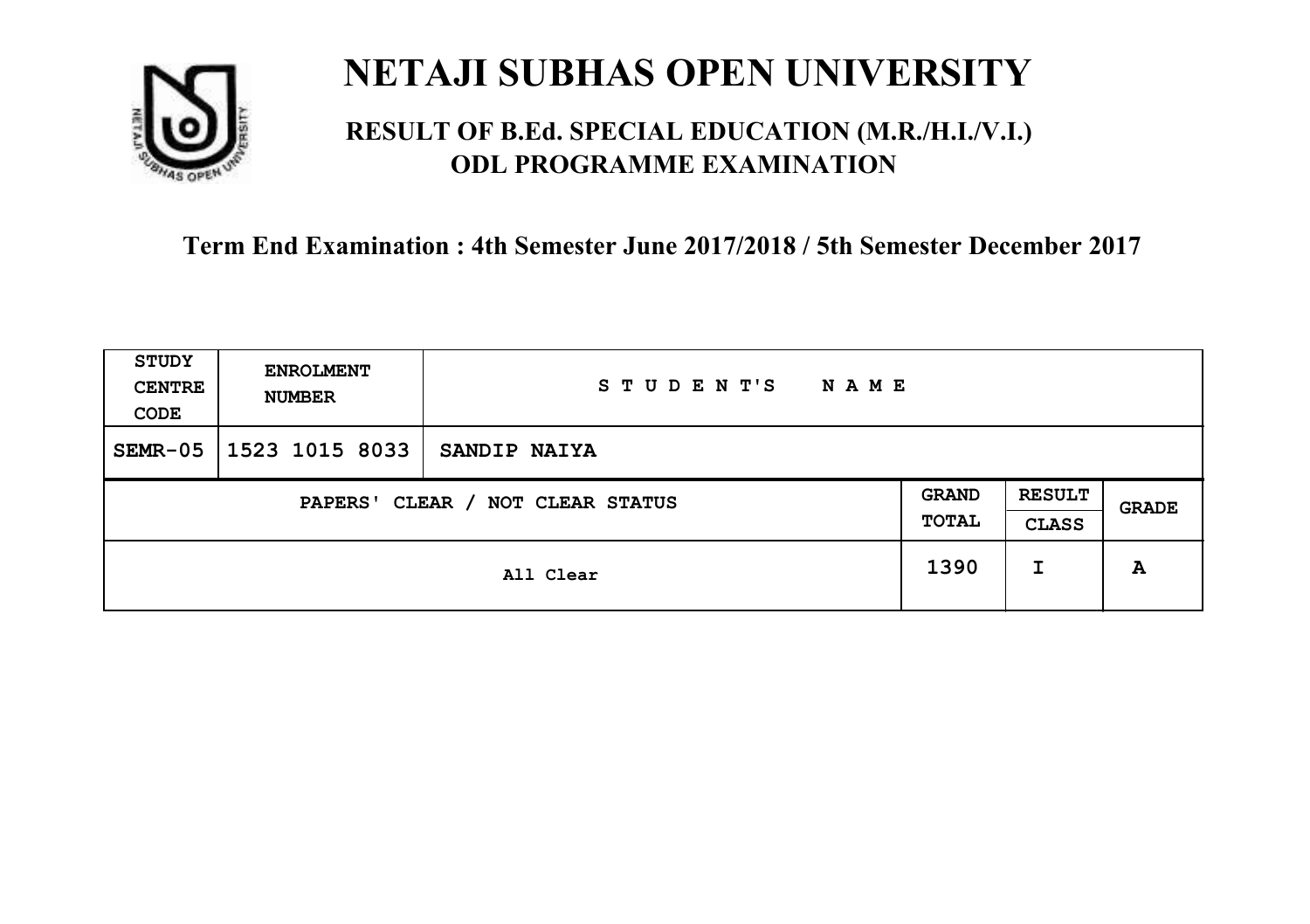

### **RESULT OF B.Ed. SPECIAL EDUCATION (M.R./H.I./V.I.) ODL PROGRAMME EXAMINATION**

| <b>STUDY</b><br><b>CENTRE</b><br>CODE | <b>ENROLMENT</b><br><b>NUMBER</b>   | STUDENT'S<br><b>NAME</b> |      |                               |       |
|---------------------------------------|-------------------------------------|--------------------------|------|-------------------------------|-------|
| $SEMR-05$                             | 1524 1015 8013                      | <b>SWAPNA MONDAL</b>     |      |                               |       |
|                                       | CLEAR / NOT CLEAR STATUS<br>PAPERS' |                          |      | <b>RESULT</b><br><b>CLASS</b> | GRADE |
|                                       |                                     | All Clear                | 1425 | I                             | $A+$  |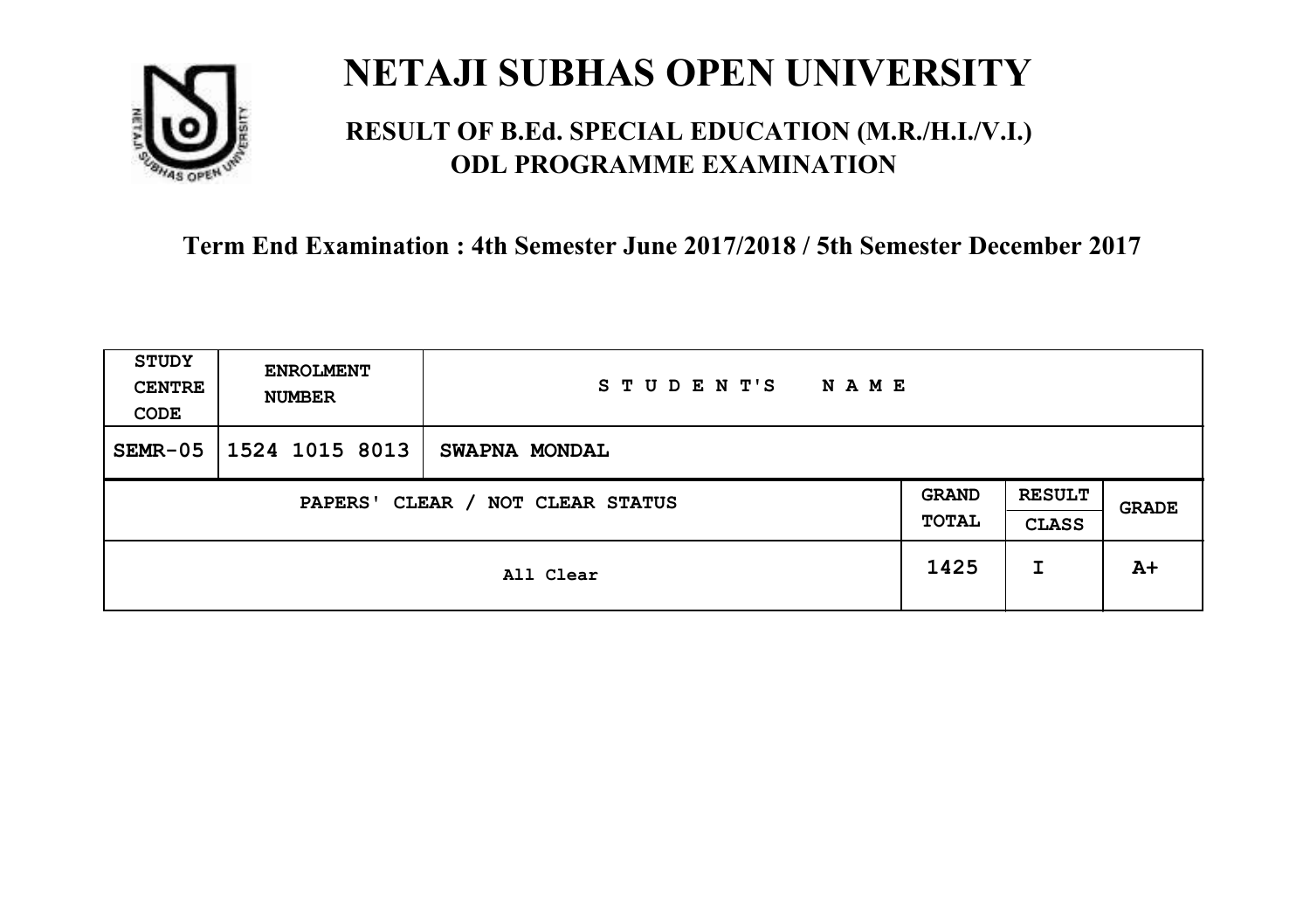

### **RESULT OF B.Ed. SPECIAL EDUCATION (M.R./H.I./V.I.) ODL PROGRAMME EXAMINATION**

| <b>STUDY</b><br><b>CENTRE</b><br>CODE | <b>ENROLMENT</b><br><b>NUMBER</b>   | STUDENT'S<br><b>NAME</b> |      |                               |       |
|---------------------------------------|-------------------------------------|--------------------------|------|-------------------------------|-------|
| $SEMR-05$                             | 1524 1015 8031                      | PARAMITA MONDAL SAHA     |      |                               |       |
|                                       | CLEAR / NOT CLEAR STATUS<br>PAPERS' |                          |      | <b>RESULT</b><br><b>CLASS</b> | GRADE |
|                                       |                                     | All Clear                | 1468 | I                             | $A+$  |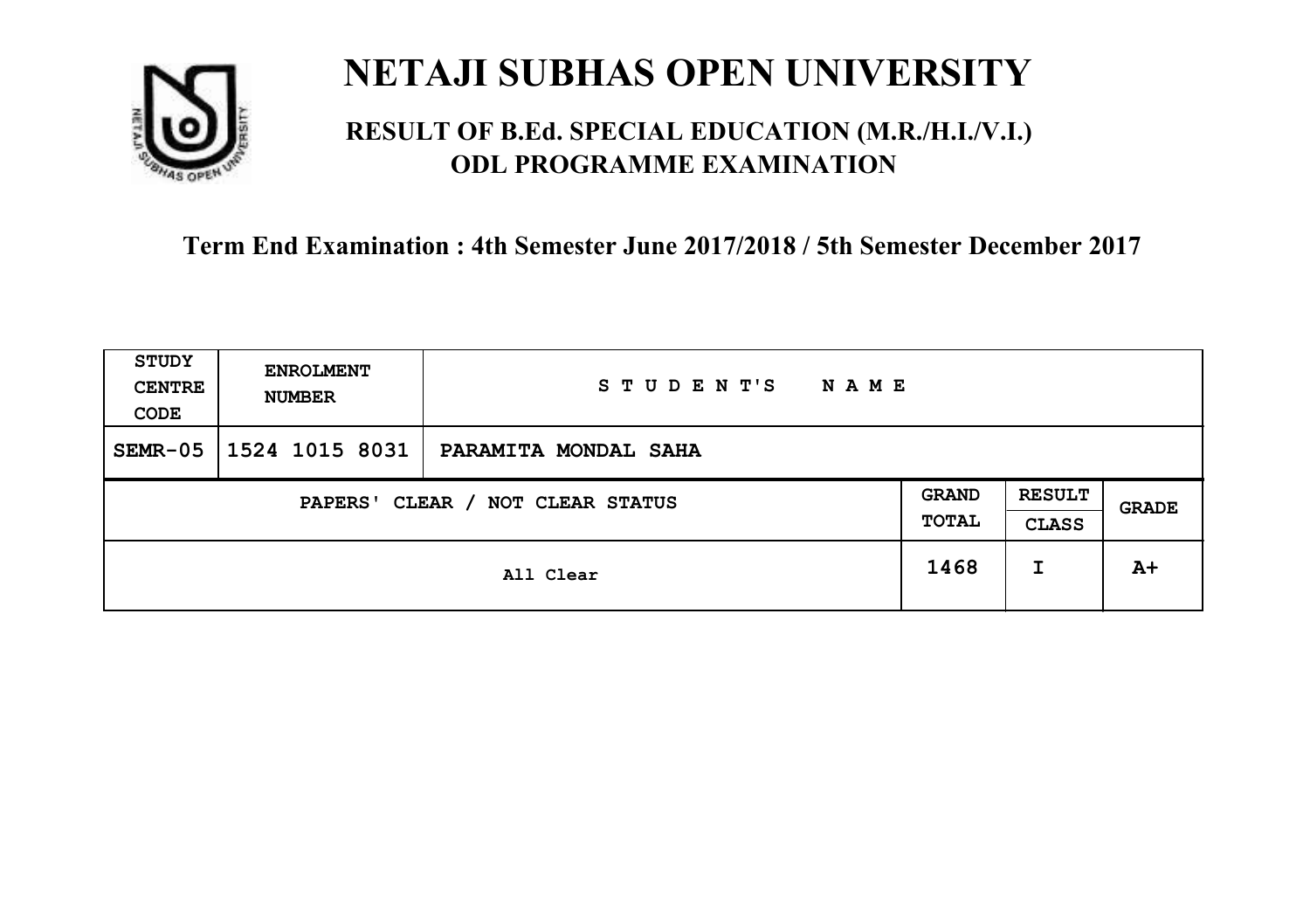

### **RESULT OF B.Ed. SPECIAL EDUCATION (M.R./H.I./V.I.) ODL PROGRAMME EXAMINATION**

| <b>STUDY</b><br><b>CENTRE</b><br>CODE      | <b>ENROLMENT</b><br><b>NUMBER</b> | STUDENT'S<br><b>NAME</b> |                       |                               |              |
|--------------------------------------------|-----------------------------------|--------------------------|-----------------------|-------------------------------|--------------|
| $SEMR-05$                                  | 1524 1015 8038                    | <b>MALLIKA MAITRA</b>    |                       |                               |              |
| CLEAR / NOT CLEAR STATUS<br><b>PAPERS'</b> |                                   |                          | <b>GRAND</b><br>TOTAL | <b>RESULT</b><br><b>CLASS</b> | <b>GRADE</b> |
| $F1-NC$ , $E1-B-NC$                        |                                   |                          |                       |                               |              |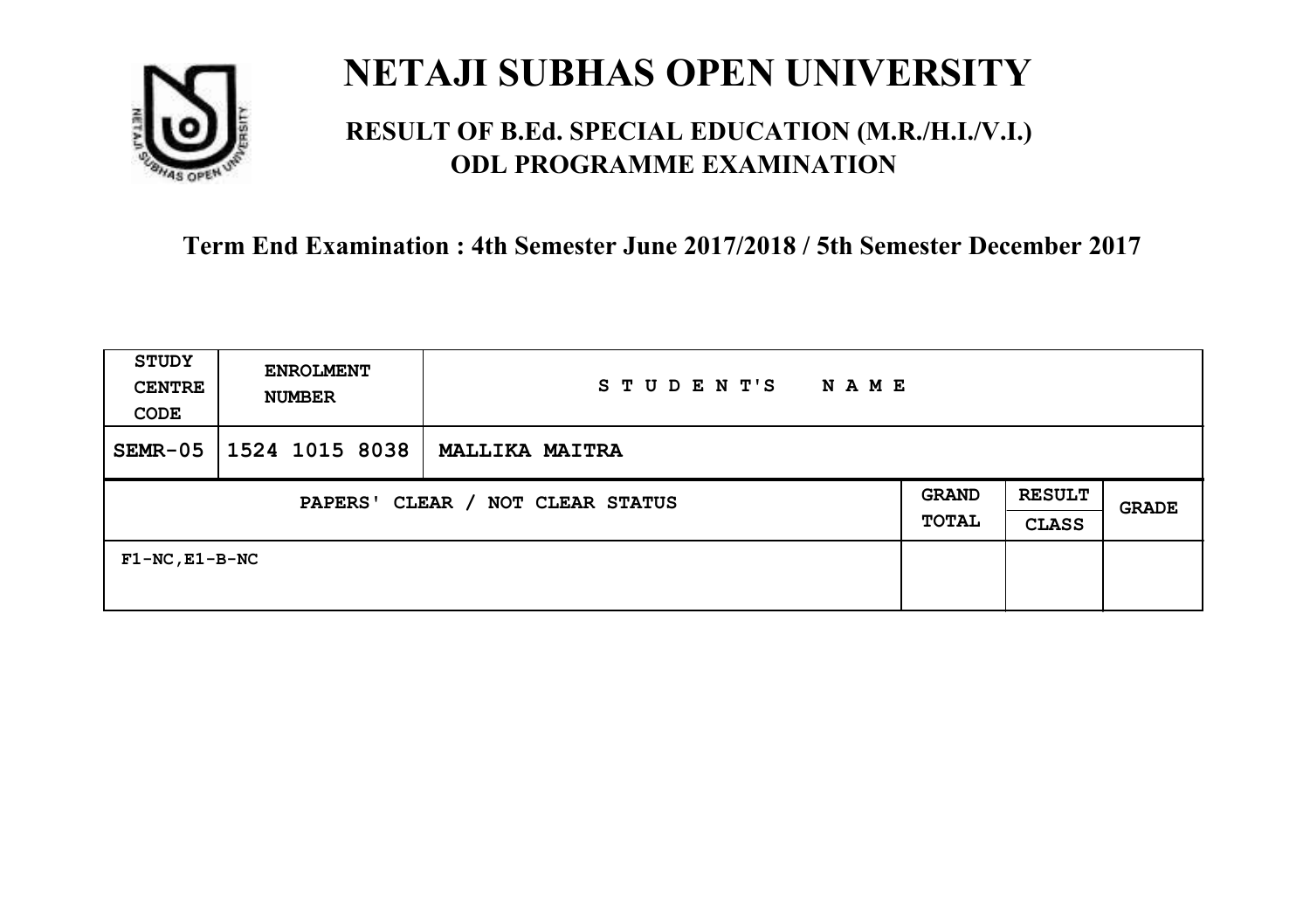

### **RESULT OF B.Ed. SPECIAL EDUCATION (M.R./H.I./V.I.) ODL PROGRAMME EXAMINATION**

| <b>STUDY</b><br><b>CENTRE</b><br>CODE | <b>ENROLMENT</b><br><b>NUMBER</b> | STUDENT'S<br><b>NAME</b> |      |                               |       |
|---------------------------------------|-----------------------------------|--------------------------|------|-------------------------------|-------|
| $SEMR-05$                             | 1525 1015 8027                    | <b>AVIJIT SINGH</b>      |      |                               |       |
| CLEAR / NOT CLEAR STATUS<br>PAPERS'   |                                   |                          |      | <b>RESULT</b><br><b>CLASS</b> | GRADE |
|                                       |                                   | All Clear                | 1325 | I                             | A     |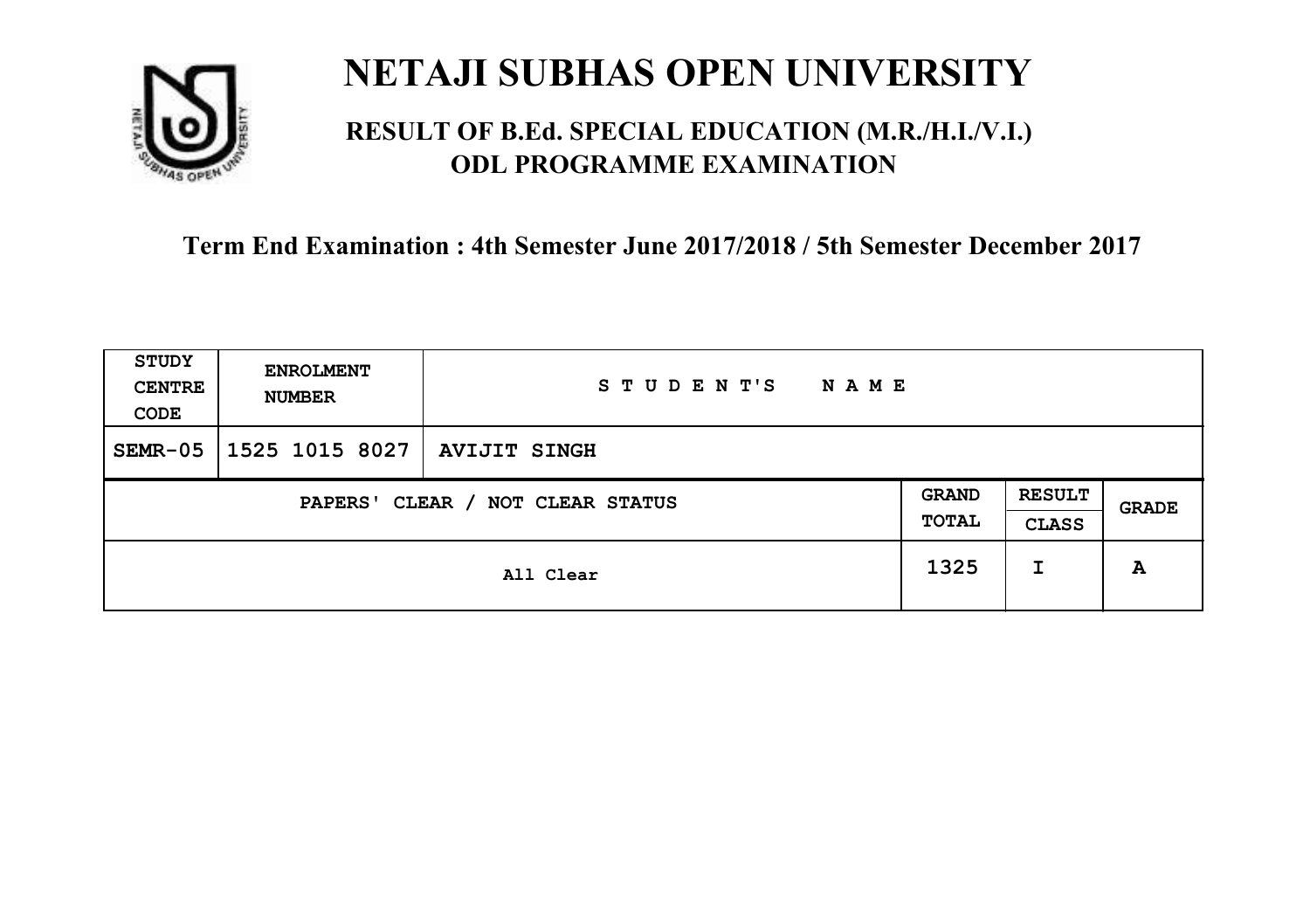

### **RESULT OF B.Ed. SPECIAL EDUCATION (M.R./H.I./V.I.) ODL PROGRAMME EXAMINATION**

| <b>STUDY</b><br><b>CENTRE</b><br>CODE | <b>ENROLMENT</b><br><b>NUMBER</b> | STUDENT'S<br><b>NAME</b> |      |                               |       |
|---------------------------------------|-----------------------------------|--------------------------|------|-------------------------------|-------|
| $SEMR-05$                             | 1526 1015 8026                    | <b>BAISAKHI BARUA</b>    |      |                               |       |
| CLEAR / NOT CLEAR STATUS<br>PAPERS'   |                                   |                          |      | <b>RESULT</b><br><b>CLASS</b> | GRADE |
|                                       |                                   | All Clear                | 1278 | I                             | A     |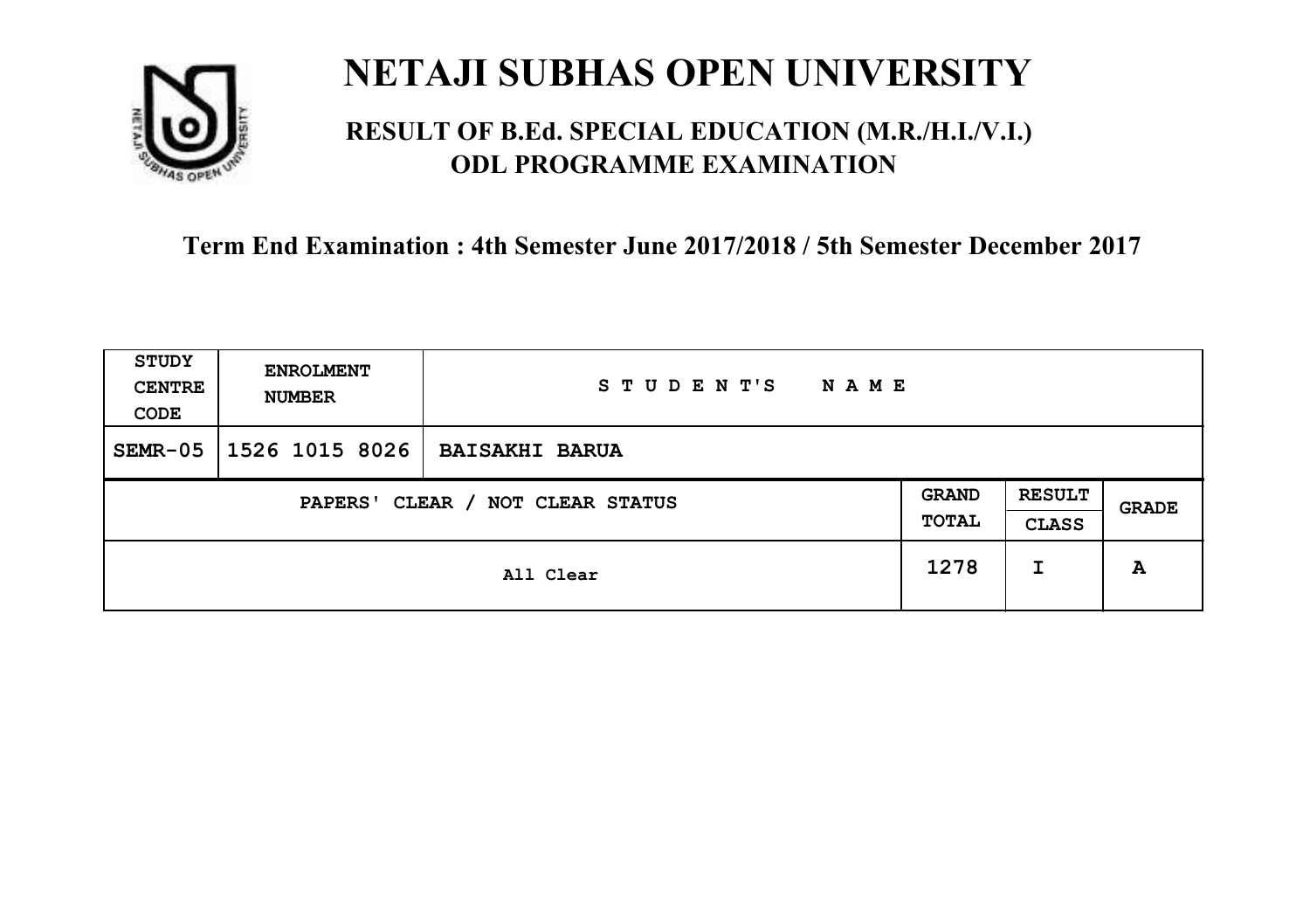

### **RESULT OF B.Ed. SPECIAL EDUCATION (M.R./H.I./V.I.) ODL PROGRAMME EXAMINATION**

| STUDY<br><b>CENTRE</b><br>CODE   | <b>ENROLMENT</b><br><b>NUMBER</b>                                                         | STUDENT'S<br>NAME |                              |                               |       |
|----------------------------------|-------------------------------------------------------------------------------------------|-------------------|------------------------------|-------------------------------|-------|
| $SEMR-05$                        | 1527 1015 8007                                                                            | MD SHAKAIB AIYAZ  |                              |                               |       |
| PAPERS' CLEAR / NOT CLEAR STATUS |                                                                                           |                   | <b>GRAND</b><br><b>TOTAL</b> | <b>RESULT</b><br><b>CLASS</b> | GRADE |
|                                  | B10-C, C15-NC, C16-C, D17-C, D18-C, F1-C, B11-C, D1<br>$9-C$ , $E1-B-C$ , $F2-C$ , $F3-C$ |                   |                              |                               |       |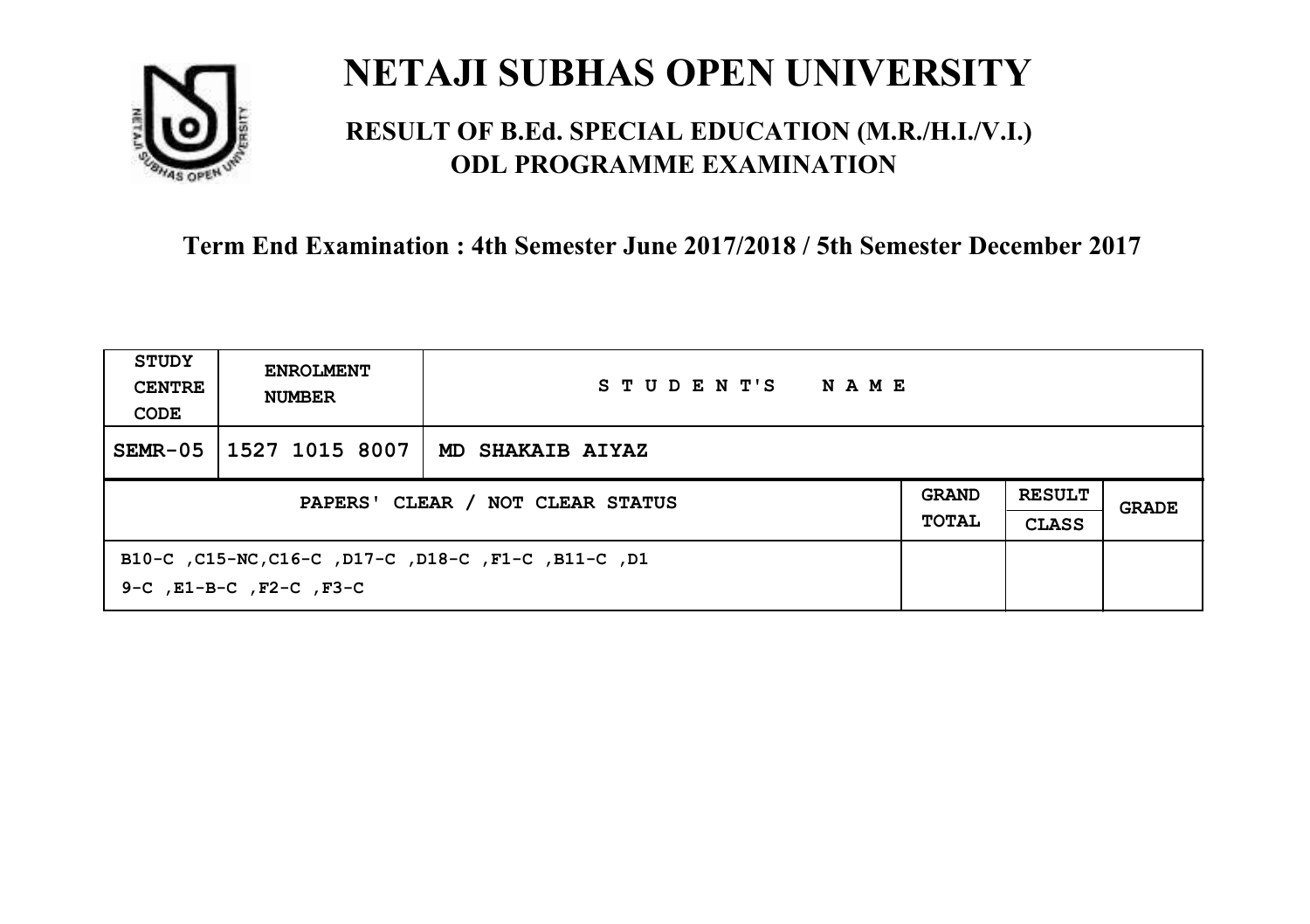

### **RESULT OF B.Ed. SPECIAL EDUCATION (M.R./H.I./V.I.) ODL PROGRAMME EXAMINATION**

| <b>STUDY</b><br><b>CENTRE</b><br>CODE | <b>ENROLMENT</b><br><b>NUMBER</b> | STUDENT'S<br><b>NAME</b> |      |                               |       |
|---------------------------------------|-----------------------------------|--------------------------|------|-------------------------------|-------|
| $SEMR-05$                             | 1527 1015 8010                    | <b>ATANU GHOSH</b>       |      |                               |       |
| CLEAR / NOT CLEAR STATUS<br>PAPERS'   |                                   |                          |      | <b>RESULT</b><br><b>CLASS</b> | GRADE |
|                                       |                                   | All Clear                | 1282 | I                             | A     |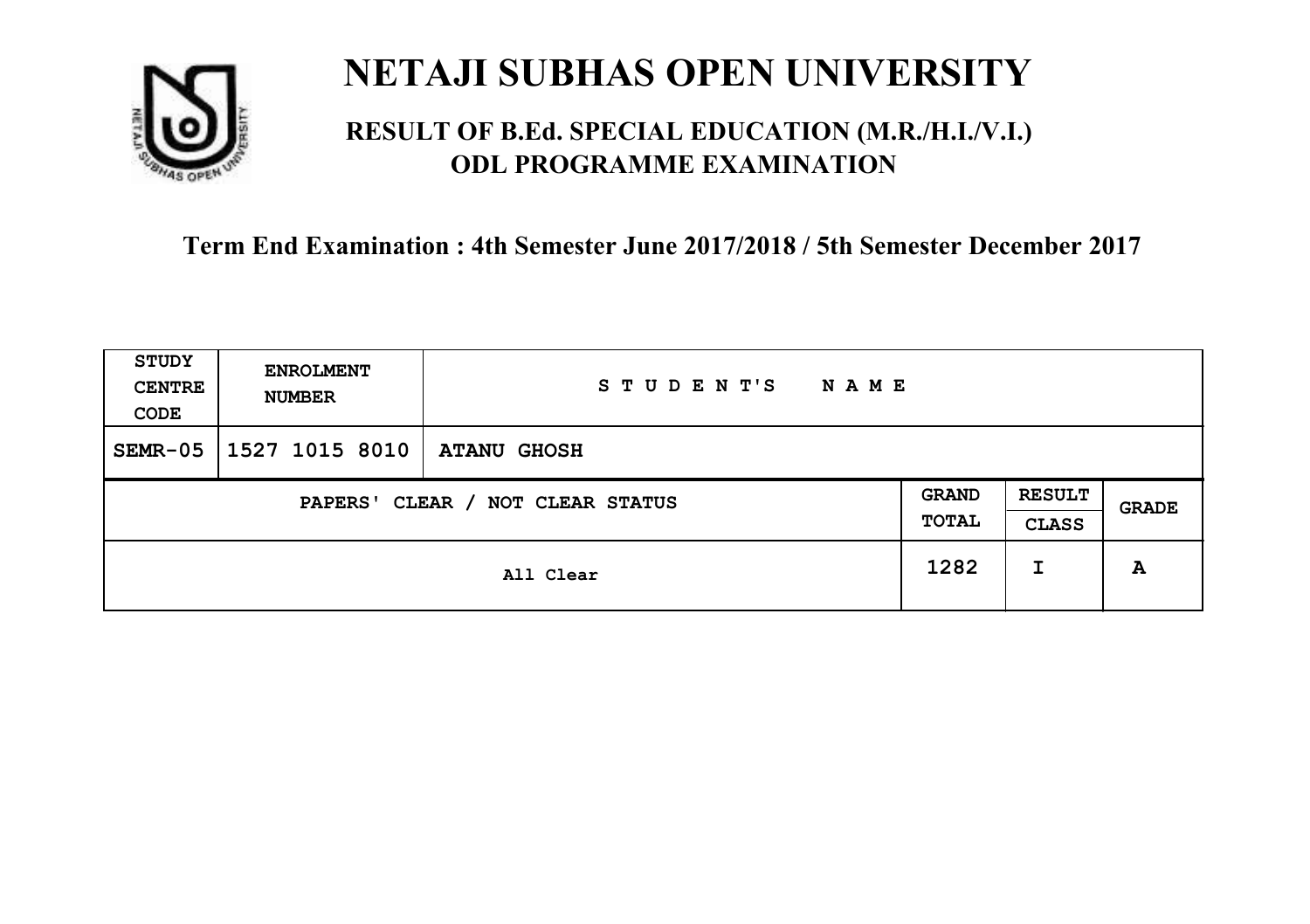

### **RESULT OF B.Ed. SPECIAL EDUCATION (M.R./H.I./V.I.) ODL PROGRAMME EXAMINATION**

| <b>STUDY</b><br><b>CENTRE</b><br>CODE                                                         | <b>ENROLMENT</b><br><b>NUMBER</b> | STUDENT'S<br><b>NAME</b> |      |       |   |
|-----------------------------------------------------------------------------------------------|-----------------------------------|--------------------------|------|-------|---|
| $SEMR-05$                                                                                     | 1527 1015 8021                    | <b>ALAMGIR MALLICK</b>   |      |       |   |
| <b>RESULT</b><br><b>GRAND</b><br>CLEAR / NOT CLEAR STATUS<br>PAPERS'<br>TOTAL<br><b>CLASS</b> |                                   |                          |      | GRADE |   |
|                                                                                               |                                   | All Clear                | 1383 | I     | A |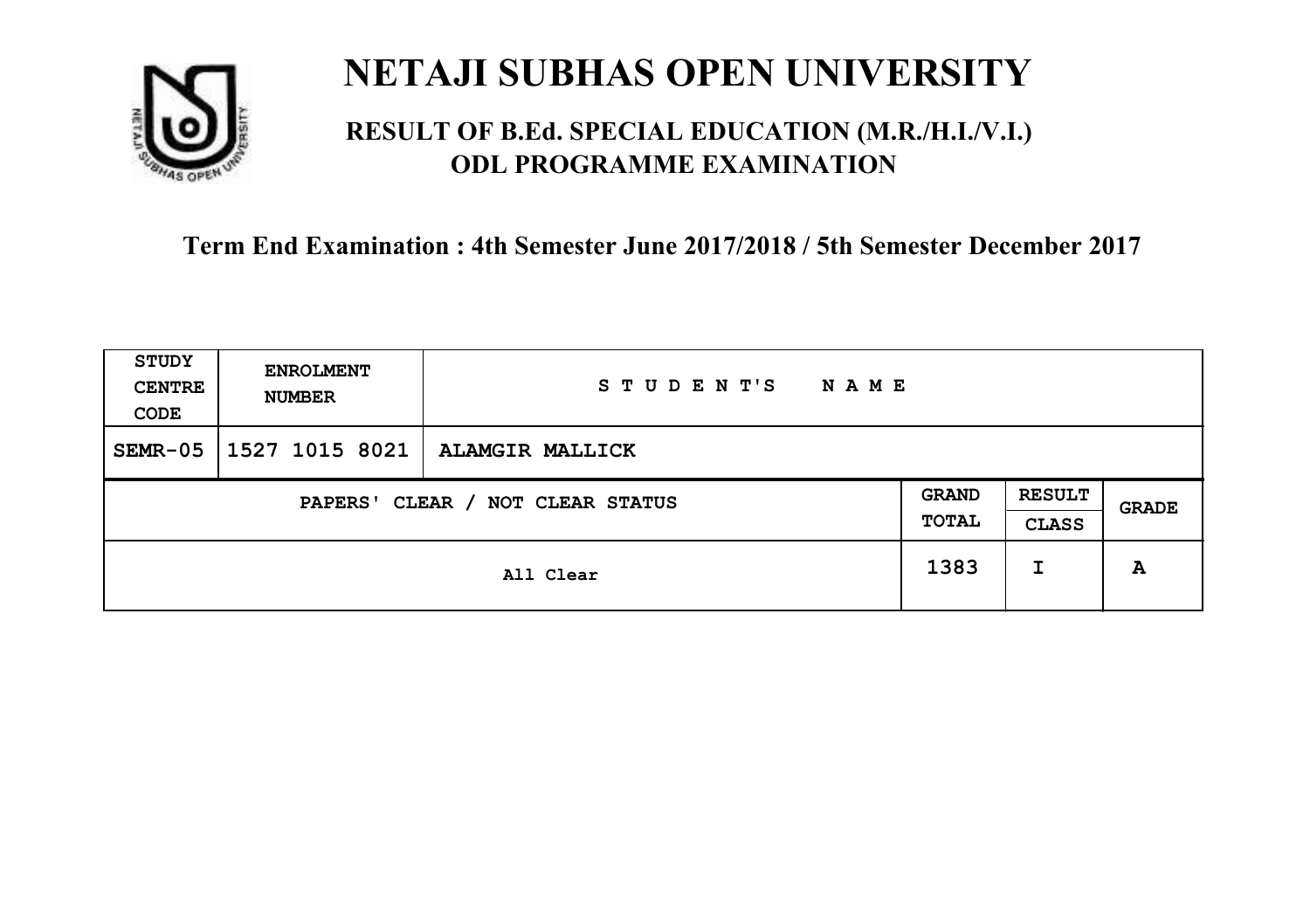

### **RESULT OF B.Ed. SPECIAL EDUCATION (M.R./H.I./V.I.) ODL PROGRAMME EXAMINATION**

| <b>STUDY</b><br><b>CENTRE</b><br>CODE | <b>ENROLMENT</b><br><b>NUMBER</b>   | STUDENT'S<br><b>NAME</b> |      |   |       |
|---------------------------------------|-------------------------------------|--------------------------|------|---|-------|
| $SEMR-05$                             | 1527 1015 8022                      | MD RAFIKUL ISLAM         |      |   |       |
|                                       | CLEAR / NOT CLEAR STATUS<br>PAPERS' |                          |      |   | GRADE |
|                                       |                                     | All Clear                | 1309 | I | A     |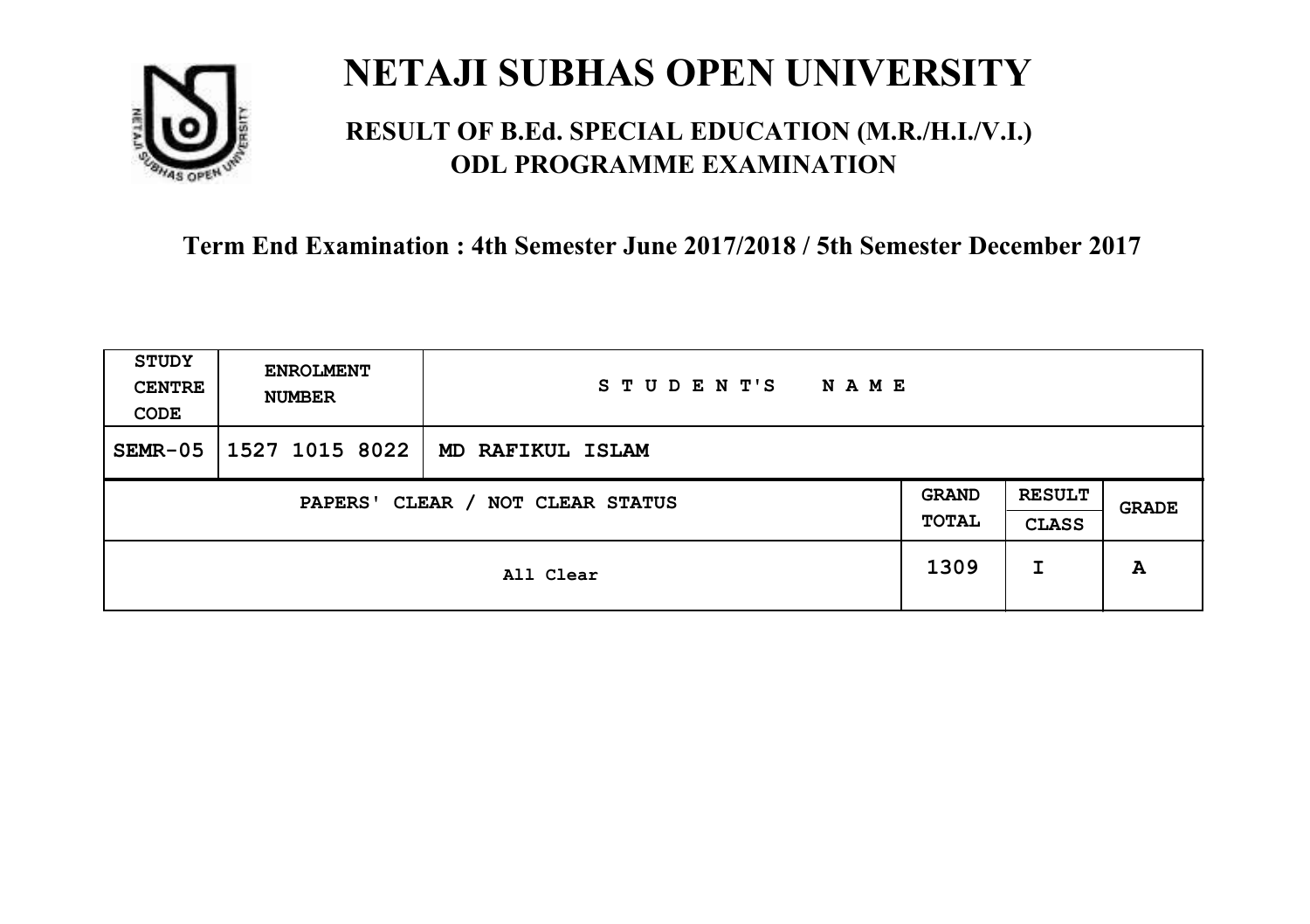

### **RESULT OF B.Ed. SPECIAL EDUCATION (M.R./H.I./V.I.) ODL PROGRAMME EXAMINATION**

| <b>STUDY</b><br><b>CENTRE</b><br>CODE | <b>ENROLMENT</b><br><b>NUMBER</b>                                                                      | STUDENT'S<br><b>NAME</b> |      |   |   |
|---------------------------------------|--------------------------------------------------------------------------------------------------------|--------------------------|------|---|---|
| $SEMR-05$                             | 1527 1015 8023                                                                                         | SAHAJUL SK               |      |   |   |
|                                       | <b>RESULT</b><br><b>GRAND</b><br>CLEAR / NOT CLEAR STATUS<br>PAPERS'<br>GRADE<br>TOTAL<br><b>CLASS</b> |                          |      |   |   |
|                                       |                                                                                                        | All Clear                | 1369 | I | A |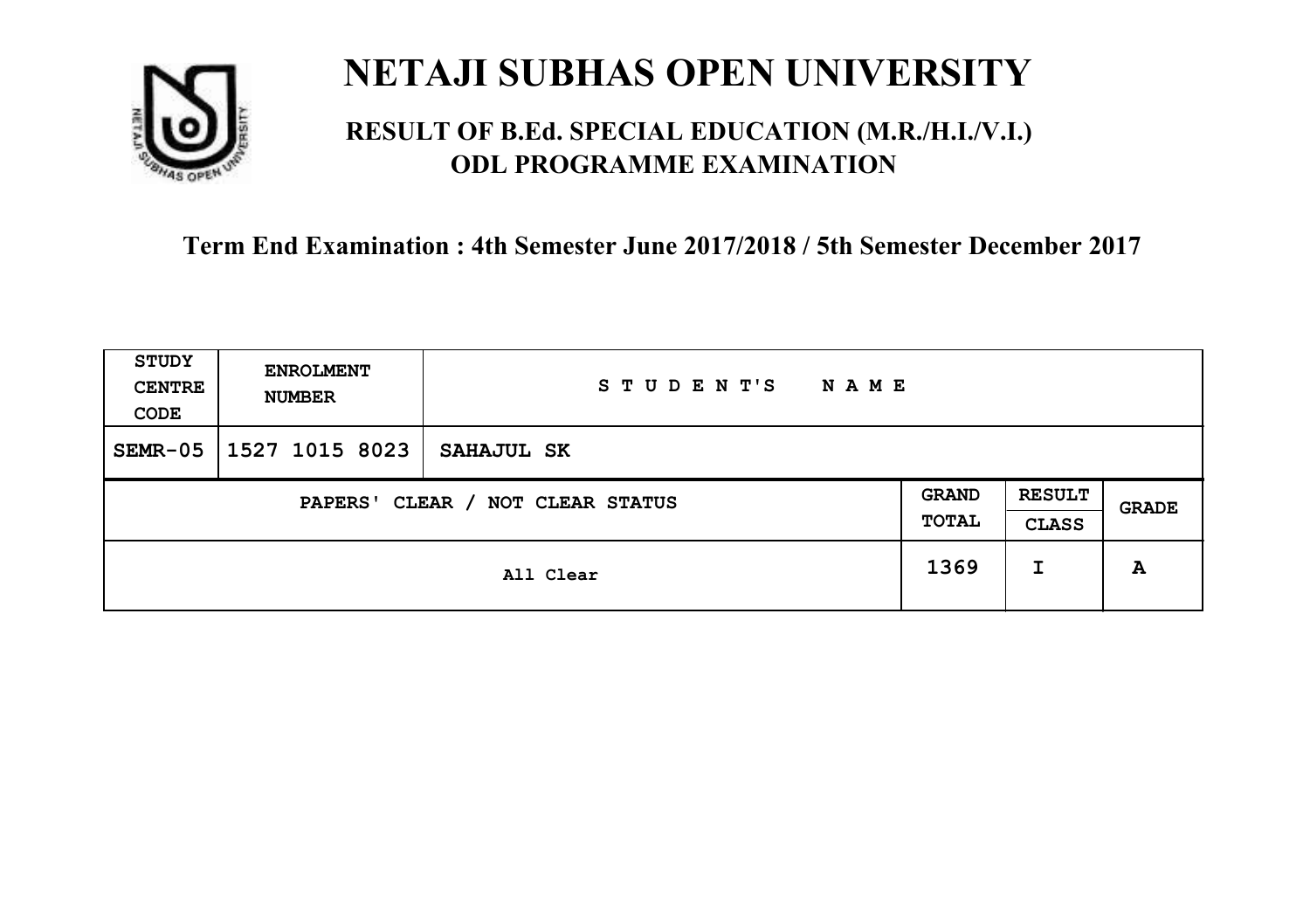

### **RESULT OF B.Ed. SPECIAL EDUCATION (M.R./H.I./V.I.) ODL PROGRAMME EXAMINATION**

| <b>STUDY</b><br><b>CENTRE</b><br>CODE | <b>ENROLMENT</b><br><b>NUMBER</b>   | STUDENT'S<br><b>NAME</b> |      |   |       |
|---------------------------------------|-------------------------------------|--------------------------|------|---|-------|
| $SEMR-05$                             | 1527 1015 8025                      | SUVENDU KIRTUNIA         |      |   |       |
|                                       | CLEAR / NOT CLEAR STATUS<br>PAPERS' |                          |      |   | GRADE |
|                                       |                                     | All Clear                | 1421 | I | $A+$  |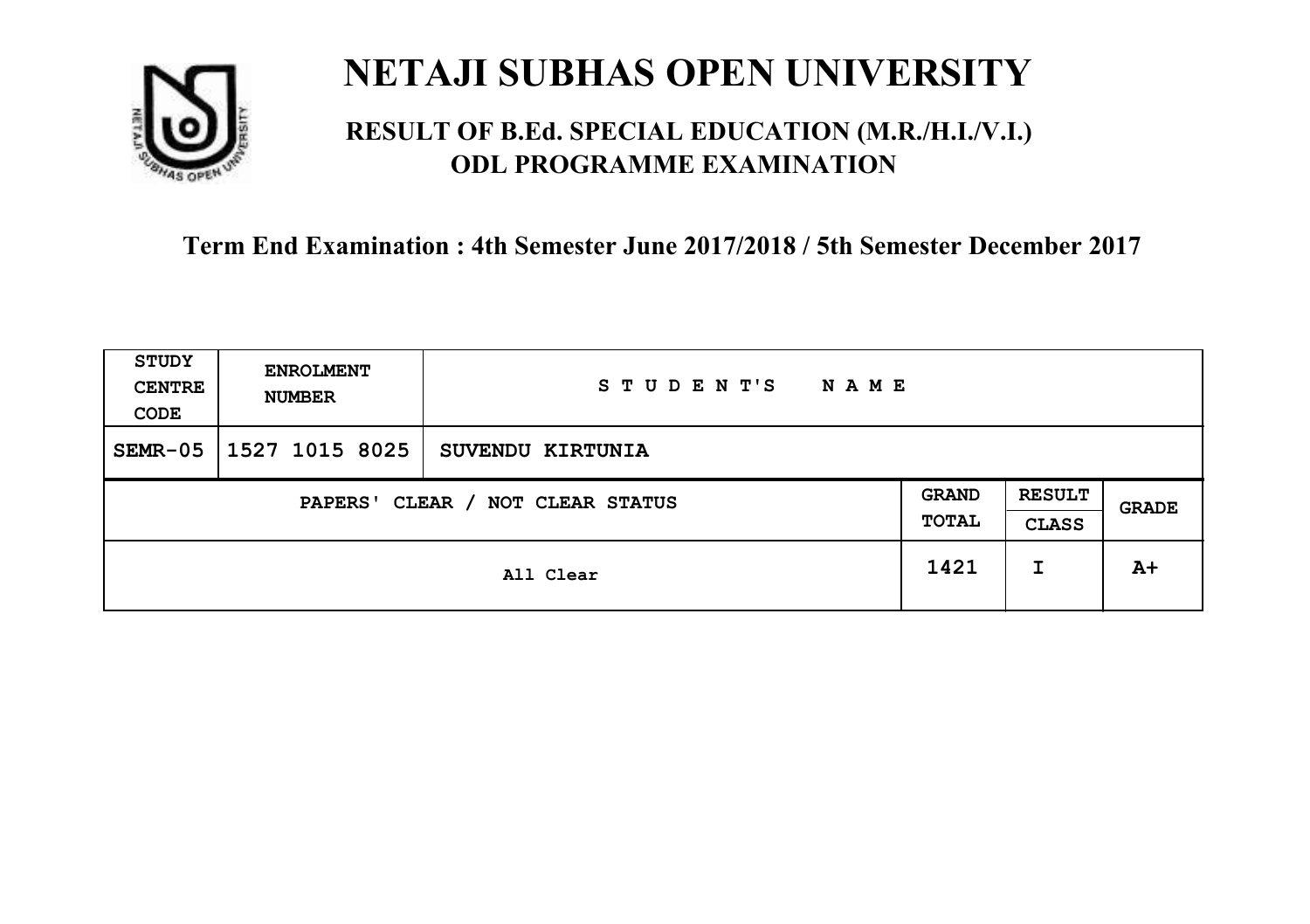

### **RESULT OF B.Ed. SPECIAL EDUCATION (M.R./H.I./V.I.) ODL PROGRAMME EXAMINATION**

| STUDY<br><b>CENTRE</b><br>CODE   | <b>ENROLMENT</b><br><b>NUMBER</b>  | STUDENT'S<br>NAME                                    |  |                               |       |
|----------------------------------|------------------------------------|------------------------------------------------------|--|-------------------------------|-------|
| $SEMR-05$                        | 1528 1015 8005                     | SALMA SULTANA                                        |  |                               |       |
| PAPERS' CLEAR / NOT CLEAR STATUS |                                    |                                                      |  | <b>RESULT</b><br><b>CLASS</b> | GRADE |
|                                  | $9-C$ , $E1-B-C$ , $F2-C$ , $F3-C$ | B10-C, C15-C, C16-C, D17-NC, D18-NC, F1-C, B11-C, D1 |  |                               |       |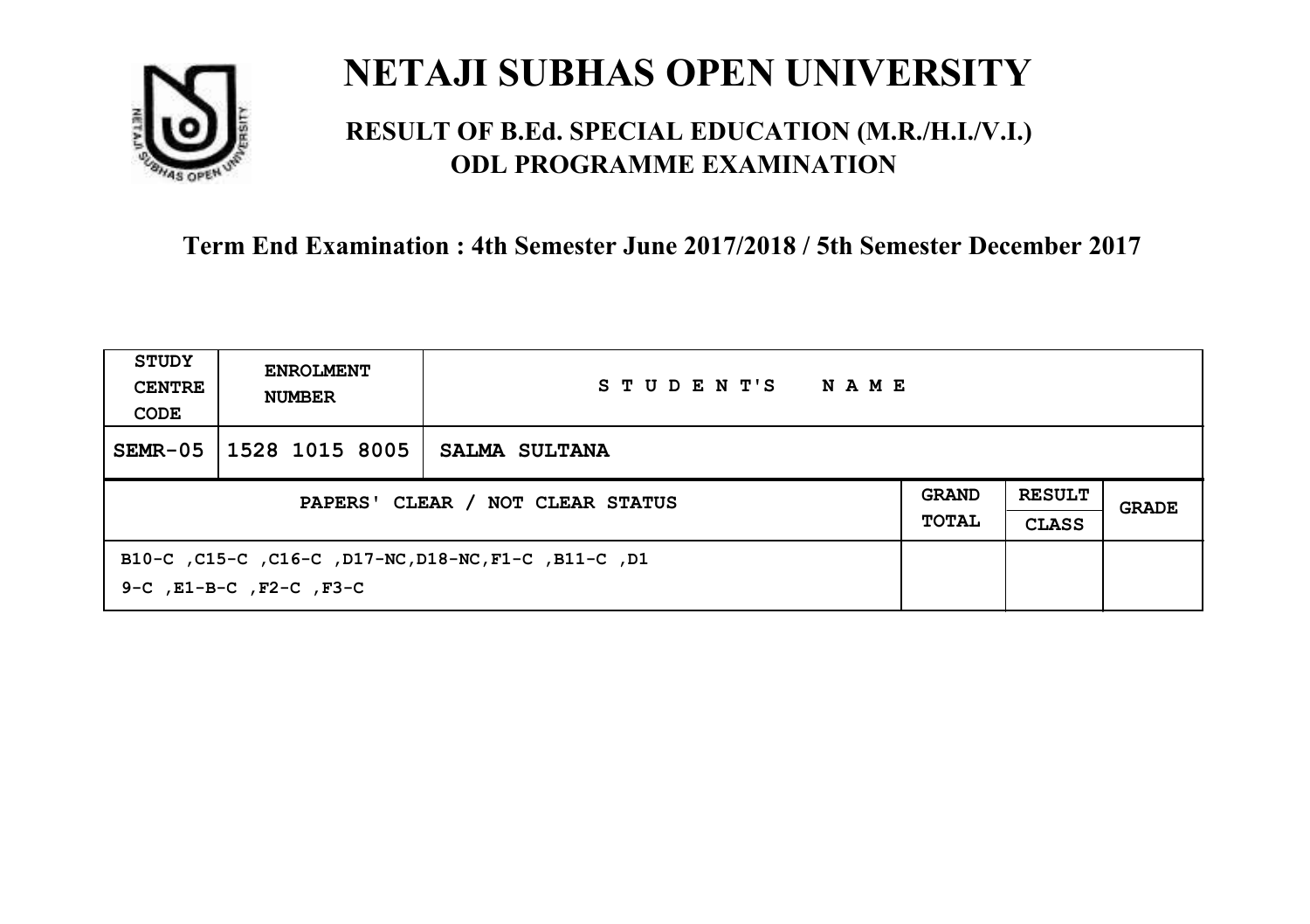

### **RESULT OF B.Ed. SPECIAL EDUCATION (M.R./H.I./V.I.) ODL PROGRAMME EXAMINATION**

| <b>STUDY</b><br><b>CENTRE</b><br>CODE | <b>ENROLMENT</b><br><b>NUMBER</b>                                                                                    | STUDENT'S<br><b>NAME</b> |      |   |   |
|---------------------------------------|----------------------------------------------------------------------------------------------------------------------|--------------------------|------|---|---|
| $SEMR-05$                             | 1528 1015 8011                                                                                                       | <b>MOUMITA SEAL</b>      |      |   |   |
|                                       | <b>RESULT</b><br><b>GRAND</b><br>CLEAR / NOT CLEAR STATUS<br>PAPERS'<br><b>GRADE</b><br><b>TOTAL</b><br><b>CLASS</b> |                          |      |   |   |
|                                       |                                                                                                                      | All Clear                | 1333 | I | A |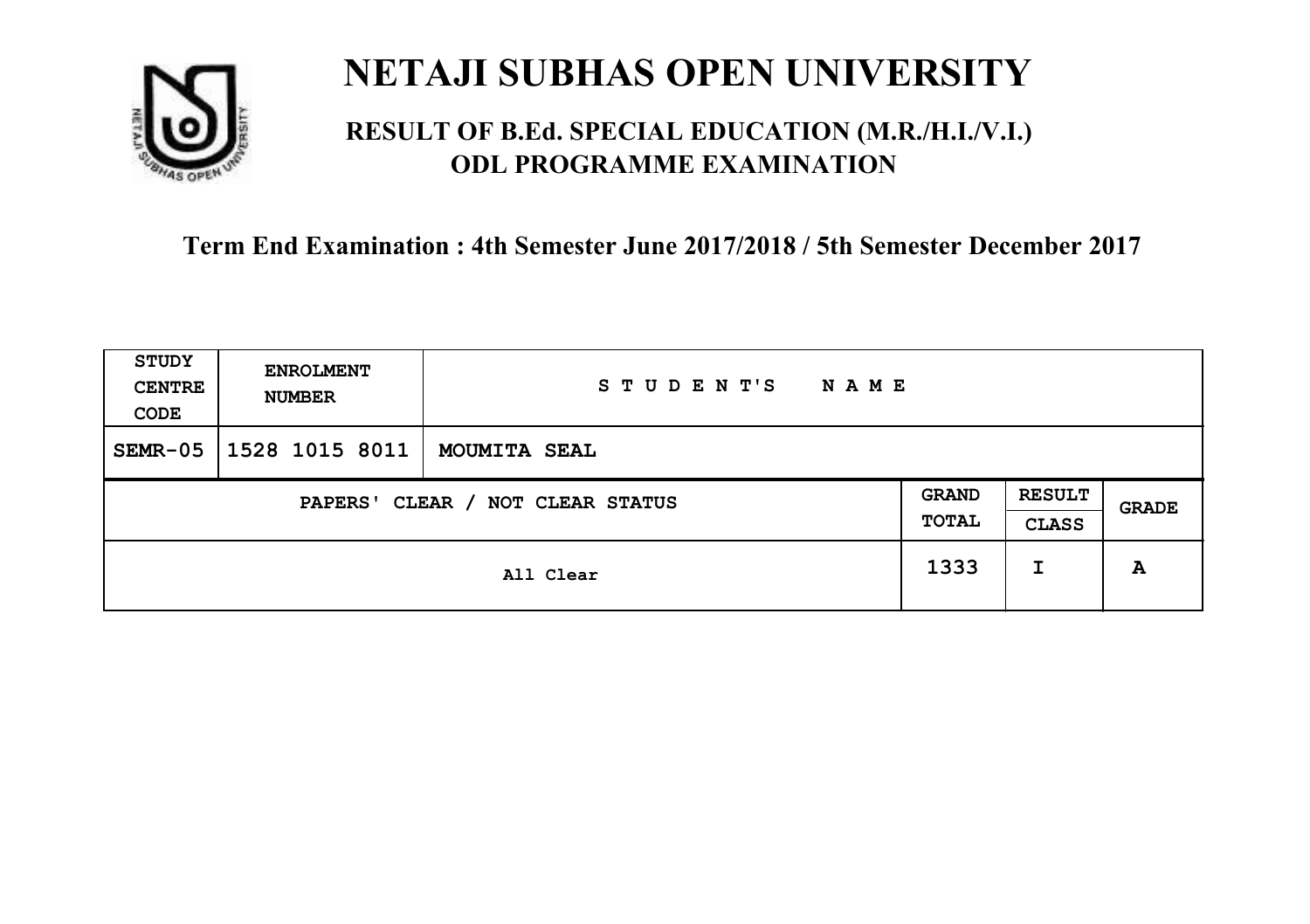

### **RESULT OF B.Ed. SPECIAL EDUCATION (M.R./H.I./V.I.) ODL PROGRAMME EXAMINATION**

| <b>STUDY</b><br><b>CENTRE</b><br>CODE                        | <b>ENROLMENT</b><br><b>NUMBER</b> | STUDENT'S<br>NAME |      |                               |              |
|--------------------------------------------------------------|-----------------------------------|-------------------|------|-------------------------------|--------------|
| $SEMR-05$                                                    | 1528 1015 8018                    | DOLLY GHOSH       |      |                               |              |
| <b>GRAND</b><br>CLEAR / NOT CLEAR STATUS<br>PAPERS'<br>TOTAL |                                   |                   |      | <b>RESULT</b><br><b>CLASS</b> | <b>GRADE</b> |
|                                                              |                                   | All Clear         | 1354 | I                             | A            |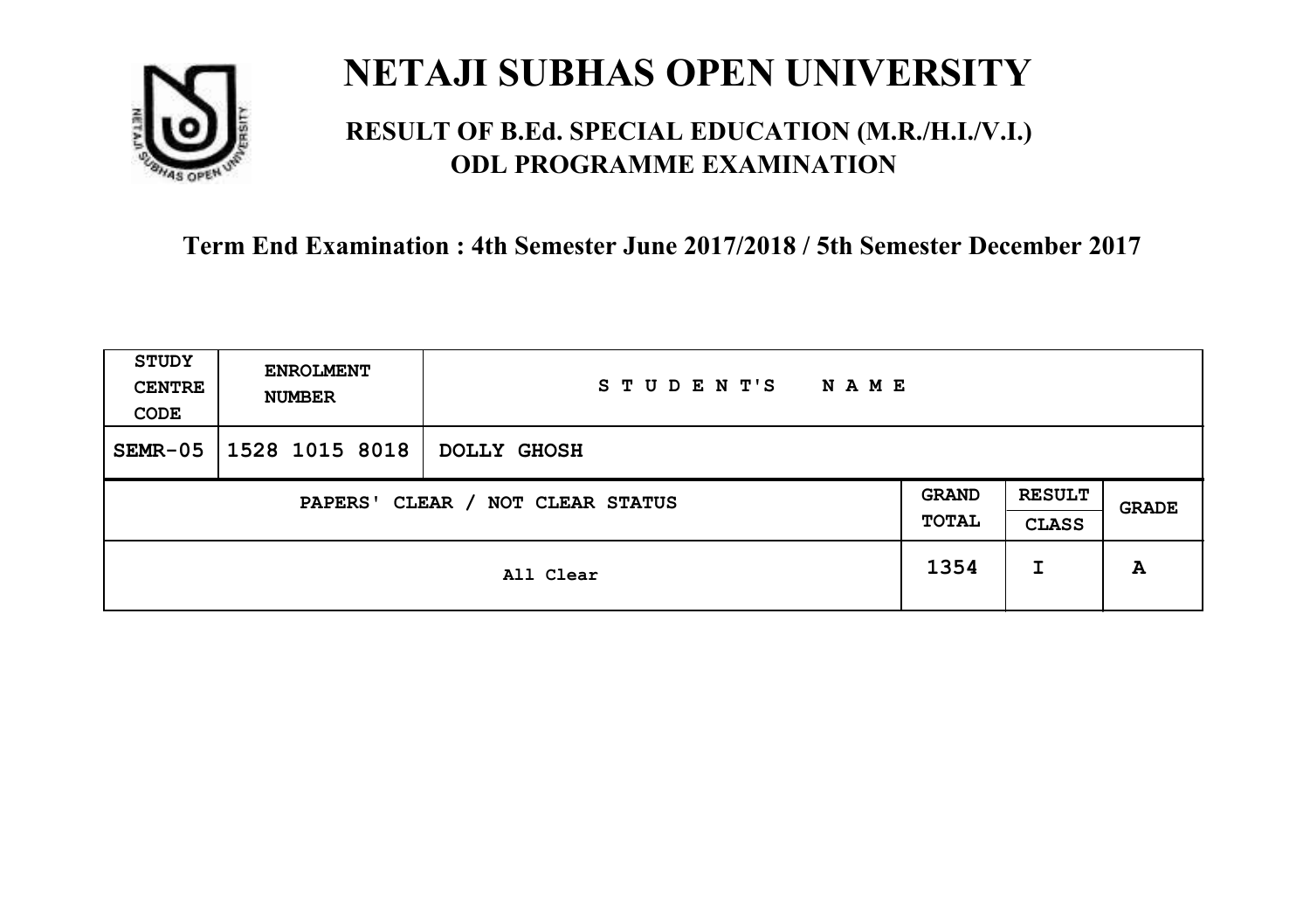

### **RESULT OF B.Ed. SPECIAL EDUCATION (M.R./H.I./V.I.) ODL PROGRAMME EXAMINATION**

| <b>STUDY</b><br><b>CENTRE</b><br>CODE                                                         | <b>ENROLMENT</b><br><b>NUMBER</b> | STUDENT'S<br><b>NAME</b> |      |   |       |
|-----------------------------------------------------------------------------------------------|-----------------------------------|--------------------------|------|---|-------|
| $SEMR-05$                                                                                     | 1528 1015 8028                    | <b>LUTHFANNESSA</b>      |      |   |       |
| <b>RESULT</b><br><b>GRAND</b><br>CLEAR / NOT CLEAR STATUS<br>PAPERS'<br>TOTAL<br><b>CLASS</b> |                                   |                          |      |   | GRADE |
|                                                                                               |                                   | All Clear                | 1395 | I | A     |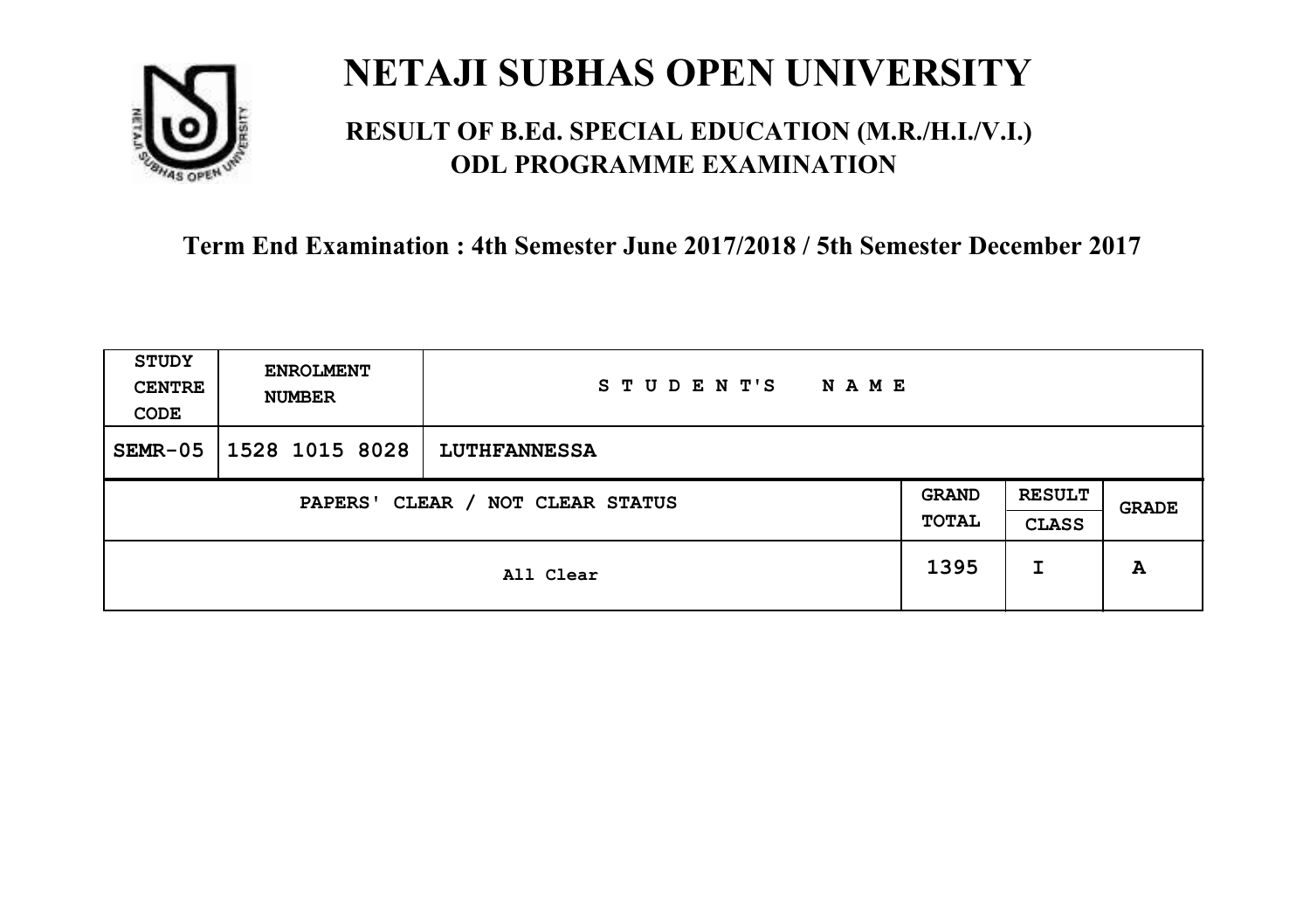

### **RESULT OF B.Ed. SPECIAL EDUCATION (M.R./H.I./V.I.) ODL PROGRAMME EXAMINATION**

| <b>STUDY</b><br><b>CENTRE</b><br>CODE | <b>ENROLMENT</b><br><b>NUMBER</b>                                                                      | STUDENT'S<br><b>NAME</b> |      |   |      |
|---------------------------------------|--------------------------------------------------------------------------------------------------------|--------------------------|------|---|------|
| $SEMR-05$                             | 1528 1015 8034                                                                                         | <b>MOUSUME SEN</b>       |      |   |      |
|                                       | <b>RESULT</b><br><b>GRAND</b><br>CLEAR / NOT CLEAR STATUS<br>PAPERS'<br>GRADE<br>TOTAL<br><b>CLASS</b> |                          |      |   |      |
|                                       |                                                                                                        | All Clear                | 1449 | I | $A+$ |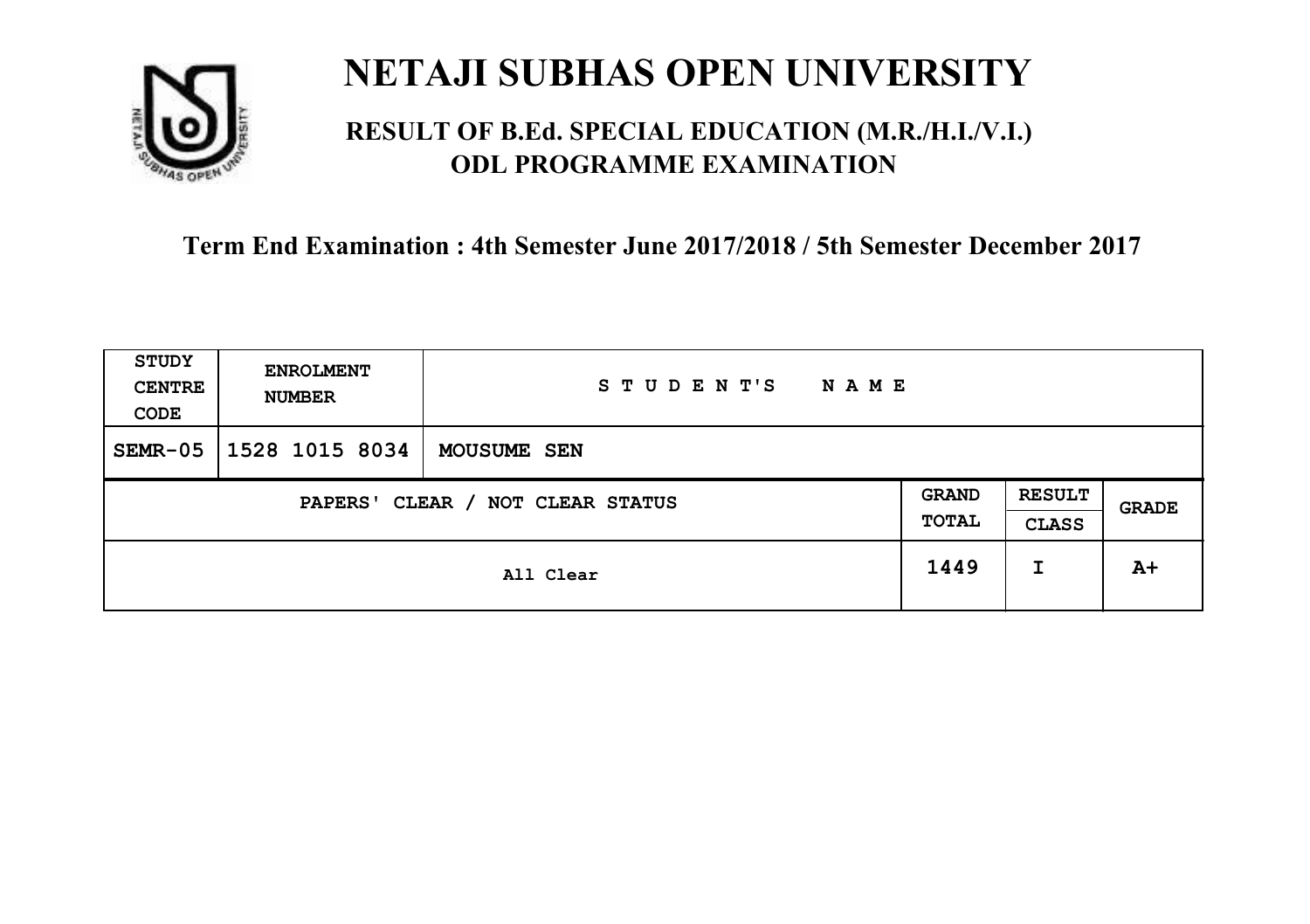

### **RESULT OF B.Ed. SPECIAL EDUCATION (M.R./H.I./V.I.) ODL PROGRAMME EXAMINATION**

| <b>STUDY</b><br><b>CENTRE</b><br>CODE | <b>ENROLMENT</b><br><b>NUMBER</b>       | STUDENT'S<br><b>NAME</b> |  |                               |              |
|---------------------------------------|-----------------------------------------|--------------------------|--|-------------------------------|--------------|
| $SEMR-08$                             | 1621 1020 0008                          | <b>SOUMEN BANERJEE</b>   |  |                               |              |
| PAPERS' CLEAR / NOT CLEAR STATUS      |                                         |                          |  | <b>RESULT</b><br><b>CLASS</b> | <b>GRADE</b> |
|                                       | B10-C, C15-C, C16-C, D17-C, D18-C, F1-C |                          |  |                               |              |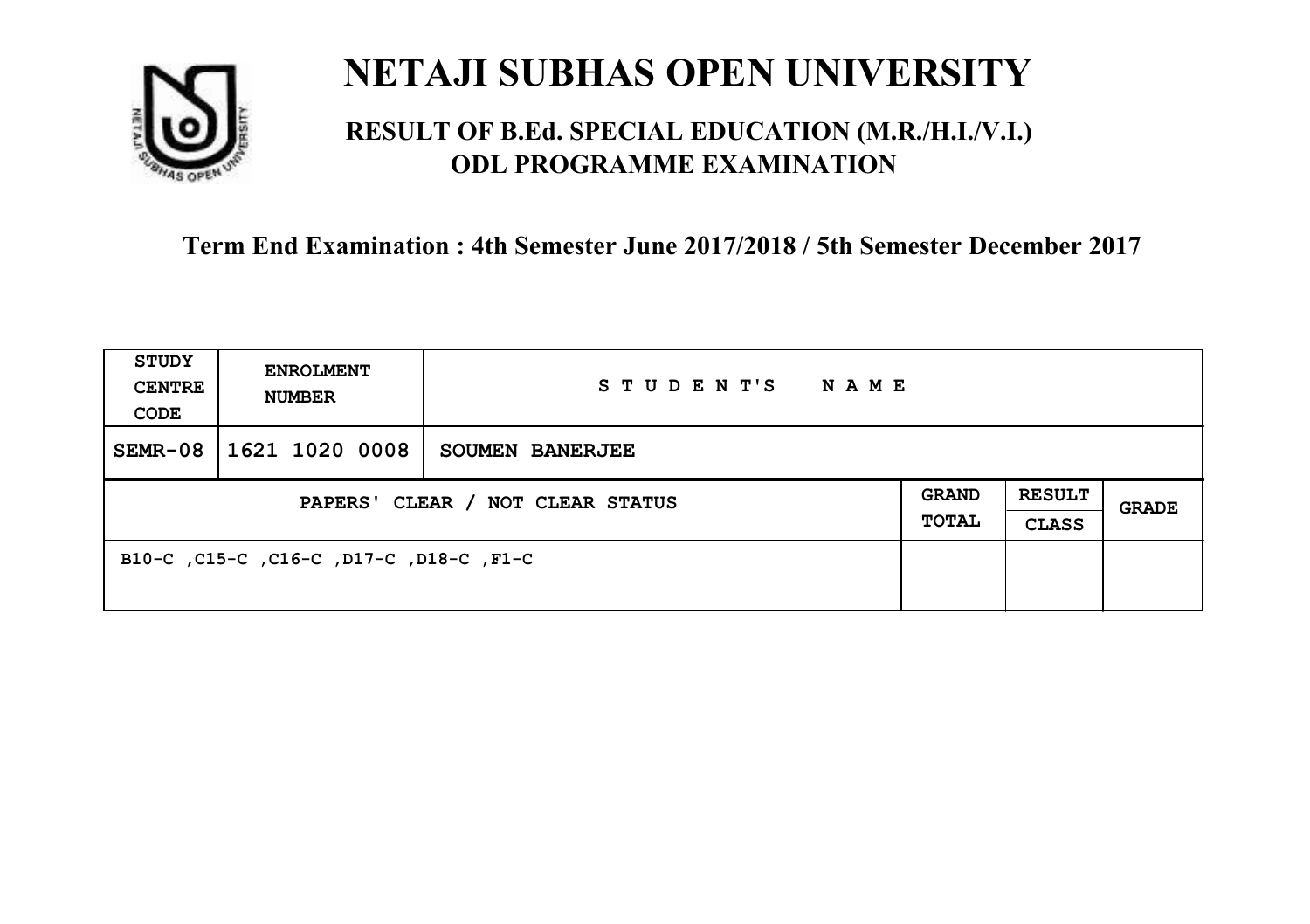

### **RESULT OF B.Ed. SPECIAL EDUCATION (M.R./H.I./V.I.) ODL PROGRAMME EXAMINATION**

| <b>STUDY</b><br><b>CENTRE</b><br>CODE | <b>ENROLMENT</b><br><b>NUMBER</b>       | STUDENT'S<br><b>NAME</b> |  |                               |       |
|---------------------------------------|-----------------------------------------|--------------------------|--|-------------------------------|-------|
| $SEMR-08$                             | 1621 1020 0009                          | SUDIPTA PAL              |  |                               |       |
| PAPERS' CLEAR / NOT CLEAR STATUS      |                                         |                          |  | <b>RESULT</b><br><b>CLASS</b> | GRADE |
|                                       | B10-C, C15-C, C16-C, D17-C, D18-C, F1-C |                          |  |                               |       |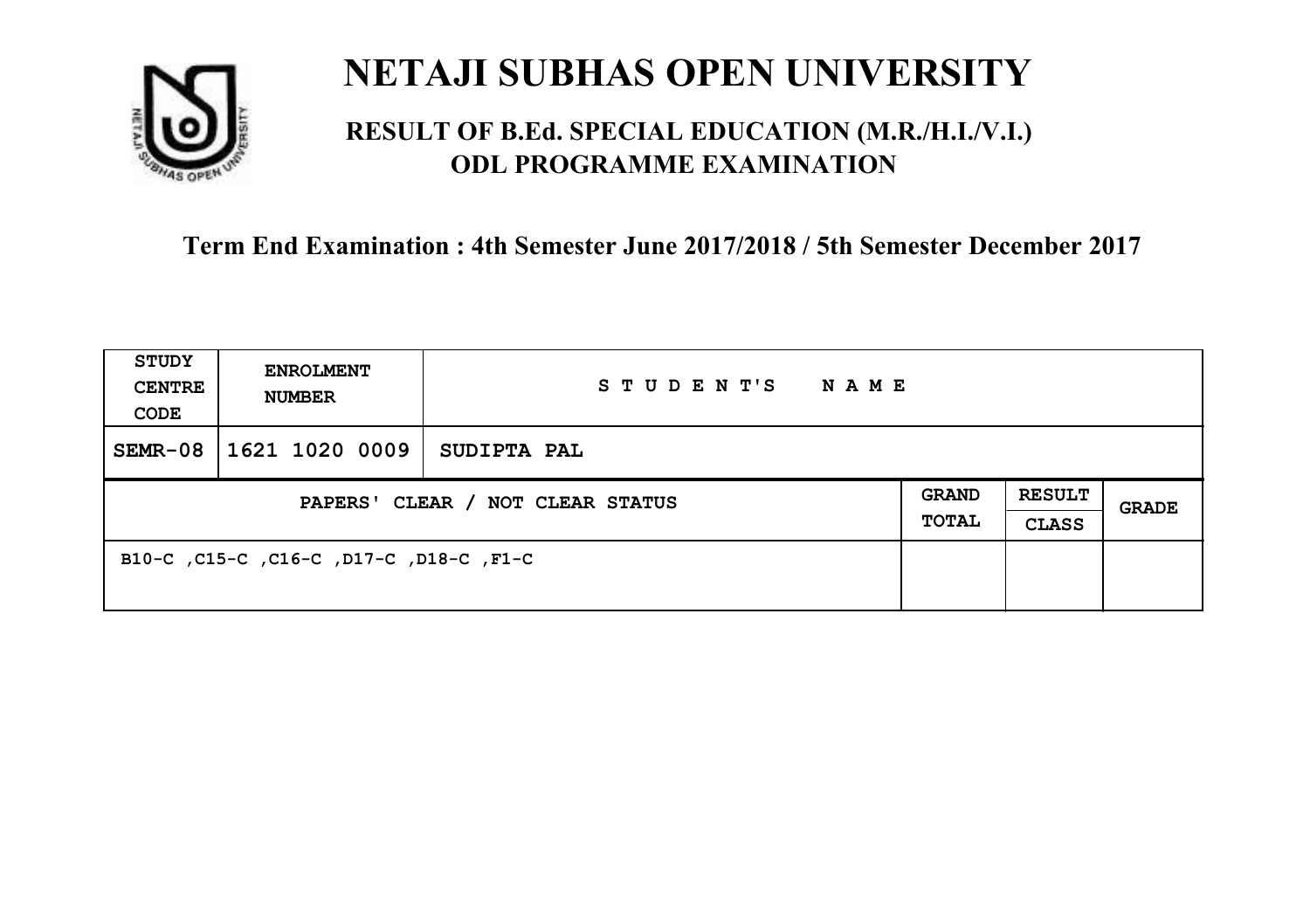

### **RESULT OF B.Ed. SPECIAL EDUCATION (M.R./H.I./V.I.) ODL PROGRAMME EXAMINATION**

| <b>STUDY</b><br><b>CENTRE</b><br>CODE | <b>ENROLMENT</b><br><b>NUMBER</b> | STUDENT'S<br><b>NAME</b> |                              |                               |              |
|---------------------------------------|-----------------------------------|--------------------------|------------------------------|-------------------------------|--------------|
| $SEMR-08$                             | 1621 1020 0013                    | CHIRADEEP KUNDU          |                              |                               |              |
| PAPERS' CLEAR / NOT CLEAR STATUS      |                                   |                          | <b>GRAND</b><br><b>TOTAL</b> | <b>RESULT</b><br><b>CLASS</b> | <b>GRADE</b> |
|                                       | B10-C, C15-C, C16-C, F1-NC        |                          |                              |                               |              |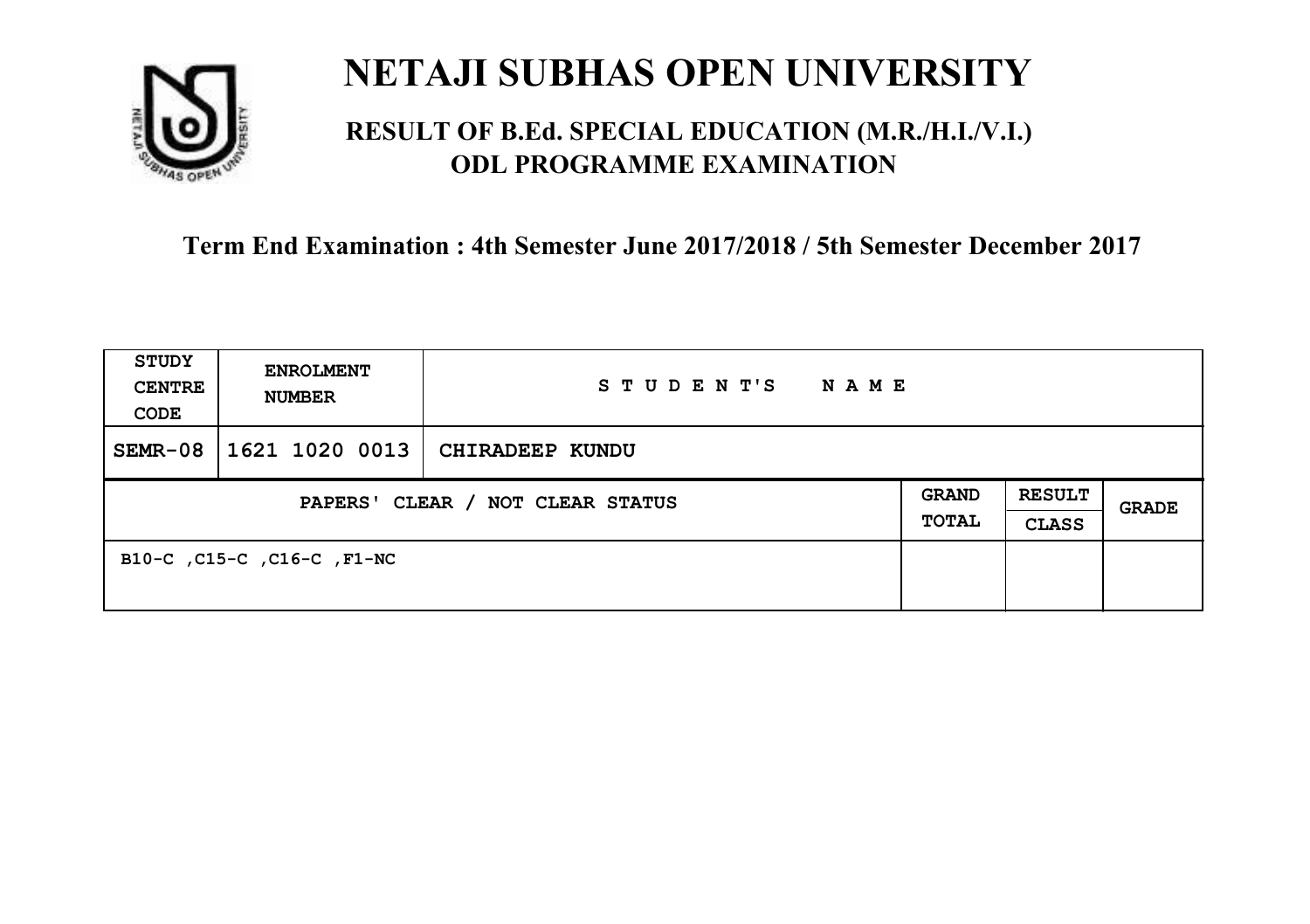

### **RESULT OF B.Ed. SPECIAL EDUCATION (M.R./H.I./V.I.) ODL PROGRAMME EXAMINATION**

| <b>STUDY</b><br><b>CENTRE</b><br>CODE | <b>ENROLMENT</b><br><b>NUMBER</b>       | STUDENT'S<br>NAME    |                       |                               |       |
|---------------------------------------|-----------------------------------------|----------------------|-----------------------|-------------------------------|-------|
| $SEMR-08$                             | 1621 1020 0017                          | <b>PALASH MONDAL</b> |                       |                               |       |
| PAPERS' CLEAR / NOT CLEAR STATUS      |                                         |                      | <b>GRAND</b><br>TOTAL | <b>RESULT</b><br><b>CLASS</b> | GRADE |
|                                       | B10-C, C15-C, C16-C, D17-C, D18-C, F1-C |                      |                       |                               |       |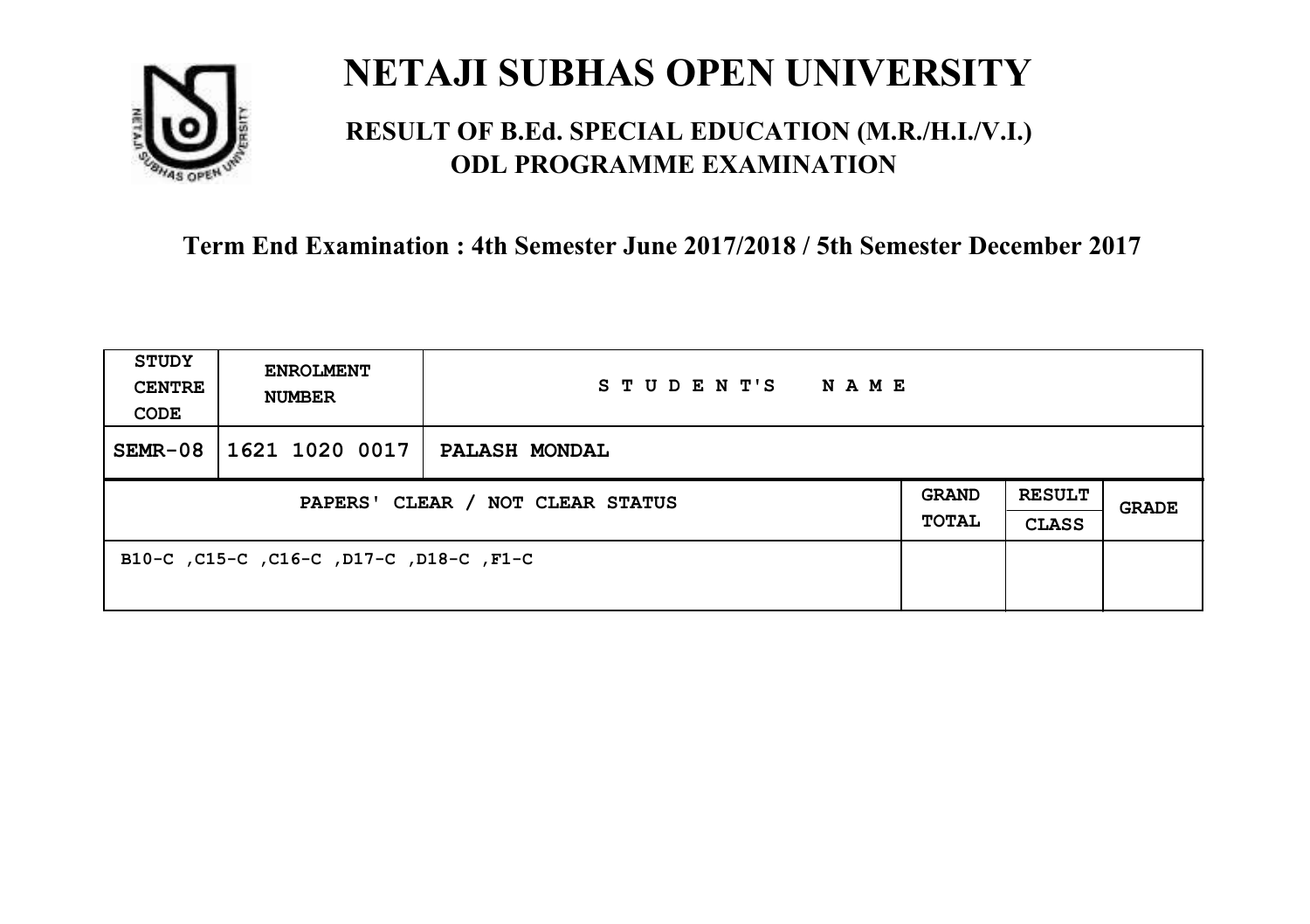

### **RESULT OF B.Ed. SPECIAL EDUCATION (M.R./H.I./V.I.) ODL PROGRAMME EXAMINATION**

| <b>STUDY</b><br><b>CENTRE</b><br>CODE | <b>ENROLMENT</b><br><b>NUMBER</b>       | STUDENT'S<br>NAME       |  |                               |       |
|---------------------------------------|-----------------------------------------|-------------------------|--|-------------------------------|-------|
| $SEMR-08$                             | 1621 1020 0021                          | <b>SUSANTA ADHIKARY</b> |  |                               |       |
| PAPERS' CLEAR / NOT CLEAR STATUS      |                                         |                         |  | <b>RESULT</b><br><b>CLASS</b> | GRADE |
|                                       | B10-C, C15-C, C16-C, D17-C, D18-C, F1-C |                         |  |                               |       |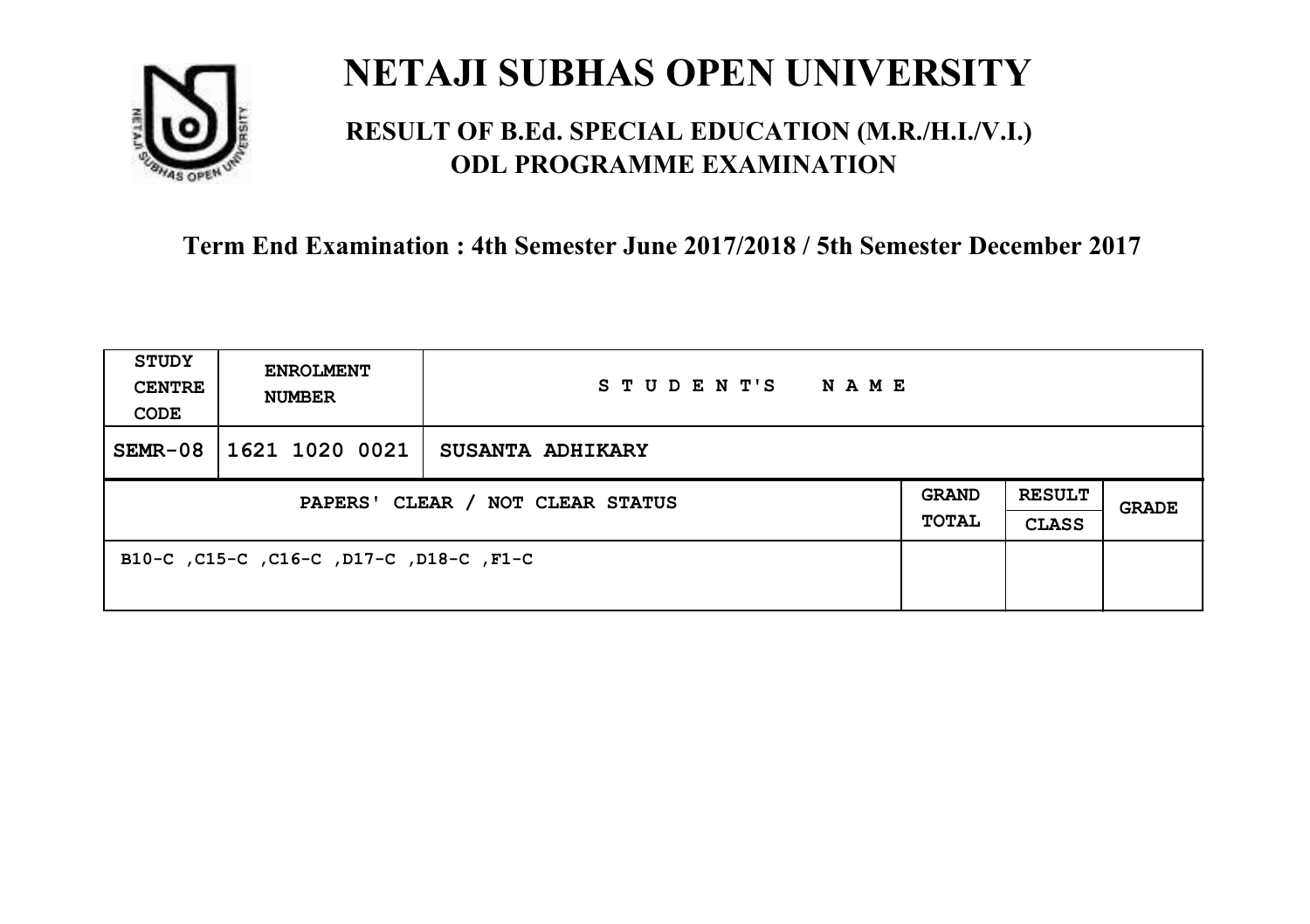

### **RESULT OF B.Ed. SPECIAL EDUCATION (M.R./H.I./V.I.) ODL PROGRAMME EXAMINATION**

| <b>STUDY</b><br><b>CENTRE</b><br>CODE | <b>ENROLMENT</b><br><b>NUMBER</b>        | STUDENT'S<br><b>NAME</b> |  |                               |       |
|---------------------------------------|------------------------------------------|--------------------------|--|-------------------------------|-------|
| $SEMR-08$                             | 1621 1020 0034                           | SHIVRAJ CHAKRABORTY      |  |                               |       |
| PAPERS' CLEAR / NOT CLEAR STATUS      |                                          |                          |  | <b>RESULT</b><br><b>CLASS</b> | GRADE |
|                                       | B10-C, C15-C, C16-NC, D17-C, D18-C, F1-C |                          |  |                               |       |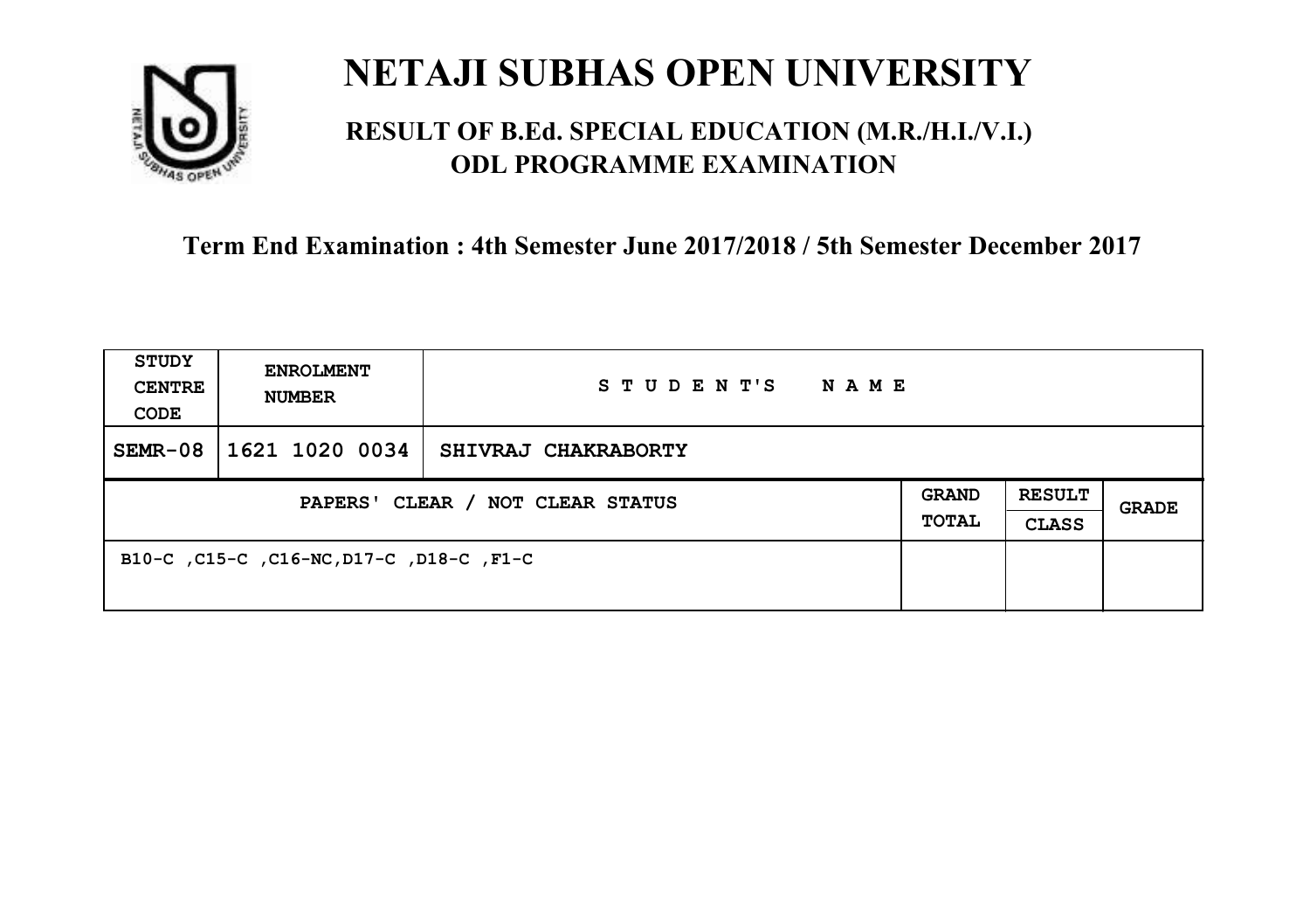

### **RESULT OF B.Ed. SPECIAL EDUCATION (M.R./H.I./V.I.) ODL PROGRAMME EXAMINATION**

| <b>STUDY</b><br><b>CENTRE</b><br>CODE | <b>ENROLMENT</b><br><b>NUMBER</b>       | STUDENT'S<br><b>NAME</b> |  |                               |       |
|---------------------------------------|-----------------------------------------|--------------------------|--|-------------------------------|-------|
| $SEMR-08$                             | 1622 1020 0002                          | SOMA ROY                 |  |                               |       |
| PAPERS' CLEAR / NOT CLEAR STATUS      |                                         |                          |  | <b>RESULT</b><br><b>CLASS</b> | GRADE |
|                                       | B10-C, C15-C, C16-C, D17-C, D18-C, F1-C |                          |  |                               |       |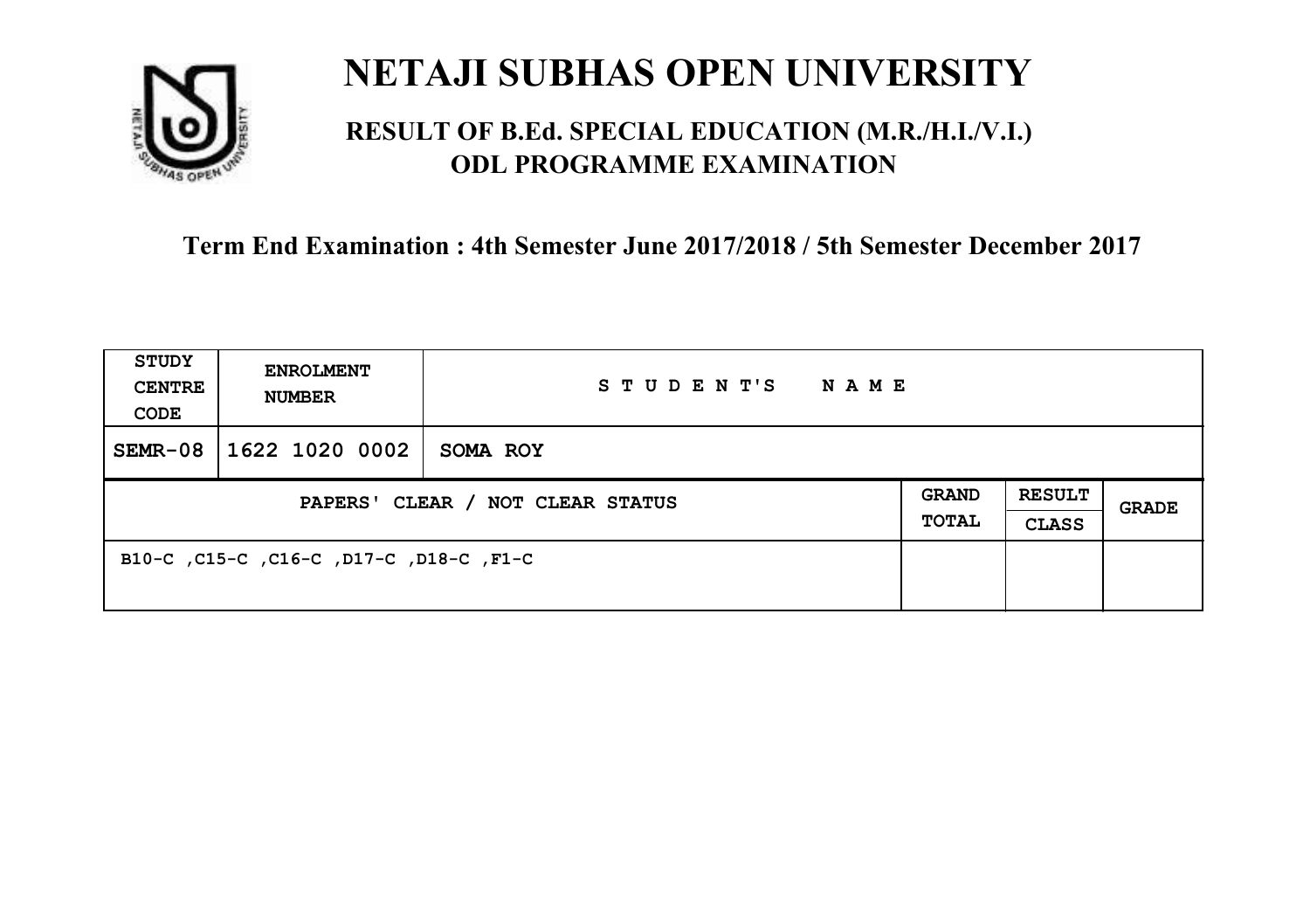

### **RESULT OF B.Ed. SPECIAL EDUCATION (M.R./H.I./V.I.) ODL PROGRAMME EXAMINATION**

| <b>STUDY</b><br><b>CENTRE</b><br>CODE | <b>ENROLMENT</b><br><b>NUMBER</b>       | STUDENT'S<br><b>NAME</b> |  |                               |       |
|---------------------------------------|-----------------------------------------|--------------------------|--|-------------------------------|-------|
| $SEMR-08$                             | 1622 1020 0003                          | DEEPSITA DEB             |  |                               |       |
| PAPERS' CLEAR / NOT CLEAR STATUS      |                                         |                          |  | <b>RESULT</b><br><b>CLASS</b> | GRADE |
|                                       | B10-C, C15-C, C16-C, D17-C, D18-C, F1-C |                          |  |                               |       |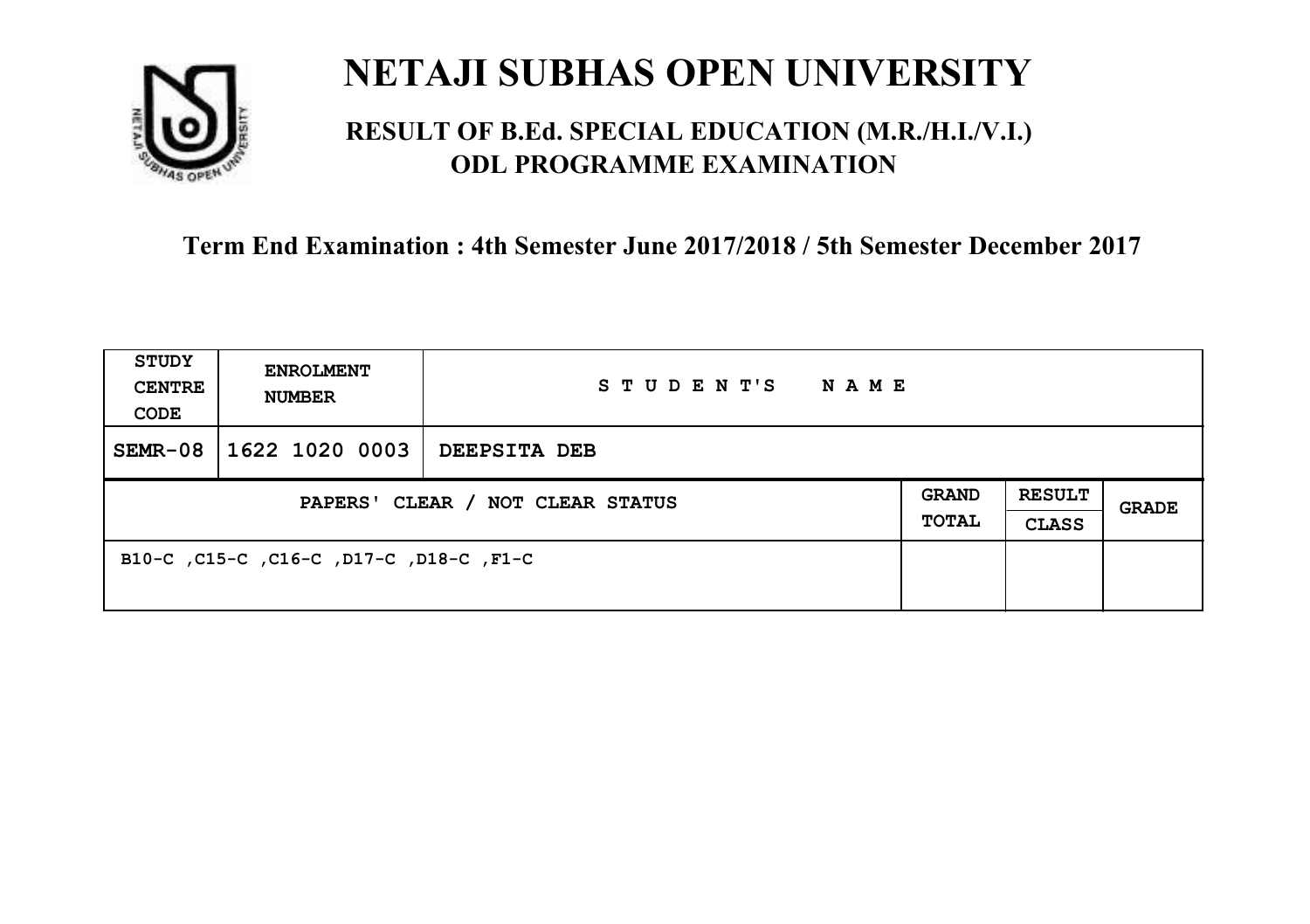

### **RESULT OF B.Ed. SPECIAL EDUCATION (M.R./H.I./V.I.) ODL PROGRAMME EXAMINATION**

| <b>STUDY</b><br><b>CENTRE</b><br>CODE | <b>ENROLMENT</b><br><b>NUMBER</b>       | STUDENT'S<br><b>NAME</b> |  |                               |       |
|---------------------------------------|-----------------------------------------|--------------------------|--|-------------------------------|-------|
| $SEMR-08$                             | 1622 1020 0004                          | <b>ARUNIMA DEY</b>       |  |                               |       |
| PAPERS' CLEAR / NOT CLEAR STATUS      |                                         |                          |  | <b>RESULT</b><br><b>CLASS</b> | GRADE |
|                                       | B10-C, C15-C, C16-C, D17-C, D18-C, F1-C |                          |  |                               |       |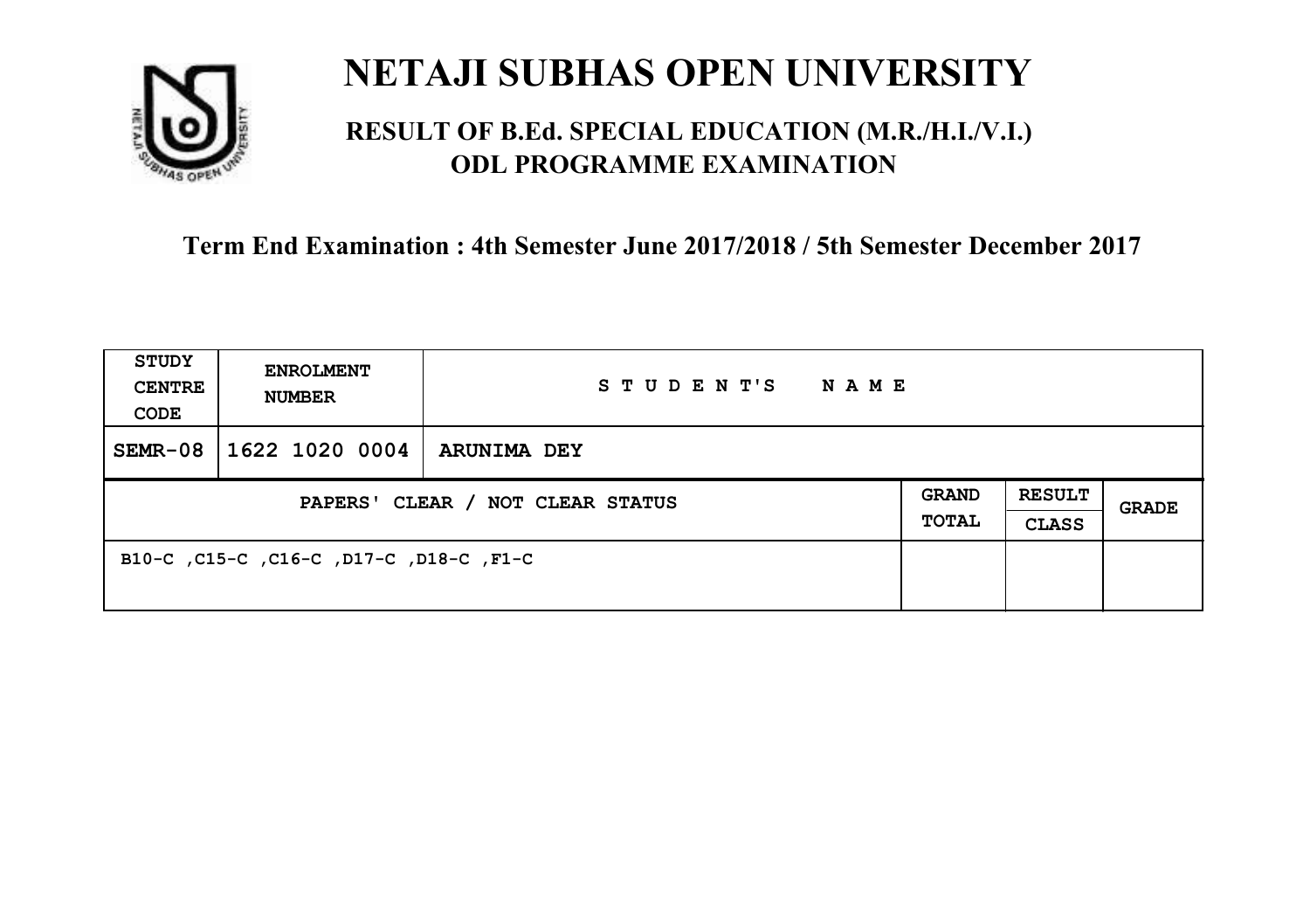

### **RESULT OF B.Ed. SPECIAL EDUCATION (M.R./H.I./V.I.) ODL PROGRAMME EXAMINATION**

| <b>STUDY</b><br><b>CENTRE</b><br>CODE | <b>ENROLMENT</b><br><b>NUMBER</b>        | STUDENT'S<br><b>NAME</b> |                       |                               |       |
|---------------------------------------|------------------------------------------|--------------------------|-----------------------|-------------------------------|-------|
| $SEMR-08$                             | 1622 1020 0007                           | <b>RUPANJANA NATH</b>    |                       |                               |       |
| PAPERS' CLEAR / NOT CLEAR STATUS      |                                          |                          | <b>GRAND</b><br>TOTAL | <b>RESULT</b><br><b>CLASS</b> | GRADE |
|                                       | B10-C, C15-C, C16-C, D17-C, D18-C, F1-NC |                          |                       |                               |       |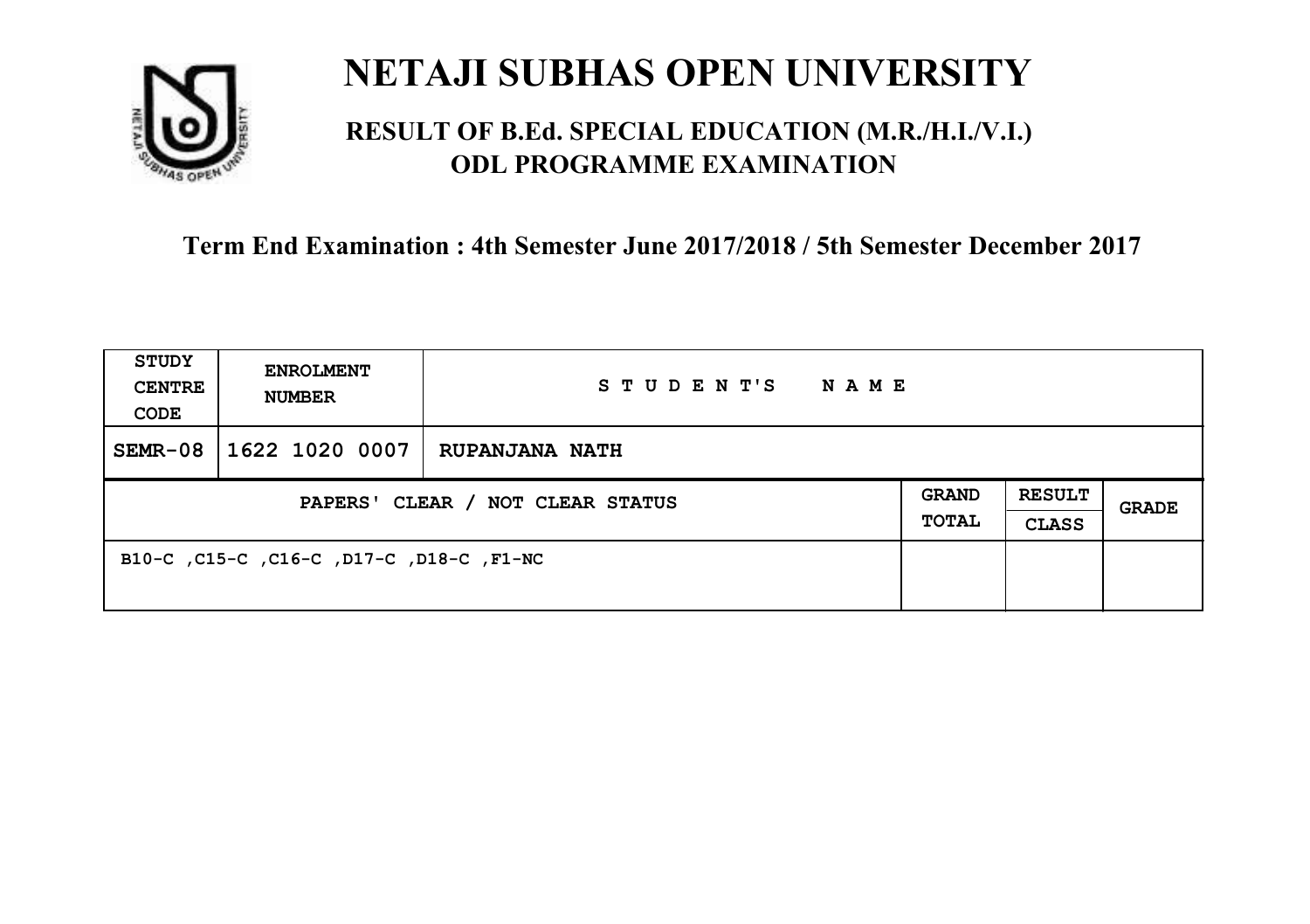

### **RESULT OF B.Ed. SPECIAL EDUCATION (M.R./H.I./V.I.) ODL PROGRAMME EXAMINATION**

| <b>STUDY</b><br><b>CENTRE</b><br>CODE | <b>ENROLMENT</b><br><b>NUMBER</b>       | STUDENT'S<br><b>NAME</b>         |  |                               |              |
|---------------------------------------|-----------------------------------------|----------------------------------|--|-------------------------------|--------------|
| $SEMR-08$                             |                                         | 1622 1020 0014   ARPITA SENGUPTA |  |                               |              |
| PAPERS' CLEAR / NOT CLEAR STATUS      |                                         |                                  |  | <b>RESULT</b><br><b>CLASS</b> | <b>GRADE</b> |
|                                       | B10-C, C15-C, C16-C, D17-C, D18-C, F1-C |                                  |  |                               |              |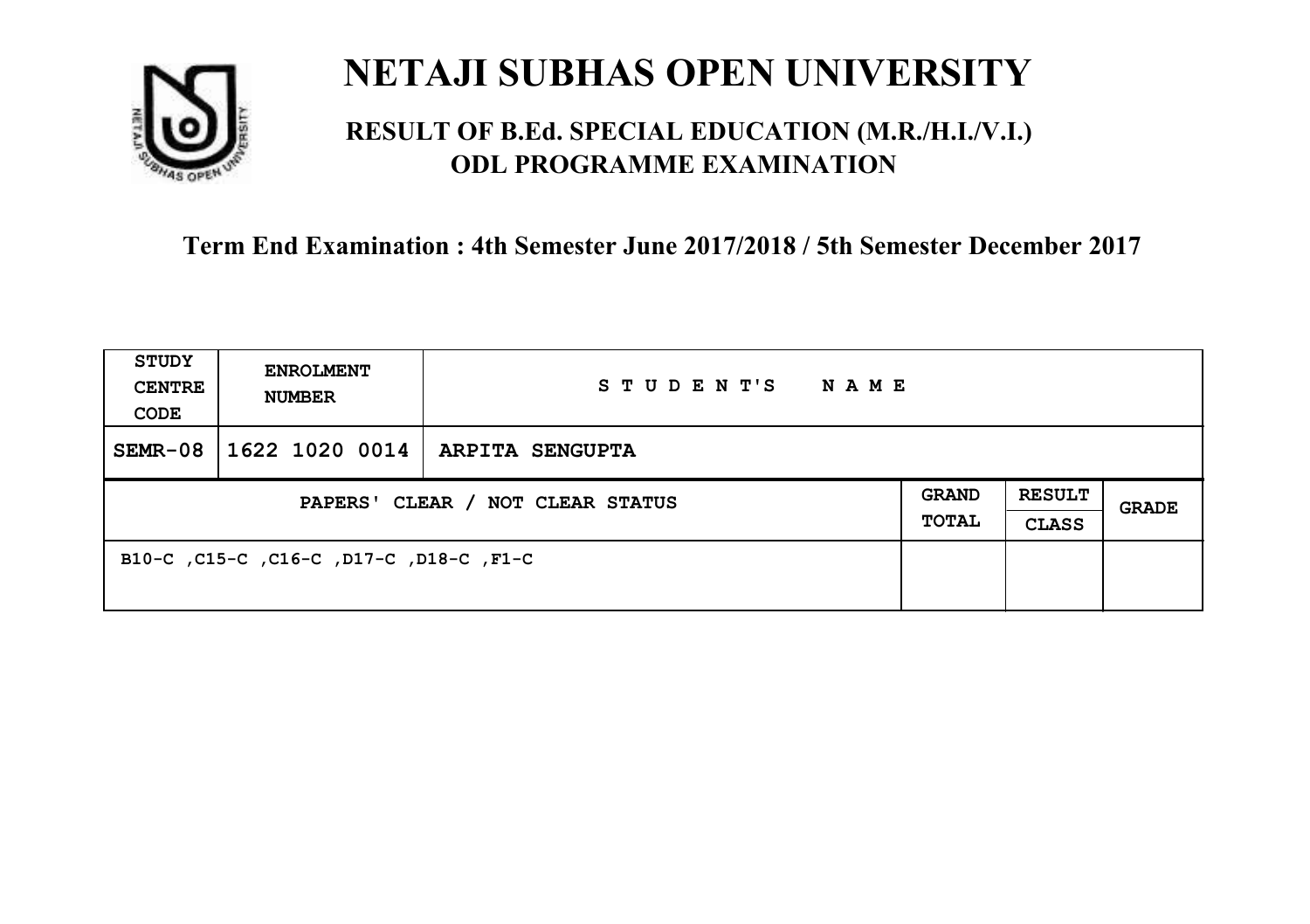

### **RESULT OF B.Ed. SPECIAL EDUCATION (M.R./H.I./V.I.) ODL PROGRAMME EXAMINATION**

| <b>STUDY</b><br><b>CENTRE</b><br>CODE | <b>ENROLMENT</b><br><b>NUMBER</b>       | STUDENT'S<br>NAME    |                              |                               |       |
|---------------------------------------|-----------------------------------------|----------------------|------------------------------|-------------------------------|-------|
| $SEMR-08$                             | 1622 1020 0019                          | <b>SWAGATA PALIT</b> |                              |                               |       |
| PAPERS' CLEAR / NOT CLEAR STATUS      |                                         |                      | <b>GRAND</b><br><b>TOTAL</b> | <b>RESULT</b><br><b>CLASS</b> | GRADE |
|                                       | B10-C, C15-C, C16-C, D17-C, D18-C, F1-C |                      |                              |                               |       |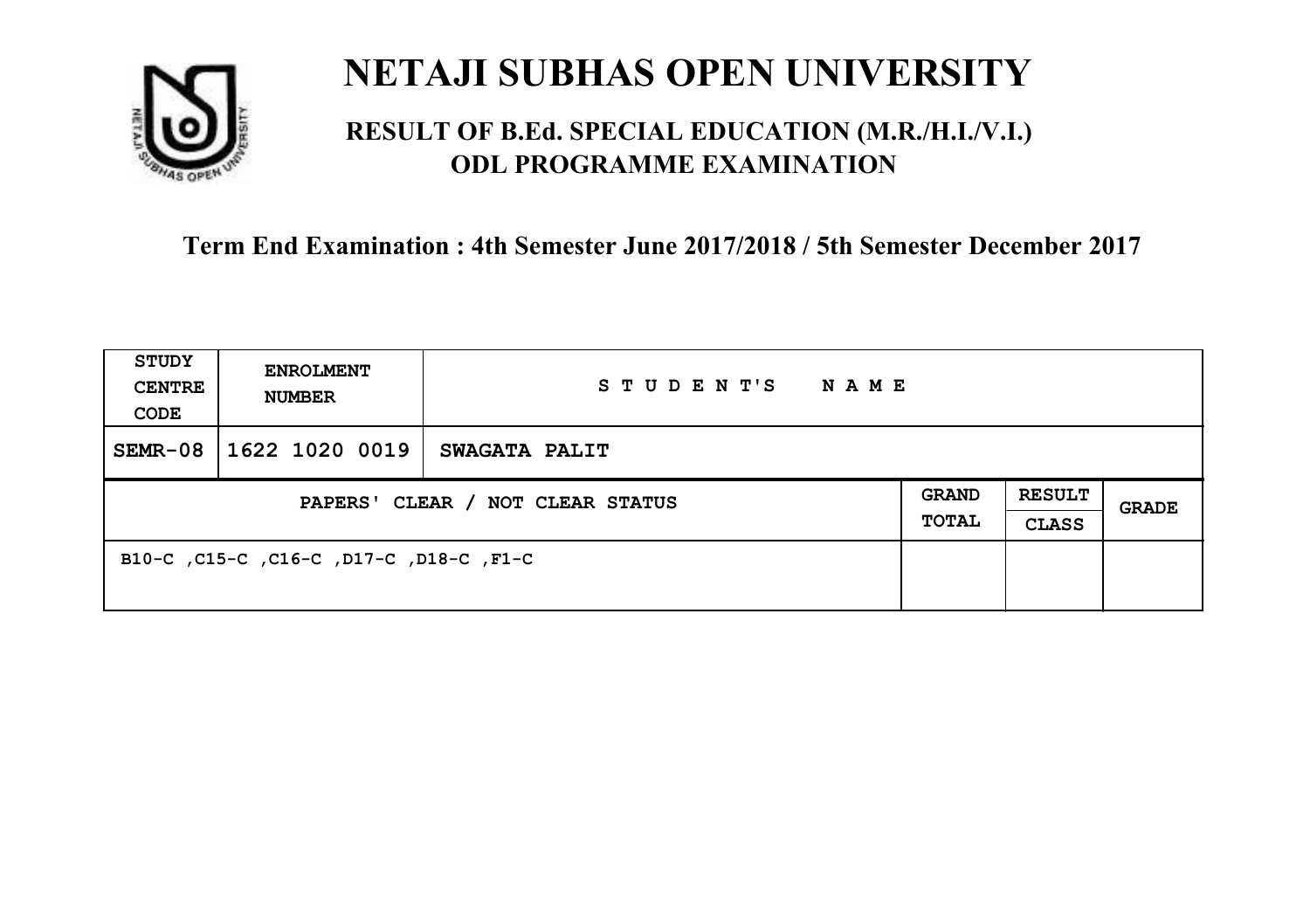

### **RESULT OF B.Ed. SPECIAL EDUCATION (M.R./H.I./V.I.) ODL PROGRAMME EXAMINATION**

| <b>STUDY</b><br><b>CENTRE</b><br>CODE | <b>ENROLMENT</b><br><b>NUMBER</b>       | STUDENT'S<br>NAME |  |                               |       |
|---------------------------------------|-----------------------------------------|-------------------|--|-------------------------------|-------|
| $SEMR-08$                             | 1622 1020 0026                          | SANCHITA KARMOKAR |  |                               |       |
| PAPERS' CLEAR / NOT CLEAR STATUS      |                                         |                   |  | <b>RESULT</b><br><b>CLASS</b> | GRADE |
|                                       | B10-C, C15-C, C16-C, D17-C, D18-C, F1-C |                   |  |                               |       |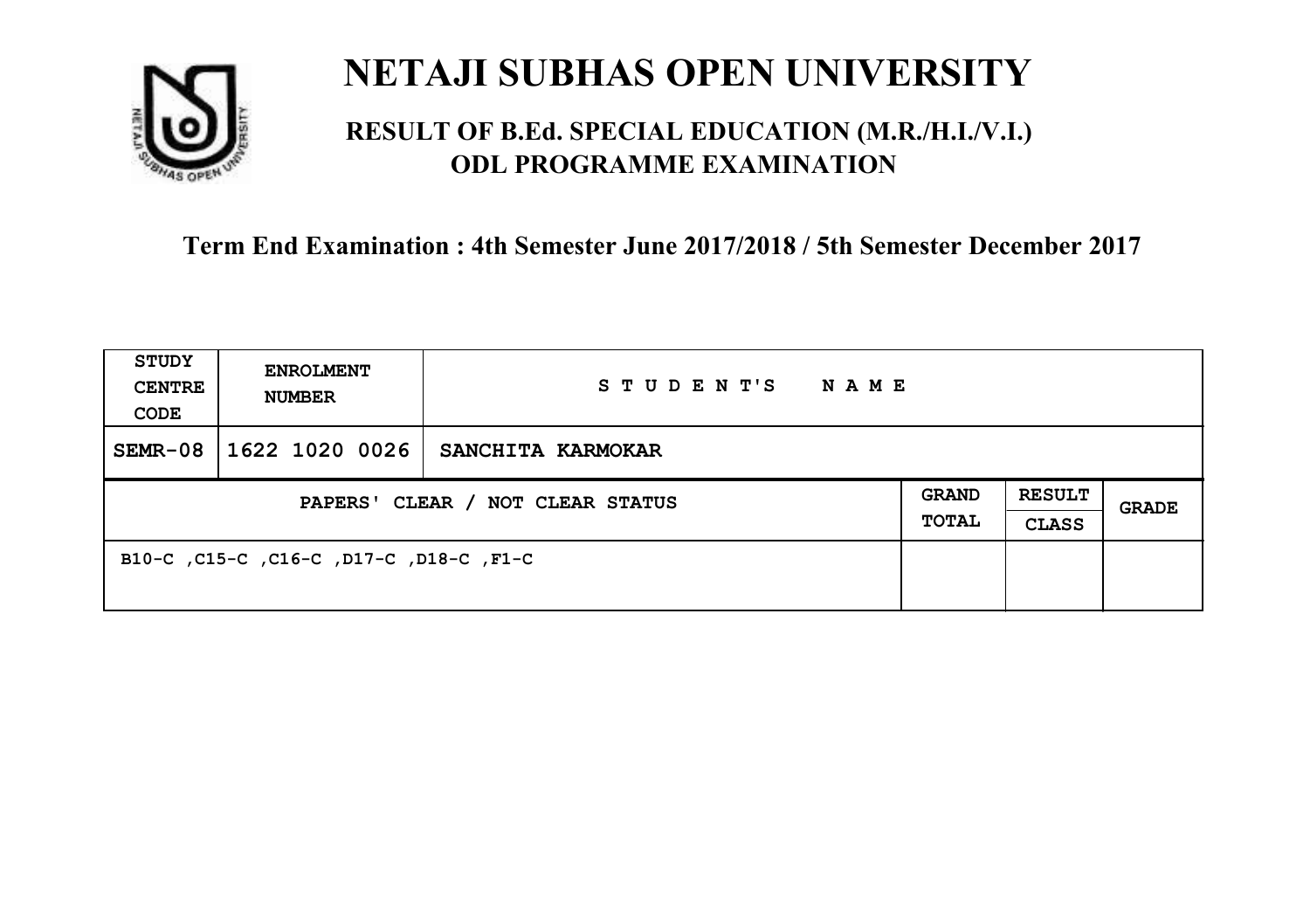

### **RESULT OF B.Ed. SPECIAL EDUCATION (M.R./H.I./V.I.) ODL PROGRAMME EXAMINATION**

| <b>STUDY</b><br><b>CENTRE</b><br>CODE | <b>ENROLMENT</b><br><b>NUMBER</b>       | STUDENT'S<br>NAME      |                       |                               |       |
|---------------------------------------|-----------------------------------------|------------------------|-----------------------|-------------------------------|-------|
| $SEMR-08$                             | 1622 1020 0028                          | <b>MONALISA BHANJA</b> |                       |                               |       |
| PAPERS' CLEAR / NOT CLEAR STATUS      |                                         |                        | <b>GRAND</b><br>TOTAL | <b>RESULT</b><br><b>CLASS</b> | GRADE |
|                                       | B10-C, C15-C, C16-C, D17-C, D18-C, F1-C |                        |                       |                               |       |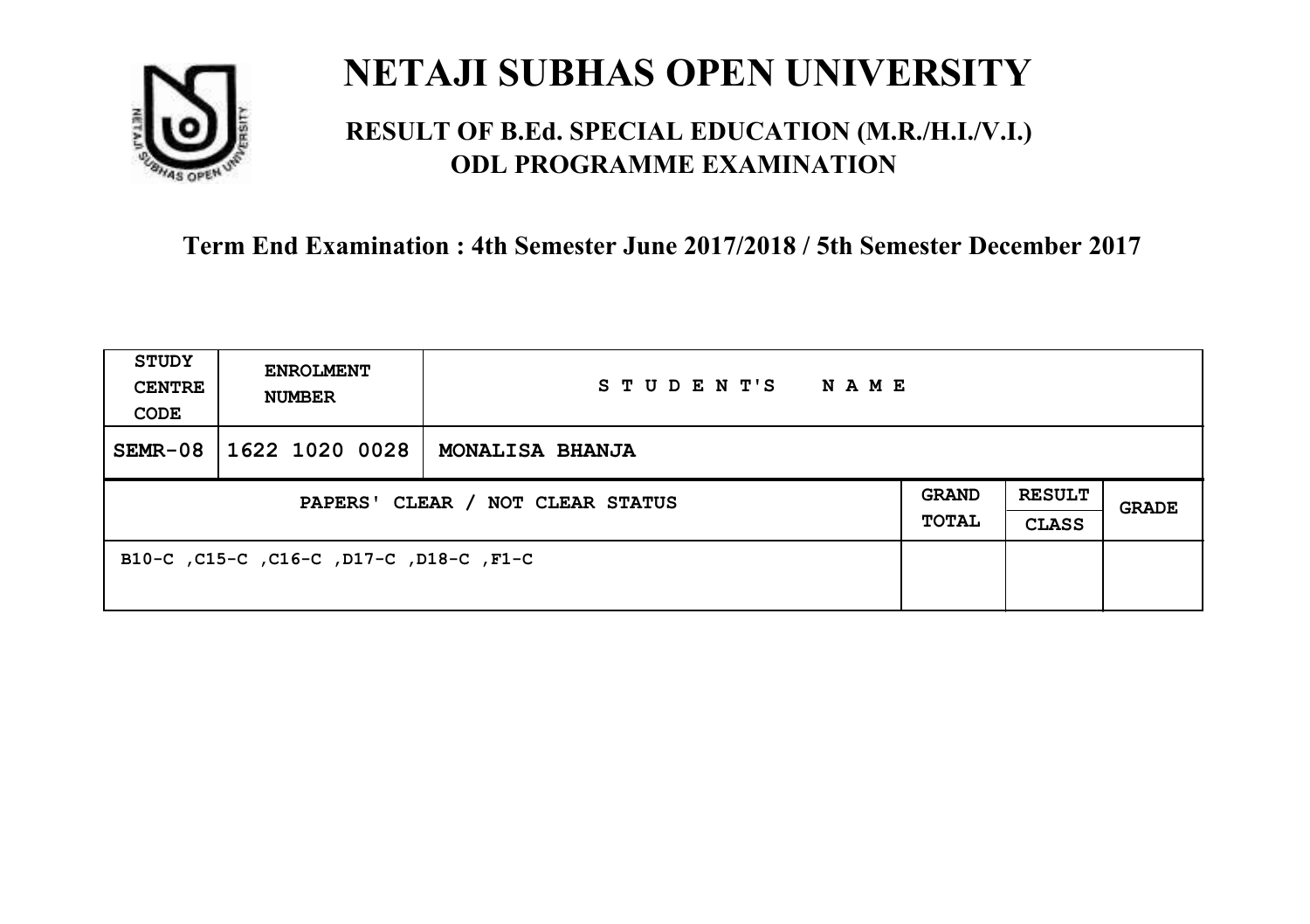

### **RESULT OF B.Ed. SPECIAL EDUCATION (M.R./H.I./V.I.) ODL PROGRAMME EXAMINATION**

| <b>STUDY</b><br><b>CENTRE</b><br>CODE | <b>ENROLMENT</b><br><b>NUMBER</b> | STUDENT'S<br><b>NAME</b> |  |                               |              |
|---------------------------------------|-----------------------------------|--------------------------|--|-------------------------------|--------------|
| $SEMR-08$                             | 1622 1020 0029                    | SWEETY MONDAL            |  |                               |              |
| PAPERS' CLEAR / NOT CLEAR STATUS      |                                   |                          |  | <b>RESULT</b><br><b>CLASS</b> | <b>GRADE</b> |
|                                       | C15-C, D17-C, D18-C, F1-C         |                          |  |                               |              |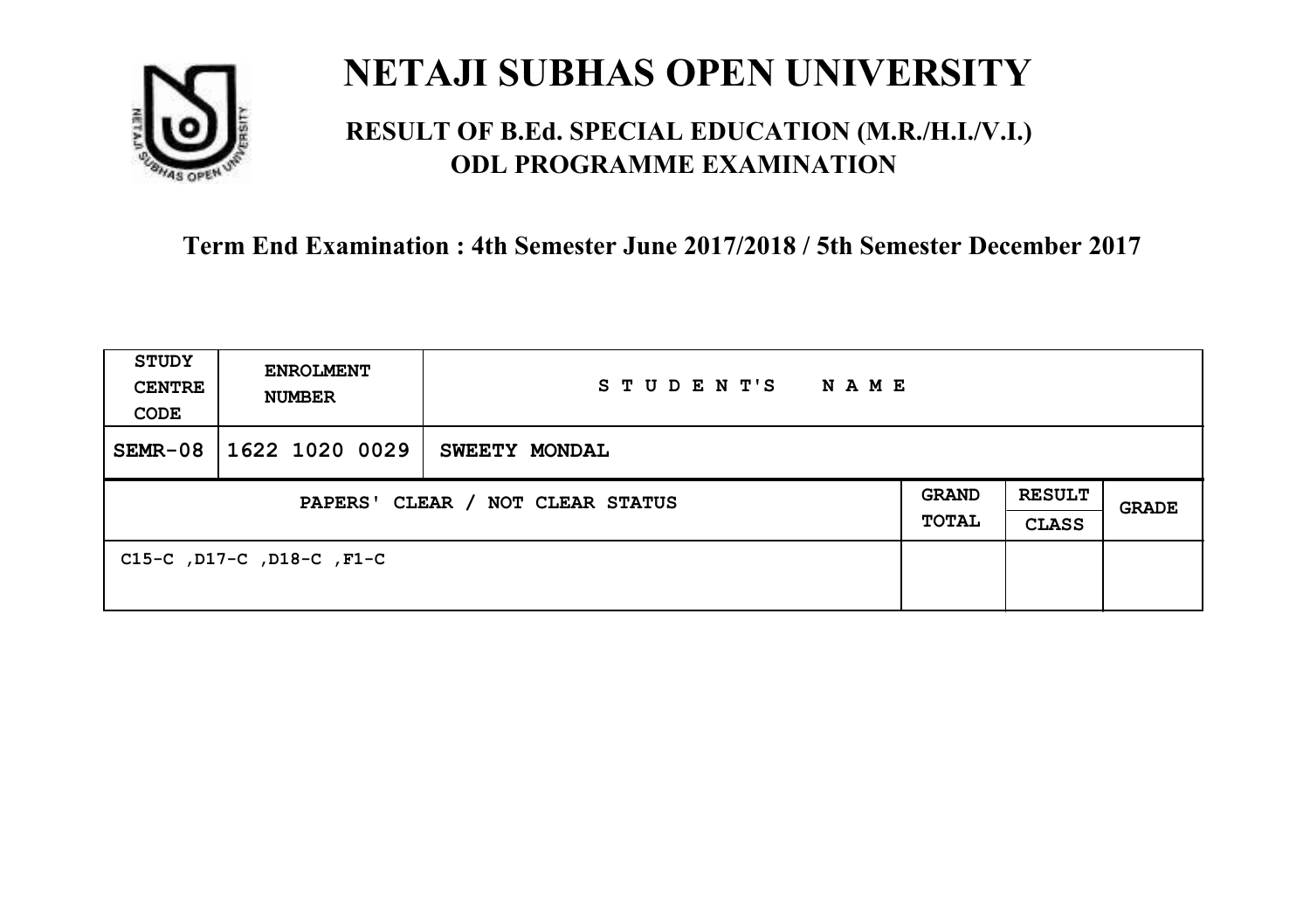

### **RESULT OF B.Ed. SPECIAL EDUCATION (M.R./H.I./V.I.) ODL PROGRAMME EXAMINATION**

| <b>STUDY</b><br><b>CENTRE</b><br>CODE | <b>ENROLMENT</b><br><b>NUMBER</b>       | STUDENT'S<br>NAME |                              |                               |       |
|---------------------------------------|-----------------------------------------|-------------------|------------------------------|-------------------------------|-------|
| $SEMR-08$                             | 1622 1020 0030                          | MOUMITA CHANDRA   |                              |                               |       |
| PAPERS' CLEAR / NOT CLEAR STATUS      |                                         |                   | <b>GRAND</b><br><b>TOTAL</b> | <b>RESULT</b><br><b>CLASS</b> | GRADE |
|                                       | B10-C, C15-C, C16-C, D17-C, D18-C, F1-C |                   |                              |                               |       |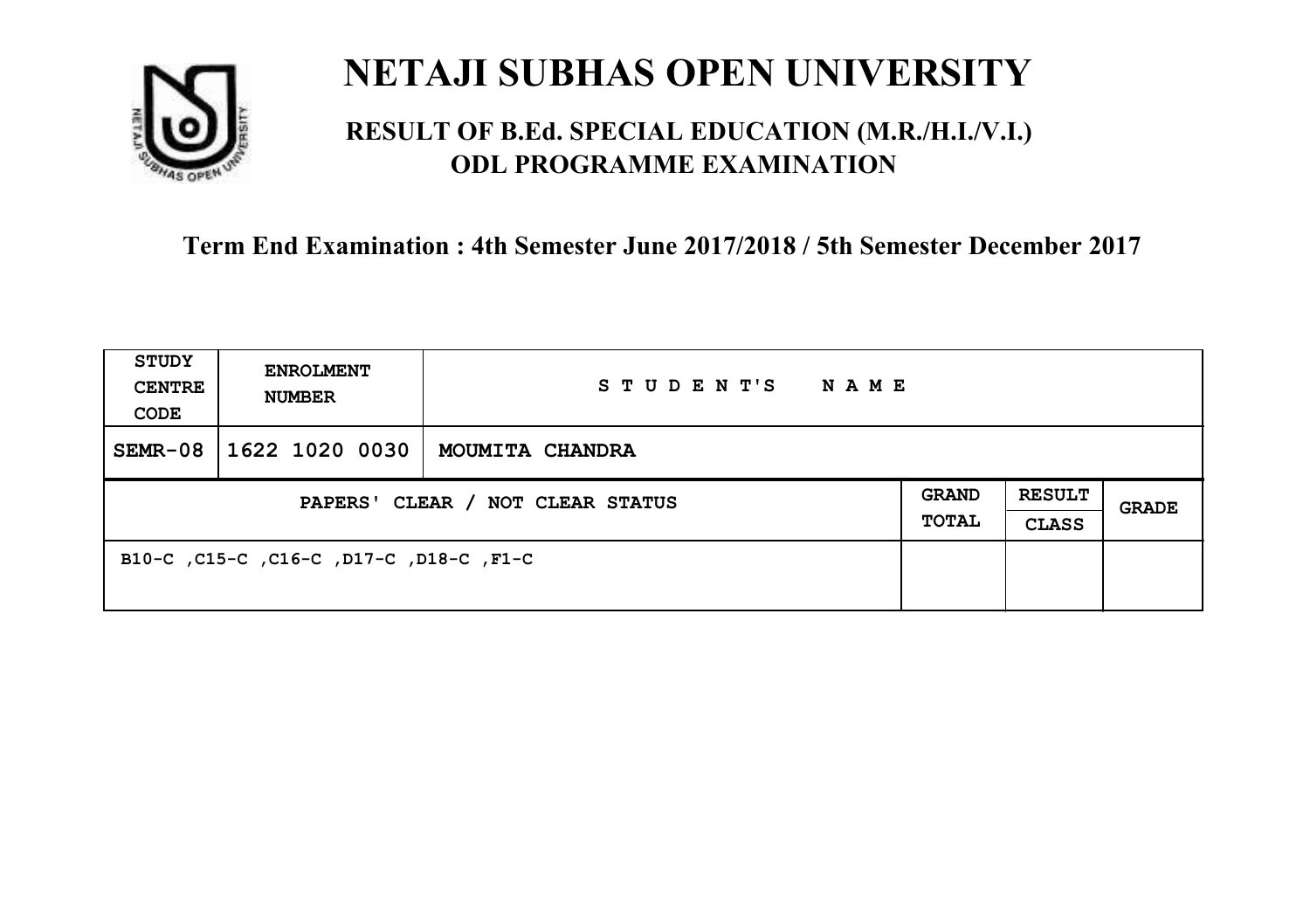

### **RESULT OF B.Ed. SPECIAL EDUCATION (M.R./H.I./V.I.) ODL PROGRAMME EXAMINATION**

| <b>STUDY</b><br><b>CENTRE</b><br>CODE | <b>ENROLMENT</b><br><b>NUMBER</b>       | STUDENT'S<br>NAME |                       |                               |       |
|---------------------------------------|-----------------------------------------|-------------------|-----------------------|-------------------------------|-------|
| $SEMR-08$                             | 1622 1020 0031                          | SANJUKTA PATRA    |                       |                               |       |
| PAPERS' CLEAR / NOT CLEAR STATUS      |                                         |                   | <b>GRAND</b><br>TOTAL | <b>RESULT</b><br><b>CLASS</b> | GRADE |
|                                       | B10-C, C15-C, C16-C, D17-C, D18-C, F1-C |                   |                       |                               |       |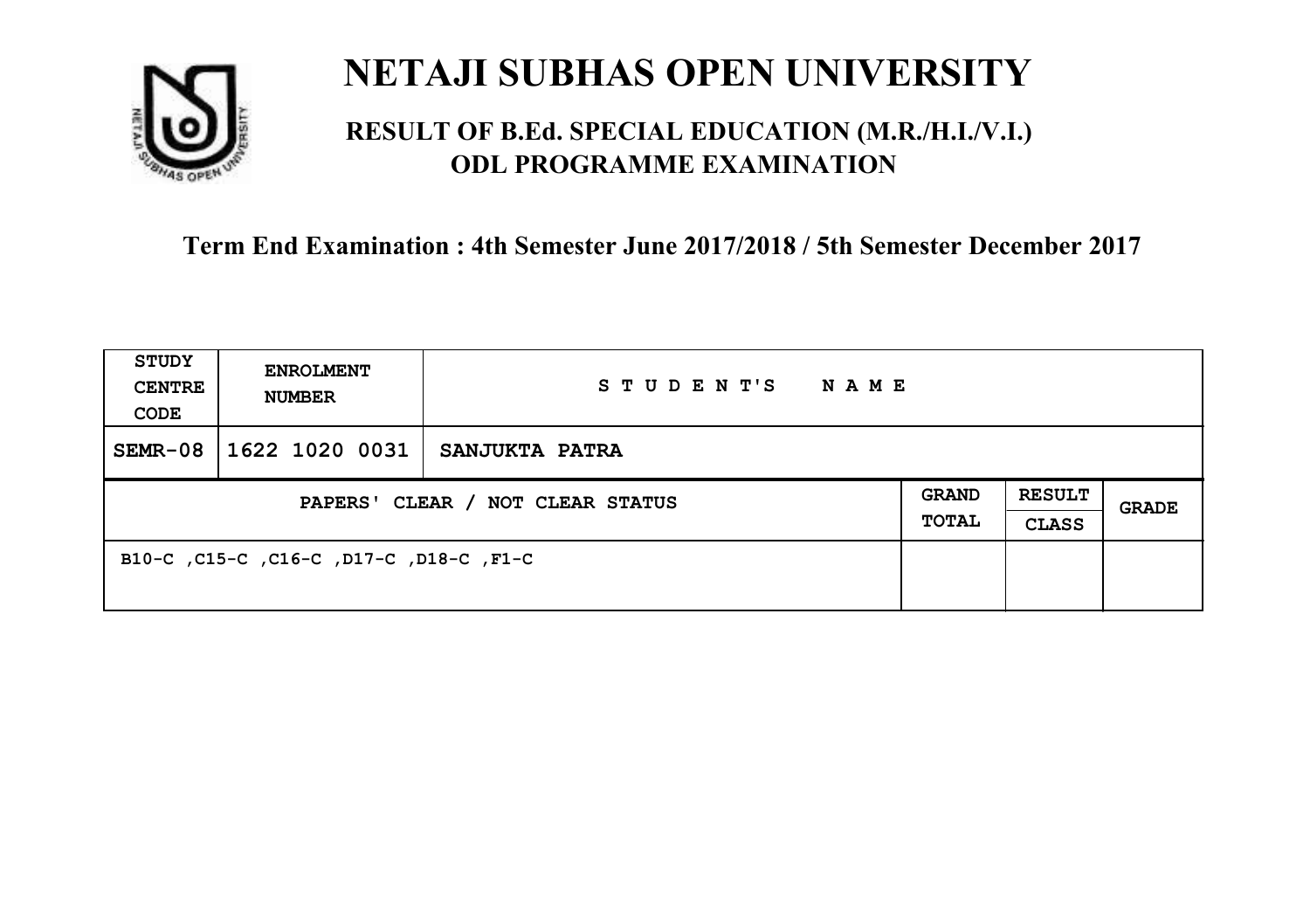

### **RESULT OF B.Ed. SPECIAL EDUCATION (M.R./H.I./V.I.) ODL PROGRAMME EXAMINATION**

| <b>STUDY</b><br><b>CENTRE</b><br>CODE | <b>ENROLMENT</b><br><b>NUMBER</b>       | STUDENT'S<br>NAME   |                              |                               |       |
|---------------------------------------|-----------------------------------------|---------------------|------------------------------|-------------------------------|-------|
| $SEMR-08$                             | 1622 1020 0032                          | VARSHA LAKSHMI NAIR |                              |                               |       |
| PAPERS' CLEAR / NOT CLEAR STATUS      |                                         |                     | <b>GRAND</b><br><b>TOTAL</b> | <b>RESULT</b><br><b>CLASS</b> | GRADE |
|                                       | B10-C, C15-C, C16-C, D17-C, D18-C, F1-C |                     |                              |                               |       |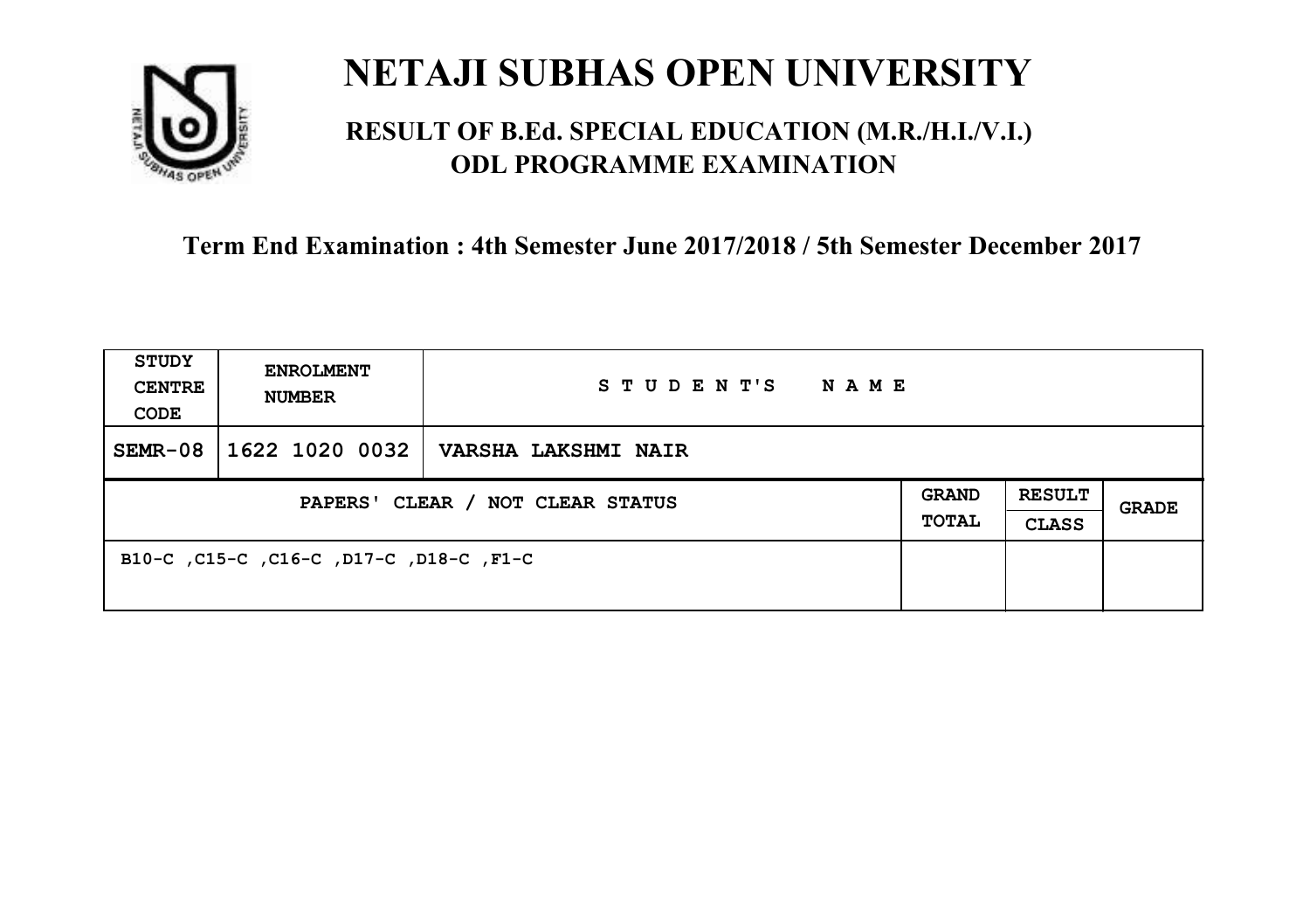

### **RESULT OF B.Ed. SPECIAL EDUCATION (M.R./H.I./V.I.) ODL PROGRAMME EXAMINATION**

| <b>STUDY</b><br><b>CENTRE</b><br>CODE | <b>ENROLMENT</b><br><b>NUMBER</b>        | STUDENT'S<br><b>NAME</b> |                              |                               |              |
|---------------------------------------|------------------------------------------|--------------------------|------------------------------|-------------------------------|--------------|
| $SEMR-08$                             | 1622 1020 0037                           | <b>RIMA SHAW</b>         |                              |                               |              |
| PAPERS' CLEAR / NOT CLEAR STATUS      |                                          |                          | <b>GRAND</b><br><b>TOTAL</b> | <b>RESULT</b><br><b>CLASS</b> | <b>GRADE</b> |
|                                       | B10-C, C15-C, C16-C, D17-C, D18-C, F1-NC |                          |                              |                               |              |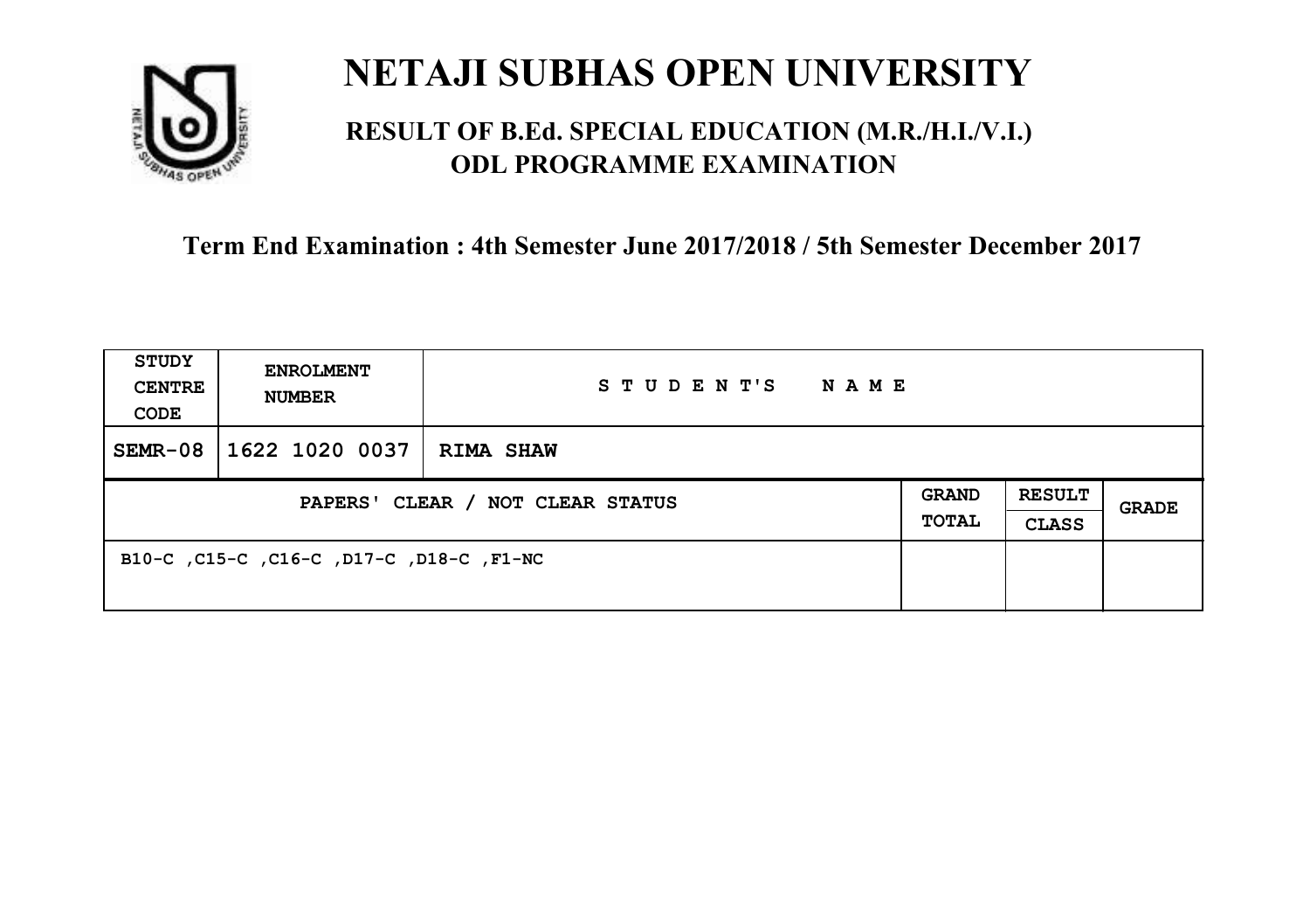

### **RESULT OF B.Ed. SPECIAL EDUCATION (M.R./H.I./V.I.) ODL PROGRAMME EXAMINATION**

| <b>STUDY</b><br><b>CENTRE</b><br>CODE | <b>ENROLMENT</b><br><b>NUMBER</b>       | STUDENT'S<br>NAME  |                              |                               |       |
|---------------------------------------|-----------------------------------------|--------------------|------------------------------|-------------------------------|-------|
| $SEMR-08$                             | 1623 1020 0016                          | <b>GOPAL SEULY</b> |                              |                               |       |
| PAPERS' CLEAR / NOT CLEAR STATUS      |                                         |                    | <b>GRAND</b><br><b>TOTAL</b> | <b>RESULT</b><br><b>CLASS</b> | GRADE |
|                                       | B10-C, C15-C, C16-C, D17-C, D18-C, F1-C |                    |                              |                               |       |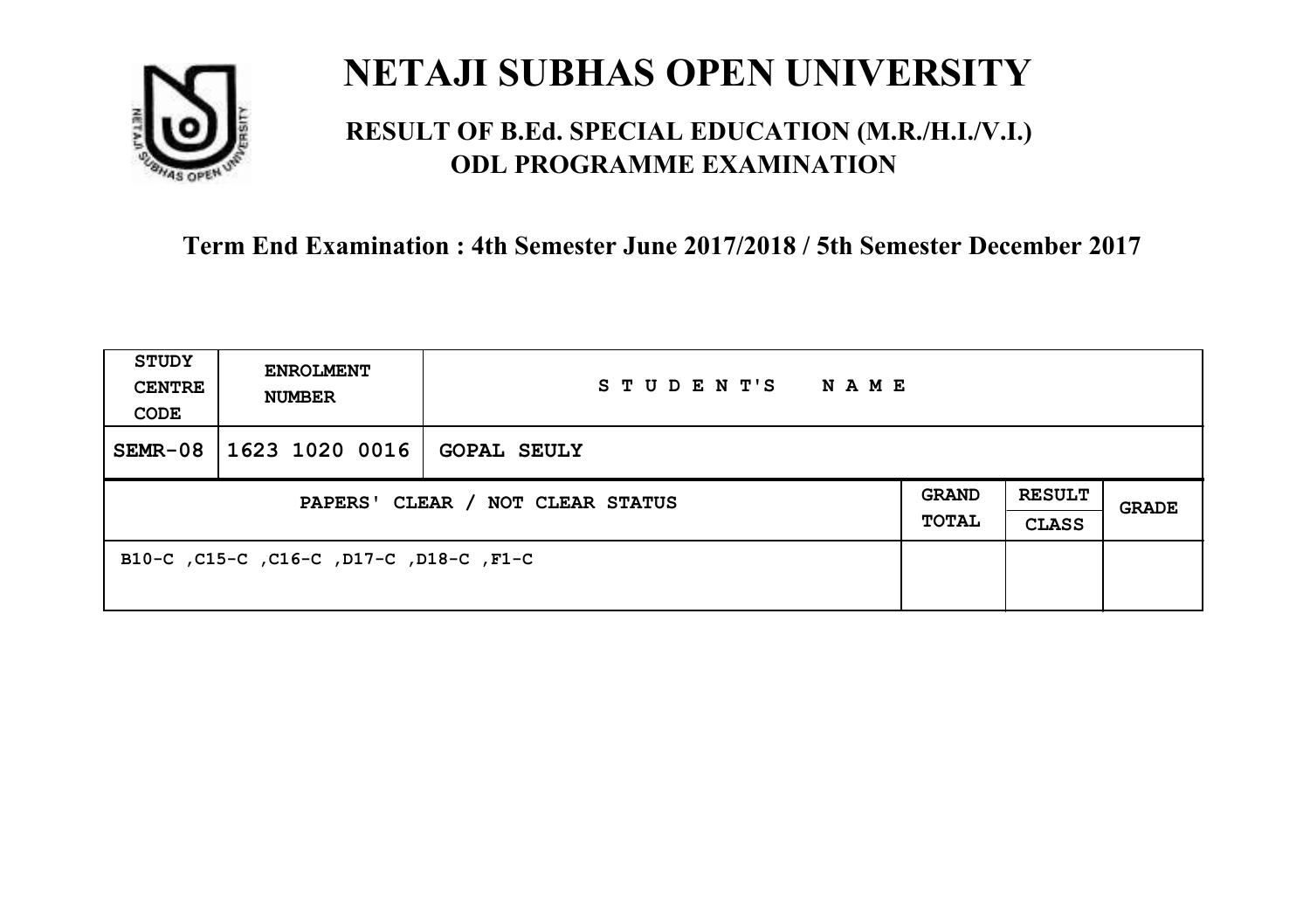

### **RESULT OF B.Ed. SPECIAL EDUCATION (M.R./H.I./V.I.) ODL PROGRAMME EXAMINATION**

| <b>STUDY</b><br><b>CENTRE</b><br>CODE | <b>ENROLMENT</b><br><b>NUMBER</b>       | STUDENT'S<br>NAME |                              |                               |       |
|---------------------------------------|-----------------------------------------|-------------------|------------------------------|-------------------------------|-------|
| $SEMR-08$                             | 1623 1020 0023                          | SANKAR MANDAL     |                              |                               |       |
| PAPERS' CLEAR / NOT CLEAR STATUS      |                                         |                   | <b>GRAND</b><br><b>TOTAL</b> | <b>RESULT</b><br><b>CLASS</b> | GRADE |
|                                       | B10-C, C15-C, C16-C, D17-C, D18-C, F1-C |                   |                              |                               |       |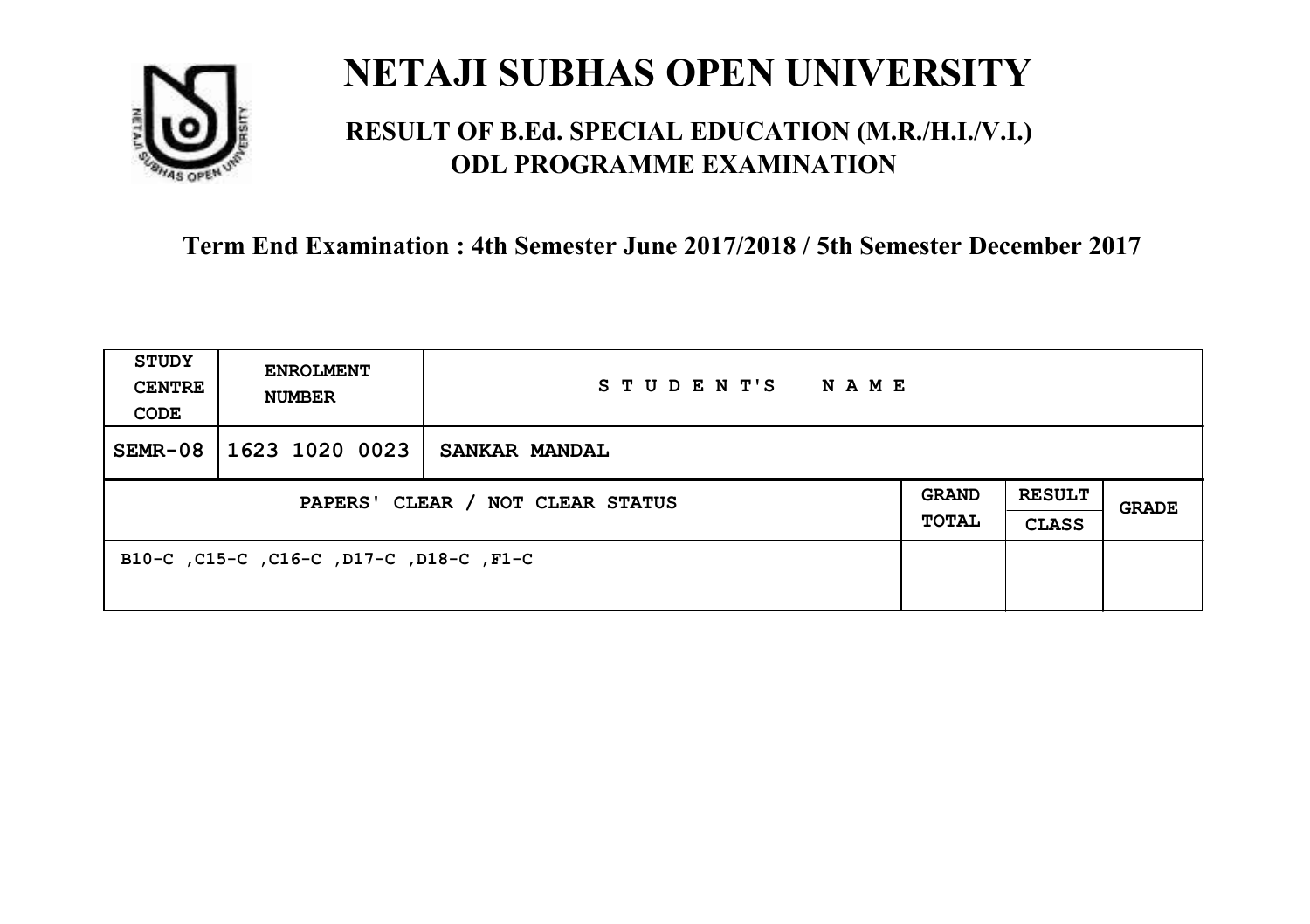

### **RESULT OF B.Ed. SPECIAL EDUCATION (M.R./H.I./V.I.) ODL PROGRAMME EXAMINATION**

| <b>STUDY</b><br><b>CENTRE</b><br>CODE | <b>ENROLMENT</b><br><b>NUMBER</b>       | STUDENT'S<br>NAME  |                              |                               |       |
|---------------------------------------|-----------------------------------------|--------------------|------------------------------|-------------------------------|-------|
| $SEMR-08$                             | 1623 1020 0024                          | <b>ASIT MRIDHA</b> |                              |                               |       |
| PAPERS' CLEAR / NOT CLEAR STATUS      |                                         |                    | <b>GRAND</b><br><b>TOTAL</b> | <b>RESULT</b><br><b>CLASS</b> | GRADE |
|                                       | B10-C, C15-C, C16-C, D17-C, D18-C, F1-C |                    |                              |                               |       |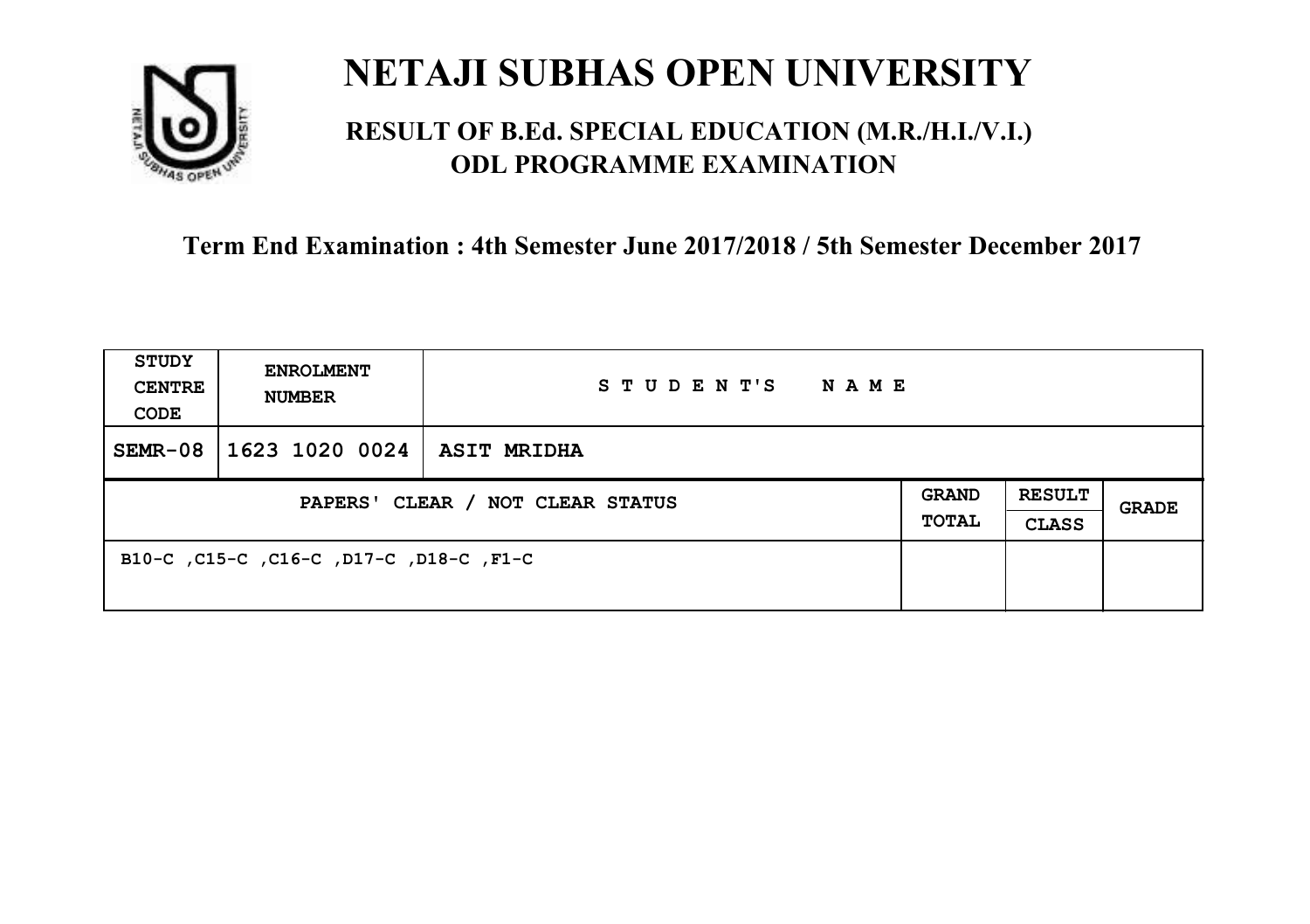

### **RESULT OF B.Ed. SPECIAL EDUCATION (M.R./H.I./V.I.) ODL PROGRAMME EXAMINATION**

| STUDY<br><b>CENTRE</b><br>CODE             | <b>ENROLMENT</b><br><b>NUMBER</b> | STUDENT'S<br>NAME          |                              |                               |              |
|--------------------------------------------|-----------------------------------|----------------------------|------------------------------|-------------------------------|--------------|
| $SEMR-08$                                  | 1623 1020 0033                    | <b>TAPASH KUMAR MONDAL</b> |                              |                               |              |
| CLEAR / NOT CLEAR STATUS<br><b>PAPERS'</b> |                                   |                            | <b>GRAND</b><br><b>TOTAL</b> | <b>RESULT</b><br><b>CLASS</b> | <b>GRADE</b> |
| $F1-C$                                     |                                   |                            |                              |                               |              |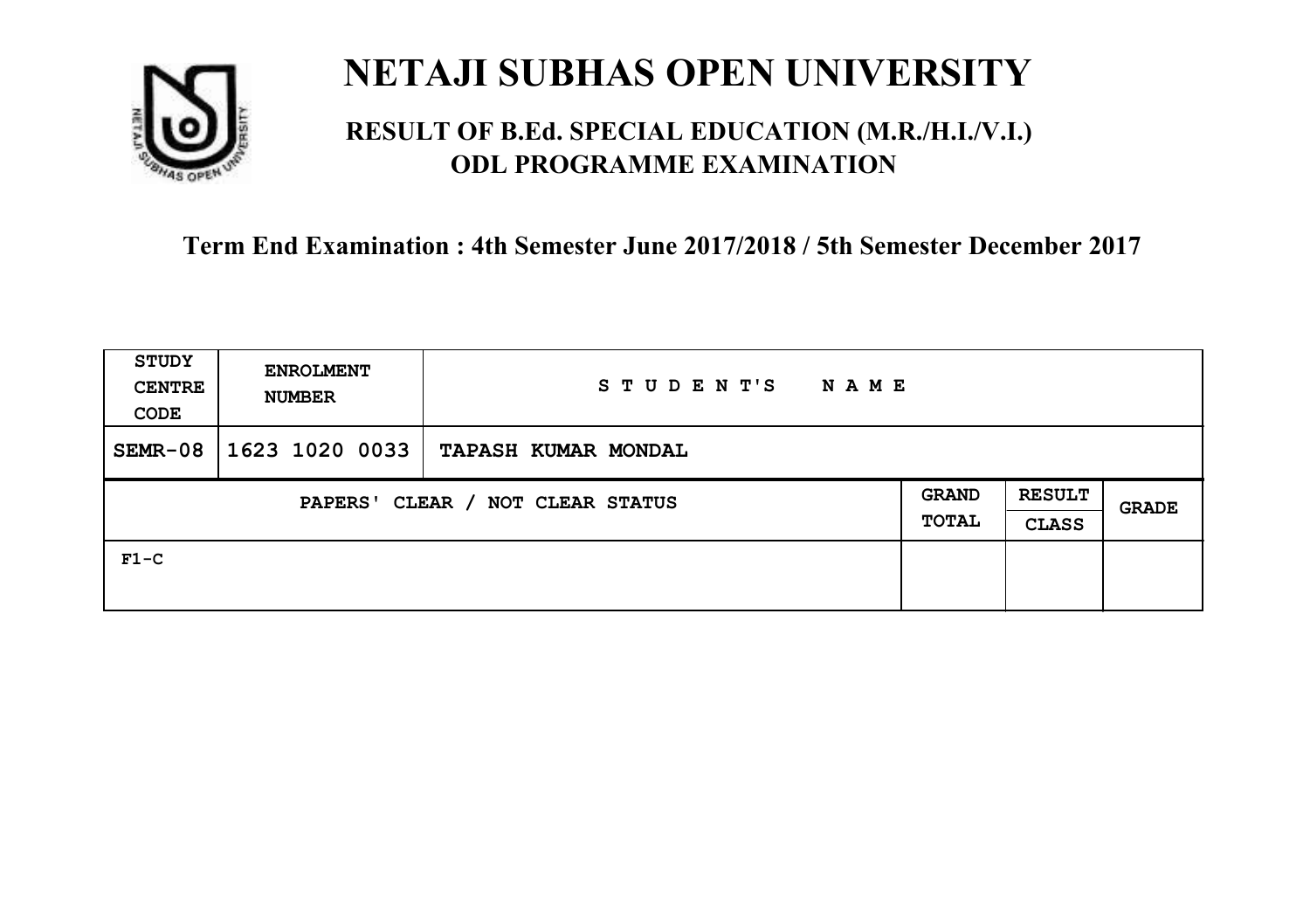

### **RESULT OF B.Ed. SPECIAL EDUCATION (M.R./H.I./V.I.) ODL PROGRAMME EXAMINATION**

| <b>STUDY</b><br><b>CENTRE</b><br>CODE | <b>ENROLMENT</b><br><b>NUMBER</b>       | STUDENT'S<br>NAME |                              |                               |       |
|---------------------------------------|-----------------------------------------|-------------------|------------------------------|-------------------------------|-------|
| $SEMR-08$                             | 1624 1020 0010                          | <b>RINKU MAJI</b> |                              |                               |       |
| PAPERS' CLEAR / NOT CLEAR STATUS      |                                         |                   | <b>GRAND</b><br><b>TOTAL</b> | <b>RESULT</b><br><b>CLASS</b> | GRADE |
|                                       | B10-C, C15-C, C16-C, D17-C, D18-C, F1-C |                   |                              |                               |       |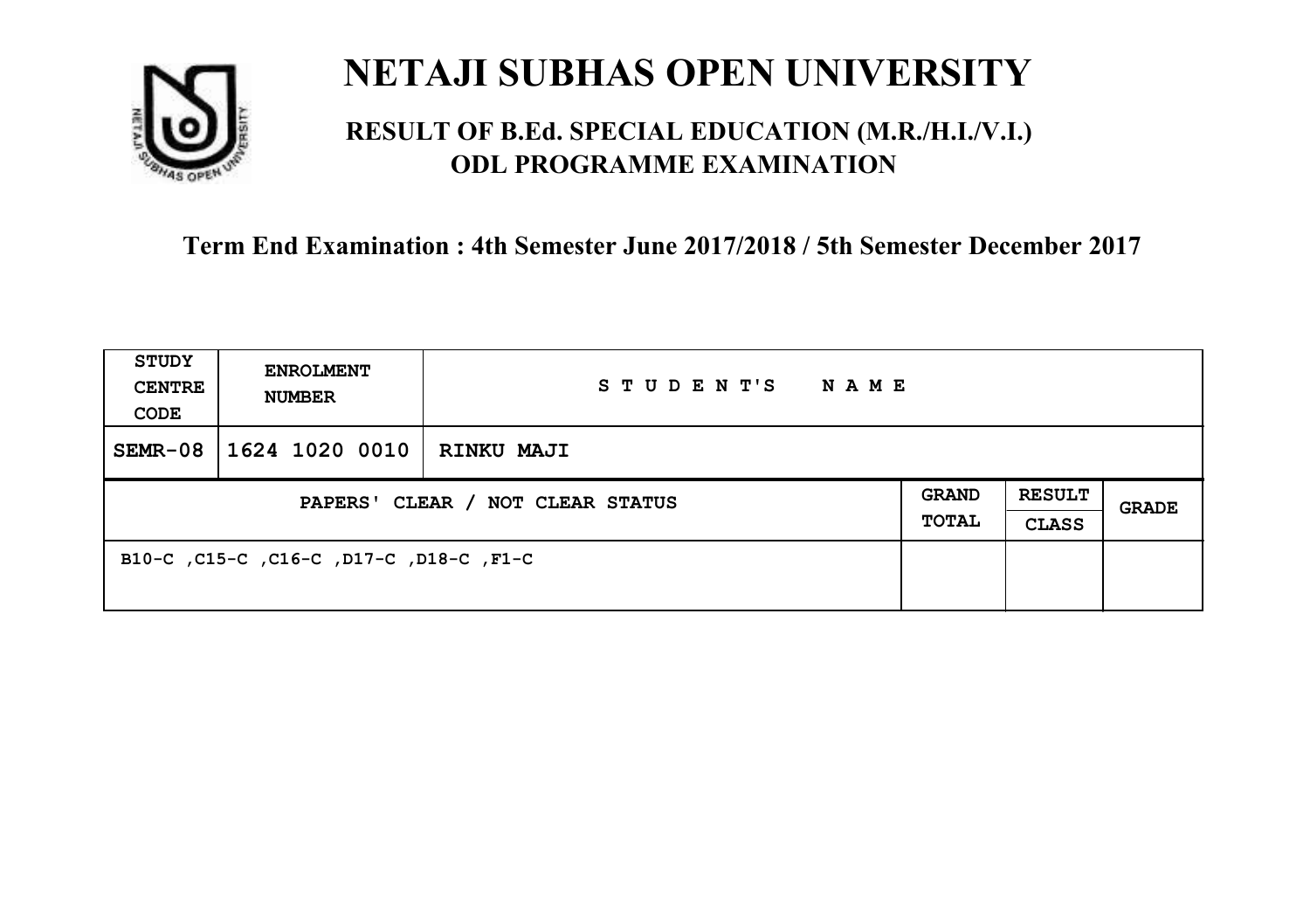

### **RESULT OF B.Ed. SPECIAL EDUCATION (M.R./H.I./V.I.) ODL PROGRAMME EXAMINATION**

| <b>STUDY</b><br><b>CENTRE</b><br>CODE | <b>ENROLMENT</b><br><b>NUMBER</b>       | STUDENT'S<br>NAME       |                              |                               |       |
|---------------------------------------|-----------------------------------------|-------------------------|------------------------------|-------------------------------|-------|
| $SEMR-08$                             | 1624 1020 0022                          | <b>RAJESWARI BARMAN</b> |                              |                               |       |
| PAPERS' CLEAR / NOT CLEAR STATUS      |                                         |                         | <b>GRAND</b><br><b>TOTAL</b> | <b>RESULT</b><br><b>CLASS</b> | GRADE |
|                                       | B10-C, C15-C, C16-C, D17-C, D18-C, F1-C |                         |                              |                               |       |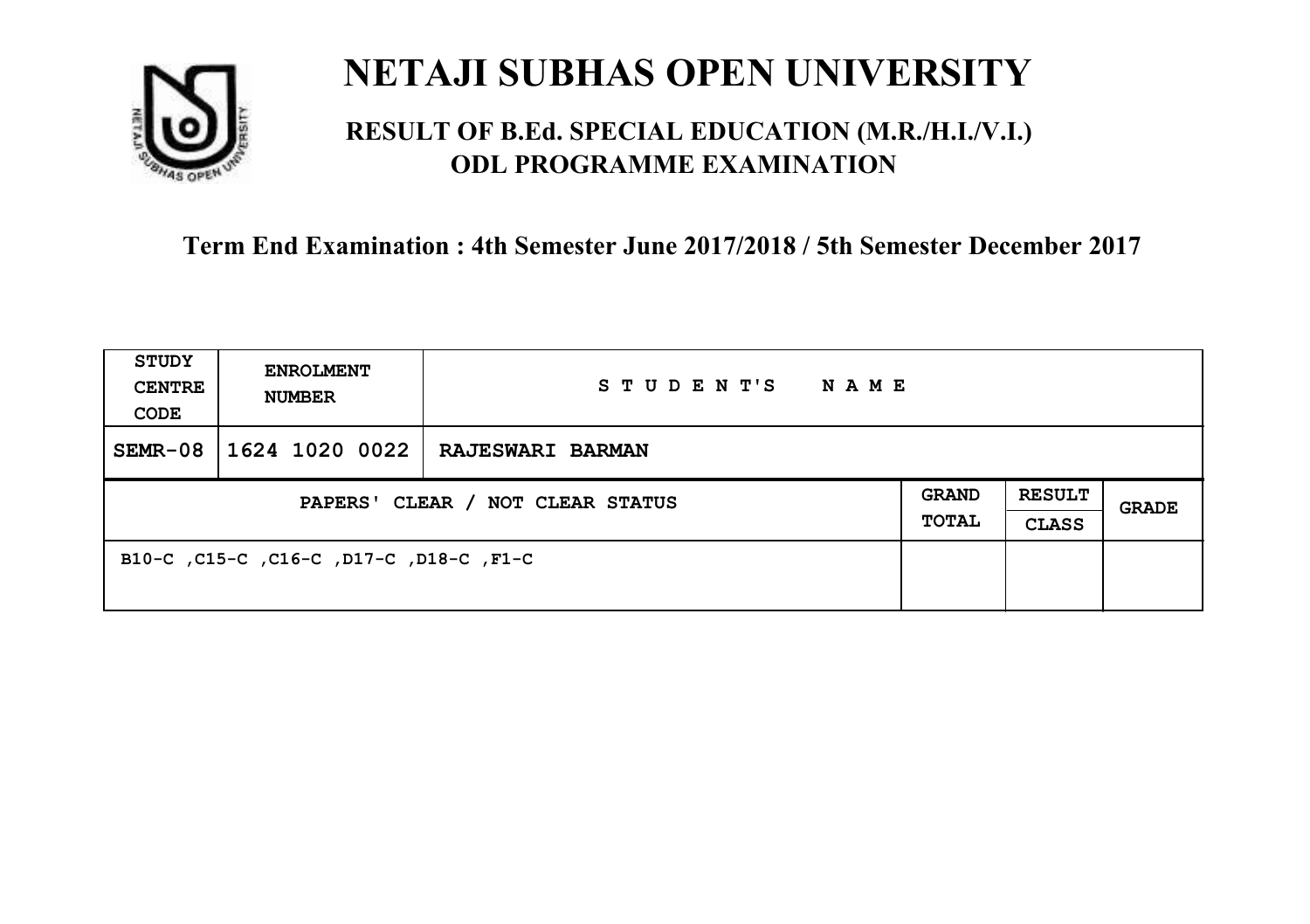

### **RESULT OF B.Ed. SPECIAL EDUCATION (M.R./H.I./V.I.) ODL PROGRAMME EXAMINATION**

| <b>STUDY</b><br><b>CENTRE</b><br>CODE | <b>ENROLMENT</b><br><b>NUMBER</b>       | STUDENT'S<br>NAME   |                              |                               |       |
|---------------------------------------|-----------------------------------------|---------------------|------------------------------|-------------------------------|-------|
| $SEMR-08$                             | 1624 1020 0035                          | <b>SAMPA SARDAR</b> |                              |                               |       |
| PAPERS' CLEAR / NOT CLEAR STATUS      |                                         |                     | <b>GRAND</b><br><b>TOTAL</b> | <b>RESULT</b><br><b>CLASS</b> | GRADE |
|                                       | B10-C, C15-C, C16-C, D17-C, D18-C, F1-C |                     |                              |                               |       |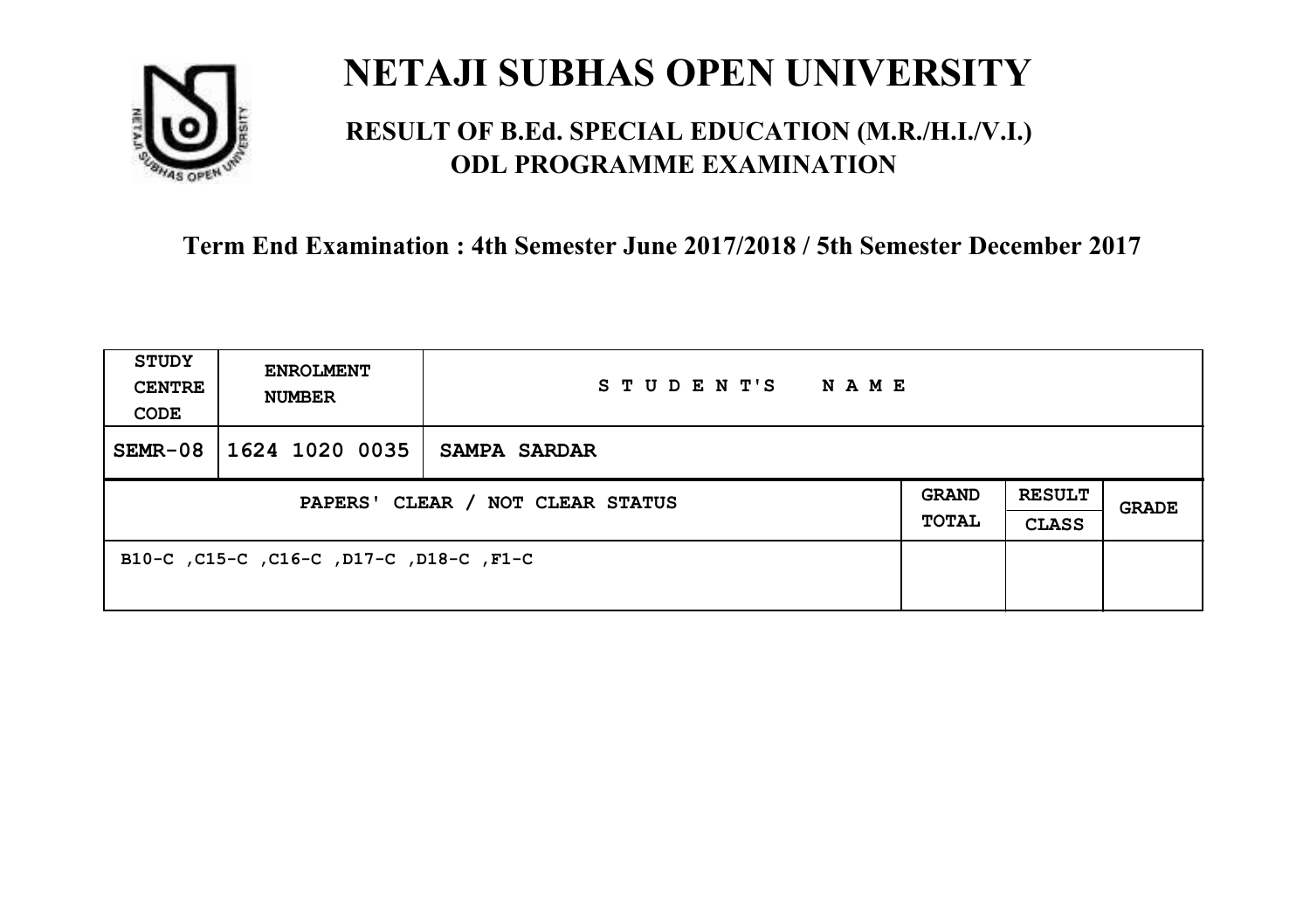

### **RESULT OF B.Ed. SPECIAL EDUCATION (M.R./H.I./V.I.) ODL PROGRAMME EXAMINATION**

| <b>STUDY</b><br><b>CENTRE</b><br>CODE | <b>ENROLMENT</b><br><b>NUMBER</b>        | STUDENT'S<br>NAME |                              |                               |       |
|---------------------------------------|------------------------------------------|-------------------|------------------------------|-------------------------------|-------|
| $SEMR-08$                             | 1627 1020 0020                           | MD SAHIDUL ISLAM  |                              |                               |       |
| PAPERS' CLEAR / NOT CLEAR STATUS      |                                          |                   | <b>GRAND</b><br><b>TOTAL</b> | <b>RESULT</b><br><b>CLASS</b> | GRADE |
|                                       | B10-C, C15-C, C16-C, D17-C, D18-C, F1-NC |                   |                              |                               |       |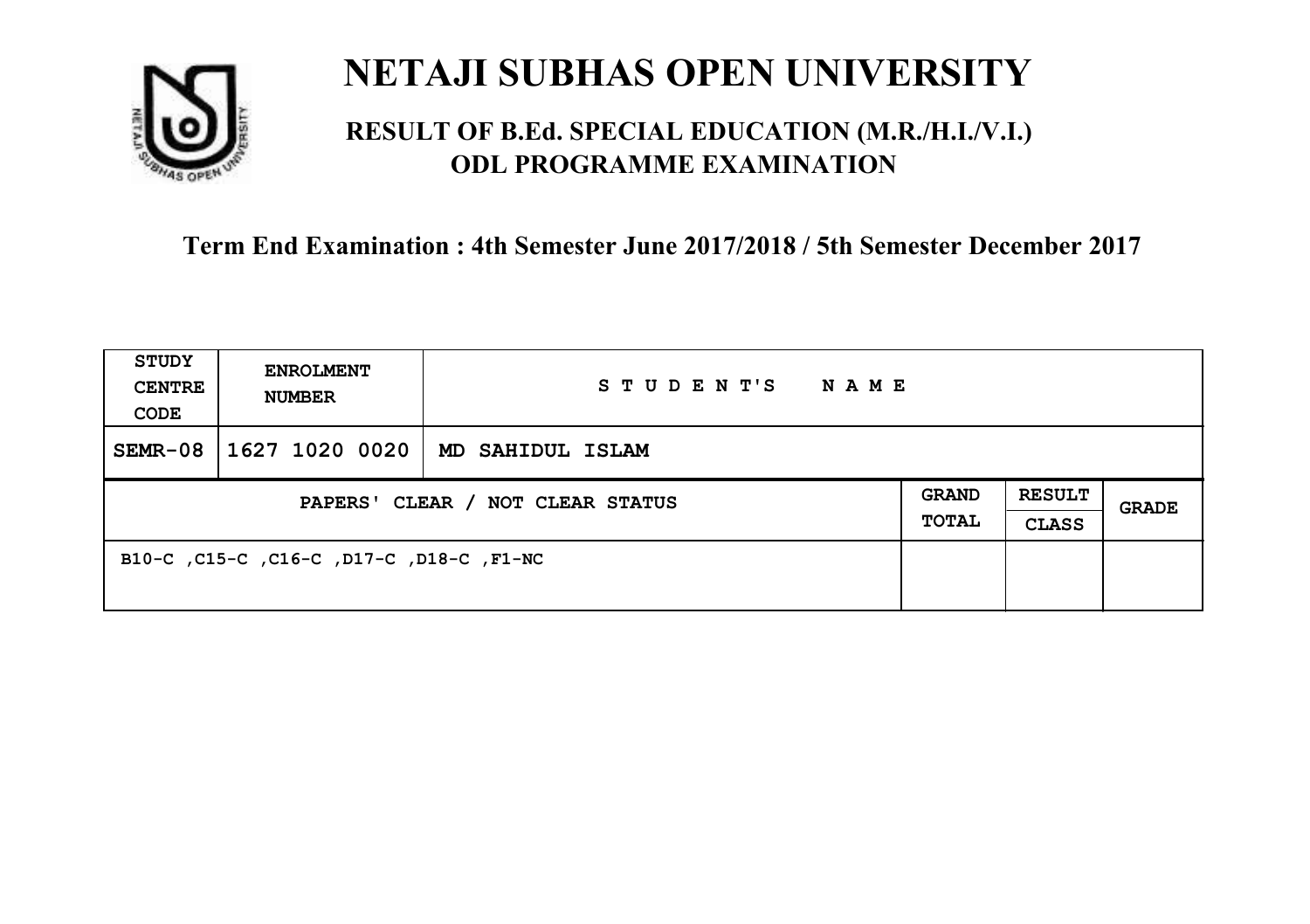

### **RESULT OF B.Ed. SPECIAL EDUCATION (M.R./H.I./V.I.) ODL PROGRAMME EXAMINATION**

| <b>STUDY</b><br><b>CENTRE</b><br>CODE | <b>ENROLMENT</b><br><b>NUMBER</b>       | STUDENT'S<br>NAME     |                       |                               |       |
|---------------------------------------|-----------------------------------------|-----------------------|-----------------------|-------------------------------|-------|
| $SEMR-08$                             | 1628 1020 0001                          | <b>RAJMIRA KHATUN</b> |                       |                               |       |
| PAPERS' CLEAR / NOT CLEAR STATUS      |                                         |                       | <b>GRAND</b><br>TOTAL | <b>RESULT</b><br><b>CLASS</b> | GRADE |
|                                       | B10-C, C15-C, C16-C, D17-C, D18-C, F1-C |                       |                       |                               |       |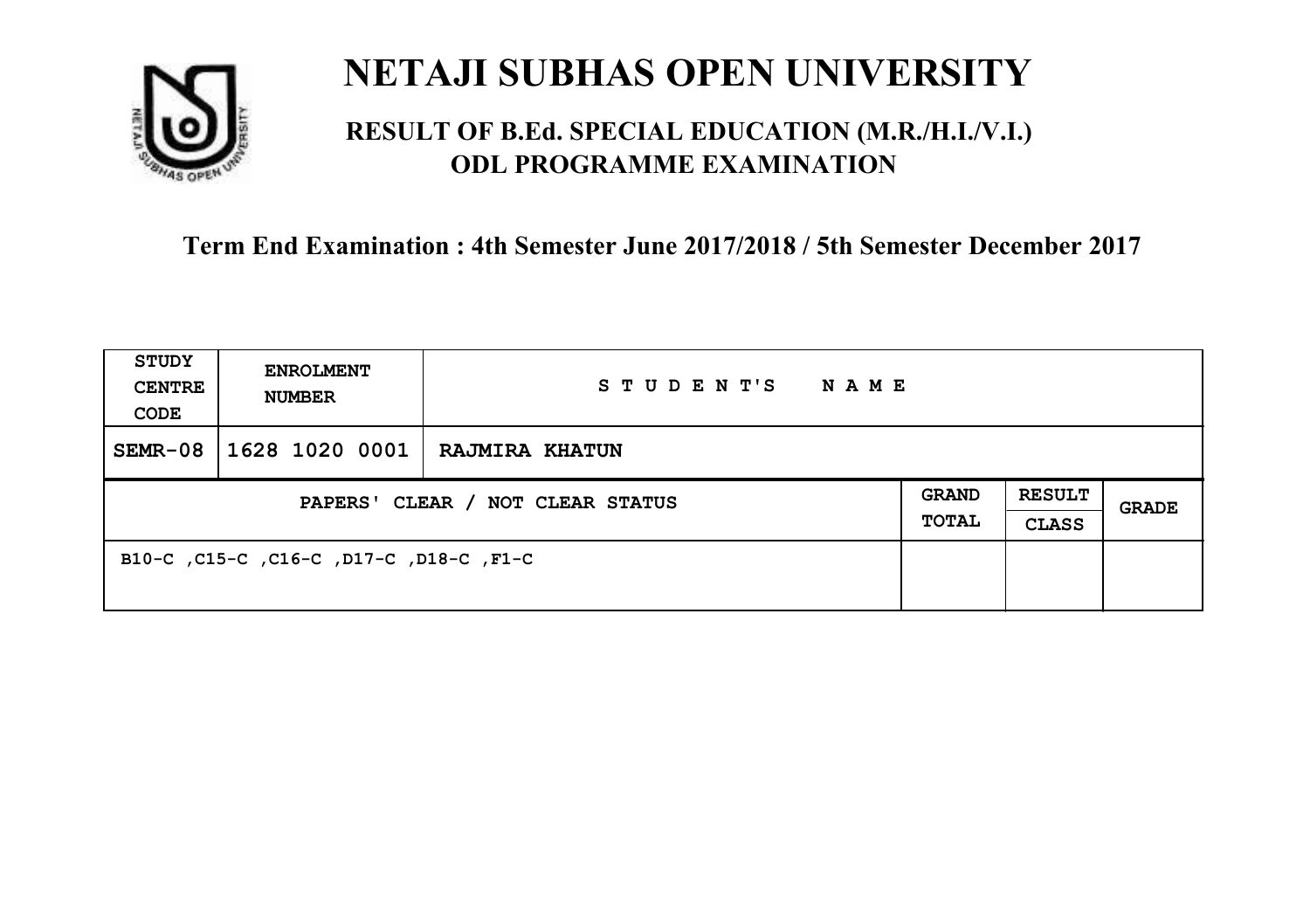

### **RESULT OF B.Ed. SPECIAL EDUCATION (M.R./H.I./V.I.) ODL PROGRAMME EXAMINATION**

| <b>STUDY</b><br><b>CENTRE</b><br>CODE | <b>ENROLMENT</b><br><b>NUMBER</b>        | STUDENT'S<br><b>NAME</b> |                       |                               |              |
|---------------------------------------|------------------------------------------|--------------------------|-----------------------|-------------------------------|--------------|
| $SEMR-08$                             | 1628 1020 0018                           | <b>NARGIS KHATUN</b>     |                       |                               |              |
| PAPERS' CLEAR / NOT CLEAR STATUS      |                                          |                          | GRAND<br><b>TOTAL</b> | <b>RESULT</b><br><b>CLASS</b> | <b>GRADE</b> |
|                                       | B10-C, C15-C, C16-C, D17-C, D18-C, F1-NC |                          |                       |                               |              |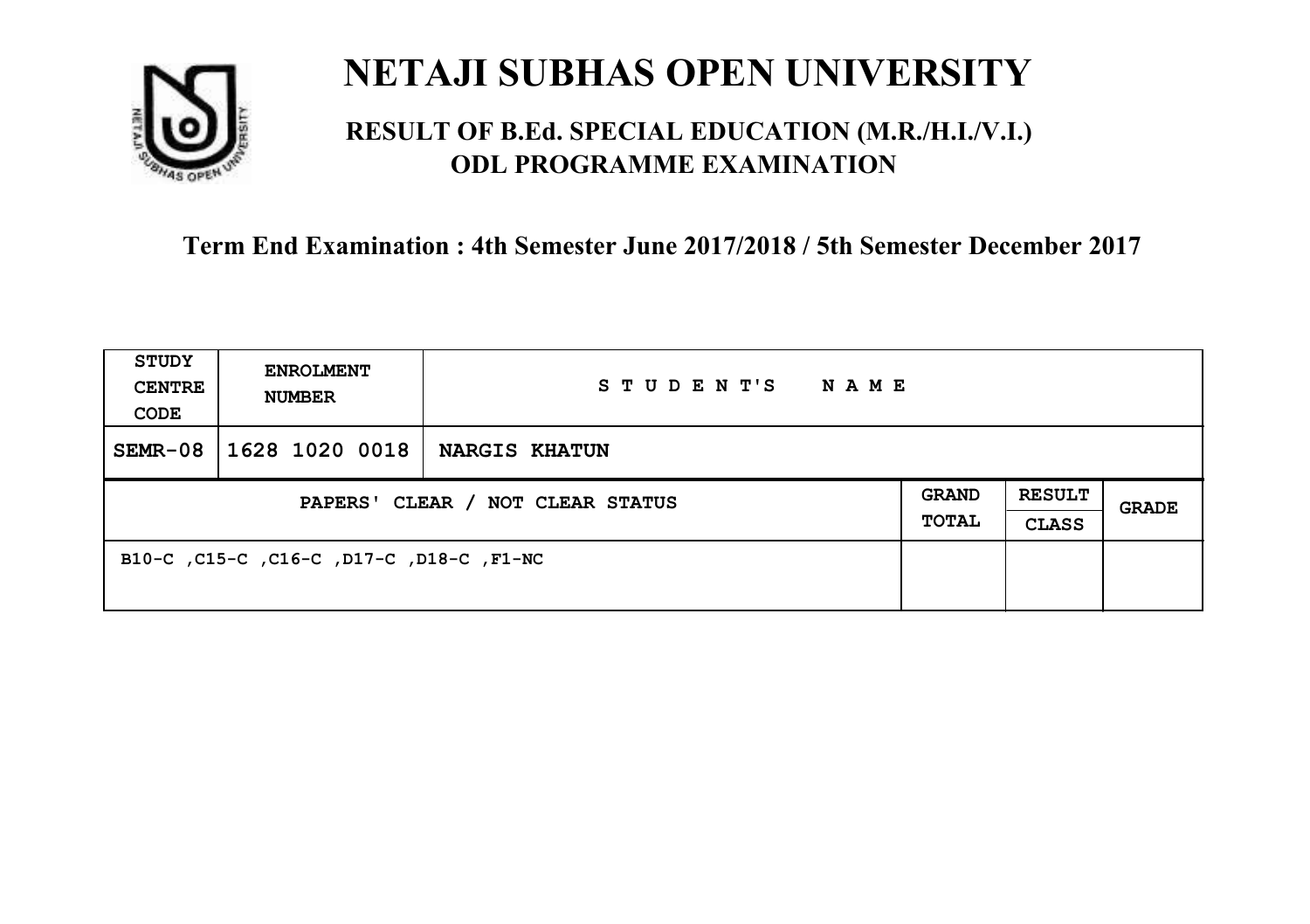

### **RESULT OF B.Ed. SPECIAL EDUCATION (M.R./H.I./V.I.) ODL PROGRAMME EXAMINATION**

| <b>STUDY</b><br><b>CENTRE</b><br>CODE | <b>ENROLMENT</b><br><b>NUMBER</b> | STUDENT'S<br><b>NAME</b> |      |                               |       |
|---------------------------------------|-----------------------------------|--------------------------|------|-------------------------------|-------|
| $SEMR-08$                             | 1522 1020 0002                    | <b>TRISHITA DAS</b>      |      |                               |       |
| CLEAR / NOT CLEAR STATUS<br>PAPERS'   |                                   |                          |      | <b>RESULT</b><br><b>CLASS</b> | GRADE |
|                                       |                                   | All Clear                | 1426 | I                             | $A+$  |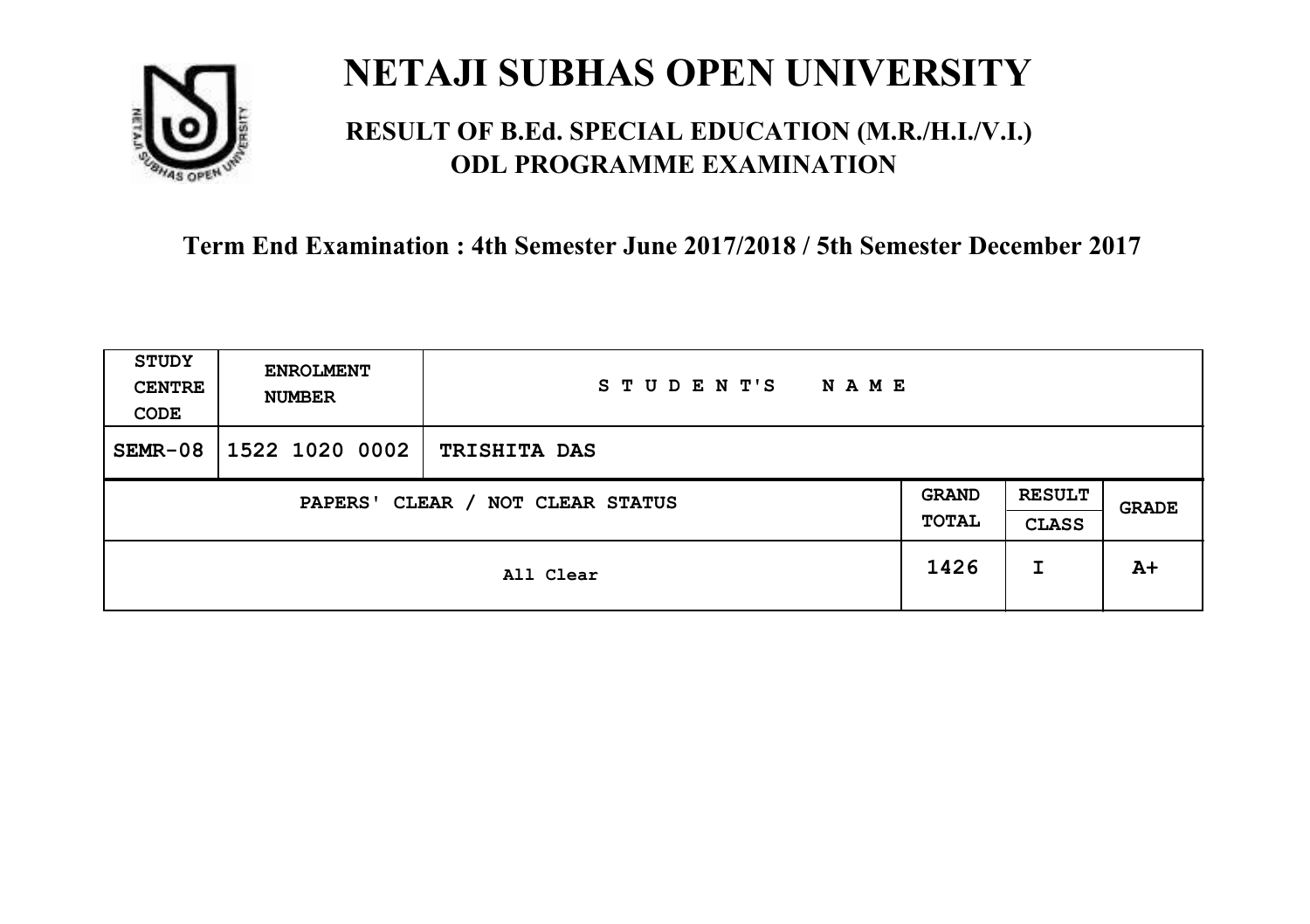

### **RESULT OF B.Ed. SPECIAL EDUCATION (M.R./H.I./V.I.) ODL PROGRAMME EXAMINATION**

| STUDY<br><b>CENTRE</b><br>CODE | <b>ENROLMENT</b><br><b>NUMBER</b>                                                                          | STUDENT'S<br><b>NAME</b>                            |  |  |  |
|--------------------------------|------------------------------------------------------------------------------------------------------------|-----------------------------------------------------|--|--|--|
| $SEMR-08$                      | $1522$ 1020 0003                                                                                           | SURADHANI DASGUPTA                                  |  |  |  |
|                                | <b>RESULT</b><br><b>GRAND</b><br>PAPERS' CLEAR / NOT CLEAR STATUS<br>GRADE<br><b>TOTAL</b><br><b>CLASS</b> |                                                     |  |  |  |
| $9 - C$                        |                                                                                                            | B10-C, C15-C, C16-C, D17-C, D18-C, F1-NC, B11-C, D1 |  |  |  |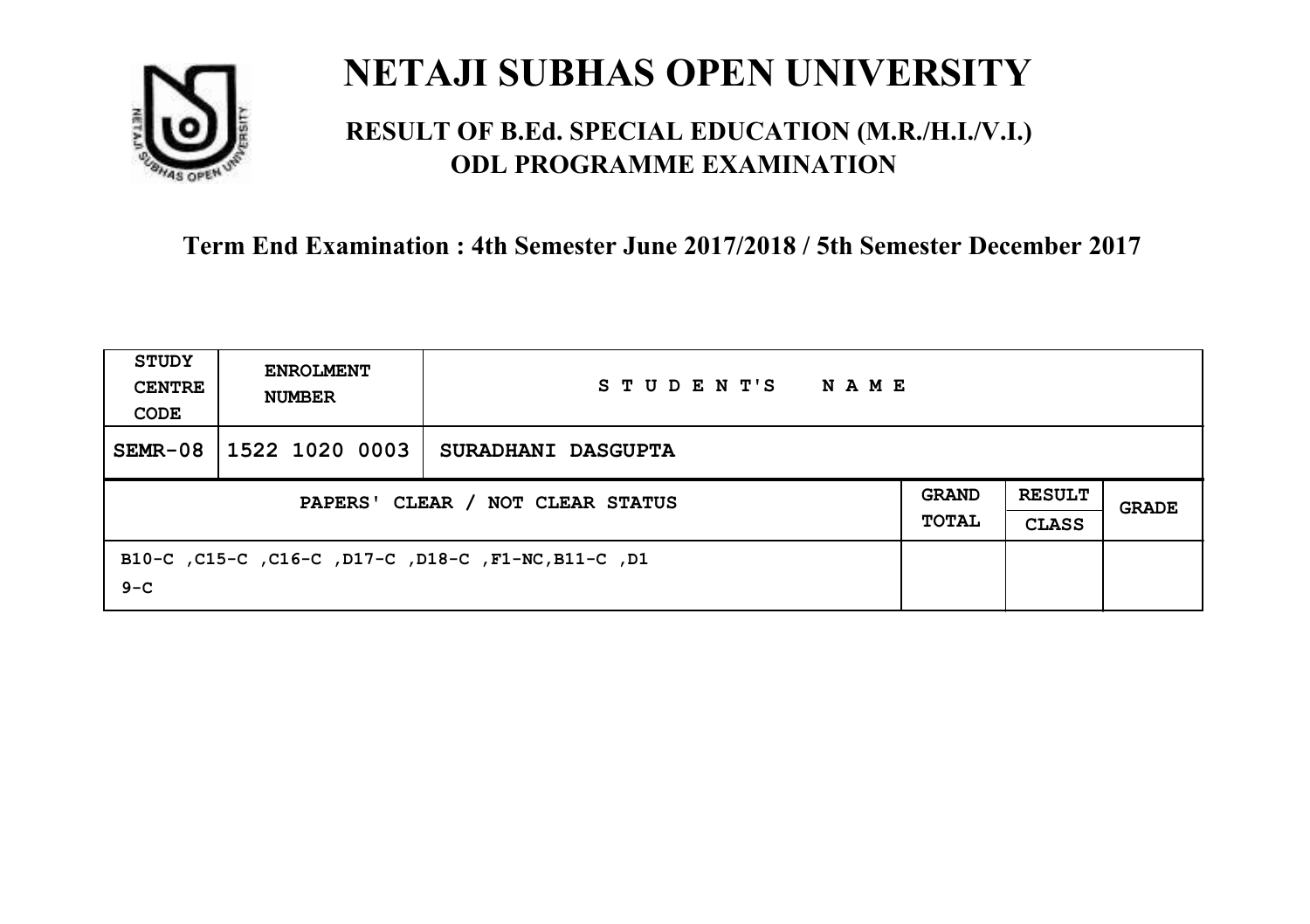

### **RESULT OF B.Ed. SPECIAL EDUCATION (M.R./H.I./V.I.) ODL PROGRAMME EXAMINATION**

| <b>STUDY</b><br><b>CENTRE</b><br>CODE | <b>ENROLMENT</b><br><b>NUMBER</b>   | STUDENT'S<br><b>NAME</b> |      |                               |              |
|---------------------------------------|-------------------------------------|--------------------------|------|-------------------------------|--------------|
| $SEMR-08$                             | 1522 1020 0004                      | RANJANA CHAKRABORTY      |      |                               |              |
|                                       | CLEAR / NOT CLEAR STATUS<br>PAPERS' |                          |      | <b>RESULT</b><br><b>CLASS</b> | <b>GRADE</b> |
|                                       |                                     | All Clear                | 1575 | I                             | $A+$         |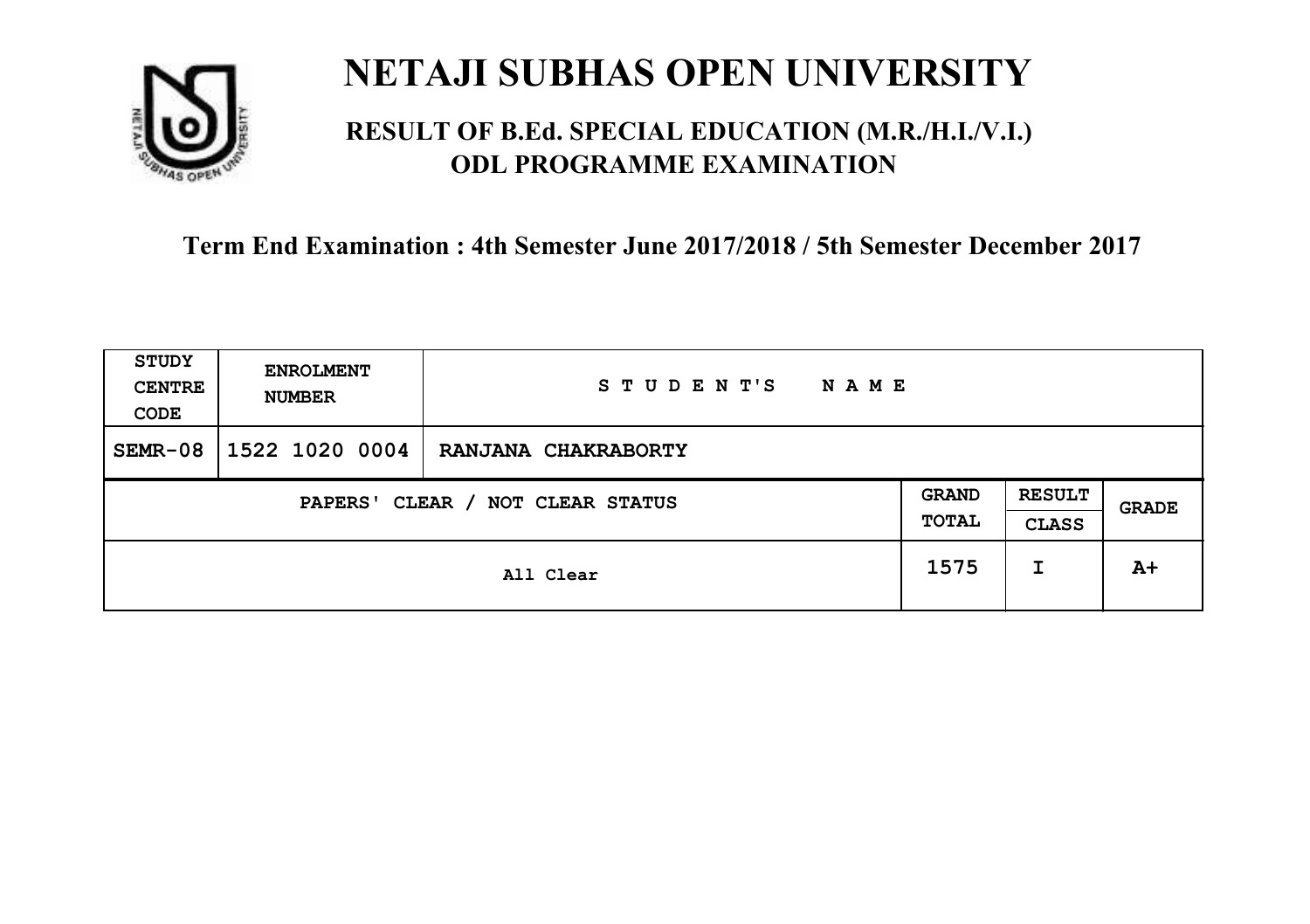

### **RESULT OF B.Ed. SPECIAL EDUCATION (M.R./H.I./V.I.) ODL PROGRAMME EXAMINATION**

| <b>STUDY</b><br><b>CENTRE</b><br>CODE | <b>ENROLMENT</b><br><b>NUMBER</b>   | STUDENT'S<br><b>NAME</b> |      |                               |              |
|---------------------------------------|-------------------------------------|--------------------------|------|-------------------------------|--------------|
| $SEMR-08$                             | 1522 1020 0005                      | <b>MAHUYA GANGULY</b>    |      |                               |              |
|                                       | CLEAR / NOT CLEAR STATUS<br>PAPERS' |                          |      | <b>RESULT</b><br><b>CLASS</b> | <b>GRADE</b> |
|                                       |                                     | All Clear                | 1450 | I                             | $A+$         |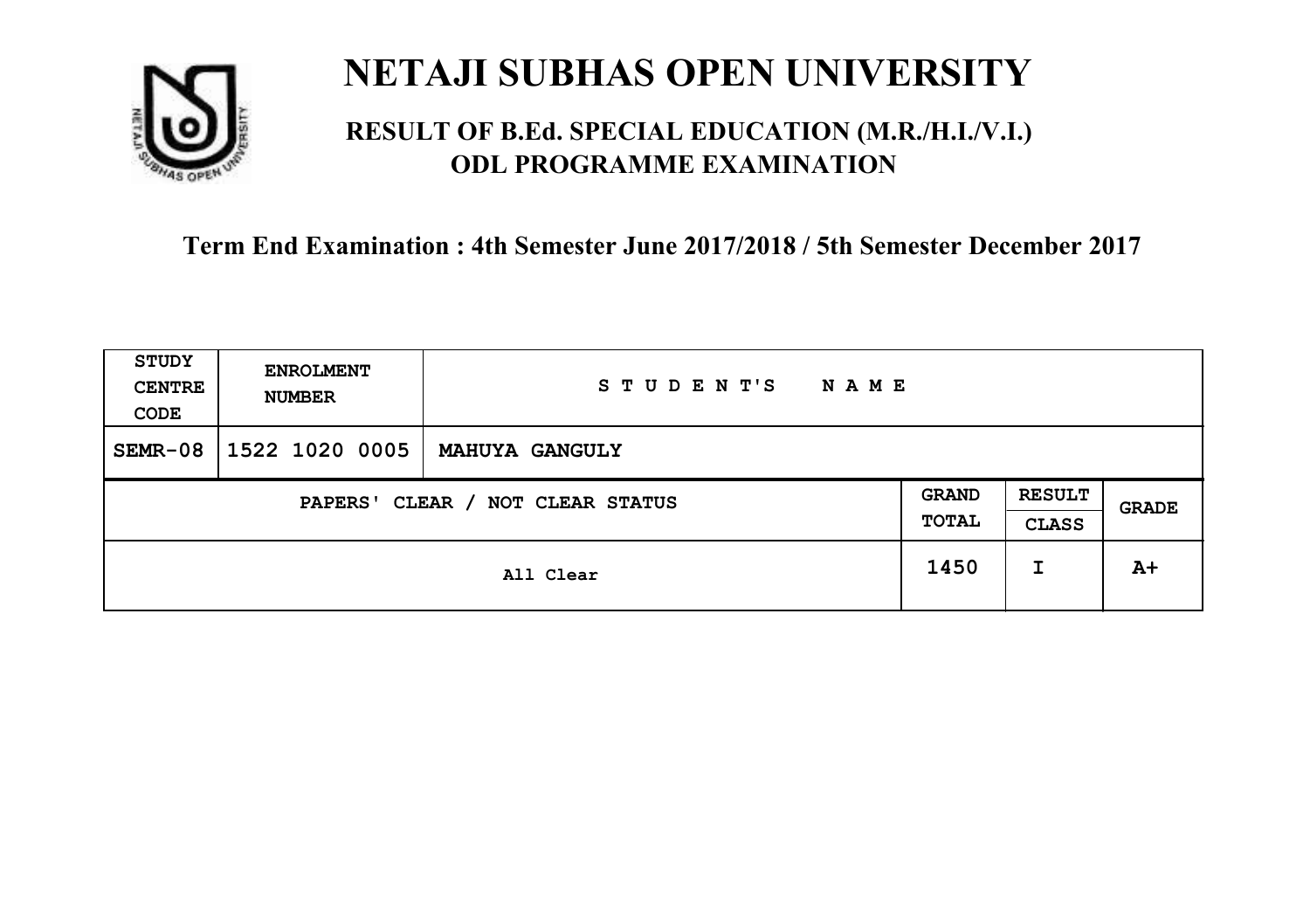

### **RESULT OF B.Ed. SPECIAL EDUCATION (M.R./H.I./V.I.) ODL PROGRAMME EXAMINATION**

| <b>STUDY</b><br><b>CENTRE</b><br>CODE | <b>ENROLMENT</b><br><b>NUMBER</b>   | STUDENT'S<br><b>NAME</b> |      |                               |       |
|---------------------------------------|-------------------------------------|--------------------------|------|-------------------------------|-------|
| $SEMR-08$                             | 1522 1020 0012                      | <b>KASTURI SENGUPTA</b>  |      |                               |       |
|                                       | CLEAR / NOT CLEAR STATUS<br>PAPERS' |                          |      | <b>RESULT</b><br><b>CLASS</b> | GRADE |
|                                       |                                     | All Clear                | 1405 | I                             | $A+$  |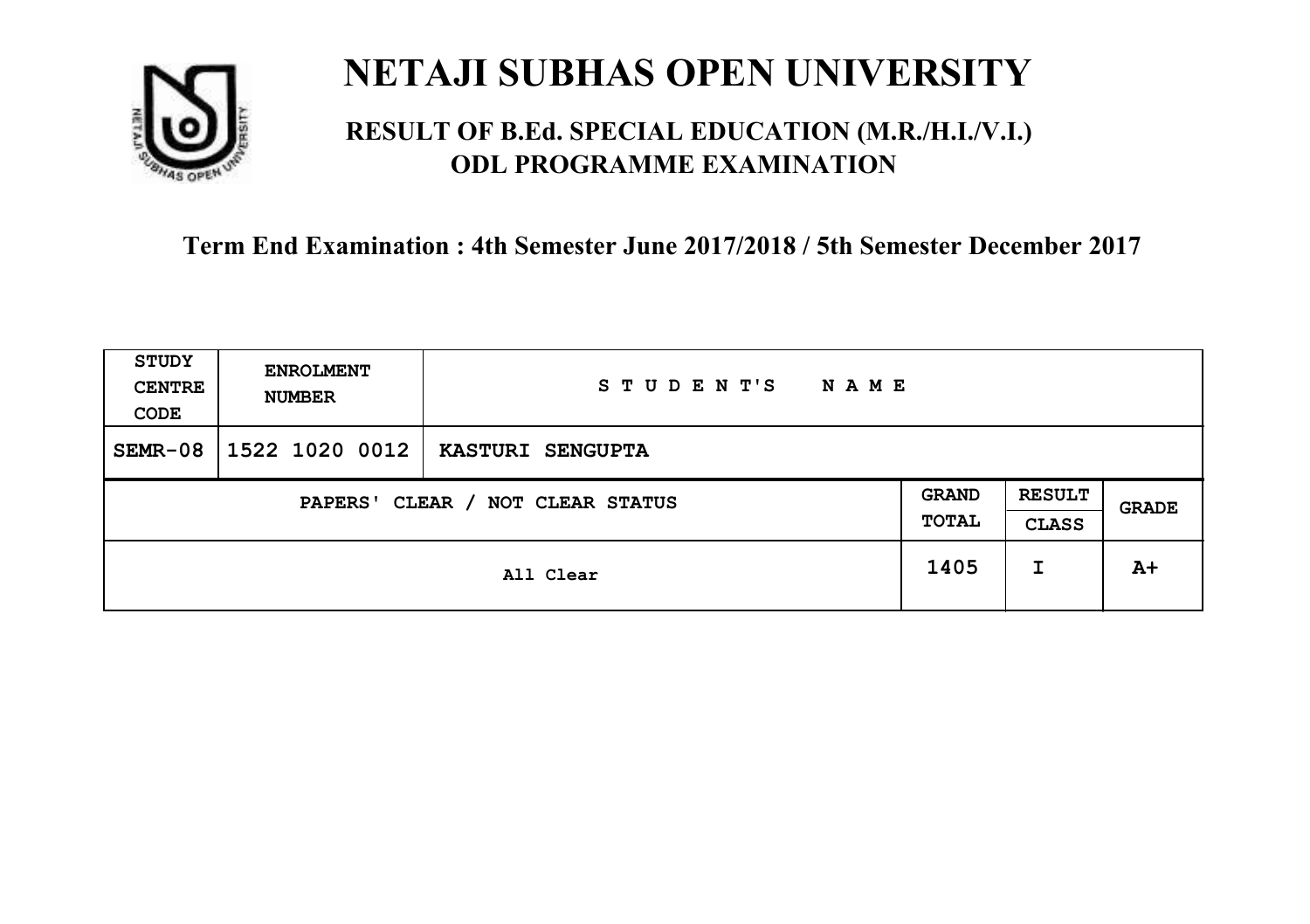

### **RESULT OF B.Ed. SPECIAL EDUCATION (M.R./H.I./V.I.) ODL PROGRAMME EXAMINATION**

| <b>STUDY</b><br><b>CENTRE</b><br>CODE | <b>ENROLMENT</b><br><b>NUMBER</b>   | STUDENT'S<br><b>NAME</b> |  |                               |       |
|---------------------------------------|-------------------------------------|--------------------------|--|-------------------------------|-------|
| $SEMR-08$                             | 1522 1020 0017                      | <b>MANASI HALDER</b>     |  |                               |       |
|                                       | CLEAR / NOT CLEAR STATUS<br>PAPERS' |                          |  | <b>RESULT</b><br><b>CLASS</b> | GRADE |
|                                       | All Clear                           |                          |  | I                             | $A+$  |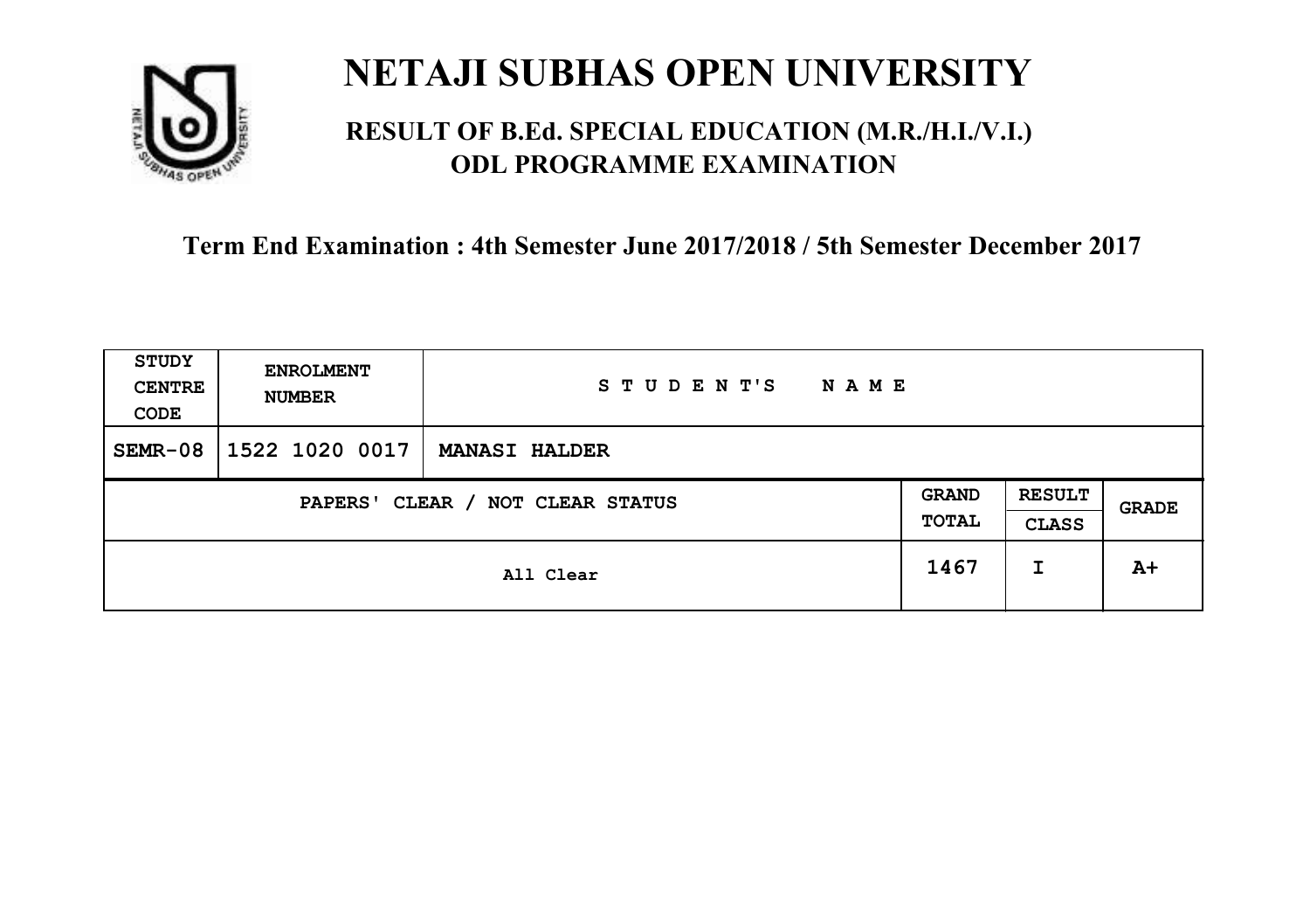

### **RESULT OF B.Ed. SPECIAL EDUCATION (M.R./H.I./V.I.) ODL PROGRAMME EXAMINATION**

| <b>STUDY</b><br><b>CENTRE</b><br>CODE | <b>ENROLMENT</b><br><b>NUMBER</b>   | STUDENT'S<br><b>NAME</b> |      |                               |       |
|---------------------------------------|-------------------------------------|--------------------------|------|-------------------------------|-------|
| $SEMR-08$                             | 1522 1020 0030                      | MADHUMITA MUKHERJEE      |      |                               |       |
|                                       | CLEAR / NOT CLEAR STATUS<br>PAPERS' |                          |      | <b>RESULT</b><br><b>CLASS</b> | GRADE |
|                                       |                                     | All Clear                | 1447 | I                             | $A+$  |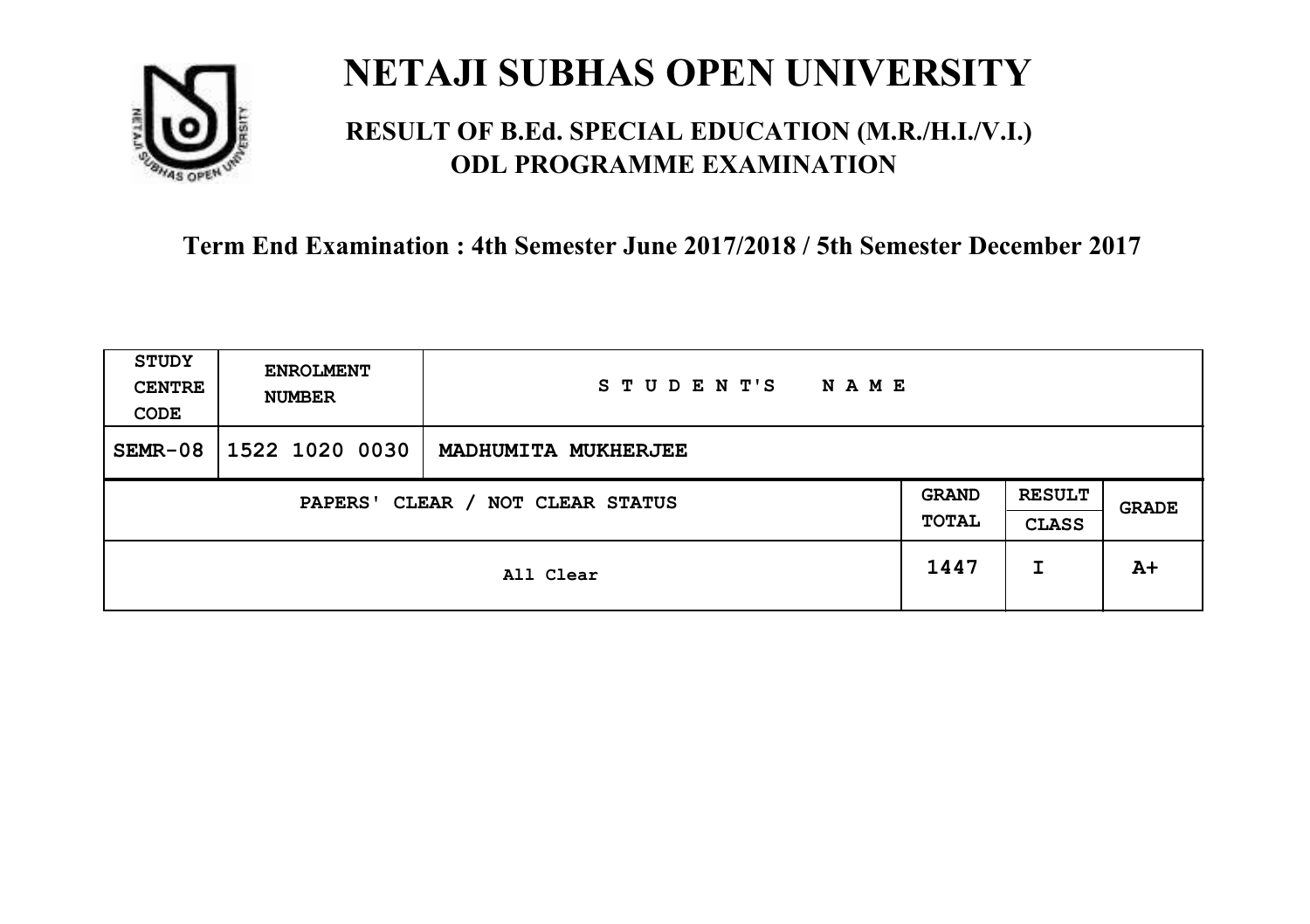

### **RESULT OF B.Ed. SPECIAL EDUCATION (M.R./H.I./V.I.) ODL PROGRAMME EXAMINATION**

| <b>STUDY</b><br><b>CENTRE</b><br>CODE      | <b>ENROLMENT</b><br><b>NUMBER</b>       | STUDENT'S<br>N A M E |                              |                               |              |
|--------------------------------------------|-----------------------------------------|----------------------|------------------------------|-------------------------------|--------------|
| $SEMR-08$                                  | 1522 1020 0034                          | ARPITA GHOSH GUPTA   |                              |                               |              |
| CLEAR / NOT CLEAR STATUS<br><b>PAPERS'</b> |                                         |                      | <b>GRAND</b><br><b>TOTAL</b> | <b>RESULT</b><br><b>CLASS</b> | <b>GRADE</b> |
|                                            | $F1-NC$ , $E1-B-NC$ , $F2-NC$ , $F3-NC$ |                      |                              |                               |              |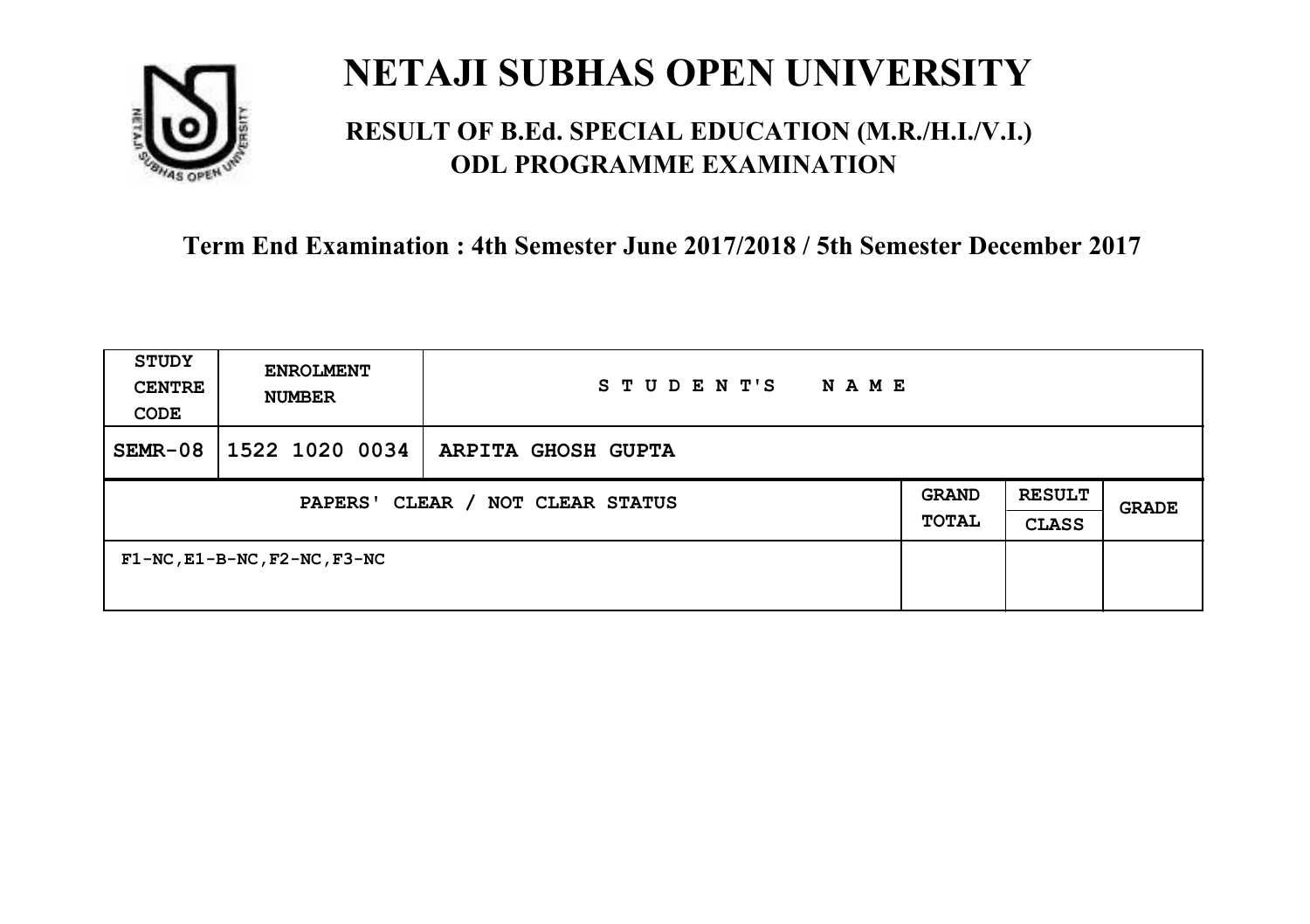

### **RESULT OF B.Ed. SPECIAL EDUCATION (M.R./H.I./V.I.) ODL PROGRAMME EXAMINATION**

| <b>STUDY</b><br><b>CENTRE</b><br>CODE | <b>ENROLMENT</b><br><b>NUMBER</b>   | STUDENT'S<br><b>NAME</b> |      |                               |       |
|---------------------------------------|-------------------------------------|--------------------------|------|-------------------------------|-------|
| $SEMR-08$                             | 1522 1020 0035                      | <b>TRISHA DAS</b>        |      |                               |       |
|                                       | CLEAR / NOT CLEAR STATUS<br>PAPERS' |                          |      | <b>RESULT</b><br><b>CLASS</b> | GRADE |
|                                       |                                     | All Clear                | 1468 | I                             | $A+$  |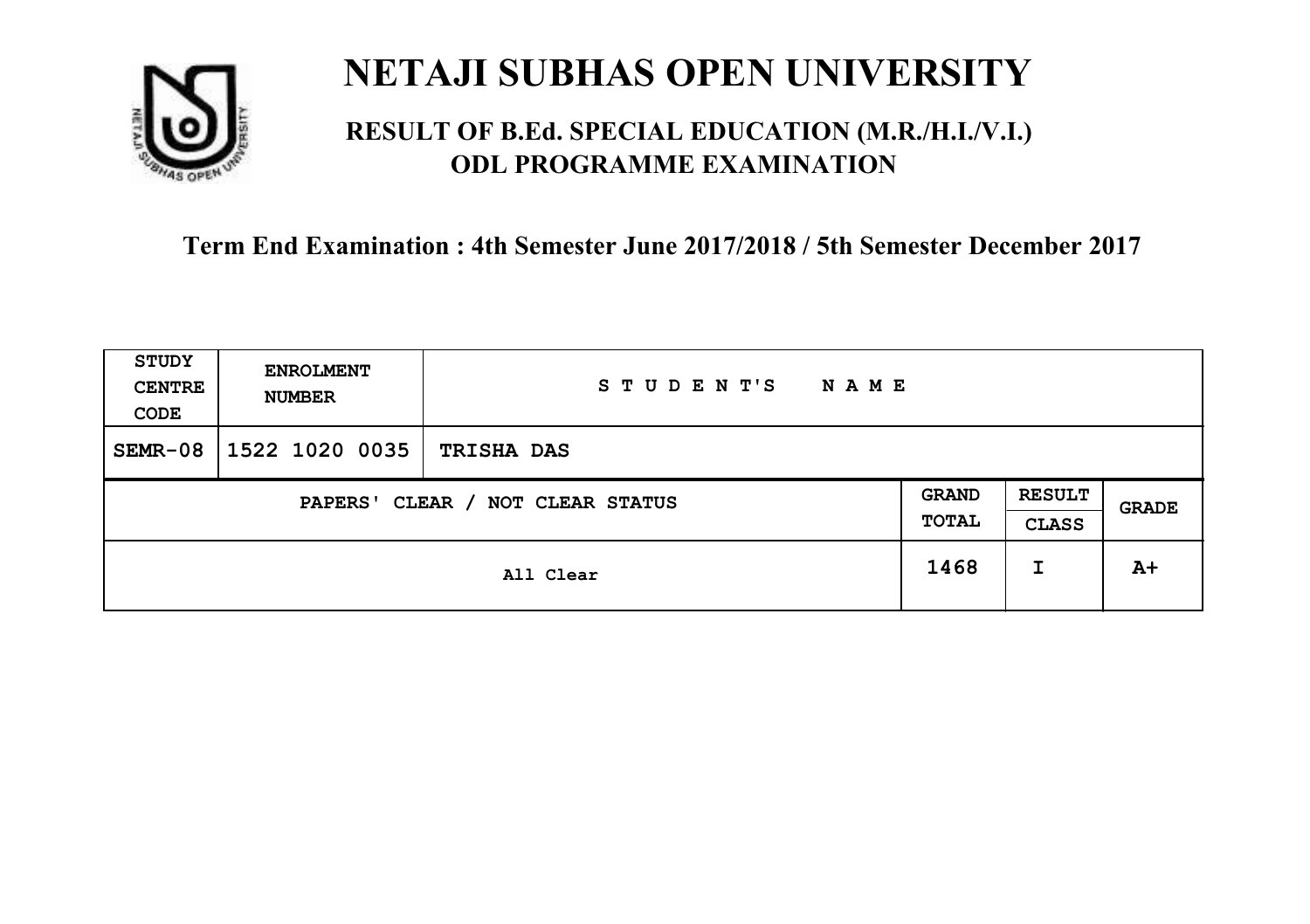

### **RESULT OF B.Ed. SPECIAL EDUCATION (M.R./H.I./V.I.) ODL PROGRAMME EXAMINATION**

| <b>STUDY</b><br><b>CENTRE</b><br>CODE | <b>ENROLMENT</b><br><b>NUMBER</b>   | STUDENT'S<br><b>NAME</b> |      |                               |       |
|---------------------------------------|-------------------------------------|--------------------------|------|-------------------------------|-------|
| $SEMR-08$                             | 1523 1020 0011                      | <b>RAJIB NASKAR</b>      |      |                               |       |
|                                       | CLEAR / NOT CLEAR STATUS<br>PAPERS' |                          |      | <b>RESULT</b><br><b>CLASS</b> | GRADE |
|                                       |                                     | All Clear                | 1315 | I                             | A     |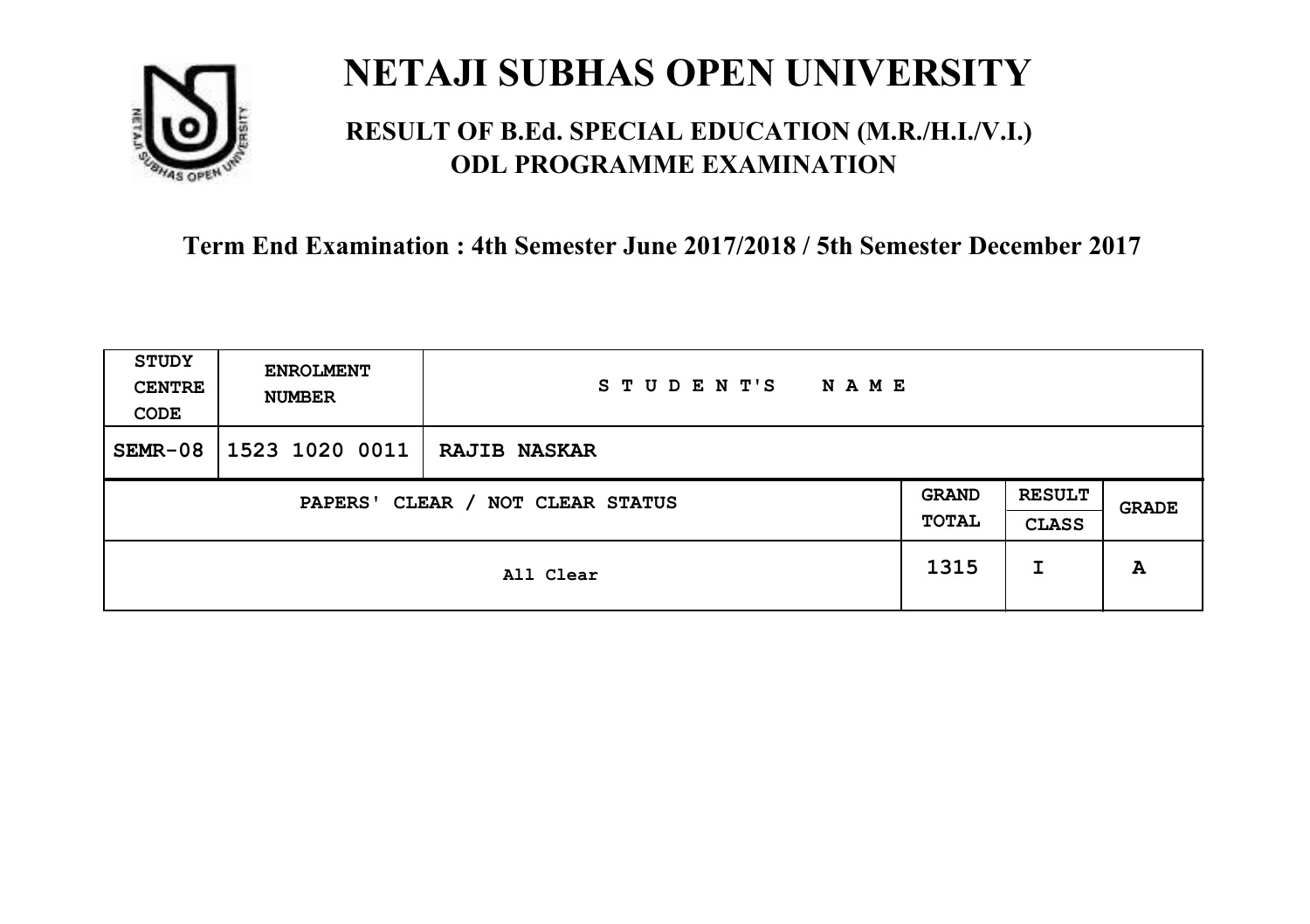

### **RESULT OF B.Ed. SPECIAL EDUCATION (M.R./H.I./V.I.) ODL PROGRAMME EXAMINATION**

| <b>STUDY</b><br><b>CENTRE</b><br>CODE | <b>ENROLMENT</b><br><b>NUMBER</b> | STUDENT'S<br><b>NAME</b> |                       |                               |       |
|---------------------------------------|-----------------------------------|--------------------------|-----------------------|-------------------------------|-------|
| $SEMR-08$                             | 1523 1020 0016                    | PRATIM MAITY             |                       |                               |       |
| CLEAR / NOT CLEAR STATUS<br>PAPERS'   |                                   |                          | <b>GRAND</b><br>TOTAL | <b>RESULT</b><br><b>CLASS</b> | GRADE |
|                                       |                                   | All Clear                | 1373                  | I                             | A     |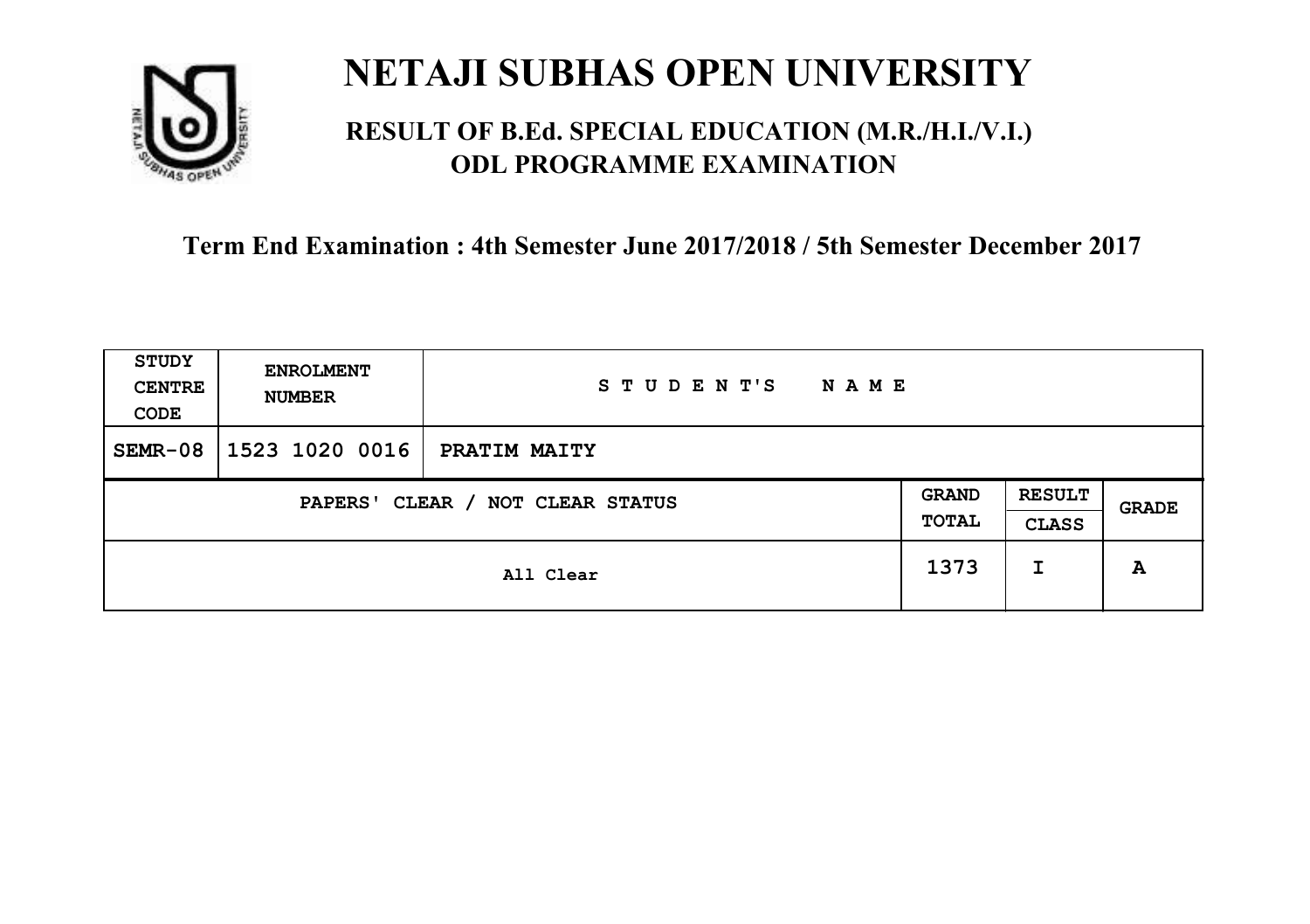

### **RESULT OF B.Ed. SPECIAL EDUCATION (M.R./H.I./V.I.) ODL PROGRAMME EXAMINATION**

| <b>STUDY</b><br><b>CENTRE</b><br>CODE | <b>ENROLMENT</b><br><b>NUMBER</b>   | STUDENT'S<br><b>NAME</b> |      |                               |       |
|---------------------------------------|-------------------------------------|--------------------------|------|-------------------------------|-------|
| $SEMR-08$                             | 1523 1020 0027                      | DEBASHIS HALDER          |      |                               |       |
|                                       | CLEAR / NOT CLEAR STATUS<br>PAPERS' |                          |      | <b>RESULT</b><br><b>CLASS</b> | GRADE |
|                                       |                                     | All Clear                | 1309 | I                             | A     |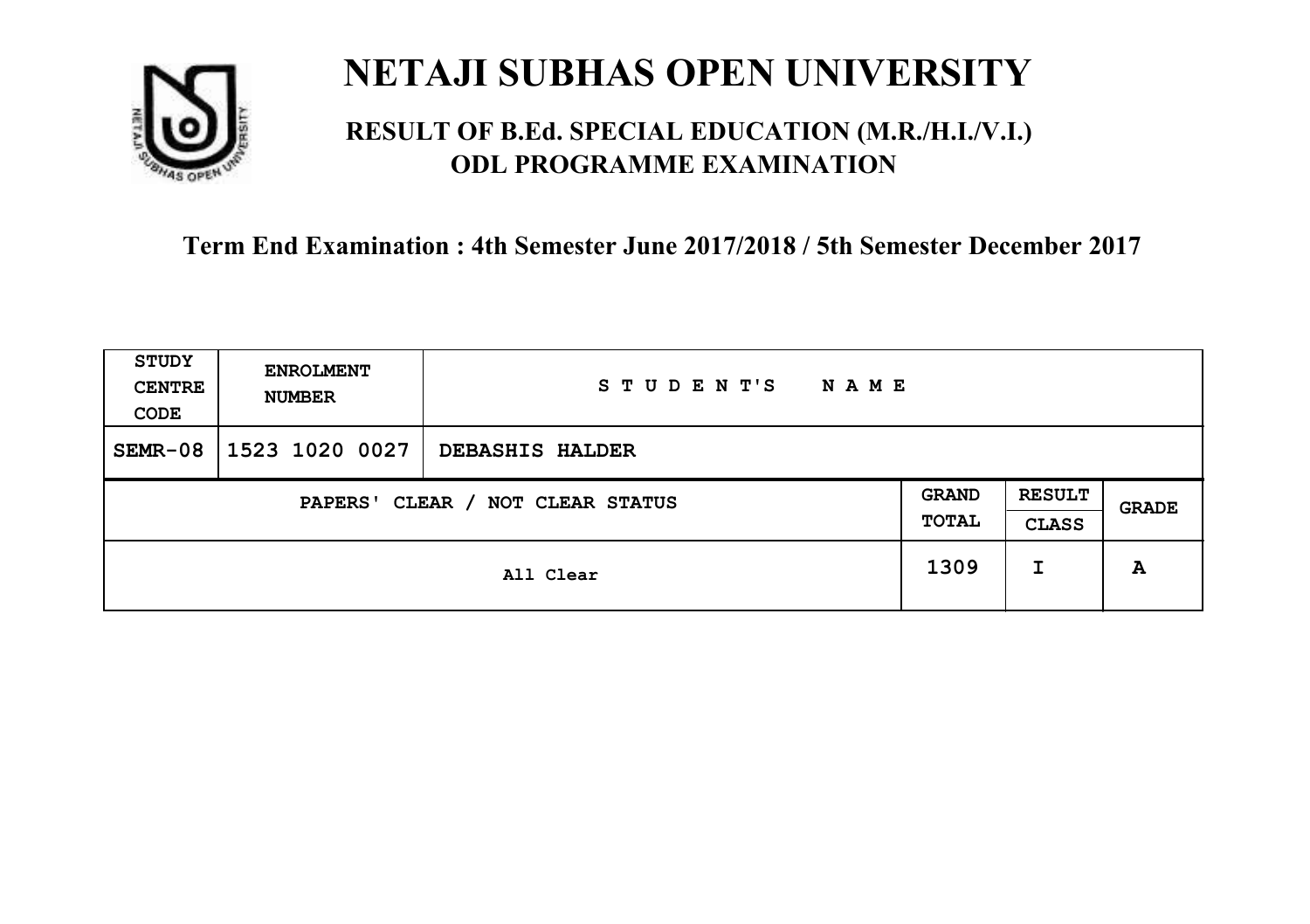

### **RESULT OF B.Ed. SPECIAL EDUCATION (M.R./H.I./V.I.) ODL PROGRAMME EXAMINATION**

| <b>STUDY</b><br><b>CENTRE</b><br>CODE | <b>ENROLMENT</b><br><b>NUMBER</b> | STUDENT'S<br><b>NAME</b> |                       |                               |       |
|---------------------------------------|-----------------------------------|--------------------------|-----------------------|-------------------------------|-------|
| $SEMR-08$                             | 1523 1020 0031                    | <b>HARI DAS HALDER</b>   |                       |                               |       |
| CLEAR / NOT CLEAR STATUS<br>PAPERS'   |                                   |                          | <b>GRAND</b><br>TOTAL | <b>RESULT</b><br><b>CLASS</b> | GRADE |
|                                       |                                   | All Clear                | 1286                  | I                             | A     |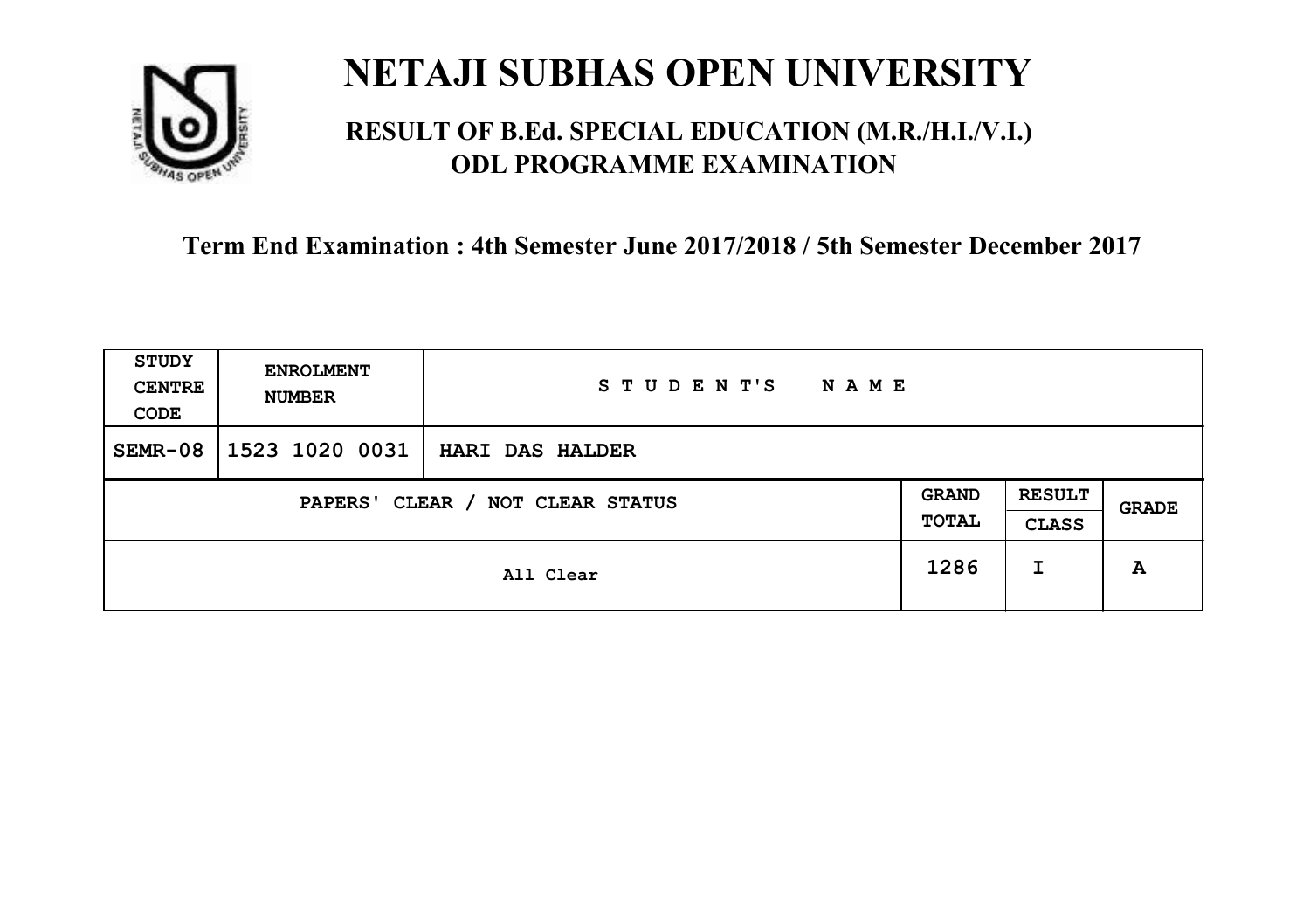

### **RESULT OF B.Ed. SPECIAL EDUCATION (M.R./H.I./V.I.) ODL PROGRAMME EXAMINATION**

| <b>STUDY</b><br><b>CENTRE</b><br>CODE | <b>ENROLMENT</b><br><b>NUMBER</b>   | STUDENT'S<br><b>NAME</b> |      |                               |       |
|---------------------------------------|-------------------------------------|--------------------------|------|-------------------------------|-------|
| $SEMR-08$                             | 1523 1020 0036                      | BAPPYADITYA MONDAL       |      |                               |       |
|                                       | CLEAR / NOT CLEAR STATUS<br>PAPERS' |                          |      | <b>RESULT</b><br><b>CLASS</b> | GRADE |
|                                       |                                     | All Clear                | 1356 | I                             | A     |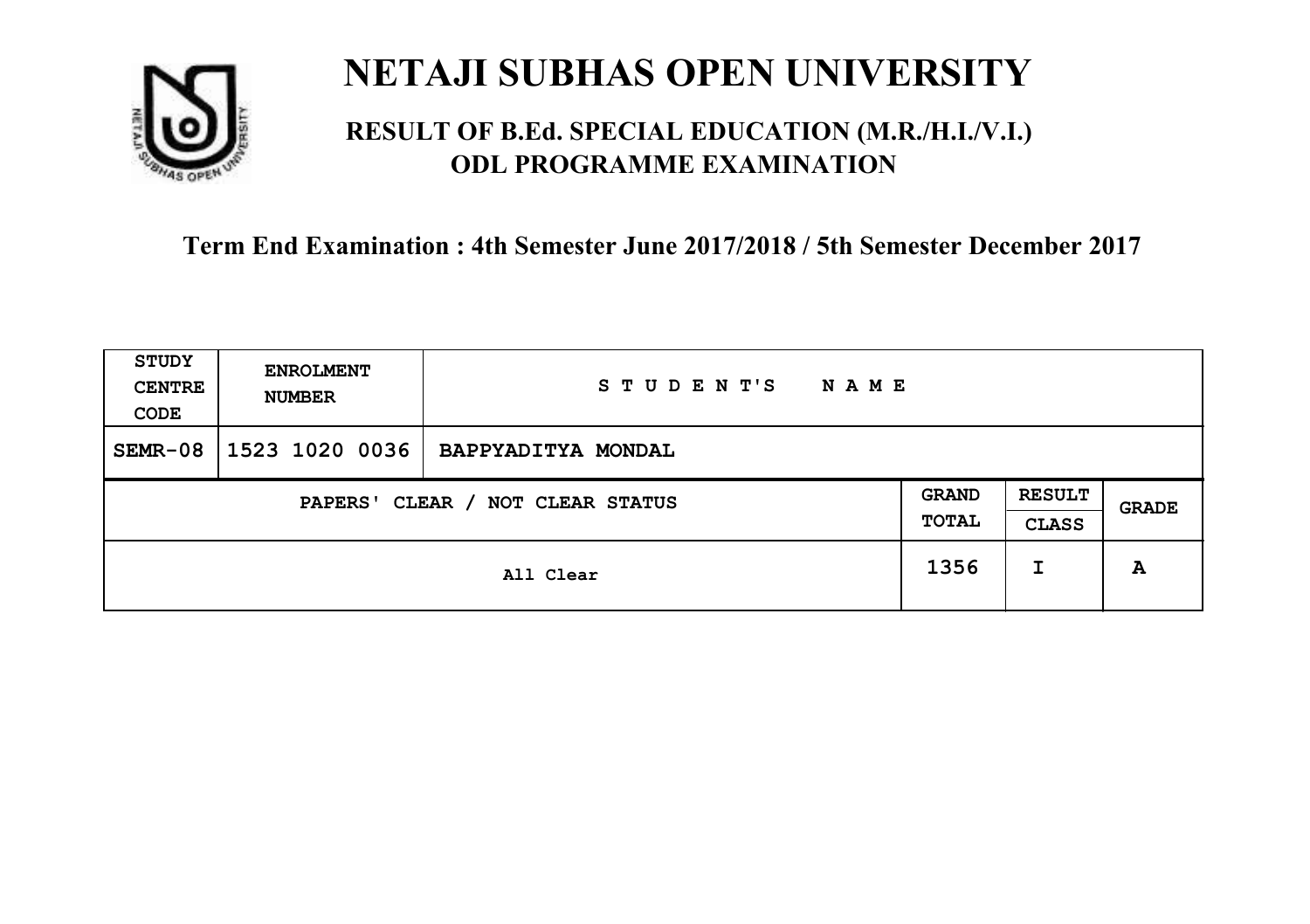

### **RESULT OF B.Ed. SPECIAL EDUCATION (M.R./H.I./V.I.) ODL PROGRAMME EXAMINATION**

| STUDY<br><b>CENTRE</b><br>CODE | <b>ENROLMENT</b><br><b>NUMBER</b> | STUDENT'S<br>NAME                                   |  |                               |       |
|--------------------------------|-----------------------------------|-----------------------------------------------------|--|-------------------------------|-------|
| $SEMR-08$                      | 1524 1020 0010                    | <b>PINKI SARKAR</b>                                 |  |                               |       |
|                                | PAPERS' CLEAR / NOT CLEAR STATUS  |                                                     |  | <b>RESULT</b><br><b>CLASS</b> | GRADE |
| $9 - C$                        |                                   | B10-C, C15-C, C16-C, D17-C, D18-C, F1-NC, B11-C, D1 |  |                               |       |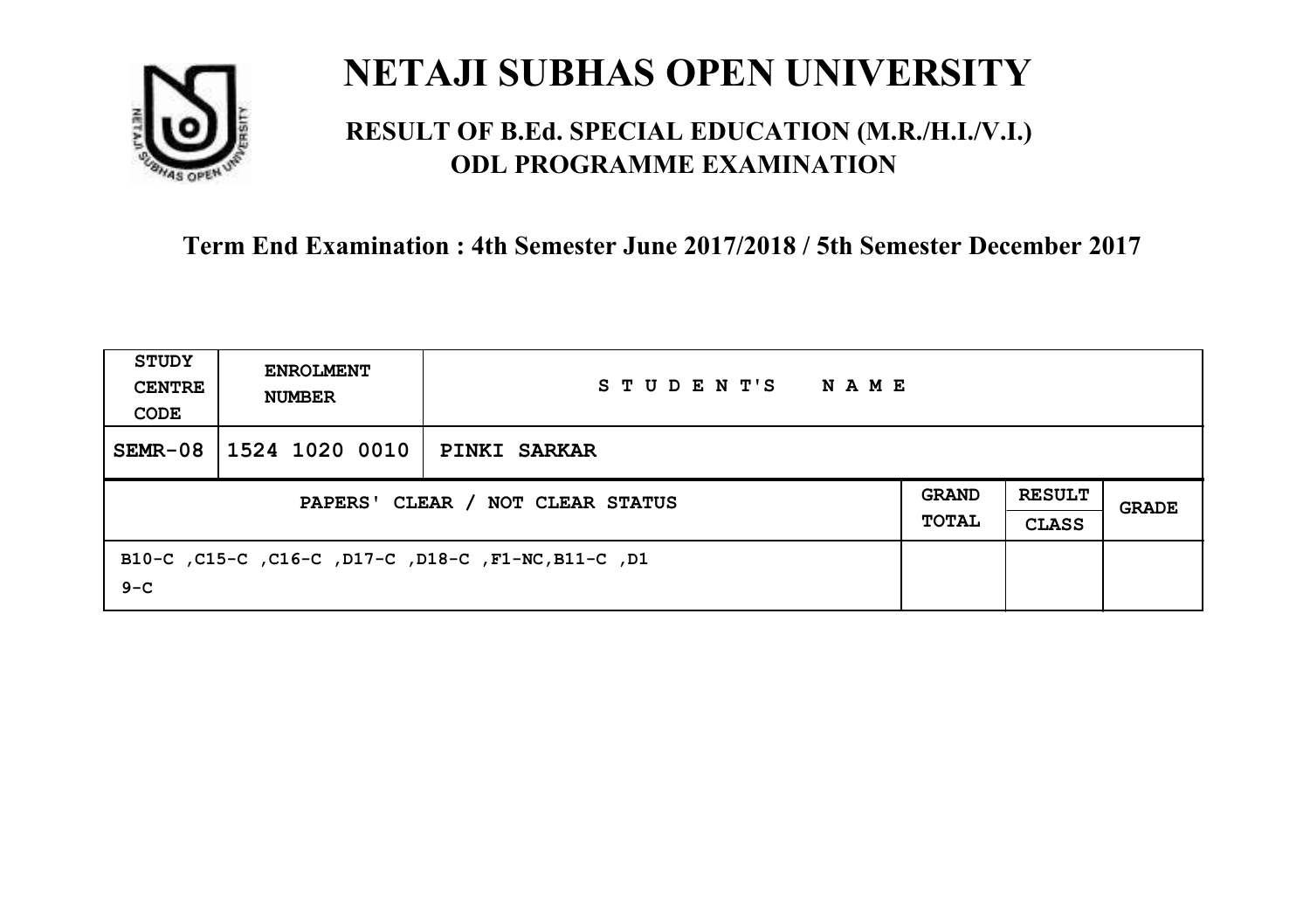

### **RESULT OF B.Ed. SPECIAL EDUCATION (M.R./H.I./V.I.) ODL PROGRAMME EXAMINATION**

| <b>STUDY</b><br><b>CENTRE</b><br>CODE | <b>ENROLMENT</b><br><b>NUMBER</b>   | STUDENT'S<br><b>NAME</b> |      |                               |       |
|---------------------------------------|-------------------------------------|--------------------------|------|-------------------------------|-------|
| $SEMR-08$                             | 1524 1020 0025                      | <b>RUNI BISWAS</b>       |      |                               |       |
|                                       | CLEAR / NOT CLEAR STATUS<br>PAPERS' |                          |      | <b>RESULT</b><br><b>CLASS</b> | GRADE |
|                                       |                                     | All Clear                | 1318 | I                             | A     |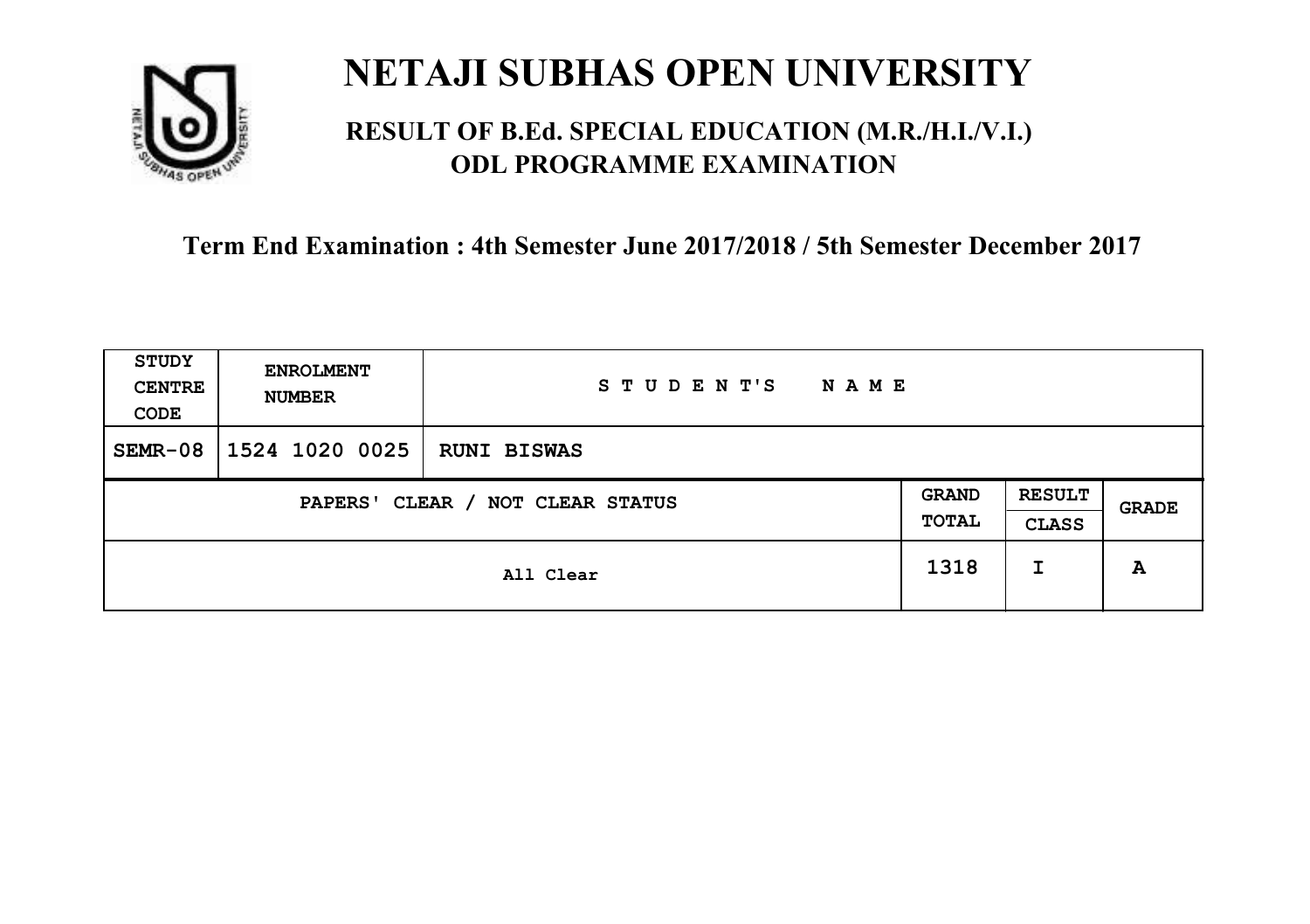

### **RESULT OF B.Ed. SPECIAL EDUCATION (M.R./H.I./V.I.) ODL PROGRAMME EXAMINATION**

| <b>STUDY</b><br><b>CENTRE</b><br>CODE | <b>ENROLMENT</b><br><b>NUMBER</b>   | STUDENT'S<br><b>NAME</b> |      |                               |       |
|---------------------------------------|-------------------------------------|--------------------------|------|-------------------------------|-------|
| $SEMR-08$                             | 1526 1020 0018                      | <b>MAMATA MAHALI</b>     |      |                               |       |
|                                       | CLEAR / NOT CLEAR STATUS<br>PAPERS' |                          |      | <b>RESULT</b><br><b>CLASS</b> | GRADE |
|                                       |                                     | All Clear                | 1364 | I                             | A     |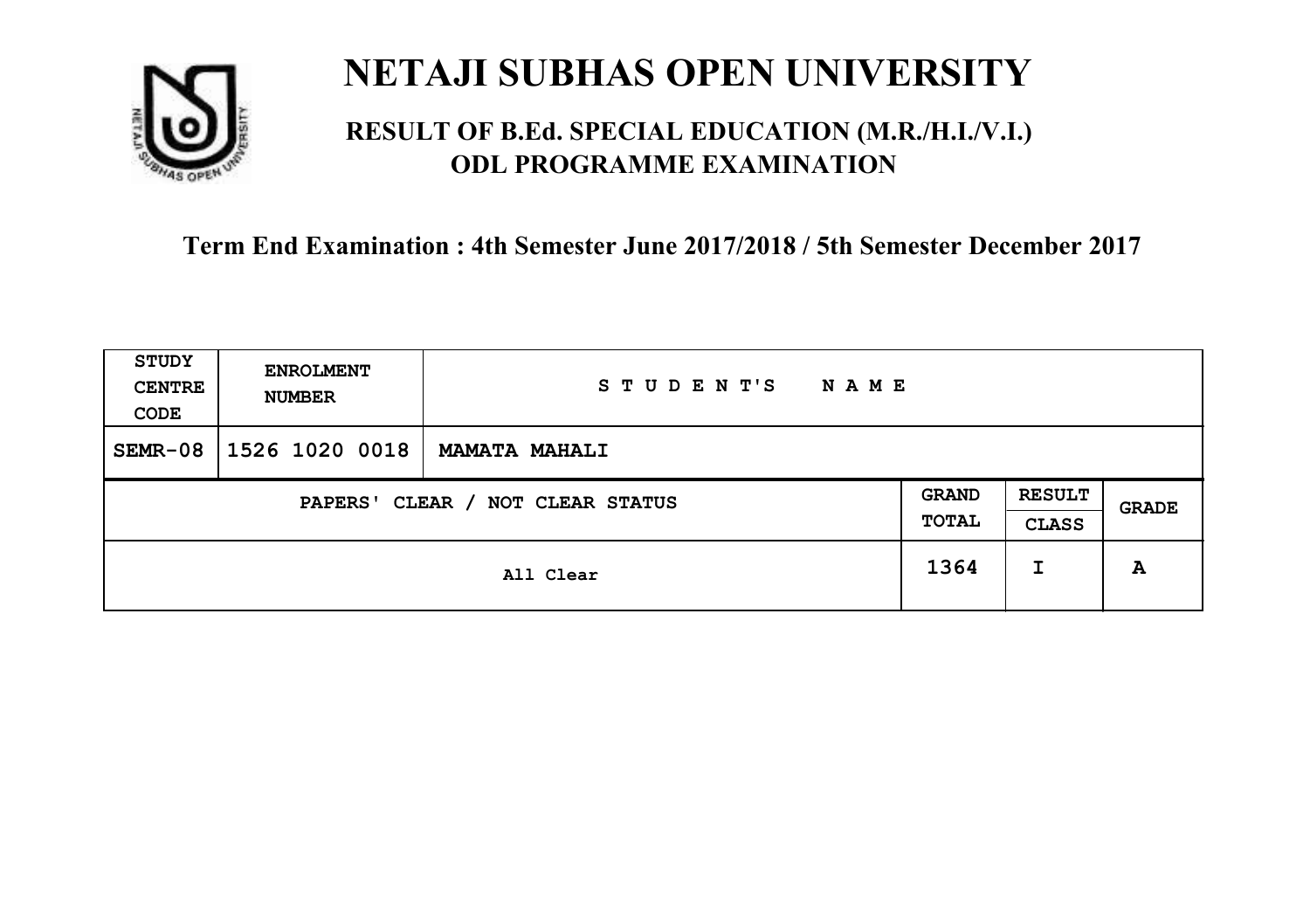

### **RESULT OF B.Ed. SPECIAL EDUCATION (M.R./H.I./V.I.) ODL PROGRAMME EXAMINATION**

| <b>STUDY</b><br><b>CENTRE</b><br>CODE | <b>ENROLMENT</b><br><b>NUMBER</b>   | STUDENT'S<br><b>NAME</b> |      |                               |       |
|---------------------------------------|-------------------------------------|--------------------------|------|-------------------------------|-------|
| $SEMR-08$                             | 1527 1020 0020                      | MOHIDUL ISLAM MISTRY     |      |                               |       |
|                                       | CLEAR / NOT CLEAR STATUS<br>PAPERS' |                          |      | <b>RESULT</b><br><b>CLASS</b> | GRADE |
|                                       |                                     | All Clear                | 1307 | I                             | A     |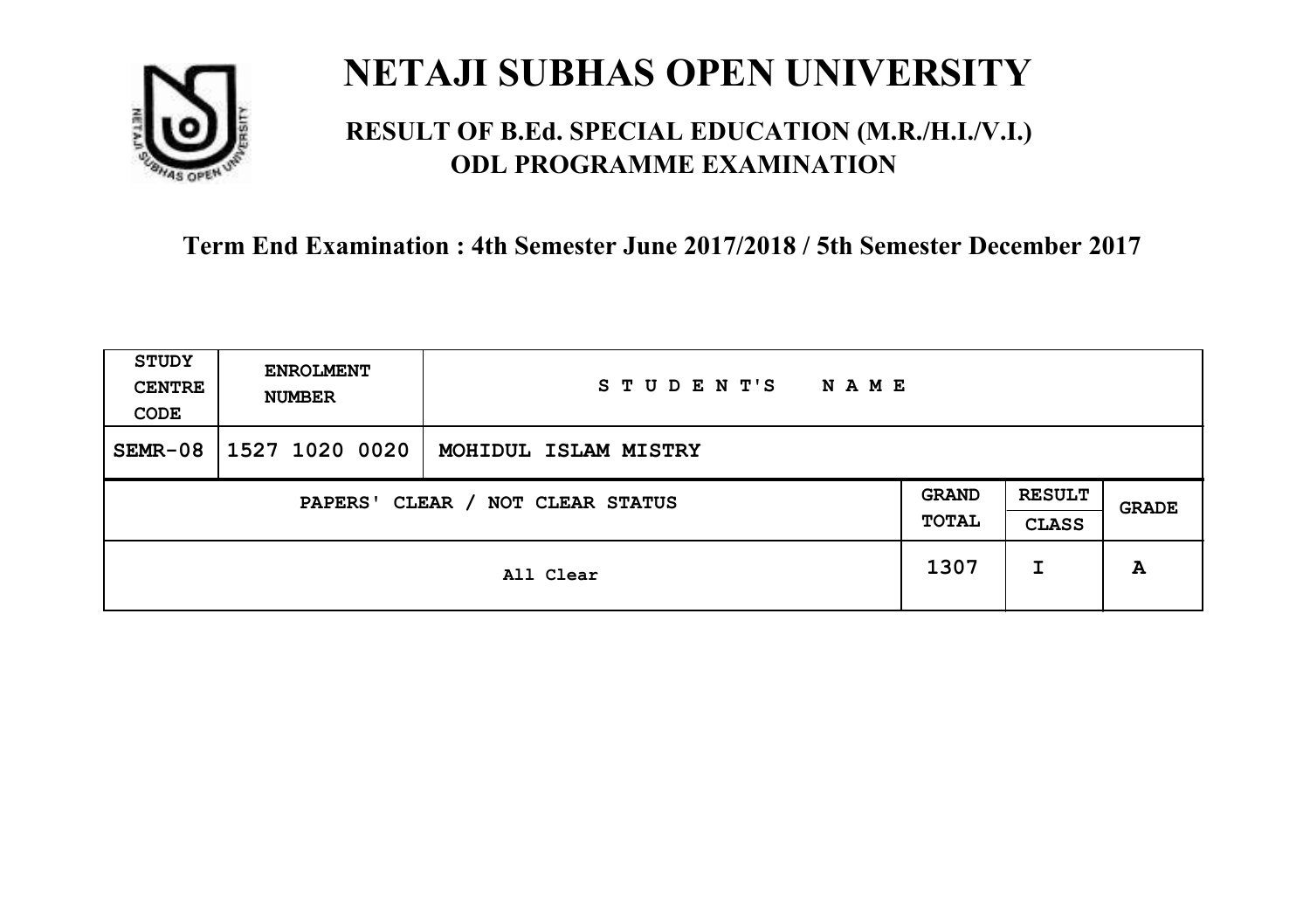

### **RESULT OF B.Ed. SPECIAL EDUCATION (M.R./H.I./V.I.) ODL PROGRAMME EXAMINATION**

| <b>STUDY</b><br><b>CENTRE</b><br>CODE | <b>ENROLMENT</b><br><b>NUMBER</b>   | STUDENT'S<br><b>NAME</b> |      |                               |              |
|---------------------------------------|-------------------------------------|--------------------------|------|-------------------------------|--------------|
| $SEMR-08$                             | 1527 1020 0029                      | <b>BABLU MONDAL</b>      |      |                               |              |
|                                       | CLEAR / NOT CLEAR STATUS<br>PAPERS' |                          |      | <b>RESULT</b><br><b>CLASS</b> | <b>GRADE</b> |
|                                       |                                     | All Clear                | 1238 | I                             | A            |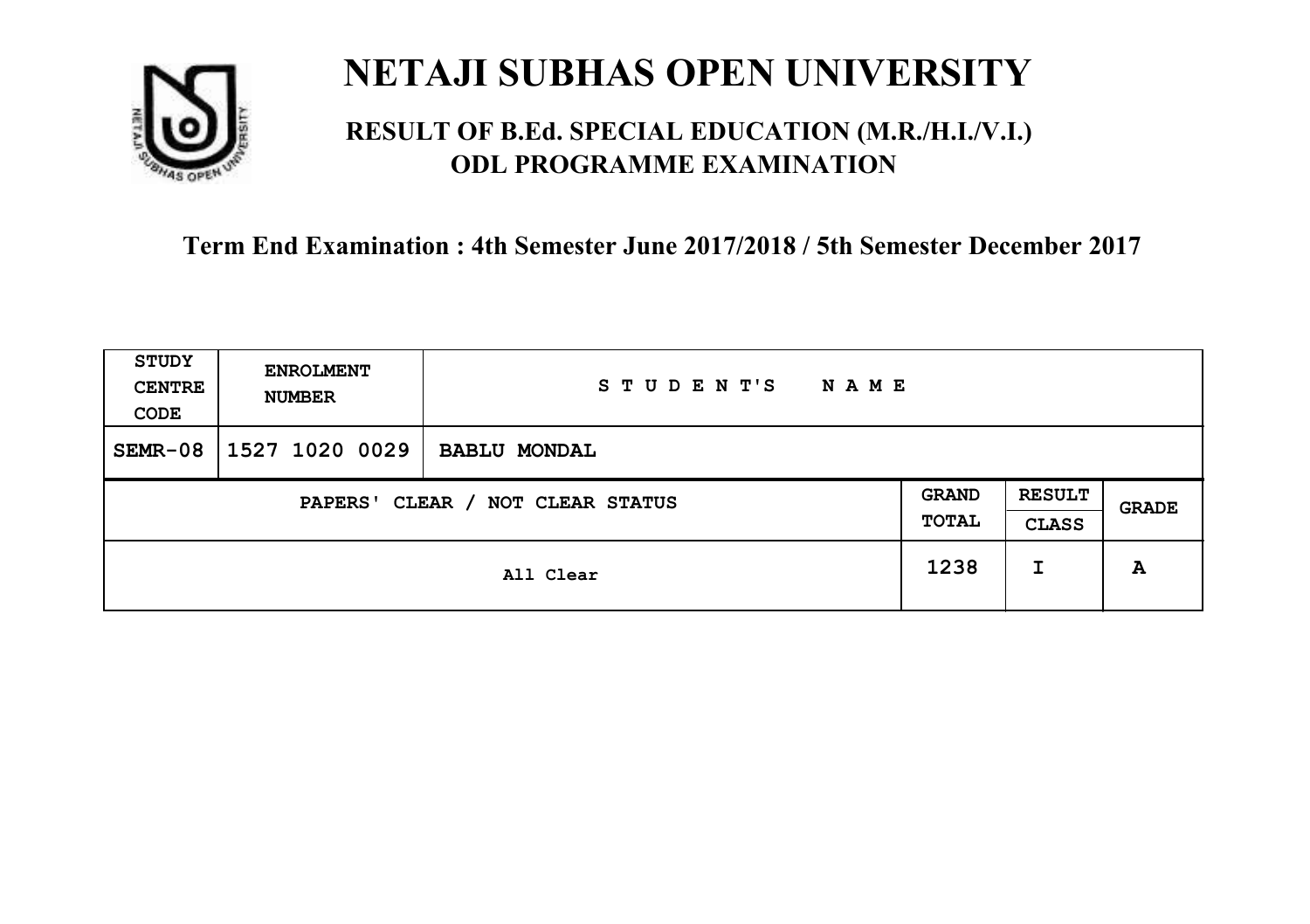

### **RESULT OF B.Ed. SPECIAL EDUCATION (M.R./H.I./V.I.) ODL PROGRAMME EXAMINATION**

| <b>STUDY</b><br><b>CENTRE</b><br>CODE | <b>ENROLMENT</b><br><b>NUMBER</b>   | STUDENT'S<br><b>NAME</b> |      |                               |       |
|---------------------------------------|-------------------------------------|--------------------------|------|-------------------------------|-------|
| $SEMR-08$                             | 1527 1020 0039                      | SOYEB MOHAMMAD SK        |      |                               |       |
|                                       | CLEAR / NOT CLEAR STATUS<br>PAPERS' |                          |      | <b>RESULT</b><br><b>CLASS</b> | GRADE |
|                                       |                                     | All Clear                | 1310 | I                             | A     |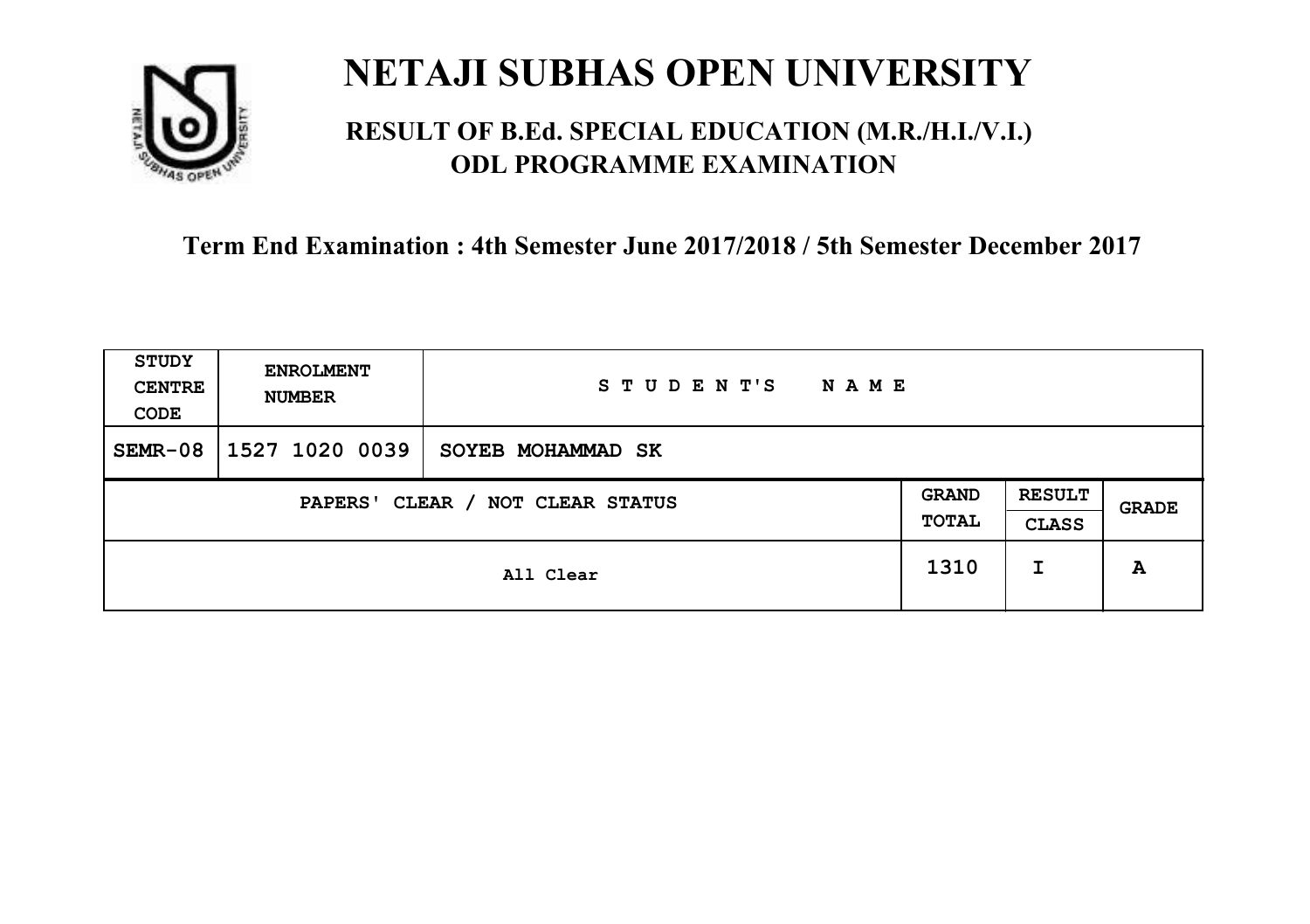

### **RESULT OF B.Ed. SPECIAL EDUCATION (M.R./H.I./V.I.) ODL PROGRAMME EXAMINATION**

| <b>STUDY</b><br><b>CENTRE</b><br>CODE | <b>ENROLMENT</b><br><b>NUMBER</b>   | STUDENT'S<br><b>NAME</b> |      |                               |              |
|---------------------------------------|-------------------------------------|--------------------------|------|-------------------------------|--------------|
| $SEMR-08$                             | 1528 1020 0014                      | SANGHITA GHOSH           |      |                               |              |
|                                       | CLEAR / NOT CLEAR STATUS<br>PAPERS' |                          |      | <b>RESULT</b><br><b>CLASS</b> | <b>GRADE</b> |
|                                       |                                     | All Clear                | 1399 | I                             | A            |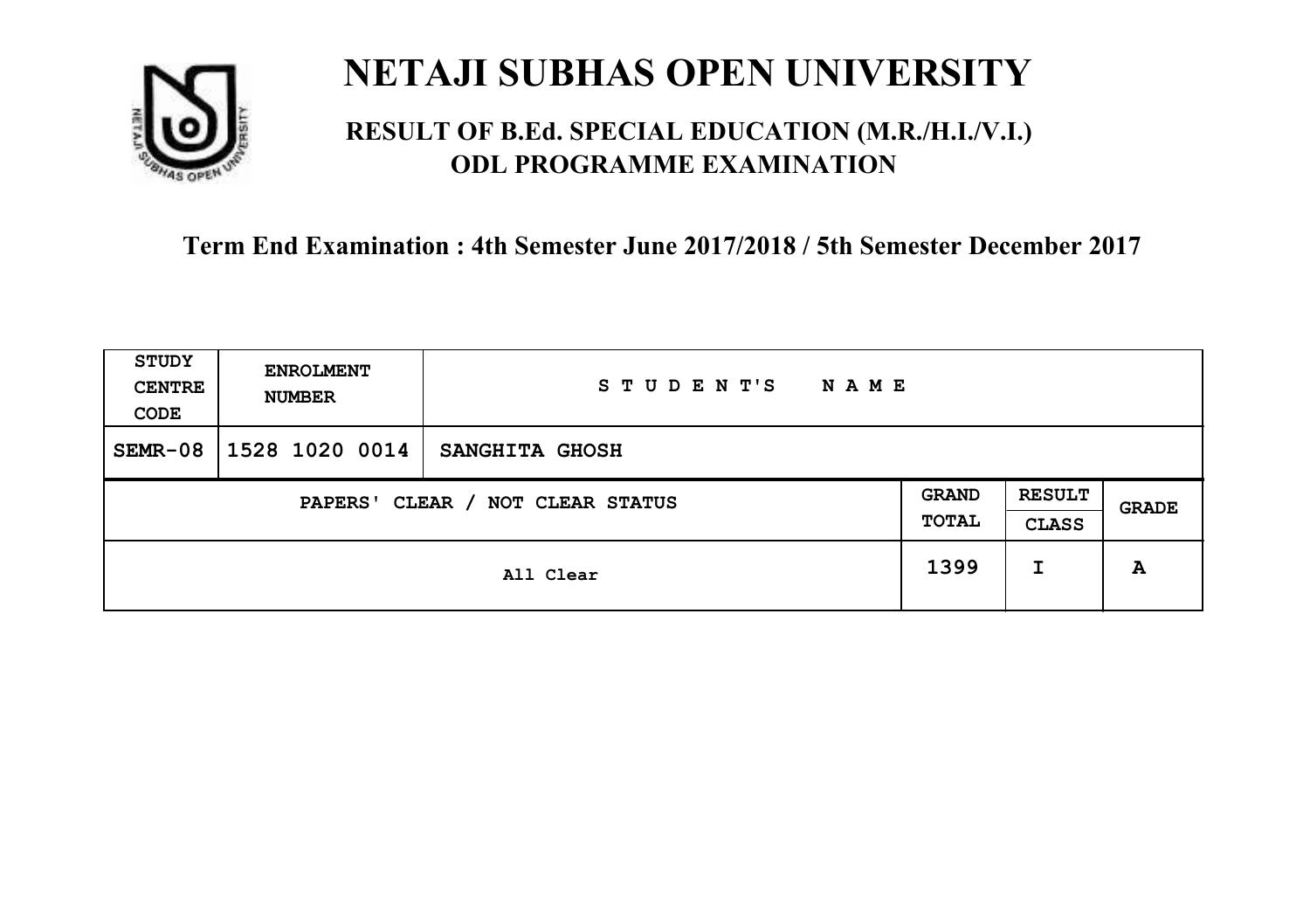

### **RESULT OF B.Ed. SPECIAL EDUCATION (M.R./H.I./V.I.) ODL PROGRAMME EXAMINATION**

| <b>STUDY</b><br><b>CENTRE</b><br>CODE | <b>ENROLMENT</b><br><b>NUMBER</b>   | STUDENT'S<br><b>NAME</b> |      |                               |              |
|---------------------------------------|-------------------------------------|--------------------------|------|-------------------------------|--------------|
| $SEMR-08$                             | 1528 1020 0019                      | DEBANJALI KARMAKAR       |      |                               |              |
|                                       | CLEAR / NOT CLEAR STATUS<br>PAPERS' |                          |      | <b>RESULT</b><br><b>CLASS</b> | <b>GRADE</b> |
|                                       |                                     | All Clear                | 1440 | I                             | $A+$         |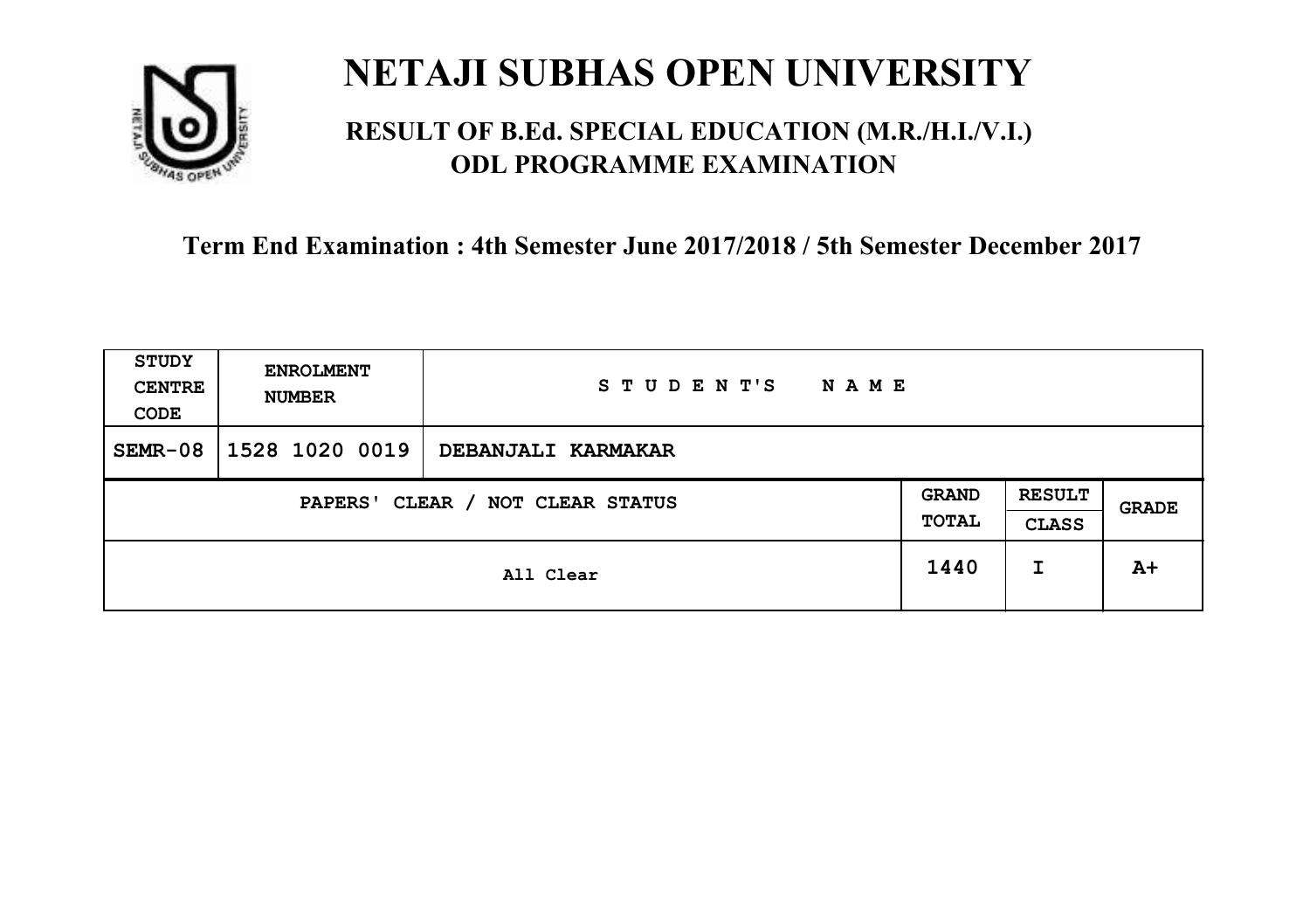

### **RESULT OF B.Ed. SPECIAL EDUCATION (M.R./H.I./V.I.) ODL PROGRAMME EXAMINATION**

| <b>STUDY</b><br><b>CENTRE</b><br>CODE                        | <b>ENROLMENT</b><br><b>NUMBER</b> | STUDENT'S<br><b>NAME</b> |      |                               |       |
|--------------------------------------------------------------|-----------------------------------|--------------------------|------|-------------------------------|-------|
| $SEMR-08$                                                    | 1528 1020 0021                    | <b>ATASI HALDER</b>      |      |                               |       |
| <b>GRAND</b><br>CLEAR / NOT CLEAR STATUS<br>PAPERS'<br>TOTAL |                                   |                          |      | <b>RESULT</b><br><b>CLASS</b> | GRADE |
|                                                              |                                   | All Clear                | 1334 | I                             | A     |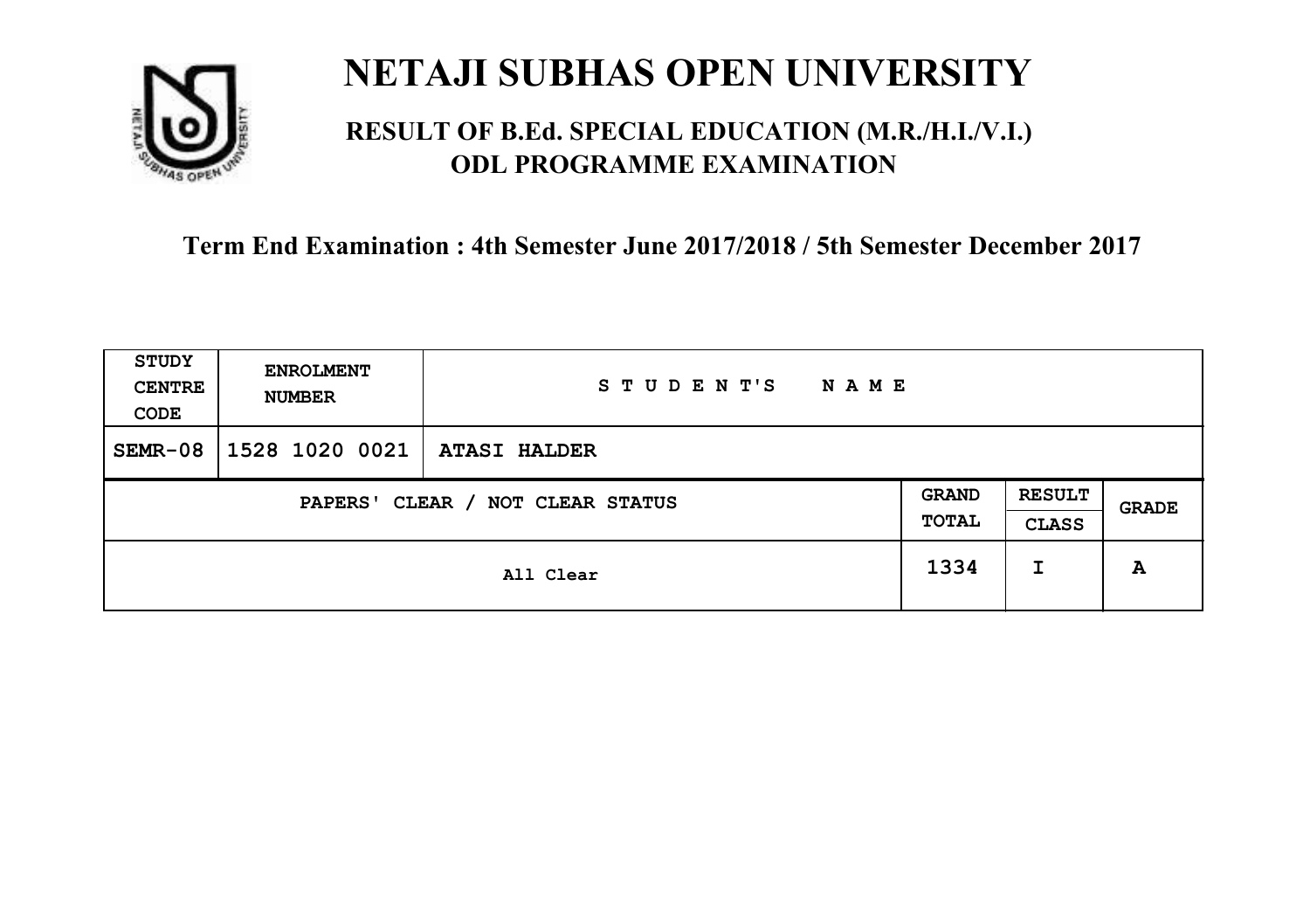

### **RESULT OF B.Ed. SPECIAL EDUCATION (M.R./H.I./V.I.) ODL PROGRAMME EXAMINATION**

| <b>STUDY</b><br><b>CENTRE</b><br>CODE | <b>ENROLMENT</b><br><b>NUMBER</b>   | STUDENT'S<br><b>NAME</b> |      |   |       |
|---------------------------------------|-------------------------------------|--------------------------|------|---|-------|
| $SEMR-08$                             | 1528 1020 0023                      | <b>NURNAHAR KHATUN</b>   |      |   |       |
|                                       | CLEAR / NOT CLEAR STATUS<br>PAPERS' |                          |      |   | GRADE |
|                                       |                                     | All Clear                | 1412 | I | $A+$  |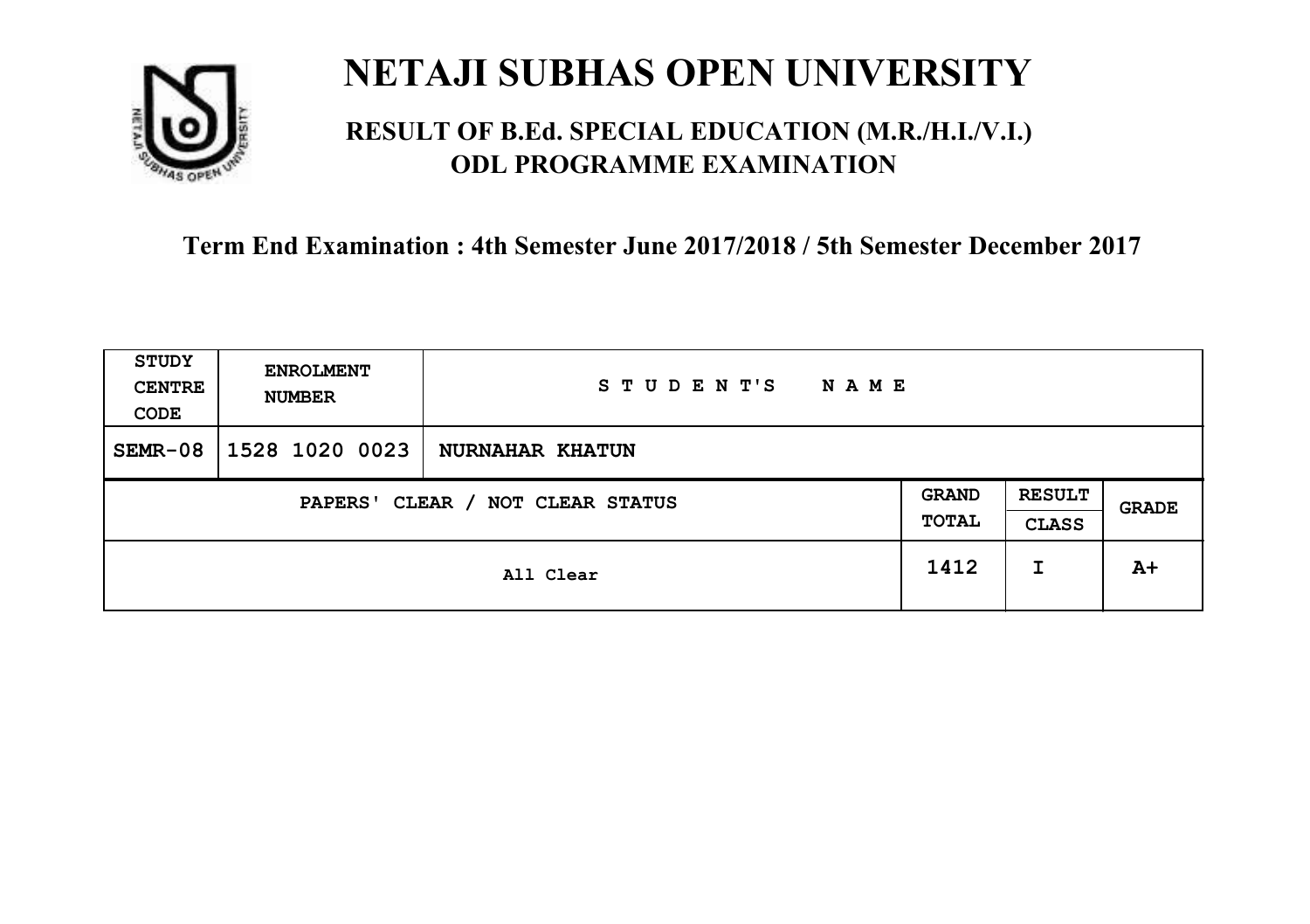

### **RESULT OF B.Ed. SPECIAL EDUCATION (M.R./H.I./V.I.) ODL PROGRAMME EXAMINATION**

| <b>STUDY</b><br><b>CENTRE</b><br>CODE | <b>ENROLMENT</b><br><b>NUMBER</b> | STUDENT'S<br><b>NAME</b> |      |                               |       |
|---------------------------------------|-----------------------------------|--------------------------|------|-------------------------------|-------|
| $SEMR-08$                             | 1528 1020 0038                    | <b>NARGIS SULTANA</b>    |      |                               |       |
| CLEAR / NOT CLEAR STATUS<br>PAPERS'   |                                   |                          |      | <b>RESULT</b><br><b>CLASS</b> | GRADE |
|                                       |                                   | All Clear                | 1456 | I                             | $A+$  |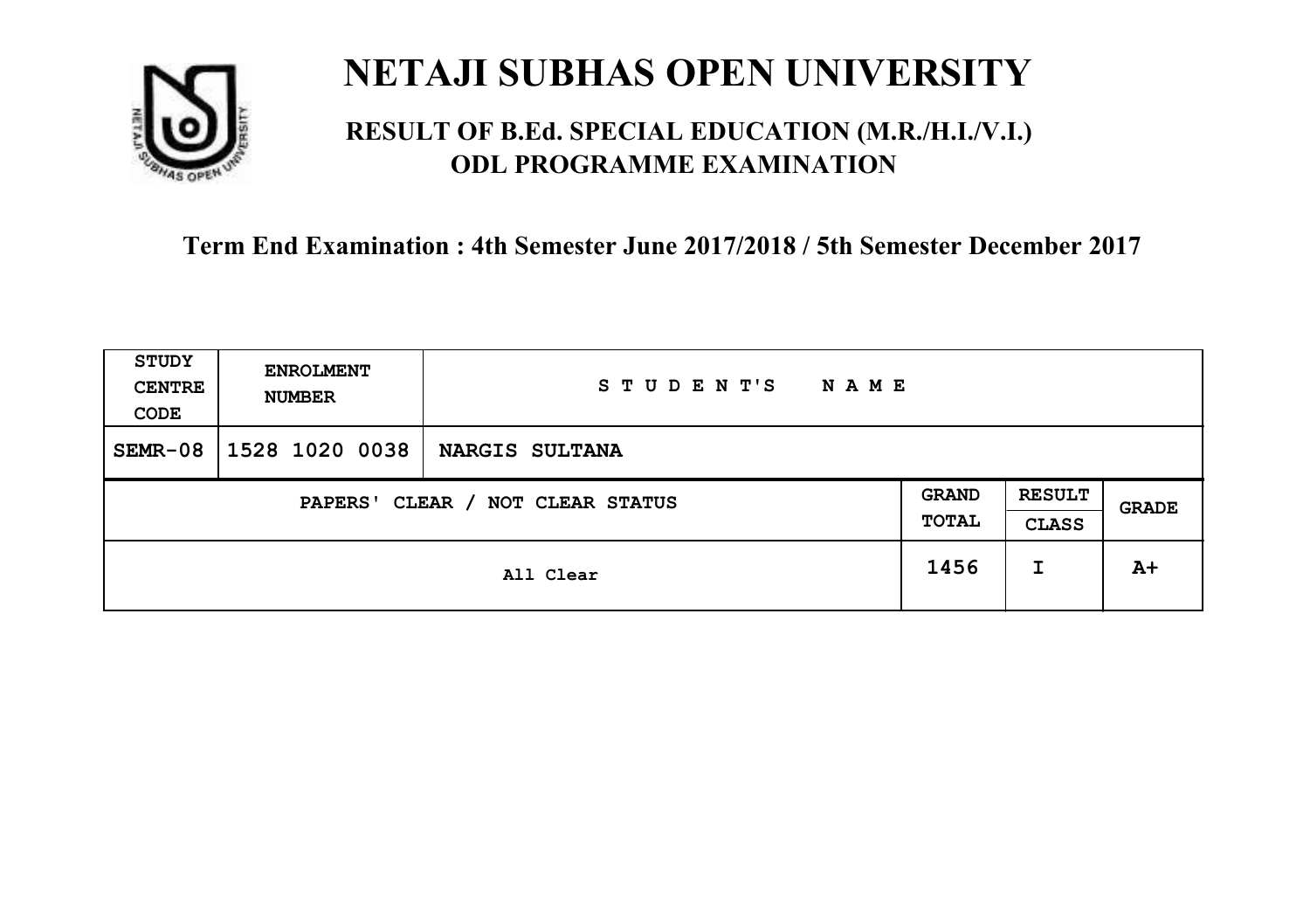

### **RESULT OF B.Ed. SPECIAL EDUCATION (M.R./H.I./V.I.) ODL PROGRAMME EXAMINATION**

| <b>STUDY</b><br><b>CENTRE</b><br>CODE | <b>ENROLMENT</b><br><b>NUMBER</b>        | STUDENT'S<br>NAME       |                              |                               |       |
|---------------------------------------|------------------------------------------|-------------------------|------------------------------|-------------------------------|-------|
| $SEVI-01$                             | 1621 1017 2012                           | <b>BHASKAR ACHARJYA</b> |                              |                               |       |
| PAPERS' CLEAR / NOT CLEAR STATUS      |                                          |                         | <b>GRAND</b><br><b>TOTAL</b> | <b>RESULT</b><br><b>CLASS</b> | GRADE |
|                                       | B10-C, C15-C, C16-C, D17-C, D18-C, F1-NC |                         |                              |                               |       |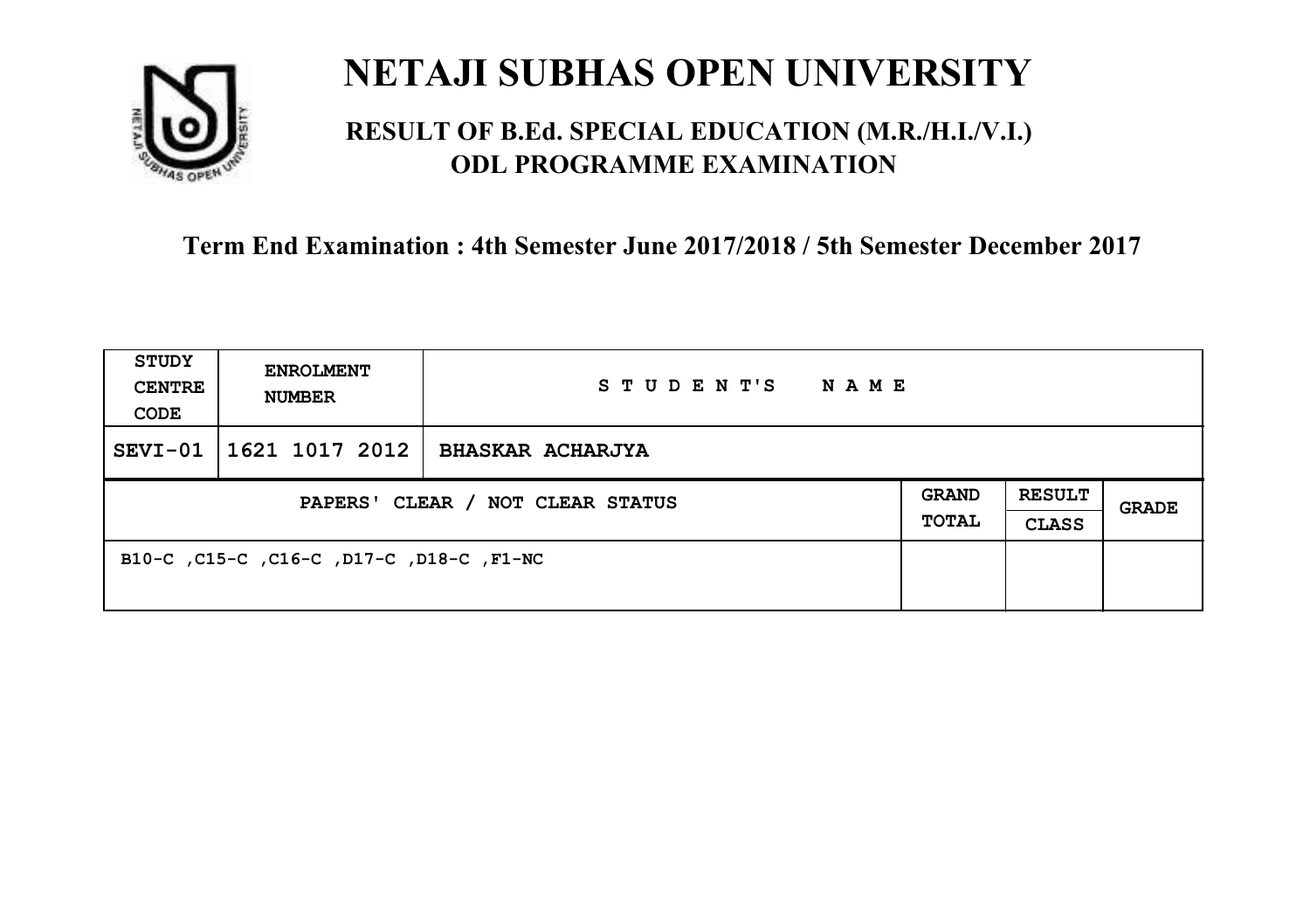

### **RESULT OF B.Ed. SPECIAL EDUCATION (M.R./H.I./V.I.) ODL PROGRAMME EXAMINATION**

| <b>STUDY</b><br><b>CENTRE</b><br>CODE      | <b>ENROLMENT</b><br><b>NUMBER</b> | STUDENT'S<br>N A M E |  |                               |              |
|--------------------------------------------|-----------------------------------|----------------------|--|-------------------------------|--------------|
| SEVI-01                                    | 1621 1017 2016                    | SUDIP KUMAR BANIK    |  |                               |              |
| CLEAR / NOT CLEAR STATUS<br><b>PAPERS'</b> |                                   |                      |  | <b>RESULT</b><br><b>CLASS</b> | <b>GRADE</b> |
| $F1-NC$                                    |                                   |                      |  |                               |              |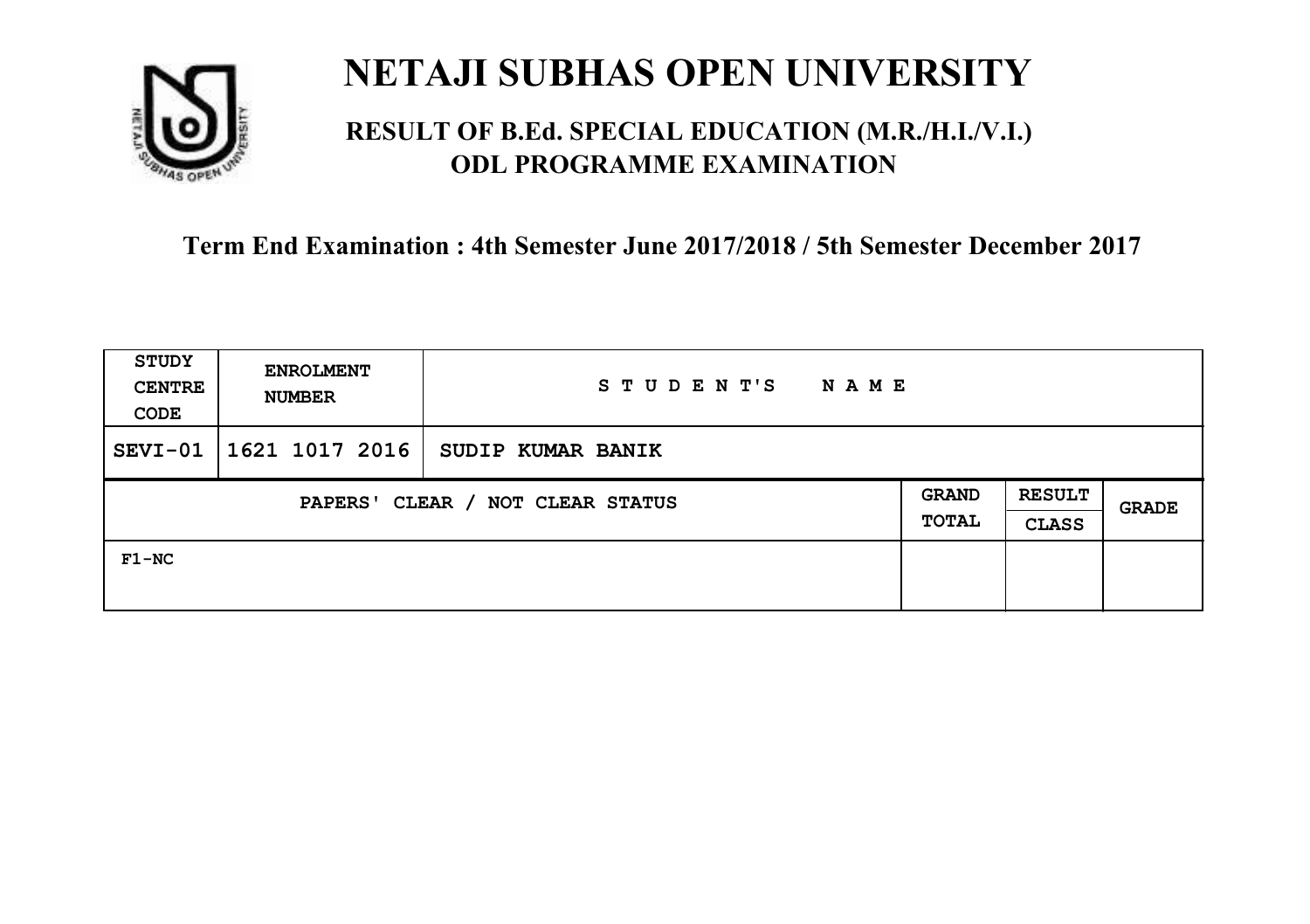

### **RESULT OF B.Ed. SPECIAL EDUCATION (M.R./H.I./V.I.) ODL PROGRAMME EXAMINATION**

| <b>STUDY</b><br><b>CENTRE</b><br>CODE | <b>ENROLMENT</b><br><b>NUMBER</b>       | STUDENT'S<br>NAME |                              |                               |       |
|---------------------------------------|-----------------------------------------|-------------------|------------------------------|-------------------------------|-------|
| $SEVI-01$                             | 1621 1017 2017                          | <b>AMIT JANA</b>  |                              |                               |       |
| PAPERS' CLEAR / NOT CLEAR STATUS      |                                         |                   | <b>GRAND</b><br><b>TOTAL</b> | <b>RESULT</b><br><b>CLASS</b> | GRADE |
|                                       | B10-C, C15-C, C16-C, D17-C, D18-C, F1-C |                   |                              |                               |       |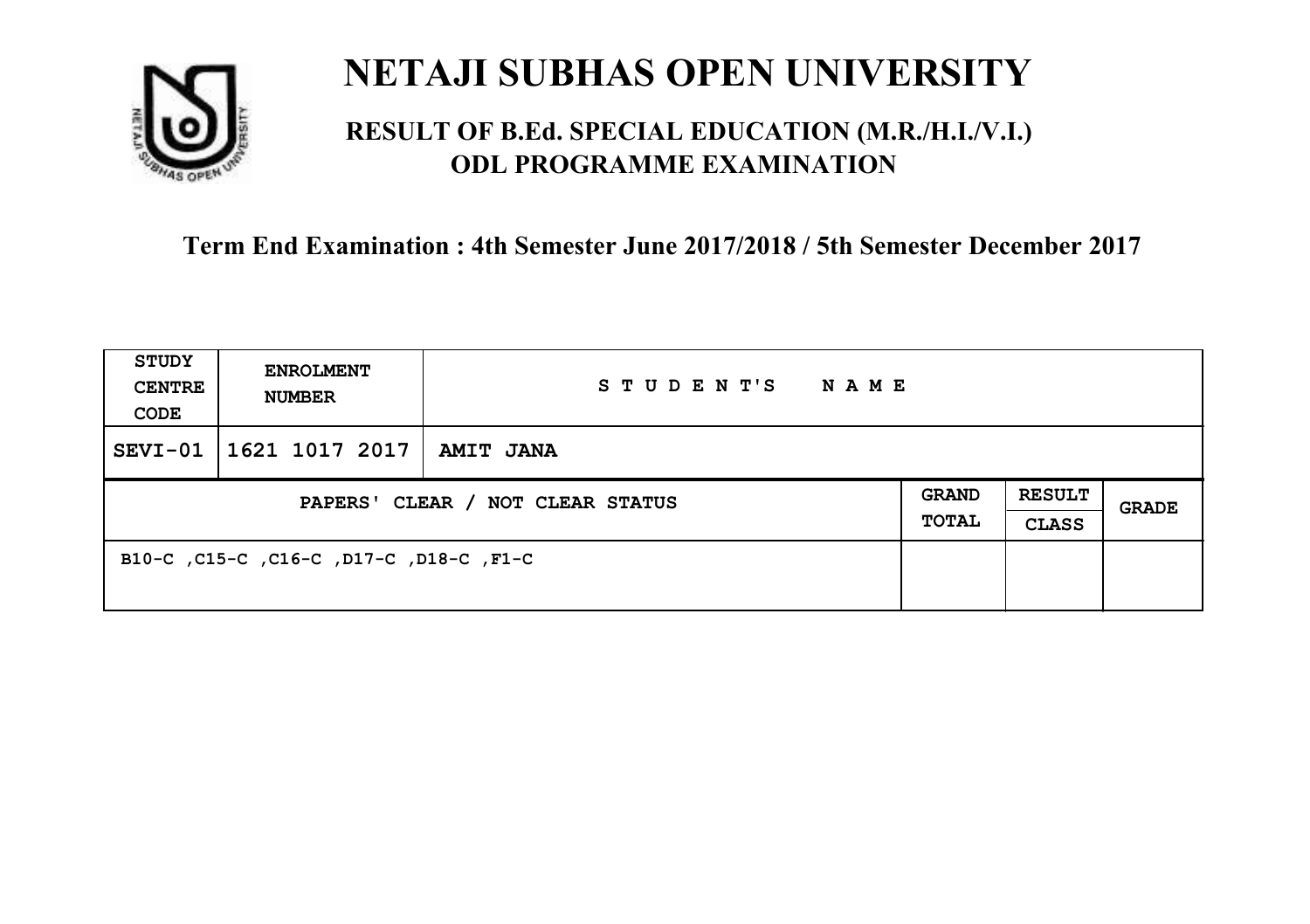

### **RESULT OF B.Ed. SPECIAL EDUCATION (M.R./H.I./V.I.) ODL PROGRAMME EXAMINATION**

| <b>STUDY</b><br><b>CENTRE</b><br>CODE | <b>ENROLMENT</b><br><b>NUMBER</b>       | STUDENT'S<br><b>NAME</b> |  |                               |              |
|---------------------------------------|-----------------------------------------|--------------------------|--|-------------------------------|--------------|
| $SEVI-01$                             | $\mid$ 1621 1017 2024   DIPAK SANTRA    |                          |  |                               |              |
| PAPERS' CLEAR / NOT CLEAR STATUS      |                                         |                          |  | <b>RESULT</b><br><b>CLASS</b> | <b>GRADE</b> |
|                                       | B10-C, C15-C, C16-C, D17-C, D18-C, F1-C |                          |  |                               |              |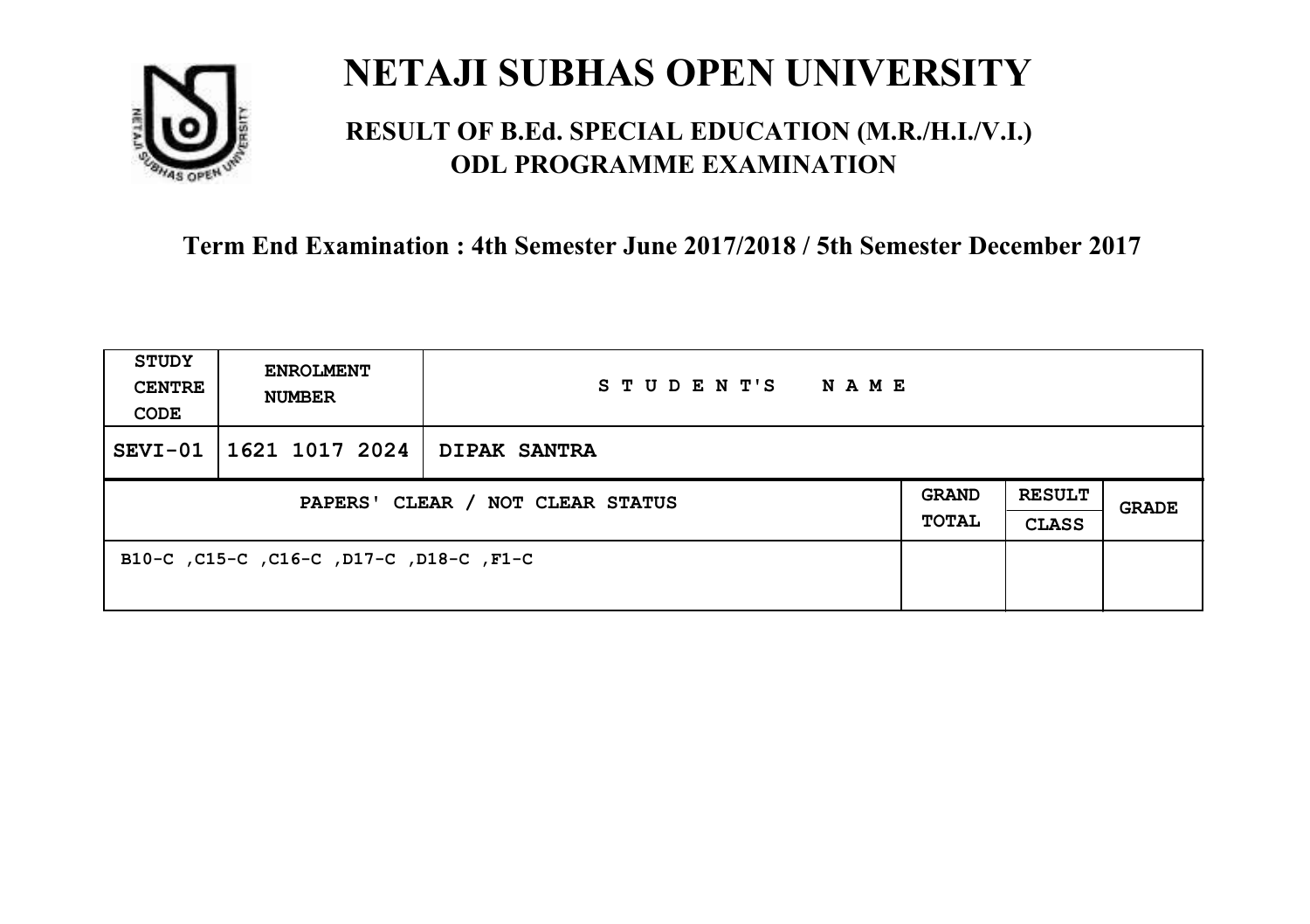

### **RESULT OF B.Ed. SPECIAL EDUCATION (M.R./H.I./V.I.) ODL PROGRAMME EXAMINATION**

| <b>STUDY</b><br><b>CENTRE</b><br>CODE | <b>ENROLMENT</b><br><b>NUMBER</b>       | STUDENT'S<br><b>NAME</b> |                              |                               |       |
|---------------------------------------|-----------------------------------------|--------------------------|------------------------------|-------------------------------|-------|
| $SEVI-01$                             | 1622 1017 2004                          | <b>MANIKA BISWAS</b>     |                              |                               |       |
| PAPERS' CLEAR / NOT CLEAR STATUS      |                                         |                          | <b>GRAND</b><br><b>TOTAL</b> | <b>RESULT</b><br><b>CLASS</b> | GRADE |
|                                       | B10-C, C15-C, C16-C, D17-C, D18-C, F1-C |                          |                              |                               |       |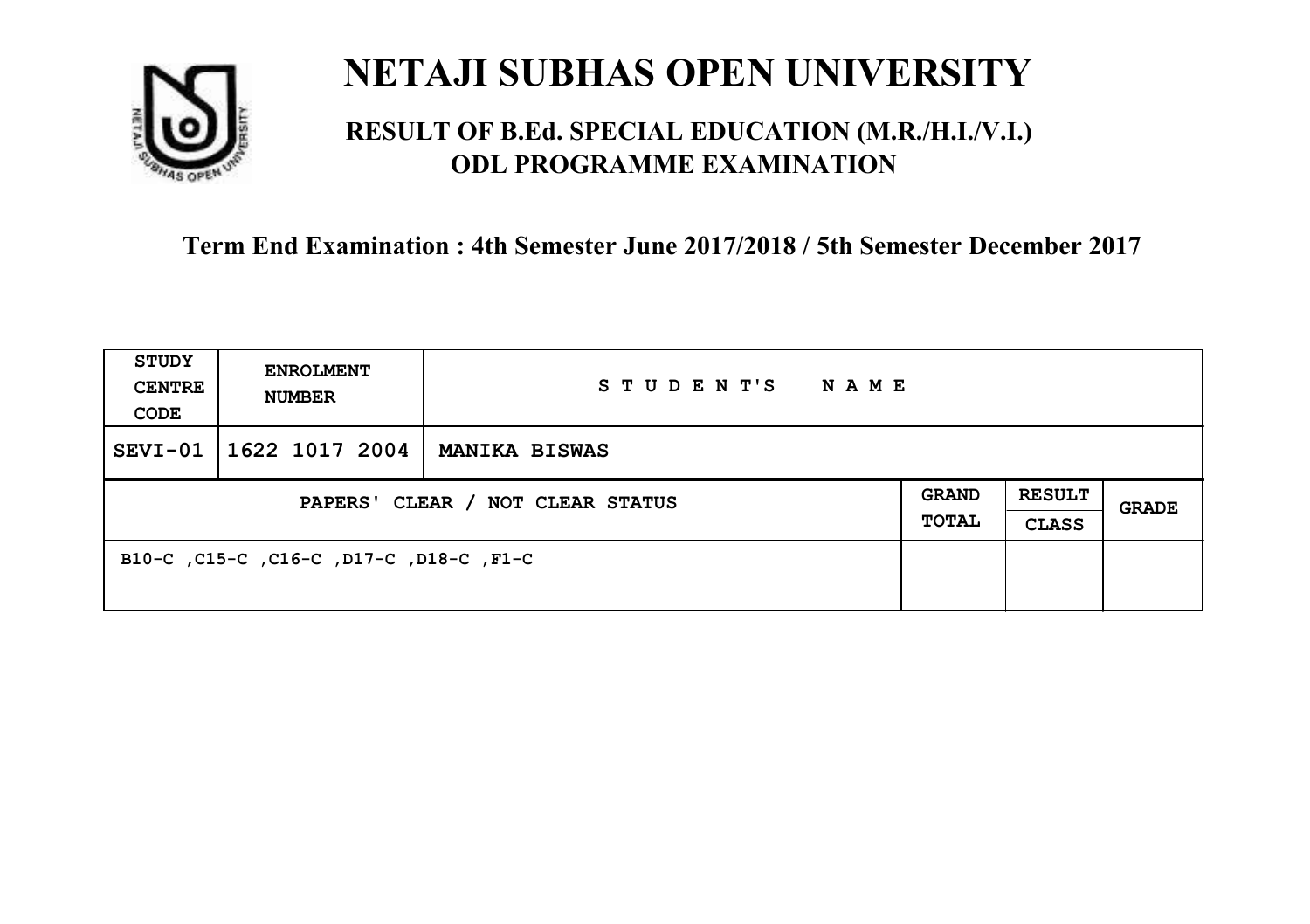

### **RESULT OF B.Ed. SPECIAL EDUCATION (M.R./H.I./V.I.) ODL PROGRAMME EXAMINATION**

| <b>STUDY</b><br><b>CENTRE</b><br>CODE | <b>ENROLMENT</b><br><b>NUMBER</b>         | STUDENT'S<br>NAME |                              |                               |              |
|---------------------------------------|-------------------------------------------|-------------------|------------------------------|-------------------------------|--------------|
| $SEVI-01$                             | 1622 1017 2006                            | RIYA DUTTA        |                              |                               |              |
| PAPERS' CLEAR / NOT CLEAR STATUS      |                                           |                   | <b>GRAND</b><br><b>TOTAL</b> | <b>RESULT</b><br><b>CLASS</b> | <b>GRADE</b> |
|                                       | B10-C, C15-C, C16-C, D17-NC, D18-NC, F1-C |                   |                              |                               |              |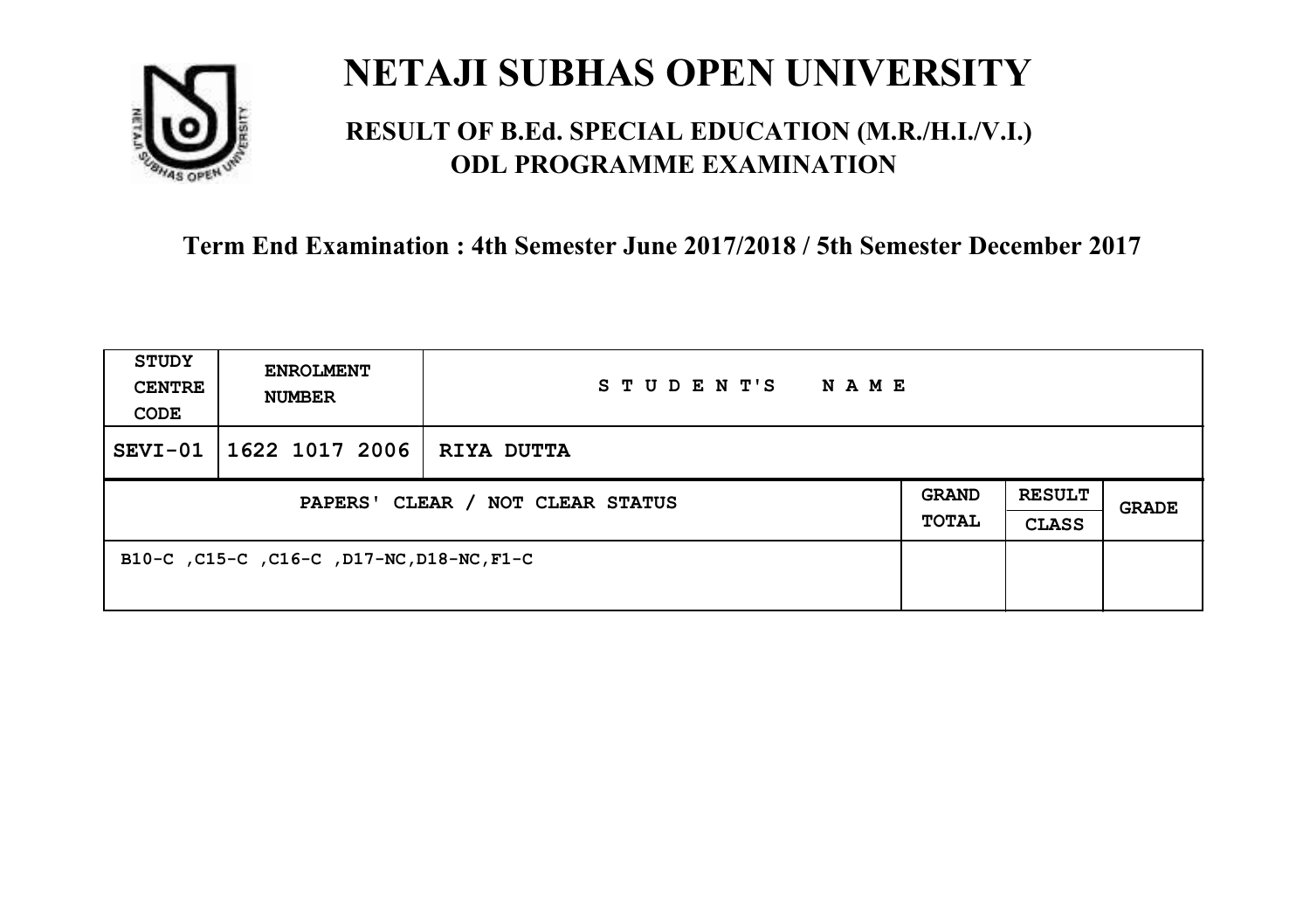

### **RESULT OF B.Ed. SPECIAL EDUCATION (M.R./H.I./V.I.) ODL PROGRAMME EXAMINATION**

| <b>STUDY</b><br><b>CENTRE</b><br>CODE | <b>ENROLMENT</b><br><b>NUMBER</b>        | STUDENT'S<br>NAME        |                              |                               |       |
|---------------------------------------|------------------------------------------|--------------------------|------------------------------|-------------------------------|-------|
| $SEVI-01$                             | 1622 1017 2007                           | ABHISHIKTA BHATTACHARJEE |                              |                               |       |
| PAPERS' CLEAR / NOT CLEAR STATUS      |                                          |                          | <b>GRAND</b><br><b>TOTAL</b> | <b>RESULT</b><br><b>CLASS</b> | GRADE |
|                                       | B10-C, C15-C, C16-C, D17-C, D18-C, F1-NC |                          |                              |                               |       |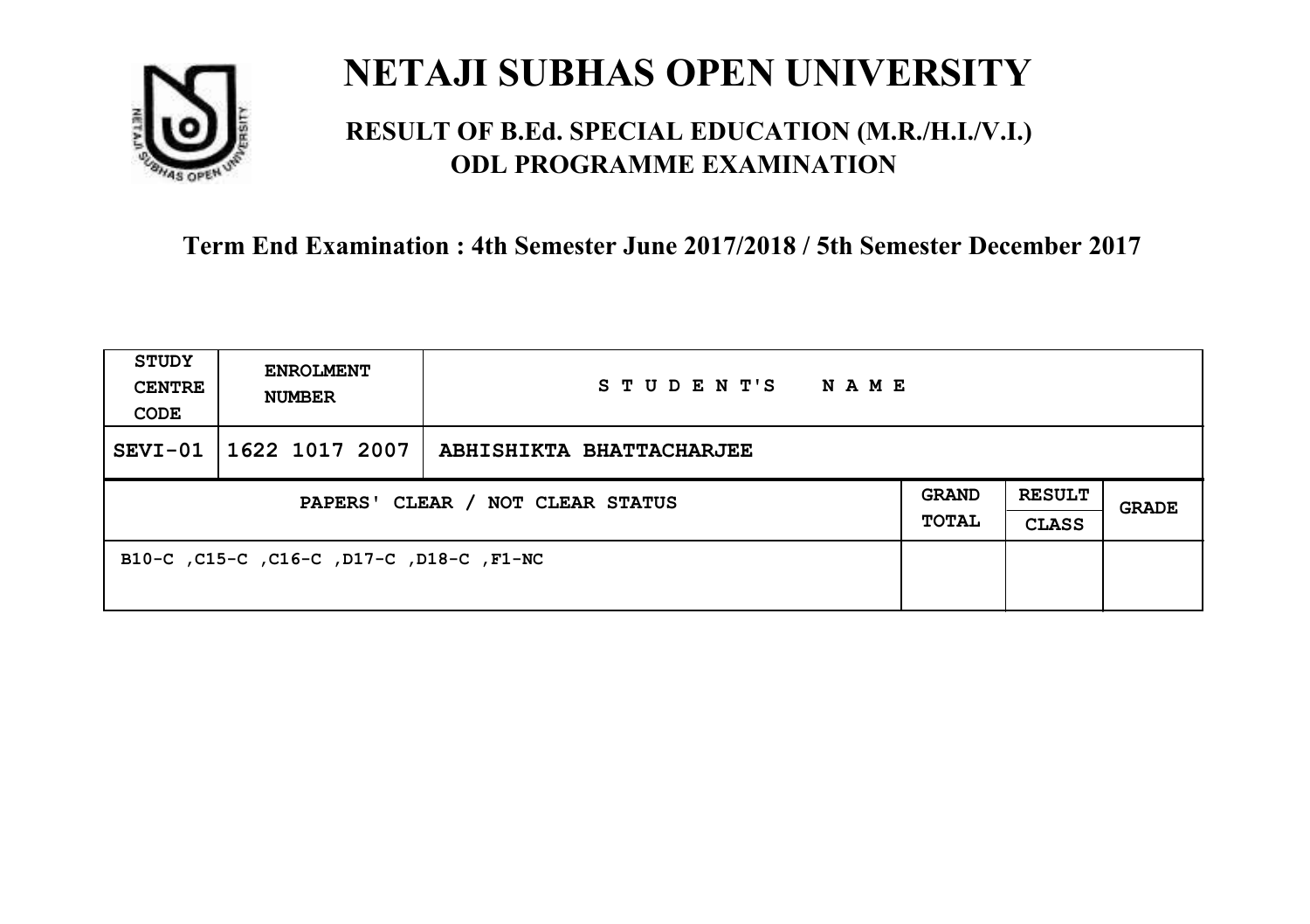

### **RESULT OF B.Ed. SPECIAL EDUCATION (M.R./H.I./V.I.) ODL PROGRAMME EXAMINATION**

| <b>STUDY</b><br><b>CENTRE</b><br>CODE | <b>ENROLMENT</b><br><b>NUMBER</b>        | STUDENT'S<br><b>NAME</b> |  |                               |              |
|---------------------------------------|------------------------------------------|--------------------------|--|-------------------------------|--------------|
| $SEVI-01$                             | 1622 1017 2019                           | <b>PAMPA SANTRA</b>      |  |                               |              |
| PAPERS' CLEAR / NOT CLEAR STATUS      |                                          |                          |  | <b>RESULT</b><br><b>CLASS</b> | <b>GRADE</b> |
|                                       | B10-C, C15-C, C16-C, D17-C, D18-C, F1-NC |                          |  |                               |              |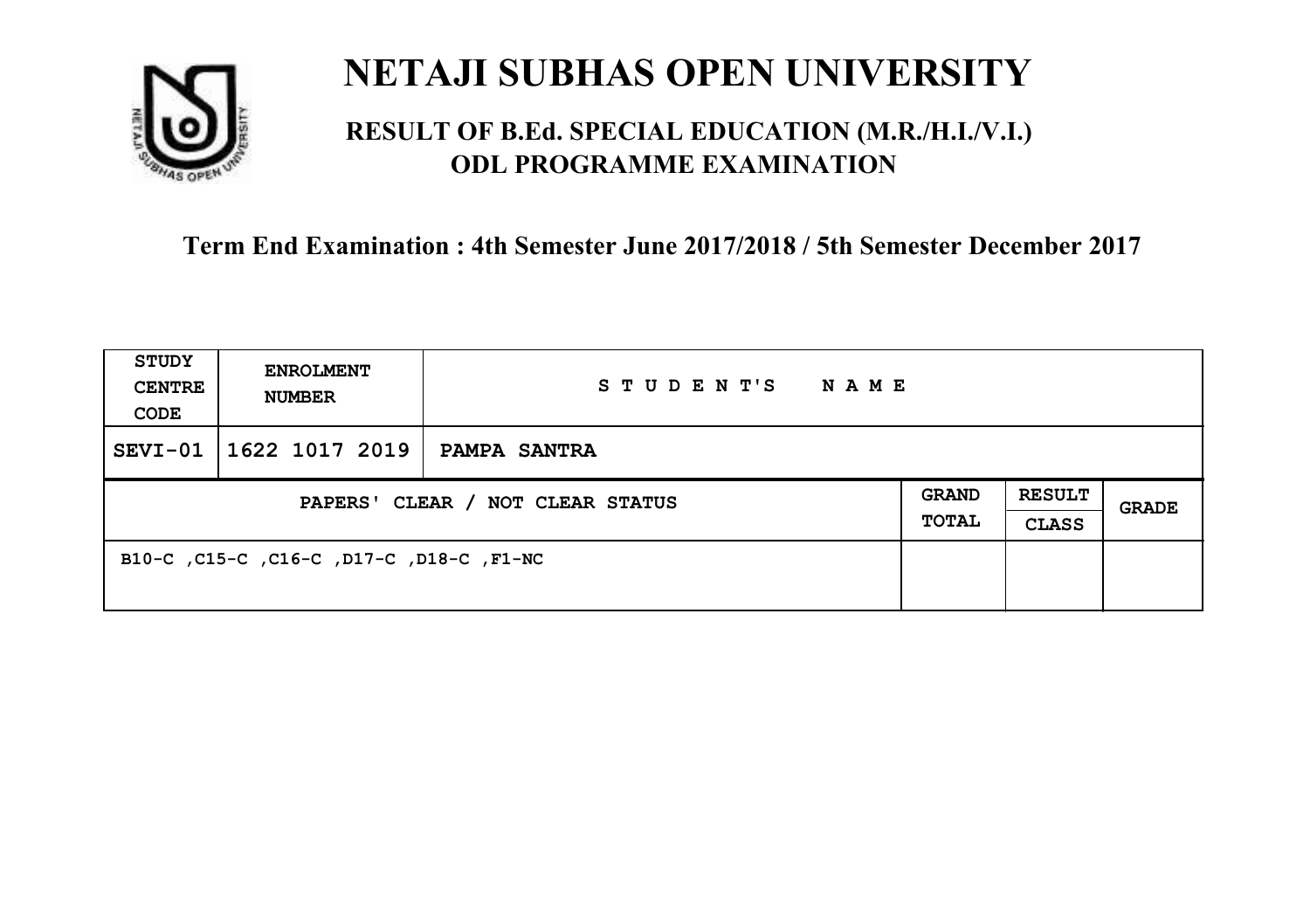

### **RESULT OF B.Ed. SPECIAL EDUCATION (M.R./H.I./V.I.) ODL PROGRAMME EXAMINATION**

| <b>STUDY</b><br><b>CENTRE</b><br>CODE | <b>ENROLMENT</b><br><b>NUMBER</b>        | STUDENT'S<br><b>NAME</b> |                              |                               |       |
|---------------------------------------|------------------------------------------|--------------------------|------------------------------|-------------------------------|-------|
| SEVI-01                               | 1622 1017 2023                           | <b>MUNNA DAS</b>         |                              |                               |       |
| PAPERS' CLEAR / NOT CLEAR STATUS      |                                          |                          | <b>GRAND</b><br><b>TOTAL</b> | <b>RESULT</b><br><b>CLASS</b> | GRADE |
|                                       | B10-C, C15-C, C16-C, D17-C, D18-C, F1-NC |                          |                              |                               |       |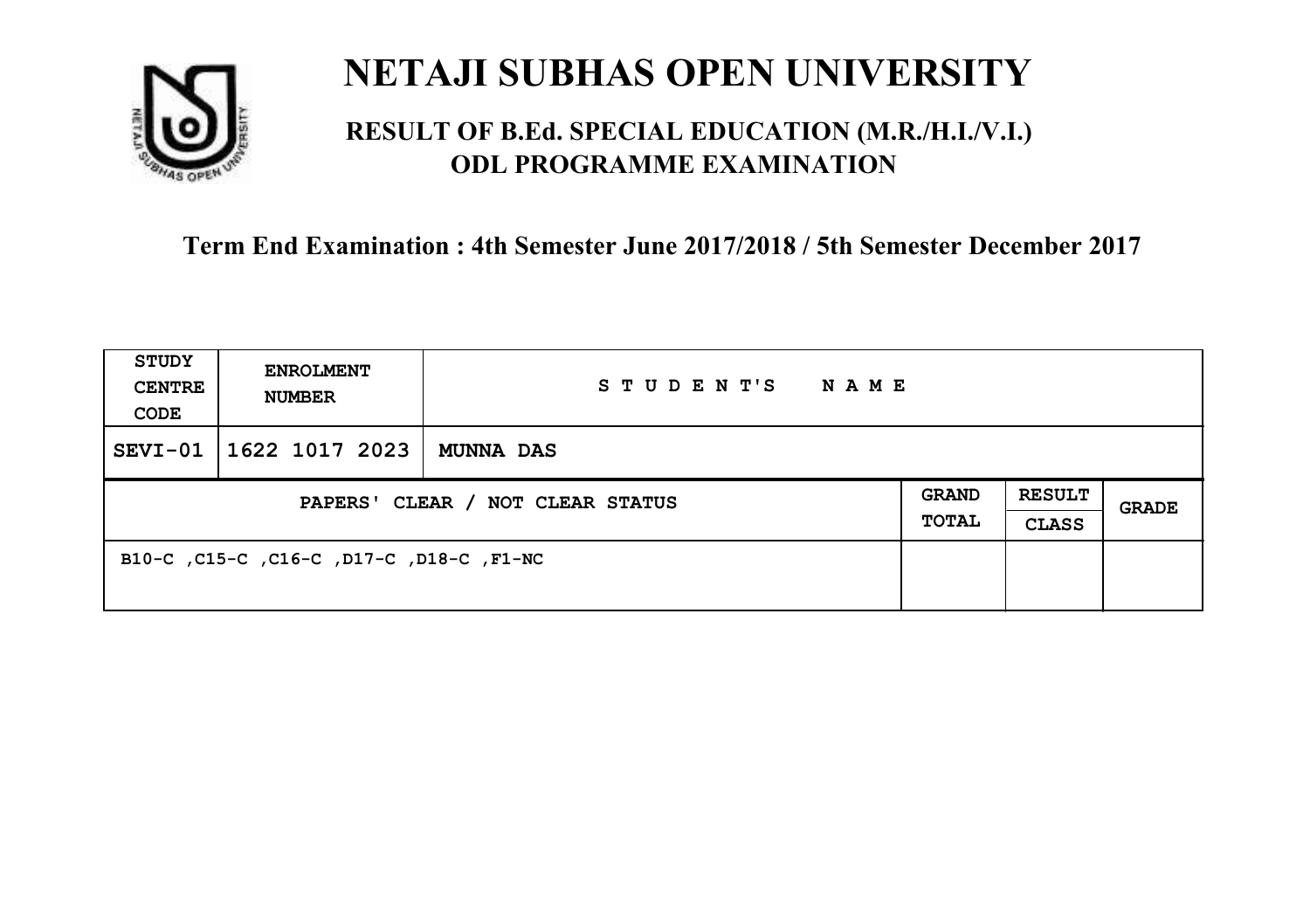

### **RESULT OF B.Ed. SPECIAL EDUCATION (M.R./H.I./V.I.) ODL PROGRAMME EXAMINATION**

| <b>STUDY</b><br><b>CENTRE</b><br>CODE | <b>ENROLMENT</b><br><b>NUMBER</b>       | STUDENT'S<br>NAME   |  |                               |       |
|---------------------------------------|-----------------------------------------|---------------------|--|-------------------------------|-------|
| $SEVI-01$                             | 1623 1017 2008                          | <b>GOURANGA ROY</b> |  |                               |       |
| PAPERS' CLEAR / NOT CLEAR STATUS      |                                         |                     |  | <b>RESULT</b><br><b>CLASS</b> | GRADE |
|                                       | B10-C, C15-C, C16-C, D17-C, D18-C, F1-C |                     |  |                               |       |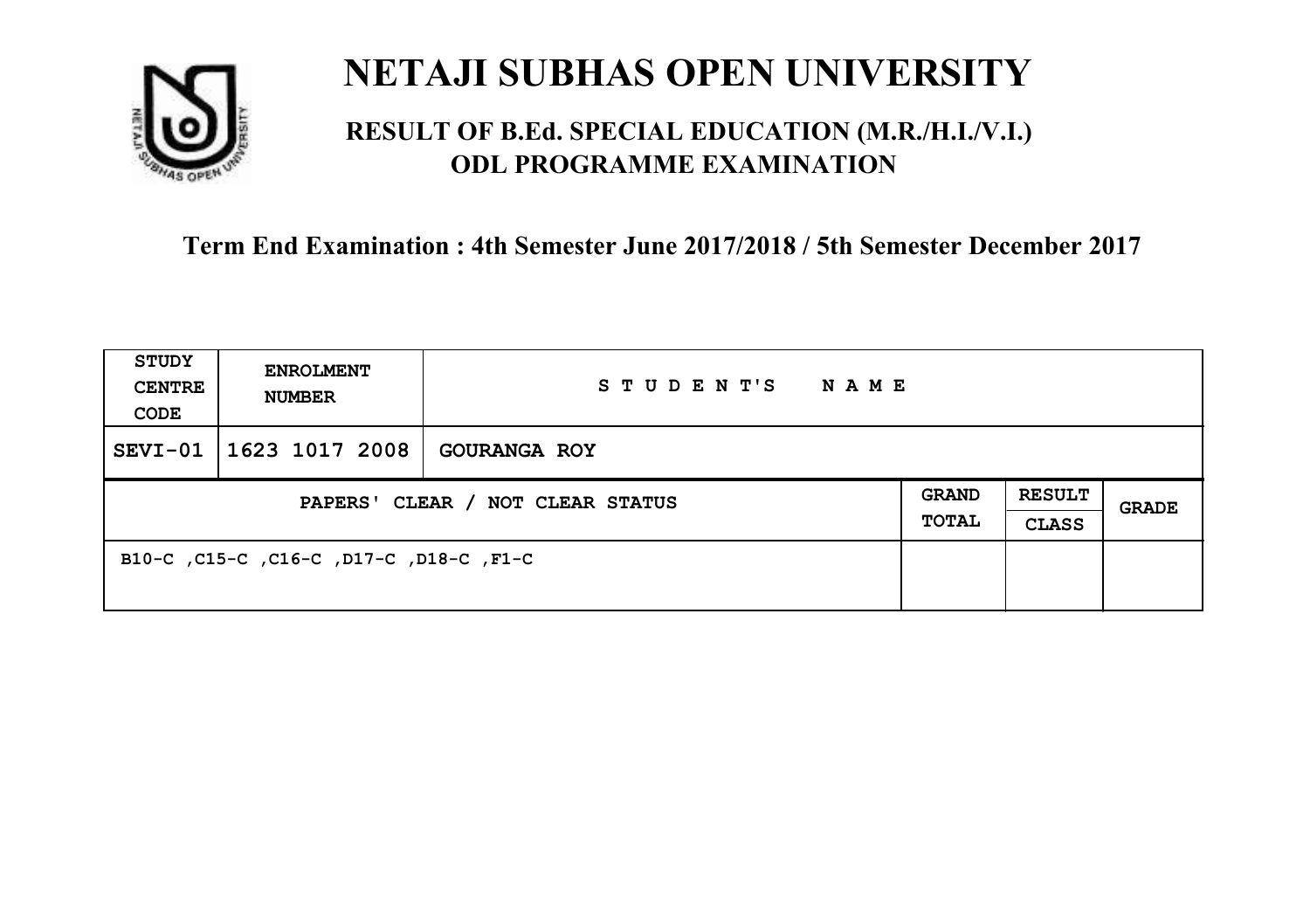

### **RESULT OF B.Ed. SPECIAL EDUCATION (M.R./H.I./V.I.) ODL PROGRAMME EXAMINATION**

| <b>STUDY</b><br><b>CENTRE</b><br>CODE | <b>ENROLMENT</b><br><b>NUMBER</b>       | STUDENT'S<br>NAME   |  |                               |       |
|---------------------------------------|-----------------------------------------|---------------------|--|-------------------------------|-------|
| $SEVI-01$                             | 1623 1017 2021                          | <b>BIRESWAR DAS</b> |  |                               |       |
| PAPERS' CLEAR / NOT CLEAR STATUS      |                                         |                     |  | <b>RESULT</b><br><b>CLASS</b> | GRADE |
|                                       | B10-C, C15-C, C16-C, D17-C, D18-C, F1-C |                     |  |                               |       |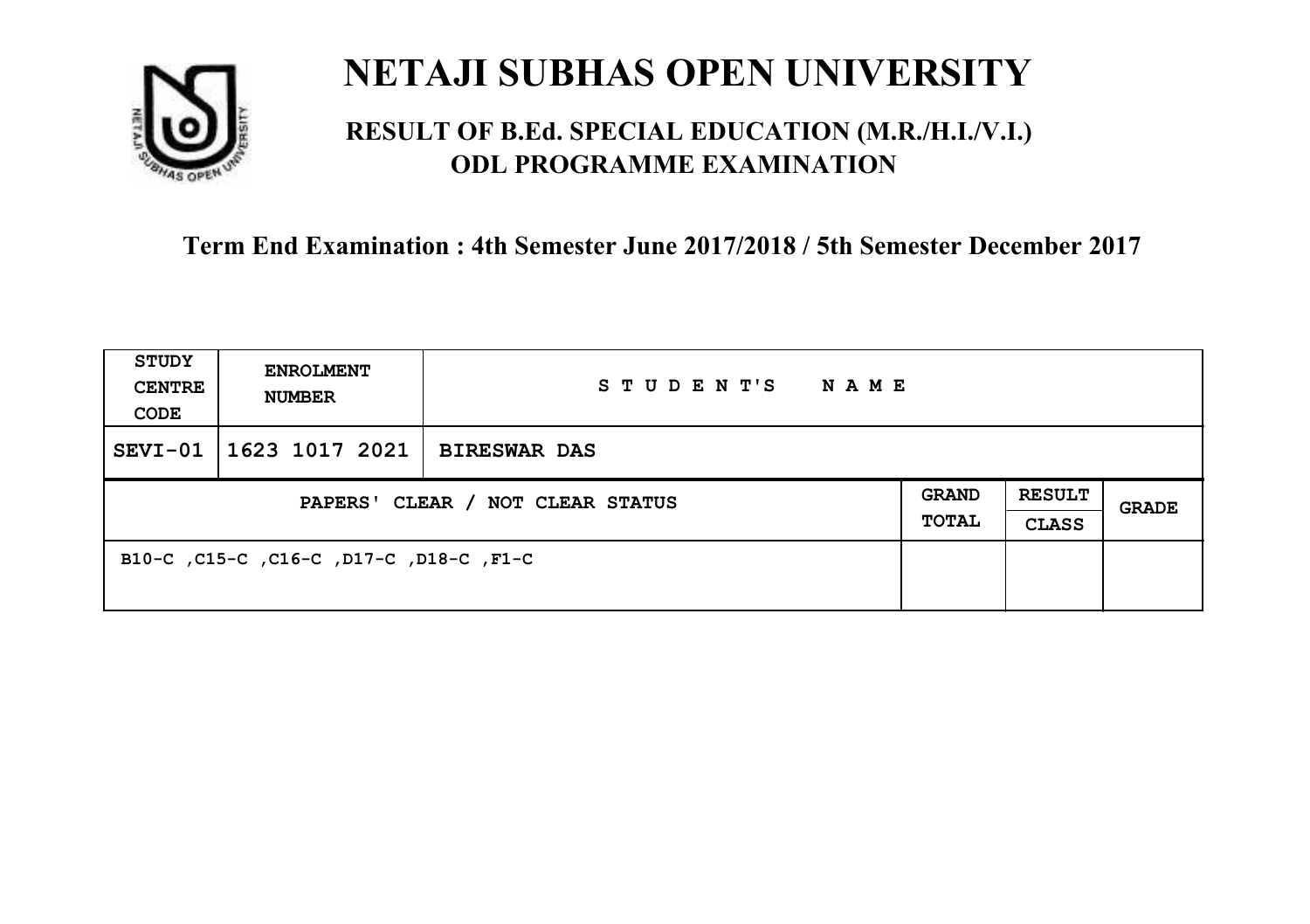

### **RESULT OF B.Ed. SPECIAL EDUCATION (M.R./H.I./V.I.) ODL PROGRAMME EXAMINATION**

| <b>STUDY</b><br><b>CENTRE</b><br>CODE | <b>ENROLMENT</b><br><b>NUMBER</b>       | STUDENT'S<br>NAME     |                              |                               |       |
|---------------------------------------|-----------------------------------------|-----------------------|------------------------------|-------------------------------|-------|
| $SEVI-01$                             | 1624 1017 2010                          | <b>ANAMIKA HALDER</b> |                              |                               |       |
| PAPERS' CLEAR / NOT CLEAR STATUS      |                                         |                       | <b>GRAND</b><br><b>TOTAL</b> | <b>RESULT</b><br><b>CLASS</b> | GRADE |
|                                       | B10-C, C15-C, C16-C, D17-C, D18-C, F1-C |                       |                              |                               |       |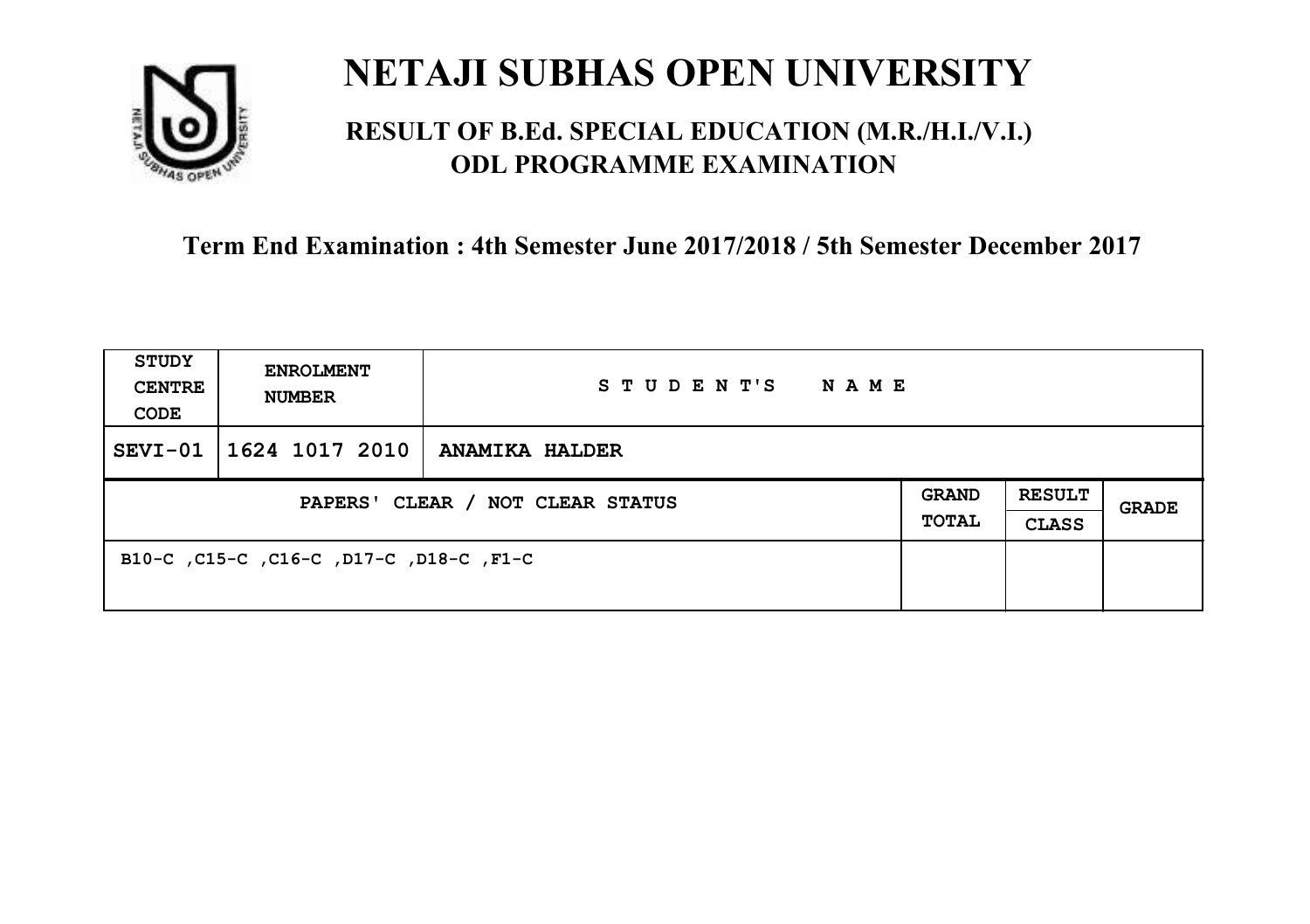

### **RESULT OF B.Ed. SPECIAL EDUCATION (M.R./H.I./V.I.) ODL PROGRAMME EXAMINATION**

| <b>STUDY</b><br><b>CENTRE</b><br>CODE | <b>ENROLMENT</b><br><b>NUMBER</b>       | STUDENT'S<br>NAME    |                              |                               |       |
|---------------------------------------|-----------------------------------------|----------------------|------------------------------|-------------------------------|-------|
| $SEVI-01$                             | 1624 1017 2014                          | LINA RANI ROY BISWAS |                              |                               |       |
| PAPERS' CLEAR / NOT CLEAR STATUS      |                                         |                      | <b>GRAND</b><br><b>TOTAL</b> | <b>RESULT</b><br><b>CLASS</b> | GRADE |
|                                       | B10-C, C15-C, C16-C, D17-C, D18-C, F1-C |                      |                              |                               |       |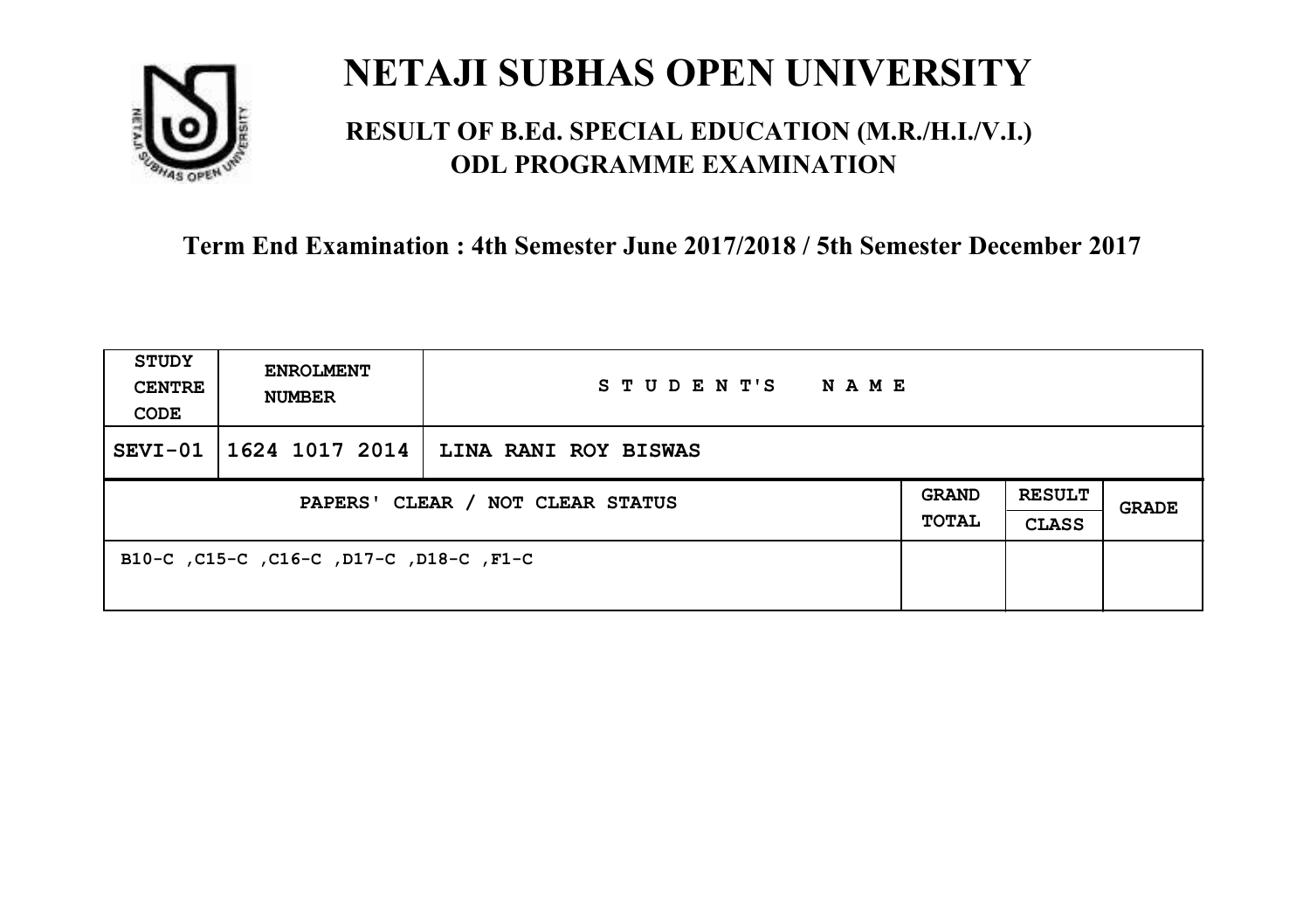

### **RESULT OF B.Ed. SPECIAL EDUCATION (M.R./H.I./V.I.) ODL PROGRAMME EXAMINATION**

| <b>STUDY</b><br><b>CENTRE</b><br>CODE | <b>ENROLMENT</b><br><b>NUMBER</b>       | STUDENT'S NAME          |                       |                               |              |
|---------------------------------------|-----------------------------------------|-------------------------|-----------------------|-------------------------------|--------------|
| $SEVI-01$                             | 1624 1017 2018                          | <b>DEBASHREE SARKAR</b> |                       |                               |              |
| PAPERS' CLEAR / NOT CLEAR STATUS      |                                         |                         | GRAND<br><b>TOTAL</b> | <b>RESULT</b><br><b>CLASS</b> | <b>GRADE</b> |
|                                       | B10-C, C15-C, C16-C, D17-C, D18-C, F1-C |                         |                       |                               |              |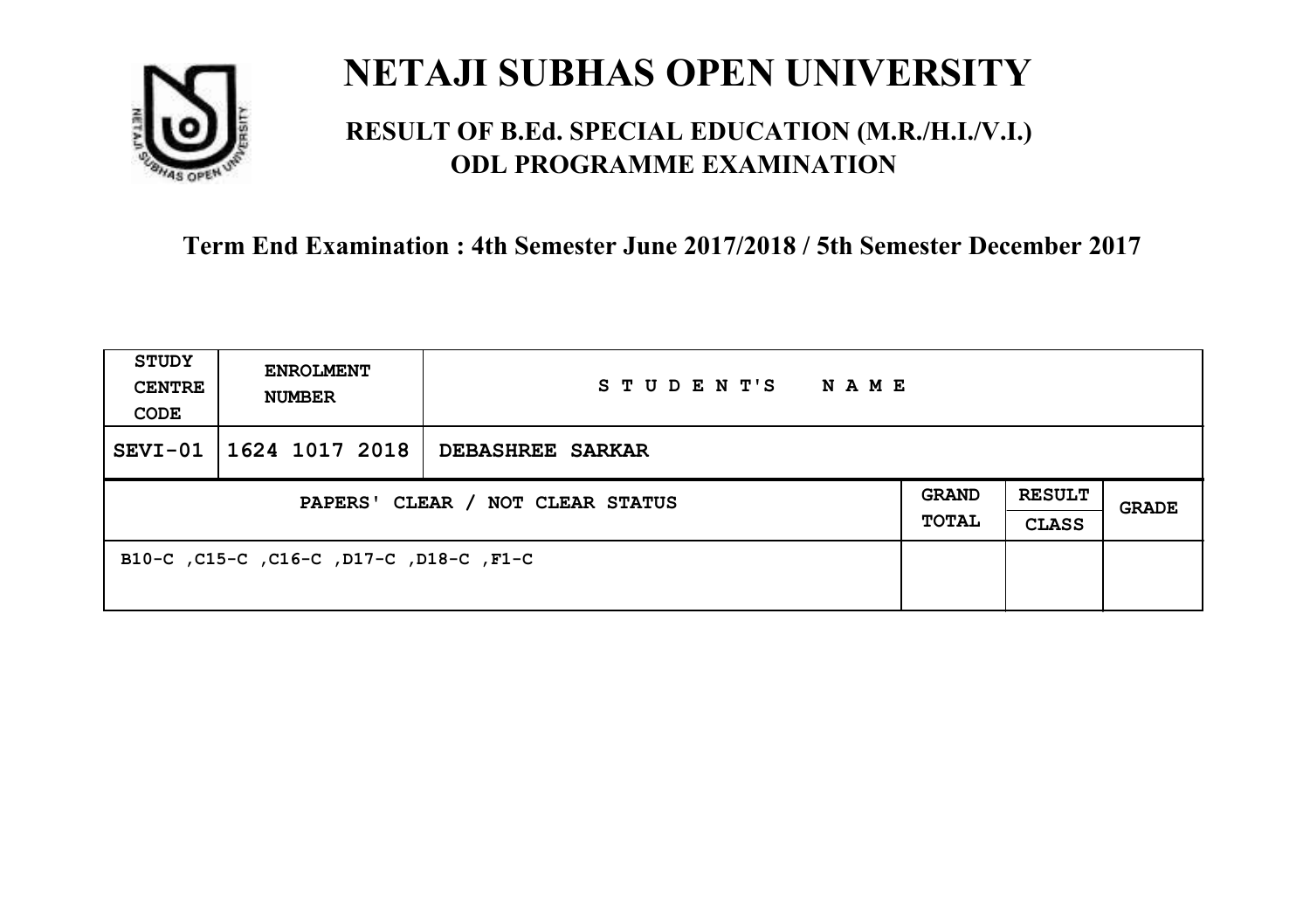

### **RESULT OF B.Ed. SPECIAL EDUCATION (M.R./H.I./V.I.) ODL PROGRAMME EXAMINATION**

| <b>STUDY</b><br><b>CENTRE</b><br>CODE | <b>ENROLMENT</b><br><b>NUMBER</b>         | STUDENT'S<br>N A M E |                              |                               |       |
|---------------------------------------|-------------------------------------------|----------------------|------------------------------|-------------------------------|-------|
| SEVI-01                               | 1625 1017 2009                            | PROTAP MAHATO        |                              |                               |       |
| PAPERS' CLEAR / NOT CLEAR STATUS      |                                           |                      | <b>GRAND</b><br><b>TOTAL</b> | <b>RESULT</b><br><b>CLASS</b> | GRADE |
|                                       | B10-NC, C15-NC, C16-C, D17-C, D18-C, F1-C |                      |                              |                               |       |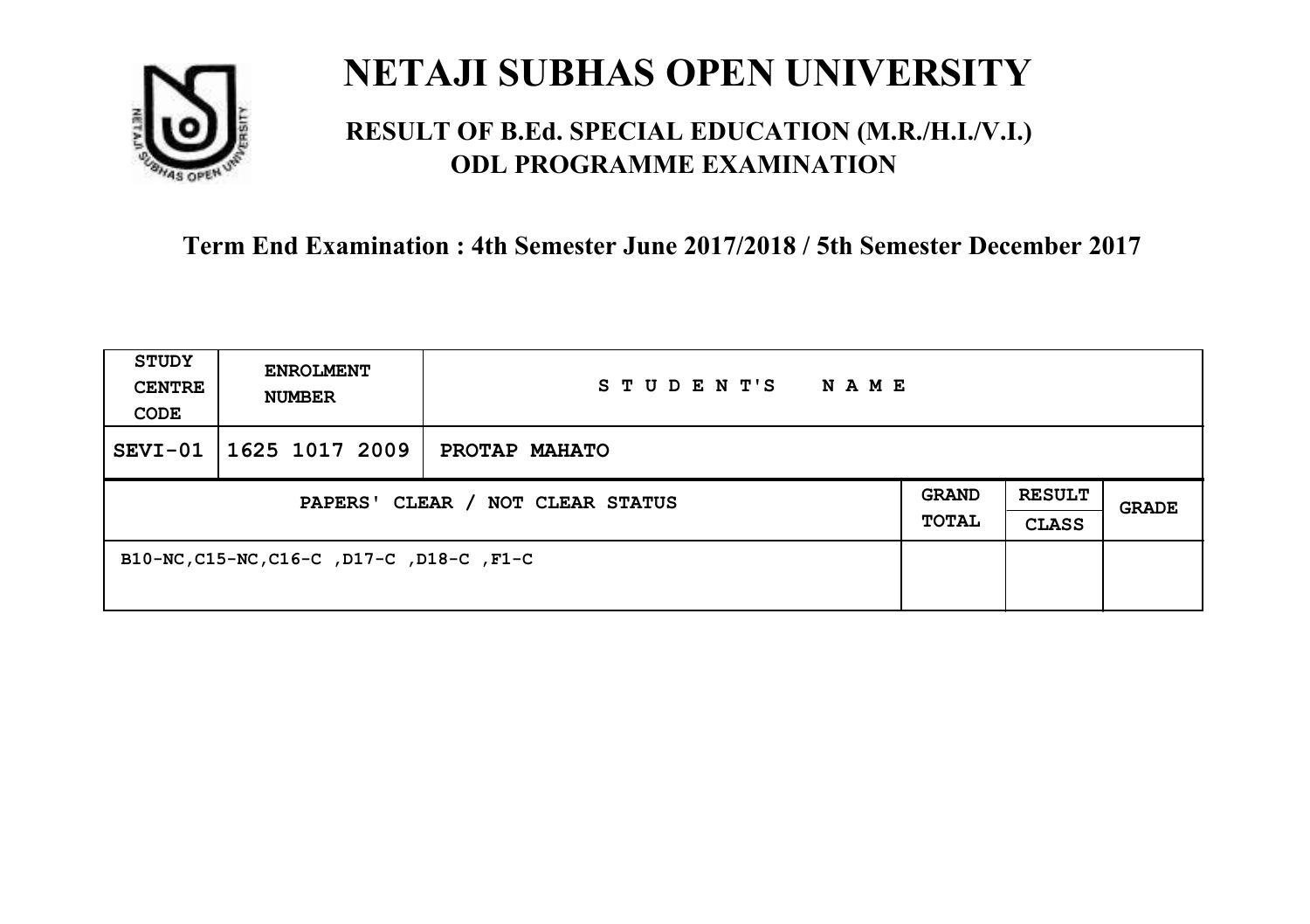

### **RESULT OF B.Ed. SPECIAL EDUCATION (M.R./H.I./V.I.) ODL PROGRAMME EXAMINATION**

| <b>STUDY</b><br><b>CENTRE</b><br>CODE | <b>ENROLMENT</b><br><b>NUMBER</b>       | STUDENT'S<br>NAME   |  |                               |       |
|---------------------------------------|-----------------------------------------|---------------------|--|-------------------------------|-------|
| $SEVI-01$                             | 1626 1017 2027                          | <b>ANITA SARDAR</b> |  |                               |       |
| PAPERS' CLEAR / NOT CLEAR STATUS      |                                         |                     |  | <b>RESULT</b><br><b>CLASS</b> | GRADE |
|                                       | B10-C, C15-C, C16-C, D17-C, D18-C, F1-C |                     |  |                               |       |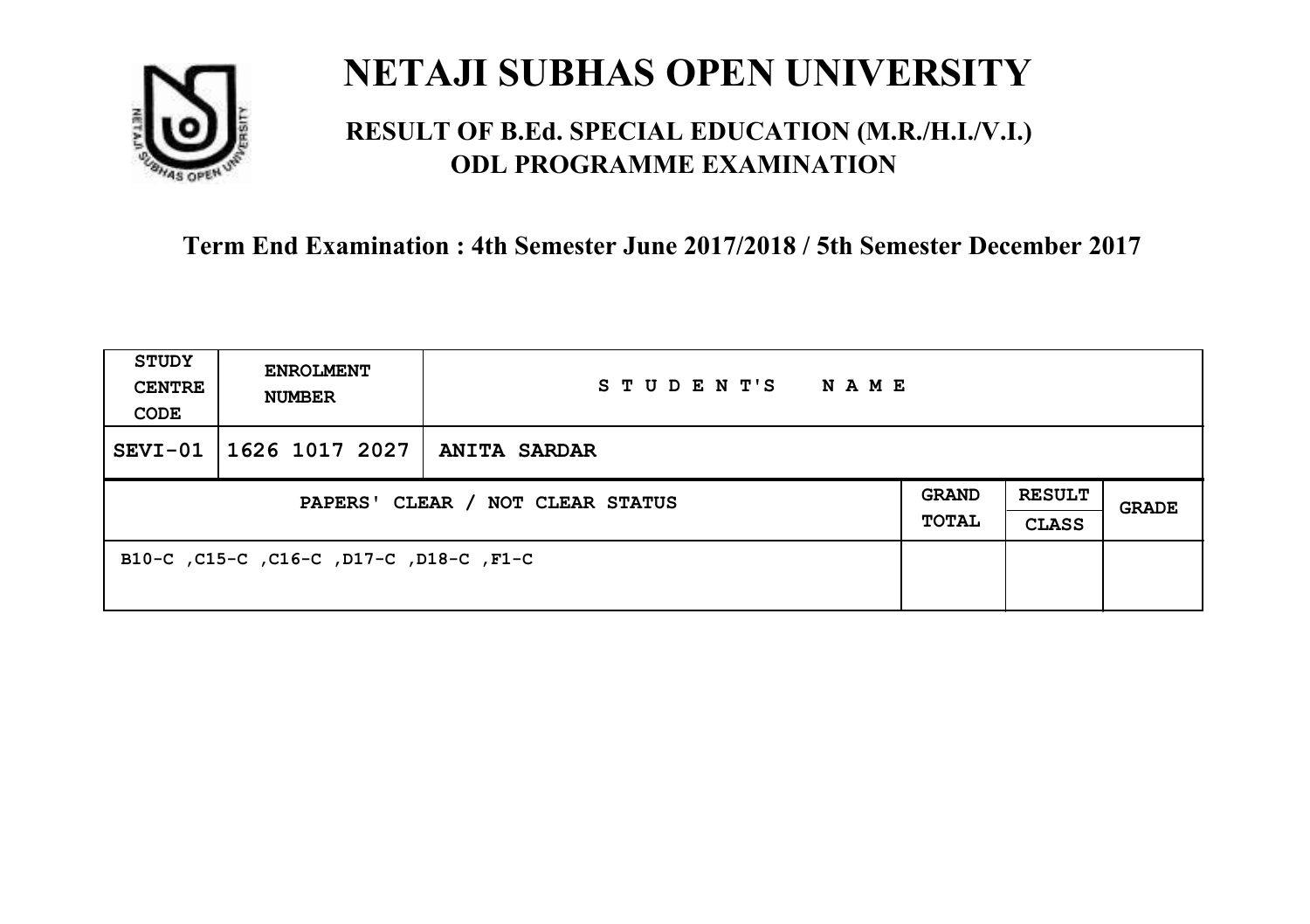

### **RESULT OF B.Ed. SPECIAL EDUCATION (M.R./H.I./V.I.) ODL PROGRAMME EXAMINATION**

| <b>STUDY</b><br><b>CENTRE</b><br>CODE | <b>ENROLMENT</b><br><b>NUMBER</b>         | STUDENT'S<br>N A M E |                              |                               |       |
|---------------------------------------|-------------------------------------------|----------------------|------------------------------|-------------------------------|-------|
| SEVI-01                               | 1627 1017 2022                            | CHHABIR MOLLA        |                              |                               |       |
| PAPERS' CLEAR / NOT CLEAR STATUS      |                                           |                      | <b>GRAND</b><br><b>TOTAL</b> | <b>RESULT</b><br><b>CLASS</b> | GRADE |
|                                       | B10-NC, C15-C, C16-NC, D17-C, D18-C, F1-C |                      |                              |                               |       |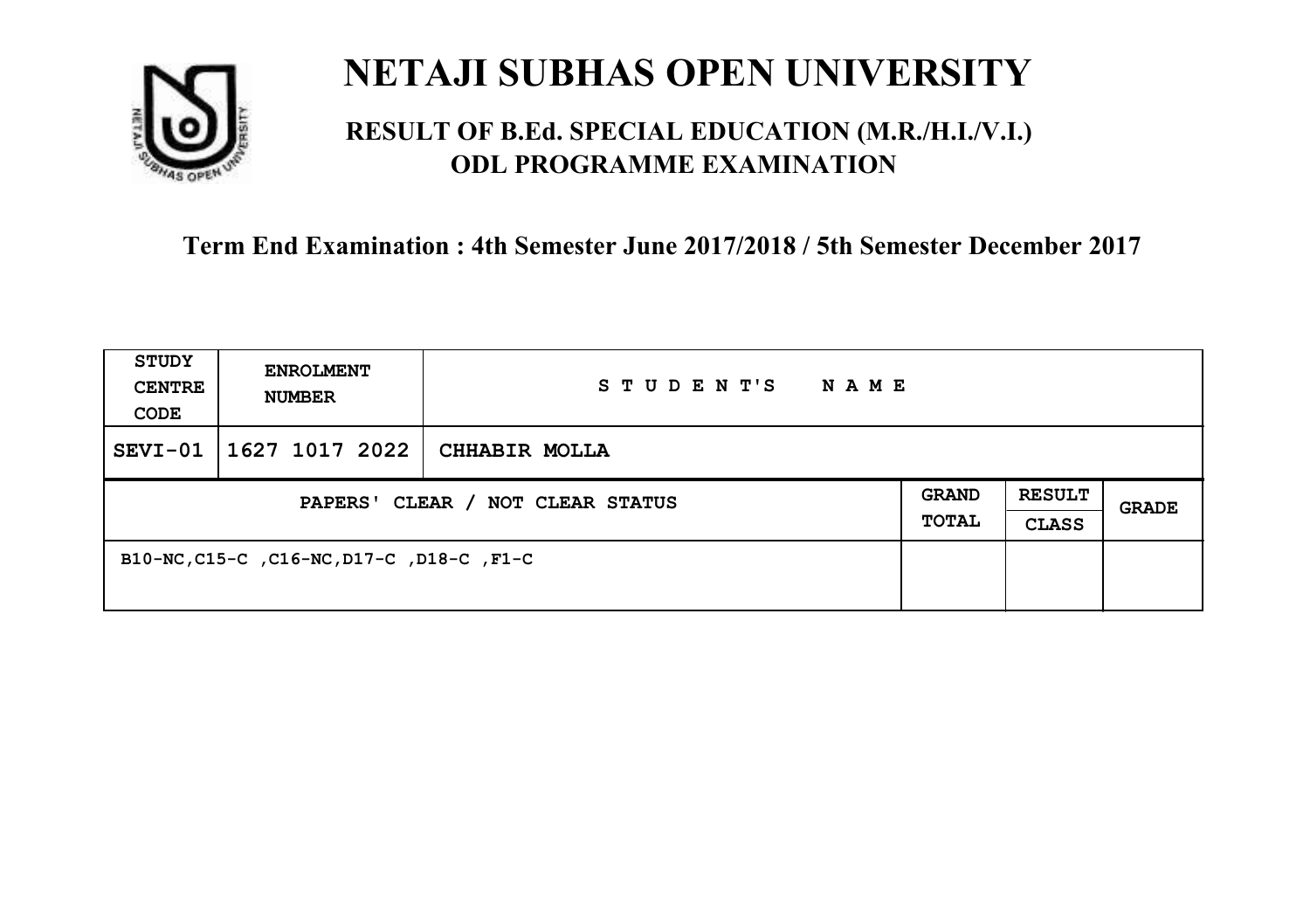

### **RESULT OF B.Ed. SPECIAL EDUCATION (M.R./H.I./V.I.) ODL PROGRAMME EXAMINATION**

| <b>STUDY</b><br><b>CENTRE</b><br>CODE | <b>ENROLMENT</b><br><b>NUMBER</b>       | STUDENT'S<br>NAME         |  |                               |       |
|---------------------------------------|-----------------------------------------|---------------------------|--|-------------------------------|-------|
| $SEVI-01$                             | 1627 1017 2026                          | <b>JAFAR SARIF BISWAS</b> |  |                               |       |
| PAPERS' CLEAR / NOT CLEAR STATUS      |                                         |                           |  | <b>RESULT</b><br><b>CLASS</b> | GRADE |
|                                       | B10-C, C15-C, C16-C, D17-C, D18-C, F1-C |                           |  |                               |       |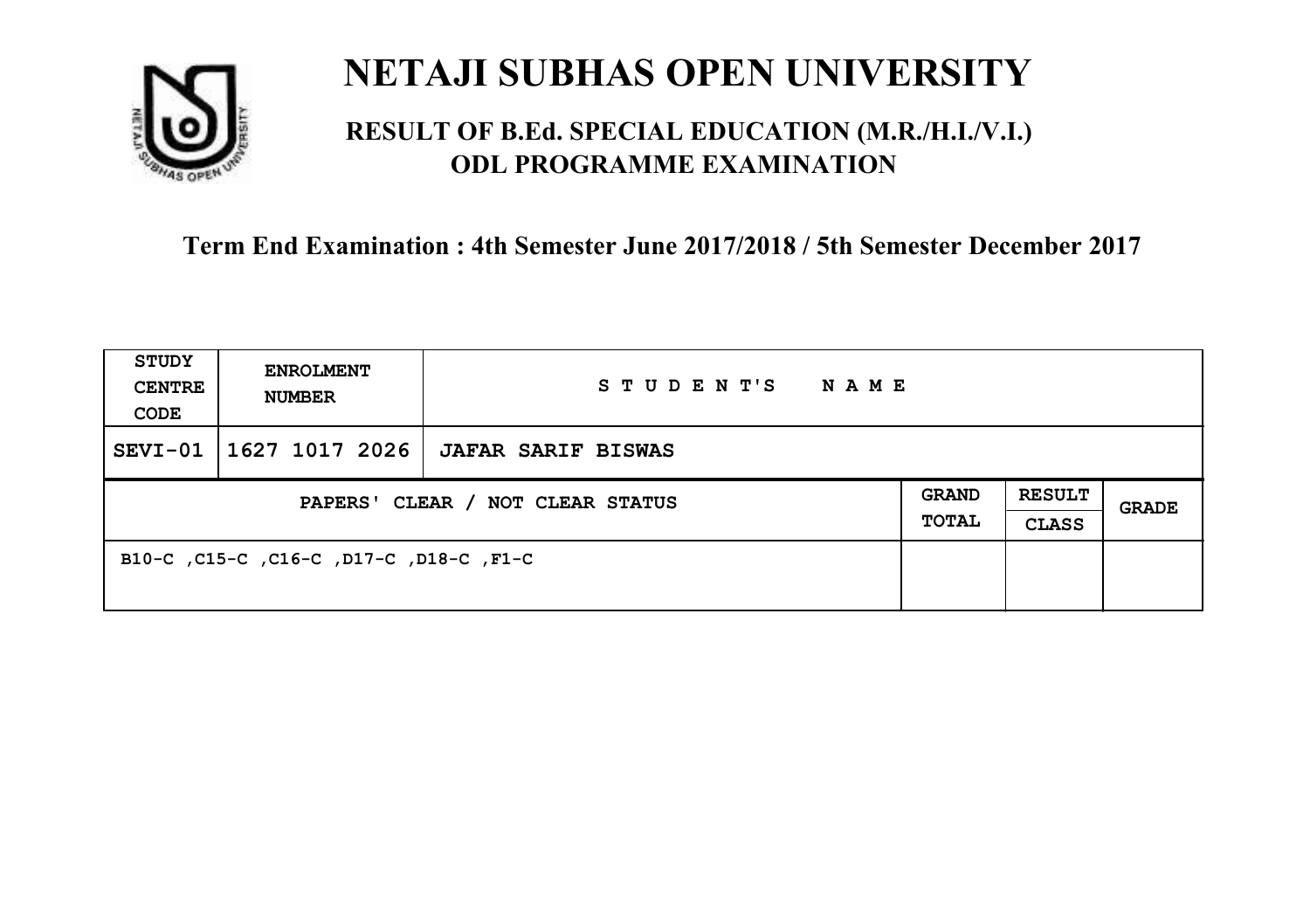

### **RESULT OF B.Ed. SPECIAL EDUCATION (M.R./H.I./V.I.) ODL PROGRAMME EXAMINATION**

| <b>STUDY</b><br><b>CENTRE</b><br>CODE | <b>ENROLMENT</b><br><b>NUMBER</b>       | STUDENT'S<br>NAME    |                       |                               |       |
|---------------------------------------|-----------------------------------------|----------------------|-----------------------|-------------------------------|-------|
| $SEVI-01$                             | 1628 1017 2001                          | <b>NASIMA KHATUN</b> |                       |                               |       |
| PAPERS' CLEAR / NOT CLEAR STATUS      |                                         |                      | <b>GRAND</b><br>TOTAL | <b>RESULT</b><br><b>CLASS</b> | GRADE |
|                                       | B10-C, C15-C, C16-C, D17-C, D18-C, F1-C |                      |                       |                               |       |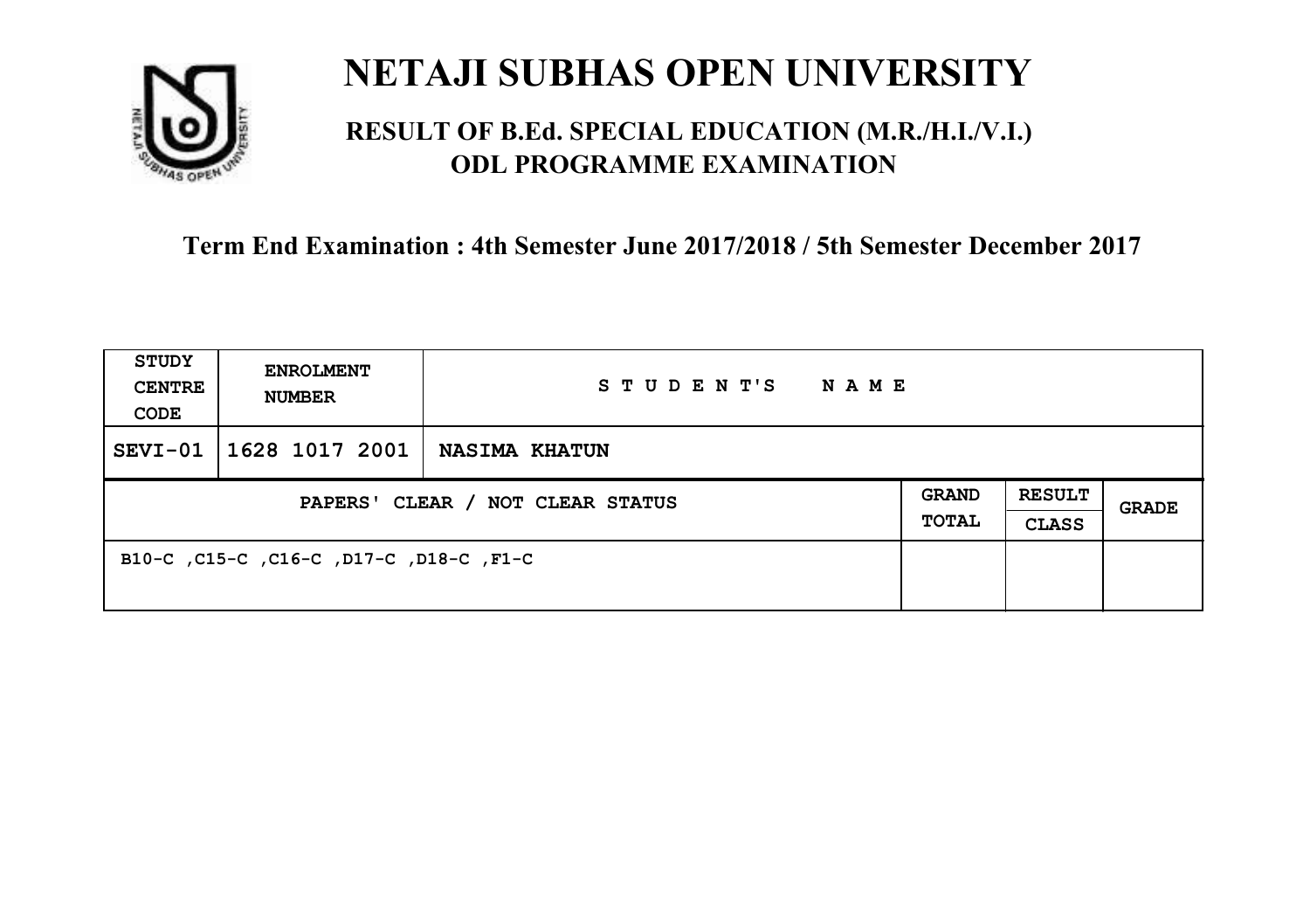

### **RESULT OF B.Ed. SPECIAL EDUCATION (M.R./H.I./V.I.) ODL PROGRAMME EXAMINATION**

| <b>STUDY</b><br><b>CENTRE</b><br>CODE | <b>ENROLMENT</b><br><b>NUMBER</b>       | STUDENT'S<br><b>NAME</b> |                              |                               |       |
|---------------------------------------|-----------------------------------------|--------------------------|------------------------------|-------------------------------|-------|
| $SEVI-01$                             | 1628 1017 2011                          | <b>PARAMA PARVIN</b>     |                              |                               |       |
| PAPERS' CLEAR / NOT CLEAR STATUS      |                                         |                          | <b>GRAND</b><br><b>TOTAL</b> | <b>RESULT</b><br><b>CLASS</b> | GRADE |
|                                       | B10-C, C15-C, C16-C, D17-C, D18-C, F1-C |                          |                              |                               |       |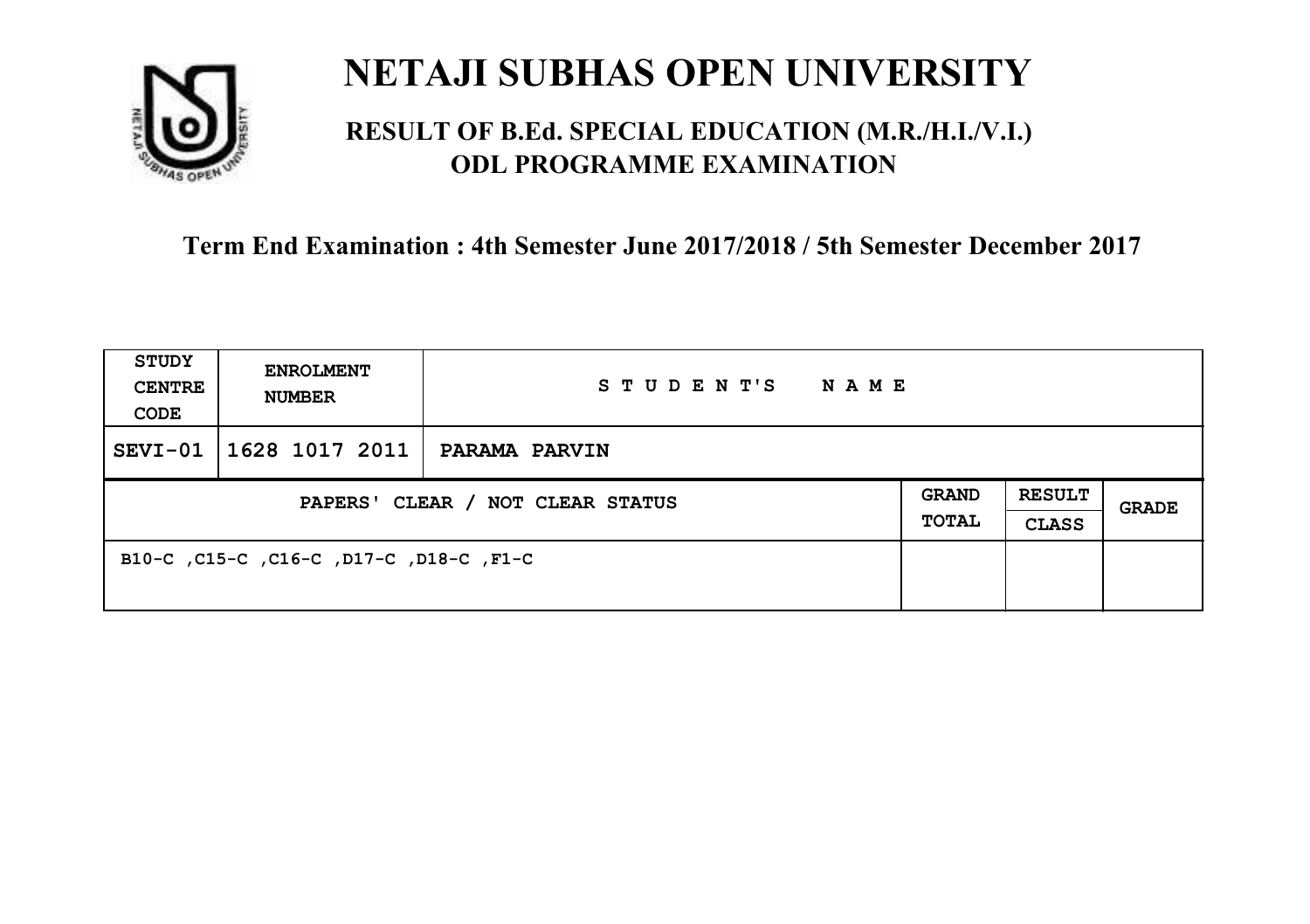

### **RESULT OF B.Ed. SPECIAL EDUCATION (M.R./H.I./V.I.) ODL PROGRAMME EXAMINATION**

| <b>STUDY</b><br><b>CENTRE</b><br>CODE | <b>ENROLMENT</b><br><b>NUMBER</b>       | STUDENT'S<br>NAME |  |                               |       |
|---------------------------------------|-----------------------------------------|-------------------|--|-------------------------------|-------|
| $SEVI-01$                             | 1628 1017 2013                          | SIPRA JANA OJHA   |  |                               |       |
| PAPERS' CLEAR / NOT CLEAR STATUS      |                                         |                   |  | <b>RESULT</b><br><b>CLASS</b> | GRADE |
|                                       | B10-C, C15-C, C16-C, D17-C, D18-C, F1-C |                   |  |                               |       |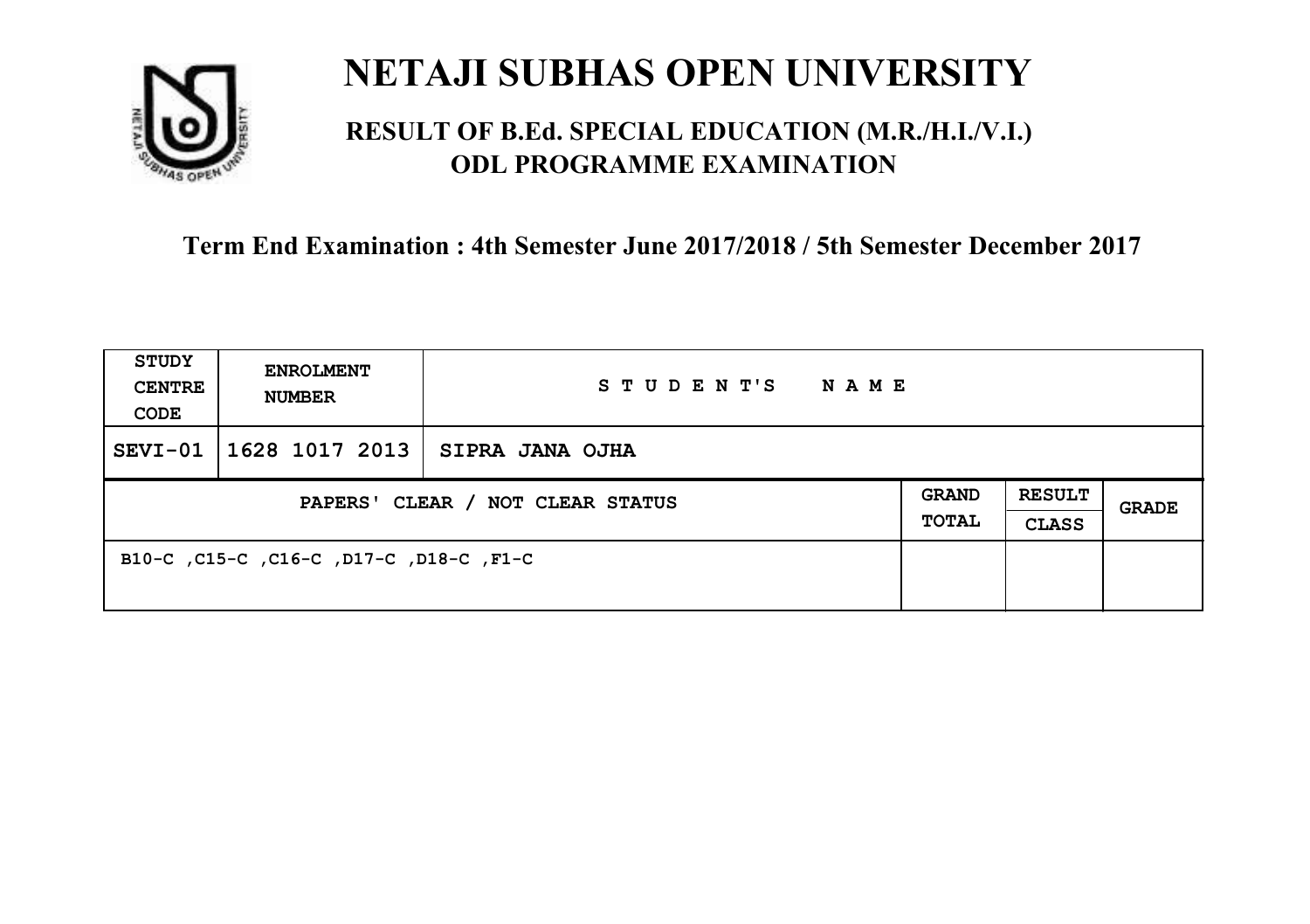

## **RESULT OF B.Ed. SPECIAL EDUCATION (M.R./H.I./V.I.) ODL PROGRAMME EXAMINATION**

| <b>STUDY</b><br><b>CENTRE</b><br>CODE | <b>ENROLMENT</b><br><b>NUMBER</b>       | STUDENT'S<br><b>NAME</b> |                       |                               |       |
|---------------------------------------|-----------------------------------------|--------------------------|-----------------------|-------------------------------|-------|
| SEVI-01                               | 1628 1017 2020                          | <b>HASNUHENA</b>         |                       |                               |       |
| PAPERS' CLEAR / NOT CLEAR STATUS      |                                         |                          | <b>GRAND</b><br>TOTAL | <b>RESULT</b><br><b>CLASS</b> | GRADE |
|                                       | B10-C, C15-C, C16-C, D17-C, D18-C, F1-C |                          |                       |                               |       |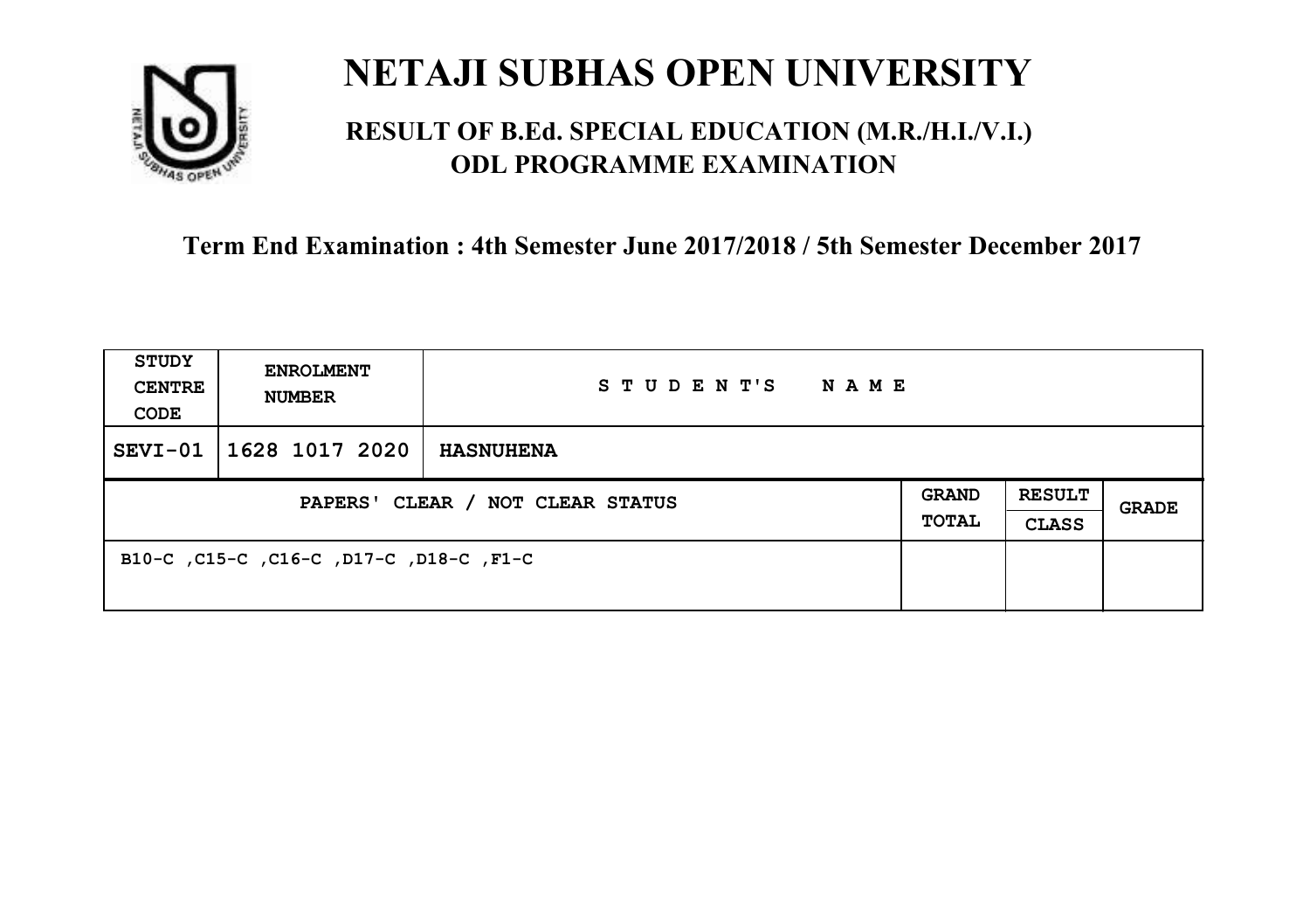

## **RESULT OF B.Ed. SPECIAL EDUCATION (M.R./H.I./V.I.) ODL PROGRAMME EXAMINATION**

| STUDY<br><b>CENTRE</b><br>CODE      | <b>ENROLMENT</b><br><b>NUMBER</b> | STUDENT'S<br><b>NAME</b> |                       |                               |       |
|-------------------------------------|-----------------------------------|--------------------------|-----------------------|-------------------------------|-------|
| $SEVI-01$                           | 1521 1017 2010                    | <b>NAYAN MANDAL</b>      |                       |                               |       |
| CLEAR / NOT CLEAR STATUS<br>PAPERS' |                                   |                          | <b>GRAND</b><br>TOTAL | <b>RESULT</b><br><b>CLASS</b> | GRADE |
|                                     |                                   | All Clear                | 1296                  | I                             | A     |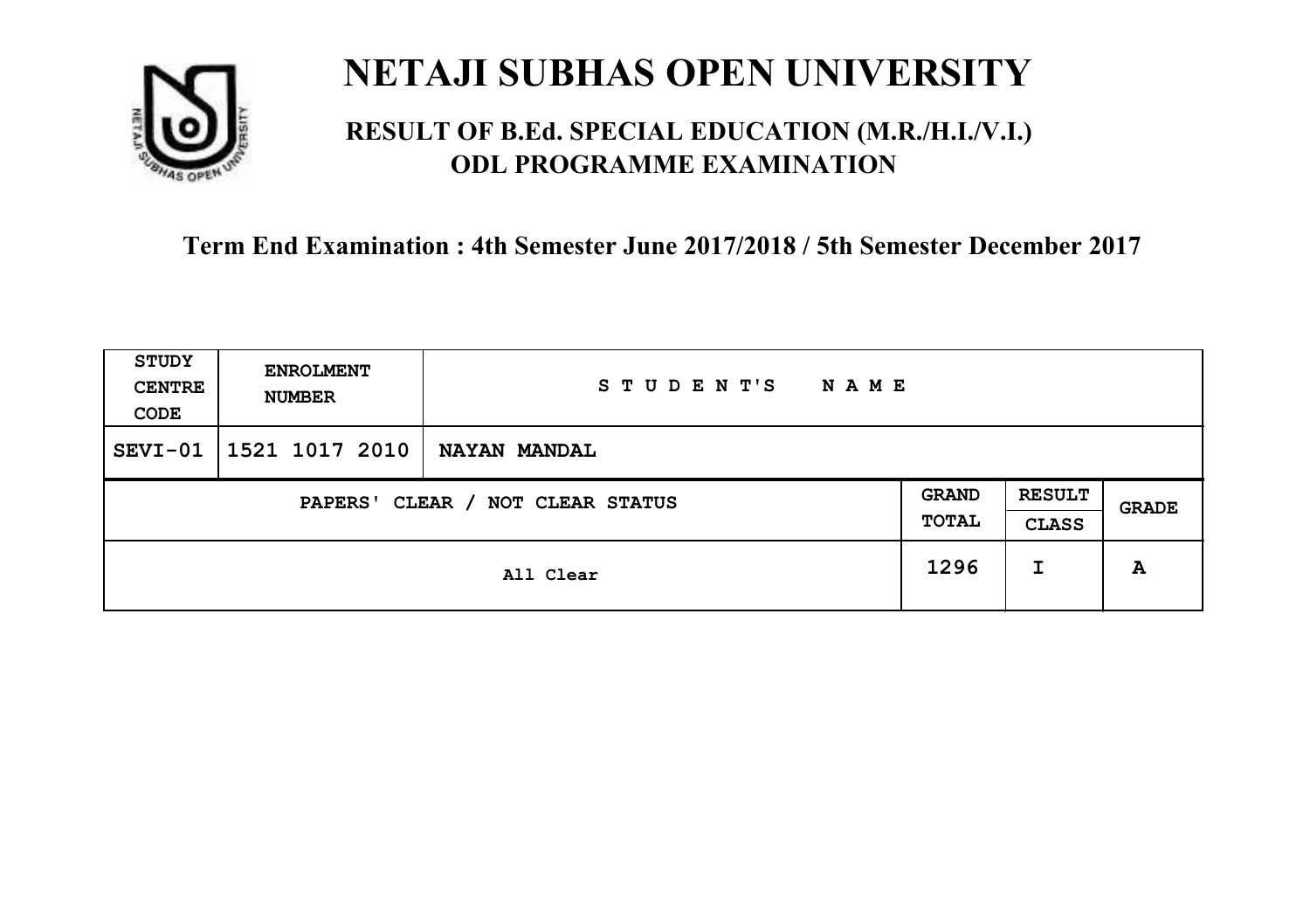

## **RESULT OF B.Ed. SPECIAL EDUCATION (M.R./H.I./V.I.) ODL PROGRAMME EXAMINATION**

| <b>STUDY</b><br><b>CENTRE</b><br>CODE | <b>ENROLMENT</b><br><b>NUMBER</b>   | STUDENT'S<br><b>NAME</b> |      |                               |       |
|---------------------------------------|-------------------------------------|--------------------------|------|-------------------------------|-------|
| $SEVI-01$                             | 1521 1017 2013                      | KOUSHIK DEBNATH          |      |                               |       |
|                                       | CLEAR / NOT CLEAR STATUS<br>PAPERS' |                          |      | <b>RESULT</b><br><b>CLASS</b> | GRADE |
|                                       |                                     | All Clear                | 1341 | I                             | A     |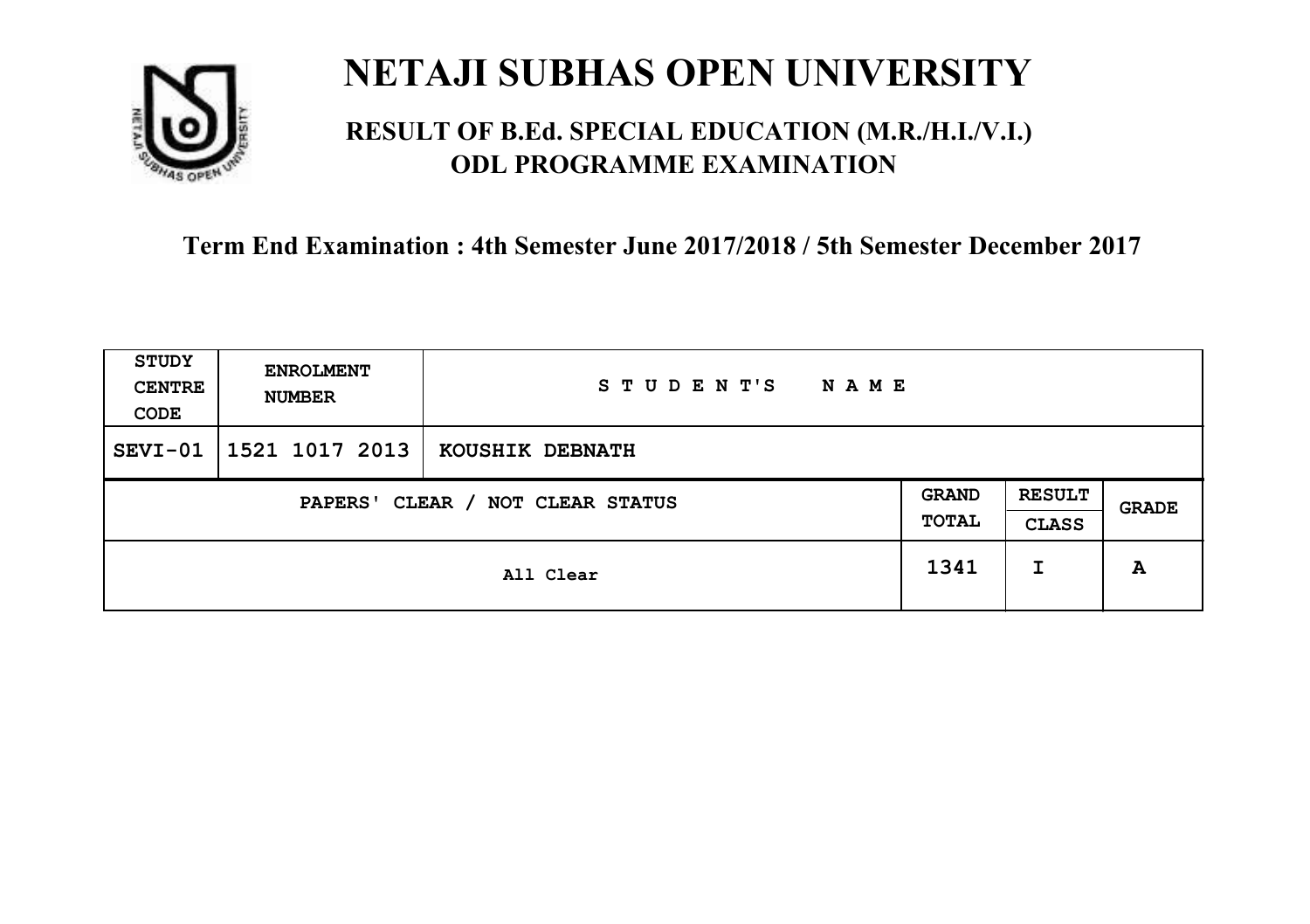

## **RESULT OF B.Ed. SPECIAL EDUCATION (M.R./H.I./V.I.) ODL PROGRAMME EXAMINATION**

| <b>STUDY</b><br><b>CENTRE</b><br>CODE | <b>ENROLMENT</b><br><b>NUMBER</b>   | STUDENT'S<br><b>NAME</b> |      |                               |       |
|---------------------------------------|-------------------------------------|--------------------------|------|-------------------------------|-------|
| $SEVI-01$                             | 1521 1017 2015                      | <b>AHIBHUSAN DAS</b>     |      |                               |       |
|                                       | CLEAR / NOT CLEAR STATUS<br>PAPERS' |                          |      | <b>RESULT</b><br><b>CLASS</b> | GRADE |
|                                       |                                     | All Clear                | 1296 | I                             | A     |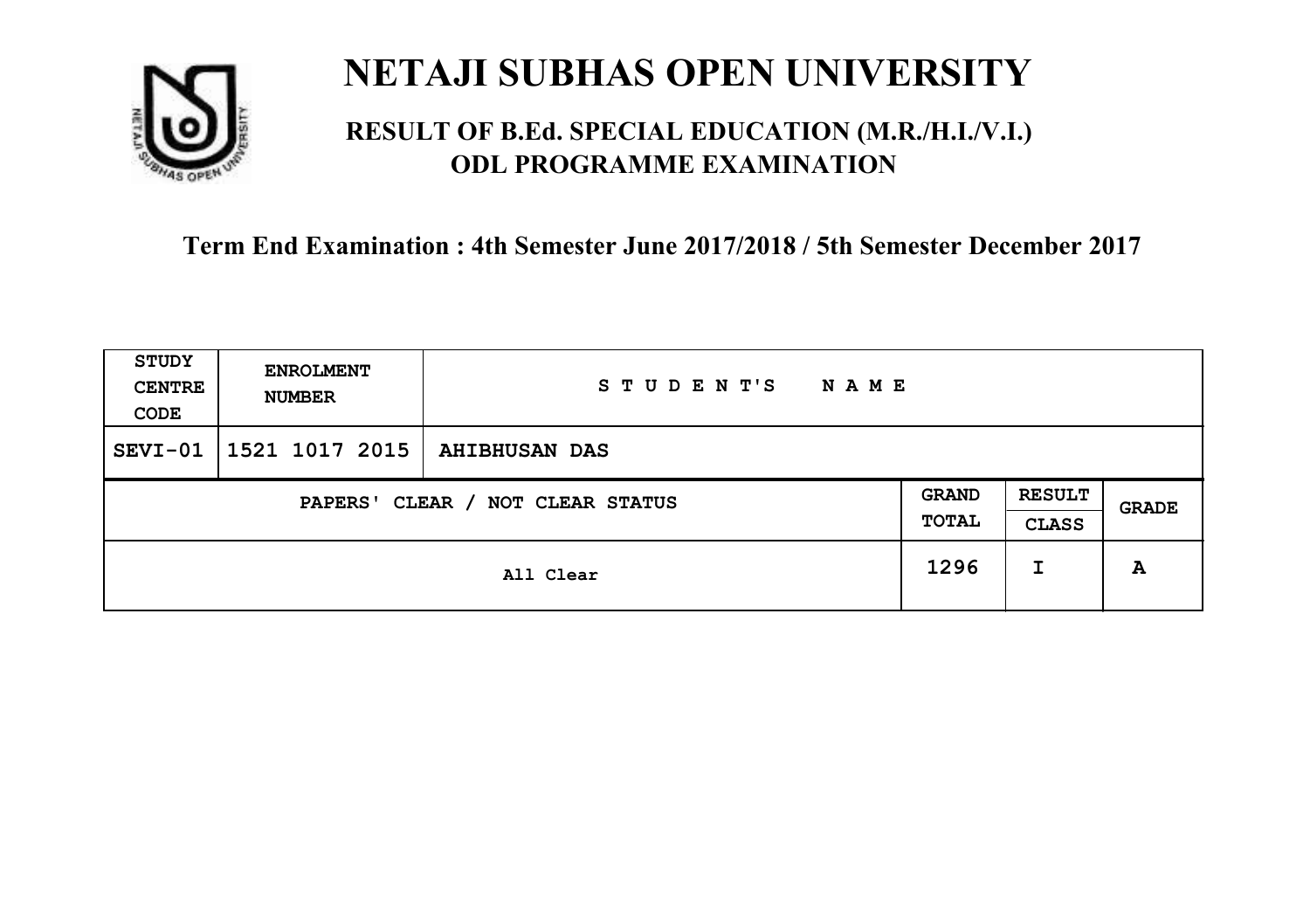

## **RESULT OF B.Ed. SPECIAL EDUCATION (M.R./H.I./V.I.) ODL PROGRAMME EXAMINATION**

| STUDY<br><b>CENTRE</b><br>CODE   | <b>ENROLMENT</b><br><b>NUMBER</b>                                                           | STUDENT'S<br><b>NAME</b> |                              |                               |       |
|----------------------------------|---------------------------------------------------------------------------------------------|--------------------------|------------------------------|-------------------------------|-------|
| $SEVI-01$                        | 1521 1017 2019                                                                              | <b>GURUPRASAD PAN</b>    |                              |                               |       |
| PAPERS' CLEAR / NOT CLEAR STATUS |                                                                                             |                          | <b>GRAND</b><br><b>TOTAL</b> | <b>RESULT</b><br><b>CLASS</b> | GRADE |
|                                  | B10-C, C15-C, C16-C, D17-C, D18-C, F1-C, B11-C, D1<br>$9-C$ , $E1-B-NC$ , $F2-NC$ , $F3-NC$ |                          |                              |                               |       |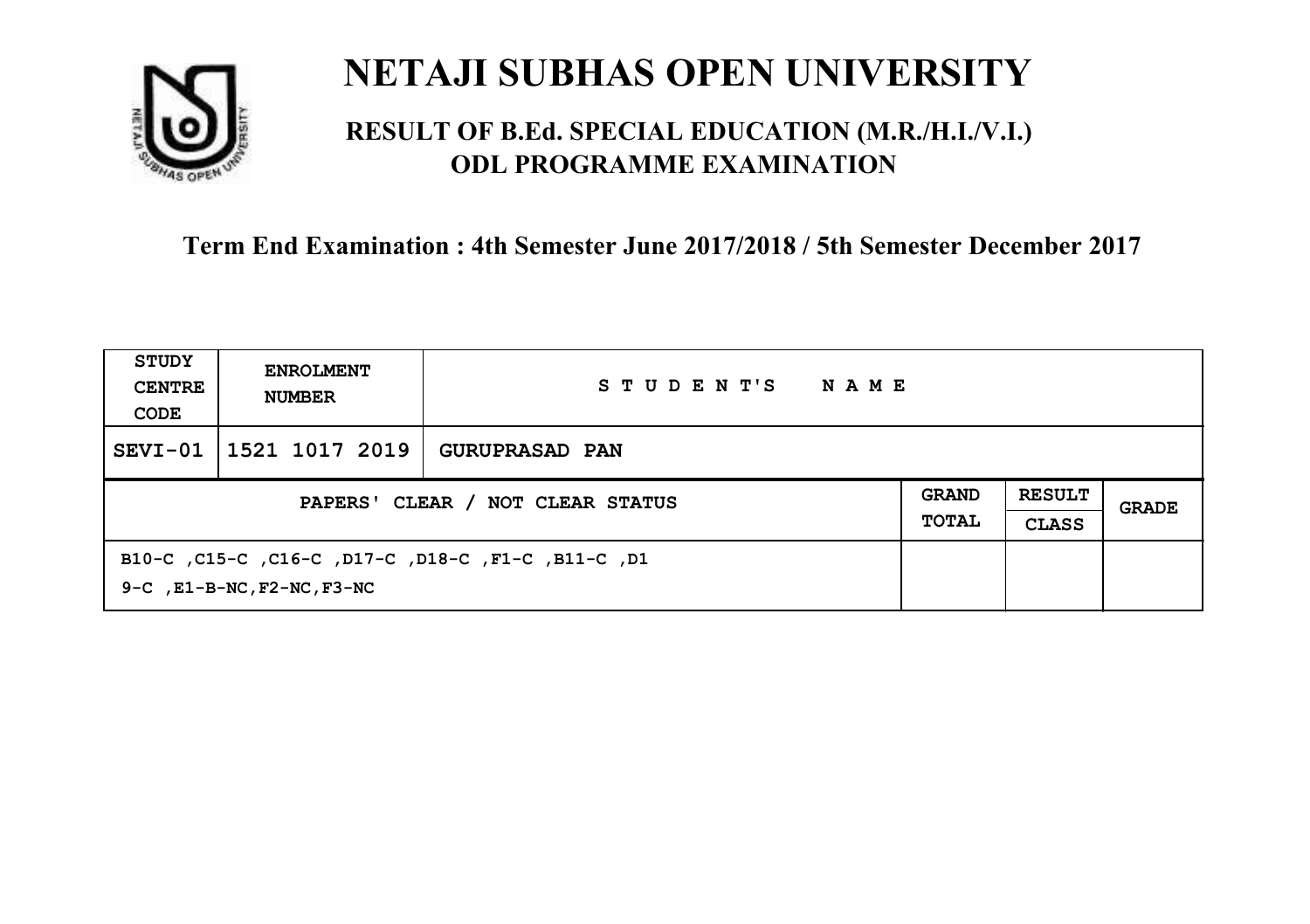

## **RESULT OF B.Ed. SPECIAL EDUCATION (M.R./H.I./V.I.) ODL PROGRAMME EXAMINATION**

| <b>STUDY</b><br><b>CENTRE</b><br>CODE | <b>ENROLMENT</b><br><b>NUMBER</b>   | STUDENT'S<br><b>NAME</b> |      |                               |       |
|---------------------------------------|-------------------------------------|--------------------------|------|-------------------------------|-------|
| $SEVI-01$                             | 1521 1017 2021                      | <b>PRANAY GHOSH</b>      |      |                               |       |
|                                       | CLEAR / NOT CLEAR STATUS<br>PAPERS' |                          |      | <b>RESULT</b><br><b>CLASS</b> | GRADE |
|                                       |                                     | All Clear                | 1398 | I                             | A     |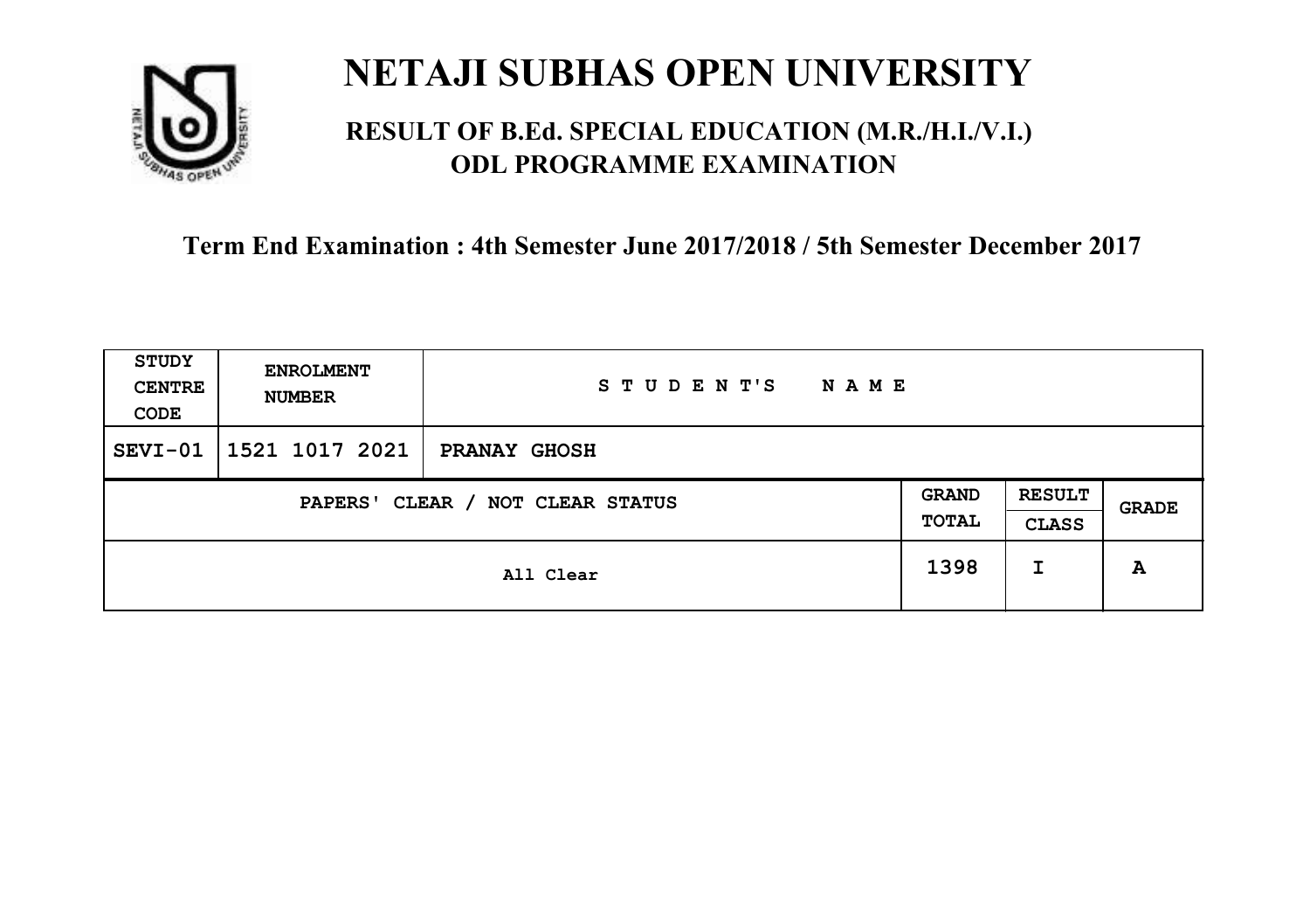

## **RESULT OF B.Ed. SPECIAL EDUCATION (M.R./H.I./V.I.) ODL PROGRAMME EXAMINATION**

| <b>STUDY</b><br><b>CENTRE</b><br>CODE | <b>ENROLMENT</b><br><b>NUMBER</b> | STUDENT'S<br><b>NAME</b> |                       |                               |       |
|---------------------------------------|-----------------------------------|--------------------------|-----------------------|-------------------------------|-------|
| $SEVI-01$                             | 1521 1017 2024                    | <b>SUBHAJIT MANDAL</b>   |                       |                               |       |
| CLEAR / NOT CLEAR STATUS<br>PAPERS'   |                                   |                          | <b>GRAND</b><br>TOTAL | <b>RESULT</b><br><b>CLASS</b> | GRADE |
|                                       |                                   | All Clear                | 1441                  | I                             | $A+$  |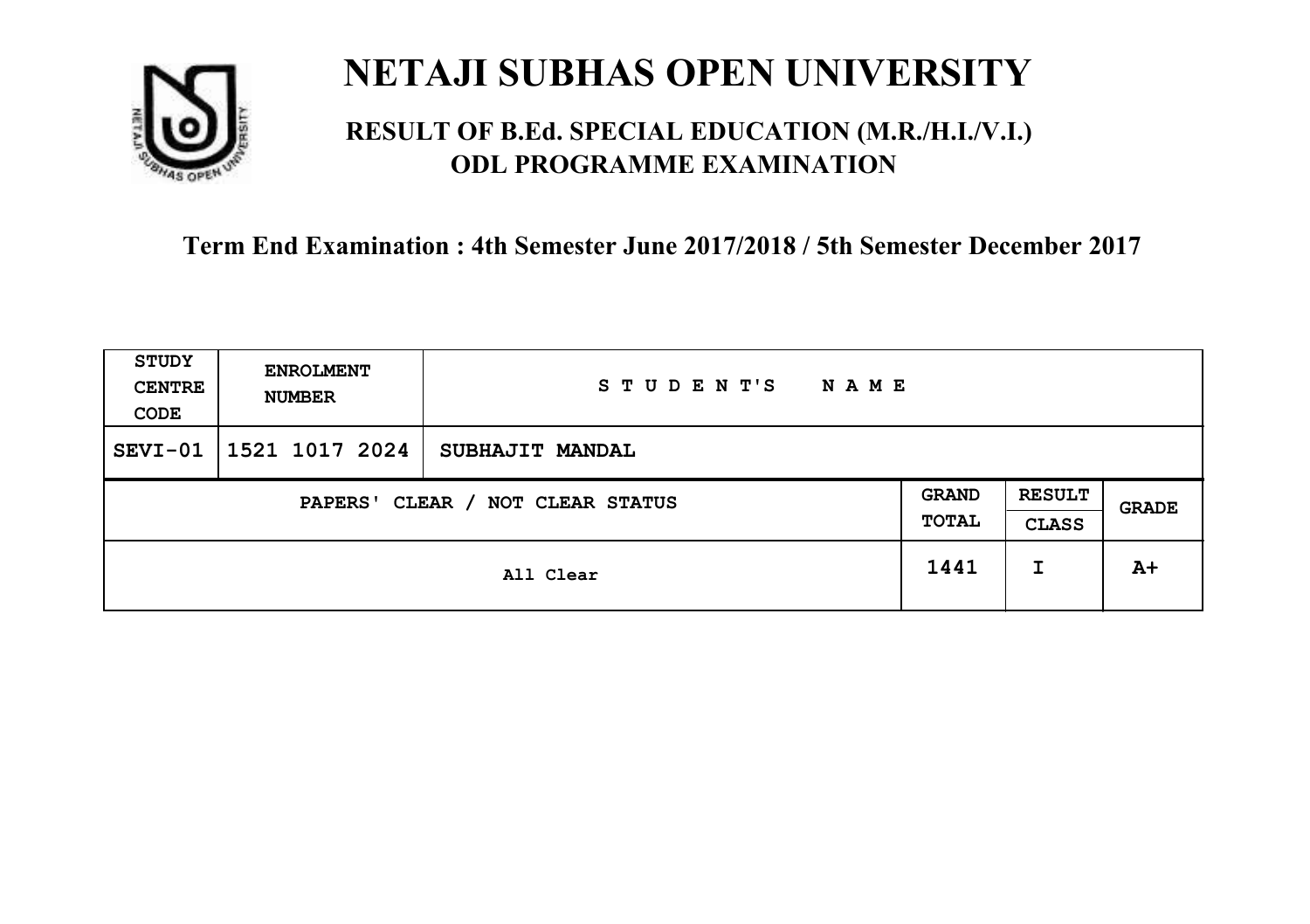

## **RESULT OF B.Ed. SPECIAL EDUCATION (M.R./H.I./V.I.) ODL PROGRAMME EXAMINATION**

| <b>STUDY</b><br><b>CENTRE</b><br>CODE | <b>ENROLMENT</b><br><b>NUMBER</b>   | STUDENT'S<br><b>NAME</b> |      |                               |       |
|---------------------------------------|-------------------------------------|--------------------------|------|-------------------------------|-------|
| $SEVI-01$                             | 1522 1017 2006                      | <b>BARNALI BISWAS</b>    |      |                               |       |
|                                       | CLEAR / NOT CLEAR STATUS<br>PAPERS' |                          |      | <b>RESULT</b><br><b>CLASS</b> | GRADE |
|                                       |                                     | All Clear                | 1332 | I                             | A     |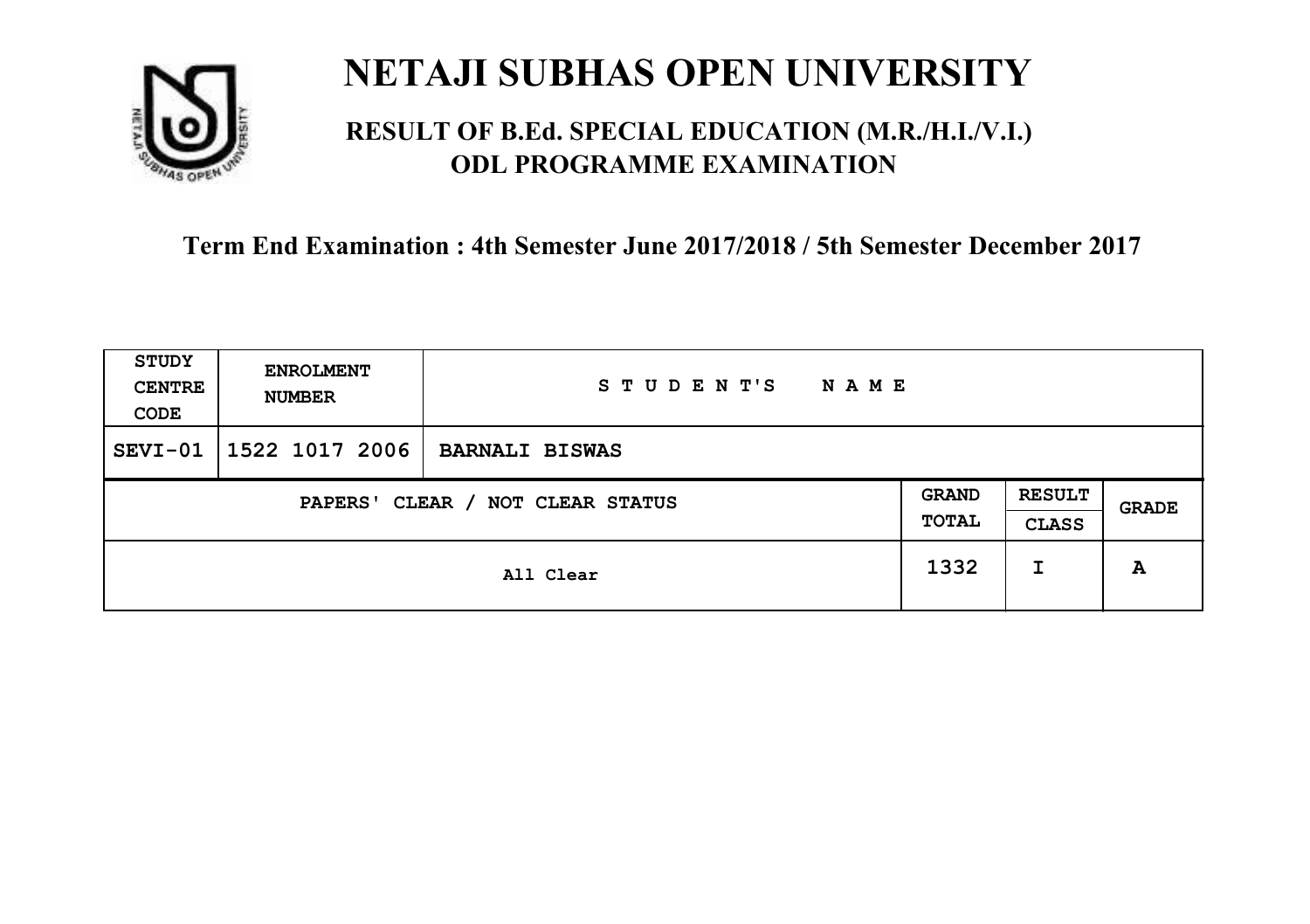

## **RESULT OF B.Ed. SPECIAL EDUCATION (M.R./H.I./V.I.) ODL PROGRAMME EXAMINATION**

| <b>STUDY</b><br><b>CENTRE</b><br>CODE | <b>ENROLMENT</b><br><b>NUMBER</b> | STUDENT'S<br><b>NAME</b> |                       |                               |       |
|---------------------------------------|-----------------------------------|--------------------------|-----------------------|-------------------------------|-------|
| $SEVI-01$                             | 1522 1017 2012                    | PRIYANKA MUKHERJEE       |                       |                               |       |
| CLEAR / NOT CLEAR STATUS<br>PAPERS'   |                                   |                          | <b>GRAND</b><br>TOTAL | <b>RESULT</b><br><b>CLASS</b> | GRADE |
|                                       |                                   | All Clear                | 1464                  | I                             | $A+$  |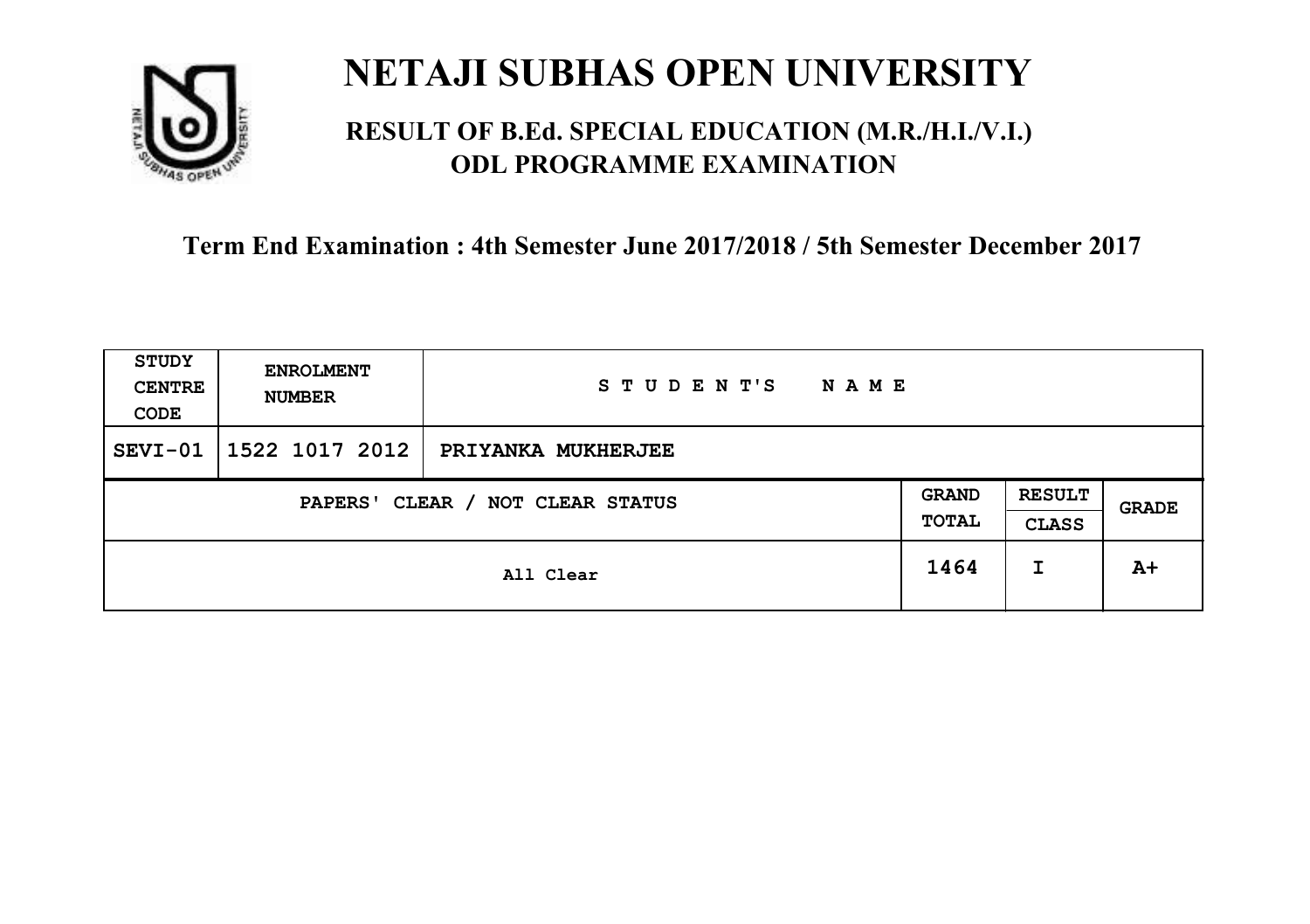

## **RESULT OF B.Ed. SPECIAL EDUCATION (M.R./H.I./V.I.) ODL PROGRAMME EXAMINATION**

| <b>STUDY</b><br><b>CENTRE</b><br>CODE | <b>ENROLMENT</b><br><b>NUMBER</b>   | STUDENT'S<br><b>NAME</b> |      |                               |              |
|---------------------------------------|-------------------------------------|--------------------------|------|-------------------------------|--------------|
| $SEVI-01$                             | 1522 1017 2014                      | SHIPRA CHAKRABORTY       |      |                               |              |
|                                       | CLEAR / NOT CLEAR STATUS<br>PAPERS' |                          |      | <b>RESULT</b><br><b>CLASS</b> | <b>GRADE</b> |
|                                       |                                     | All Clear                | 1404 | I                             | $A+$         |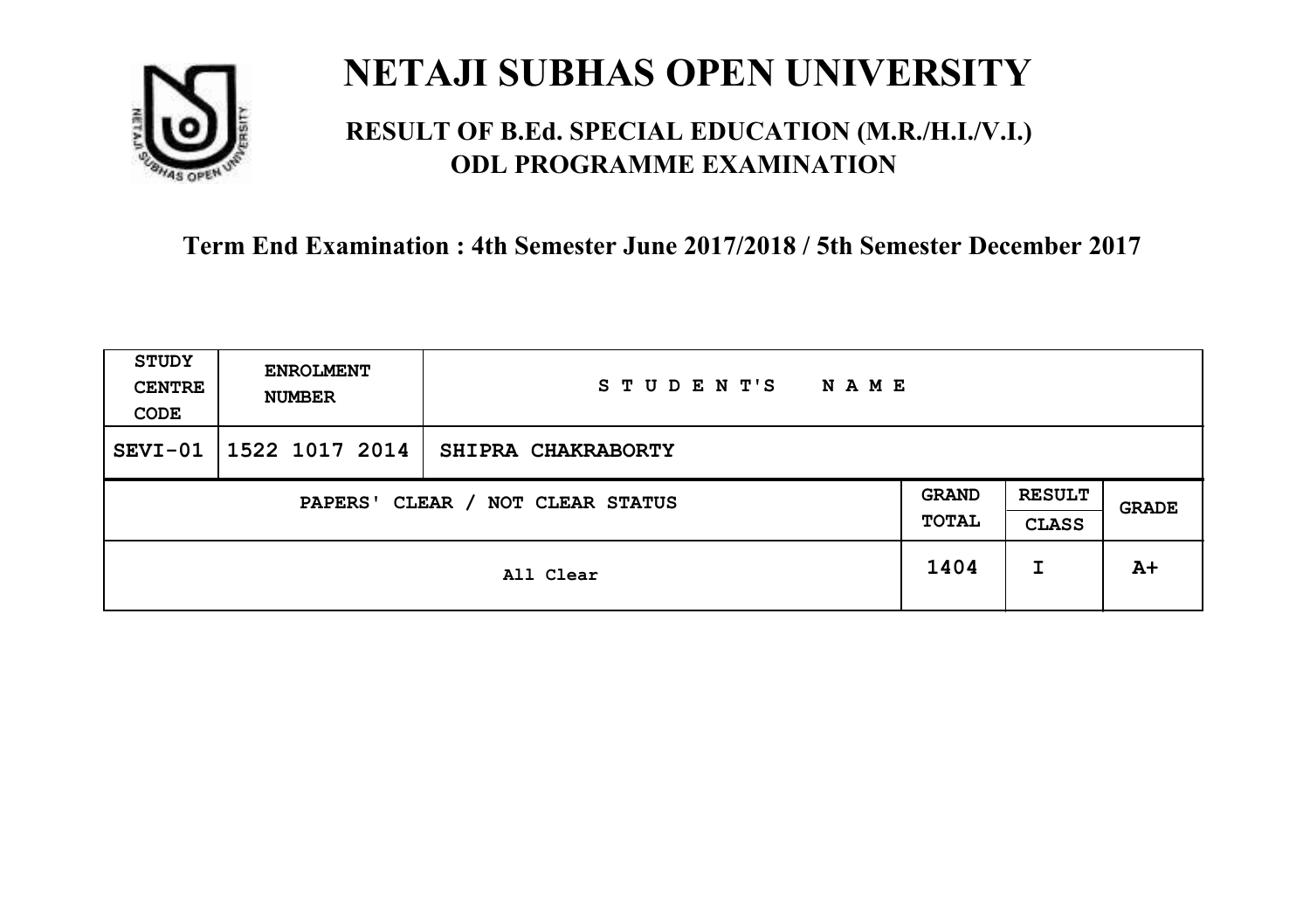

## **RESULT OF B.Ed. SPECIAL EDUCATION (M.R./H.I./V.I.) ODL PROGRAMME EXAMINATION**

| <b>STUDY</b><br><b>CENTRE</b><br>CODE | <b>ENROLMENT</b><br><b>NUMBER</b>   | STUDENT'S<br><b>NAME</b> |      |                               |              |
|---------------------------------------|-------------------------------------|--------------------------|------|-------------------------------|--------------|
| $SEVI-01$                             | 1523 1017 2007                      | SAMIRAN MANDAL           |      |                               |              |
|                                       | CLEAR / NOT CLEAR STATUS<br>PAPERS' |                          |      | <b>RESULT</b><br><b>CLASS</b> | <b>GRADE</b> |
|                                       |                                     | All Clear                | 1326 | I                             | A            |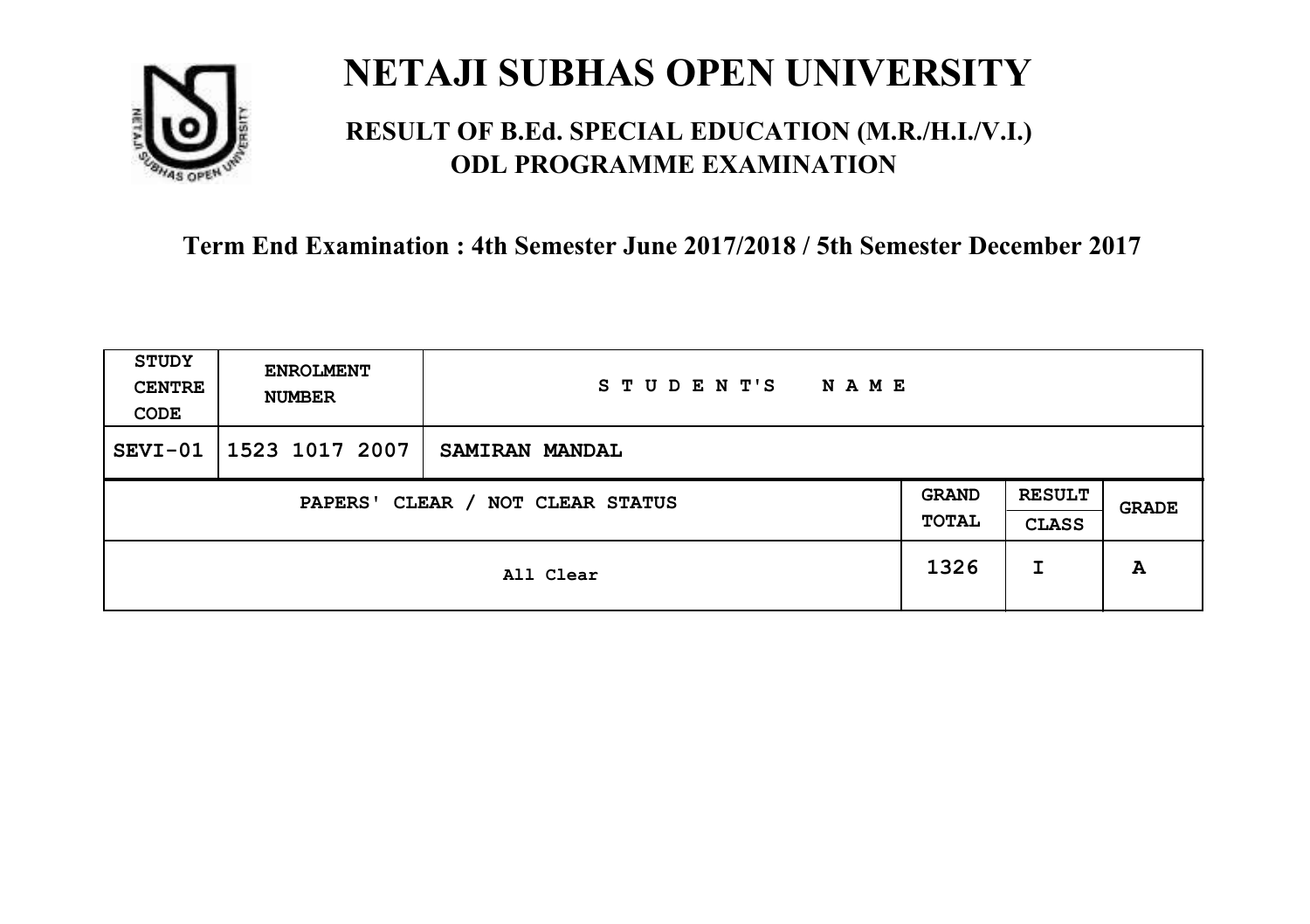

## **RESULT OF B.Ed. SPECIAL EDUCATION (M.R./H.I./V.I.) ODL PROGRAMME EXAMINATION**

| <b>STUDY</b><br><b>CENTRE</b><br>CODE | <b>ENROLMENT</b><br><b>NUMBER</b> | STUDENT'S<br><b>NAME</b> |                       |                               |       |
|---------------------------------------|-----------------------------------|--------------------------|-----------------------|-------------------------------|-------|
| $SEVI-01$                             | 1523 1017 2028                    | <b>GOURANGA MONDAL</b>   |                       |                               |       |
| CLEAR / NOT CLEAR STATUS<br>PAPERS'   |                                   |                          | <b>GRAND</b><br>TOTAL | <b>RESULT</b><br><b>CLASS</b> | GRADE |
|                                       |                                   | All Clear                | 1337                  | I                             | A     |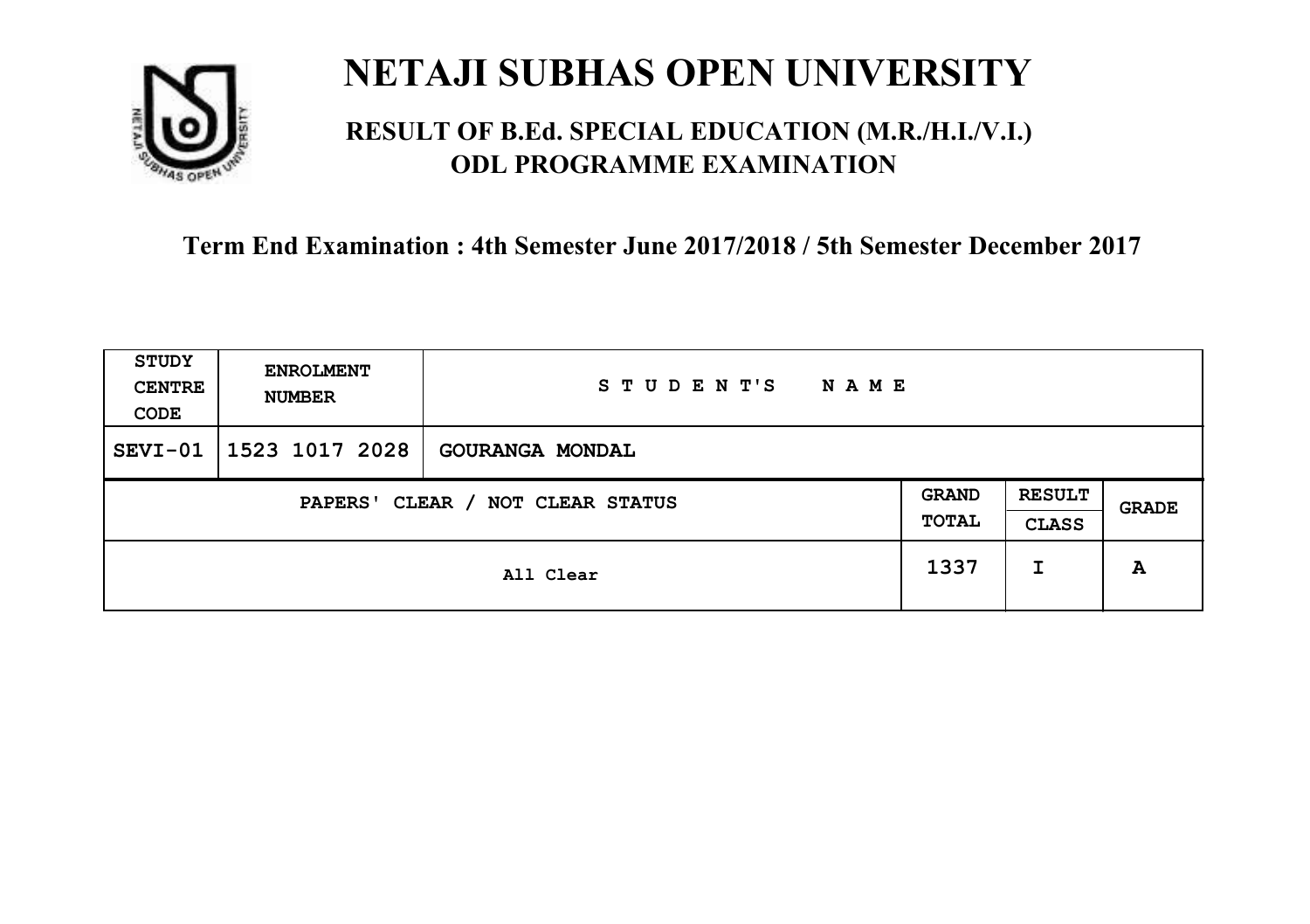

## **RESULT OF B.Ed. SPECIAL EDUCATION (M.R./H.I./V.I.) ODL PROGRAMME EXAMINATION**

| STUDY<br><b>CENTRE</b><br>CODE | <b>ENROLMENT</b><br><b>NUMBER</b>   | STUDENT'S<br><b>NAME</b> |      |                               |       |
|--------------------------------|-------------------------------------|--------------------------|------|-------------------------------|-------|
| $SEVI-01$                      | 1523 1017 2029                      | AJIT BISWAS              |      |                               |       |
|                                | CLEAR / NOT CLEAR STATUS<br>PAPERS' |                          |      | <b>RESULT</b><br><b>CLASS</b> | GRADE |
|                                | All Clear                           |                          | 1325 | I                             | A     |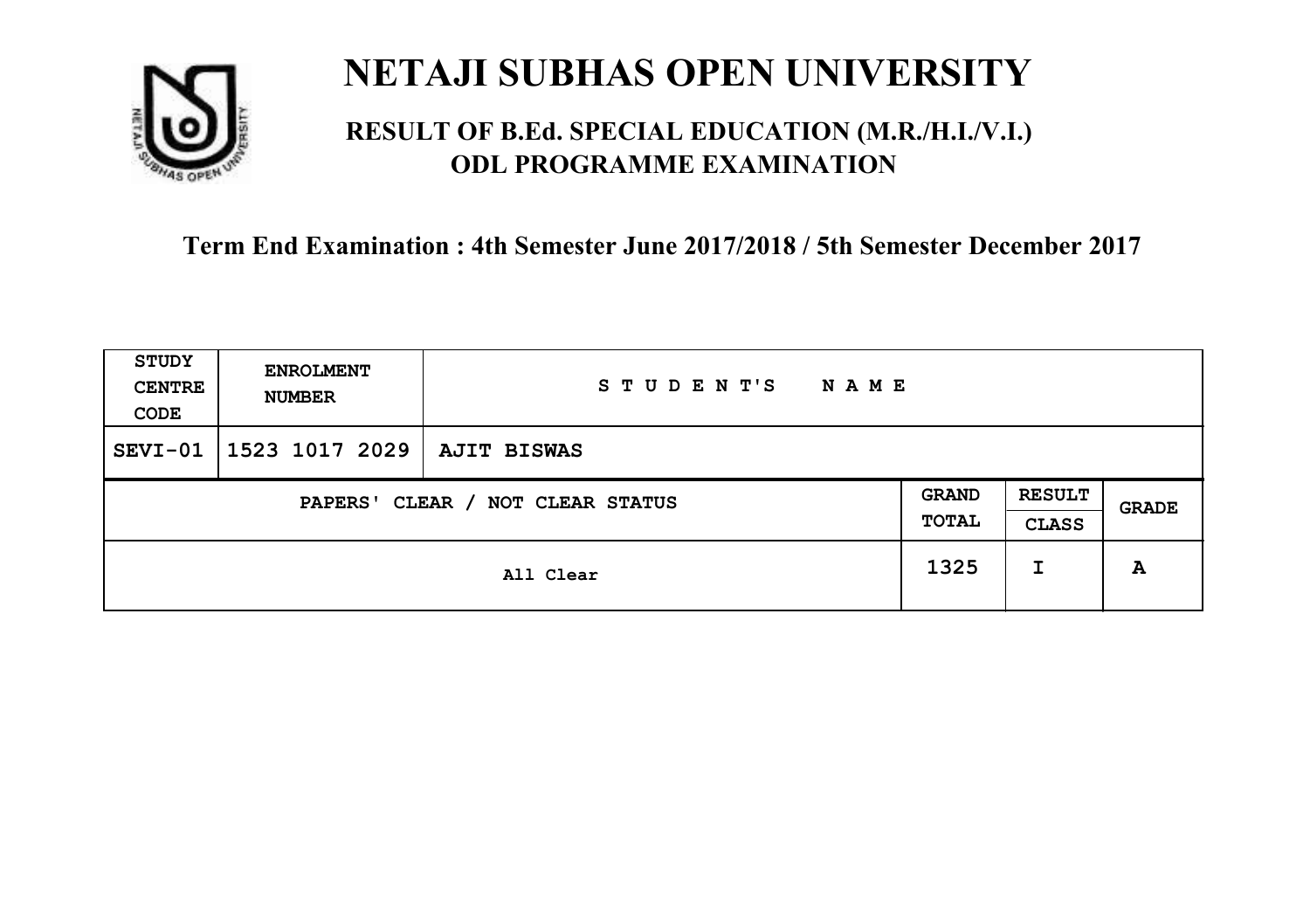

## **RESULT OF B.Ed. SPECIAL EDUCATION (M.R./H.I./V.I.) ODL PROGRAMME EXAMINATION**

| <b>STUDY</b><br><b>CENTRE</b><br>CODE | <b>ENROLMENT</b><br><b>NUMBER</b> | STUDENT'S<br><b>NAME</b> |                       |                               |       |
|---------------------------------------|-----------------------------------|--------------------------|-----------------------|-------------------------------|-------|
| $SEVI-01$                             | 1524 1017 2001                    | <b>DIPANWITA DAS</b>     |                       |                               |       |
| CLEAR / NOT CLEAR STATUS<br>PAPERS'   |                                   |                          | <b>GRAND</b><br>TOTAL | <b>RESULT</b><br><b>CLASS</b> | GRADE |
|                                       | All Clear                         |                          | 1409                  | I                             | $A+$  |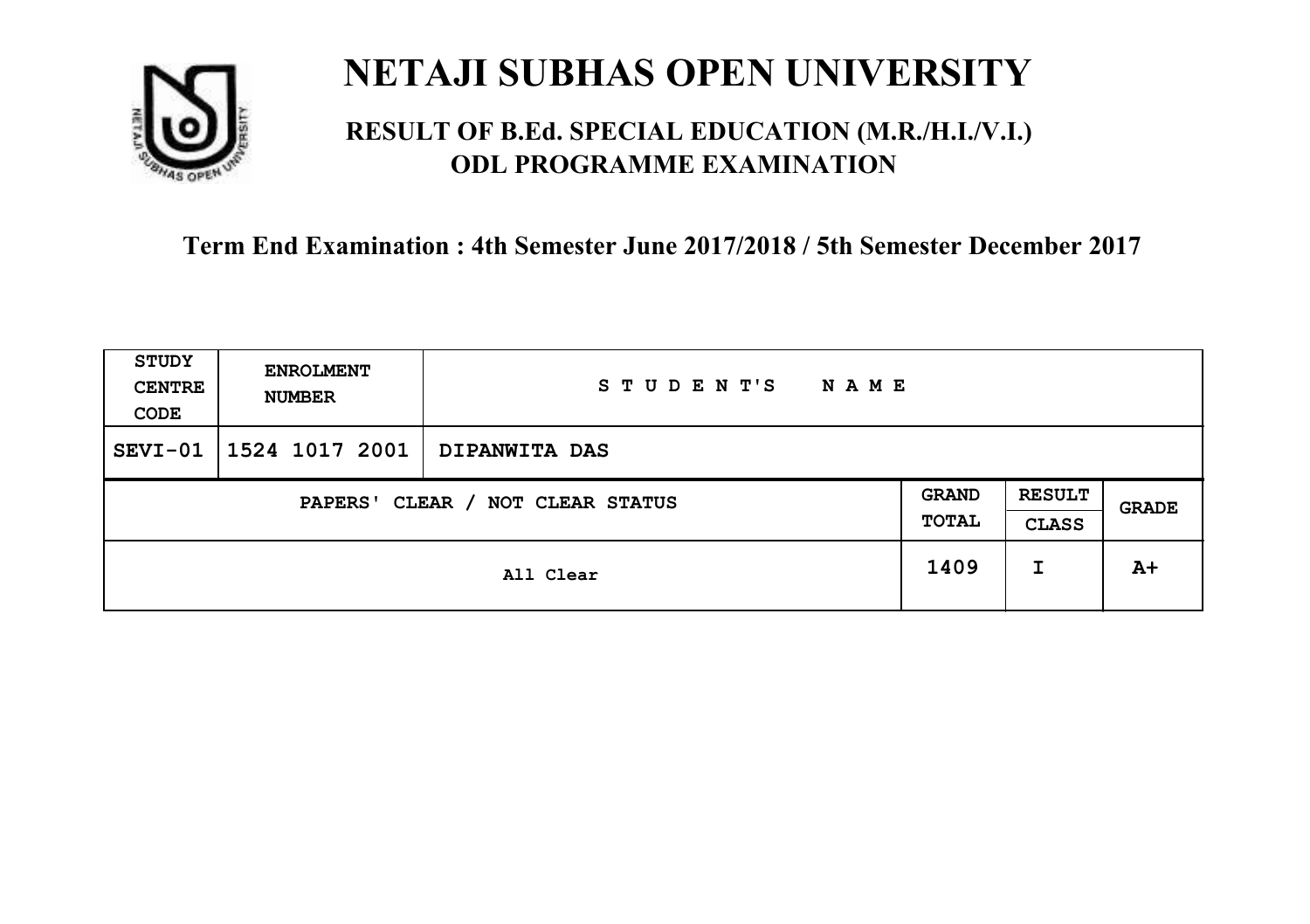

## **RESULT OF B.Ed. SPECIAL EDUCATION (M.R./H.I./V.I.) ODL PROGRAMME EXAMINATION**

| <b>STUDY</b><br><b>CENTRE</b><br>CODE | <b>ENROLMENT</b><br><b>NUMBER</b>   | STUDENT'S<br><b>NAME</b> |      |                               |       |
|---------------------------------------|-------------------------------------|--------------------------|------|-------------------------------|-------|
| $SEVI-01$                             | 1524 1017 2002                      | <b>JAYASHREE SAHA</b>    |      |                               |       |
|                                       | CLEAR / NOT CLEAR STATUS<br>PAPERS' |                          |      | <b>RESULT</b><br><b>CLASS</b> | GRADE |
|                                       | All Clear                           |                          | 1241 | I                             | A     |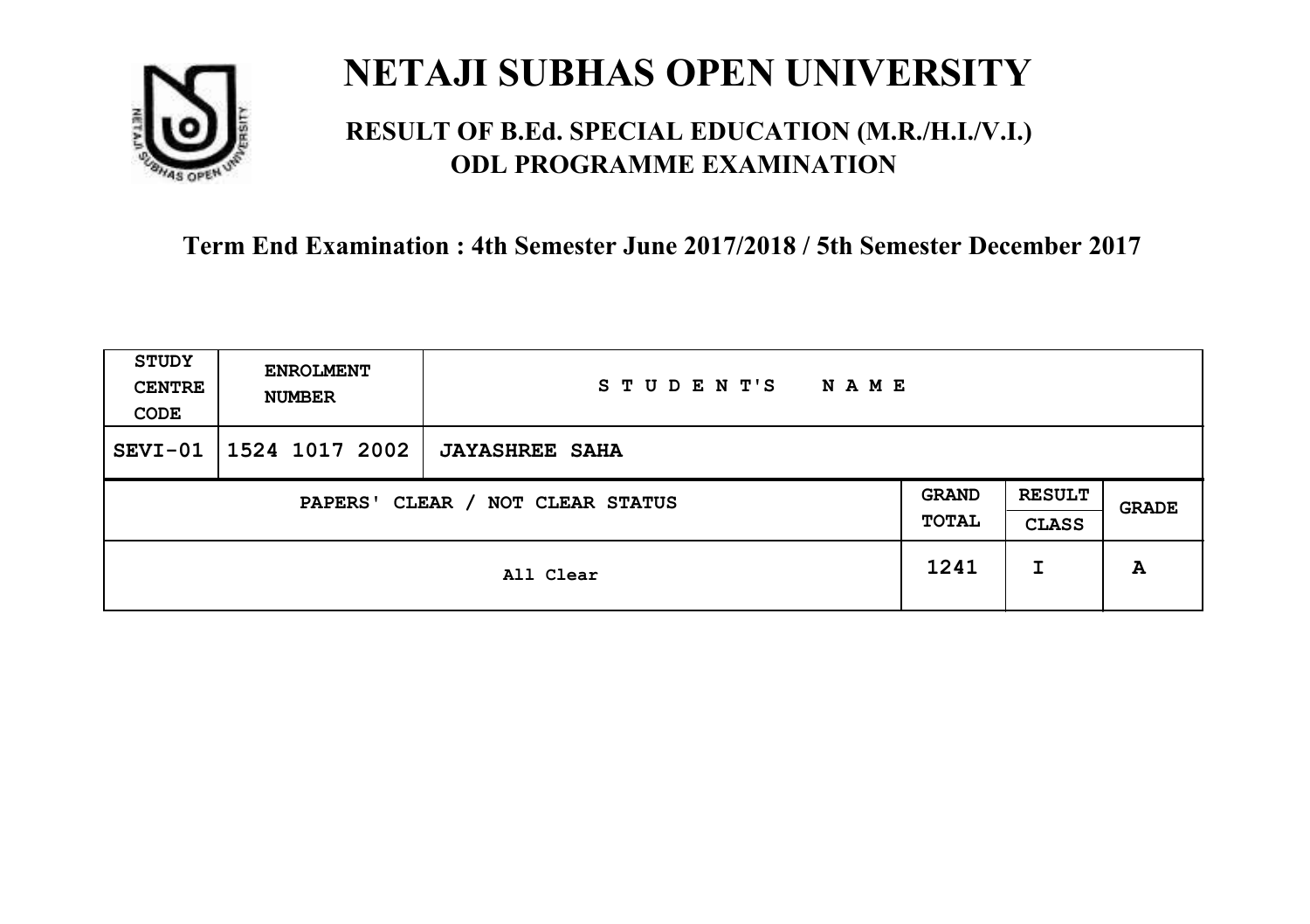

## **RESULT OF B.Ed. SPECIAL EDUCATION (M.R./H.I./V.I.) ODL PROGRAMME EXAMINATION**

| <b>STUDY</b><br><b>CENTRE</b><br>CODE | <b>ENROLMENT</b><br><b>NUMBER</b> | STUDENT'S<br><b>NAME</b> |                       |                               |       |
|---------------------------------------|-----------------------------------|--------------------------|-----------------------|-------------------------------|-------|
| $SEVI-01$                             | 1524 1017 2027                    | <b>BIPRA BISWAS</b>      |                       |                               |       |
| CLEAR / NOT CLEAR STATUS<br>PAPERS'   |                                   |                          | <b>GRAND</b><br>TOTAL | <b>RESULT</b><br><b>CLASS</b> | GRADE |
|                                       |                                   | All Clear                | 1312                  | I                             | A     |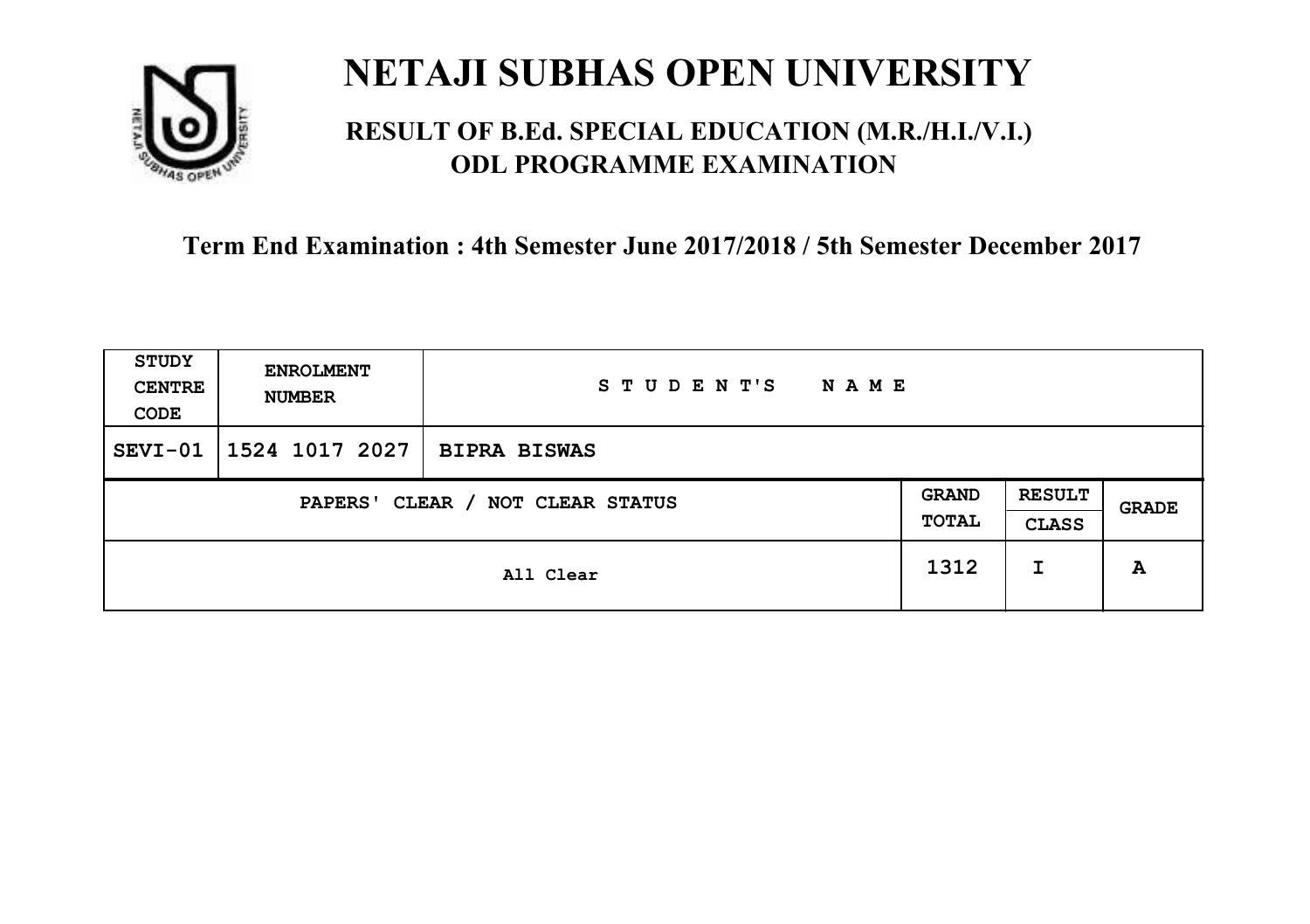

## **RESULT OF B.Ed. SPECIAL EDUCATION (M.R./H.I./V.I.) ODL PROGRAMME EXAMINATION**

| STUDY<br><b>CENTRE</b><br>CODE             | <b>ENROLMENT</b><br><b>NUMBER</b>                                                                   | STUDENT'S<br><b>NAME</b> |                              |                               |       |
|--------------------------------------------|-----------------------------------------------------------------------------------------------------|--------------------------|------------------------------|-------------------------------|-------|
| SEVI-01                                    | 1525 1017 2020                                                                                      | SOUMEN SARDAR            |                              |                               |       |
| CLEAR / NOT CLEAR STATUS<br><b>PAPERS'</b> |                                                                                                     |                          | <b>GRAND</b><br><b>TOTAL</b> | <b>RESULT</b><br><b>CLASS</b> | GRADE |
|                                            | B10-NC, C15-NC, C16-NC, D17-NC, D18-NC, F1-NC, B11-NC, D1<br>$9-NC$ , $E1-B-NC$ , $F2-NC$ , $F3-NC$ |                          |                              |                               |       |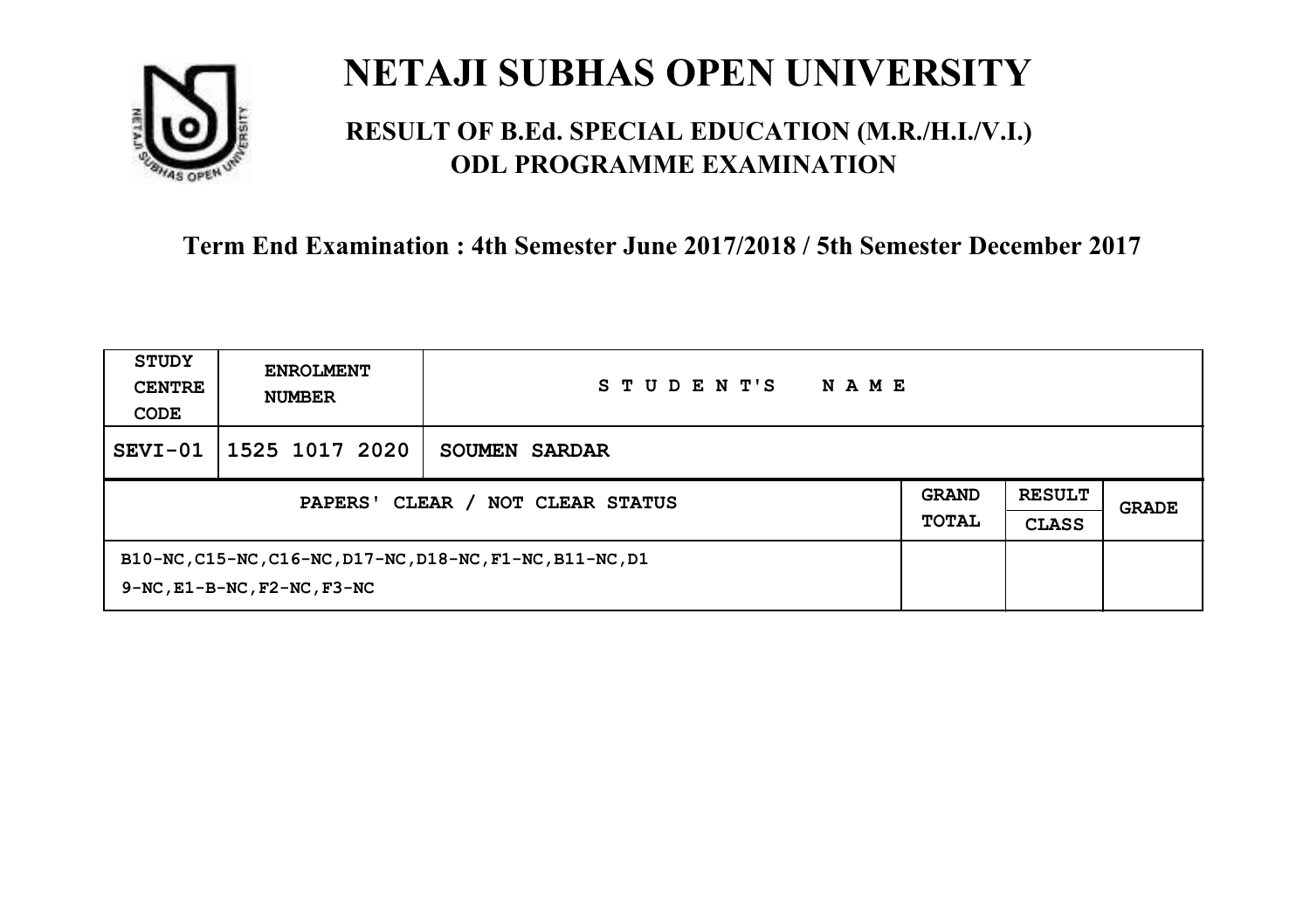

## **RESULT OF B.Ed. SPECIAL EDUCATION (M.R./H.I./V.I.) ODL PROGRAMME EXAMINATION**

| STUDY<br><b>CENTRE</b><br>CODE | <b>ENROLMENT</b><br><b>NUMBER</b>   | STUDENT'S<br>N A M E |      |                               |       |
|--------------------------------|-------------------------------------|----------------------|------|-------------------------------|-------|
| SEVI-01                        | 1526 1017 2025                      | <b>PIYALI MURMU</b>  |      |                               |       |
|                                | CLEAR / NOT CLEAR STATUS<br>PAPERS' |                      |      | <b>RESULT</b><br><b>CLASS</b> | GRADE |
|                                | All Clear                           |                      | 1236 | I                             | A     |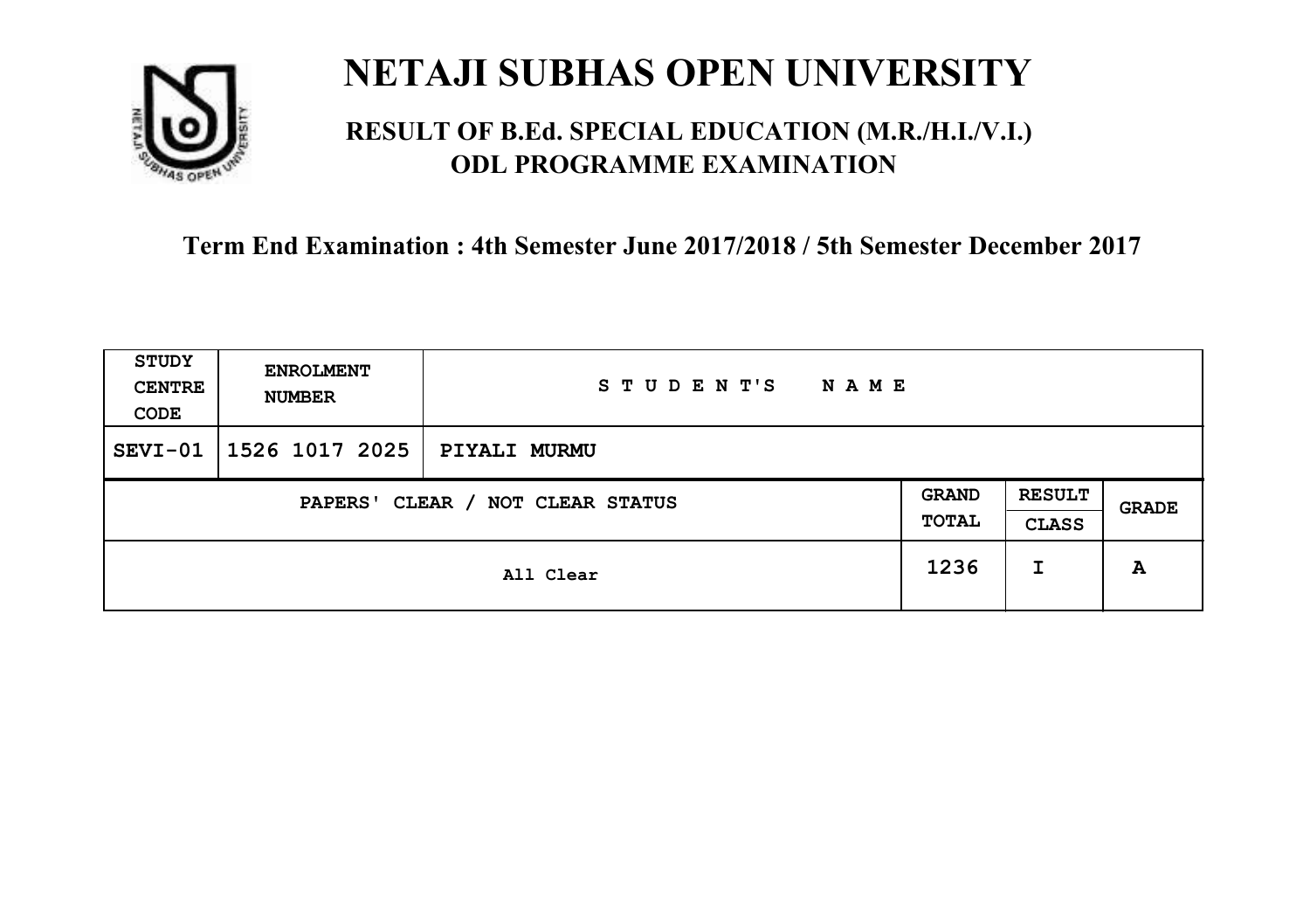

## **RESULT OF B.Ed. SPECIAL EDUCATION (M.R./H.I./V.I.) ODL PROGRAMME EXAMINATION**

| <b>STUDY</b><br><b>CENTRE</b><br>CODE | <b>ENROLMENT</b><br><b>NUMBER</b>   | STUDENT'S<br><b>NAME</b> |      |                               |       |
|---------------------------------------|-------------------------------------|--------------------------|------|-------------------------------|-------|
| $SEVI-01$                             | 1527 1017 2003                      | SAMSUL ARFIN MONDAL      |      |                               |       |
|                                       | CLEAR / NOT CLEAR STATUS<br>PAPERS' |                          |      | <b>RESULT</b><br><b>CLASS</b> | GRADE |
|                                       | All Clear                           |                          | 1326 | I                             | A     |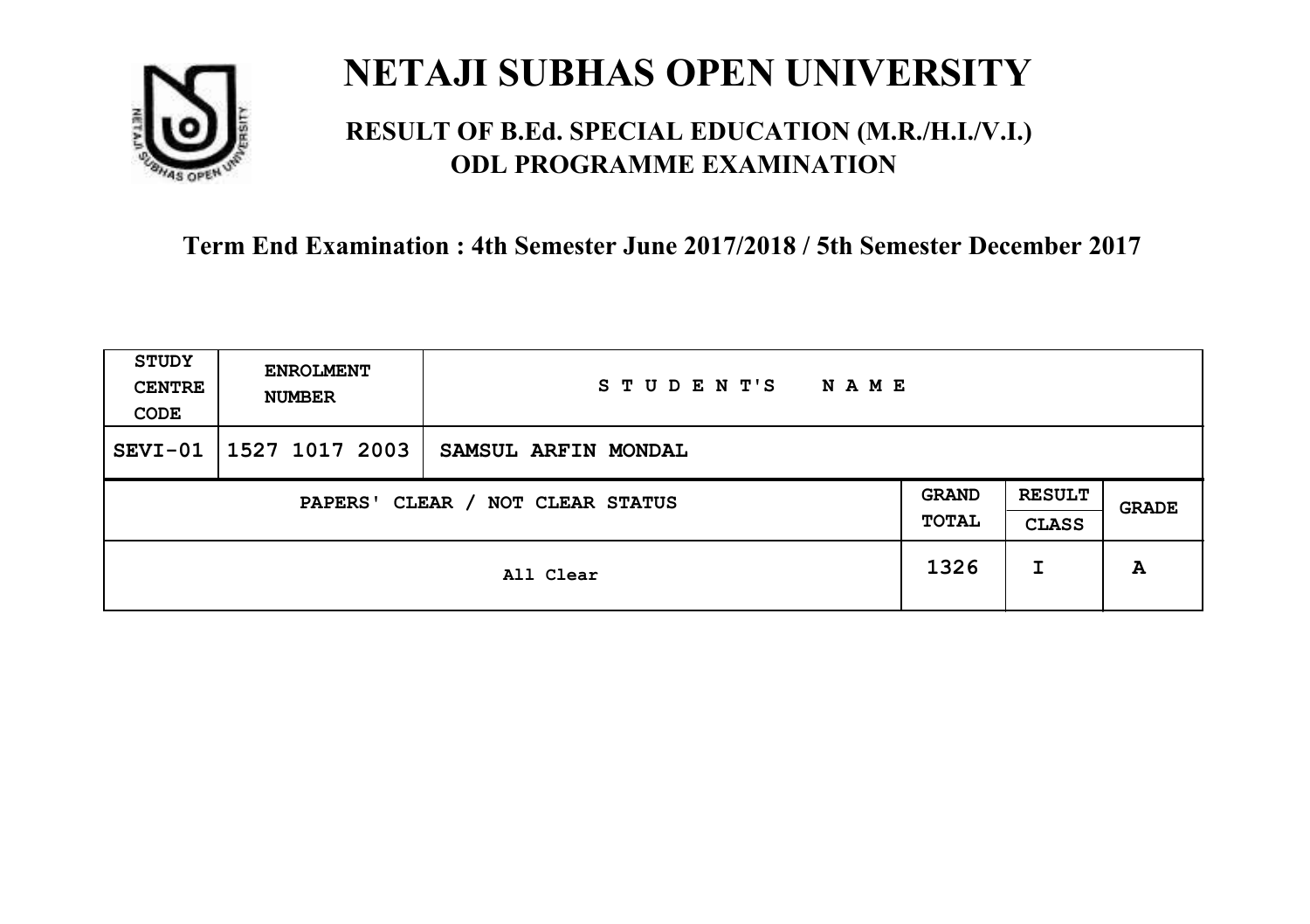

## **RESULT OF B.Ed. SPECIAL EDUCATION (M.R./H.I./V.I.) ODL PROGRAMME EXAMINATION**

| <b>STUDY</b><br><b>CENTRE</b><br>CODE | <b>ENROLMENT</b><br><b>NUMBER</b>   | STUDENT'S<br><b>NAME</b> |      |                               |       |
|---------------------------------------|-------------------------------------|--------------------------|------|-------------------------------|-------|
| $SEVI-01$                             | 1527 1017 2011                      | SABIRUL KABIR            |      |                               |       |
|                                       | CLEAR / NOT CLEAR STATUS<br>PAPERS' |                          |      | <b>RESULT</b><br><b>CLASS</b> | GRADE |
|                                       | All Clear                           |                          | 1304 | I                             | A     |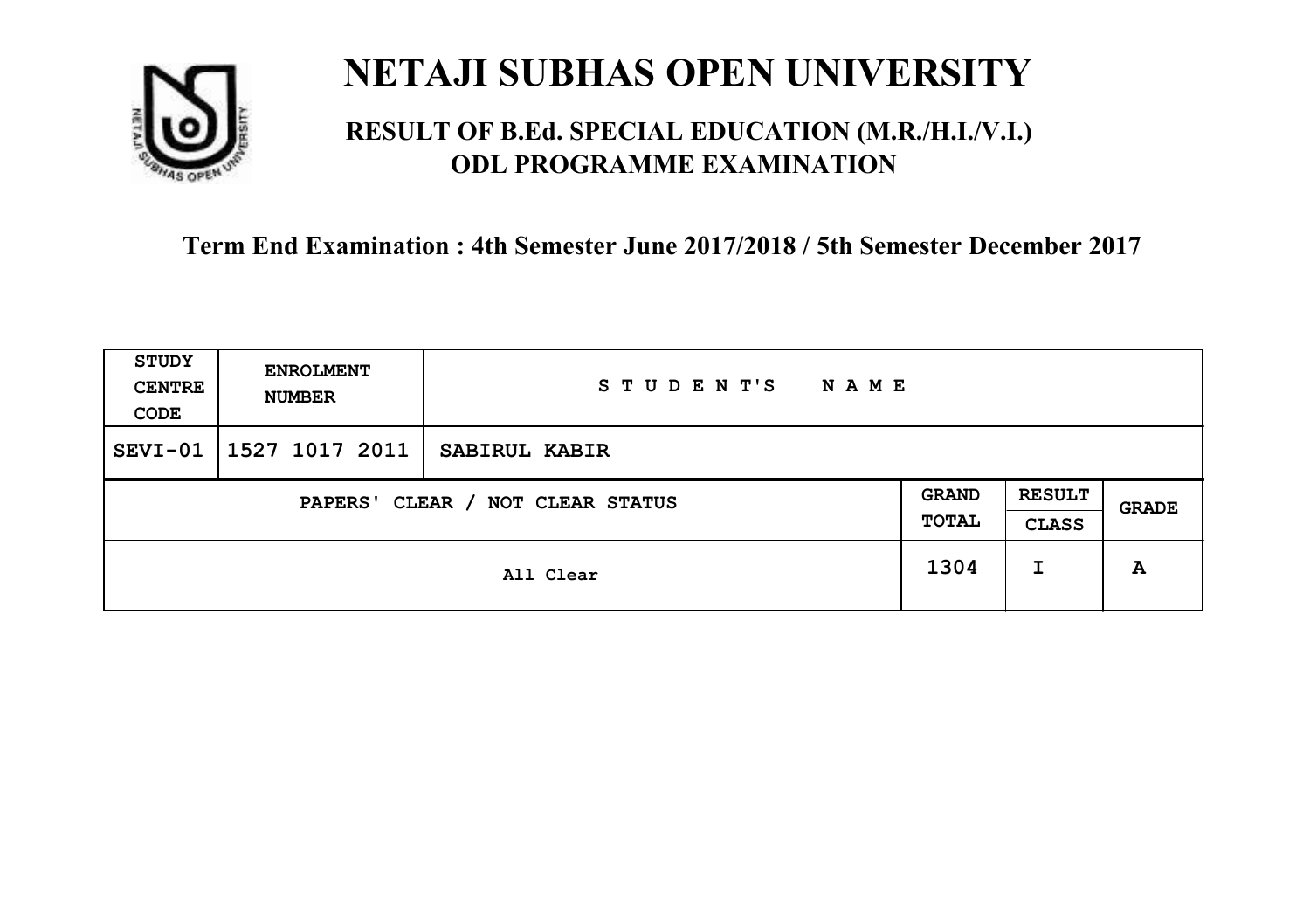

## **RESULT OF B.Ed. SPECIAL EDUCATION (M.R./H.I./V.I.) ODL PROGRAMME EXAMINATION**

| <b>STUDY</b><br><b>CENTRE</b><br>CODE | <b>ENROLMENT</b><br><b>NUMBER</b>   | STUDENT'S<br><b>NAME</b> |      |                               |       |
|---------------------------------------|-------------------------------------|--------------------------|------|-------------------------------|-------|
| $SEVI-01$                             | 1527 1017 2017                      | HOSENUR MONDAL           |      |                               |       |
|                                       | CLEAR / NOT CLEAR STATUS<br>PAPERS' |                          |      | <b>RESULT</b><br><b>CLASS</b> | GRADE |
|                                       | All Clear                           |                          | 1276 | I                             | A     |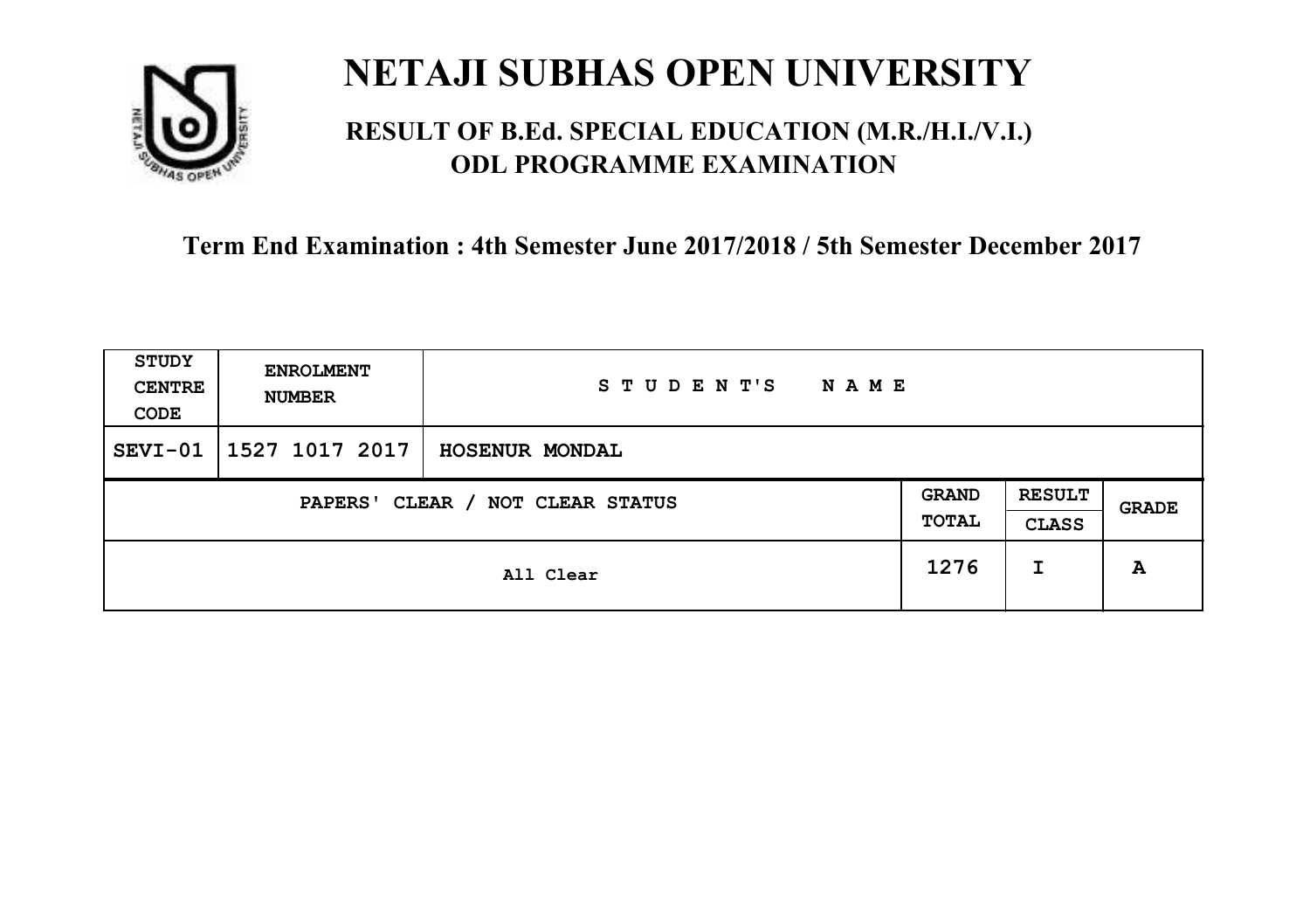

## **RESULT OF B.Ed. SPECIAL EDUCATION (M.R./H.I./V.I.) ODL PROGRAMME EXAMINATION**

| <b>STUDY</b><br><b>CENTRE</b><br>CODE | <b>ENROLMENT</b><br><b>NUMBER</b>          | STUDENT'S<br>NAME |      |                               |              |
|---------------------------------------|--------------------------------------------|-------------------|------|-------------------------------|--------------|
| $SEVI-01$                             | 1527 1017 2022                             | MD NAZRUL ISLAM   |      |                               |              |
|                                       | CLEAR / NOT CLEAR STATUS<br><b>PAPERS'</b> |                   |      | <b>RESULT</b><br><b>CLASS</b> | <b>GRADE</b> |
|                                       | All Clear                                  |                   | 1301 | I                             | A            |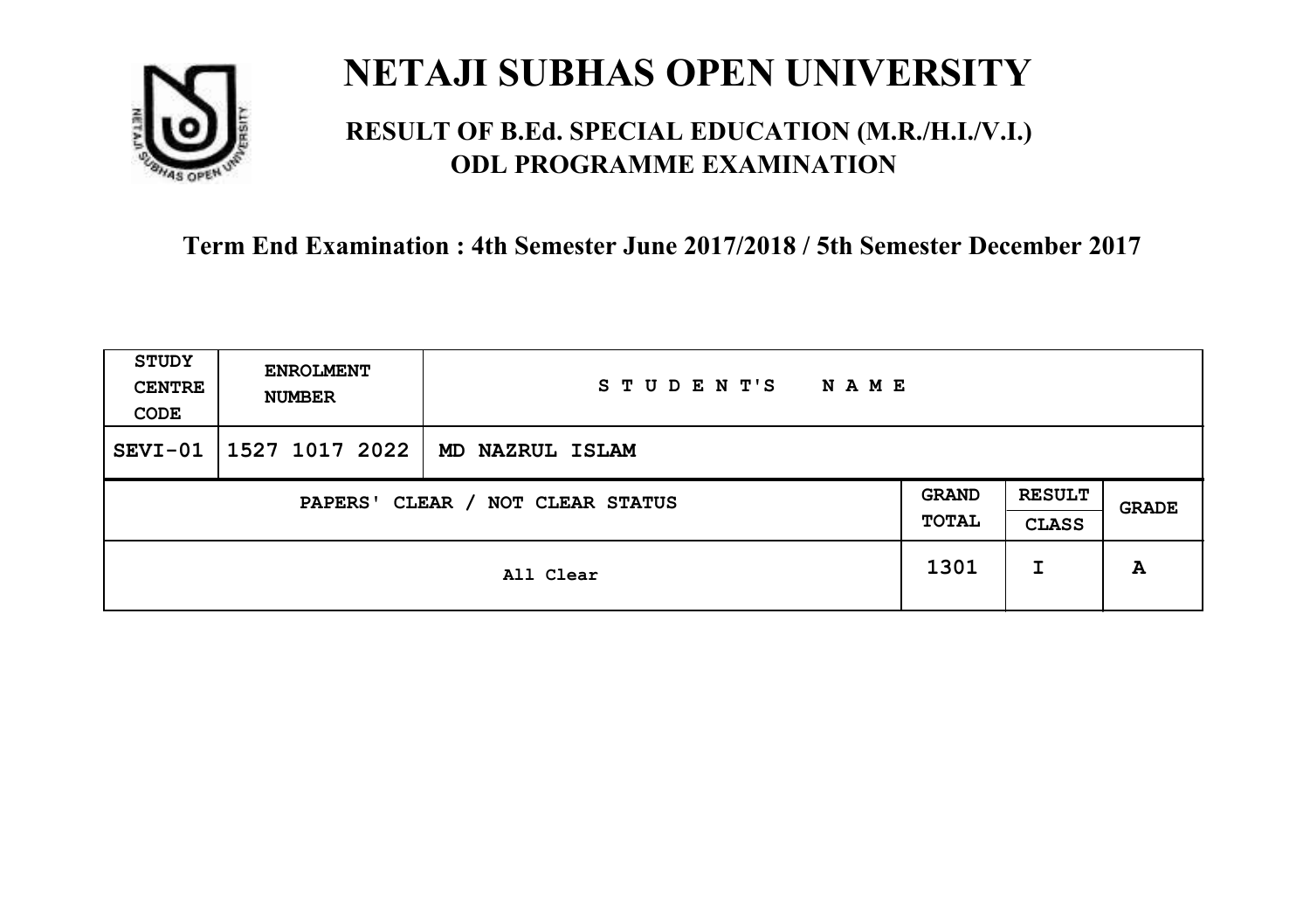

## **RESULT OF B.Ed. SPECIAL EDUCATION (M.R./H.I./V.I.) ODL PROGRAMME EXAMINATION**

| STUDY<br><b>CENTRE</b><br>CODE | <b>ENROLMENT</b><br><b>NUMBER</b>   | STUDENT'S<br><b>NAME</b> |      |                               |       |
|--------------------------------|-------------------------------------|--------------------------|------|-------------------------------|-------|
| SEVI-01                        | 1527 1017 2026                      | MD SURAJ ALI             |      |                               |       |
|                                | CLEAR / NOT CLEAR STATUS<br>PAPERS' |                          |      | <b>RESULT</b><br><b>CLASS</b> | GRADE |
|                                | All Clear                           |                          | 1341 | I                             | A     |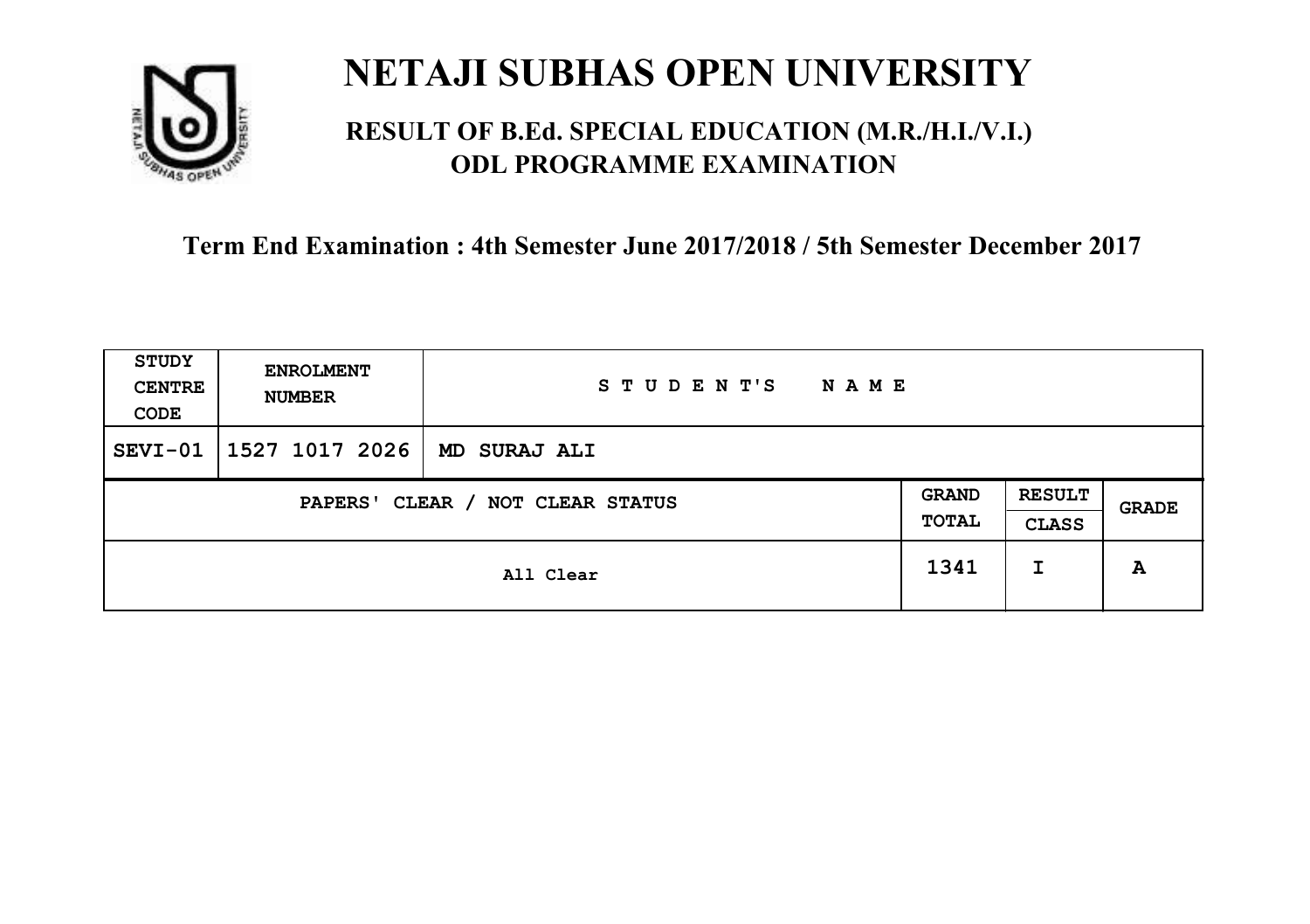

## **RESULT OF B.Ed. SPECIAL EDUCATION (M.R./H.I./V.I.) ODL PROGRAMME EXAMINATION**

| STUDY<br><b>CENTRE</b><br>CODE   | <b>ENROLMENT</b><br><b>NUMBER</b>   | STUDENT'S<br>NAME                                   |                              |                               |       |
|----------------------------------|-------------------------------------|-----------------------------------------------------|------------------------------|-------------------------------|-------|
| SEVI-01                          | 1528 1017 2008                      | <b>SUPARNA PAL</b>                                  |                              |                               |       |
| PAPERS' CLEAR / NOT CLEAR STATUS |                                     |                                                     | <b>GRAND</b><br><b>TOTAL</b> | <b>RESULT</b><br><b>CLASS</b> | GRADE |
|                                  | $9-NC$ , $E1-B-C$ , $F2-C$ , $F3-C$ | B10-C, C15-C, C16-C, D17-C, D18-C, F1-C, B11-NC, D1 |                              |                               |       |